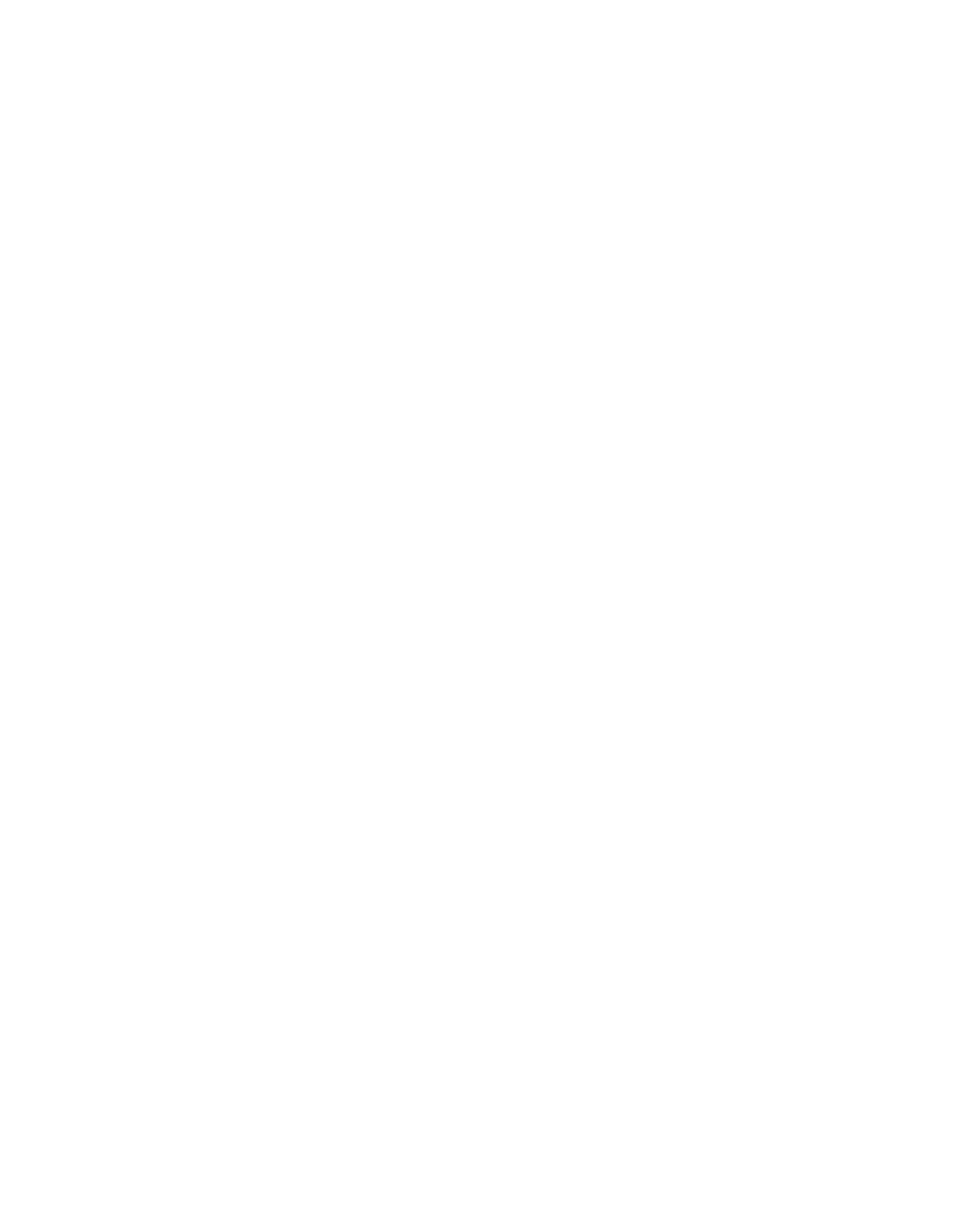## The SPARC Architecture Manual

*Version 8*

Revision SAV080SI9308

SPARC International Inc. • 535 Middlefield Road, Suite 210 • Menlo Park, CA 94025 • 415-321-8692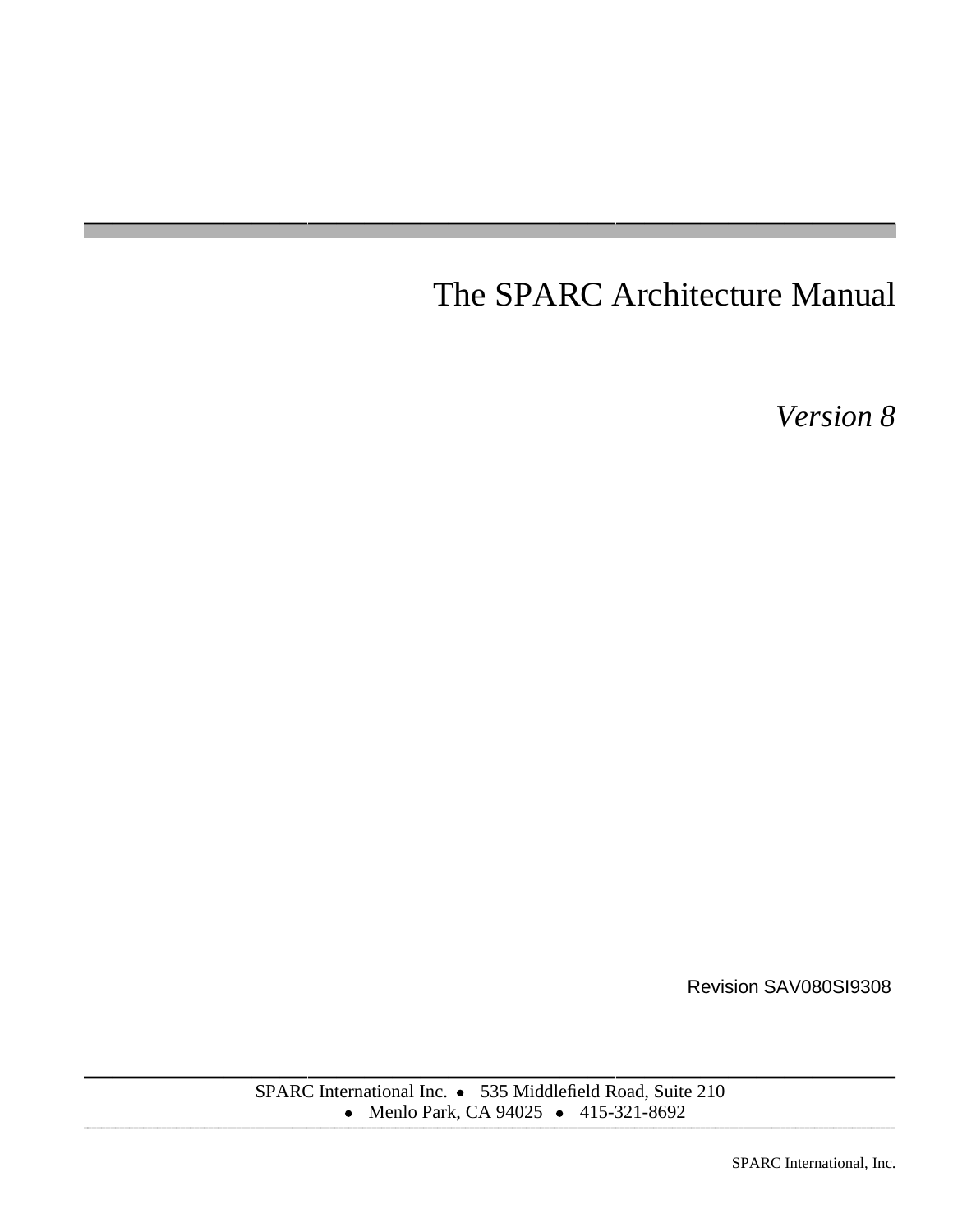**SPARC**® is a registered trademark of SPARC International, Inc.

The SPARC logo is a registered trademark of SPARC International, Inc.

UNIX® and OPEN LOOK® are registered trademarks of UNIX System Laboratories, Inc.

Copyright © 1991,1992 SPARC International, Inc. − Printed in U.S.A.

All rights reserved.

No part of this publication may be reproduced, stored in a retrieval system, or transmitted in any form or by any means, electronic, mechanical, photocopying, recording or otherwise, without the prior permission of the copyright owners.

Restricted rights legend: use, duplication, or disclosure by the U.S. government is subject to restrictions set forth in subparagraph  $(c)(1)(ii)$  of the Rights in Technical Data and Computer Software clause at DFARS 52.227-7013 and in similar clauses in the FAR and NASA FAR Supplement.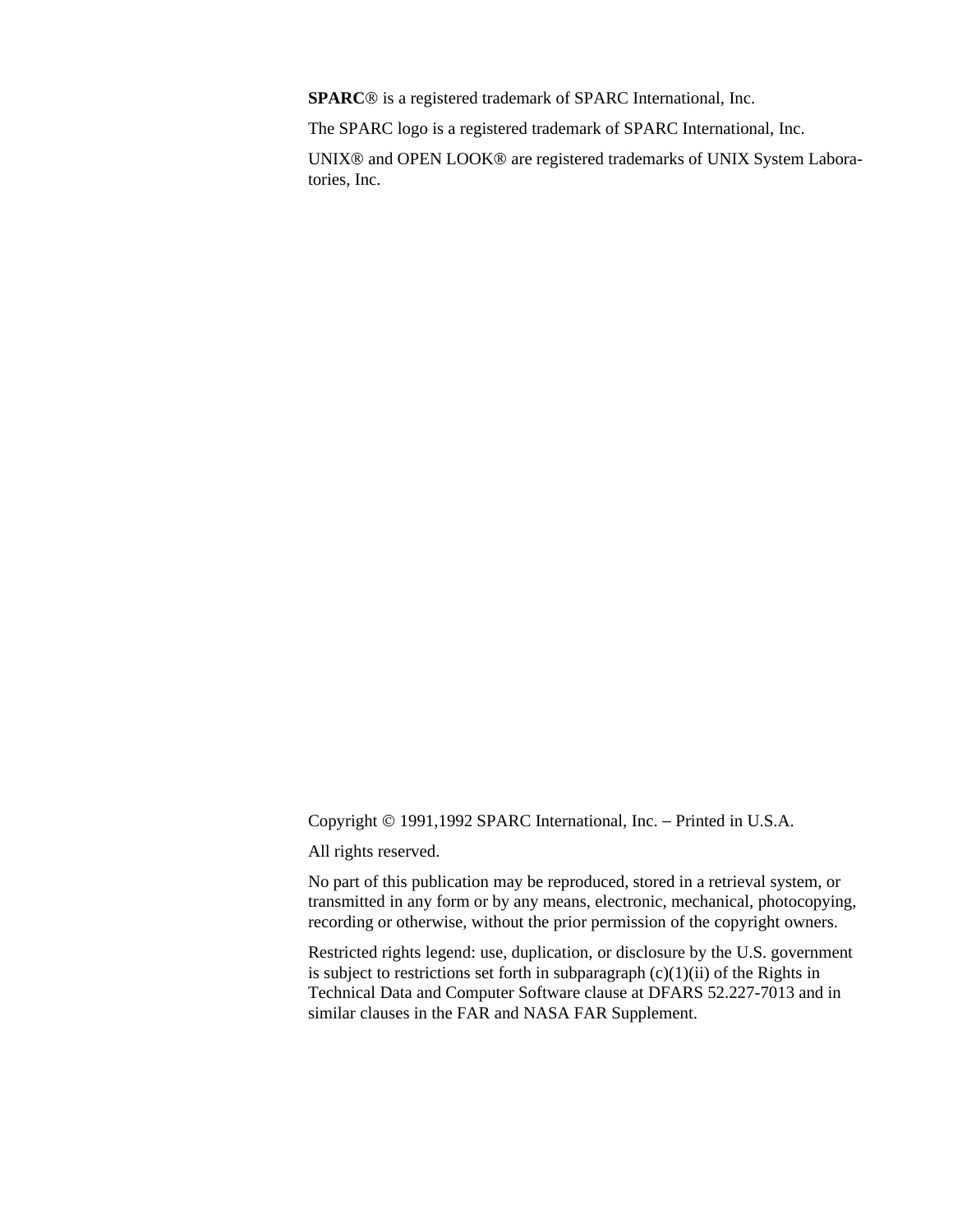### Contents

| $\mathbf{1}$   |
|----------------|
| $\mathbf{1}$   |
| $\mathbf{1}$   |
| 1              |
| $\overline{c}$ |
| $\overline{c}$ |
| $\overline{2}$ |
| $\overline{2}$ |
| $\overline{2}$ |
| 3              |
| $\overline{4}$ |
| $\overline{4}$ |
| 5              |
| 5              |
| 7              |
| 9              |
| 9              |
| 9              |
| 10             |
| 10             |
| 11             |
| 11             |
| 11             |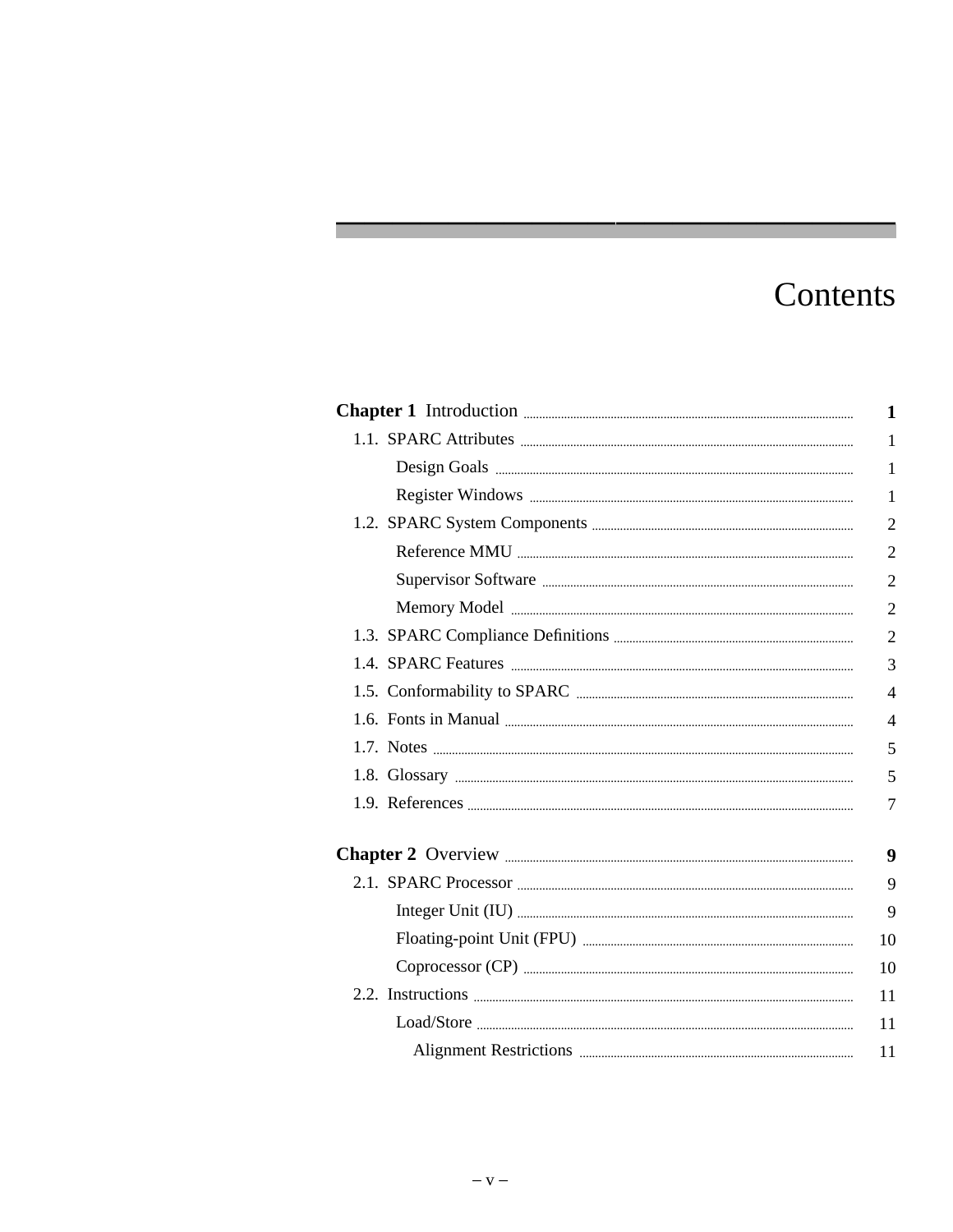|                                                                                                   | 11 |
|---------------------------------------------------------------------------------------------------|----|
|                                                                                                   | 11 |
|                                                                                                   | 12 |
|                                                                                                   | 12 |
|                                                                                                   | 12 |
|                                                                                                   | 13 |
|                                                                                                   | 13 |
|                                                                                                   | 13 |
|                                                                                                   | 14 |
|                                                                                                   | 14 |
|                                                                                                   | 14 |
|                                                                                                   | 17 |
|                                                                                                   |    |
| Chapter 4 Registers <b>Election</b> Research Andrew Registers <b>Election Registers</b> and Anti- | 23 |
|                                                                                                   | 23 |
|                                                                                                   | 24 |
|                                                                                                   | 24 |
|                                                                                                   | 25 |
|                                                                                                   | 25 |
|                                                                                                   | 25 |
|                                                                                                   | 28 |
|                                                                                                   | 28 |
|                                                                                                   | 28 |
|                                                                                                   | 28 |
|                                                                                                   | 28 |
|                                                                                                   | 28 |
|                                                                                                   | 29 |
|                                                                                                   | 29 |
|                                                                                                   | 29 |
|                                                                                                   | 29 |
|                                                                                                   | 29 |
|                                                                                                   | 29 |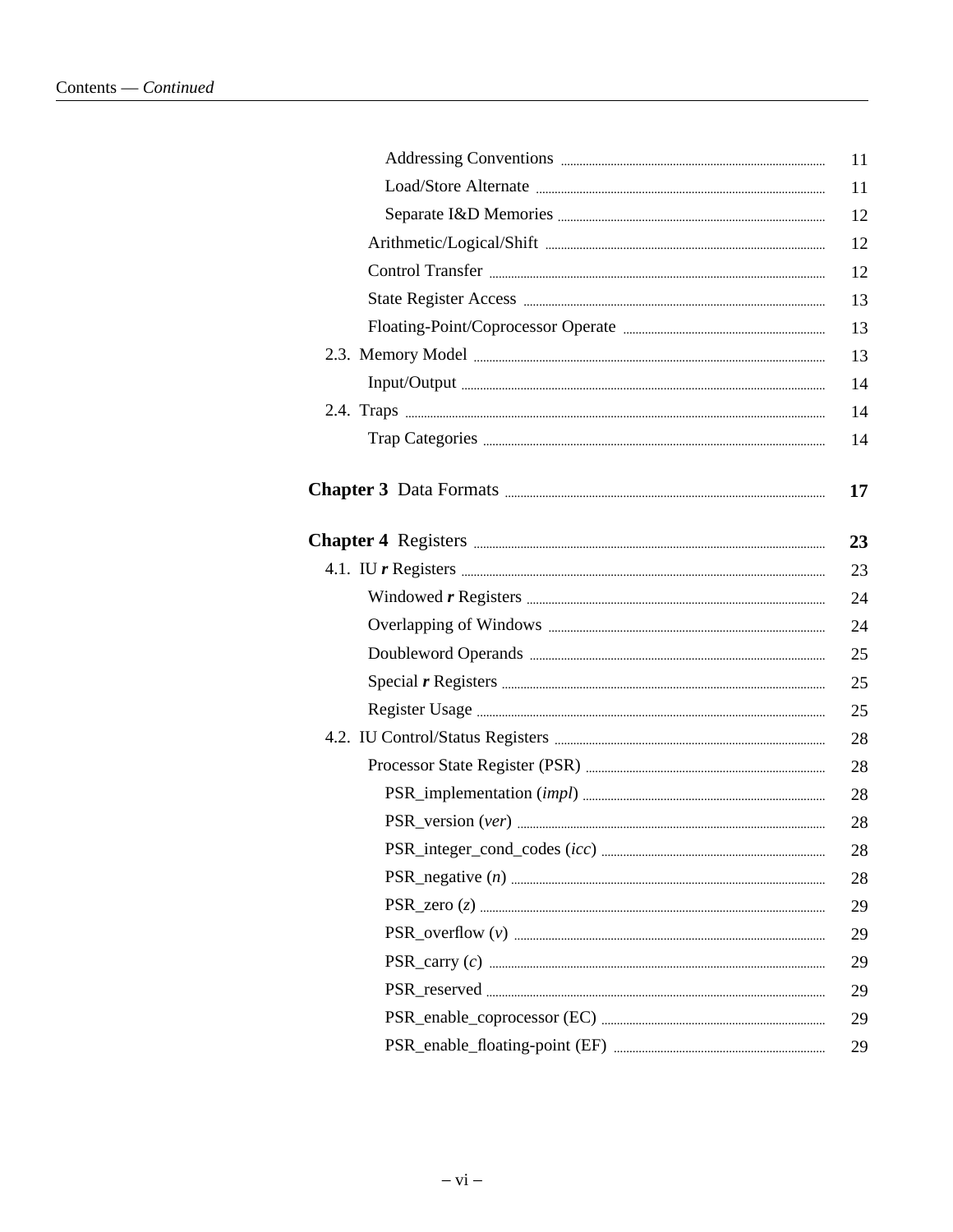| 29 |
|----|
| 29 |
| 29 |
| 29 |
| 29 |
| 30 |
| 31 |
| 31 |
| 31 |
| 31 |
| 32 |
| 32 |
| 32 |
| 33 |
| 33 |
| 33 |
| 34 |
| 34 |
| 34 |
| 35 |
| 35 |
| 35 |
| 35 |
| 35 |
| 35 |
| 37 |
| 37 |
| 37 |
| 37 |
| 37 |
| 37 |
| 38 |
| 38 |
|    |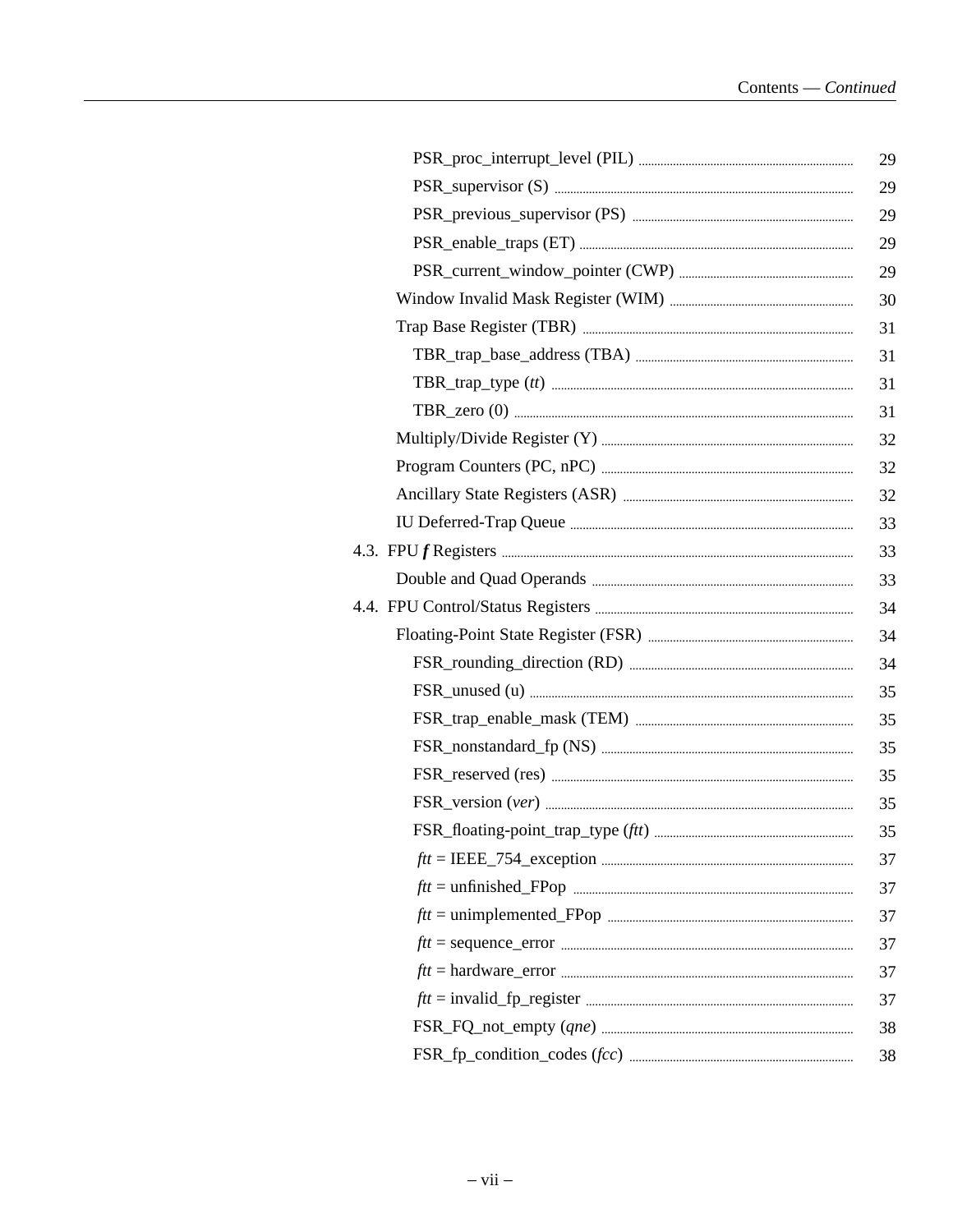|                                                                                                         | 38 |
|---------------------------------------------------------------------------------------------------------|----|
|                                                                                                         | 38 |
|                                                                                                         | 39 |
|                                                                                                         | 39 |
|                                                                                                         | 39 |
|                                                                                                         | 39 |
|                                                                                                         | 40 |
|                                                                                                         | 40 |
|                                                                                                         | 40 |
|                                                                                                         | 40 |
|                                                                                                         | 41 |
|                                                                                                         |    |
|                                                                                                         | 43 |
| 5.1. Instruction Execution <b>Execution Execution Execution Execution Execution Execution EXECUTION</b> | 43 |
|                                                                                                         | 43 |
|                                                                                                         | 44 |
|                                                                                                         | 46 |
|                                                                                                         | 46 |
|                                                                                                         | 46 |
|                                                                                                         | 47 |
|                                                                                                         | 48 |
|                                                                                                         | 49 |
|                                                                                                         | 49 |
|                                                                                                         | 49 |
|                                                                                                         | 50 |
|                                                                                                         | 50 |
|                                                                                                         | 50 |
|                                                                                                         | 50 |
|                                                                                                         | 50 |
|                                                                                                         | 50 |
|                                                                                                         | 50 |
|                                                                                                         | 51 |
|                                                                                                         | 52 |
|                                                                                                         |    |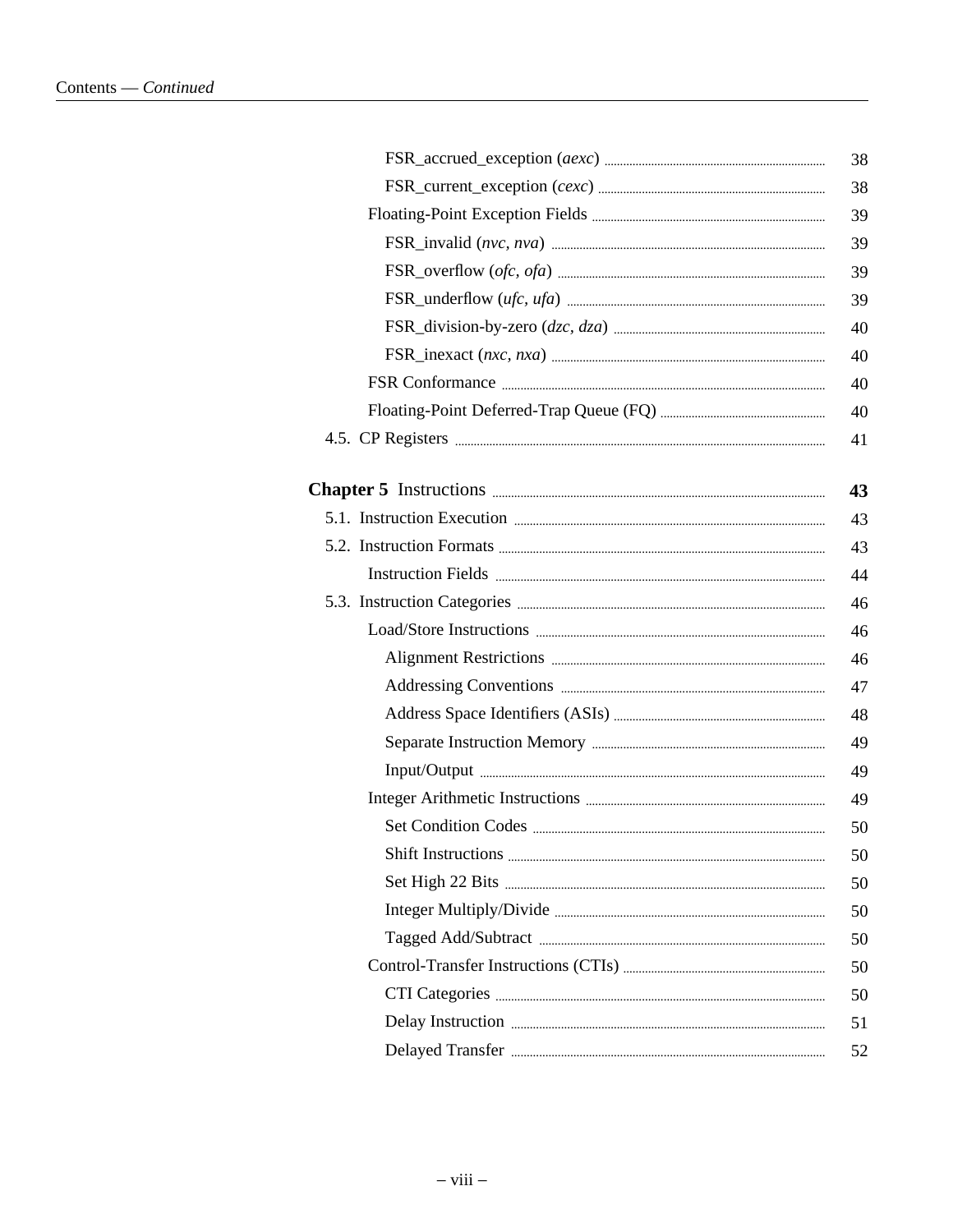|                                                                                                                                                                                                                                                                                             | 52 |
|---------------------------------------------------------------------------------------------------------------------------------------------------------------------------------------------------------------------------------------------------------------------------------------------|----|
|                                                                                                                                                                                                                                                                                             | 52 |
|                                                                                                                                                                                                                                                                                             | 53 |
|                                                                                                                                                                                                                                                                                             | 53 |
|                                                                                                                                                                                                                                                                                             | 54 |
|                                                                                                                                                                                                                                                                                             | 54 |
|                                                                                                                                                                                                                                                                                             | 54 |
|                                                                                                                                                                                                                                                                                             | 55 |
|                                                                                                                                                                                                                                                                                             | 55 |
|                                                                                                                                                                                                                                                                                             | 55 |
|                                                                                                                                                                                                                                                                                             | 55 |
|                                                                                                                                                                                                                                                                                             | 56 |
|                                                                                                                                                                                                                                                                                             | 56 |
|                                                                                                                                                                                                                                                                                             | 57 |
|                                                                                                                                                                                                                                                                                             |    |
|                                                                                                                                                                                                                                                                                             | 59 |
|                                                                                                                                                                                                                                                                                             | 60 |
|                                                                                                                                                                                                                                                                                             | 60 |
|                                                                                                                                                                                                                                                                                             | 60 |
|                                                                                                                                                                                                                                                                                             | 61 |
|                                                                                                                                                                                                                                                                                             | 64 |
|                                                                                                                                                                                                                                                                                             | 65 |
|                                                                                                                                                                                                                                                                                             | 66 |
| 6.5. FLUSH: Synchronizing Instruction Fetches with Memory                                                                                                                                                                                                                                   | 66 |
|                                                                                                                                                                                                                                                                                             |    |
| Chapter 7 Traps <b>Example 2</b> Traps <b>Example 2</b> Traps <b>Example 2</b> Traps <b>Example 2</b> Traps <b>Example 2</b> Traps <b>Example 2</b> Traps <b>Example 2</b> Traps <b>Example 2</b> Traps <b>Example 2</b> Traps <b>Example 2</b> Traps <b>Example 2</b> Traps <b>Example</b> | 69 |
|                                                                                                                                                                                                                                                                                             | 69 |
|                                                                                                                                                                                                                                                                                             | 69 |
|                                                                                                                                                                                                                                                                                             | 70 |
|                                                                                                                                                                                                                                                                                             | 70 |
|                                                                                                                                                                                                                                                                                             | 71 |
|                                                                                                                                                                                                                                                                                             | 71 |
|                                                                                                                                                                                                                                                                                             |    |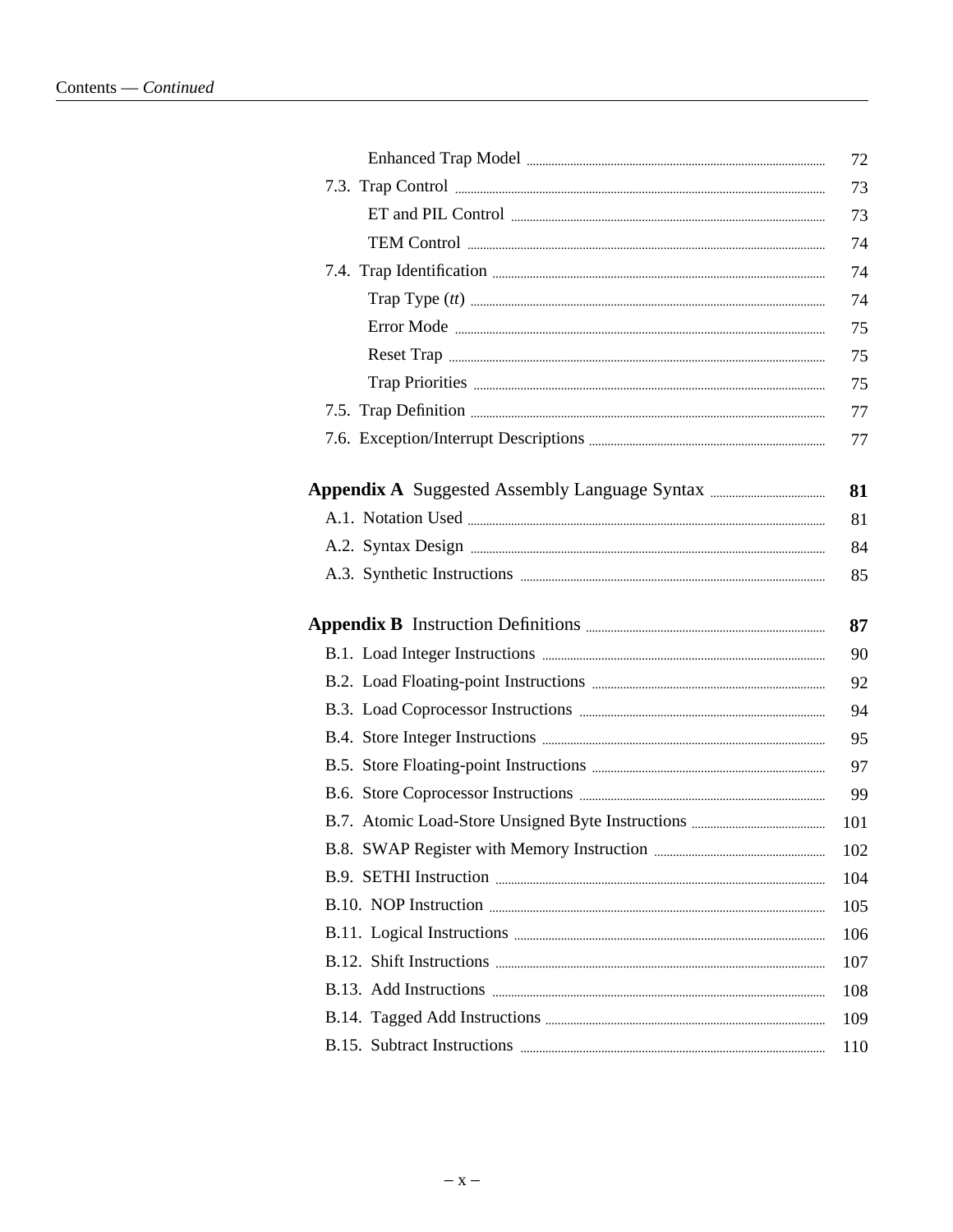| 111 |
|-----|
| 112 |
| 113 |
| 115 |
| 117 |
| 119 |
| 121 |
| 123 |
| 125 |
| 126 |
| 127 |
| 129 |
| 131 |
| 133 |
| 136 |
| 137 |
| 138 |
| 140 |
| 141 |
| 142 |
| 143 |
| 144 |
| 145 |
| 146 |
| 147 |
| 148 |
| 149 |
| 151 |
| 151 |
| 152 |
| 153 |
| 153 |
|     |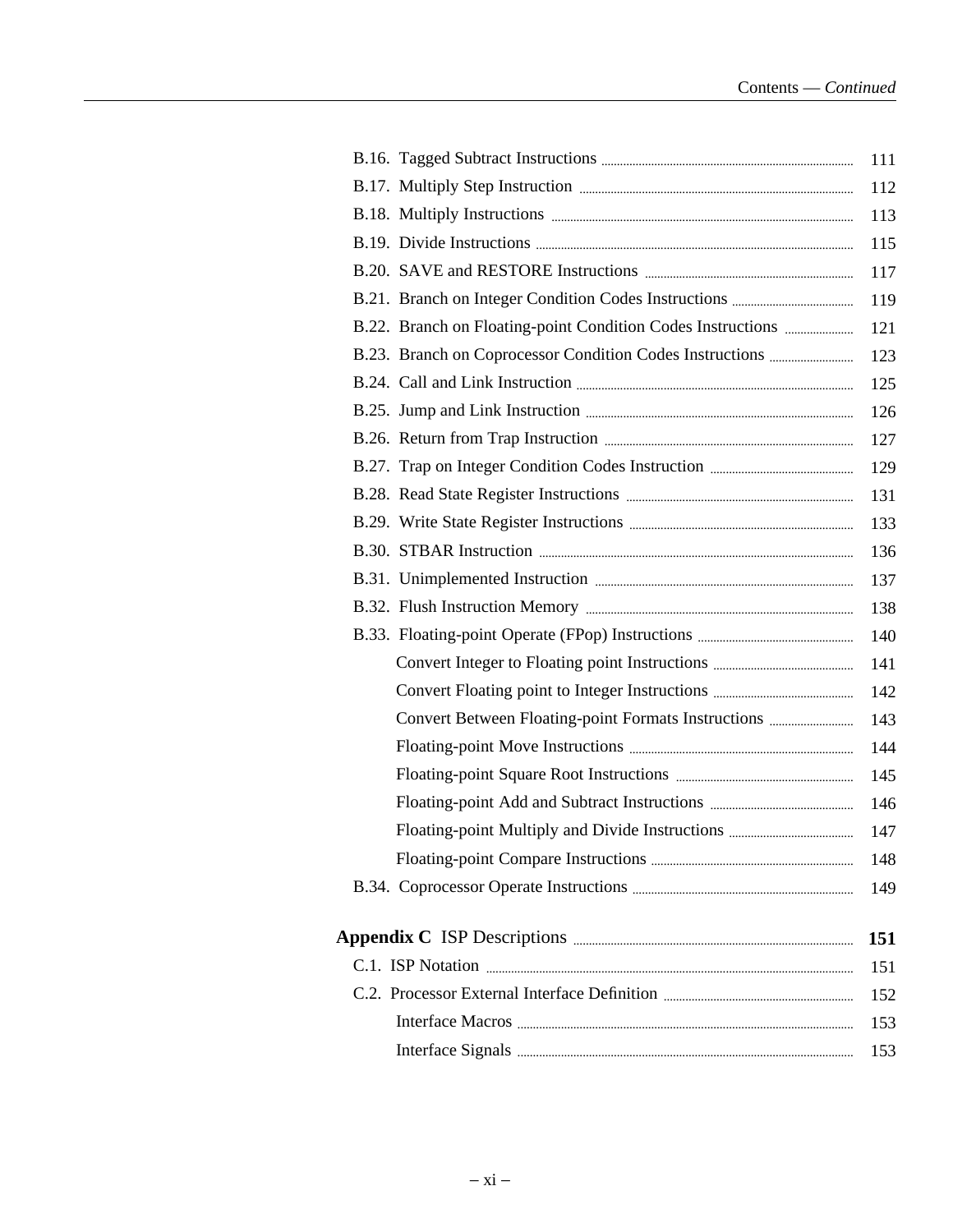|  | 154 |
|--|-----|
|  | 156 |
|  | 156 |
|  | 159 |
|  | 160 |
|  | 161 |
|  | 163 |
|  | 163 |
|  | 165 |
|  | 168 |
|  | 171 |
|  | 172 |
|  | 172 |
|  | 172 |
|  | 172 |
|  | 173 |
|  | 173 |
|  | 174 |
|  | 174 |
|  | 175 |
|  | 175 |
|  | 176 |
|  | 177 |
|  | 178 |
|  | 179 |
|  | 180 |
|  | 180 |
|  | 180 |
|  | 181 |
|  | 182 |
|  | 182 |
|  | 183 |
|  | 183 |
|  |     |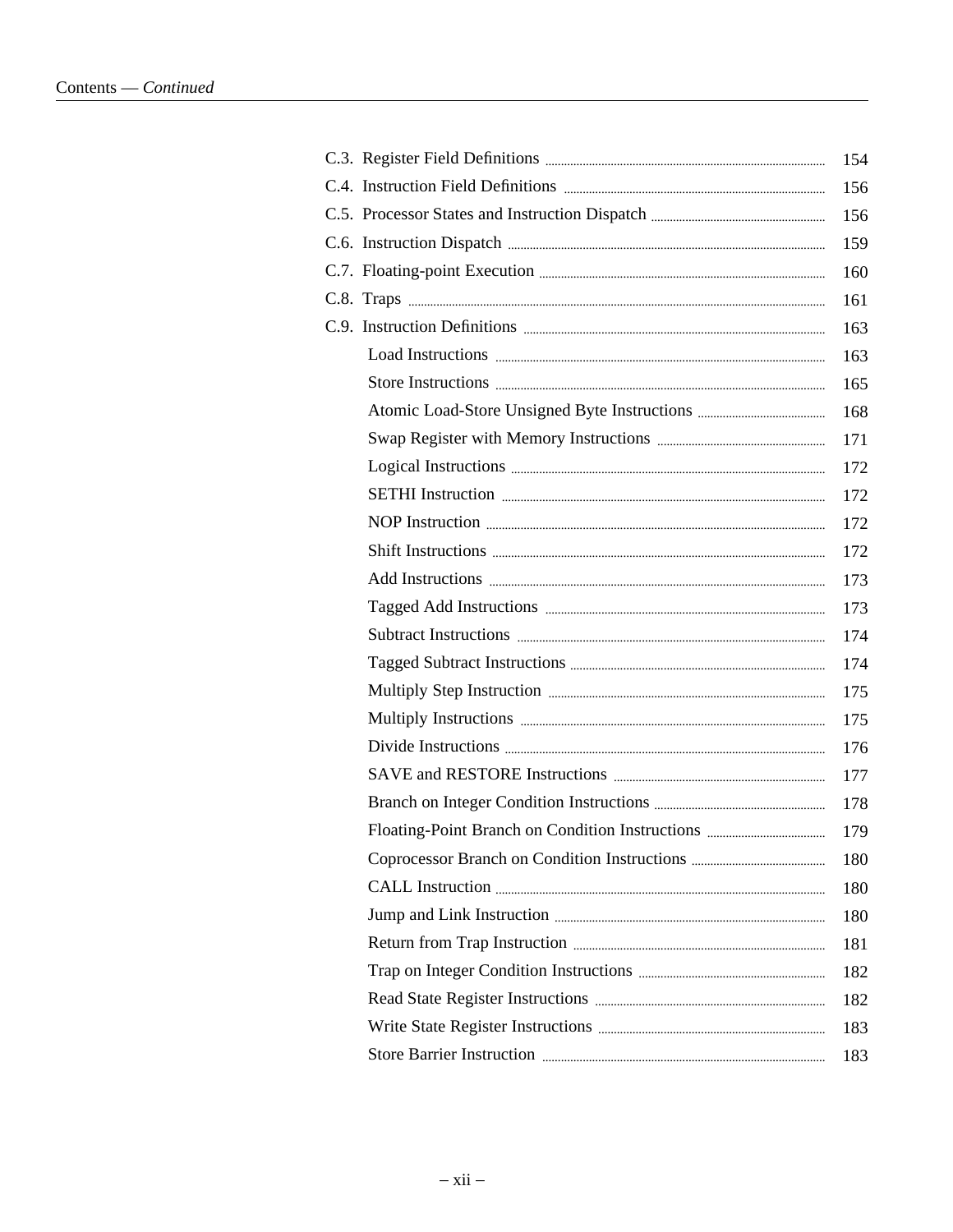| <b>Appendix E</b> Example Integer Multiplication and Division |  |
|---------------------------------------------------------------|--|
|                                                               |  |
|                                                               |  |
|                                                               |  |
|                                                               |  |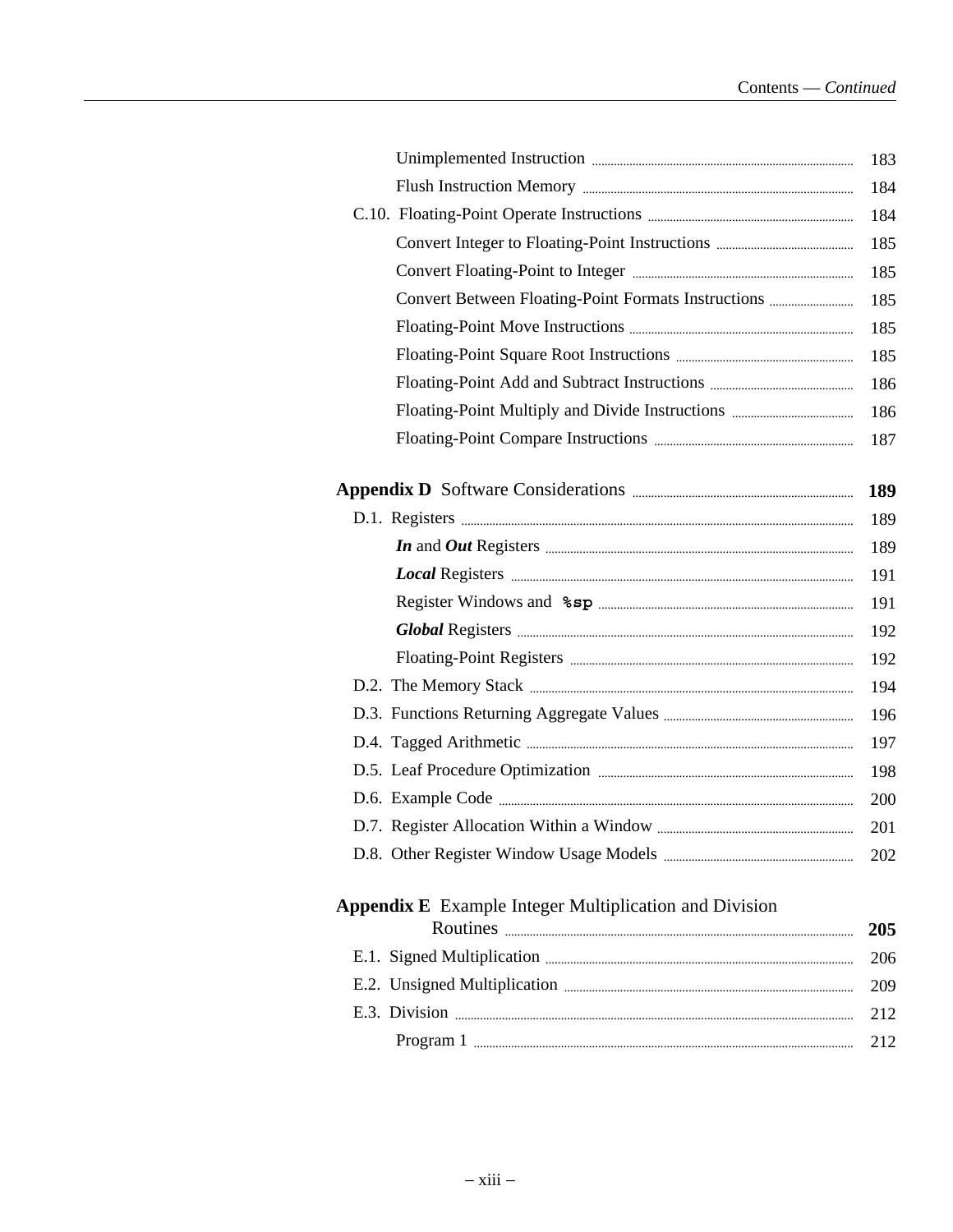|                                                                                                                                                                                                                                          | 215 |
|------------------------------------------------------------------------------------------------------------------------------------------------------------------------------------------------------------------------------------------|-----|
|                                                                                                                                                                                                                                          |     |
|                                                                                                                                                                                                                                          | 219 |
|                                                                                                                                                                                                                                          |     |
|                                                                                                                                                                                                                                          | 227 |
|                                                                                                                                                                                                                                          | 233 |
|                                                                                                                                                                                                                                          |     |
|                                                                                                                                                                                                                                          |     |
|                                                                                                                                                                                                                                          |     |
|                                                                                                                                                                                                                                          |     |
|                                                                                                                                                                                                                                          |     |
|                                                                                                                                                                                                                                          |     |
|                                                                                                                                                                                                                                          |     |
|                                                                                                                                                                                                                                          |     |
|                                                                                                                                                                                                                                          |     |
|                                                                                                                                                                                                                                          |     |
|                                                                                                                                                                                                                                          |     |
|                                                                                                                                                                                                                                          |     |
|                                                                                                                                                                                                                                          |     |
|                                                                                                                                                                                                                                          |     |
|                                                                                                                                                                                                                                          |     |
|                                                                                                                                                                                                                                          |     |
|                                                                                                                                                                                                                                          | 239 |
|                                                                                                                                                                                                                                          | 240 |
| <b>Appendix H</b> SPARC Reference MMU Architecture <b>Election</b> Controllering Control Control Control Control Control Control Control Control Control Control Control Control Control Control Control Control Control Control Control | 241 |
|                                                                                                                                                                                                                                          | 241 |
|                                                                                                                                                                                                                                          | 241 |
|                                                                                                                                                                                                                                          | 242 |
|                                                                                                                                                                                                                                          | 246 |
|                                                                                                                                                                                                                                          |     |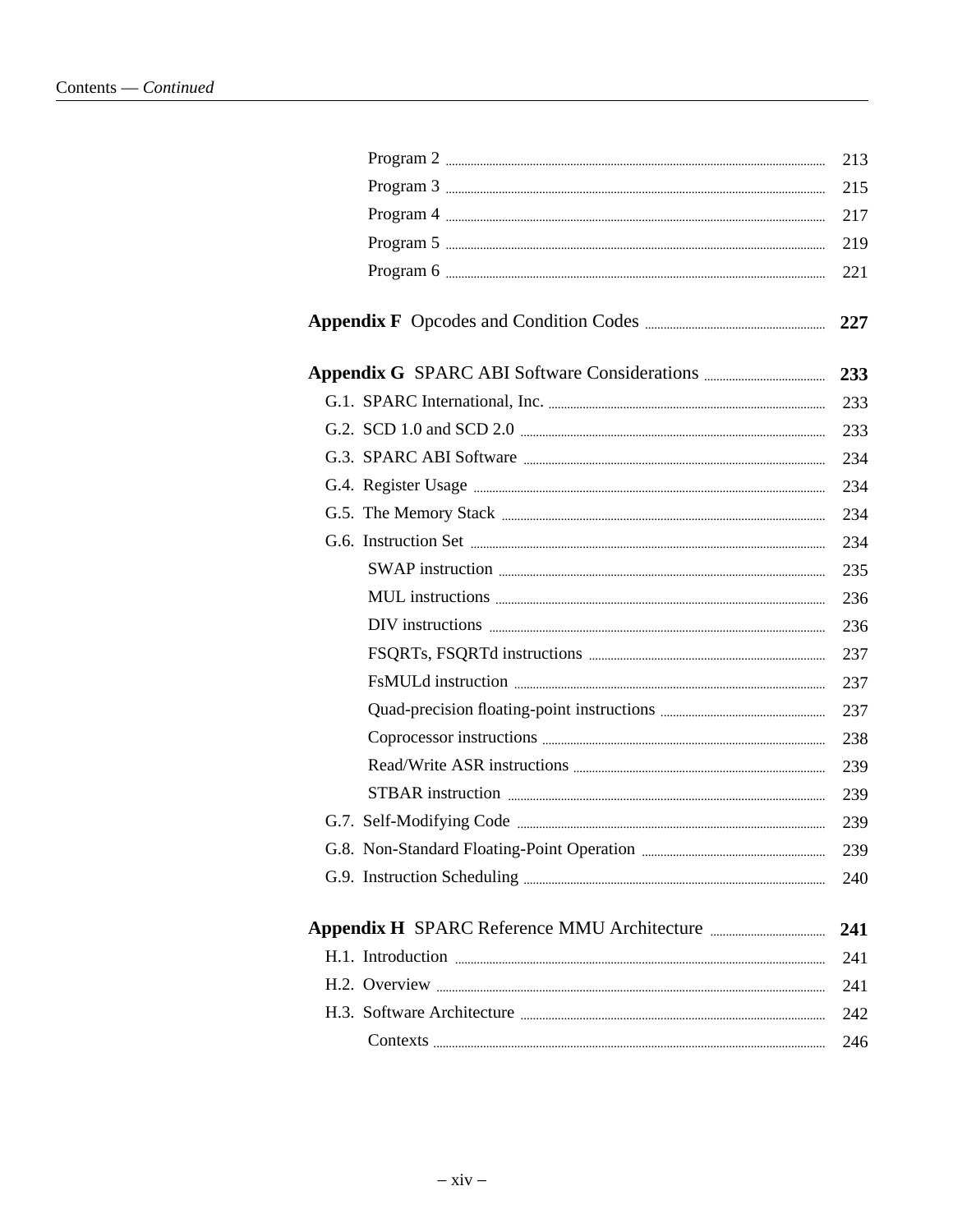| 246 |
|-----|
| 247 |
| 249 |
| 250 |
| 251 |
| 252 |
| 252 |
| 253 |
| 254 |
| 254 |
| 255 |
| 256 |
| 258 |
| 259 |
| 259 |
| 259 |
| 259 |
| 261 |
| 261 |
| 262 |
| 264 |
| 269 |
| 269 |
| 269 |
| 269 |
| 271 |
| 272 |
| 273 |
| 274 |
| 275 |
| 277 |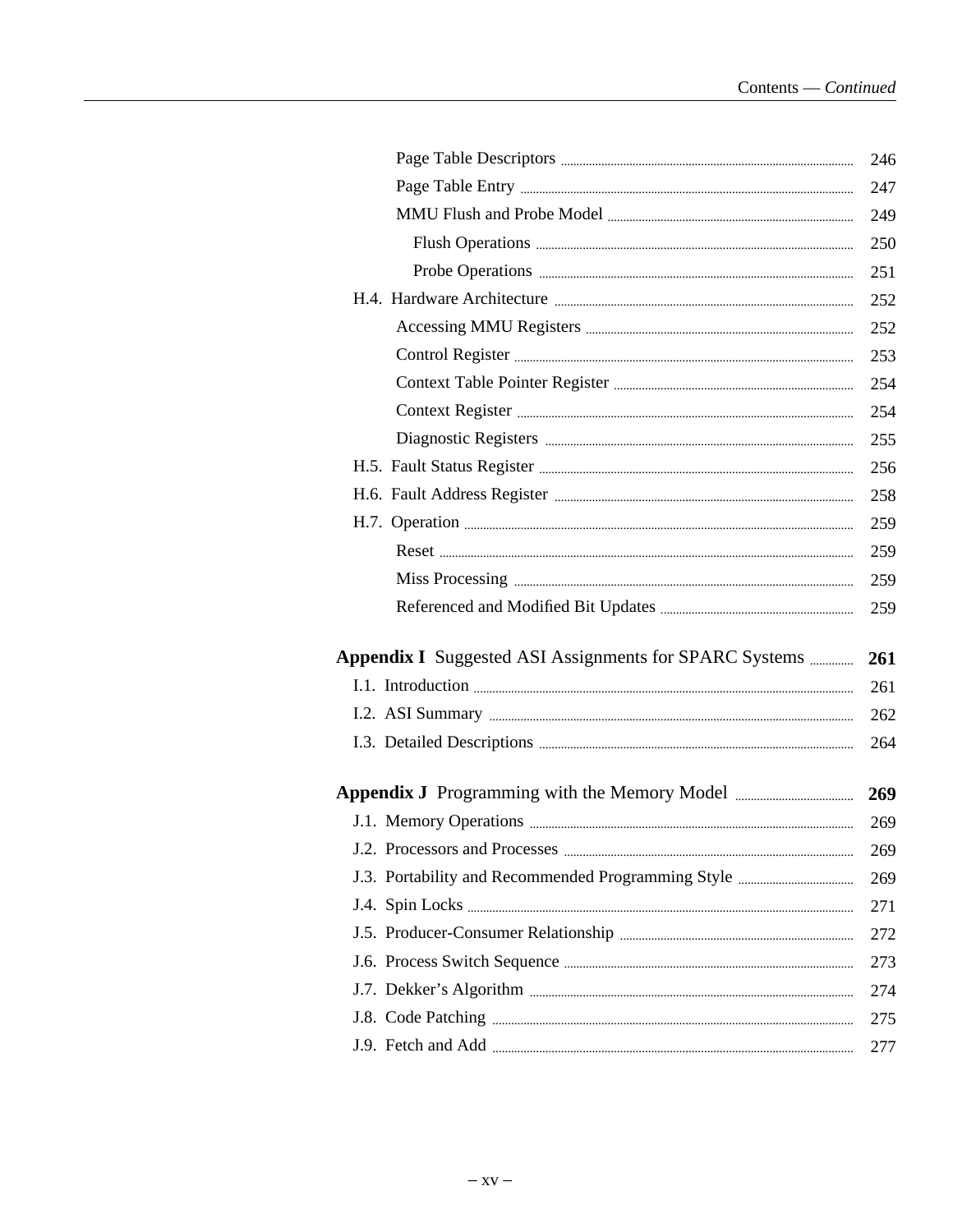|                                                                                                                                                                                                                                                                                                                                                                                                                                                                                        | 279 |
|----------------------------------------------------------------------------------------------------------------------------------------------------------------------------------------------------------------------------------------------------------------------------------------------------------------------------------------------------------------------------------------------------------------------------------------------------------------------------------------|-----|
|                                                                                                                                                                                                                                                                                                                                                                                                                                                                                        | 281 |
|                                                                                                                                                                                                                                                                                                                                                                                                                                                                                        | 281 |
|                                                                                                                                                                                                                                                                                                                                                                                                                                                                                        | 283 |
|                                                                                                                                                                                                                                                                                                                                                                                                                                                                                        | 285 |
| K.4. FLUSH: Synchronizing Instruction Fetches with Memory                                                                                                                                                                                                                                                                                                                                                                                                                              | 287 |
|                                                                                                                                                                                                                                                                                                                                                                                                                                                                                        | 289 |
|                                                                                                                                                                                                                                                                                                                                                                                                                                                                                        | 289 |
|                                                                                                                                                                                                                                                                                                                                                                                                                                                                                        | 290 |
|                                                                                                                                                                                                                                                                                                                                                                                                                                                                                        | 291 |
|                                                                                                                                                                                                                                                                                                                                                                                                                                                                                        | 292 |
|                                                                                                                                                                                                                                                                                                                                                                                                                                                                                        | 292 |
|                                                                                                                                                                                                                                                                                                                                                                                                                                                                                        | 293 |
| Floating-point Deferred-Trap Queue (FQ) and STDFQ<br>${\bf Instruction  \  \, \ldots \  \, \ldots \  \, \ldots \  \, \ldots \  \, \ldots \  \, \ldots \  \, \ldots \  \, \ldots \  \, \ldots \  \, \ldots \  \, \ldots \  \, \ldots \  \, \ldots \  \, \ldots \  \, \ldots \  \, \ldots \  \, \ldots \  \, \ldots \  \, \ldots \  \, \ldots \  \, \ldots \  \, \ldots \  \, \ldots \  \, \ldots \  \, \ldots \  \, \ldots \  \, \ldots \  \, \ldots \  \, \ldots \  \, \ldots \  \, \$ | 293 |
|                                                                                                                                                                                                                                                                                                                                                                                                                                                                                        | 293 |
|                                                                                                                                                                                                                                                                                                                                                                                                                                                                                        | 293 |
|                                                                                                                                                                                                                                                                                                                                                                                                                                                                                        | 294 |
|                                                                                                                                                                                                                                                                                                                                                                                                                                                                                        | 294 |
|                                                                                                                                                                                                                                                                                                                                                                                                                                                                                        | 294 |
|                                                                                                                                                                                                                                                                                                                                                                                                                                                                                        | 294 |
|                                                                                                                                                                                                                                                                                                                                                                                                                                                                                        | 294 |
|                                                                                                                                                                                                                                                                                                                                                                                                                                                                                        | 295 |
|                                                                                                                                                                                                                                                                                                                                                                                                                                                                                        | 297 |
| Appendix N SPARC IEEE 754 Implementation                                                                                                                                                                                                                                                                                                                                                                                                                                               | 299 |
|                                                                                                                                                                                                                                                                                                                                                                                                                                                                                        | 299 |
|                                                                                                                                                                                                                                                                                                                                                                                                                                                                                        | 299 |
|                                                                                                                                                                                                                                                                                                                                                                                                                                                                                        | 299 |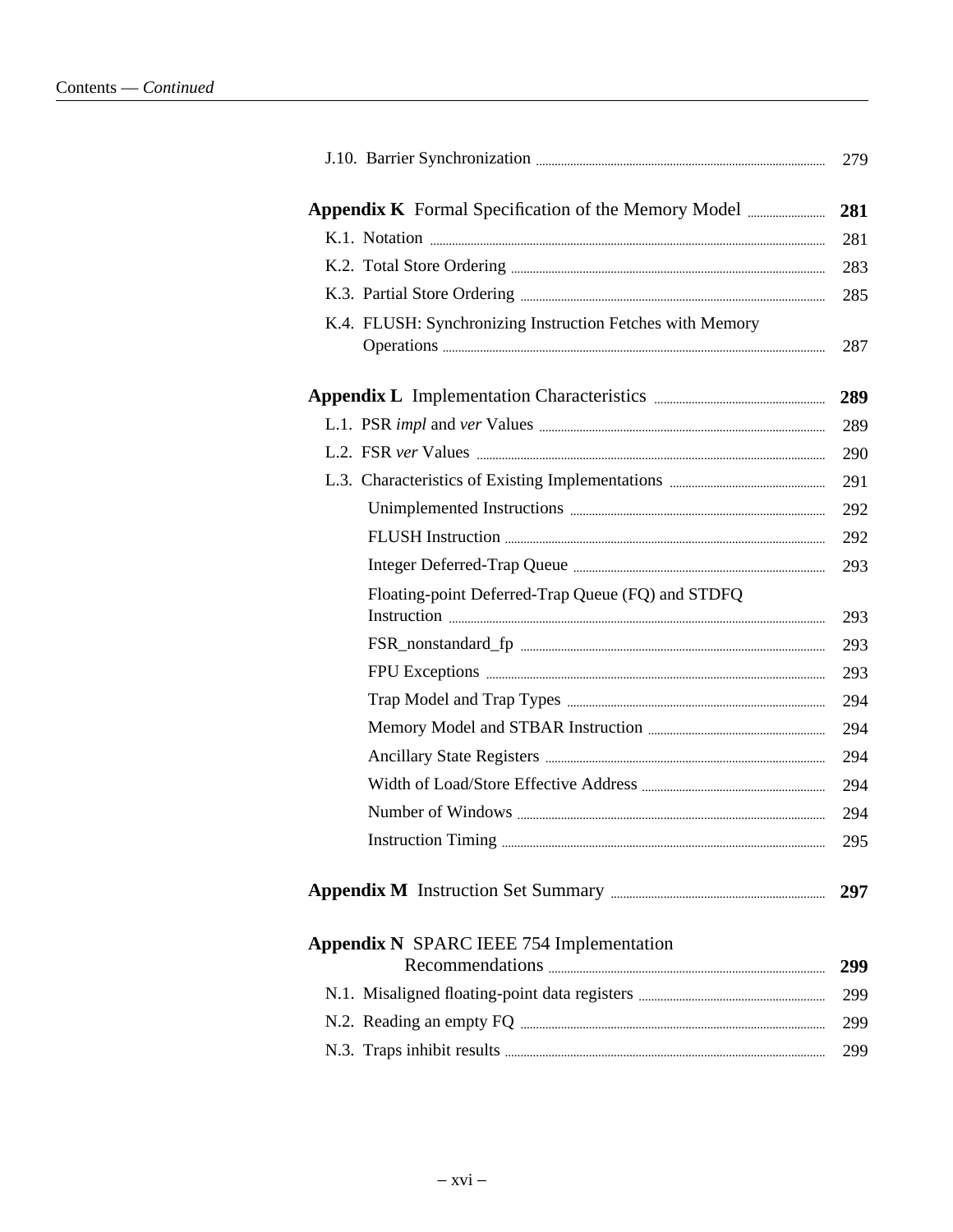|                                                          | 300 |
|----------------------------------------------------------|-----|
| Untrapped floating-point result in different format from | 300 |
|                                                          | 300 |
|                                                          | 301 |
|                                                          | 301 |
|                                                          | 302 |
|                                                          | 302 |
|                                                          |     |
|                                                          | 305 |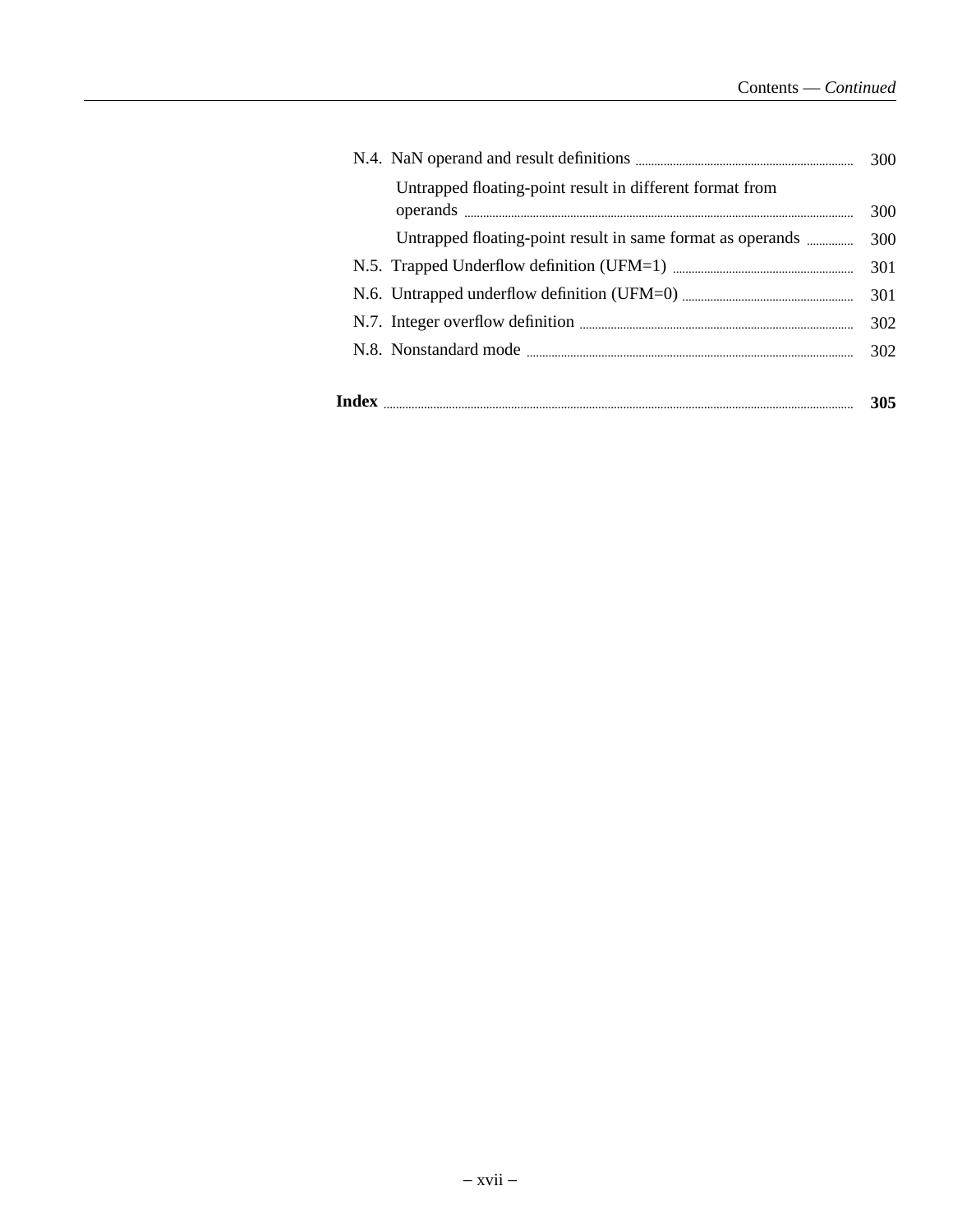## Tables

| Table 3-1 Arrangement of Doublewords and Quadwords in Memory & |
|----------------------------------------------------------------|
| Table 3-2 Signed Integer, Unsigned Integer, and Tagged Format  |
|                                                                |
|                                                                |
|                                                                |
|                                                                |
|                                                                |
|                                                                |
|                                                                |
|                                                                |
|                                                                |
|                                                                |
|                                                                |
|                                                                |
|                                                                |
|                                                                |
|                                                                |
|                                                                |
|                                                                |
|                                                                |
|                                                                |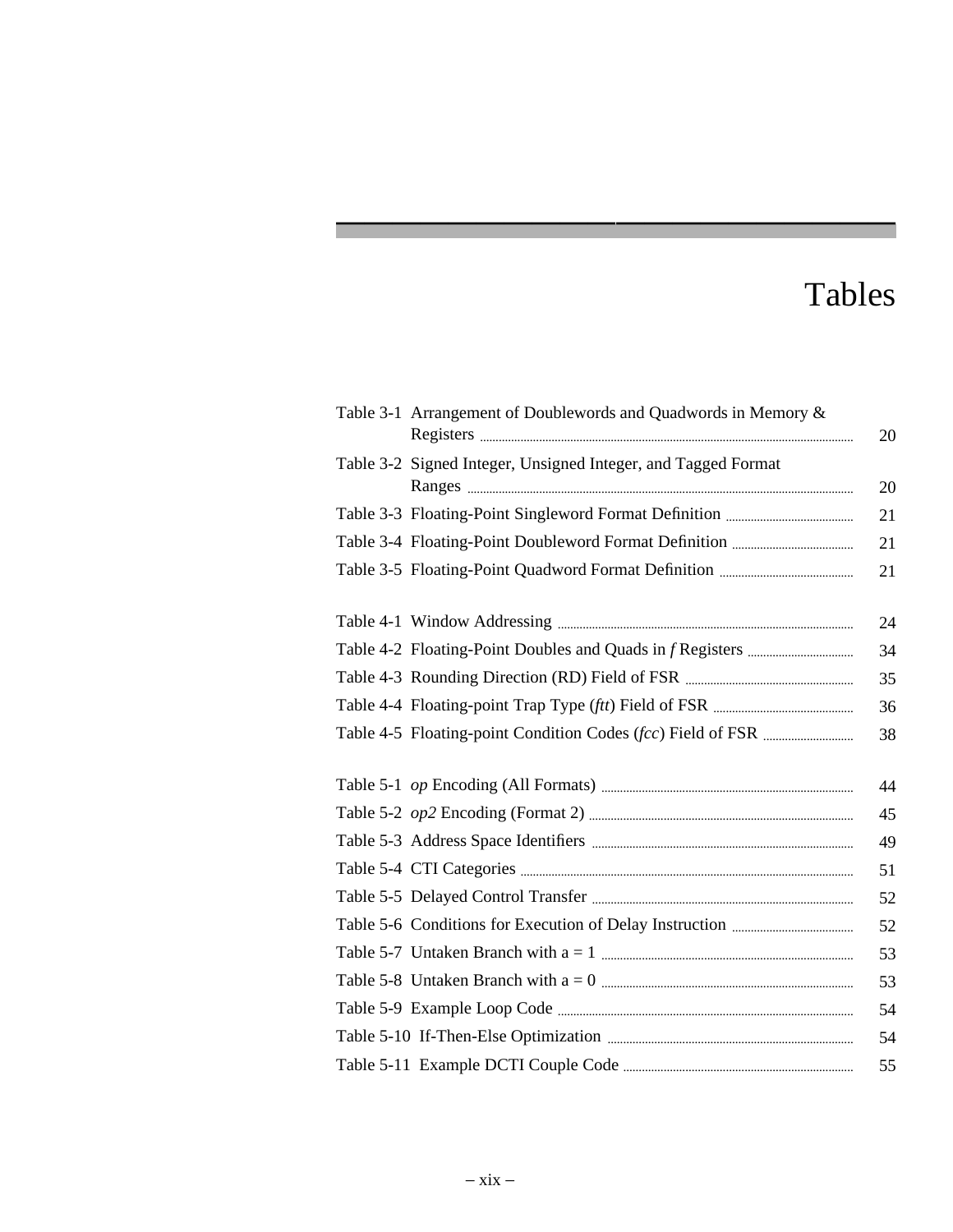| Table A-1 Mapping of Synthetic Instructions to SPARC Instructions                |
|----------------------------------------------------------------------------------|
|                                                                                  |
| 148                                                                              |
| 227                                                                              |
| 227                                                                              |
| 228                                                                              |
| 229                                                                              |
| Table F-5 opf[8:0] (op=2, op3=0x34=FPop1, empty rows eliminated) $\ldots$<br>230 |
| Table F-6 opf[8:0] (op=2, op3=0x35=FPop2, empty rows eliminated)<br>231          |
| 231                                                                              |
| Table G-1 Quad-Precision Instruction - ABI routine Correspondence<br>238         |
| 249                                                                              |
| 251                                                                              |
| 251                                                                              |
| 252                                                                              |
| 253                                                                              |
| Table H-6 Reference MMU Diagnostic Register Address Decoding<br>255              |
| 255                                                                              |
| 258                                                                              |
| 263                                                                              |
| Table I-2 Flush Compare Criteria for ASI's 0x10 - 0x14 and 0x18 -<br>266         |
| 290                                                                              |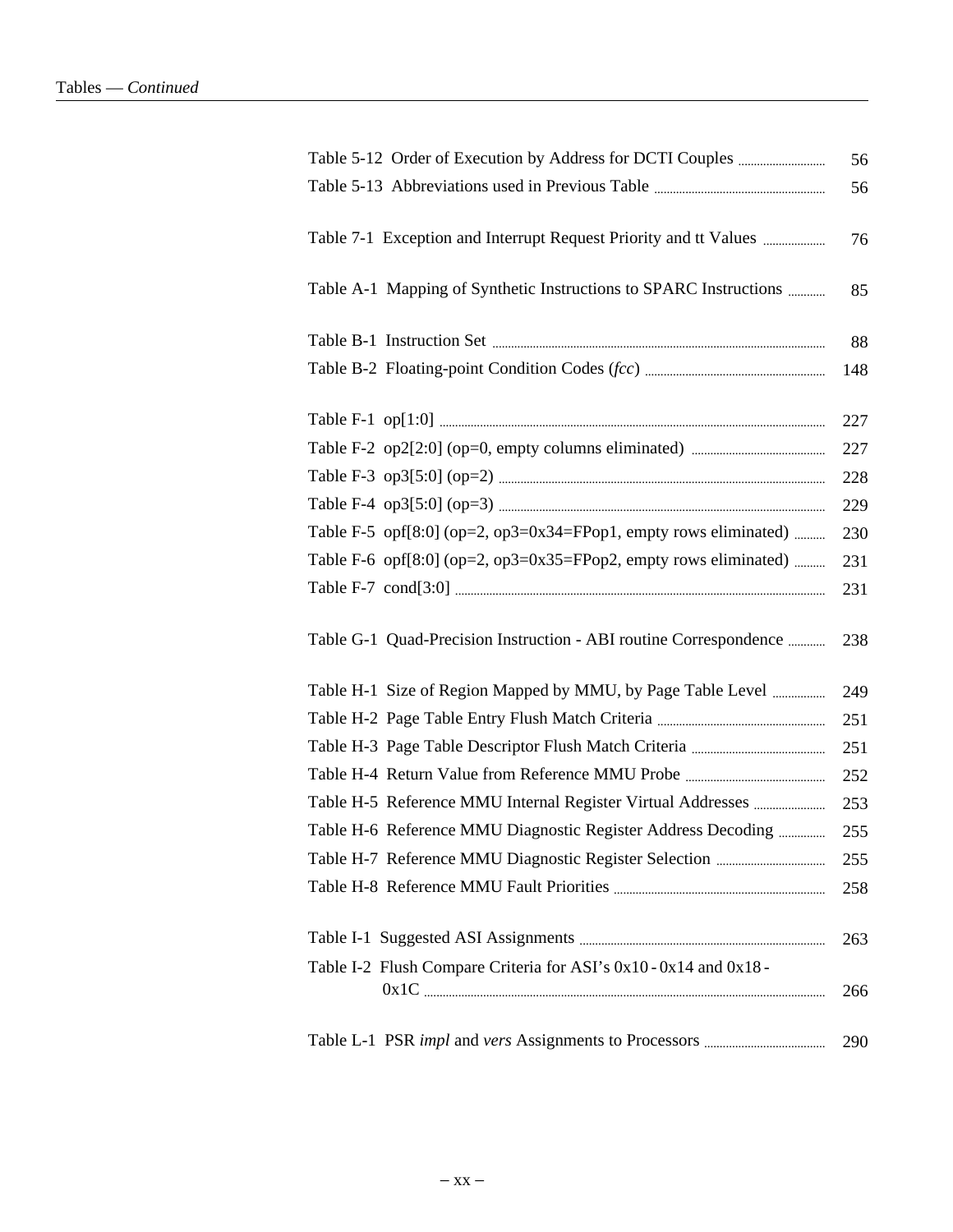|                                                                      | 290 |
|----------------------------------------------------------------------|-----|
|                                                                      | 291 |
|                                                                      | 292 |
|                                                                      | 292 |
| Table L-6 Integer Instruction Timings for Fujitsu0 Implementation    | 295 |
| Table L-7 Integer Instruction Timings for Cypress0 and Cypress1      |     |
|                                                                      | 295 |
|                                                                      | 295 |
| Table L-9 Integer Instruction Timings for Matsushita0 Implementation | 296 |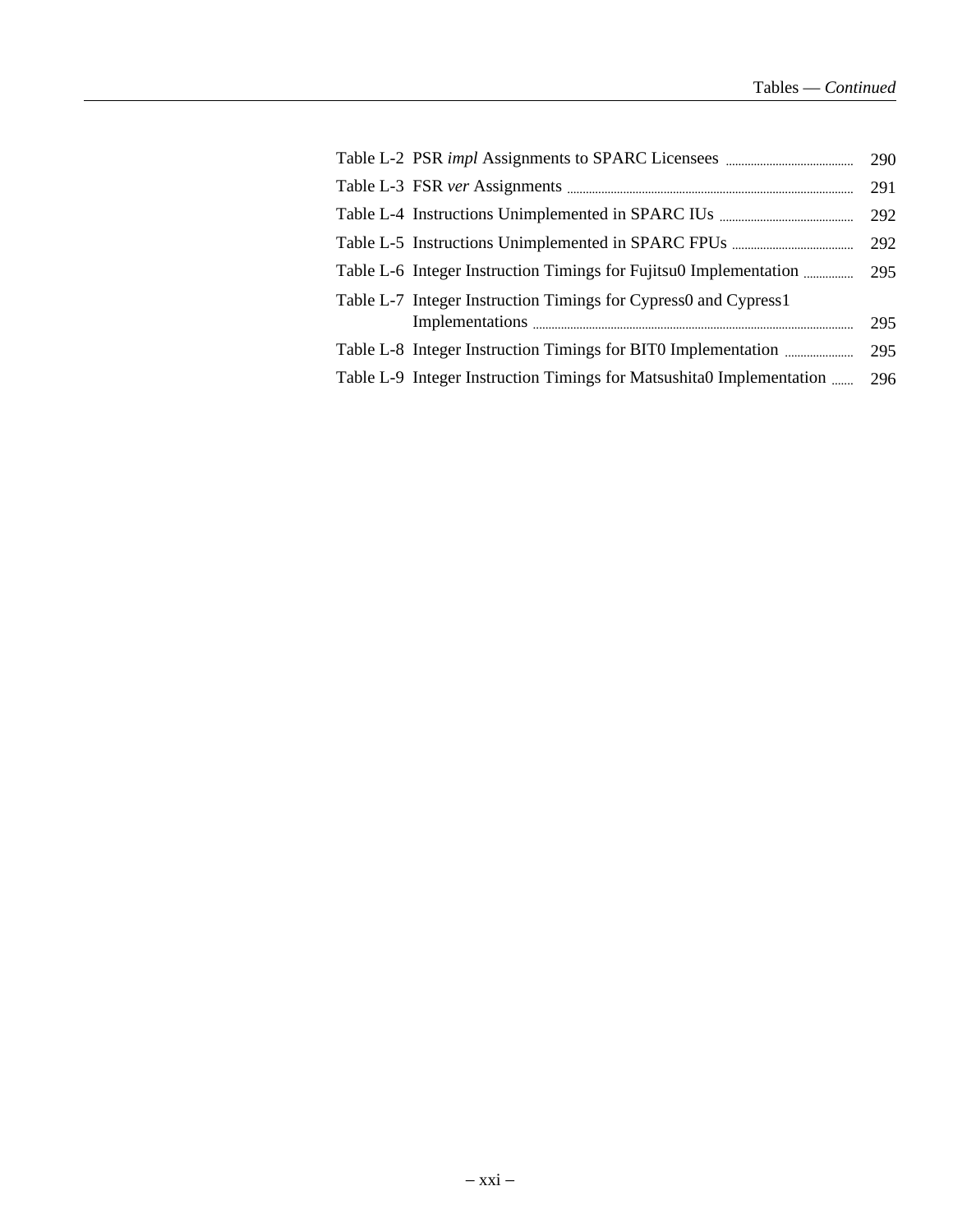## Figures

|                                                                 | 18  |
|-----------------------------------------------------------------|-----|
|                                                                 | 19  |
|                                                                 |     |
|                                                                 | 26  |
|                                                                 | 27  |
|                                                                 | 28  |
|                                                                 | 28  |
|                                                                 | 30  |
|                                                                 | 31  |
|                                                                 | 33  |
|                                                                 | 34  |
|                                                                 | 39  |
|                                                                 | 39  |
|                                                                 | 39  |
|                                                                 | 44  |
|                                                                 | 48  |
|                                                                 | 62  |
|                                                                 | 63  |
|                                                                 | 64  |
|                                                                 | 65  |
|                                                                 | 67  |
| Figure D-1 SPARC Register Set, as Seen by a User-Mode Procedure | 193 |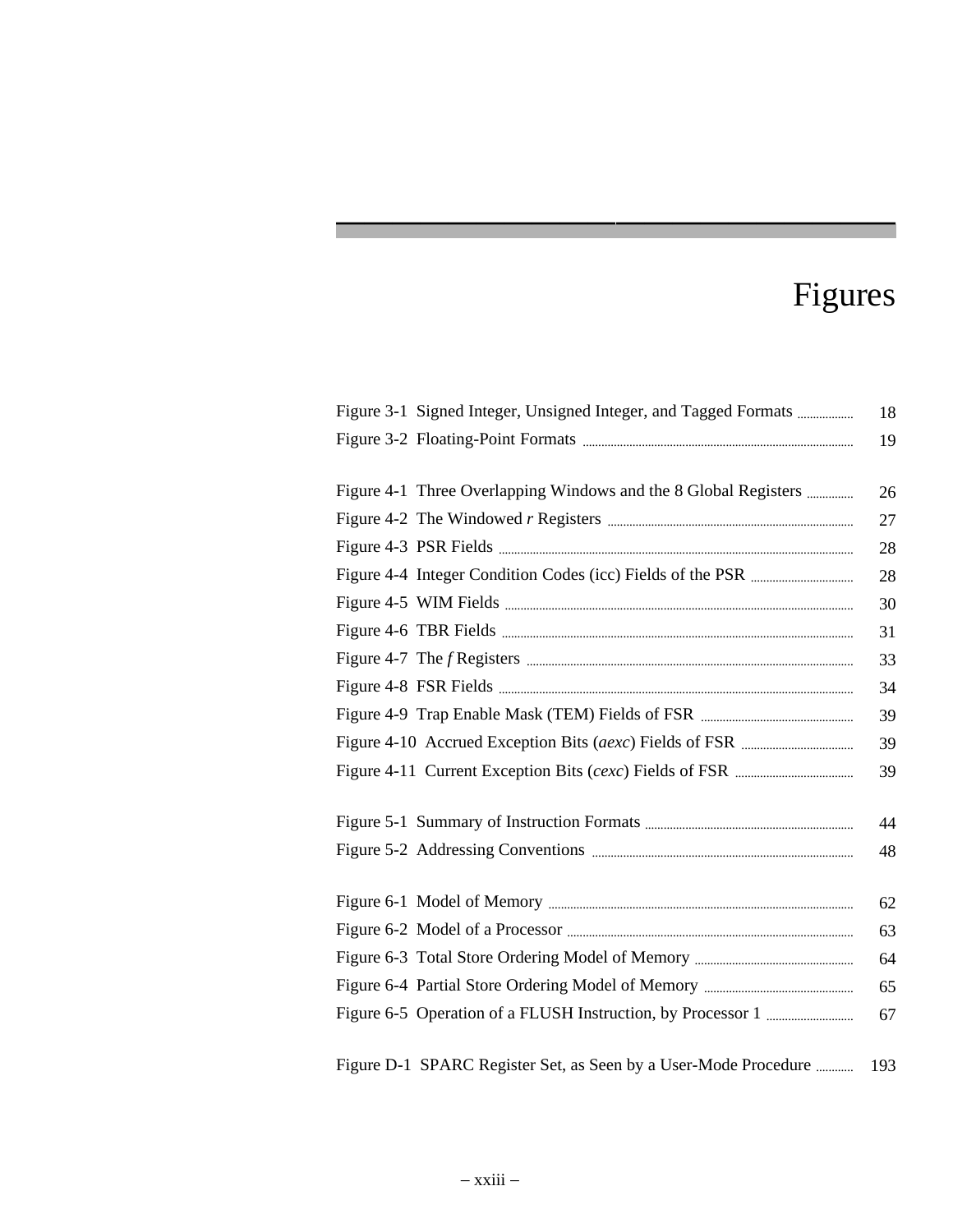|                                                               | 195 |
|---------------------------------------------------------------|-----|
|                                                               | 242 |
|                                                               | 242 |
|                                                               | 243 |
|                                                               | 243 |
|                                                               | 245 |
|                                                               | 246 |
|                                                               | 247 |
|                                                               | 247 |
|                                                               | 249 |
|                                                               | 253 |
|                                                               | 254 |
|                                                               | 255 |
|                                                               | 256 |
|                                                               | 258 |
| Figure J-1 Portability relations between PSO, TSO, and Strong | 270 |
|                                                               | 271 |
|                                                               | 272 |
|                                                               | 272 |
|                                                               | 273 |
|                                                               | 274 |
|                                                               | 275 |
| Figure J-8 Non-Cooperative Code Patching                      | 276 |
|                                                               | 277 |
|                                                               | 278 |
|                                                               | 279 |
|                                                               | 284 |
|                                                               | 286 |
|                                                               | 288 |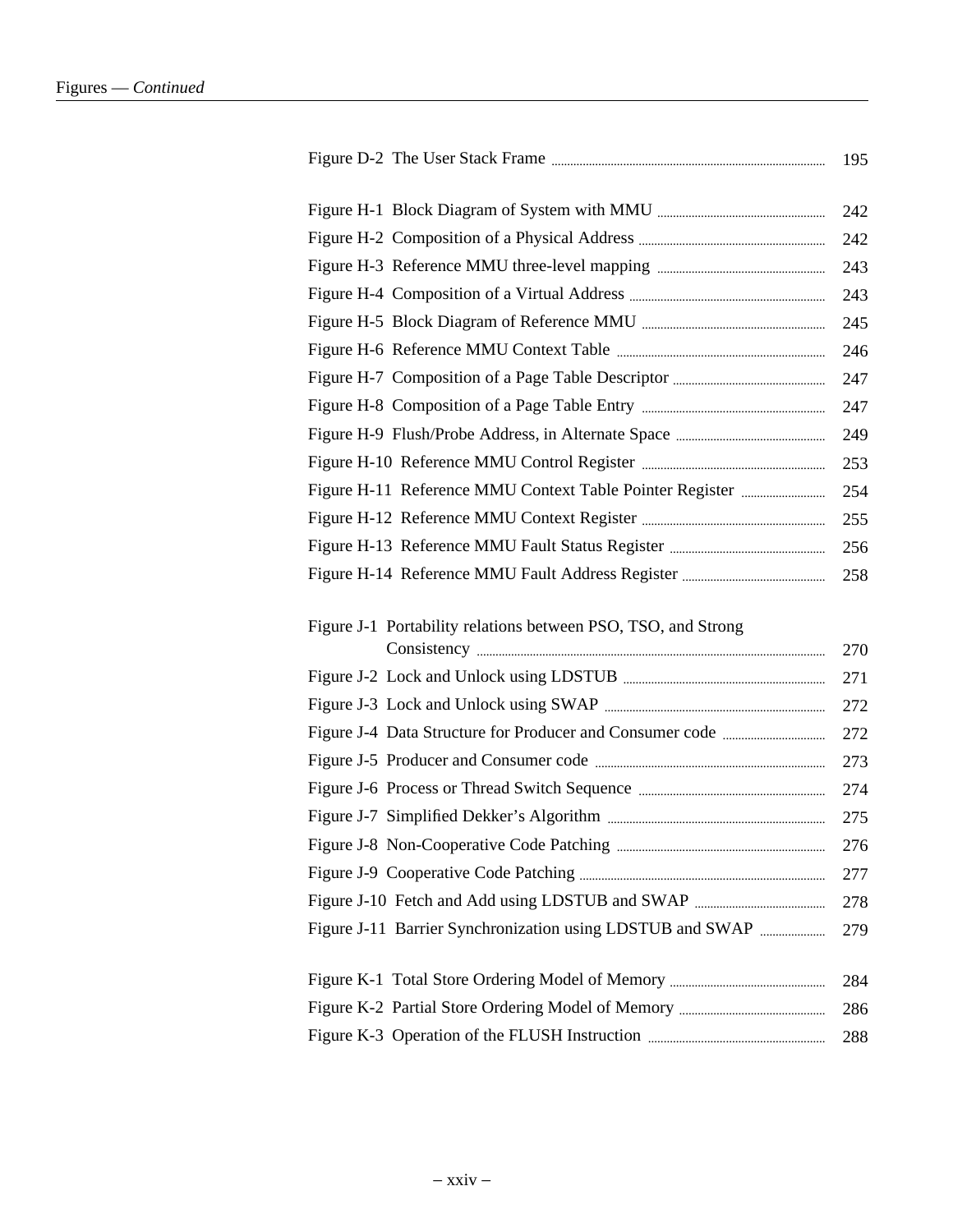## Preface

| <b>About SPARC International,</b><br>Inc.         | SPARC International, Inc., a not-for-profit consortium for providors of SPARC®<br>products and services, directs the evolution and standardization of the SPARC<br>microprocessor architecture and systems operating environment. Through its<br>committee structure, SPARC International documents this evolution through two<br>primary vehicles: The SPARC Architecture Manual and the SPARC Compliance<br>Definition (SCD). These two documents tell vendors of chips, systems, applica-<br>tions, and add-in/add-on hardware how to comply with SPARC International<br>standards, and how to ensure binary level compatibility with all other SPARC<br>products.                   |
|---------------------------------------------------|-----------------------------------------------------------------------------------------------------------------------------------------------------------------------------------------------------------------------------------------------------------------------------------------------------------------------------------------------------------------------------------------------------------------------------------------------------------------------------------------------------------------------------------------------------------------------------------------------------------------------------------------------------------------------------------------|
|                                                   | To give buyers of SPARC products that same assurance, SPARC International<br>provides compliance testing services to members and grants vendors of SPARC<br>Compliant™ products the right to use the SPARC Compliant trademark. The<br>SPARC Compliant trademark lets buyers know their products have been<br>independently tested for compliance. SPARC International calls the SPARC<br>Compliant trademark the mark of user confidence.                                                                                                                                                                                                                                              |
| <b>The SPARC Architecture</b><br><b>Committee</b> | The SPARC Architecture Manual: Version 8 is a product of the SPARC Interna-<br>tional Architecture Committee, which at this printing included representatives<br>from Amdahl Corporation, Fujitsu Limited, ICL, LSI Logic, Matsushita, Philips<br>International, Ross Technology, Sun Microsystems, and Texas Instruments.                                                                                                                                                                                                                                                                                                                                                              |
|                                                   | This committee is open to executive members of SPARC International. Every<br>executive member is investing heavily in the SPARC architecture and applying<br>its best architectural talent to include the features most demanded by customers,<br>and to ensure that every SPARC architecture implementation maintains binary<br>compatibility at the application level.                                                                                                                                                                                                                                                                                                                |
| <b>SPARC Open Licensing</b>                       | As a result of the Sun Microsystems vision of a truly open standard computing<br>environment, the SPARC architecture has reached a level of openness heretofore<br>unimagined in the computer industry. Not only are a wide range of compatible<br>SPARC chip implementations available from a variety of merchant SPARC<br>licensees, but today anyone can obtain a license to the SPARC architecture for a<br>small fee. To receive an information package, simply sign and return the reply<br>card at the back of this manual to SPARC International. You will receive detailed<br>information, including a license to sign and return with a payment of \$99.00<br>(U.S. dollars). |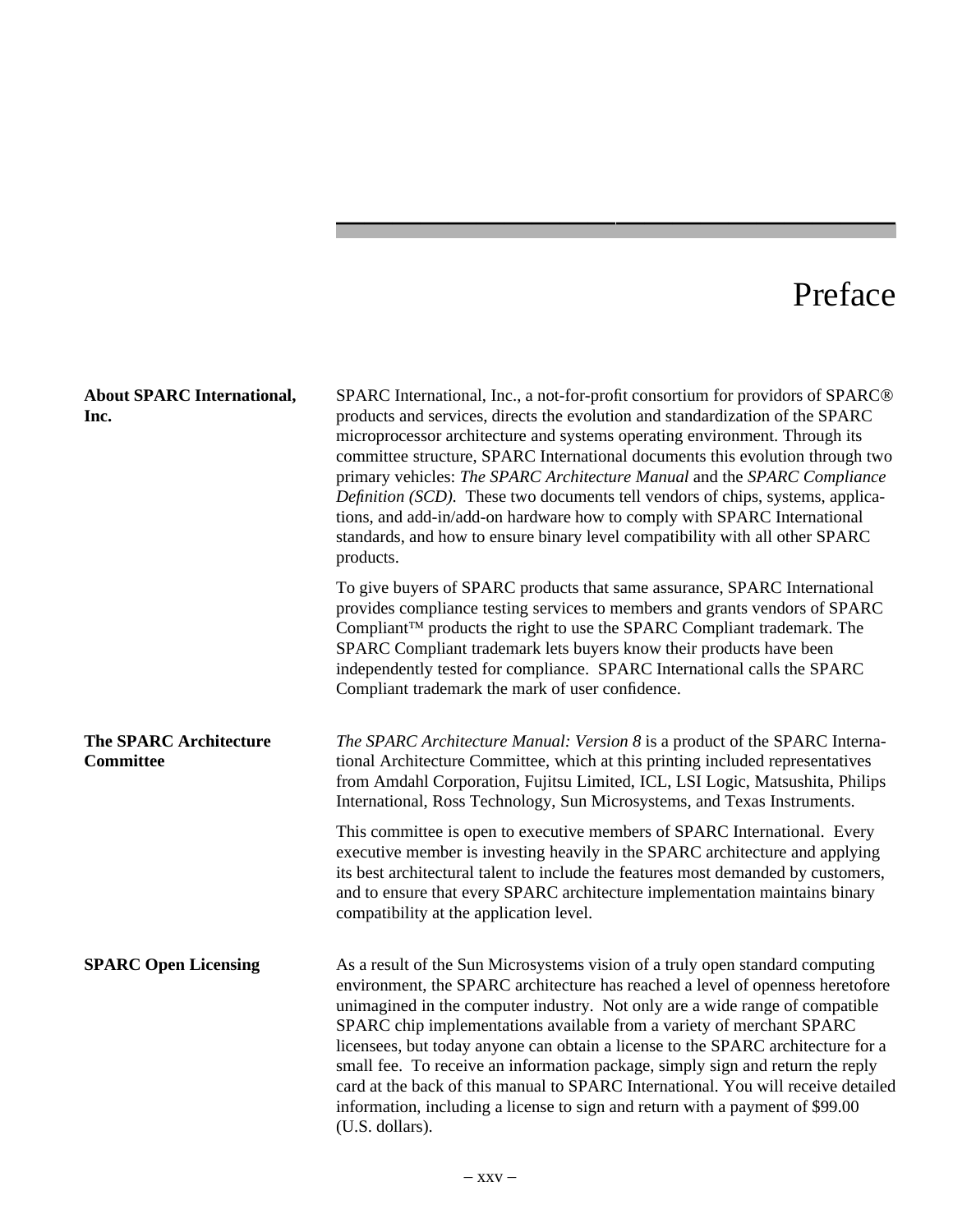|                                 | This open licensing policy is further evidence of the SPARC standard's radical<br>departure from current business practices. Until the advent of the SPARC stan-<br>dard, large microprocessor concerns maintained exclusive ownership of their<br>standard architectures, and as a result, wielded substantial control over entire<br>technology bases and markets developed around their products.                                                     |
|---------------------------------|----------------------------------------------------------------------------------------------------------------------------------------------------------------------------------------------------------------------------------------------------------------------------------------------------------------------------------------------------------------------------------------------------------------------------------------------------------|
|                                 | Today, semiconductor customers all the way through to end-users will realize the<br>benefit of greatly accelerated innovation created by the open SPARC micropro-<br>cessor standard. As a rapidly-broadening base of engineers implement the<br>SPARC architecture, the base of compatible and complementary SPARC<br>microprocessor products will expand as well to the advantage of both vendors<br>and users.                                        |
|                                 | Note: Rights to specific SPARC microprocessor implementations are the pro-<br>perty of their respective developers.                                                                                                                                                                                                                                                                                                                                      |
| <b>Version 8 Specification</b>  | This book specifies Version 8 of SPARC, the Scalable Processor ARChitecture.<br>It supersedes the Version 7 SPARC document, which has evolved for over three<br>years. Since the publication of Version 7, several commercial sources have<br>released SPARC processors. All of them conform to the Version 7 architecture.                                                                                                                              |
| <b>Upward Compatibility</b>     | SPARC Version 8 is upward-compatible from Version 7; all Version 7 confor-<br>mant software will run on Version 8 conformant processors with one minor<br>exception discussed in a following section. The Version 8 changes are enhance-<br>ments to the architecture; the most obvious is the addition of Integer Multiply<br>and Divide instructions. For a detailed list of changes, refer to the What's New?<br>- Architecture section that follows. |
| <b>Audience for this Manual</b> | Audiences for this specification include implementors of the architecture and<br>developers of SPARC system software (simulators, compilers, debuggers, and<br>operating systems, for example). Software developers who need to write SPARC<br>software in assembly language will also find this information useful.                                                                                                                                     |
| <b>Where to Start?</b>          | If you are new to the SPARC architecture, read Chapters 1 and 2 for an overview.<br>Then look into the following chapters and appendixes for more details on your<br>areas of interest.                                                                                                                                                                                                                                                                  |
|                                 | If you are already familiar with Version 7, you will want to review the list of<br>changes at the end of the Preface. For additional detail, review Appendix B for<br>each of the new or changed instructions, read Chapter 6 (Memory Model),<br>Chapter 7 (Traps), and Appendixes J (Programming with the Memory Model)<br>and K (Formal Specification of the Memory Model).                                                                            |
| <b>Manual Contents</b>          | The first chapter describes the background, design philosophy, and high-level<br>features of SPARC, and reviews the typographic conventions used in the manual.<br>Chapter 2 is an overview of the SPARC architecture: its organization, instruction<br>set, and trap model. Subsequent chapters describe the SPARC data types, regis-<br>ters, instructions, memory model, and traps in detail.                                                         |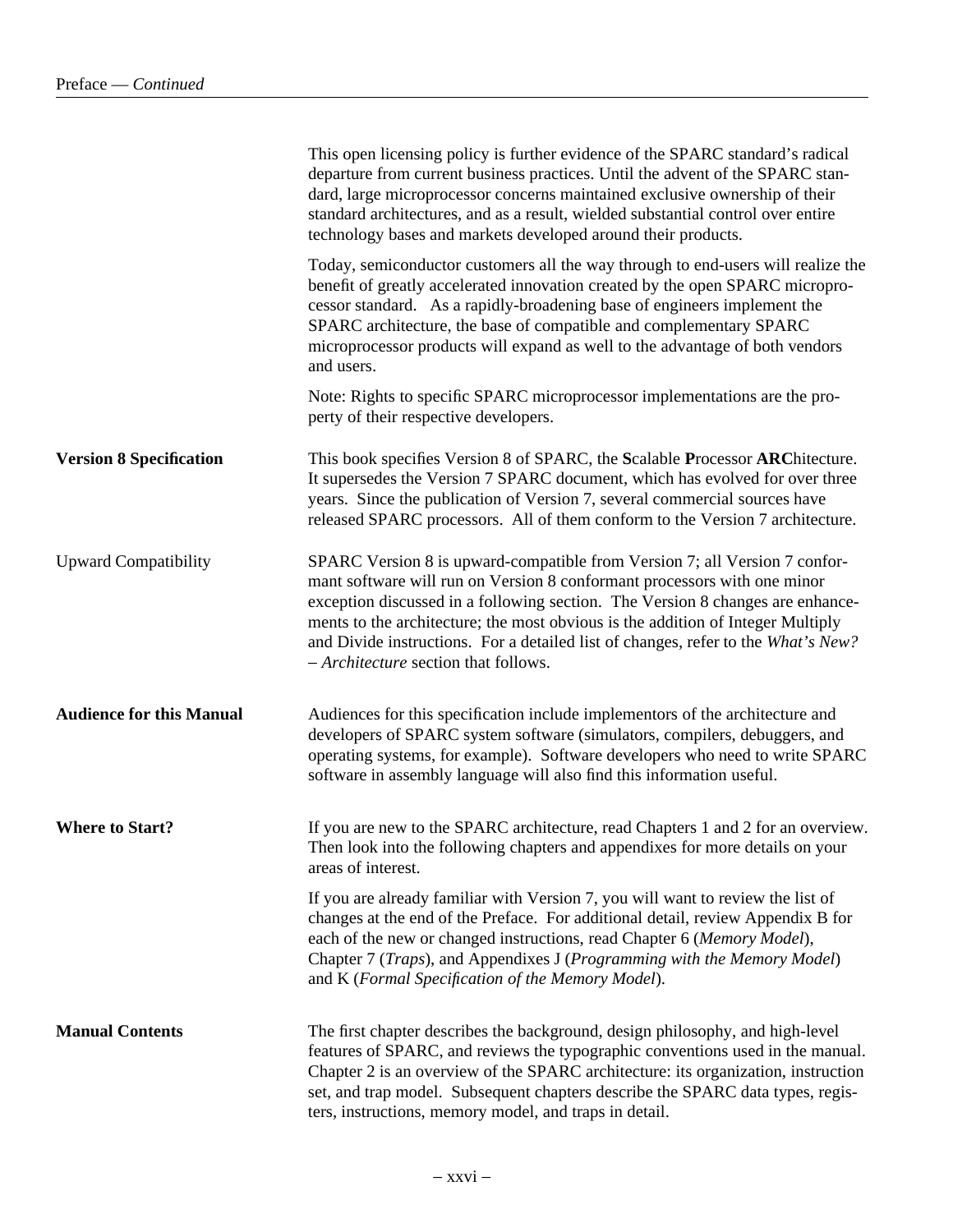Appendixes follow the chapters and include the following:

|                              | $\Box$ | Appendix A, Suggested Assembly Language Syntax, defines syntactic con-<br>ventions used in the appendixes for the suggested SPARC assembly<br>language. It also lists "synthetic instructions" that may be supported by<br>SPARC assemblers for the convenience of assembly language programmers. |
|------------------------------|--------|---------------------------------------------------------------------------------------------------------------------------------------------------------------------------------------------------------------------------------------------------------------------------------------------------|
|                              | $\Box$ | Appendix B, <i>Instruction Descriptions</i> , contains definitions and all instruc-<br>tions for the SPARC assemblers for the convenience of assembly language<br>programmers, including tables showing the recommended assembly<br>language syntax for each instruction.                         |
|                              | $\Box$ | Appendix C, ISP Descriptions, defines the architecture using a formal algo-<br>rithmic (Instruction Set Processor, or ISP) notation.                                                                                                                                                              |
|                              | $\Box$ | Appendixes D, E, and G, respectively, contain general SPARC software con-<br>siderations, SPARC ABI software considerations, and example multiplica-<br>tion/division algorithms.                                                                                                                 |
|                              | $\Box$ | Appendix F contains tables detailing all opcodes and condition codes.                                                                                                                                                                                                                             |
|                              | $\Box$ | Appendixes G through N contain the Reference MMU architecture, pro-<br>gramming with the SPARC memory model, a formal description of the<br>SPARC memory model, and characterizations of existing SPARC imple-<br>mentations.                                                                     |
| What's New? — Architecture   |        | Changes to the SPARC architecture since Version 7 are in four main areas: the<br>memory model, trap model, data formats, and instruction set.                                                                                                                                                     |
| <b>Enhanced Memory Model</b> |        | Version 8's memory model is an upward-compatible extension of the Strong<br>Consistency model implicitly assumed in Version 7. The new model allows<br>building of higher-performance memory systems in either uniprocessor or<br>shared-memory multiprocessor SPARC applications.                |
| <b>Enhanced Trap Model</b>   | lows:  | Trap categories have been renamed since Version 7; the correspondence is as fol-                                                                                                                                                                                                                  |
|                              |        | <b>SPARC Version 8</b><br><b>SPARC Version 7</b>                                                                                                                                                                                                                                                  |
|                              |        | Synchronous Trap $\rightarrow$ Precise Trap<br>Asynchronous Trap $\rightarrow$ Interrupting Trap<br>Floating-Point/Coprocessor Trap $\rightarrow$ Deferred Trap                                                                                                                                   |
|                              |        | The Version 8 trap model enhancements give SPARC implementors more lati-<br>tude in their designs. The privileged and essentially user-code-transparent trap<br>architecture includes some new trap types. It also allows for new, implementa-<br>tion-specific traps.                            |
|                              |        | A given trap may be implemented as either "precise" or "deferred", although<br>each implementation must provide a way to handle traps precisely. Chapter 7<br>describes the enhanced trap model in detail.                                                                                        |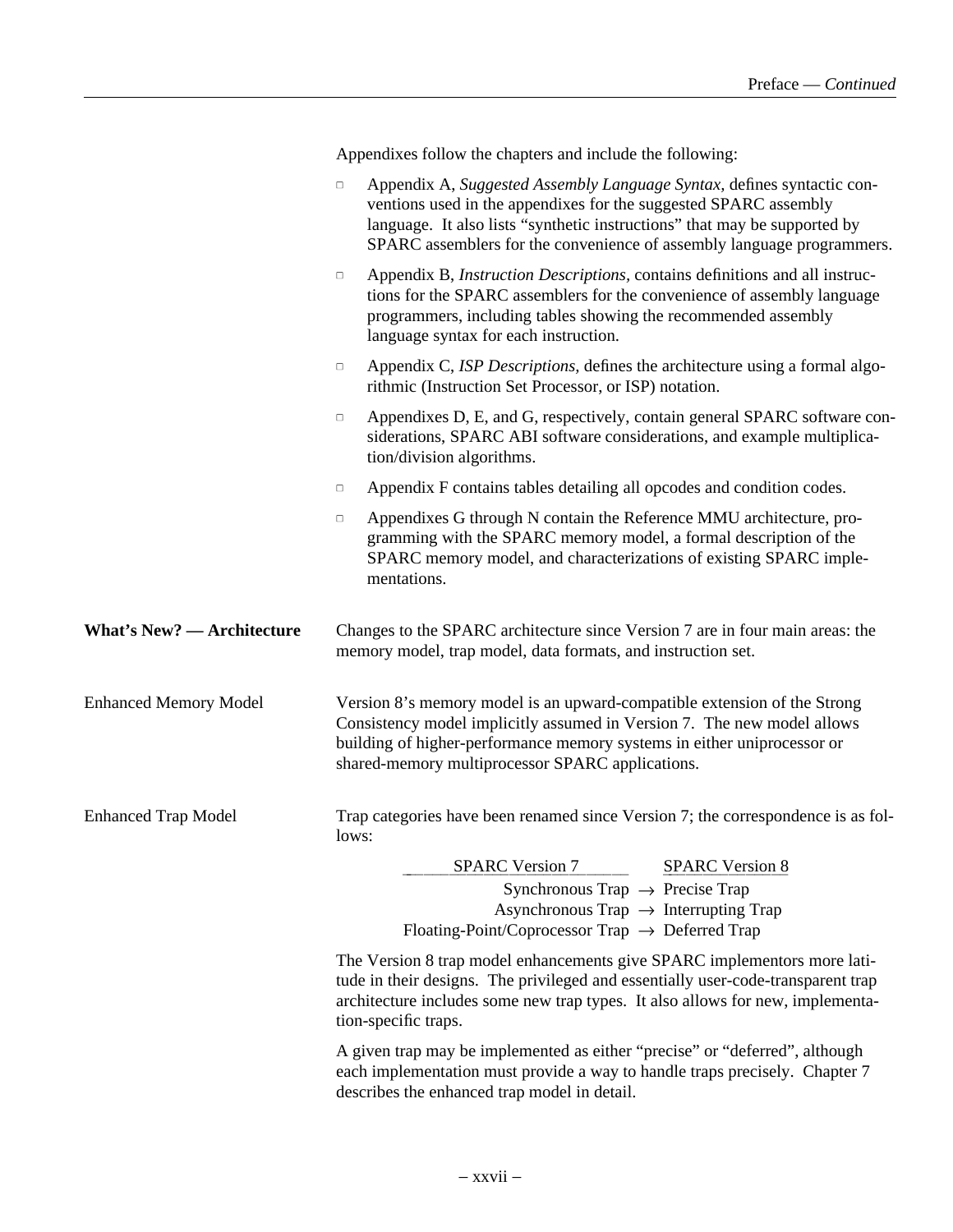| Data Formats                    | Quad (128-bit) precision data format replaces the Extended (96-bit)-precision<br>format. No existing SPARC application code uses Extended-precision floating-<br>point arithmetic. So, although this one change is not strictly upward-compatible<br>with SPARC Version 7, the impact is insignificant. |
|---------------------------------|---------------------------------------------------------------------------------------------------------------------------------------------------------------------------------------------------------------------------------------------------------------------------------------------------------|
| <b>Instruction Set</b>          | Version 8 modifies the definitions of some SPARC instructions as follows:                                                                                                                                                                                                                               |
|                                 | Extended-precision floating-point operations are now Quad-precision<br>$\hfill\square$<br>operations                                                                                                                                                                                                    |
|                                 | IFLUSH has been renamed FLUSH; its definition has expanded to<br>$\Box$<br>encompass multiprocessor systems and processor implementations with<br>separate instruction and data memories.                                                                                                               |
|                                 | A few instructions have been added to the Version 8 architecture:                                                                                                                                                                                                                                       |
|                                 | Store Barrier instruction (STBAR)<br>$\Box$                                                                                                                                                                                                                                                             |
|                                 | Integer Multiply instructions (SMUL, SMULcc, UMUL, UMULcc)<br>$\Box$                                                                                                                                                                                                                                    |
|                                 | Integer Divide instructions (SDIV, SDIVcc, UDIV, UDIVcc)<br>$\Box$                                                                                                                                                                                                                                      |
|                                 | Floating-point Multiply Single to Double (FsMULd)<br>$\Box$                                                                                                                                                                                                                                             |
|                                 | Floating-point Multiply Double to Quad (FdMULq)<br>$\Box$                                                                                                                                                                                                                                               |
|                                 | Ancillary State-Register access instructions (RDASR, WRASR), of<br>$\Box$<br>which RDY/WRY and STBAR are subcases                                                                                                                                                                                       |
|                                 | NOP ("promoted" from being a pseudo-instruction)<br>$\Box$                                                                                                                                                                                                                                              |
| FQ Optional                     | The floating-point queue (FQ) is now optional for SPARC implementations that<br>choose to make floating-point traps precise instead of deferred.                                                                                                                                                        |
| New FSR.ftt Value               | A new value, invalid_fp_register, is defined for the FSR.ftt field. Use of the new<br>value is optional. If implemented, its use indicates attempted execution of an<br>instruction that refers to an invalid floating-point register number.                                                           |
| <b>What's New?</b> — the Manual | The SPARC Architecture Manual itself has changed since Version 7.                                                                                                                                                                                                                                       |
|                                 | Text has been clarified throughout and known errors corrected.<br>$\Box$                                                                                                                                                                                                                                |
|                                 | The index has been considerably expanded.<br>$\Box$                                                                                                                                                                                                                                                     |
|                                 | A table of synthetic instructions has been added to Appendix A (Suggested<br>$\Box$<br>Assembly Language Syntax).                                                                                                                                                                                       |
|                                 | Appendix D (Software Considerations) and Appendix F (Opcodes) have<br>$\Box$<br>been enhanced.                                                                                                                                                                                                          |
|                                 | Appendixes G through N are completely new.<br>$\Box$                                                                                                                                                                                                                                                    |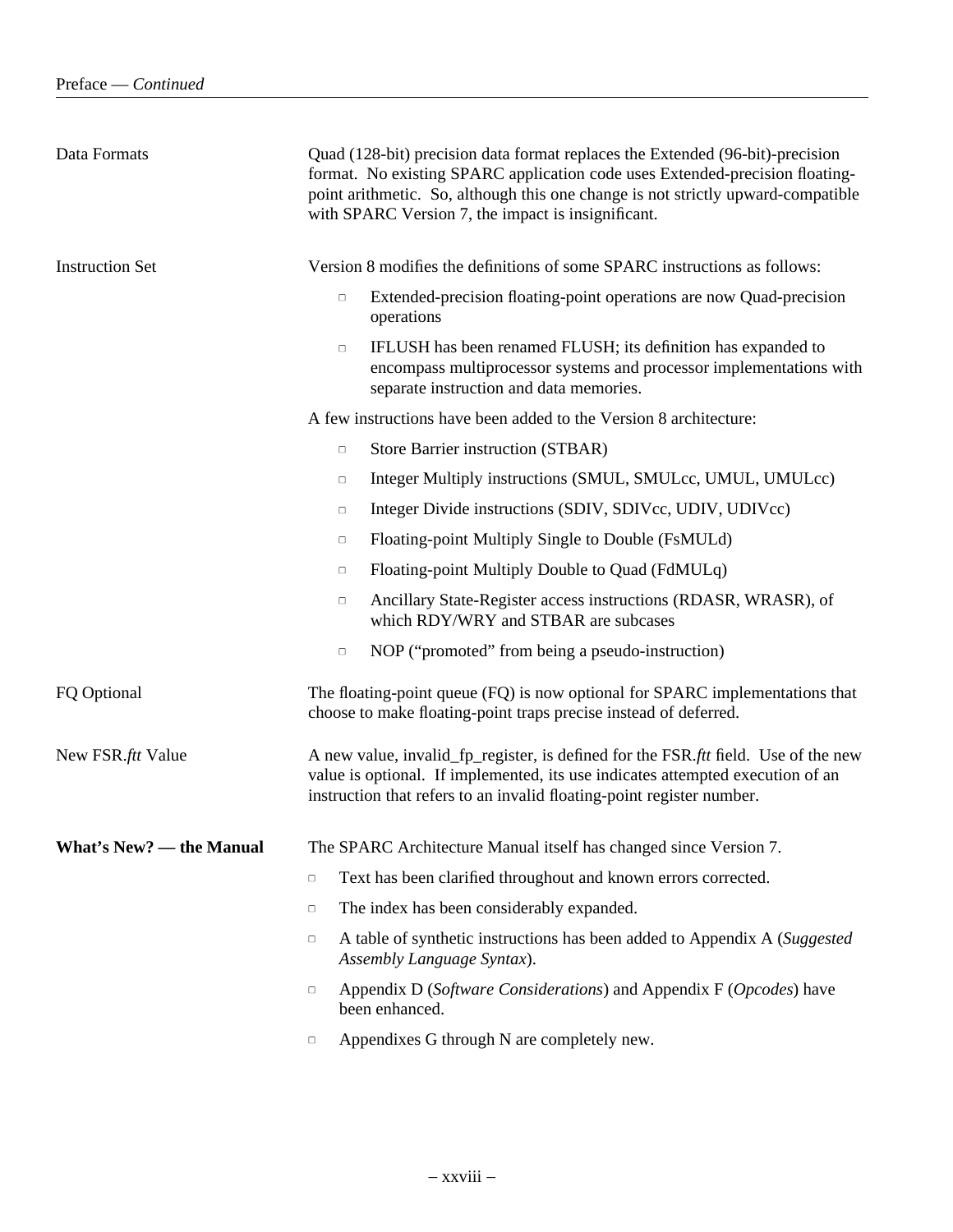| <b>Acknowledgments</b>         |                                                                                                                                                                                                                                                                                                                                                                                                                                                                    |
|--------------------------------|--------------------------------------------------------------------------------------------------------------------------------------------------------------------------------------------------------------------------------------------------------------------------------------------------------------------------------------------------------------------------------------------------------------------------------------------------------------------|
| <b>Architecture Definition</b> | The SPARC Version 7 instruction set was defined by a team of individuals at<br>Sun Microsystems that included Anant Agrawal, Fayé Briggs, Will Brown,<br>Robert Garner, David Goldberg, David Hough, Bill Joy, Steve Kleiman, Tom<br>Lyon, Steven Muchnick, Masood Namjoo, David Patterson, Joan Pendleton,<br>Wayne Rosing, K.G. Tan, and Richard Tuck.                                                                                                           |
|                                | The following additional people contributed to Version 8 of the architecture:<br>Michel Cekelov, David Ditzel, Jean-Marc Frailong, Peter Hsu, Eric Jensen, Mike<br>Powell, and Pradeep Sindhu.                                                                                                                                                                                                                                                                     |
| Authors                        | The bulk of the manual was written by Robert Garner of Sun Microsystems.<br>Appendixes were contributed as follows: Appendixes A and G: David Weaver;<br>Appendixes B, C, L, and M: Robert Garner; Appendix D: Richard Tuck and<br>David Weaver; Appendix E: Richard Tuck; Appendix F: Robert Cmelik; Appen-<br>dix H: Steve Kleiman and David Ditzel; Appendix I: Robert Garner and Ed<br>Kelly; Appendixes J and K: Pradeep Sindhu; and Appendix N: David Hough. |
| Editors                        | Robert Garner, Steve Kleiman, Steven Muchnick, and Mike Bechler have served<br>as editors of the SPARC Architecture specification. The editor for the Version 8<br>specification was David Weaver.                                                                                                                                                                                                                                                                 |
| Reviewers                      | The thoughtful criticisms and suggestions of many colleagues have added much<br>to the readability, completeness, and accuracy of this manual. The editors would<br>like to particularly thank employees at SPARC International member companies,<br>too numerous to list here, for their valuable suggestions and feedback on earlier<br>versions of this document.                                                                                               |
| <b>Book Production</b>         | The production editor for the book edition of this specification was Bobbie Mad-<br>sen. SPARC-generated computer images on the cover were provided by Sun<br>Microsystems, Inc.                                                                                                                                                                                                                                                                                   |
| Special Appreciation           | Special appreciation is extended to Robert Garner, Bill Joy, Dave Patterson, and<br>Anant Agrawal, who guided and gave form to the definition of SPARC. Robert<br>served as principal architect, and also invested copious amounts of time and<br>energy in the development and enhancement of Versions $0$ (9/84) through 7<br>$(10/87)$ of this document.                                                                                                        |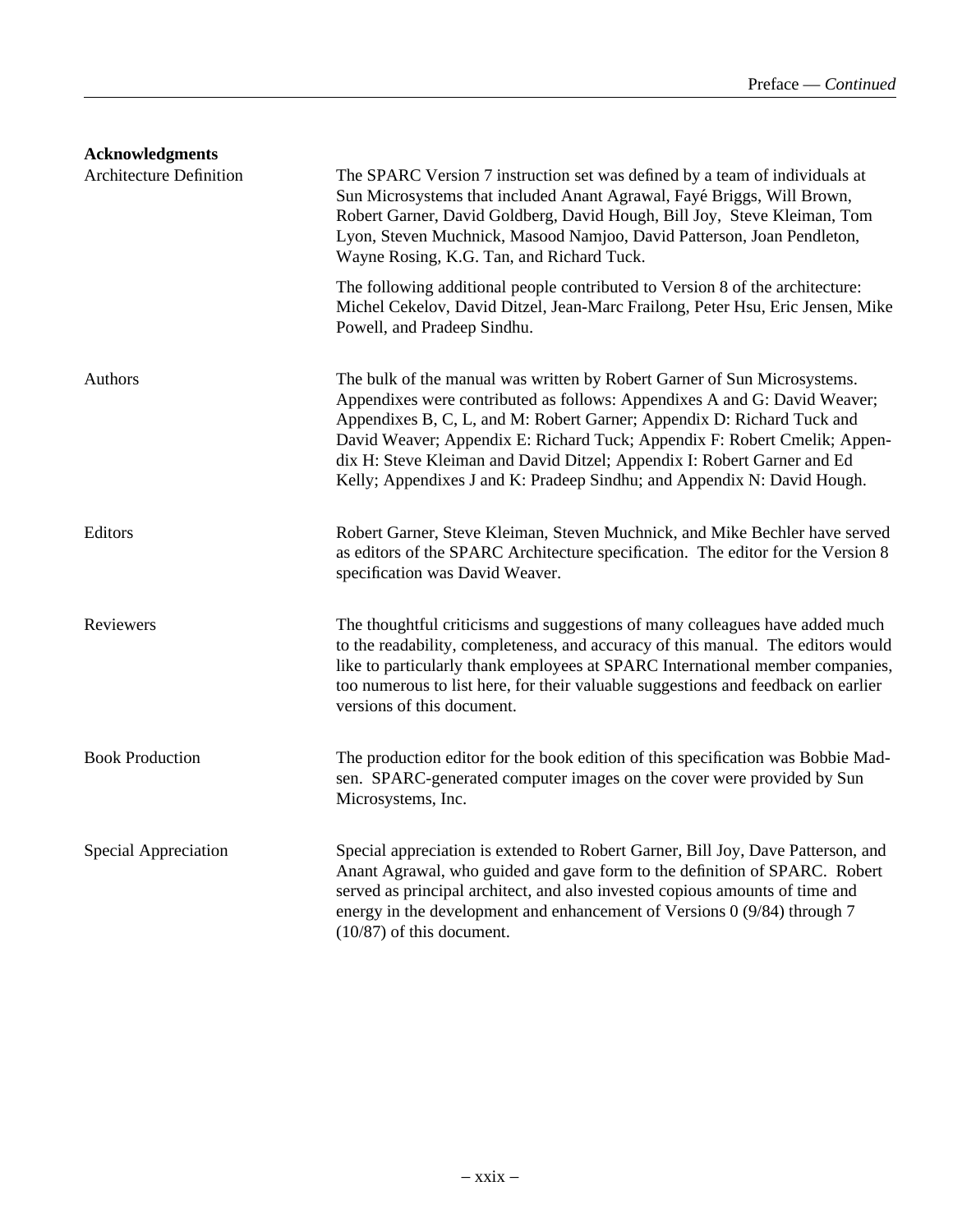## Introduction

|                         | This document specifies Version 8 of the Scalable Processor ARChitecture,<br>or SPARC.                                                                                                                                                                                                                                                                                                                                                             |
|-------------------------|----------------------------------------------------------------------------------------------------------------------------------------------------------------------------------------------------------------------------------------------------------------------------------------------------------------------------------------------------------------------------------------------------------------------------------------------------|
| 1.1. SPARC Attributes   | SPARC is a CPU instruction set architecture (ISA), derived from a reduced<br>instruction set computer (RISC) lineage. As an architecture, SPARC allows for a<br>spectrum of chip and system <b>implementations</b> at a variety of price/performance<br>points for a range of applications, including scientific/engineering, programming,<br>real-time, and commercial.                                                                           |
| <b>Design Goals</b>     | SPARC was designed as a target for optimizing compilers and easily pipelined<br>hardware implementations. SPARC implementations provide exceptionally high<br>execution rates and short time-to-market development schedules.                                                                                                                                                                                                                      |
| <b>Register Windows</b> | SPARC, formulated at Sun Microsystems in 1985, is based on the RISC I & II<br>designs engineered at the University of California at Berkeley from 1980 through<br>1982. the SPARC "register window" architecture, pioneered in UC Berkeley<br>designs, allows for straightforward, high-performance compilers and a significant<br>reduction in memory load/store instructions over other RISCs, particularly for<br>large application programs.   |
|                         | For languages such as $C_{++}$ , where object-oriented programming is dominant,<br>register windows result in an even greater reduction in instructions executed.<br>Note that supervisor software, not user programs, manages the register windows.<br>A supervisor can save a minimum number of registers (approximately 24) at the<br>time of a context switch, thereby optimizing context switch latency.                                      |
|                         | One difference between SPARC and the Berkeley RISC I & II is that SPARC<br>provides greater flexibility to a compiler in its assignment of registers to program<br>variables. SPARC is more flexible because register window management is not<br>tied to procedure call and return (CALL and JMPL) instructions, as it is on the<br>Berkeley machines. Instead, separate instructions (SAVE and RESTORE) pro-<br>vide register window management. |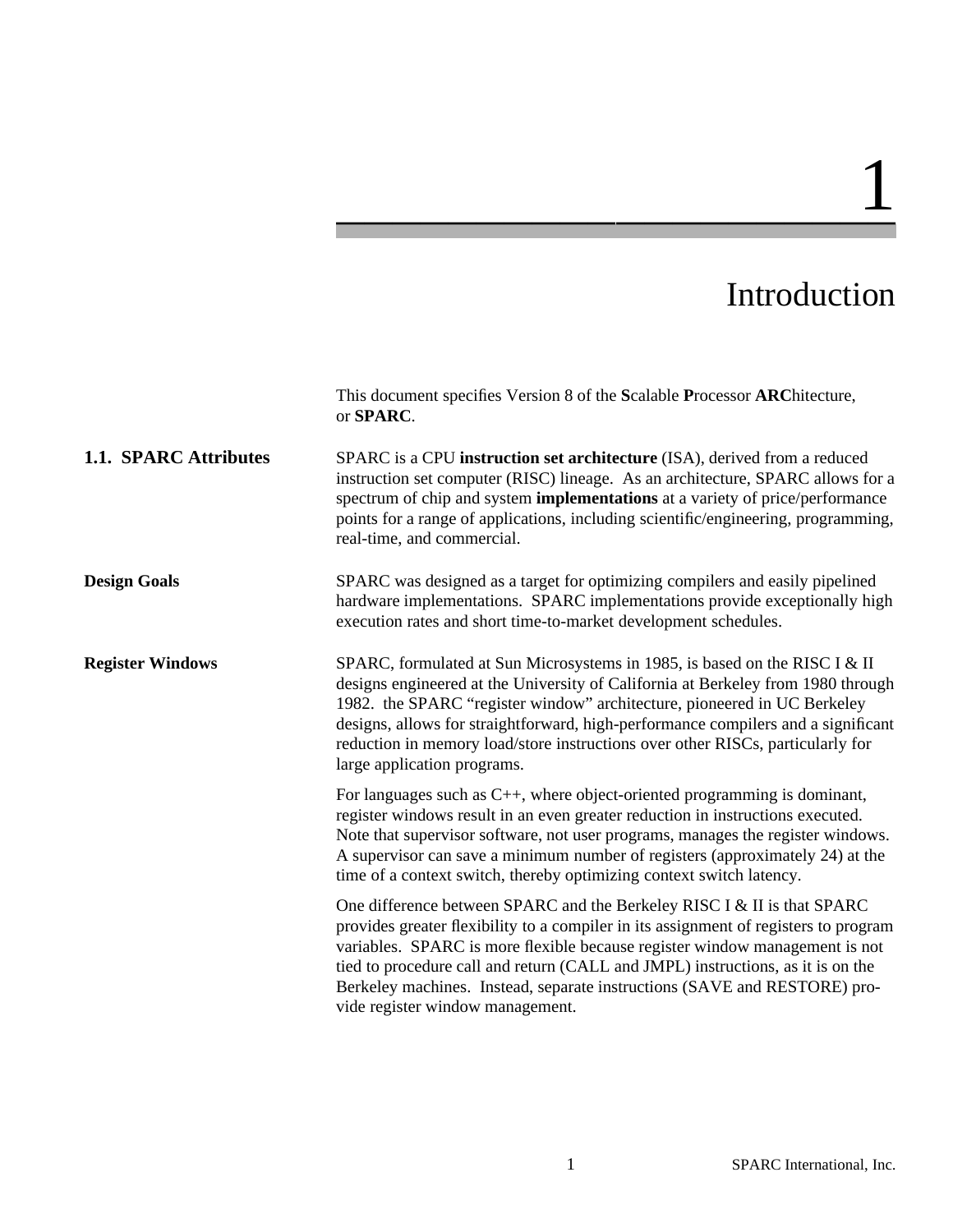| 1.2. SPARC System<br><b>Components</b>      | The architecture allows for a spectrum of input/output $(I/O)$ , memory manage-<br>ment unit (MMU), and cache system sub-architectures. SPARC assumes that<br>these elements are optimally defined by the specific requirements of particular<br>systems. Note that they are invisible to nearly all user application programs and<br>the interfaces to them can be limited to localized modules in an associated<br>operating system.                                                                                                              |
|---------------------------------------------|-----------------------------------------------------------------------------------------------------------------------------------------------------------------------------------------------------------------------------------------------------------------------------------------------------------------------------------------------------------------------------------------------------------------------------------------------------------------------------------------------------------------------------------------------------|
| <b>Reference MMU</b>                        | The SPARC ISA does not mandate that a single MMU design be used for all sys-<br>tem implementations. Rather, designers are free to use the MMU that is most<br>appropriate for their application — or no MMU at all, if they wish. A SPARC<br>"Reference MMU" has been specified, which is appropriate for a wide range of<br>applications. See Appendix H, "SPARC Reference MMU Architecture," for<br>more information.                                                                                                                            |
| <b>Supervisor Software</b>                  | SPARC does not assume all implementations must execute identical supervisor<br>software. Thus, certain supervisor-visible traits of an implementation can be<br>tailored to the requirements of the system. For example, SPARC allows for<br>implementations with different instruction concurrency and different exception<br>trap hardware.                                                                                                                                                                                                       |
| <b>Memory Model</b>                         | A standard memory model called Total Store Ordering (TSO) is defined for<br>SPARC. The model applies both to uniprocessors and to shared-memory mul-<br>tiprocessors. The memory model guarantees that the stores, FLUSHes, and<br>atomic load-stores of all processors are executed by memory serially in an order<br>that conforms to the order in which the instructions were issued by processors.<br>All SPARC implementations must support TSO.                                                                                               |
|                                             | An additional model called Partial Store Ordering (PSO) is defined, which allows<br>higher-performance memory systems to be built.                                                                                                                                                                                                                                                                                                                                                                                                                  |
|                                             | Machines (including all early SPARC-based systems) that implement Strong<br>Consistency (also known as Strong Ordering) automatically satisfy both TSO and<br>PSO. Machines that implement TSO automatically satisfy PSO.                                                                                                                                                                                                                                                                                                                           |
| 1.3. SPARC Compliance<br><b>Definitions</b> | An important SPARC International Compatibility and Compliance Committee<br>function is to establish and publish SPARC Compliance Definitions (SCDs) and<br>migration guidelines between successive definitions. SCD use accelerates<br>development of binary-compatible SPARC/UNIX systems and software for both<br>system vendors and ISV members. SPARC binaries executed in user mode<br>should behave identically on all SPARC systems when those systems are running<br>an operating system known to provide a standard execution environment. |
|                                             | AT&T and SPARC International have developed a standard Application Binary<br>Interface (ABI) for the development of SPARC application code. Software con-<br>forming to this specification will produce the same results on every SPARC<br>ABI-compliant system, enabling the distribution of "shrink-wrapped" SPARC<br>software. Although different SPARC systems will execute programs at different<br>rates, they will generate the same results.                                                                                                |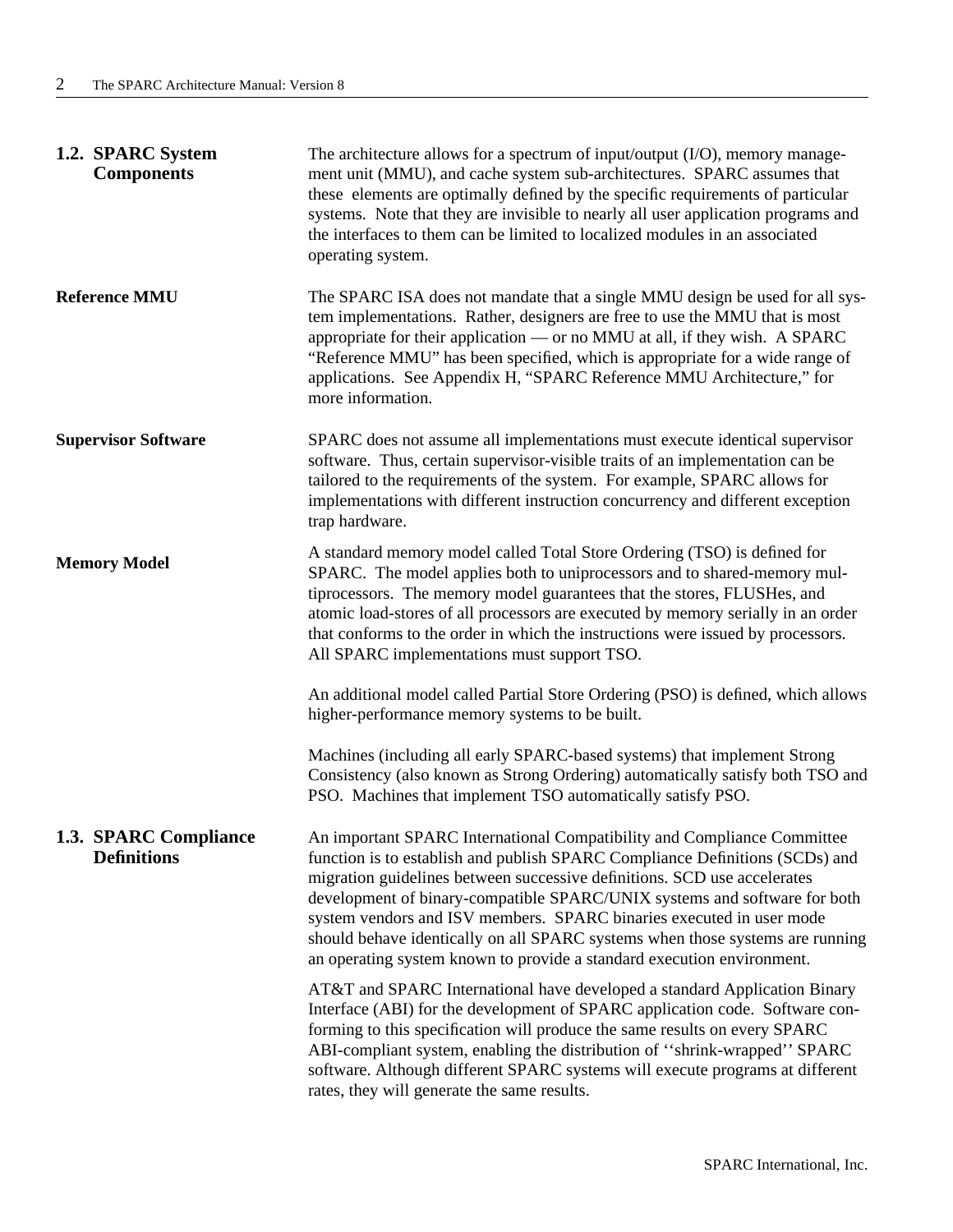|                            | The formulation of SPARC Compliance Definitions (SCD 1.0 and SCD 2.0) by<br>SPARC International allows member companies to verify compliance of a broad<br>base of SPARC/UNIX products through openly agreed-upon, standard<br>definitions. SCD 2.0 is a superset of the SPARC ABI.                                                                                              |
|----------------------------|----------------------------------------------------------------------------------------------------------------------------------------------------------------------------------------------------------------------------------------------------------------------------------------------------------------------------------------------------------------------------------|
|                            | SCD 1.0 compliance is the formal beginning of migration to SCD 2.0, based on<br>the industry-standard UNIX System V Release 4 operating system from AT&T<br>and the OPEN LOOK graphical user interface. SPARC International's Compati-<br>bility and Compliance Committee works to make this migration as smooth and as<br>representative of the members' interests as possible. |
|                            | The System V ABI from AT&T consists of two components: the processor<br>independent generic specification and the processor (SPARC)-specific supple-<br>ment. (Consult the AT&T manuals for strict adherence to the SCD 2.0 binary<br>interface conventions.)                                                                                                                    |
|                            | SPARC International participates in all ABI specification reviews, and tests for<br>ABI compliance as part of the SCD 2.0 verification process. For more details on<br>SCD 2.0, contact SPARC International, 535 Middlefield Road, Suite 210, Menlo<br>Park, California 94025.                                                                                                   |
| <b>1.4. SPARC Features</b> | SPARC includes the following principal features:                                                                                                                                                                                                                                                                                                                                 |
|                            | A linear, 32-bit address space.<br>$\hfill \square$                                                                                                                                                                                                                                                                                                                              |
|                            | Few and simple instruction formats — All instructions are 32 bits wide, and<br>$\Box$<br>are aligned on 32-bit boundaries in memory. There are only three basic<br>instruction formats, and they feature uniform placement of opcode and regis-<br>ter address fields. Only load and store instructions access memory and I/O.                                                   |
|                            | Few addressing modes — A memory address is given by either "register +<br>$\Box$<br>register" or "register+immediate."                                                                                                                                                                                                                                                           |
|                            | Triadic register addresses — Most instructions operate on two register<br>$\Box$<br>operands (or one register and a constant), and place the result in a third<br>register.                                                                                                                                                                                                      |
|                            | A large "windowed" register file — At any one instant, a program sees 8<br>$\Box$<br>global integer registers plus a 24-register window into a larger register file.<br>The windowed registers can be described as a cache of procedure arguments,<br>local values, and return addresses.                                                                                        |
|                            | A separate floating-point register file — configurable by software into 32<br>$\Box$<br>single-precision (32-bit), 16 double-precision (64-bit), 8 quad-precision<br>registers (128-bit), or a mixture thereof.                                                                                                                                                                  |
|                            | Delayed control transfer — The processor always fetches the next instruc-<br>$\Box$<br>tion after a delayed control-transfer instruction. It either executes it or not,<br>depending on the control-transfer instruction's "annul" bit.                                                                                                                                          |
|                            | Fast trap handlers — Traps are vectored through a table, and cause alloca-<br>$\Box$<br>tion of a fresh register window in the register file.                                                                                                                                                                                                                                    |
|                            | Tagged instructions — The tagged add/subtract instructions assume that the<br>$\Box$<br>two least-significant bits of the operands are tag bits.                                                                                                                                                                                                                                 |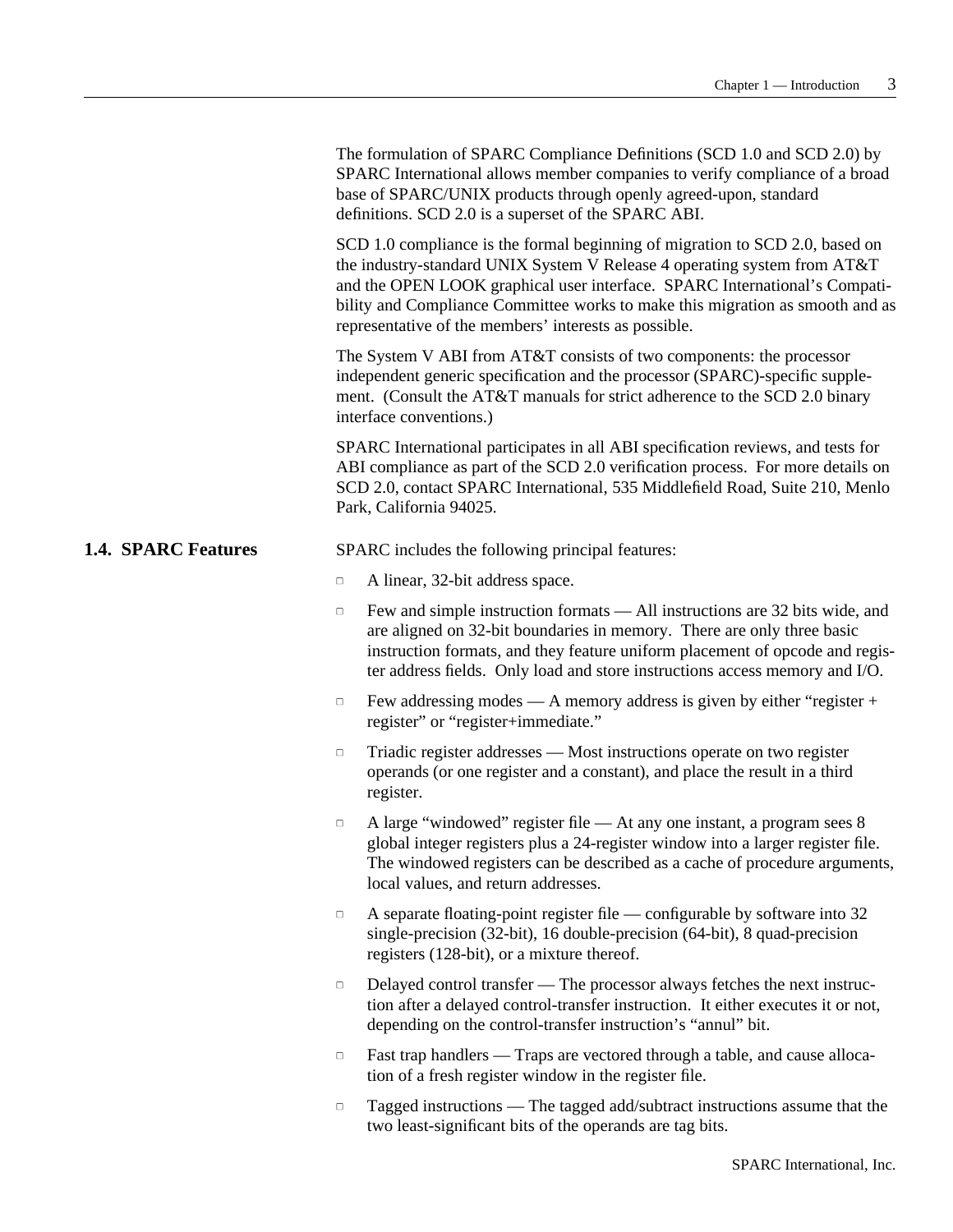|                                        | Multiprocessor synchronization instructions — One instruction performs an<br>$\Box$<br>atomic read-then-set-memory operation; another performs an atomic<br>exchange-register-with-memory operation.                                                                                                                                                                                                                                                                                                                                       |
|----------------------------------------|--------------------------------------------------------------------------------------------------------------------------------------------------------------------------------------------------------------------------------------------------------------------------------------------------------------------------------------------------------------------------------------------------------------------------------------------------------------------------------------------------------------------------------------------|
|                                        | Coprocessor — The architecture defines a straightforward coprocessor<br>$\hfill\square$<br>instruction set, in addition to the floating-point instruction set.                                                                                                                                                                                                                                                                                                                                                                             |
| 1.5. Conformability to<br><b>SPARC</b> | An implementation that conforms to the definitions and algorithms given in this<br>document is an implementation of the SPARC ISA.                                                                                                                                                                                                                                                                                                                                                                                                         |
|                                        | The SPARC architecture is a model which specifies unambiguously the behavior<br>observed by software on SPARC systems. Therefore, it does not necessarily<br>describe the operation of the <b>hardware</b> in any actual implementation.                                                                                                                                                                                                                                                                                                   |
|                                        | An implementation is <b>not</b> required to execute every instruction in hardware. An<br>attempt to execute a SPARC instruction that is not implemented in hardware<br>generates a trap. If the unimplemented instruction is nonprivileged, then it must<br>be possible to emulate it in software. If it is a privileged instruction, whether it is<br>emulated by software is implementation-dependent. Appendix L, "Implementa-<br>tion Characteristics," details which instructions are not in hardware in existing<br>implementations. |
|                                        | Compliance with this specification shall be claimed only by a collection of com-<br>ponents which is capable of fully implementing all SPARC opcodes, through any<br>combination of hardware or software. Specifically, nonprivileged instructions<br>which are not implemented in hardware must trap to the software such that they<br>can be implemented in software. For the implementation to be complete, by<br>default the implementation must trap and report all undefined, unimplemented,<br>and reserved instructions.           |
|                                        | Some elements of the architecture are defined to be implementation-dependent.<br>These elements include certain registers and operations that may vary from<br>implementation to implementation, and are explicitly identified in this document.                                                                                                                                                                                                                                                                                           |
|                                        | Implementation elements (such as instructions or registers) that appear in an<br>implementation but are not defined in this document (or its updates) are not con-<br>sidered to be SPARC elements of that implementation.                                                                                                                                                                                                                                                                                                                 |
|                                        | Note that a "SPARC Architecture Test Suite" and a "SPARC Architectural<br>Simulator" (SPARCsim) are available.                                                                                                                                                                                                                                                                                                                                                                                                                             |
| 1.6. Fonts in Manual                   | In this manual, fonts are used as follows:                                                                                                                                                                                                                                                                                                                                                                                                                                                                                                 |
|                                        | <i>Italic</i> is used for register names, instruction fields, and register status fields.<br>$\Box$<br>For example: "The <i>rs1</i> field contains the address of the <i>r</i> register."                                                                                                                                                                                                                                                                                                                                                  |
|                                        | Italic is also used for references to sections, chapters, and appendices.                                                                                                                                                                                                                                                                                                                                                                                                                                                                  |
|                                        | Typewriter font is used for literals throughout the appendixes.<br>□                                                                                                                                                                                                                                                                                                                                                                                                                                                                       |
|                                        | <b>Bold</b> font is used for emphasis and the first time a word is defined. For<br>$\Box$<br>example: "A precise trap is induced by a particular instruction".                                                                                                                                                                                                                                                                                                                                                                             |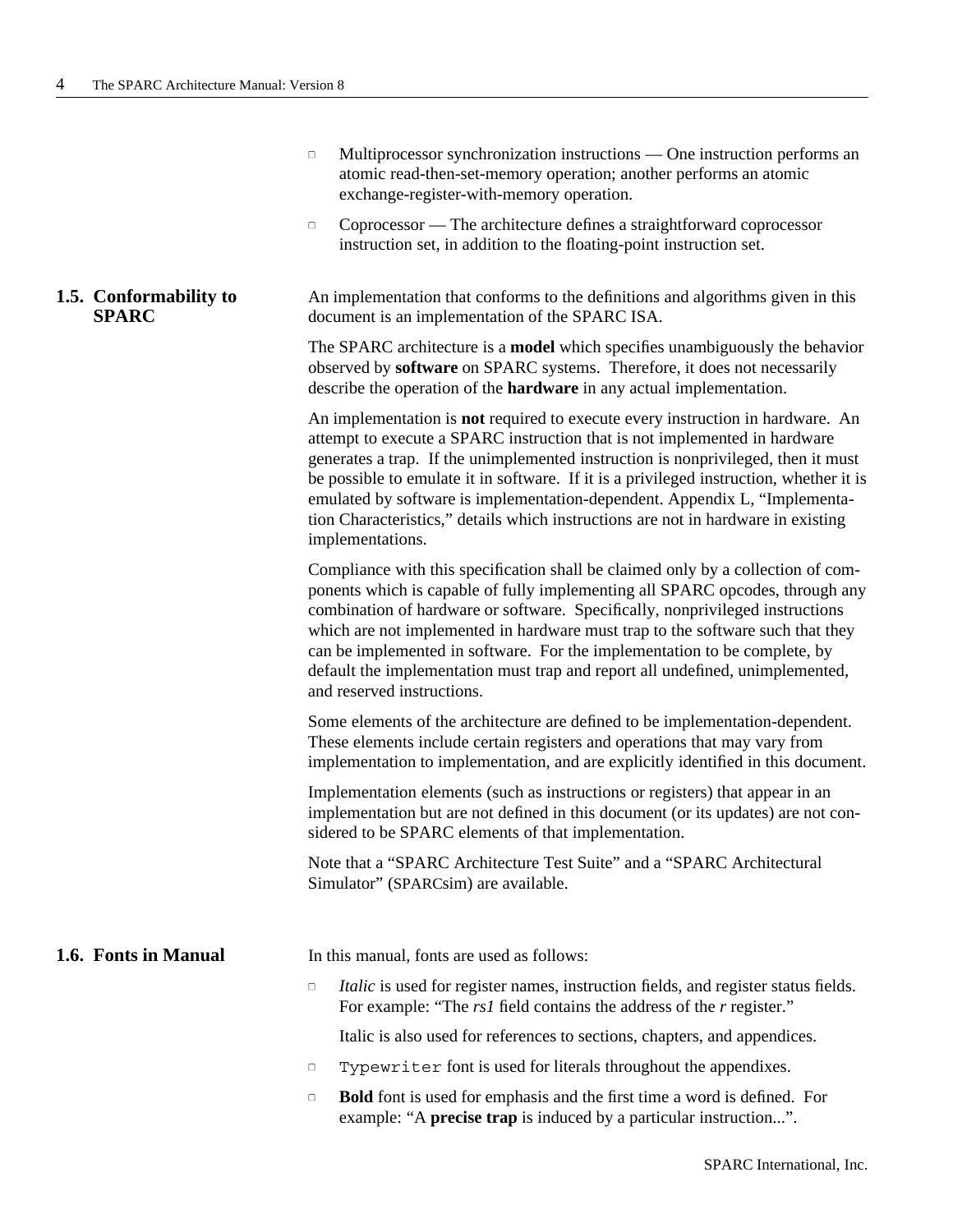|               | UPPER CASE items may be either acronyms, instruction names, or register<br>$\Box$<br>mode fields that can be written by software. Some common acronyms<br>appear in the glossary in this chapter. Note that names of some instructions<br>contain both upper case and lower case letters.                                       |
|---------------|---------------------------------------------------------------------------------------------------------------------------------------------------------------------------------------------------------------------------------------------------------------------------------------------------------------------------------|
|               | Underbar characters join words in register, register field, exception, or trap<br>$\Box$<br>names. For example: "The integer_condition_code field"                                                                                                                                                                              |
|               | Square brackets [] indicate an addressed field in a register or a numbered<br>$\Box$<br>register in a register file. For example: "r[0] is zero."                                                                                                                                                                               |
| 1.7. Notes    | This manual provides three types of notes: ordinary notes, programming notes,<br>and implementation notes.                                                                                                                                                                                                                      |
|               | Programming notes contain incidental information about programming using<br>$\Box$<br>the SPARC architecture; they appear in a reduced size font.                                                                                                                                                                               |
|               | Implementation notes contain information which may be specific to an<br>$\Box$<br>implementation, or which may differ in different implementations. They<br>also appear in a reduced size font.                                                                                                                                 |
| 1.8. Glossary | The following paragraphs describe some of the most important words and acro-<br>nyms used in this manual:                                                                                                                                                                                                                       |
|               | Coprocessor Operate (CPop) instructions<br>Instructions that perform coprocessor calculations, as defined by the<br>CPop1 and CPop2 opcodes. CPop instructions do not include loads<br>and stores between memory and the coprocessor.                                                                                           |
|               | Current window<br>The block of 24 $r$ registers to which the Current Window Pointer<br>points.                                                                                                                                                                                                                                  |
|               | Floating-Point Operate (FPop) instructions<br>Instructions that perform floating-point calculations, as defined by the<br>FPop1 and FPop2 opcodes. FPop instructions do not include loads and<br>stores between memory and the FPU.                                                                                             |
|               | Ignored<br>Used to describe an instruction field, the contents of which are arbi-<br>trary, and which has no effect on the execution of the instruction. The<br>contents of an "ignored" field will continue to be ignored in future ver-<br>sions of the architecture. See also reserved and unused.                           |
|               | Implementation<br>Hardware or software that conforms to all the specifications of an ISA.                                                                                                                                                                                                                                       |
|               | Instruction Set Architecture (ISA)<br>An ISA defines instructions, registers, instruction and data memory, the<br>effect of executed instructions on the registers and memory, and an<br>algorithm for controlling instruction execution. An ISA does not<br>define clock cycle times, cycles per instruction, data paths, etc. |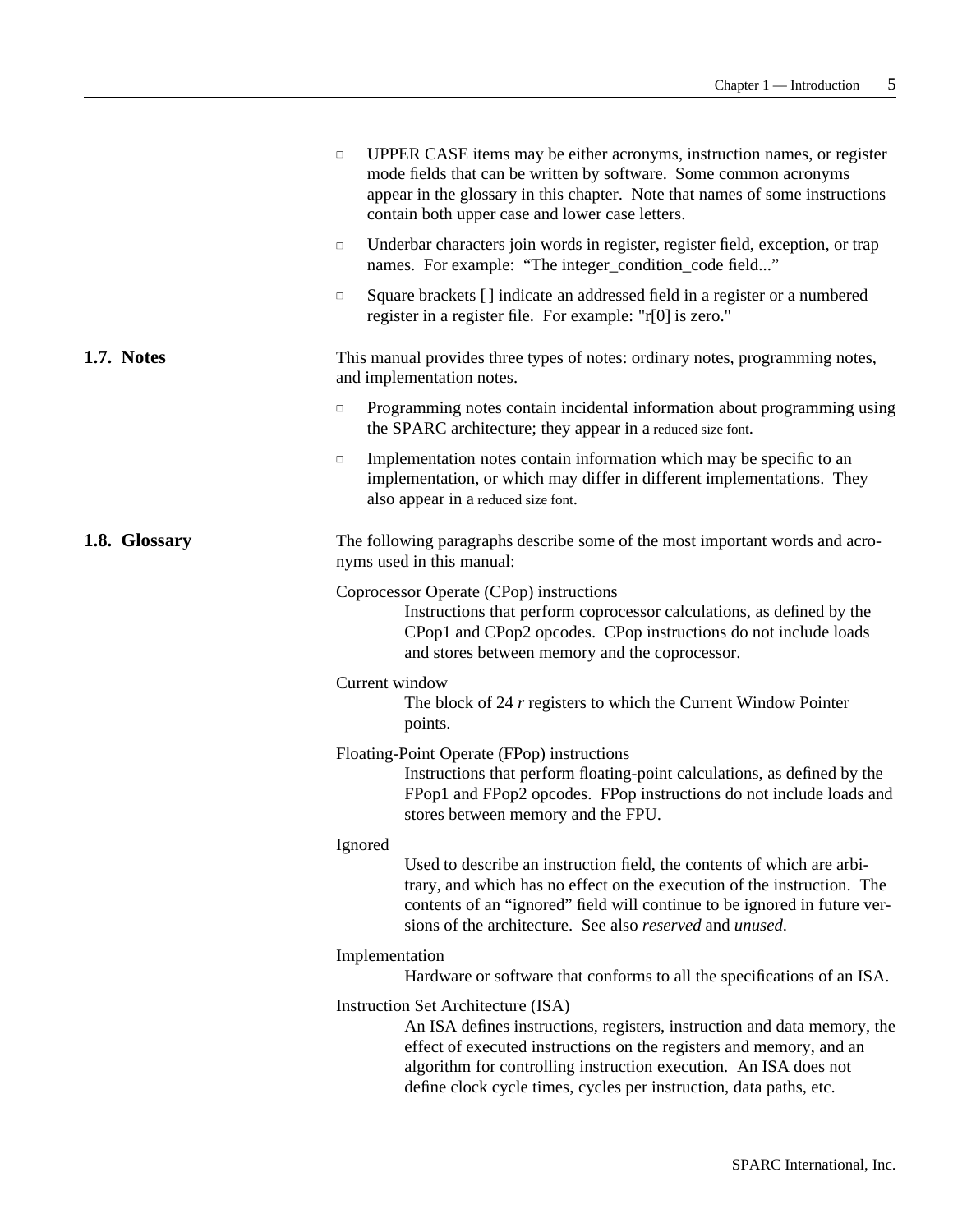Next Program Counter (nPC)

Contains the address of the instruction to be executed next (if a trap does not occur).

#### Privileged

An instruction (or register) that can only be executed (or accessed) when the processor is in supervisor mode (when  $PSR[S]=1$ ).

#### Processor

The combination of the IU, FPU, and CP (if present).

#### Program Counter (PC)

Contains the address of the instruction currently being executed by the IU.

#### *rs1*, *rs2*, *rd*

Specify the register operands of an instruction. *rs1* and *rs2* are the source registers; *rd* is the destination register.

#### Reserved

Used to describe an instruction or register field which is reserved for definition by future versions of the architecture. A reserved field should only be written to zero by software. A reserved register field should read as zero in hardware; software intended to run on future versions of SPARC should not assume that the field will read as zero. See also *ignored* and *unused*.

#### Supervisor Mode

A processor state that is active when the S bit of the PSR is set  $(PSR[S] = 1).$ 

#### Supervisor Software

Software that executes when the processor is in supervisor mode.

#### Trap

A vectored transfer of control to supervisor software through a table whose address is given by a privileged IU register (the Trap Base Register (TBR)).

#### Unused

Used to describe an instruction field or register field that is not currently defined by the architecture. When read by software, the value of an unused register field is undefined. However, since an unused field could be defined by a future version of the architecture, an unused field should only be written to zero by software. See also *ignored* and *reserved*.

#### User Mode

A processor state that is active when the S bit of the PSR is not set (when  $PSR[S] = 0$ ).

#### User Application Program

A program executed with the processor in user mode. Also simply called "application program". [Note that statements made in this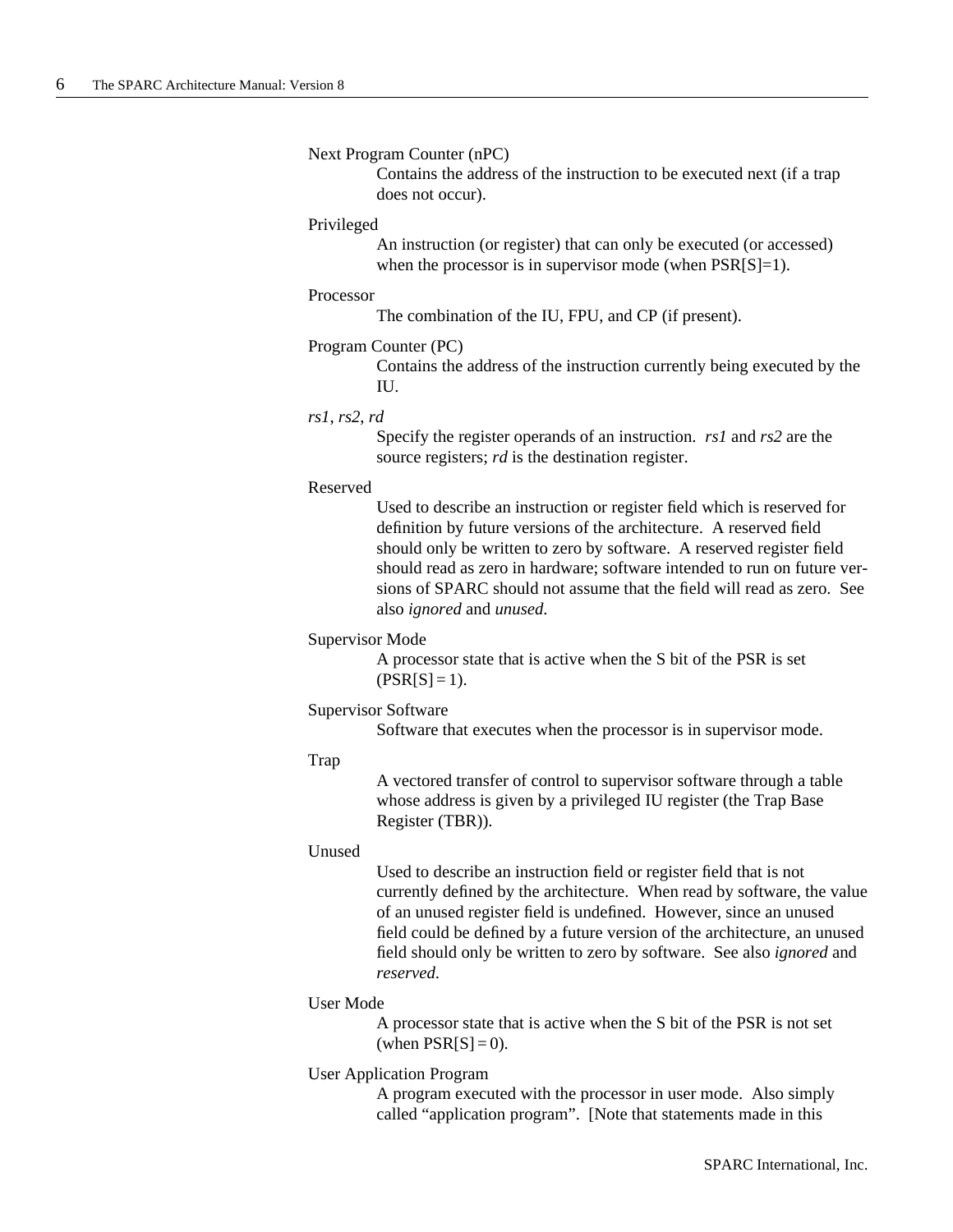document regarding user application programs may be inapplicable to programs (for example, debuggers) that have access to privileged supervisor state (e.g., as stored in a core dump)].

#### **1.9. References** For additional information, see: R. B. K. Dewar and M. Smosna [1990]. *Microprocessors: A Programmer's View*, McGraw-Hill, Inc. R. B. Garner [1988]. "SPARC: The Scalable Processor Architecture", *SunTechnology*, vol. 1, no. 3, Summer, 1988, and M. Hall and J. Barry (eds.), *The Sun Technology Papers*, Springer-Verlag, 1990, pp. 75-99. R. B. Garner, A. Agrawal, F. Briggs, E. W. Brown, D. Hough, W. N. Joy, S. Kleiman, S. Muchnick, M. Namjoo, D. Patterson, J. Pendleton, K. G. Tan, and R. Tuck [1988]. "The Scalable Processor Architecture (SPARC)", *33rd Annual IEEE Computer Conference (COMPCON)*, Feb., 1988, San Francisco, CA. J. Hennessy and D. Patterson [1990]. *Computer Architecture: A Quantitative Approach*, Morgan Kaufman Publishers, Inc, San Mateo, CA. IEEE Standard for Binary Floating-Point Arithmetic, ANSI/IEEE Std 754-1985, IEEE, New York, NY, 1985. M. Katevenis [1983]. Reduced Instruction Set Computer Architectures for VLSI, Ph.D. dissertation, Computer Science Div., Univ. of California, Berkeley, 1983. Also published by M.I.T. Press, Cambridge, MA, 1985. S. Kleiman and D. Williams [1988]. "SunOS on SPARC", *33rd Annual IEEE Comp. Conf. (COMPCON)*, Feb., 1988, San Francisco, CA, also appeared in M. Hall and J. Barry (eds.), *The Sun Technology Papers*, Springer-Verlag, 1990, pp. 13-27. S. Muchnick [1988]. "Optimizing Compilers for SPARC", *Sun Technology*, summer 1988, pp. 64-71; also appeared in W. Stallings (ed.), *Reduced Instruction Set Computers* (2nd edition), IEEE Computer Society Press, 1990, pp. 160-173, and M. Hall and J. Barry (eds.), *The Sun Technology Papers*, Springer-Verlag, 1990, pp. 41-68. D. Patterson [1985]. "Reduced Instruction Set Computers", *Communications of the ACM*, vol. 28, no. 1, Jan. 1985.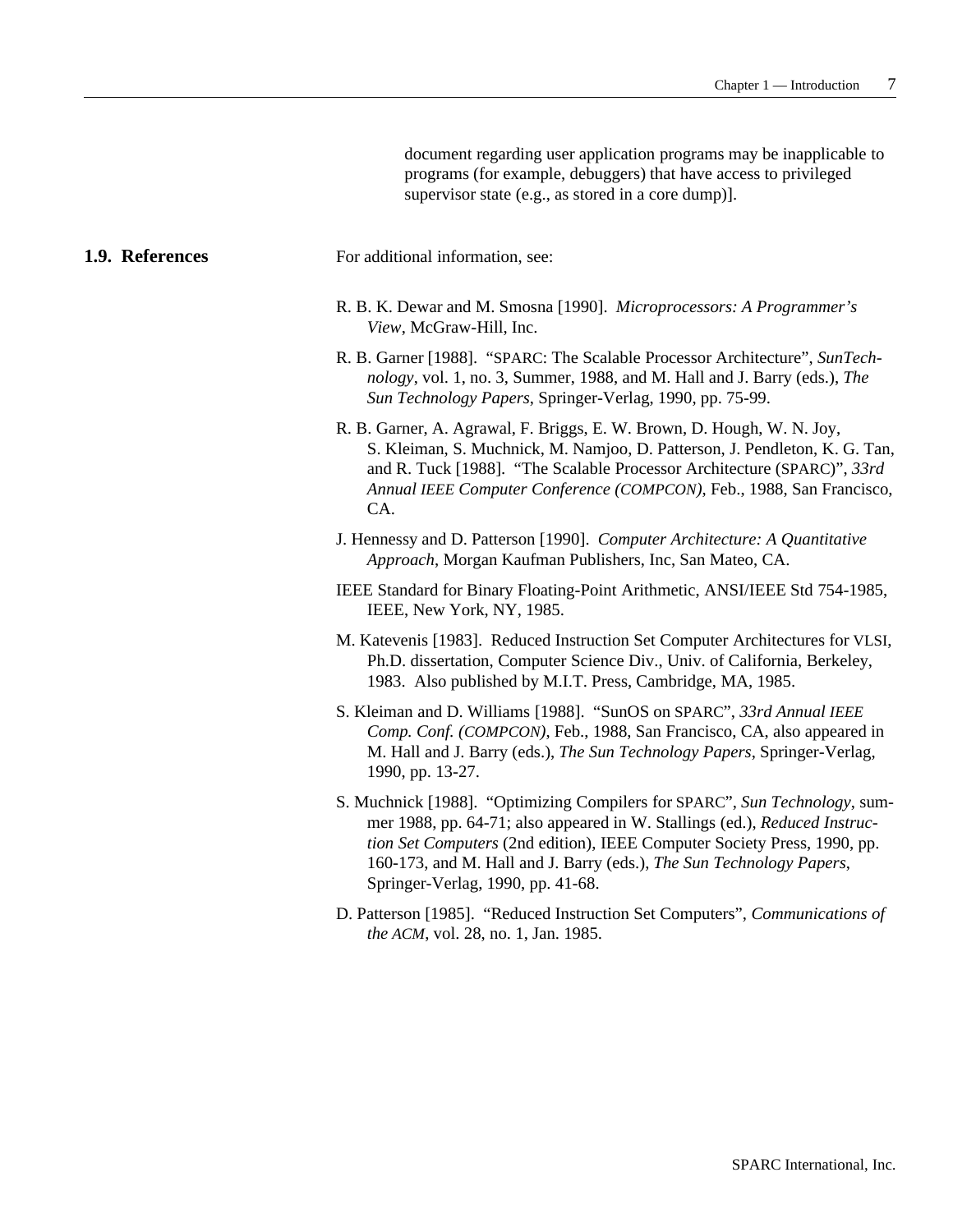# 2

## **Overview**

|                      | SPARC is an instruction set architecture (ISA) with 32-bit integer and 32-, 64-,<br>and 128-bit IEEE Standard 754 floating-point as its principal data types. It<br>defines general-purpose integer, floating-point, and special state/status registers<br>and 72 basic instruction operations, all encoded in 32-bit wide instruction for-<br>mats. The load/store instructions address a linear, $2^{32}$ -byte address space. In<br>addition to the floating-point instructions, SPARC also provides instruction set<br>support for an optional implementation-defined coprocessor. |
|----------------------|----------------------------------------------------------------------------------------------------------------------------------------------------------------------------------------------------------------------------------------------------------------------------------------------------------------------------------------------------------------------------------------------------------------------------------------------------------------------------------------------------------------------------------------------------------------------------------------|
| 2.1. SPARC Processor | A SPARC processor logically comprises an integer unit (IU), a floating-point<br>unit (FPU), and an optional coprocessor $(CP)$ , each with its own registers. This<br>organization allows for implementations with maximum concurrency between<br>integer, floating-point, and coprocessor instruction execution. All of the registers<br>— with the possible exception of the coprocessor's — are 32 bits wide. Instruc-<br>tion operands are generally single registers, register pairs, or register quadruples.                                                                     |
|                      | The processor can be in either of two modes: user or supervisor. In supervisor<br>mode, the processor can execute any instruction, including the privileged<br>(supervisor-only) instructions. In user mode, an attempt to execute a privileged<br>instruction will cause a trap to supervisor software. "User application" programs<br>are programs that execute while the processor is in user mode.                                                                                                                                                                                 |
| Integer Unit (IU)    | The IU contains the general-purpose registers and controls the overall operation<br>of the processor. The IU executes the integer arithmetic instructions and com-<br>putes memory addresses for loads and stores. It also maintains the program<br>counters and controls instruction execution for the FPU and the CP.                                                                                                                                                                                                                                                                |
|                      | An implementation of the IU may contain from 40 to 520 general-purpose 32-bit<br><i>r</i> registers. This corresponds to a grouping of the registers into 8 <i>global</i> r regis-<br>ters, plus a circular stack of from 2 to 32 sets of 16 registers each, known as<br>register windows. Since the number of register windows present (NWIN-<br>DOWS) is implementation-dependent, the total number of registers is<br>implementation-dependent.                                                                                                                                     |
|                      | At a given time, an instruction can access the 8 globals and a register window<br>into the $r$ registers. A 24-register window comprises a 16-register set — divided<br>into 8 in and 8 <i>local</i> registers — together with the 8 in registers of an adjacent<br>register set, addressable from the current window as its <i>out</i> registers.                                                                                                                                                                                                                                     |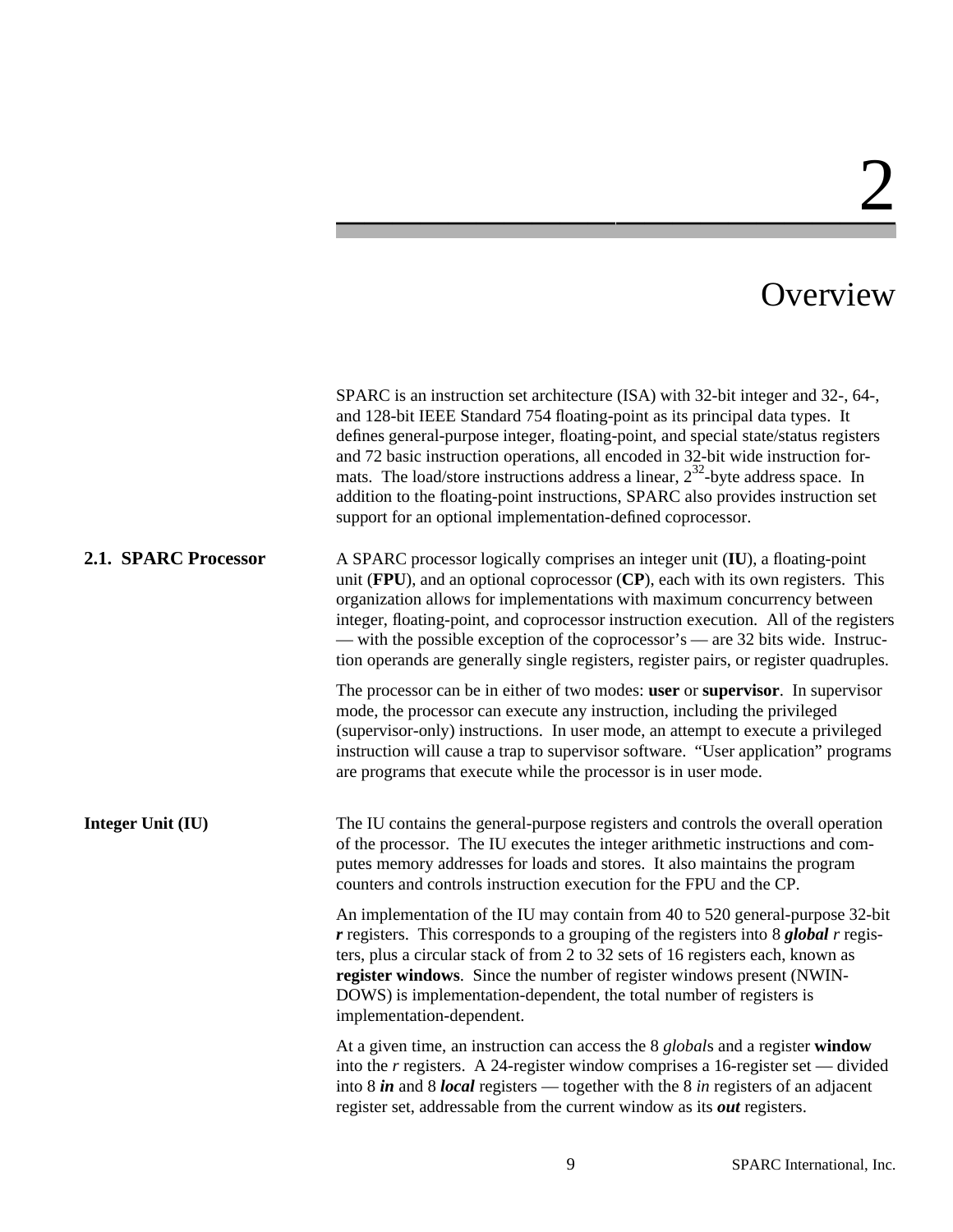|                                  | The current window is specified by the current window pointer (CWP) field in<br>the processor state register (PSR). Window overflow and underflow are detected<br>via the window invalid mask (WIM) register, which is controlled by supervisor<br>software. The actual number of windows in a SPARC implementation is invisi-<br>ble to a user-application program.                                                                                                                                                                                                                 |
|----------------------------------|--------------------------------------------------------------------------------------------------------------------------------------------------------------------------------------------------------------------------------------------------------------------------------------------------------------------------------------------------------------------------------------------------------------------------------------------------------------------------------------------------------------------------------------------------------------------------------------|
|                                  | When the IU accesses an instruction from memory, it appends to the address an<br>address space identifier, or ASI, which encodes whether the processor is in<br>supervisor or user mode, and whether the access is to instruction memory or to<br>data memory.                                                                                                                                                                                                                                                                                                                       |
| <b>Floating-point Unit (FPU)</b> | The FPU has 32 32-bit floating-point $f$ registers. Double-precision values occupy<br>an even-odd pair of registers, and quad-precision values occupy a quad-aligned<br>group of 4 registers. Thus, the floating-point registers can hold a maximum of<br>either 32 single-precision, 16 double-precision, or 8 quad-precision values.                                                                                                                                                                                                                                               |
|                                  | Floating-point load/store instructions are used to move data between the FPU and<br>memory. The memory address is calculated by the IU. Floating-Point operate<br>(FPop) instructions perform the actual floating-point arithmetic.                                                                                                                                                                                                                                                                                                                                                  |
|                                  | The floating-point data formats and instruction set conform to the IEEE Standard<br>for Binary Floating-point Arithmetic, ANSI/IEEE Standard 754-1985. However,<br>SPARC does not require that all aspects of the standard, such as gradual<br>underflow, be implemented in hardware. An implementation can indicate that a<br>floating-point instruction did not produce a correct ANSI/IEEE Standard<br>754-1985 result by generating a special floating-point unfinished or unimple-<br>mented exception. Software must emulate any functionality not present in the<br>hardware. |
|                                  | If an FPU is not present, or if the enable floating-point (EF) bit in the PSR is 0,<br>an attempt to execute a floating-point instruction will generate an fp_disabled<br>trap. In either of these cases, software must emulate the trapped floating-point<br>instruction.                                                                                                                                                                                                                                                                                                           |
| Coprocessor (CP)                 | The instruction set includes support for a single, implementation-dependent<br>coprocessor. The coprocessor has its own set of registers, the actual<br>configuration of which is implementation-defined but is nominally some number<br>of 32-bit registers. Coprocessor load/store instructions are used to move data<br>between the coprocessor registers and memory. For each floating-point<br>load/store in the instruction set, there is an analogous coprocessor load/store<br>instruction.                                                                                  |
|                                  | If a CP is not present, or the enable_coprocessor (EC) bit in the PSR is 0, a<br>coprocessor instruction generates a cp_disabled trap.                                                                                                                                                                                                                                                                                                                                                                                                                                               |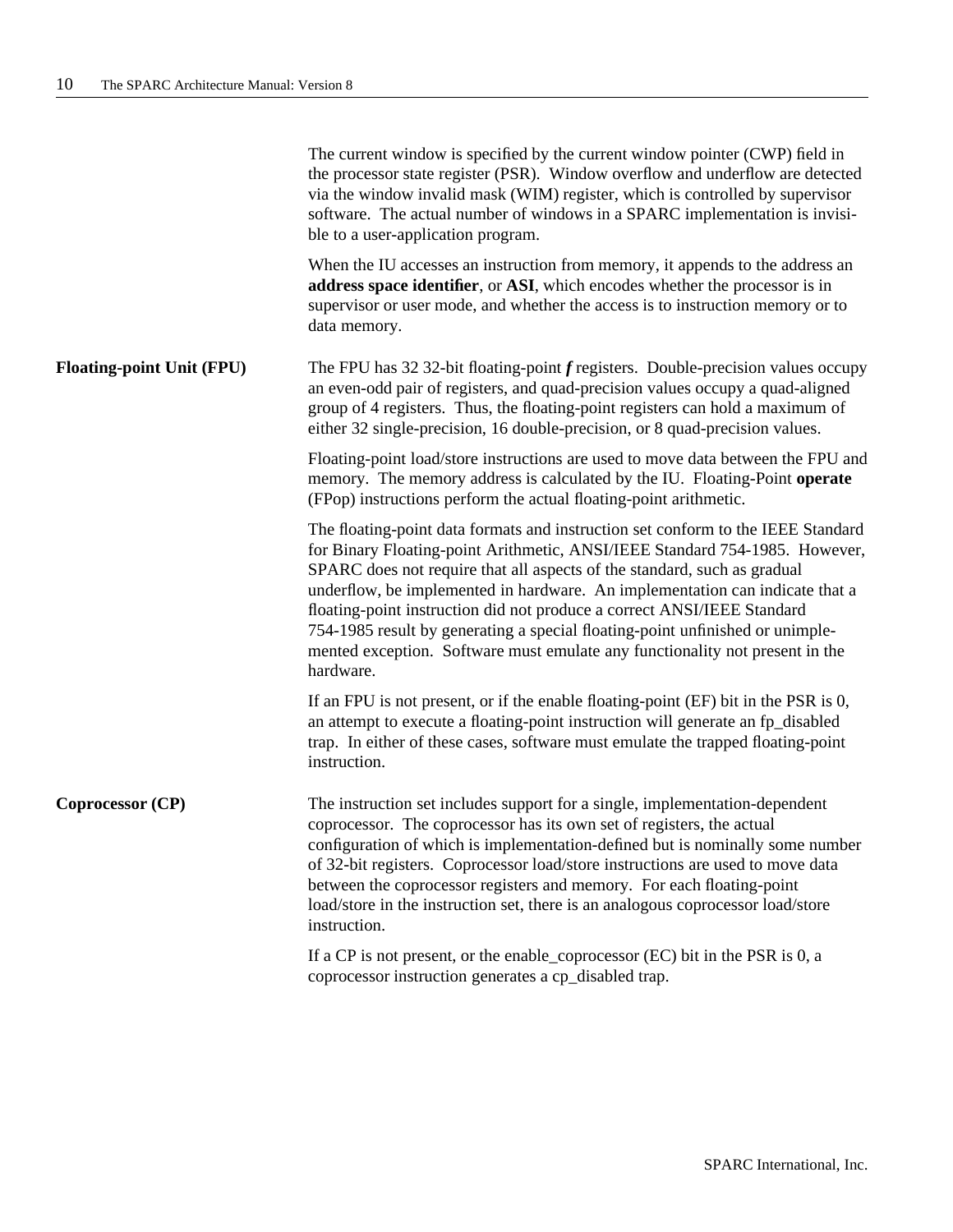| 2.2. Instructions             | Instructions fall into six basic categories:                                                                                                                                                                                                                                                                                                                                                                                                                                        |  |  |
|-------------------------------|-------------------------------------------------------------------------------------------------------------------------------------------------------------------------------------------------------------------------------------------------------------------------------------------------------------------------------------------------------------------------------------------------------------------------------------------------------------------------------------|--|--|
|                               | Load/store<br>1)                                                                                                                                                                                                                                                                                                                                                                                                                                                                    |  |  |
|                               | Arithmetic/logical/shift<br>2)                                                                                                                                                                                                                                                                                                                                                                                                                                                      |  |  |
|                               | Control transfer<br>3)                                                                                                                                                                                                                                                                                                                                                                                                                                                              |  |  |
|                               | Read/write control register<br>4)                                                                                                                                                                                                                                                                                                                                                                                                                                                   |  |  |
|                               | Floating-point operate<br>5)                                                                                                                                                                                                                                                                                                                                                                                                                                                        |  |  |
|                               | 6)<br>Coprocessor operate                                                                                                                                                                                                                                                                                                                                                                                                                                                           |  |  |
| Load/Store                    | Load/store instructions are the only instructions that access memory. They use<br>two r registers or an r register and a signed 13-bit immediate value to calculate a<br>32-bit, byte-aligned memory address. The IU appends to this address an ASI that<br>encodes whether the processor is in supervisor or user mode, and that it is a data<br>access.                                                                                                                           |  |  |
|                               | The destination field of the load/store instruction specifies either an $r$ register, $f$<br>register, or coprocessor register that supplies the data for a store or receives the<br>data from a load.                                                                                                                                                                                                                                                                              |  |  |
|                               | Integer load and store instructions support byte, halfword (16-bit), word (32-bit),<br>and doubleword (64-bit) accesses. There are versions of integer load instructions<br>that perform sign-extension on 8 and 16-bit values as they are loaded into the<br>destination register. Floating-point and coprocessor load and store instructions<br>support word and doubleword memory accesses.                                                                                      |  |  |
| <b>Alignment Restrictions</b> | Halfword accesses must be aligned on 2-byte boundaries, word accesses must be<br>aligned on 4-byte boundaries, and doubleword accesses must be aligned on 8-<br>byte boundaries. An improperly aligned address in a load or store instruction<br>causes a trap to occur.                                                                                                                                                                                                            |  |  |
| <b>Addressing Conventions</b> | SPARC is a "big-endian" architecture: the address of a doubleword, word, or<br>halfword is the address of its most significant byte. Increasing the address gen-<br>erally means decreasing the significance of the unit being accessed. Addressing<br>conventions are illustrated in Figure 5-2.                                                                                                                                                                                   |  |  |
| Load/Store Alternate          | There are special, privileged versions of the load/store integer instructions, the<br>load/store alternate instructions, which can directly specify an arbitrary 8-bit<br>address space identifier for the load/store data access. The privileged load/store<br>alternate instructions can be used by supervisor software to access special pro-<br>tected registers, such as MMU, cache control, and processor state registers, and<br>other processor or system-dependent values. |  |  |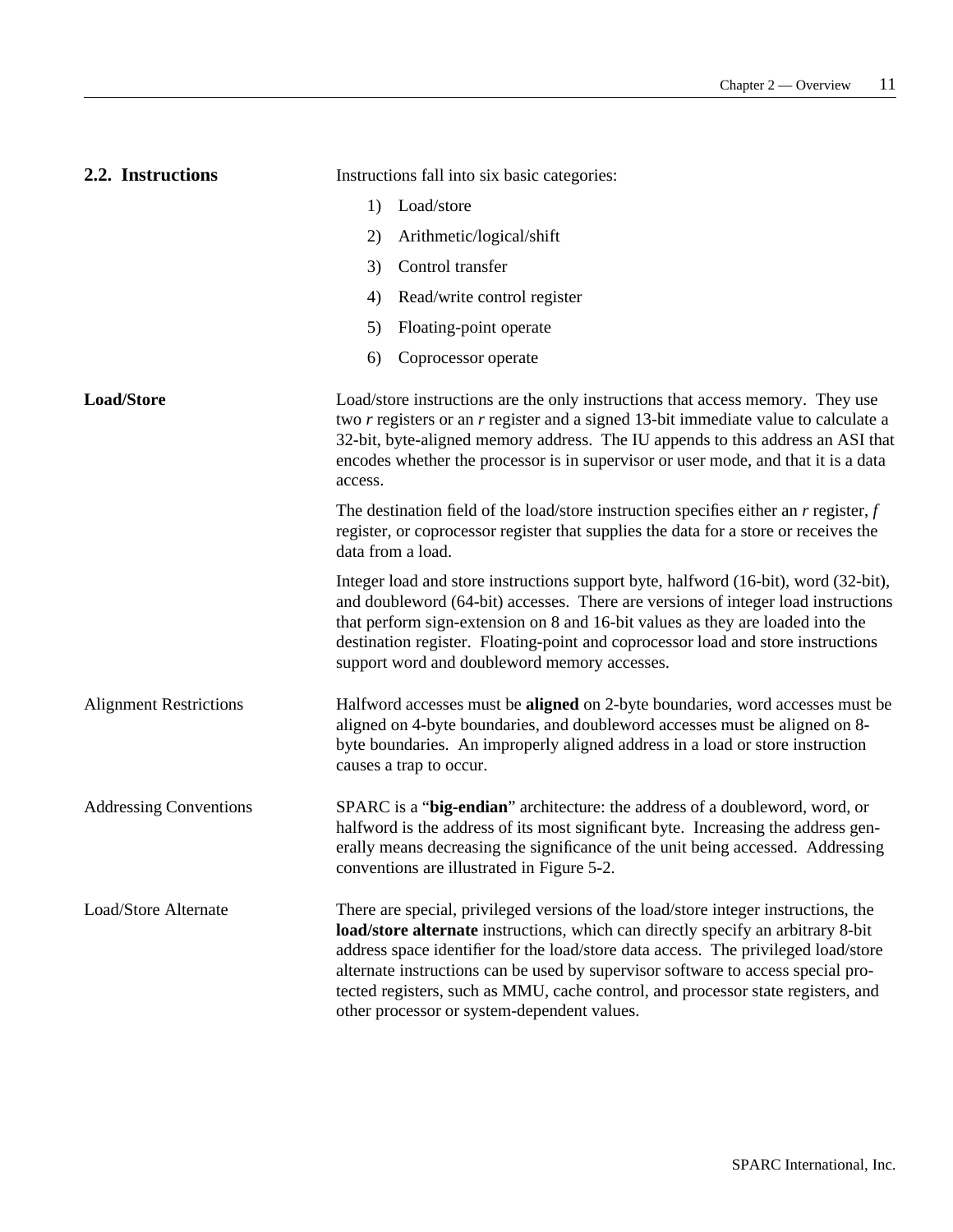| Separate I&D Memories    | Most specifications in this manual are written as if store instructions write to the<br>same memory from which instructions are accessed. However, an implementa-<br>tion may explicitly partition instructions and data into independent instruction<br>and data memories (caches), commonly referred to as a "Harvard" architecture or<br>"split I & D caches". If a program includes self-modifying code, it must issue<br>FLUSH instructions (or supervisor calls that have an equivalent effect) for the<br>addresses to which new instructions were written. A FLUSH instruction ensures<br>that the data previously written by a store instruction is seen by subsequent<br>instruction fetches from the given address. |
|--------------------------|--------------------------------------------------------------------------------------------------------------------------------------------------------------------------------------------------------------------------------------------------------------------------------------------------------------------------------------------------------------------------------------------------------------------------------------------------------------------------------------------------------------------------------------------------------------------------------------------------------------------------------------------------------------------------------------------------------------------------------|
| Arithmetic/Logical/Shift | The arithmetic/logical/shift instructions perform arithmetic, tagged arithmetic,<br>logical, and shift operations. With one exception, these instructions compute a<br>result that is a function of two source operands; the result is either written into a<br>destination register, or discarded. The exception is a specialized instruction,<br>SETHI, which (along with a second instruction) can be used to create a 32-bit<br>constant in an $r$ register.                                                                                                                                                                                                                                                               |
|                          | Shift instructions can be used to shift the contents of an $r$ register left or right by<br>a given distance. The shift distance may be specified by a constant in the instruc-<br>tion or by the contents of an r register.                                                                                                                                                                                                                                                                                                                                                                                                                                                                                                   |
|                          | The integer multiply instructions perform a signed or unsigned $32 \times 32 \rightarrow 64$ -bit<br>operation. The integer division instructions perform a signed or unsigned $64 \div$<br>$32 \rightarrow 32$ -bit operation. There are versions of multiply and divide that set the<br>condition codes. Division by zero causes a trap.                                                                                                                                                                                                                                                                                                                                                                                     |
|                          | The tagged arithmetic instructions assume that the least-significant 2 bits of the<br>operands are data-type "tags". These instructions set the overflow condition code<br>bit upon arithmetic overflow, or if any of the operands' tag bits are nonzero.<br>There are also versions that trap when either of these conditions occurs.                                                                                                                                                                                                                                                                                                                                                                                         |
| <b>Control Transfer</b>  | Control-transfer instructions (CTIs) include PC-relative branches and calls,<br>register-indirect jumps, and conditional traps. Most of the control-transfer<br>instructions are delayed control-transfer instructions (DCTIs), where the instruc-<br>tion immediately following the DCTI is executed before the control transfer to<br>the target address is completed.                                                                                                                                                                                                                                                                                                                                                       |
|                          | The instruction following a delayed control-transfer instruction is called a delay<br>instruction. The delay instruction is always fetched, even if the delayed control<br>transfer is an unconditional branch. However, a bit in the delayed control-<br>transfer instruction can cause the delay instruction to be annulled (that is, to have<br>no effect) if the branch is not taken (or in the branch always case, if the branch is<br>taken).                                                                                                                                                                                                                                                                            |
|                          | Branch and CALL instructions use PC-relative displacements. The jump and<br>link (JMPL) instruction uses a register-indirect target address. It computes its<br>target address as either the sum of two $r$ registers, or the sum of an $r$ register and<br>a 13-bit signed immediate value. The branch instruction provides a displacement<br>of $\pm$ 8 Mbytes, while the CALL instruction's 30-bit word displacement allows a<br>control transfer to an arbitrary 32-bit instruction address.                                                                                                                                                                                                                               |
|                          |                                                                                                                                                                                                                                                                                                                                                                                                                                                                                                                                                                                                                                                                                                                                |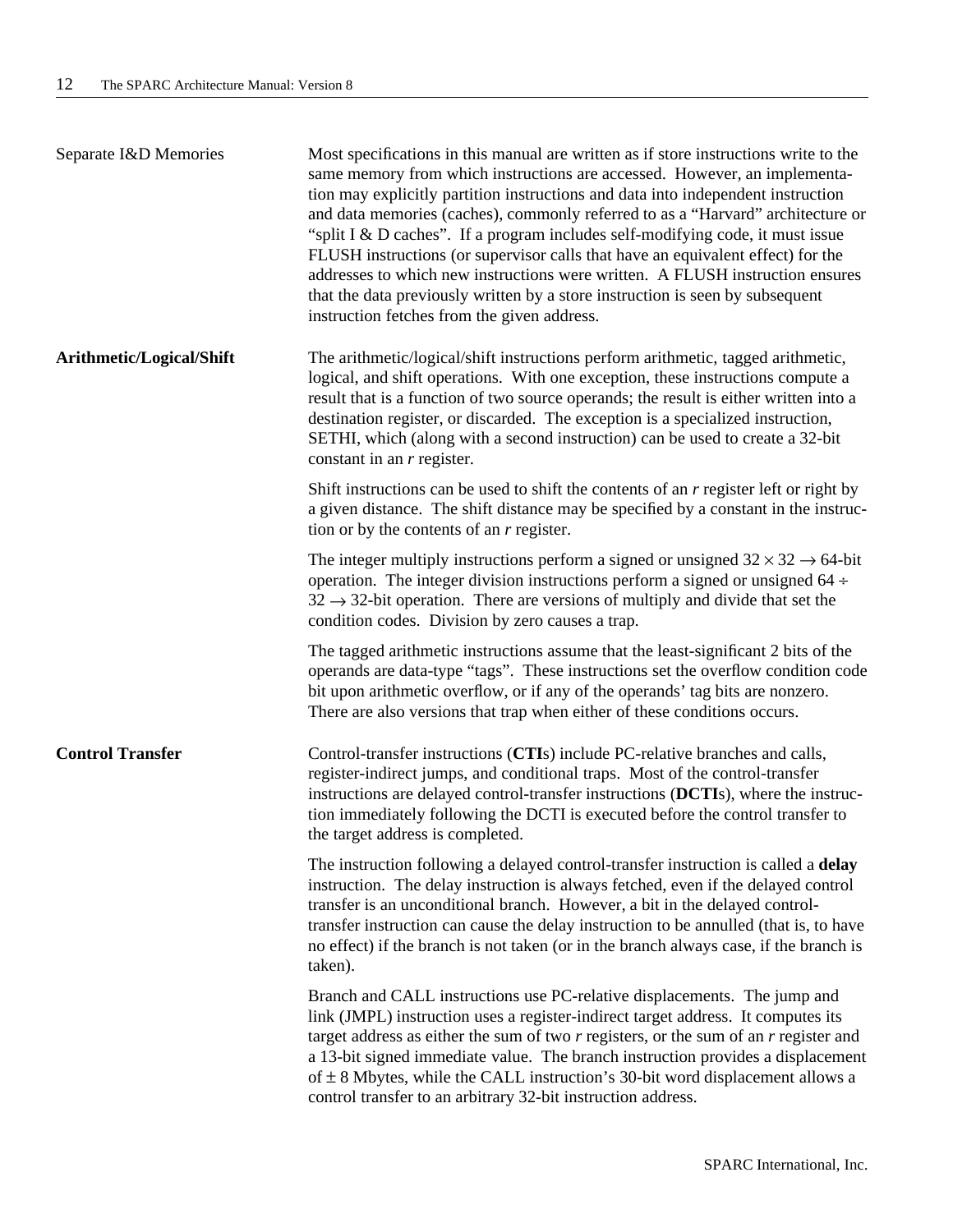| <b>State Register Access</b>                 | The Read/Write Register instructions read and write the contents of software-<br>visible state/status registers. There are also read/write "ancillary state register"<br>instructions that software can use to read/write unique implementation-dependent<br>processor registers. Whether each of these instructions is privileged or not is<br>implementation-dependent.                                                                                                                                                                                                                                                                                                                                                                      |
|----------------------------------------------|------------------------------------------------------------------------------------------------------------------------------------------------------------------------------------------------------------------------------------------------------------------------------------------------------------------------------------------------------------------------------------------------------------------------------------------------------------------------------------------------------------------------------------------------------------------------------------------------------------------------------------------------------------------------------------------------------------------------------------------------|
| <b>Floating-Point/Coprocessor</b><br>Operate | Floating-point operate (FPop) instructions perform all floating-point calculations.<br>They are register-to-register instructions which operate upon the floating-point<br>registers. Like arithmetic/logical/shift instructions, FPop's compute a result that<br>is a function of one or two source operands. Specific floating-point operations<br>are selected by a subfield of the FPop1/FPop2 instruction formats.                                                                                                                                                                                                                                                                                                                        |
|                                              | Coprocessor operate (CPop) instructions are defined by the implemented copro-<br>cessor, if any. These instructions are specified by the CPop1 and CPop2 instruc-<br>tion formats.                                                                                                                                                                                                                                                                                                                                                                                                                                                                                                                                                             |
| 2.3. Memory Model                            | The SPARC memory model defines the semantics of memory operations such as<br>load and store, and specifies how the order in which these operations are issued<br>by a processor is related to the order in which they are executed by memory. The<br>model applies both to uniprocessors and shared memory multiprocessors. The<br>standard memory model is called Total Store Ordering (TSO). All SPARC<br>implementations must provide at least TSO. An additional model called Partial<br>Store Ordering (PSO) is defined to allow higher performance memory systems<br>to be built. If present, this model is enabled via a mode bit, for example, in an<br>MMU control register. See Appendix H, "SPARC Reference MMU Architec-<br>ture." |
|                                              | Machines that implement Strong Consistency (also called Strong Ordering)<br>automatically support both TSO and PSO because the requirements of Strong<br>Consistency are more stringent. In Strong Consistency, the loads, stores, and<br>atomic load-stores of all processors are executed by memory serially in an order<br>that conforms to the order in which these instructions were issued by individual<br>processors. However, a machine that implements Strong Consistency may<br>deliver lower performance than an equivalent machine that implements TSO or<br>PSO.                                                                                                                                                                 |
|                                              | Programs written using single-writer-multiple-readers locks will be portable<br>across PSO, TSO, and Strong Consistency. Programs that use write-locks but<br>read without locking will be portable across PSO, TSO, and Strong Consistency<br>only if writes to shared data are separated by STBAR instructions. If these<br>STBAR instructions are omitted, then the code will be portable only across TSO<br>and Strong Consistency.                                                                                                                                                                                                                                                                                                        |
|                                              | The guidelines for other programs are as follows: Programs written for PSO will<br>work automatically on a machine running in TSO mode or on a machine that<br>implements Strong Consistency; programs written for TSO will work automati-<br>cally on a machine that implements Strong Consistency; programs written for<br>Strong Consistency may not work on a TSO or PSO machine; programs written<br>for TSO may not work on a PSO machine.                                                                                                                                                                                                                                                                                               |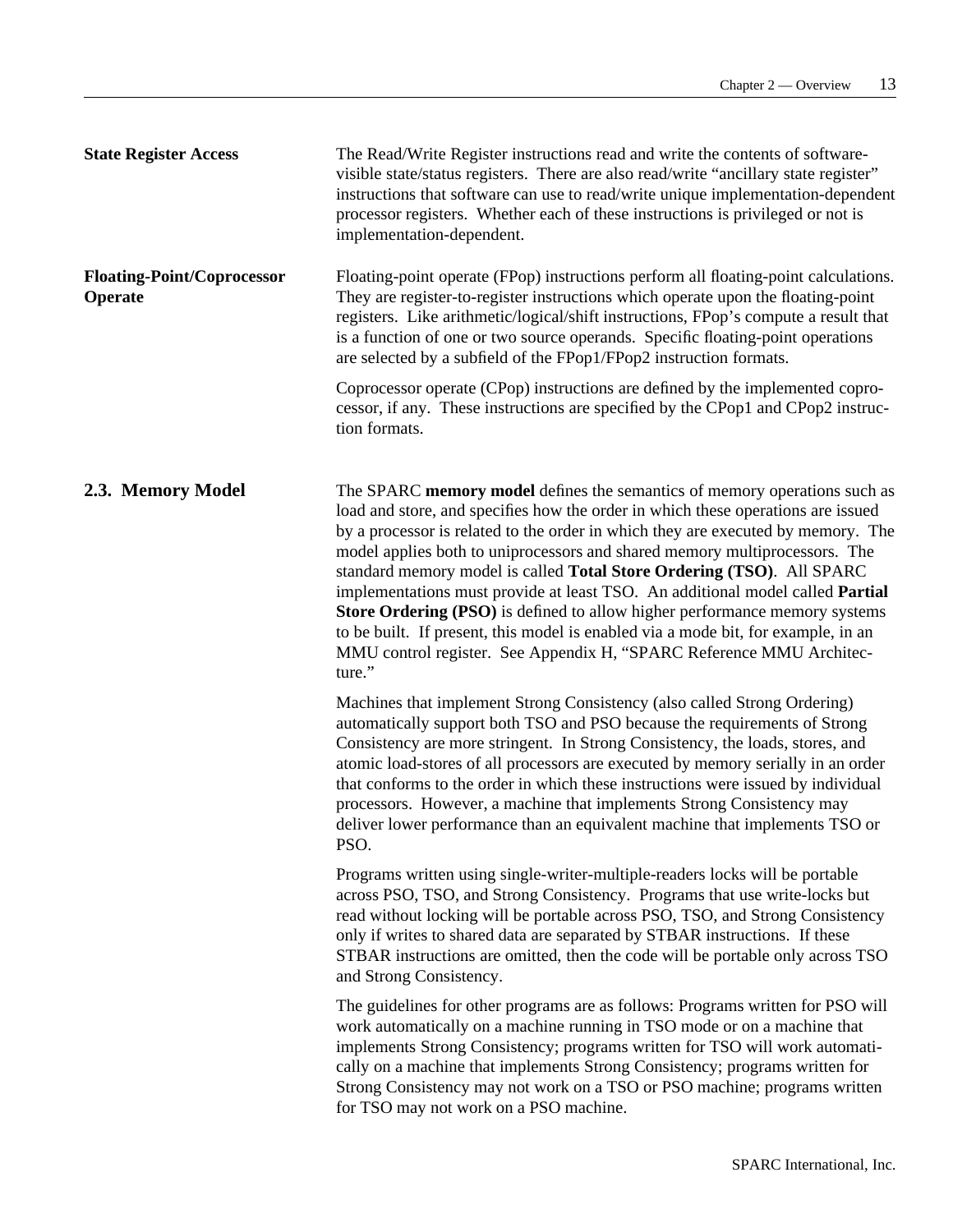|                        | Multithreaded programs where all threads are restricted to run on a single proces-<br>sor will behave the same on PSO and TSO as they would on a Strongly Con-<br>sistent machine.                                                                                                                                                                                                                                                                                                                                                                                                                                 |
|------------------------|--------------------------------------------------------------------------------------------------------------------------------------------------------------------------------------------------------------------------------------------------------------------------------------------------------------------------------------------------------------------------------------------------------------------------------------------------------------------------------------------------------------------------------------------------------------------------------------------------------------------|
| <b>Input/Output</b>    | SPARC assumes that input/output registers are accessed via load/store alternate<br>instructions, normal load/store instructions, coprocessor instructions, or<br>read/write ancillary state register instructions (RDASR, WRASR). In the<br>load/store alternate instructions case, the I/O registers can only be accessed by<br>the supervisor. If normal load/store instructions, coprocessor instructions, or<br>read/write Ancillary State Register instructions are used, whether the I/O regis-<br>ters can be accessed outside of supervisor code or not is implementation-<br>dependent.                   |
|                        | The contents and addresses of I/O registers are implementation-dependent.                                                                                                                                                                                                                                                                                                                                                                                                                                                                                                                                          |
|                        | Definitions of "real memory" and "I/O locations" are provided in Chapter 6,<br>"Memory Model".                                                                                                                                                                                                                                                                                                                                                                                                                                                                                                                     |
| 2.4. Traps             | A trap is a vectored transfer of control to the operating system through a special<br>trap table that contains the first 4 instructions of each trap handler. The base<br>address of the table is established by software in an IU state register (the trap<br>base register, TBR). The displacement within the table is encoded in the type<br>number of each trap. Half of the table is reserved for hardware traps, and the<br>other half for software traps generated by trap (Ticc) instructions.                                                                                                             |
|                        | A trap causes the current window pointer (CWP) to advance to the next register<br>window and the hardware to write the program counters into two registers of the<br>new window. The trap handler can access the saved PC and nPC and, in general,<br>can freely use the 6 other local registers in the new window.                                                                                                                                                                                                                                                                                                |
|                        | A trap may be caused by an instruction-induced exception, or by an external<br>interrupt request not directly related to a particular instruction. Before execut-<br>ing each instruction, the IU checks for pending exceptions and interrupt requests.<br>If any are present, the IU selects the one with the highest priority and causes a<br>corresponding trap to occur.                                                                                                                                                                                                                                       |
| <b>Trap Categories</b> | An exception or interrupt request can cause either a precise trap, a deferred trap,<br>or an interrupting trap.                                                                                                                                                                                                                                                                                                                                                                                                                                                                                                    |
|                        | A precise trap is induced by a particular instruction and occurs before any<br>program-visible state is changed by the trap-inducing instruction.                                                                                                                                                                                                                                                                                                                                                                                                                                                                  |
|                        | A deferred trap is also induced by a particular instruction, but unlike a precise<br>trap, it may occur after program-visible state is changed by the execution of one<br>or more instructions that follow the trap-inducing instruction. A deferred trap<br>may occur one or more instructions after the trap-inducing instruction is exe-<br>cuted. An implementation must provide sufficient supervisor-readable state<br>(called a deferred-trap queue) to enable it to emulate an instruction that caused<br>a deferred trap and to correctly resume execution of the process containing that<br>instruction. |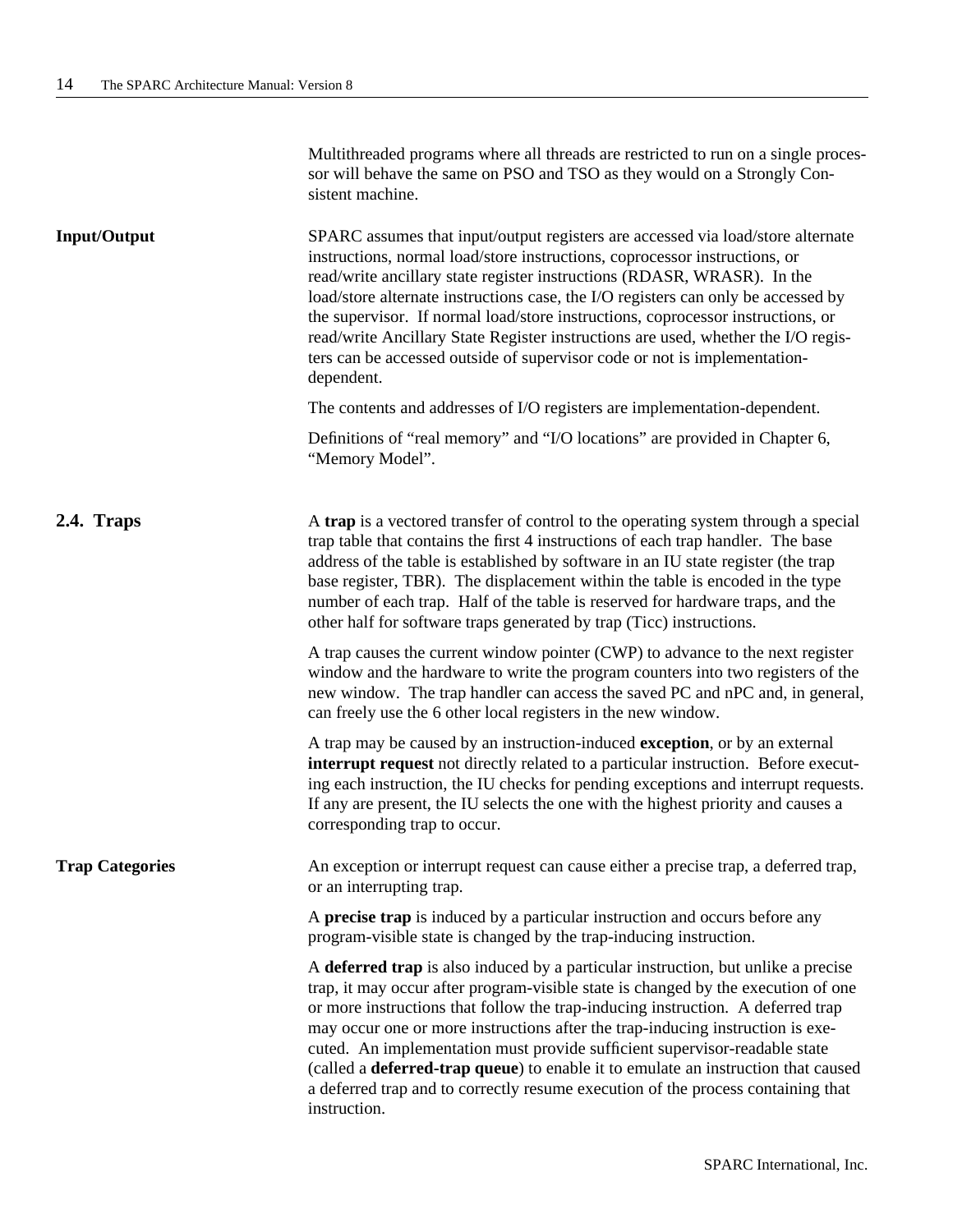An **interrupting trap** may be due to an external interrupt request not directly related to any particular instruction, or may be due to an exception caused by a particular previously executed instruction. An interrupting trap is neither a precise trap nor a deferred trap. An implementation need not necessarily provide sufficient state to emulate an instruction that caused an interrupting trap.

User-application programs do not "see" traps unless they install user trap handlers for those traps (via calls to supervisor software). Also, the treatment of implementation-dependent "non-resumable machine-check" exceptions can vary across systems. Therefore, SPARC allows an implementation to provide alternative trap models for particular exception types.

SPARC defines a **default trap** model, which must be present in all implementations. The default trap model states that all traps must be precise except for:

- (1) Floating-point or coprocessor traps, which may be deferred.
- (2) "Non-resumable machine-check" exceptions, which may be deferred or interrupting.
- (3) "Non-resumable machine-check" exceptions on the second access of a twomemory-access load/store instruction, which may be interrupting.

See Chapter 7, "Traps," for a complete description of the default trap model.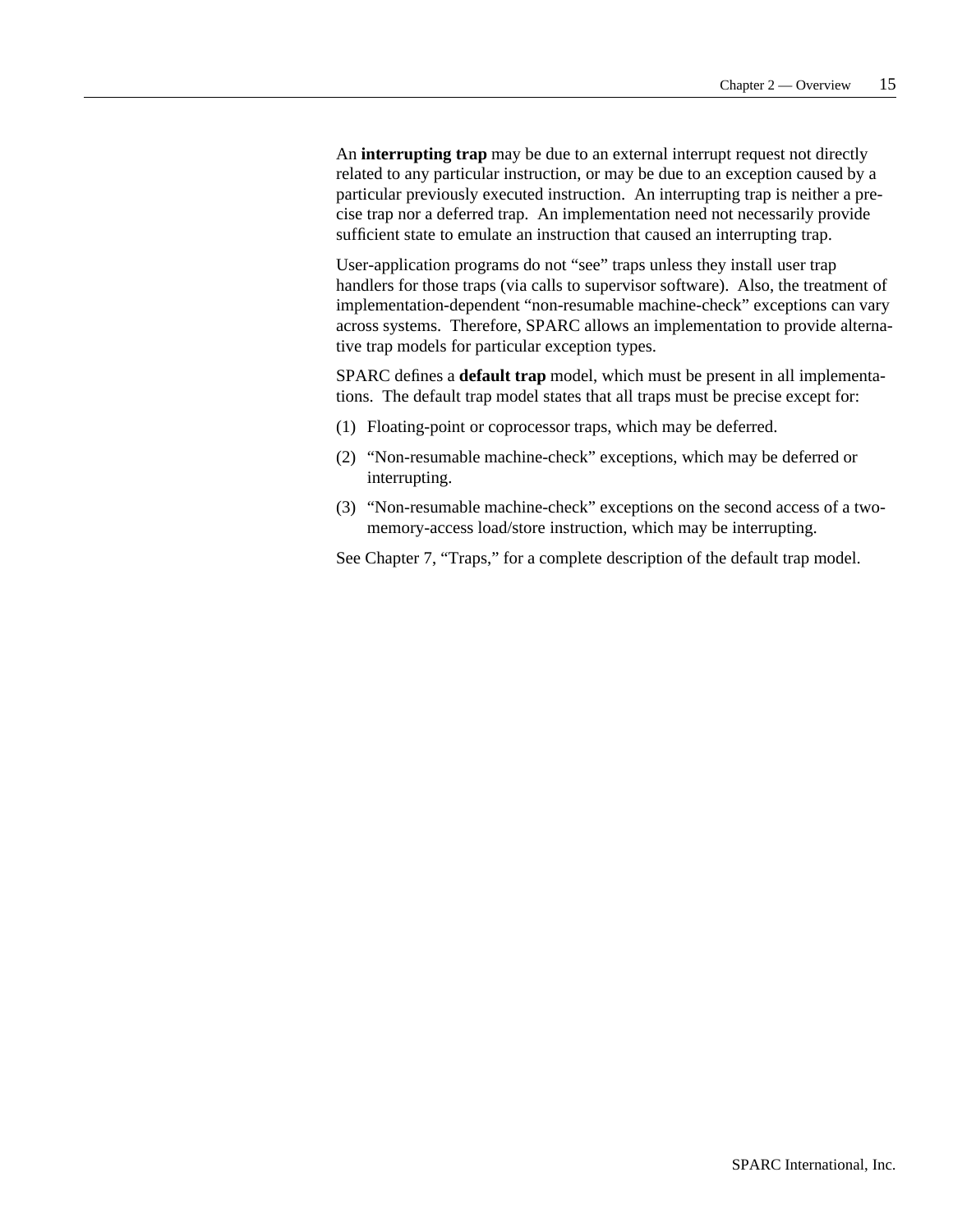## Data Formats

The SPARC architecture recognizes three fundamental data formats (or types):

- $\Box$  Signed Integer 8, 16, 32, and 64 bits
- $\Box$  Unsigned Integer 8, 16, 32, and 64 bits
- $\Box$  Floating-Point 32, 64, and 128 bits

The format widths are defined as:

- $\Box$  Byte 8 bits
- $\Box$  Halfword 16 bits
- $\Box$  Word/Singleword 32 bits
- $\Box$  Tagged Word 32 bits (30-bit value plus 2 tag bits)
- $\Box$  Doubleword 64 bits
- $\Box$  Quadword 128 bits

The Signed Integer formats encode two's-complement whole numbers. The Unsigned Integer formats are general-purpose in that they do not encode any particular data type; they can represent a whole number, string, fraction, boolean value, etc. The Floating-Point formats conform to the IEEE Standard for Binary Floating-Point Arithmetic, ANSI/IEEE Standard 754-1985. The Tagged formats define a word in which the least-significant two bits are treated as tag bits.

Figure 3-1 illustrates the signed integer, unsigned integer, and tagged formats. Figure 3-2 illustrates the floating-point formats. In Figure 3-1 and 3-2, the individual subwords of the multiword data formats are assigned names. The arrangement of the subformats in memory and processor registers based on these names is shown in Table 3-1. Tables 3-2 through 3-5 define the integer and floatingpoint formats.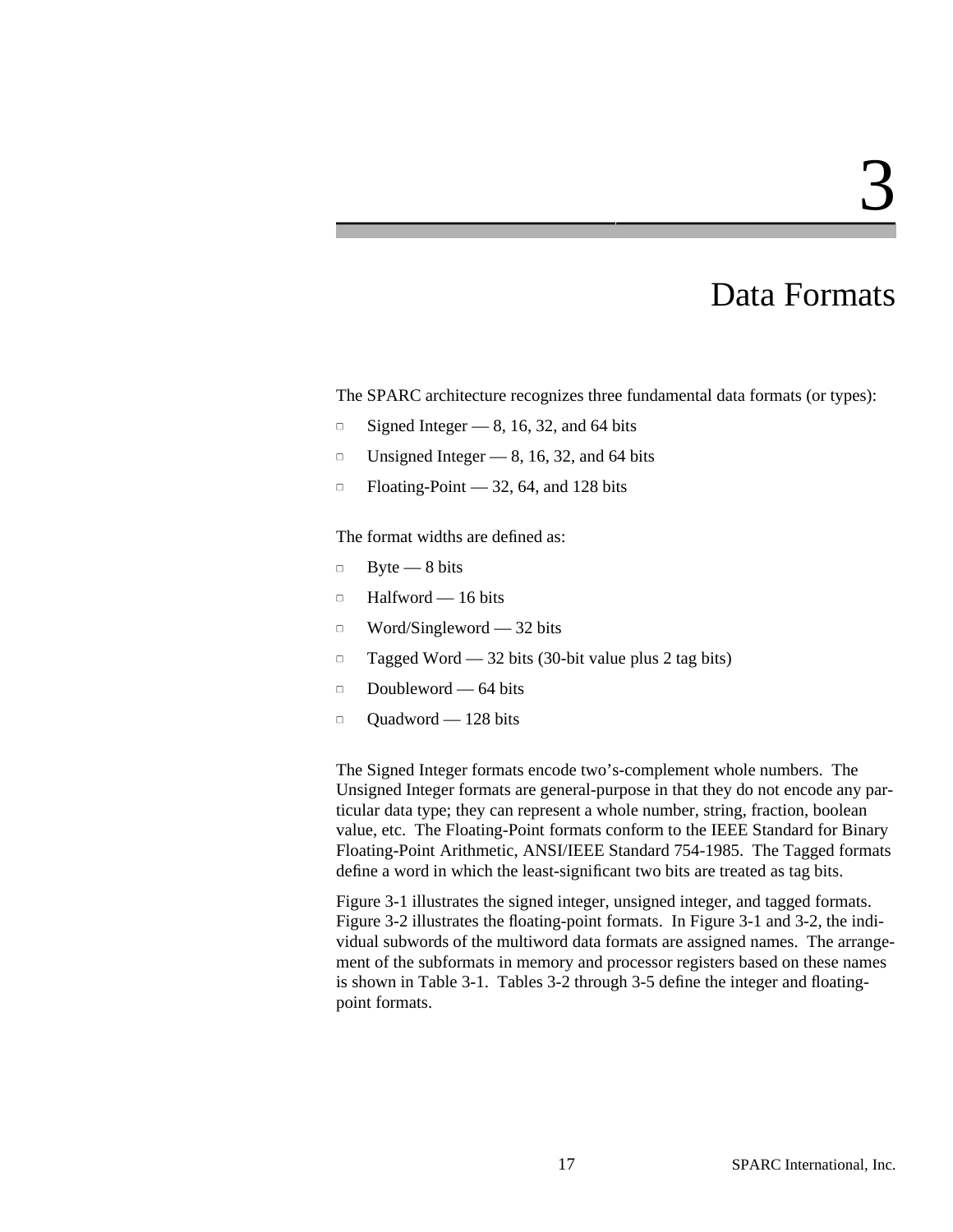## Figure 3-1 *Signed Integer, Unsigned Integer, and Tagged Formats*

| <b>Signed Integer Byte</b>       | ${\bf S}$<br>$7\quad 6$<br>$\boldsymbol{0}$ |                          |
|----------------------------------|---------------------------------------------|--------------------------|
| <b>Signed Integer Halfword</b>   | ${\bf S}$<br>15 14<br>$\boldsymbol{0}$      |                          |
| <b>Signed Integer Word</b>       | ${\bf S}$<br>31 30                          | $\boldsymbol{0}$         |
| <b>Signed Integer Double</b>     |                                             |                          |
| $SD-0$                           | signed_integer[62:32]<br>${\bf S}$<br>31 30 | $\mathbf{0}$             |
| $SD-1$                           | signed_integer[31:0]<br>$31\,$              | $\boldsymbol{0}$         |
| <b>Unsigned Integer Byte</b>     | $\boldsymbol{7}$<br>$\boldsymbol{0}$        |                          |
| <b>Unsigned Integer Halfword</b> | 15<br>$\boldsymbol{0}$                      |                          |
| <b>Unsigned Integer Word</b>     | $31\,$                                      | $\boldsymbol{0}$         |
| <b>Tagged Word</b>               | 31                                          | tag<br>$2\quad 1\quad 0$ |
| <b>Unsigned Integer Double</b>   |                                             |                          |
| $UD-0$                           | unsigned_integer[63:32]<br>$31\,$           | $\boldsymbol{0}$         |
| $UD-1$                           | unsigned_integer[31:0]                      |                          |
|                                  | $31\,$                                      | $\boldsymbol{0}$         |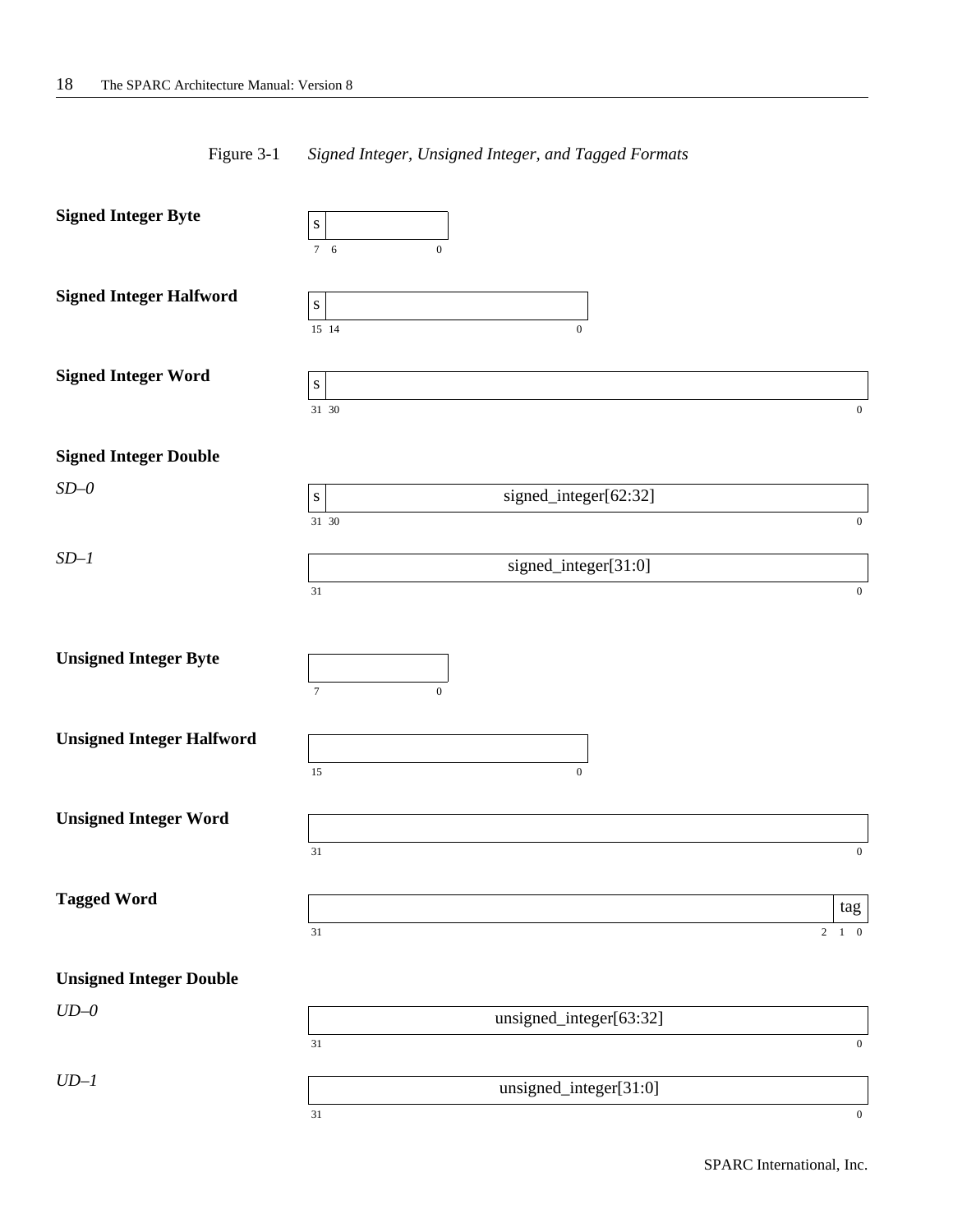## Figure 3-2 *Floating-Point Formats*

| <b>Floating-point Single</b> | ${\bf S}$       | exp[7:0]  |                | fraction[22:0]   |                  |
|------------------------------|-----------------|-----------|----------------|------------------|------------------|
|                              | 31 30           | 23 22     |                |                  | $\mathbf{0}$     |
|                              |                 |           |                |                  |                  |
| <b>Floating-point Double</b> |                 |           |                |                  |                  |
| ${\it FD}\!\!-\!\!0$         | ${\bf S}$       | exp[10:0] |                | fraction[51:32]  |                  |
|                              | 31 30           |           | 20 19          |                  | $\mathbf{0}$     |
| ${\it FD}\text{--}1$         |                 |           | fraction[31:0] |                  |                  |
|                              | $31\,$          |           |                |                  | $\mathbf{0}$     |
|                              |                 |           |                |                  |                  |
|                              |                 |           |                |                  |                  |
| <b>Floating-point Quad</b>   |                 |           |                |                  |                  |
| $FQ\!\!-\!\!0$               | ${\bf S}$       | exp[14:0] |                | fraction[111:96] |                  |
|                              | 31 30           |           |                | 16 15            | $\mathbf{0}$     |
| ${\cal FQ-1}$                | fraction[95:64] |           |                |                  |                  |
|                              | $31\,$          |           |                |                  | $\mathbf{0}$     |
| ${\cal F}Q\text{--}2$        | fraction[63:32] |           |                |                  |                  |
|                              | $31\,$          |           |                |                  | $\boldsymbol{0}$ |
|                              |                 |           |                |                  |                  |
| $FQ - 3$                     |                 |           | fraction[31:0] |                  |                  |
|                              | 31              |           |                |                  | $\boldsymbol{0}$ |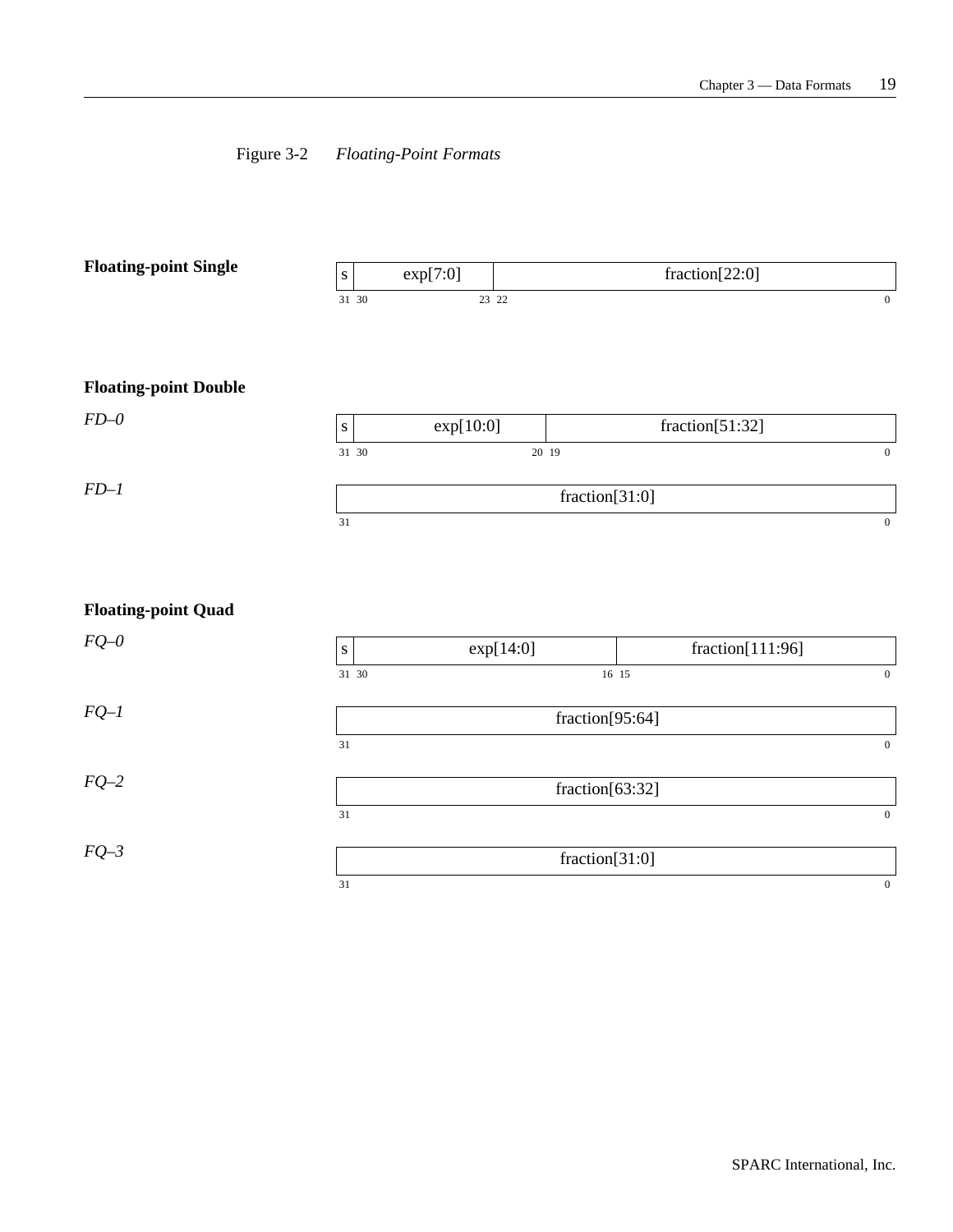|            |                               | memory     |                  | register   |              |
|------------|-------------------------------|------------|------------------|------------|--------------|
| sub-format | sub-format                    | address    | memory           | number     | register     |
| name       | field                         | alignment  | address          | alignment  | number       |
| $SD-0$     | signed_integer[63:32]         | $0 \mod 8$ | $\boldsymbol{n}$ | $0 \mod 2$ | r            |
| $SD-1$     | signed_integer[31:0]          | 4 mod 8    | $n+4$            | $1 \mod 2$ | $r+1$        |
| $UD-0$     | unsigned_integer[ $63:32$ ]   | $0 \mod 8$ | n                | $0 \mod 2$ | $\mathbf{r}$ |
| $UD-1$     | unsigned_integer $[31:0]$     | 4 mod 8    | $n+4$            | $1 \mod 2$ | $r+1$        |
| $FD-0$     | s:exp[10:0]:frac[51:32]       | $0 \mod 8$ | n                | $0 \mod 2$ | r            |
| $FD-1$     | fraction $[31:0]$             | $4 \mod 8$ | $n+4$            | $1 \mod 2$ | $r+1$        |
| $FQ-0$     | s:exp[14:0]: fraction[111:96] | $0 \mod 8$ | $\boldsymbol{n}$ | $0 \mod 4$ | r            |
| $FQ-1$     | fraction $[95:64]$            | $4 \mod 8$ | $n+4$            | $1 \mod 4$ | $r+1$        |
| $FQ-2$     | fraction $[63:32]$            | $0 \mod 8$ | $n+8$            | $2 \mod 4$ | $r+2$        |
| $FQ-3$     | fraction $[31:0]$             | $4 \mod 8$ | $n+12$           | 3 mod 4    | $r+3$        |

Table 3-1 *Arrangement of Doublewords and Quadwords in Memory & Registers*

Table 3-2 *Signed Integer, Unsigned Integer, and Tagged Format Ranges*

| data type                    | width (bits) | range                    |
|------------------------------|--------------|--------------------------|
| signed integer byte          | 8            | $-2^7$ to $2^7$ -1       |
| signed integer halfword      | 16           | $-2^{15}$ to $2^{15}-1$  |
| signed integer word          | 32           | $-2^{31}$ to $2^{31}$ -1 |
| signed integer tagged word   | 32           | $-2^{29}$ to $2^{29}$ -1 |
| signed integer double        | 64           | $-2^{63}$ to $2^{63}-1$  |
| unsigned integer byte        | 8            | 0 to $2^8-1$             |
| unsigned integer halfword    | 16           | 0 to $2^{16}$ –1         |
| unsigned integer word        | 32           | 0 to $2^{32}$ –1         |
| unsigned integer tagged word | 32           | 0 to $2^{30} - 1$        |
| unsigned integer double      | 64           | 0 to $2^{64} - 1$        |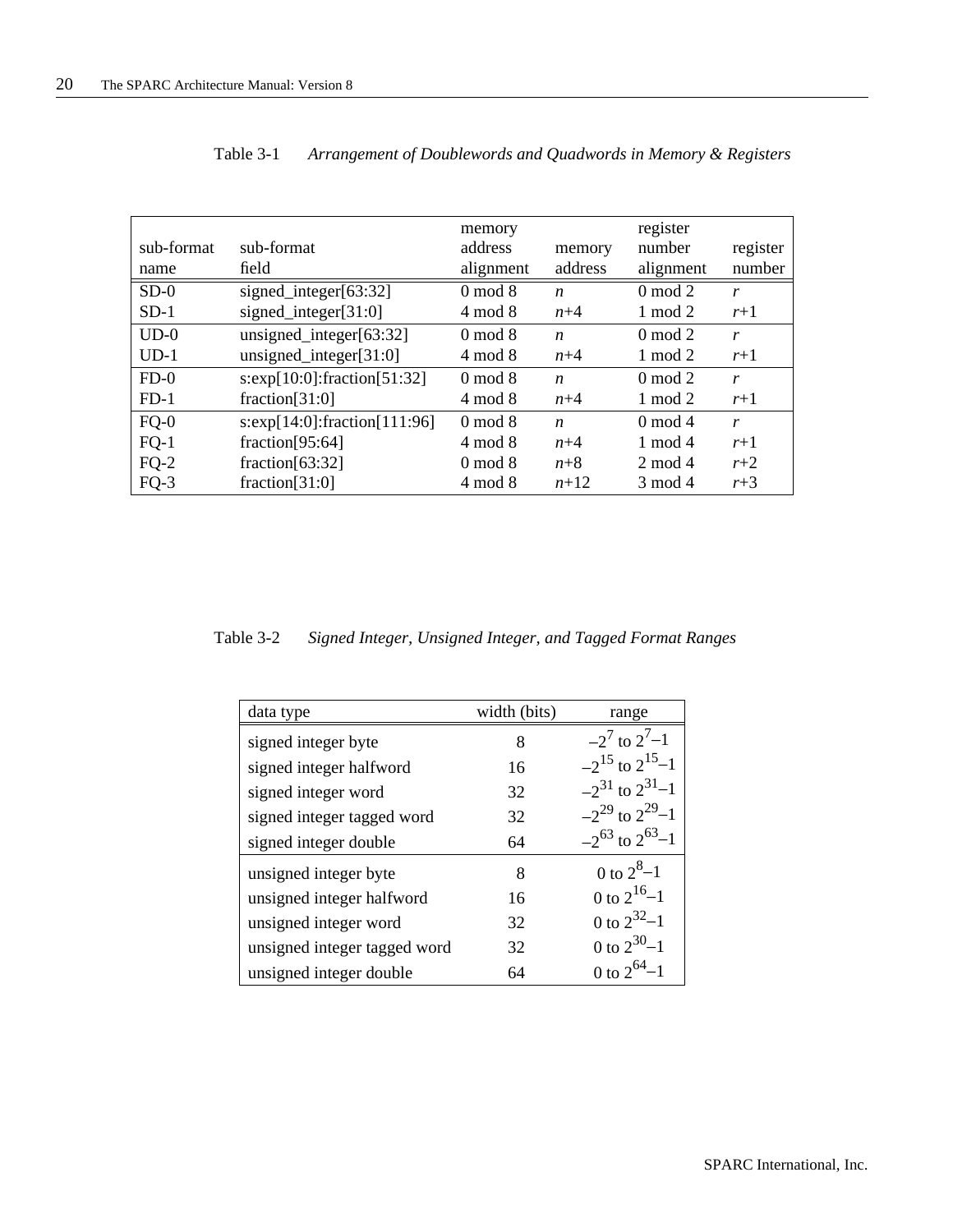| $s = sign(1 bit)$                  |                                                                                 |
|------------------------------------|---------------------------------------------------------------------------------|
| $e = biased exponent (8 bits)$     |                                                                                 |
| $f = fraction (23 bits)$           |                                                                                 |
| $u =$ undefined                    |                                                                                 |
| normalized value $(0 < e < 255)$ : | $(-1)^{8} \times 2^{e-127} \times 1.5$<br>$(-1)^{8} \times 2^{-126} \times 0.5$ |
| subnormal value ( $e = 0$ ):       |                                                                                 |
| zero ( $e = 0$ ):                  | $(-1)^{S} \times 0$                                                             |
| signaling NaN:                     | $s = u$ ; $e = 255$ (max); $f = .0uu$ —uu                                       |
|                                    | (at least one bit of fraction must be nonzero)                                  |
| quiet NaN:                         | $s = u$ ; $e = 255$ (max); $f = .1uu$ —uu                                       |
| $-\infty$ (negative infinity):     | $s = 1$ ; $e = 255$ (max); $f = .000 - .00$                                     |
| $+ \infty$ (positive infinity):    | $s = 0$ ; $e = 255$ (max); $f = .000 - .00$                                     |

Table 3-3 *Floating-Point Singleword Format Definition*

Table 3-4 *Floating-Point Doubleword Format Definition*

| $s = sign(1 bit)$                   |                                                                                   |
|-------------------------------------|-----------------------------------------------------------------------------------|
| $e = biased exponent (11 bits)$     |                                                                                   |
| $f = fraction (52 bits)$            |                                                                                   |
| $u =$ undefined                     |                                                                                   |
| normalized value $(0 < e < 2047)$ : | $(-1)^{s} \times 2^{e-1023} \times 1.f$<br>$(-1)^{s} \times 2^{-1022} \times 0.f$ |
| subnormal value ( $e = 0$ ):        |                                                                                   |
| zero ( $e = 0$ ):                   | $(-1)^{S} \times 0$                                                               |
| signaling NaN:                      | $s = u$ ; $e = 2047$ (max); $f = 0uu$ —uu                                         |
|                                     | (at least one bit of fraction must be nonzero)                                    |
| quiet NaN:                          | $s = u$ ; $e = 2047$ (max); $f = .1uu$ —uu                                        |
| $-\infty$ (negative infinity):      | $s = 1$ ; $e = 2047$ (max); $f = .000 - .00$                                      |
| $+ \infty$ (positive infinity):     | $s = 0$ ; $e = 2047$ (max); $f = .000 - .00$                                      |

Table 3-5 *Floating-Point Quadword Format Definition*

| $s = sign(1 bit)$                    |                                                                                     |
|--------------------------------------|-------------------------------------------------------------------------------------|
| $e = biased exponent (15 bits)$      |                                                                                     |
| $f = fraction (112 bits)$            |                                                                                     |
| $u =$ undefined                      |                                                                                     |
| normalized value $(0 < e < 32767)$ : | $(-1)^{8} \times 2^{e-16383} \times 1.f$<br>$(-1)^{8} \times 2^{-16382} \times 0.f$ |
| subnormal value ( $e = 0$ ):         |                                                                                     |
| zero ( $e = 0$ ):                    | $(-1)^{S} \times 0$                                                                 |
| signaling NaN:                       | $s = u$ ; $e = 32767$ (max); $f = .0uu$ —uu                                         |
|                                      | (at least one bit of fraction must be nonzero)                                      |
| quiet NaN:                           | $s = u$ ; $e = 32767$ (max); $f = .1uu$ ----                                        |
| $-\infty$ (negative infinity):       | $s = 1$ ; $e = 32767$ (max); $f = .000 - .00$                                       |
| $+ \infty$ (positive infinity):      | $s = 0$ ; $e = 32767$ (max); $f = .000 - .00$                                       |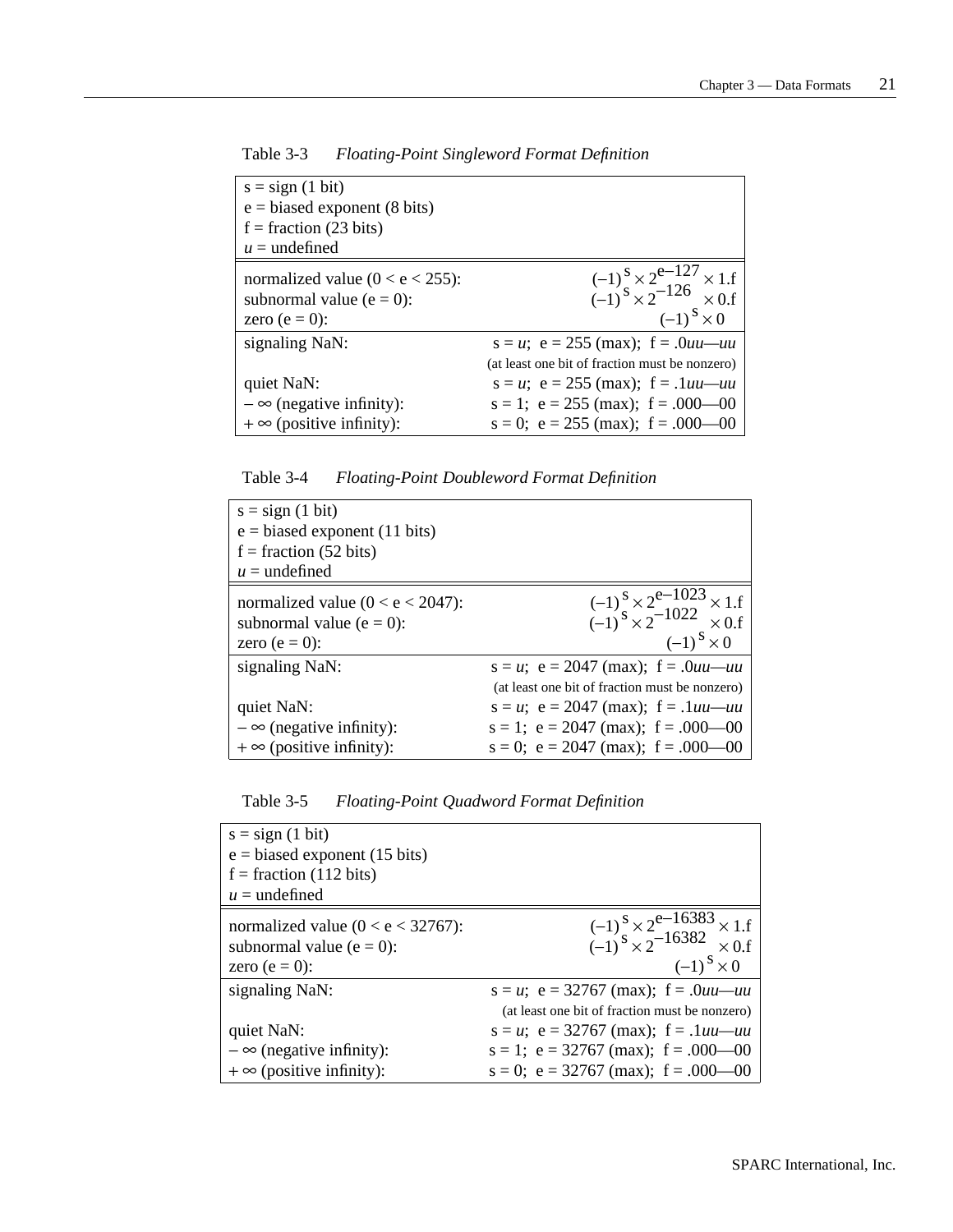# 4

# Registers

A SPARC processor includes two types of registers: general-purpose or "working" data registers and control/status registers. The IU's general-purpose registers are called *r* registers, and the FPU's general-purpose registers are called *f* registers. Coprocessor working registers are coprocessor-implementation dependent.

IU control/status registers include:

- Processor State Register (PSR)
- $\Box$  Window Invalid Mask (WIM)
- □ Trap Base Register (TBR)
- $\Box$  Multiply/Divide Register (Y)
- □ Program Counters (PC, nPC)
- implementation-dependent Ancillary State Registers (ASRs)
- implementation-dependent IU Deferred-Trap Queue

FPU control/status registers include:

- □ Floating-Point State Register (FSR)
- implementation-dependent Floating-Point Deferred-Trap Queue (FQ)

Coprocessor (CP) control/status registers, if present, may include:

- implementation-dependent Coprocessor State Register (CSR)
- implementation-dependent Coprocessor Deferred-Trap Queue (CQ)

**4.1. IU** *r* **Registers** An implementation of the IU may contain from 40 through 520 general-purpose 32-bit *r* registers. They are partitioned into 8 *global* registers, plus an implementation-dependent number of 16-register *sets*. A register set is further partitioned into 8 *in* registers and 8 *local* registers. See Table 4-1.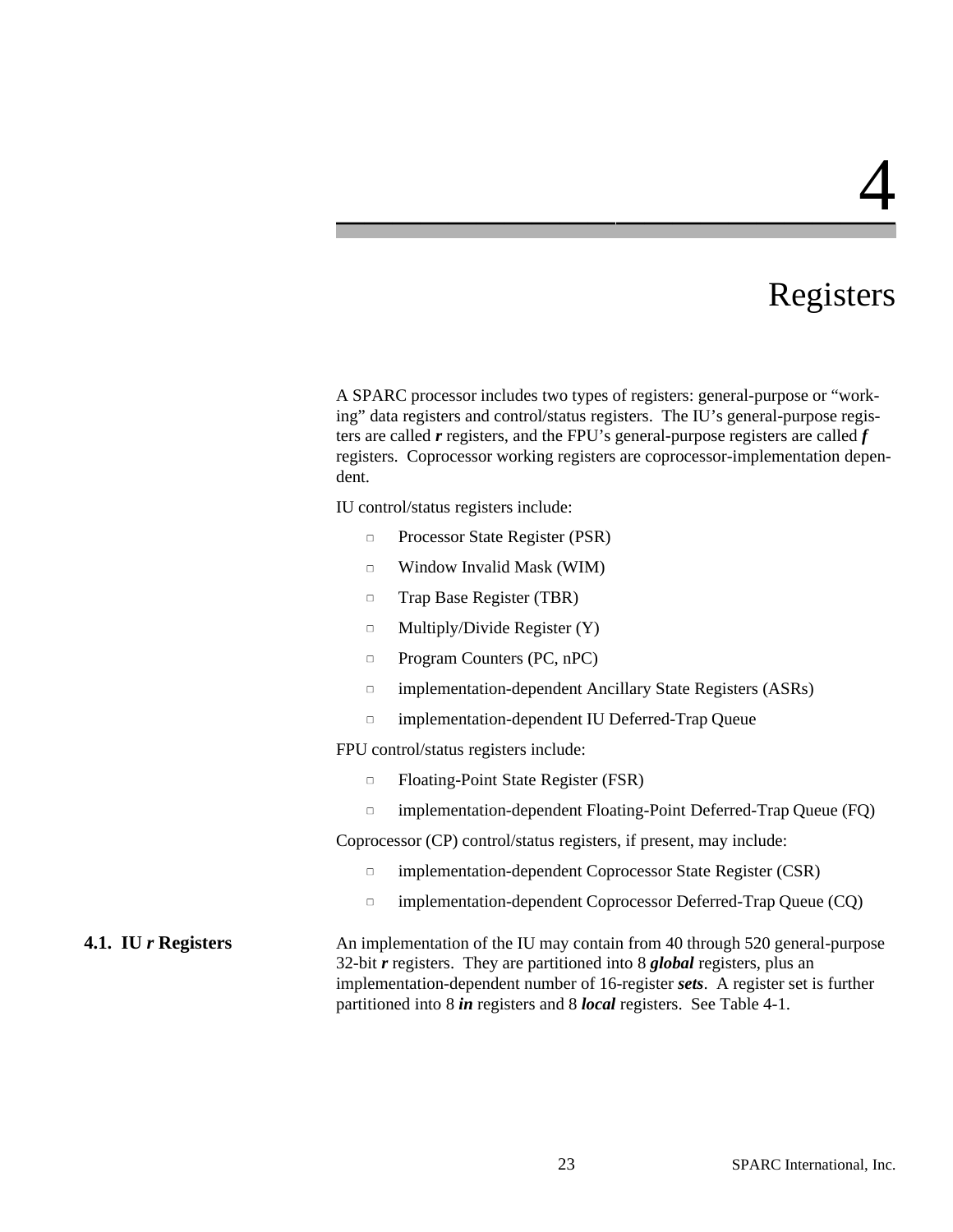#### **Windowed** *r* **Registers** At a given time, an instruction can access the 8 *globals* and a 24-register **window** into the *r* registers. A register window comprises the 8 *in* and 8 *local* registers of a particular register set, together with the 8 *in* registers of an adjacent register set, which are addressable from the current window as *out* registers. See Figure 4-1.

The number of windows or register sets, NWINDOWS, ranges from 2 to 32, depending on the implementation. The total number of *r* registers in a given implementation is 8 (for the *globals*), plus the number of sets  $\times$  16 registers/set. Thus, the minimum number of *r* registers is 40 (2 sets), and the maximum number is 520 (32 sets).

#### Table 4-1 *Window Addressing*

| <b>Windowed Register Address</b>    | r Register Address |
|-------------------------------------|--------------------|
| $\text{in}[0] - \text{in}[7]$       | $r[24] - r[31]$    |
| $\text{local}[0] - \text{local}[7]$ | $r[16]-r[23]$      |
| $out[0] - out[7]$                   | $r[8]-r[15]$       |
| $global[0] - global[7]$             | $r[0]-r[7]$        |

The current window into the *r* registers is given by the current window pointer (CWP), a 5-bit counter field in the Processor State Register (PSR). The CWP is incremented by a RESTORE (or RETT) instruction and decremented by a SAVE instruction or a trap. Window overflow and underflow are detected via the window invalid mask (WIM) register, which is controlled by supervisor software.

### **Overlapping of Windows** Each window shares its *ins* and *outs* with the two adjacent windows. The *outs* of the CWP+1 window are addressable as the *ins* of the current window, and the *outs* in the current window are the *ins* of the CWP−1 window. The *locals* are unique to each window.

An *r* register with address *o*, where  $8 \leq o \leq 15$ , refers to exactly the same register as  $(\rho + 16)$  does after the CWP is decremented by 1 (modulo NWINDOWS). Likewise, a register with address *i*, where  $24 \le i \le 31$ , refers to exactly the same register as address  $(i - 16)$  does after the CWP is incremented by 1 (modulo NWINDOWS). See Figure 4-2.

Since CWP arithmetic is performed modulo NWINDOWS, the highest numbered implemented window overlaps with window 0. The *outs* of window 0 are the *ins* of window NWINDOWS−1. Implemented windows must be contiguously numbered from 0 through NWINDOWS−1.

Programming Note Since the procedure call instructions (CALL and JMPL) do not change the CWP, a procedure can be called without changing the window. See Appendix D, "Software Considerations."

> Because the windows overlap, the number of windows available to software is 1 less than the number of implemented windows, or NWINDOWS−1. When the register file is full, the *outs* of the newest window are the *ins* of the oldest window — which still contains valid program data.

No assumptions can be made regarding the values contained in the "local" and "out" regsiters of a register window upon re-entering the window through a SAVE instruction. If, with traps enabled, a program executes a RESTORE followed by a SAVE, the resulting window's *locals* and *outs* may not be valid after the SAVE, since a trap may have occurred between the RESTORE and the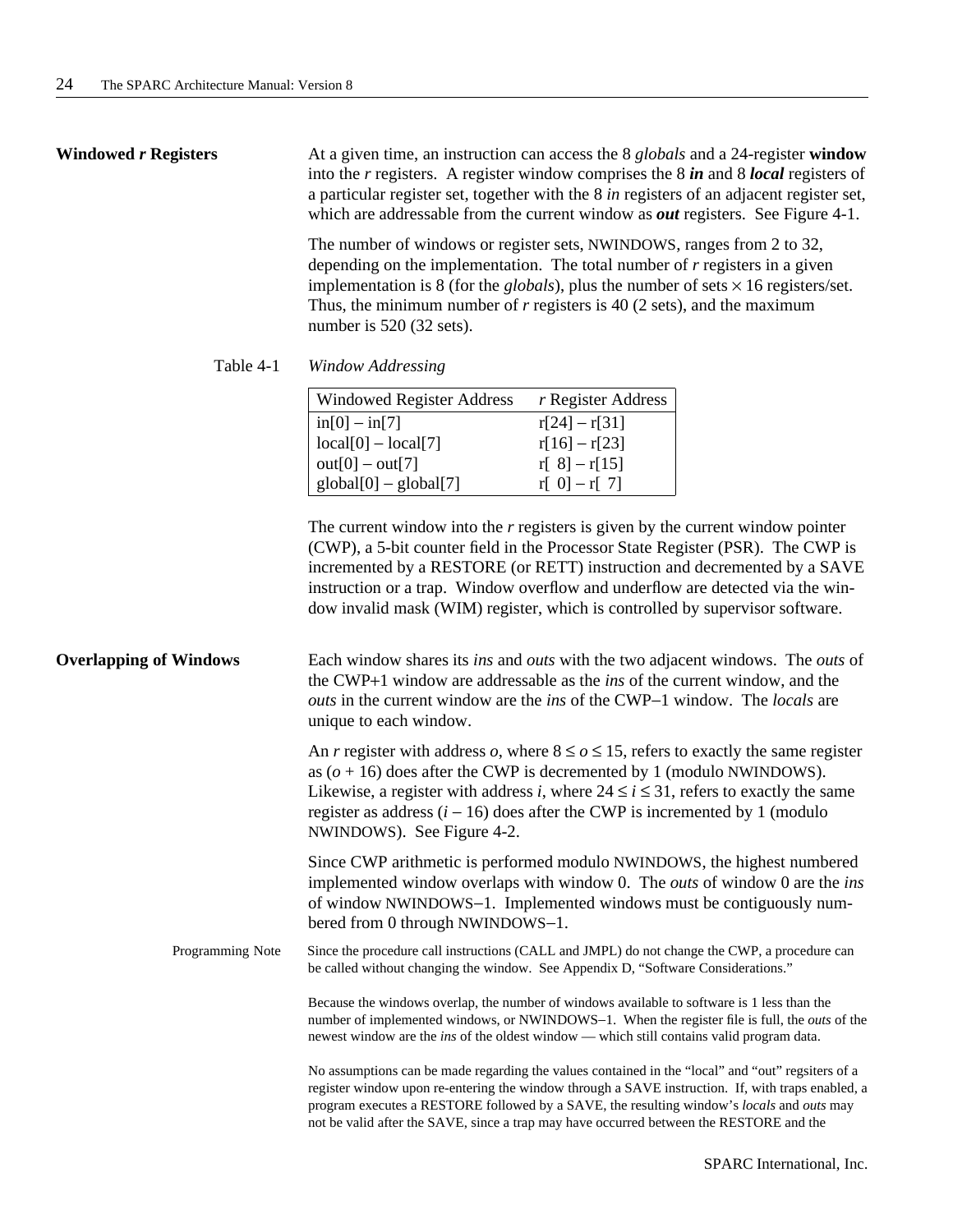|                            | SAVE. However, with traps disabled, the locals and outs remain valid.                                                                                                                                                                                                                                          |  |  |  |
|----------------------------|----------------------------------------------------------------------------------------------------------------------------------------------------------------------------------------------------------------------------------------------------------------------------------------------------------------|--|--|--|
| <b>Doubleword Operands</b> | Instructions that access a doubleword in the r registers assume even-odd register<br>alignment. The least-significant bit of an $r$ register address in these instructions<br>is reserved, and for future compatibility should be supplied as zero by software.                                                |  |  |  |
|                            | An attempt to execute a doubleword load or store instruction that refers to a mis-<br>aligned (odd) destination register number may cause an illegal_instruction trap.                                                                                                                                         |  |  |  |
| Special $r$ Registers      | The utilization of four r registers is fixed, in whole or in part, by the architecture:                                                                                                                                                                                                                        |  |  |  |
|                            | If r[0] is addressed as a source operand $(rs1 = 0 \text{ or } rs2 = 0, \text{ or } rd = 0 \text{ for a})$<br>$\Box$<br>Store) the constant value $0$ is read. When $r[0]$ is used as a destination<br>operand ( $rd = 0$ , excepting Stores), the data written is discarded (no r regis-<br>ter is modified). |  |  |  |
|                            | The CALL instruction writes its own address into register $r[15]$ ( <i>out</i> register<br>$\Box$<br>7).                                                                                                                                                                                                       |  |  |  |
|                            | When a trap occurs, the program counters PC and nPC are copied into regis-<br>$\Box$<br>ters $r[17]$ and $r[18]$ ( <i>local</i> registers 1 and 2) of the trap's new register win-<br>dow.                                                                                                                     |  |  |  |
| <b>Register Usage</b>      | See Appendix D, "Software Considerations," for a description of conventional<br>usage of the <i>r</i> registers.                                                                                                                                                                                               |  |  |  |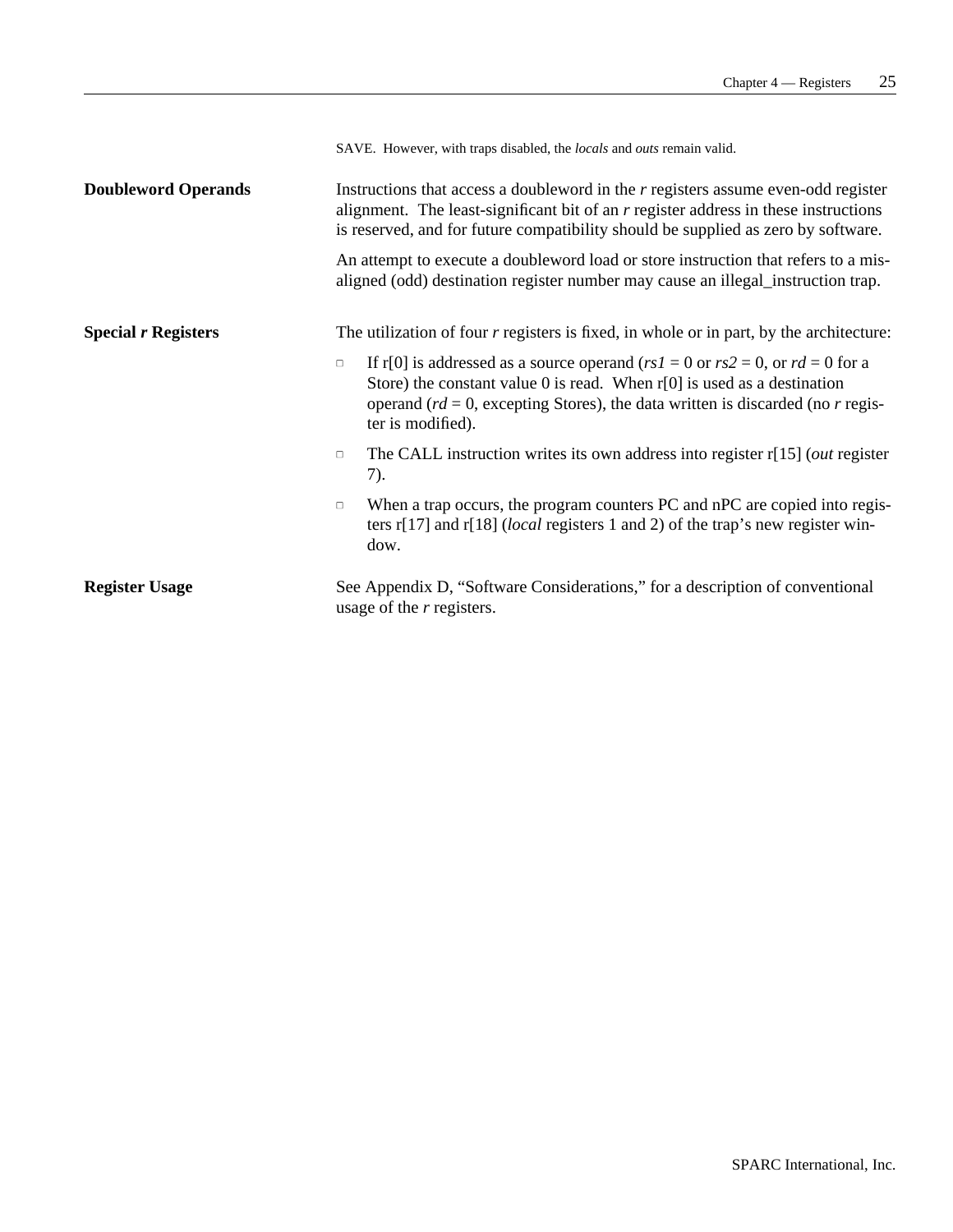| window $(CWP + 1)$             |                          |                          |
|--------------------------------|--------------------------|--------------------------|
| r[31]                          |                          |                          |
| ins                            |                          |                          |
| r[24]                          |                          |                          |
| r[23]                          |                          |                          |
| locals<br>$\ddot{\phantom{a}}$ |                          |                          |
| r[16]                          | window CWP               |                          |
| r[15]                          | r[31]                    |                          |
| outs<br>$\ddot{\cdot}$         | ins<br>$\ddot{\cdot}$    |                          |
| r[8]                           | r[24]                    |                          |
|                                | r[23]                    |                          |
|                                | locals<br>$\ddot{\cdot}$ |                          |
|                                | r[16]                    | window $(CWP - 1)$       |
|                                | r[15]                    | r[31]                    |
|                                | outs<br>$\ddot{\cdot}$   | ins<br>$\ddot{\cdot}$    |
|                                | r[8]                     | r[24]                    |
|                                |                          | r[23]                    |
|                                |                          | locals<br>$\ddot{\cdot}$ |
|                                |                          | r[16]                    |
|                                |                          | r[15]                    |
|                                |                          | outs                     |
|                                |                          | r[8]                     |

| r[7]<br>r[1] | globals           |  |
|--------------|-------------------|--|
| r[0]         | $\mathbf{\Omega}$ |  |
| 31           |                   |  |

Figure 4-1 *Three Overlapping Windows and the 8 Global Registers*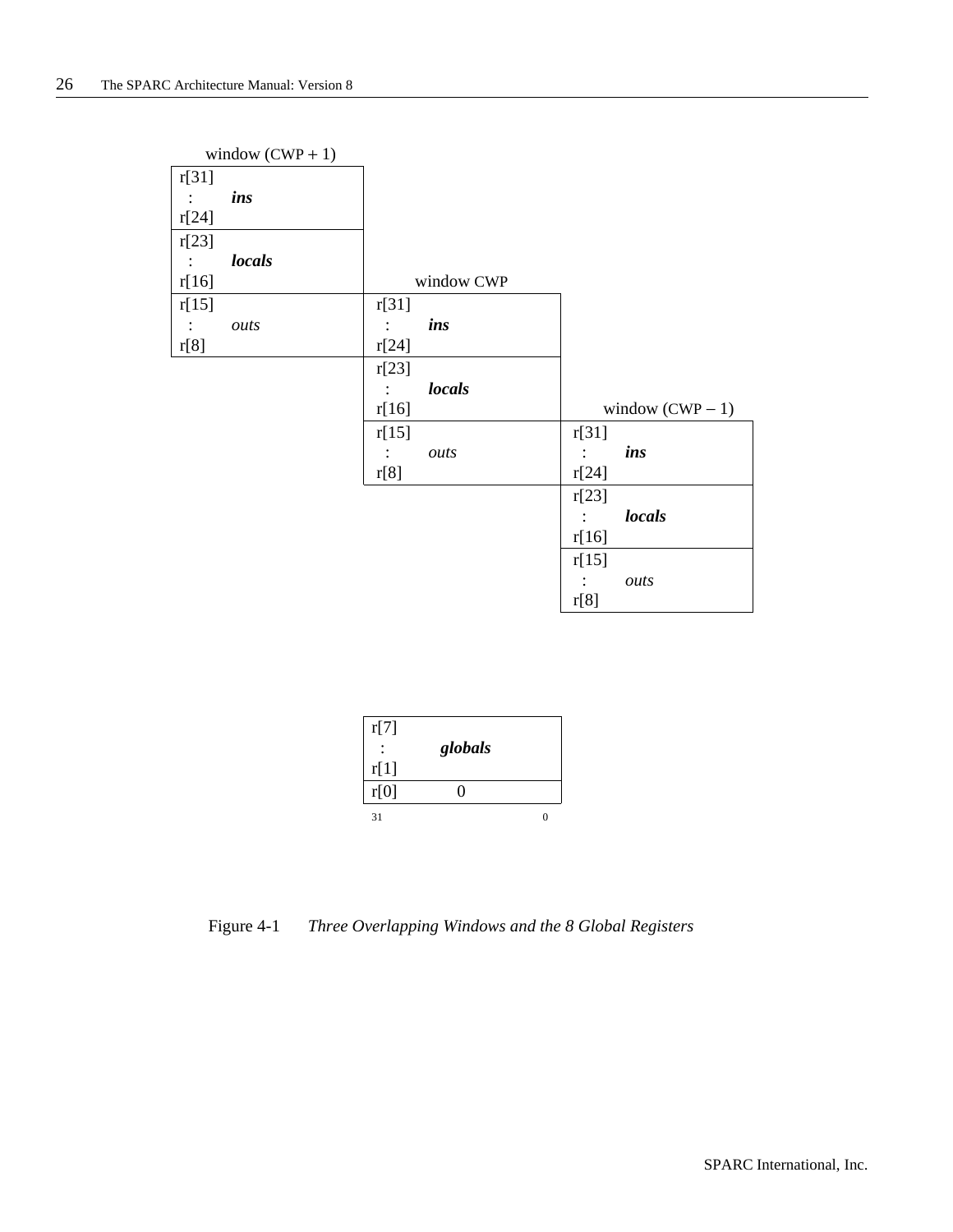

#### Figure 4-2 *The Windowed r Registers*

In Figure 4-1, NWINDOWS = 8. The 8 *globals* are not illustrated. The register sets are indicated in bold face. CWP = 0 and WIM[7] = 1. If the procedure using window w0 executes a RESTORE, window w1 will become the current window. If the procedure using window w0 executes a SAVE, a window\_overflow trap will occur. The overflow trap handler uses the w7 *locals*.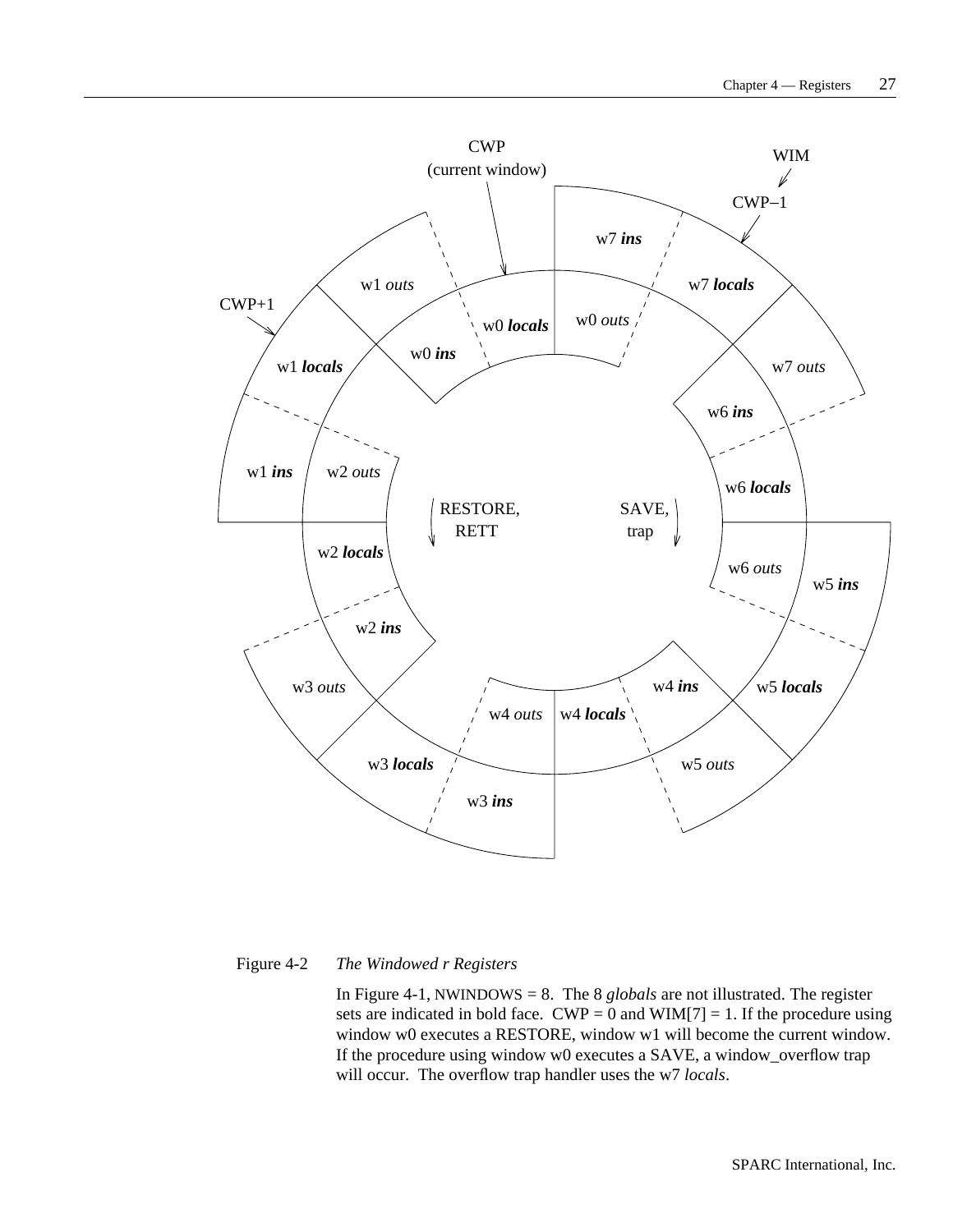| 4.2. IU Control/Status          | The 32-bit IU control/status registers include the Processor State Register (PSR), |
|---------------------------------|------------------------------------------------------------------------------------|
| <b>Registers</b>                | the Window Invalid Mask register (WIM), the Trap Base Register (TBR), the          |
|                                 | multiply/divide (Y) register, the program counters (PC and nPC), and optional,     |
|                                 | implementation-dependent Ancillary State Registers (ASRs) and the IU               |
|                                 | deferred-trap queue.                                                               |
| <b>Processor State Register</b> | The 32-bit PSR contains various fields that control the processor and hold status  |
| (PSR)                           | information. It can be modified by the SAVE, RESTORE, Ticc, and RETT               |
|                                 | instructions, and by all instructions that modify the condition codes. The         |
|                                 | privileged RDPSR and WRPSR instructions read and write the PSR directly.           |

Figure 4-3 *PSR Fields*

| impl  | ver            | ıcc   | reserved | $\Gamma$<br>н١.<br>∽ | $\Gamma$<br>нн<br>≖ | PIL<br>- -- | $\sim$<br>ັ | DC<br>້<br>- | T/T<br>-<br><u>. </u> | CWF |
|-------|----------------|-------|----------|----------------------|---------------------|-------------|-------------|--------------|-----------------------|-----|
| 31:28 | 27.24<br>21.27 | 23:20 | 19:14    |                      | $\overline{ }$      | 11:8        |             |              |                       | 4:0 |

The PSR provides the following fields:

PSR\_implementation (*impl*) Bits 31 through 28 are hardwired to identify an implementation or class of implementations of the architecture. The hardware should not change this field in response to a WRPSR instruction. Together, the PSR.*impl* and PSR.*ver* fields define a **unique** implementation or class of implementations of the architecture. See Appendix L, "Implementation Characteristics."

PSR\_version (*ver*) Bits 27 through 24 are implementation-dependent. The *ver* field is either hardwired to identify one or more particular implementations or is a readable and writable state field whose properties are implementation-dependent. See Appendix L, "Implementation Characteristics."

PSR\_integer\_cond\_codes (*icc*) Bits 23 through 20 are the IU's condition codes. These bits are modified by the arithmetic and logical instructions whose names end with the letters **cc** (e.g., ANDcc), and by the WRPSR instruction. The Bicc and Ticc instructions cause a transfer of control based on the value of these bits, which are defined as follows:

Figure 4-4 *Integer Condition Codes (icc) Fields of the PSR*

PSR\_negative (*n*) Bit 23 indicates whether the 32-bit 2's complement ALU result was negative for the last instruction that modified the *icc* field.  $1 =$  negative,  $0 =$  not negative.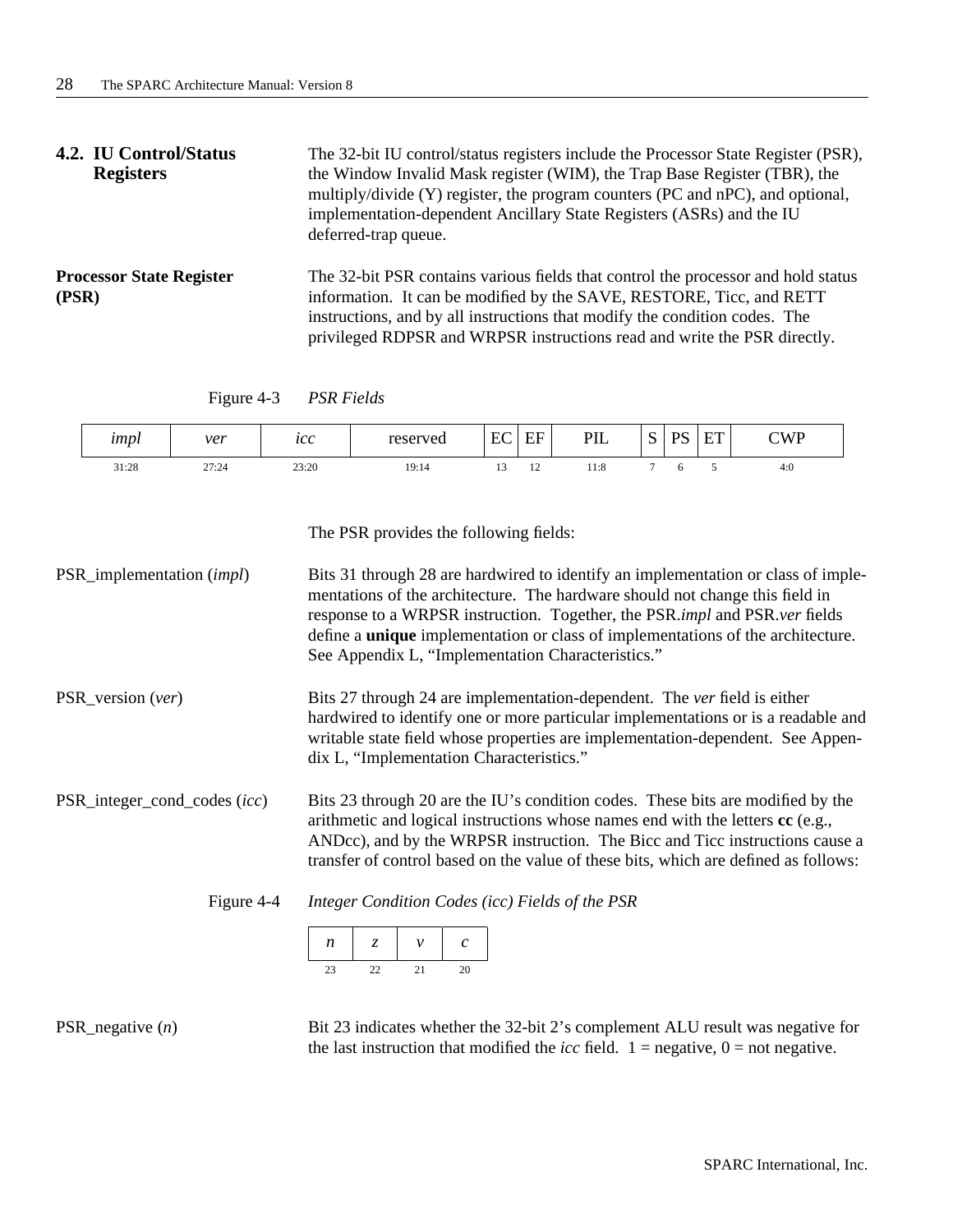| PSR_zero $(z)$                      | Bit 22 indicates whether the 32-bit ALU result was zero for the last instruction<br>that modified the <i>icc</i> field. $1 =$ zero, $0 =$ nonzero.                                                                                                                                                                                             |
|-------------------------------------|------------------------------------------------------------------------------------------------------------------------------------------------------------------------------------------------------------------------------------------------------------------------------------------------------------------------------------------------|
| PSR_overflow $(v)$                  | Bit 21 indicates whether the ALU result was within the range of (was represent-<br>able in) 32-bit 2's complement notation for the last instruction that modified the<br><i>icc</i> field. $1 =$ overflow, $0 =$ no overflow.                                                                                                                  |
| PSR_carry $(c)$                     | Bit 20 indicates whether a 2's complement carry out (or borrow) occurred for the<br>last instruction that modified the icc field. Carry is set on addition if there is a<br>carry out of bit 31. Carry is set on subtraction if there is borrow into bit 31. $1 =$<br>carry, $0 =$ no carry.                                                   |
| PSR_reserved                        | Bits 19 through 14 are reserved. When read by a RDPSR instruction, these bits<br>deliver zeros. For future compatibility, supervisor software should only issue<br>WRPSR instructions with zero values in this field.                                                                                                                          |
| PSR_enable_coprocessor (EC)         | Bit 13 determines whether the implementation-dependent coprocessor is enabled.<br>If disabled, a coprocessor instruction will trap. $1 =$ enabled, $0 =$ disabled. If an<br>implementation does not support a coprocessor in hardware, PSR.EC should<br>always read as 0 and writes to it should be ignored.                                   |
| PSR_enable_floating-point (EF)      | Bit 12 determines whether the FPU is enabled. If disabled, a floating-point<br>instruction will trap. $1 =$ enabled, $0 =$ disabled. If an implementation does not<br>support a hardware FPU, PSR.EF should always read as 0 and writes to it should<br>be ignored.                                                                            |
| Programming Note                    | Software can use the EF and EC bits to determine whether a particular process uses the FPU or CP.<br>If a process does not use the FPU/CP, its registers do not need to be saved across a context switch.                                                                                                                                      |
| PSR_proc_interrupt_level (PIL)      | Bits 11 (the most significant bit) through 8 (the least significant bit) identify the<br>interrupt level above which the processor will accept an interrupt. See Chapter 7,<br>"Traps."                                                                                                                                                        |
| $PSR$ _supervisor $(S)$             | Bit 7 determines whether the processor is in supervisor or user mode. $1 = super$ -<br>visor mode, $0 =$ user mode.                                                                                                                                                                                                                            |
| PSR_previous_supervisor (PS)        | Bit 6 contains the value of the S bit at the time of the most recent trap.                                                                                                                                                                                                                                                                     |
| PSR_enable_traps (ET)               | Bit 5 determines whether traps are enabled. A trap automatically resets ET to 0.<br>When $ET=0$ , an interrupt request is ignored and an exception trap causes the IU<br>to halt execution, which typically results in a reset trap that resumes execution at<br>address 0. $1 =$ traps enabled, $0 =$ traps disabled. See Chapter 7, "Traps." |
| PSR_current_window_pointer<br>(CWP) | Bits 4 (the MSB) through 0 (the LSB) comprise the current window pointer, a<br>counter that identifies the current window into the $r$ registers. The hardware<br>decrements the CWP on traps and SAVE instructions, and increments it on<br>RESTORE and RETT instructions (modulo NWINDOWS).                                                  |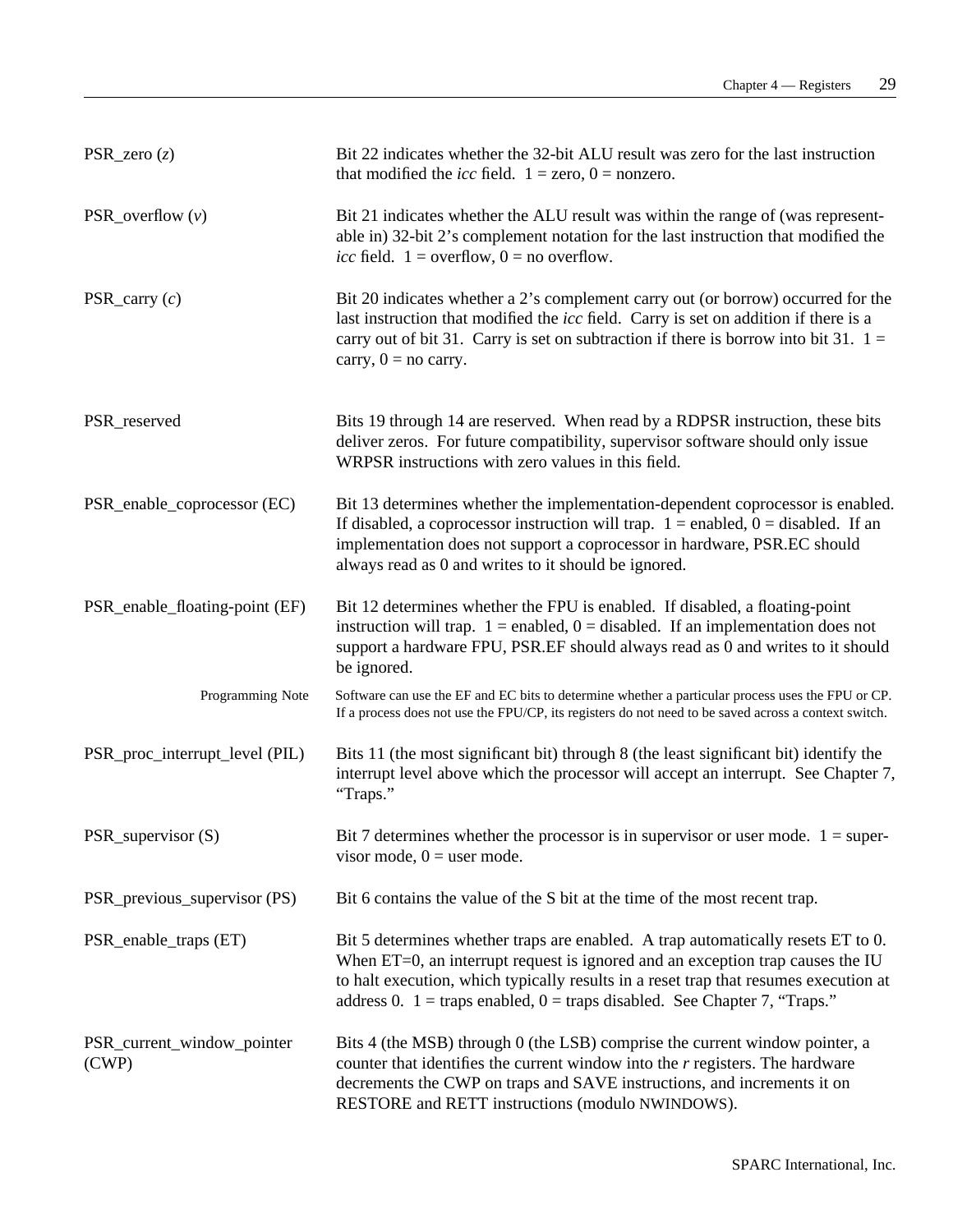#### **Window Invalid Mask Register (WIM)**

The Window Invalid Mask register (WIM) is controlled by supervisor software and is used by hardware to determine whether a window overflow or underflow trap is to be generated by a SAVE, RESTORE, or RETT instruction.

Figure 4-5 *WIM Fields*



There is an active state bit in the WIM for each register set or window in an implementation. WIM[ $n$ ] corresponds to the register set addressed when CWP = *n*.

When a SAVE, RESTORE, or RETT instruction executes, the current value of the CWP is compared against the WIM. If the SAVE, RESTORE, or RETT instruction would cause the CWP to point to an "invalid" register set, that is, one whose corresponding WIM bit equals 1 (WIM[CWP] = 1), a window\_overflow or window\_underflow trap is caused.

The WIM can be read by the privileged RDWIM instruction and written by the WRWIM instruction. Bits corresponding to unimplemented windows read as zeroes and values written to unimplemented bits are unused. A WRWIM with all bits set to 1, followed by a RDWIM, yields a bit vector in which the implemented windows (and only the implemented windows) are indicated by 1's.

The WIM allows for implementations with up to 32 windows.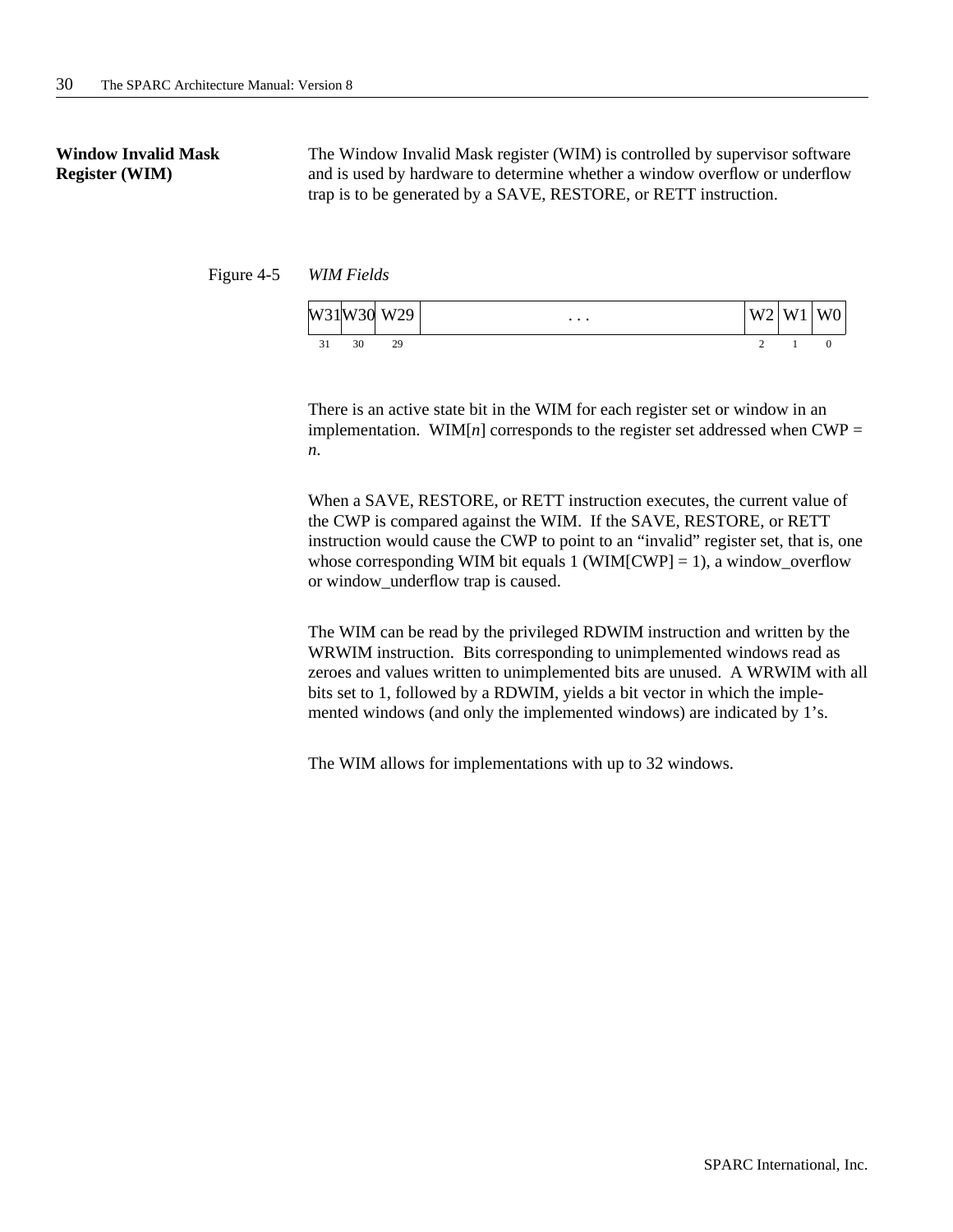| <b>Trap Base Register (TBR)</b> | The Trap Base Register (TBR) contains three fields that together equal the<br>address to which control is transferred when a trap occurs.                                                                                                                                   |      |      |
|---------------------------------|-----------------------------------------------------------------------------------------------------------------------------------------------------------------------------------------------------------------------------------------------------------------------------|------|------|
| Figure 4-6                      | <b>TBR</b> Fields                                                                                                                                                                                                                                                           |      |      |
|                                 | <b>TBA</b>                                                                                                                                                                                                                                                                  | tt   | zero |
|                                 | 31:12                                                                                                                                                                                                                                                                       | 11:4 | 3:0  |
|                                 | The TBR provides the following fields:                                                                                                                                                                                                                                      |      |      |
| TBR_trap_base_address (TBA)     | Bits 31 through 12 are the trap base address, which is established by supervisor<br>software. It contains the most-significant 20 bits of the trap table address. The<br>TBA field is written by the WRTBR instruction.                                                     |      |      |
| TBR_trap_type $(tt)$            | Bits 11 through 4 comprise the trap type $(tt)$ field. This 8-bit field is written by<br>the hardware when a trap occurs, and retains its value until the next trap. It pro-<br>vides an offset into the trap table. The WRTBR instruction does not affect the th<br>field. |      |      |
| TBR_zero $(0)$                  | Bits 3 through 0 are zeroes. The WRTBR instruction does not affect this field.<br>For future compatibility, supervisor software should only issue a WRTBR<br>instruction with a zero value in this field.                                                                   |      |      |
|                                 | See Chapter 7, "Traps," for additional information.                                                                                                                                                                                                                         |      |      |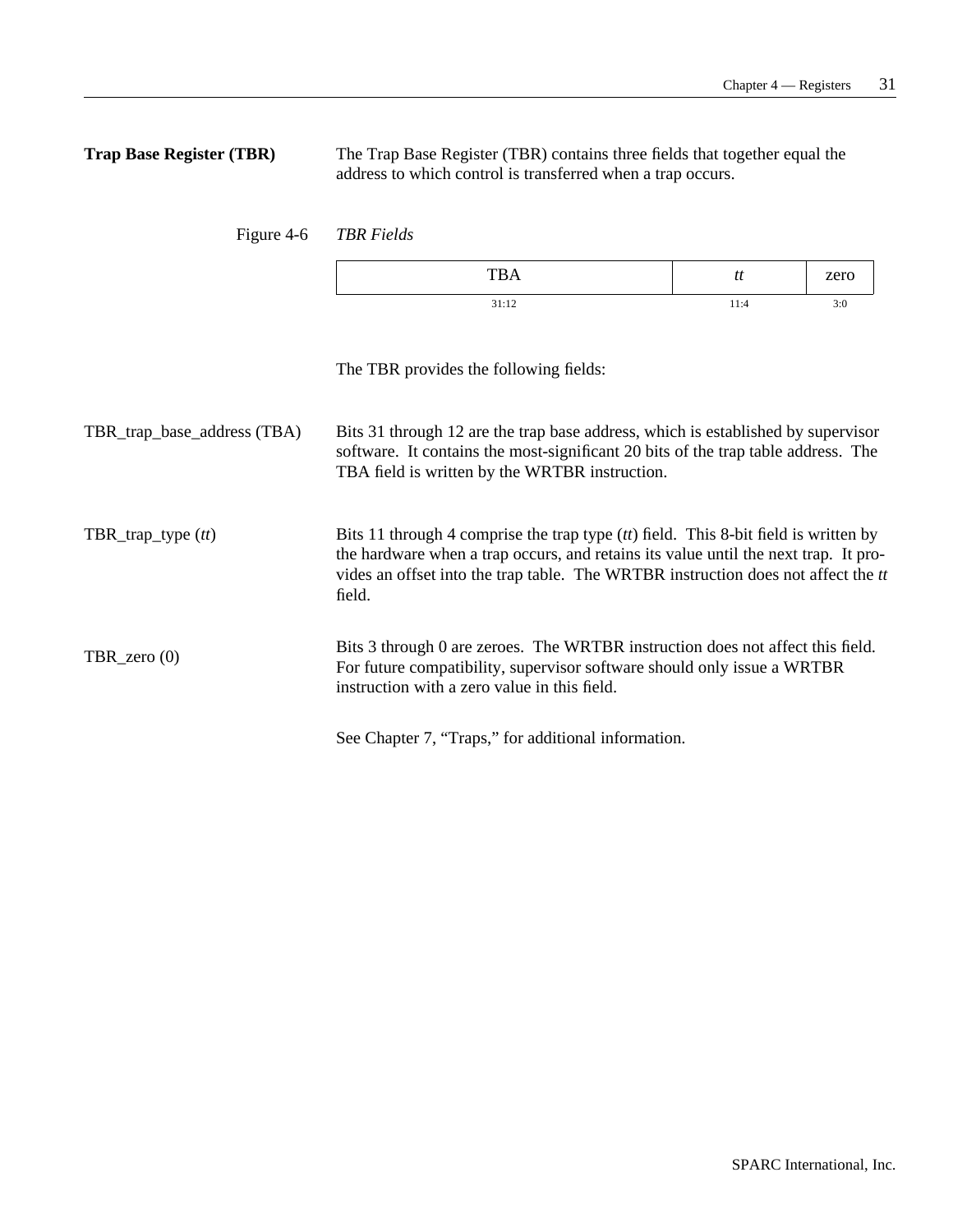| Multiply/Divide Register $(Y)$            | The 32-bit Y register contains the most significant word of the double-precision<br>product of an integer multiplication, as a result of either an integer multiply<br>(SMUL, SMULcc, UMUL, UMULcc) instruction, or of a routine that uses the<br>integer multiply step (MULScc) instruction. The Y register also holds the most<br>significant word of the double-precision dividend for an integer divide (SDIV,<br>SDIVcc, UDIV, UDIVcc) instruction.                          |
|-------------------------------------------|-----------------------------------------------------------------------------------------------------------------------------------------------------------------------------------------------------------------------------------------------------------------------------------------------------------------------------------------------------------------------------------------------------------------------------------------------------------------------------------|
|                                           | The Y register can be read and written with the RDY and WRY instructions.                                                                                                                                                                                                                                                                                                                                                                                                         |
| Program Counters (PC, nPC)                | The 32-bit PC contains the address of the instruction currently being executed by<br>the IU. The nPC holds the address of the next instruction to be executed (assum-<br>ing a trap does not occur).                                                                                                                                                                                                                                                                              |
|                                           | For a delayed control transfer, the instruction that immediately follows the<br>transfer instruction is known as the delay instruction. This delay instruction is<br>executed (unless the control transfer instruction annuls it) before control is<br>transferred to the target. During execution of the delay instruction, the nPC<br>points to the target of the control transfer instruction, while the PC points to the<br>delay instruction. See Chapter 5, "Instructions." |
|                                           | The PC is read by a CALL or JMPL instruction. The PC and nPC are written to<br>two local registers during a trap. See Chapter 7, "Traps," for details.                                                                                                                                                                                                                                                                                                                            |
|                                           |                                                                                                                                                                                                                                                                                                                                                                                                                                                                                   |
| <b>Ancillary State Registers</b><br>(ASR) | SPARC provides for up to 31 Ancillary State Registers (ASR's), numbered from<br>1 to 31.                                                                                                                                                                                                                                                                                                                                                                                          |
|                                           | ASR's numbered 1-15 are reserved for future use by the architecture and should<br>not be referenced by software.                                                                                                                                                                                                                                                                                                                                                                  |
|                                           | ASR's numbered 16-31 are available for implementation-dependent uses, such as<br>timers, counters, diagnostic registers, self-test registers, and trap-control regis-<br>ters. A particular IU may choose to implement from zero to sixteen of these<br>ASR's. The semantics of accessing any of these ASR's is implementation-<br>dependent. Whether a particular Ancillary State Register is privileged or not is<br>implementation-dependent.                                  |
|                                           | An ASR is read and written with the RDASR and WRASR instructions. A<br>read/write ASR instruction is privileged if the accessed register is privileged.                                                                                                                                                                                                                                                                                                                           |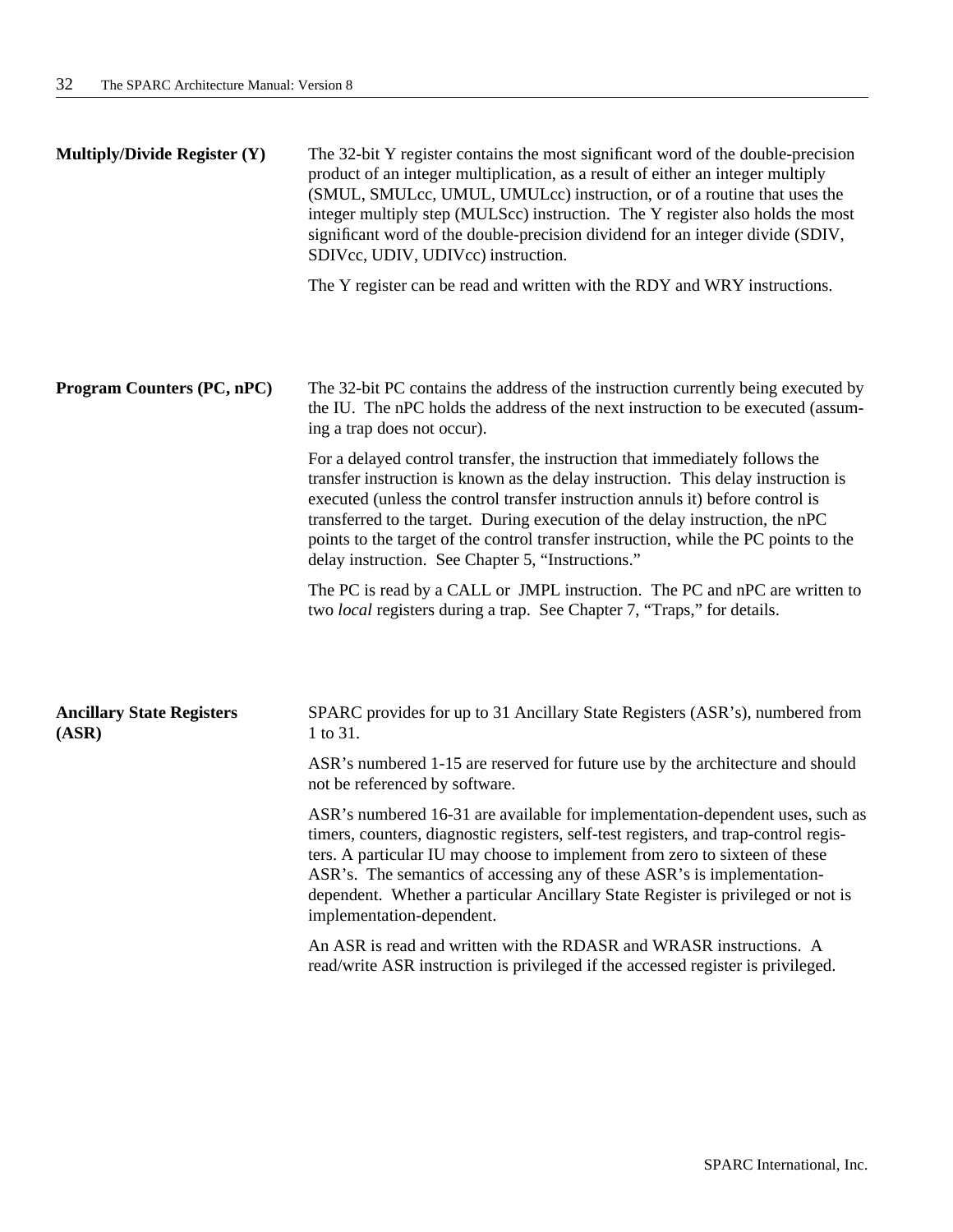**IU Deferred-Trap Queue** An implementation may contain zero or more deferred-trap queues. Such a queue contains sufficient state to implement resumable deferred traps caused by the IU. Note that fp\_exception and cp\_exception deferred traps are handled by the floating-point and coprocessor deferred-trap queues.

> An IU deferred-trap queue can be read and written via privileged load/store alternate or read/write ancillary state register instructions.

The contents and operation of an IU deferred-trap queue are implementationdependent and are not visible to user application programs.

See Appendix L, "Implementation Characteristics," for a discussion of implemented queues.

**4.3. FPU** *f* **Registers** The FPU contains 32 32-bit floating-point *f* registers, which are numbered from f[0] to f[31]. Unlike the windowed *r* registers, at a given time an instruction has access to any of the 32 *f* registers. The *f* registers can be read and written by FPop (FPop1/FPop2 format) instructions, and by load/store single/double floating-point instructions (LDF, LDDF, STF, STDF). See Figure 4-7.

#### Figure 4-7 *The f Registers*

| f[31] |  |
|-------|--|
| f[30] |  |
|       |  |
| f[1]  |  |
| f[0]  |  |
| $-31$ |  |

**Double and Quad Operands** A single *f* register can hold one single-precision operand. A double-precision operand requires an aligned pair of *f* registers, and a quad-precision operand requires an aligned quadruple of *f* registers. Thus, at a given time, the *f* registers can hold a maximum of 32 single-precision, 16 double-precision, or 8 quadprecision operands.

> Instructions that access a floating-point double in the *f* registers assume double alignment. The least-significant bit of a doubleword *f* register address specifier is reserved and should be set to zero by software. Similarly, the least-significant two bits of a quadword *f* register address are reserved and should be set to zero by software. See Table 4-2.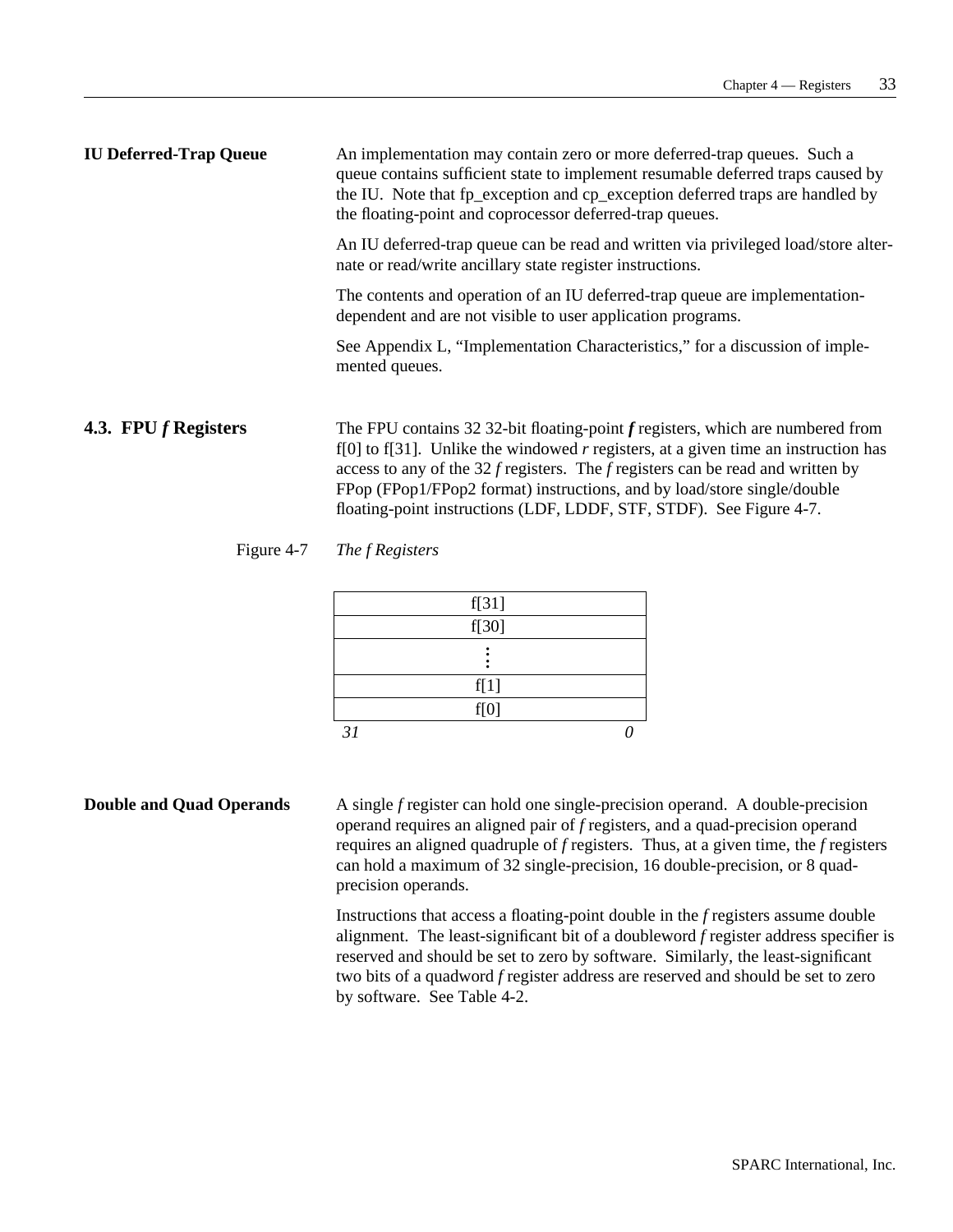| sub-format | format                        | $f$ register |
|------------|-------------------------------|--------------|
| name       | fields                        | address      |
| $FD-0$     | s:exp[10:0]:frac[51:32]       | $0 \mod 2$   |
| $FD-1$     | fraction $[31:0]$             | $1 \mod 2$   |
| $FO-0$     | s:exp[14:0]: fraction[111:96] | $0 \mod 4$   |
| $FQ-1$     | fraction[95:64]               | $1 \mod 4$   |
| $FQ-2$     | fraction $[63:32]$            | $2 \mod 4$   |
| $FO-3$     | fraction $[31:0]$             | 3 mod 4      |

It is recommended (but not required) that an attempt to execute an instruction that refers to a mis-aligned floating-point register operand (double-precision operand in a register whose number is not 0 mod 2, or quadruple-precision operand in a register whose number is not 0 mod 4) cause an fp\_exception trap with  $FSR.ftt = 6$  (invalid\_fp\_register).

| <b>4.4. FPU Control/Status</b> | The 32-bit FPU control/status registers include a Floating-point State Register |
|--------------------------------|---------------------------------------------------------------------------------|
| <b>Registers</b>               | (FSR) that contains mode and status information about the FPU, and an optional, |
|                                | implementation-dependent, floating-point deferred-trap queue (FQ).              |
|                                |                                                                                 |

**Floating-Point State Register (FSR)**

The FSR register fields contain FPU mode and status information. The FSR is read and written by the STFSR and LDFSR instructions.

Figure 4-8 *FSR Fields*

| <b>RD</b> | u     | TEM              | NS.<br><b>IND</b> | res   | ver   | fti   | <i>ane</i> | u | fcc   | aexc | cexc |
|-----------|-------|------------------|-------------------|-------|-------|-------|------------|---|-------|------|------|
| 31:30     | 29:28 | 27.23<br>رے ، رے | າາ<br>∠∠          | 21:20 | 19:17 | 16:14 |            | ∸ | 11:10 | 9:5  | 4:0  |

The FSR provides the following fields:

FSR\_rounding\_direction (RD) Bits 31 and 30 select the rounding direction for floating-point results according to ANSI/IEEE Standard 754-1985.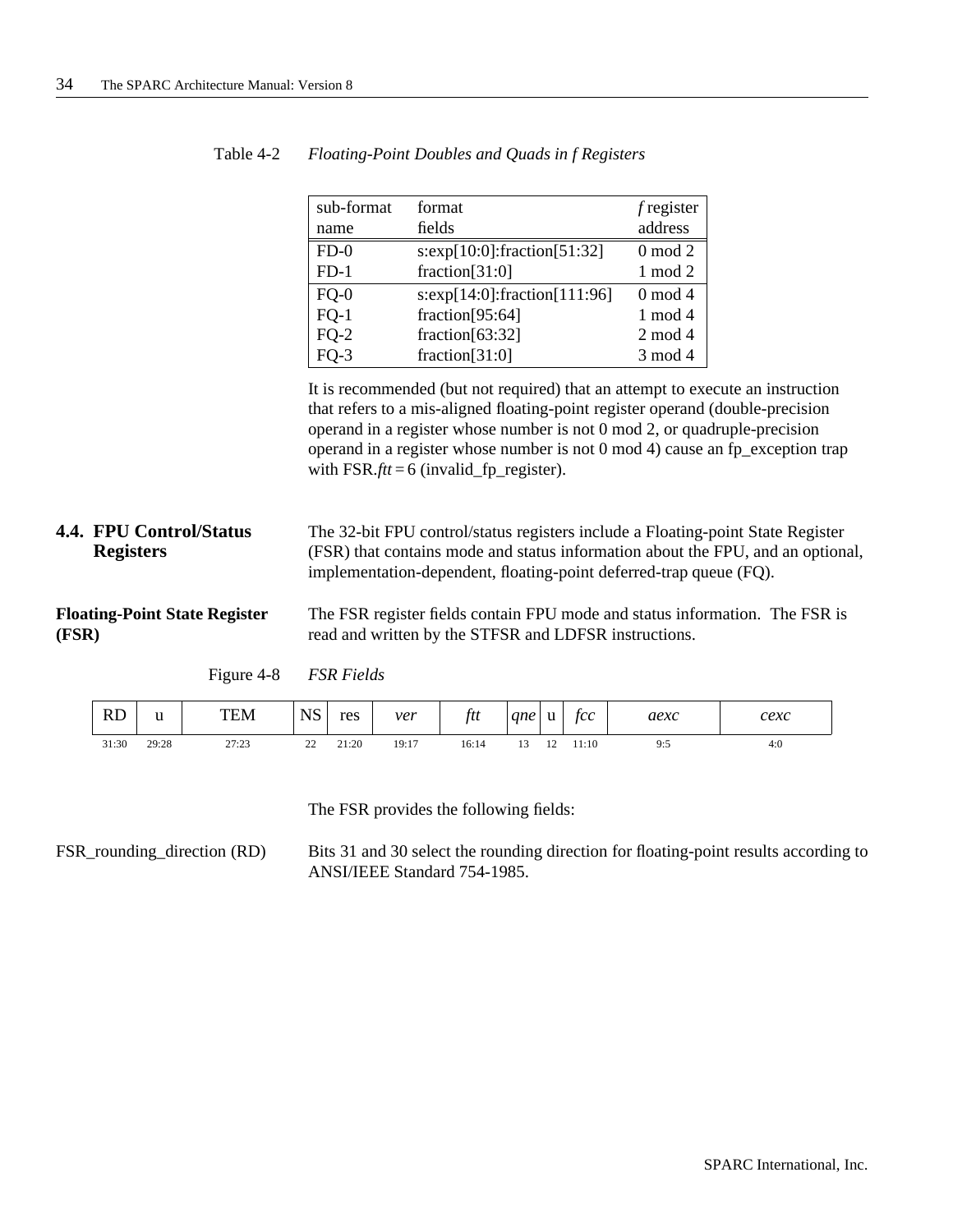|                                       | <b>RD</b><br>Round Toward:<br>$\boldsymbol{0}$<br>Nearest (even, if tie)<br>$\mathbf{1}$<br>$\boldsymbol{0}$<br>$\overline{c}$<br>$+ \infty$<br>3<br>$ \infty$                                                                                                                                                                                                                                                                                                                                                                                               |
|---------------------------------------|--------------------------------------------------------------------------------------------------------------------------------------------------------------------------------------------------------------------------------------------------------------------------------------------------------------------------------------------------------------------------------------------------------------------------------------------------------------------------------------------------------------------------------------------------------------|
| FSR_unused (u)                        | Bits 29, 28, and 12 are unused. For future compatibility, software should only<br>issue a LDFSR instruction with zero values in these bits.                                                                                                                                                                                                                                                                                                                                                                                                                  |
| FSR_trap_enable_mask (TEM)            | Bits 27 through 23 are enable bits for each of the five floating-point exceptions<br>that can be indicated in the current_exception field (cexc). See Figure 4-9. If a<br>floating-point operate instruction generates one or more exceptions and the TEM<br>bit corresponding to one or more of the exceptions is 1, an fp_exception trap is<br>caused. A TEM value of 0 prevents that exception type from generating a trap.                                                                                                                               |
| FSR_nonstandard_fp (NS)               | Bit 22, when set to 1, causes the FPU to produce implementation-defined results<br>that may not correspond to ANSI/IEEE Standard 754-1985. For instance, to<br>obtain higher performance, implementations may convert a subnormal floating-<br>point operand or result to zero when NS is set. See Appendix L, "Implementa-<br>tion Characteristics," for a description of how this field has been used in existing<br>implementations.                                                                                                                      |
| FSR_reserved (res)                    | Bits 21 and 20 are reserved. When read by an STFSR instruction, these bits<br>deliver zeroes. For future compatibility, software should only issue LDFSR<br>instructions with zero values in these bits.                                                                                                                                                                                                                                                                                                                                                     |
| FSR_version (ver)                     | Bits 19 through 17 identify one or more particular implementations of the FPU<br>architecture. For each SPARC IU implementation (as identified by its PSR.impl<br>and PSR.vers fields), there may be one or more FPU implementations, or none.<br>This field identifies the particular FPU implementation present. Version number<br>7 is reserved to indicate that no hardware floating-point controller is present. See<br>Appendix L, "Implementation Characteristics," for a description of how this field<br>has been used in existing implementations. |
| FSR_floating-point_trap_type<br>(ftt) | Bits 16 through 14 identify floating-point exception trap types. After a floating-<br>point exception occurs, the <i>ftt</i> field encodes the type of floating-point exception<br>until an STFSR or another FPop is executed.                                                                                                                                                                                                                                                                                                                               |
|                                       | The <i>ftt</i> field can be read by the STFSR instruction. An LDFSR instruction does<br>not affect ftt.                                                                                                                                                                                                                                                                                                                                                                                                                                                      |
|                                       | Supervisor-mode software which handles floating-point traps must execute an<br>STFSR to determine the floating-point trap type. Whether STFSR explicitly<br>zeroes ftt is implementation-dependent; if STFSR does not zero ftt, then the trap<br>software must ensure that a subsequent STFSR from user mode shows a value of<br>zero for ftt.                                                                                                                                                                                                               |

Table 4-3 *Rounding Direction (RD) Field of FSR*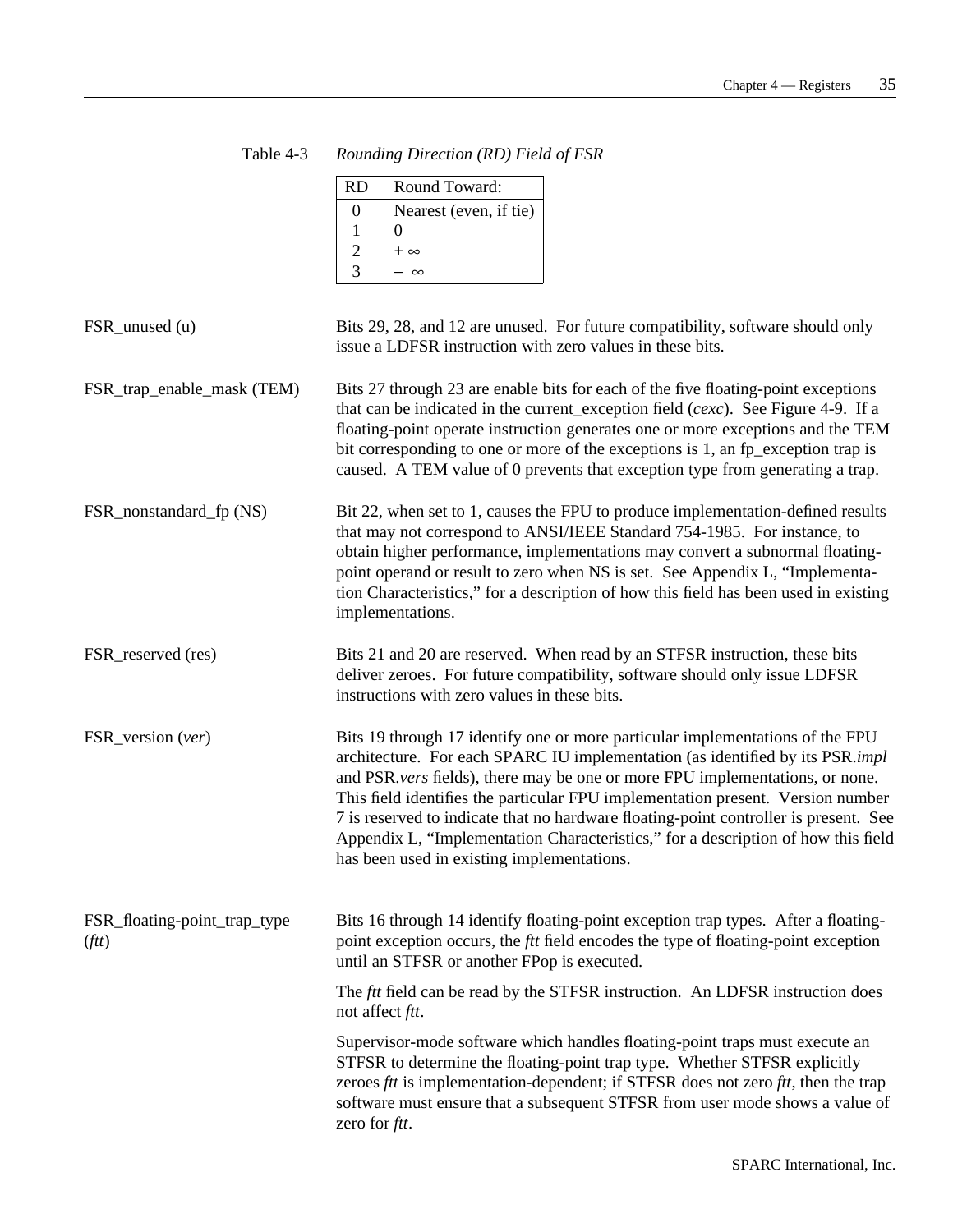Programming Note LDFSR cannot be used for this purpose since it leaves *ftt* unchanged, although executing a nontrapping FPop such as "fmovs %f0,%f0" prior to returning to user mode will zero *ftt*. *ftt* remains valid until the next FPop instruction completes execution.

> This field encodes the exception type according to Table 4-4. Note that value 7 is reserved for future expansion.

Table 4-4 *Floating-point Trap Type (ftt) Field of FSR*

|                | Trap Type           |
|----------------|---------------------|
|                | None                |
| 1              | IEEE_754_exception  |
| $\overline{2}$ | unfinished_FPop     |
| 3              | unimplemented_FPop  |
| 4              | sequence_error      |
| 5              | hardware_error      |
| 6              | invalid_fp_register |
|                | reserved            |
|                |                     |

The sequence\_error and hardware\_error trap types are not expected to arise in the normal course of computation. They are essentially unrecoverable, from the point of view of user applications.

In contrast, IEEE\_754\_exception, unfinished\_FPop, and unimplemented\_FPop are expected to arise occasionally in the normal course of computation and must be recoverable by supervisor software. When a floating-point trap occurs (as observed by a user signal (trap) handler):

- 1) The value of *aexc* is unchanged.
- 2) The value of *cexc* is unchanged, except that on an IEEE\_754\_exception exactly one bit corresponding to the trapping exception will be set. Unfinished\_FPop, unimplemented\_FPop, and sequence\_error floating point exceptions do not affect *cexc*.
- 3) The source *f* registers are unchanged (usually implemented by leaving the destination *f* register unchanged).
- 4) The value of *fcc* is unchanged.

The foregoing describes the result seen by a user signal handler if an IEEE exception is signaled, either immediately from an IEEE 754 exception or after recovery from an unfinished\_FPop or unimplemented\_FPop. In either case, *cexc* as seen by the trap handler will reflect the exception causing the trap.

In the cases of unfinished\_FPop and unimplemented\_FPop traps that don't subsequently generate IEEE exceptions, the recovery software is expected to define *cexc*, *aexc*, and either the destination *f* register or *fcc*, as appropriate.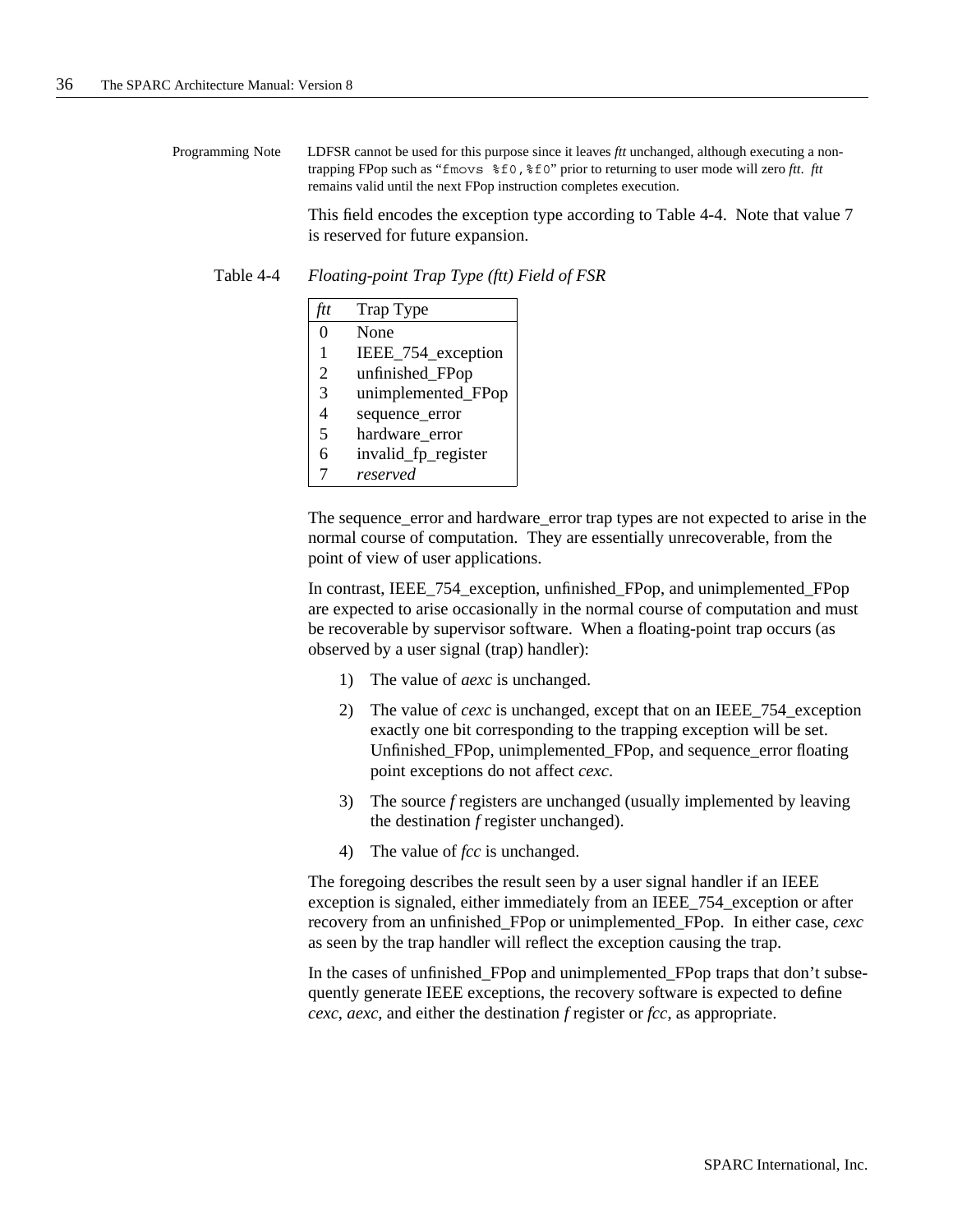| $ftt = IEEE_754$ exception     | An IEEE_754_exception floating-point trap type indicates that a floating-point<br>exception occurred that conforms to the ANSI/IEEE Standard 754-1985. The<br>exception type is encoded in the <i>cexc</i> field. Note that <i>aexc</i> , <i>fcc</i> , and the destina-<br>tion f register are not affected by an IEEE_754_exception trap.                                                                                       |
|--------------------------------|----------------------------------------------------------------------------------------------------------------------------------------------------------------------------------------------------------------------------------------------------------------------------------------------------------------------------------------------------------------------------------------------------------------------------------|
| $ftt =$ unfinished_FPop        | An unfinished_FPop indicates that an implementation's FPU was unable to gen-<br>erate correct results or exceptions as defined by ANSI/IEEE Standard 754-1985.<br>In this case, the <i>cexc</i> field is unchanged.                                                                                                                                                                                                              |
| $ftt =$ unimplemented_FPop     | An unimplemented_FPop indicates that an implementation's FPU decoded an<br>FPop that it does not implement. In this case, the <i>cexc</i> field is unchanged.                                                                                                                                                                                                                                                                    |
| Programming Note               | In the case of an unfinished_FPop or unimplemented_FPop floating-point trap type, software<br>should emulate or re-execute the exception-causing instruction, and update the FSR, destination $f$<br>register(s), and <i>fcc</i> .                                                                                                                                                                                               |
| $ftt = sequence_error$         | A sequence_error indicates one of three abnormal error conditions in the FPU, all<br>caused by erroneous supervisor software:                                                                                                                                                                                                                                                                                                    |
|                                | - An attempt was made to execute a STDFQ instruction on an implementation<br>without a floating-point deferred-trap queue (FQ).                                                                                                                                                                                                                                                                                                  |
|                                | — An attempt was made to execute a floating-point instruction when the FPU<br>was not able to accept one. This type of sequence_error arises from a logic<br>error in supervisor software that has caused a previous floating-point trap to<br>be incompletely serviced (for example, the floating-point queue was not emp-<br>tied after a previous floating-point exception).                                                  |
|                                | - An attempt was made to execute a STDFQ instruction when the floating-<br>point deferred-trap queue (FQ) was empty, that is, when $FSR$ . <i>qne</i> = 0. (Note<br>that generation of sequence_error is recommended, but not required in this<br>case)                                                                                                                                                                          |
| Programming Note               | If a sequence_error fp_exception occurs during execution of user code (due to either of the above<br>conditions), it may not be possible to recover sufficient state to continue execution of the user<br>application.                                                                                                                                                                                                           |
| $ftt = \text{hardware\_error}$ | A hardware_error indicates that the FPU detected a catastrophic internal error,<br>such as an illegal state or a parity error on an f register access.                                                                                                                                                                                                                                                                           |
|                                | If a hardware_error occurs during execution of user code, it may not be possible<br>to recover sufficient state to continue execution of the user application.                                                                                                                                                                                                                                                                   |
| $ftt = invalid\_fp\_register$  | An invalid_fp_register trap type indicates that one (or more) operands of an FPop<br>are misaligned, that is, a double-precision register number is not 0 mod 2, or a<br>quadruple-precision register number is not 0 mod 4. It is recommended that<br>implementations generate an fp_exception trap with $FSR$ . $ftt = \text{invalid\_fp\_register}$<br>in this case, but an implementation may choose not to generate a trap. |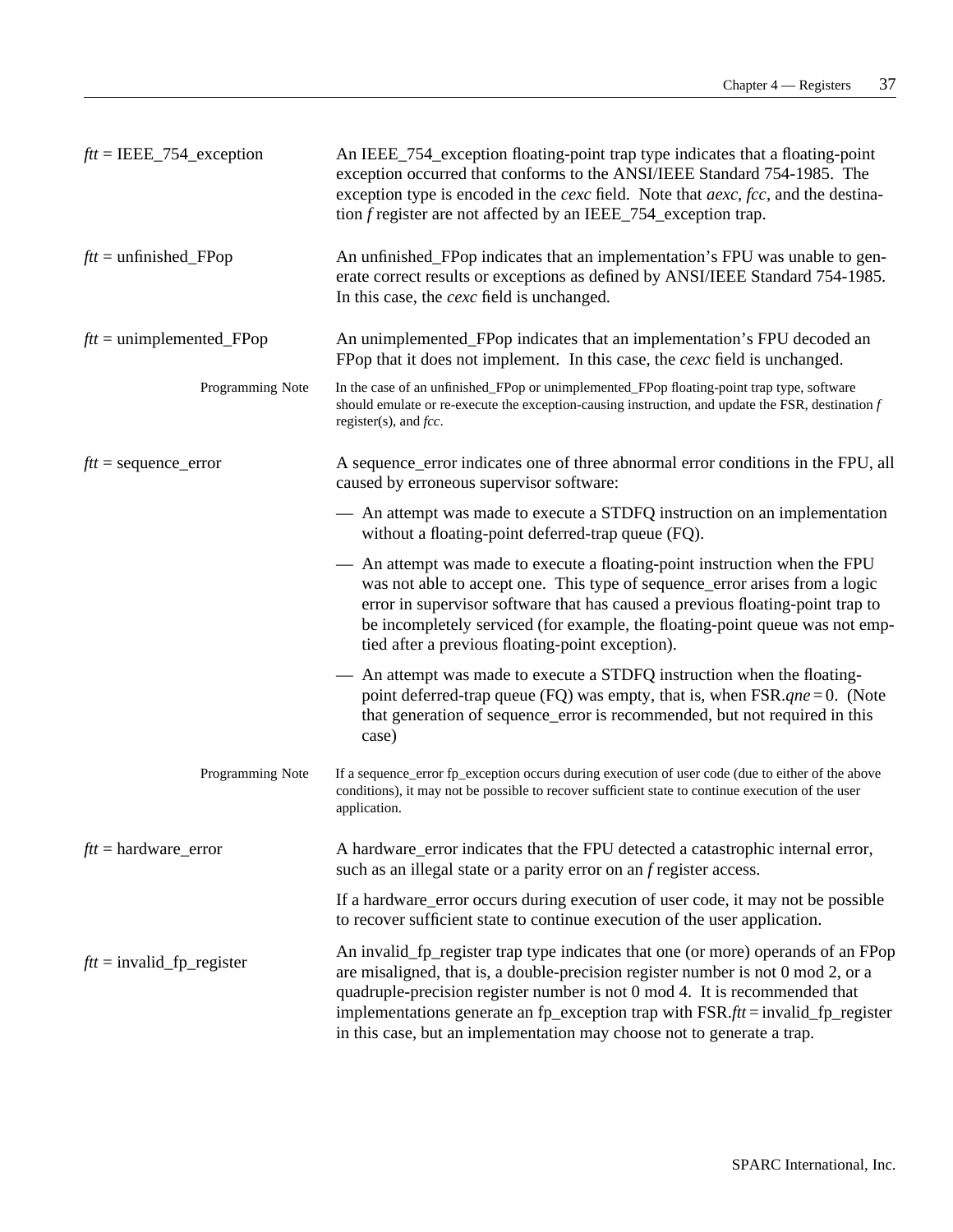| FSR_FQ_not_empty (qne)                          | Bit 13 indicates whether the optional floating-point deferred-trap queue (FQ) is<br>empty after a deferred fp_exception trap or after a store double floating-point<br>queue (STDFQ) instruction has been executed. If $qne = 0$ , the queue is empty; if<br>$qne = 1$ , the queue is not empty.                                                                                                                                                                                                          |  |  |
|-------------------------------------------------|-----------------------------------------------------------------------------------------------------------------------------------------------------------------------------------------------------------------------------------------------------------------------------------------------------------------------------------------------------------------------------------------------------------------------------------------------------------------------------------------------------------|--|--|
|                                                 | The <i>qne</i> bit can be read by the STFSR instruction. The LDFSR instruction does<br>not affect qne. However, executing successive STDFQ instructions will (eventu-<br>ally) cause the FQ to become empty ( $qne = 0$ ). If an implementation does not<br>provide an FQ, this bit reads as zero. Supervisor software must arrange for this<br>bit to always read as zero to user mode software.                                                                                                         |  |  |
| $FSR_fp_{\text{condition} \text{-} codes (fcc)$ | Bits 11 and 10 contain the FPU condition codes. These bits are updated by<br>floating-point compare instructions (FCMP and FCMPE). They are read and<br>written by the STFSR and LDFSR instructions, respectively. FBfcc bases its<br>control transfer on this field.                                                                                                                                                                                                                                     |  |  |
|                                                 | In the following table, $f_{rs1}$ and $f_{rs2}$ correspond to the single, double, or quad<br>values in the $f$ registers specified by an instruction's $rs1$ and $rs2$ fields. The ques-<br>tion mark (?) indicates an unordered relation, which is true if either $f_{rs1}$ or $f_{rs2}$ is<br>a signaling NaN or quiet NaN. Note that fcc is unchanged if FCMP or FCMPE<br>generates an IEEE_754_exception trap.                                                                                        |  |  |
| Table 4-5                                       | Floating-point Condition Codes (fcc) Field of FSR                                                                                                                                                                                                                                                                                                                                                                                                                                                         |  |  |
|                                                 | Relation<br>fcc<br>0 $f_{rs1} = f_{rs2}$<br>1 $f_{rs1} < f_{rs2}$<br>2 $f_{rs1} > f_{rs2}$<br>3 $f_{rs1}$ ? $f_{rs2}$ (unordered)                                                                                                                                                                                                                                                                                                                                                                         |  |  |
| FSR_accrued_exception (aexc)                    | Bits 9 through 5 accumulate IEEE_754 floating-point exceptions while<br>fp_exception traps are disabled using the TEM field. See Figure 4-10. After an<br>FPop completes, the TEM and <i>cexc</i> fields are logically <i>and</i> 'd together. If the<br>result is nonzero, an fp_exception trap is generated; otherwise, the new cexc field<br>is or'd into the <i>aexc</i> field. Thus, while traps are masked, exceptions are accumu-<br>lated in the <i>aexc</i> field.                               |  |  |
| FSR_current_exception (cexc)                    | Bits 4 through 0 indicate that one or more IEEE_754 floating-point exceptions<br>were generated by the most recently executed FPop instruction. The absence of<br>an exception causes the corresponding bit to be cleared. See Figure 4-11.                                                                                                                                                                                                                                                               |  |  |
|                                                 | The <i>cexc</i> bits are set as described in section 4.4.2 by the execution of an FPop<br>that either does not cause a trap or causes an fp_exception trap with<br>$FSR.ftt = IEEE_754$ exception. It is recommended that an IEEE_754 exception<br>which traps should cause exactly one bit in FSR.cexc to be set, corresponding to<br>the detected IEEE 754 exception. If the execution of an FPop causes a trap other<br>than an fp_exception due to an IEEE 754 exception, FSR.cexc is left unchanged. |  |  |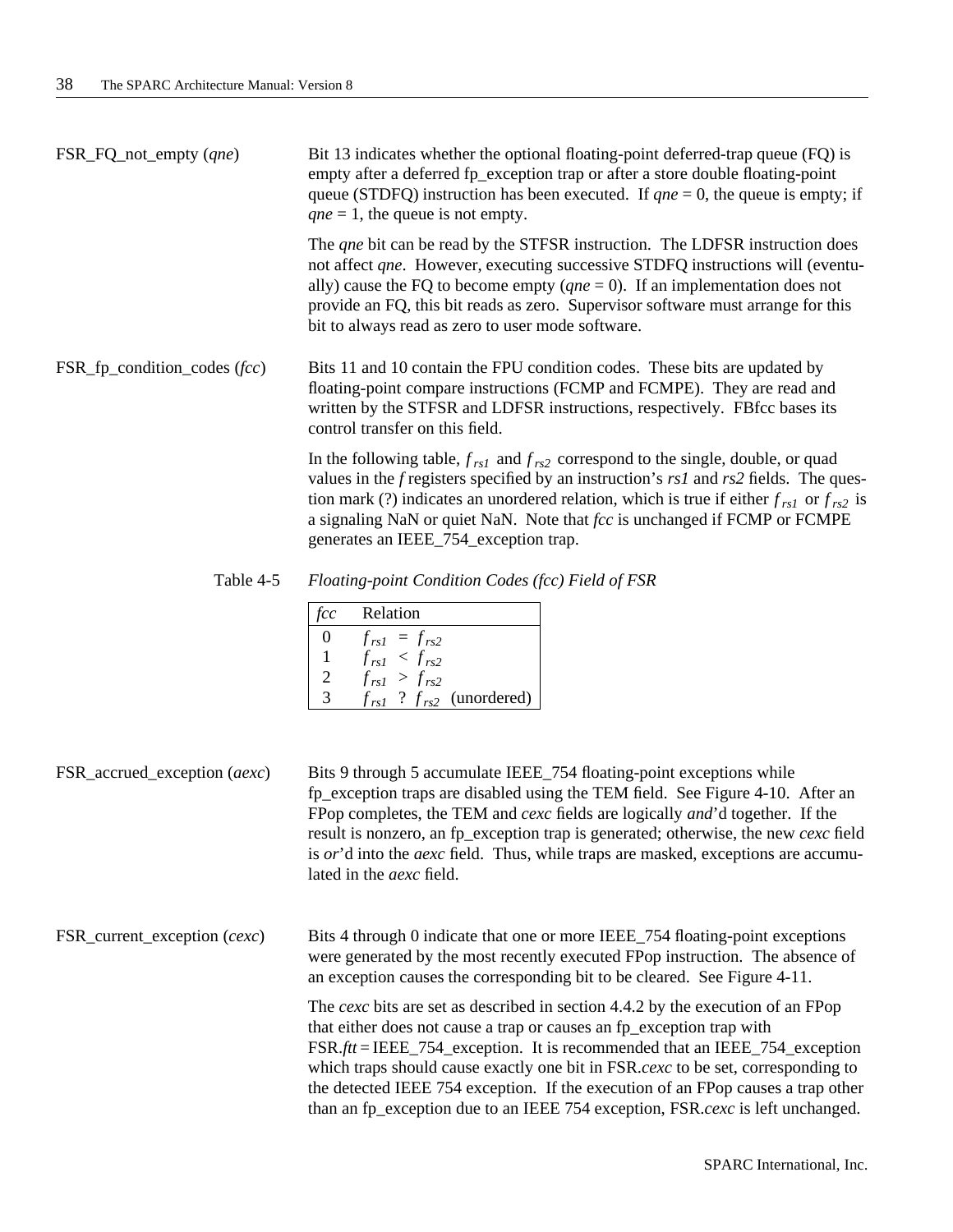**Floating-Point Exception Fields** The current and accrued exception fields and the trap enable mask assume the following definitions of the floating-point exception conditions (per ANSI/IEEE Standard 754-1985):

| Figure 4-9 | Trap Enable Mask (TEM) Fields of FSR |  |
|------------|--------------------------------------|--|
|            |                                      |  |

| NVM OFM UFM DZM NXM |    |     |    |  |
|---------------------|----|-----|----|--|
|                     | 26 | 25. | 24 |  |

Figure 4-10 *Accrued Exception Bits (aexc) Fields of FSR*

| nva | ofa   ufa   dza   nxa |  |
|-----|-----------------------|--|
|     |                       |  |

| $nvc$   $ofc$ | $ $ ufc $ $ dzc $ $ nxc |  |
|---------------|-------------------------|--|
|               |                         |  |

| $FSR\_invalid$ ( <i>nvc</i> , <i>nva</i> ) | An operand is improper for the operation to be performed. For example, $0 \div 0$ ,<br>and $\infty$ – $\infty$ are invalid. 1 = invalid operand, 0 = valid operand(s).                                                                                                                                                                                                                                                                                |  |  |
|--------------------------------------------|-------------------------------------------------------------------------------------------------------------------------------------------------------------------------------------------------------------------------------------------------------------------------------------------------------------------------------------------------------------------------------------------------------------------------------------------------------|--|--|
| FSR_overflow ( <i>ofc</i> , <i>ofa</i> )   | The rounded result would be larger in magnitude than the largest normalized<br>number in the specified format. $1 =$ overflow, $0 =$ no overflow.                                                                                                                                                                                                                                                                                                     |  |  |
| FSR_underflow (ufc, ufa)                   | The rounded result is inexact and would be smaller in magnitude than the smal-<br>lest normalized number in the indicated format. $1 =$ underflow, $0 =$ no<br>underflow.                                                                                                                                                                                                                                                                             |  |  |
|                                            | Underflow is never indicated when the correct unrounded result is zero.<br>Otherwise,                                                                                                                                                                                                                                                                                                                                                                 |  |  |
|                                            | if UFM=0: The <i>ufc</i> and <i>ufa</i> bits will be set if the correct unrounded result of an<br>operation is less in magnitude than the smallest normalized number<br>and the correctly-rounded result is inexact. These bits will be set if<br>the correct unrounded result is less than the smallest normalized<br>number, but the correct rounded result is the smallest normalized<br>number. <i>nxc</i> and <i>nxa</i> are always set as well. |  |  |
|                                            | if UFM=1: An IEEE-754_exception trap will occur if the correct unrounded<br>result of an operation would be smaller than the smallest normalized<br>number. A trap will occur if the correct unrounded result would be<br>smaller than the smallest normalized number, but the correct<br>rounded result would be the smallest normalized number.                                                                                                     |  |  |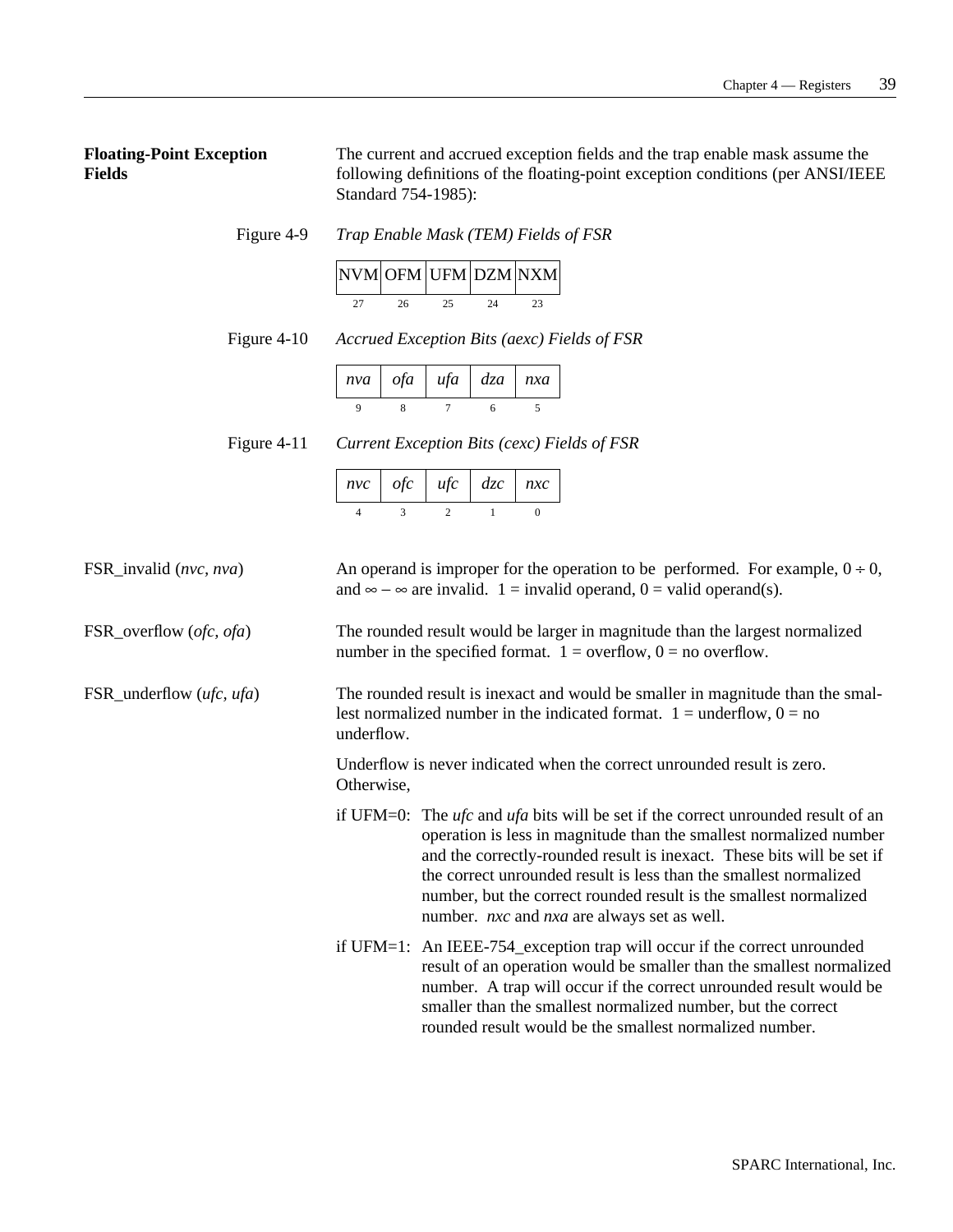| FSR_division-by-zero $(dzc, dza)$                 | $X \div 0$ , where X is subnormal or normalized. Note that $0 \div 0$ does <b>not</b> set the dzc<br>bit. $1 =$ division-by-zero, $0 =$ no division-by-zero.                                                                                                                                                                              |  |  |  |  |
|---------------------------------------------------|-------------------------------------------------------------------------------------------------------------------------------------------------------------------------------------------------------------------------------------------------------------------------------------------------------------------------------------------|--|--|--|--|
| FSR_inexact (nxc, nxa)                            | The rounded result of an operation differs from the infinitely precise correct<br>result. 1 = inexact result, $0 =$ exact result.                                                                                                                                                                                                         |  |  |  |  |
| <b>FSR Conformance</b>                            | An implementation may choose to implement the TEM, cexc, and aexc fields in<br>hardware in either of two ways:                                                                                                                                                                                                                            |  |  |  |  |
|                                                   | (1)<br>Implement all three fields conformant to ANSI/IEEE Standard 754-1985.                                                                                                                                                                                                                                                              |  |  |  |  |
|                                                   | (2)<br>Implement the NXM, nxa, and nxc bits of these fields conformant to<br>ANSI/IEEE Standard 754-1985. Implement each of the remaining bits in<br>the three fields either                                                                                                                                                              |  |  |  |  |
|                                                   | (a) Conformant to the ANSI/IEEE Standard, or                                                                                                                                                                                                                                                                                              |  |  |  |  |
|                                                   | (b) As a state bit that may be set by software which calculates the<br>ANSI/IEEE value of the bit. For any bit implemented as a state bit:                                                                                                                                                                                                |  |  |  |  |
|                                                   | The IEEE exception corresponding to the state bit must always<br>$\bullet$<br>cause an exception (specifically, an unfinished_FPop exception).<br>During exception processing in the trap handler, the bit in the state<br>field can be written to the appropriate value by an LDFSR instruc-<br>tion, and                                |  |  |  |  |
|                                                   | The state bit must be implemented in such a way that if it is writ-<br>$\bullet$<br>ten to a particular value by an LDFSR instruction, it will be read<br>back as the same value in a subsequent STFSR.                                                                                                                                   |  |  |  |  |
| Programming Note                                  | The software must be capable of simulating the entire FPU to properly handle the<br>unimplemented_FPop, unfinished_FPop, and IEEE_754_exception floating-point traps. Thus, a<br>user application program always "sees" an FSR that is fully compliant with ANSI/IEEE Standard<br>754-1985.                                               |  |  |  |  |
| <b>Floating-Point Deferred-Trap</b><br>Queue (FQ) | The floating-point deferred-trap queue (FQ), if present in an implementation,<br>contains sufficient state information to implement resumable, deferred floating-<br>point traps.                                                                                                                                                         |  |  |  |  |
|                                                   | If floating-point instructions are to execute concurrently with (asynchronously<br>from) integer instructions in a given implementation, the implementation must<br>provide a floating-point queue. If floating-point instructions execute synchro-<br>nously with integer instructions, provision of a floating-point queue is optional. |  |  |  |  |
|                                                   | The FQ can be read with the privileged store double floating-point queue instruc-<br>tion (STDFQ). In a given implementation, it may also be readable or writable<br>via privileged load/store double alternate (LDDA, STDA) instructions, or by<br>read/write Ancillary State Register instructions (RDASR, WRASR).                      |  |  |  |  |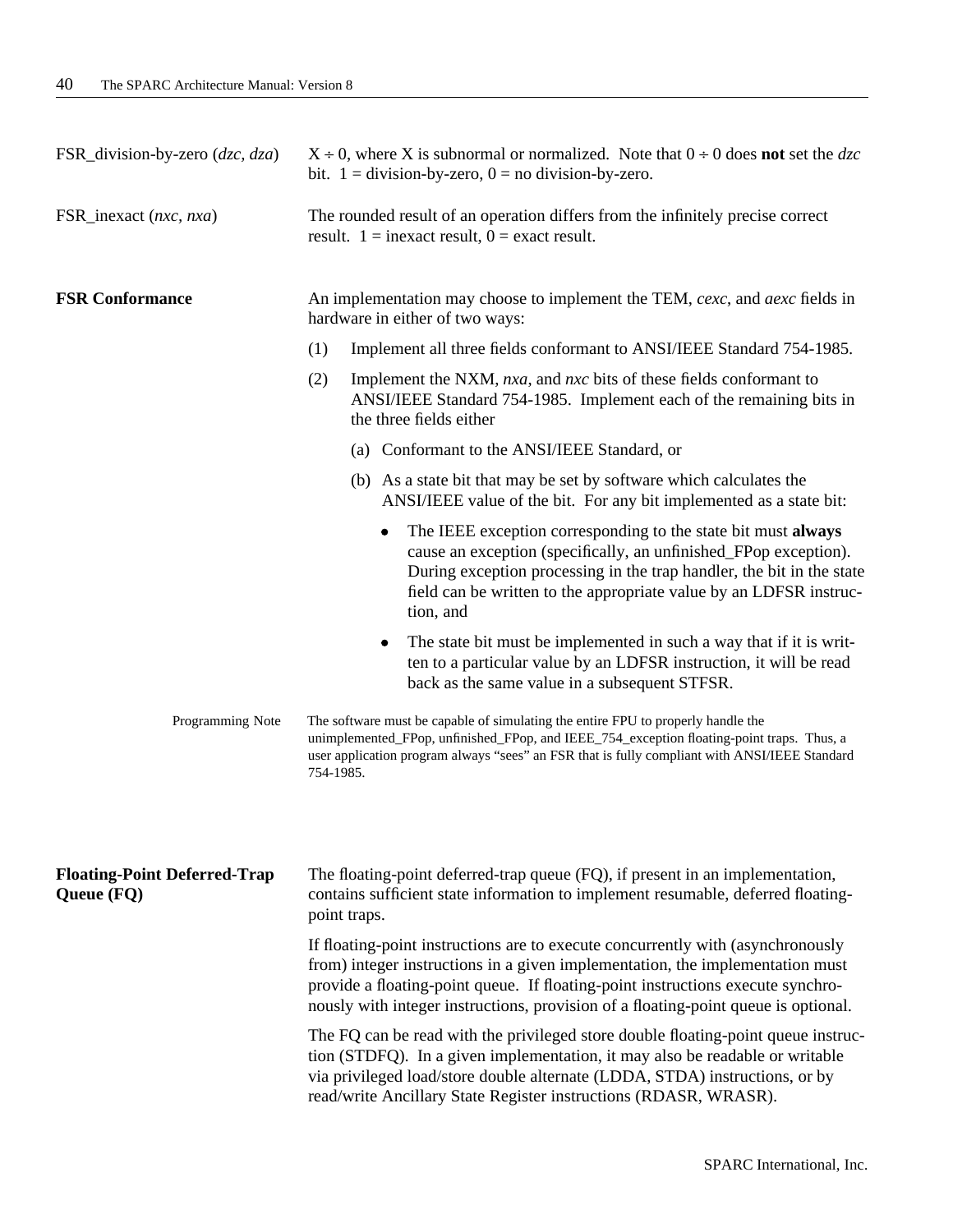|                   | The contents of and operations upon the FQ are implementation-dependent.<br>However, if an FQ is present, supervisor software must be able to deduce the<br>exception-causing instruction's opcode $(opf)$ , operands, and address from its $FQ$<br>entry. This must also be true of any other pending floating-point operations in<br>the queue. See Appendix L, "Implementation Characteristics," for a discussion<br>of the formats and operation of implemented floating-point queues. |
|-------------------|--------------------------------------------------------------------------------------------------------------------------------------------------------------------------------------------------------------------------------------------------------------------------------------------------------------------------------------------------------------------------------------------------------------------------------------------------------------------------------------------|
|                   | In an implementation without an FQ, the <i>qne</i> bit in the FSR is always 0, and an<br>STDFQ instruction causes an fp_exception trap with $FSR$ . $ftt = 4$<br>(sequence_error).                                                                                                                                                                                                                                                                                                         |
|                   |                                                                                                                                                                                                                                                                                                                                                                                                                                                                                            |
| 4.5. CP Registers | All of the coprocessor data and control/status registers are optional and<br>implementation-dependent.                                                                                                                                                                                                                                                                                                                                                                                     |
|                   | The coprocessor working registers are accessed via load/store coprocessor and<br>CPop1/CPop2 format instructions.                                                                                                                                                                                                                                                                                                                                                                          |
|                   | The architecture also provides instruction support for reading and writing a<br>Coprocessor State Register (CSR) and a coprocessor deferred-trap queue (CQ).                                                                                                                                                                                                                                                                                                                               |
|                   | If that a higher priority trap is not pending, and the CP is not present or PSR.EC<br>$= 0$ , execution of a load or store to a coprocessor register or of a coprocessor<br>operate instruction generates a cp_disabled trap.                                                                                                                                                                                                                                                              |
|                   |                                                                                                                                                                                                                                                                                                                                                                                                                                                                                            |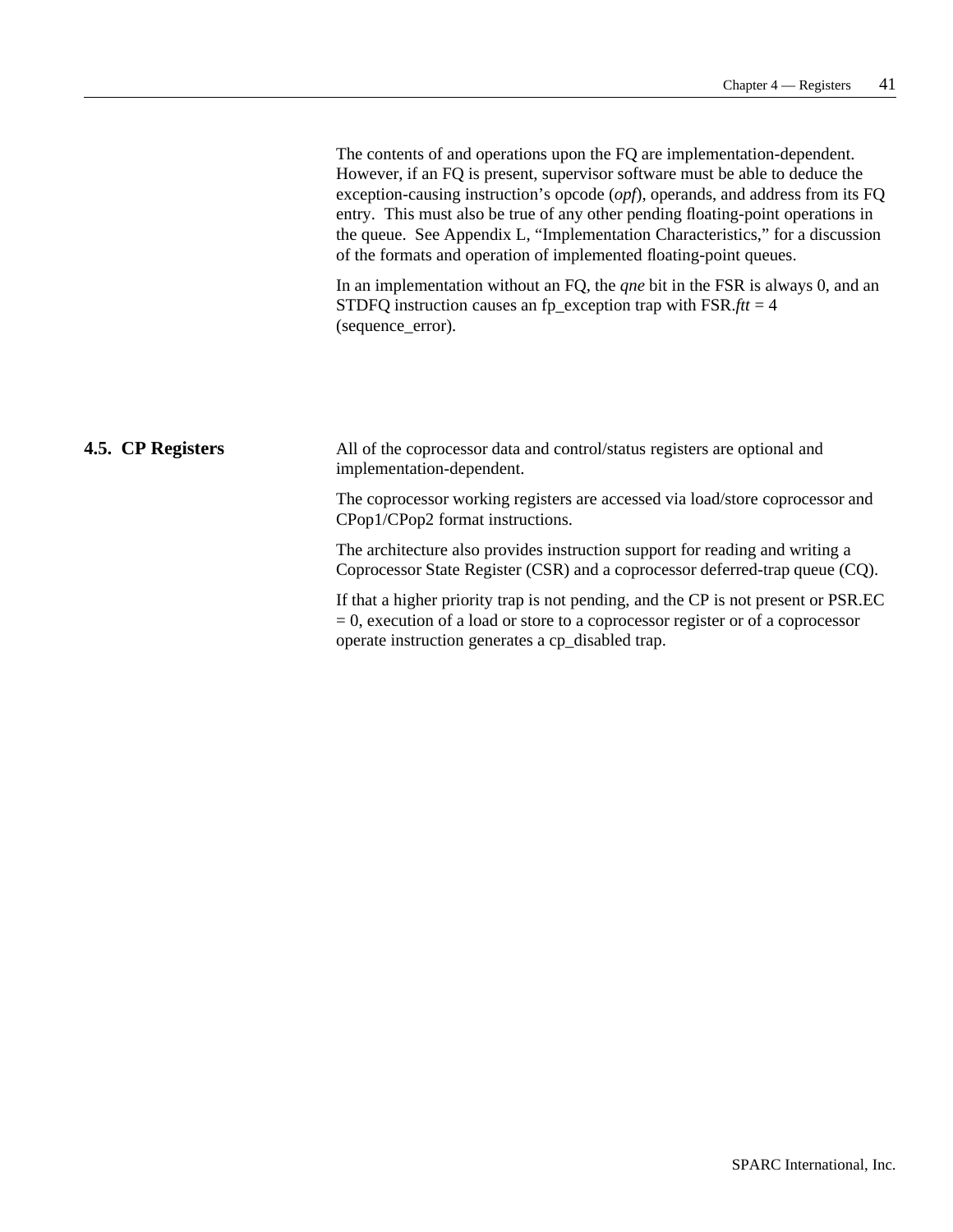# Instructions

|                                   | Instructions are accessed by the processor from memory and are executed,<br>annulled, or trapped. Instructions are encoded in three 32-bit formats and can be<br>partitioned into six general categories. There are 72 basic instruction operations.                                                                                                                                                                                                                                                                                                                                               |
|-----------------------------------|----------------------------------------------------------------------------------------------------------------------------------------------------------------------------------------------------------------------------------------------------------------------------------------------------------------------------------------------------------------------------------------------------------------------------------------------------------------------------------------------------------------------------------------------------------------------------------------------------|
| <b>5.1. Instruction Execution</b> | Architecturally, an instruction is read from memory at the address given by the<br>program counter (PC). It is then executed or not, depending on whether the pre-<br>vious instruction was an annulling branch (see below). An instruction may also<br>generate a trap due to the detection of an exceptional condition, caused by the<br>instruction itself (precise trap), a previous instruction (deferred trap), an external<br>interrupt (interrupting trap), or an external reset request. If an instruction is exe-<br>cuted, it may change program-visible processor and/or memory state. |
|                                   | If the instruction traps, control is vectored into a trap table at the address given<br>by the Trap Base Register (TBR). If an instruction does not trap, the next pro-<br>gram counter (nPC) is copied into the PC and the nPC is incremented by 4<br>(ignoring overflow, if any). If the instruction is a control-transfer instruction, the<br>processor writes the target address to nPC. Thus, the two program counters pro-<br>vide for a delayed-branch execution model.                                                                                                                     |
|                                   | For each instruction access and each normal data access, the IU appends to the<br>32-bit memory address an 8-bit address space identifier, or <b>ASI</b> . The ASI<br>encodes whether the processor is in supervisor or user mode, and whether the<br>access is an instruction or data access. There are also privileged load/store alter-<br>nate instructions (see below) that can provide an arbitrary ASI with their data<br>addresses.                                                                                                                                                        |
| Implementation Note               | The time required to execute an instruction is implementation-dependent, as is the degree of execu-<br>tion concurrency. The relationship between PC and nPC and the hardware that fetches and decodes<br>instructions is also implementation-dependent. In the absence of traps, an implementation should<br>cause the same program-visible register and memory state changes as if a program had executed<br>according to the sequential model implied in this document. See Chapter 7, "Traps," for a<br>definition of architectural compliance in the presence of traps.                       |
| <b>5.2. Instruction Formats</b>   | Instructions are encoded in three major 32-bit formats. See Figure 5-1. There<br>are also several minor formats that are illustrated in Appendix B, "Instruction<br>Definitions."                                                                                                                                                                                                                                                                                                                                                                                                                  |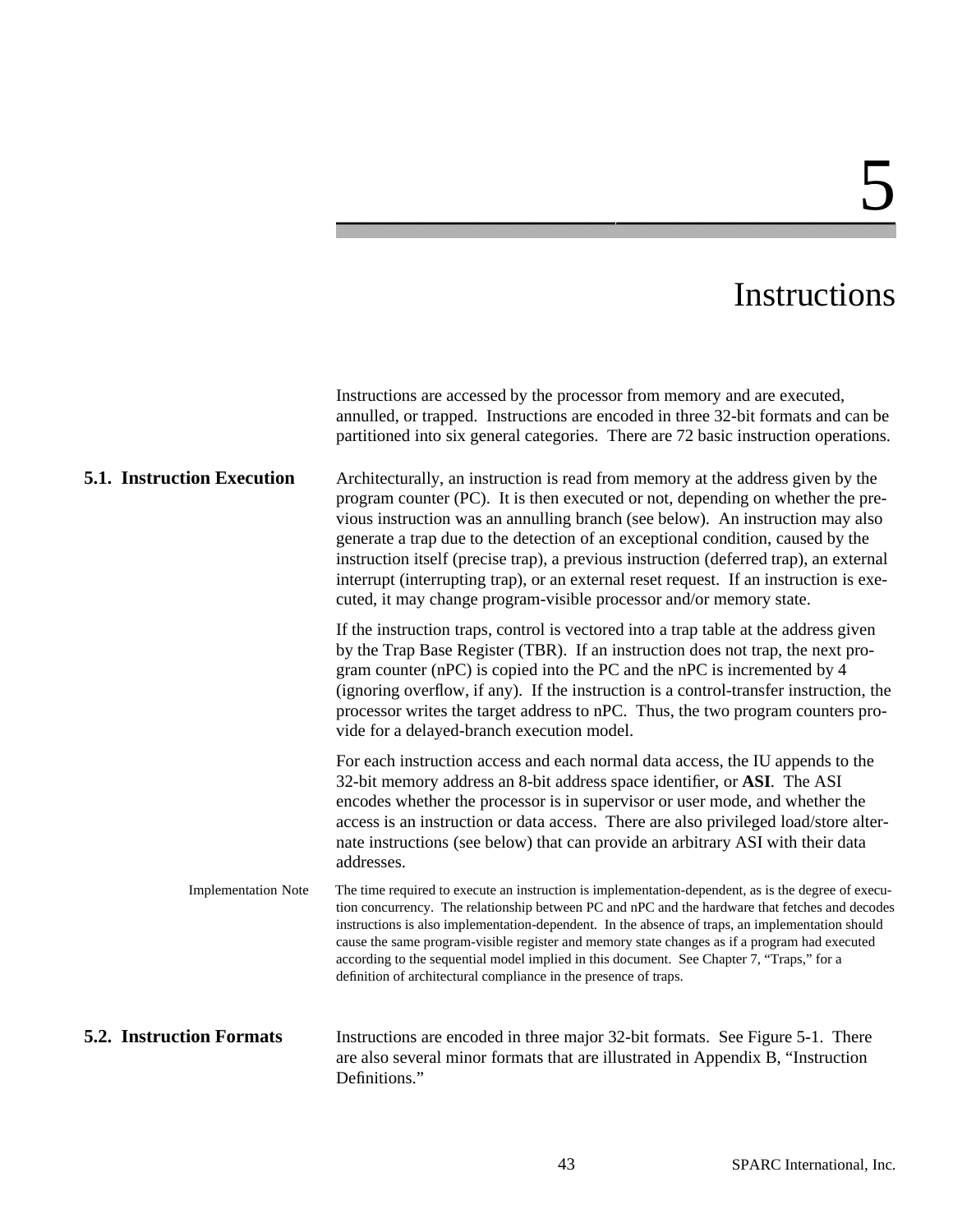| $\frac{op}{31}$ |                 | disp30 |           |                                                   |                                                              |       |       |                   |     |          |
|-----------------|-----------------|--------|-----------|---------------------------------------------------|--------------------------------------------------------------|-------|-------|-------------------|-----|----------|
|                 | $\overline{29}$ |        |           |                                                   |                                                              |       |       |                   |     | $\theta$ |
|                 |                 |        |           |                                                   |                                                              |       |       |                   |     |          |
|                 |                 |        |           |                                                   |                                                              |       |       |                   |     |          |
|                 |                 |        |           |                                                   | Format 2 ( $op = 0$ ): SETHI & Branches (Bicc, FBfcc, CBccc) |       |       |                   |     |          |
|                 |                 | rd     |           |                                                   |                                                              |       | imm22 |                   |     |          |
| op              |                 |        | op2       |                                                   |                                                              |       |       |                   |     |          |
| op              | a               |        |           |                                                   | disp22                                                       |       |       |                   |     |          |
|                 |                 | cond   |           |                                                   |                                                              |       |       |                   |     |          |
| $\overline{31}$ | 29              | 28     | op2<br>24 | $\overline{21}$                                   |                                                              |       |       |                   |     | $\theta$ |
|                 |                 |        |           |                                                   |                                                              |       |       |                   |     |          |
|                 |                 |        |           |                                                   |                                                              |       |       |                   |     |          |
|                 |                 |        |           | Format 3 ( $op = 2$ or 3): Remaining instructions |                                                              |       |       |                   |     |          |
|                 |                 |        |           |                                                   |                                                              |       |       |                   |     |          |
| op              | rd              |        |           | op3                                               | rs 1                                                         | $i=0$ | asi   |                   | rs2 |          |
|                 |                 |        |           |                                                   |                                                              |       |       |                   |     |          |
| op<br>op        | rd<br>rd        |        |           | op3<br>op3                                        | rs 1<br>rs 1                                                 | $i=1$ | opf   | sim <sub>13</sub> | rs2 |          |

#### Figure 5-1 *Summary of Instruction Formats*

**Instruction Fields** The instruction fields are interpreted as follows:

*op* and *op2*

These 2- and 3-bit fields encode the 3 major formats and the format 2 instructions according to Tables 5-1 and 5-2.

#### Table 5-1 *op Encoding (All Formats)*

| Format | $\omega$ | Instructions                              |
|--------|----------|-------------------------------------------|
|        |          | CALL.                                     |
|        |          | Bicc, FBfcc, CBccc, SETHI                 |
| 3      |          | memory instructions                       |
|        |          | arithmetic, logical, shift, and remaining |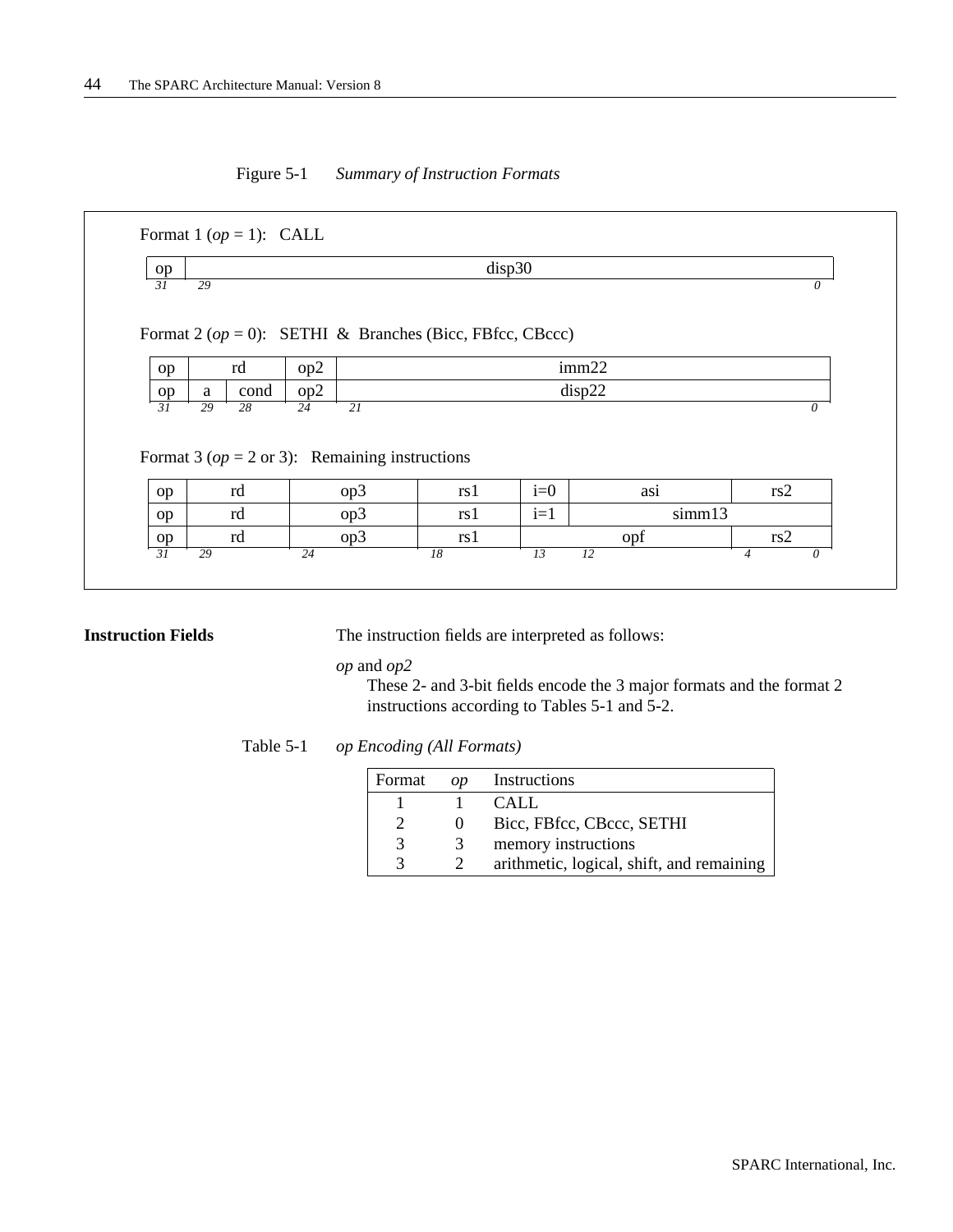| op2            | Instructions  |
|----------------|---------------|
| $\Omega$       | UNIMP         |
| 1              | unimplemented |
| 2              | <b>Bicc</b>   |
| 3              | unimplemented |
| $\overline{4}$ | <b>SETHI</b>  |
| 5              | unimplemented |
| 6              | FBfcc         |
|                | CBccc         |

Table 5-2 *op2 Encoding (Format 2)*

*rd*

This 5-bit field is the address of the destination (or source) *r* or *f* or coprocessor register(s) for a load/arithmetic (or store) instruction. For an instruction that read/writes a double (or quad), the least significant one (or two) bits are unused and should be supplied as zero by software.

*a*

The *a* bit in a branch instruction annuls the execution of the following instruction if the branch is conditional and untaken or if it is unconditional and taken.

*cond*

This 4-bit field selects the condition code(s) to test for a branch instruction. See Appendix F, "Opcodes and Condition Codes," for descriptions of its values.

*imm22*

This 22-bit field is a constant that SETHI places in the upper end of a destination register.

*disp22* and *disp30*

These 30-bit and 22-bit fields are word-aligned, sign-extended, PC-relative displacements for a call or branch, respectively.

*op3*

This 6-bit field (together with 1 bit from *op*) encodes the format 3 instructions. See Appendix F, "Opcodes and Condition Codes," for descriptions of its values.

*i*

The *i* bit selects the second ALU operand for (integer) arithmetic and load/store instructions. If  $i = 0$ , the operand is r[rs2]. If  $i = 1$ , the operand is *simm13*, sign-extended from 13 to 32 bits.

*asi*

This 8-bit field is the address space identifier supplied by a load/store alternate instruction.

*rs1*

This 5-bit field is the address of the first *r* or *f* or coprocessor register(s) source operand. For an instruction that reads a double (or quad), the least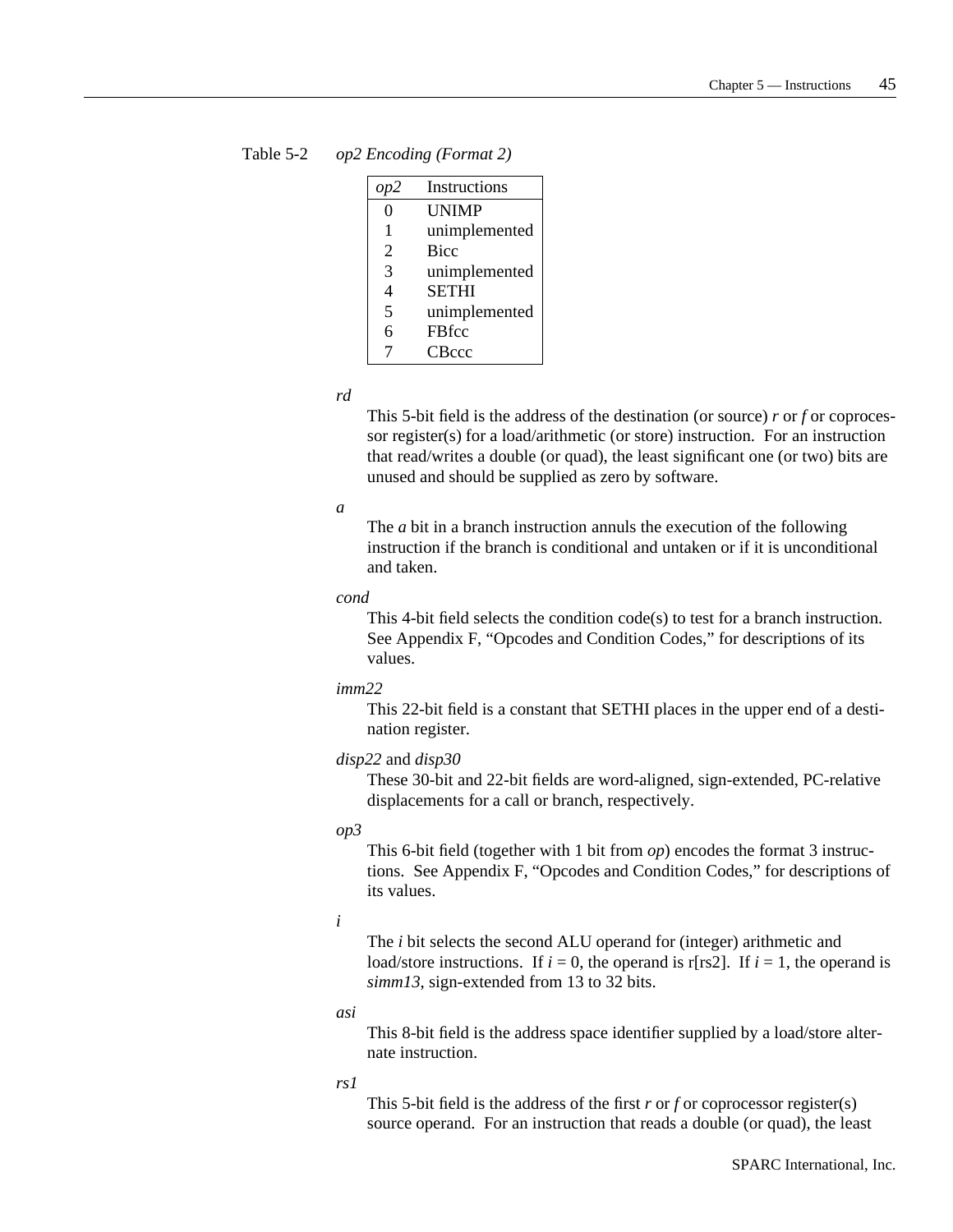|                                    | significant bit (or 2 bits) are unused and should be supplied as zero by<br>software.                                                                                                                                                                                                                                                                                                                                                                                                                                                |  |  |  |  |
|------------------------------------|--------------------------------------------------------------------------------------------------------------------------------------------------------------------------------------------------------------------------------------------------------------------------------------------------------------------------------------------------------------------------------------------------------------------------------------------------------------------------------------------------------------------------------------|--|--|--|--|
|                                    | rs2<br>This 5-bit field is the address of the second $r$ or $f$ or coprocessor register(s)<br>source operand when $i = 0$ . For an instruction that reads a double-length (or<br>quad-length) register sequence, the least significant bit (or 2 bits) are unused<br>and should be supplied as zero by software.                                                                                                                                                                                                                     |  |  |  |  |
|                                    | simm13<br>This 13-bit field is a sign-extended 13-bit immediate value used as the<br>second ALU operand for an (integer) arithmetic or load/store instruction<br>when $i = 1$ .                                                                                                                                                                                                                                                                                                                                                      |  |  |  |  |
|                                    | opf<br>This 9-bit field encodes a floating-point operate (FPop) instruction or a<br>coprocessor operate (CPop) instruction. See Appendix F, "Opcodes and<br>Condition Codes," for possible values and their meanings.                                                                                                                                                                                                                                                                                                                |  |  |  |  |
| <b>5.3. Instruction Categories</b> | SPARC instructions can be grouped into six categories: load/store, integer arith-<br>metic, control transfer (CTI), read/write control register, floating-point operate,<br>and coprocessor operate.                                                                                                                                                                                                                                                                                                                                 |  |  |  |  |
| <b>Load/Store Instructions</b>     | Load/store instructions are the only instructions that access memory. See<br>Chapter 6, "Memory Model," which specifies their semantics and the order in<br>which they appear to be executed by memory. Load and store instructions use<br>two $r$ registers or an $r$ register and $\text{simm13}$ to calculate a 32-bit, byte-aligned<br>memory address. To this address, the IU appends an ASI that encodes whether<br>the processor is in supervisor or user mode, and whether the access is an instruc-<br>tion or data access. |  |  |  |  |
|                                    | The destination field of the load/store instruction specifies either an $r$ register, $f$<br>register, or coprocessor register that supplies the data for a store, or receives the<br>data from a load.                                                                                                                                                                                                                                                                                                                              |  |  |  |  |
|                                    | Integer load and store instructions support byte (8-bit), halfword (16-bit), word<br>(32-bit), and doubleword (64-bit) accesses. Floating-point and coprocessor load<br>and store instructions support word and doubleword memory accesses.                                                                                                                                                                                                                                                                                          |  |  |  |  |
| Programming Note                   | When $i = 1$ and $rsI = 0$ , any location in the lowest or highest 4K bytes of an address space can be<br>accessed without using a register to hold an address.                                                                                                                                                                                                                                                                                                                                                                      |  |  |  |  |
| <b>Alignment Restrictions</b>      | Halfword accesses must be aligned on a 2-byte boundary, word accesses (which<br>include instruction fetches) must be aligned on a 4-byte boundary, and double-<br>word accesses must be aligned on an 8-byte boundary. An improperly aligned<br>address causes a load or store instruction to generate a mem_address_not_aligned<br>trap.                                                                                                                                                                                            |  |  |  |  |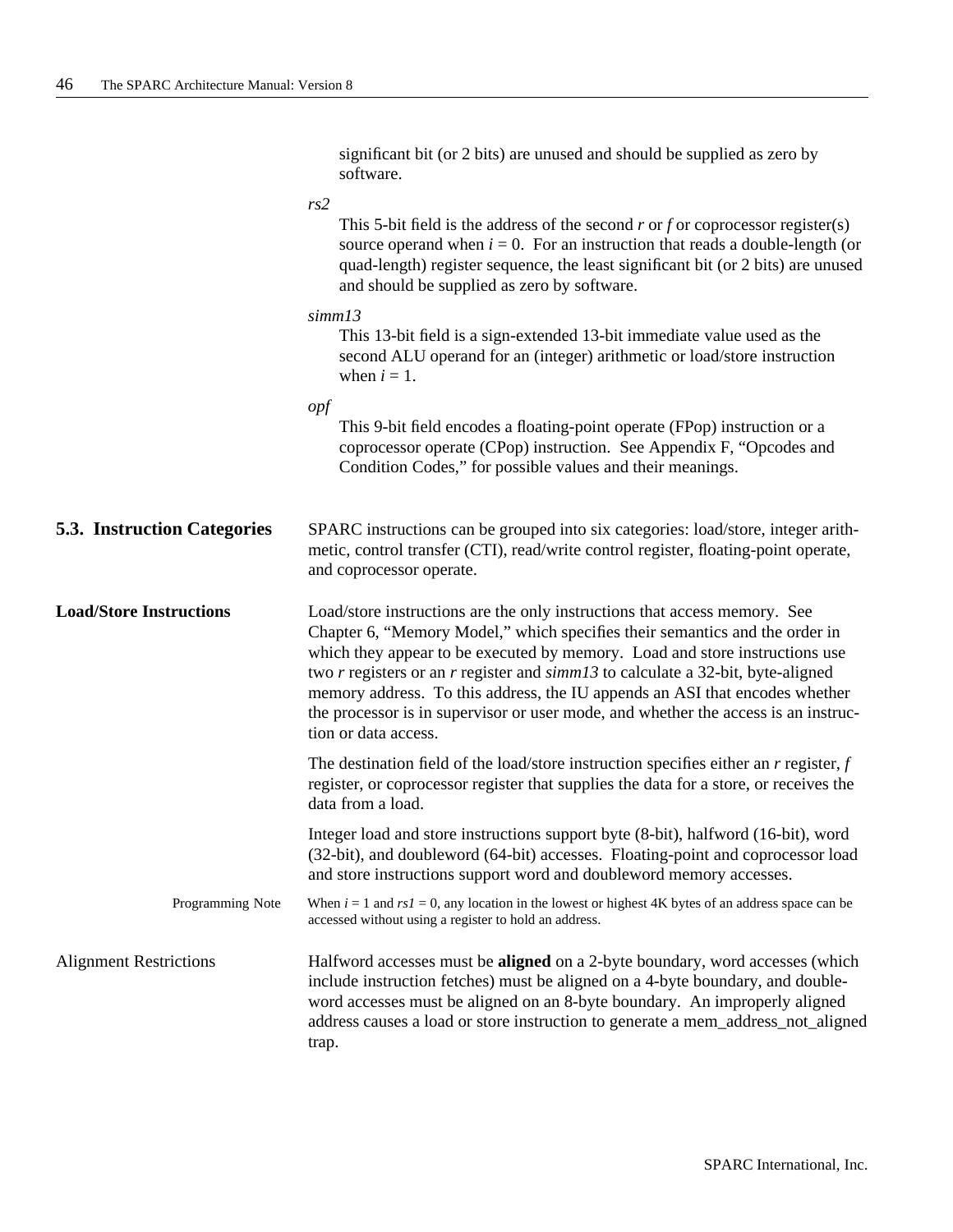Addressing Conventions SPARC is a **big-endian** architecture: the address of a doubleword, word, or halfword is the address of its most significant byte. Increasing the address generally means decreasing the significance of the unit being accessed. The addressing conventions are illustrated in Figure 5-2 and defined as follows:

#### Byte

For a load/store byte instruction, the most significant byte of a word (bits 31 to 24) is accessed when address bits  $\langle 1:0 \rangle = 0$  and the least significant byte (bits 7 to 0) is accessed when address bits  $\langle 1:0 \rangle = 3$ .

#### Halfwords

For a load/store halfword instruction, the more significant halfword of a word (bits 31 to 16) is accessed when address bits  $\langle 1:0 \rangle = 0$ , and the less significant halfword is accessed when address bits  $\langle 1:0 \rangle = 2$ .

#### Doublewords

For a load/store double instruction, the more significant word (bits 63 to 32) is accessed when address bits  $\langle 2:0 \rangle = 0$ , and the less significant word (bits 31 to 0) is accessed when address bits  $\langle 2:0 \rangle = 4$ .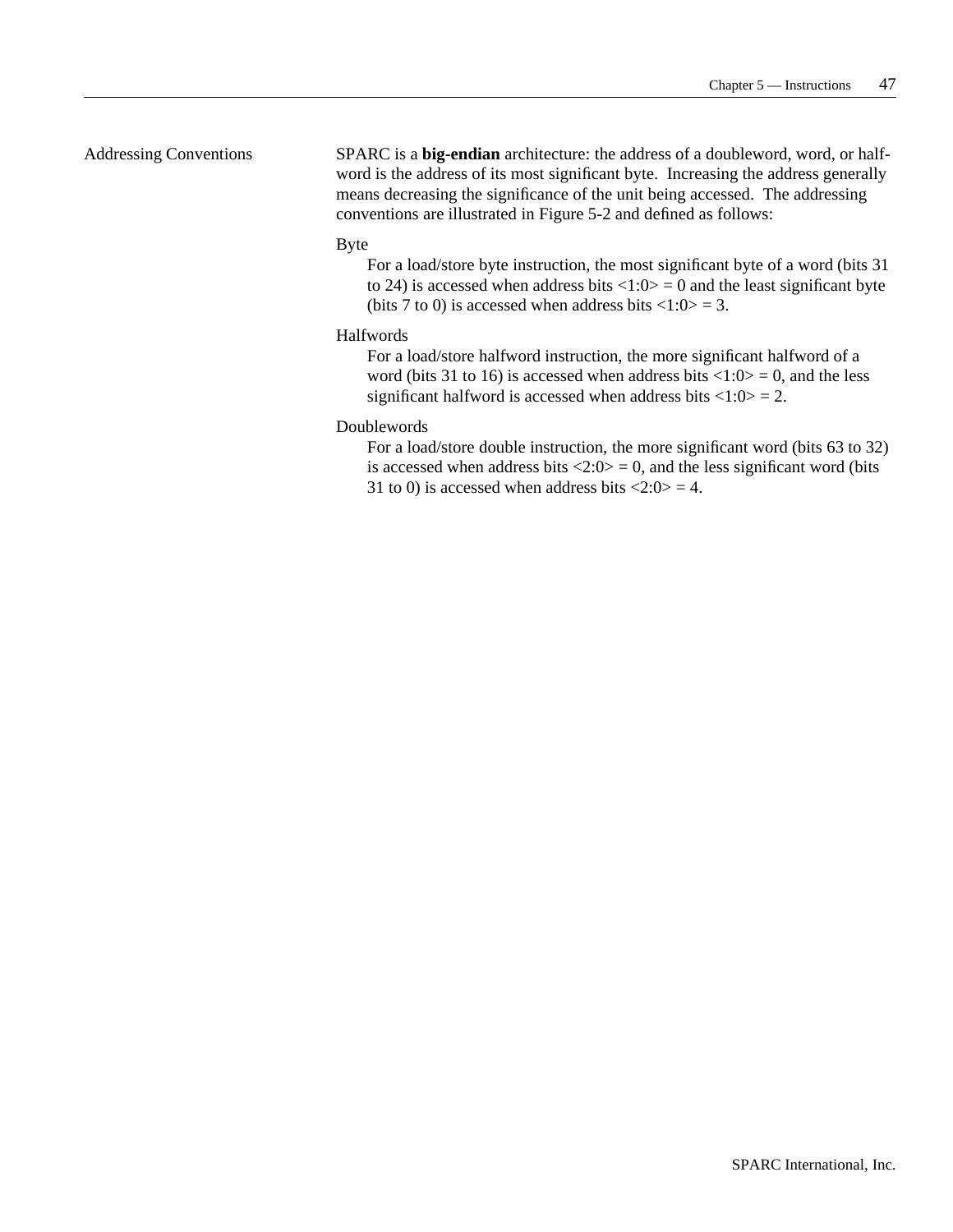(ASIs)



#### Figure 5-2 *Addressing Conventions*

The ASI assignments are shown in Table 5-3.

Implementation Note The definitions of the alternate spaces are implementation-dependent. Whether an implementation decodes all eight ASI bits is also implementation-dependent. See Appendix I, "Suggested ASI Assignments for SPARC Systems," for a set of recommended assignments.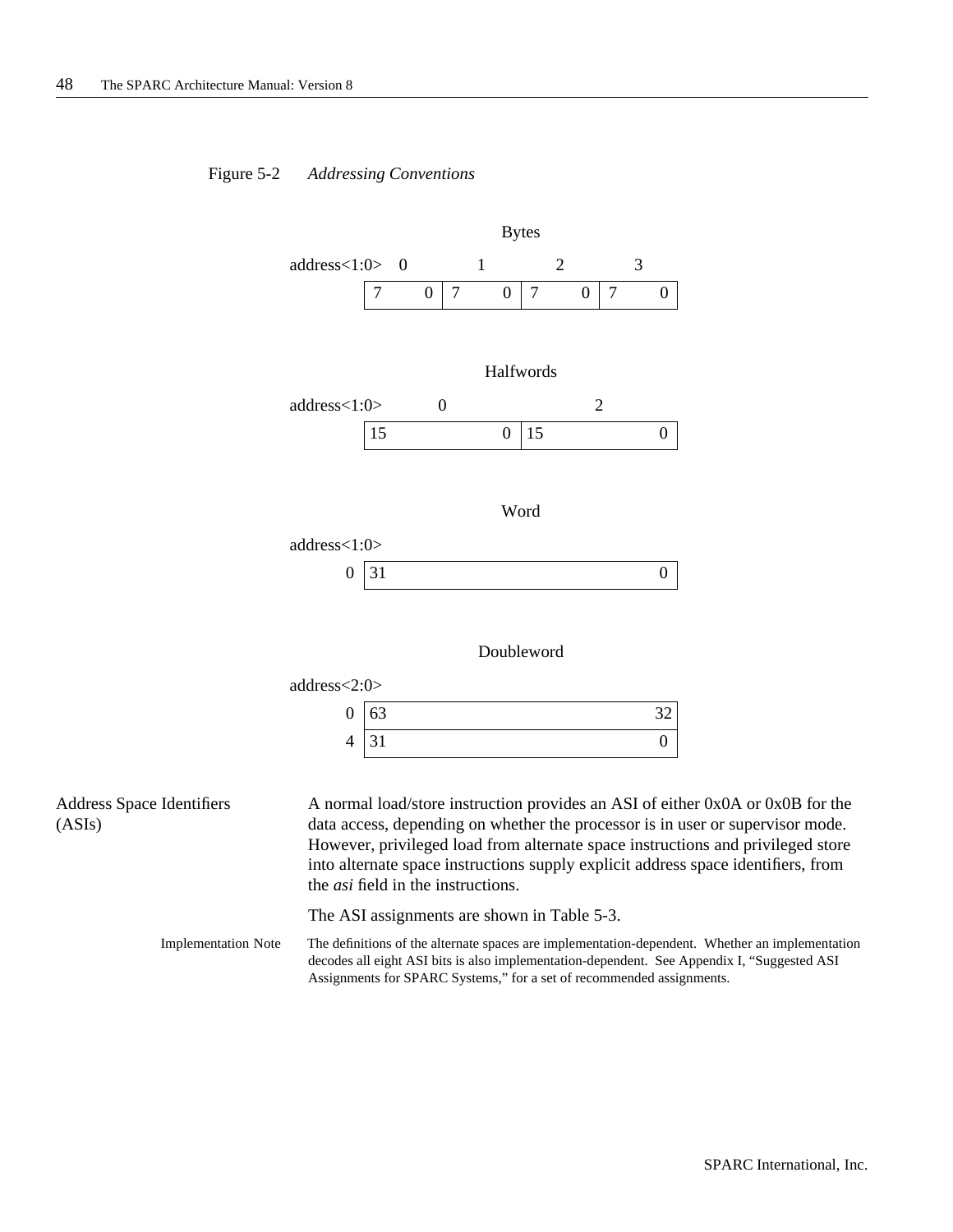|                                                  | <b>ASI</b>                                                                                                                                                                                                                                                                                                                                                                                                                                                                                                                                                                                                                                  | <b>Address Space</b>                                                                                                                             |                                                                                                                                                                                                                                                                                                                                                                                                                                                                    |  |  |
|--------------------------------------------------|---------------------------------------------------------------------------------------------------------------------------------------------------------------------------------------------------------------------------------------------------------------------------------------------------------------------------------------------------------------------------------------------------------------------------------------------------------------------------------------------------------------------------------------------------------------------------------------------------------------------------------------------|--------------------------------------------------------------------------------------------------------------------------------------------------|--------------------------------------------------------------------------------------------------------------------------------------------------------------------------------------------------------------------------------------------------------------------------------------------------------------------------------------------------------------------------------------------------------------------------------------------------------------------|--|--|
|                                                  | $0x00 - 0x07$                                                                                                                                                                                                                                                                                                                                                                                                                                                                                                                                                                                                                               | implementation-dependent                                                                                                                         |                                                                                                                                                                                                                                                                                                                                                                                                                                                                    |  |  |
|                                                  | 0x08                                                                                                                                                                                                                                                                                                                                                                                                                                                                                                                                                                                                                                        | <b>User Instruction</b>                                                                                                                          |                                                                                                                                                                                                                                                                                                                                                                                                                                                                    |  |  |
|                                                  | 0x09                                                                                                                                                                                                                                                                                                                                                                                                                                                                                                                                                                                                                                        | Supervisor Instruction                                                                                                                           |                                                                                                                                                                                                                                                                                                                                                                                                                                                                    |  |  |
|                                                  | 0x0A                                                                                                                                                                                                                                                                                                                                                                                                                                                                                                                                                                                                                                        | <b>User Data</b>                                                                                                                                 |                                                                                                                                                                                                                                                                                                                                                                                                                                                                    |  |  |
|                                                  | 0x0B                                                                                                                                                                                                                                                                                                                                                                                                                                                                                                                                                                                                                                        | Supervisor Data                                                                                                                                  |                                                                                                                                                                                                                                                                                                                                                                                                                                                                    |  |  |
|                                                  | $0x0C - 0xFF$                                                                                                                                                                                                                                                                                                                                                                                                                                                                                                                                                                                                                               | implementation-dependent                                                                                                                         |                                                                                                                                                                                                                                                                                                                                                                                                                                                                    |  |  |
|                                                  |                                                                                                                                                                                                                                                                                                                                                                                                                                                                                                                                                                                                                                             |                                                                                                                                                  |                                                                                                                                                                                                                                                                                                                                                                                                                                                                    |  |  |
| <b>Separate Instruction Memory</b>               | The SPARC architecture is defined in this manual as if store instructions access<br>the same memory from which instructions are fetched. However, an implemen-<br>tation may explicitly partition instructions and data into independent instruction<br>and data memories (caches), commonly referred to as a "Harvard" architecture or<br>"split I & D caches".<br>If a program includes self-modifying code, it must issue a FLUSH instruction for<br>each modified instruction word <sup>1</sup> , which ensures that the modified instruction will<br>be flushed to memory. In general, a store of an instruction must be followed by a |                                                                                                                                                  |                                                                                                                                                                                                                                                                                                                                                                                                                                                                    |  |  |
|                                                  | Definitions."                                                                                                                                                                                                                                                                                                                                                                                                                                                                                                                                                                                                                               | stream. See Chapter 6, "Memory Model," and Appendix B, "Instruction                                                                              | $FLUSH1$ before the new instruction can be reliably fetched from the instruction                                                                                                                                                                                                                                                                                                                                                                                   |  |  |
| Input/Output                                     | implementation-dependent.                                                                                                                                                                                                                                                                                                                                                                                                                                                                                                                                                                                                                   | instructions, normal load/store instructions, coprocessor instructions, or<br>whether the I/O registers can be accessed from user code or not is | SPARC assumes that input/output registers are accessed via load/store alternate<br>read/write Ancillary State Register instructions (RDASR, WRASR). In the first<br>case, the I/O registers can only be accessed by the supervisor. In the last case,                                                                                                                                                                                                              |  |  |
|                                                  |                                                                                                                                                                                                                                                                                                                                                                                                                                                                                                                                                                                                                                             | The addresses and contents of I/O registers are implementation-dependent.                                                                        |                                                                                                                                                                                                                                                                                                                                                                                                                                                                    |  |  |
| <b>Integer Arithmetic</b><br><b>Instructions</b> |                                                                                                                                                                                                                                                                                                                                                                                                                                                                                                                                                                                                                                             | simm13 sign-extended to a width of 32 bits.                                                                                                      | The integer arithmetic instructions are generally triadic-register-address instruc-<br>tions which compute a result that is a function of two source operands, and either<br>write the result into the destination register $r[rd]$ or discard it. One of the source<br>operands is always $r[rs1]$ . The other source operand depends on the <i>i</i> bit in the<br>instruction: if $i = 0$ , the operand is r[rs2], but if $i = 1$ , the operand is the constant |  |  |
|                                                  |                                                                                                                                                                                                                                                                                                                                                                                                                                                                                                                                                                                                                                             | into $r[0]$ , no $r$ register is modified and the result is discarded.                                                                           | Reading r[0] produces the value zero. If the destination field indicates a write                                                                                                                                                                                                                                                                                                                                                                                   |  |  |

Table 5-3 *Address Space Identifiers*

<sup>&</sup>lt;sup>1</sup> Or, issue supervisor calls (traps) having that effect.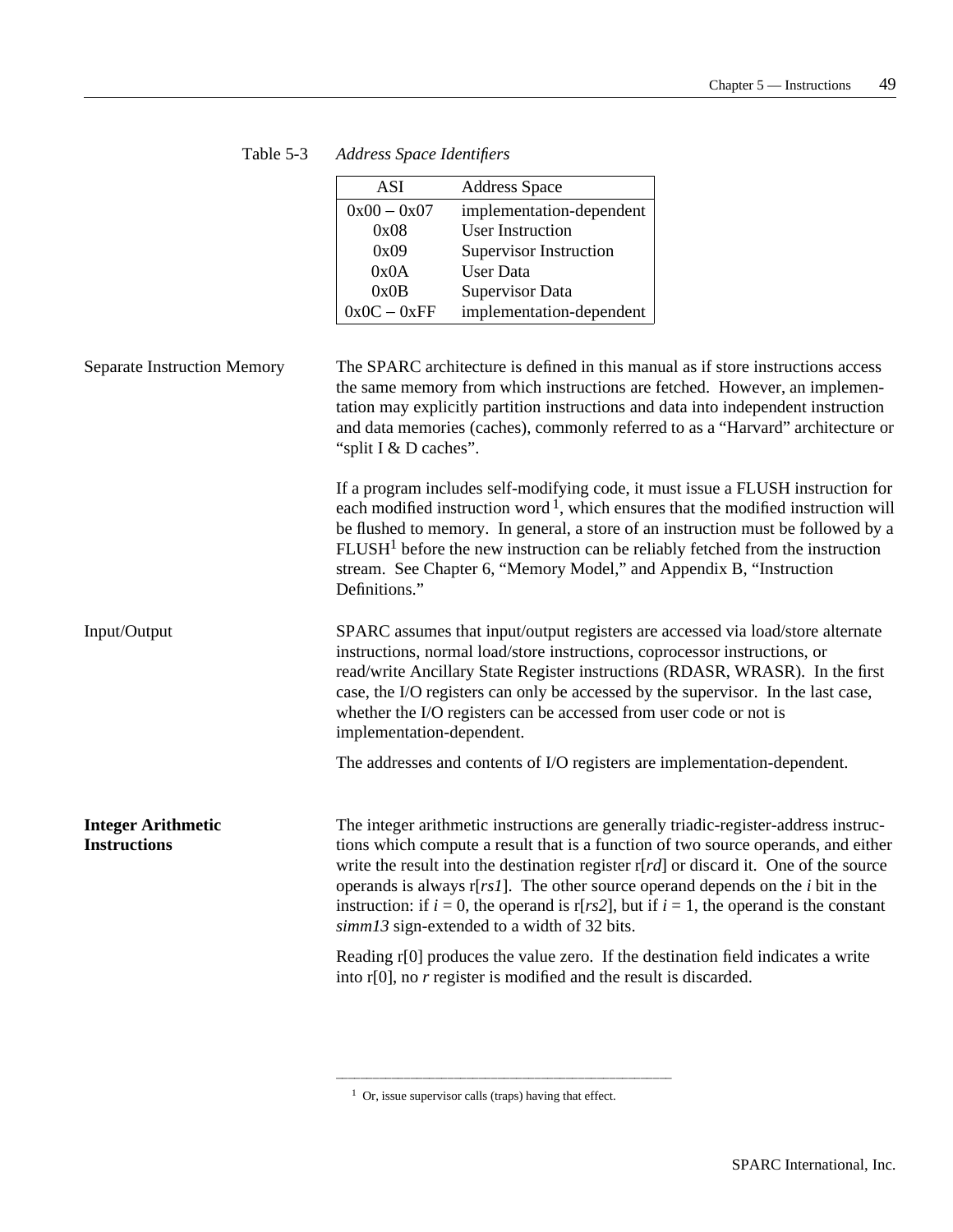| <b>Set Condition Codes</b>                     | Most of these instructions are available in dual versions; one version sets the<br>integer condition codes $(icc)$ as a side effect; the other version does not affect the<br>condition codes. A special comparison instruction for integer values is not<br>needed, as it is easily synthesized from the "subtract and set condition codes"<br>(SUBcc) instruction.                                             |
|------------------------------------------------|------------------------------------------------------------------------------------------------------------------------------------------------------------------------------------------------------------------------------------------------------------------------------------------------------------------------------------------------------------------------------------------------------------------|
| <b>Shift Instructions</b>                      | Shift instructions shift an r register left or right by a constant or variable amount.<br>None of the shift instructions changes the condition codes.                                                                                                                                                                                                                                                            |
| Set High 22 Bits                               | The "set high 22 bits of an r register" instruction (SETHI) writes a 22-bit con-<br>stant from the instruction into the high-order bits of the destination register. It<br>clears the low-order 10 bits, and does not affect the condition codes. Its primary<br>use is in construction of a 32-bit constant in a register.                                                                                      |
| Integer Multiply/Divide                        | The integer multiply instructions perform $32 \times 32 \rightarrow 64$ -bit operations, and the<br>integer divide instructions perform $64 \div 32 \rightarrow 32$ -bit operations. There are ver-<br>sions of these instructions that set the condition codes, and others that do not.<br>Division by zero causes a division-by-zero trap.                                                                     |
| Tagged Add/Subtract                            | The tagged add/subtract instructions assume tagged-format data, where the tag is<br>the two low-order bits of each operand. "Tag overflow" occurs if either of the<br>two operands has a nonzero tag, or if 32-bit arithmetic overflow occurs. If tag<br>overflow occurs, TADDcc and TSUBcc set the PSR's overflow bit, and<br>TADDccTV and TSUBccTV cause a tag_overflow trap (but do not affect<br>PSR.icc.V). |
| <b>Control-Transfer Instructions</b><br>(CTIs) | A control-transfer instruction changes the value of the next program counter<br>$(nPC)$ . There are five basic control-transfer instruction $(CTI)$ types:                                                                                                                                                                                                                                                       |
|                                                | Conditional branch (Bicc, FBfcc, CBccc)<br>$\Box$                                                                                                                                                                                                                                                                                                                                                                |
|                                                | Call and Link (CALL)<br>$\Box$                                                                                                                                                                                                                                                                                                                                                                                   |
|                                                | Jump and Link (JMPL)<br>$\Box$                                                                                                                                                                                                                                                                                                                                                                                   |
|                                                | Return from trap (RETT)<br>$\Box$                                                                                                                                                                                                                                                                                                                                                                                |
|                                                | Trap (Ticc)<br>$\Box$                                                                                                                                                                                                                                                                                                                                                                                            |
| <b>CTI</b> Categories                          | The control-transfer instructions can be categorized (Table 5-4) according to how<br>the target address is calculated (PC-relative vs. register-indirect), and the time at<br>which the control transfer takes place relative to the CTI (non-delayed vs.<br>delayed vs. conditional-delayed).                                                                                                                   |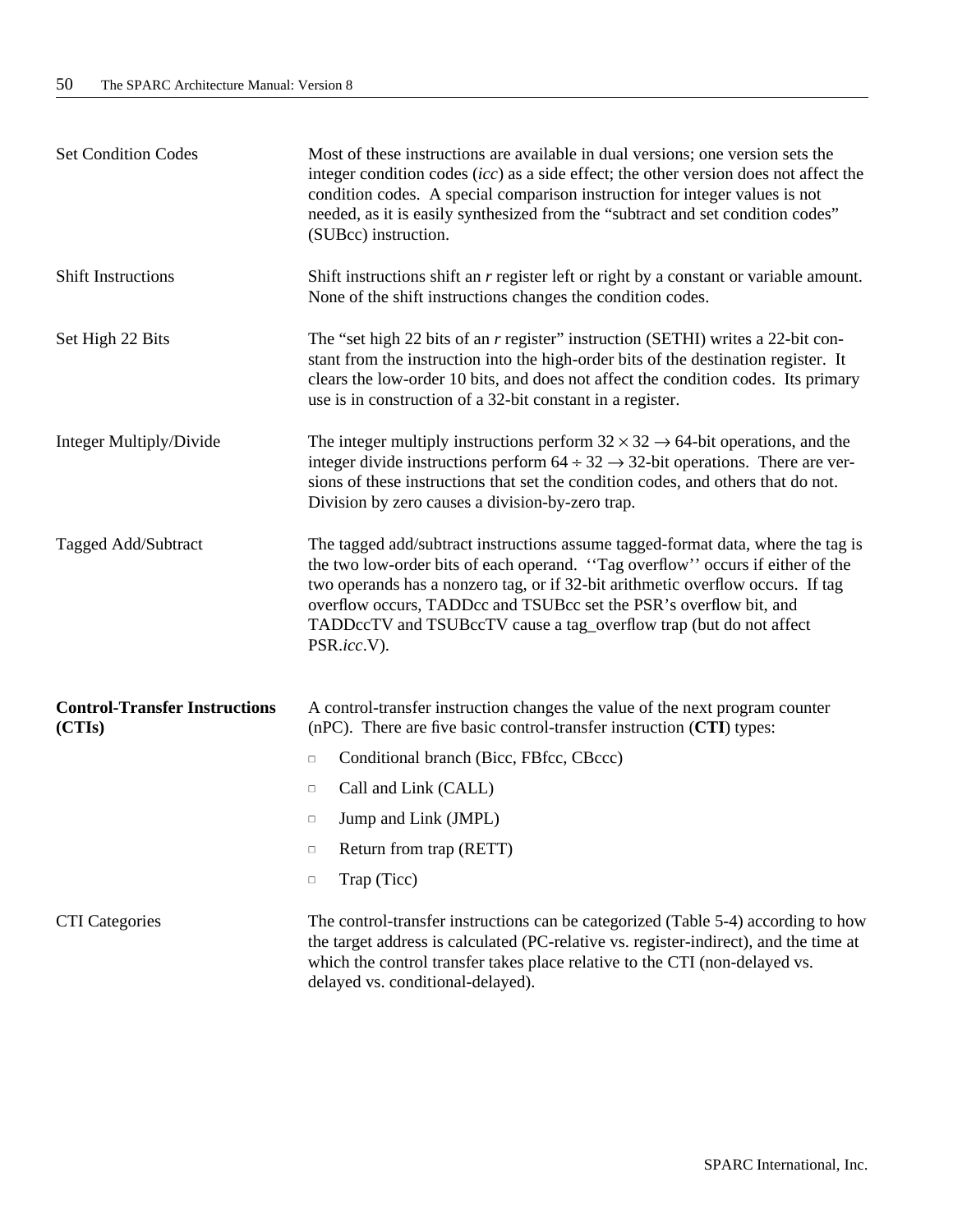| Table 5-4 | <b>CTI</b> Categories |
|-----------|-----------------------|
|-----------|-----------------------|

| Control-Transfer   | <b>Target Address</b>      | <b>Transfer Time</b> |
|--------------------|----------------------------|----------------------|
| Instruction        | Calculation                | Relative to CTI      |
| Bicc, FBfcc, CBccc | PC-relative                | conditional-delayed  |
| <b>CALL</b>        | PC-relative                | delayed              |
| JMPL, RETT         | register-indirect          | delayed              |
| <b>Ticc</b>        | register-indirect-vectored | non-delayed          |

#### PC-relative CTI

A PC-relative CTI computes its target address by sign-extending its immediate field to 32 bits, left-shifting that word displacement by two bits to create a byte displacement, and adding the resulting byte displacement to the contents of the PC.

#### register-indirect CTI

A register-indirect CTI computes its target address as either "r[*rs1*] + r[*rs2*]" if  $i = 0$ , or " $r[rsI] + sign\_ext(simm13)$ " if  $i = 1$ .

#### register-indirect-vectored CTI

A register-indirect-vectored CTI computes its target address in stages. First, a trap type is calculated as " $127 + r[rs1] + r[rs2]$ " if  $i = 0$ , or as " $127 + r[rs1]$  $+$  sign\_ext(*simm13*)" if  $i = 1$ . This trap type is stored in the *tt* field of the TBR register. The resulting contents of the TBR register is the target address of the CTI.

#### delayed CTI (DCTI)

A delayed control transfer changes control to the instruction at the target address after a 1-instruction delay. The **delay instruction** executed after the CTI is executed before the target of the CTI is executed.

#### non-delayed CTI

A non-delayed control transfer changes control to the instruction at the target address immediately after the CTI is executed.

#### conditional delayed CTI (conditional DCTI)

A conditional delayed control transfer causes either a delayed or a nondelayed control transfer, depending on the value of the instruction's annul *a* bit and whether the transfer is conditional or not.

Note that both a delayed and a conditional delayed control-transfer instruction are classified as delayed CTIs, or **DCTI**s.

Delay Instruction The instruction pointed to by the nPC when a delayed control-transfer instruction is encountered is the **delay instruction**. Normally, this is the next sequential instruction in the instruction space (that is, at location  $PC + 4$ ). However, if the instruction that immediately precedes a particular DCTI is itself a DCTI, the address of the delay instruction is actually the target of the preceding DCTI (since that is where the nPC will point when the DCTI in question is executed). This is explained further in the section *Delayed Control-Transfer Couples* below.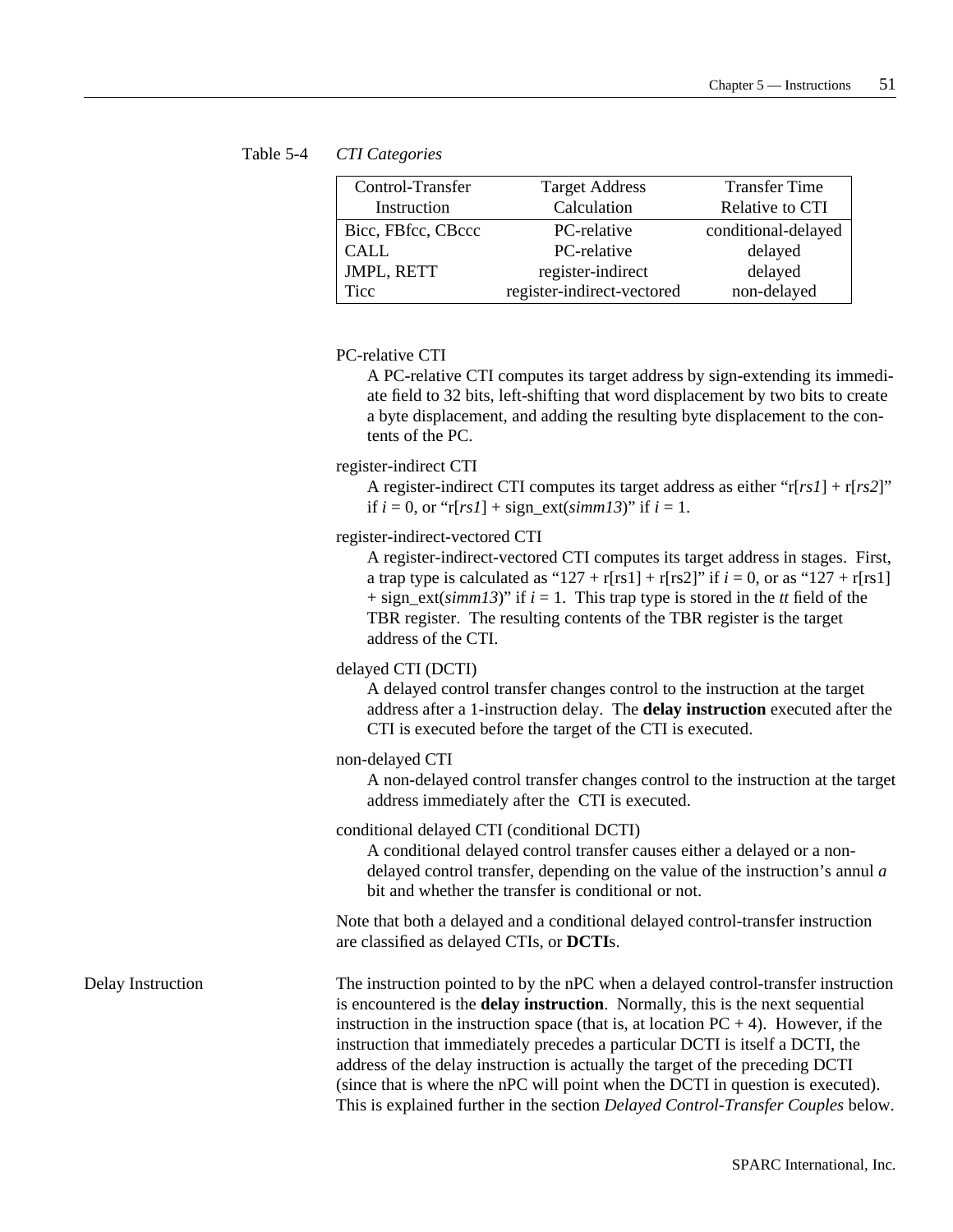## Delayed Transfer Table 5-5 demonstrates the order of execution for a generic delayed control transfer. The order of execution by address is 8, 12, 16, and 40. If the delayed control-transfer instruction is not taken, the order of execution by address is 8, 12, 16, and 20.

Table 5-5 *Delayed Control Transfer*

| <b>PC</b> | nPC       |                   |
|-----------|-----------|-------------------|
| before    | hefore    | Instruction       |
| execution | execution |                   |
| 8         | 12        | not-a-CTI         |
| 12        | 16        | delayed CTI to 40 |
| 16        | 40        | not-a-CTI         |
|           |           |                   |
|           |           |                   |

Conditional Delayed Transfer A conditional delayed transfer instruction changes control depending on the value of the instruction's annul (*a*) bit and whether the specified condition is true or not. Note that the *a* bit is only specifiable in the branch instructions (Bicc, FBfcc, and CBccc).

> When the annul bit is 0 in a conditional delayed transfer instruction, its delay instruction is **always** executed. When the annul bit is 1 in a conditional delayed transfer instruction, the delay instruction is **not** executed, **except** when the control-transfer instruction is a taken conditional branch. Table 5-6 summarizes the conditions under which a delay instruction is or is not executed.

An annulled delay instruction has the same effect as would a NOP instruction.

| a bit | Type of branch                                                                                                       | Delay instruction<br>executed?                         |
|-------|----------------------------------------------------------------------------------------------------------------------|--------------------------------------------------------|
| $a=0$ | conditional, taken<br>conditional, not taken<br>unconditional, taken (BA, etc)<br>unconditional, not taken (BN, etc) | Yes<br>Yes<br>Yes<br>Yes                               |
| $a=1$ | conditional, taken<br>conditional, not taken<br>unconditional, taken (BA, etc)<br>unconditional, not taken (BN, etc) | Yes<br>No (annulled)<br>No (annulled)<br>No (annulled) |

#### Table 5-6 *Conditions for Execution of Delay Instruction*

Conditional with  $a = 1$  If  $a = 1$  in a conditional branch (not including branch always) and the branch is **not taken**, the delay instruction is **annulled** (not executed). If the branch is taken, the delay instruction is executed.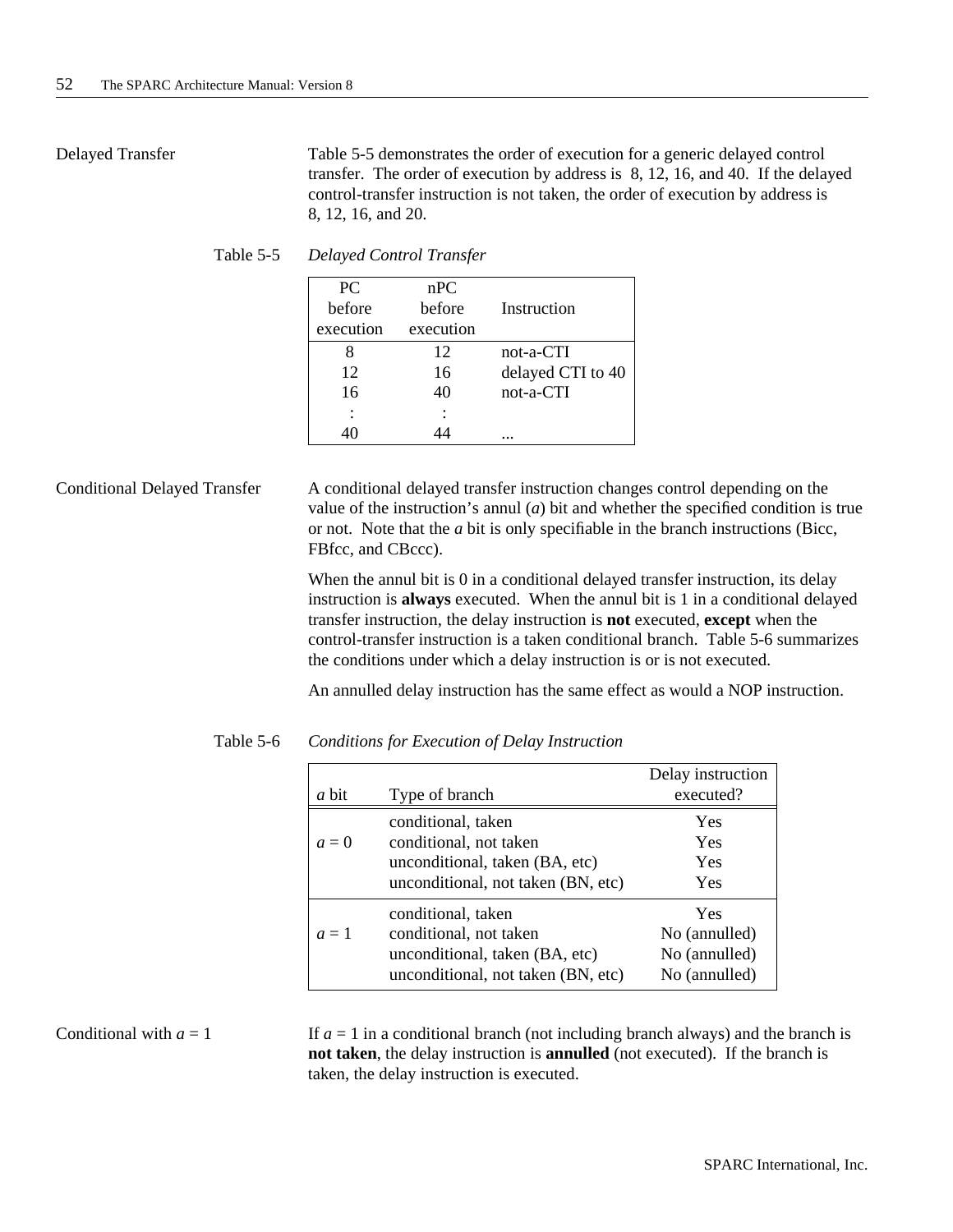| PC. |    | nPC Instruction                  | Action                  |
|-----|----|----------------------------------|-------------------------|
|     | 12 | not-a-CTI                        | executed                |
| -12 | 16 | conditional branch $(a=1)$ to 40 | not taken               |
| 16  | 20 | not-a-CTI                        | not executed (annulled) |
|     |    |                                  | executed                |

#### Table 5-7 *Untaken Branch with a = 1*

Conditional with  $a = 0$  If  $a = 0$  in a conditional branch (including branch always), the delay instruction is executed regardless of whether the branch is taken.

#### Table 5-8 *Untaken Branch with a = 0*

| PC. | nPC | Instruction                      | Action    |
|-----|-----|----------------------------------|-----------|
| 8   | 12  | not-a-CTI                        | executed  |
| 12  | 16  | conditional branch $(a=0)$ to 40 | not taken |
| 16  | 20  | not-a-CTI                        | executed  |
| 20  | 24  |                                  | executed  |

Unconditional Delayed Transfer If  $a = 0$  in an unconditional ("branch-always" or "branch-never") branch instruction (that is, BA, FBA, CBA, BN, FBN, and CBN), the delay instruction is always executed. If  $a = 1$  in an unconditional branch instruction, the delay instruction is **not** executed. Programming Note A branch always with  $a = 1$  can be used by the supervisor at program runtime to dynamically

replace an unimplemented instruction with a branch to an associated emulation routine that it writes into the user address space. When re-executed, the overhead for emulating the unimplemented instruction is significantly reduced. The first few instructions of the emulation routine can be tailored at runtime to make available the operands of the replaced instruction.

Programming Note The annul bit increases the likelihood that a compiler can find a useful instruction to fill the delay slot after a branch, thereby reducing the number of instructions executed by a program. Here are two examples:

> The annul bit can be used to move an instruction from within a loop to fill the delay slot of the branch which closes the loop. If the Bicc in Table 5-9 has  $a = 0$ , a compiler can move a noncontrol-transfer instruction from within the loop into location D. If the Bicc has  $a = 1$ , the compiler can copy the non-control-transfer instruction at location L into location D and change the branch to Bicc L'.

The annul bit can be used to move an instruction from either the "else" or the "then" arm of an "ifthen-else" program block to the delay slot of the branch which selects between them. Since the conditional branch instructions provide both true and false tests for all the conditions, a compiler can arrange the code (possibly reversing the sense of the branch test conditions) so that a noncontrol-transfer instruction from either the "else" branch or the "then" branch can be moved into the delay position after the "if" branch instruction. See Table 5-10.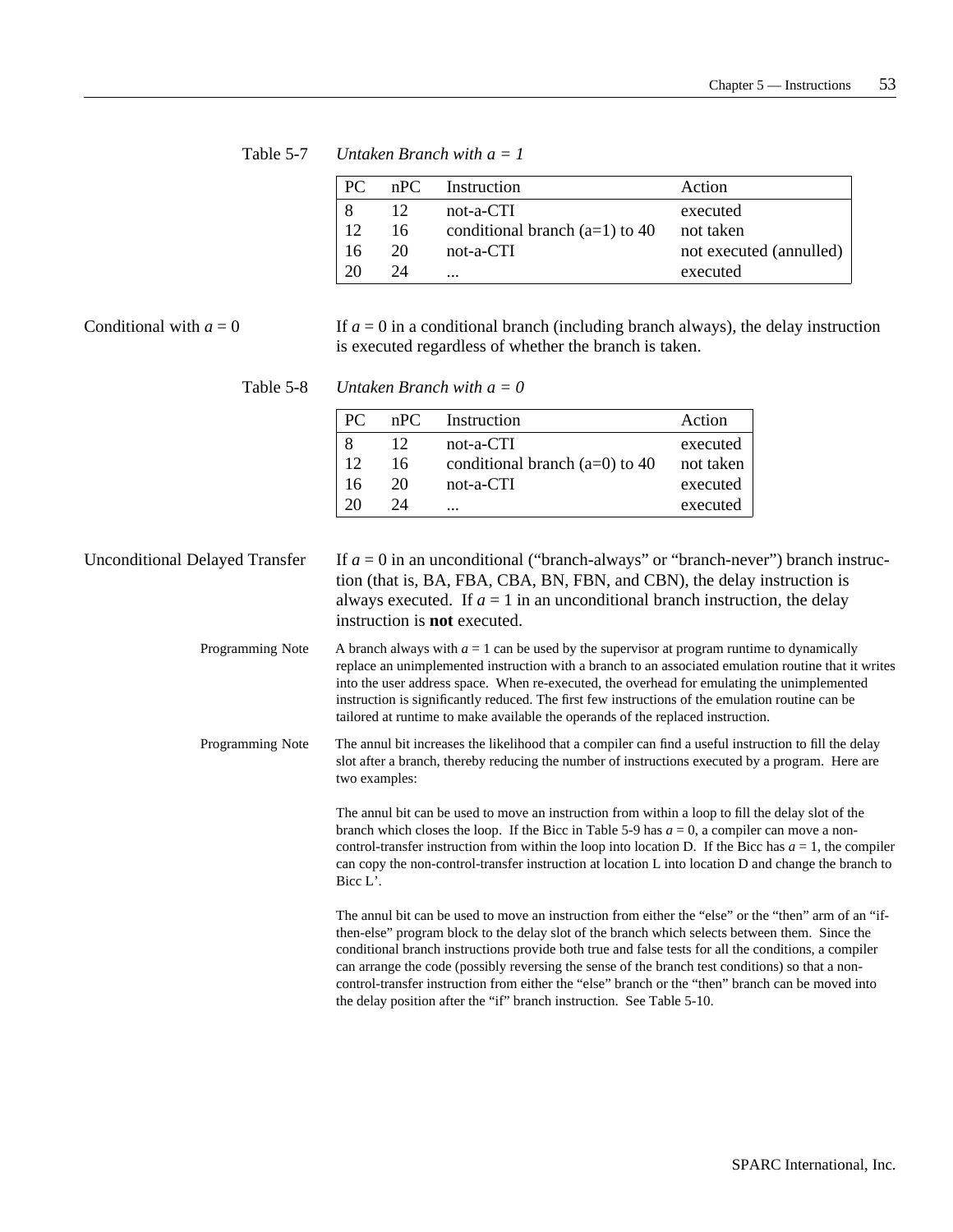| <b>Address</b> | Instruction |
|----------------|-------------|
| Ŀ              | not-a-CTI   |
| T⊉∙            | not-a-CTI   |
|                |             |
|                | Bicc to L   |
| $\mathbf{D}^*$ | not-a-CTI   |

## Table 5-10 *If-Then-Else Optimization*

| <b>Address</b> | Instruction             | <b>Address</b> | Instruction             |
|----------------|-------------------------|----------------|-------------------------|
|                | $Bicc (cond, a=1)$ THEN |                | $Bicc (cond, a=1) ELSE$ |
| DELAY:         | then-phrase-instr-1     | DELAY:         | else-phrase-instr-1     |
| ELSE:          | else-phrase-instr-1     | THEN:          | then-phrase-instr-1     |
|                | goto                    |                | $goto$                  |
| <b>THEN:</b>   | then-phrase-instr-2     | ELSE:          | else-phrase-instr-2     |

| <b>CALL and JMPL Instructions</b> | The CALL instruction writes the contents of the PC (which point to the CALL<br>instruction itself) into r[15] ( <i>out</i> register 7). CALL causes a delayed transfer of<br>control to an arbitrary PC-relative target address.                                                                                                                                                                               |
|-----------------------------------|----------------------------------------------------------------------------------------------------------------------------------------------------------------------------------------------------------------------------------------------------------------------------------------------------------------------------------------------------------------------------------------------------------------|
|                                   | JMPL writes the contents of the PC (which point to the JMPL instruction) into<br>the r register specified by the rd field. JMPL causes a delayed transfer of control<br>to an arbitrary target address.                                                                                                                                                                                                        |
| <b>SAVE</b> Instruction           | The SAVE instruction is identical to an ADD instruction, except that it also<br>decrements the CWP by 1. This causes the CWP-1 window to become the new<br>current window, thereby "saving" the caller's window. Also, the source registers<br>for the addition are from the CWP window, while the result is written into a<br>register in the CWP-1 window.                                                   |
| <b>RESTORE</b> Instruction        | The RESTORE instruction is also identical to an ADD instruction, except that it<br>increments the CWP by 1. This causes the CWP+1 window to become the<br>current window, thereby "restoring" the caller's window. Also, the source regis-<br>ters for the addition are from the CWP window, while the result is written into a<br>register in the CWP+1 window.                                               |
|                                   | Both SAVE and RESTORE compare the new CWP against the Window Invalid<br>Mask (WIM) to check for window overflow or underflow.                                                                                                                                                                                                                                                                                  |
| Programming Note                  | A procedure is invoked by executing a CALL (or a JMPL) instruction. If the procedure requires a<br>register window, it executes a SAVE instruction. A routine that has not allocated a register window<br>of its own (possibly a "leaf" procedure) should not write on any windowed registers except out<br>registers 06.                                                                                      |
|                                   | A procedure that uses a register window returns by executing both a RESTORE and a JMPL<br>instruction. A procedure that was not allocated a register window returns by executing a JMPL<br>only. The JMPL instruction typically returns to the instruction following the CALL's or JMPL's<br>delay instruction; in other words, the typical return address is 8 plus the address saved by the CALL<br>or JMPL. |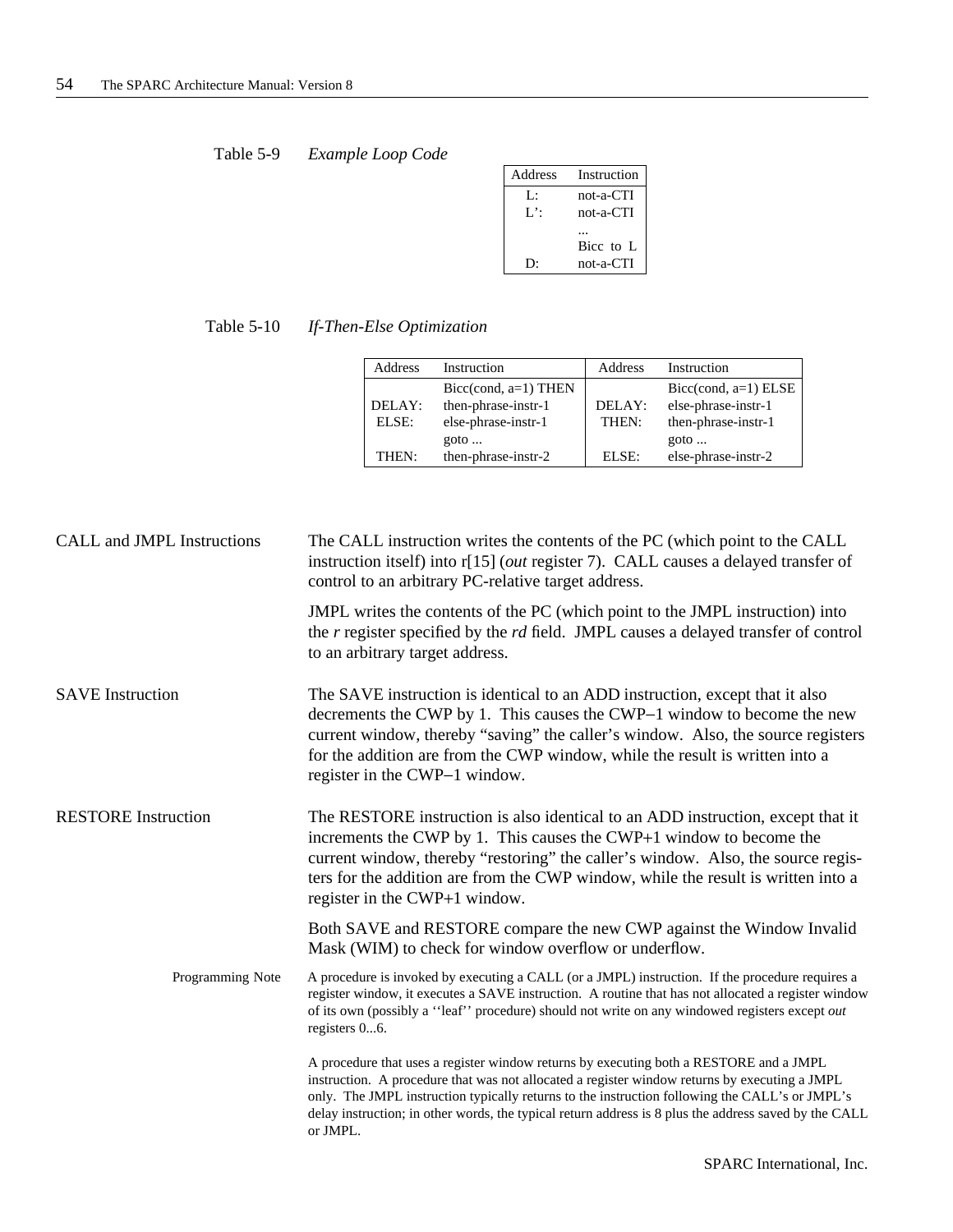|                                            | The SAVE and RESTORE instructions can be used to atomically establish a new memory stack<br>pointer in an r register and update the CWP. See Appendix D, "Software Considerations."                                                                                                                                                                                                                                                                                         |
|--------------------------------------------|-----------------------------------------------------------------------------------------------------------------------------------------------------------------------------------------------------------------------------------------------------------------------------------------------------------------------------------------------------------------------------------------------------------------------------------------------------------------------------|
| Trap (Ticc) Instruction                    | The Ticc instruction evaluates the condition codes specified by its <i>cond</i> field and,<br>if the result is true, causes a trap. That is, it modifies the <i>tt</i> field of the Trap Base<br>Register (TBR), and causes a non-delayed control transfer to the address in the<br>TBR. If the selected condition codes evaluate to false, it executes as a NOP.                                                                                                           |
|                                            | A Ticc instruction can specify one of 128 software trap types to be used in the tt<br>field of the TBR. After a taken Ticc, the processor disables traps, enters supervi-<br>sor mode, decrements the CWP, saves PC and nPC into r[17] and r[18] (local<br>registers 1 and 2) of the new window, places $128 +$ its source operand into the tt<br>field of the TBR, and transfers control to the address given in the TBR. See<br>Chapter 7, "Traps," for more information. |
| Programming Note                           | Ticc can be used to implement breakpointing, tracing, and calls to supervisor software. Ticc can<br>also be used for runtime checks, such as out-of-range array indices, integer overflow, etc.                                                                                                                                                                                                                                                                             |
| Delayed Control-Transfer<br>Couples (DCTI) | When a delay instruction is itself a control-transfer instruction, the pair of<br>instructions are referred to as a delayed control-transfer instruction couple (DCTI)<br>couple). The order of execution for DCTI couples is summarized in Table 5-12<br>based on the code sequence in Table 5-11.                                                                                                                                                                         |

Table 5-11 *Example DCTI Couple Code*

| address: | instruction | target |
|----------|-------------|--------|
| 8:       | not-a-CTI   |        |
| 12:      | <b>CTI</b>  | 40     |
| 16:      | <b>CTI</b>  | 60     |
| 20:      | not-a-CTI   |        |
| 24:      |             |        |
|          |             |        |
| 40:      | not-a-CTI   |        |
| 44:      |             |        |
|          |             |        |
| 60:      | not-a-CTI   |        |
| 64۰      |             |        |

same address space as the DCTI couple, but are otherwise unpredictable.

First-Taken Case In the first five cases of Table 5-12, the first instruction of a DCTI couple is a CTI that causes a transfer of control. These cases are representative of the DCTI couples that can occur during a return from a trap handler to user code, which can happen via a "JMPL, RETT" instruction couple. Both the "JMPL, RETT" couple and an "RETT, user-CTI" couple can occur during returns from trap handlers. First-Untaken Case In the sixth case in Table 5-12, the first instruction of a DCTI couple is a (possibly untaken) conditional branch, the targets of the DCTI couple are within the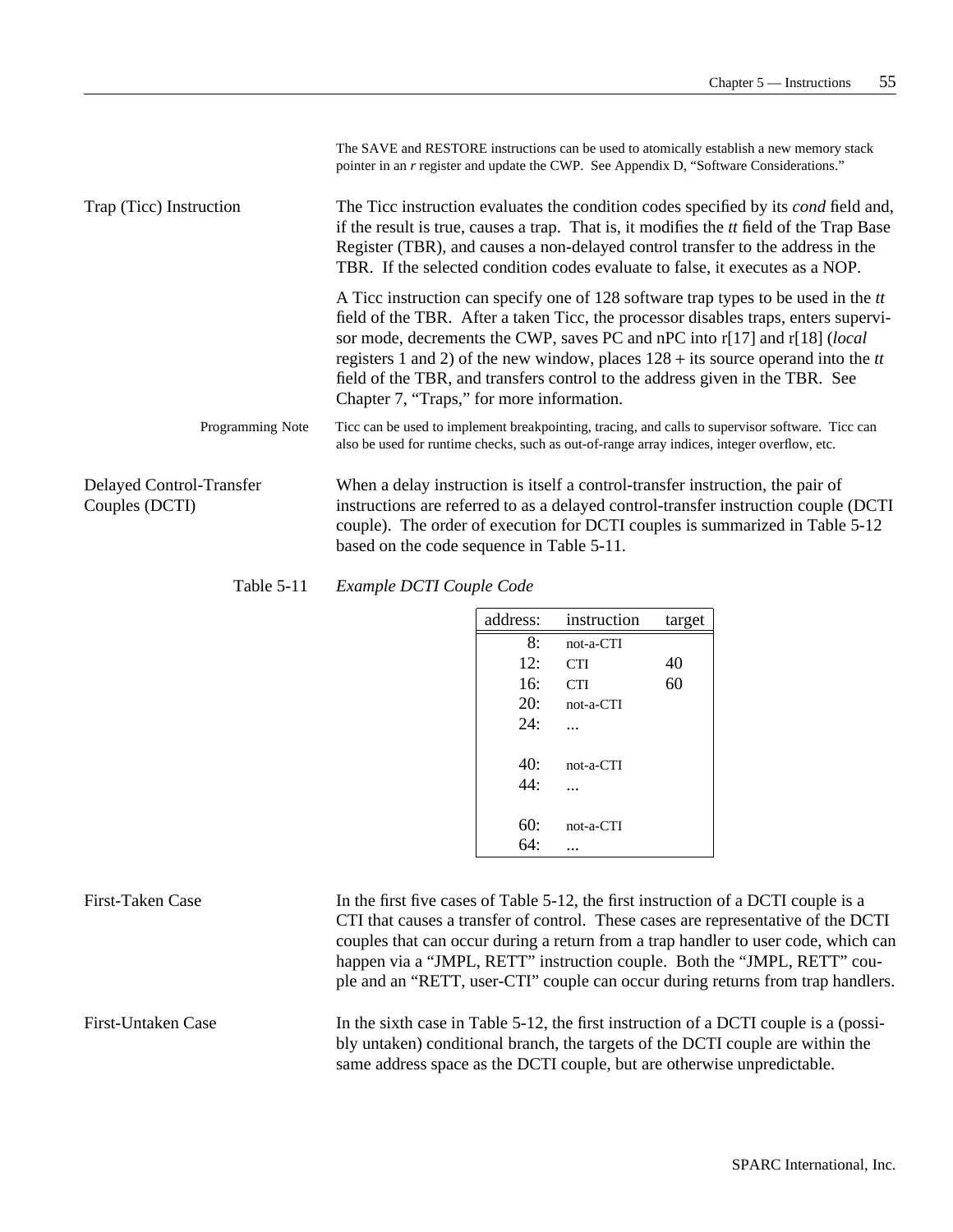| Case           | 12: CTI $40$              | 16: CTI 60          | Order of Execution by Address           |
|----------------|---------------------------|---------------------|-----------------------------------------|
|                | <b>DCTI</b> unconditional | <b>DCTI</b> taken   | $12, 16, 40, 60, 64, \ldots$            |
| 2              | <b>DCTI</b> unconditional | $B*cc(a=0)$ untaken | $12, 16, 40, 44, \ldots$                |
| 3              | <b>DCTI</b> unconditional | $B*cc(a=1)$ untaken | 12, 16, 44, 48,  (40 annulled)          |
| $\overline{4}$ | <b>DCTI</b> unconditional | $B*A(a=1)$          | 12, 16, 60, 64, $(40 \text{ annulled})$ |
|                | $B*A(a=1)$                | any CTI             | 12, 40, 44, $(16 \tannelled)$           |
| 6              | $R*cc$                    | <b>DCTI</b>         | 12, unpredictable                       |

Table 5-12 *Order of Execution by Address for DCTI Couples*

Note: Where the *a* bit is not indicated above, it may be either 0 or 1. See next table for abbreviations.

Table 5-13 *Abbreviations used in Previous Table*

| Abbreviation       | Refers to Instructions                                |
|--------------------|-------------------------------------------------------|
| $B^*A$             | BA, FBA or CBA                                        |
| $B*cc$             | Bicc, FBfcc, or CBccc                                 |
|                    | (including BN, FBN, CBN, but excluding $B^*A$ )       |
| DCTI unconditional | CALL, JMPL, RETT, or $B^*A$ (with a=0)                |
| <b>DCTI</b> taken  | CALL, JMPL, RETT, $B^*A$ (with a=0), or $B^*cc$ taken |

**Read/Write State Registers** The read/write state register instructions access the program-visible state and status registers. These instructions read/write the state registers into/from *r* registers. A read/write Ancillary State Register instruction is privileged if the accessed register is privileged.

**Floating-Point Operate (FPop) Instructions** Floating-point operate instructions (FPop's) are generally triadic-register-address instructions. They compute a result that is a function of one or two source operands and place the result in a destination *f* register. The exceptions are floating-point convert operations (which use one source and one destination operands) and floating-point compare operations (which do not write to an *f* register but update the *fcc* field of the FSR). If there is no attached floating-point unit or if  $PSR.EF = 0$ , an FPop instruction generates an fp\_disabled trap.

> The term "FPop" refers to those instructions encoded by the FPop1 and FPop2 opcodes and does **not** include branches based on the floating-point condition codes (FBfcc) or the load/store floating-point instructions.

All FPop instructions clear the *ftt* field and set the *cexc* field, unless they trap. Some FPop instructions also write the *fcc* field. All FPop instructions that can generate IEEE exceptions set the *cexc* and *aexc* fields, unless they trap. FABSs, FMOVs,and FNEGs can't generate IEEE exceptions, so clear *cexc* and leave *aexc* unchanged.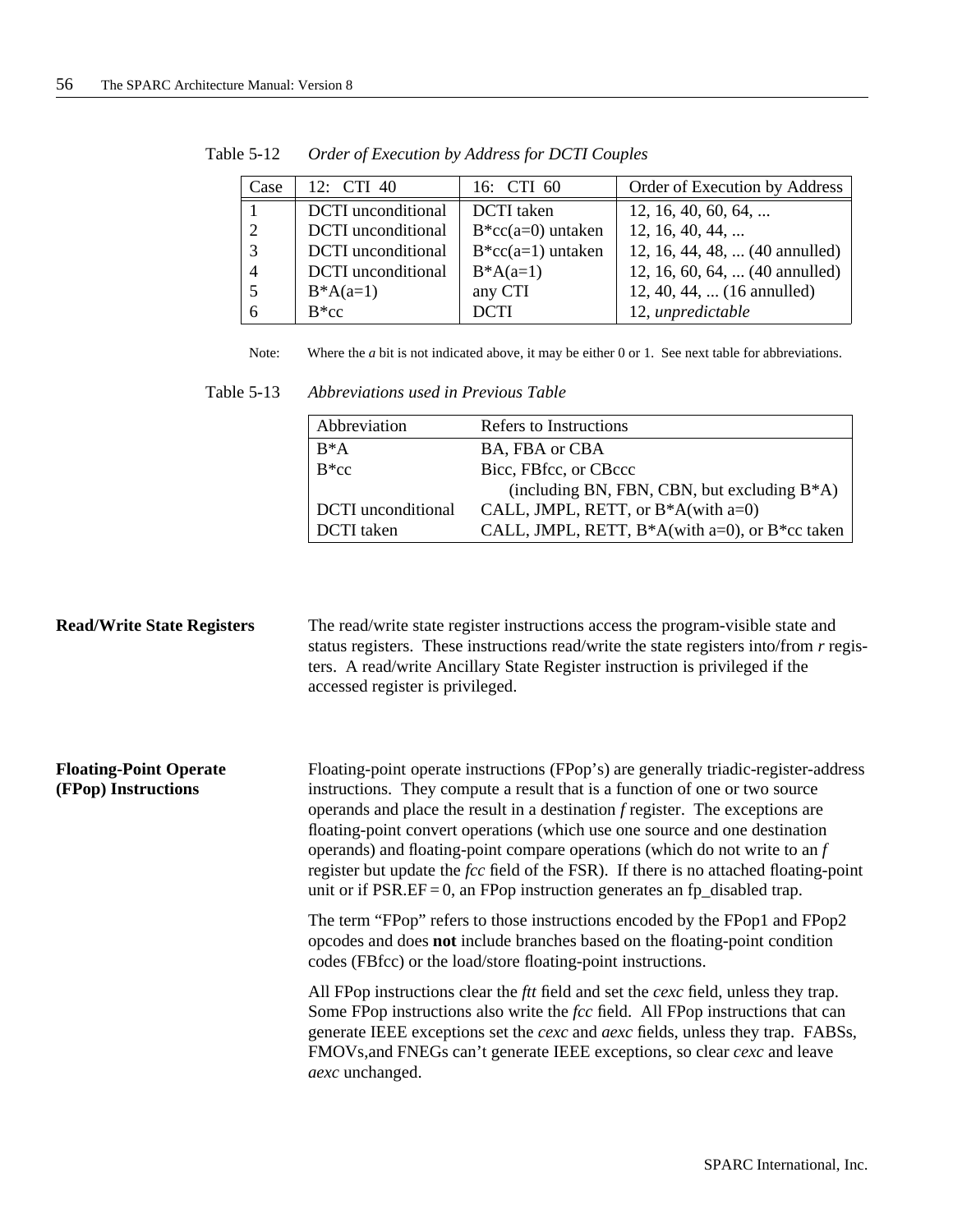**Coprocessor Operate (CPop) Instructions**

The coprocessor operate instructions are executed by the attached coprocessor. If there is no attached coprocessor or  $PSR.EC = 0$ , a CPop instruction generates a cp\_disabled trap.

The instruction fields of a CPop instruction, except for *op* and *op3*, are interpreted only by the coprocessor.

The term "CPop" refers to those instructions encoded by the CPop1 and CPop2 opcodes and does **not** include branches based on the coprocessor condition codes (CBccc) or the load/store coprocessor instructions.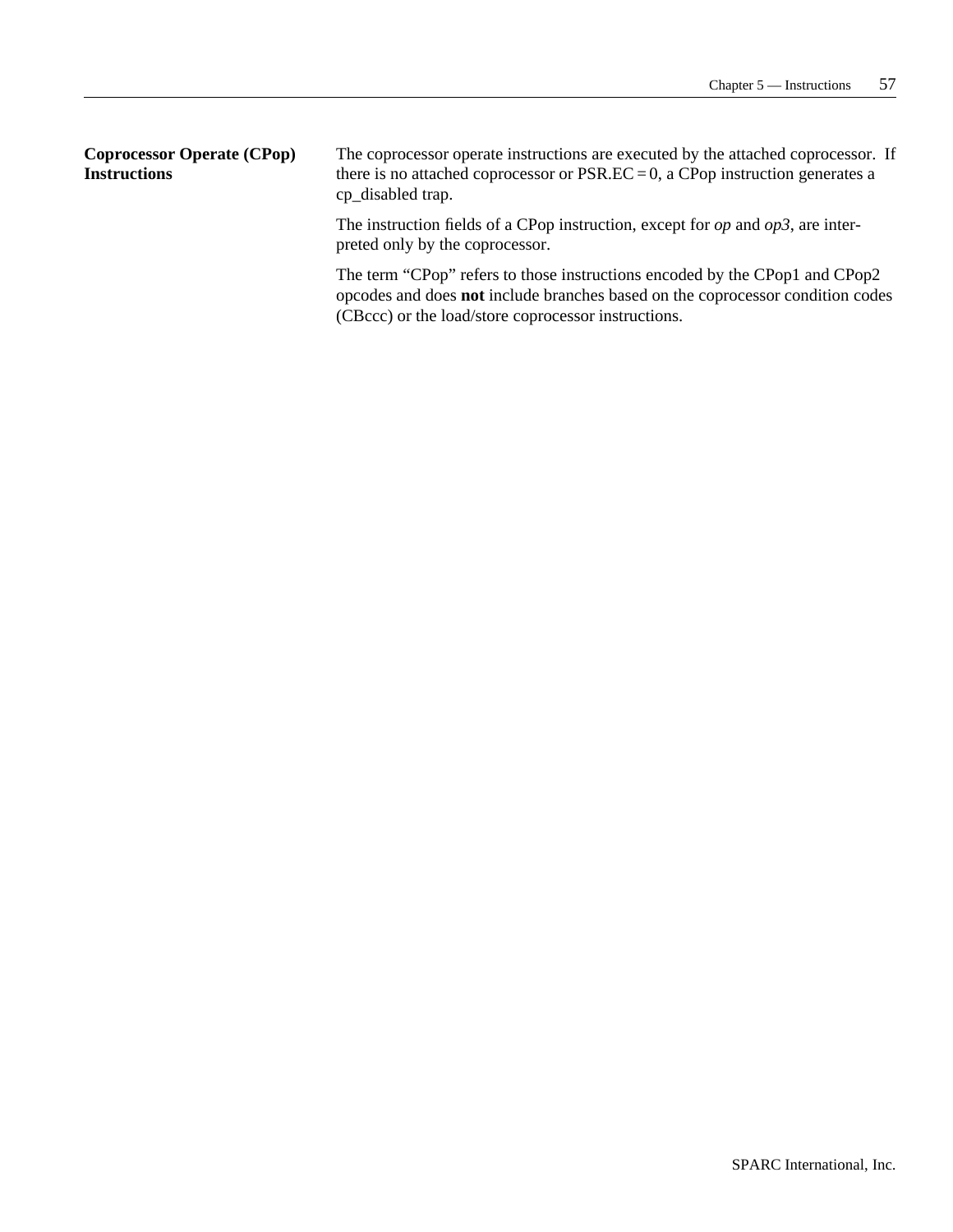# $\overline{6}$

# Memory Model

The SPARC **memory model** defines the semantics of memory operations such as load and store, and specifies how the order in which these operations are issued by a processor is related to the order in which they are executed by memory. It also specifies how instruction fetches are synchronized with memory operations.

The model applies both to uniprocessors and to shared-memory multiprocessors.

In the case of multiprocessor systems, the non-deterministic aspect of the memory model (see below) requires that the result of executing a program on a given implementation must be a possible result of executing the same program on the model machine defined by the architecture. This allows for unspecified (and unpredictable) timing-dependent effects of inter-processor interaction. Note that other events, such as interrupts and I/O, can also cause non-deterministic behavior.

As mentioned in Chapter 1, "Introduction", the SPARC architecture is a **model** which specifies the behavior observed by **software** on SPARC systems. Therefore, access to memory can be implemented in any manner in hardware, as long as the model described here is the one observed by software.

The standard memory model is called **Total Store Ordering (TSO)**. All SPARC implementations must provide at least the TSO model. An additional model called **Partial Store Ordering (PSO)** is defined, which allows higherperformance memory systems to be built. If present, this model is enabled via a system mode bit; if a SPARC Reference MMU is used, this bit is the PSO mode bit in the MMU control register. See Appendix H, "SPARC Reference MMU Architecture."

Machines that implement Strong Consistency (also called Strong Ordering) automatically support both TSO and PSO because the requirements of Strong Consistency are more stringent than either. In Strong Consistency, the loads, stores, and atomic load-stores of all processors are executed by memory serially in an order that conforms to the order in which these instructions were issued by individual processors. However, a machine that implements Strong Consistency may deliver lower performance than an equivalent machine that implements TSO or PSO. Although particular SPARC implementations may support Strong Consistency, software must not rely on having this model available on all machines. Strong Consistency is not the standard SPARC memory model.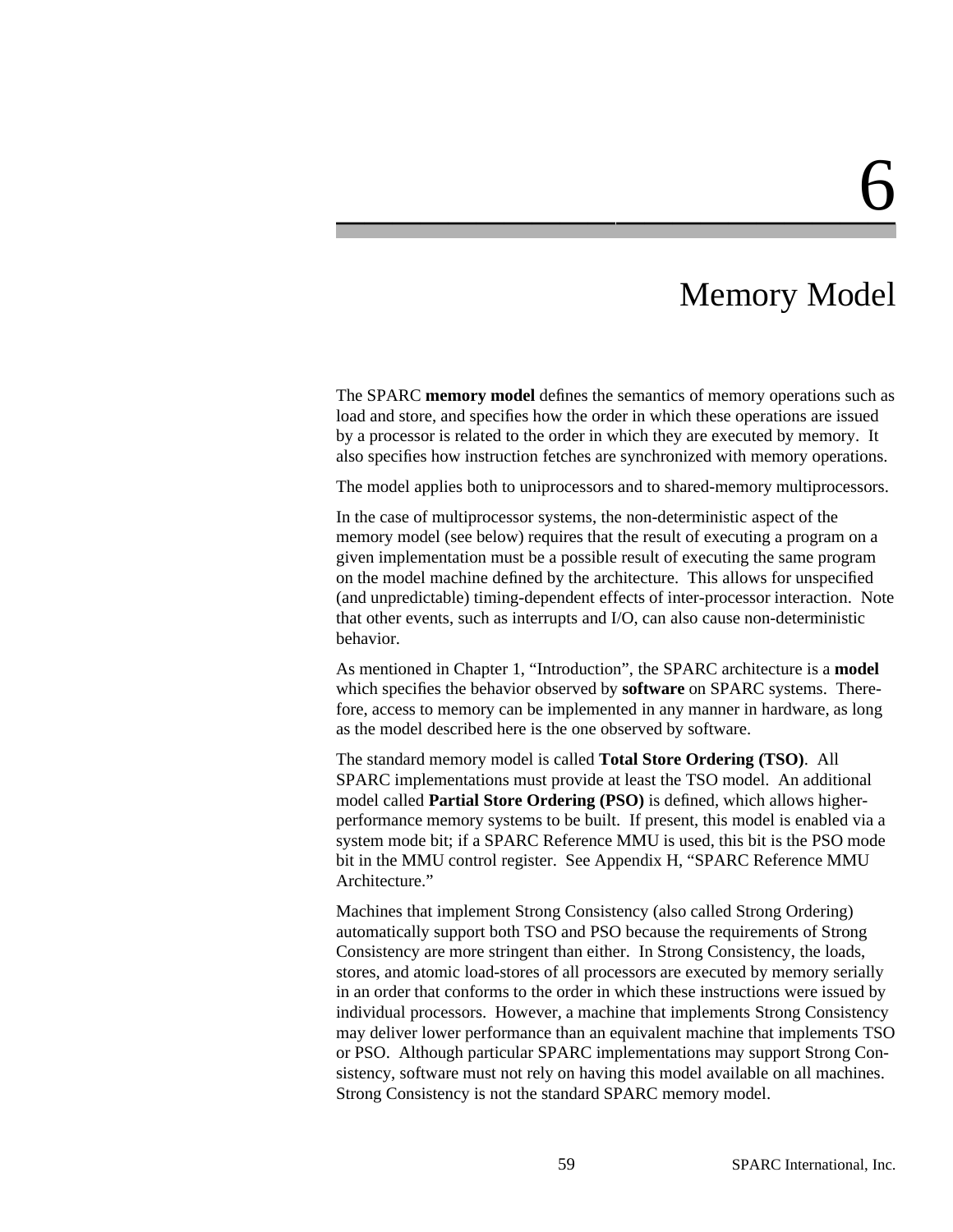|                               | Programs written using single-writer-multiple-readers locks are portable across<br>PSO, TSO, and Strong Consistency. Programs that use write-locks but read<br>without locking are portable across PSO,TSO, and Strong Consistency only if<br>writes to shared data are separated by STBAR instructions. If these STBAR<br>instructions are omitted, then the code is portable only across TSO and Strong<br>Consistency. The guidelines for other programs are as follows: Programs written<br>for PSO work automatically on a machine running in TSO mode or on a machine<br>that implements Strong Consistency; programs written for TSO work automati-<br>cally on a machine that implements Strong Consistency; programs written for<br>Strong Consistency may not work on a TSO or PSO machine; programs written<br>for TSO may not work on a PSO machine.                                                            |
|-------------------------------|-----------------------------------------------------------------------------------------------------------------------------------------------------------------------------------------------------------------------------------------------------------------------------------------------------------------------------------------------------------------------------------------------------------------------------------------------------------------------------------------------------------------------------------------------------------------------------------------------------------------------------------------------------------------------------------------------------------------------------------------------------------------------------------------------------------------------------------------------------------------------------------------------------------------------------|
|                               | Multithreaded programs in which all threads are restricted to run on a single pro-<br>cessor behave the same on PSO and TSO as they would on a Strongly Consistent<br>machine.                                                                                                                                                                                                                                                                                                                                                                                                                                                                                                                                                                                                                                                                                                                                              |
| <b>6.1. Basic Definitions</b> | Memory is the collection of locations accessed by the load/store instructions<br>(described in Appendix B, Sections B.1 through B.8). These locations include<br>traditional memory, as well as I/O registers, and registers accessible via address<br>space identifiers.                                                                                                                                                                                                                                                                                                                                                                                                                                                                                                                                                                                                                                                   |
| <b>Real Memory</b>            | <b>Real</b> (or <b>main</b> ) memory is defined to be those memory locations accessed when<br>either:                                                                                                                                                                                                                                                                                                                                                                                                                                                                                                                                                                                                                                                                                                                                                                                                                       |
|                               | the ASI field is $8, 9, 0xA$ , or $0xB$ , or                                                                                                                                                                                                                                                                                                                                                                                                                                                                                                                                                                                                                                                                                                                                                                                                                                                                                |
|                               | the ASI field, together with a field in a corresponding MMU entry, implies a<br>reference to real memory. (For example, when the Reference MMU is used,<br>physical address pass-through ASIs 0x20-2F refer to real memory.)                                                                                                                                                                                                                                                                                                                                                                                                                                                                                                                                                                                                                                                                                                |
|                               | Real memory should not be accessed by any other ASI, be in a coprocessor regis-<br>ter, or be in an ancillary state register. The exact ASI assignments and MMU<br>implementation details that define a real memory access are implementation-<br>dependent.                                                                                                                                                                                                                                                                                                                                                                                                                                                                                                                                                                                                                                                                |
|                               | A defining characteristic of real memory is that operations defined on it are free<br>of side-effects; that is, a load, store, or atomic load-store to a location in real<br>memory has no observable effect except on that location. All of the semantics of<br>operations defined on real memory are captured by the memory model.                                                                                                                                                                                                                                                                                                                                                                                                                                                                                                                                                                                        |
| <b>Input/Output Locations</b> | I/O registers are locations that are not real memory. In contrast to operations on<br>real memory, load, store and atomic load-store operations on these locations may<br>have observable side-effects. The semantics of operations on I/O locations are<br>not defined by the memory model, since these semantics are typically<br>implementation-dependent. All of the axioms of the memory model that con-<br>strain the ordering of operations apply equally to operations on real memory and<br>I/O locations. In addition, the order in which operations to I/O locations by a<br>given processor are executed by memory must conform to the "program order" of<br>these operations for that processor. In other words, references to I/O locations<br>are "strongly ordered" among themselves, but behave like TSO or PSO (which-<br>ever is applicable) when compared with references to real memory. I/O locations |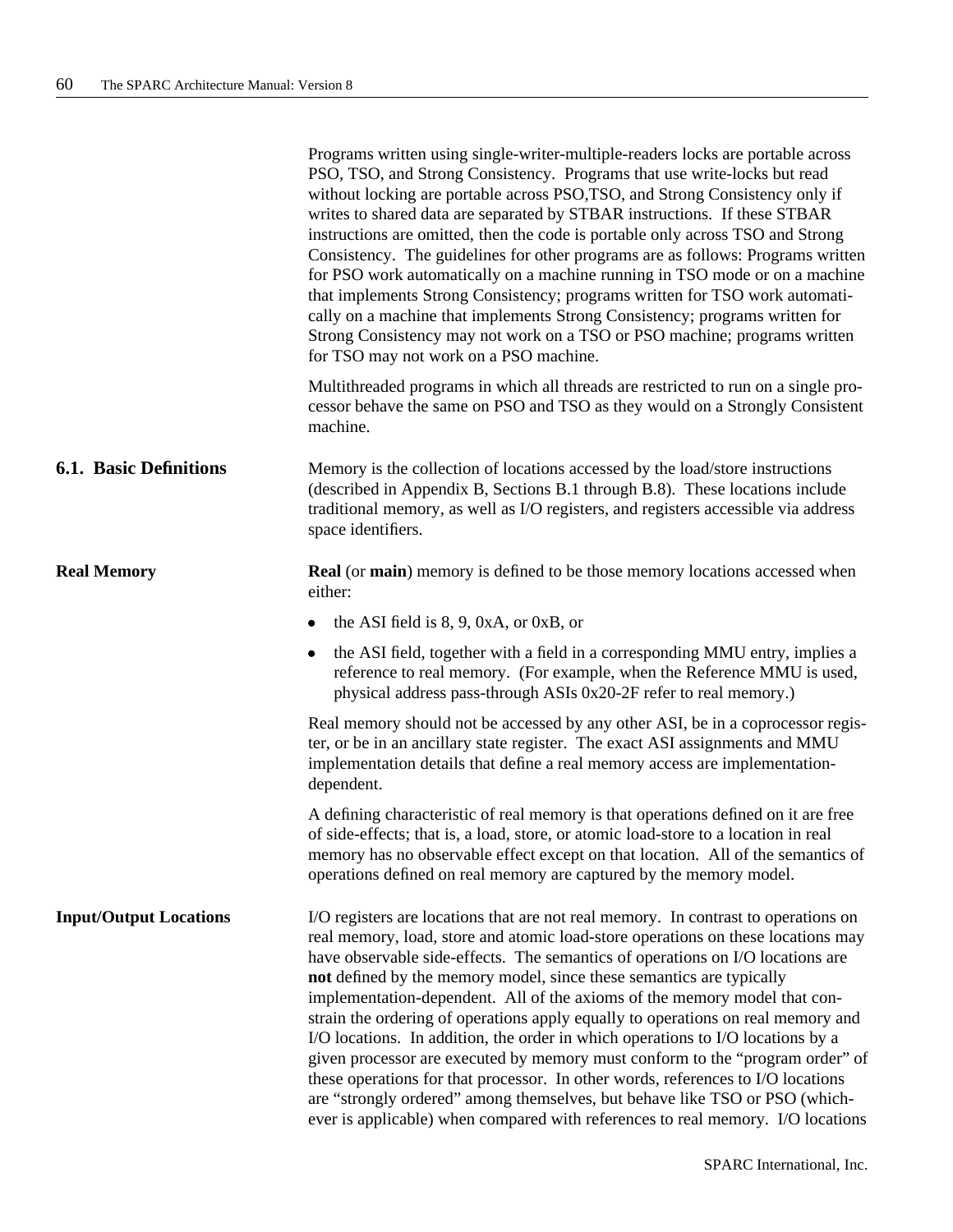include the following:

- (1) Those memory locations accessed when the ASI field is **not** 8, 9, 0xA, 0xB, or 0x20-2F
- (2) Those memory locations accessed when the ASI field is 8, 9, 0xA, or 0xB and a field in a corresponding MMU entry (such as the cacheable bit in the Reference MMU described in Appendix H) identifies the access as an I/O access
- (3) Possibly coprocessor registers
- (4) Possibly ancillary state registers

SPARC assumes that input/output registers are accessed via load/store alternate instructions, normal load/store instructions, coprocessor instructions, or read/write ancillary state register instructions (RDASR, WRASR). In the load/store alternate instructions case, the I/O registers can only be accessed by the supervisor. If coprocessor instructions are used, whether the I/O registers can be accessed outside of supervisor code or not is implementation-dependent.

The contents and addresses of I/O registers are implementation-dependent.

**Overview of Model** Memory is byte-addressed, with halfword accesses aligned on 2-byte boundaries, word accesses aligned on 4-byte boundaries, and doubleword accesses aligned on 8-byte boundaries. The largest datum that is atomically read or written by memory hardware is a doubleword. Also, memory references to different bytes, halfwords, and words in a given doubleword are treated for ordering purposes as references to the same location. Thus the unit of ordering for memory is a doubleword.

> Memory is modeled as an *N*-port device (refer to Figure 6-1), where *N* is the number of processors. A processor initiates memory operations via its port in what is called the **issuing order**. Each port contains a Store Buffer used to hold stores, FLUSHes, and atomic load-stores. A switch connects a single-port memory to one of the ports at a time, for the duration of each memory operation. The order in which this switch is thrown from one port to another is nondeterministic and defines the **memory order** of operations.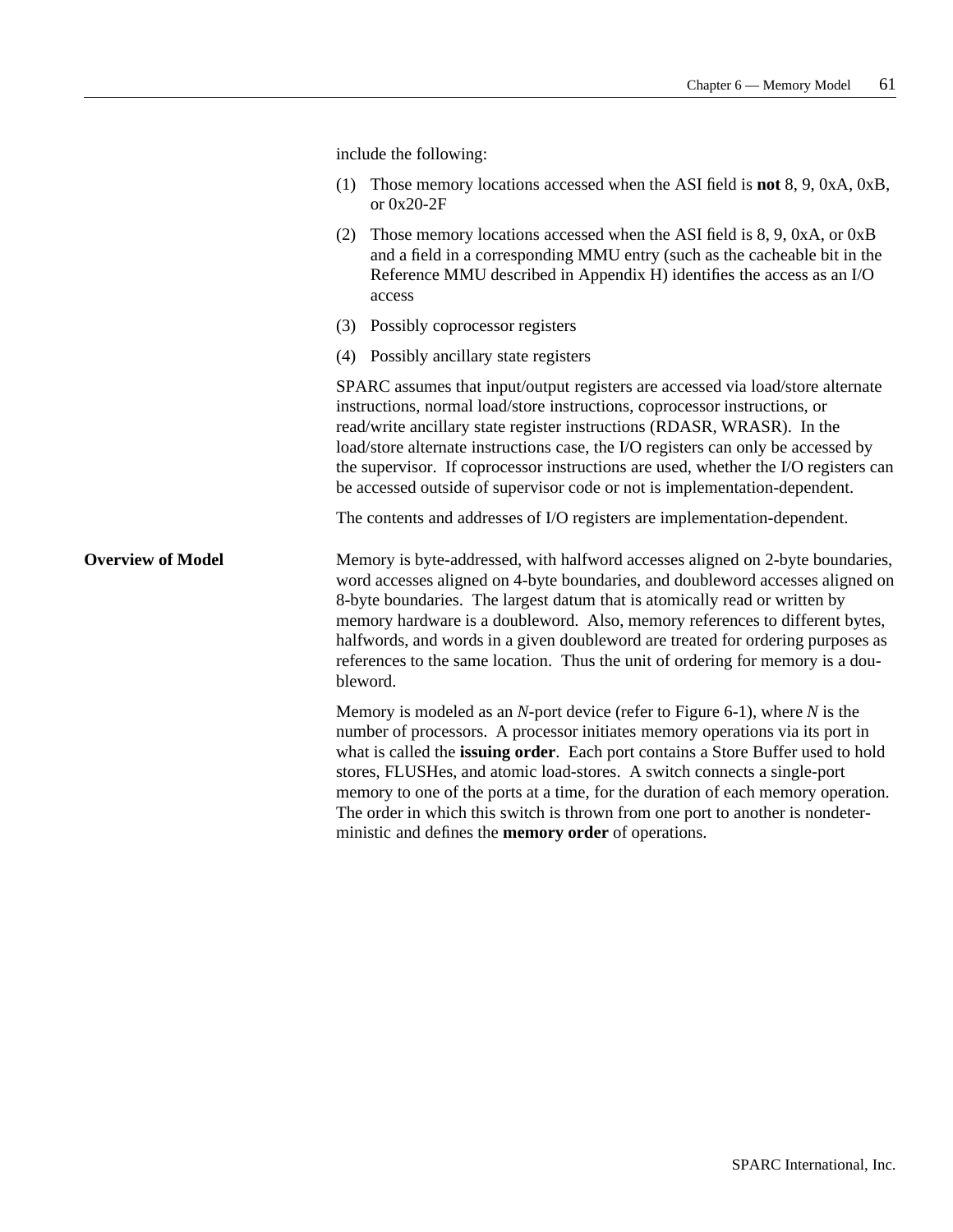



For purposes of the memory model, a processor consists of an Idealized Processor IP and an instruction buffer IBuf (refer to Figure 6-2). IP executes instructions one at a time as specified by the ISP, without overlap, in what is called **program order**. For each instruction, IP fetches the instruction from IBuf and then executes it, issuing any data loads and stores directly to the processor's memory port. For such a given **instruction fetch**, IBuf issues an **instruction load** via the processor's memory port if the instruction is not already in IBuf. The distinction between instruction fetches and instruction loads is important; confusing the two will lead to incorrect conclusions about the memory model. IBuf may also prefetch instructions via the memory port. Thus IBuf models the effects of instruction pipelining, FIFO instruction buffering, and/or a **non-consistent** instruction cache in a processor implementation. Note that the issuing order of data loads and stores conforms to the order of the corresponding instructions in program order. However, the issuing order of instruction loads in general **does not** conform to the order of instruction fetches, which defines program order. Also, the interleaving of instruction loads relative to data loads and stores is in general not known. The FLUSH instruction synchronizes instruction fetches with data loads and stores: when a processor executes FLUSH *A*, the data corresponding to location *A* is removed from the IBufs of **all** processors in the system some time after the execution of the FLUSH. An implementation may choose to flush any portion of IBuf as long as location *A* is included.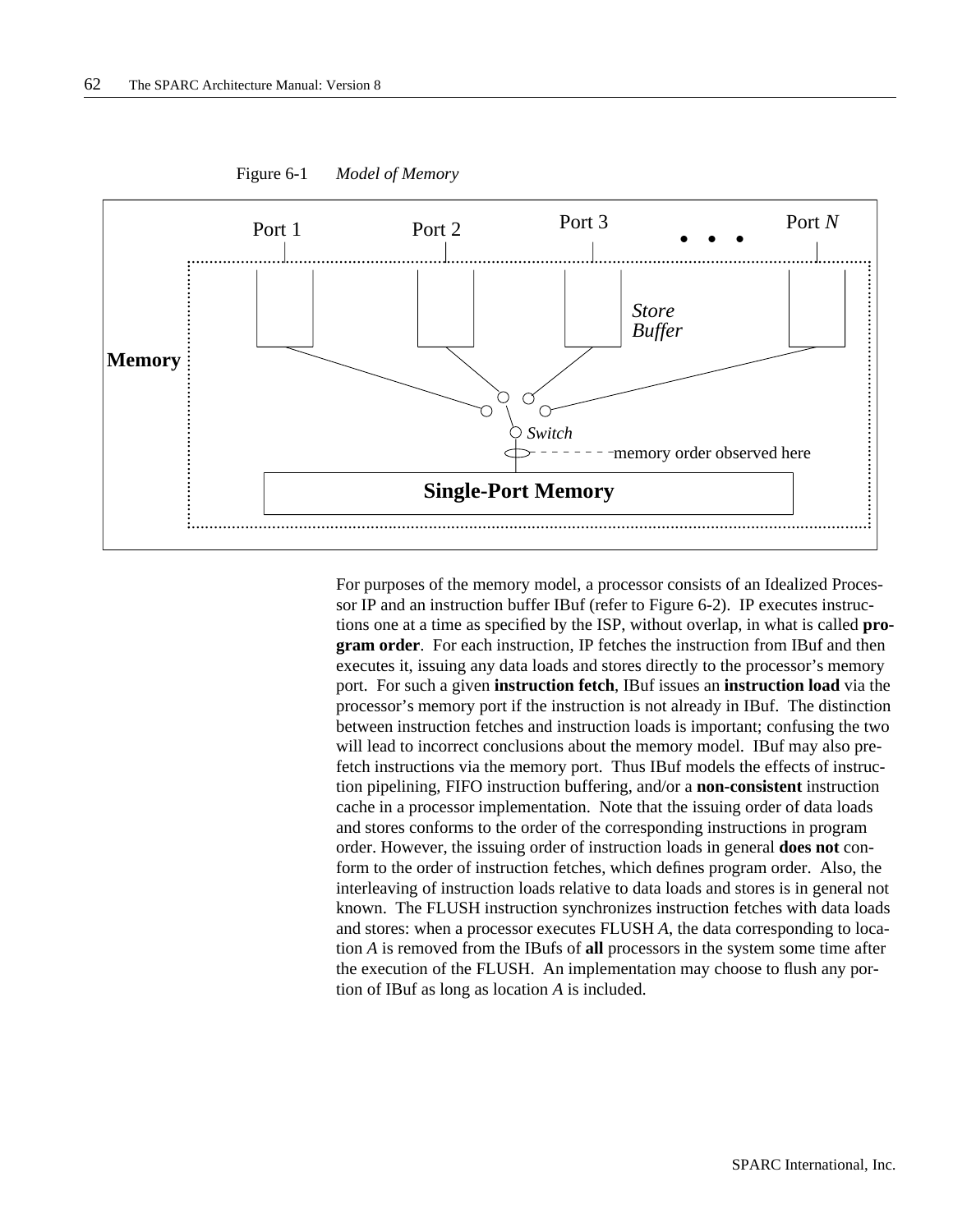

Figure 6-2 *Model of a Processor*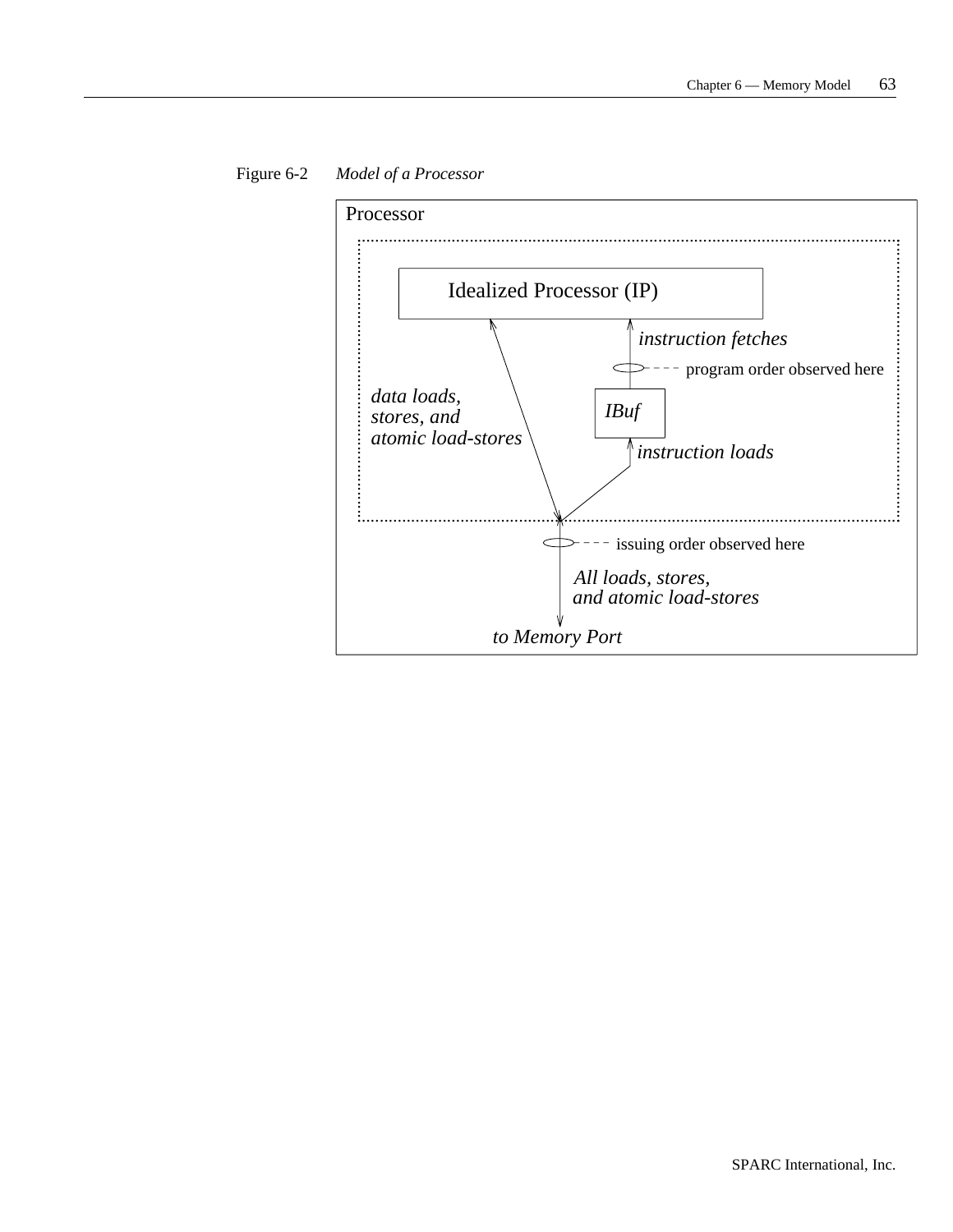#### **6.2. Total Store Ordering (TSO) Total Store Ordering** guarantees that the store, FLUSH, and atomic load-store instructions of all processors appear to be executed by memory serially in a single order called the memory order. Furthermore, the sequence of store, FLUSH, and atomic load-store instructions in the memory order for a given processor is identical to the sequence in which they were issued by the processor. Figure 6-3 shows the ordering constraints for this model graphically. A complete formal specification appears in Appendix K, "Formal Specification of the Memory Model."



Figure 6-3 *Total Store Ordering Model of Memory*

Stores, FLUSHes, and atomic load-stores issued by a processor are placed in its dedicated Store Buffer, which is FIFO. Thus the order in which memory executes these operations for a given processor is the same as the order in which the processor issued them. The memory order of these operations corresponds to the order in which the switch is thrown from one port to another.

A load by a processor first checks its Store Buffer to see if it contains a store to the same location (atomic load-stores do not need to be checked for because they block the processor). If it does, then the load returns the value of the most recent such store; otherwise the load goes directly to memory. Since not all loads go to memory, loads in general **do not** appear in the memory order. A processor is blocked from issuing further memory operations until the load returns a value.

An atomic load-store (SWAP or LDSTUB) behaves like both a load and a store. It is placed in the Store Buffer like a store, and it blocks the processor like a load. In other words, the atomic load-store blocks until the store buffer is empty and then proceeds to memory. A load therefore does not need to check for atomic load-stores in the Store Buffer because this situation cannot arise. When memory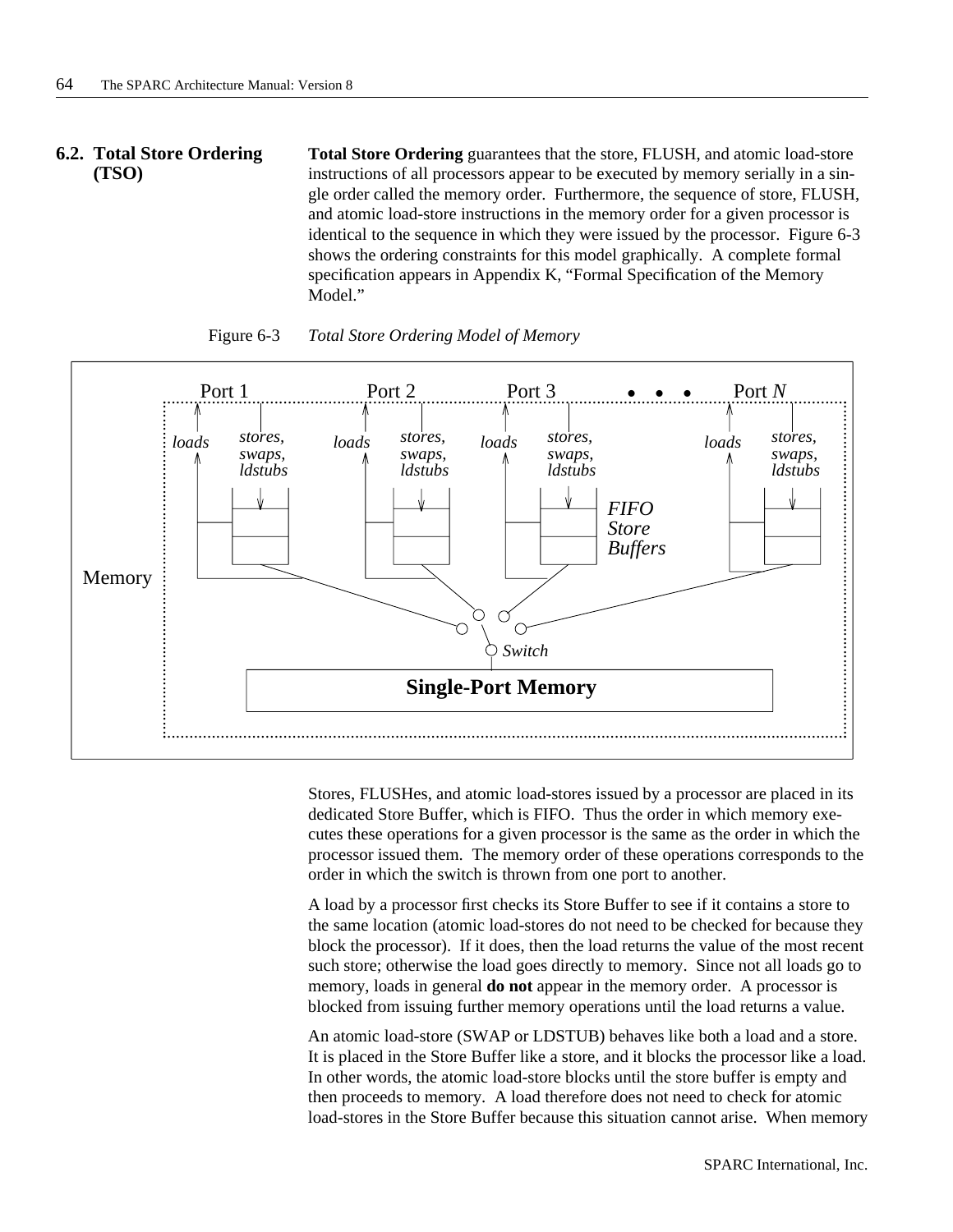services an atomic load-store, it does so atomically: no other operation may intervene between the load and store parts of the load-store.

Programming Note In the definition of TSO, the term "processor" may be replaced everywhere by the term "process" or "thread" as long as the process or thread switch sequence is written properly. See Appendix J, "Programming with the Memory Model," for the correct process switch sequence.

**6.3. Partial Store Ordering (PSO) Partial Store Ordering** guarantees that the store, FLUSH, and atomic load-store instructions of all processors appear to be executed by memory serially in a single order called the memory order. However, the memory order of store, FLUSH, and atomic load-store instructions for a given processor is, in general, **not** the same as the order in which they were issued by that processor. Conformance between issuing order and memory order is provided by use of the STBAR instruction: if two of the above instructions are separated by an STBAR in the issuing order of a processor, or if they reference the same location, then the memory order of the two instructions is the same as the issuing order. Figure 6-4 shows the ordering constraints for this model graphically. A complete formal specification appears in Appendix K, "Formal Specification of the Memory Model."



Figure 6-4 *Partial Store Ordering Model of Memory*

Stores, FLUSHes, and atomic load-stores issued by a processor are placed in its dedicated Store Buffer. This buffer is not guaranteed to be FIFO as it was in TSO; it does maintain the order of stores and atomic load-stores to the same location, but otherwise it is partitioned only by the occurrence of STBAR instructions. These instructions are shown in the figure as *S–* s. Thus the order in which memory executes two stores or atomic load-stores separated by an STBAR for a given processor is the same as the order in which the processor issued them. The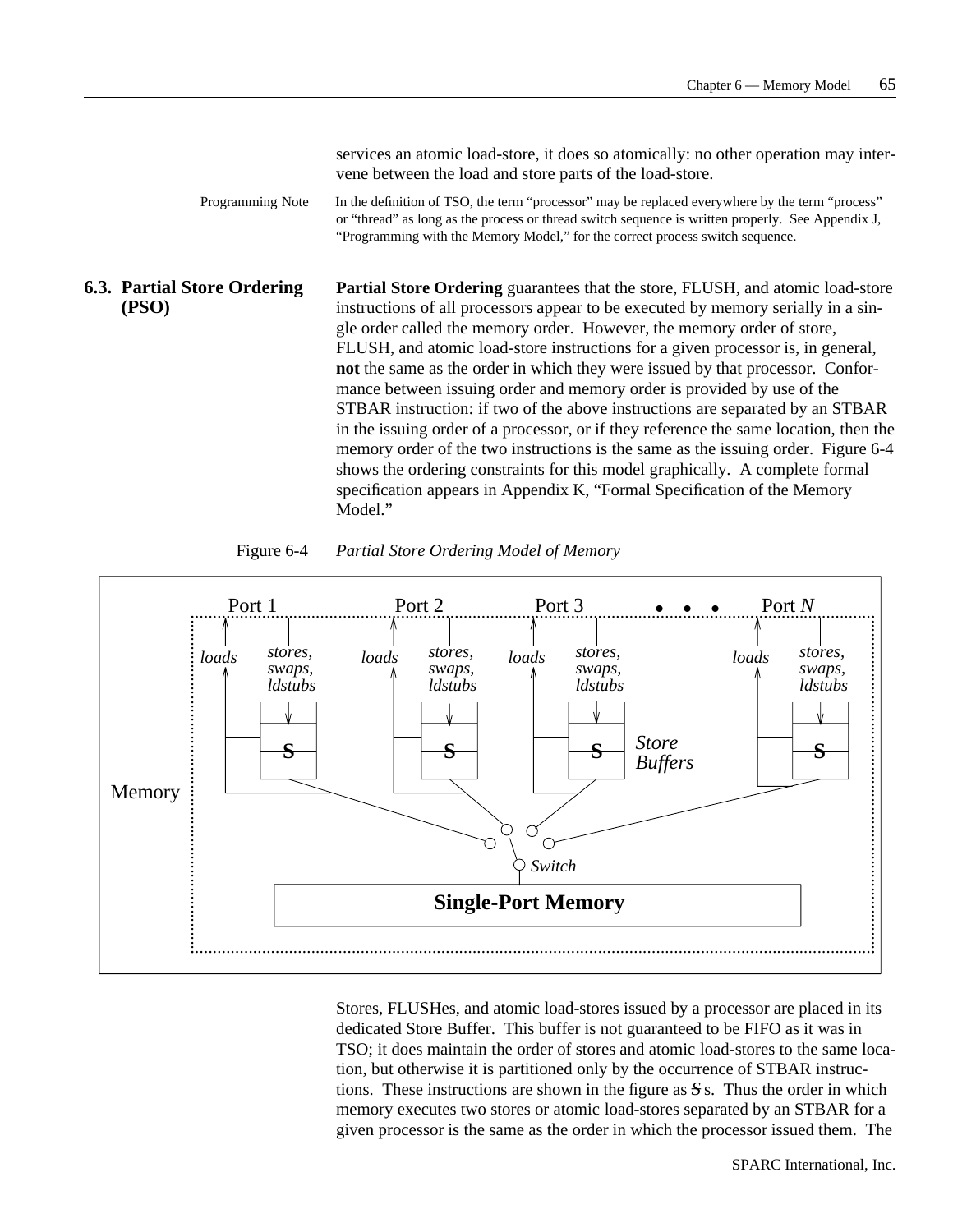memory order of these operations corresponds to the order in which the switch is thrown from one port to another.

Loads first check the Store Buffer for the processor to see if it contains a store to the same location (atomic load-stores don't need to be checked for because they block the processor). If it does, then the load returns the value of the most recent such store; otherwise the load goes directly to memory. Since not all loads go to memory, loads in general **do not** appear in the memory order. A processor is blocked from issuing further memory operations until the load returns a value.

An atomic load-store (SWAP or LDSTUB) behaves both like a load and a store. It is placed in the Store Buffer like a store, and it blocks the processor like a load. A load therefore does not need to check for atomic load-stores because this situation cannot arise. When memory services an atomic load-store, it does so atomically: no other operation may intervene between the load and store parts of an atomic load-store.

Implementation Note The advantage of PSO over TSO is that it allows an implementation to have a higher-performance memory system. PSO therefore should be thought of as a performance optimization over TSO.

Implementation Note See Appendix L, "Implementation Characteristics," for information on which of the various SPARC implementations support the PSO mode.

Programming Note In the definition of PSO, the term "processor" may be replaced everywhere by the term "process" or "thread" as long as the process or thread switch sequence is written properly. See Figure J-4-2 in Appendix J, for the correct process switch sequence.

**6.4. Mode Control** The memory model seen by a processor is controlled by the PSO bit in the MMU control register for that processor, if the processor has a SPARC Reference MMU.  $PSO = 0$  specifies Total Store Ordering, while  $PSO = 1$  specifies Partial Store Ordering. See Appendix H, "SPARC Reference MMU Architecture," for the location of this bit.

> The STBAR instruction must execute as a NOP on machines that implement strong consistency, machines that implement only TSO, and machines that implement PSO but are running with PSO mode disabled.

Implementation Note A given SPARC implementation must provide TSO, but it may or may not provide PSO. In implementations that do not provide PSO, setting the PSO mode bit has no effect.

Programming Note Programs written for PSO will work automatically on a processor that is running in TSO mode. However, programs written for TSO will not in general work on a processor that is running in PSO mode. See Appendix J, "Programming with the Memory Model," for a more detailed discussion of portability.

**6.5. FLUSH: Synchronizing Instruction Fetches with Memory Operations**

The FLUSH instruction ensures that subsequent instruction fetches to the target of the FLUSH by the processor executing the FLUSH appear to execute after any loads, stores and atomic load-stores issued by that processor prior to the FLUSH. In a multiprocessor, FLUSH also ensures that stores and atomic load-stores to the target of the FLUSH issued by the processor executing the FLUSH prior to the FLUSH become visible to the instruction fetches of **all** other processors some time after the execution of the FLUSH. When a processor executes a sequence of store or atomic load-stores interspersed with appropriate FLUSH and STBAR instructions (the latter are needed only for PSO), the changes appear to the instruction fetches of all processors to occur in the order in which they were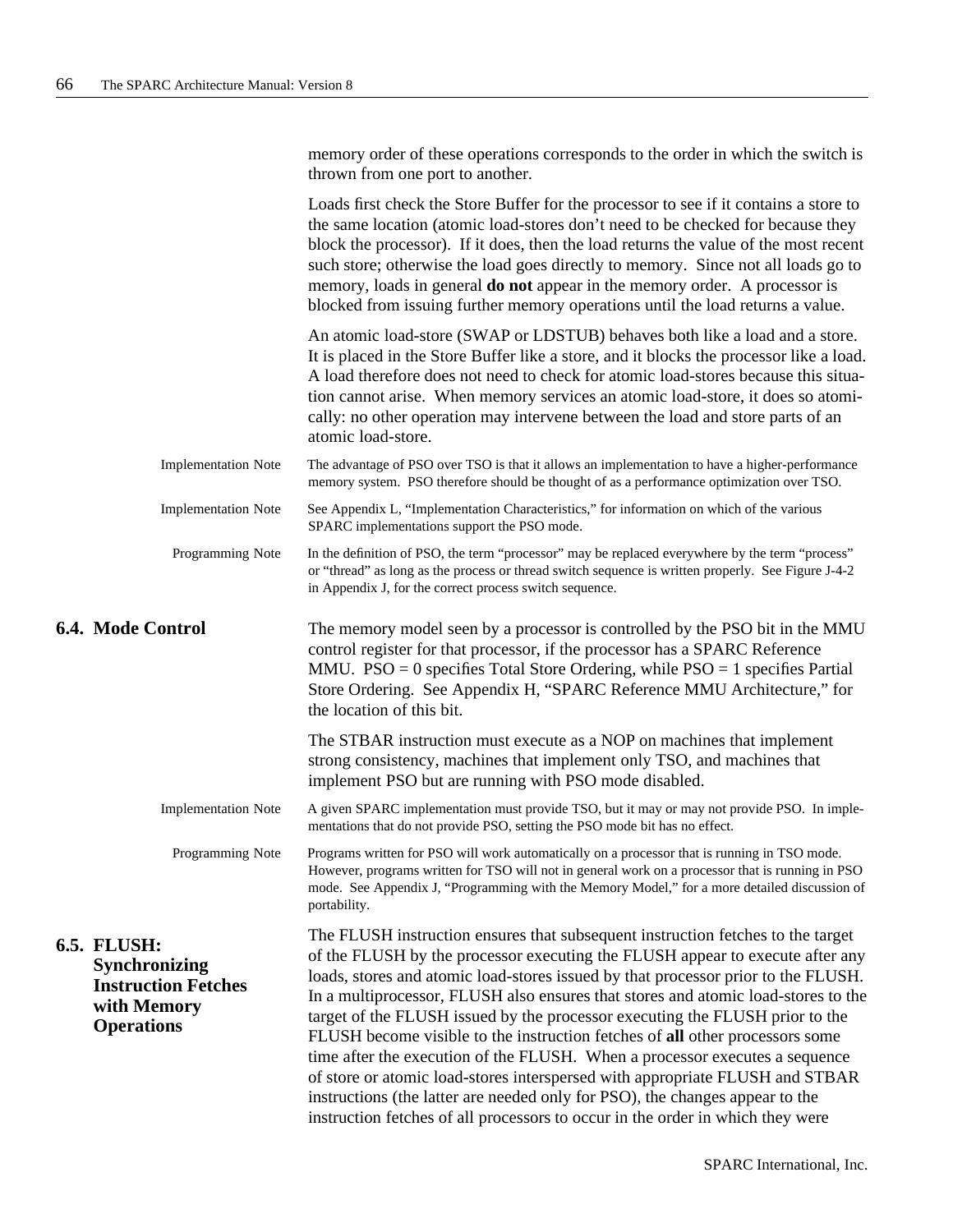made. Figure 6-5 shows the operation of FLUSH graphically, assuming Processor 1 is the one executing the FLUSH. A complete formal specification of FLUSH appears in Appendix K, "Formal Specification of the Memory Model."



Figure 6-5 *Operation of a FLUSH Instruction, by Processor 1*

The IBuf of each processor consists of three elements: a 5-instruction local flush (*lflush*) delay that delays the execution of locally generated FLUSHes by at most 5 instructions; the IBuf data; and a remote flush (*rflush*) FIFO that contains flushes generated by remote processors. Processor 1 executes a FLUSH *A* by issuing a local flush (*lflush*) command to its IBuf and placing a remote flush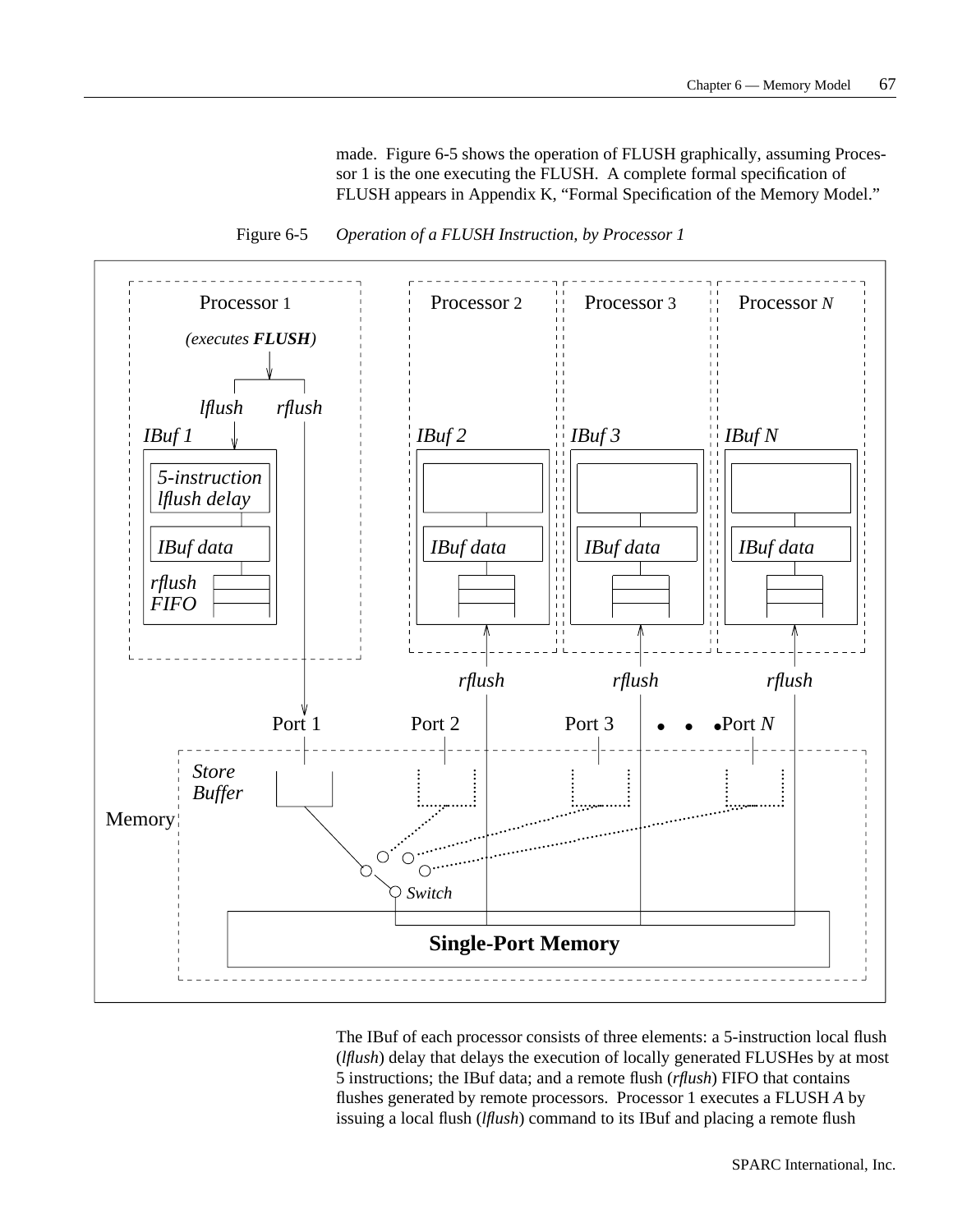(*rflush*) command in its store buffer and then proceeds to execute the next instruction. Processor 1's IBuf executes the *lflush* after at most a 5-instruction delay by invalidating the contents of address *A* in IBuf1. The *rflush* placed in the Store Buffer is treated exactly like a store for ordering purposes: it appears in the global memory order by going through the single port to memory and is then placed in the *rflush* FIFOs of processors other than the one executing the FLUSH. The *rflush* **does not** have any effect on the contents of Memory. A remote processor's IBuf invalidates the contents of address *A* when the *rflush* comes to the head of that processor's *rflush* FIFO.

The *lflush* guarantees that an instruction fetch to address *A* issued 5 instructions or more after the FLUSH *A* by Processor 1 will miss the IBuf and turn into an instruction load that will appear in the issuing order defined at Processor 1's memory port. Given the guarantees provided by the memory model, the instruction fetch will observe the value of a store done to *A* before the FLUSH. Note also, that the order of *lflush*es is preserved, so that if a processor executes the sequence ST *A*, FLUSH *A*, STBAR, ST *B*, FLUSH *B*, the instruction fetches of this processor will observe the two stores in the order in which they were issued. In TSO mode the STBAR is superfluous.

The guarantee provided by *rflush* is weaker: copies of *A* in the IBufs of remote processors are invalidated some time after the FLUSH is executed by Processor 1. In particular, Processor 1 **may not** assume that the remote IBufs have been invalidated at the time when it starts the execution of the instruction just after the FLUSH. Also note that since *rflush*es are ordered just like stores, the two stores in the sequence ST *A*, FLUSH *A*, STBAR, ST *B*, FLUSH *B* are observed by the instruction fetches of remote processors in the issuing order. In TSO mode the STBAR is superfluous, of course.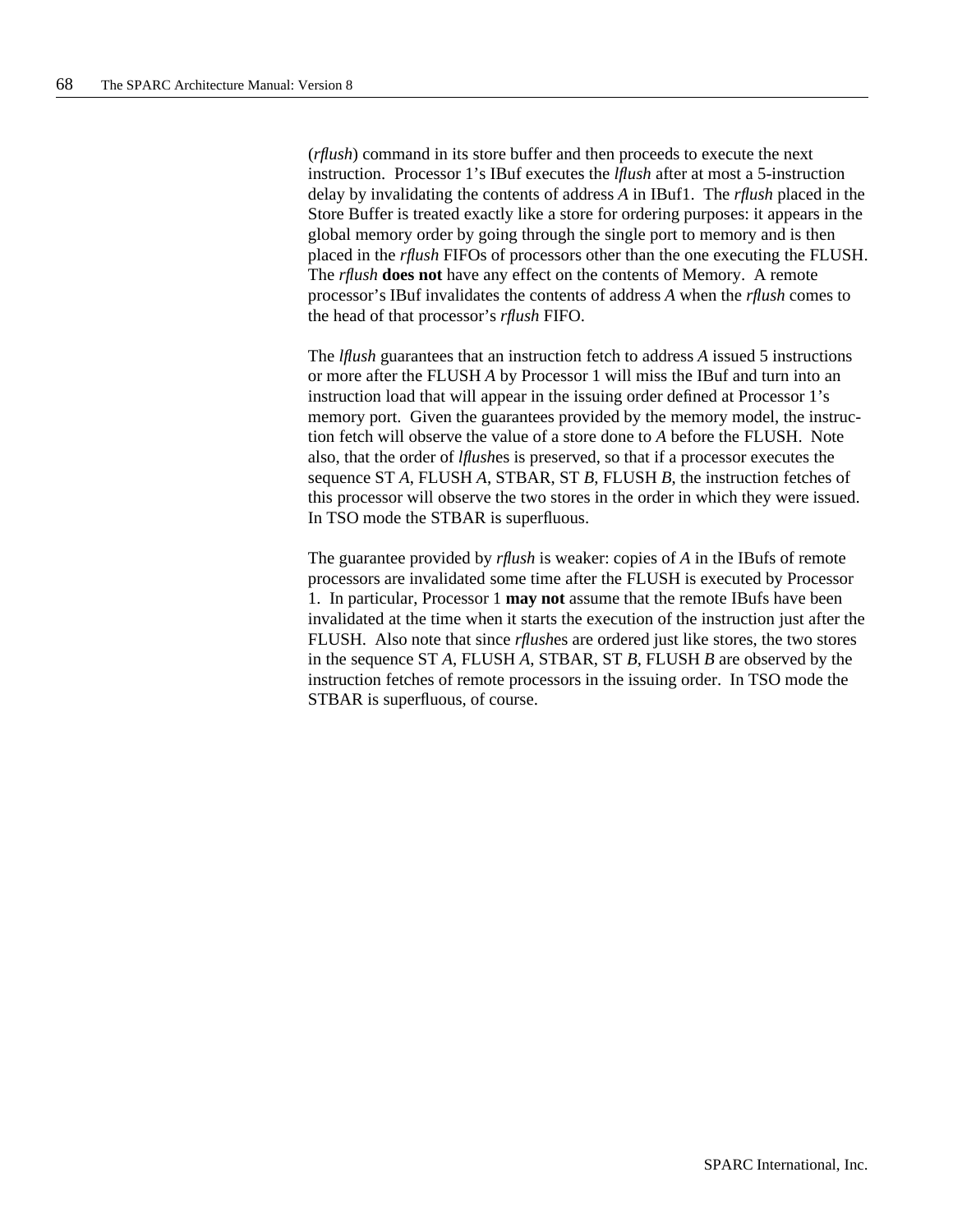# Traps

|                      | A trap is a vectored transfer of control to the supervisor through a special trap<br>table that contains the first 4 instructions of each trap handler. The base address<br>of the table is established by the supervisor, by writing the Trap Base Address<br>(TBA) field of an IU state register called the Trap Base Register (TBR). The dis-<br>placement within the table is determined by the type of trap. Half of the table is<br>reserved for hardware traps, and the other half is reserved for software traps as<br>generated by software trap (Ticc) instructions. |
|----------------------|--------------------------------------------------------------------------------------------------------------------------------------------------------------------------------------------------------------------------------------------------------------------------------------------------------------------------------------------------------------------------------------------------------------------------------------------------------------------------------------------------------------------------------------------------------------------------------|
|                      | A trap is like an unexpected procedure call. It decrements the current window<br>pointer to the next register window and causes the hardware to write the trapped<br>program counters into two local registers of the new window. In general, the trap<br>handler saves the value of the PSR in another local register, and is free to use the<br>other 5 <i>local</i> registers in the new window.                                                                                                                                                                            |
|                      | A trap may be caused by an instruction-induced exception or an external inter-<br>rupt request not directly related to a particular instruction. Before it begins exe-<br>cuting each instruction, the IU selects the highest-priority exception or interrupt<br>request, and if there are any, causes a trap.                                                                                                                                                                                                                                                                 |
|                      | A "non-resumable machine-check error" exception is due to the detection of a<br>hardware malfunction from which, due to its nature, the state of the processor at<br>the time of the exception cannot be restored. Since the processor state cannot be<br>restored, execution after such an exception is not resumable. Non-resumable<br>machine-check errors are implementation-dependent. A possible example of<br>such an error is a bus parity error.                                                                                                                      |
| 7.1. Trap Categories | An exception or interrupt request can cause any of three categories of traps:                                                                                                                                                                                                                                                                                                                                                                                                                                                                                                  |
|                      | — A precise trap                                                                                                                                                                                                                                                                                                                                                                                                                                                                                                                                                               |
|                      | - A deferred trap                                                                                                                                                                                                                                                                                                                                                                                                                                                                                                                                                              |
|                      | — An interrupting trap                                                                                                                                                                                                                                                                                                                                                                                                                                                                                                                                                         |
| <b>Precise Trap</b>  | A precise trap is induced by a particular instruction and occurs before any<br>program-visible state has been changed by the trap-inducing instruction. When a<br>precise trap occurs, several conditions must hold:                                                                                                                                                                                                                                                                                                                                                           |
|                      | (1) The PC saved in $r[17]$ (local register 1) points to the instruction which<br>induced the trap, and the nPC saved in r[18] (local register 2) points at the                                                                                                                                                                                                                                                                                                                                                                                                                |

7

69 SPARC International, Inc.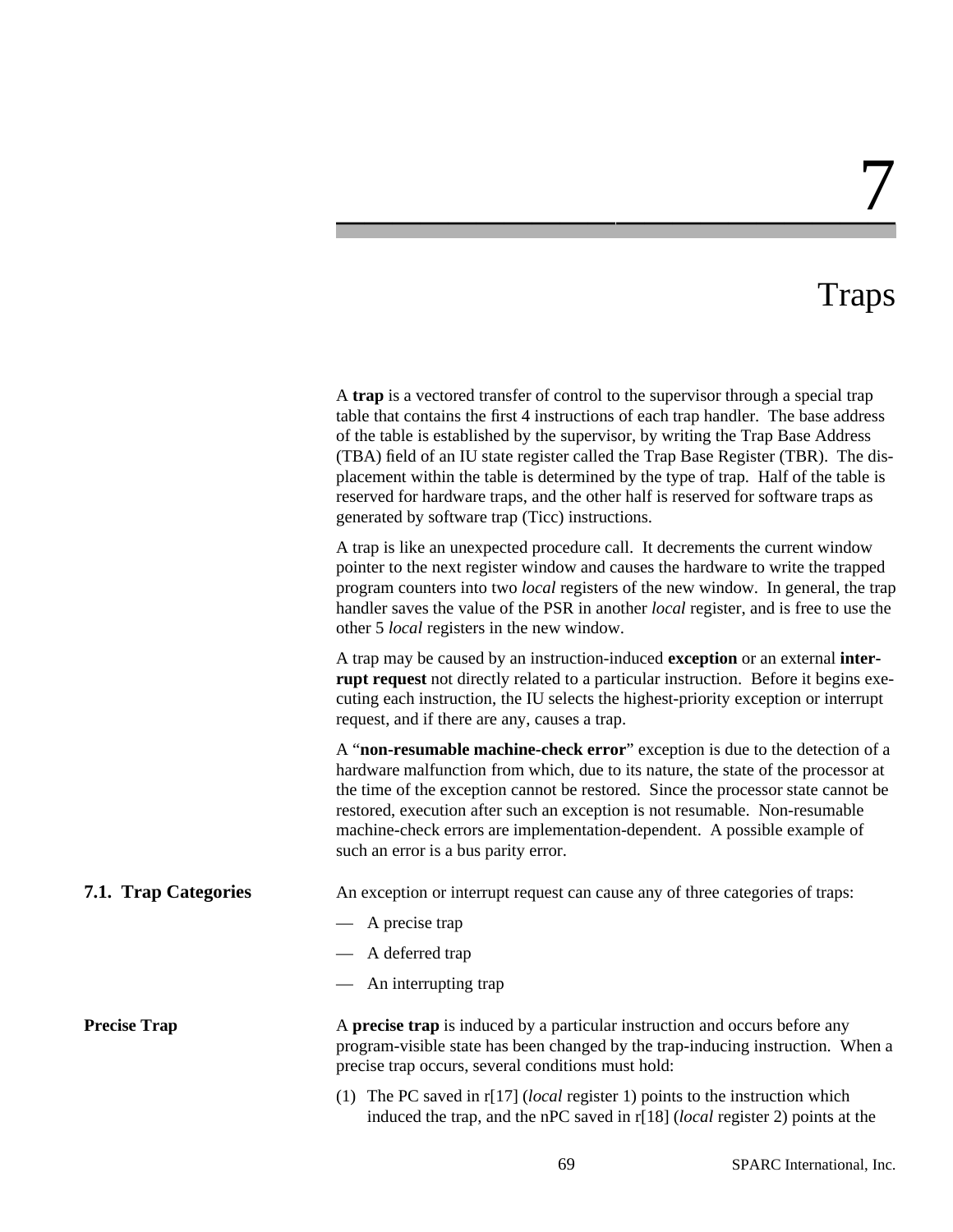instruction which was to be executed next.

- (2) The instructions before the one which induced the trap have completed execution.
- (3) The instructions after the one which induced the trap remain unexecuted.

## **Deferred Trap** A **deferred trap** is also induced by a particular instruction, but unlike a precise trap, a deferred trap may occur after program-visible state is changed. Such state may have been changed by the execution of either the trap-inducing instruction itself, or by one or more instructions that follow it.

A deferred trap may occur one or more instructions after the trap-inducing instruction is executed. However, a deferred trap must occur before the execution of any instruction that depends on the trap-inducing instruction. That is, a deferred trap may not be deferred past the execution of an instruction that specifies source registers, destination registers, condition codes, or any softwarevisible machine state that could be modified by the trap-inducing instruction.

A deferred trap may not be deferred past a precise trap, except for a floatingpoint exception or coprocessor exception, which may be deferred past a precise trap.

Associated with a particular deferred trap implementation there must exist:

- (1) An instruction that provokes a potentially outstanding deferred-trap exception to be taken as a trap.
- (2) The ability to resume execution of the trapped instruction stream.
- (3) Privileged instructions that access the state required for the supervisor to emulate a deferred-trap-inducing instruction, and resume execution of the trapped instruction stream. (This state is referred to as **deferred-trap queue(s)** in Chapter 4, "Registers.")

Note that resumable execution may involve emulation of instructions that did not complete execution by the time of the deferred trap (that is, those instructions in the deferred-trap queue).

Whether any deferred traps (and associated deferred-trap queues) are present is implementation-dependent. Note that to avoid deferred traps entirely, an implementation would need to execute all floating-point (and coprocessor, if any) instructions and take any exceptions they generate synchronously with the execution of integer instructions. A deferred-trap queue (e.g. FQ or CQ) would be superfluous in such an implementation.

## **Interrupting Trap** An **interrupting trap** is neither a precise trap nor a deferred trap. Interrupting traps are controlled by a combination of the Processor Interrupt Level (PIL) field of the PSR and the Trap Enable (ET) field of the PSR.

An interrupting trap may be due to:

(1) An external interrupt request not directly related to a previously-executed instruction,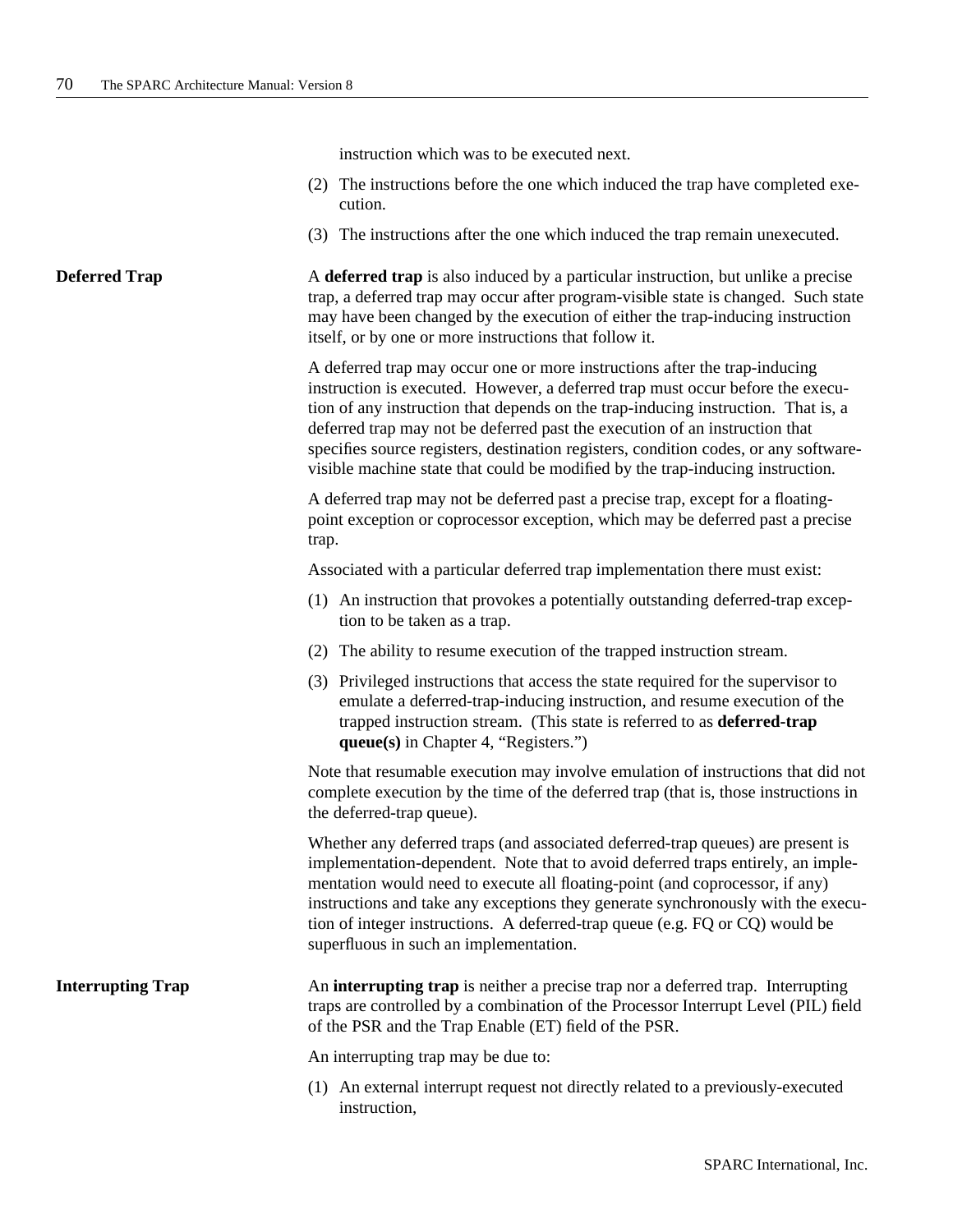|  |  | (2) An exception not directly related to a previously-executed instruction, or |  |  |  |
|--|--|--------------------------------------------------------------------------------|--|--|--|
|--|--|--------------------------------------------------------------------------------|--|--|--|

(3) An exception caused by a previously-executed instruction.

The meaning of these causes is as follows:

- Cause (1): An external interrupt request can be induced by the assertion of an external signal not directly related to any particular processor or memory state. An example of this is the assertion of an "I/O done" signal.
- Cause (2): An interrupting trap due to an exception not directly related to a previously-executed instruction can be caused by the detection of arbitrary implementation-dependent processor or system state. An example of this is an exception generated by breakpoint logic that depends on fetched but unexecuted instructions, or on processor execution history.
- Cause (3): An interrupting trap due to an earlier instruction causing an exception, is similar to a deferred trap in that it occurs after instructions following the trap-inducing instruction have modified the processor or memory state. The difference is that an instruction that induces such an interrupting trap cannot necessarily be emulated, since the implementation does not preserve the necessary state. An example of this is an ECC data access error reported after the corresponding load instruction has completed.

| 7.2. Trap Models          | Since user application programs do not "see" traps unless they install user trap<br>handlers via supervisor software, and the treatment of implementation-dependent<br>"non-resumable machine-check" error exceptions can vary across systems,<br>SPARC allows an implementation to provide alternative trap models for a partic-<br>ular exception type. |
|---------------------------|-----------------------------------------------------------------------------------------------------------------------------------------------------------------------------------------------------------------------------------------------------------------------------------------------------------------------------------------------------------|
|                           | Specifically, a particular exception may result in either a precise trap, a deferred<br>trap, or an interrupting trap, depending on the implementation. (Note that exter-<br>nal interrupt requests by definition always cause interrupting traps.)                                                                                                       |
|                           | However, in order to support user trap handlers and virtualizable instructions,<br>SPARC defines a default trap model that must be available in all implemen-<br>tations.                                                                                                                                                                                 |
| <b>Default Trap Model</b> | The SPARC default trap model predicates that all traps must be precise, with<br>four exceptions:                                                                                                                                                                                                                                                          |
|                           | (1) Floating-point and coprocessor exceptions (fp_exception, cp_exception)<br>may be deferred.                                                                                                                                                                                                                                                            |
|                           |                                                                                                                                                                                                                                                                                                                                                           |
|                           | (2) Implementation-dependent "non-resumable machine-check" exceptions may<br>be deferred or interrupting.                                                                                                                                                                                                                                                 |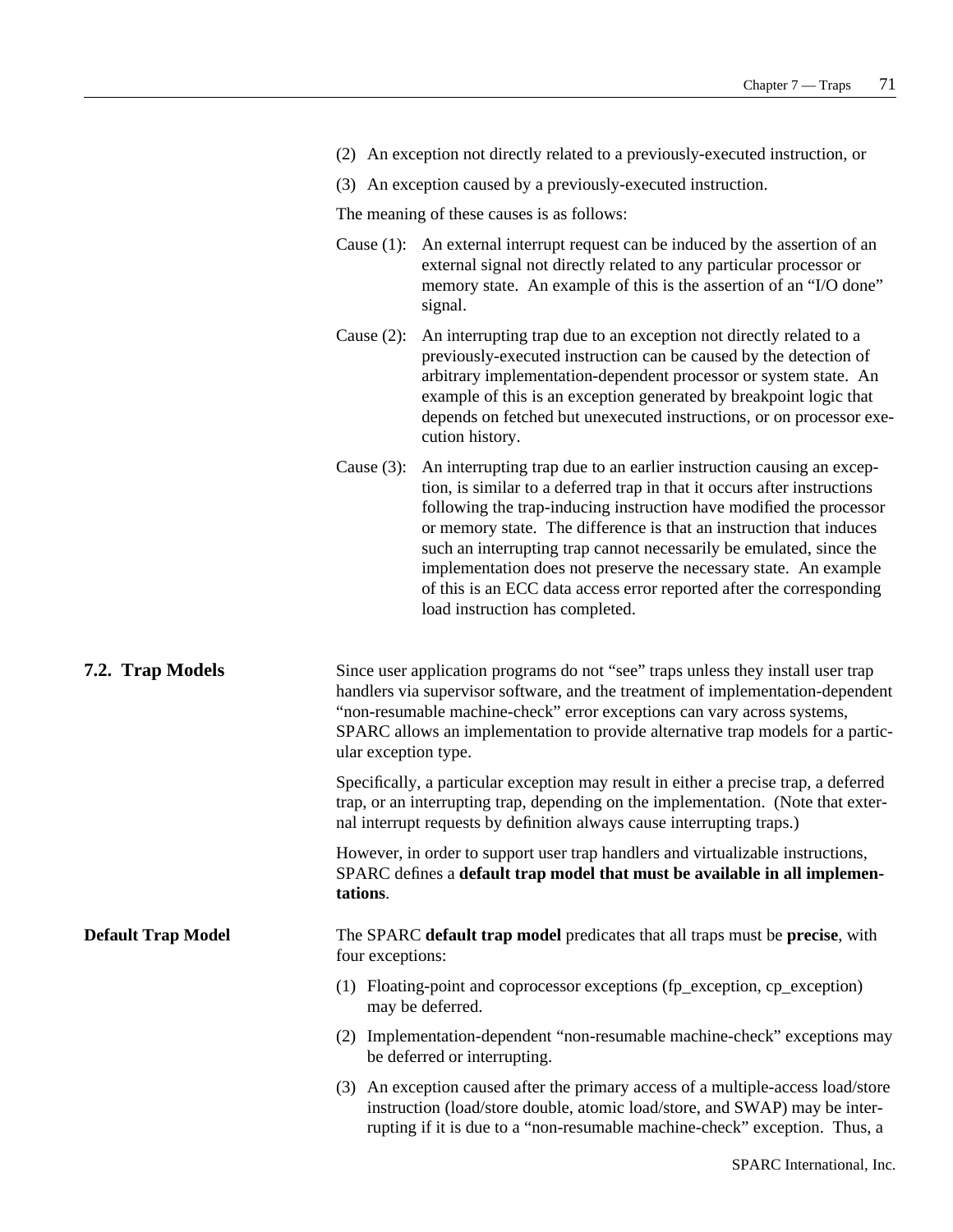trap due to the second memory access can occur after the processor or memory state has been modified by the first access. (4) An exception caused by an event unrelated to the instruction stream is an interrupting trap, therefore is not precise. These four cases are implementation-dependent. If another floating-point exception is currently deferred, an attempt to execute a floating-point instruction (FPop, FBfcc, or floating-point load/store) invokes or causes the outstanding fp\_exception trap. Likewise, if a coprocessor exception is currently deferred, an attempt to execute another coprocessor instruction (CPop, CBccc, or coprocessor load/store) invokes the outstanding cp\_exception trap. Implementation Note To provide the capability to terminate a user process on the occurrence of a "mnon-resumable machine-check" exception that can cause a deferred or interrupting trap, an implementation should provide one or more instructions that provoke an outstanding condition to be taken as a trap. For example, an outstanding floating-point exception is provoked into causing an fp\_exception trap by execution of any FPop, load or store floating-point including STFSR), or FBfcc instruction. **Enhanced Trap Model** User-application programs do not "see" traps unless they explicitly request to handle them. Thus, SPARC provides an implementation-dependent performance enhancement to the default model and allows for implementations with an **enhanced trap model**, wherein certain traps may be deferred or interrupting instead of precise. Specifically, whether a particular trap must be precise or not depends on whether a user application program requests of the supervisor the capability to handle the particular exception that generates the trap. A user trap-handler registration request implies that when a particular trap occurs, the supervisor will return control to the user application program at a predetermined address specified by the program. The SPARC enhanced trap model predicates that a particular trap **must adhere to the default model if a user application program installs a user trap handler for that trap with the supervisor**. Thus, an exception must be able to trap in hardware as: (1) A precise trap, or (2) A deferred trap for floating-point or coprocessor exceptions, or (3) A deferred or interrupting trap for an implementation-dependent "nonresumable machine-check" exception. If a user application program does not install a trap handler (via supervisor software) for a given trap, that trap can be a deferred or an interrupting trap. The type (precise, deferred, or interrupting) of a particular trap must remain constant for all occurrences of the associated exception for a particular program or process. Therefore, if a user program is to install its own trap handler for a given trap, it must do so before the first occurrence of that trap in the program. An instruction that accesses hardware state that controls whether a particular trap is precise or not must be a privileged instruction (for example, load/store alternate, privileged read/write ASR, read/write PSR *ver* field).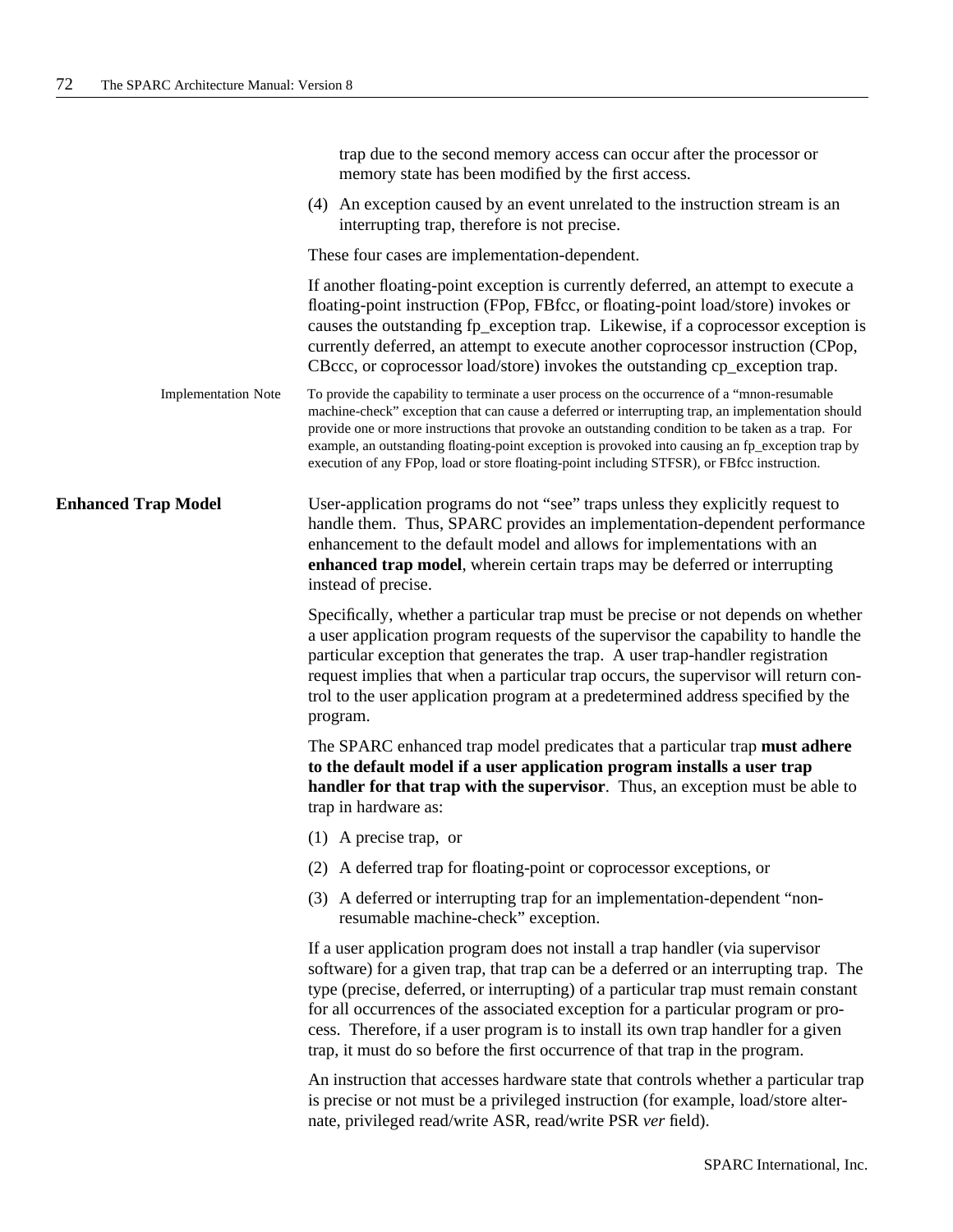|                           | Whether a particular trap is implemented according to the enhanced trap model is<br>supervisor- and implementation-dependent.                                                                                                                                                                                                                                                                                                                                                                                                                                                   |  |  |
|---------------------------|---------------------------------------------------------------------------------------------------------------------------------------------------------------------------------------------------------------------------------------------------------------------------------------------------------------------------------------------------------------------------------------------------------------------------------------------------------------------------------------------------------------------------------------------------------------------------------|--|--|
| Programming Note          | A request to the supervisor to register a user trap handler can specify that the associated exception<br>will be handled by the user program in a non-resumable manner. In this case, the supervisor can<br>elect not to cause the associated trap to be precise.                                                                                                                                                                                                                                                                                                               |  |  |
| Programming Note          | After a precise trap, the supervisor can:                                                                                                                                                                                                                                                                                                                                                                                                                                                                                                                                       |  |  |
|                           | (1) Return to the instruction that caused the trap and re-execute it<br>$(PC \leftarrow old PC, nPC \leftarrow old nPC)$ , or                                                                                                                                                                                                                                                                                                                                                                                                                                                   |  |  |
|                           | (2) Emulate the instruction that caused the trap and return to the instruction (temporally)<br>following that instruction (PC $\leftarrow$ old nPC, nPC $\leftarrow$ old nPC + 4), or                                                                                                                                                                                                                                                                                                                                                                                           |  |  |
|                           | Terminate the program or process associated with the trap.<br>(3)                                                                                                                                                                                                                                                                                                                                                                                                                                                                                                               |  |  |
|                           | After a deferred trap, the supervisor can:                                                                                                                                                                                                                                                                                                                                                                                                                                                                                                                                      |  |  |
|                           | (1) Emulate the instruction that caused the exception, emulate or cause to execute any other<br>execution-deferred instructions that were in an associated deferred-trap state queue, and<br>return control to the instruction at which the deferred trap was invoked, or                                                                                                                                                                                                                                                                                                       |  |  |
|                           | Terminate the program or process associated with the trap.<br>(2)                                                                                                                                                                                                                                                                                                                                                                                                                                                                                                               |  |  |
|                           | After an interrupting trap, the supervisor can:                                                                                                                                                                                                                                                                                                                                                                                                                                                                                                                                 |  |  |
|                           | Return to the instruction at which the trap was invoked (PC $\leftarrow$ old PC, nPC $\leftarrow$ old nPC),<br>(1)<br>or                                                                                                                                                                                                                                                                                                                                                                                                                                                        |  |  |
|                           | Terminate the program or process associated with the trap.<br>(2)                                                                                                                                                                                                                                                                                                                                                                                                                                                                                                               |  |  |
|                           | In the presence of user trap handlers, the supervisor can pass a record to the user trap handler con-<br>taining the address of the trap-inducing instruction, the trapped PC and nPC addresses, and any<br>associated state required to emulate the instruction. The user trap handler can resume execution at<br>an alternate address or can return control to the supervisor. The supervisor can process any remain-<br>ing entries in an associated deferred-trap state queue and can eventually return to the instructions at<br>the trap PC and nPC.                      |  |  |
| 7.3. Trap Control         | Traps are controlled by several registers: exception and interrupt requests via the<br>enable traps (ET) field in the PSR, interrupt requests via the processor interrupt<br>level (PIL) field in the PSR, and floating-point exceptions via the trap enable<br>mask (TEM) in the FSR.                                                                                                                                                                                                                                                                                          |  |  |
| <b>ET and PIL Control</b> | The ET bit in the PSR must be 1 for traps to occur normally. While $ET = 1$ , the<br>$IU$ — between the execution of instructions — prioritizes the outstanding excep-<br>tions and interrupt requests according to Table 7-1. At a given time, only the<br>highest priority exception or interrupt request is taken as a trap. (When there are<br>multiple outstanding exceptions or interrupt requests, SPARC assumes that lower<br>priority interrupt requests will persist and lower priority exceptions will recur if<br>an exception-causing instruction is re-executed.) |  |  |
|                           | For interrupt requests, the IU compares the interrupt request level (bp_IRL)<br>against the processor interrupt level (PIL) field of the PSR. If bp_IRL is greater<br>than PIL, or if bp_IRL = 15 (unmaskable), then the processor takes the interrupt<br>request trap — assuming that there are no higher priority exceptions outstanding.<br>How quickly a processor responds to an interrupt request, and the method by<br>which an interrupt request is removed, is implementation-dependent.                                                                               |  |  |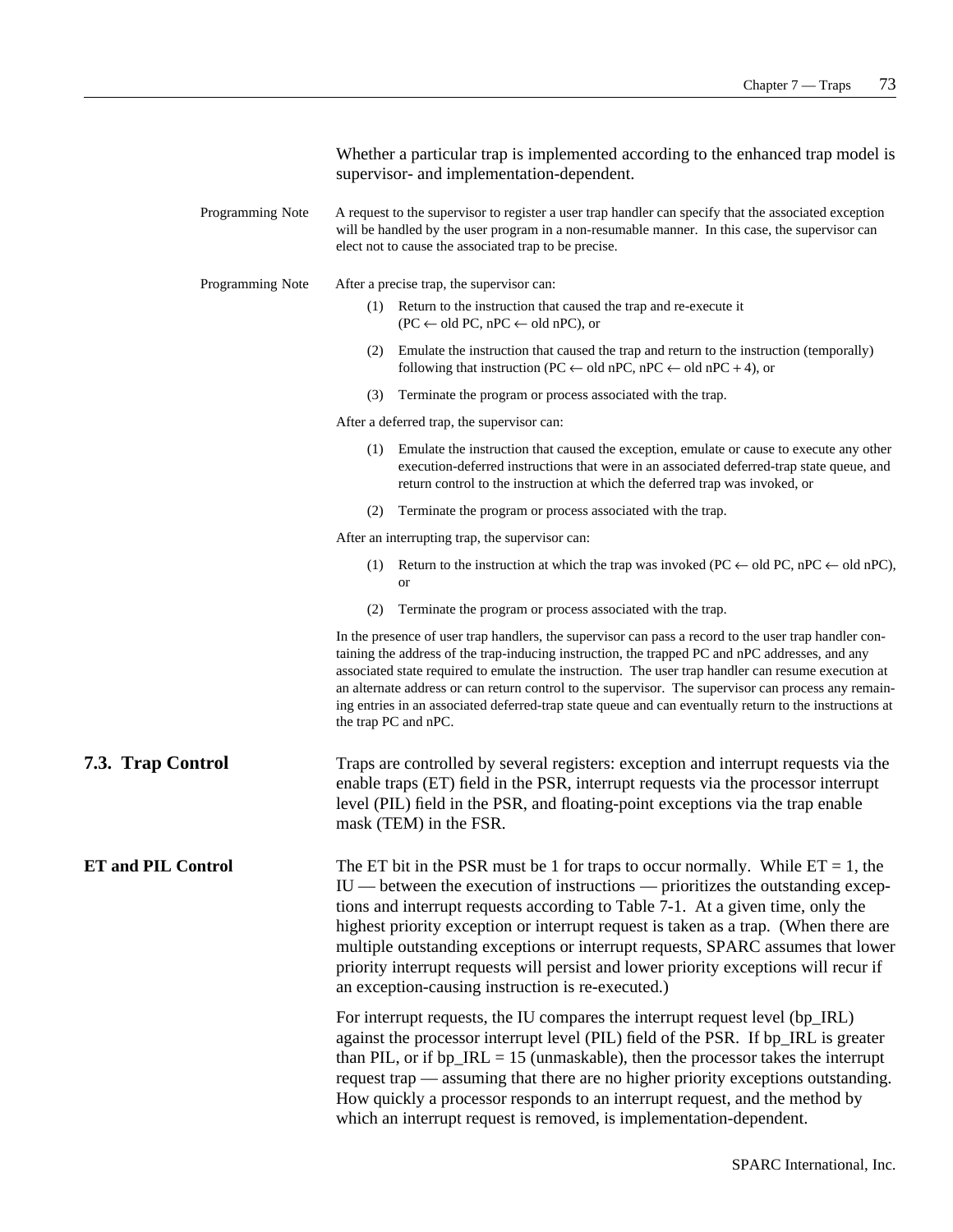While  $ET = 0$ :

|                          | Interrupting traps cannot occur, and all interrupt requests are ignored,<br>$\Box$<br>even if bp_IRL = $15$ .                                                                                                                                                                                                                                                                                                                            |
|--------------------------|------------------------------------------------------------------------------------------------------------------------------------------------------------------------------------------------------------------------------------------------------------------------------------------------------------------------------------------------------------------------------------------------------------------------------------------|
|                          | If a precise trap occurs, or if there is an attempt to execute an instruction<br>$\hfill \square$<br>that can invoke a deferred trap and there is a pending deferred-trap<br>exception, the processor halts execution and enters the error_mode state.                                                                                                                                                                                   |
|                          | If a deferred trap occurs which was caused by an instruction that began<br>$\Box$<br>execution while $ET = 0$ , the deferred trap causes the processor to halt<br>execution and enter the error mode state.                                                                                                                                                                                                                              |
|                          | Any deferred-trap exception that was caused by an instruction that<br>Ο<br>began execution while $ET = 1$ is ignored.                                                                                                                                                                                                                                                                                                                    |
| <b>TEM Control</b>       | The occurrence of floating-point IEEE_754_exceptions can be controlled via the<br>user-accessible trap enable mask (TEM) field of the FSR. If a particular bit of<br>TEM is 1, the associated IEEE_754_exception can cause an fp_exception trap.                                                                                                                                                                                         |
|                          | If a particular bit of TEM is 0, the associated IEEE_754_exception does not<br>cause an fp_exception trap. Instead, the occurrence of the IEEE_754_exception<br>is recorded in the FSR's accrued exception field (aexc).                                                                                                                                                                                                                 |
|                          | If a floating-point exception of type IEEE_754_exception results in an<br>fp_exception trap, then the destination $f$ register, $fcc$ , and $aexc$ fields remain<br>unchanged. However, if an IEEE_754_exception does not result in a trap, then<br>the f register, fcc, and aexc fields are updated to their new values.                                                                                                                |
| 7.4. Trap Identification | The supervisor initializes the trap base address (TBA) field of the trap base regis-<br>ter (TBR) to the upper 20 bits of the trap table address.                                                                                                                                                                                                                                                                                        |
| <b>Trap Type</b> (tt)    | When a trap occurs (except for an external reset request), a value that uniquely<br>identifies the trap is written into the 8-bit $tt$ field of the TBR by the hardware.<br>Control is then transferred into the supervisor trap table to the address contained<br>in the 32-bit TBR. Since the low 4 bits of the TBR are zero, each entry in the<br>trap table contains the first 16 bytes (4 words) of the corresponding trap handler. |
|                          | The <i>tt</i> field allows for 256 distinct types of traps $-$ half for hardware traps and<br>half for software traps. Values 0 to 0x7F are reserved for hardware traps. Values<br>0x80 to 0xFF are reserved for software traps (traps caused by execution of a Ticc<br>instruction). The assignment of $tt$ values to traps is shown in Table 7-1. Note<br>that the <i>tt</i> field remains valid until another trap occurs.            |
|                          | Since the assignment of exceptions and interrupt requests to particular trap vector<br>addresses and the priority levels are not visible to a user application program,<br>implementations are allowed to define additional hardware traps.                                                                                                                                                                                              |
|                          | Specifically, <i>tt</i> values 0x60 to 0x7F are reserved for implementation-dependent<br>exceptions. See Appendix L, "Implementation Characteristics."                                                                                                                                                                                                                                                                                   |
|                          | Values in the range 0 to 0x5F that are not assigned in Table 7-1 are reserved for<br>future versions of the architecture.                                                                                                                                                                                                                                                                                                                |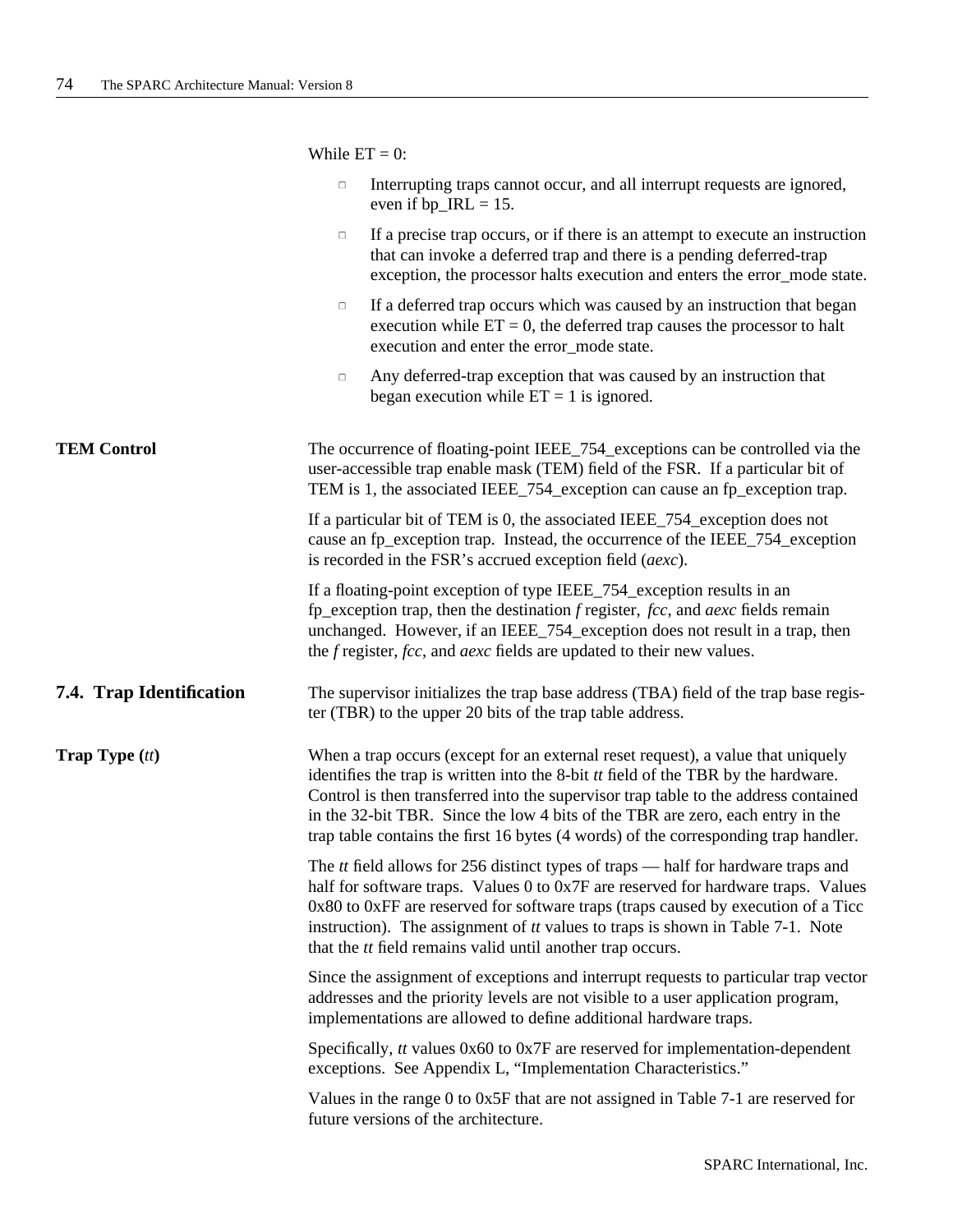| <b>Error Mode</b>      | The processor enters error_mode state when a trap occurs while $ET = 0$ . An<br>implementation should preserve as much processor state as possible when this<br>happens. Standard trap actions (such as decrementing CWP and saving state<br>information in <i>locals</i> ) should not occur when entering error_mode. In particular,<br>the $tt$ field of the TBR is only written during a transition into error_mode state in<br>the singular case of a RETT instruction that traps while $ET = 0$ . In this case, tt is<br>written to indicate the type of exception that was induced by the RETT instruc-<br>tion. |
|------------------------|------------------------------------------------------------------------------------------------------------------------------------------------------------------------------------------------------------------------------------------------------------------------------------------------------------------------------------------------------------------------------------------------------------------------------------------------------------------------------------------------------------------------------------------------------------------------------------------------------------------------|
|                        | What occurs after error_mode is entered is implementation-dependent; typically<br>the processor triggers an external reset, causing a reset trap (see below).                                                                                                                                                                                                                                                                                                                                                                                                                                                          |
| <b>Reset Trap</b>      | A reset trap is triggered by an external reset request, and causes a transfer of con-<br>trol to address 0.                                                                                                                                                                                                                                                                                                                                                                                                                                                                                                            |
|                        | Supervisor software may not assume that any particular processor or memory<br>state, except for the PSR's ET and S bits, has been initialized after a reset trap.                                                                                                                                                                                                                                                                                                                                                                                                                                                      |
|                        | When a reset trap occurs, the <i>tt</i> field is not written and reflects its value from the<br>last previous trap. In the case of an external reset request caused by power-up,<br>the value of the <i>tt</i> field is undefined.                                                                                                                                                                                                                                                                                                                                                                                     |
| <b>Trap Priorities</b> | The following table shows the assignment of exceptions to <i>tt</i> values and the rela-<br>tive priority of exceptions and interrupt requests. Priority 1 is highest and prior-<br>ity 31 is lowest; that is, if $X < Y$ , a pending exception or interrupt request of<br>priority X is taken instead of a pending exception or interrupt request of priority<br>Y.                                                                                                                                                                                                                                                   |
|                        | Note that particular trap priorities are implementation-dependent, because a<br>future version of the architecture may define new traps, and implementations can<br>define implementation-dependent traps. However, the <i>tt</i> values for the excep-<br>tions and interrupt requests shown in Table 7-1 must remain the same for every<br>implementation.                                                                                                                                                                                                                                                           |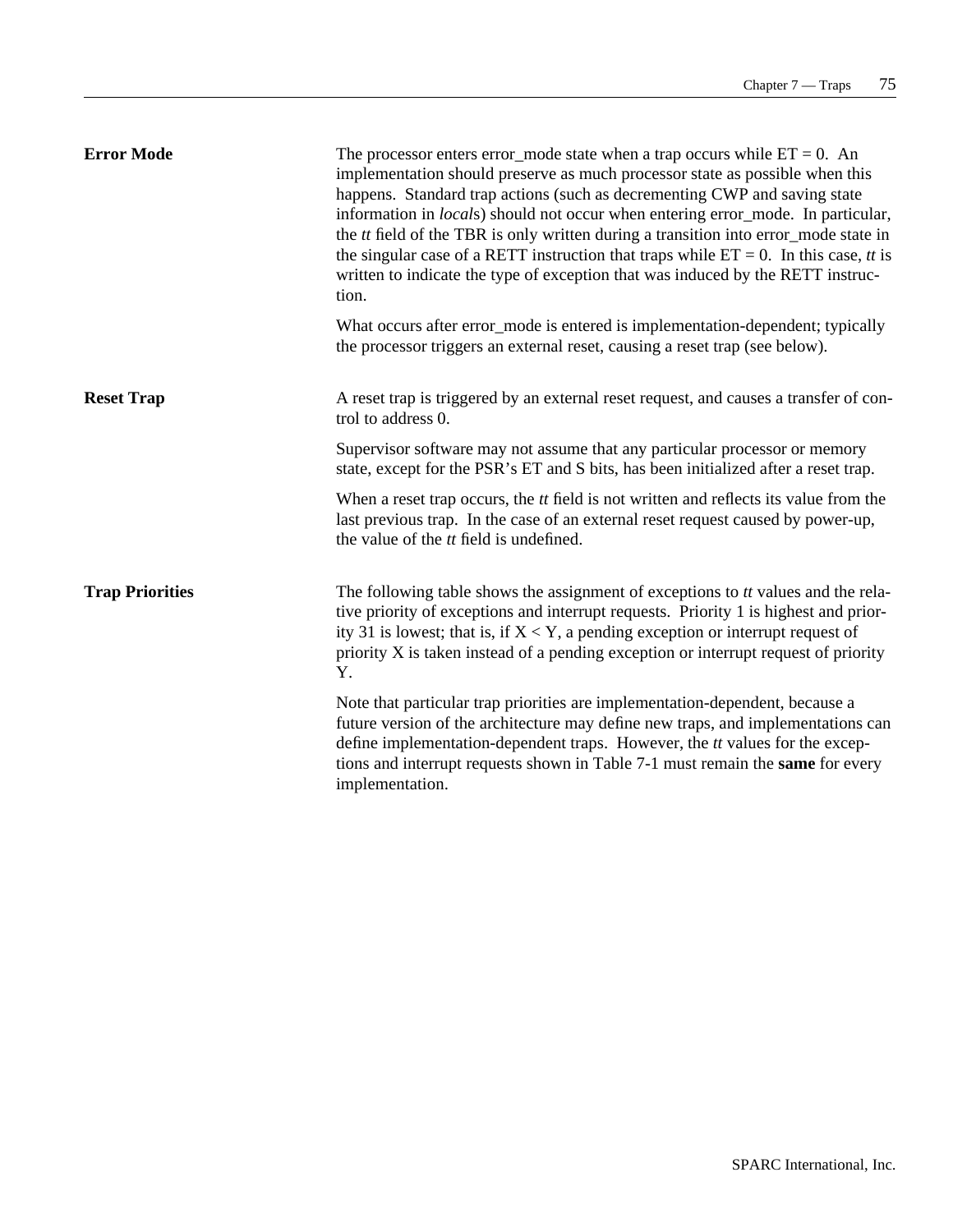| <b>Exception or Interrupt Request</b> | Priority       | $t\bar{t}$    |
|---------------------------------------|----------------|---------------|
| reset                                 | 1              | (see text)    |
| data_store_error                      | $\overline{c}$ | 0x2B          |
| instruction_access_MMU_miss           | $\overline{c}$ | 0x3C          |
| instruction_access_error              | 3              | 0x21          |
| r_register_access_error               | $\overline{4}$ | 0x20          |
| instruction_access_exception          | 5              | 0x01          |
| privileged_instruction                | 6              | 0x03          |
| illegal_instruction                   | 7              | 0x02          |
| fp_disabled                           | 8              | 0x04          |
| cp_disabled                           | 8              | 0x24          |
| unimplemented_FLUSH                   | 8              | 0x25          |
| watchpoint_detected                   | 8              | 0x0B          |
| window_overflow                       | 9              | 0x05          |
| window_underflow                      | 9              | 0x06          |
| mem_address_not_aligned               | 10             | 0x07          |
| fp_exception                          | 11             | 0x08          |
| cp_exception                          | 11             | 0x28          |
| data_access_error                     | 12             | 0x29          |
| data_access_MMU_miss                  | 12             | 0x2C          |
| data_access_exception                 | 13             | 0x09          |
| tag_overflow                          | 14             | 0x0A          |
| division_by_zero                      | 15             | 0x2A          |
| trap_instruction                      | 16             | $0x80 - 0xFF$ |
| interrupt_level_15                    | 17             | 0x1F          |
| interrupt_level_14                    | 18             | 0x1E          |
| interrupt_level_13                    | 19             | 0x1D          |
| interrupt_level_12                    | 20             | 0x1C          |
| interrupt_level_11                    | 21             | 0x1B          |
| interrupt_level_10                    | 22             | 0x1A          |
| interrupt_level_9                     | 23             | 0x19          |
| interrupt_level_8                     | 24             | 0x18          |
| interrupt_level_7                     | 25             | 0x17          |
| interrupt_level_6                     | 26             | 0x16          |
| interrupt_level_5                     | 27             | 0x15          |
| interrupt_level_4                     | 28             | 0x14          |
| interrupt_level_3                     | 29             | 0x13          |
| interrupt_level_2                     | 30             | 0x12          |
| interrupt_level_1                     | 31             | 0x11          |
| impl.-dependent exception             | impl.-dep.     | $0x60 - 0x7F$ |

Table 7-1 *Exception and Interrupt Request Priority and tt Values*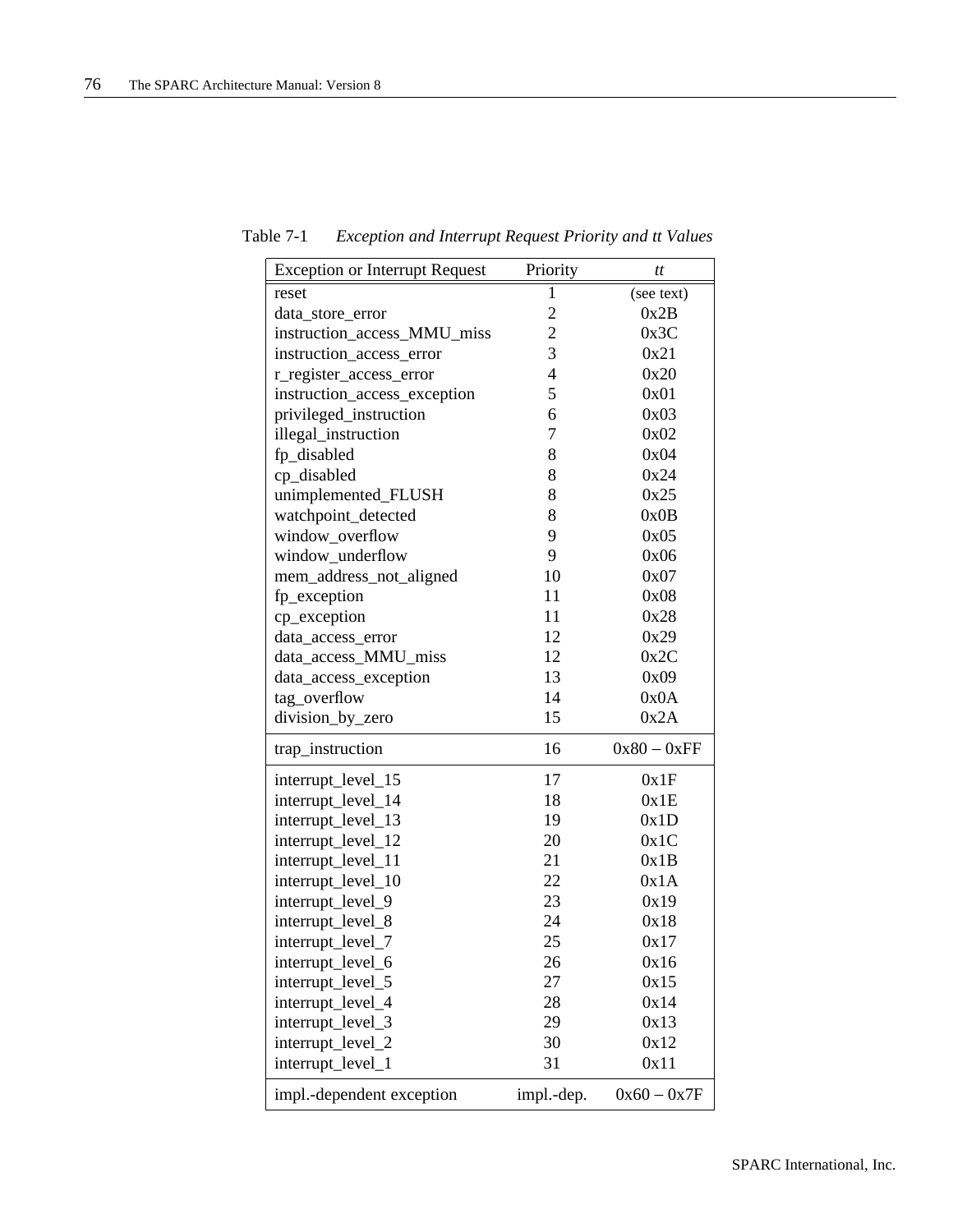| <b>7.5. Trap Definition</b>                     | A trap causes the following to occur, if $ET = 1$ :                                                                                                                                                                                                                                                                                                                                                                                                                           |
|-------------------------------------------------|-------------------------------------------------------------------------------------------------------------------------------------------------------------------------------------------------------------------------------------------------------------------------------------------------------------------------------------------------------------------------------------------------------------------------------------------------------------------------------|
|                                                 | Traps are disabled: $ET \leftarrow 0$ .<br>$\Box$                                                                                                                                                                                                                                                                                                                                                                                                                             |
|                                                 | The existing user/supervisor mode is preserved: $PS \leftarrow S$ .<br>$\Box$                                                                                                                                                                                                                                                                                                                                                                                                 |
|                                                 | The user/supervisor mode is changed to supervisor: $S \leftarrow 1$ .<br>$\Box$                                                                                                                                                                                                                                                                                                                                                                                               |
|                                                 | The register window is advanced to a new window:<br>$\Box$<br>$CWP \leftarrow ((CWP - 1) \text{ modulo NWINDOWS})$<br>[note: without test for window overflow].                                                                                                                                                                                                                                                                                                               |
|                                                 | The trapped program counters are saved in <i>local</i> registers 1 and 2 of the new<br>$\Box$<br>window: $r[17] \leftarrow PC$ , $r[18] \leftarrow nPC$ .                                                                                                                                                                                                                                                                                                                     |
|                                                 | The $tt$ field is written to the particular value that identifies the exception or<br>$\Box$<br>interrupt request, except as defined for "Reset Trap" and "Error Mode"<br>above.                                                                                                                                                                                                                                                                                              |
|                                                 | If the trap is a reset trap, control is transferred to address 0:<br>$\Box$<br>$PC \leftarrow 0$ , nPC $\leftarrow 4$ .<br>If the trap is not a reset trap, control is transferred into the trap table:<br>$PC \leftarrow TBR$ , nPC $\leftarrow TBR + 4$ .                                                                                                                                                                                                                   |
|                                                 | If ET=0 and a precise trap occurs, the processor enters the error_mode state and<br>halts execution. If ET=0 and an interrupt request or an interrupting or deferred<br>exception occurs, it is ignored.                                                                                                                                                                                                                                                                      |
| <b>Implementation Note</b>                      | When error_mode is entered, a minimum amount of processor state should be altered. From<br>error_mode, the processor can be restarted via an external reset request, which results in a reset<br>trap.                                                                                                                                                                                                                                                                        |
| Programming Note                                | A trap handler should alter the PSR fields in a reversible way (ET, CWP), or should not change<br>them until the PSR has been saved.                                                                                                                                                                                                                                                                                                                                          |
| 7.6. Exception/Interrupt<br><b>Descriptions</b> | The following paragraphs describe the various exceptions and interrupt requests<br>and the conditions that cause them. Appendix B, "Instruction Definitions," and<br>Appendix C, "ISP Descriptions," also summarize which traps can be generated<br>by each instruction.                                                                                                                                                                                                      |
|                                                 | Since the precise conditions for some of these exceptions are implementation-<br>dependent, several of these definitions cannot be precise. In particular, the<br>definition of the terms "peremptory error exception" and "blocking error excep-<br>tion" are implementation-dependent. Further, whether a SPARC processor gen-<br>erates an exception of either of these types is implementation-dependent. Exam-<br>ple exception conditions are included for these cases. |
|                                                 | reset<br>A reset trap is caused by an external reset request. It causes the processor to<br>begin executing at virtual address 0. Supervisor software cannot assume that<br>particular processor or memory state, except for the PSR's ET and S bits,                                                                                                                                                                                                                         |

has been initialized after a reset trap.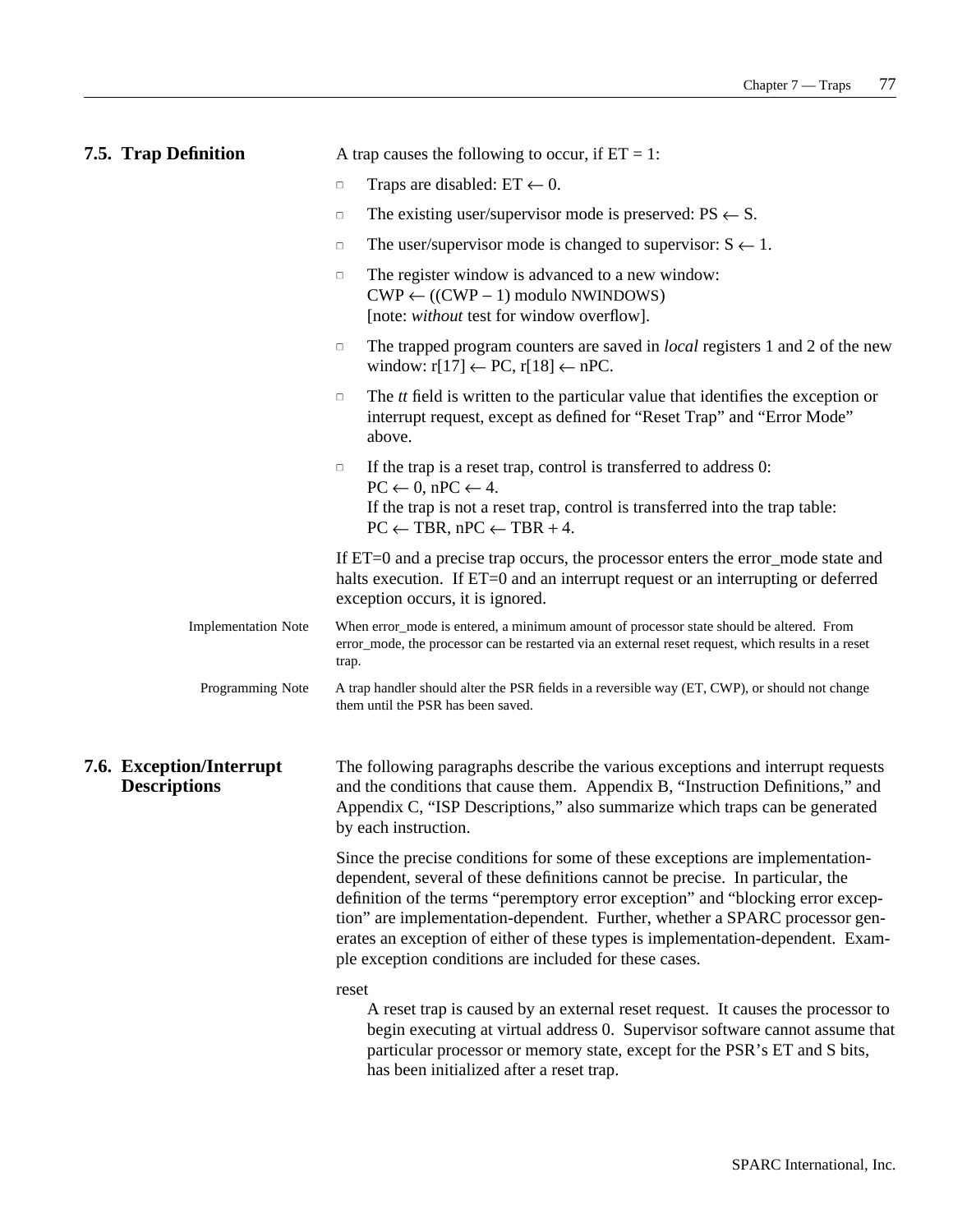#### data store error

A peremptory error exception occurred on a data store to memory (for example, a bus parity error on a store from a store buffer).

#### instruction\_access\_MMU\_miss

A miss in an MMU occurred on an instruction access from memory. For example, a PDC or TLB did not contain a translation for the virtual adddress.

#### instruction\_access\_error

A peremptory error exception occurred on an instruction access (for example, a parity error on an instruction cache access).

#### r\_register\_access\_error

A peremptory error exception occurred on an *r* register access (for example, a parity error on an *r* register read).

#### instruction\_access\_exception

A blocking error exception occurred on an instruction access (for example, an MMU indicated that the page was invalid or read-protected).

#### privileged\_instruction

An attempt was made to execute a privileged instruction while  $S = 0$ .

#### illegal\_instruction

An attempt was made to execute an instruction with an unimplemented opcode, or an UNIMP instruction, or an instruction that would result in illegal processor state (for example, writing an illegal CWP into the PSR). Note that unimplemented FPop and unimplemented CPop instructions generate fp\_exception and cp\_exception traps, and that an implementor may cause an unimplemented FLUSH instruction to generate an unimplemented\_FLUSH trap instead of an illegal\_instruction trap.

#### unimplemented\_FLUSH

An attempt was made to execute a FLUSH instruction, the semantics of which are not fully implemented in hardware. Use of this trap is implementation-dependent. See the FLUSH Instruction page in Appendix B.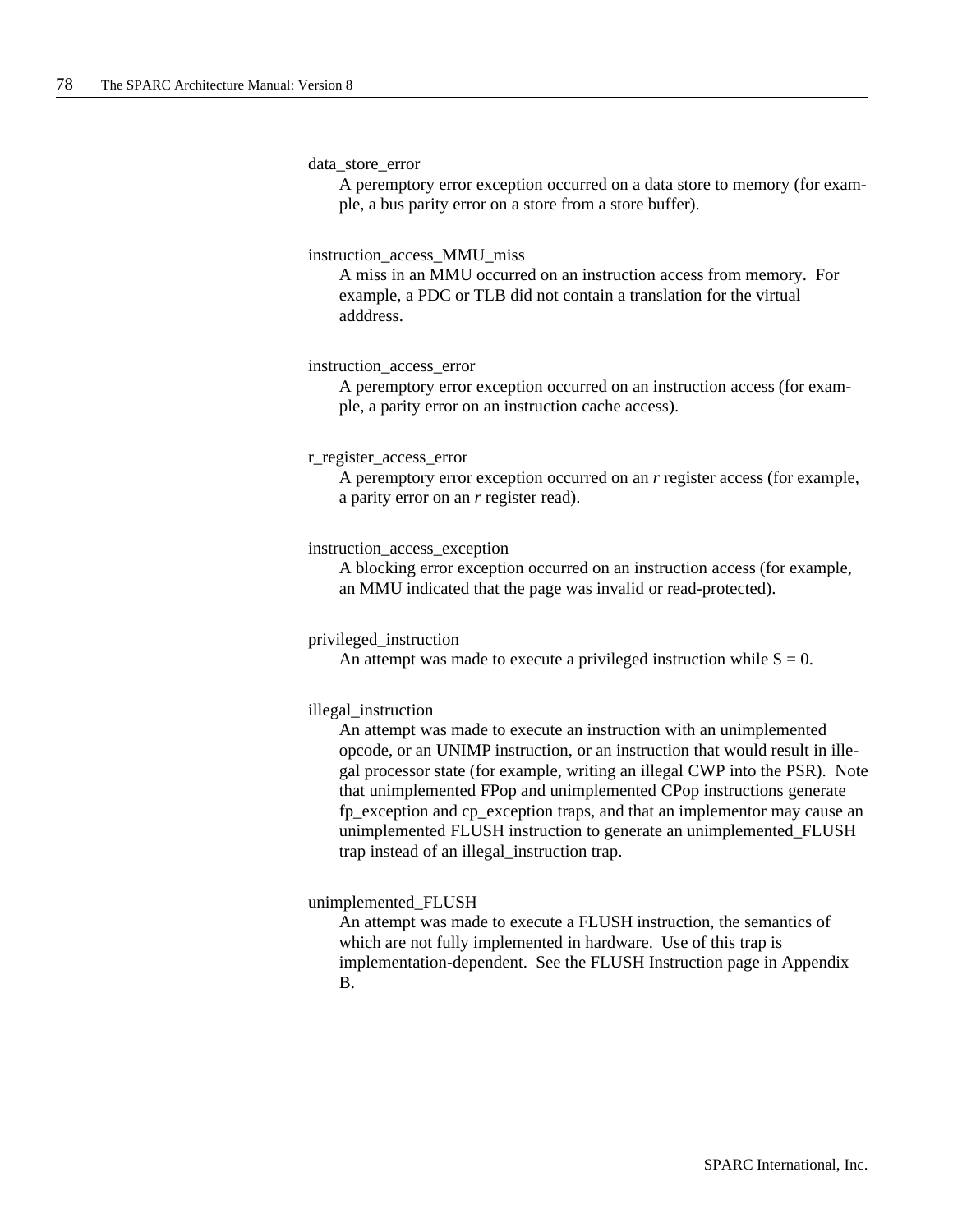#### watchpoint\_detected

An instruction fetch memory address or load/store data memory address matched the contents of a pre-loaded implementation-dependent "watchpoint" register. Whether a SPARC processor generates watchpoint\_detected exceptions is implementation-dependent.

#### fp\_disabled

An attempt was made to execute an FPop, FBfcc, or a floating-point load/store instruction while  $EF = 0$  or an FPU was not present.

#### cp\_disabled

An attempt was made to execute an CPop, CBccc, or a coprocessor load/store instruction while  $EC = 0$  or a coprocessor was not present.

#### window\_overflow

A SAVE instruction attempted to cause the CWP to point to a window marked invalid in the WIM.

#### window underflow

A RESTORE or RETT instruction attempted to cause the CWP to point to a window marked invalid in the WIM.

#### mem\_address\_not\_aligned

A load/store instruction would have generated a memory address that was not properly aligned according to the instruction, or a JMPL or RETT instruction would have generated a non-word-aligned address.

#### fp\_exception

An FPop instruction generated an IEEE\_754\_exception and its corresponding trap enable mask (TEM) bit was 1, or the FPop was unimplemented, or the FPop did not complete, or there was a sequence or hardware error in the FPU. The type of floating-point exception is encoded in the FSR's *ftt* field.

#### cp\_exception

A coprocessor instruction generated an exception.

#### data\_access\_error

A peremptory error exception occurred on a load/store data access from/to memory (for example, a parity error on a data cache access, or an uncorrectable ECC memory error).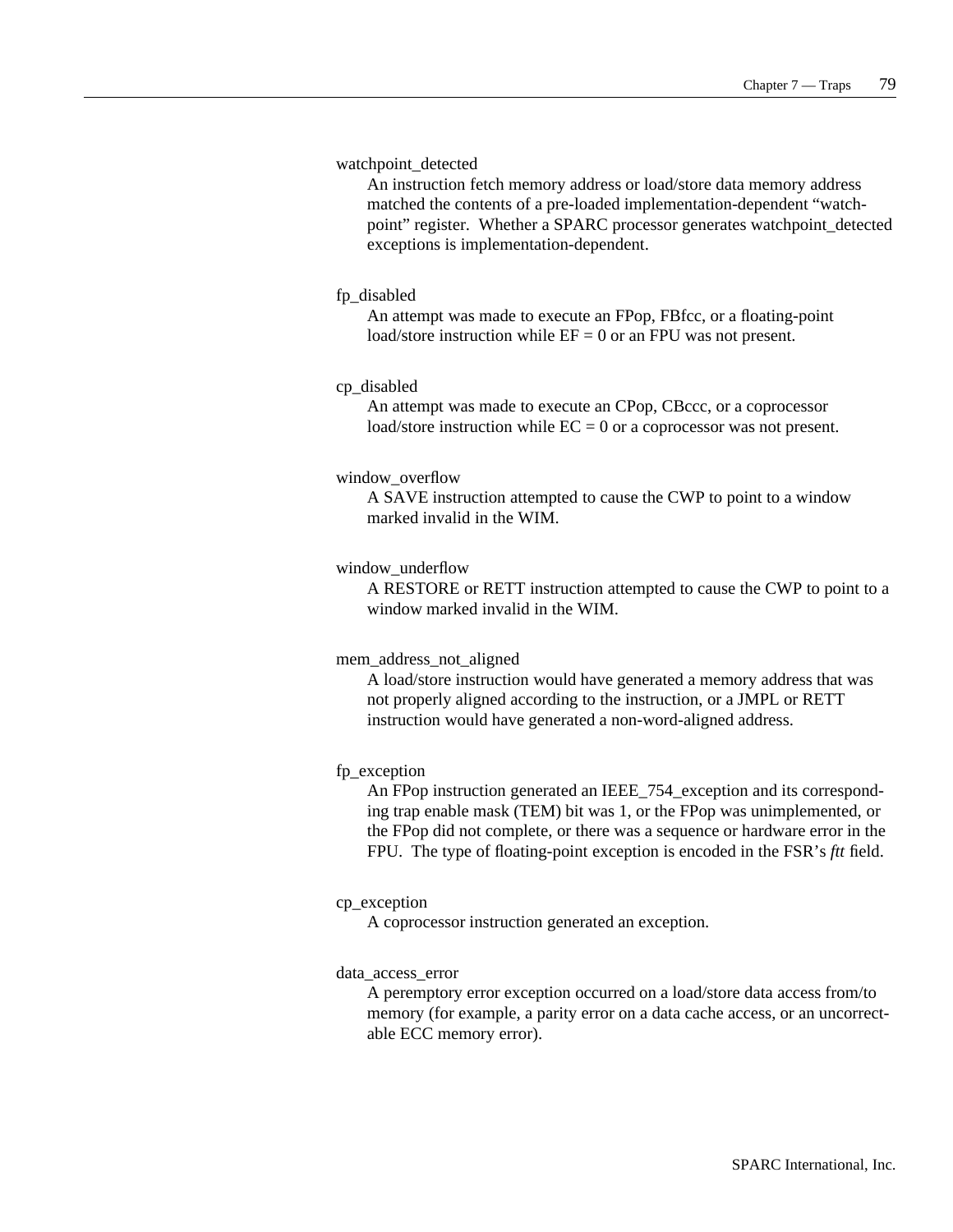#### data\_access\_MMU\_miss

A miss in an MMU occurred on a load/store access from/to memory. For example, a PDC or TLB did not contain a translation for the virtual adddress.

#### data\_access\_exception

A blocking error exception occurred on a load/store data access. (for example, an MMU indicated that the page was invalid or write-protected).

#### tag\_overflow

A TADDccTV or TSUBccTV instruction was executed, and either arithmetic overflow occurred or at least one of the tag bits of the operands was nonzero.

#### division\_by\_zero

An integer divide instruction attempted to divide by zero.

#### trap\_instruction

A Ticc instruction was executed and the trap condition evaluated to true.

#### interrupt level *n*

An external interrupt request level (bp\_IRL) of value *n* was presented to the IU, while  $ET = 1$  and ((bp\_IRL = 15) or (bp\_IRL > PIL)).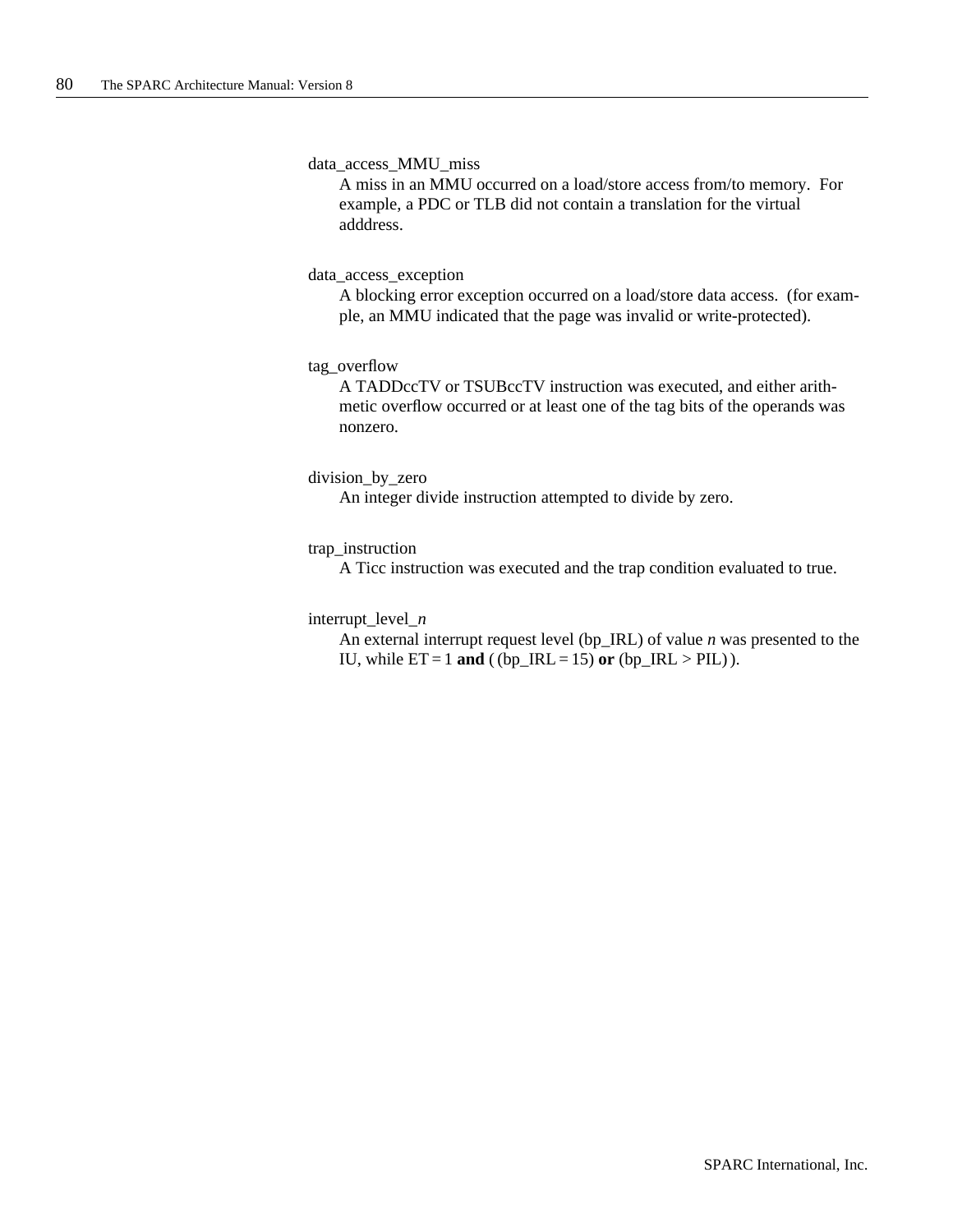A

# Suggested Assembly Language Syntax

This appendix supports Appendix B, "Instruction Definitions." Each instruction description in Appendix B includes a table that describes the suggested assembly language format for that instruction. This appendix describes the notation used in those assembly language syntax descriptions and lists some synthetic instructions that may be provided by a SPARC assembler for the convenience of assembly language programmers.

**A.1. Notation Used Understanding the use of type fonts is crucial to understanding the syntax descriptions in Appendix B**. Items in typewriter font are literals to be written exactly as they appear. Items in *italic font* are metasymbols which are to be replaced by numeric or symbolic values when actual SPARC assembly language code is written. For example, "*asi*" would be replaced by a number in the range 0 to 255 (the value of the asi bits in the binary instruction), or by a symbol bound to such a number.

> Subscripts on metasymbols further identify the placement of the operand in the generated binary instruction. For example,  $reg_{rc2}$  is a  $reg$  (register name) whose binary value will be placed in the  $rs2$  field of the resulting instruction.

Register Names

*reg* A *reg* is an integer register name. It can have one of the following values † :

| 8r08r31       |                                                          |
|---------------|----------------------------------------------------------|
| $\S q0$ $gq7$ | $(global$ registers; same as $r0$ $r7$ )                 |
| 800807        | registers; same as $r8$ $r15$ )<br>$\omega$              |
| $\$10\$17$    | $(local$ registers; same as $r16$ $r23)$                 |
| $%10$ $%17$   | registers; same as $z24$ $z231$<br>(in                   |
| %fp           | (frame pointer; conventionally same as $\text{\$i}$ 6)   |
| 8sp           | (stack pointer; conventionally same as $\textdegree$ 06) |

Subscripts further identify the placement of the operand in the binary instruction as one of the following:

| reg <sub>rs1</sub> | $(rsI$ field)                   |
|--------------------|---------------------------------|
| reg <sub>rs2</sub> | $(rs2 \text{ field})$           |
| reg <sub>rd</sub>  | $\left(\text{rd}\right)$ field) |

<sup>†</sup> In actual usage, the %sp, %fp, %g*n*, %o*n*, %l*n*, and %i*n* forms are preferred over %r*n*.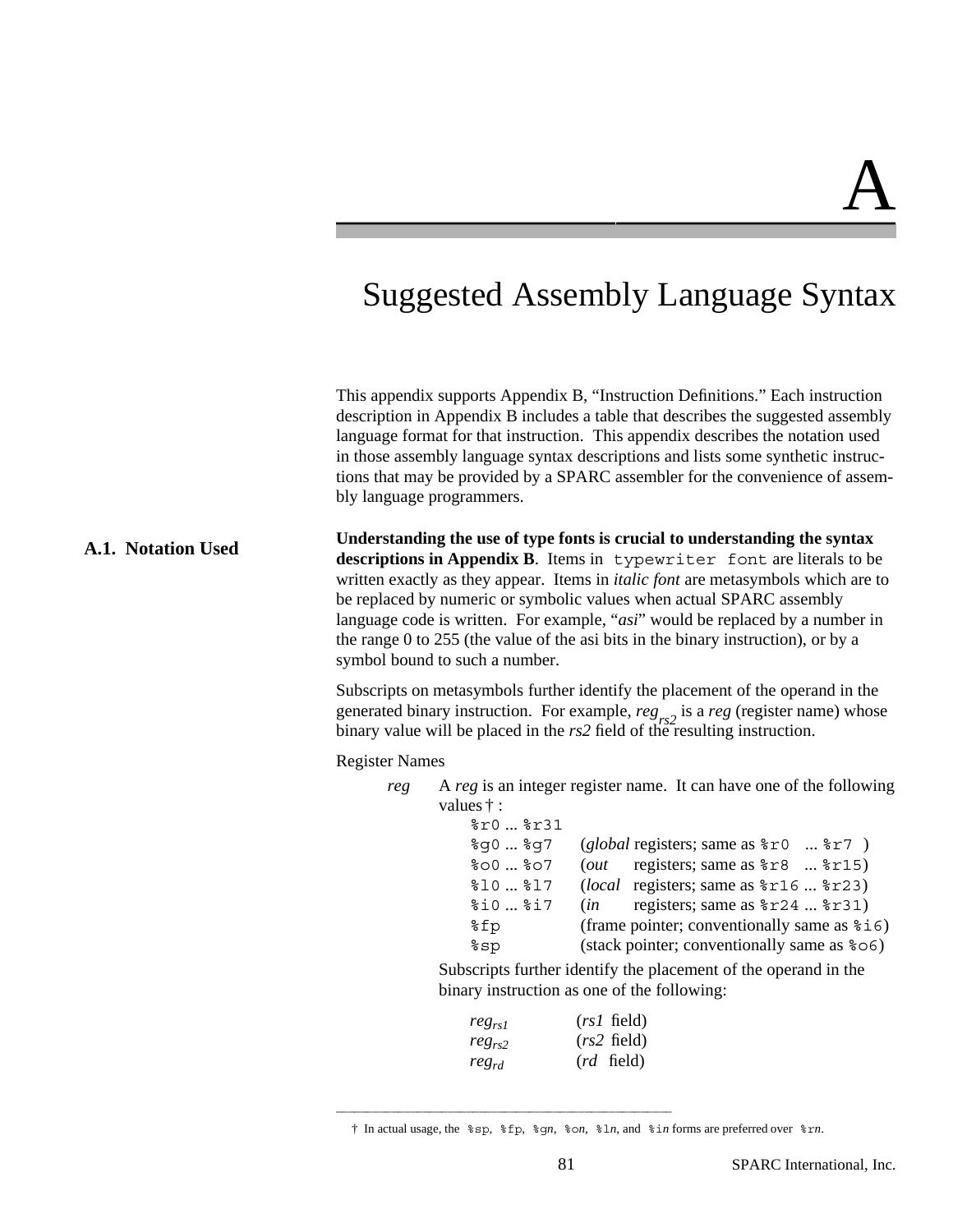*freg* An *freg* is a floating-point register name. It can have one of the following values:

%f0 ... %f31

Subscripts further identify the placement of the operand in the binary instruction as one of the following:

| $freq_{rs1}$ | $(rs1$ field)                   |
|--------------|---------------------------------|
| $freq_{rs2}$ | $(rs2 \text{ field})$           |
| $freq_{rd}$  | $\left(\text{rd}\right)$ field) |

*creg* A *creg* is a coprocessor register name. It can have one of the following values:

%c0 ... %c31

Subscripts further identify the placement of the operand in the binary instruction as one of the following:

| $creg_{rs1}$ | $(rsI$ field)                   |
|--------------|---------------------------------|
| $creg_{rs2}$ | $(rs2 \text{ field})$           |
| $creg_{rd}$  | $\left(\text{rd}\right)$ field) |

*asr\_reg*

An *asr\_reg* is an Ancillary State Register name. It can have one of the following values: %asr1 ... %asr31

Subscripts further identify the placement of the operand in the binary instruction as one of the following:

| $asr\_reg_{rs1}$ | $(rsI$ field)                   |
|------------------|---------------------------------|
| $asr\_reg_{rd}$  | $\left(\text{rd}\right)$ field) |

Special Symbol Names

Certain special symbols appear in the syntax table in typewriter font. They need to be written exactly as they are shown, including the leading percent sign (%). The percent sign is part of the symbol name and must appear literally.

The symbol names and the registers or operators to which they refer are as follows:

| %psr | Processor State Register                                  |
|------|-----------------------------------------------------------|
| %wim | Window Invalid Mask register                              |
| %tbr | Trap Base Register                                        |
| %γ   | Y register                                                |
| %fsr | <b>Floating-Point State Register</b>                      |
| scsr | <b>Coprocessor State Register</b>                         |
| %fq  | <b>Floating-Point Queue</b>                               |
| १ Ca | <b>Coprocessor Queue</b>                                  |
| %hi  | Unary operator which extracts high 22 bits of its operand |
| %lo  | Unary operator which extracts low 10 bits of its operand  |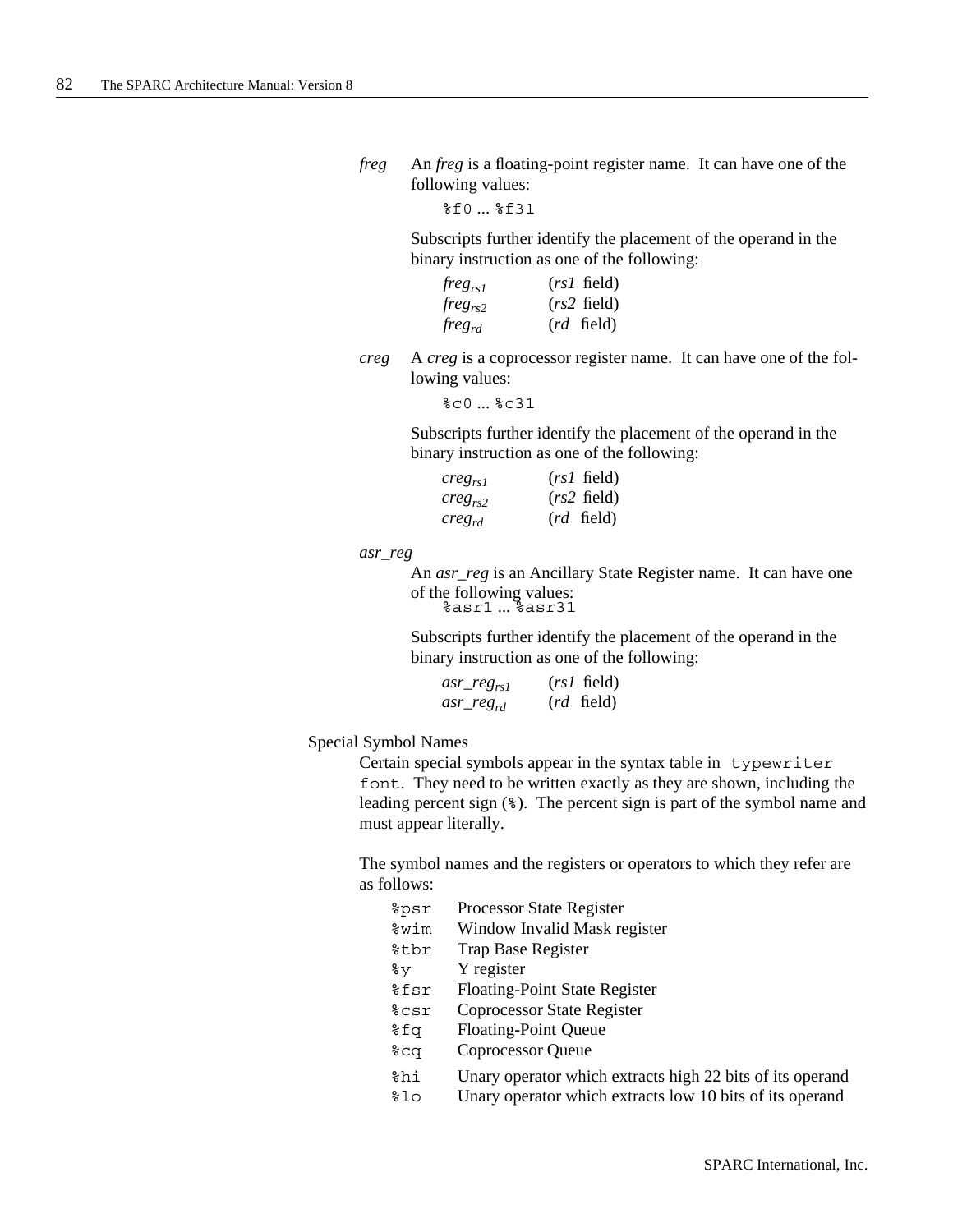| <b>Immediate Values</b> |                                                   |
|-------------------------|---------------------------------------------------|
| imm7                    | An immediate constant in the range -64127         |
|                         | (representable in 7 bits, signed or unsigned)     |
| uimm7                   | An immediate constant in the range 0127           |
|                         | (representable in 7 bits, unsigned)               |
| simm13                  | An immediate constant in the range -4096.4095     |
|                         | (representable in 13 bits, signed)                |
| const22                 | A constant that can be represented in 22 bits     |
| asi                     | An address space identifier; an immediate con-    |
|                         | stant in the range 0255 (representable in 8 bits, |
|                         | unsigned)                                         |

#### Labels

A label is a sequence of characters comprised of alphabetic letters (a−z, A−Z [upper and lower case distinct]), underscores (\_), dollar signs (\$), periods (.), and decimal digits (0-9). A label may contain decimal digits, but cannot begin with one.

#### Other Operand Syntax

Some instructions use a variety of operand syntax. This syntax are defined as follows:

*address* may be any of the following:<br>reg<sub>rs1</sub> (equiva *(equivalent to:*  $reg_{rs1}$  *+ \formalformsq \equivalent to: reg<sub>rs1</sub> + \formalformsq \equivalent to: reg<sub>rs1</sub> + \formalformsq \equivalent to: reg<sub>rs1</sub> + \formsq \equipmaned \equivalent to: reg<sub>rs1</sub> + \formsq \equipmaned \equ*  $reg_{rs1} + reg_{rs2}$  $reg_{rs1}$  +  $sim13$ *reg<sub>rs1</sub>* − *simm13*<br>*simm13* (equivalent to:  $\text{\$g0} + \text{simm13}$ )  $sim13 + reg_{rs1}$  (equivalent to:  $reg_{rs1} + simm13$ ) *regaddr* ("register-only address") may be any of the following:

 $\text{reg}_{rs1}$  (equivalent to:  $\text{reg}_{rs1}$  +  $\text{sg0}$ )  $reg_{rs1} + reg_{rs2}$ 

*reg\_or\_imm* ("register or immediate value") may be either of: *regrs2 simm13*

*software\_trap#* may be any of the following:

*reg<sub>rs1</sub>* (equivalent to:  $reg_{rs1}$  +  $sg0$ )  $reg_{rs1} + reg_{rs2}$  $reg_{rs1} + imm7$ *regrs1* − *imm7 uimm7* (equivalent to: %g0 + *uimm7* )  $\lim_{T \to \infty} \frac{1}{f} + \lim_{T \to \infty} \frac{1}{f}$  (equivalent to:  $\lim_{T \to \infty} \frac{1}{f} + \lim_{T \to \infty} \frac{1}{T}$ )

The resulting operand value (software trap number) must be in the range 0 ... 127, inclusive.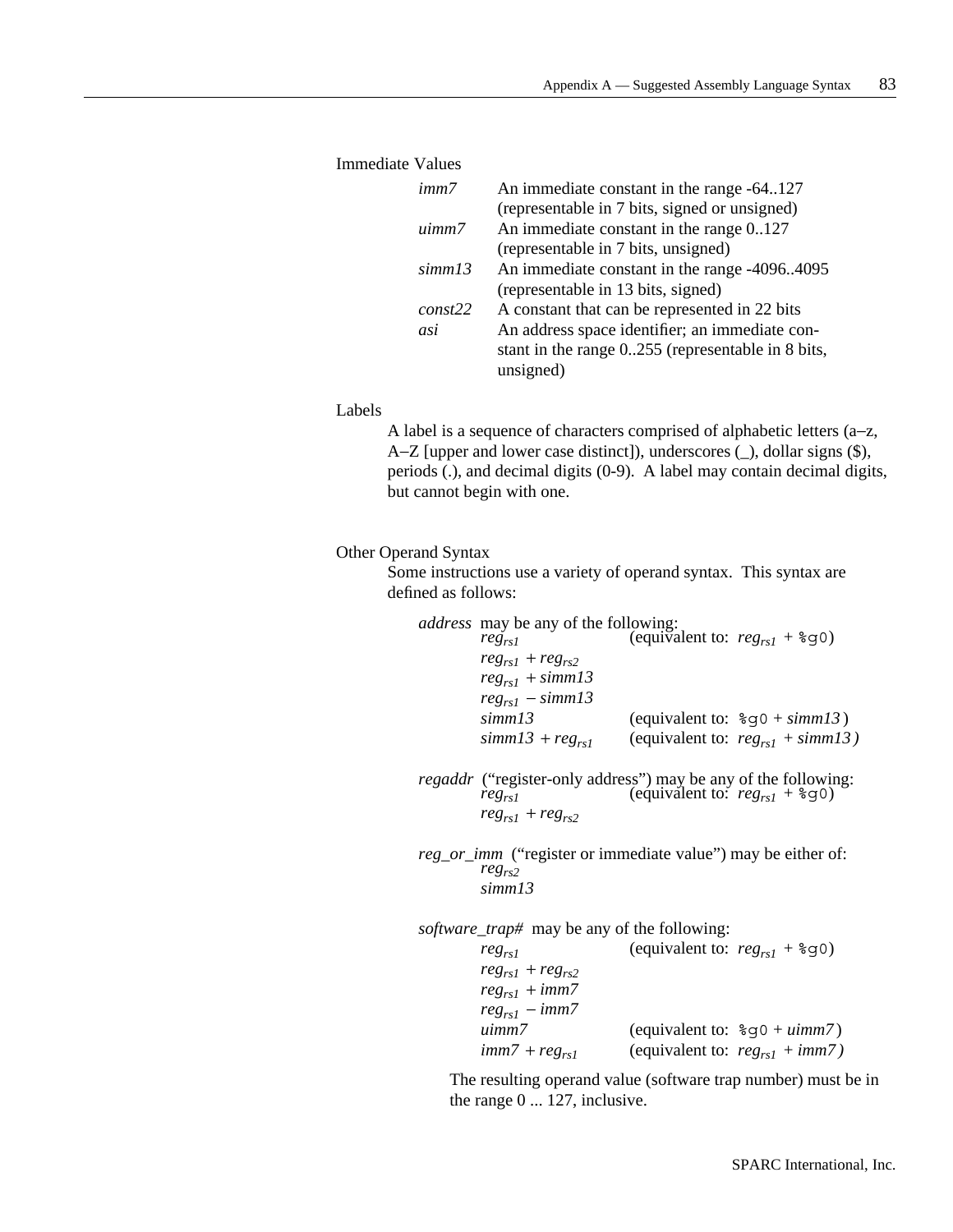#### Comments

Two types of comments are accepted by most SPARC assemblers: Cstyle "/\*...\*/" comments (which may span multiple lines), and "! . . . " comments, which extend from the "!" to the end of the line.

## **A.2. Syntax Design** The suggested SPARC assembly language syntax is designed so that:

- The destination operand (if any) is consistently specified as the last (rightmost) operand in an assembly language statement.
- $\bullet$  A reference to the **contents** of a memory location (in a Load, Store, or SWAP instruction) is always indicated by square brackets ( [ ] ). A reference to the **address** of a memory location (such as in a JMPL, CALL, or SETHI) is specified directly, without square brackets.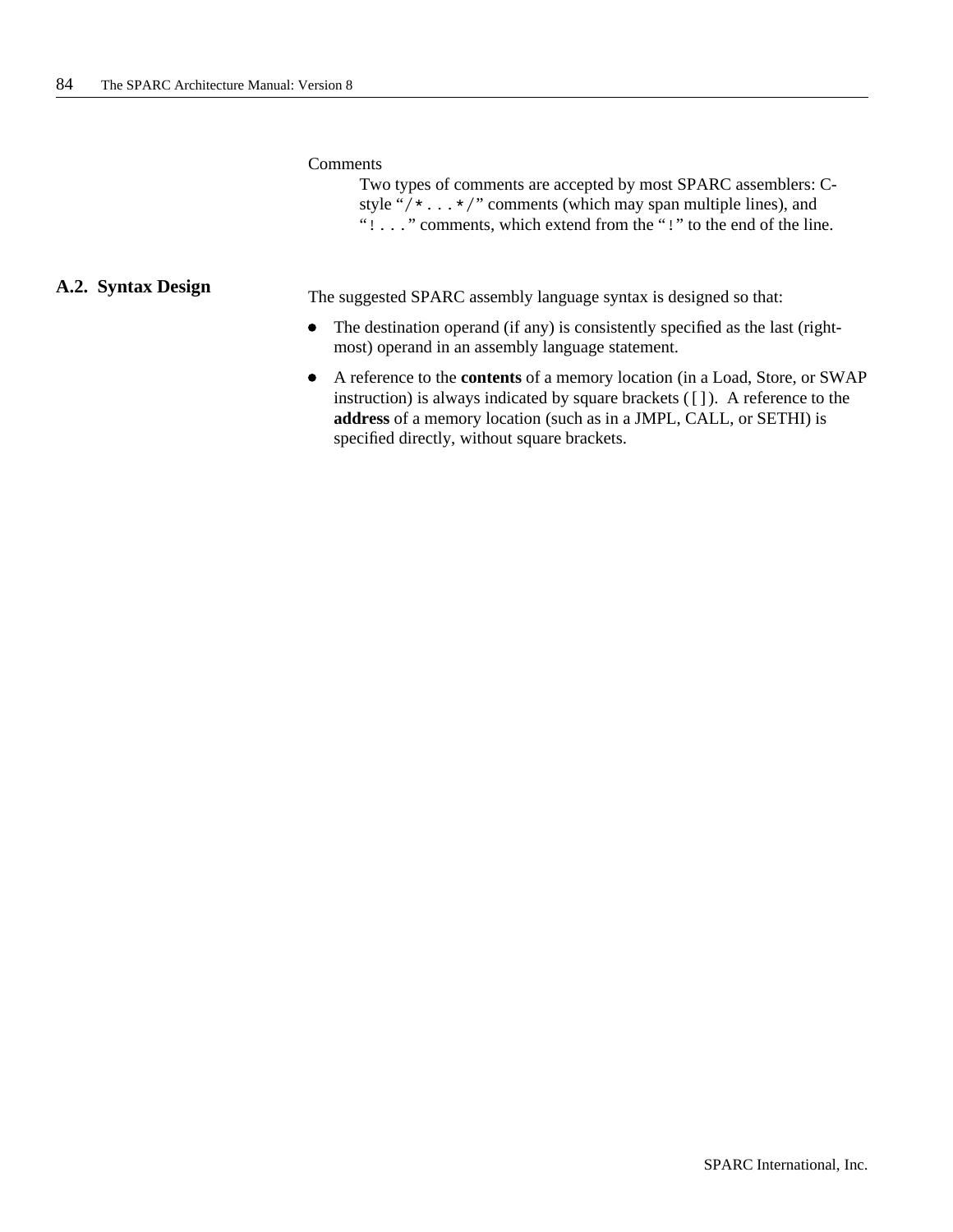**A.3. Synthetic Instructions** The table shown below describes the mapping of a set of synthetic (or "pseudo") instructions to actual SPARC instructions. These synthetic instructions may be provided in a SPARC assembler for the convenience of assembly language programmers.

> Note that synthetic instructions should not be confused with "pseudo-ops", which typically provide information to the assembler but do not generate instructions. Synthetic instructions always generate instructions; they provide more mnemonic syntax for standard SPARC instructions.

|             | <b>Synthetic Instruction</b>    |                    | <b>SPARC</b> Instruction(s)                                                                                               | <b>Comment</b>                                                                    |
|-------------|---------------------------------|--------------------|---------------------------------------------------------------------------------------------------------------------------|-----------------------------------------------------------------------------------|
| cmp         | $reg_{rs1}$ , reg_or_imm        | subcc              | $reg_{rel}$ , reg_or_imm, $\S 90$                                                                                         | compare                                                                           |
| jmp         | address                         | jmpl               | address, %90                                                                                                              |                                                                                   |
| call        | address                         | jmpl               | address, %07                                                                                                              |                                                                                   |
| tst         | $reg_{rs2}$                     | orcc               | $sg0, reg_{rs2}, sg0$                                                                                                     | test                                                                              |
| ret<br>retl |                                 | $j$ mpl<br>$j$ mpl | $817 + 8,$ $90$<br>$807 + 8,890$                                                                                          | return from subroutine<br>return from leaf subroutine                             |
| restore     |                                 |                    | restore %g0, %g0, %g0                                                                                                     | trivial restore                                                                   |
| save        |                                 | save               | 890, 890, 890                                                                                                             | trivial save<br>(Warning: trivial save<br>should only be used in kernel<br>code!) |
| set         | value, reg <sub>rd</sub>        | sethi              | $\texttt{?bii}$ (value), reg<br>or                                                                                        | (when $((value & 0x1fff) == 0)$ )                                                 |
|             |                                 | or                 | $sg0$ , value, reg <sub>rd</sub><br>or                                                                                    | (when $-4096 \le$ value $\le$ 4095)                                               |
|             |                                 | sethi<br>or        | $\text{?h}\text{i}$ ( <i>value</i> ), <i>reg</i> <sub>rd</sub> ;<br>$reg_{rd}$ , $\text{1o}(\textit{value})$ , $reg_{rd}$ | (otherwise)                                                                       |
|             |                                 |                    |                                                                                                                           | Warning: do not use set in<br>the delay slot of a DCTI.                           |
| not         | $reg_{rs1}$ , reg <sub>rd</sub> | xnor               | $reg_{rel}$ , %g0, $reg_{rel}$                                                                                            | one's complement                                                                  |
| not         | $reg_{rd}$                      | xnor               | $reg_{rd}$ , %g0, $reg_{rd}$                                                                                              | one's complement                                                                  |
| neg         | $reg_{rs2}$ , reg <sub>rd</sub> | sub                | $sg0$ , reg <sub>rs2</sub> , reg <sub>rd</sub>                                                                            | two's complement                                                                  |
| neg         | $reg_{rd}$                      | sub                | $sg0$ , $reg_{rd}$ , $reg_{rd}$                                                                                           | two's complement                                                                  |
|             |                                 |                    |                                                                                                                           |                                                                                   |

Table A-1 *Mapping of Synthetic Instructions to SPARC Instructions*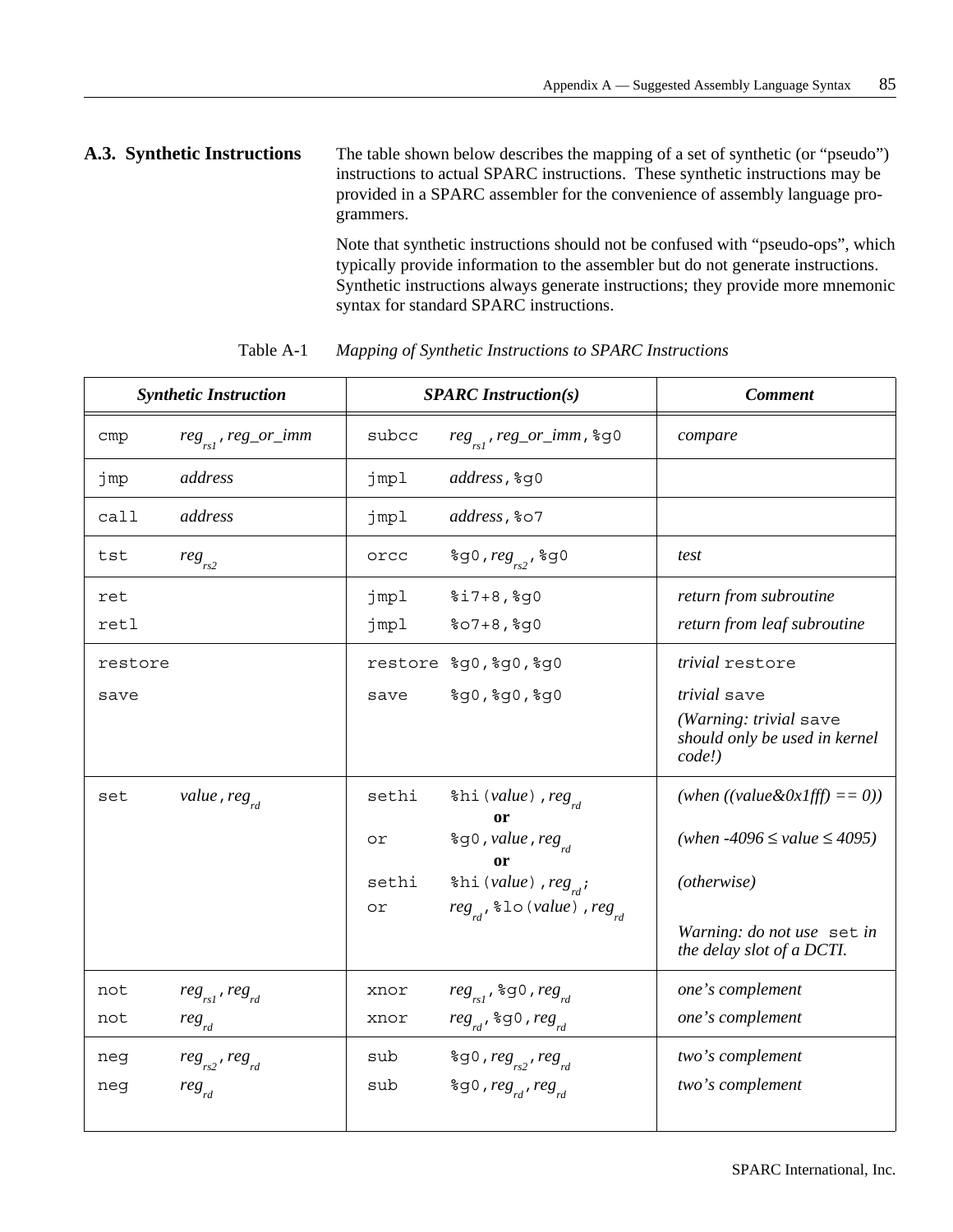|       | <b>Synthetic Instruction</b>         |       | <b>SPARC</b> Instruction(s)                       | <b>Comment</b>                      |
|-------|--------------------------------------|-------|---------------------------------------------------|-------------------------------------|
| inc   | $reg_{rd}$                           | add   | $reg_{rd}$ , 1, $reg_{rd}$                        | increment by 1                      |
| inc   | const13, $reg_{rd}$                  | add   | reg <sub>rd</sub> , const13, reg <sub>rd</sub>    | increment by const13                |
| inccc | $reg_{rd}$                           | addcc | $reg_{rd}$ , 1, $reg_{rd}$                        | increment by 1 and set icc          |
| inccc | const13, $reg_{rd}$                  | addcc | reg <sub>rd</sub> , const13, reg <sub>rd</sub>    | increment by const13 and set<br>icc |
| dec   | $reg_{rd}$                           | sub   | $reg_{rd}$ , 1, $reg_{rd}$                        | decrement by 1                      |
| dec   | const13, $reg_{rd}$                  | sub   | reg <sub>rd</sub> , const13, reg <sub>rd</sub>    | decrement by const13                |
| deccc | $reg_{rd}$                           | subcc | $reg_{_{rd}}, 1$ , $reg_{_{rd}}$                  | decrement by 1 and set icc          |
| deccc | const13, $reg_{rd}$                  | subcc | reg <sub>rd</sub> , const13, reg <sub>rd</sub>    | decrement by const13 and set<br>icc |
| btst  | $reg\_or\_imm$ , reg <sub>rs1</sub>  | andcc | $reg_{rel}$ , reg_or_imm, $\S 90$                 | bit test                            |
| bset  | $reg\_or\_imm$ , reg <sub>rd</sub>   | or    | $reg_{rd}$ , reg_or_imm, reg <sub>rd</sub>        | bit set                             |
| bclr  | $reg\_or\_imm$ , reg <sub>rd</sub>   | andn  | reg <sub>rd</sub> , reg_or_imm, reg <sub>rd</sub> | bit clear                           |
| btog  | $reg\_or\_imm$ , reg <sub>rd</sub>   | xor   | reg <sub>rd</sub> , reg_or_imm, reg <sub>rd</sub> | bit toggle                          |
| clr   | $reg_{rd}$                           | or    | $sg0, sg0, reg_{rd}$                              | clear(zero) register                |
| clrb  | [address]                            | stb   | %g0, [address]                                    | clear byte                          |
| clrh  | [address]                            | sth   | %g0, [address]                                    | clear halfword                      |
| clr   | [address]                            | st    | %g0, [address]                                    | clear word                          |
| mov   | $reg\_or\_imm$ , reg <sub>rd</sub>   | Оr    | $\texttt{\$g0}$ , reg_or_imm, reg <sub>rd</sub>   |                                     |
| mov   | $\gamma$ , reg <sub>rd</sub>         | rd    | $\frac{1}{2}$ y, reg <sub>rd</sub>                |                                     |
| mov   | $\frac{2}{3}$ asrn, reg $_{rd}$      | rd    | $\frac{2}{3}$ asrn, reg $_{rd}$                   |                                     |
| mov   | $\epsilon_{\text{psr},\textit{reg}}$ | rd    | $$psr, reg_{rd}$                                  |                                     |
| mov   | %wim, $reg_{rd}$                     | rd    | %wim, $reg_{rd}$                                  |                                     |
| mov   | $%$ tbr, $reg_{rd}$                  | rd    | $%$ tbr, $reg_{rd}$                               |                                     |
| mov   | $reg\_or\_imm$ , $\gamma$            | Wr    | %90, reg_or_imm, %y                               |                                     |
| mov   | reg_or_imm,%asrn                     | Wr    | %g0, reg_or_imm, %asrn                            |                                     |
| mov   | reg_or_imm,%psr                      | Wr    | %g0, reg_or_imm, %psr                             |                                     |
| mov   | reg_or_imm,%wim                      | Wr    | %g0, <i>reg_or_imm</i> ,%wim                      |                                     |
| mov   | reg_or_imm, %tbr                     | Wr    | %g0, reg_or_imm, %tbr                             |                                     |

Table A-1 *Mapping of Synthetic Instructions to SPARC Instructions— Continued*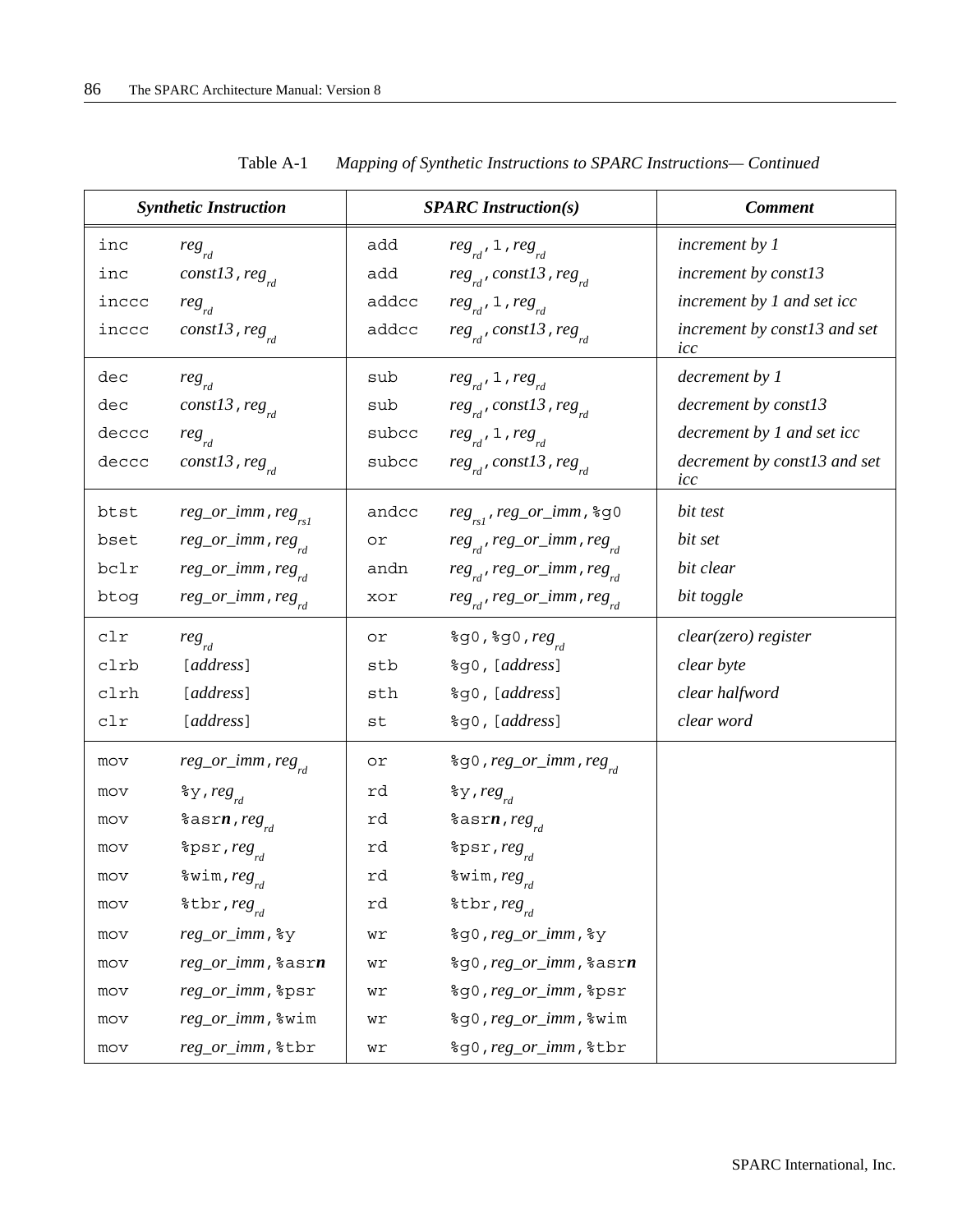# Instruction Definitions

This Appendix includes a description of each SPARC instruction. More detailed algorithmic definitions appear in Appendix C, "ISP Descriptions."

Related instructions are grouped into subsections. Each subsection consists of five parts:

- (1) A table of the opcodes defined in the subsection with the values of the field(s) which uniquely identify the instruction(s).
- (2) An illustration of the applicable instruction format(s).
- (3) A list of the suggested assembly language syntax. (The syntax notation is described in Appendix A.)
- (4) A description of the salient features, restrictions, and trap conditions. Note that in these descriptions, the symbol  $\Box$  designates concatenation of bit vectors. A comma '**,**' on the left side of an assignment separates quantities that are concatenated for the purpose of assignment. For example, if  $X, Y$ , and Z are 1-bit vectors, and the 2-bit vector T equals  $11<sub>2</sub>$ , then:

 $(X, Y, Z) \leftarrow 0$  T results in  $X=0$ ,  $Y=1$ , and  $Z=1$ .

(5) A list of the traps that can occur as a consequence of attempting to execute the instruction(s). Traps due to an instruction\_access\_error, instruction access exception, or r\_register\_access\_error, and interrupt requests are not listed since they can occur on any instruction. Also, any instruction may generate an illegal\_instruction trap if it is not implemented in hardware.

This Appendix does not include any timing information (in either cycles or clock time) since timing is strictly implementation-dependent.

The following table summarizes the instruction set; the instruction definitions follow the table.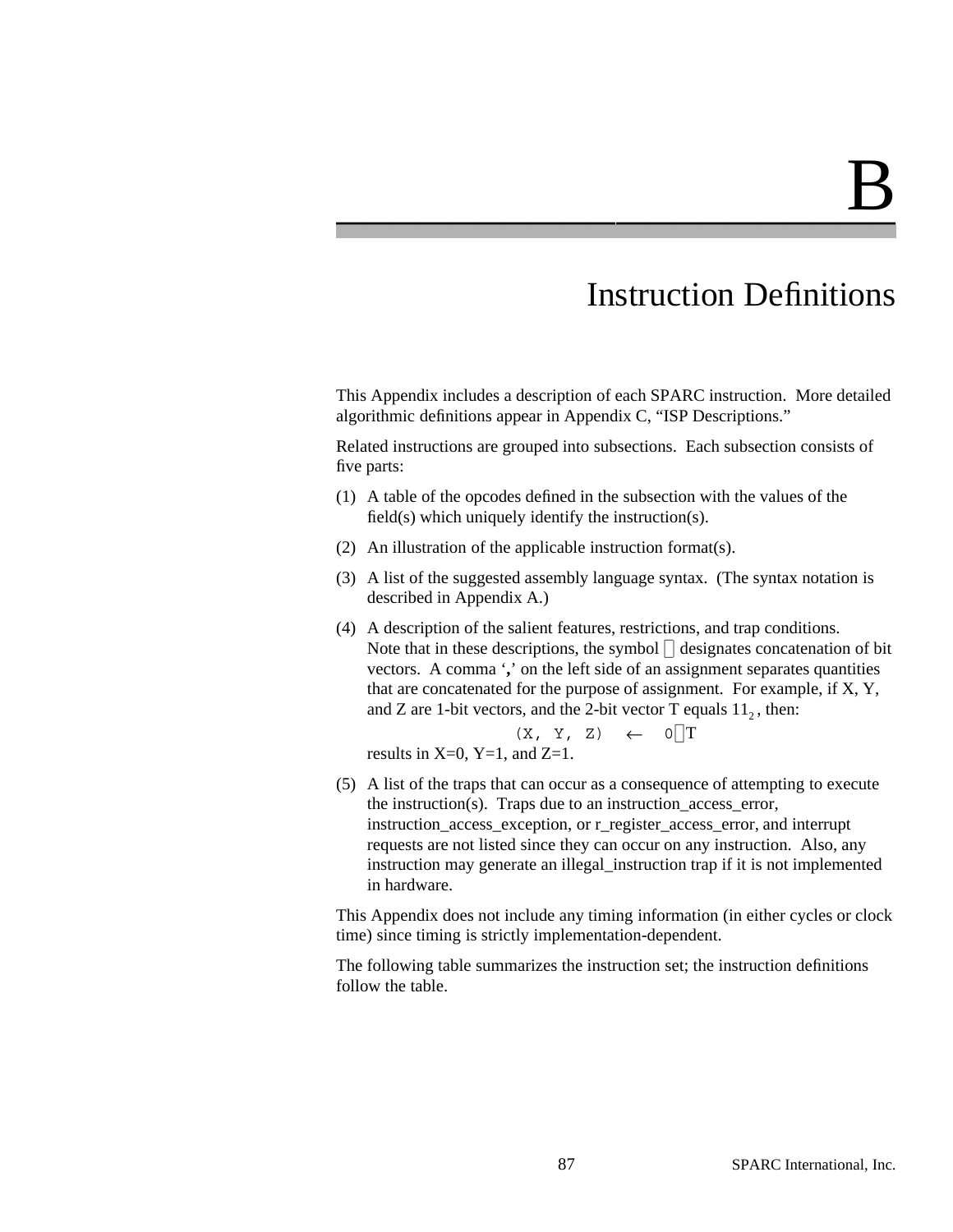| <b>Opcode</b>            | <b>Name</b>                                           |
|--------------------------|-------------------------------------------------------|
| LDSB (LDSBA†)            | Load Signed Byte (from Alternate space)               |
| LDSH (LDSHA†)            | Load Signed Halfword (from Alternate space)           |
| LDUB (LDUBA†)            | Load Unsigned Byte (from Alternate space)             |
| LDUH (LDUHA†)            | Load Unsigned Halfword (from Alternate space)         |
| $LD$ ( $LDA\dagger$ )    | Load Word (from Alternate space)                      |
| LDD (LDDA <sup>†</sup> ) | Load Doubleword (from Alternate space)                |
| <b>LDF</b>               | Load Floating-point                                   |
| <b>LDDF</b>              | Load Double Floating-point                            |
| <b>LDFSR</b>             | Load Floating-point State Register                    |
| <b>LDC</b>               | <b>Load Coprocessor</b>                               |
| <b>LDDC</b>              | <b>Load Double Coprocessor</b>                        |
| <b>LDCSR</b>             | <b>Load Coprocessor State Register</b>                |
| STB (STBA†)              | Store Byte (into Alternate space)                     |
| STH (STHA†)              | Store Halfword (into Alternate space)                 |
| ST (STA <sup>†</sup> )   | Store Word (into Alternate space)                     |
| STD (STDA†)              | Store Doubleword (into Alternate space)               |
| <b>STF</b>               | <b>Store Floating-point</b>                           |
| <b>STDF</b>              | <b>Store Double Floating-point</b>                    |
| <b>STFSR</b>             | <b>Store Floating-point State Register</b>            |
| STDFQ <sup>†</sup>       | Store Double Floating-point deferred-trap Queue       |
| <b>STC</b>               | <b>Store Coprocessor</b>                              |
| <b>STDC</b>              | <b>Store Double Coprocessor</b>                       |
| <b>STCSR</b>             | <b>Store Coprocessor State Register</b>               |
| STDCQ <sup>+</sup>       | Store Double Coprocessor deferred-trap Queue          |
| LDSTUB (LDSTUBA†)        | Atomic Load-Store Unsigned Byte (in Alternate space)  |
| SWAP (SWAPA†)            | Swap r Register with Memory (in Alternate space)      |
| <b>SETHI</b>             | Set High 22 bits of $r$ Register                      |
| <b>NOP</b>               | No Operation                                          |
| AND (ANDcc)              | And (and modify icc)                                  |
| ANDN (ANDNcc)            | And Not (and modify icc)                              |
| OR (ORcc)                | Inclusive-Or (and modify icc)                         |
| ORN (ORNcc)              | Inclusive-Or Not (and modify icc)                     |
| XOR (XORcc)              | Exclusive-Or (and modify icc)                         |
| XNOR (XNORcc)            | Exclusive-Nor (and modify icc)                        |
| <b>SLL</b>               | Shift Left Logical                                    |
| <b>SRL</b>               | Shift Right Logical                                   |
| <b>SRA</b>               | Shift Right Arithmetic                                |
| ADD (ADDcc)              | Add (and modify icc)                                  |
| ADDX (ADDXcc)            | Add with Carry (and modify icc)                       |
| TADDcc (TADDccTV)        | Tagged Add and modify icc (and Trap on overflow)      |
| SUB (SUBcc)              | Subtract (and modify icc)                             |
| SUBX (SUBXcc)            | Subtract with Carry (and modify icc)                  |
| TSUBcc (TSUBccTV)        | Tagged Subtract and modify icc (and Trap on overflow) |

## Table B-1 *Instruction Set*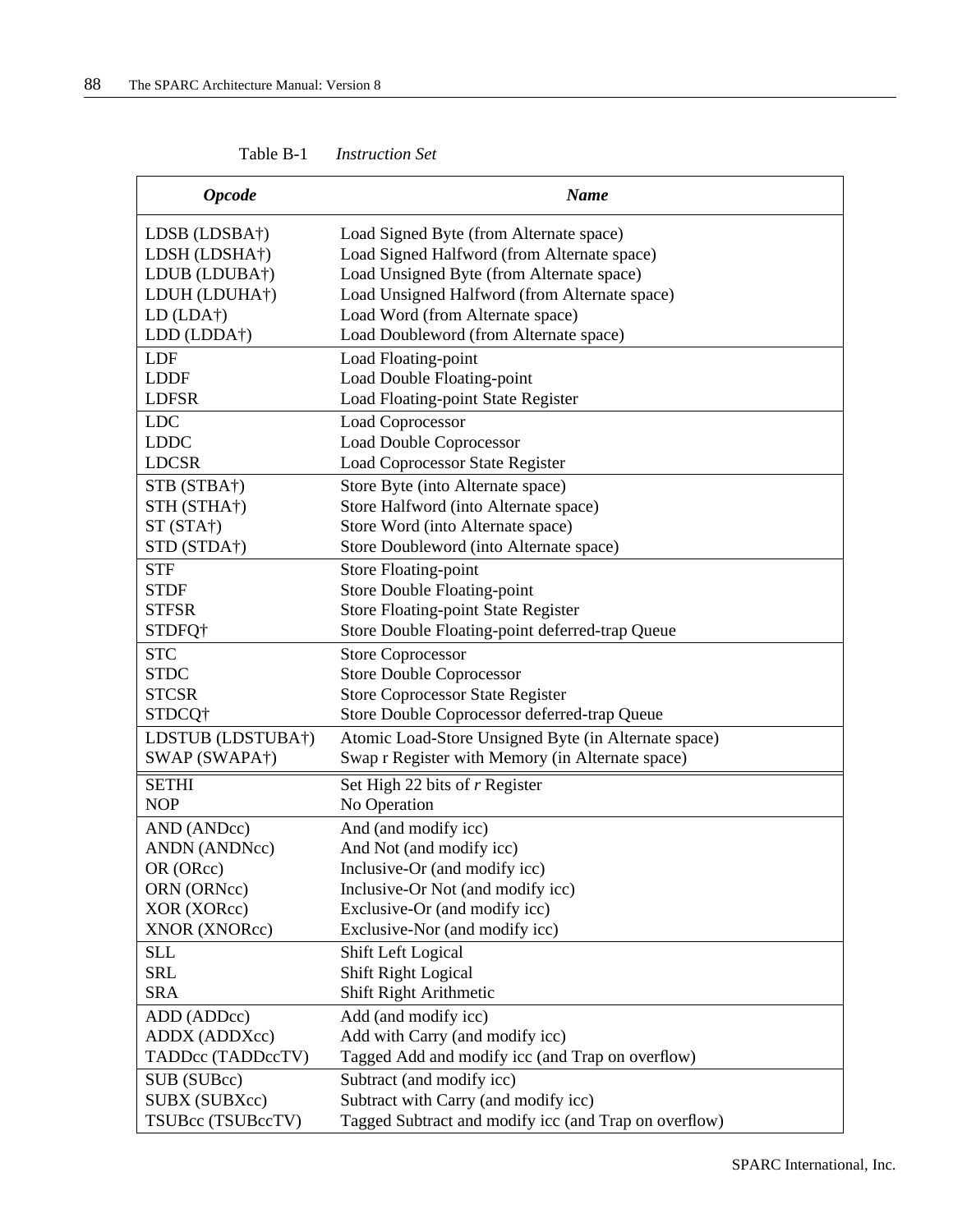| <b>Opcode</b>        | Name                                                                             |
|----------------------|----------------------------------------------------------------------------------|
| <b>MULScc</b>        | Multiply Step (and modify icc)                                                   |
| UMUL (UMULcc)        | Unsigned Integer Multiply (and modify icc)                                       |
| SMUL (SMULcc)        | Signed Integer Multiply (and modify icc)                                         |
| <b>UDIV</b> (UDIVcc) | Unsigned Integer Divide (and modify icc)                                         |
| SDIV (SDIVcc)        | Signed Integer Divide (and modify icc)                                           |
| <b>SAVE</b>          | Save caller's window                                                             |
| <b>RESTORE</b>       | Restore caller's window                                                          |
| <b>Bicc</b>          | Branch on integer condition codes                                                |
| FBfcc                | Branch on floating-point condition codes                                         |
| CBccc                | Branch on coprocessor condition codes                                            |
| <b>CALL</b>          | Call and Link                                                                    |
| <b>JMPL</b>          | Jump and Link                                                                    |
| RETT†                | Return from Trap                                                                 |
| <b>Ticc</b>          | Trap on integer condition codes                                                  |
| RDASR <sup>+</sup>   | <b>Read Ancillary State Register</b>                                             |
| <b>RDY</b>           | Read Y Register                                                                  |
| RDPSR <sup>+</sup>   | <b>Read Processor State Register</b>                                             |
| RDWIM <sup>+</sup>   | Read Window Invalid Mask Register                                                |
| RDTBR†               | Read Trap Base Register                                                          |
| WRASR <sup>+</sup>   | Write Ancillary State Register                                                   |
| <b>WRY</b>           | Write Y Register                                                                 |
| WRPSR <sup>+</sup>   | Write Processor State Register                                                   |
| WRWIM <sup>+</sup>   | Write Window Invalid Mask Register                                               |
| WRTBR†               | Write Trap Base Register                                                         |
| <b>STBAR</b>         | <b>Store Barrier</b>                                                             |
| <b>UNIMP</b>         | Unimplemented                                                                    |
| <b>FLUSH</b>         | <b>Flush Instruction Memory</b>                                                  |
| FPop                 | Floating-point Operate: FiTO(s,d,q), F(s,d,q)TOi,                                |
|                      | FsTOd, FsTOq, FdTOs, FdTOq, FqTOs, FqTOd,                                        |
|                      | FMOVs, FNEGs, FABSs,                                                             |
|                      | $FSQRT(s,d,q)$ , $FADD(s,d,q)$ , $FSUB(s,d,q)$ , $FMUL(s,d,q)$ , $FDIV(s,d,q)$ , |
|                      | FsMULd, FdMULq,                                                                  |
|                      | $FCMP(s,d,q)$ , $FCMPE(s,d,q)$                                                   |
| CPop                 | Coprocessor Operate: implementation-dependent                                    |

Table B-1 *Instruction Set— Continued*

† privileged instruction

‡ privileged instruction if the referenced ASR register is privileged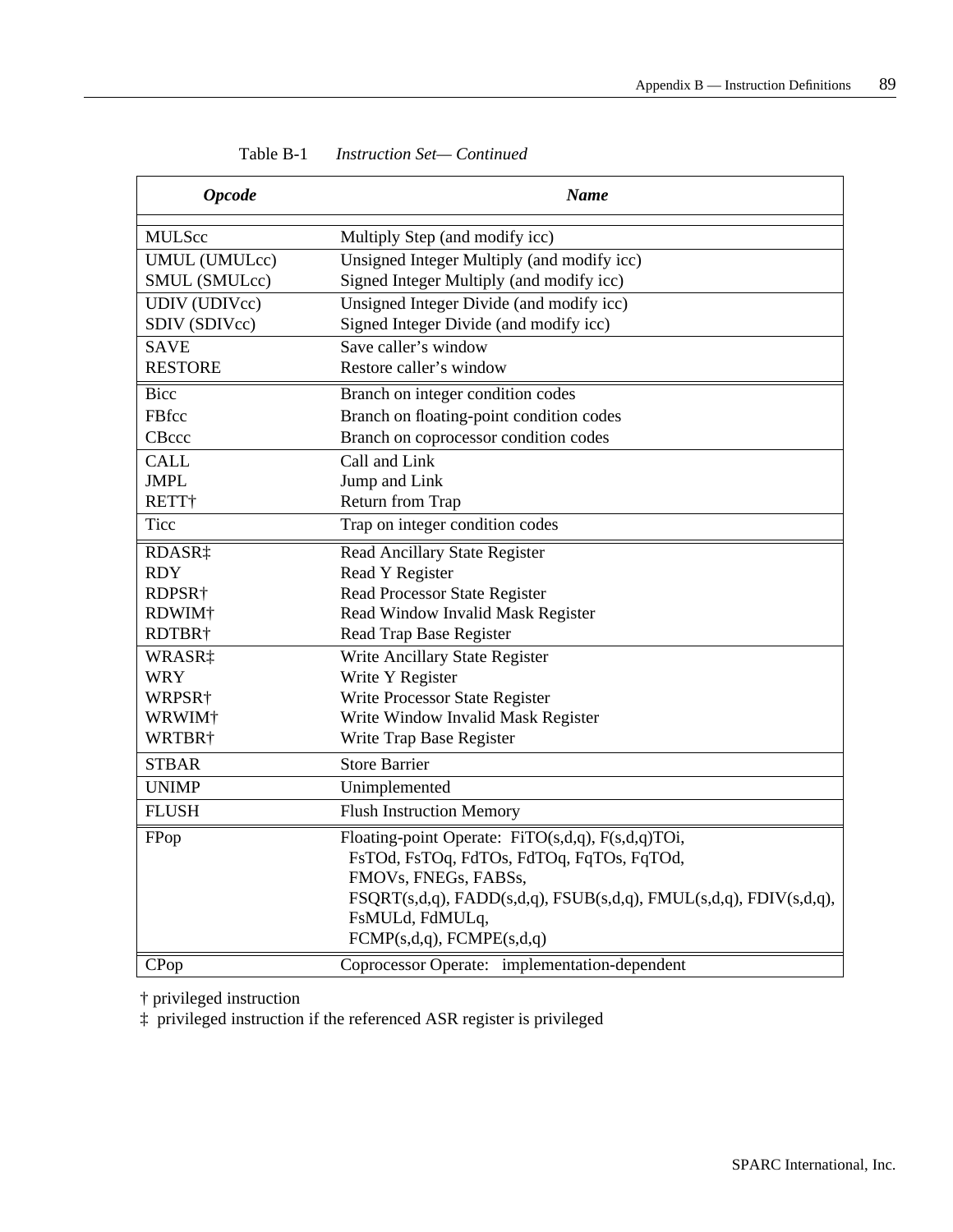# **B.1. Load Integer Instructions**

| opcode             | op3    | operation                                   |
|--------------------|--------|---------------------------------------------|
| <b>LDSB</b>        | 001001 | Load Signed Byte                            |
| <b>LDSH</b>        | 001010 | Load Signed Halfword                        |
| LDUB               | 000001 | Load Unsigned Byte                          |
| <b>LDUH</b>        | 000010 | Load Unsigned Halfword                      |
| LD                 | 000000 | Load Word                                   |
| <b>LDD</b>         | 000011 | Load Doubleword                             |
| LDSBA <sup>+</sup> | 011001 | Load Signed Byte from Alternate space       |
| LDSHA <sup>+</sup> | 011010 | Load Signed Halfword from Alternate space   |
| LDUBA <sup>†</sup> | 010001 | Load Unsigned Byte from Alternate space     |
| LDUHA <sup>†</sup> | 010010 | Load Unsigned Halfword from Alternate space |
| LDA <sup>†</sup>   | 010000 | Load Word from Alternate space              |
| LDDA†              | 010011 | Load Doubleword from Alternate space        |

† privileged instruction

## Format (3):

| 1 T | rd | op3 | rs 1 | $\sqrt{2}$<br>1=U      |    | ası    | rs2 |  |
|-----|----|-----|------|------------------------|----|--------|-----|--|
| -51 | 29 | 24  | 18   | 1 J                    | 12 |        |     |  |
|     | rd | op3 | rs 1 | $1 -$<br>$\rightarrow$ |    | simm13 |     |  |
| IJ  | 29 | 24  | 18   |                        | 12 |        |     |  |

| <b>Suggested Assembly Language Syntax</b> |                                  |  |
|-------------------------------------------|----------------------------------|--|
| ldsb                                      | [address], $reg_{rd}$            |  |
| ldsh                                      | [address], $reg_{rd}$            |  |
| ldub                                      | [address], $reg_{rd}$            |  |
| lduh                                      | [address], $reg_{rd}$            |  |
| ld                                        | [address], reg <sub>rd</sub>     |  |
| ldd                                       | [address], reg <sub>rd</sub>     |  |
| ldsba                                     | [regaddr] asi, reg <sub>rd</sub> |  |
| ldsha                                     | [regaddr] asi, reg <sub>rd</sub> |  |
| lduba                                     | [regaddr] asi, reg <sub>rd</sub> |  |
| lduha                                     | [regaddr] asi, reg <sub>rd</sub> |  |
| lda                                       | [regaddr] asi, reg <sub>rd</sub> |  |
| ldda                                      | [regaddr] asi, reg <sub>rd</sub> |  |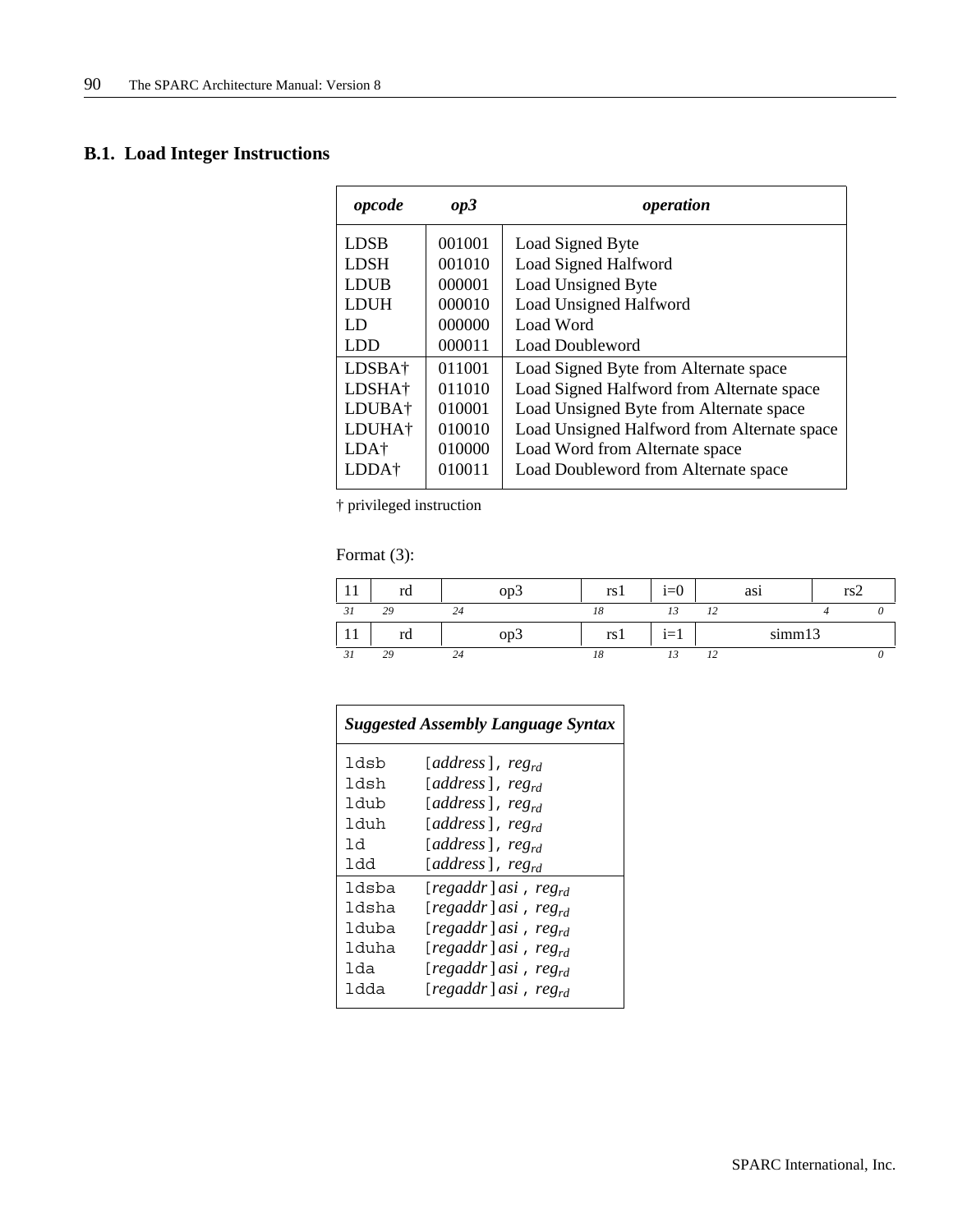Description:

The load integer instructions copy a byte, a halfword, or a word from memory into r[*rd*]. A fetched byte or halfword is right-justified in destination register r[*rd*]; it is either sign-extended or zero-filled on the left, depending on whether or not the opcode specifies a signed or unsigned operation, respectively.

The load doubleword integer instructions (LDD, LDDA) move a doubleword from memory into an *r* register pair. The more significant word at the effective memory address is moved into the even *r* register. The less significant word (at the effective memory address  $+4$ ) is moved into the following odd *r* register. (Note that a load doubleword with  $rd = 0$  modifies only r[1].) The least significant bit of the *rd* field is unused and should be set to zero by software. An attempt to execute a load doubleword instruction that refers to a mis-aligned (odd) destination register number may cause an illegal\_instruction trap.

The effective address for a load instruction is " $r[rs1] + r[rs2]$ " if the *i* field is zero, or " $r[rs1]$  + sign\_ext( $simm13$ )" if the *i* field is one. Instructions that load from an alternate address space contain the address space identifier to be used for the load in the *asi* field, and must contain zero in the *i* field or an illegal\_instruction trap will occur. Load instructions that do not load from an alternate address space access either a user data space or system data space, according to the S bit of the PSR.

A successful load (notably, load doubleword) instruction operates atomically.

LD and LDA cause a mem\_address\_not\_aligned trap if the effective address is not word-aligned; LDUH, LDSH, LDUHA, and LDSHA trap if the address is not halfword-aligned; and LDD and LDDA trap if the address is not doubleword-aligned.

See Appendix L, "Implementation Characteristics," for information on the timing of the integer load instructions.

Implementation Note During execution of a load doubleword instruction, if an exception is generated during the memory cycle in which the second word is being loaded, the destination register(s) may be modified before the trap is taken. See Chapter 7, "Traps."

#### Traps:

illegal\_instruction (load alternate with *i* = 1; LDD, LDDA with odd *rd*) privileged\_instruction (load alternate space only) mem\_address\_not\_aligned (excluding LDSB, LDSBA, LDUB, LDUBA) data\_access\_exception data\_access\_error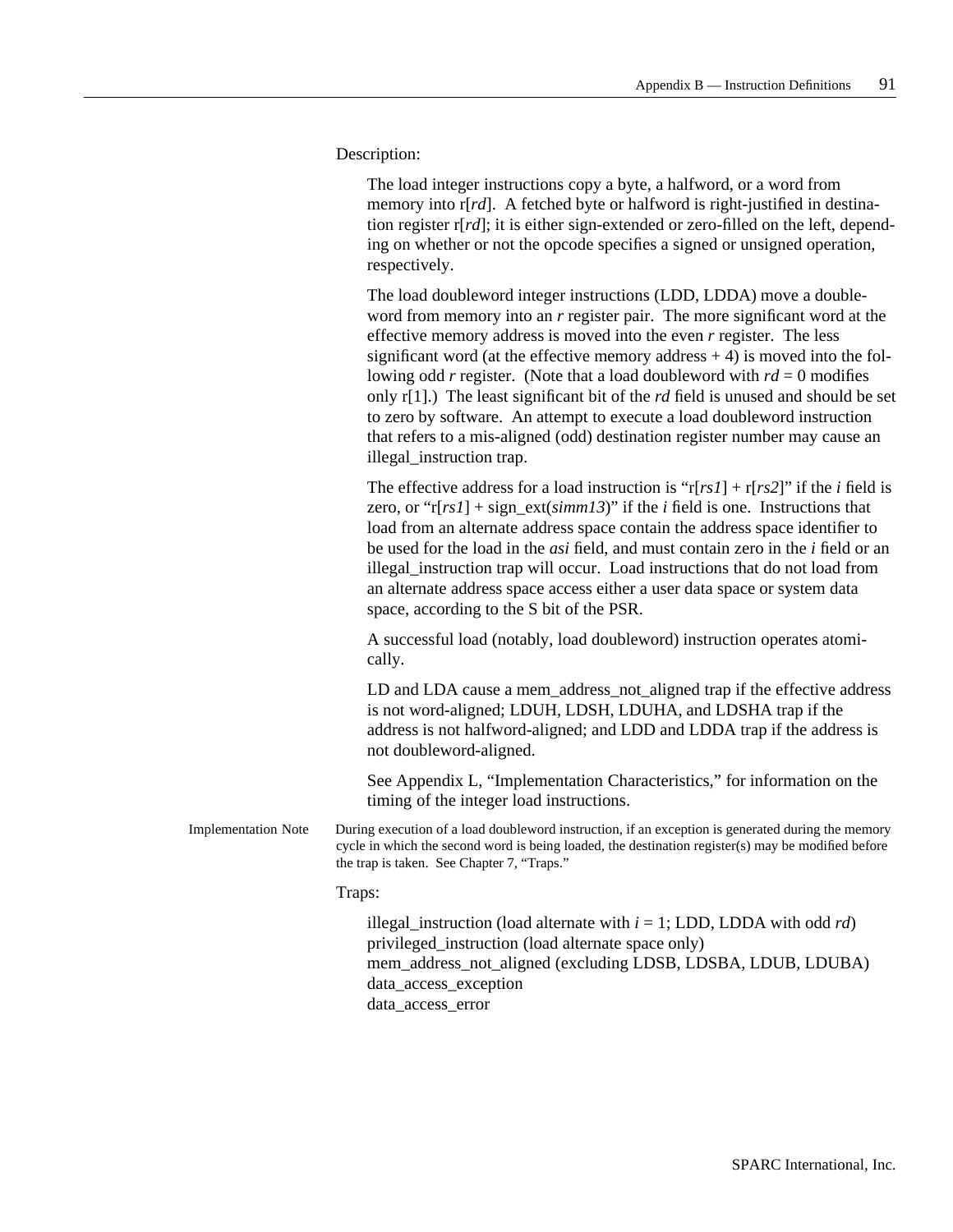#### **B.2. Load Floating-point Instructions** *opcode op3 operation*

| opcode       | op3    | operation                           |
|--------------|--------|-------------------------------------|
| LDF          | 100000 | Load Floating-point Register        |
| <b>LDDF</b>  | 100011 | Load Double Floating-point Register |
| <b>LDFSR</b> | 100001 | Load Floating-point State Register  |

Format (3):

| 1 J | ra | ods | rs 1 | $1=1$ | unused(zero)   |  |
|-----|----|-----|------|-------|----------------|--|
|     | 29 | 24  |      |       |                |  |
| 1 T | ra | ods | rs 1 | $1 =$ | simm13         |  |
|     | 20 | 24  |      |       | 1 <sub>2</sub> |  |

## *Suggested Assembly Language Syntax*

| ld  | [address], freg <sub>rd</sub> |
|-----|-------------------------------|
| ldd | [address], $freq_{rd}$        |
| 1d  | [address], $\Sigma$           |

Description:

The load single floating-point instruction (LDF) moves a word from memory into f[*rd*].

The load doubleword floating-point instruction (LDDF) moves a doubleword from memory into an *f* register pair. The most significant word at the effective memory address is moved into the even *f* register. The least significant word at the effective memory address  $+4$  is moved into the following odd *f* register. The least significant bit of the *rd* field is unused and should always be set to zero by software. If this bit is non-zero, it is recommended that LDDF cause an fp\_exception trap with FSR.*ftt* = invalid\_fp\_register.

The load floating-point state register instruction (LDFSR) waits for all FPop instructions that have not finished execution to complete, and then loads a word from memory into the FSR. If any of the three instructions that follow (in time) a LDFSR is an FBfcc, the value of the *fcc* field of the FSR which is seen by the FBfcc is undefined.

The effective address for the load instruction is " $r[rs1] + r[rs2]$ " if the *i* field is zero, or " $r[rs1]$  + sign\_ext( $simm13$ )" if the *i* field is one.

LDF and LDFSR cause a mem\_address\_not\_aligned trap if the effective address is not word-aligned; LDDF traps if the address is not doublewordaligned. If the EF field of the PSR is 0, or if no FPU is present, a load floating-point instruction causes an fp\_disabled trap.

Implementation Note If a load floating-point instruction traps with a data access exception, the destination *f* register(s) either remain unchanged or are set to an implementation-dependent predetermined constant value. See Chapter 7, "Traps," and Appendix L, "Implementation Characteristics."

Traps:

fp\_disabled fp\_exception (sequence\_error, invalid\_fp\_register(LDDF)) data access exception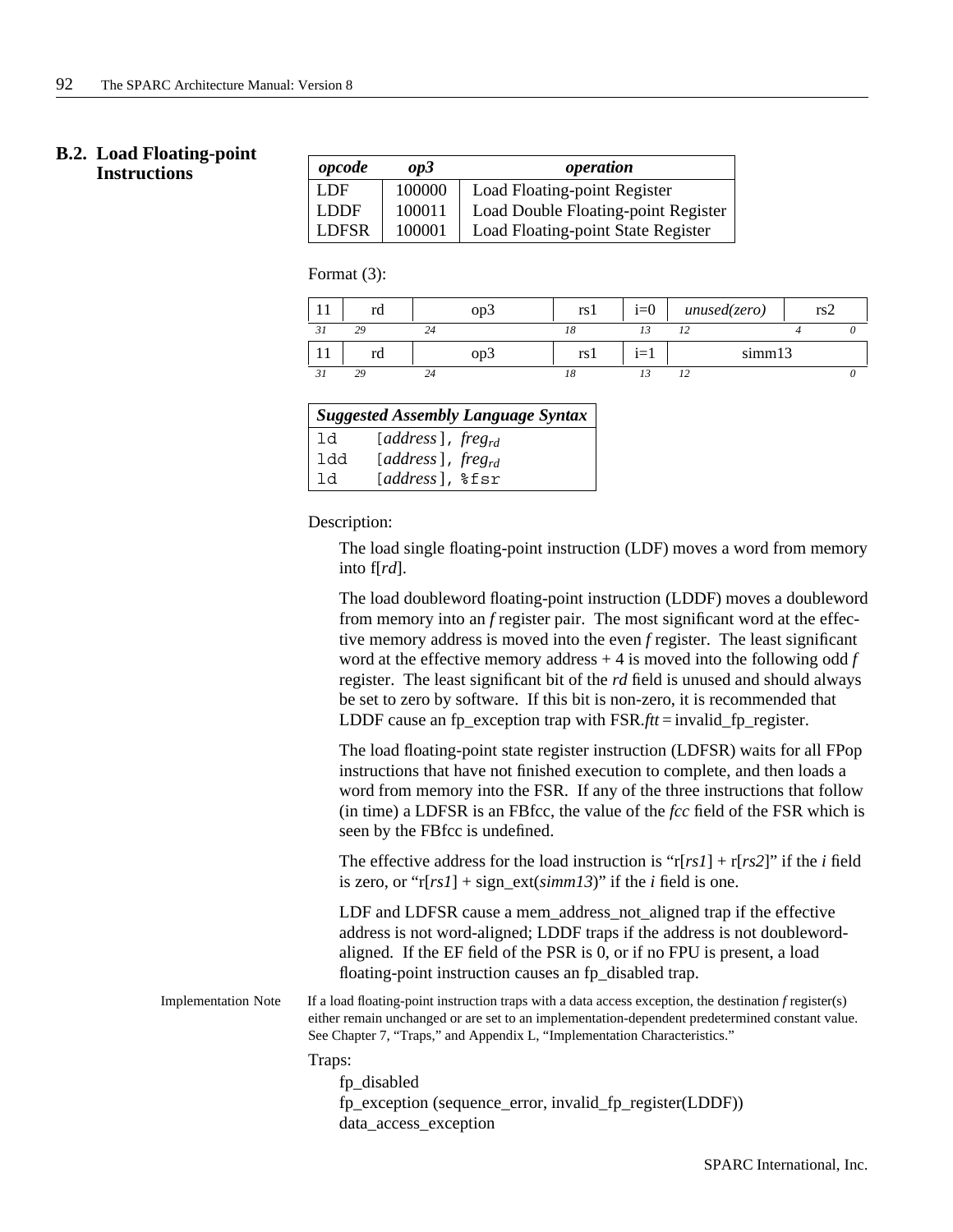data\_access\_error mem\_address\_not\_aligned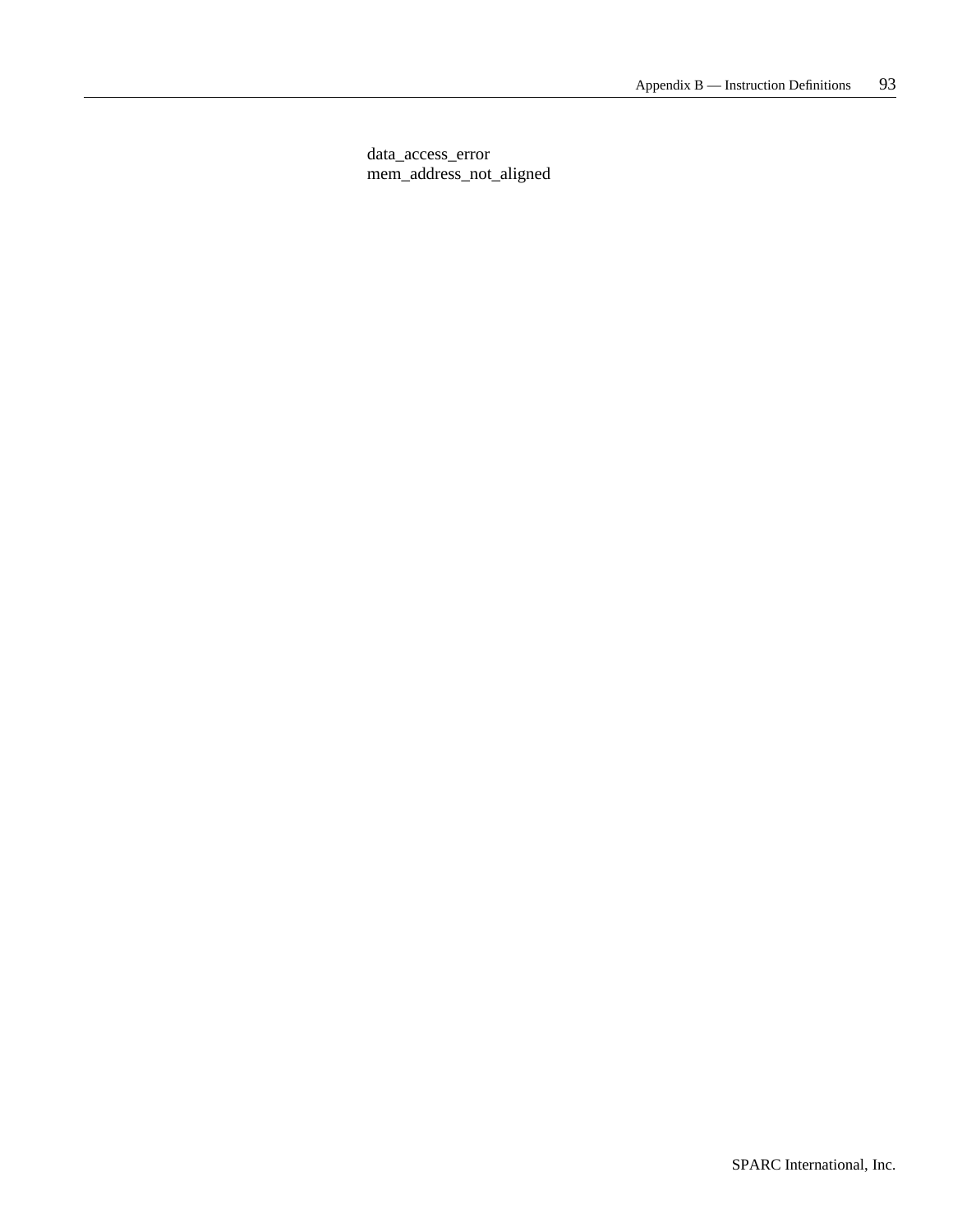### **B.3. Load Coprocessor Instructions** *opcode op3 operation*

| opcode       | op3    | operation                              |
|--------------|--------|----------------------------------------|
| <b>LDC</b>   | 110000 | <b>Load Coprocessor Register</b>       |
| <b>LDDC</b>  | 110011 | Load Double Coprocessor Register       |
| <b>LDCSR</b> | 110001 | <b>Load Coprocessor State Register</b> |

### Format (3):

|     | rd | OD3 | rs 1 | $\Omega$<br>1=U | unused(zero) |  |
|-----|----|-----|------|-----------------|--------------|--|
|     | 20 | 24  |      |                 |              |  |
| . . | ra | OD3 | rs 1 | $1 = 1$         | simm13       |  |
|     | 20 | 24  |      |                 | 12           |  |

| <b>Suggested Assembly Language Syntax</b> |  |
|-------------------------------------------|--|
|                                           |  |

| ld  | [address], $creg_{rd}$ |
|-----|------------------------|
| ldd | [address], $creg_{rd}$ |

|    |                 | ---- |
|----|-----------------|------|
| ld | [address], %csr |      |

Description:

The load single coprocessor instruction (LDC) moves a word from memory into a coprocessor register. The load double coprocessor instruction (LDDC) moves a doubleword from memory into a coprocessor register pair. The load coprocessor state register instruction (LDCSR) moves a word from memory into the Coprocessor State Register. The semantics of these instructions depend on the implementation of the attached coprocessor.

The effective address for the load instruction is "r[*rs1*] + r[*rs2*]" if the *i* field is zero, or " $r[rs]$  + sign\_ext( $\text{sim} n13$ )" if the *i* field is one.

LDC and LDCSR cause a mem\_address\_not\_aligned trap if the effective address is not word-aligned; LDDC traps if the address is not doublewordaligned. If the EC field of the PSR is 0, or if no coprocessor is present, a load coprocessor instruction causes a cp\_disabled trap.

Implementation Note An implementation might cause a data\_access\_exception trap due to a "non-resumable machinecheck" error during an "effective address  $+4$ " memory access, even though the corresponding "effective address" access did not cause an error. Thus, the *even* destination CP register may be changed in this case. (Note that this cannot happen across a page boundary because of the doubleword-alignment restriction.) See Chapter 7, "Traps."

#### Traps:

cp\_disabled cp\_exception mem\_address\_not\_aligned data\_access\_exception data\_access\_error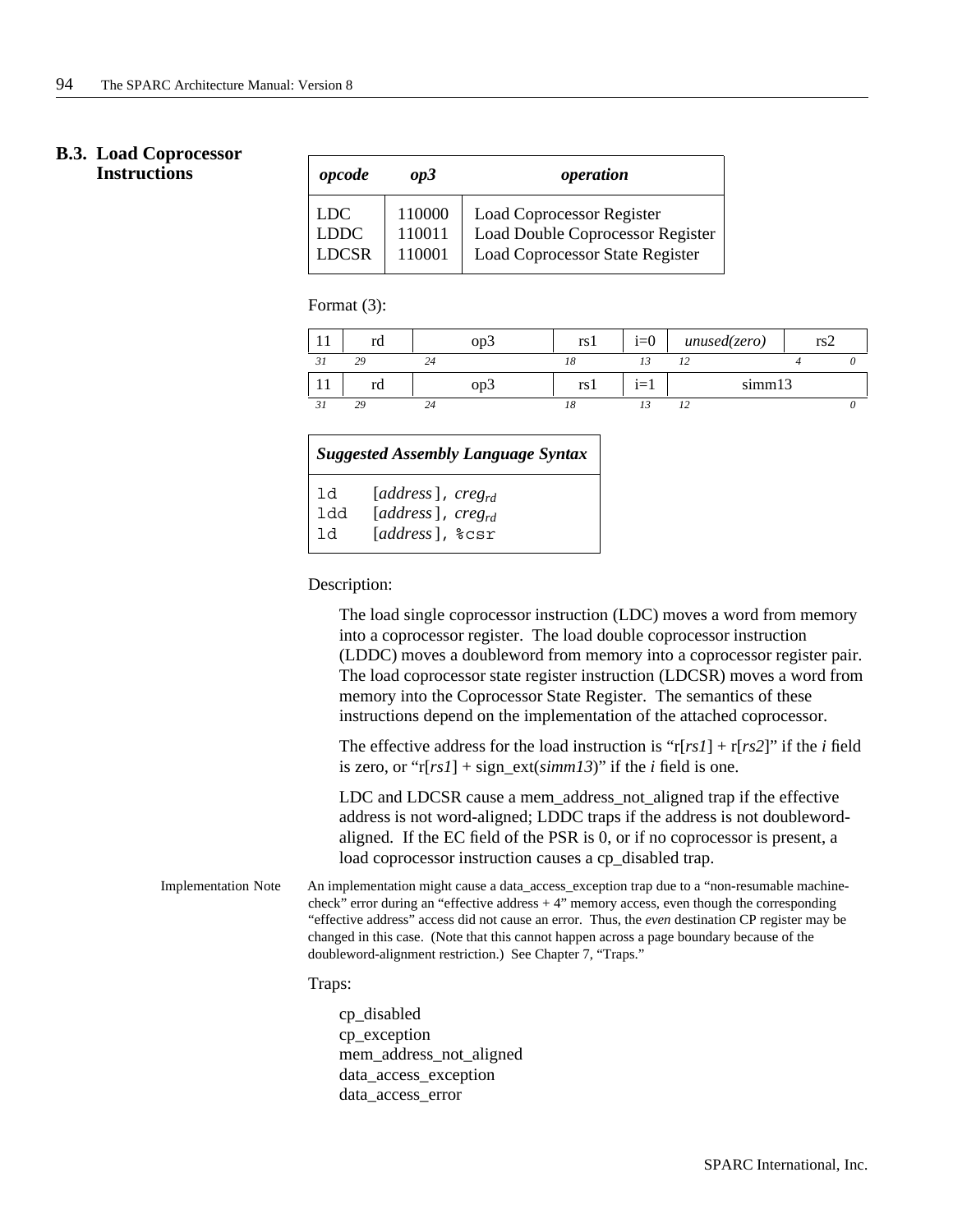#### **B.4. Store Integer Instructions**

| opcode            | op3              | operation                             |
|-------------------|------------------|---------------------------------------|
| <b>STB</b>        | 000101           | Store Byte                            |
| <b>STH</b>        | 000110           | <b>Store Halfword</b>                 |
| SТ<br>STD         | 000100<br>000111 | Store Word<br><b>Store Doubleword</b> |
|                   |                  |                                       |
| STBA <sup>+</sup> | 010101           | Store Byte into Alternate space       |
| STHA <sup>+</sup> | 010110           | Store Halfword into Alternate space   |
| STA <sup>+</sup>  | 010100           | Store Word into Alternate space       |
| STDA <sup>+</sup> | 010111           | Store Doubleword into Alternate space |

† privileged instruction

Format (3):

|                 | rd | op3 | rs 1 | $\sim$<br>_<br>ι—ι. |                | ası    | rc. | - 52 |
|-----------------|----|-----|------|---------------------|----------------|--------|-----|------|
| 31              | 29 | 24  | 18   | 13                  | 12             |        |     |      |
|                 | rd | op3 | rs 1 | $1 = 1$             |                | simm13 |     |      |
| $\overline{21}$ | 29 | 24  | 18   | 1 J                 | 1 <sub>2</sub> |        |     |      |

| <b>Suggested Assembly Language Syntax</b> |                                                                                                                      |                                                      |  |  |  |  |
|-------------------------------------------|----------------------------------------------------------------------------------------------------------------------|------------------------------------------------------|--|--|--|--|
| stb<br>sth<br>st<br>std                   | $reg_{rd}$ , [address]<br>$reg_{rd}$ , [address]<br>$reg_{rd}$ , [address]<br>$reg_{rd}$ , [address]                 | (synonyms: stub, stsb)<br>(synonyms: stuh, stsh)     |  |  |  |  |
| stba<br>stha<br>sta<br>stda               | $reg_{rd}$ , [regaddr] asi<br>$reg_{rd}$ , [regaddr] asi<br>$reg_{rd}$ , [regaddr] asi<br>$reg_{rd}$ , [regaddr] asi | (synonyms: stuba, stsba)<br>(synonyms: stuha, stsha) |  |  |  |  |

Description:

The store integer instructions copy the word, the less significant halfword, or the least significant byte from r[*rd*] into memory.

The store doubleword integer instructions (STD, STDA) copy a doubleword from an *r* register pair into memory. The more significant word (in the even-numbered *r* register) is written into memory at the effective address, and the less significant word (in the following odd-numbered *r* register) is written into memory at the "effective address  $+4$ ". The least significant bit of the *rd* field of a store doubleword instruction is unused and should always be set to zero by software. An attempt to execute a store doubleword instruction that refers to a mis-aligned (odd) *rd* may cause an illegal\_instruction trap.

The effective address for a store instruction is " $r[rs1] + r[rs2]$ " if the *i* field is zero, or "r[*rs1*] + sign\_ext(*simm13*)" if the *i* field is one. Instructions that store to an alternate address space contain the address space identifier to be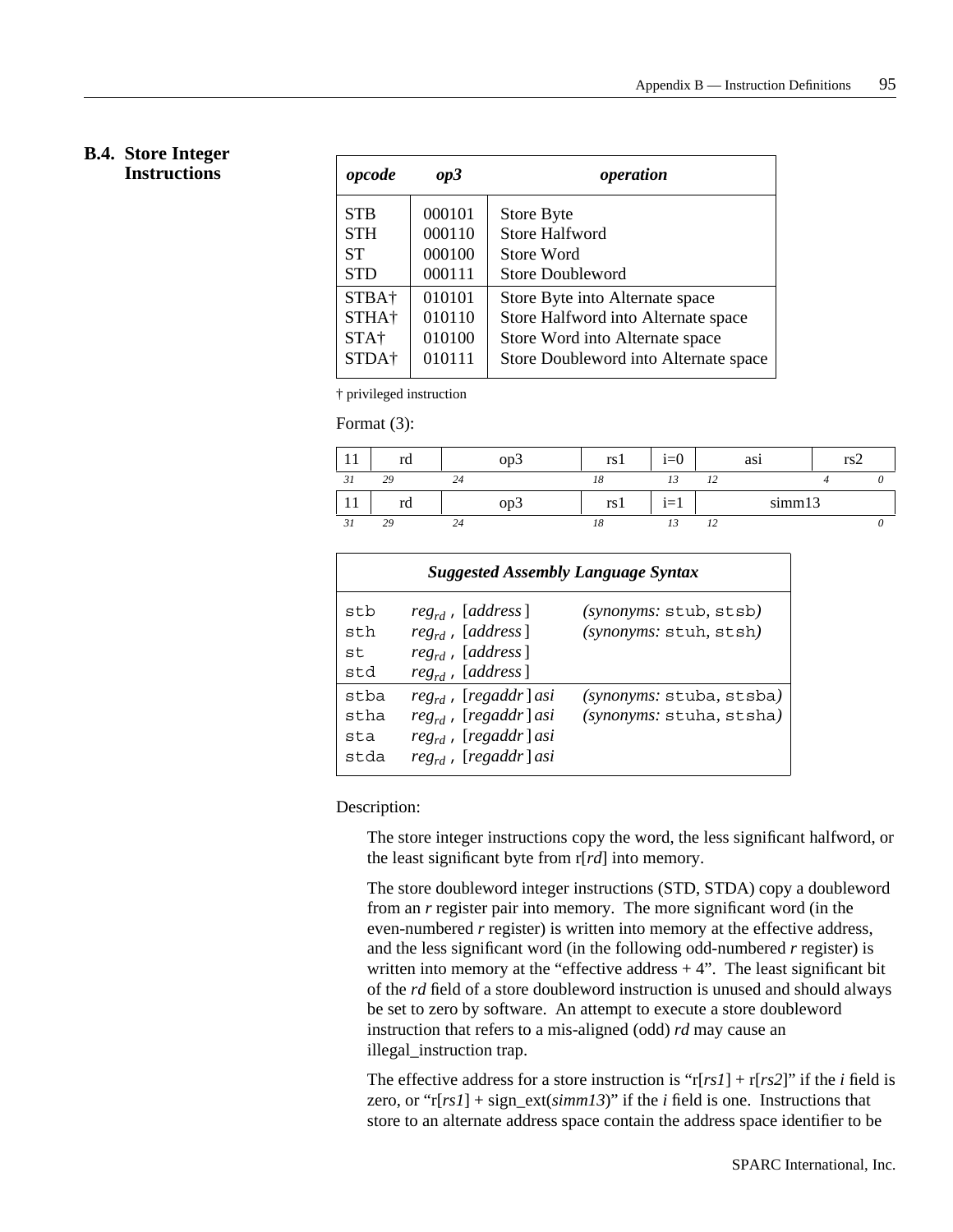used for the store in the *asi* field, and must contain zero in the *i* field or an illegal instruction trap will occur. Store instructions that do not store to an alternate address space access either a user data space or system data space, according to the S bit of the PSR.

A successful store (notably, store doubleword) instruction operates atomically.

ST and STA cause a mem\_address\_not\_aligned trap if the effective address is not word-aligned. STH and STHA trap if the effective address is not halfword-aligned. STD and STDA trap if the effective address is not doubleword-aligned.

See Chapter 6, "Memory Model," for the definition of how stores by different processors are ordered relative to one another in a multiprocessor environment.

Implementation Note An implementation might cause a data\_access\_exception trap due to a "non-resumable machinecheck" error during an "effective address + 4" memory access, even though the corresponding "effective address" access did not cause an error. Thus, memory data at the effective memory address may be changed in this case. Note that this cannot happen across a page boundary because of the doubleword-alignment restriction. See Chapter 7, "Traps."

Traps:

illegal\_instruction (store alternate with  $i = 1$ ; STD, STDA with odd *rd*) privileged\_instruction (store alternate only) mem\_address\_not\_aligned (excluding STB and STBA) data\_access\_exception data\_access\_error data\_store\_error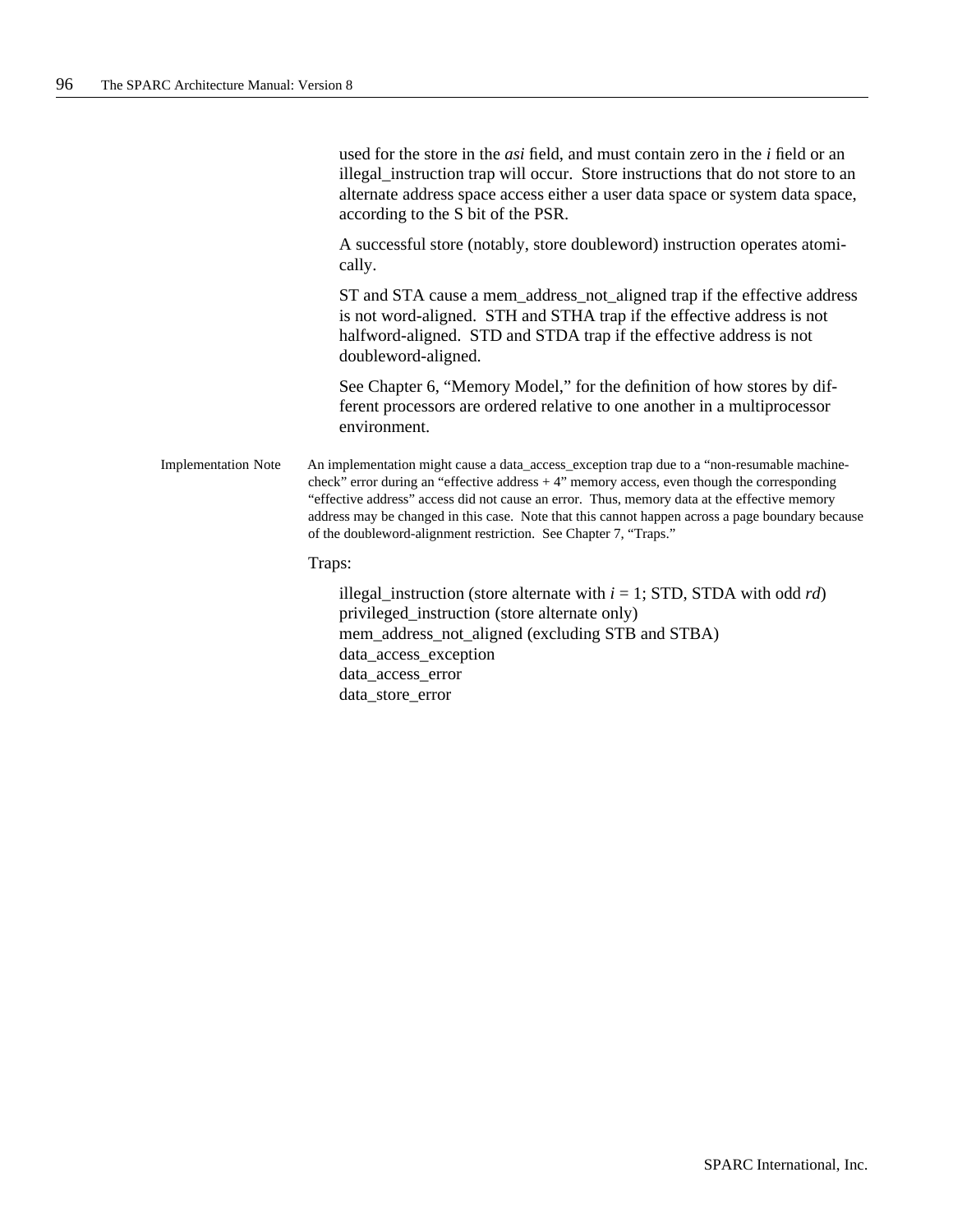## **B.5. Store Floating-point Instructions** *opcode op3 operation*

| opcode             | op3    | operation                                       |
|--------------------|--------|-------------------------------------------------|
| <b>STF</b>         | 100100 | Store Floating-point                            |
| <b>STDF</b>        | 100111 | Store Double Floating-point                     |
| <b>STFSR</b>       | 100101 | <b>Store Floating-point State Register</b>      |
| STDFO <sup>+</sup> | 100110 | Store Double Floating-point deferred-trap Queue |

† privileged instruction

#### Format (3):

|     | rd | op <sub>3</sub> | rs l | $\sqrt{2}$<br>$= 0$      | unused(zero)       |  |
|-----|----|-----------------|------|--------------------------|--------------------|--|
|     | 29 | 24              | 10   |                          | 12                 |  |
| 1 T |    | OD3             | rs l | $\overline{\phantom{0}}$ | simm13             |  |
|     | 20 | 24              |      |                          | $\mathbf{1}$<br>12 |  |

| <b>Suggested Assembly Language Syntax</b> |                                |  |  |  |  |
|-------------------------------------------|--------------------------------|--|--|--|--|
| st                                        | freg <sub>rd</sub> , [address] |  |  |  |  |
| std                                       | freg <sub>rd</sub> , [address] |  |  |  |  |
| st                                        | %fsr, [address]                |  |  |  |  |
| std                                       | %fq, [address]                 |  |  |  |  |

Description:

The store single floating-point instruction (STF) copies f[*rd*] into memory.

The store double floating-point instruction (STDF) copies a doubleword from an *f* register pair into memory. The more significant word (in the even-numbered *f* register) is written into memory at the effective address, and the less significant word (in the odd-numbered *f* register) is written into memory at "effective address  $+4$ ". The least significant bit of the *rd* field is unused and should always be set to zero by software. If this bit is non-zero, it is recommended that STDF cause an fp\_exception trap with FSR. $ftt = \text{invald}$  fp register.

The store floating-point deferred-trap queue instruction (STDFQ) stores the front doubleword of the Floating-point Queue (FQ) into memory. An attempt to execute STDFQ on an implementation without a floating-point queue causes an fp\_exception trap with FSR.*ftt* set to 4 (sequence\_error). On an implementation with a floating-point queue, an attempt to execute STDFQ when the FQ is empty (FSR.*qne* = 0) should cause an fp\_exception trap with FSR.*ftt* set to 4 (sequence\_error). Any additional semantics of this instruction are implementation-dependent. See Appendix L, "Implementation Characteristics," for information on the formats of the deferred-trap queues.

The store floating-point state register instruction (STFSR) waits for any concurrently executing FPop instructions that have not completed to complete, and then writes the FSR into memory. STFSR may zero FSR.*ftt* after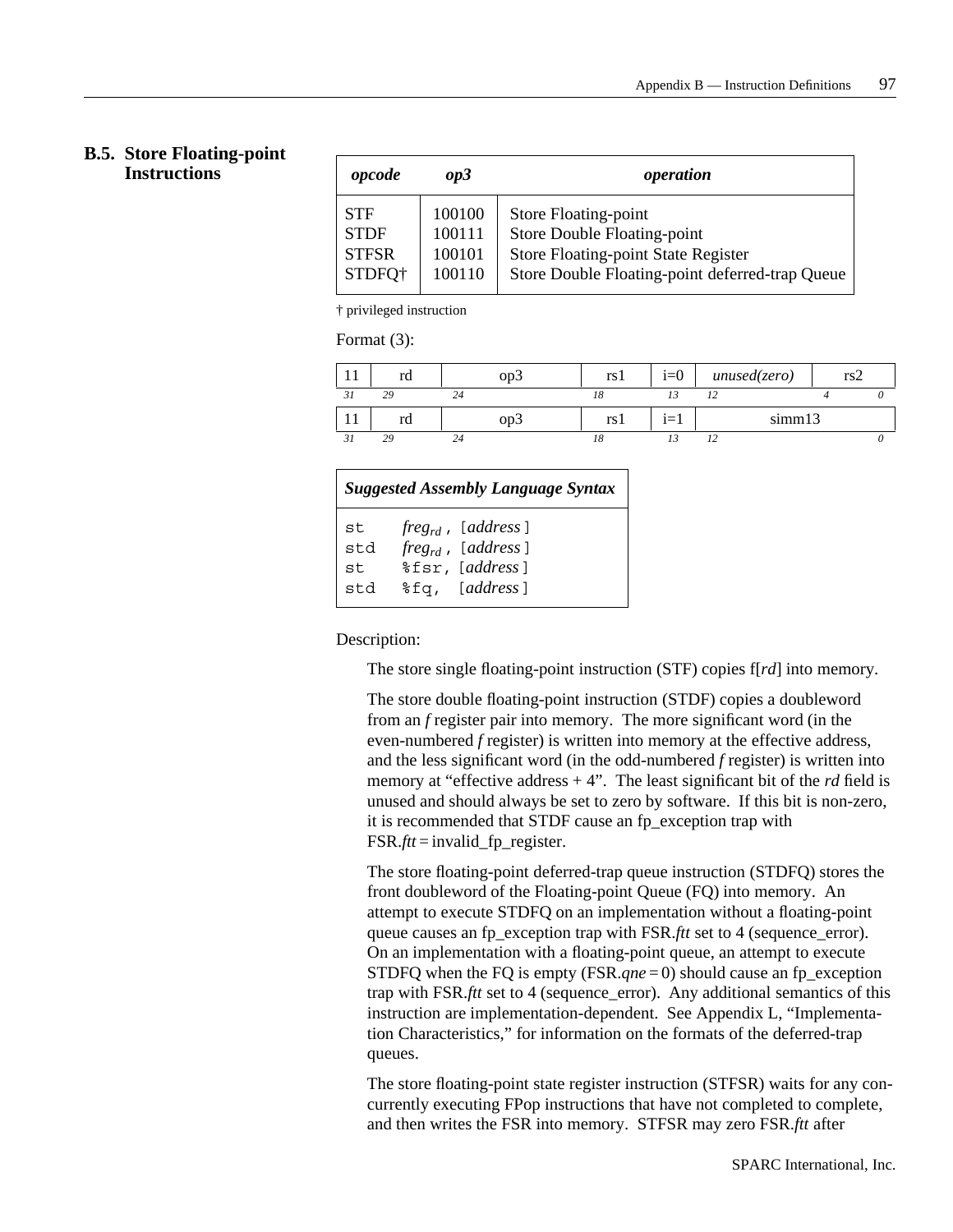writing the FSR to memory.

The effective address for a store instruction is " $r[rs1] + r[rs2]$ " if the *i* field is zero, or " $r[rs1]$  + sign\_ext( $simm13$ )" if the *i* field is one.

STF and STFSR cause a mem\_address\_not\_aligned trap if the address is not word-aligned and STDF and STDFQ trap if the address is not doublewordaligned. If the EF field of the PSR is 0, or if the FPU is not present, a store floating-point instruction causes an fp\_disabled trap.

See Chapter 6, "Memory Model," for the definition of how stores by different processors are ordered relative to one another in a multiprocessor environment.

Implementation Note An implementation might cause a data\_access\_exception trap due to a "non-resumable machinecheck" error during an "effective address + 4" memory access, even though the corresponding "effective address" access did not cause an error. Thus, memory data at the effective memory address may be changed in this case. (Note that this cannot happen across a page boundary because of the doubleword-alignment restriction.) See Appendix L, "Implementation Characteristics."

Traps:

fp\_disabled fp\_exception (sequence\_error(STDFQ), invalid\_fp\_register(STDF, STDFQ)) privileged\_instruction (STDFQ only) mem\_address\_not\_aligned data\_access\_exception data\_access\_error data\_store\_error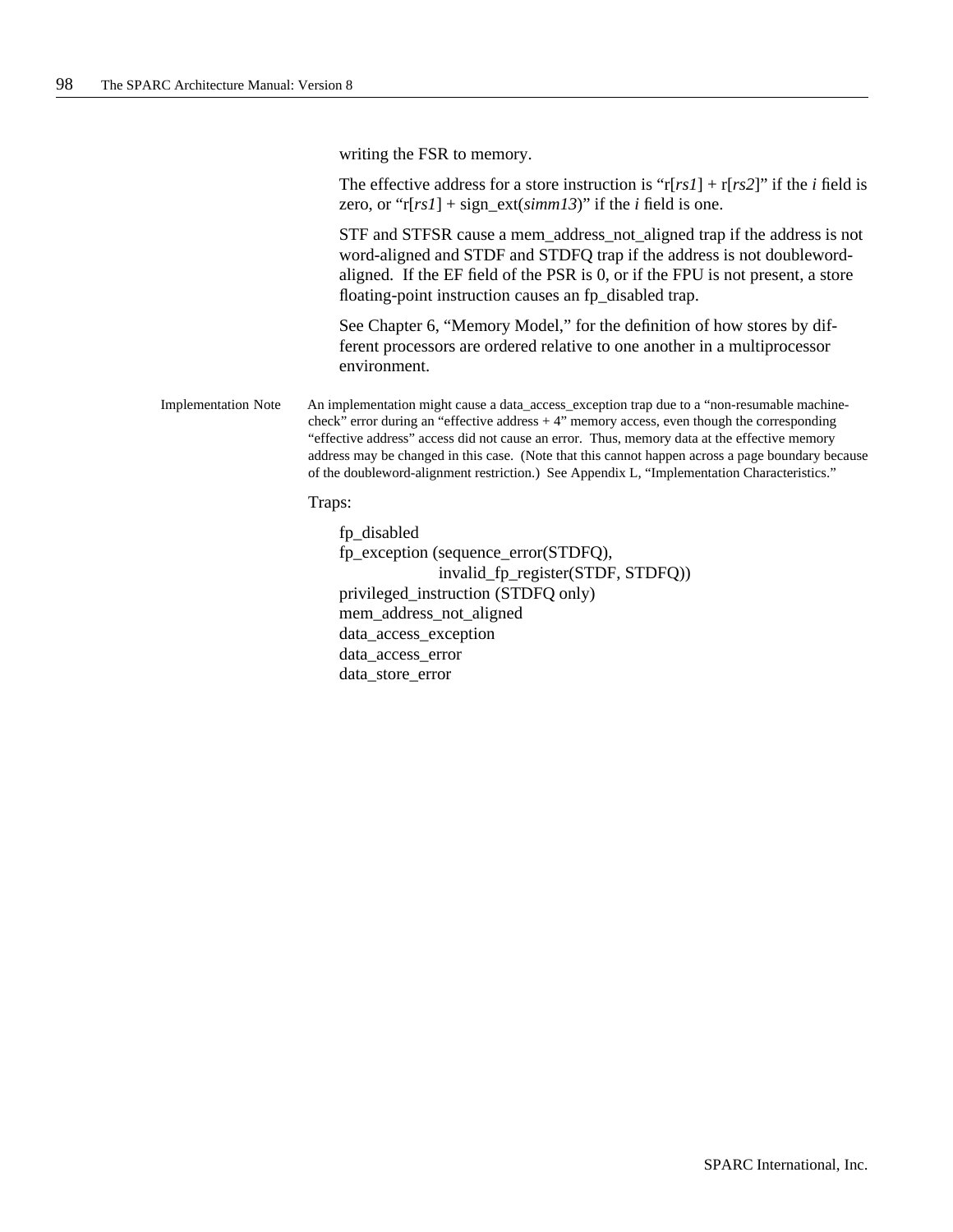## **B.6. Store Coprocessor Instructions**

| opcode             | op3    | operation                               |
|--------------------|--------|-----------------------------------------|
| <b>STC</b>         | 110100 | <b>Store Coprocessor</b>                |
| <b>STDC</b>        | 110111 | <b>Store Double Coprocessor</b>         |
| <b>STCSR</b>       | 110101 | <b>Store Coprocessor State Register</b> |
| STDCO <sup>+</sup> | 110110 | <b>Store Double Coprocessor Queue</b>   |

† privileged instruction

## Format (3):

|    | rd | OD3 | rs l | $l = l$ | unused(zero) | rs∠ |  |
|----|----|-----|------|---------|--------------|-----|--|
|    | 29 | 24  |      |         | 12           |     |  |
| ⊥⊥ | rd | OD3 | rs l | $i = i$ | simm13       |     |  |
|    | 29 | 24  |      |         |              |     |  |

## *Suggested Assembly Language Syntax*

| st   | $creg_{rd}$ , [address] |
|------|-------------------------|
| std  | $creg_{rd}$ , [address] |
| ' st | %csr, [address]         |
| std  | %ငq, [ <i>address</i> ] |

Description:

The store single coprocessor instruction (STC) copies the contents of a coprocessor register into memory.

The store double coprocessor instruction (STDC) copies the contents of a coprocessor register pair into memory.

The store coprocessor state register instruction (STCSR) copies the contents of the coprocessor state register into memory. The store doubleword coprocessor queue instruction (STDCQ) moves the front entry of the coprocessor queue into memory. On an implementation without a coprocessor queue, STDCQ may cause a cp\_exception trap. The semantics of these instructions depend on the implementation of the attached coprocessor, if any.

The effective address for a store instruction is " $r[rs1] + r[rs2]$ " if the *i* field is zero, or " $r[rs1]$  + sign\_ext( $simm13$ )" if the *i* field is one.

STC and STCSR cause a mem\_address\_not\_aligned trap if the address is not word-aligned. STDC and STDCQ trap if the address is not doublewordaligned. A store coprocessor instruction causes a cp\_disabled trap if the EC field of the PSR is 0 or if no coprocessor is present.

See Chapter 6, "Memory Model," for the definition of how stores by different processors are ordered relative to one another in a multiprocessor environment.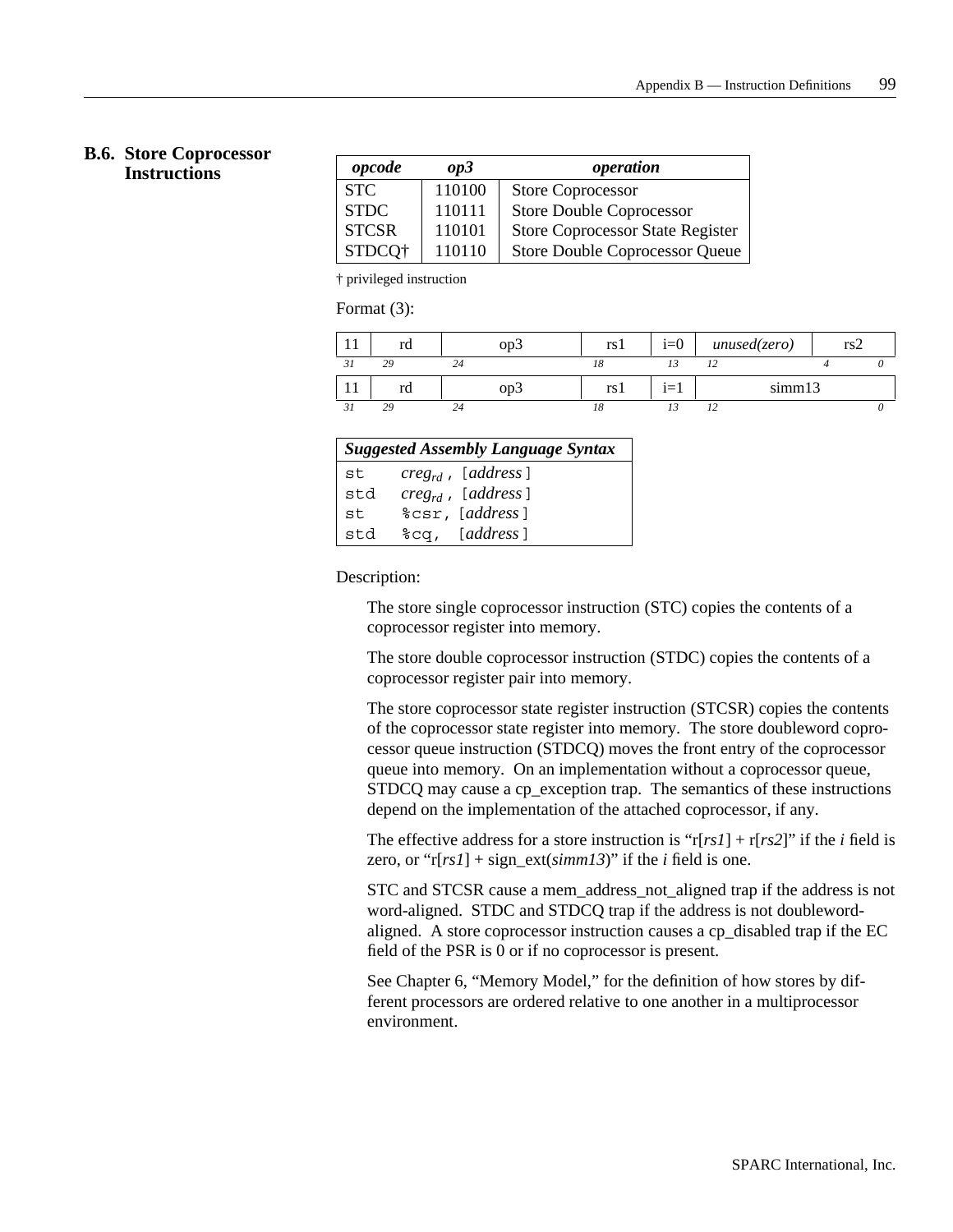Traps:

cp\_disabled cp\_exception privileged\_instruction (STDCQ only) mem\_address\_not\_aligned data\_access\_exception illegal\_instruction (STDCQ only; implementation-dependent) data\_access\_error data\_store\_error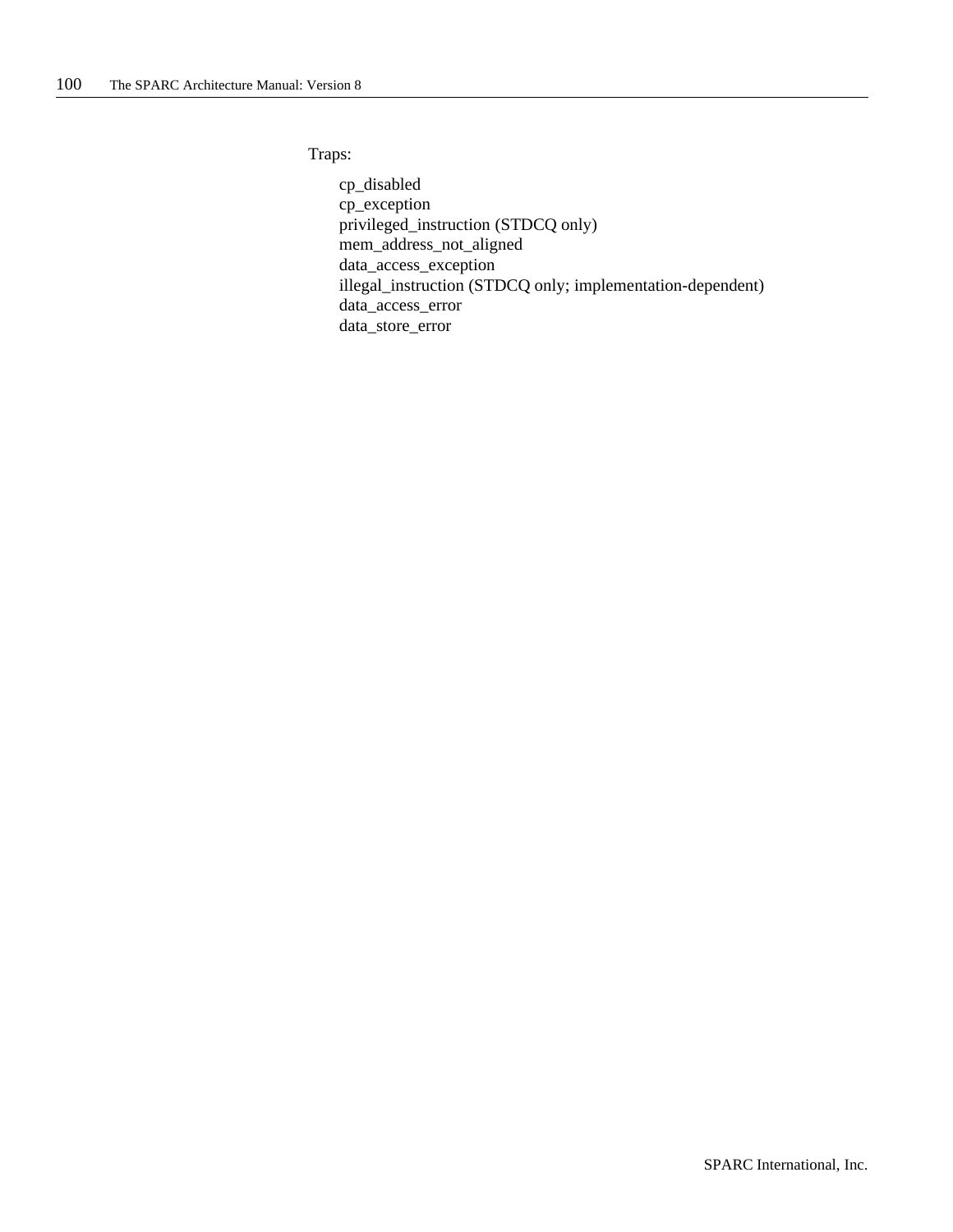## **B.7. Atomic Load-Store Unsigned Byte Instructions**

| opcode   | op3    | operation                                            |
|----------|--------|------------------------------------------------------|
| LDSTUB   | 001101 | Atomic Load-Store Unsigned Byte                      |
| LDSTUBA† | 011101 | Atomic Load-Store Unsigned Byte into Alternate space |

† privileged instruction

Format (3):

|    | rd | op3 | rs l | 1=u   | ası    | rs. |  |
|----|----|-----|------|-------|--------|-----|--|
| 31 | 29 | 24  | 18   | 13    | 12     |     |  |
|    | rd | op3 | rs l | $1 =$ | simm13 |     |  |
| 31 | 29 | 24  | 18   | 1 J   | 12     |     |  |

| <b>Suggested Assembly Language Syntax</b> |                                  |  |  |
|-------------------------------------------|----------------------------------|--|--|
| ldstub                                    | [address], $reg_{rd}$            |  |  |
| ldstuba                                   | [regaddr] asi, reg <sub>rd</sub> |  |  |

Description:

The atomic load-store instructions copy a byte from memory into r[*rd*], then rewrite the addressed byte in memory to all ones. The operation is performed atomically, that is, without allowing intervening interrupts or deferred traps. In a multiprocessor system, two or more processors executing atomic load-store unsigned byte, SWAP, or SWAPA instructions addressing the same byte or word simultaneously are guaranteed to execute them in an undefined, but serial order.

The effective address of an atomic load-store is "r[*rs1*] + r[*rs2*]" if the *i* field is zero, or " $r[rs1]$  + sign\_ext( $simm13$ )" if the *i* field is one. LDSTUBA must contain zero in the *i* field, or an illegal\_instruction trap will occur. The address space identifier used for the memory accesses is taken from the *asi* field. For LDSTUB, the address space is either a user or a system data space access, according to the S bit in the PSR.

See Chapter 6, "Memory Model," for the definition of how stores by different processors are ordered relative to one another in a multiprocessor environment.

Implementation Note An implementation might cause a data\_access\_exception trap due to a "non-resumable machinecheck" error during the store memory access, even though there was no error during the corresponding load access. In this case, the destination register may be changed. See Chapter 7, "Traps."

Traps:

illegal\_instruction (LDSTUBA with  $i = 1$  only) privileged\_instruction (LDSTUBA only) data\_access\_exception data\_access\_error data\_store\_error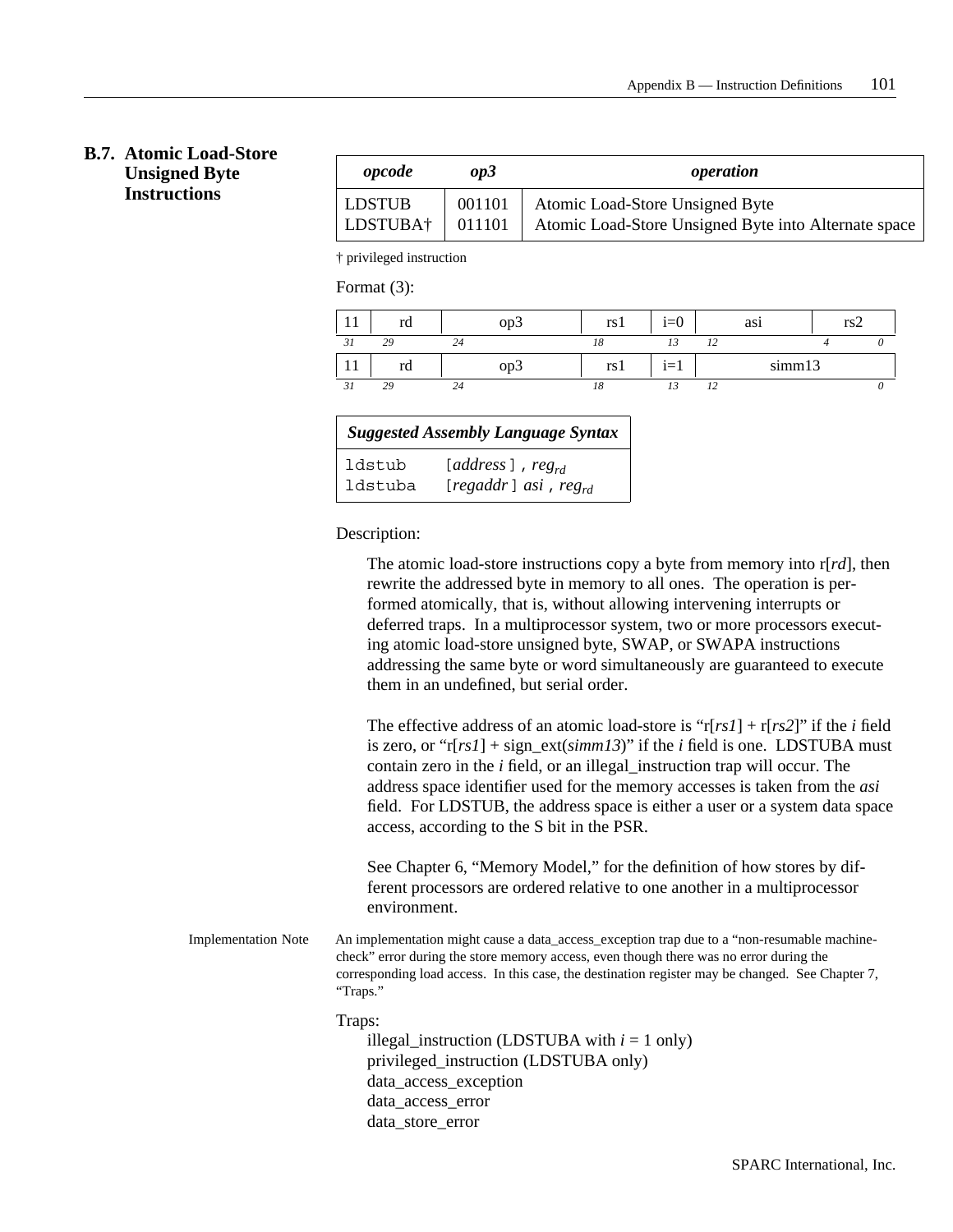# **B.8. SWAP Register with**

| энді кезімсі міш<br><b>Memory Instruction</b> | opcode             | op3    | operation                                 |
|-----------------------------------------------|--------------------|--------|-------------------------------------------|
|                                               | <b>SWAP</b>        | 001111 | SWAP register with memory                 |
|                                               | SWAPA <sup>+</sup> | 011111 | SWAP register with Alternate space memory |

† privileged instruction

Format (3):

| <b>TT</b>             | rd | op <sub>3</sub> | rs l | $\sqrt{ }$<br>!≕∪ |    | as1    | rc.<br>⊥∪∠ |
|-----------------------|----|-----------------|------|-------------------|----|--------|------------|
| 31                    | 29 | 24              | 18   | 13                | 12 |        |            |
| . .                   | rd | op3             | rs 1 | $1 = 1$           |    | simm13 |            |
| $\overline{21}$<br>IJ | 29 | 24              | 18   | 13                | 12 |        |            |

| <b>Suggested Assembly Language Syntax</b> |                                  |  |
|-------------------------------------------|----------------------------------|--|
| swap                                      | [address], reg <sub>rd</sub>     |  |
| swapa                                     | [regaddr] asi, reg <sub>rd</sub> |  |

Description:

|                            | The SWAP and SWAPA instructions exchange $r[rd]$ with the contents of the<br>word at the addressed memory location. The operation is performed atomi-<br>cally, that is, without allowing intervening interrupts or deferred traps. In a<br>multiprocessor system, two or more processors executing SWAP, SWAPA,<br>or atomic load-store unsigned byte instructions addressing the same word or<br>byte simultaneously are guaranteed to execute them in an undefined, but<br>serial order. |
|----------------------------|---------------------------------------------------------------------------------------------------------------------------------------------------------------------------------------------------------------------------------------------------------------------------------------------------------------------------------------------------------------------------------------------------------------------------------------------------------------------------------------------|
|                            | The effective address of a SWAP instruction is " $r[rs1] + r[rs2]$ " if the <i>i</i> field<br>is zero, or " $r[rs1]$ + sign_ext(simm13)" if the <i>i</i> field is one. SWAPA must<br>contain zero in the <i>i</i> field, or an illegal_instruction trap will occur. The<br>address space identifier used for the memory accesses is taken from the asi<br>field. For SWAP, the address space is either a user or a system data space,<br>according to the S bit in the PSR.                 |
|                            | These instructions cause a mem_address_not_aligned trap if the effective<br>address is not word-aligned.                                                                                                                                                                                                                                                                                                                                                                                    |
|                            | See Chapter 6, "Memory Model," for the definition of how stores by dif-<br>ferent processors are ordered relative to one another in a multiprocessor<br>environment.                                                                                                                                                                                                                                                                                                                        |
| Programming Note           | See Appendix G, "SPARC ABI Software Considerations," regarding use of SWAP instructions in<br>SPARC ABI software.                                                                                                                                                                                                                                                                                                                                                                           |
| <b>Implementation Note</b> | An implementation might cause a data_access_exception trap due to a "non-resumable machine-<br>check" error during the store memory access, but not during the load access. In this case, the desti-<br>nation register can be changed. See Chapter 7, "Traps."                                                                                                                                                                                                                             |
| <b>Implementation Note</b> | See Appendix L, "Implementation Characteristics," for information on the presence of hardware<br>support for these instructions in the various SPARC implementations.                                                                                                                                                                                                                                                                                                                       |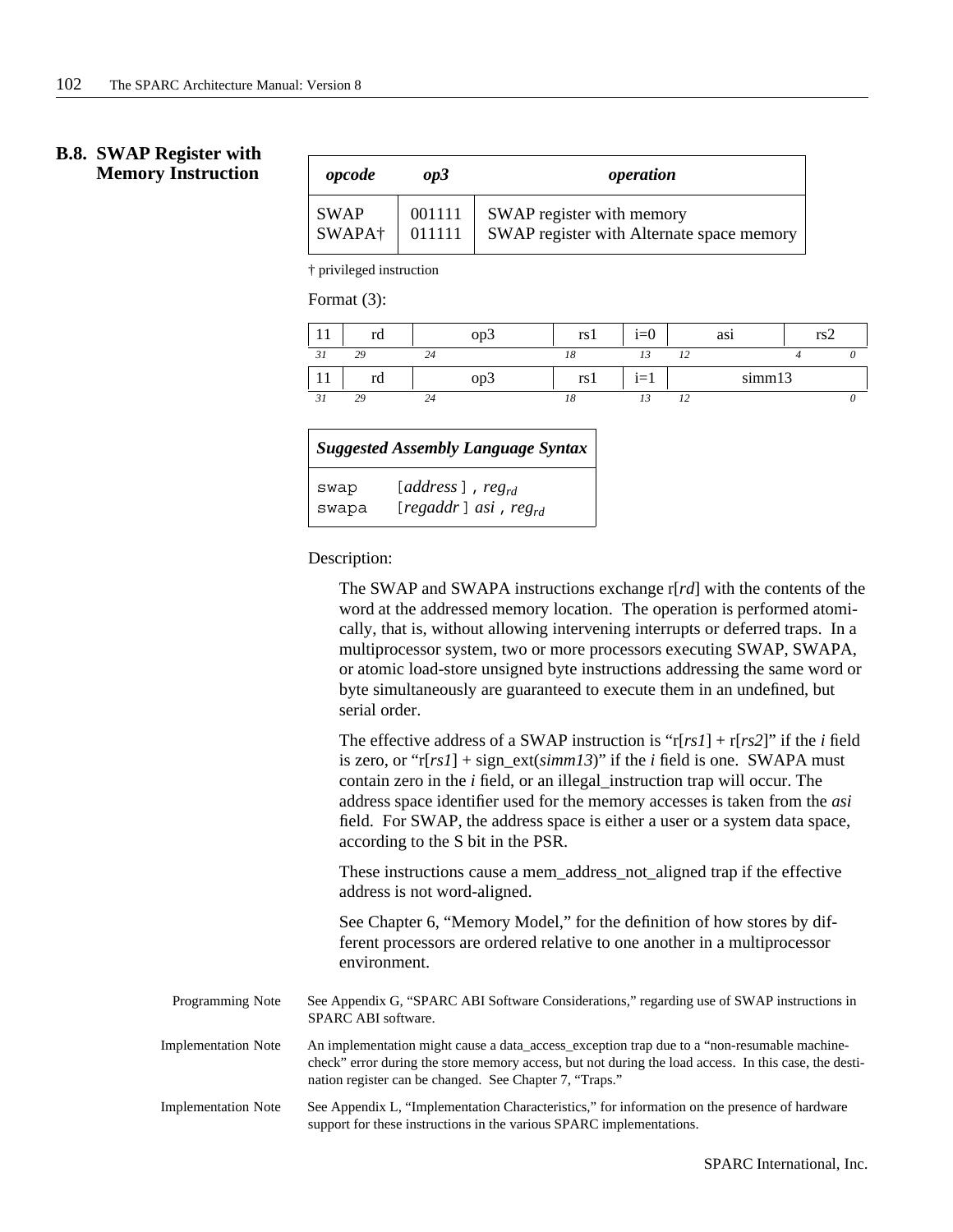Traps:

illegal instruction (when  $i = 1$ , SWAPA only) privileged\_instruction (SWAPA only) mem\_address\_not\_aligned data\_access\_exception data\_access\_error data\_store\_error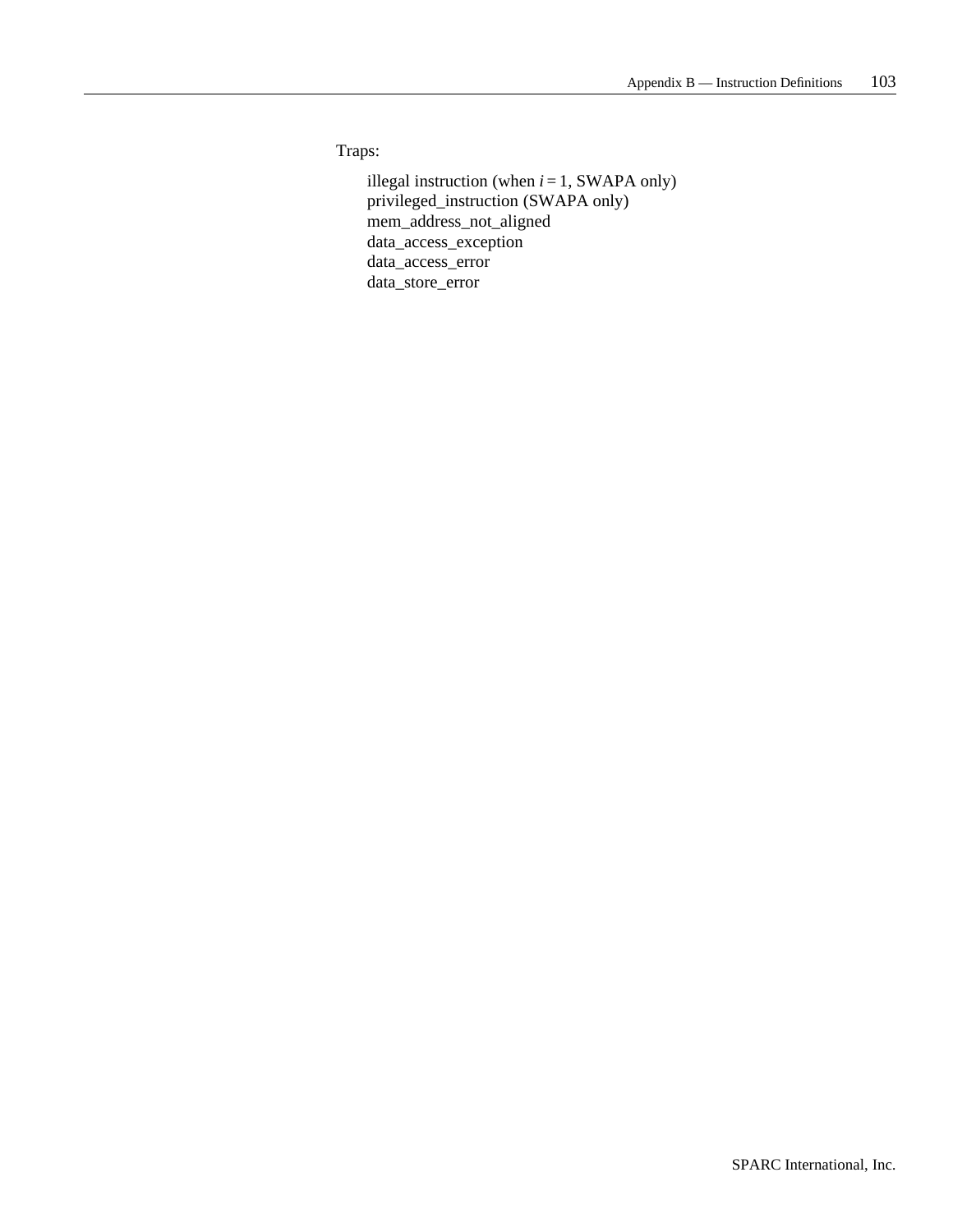# **B.9. SETHI Instruction**

| $\begin{array}{ccc}  opcode & op \end{array}$ | op <sub>2</sub> | operation                    |
|-----------------------------------------------|-----------------|------------------------------|
| $\vert$ SETHI $\vert$ 00                      |                 | 100   Set High-Order 22 bits |

Format (2):



| <b>Suggested Assembly Language Syntax</b> |                                         |  |  |
|-------------------------------------------|-----------------------------------------|--|--|
| sethi                                     | const22, reg <sub>rd</sub>              |  |  |
| sethi                                     | $\text{Shi}$ (value), reg <sub>rd</sub> |  |  |

Description:

SETHI zeroes the least significant 10 bits of "r[*rd*]", and replaces its highorder 22 bits with the value from its *imm22* field.

SETHI does not affect the condition codes.

A SETHI instruction with  $rd = 0$  and  $imm22 = 0$  is defined to be a NOP instruction. See the NOP instruction page in Section B.10.

Traps: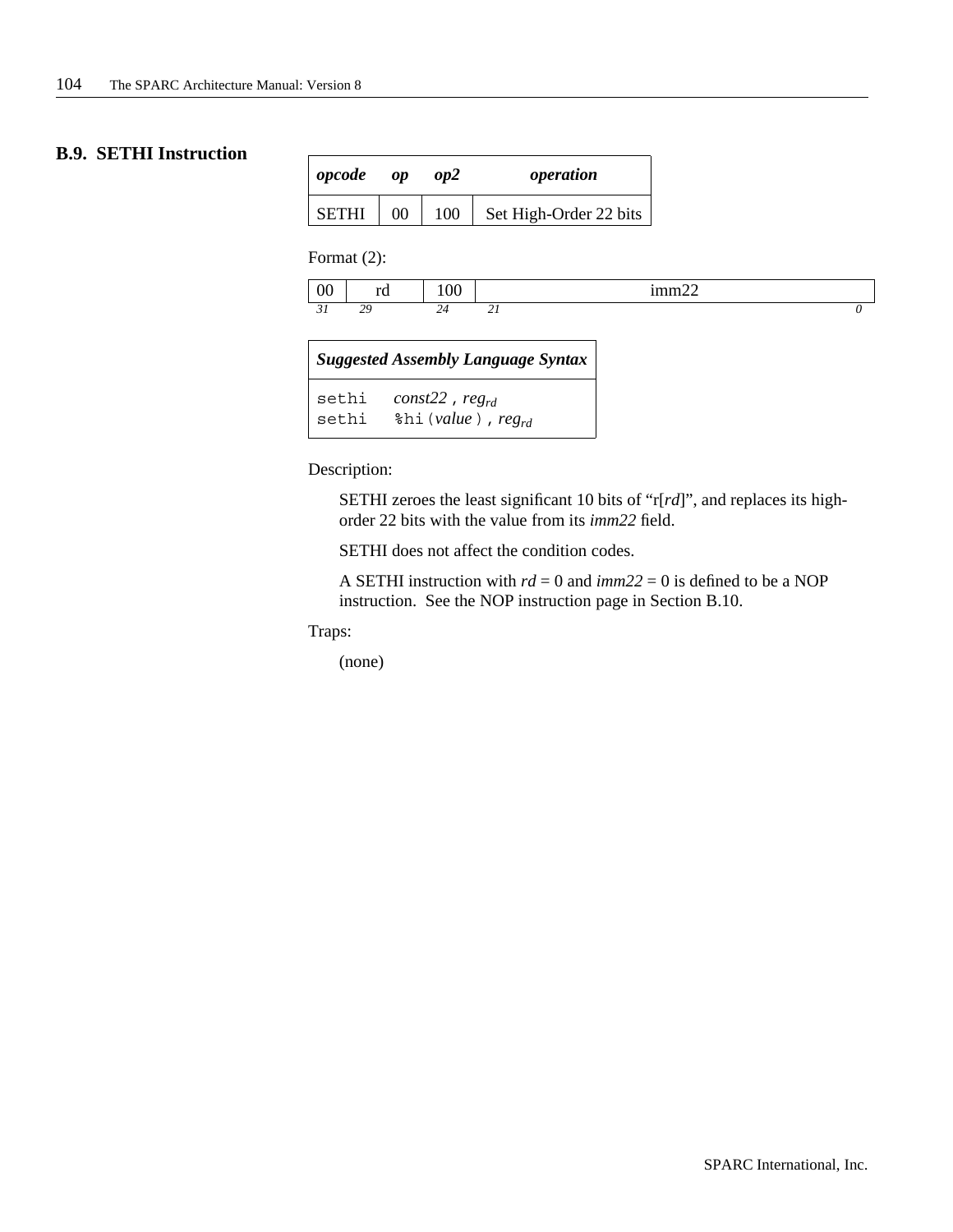# **B.10. NOP Instruction**

| opcode | 0D | op2 | operation    |
|--------|----|-----|--------------|
| NOP    | 00 | 100 | No Operation |

Format (2):





Description:

The NOP instruction changes no program-visible state (except the PC and nPC).

Note that NOP is a special case of the SETHI instruction, with  $\lim_{n \to \infty} 2 = 0$ and  $rd = 0$ .

Traps: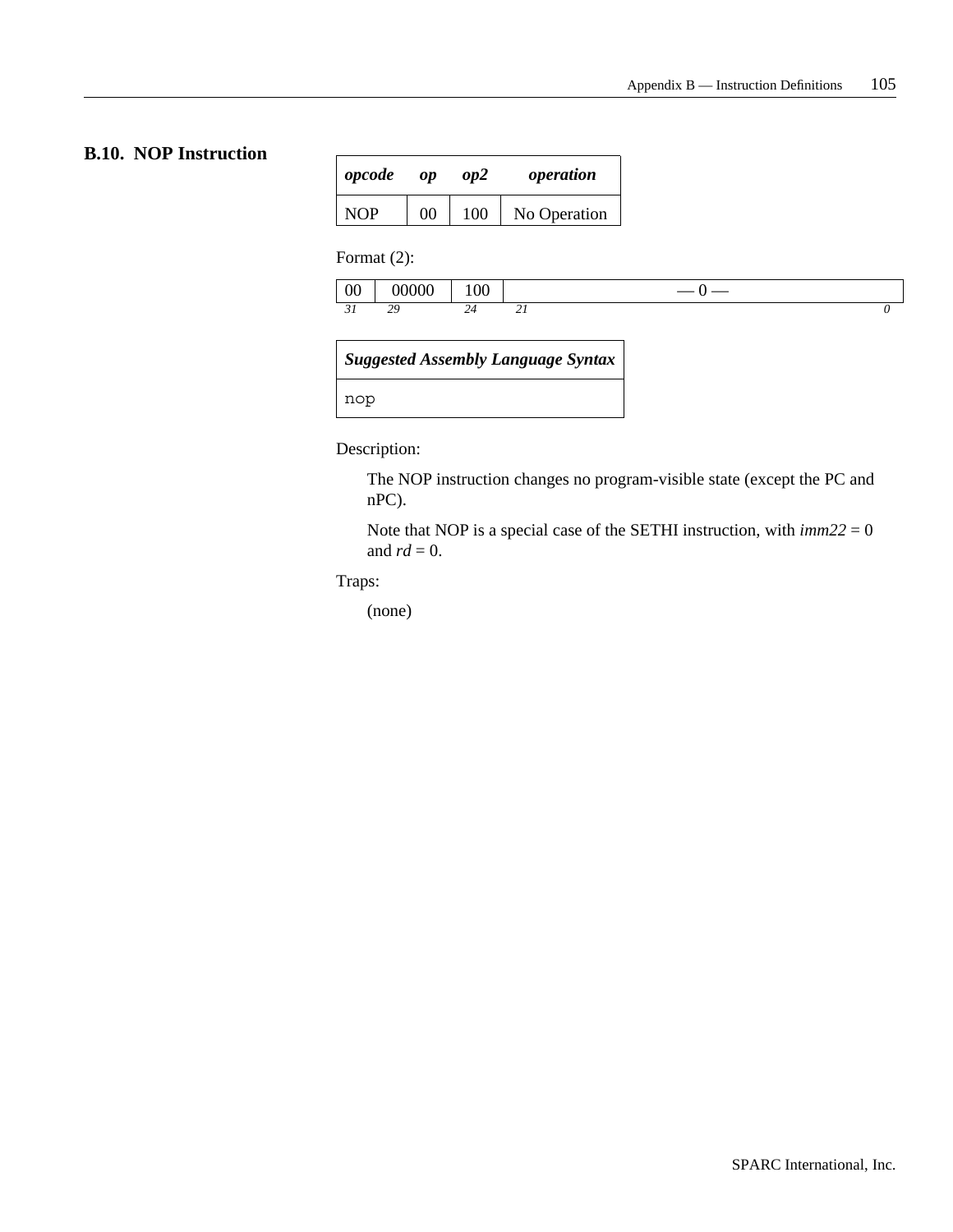# **B.11. Logical Instructions** *opcode op3 operation*

| opcode       | op3    | operation                        |
|--------------|--------|----------------------------------|
| <b>AND</b>   | 000001 | And                              |
| ANDcc        | 010001 | And and modify icc.              |
| <b>ANDN</b>  | 000101 | And Not                          |
| ANDNcc       | 010101 | And Not and modify icc           |
| OR.          | 000010 | Inclusive Or                     |
| <b>ORcc</b>  | 010010 | Inclusive Or and modify icc.     |
| <b>ORN</b>   | 000110 | Inclusive Or Not                 |
| ORNcc        | 010110 | Inclusive Or Not and modify icc. |
| <b>XOR</b>   | 000011 | Exclusive Or                     |
| <b>XORcc</b> | 010011 | Exclusive Or and modify icc.     |
| <b>XNOR</b>  | 000111 | Exclusive Nor                    |
| XNORcc       | 010111 | Exclusive Nor and modify icc     |

Format (3):

| 1 V | rd | OD3  | rs l | $i=0$ | unused(zero) | $rc$ , |  |
|-----|----|------|------|-------|--------------|--------|--|
| 31  | 29 | 24   | 10   |       |              |        |  |
| 1 V | rd | OD 3 | rs l | $1 =$ | simm13       |        |  |
|     | 29 | 24   |      |       |              |        |  |

|        | <b>Suggested Assembly Language Syntax</b>          |
|--------|----------------------------------------------------|
| and    | $reg_{rs1}$ , reg_or_imm, reg <sub>rd</sub>        |
| andcc  | $reg_{rs1}$ , reg_or_imm, reg <sub>rd</sub>        |
| andn   | $reg_{rs1}$ , reg_or_imm, reg <sub>rd</sub>        |
| andncc | reg <sub>rs1</sub> , reg_or_imm, reg <sub>rd</sub> |
| or     | $reg_{rs1}$ , reg_or_imm, reg <sub>rd</sub>        |
| orcc   | $reg_{rel}$ , reg_or_imm, reg <sub>rd</sub>        |
| orn    | $reg_{rs1}$ , reg_or_imm, reg <sub>rd</sub>        |
| orncc  | $reg_{rel}$ , reg_or_imm, reg <sub>rd</sub>        |
| xor    | $reg_{rs1}$ , reg_or_imm, reg <sub>rd</sub>        |
| xorcc  | $reg_{rs1}$ , reg_or_imm, reg <sub>rd</sub>        |
| xnor   | $reg_{rs1}$ , reg_or_imm, reg <sub>rd</sub>        |
| xnorcc | reg <sub>rs1</sub> , reg_or_imm, reg <sub>rd</sub> |

Description:

These instructions implement the bitwise logical operations. They compute "r[*rs1*] **operation** r[*rs2*]" if the *i* field is zero, or "r[*rs1*] **operation** sign\_ext(*simm13*)" if the *i* field is one, and write the result into r[*rd*].

ANDcc, ANDNcc, ORcc, ORNcc, XORcc, and XNORcc modify the integer condition codes (*icc*).

ANDN, ANDNcc, ORN, and ORNcc logically negate their second operand before applying the main (AND or OR) operation.

Programming Note: XNOR and XNORcc logically implement XOR-Not and XOR-Not-cc, respectively.

Traps: (none)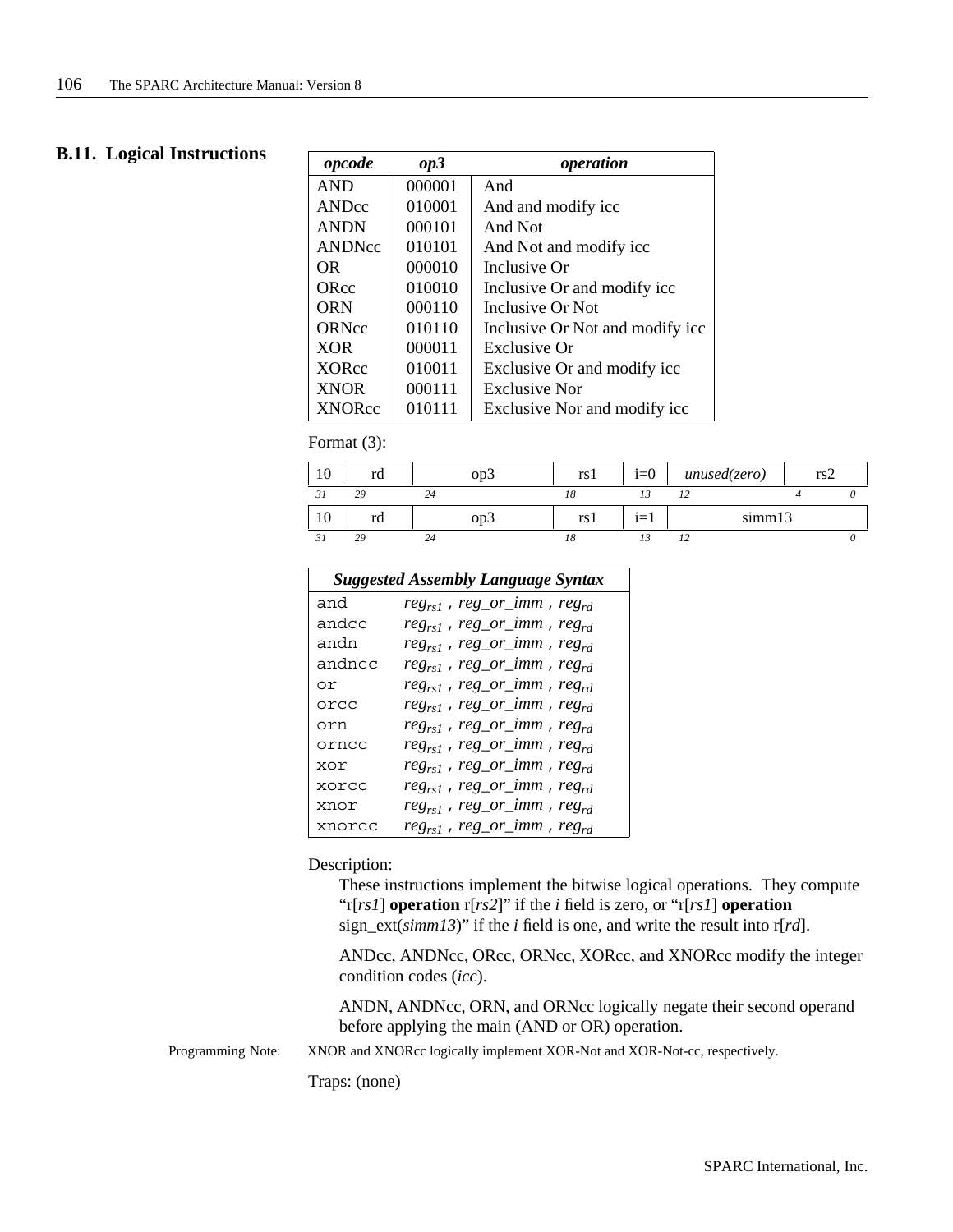# **B.12. Shift Instructions**

| opcode | op3    | operation                  |
|--------|--------|----------------------------|
| SLL    | 100101 | Shift Left Logical         |
| SRL    | 100110 | <b>Shift Right Logical</b> |
| SR A   | 100111 | Shift Right Arithmetic     |

Format (3):

| 10 | rd | OD3 | rs 1 | $=$   | unused(zero) | $rc$ , |
|----|----|-----|------|-------|--------------|--------|
|    | 29 | 24  |      |       |              |        |
|    |    |     |      |       |              |        |
| 10 | rd | OD3 | rs 1 | $1=1$ | unused(zero) | shent  |

| <b>Suggested Assembly Language Syntax</b> |                                                                                            |  |  |  |  |
|-------------------------------------------|--------------------------------------------------------------------------------------------|--|--|--|--|
| s11<br>srl                                | $reg_{rs1}$ , reg_or_imm, reg <sub>rd</sub><br>$reg_{rs1}$ , reg_or_imm, reg <sub>rd</sub> |  |  |  |  |
| sra                                       | $reg_{rs1}$ , reg_or_imm, reg <sub>rd</sub>                                                |  |  |  |  |

Description:

The shift count for these instructions is the least significant five bits of r[*rs2*] if the *i* field is zero, or the value in *shcnt* if the *i* field is one.

When *i* is 0, the most significant 27 bits of the value in r[*rs2*] are ignored. When *i* is 1, bits 5 through 12 of the shift instruction are reserved and should be supplied as zero by software.

SLL shifts the value of r[*rs1*] left by the number of bits given by the shift count.

SRL and SRA shift the value of r[*rs1*] right by the number of bits implied by the shift count.

SLL and SRL replace vacated positions with zeroes, whereas SRA fills vacated positions with the most significant bit of r[*rs1*]. No shift occurs when the shift count is zero.

All of these instructions write the shifted result into r[*rd*].

These instructions do **not** modify the condition codes.

Programming Note "Arithmetic left shift by 1 (and calculate overflow)" can be effected with an ADDcc instruction.

Implementation Note *shcnt* in shift instructions corresponds to the least significant five bits of *simm13* in other Format 3 instructions. However, bits 12 through 5 in shift instructions must be zero.

Traps: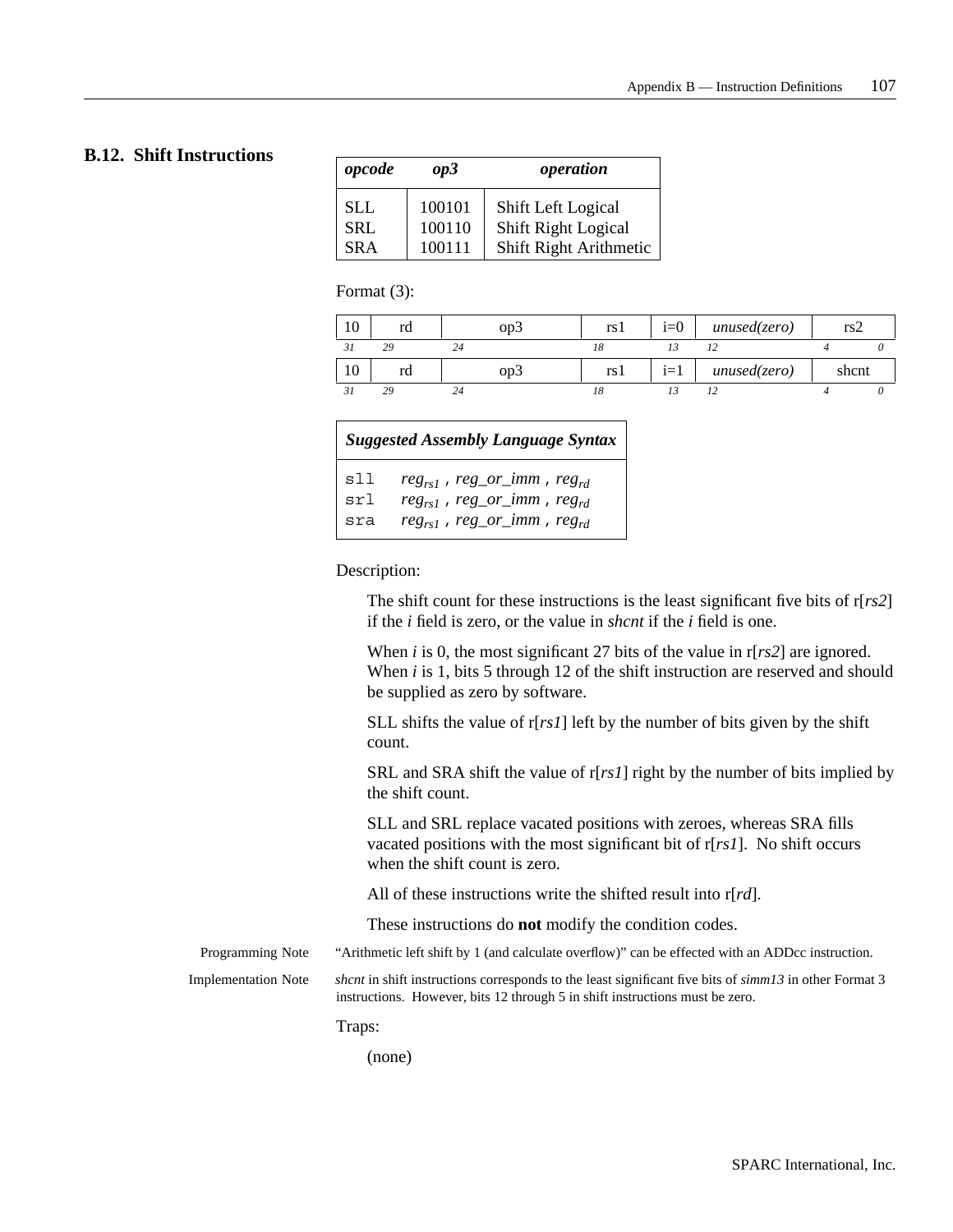## **B.13. Add Instructions**

| opcode      | op3    | operation                     |
|-------------|--------|-------------------------------|
| <b>ADD</b>  | 000000 | Add                           |
| ADDcc       | 010000 | Add and modify icc            |
| <b>ADDX</b> | 001000 | Add with Carry                |
| ADDXcc      | 011000 | Add with Carry and modify icc |

Format (3):

| 1Ψ | rd | OD 3 | rs l | ı≡∪ | unused(zero) | $rc$ , |
|----|----|------|------|-----|--------------|--------|
|    | 29 | 24   | 18   |     | 12           |        |
| 10 | rd | OD3  | rs 1 | 1=. | simm13       |        |
|    | 20 | 24   | 18   |     | 12           |        |

| <b>Suggested Assembly Language Syntax</b> |                                                                                                                                           |  |  |  |  |  |
|-------------------------------------------|-------------------------------------------------------------------------------------------------------------------------------------------|--|--|--|--|--|
| add<br>addcc<br>addx                      | $reg_{rs1}$ , reg_or_imm, reg <sub>rd</sub><br>$reg_{rs1}$ , reg_or_imm, reg <sub>rd</sub><br>$reg_{rs1}$ , reg_or_imm, reg <sub>rd</sub> |  |  |  |  |  |
| addxcc                                    | $reg_{rs1}$ , reg_or_imm, reg <sub>rd</sub>                                                                                               |  |  |  |  |  |

Description:

ADD and ADDcc compute "r[*rs1*] + r[*rs2*]" if the *i* field is zero, or "r[*rs1*] + sign\_ext(*simm13*)" if the *i* field is one, and write the sum into r[*rd*].

ADDX and ADDXcc ("ADD eXtended") also add the PSR's carry (*c*) bit; that is, they compute " $r[rs] + r[rs^2] + c$ " or " $r[rs] + sign\_ext(*simm13*) + c$ " and write the sum into r[*rd*].

ADDcc and ADDXcc modify the integer condition codes (*icc*). Overflow occurs on addition if both operands have the same sign and the sign of the sum is different.

Traps: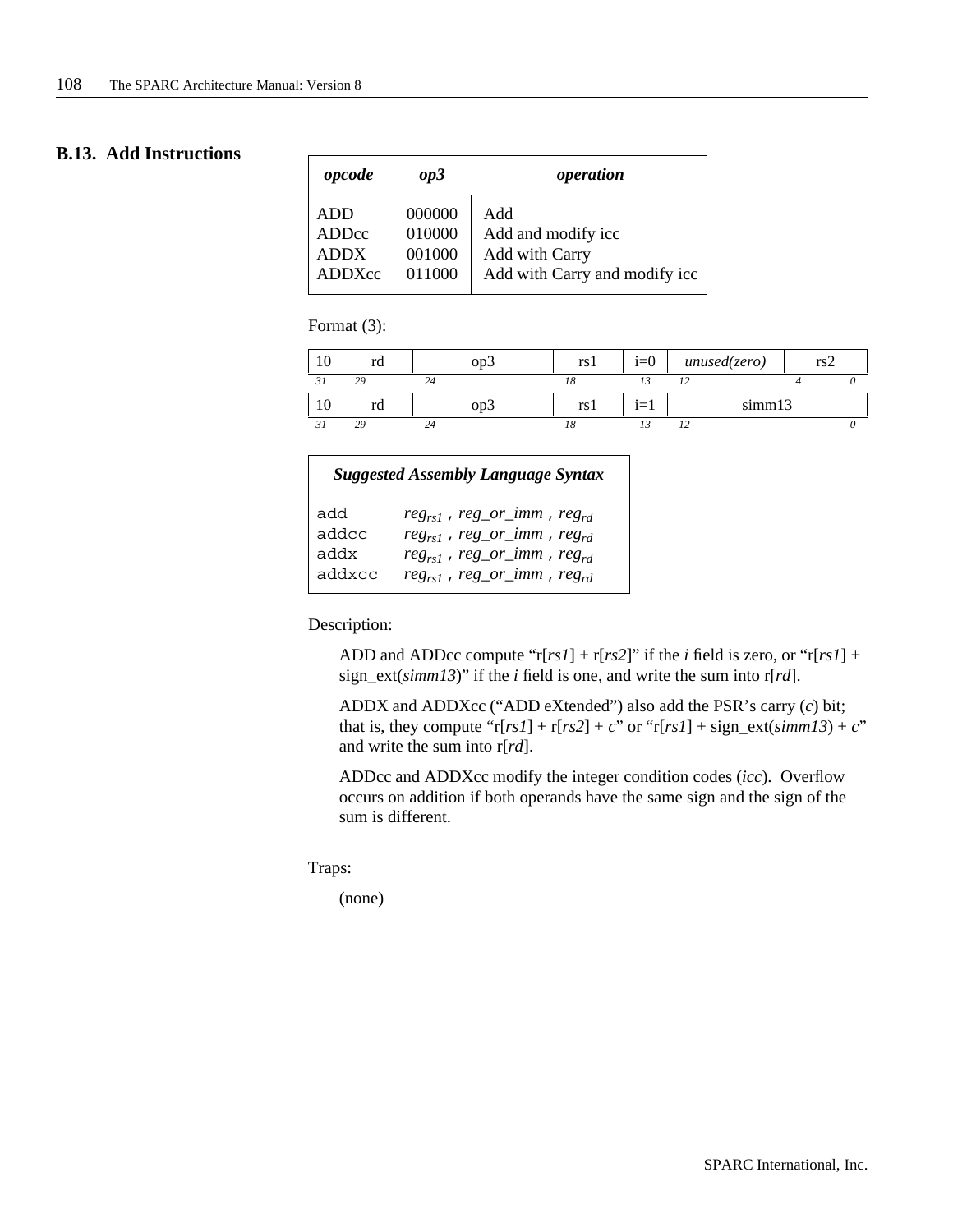### **B.14. Tagged Add Instructions** *opcode op3 operation*

| opcode        | op3    | operation                                   |
|---------------|--------|---------------------------------------------|
| <b>TADDcc</b> | 100000 | Tagged Add and modify icc.                  |
| TADDccTV      | 100010 | Tagged Add, modify icc and Trap on Overflow |

Format (3):

| 10 | rd | OD <sub>2</sub> | rs l | -ሰ<br>1=U | unused(zero)  | rs2 |  |
|----|----|-----------------|------|-----------|---------------|-----|--|
|    | 29 | 24              |      |           | 12            |     |  |
| 10 | rd | OD3             | rs l | 1= 1      | simm13        |     |  |
|    | 29 | 24              | 18   |           | $\frac{1}{2}$ |     |  |

| <b>Suggested Assembly Language Syntax</b> |                                             |  |  |  |  |
|-------------------------------------------|---------------------------------------------|--|--|--|--|
| taddcc                                    | $reg_{rs1}$ , reg_or_imm, reg <sub>rd</sub> |  |  |  |  |
| taddcctv                                  | $reg_{rs1}$ , reg_or_imm, reg <sub>rd</sub> |  |  |  |  |

Description:

These instructions compute a sum that is " $r[rs1] + r[rs2]$ " if the *i* field is zero, or " $r[rs1]$  + sign\_ext( $simn13$ )" if the *i* field is one.

TADDcc modifies the integer condition codes (*icc*), and TADDccTV does so also if it does not trap.

A tag\_overflow occurs if bit 1 or bit 0 of either operand is nonzero, or if the addition generates an arithmetic overflow (both operands have the same sign and the sign of the sum is different).

If a TADDccTV causes a tag\_overflow, a tag\_overflow trap is generated and r[*rd*] and the condition codes remain unchanged. If a TADDccTV does not cause a tag\_overflow, the integer condition codes are updated (in particular, the overflow bit  $(v)$  is set to 0) and the sum is written into r[*rd*].

If a TADDcc causes a tag overflow, the overflow bit  $(v)$  of the PSR is set; if it does not cause a tag\_overflow, the overflow bit is cleared. In either case, the remaining integer condition codes are also updated and the sum is written into r[*rd*].

See Appendix D, "Software Considerations," for a suggested tagging scheme.

Traps:

tag\_overflow (TADDccTV only)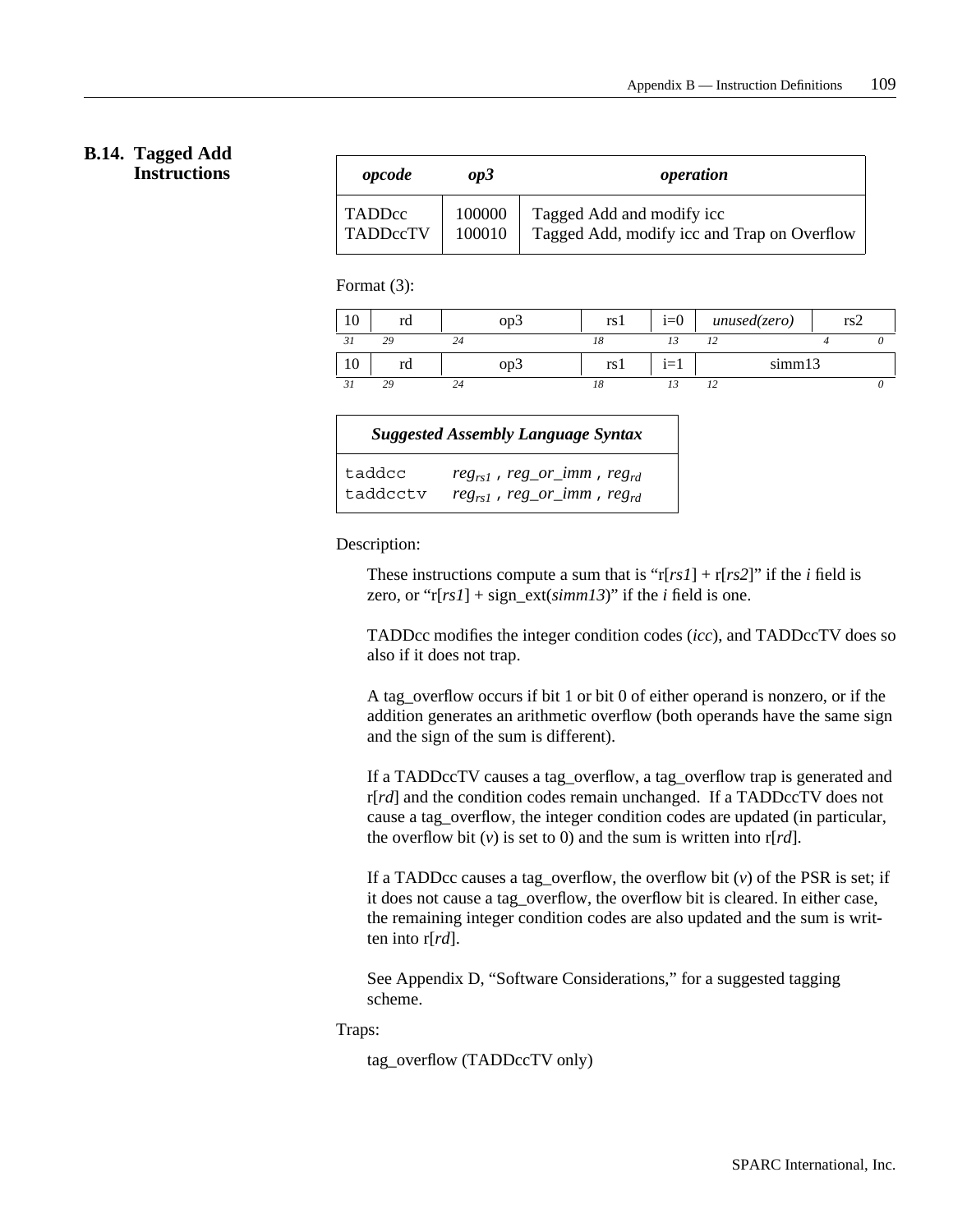# **B.15. Subtract Instructions**

| opcode        | op3    | operation                          |
|---------------|--------|------------------------------------|
| <b>SUB</b>    | 000100 | Subtract                           |
| <b>SUBcc</b>  | 010100 | Subtract and modify icc            |
| <b>SUBX</b>   | 001100 | <b>Subtract with Carry</b>         |
| <b>SUBXcc</b> | 011100 | Subtract with Carry and modify icc |

Format (3):

| 10 | ra | op3 | rs 1 | $\Omega$<br>เ≡∪ | unused(zero) | rs2 |  |
|----|----|-----|------|-----------------|--------------|-----|--|
|    | 29 | 24  | 18   |                 |              |     |  |
| 10 | ra | OD3 | rs 1 | $i=1$           | simm13       |     |  |
| 21 | 20 | 24  | 18   | $\mathbf{r}$    | 12           |     |  |

| <b>Suggested Assembly Language Syntax</b> |                                             |  |  |  |  |  |
|-------------------------------------------|---------------------------------------------|--|--|--|--|--|
| sub                                       | $reg_{rs1}$ , reg_or_imm, reg <sub>rd</sub> |  |  |  |  |  |
| subcc                                     | $reg_{rs1}$ , reg_or_imm, reg <sub>rd</sub> |  |  |  |  |  |
| subx                                      | $reg_{rs1}$ , reg_or_imm, reg <sub>rd</sub> |  |  |  |  |  |
| subxcc                                    | $reg_{rs1}$ , reg_or_imm, reg <sub>rd</sub> |  |  |  |  |  |

Description:

These instructions compute "r[*rs1*] − r[*rs2*]" if the *i* field is zero, or "r[*rs1*] − sign\_ext(*simm13*)" if the *i* field is one, and write the difference into r[*rd*].

SUBX and SUBXcc ("SUBtract eXtended") also subtract the PSR's carry (*c*) bit; that is, they compute " $r[rs] - r[rs^2] - c$ " or " $r[rs] - sign\_ext(*simm13*)$ − *c*", and write the difference into r[*rd*].

SUBcc and SUBXcc modify the integer condition codes (*icc*). Overflow occurs on subtraction if the operands have different signs and the sign of the difference differs from the sign of r[*rs1*].

Programming Note A SUBcc with  $rd = 0$  can be used to effect a signed or unsigned integer comparison. See the cmp synthetic instruction in Appendix A.

Traps: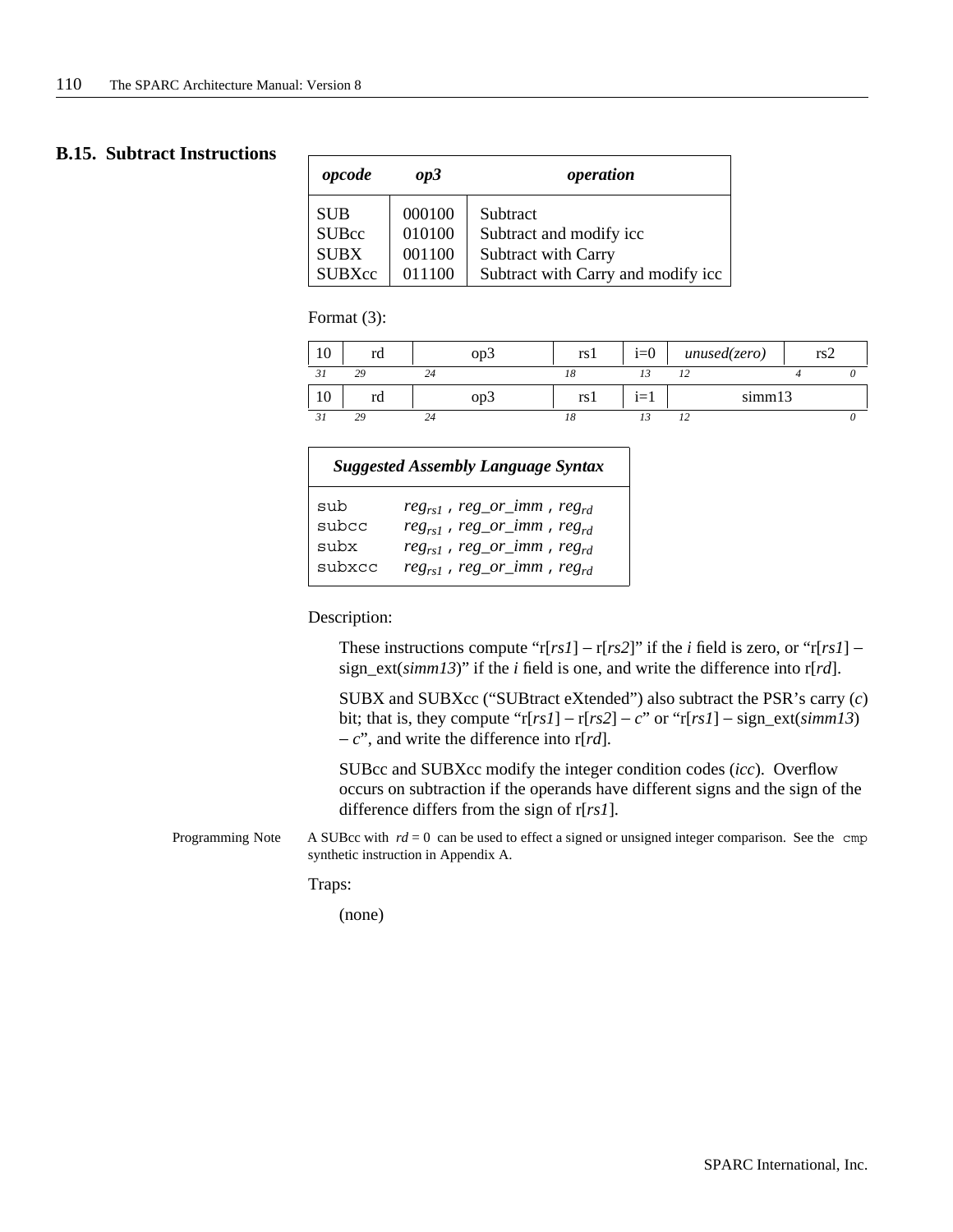### **B.16. Tagged Subtract Instructions**

| opcode          | op3    | operation                                        |
|-----------------|--------|--------------------------------------------------|
| <b>TSUBcc</b>   | 100001 | Tagged Subtract and modify icc.                  |
| <b>TSUBccTV</b> | 100011 | Tagged Subtract, modify icc and Trap on Overflow |

## Format (3):

| 10 | rd | op <sub>3</sub> | rs l | $\sim$<br>1≡\ | unused(zero) | rs2 |  |
|----|----|-----------------|------|---------------|--------------|-----|--|
|    | 29 | 24              | 10   |               | 12           |     |  |
| 10 | ra | OD3             | rs l | $=$           | simm13       |     |  |
|    | 20 | 24              | 10   |               | 12           |     |  |

| <b>Suggested Assembly Language Syntax</b> |                                             |  |  |  |  |
|-------------------------------------------|---------------------------------------------|--|--|--|--|
| tsubcc                                    | $reg_{rs1}$ , reg_or_imm, reg <sub>rd</sub> |  |  |  |  |
| tsubcctv                                  | $reg_{rs1}$ , reg_or_imm, reg <sub>rd</sub> |  |  |  |  |

#### Description:

These instructions compute "r[*rs1*] − r[*rs2*]" if the *i* field is zero, or "r[*rs1*] − sign\_ext(*simm13*)" if the *i* field is one.

TSUBcc modifies the integer condition codes (*icc*) and TSUBccTV does so also if it does not trap.

A tag\_overflow occurs if bit 1 or bit 0 of either operand is nonzero, or if the subtraction generates an arithmetic overflow (the operands have different signs and the sign of the difference differs from the sign of r[*rs1*]).

If a TSUBccTV causes a tag\_overflow, a tag\_overflow trap is generated and the destination register and condition codes remain unchanged. If a TSUBccTV does not cause a tag\_overflow condition, the integer condition codes are updated (in particular, the overflow bit (*v*) is set to 0) and the difference is written into r[*rd*].

If a TSUBcc causes a tag\_overflow, the overflow bit  $(v)$  of the PSR is set; if it does not cause a tag\_overflow, the overflow bit is cleared. In either case, the remaining integer condition codes are also updated and the difference is written into r[*rd*].

See Appendix D, "Software Considerations." for a suggested tagging scheme.

### Traps:

tag\_overflow (TSUBccTV only)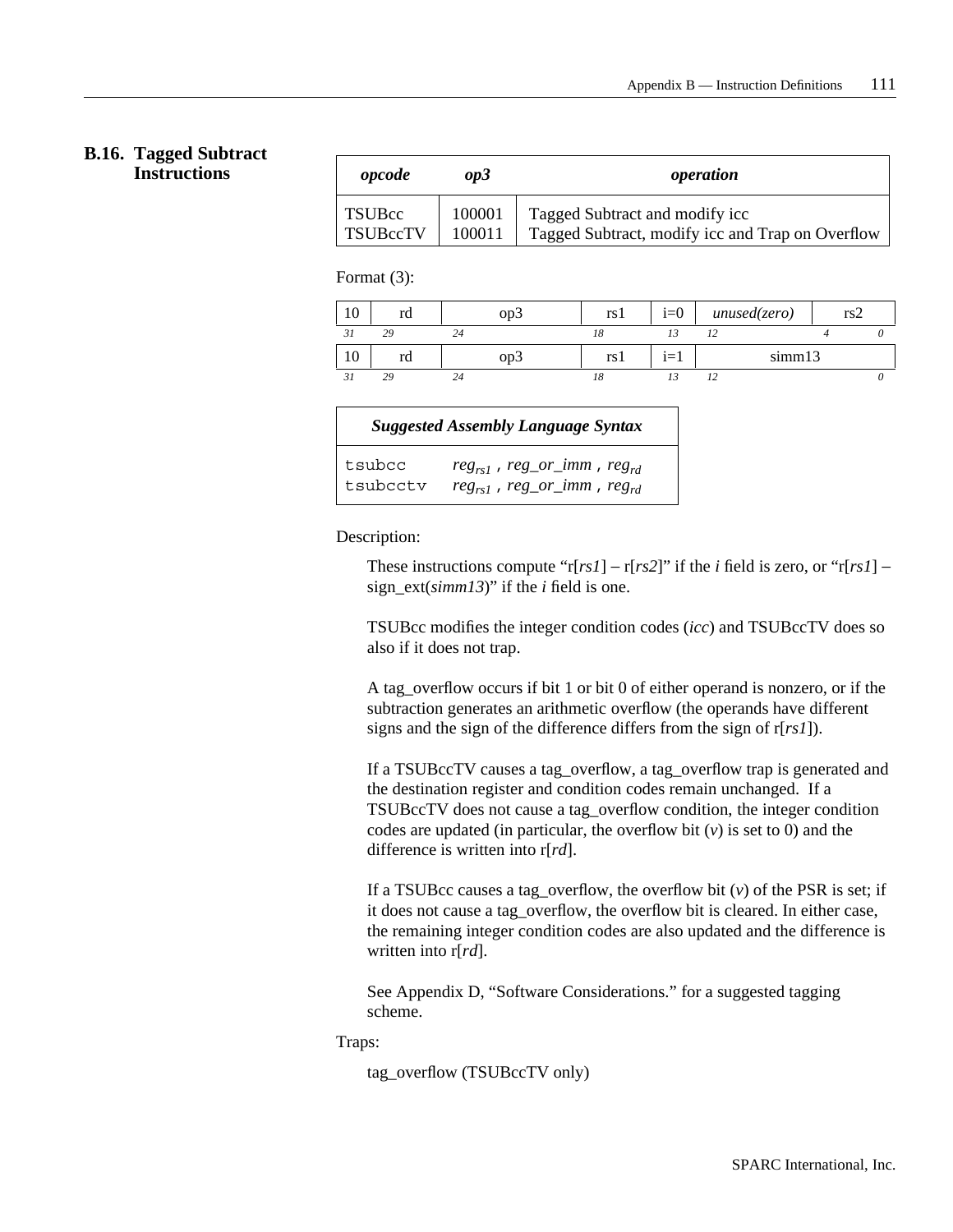#### **B.17. Multiply Step Instruction** *opcode op3 operation*

| opcode | op3    | operation                    |
|--------|--------|------------------------------|
| MULScc | 100100 | Multiply Step and modify icc |

Format (3):

| $\Omega$<br>1Ψ | ra | op <sub>3</sub> | rs 1 | 1=U     |                      | reserved |  |
|----------------|----|-----------------|------|---------|----------------------|----------|--|
| 31             | 29 | 24              | 18   |         | 12<br>$\overline{1}$ |          |  |
| ΙV             | ra | op3             | rs 1 | $1 = 1$ |                      | simm13   |  |
|                | 29 | 24              |      |         | 1 <sub>2</sub>       |          |  |

| <b>Suggested Assembly Language Syntax</b> |                                             |  |  |  |
|-------------------------------------------|---------------------------------------------|--|--|--|
| mulscc                                    | $reg_{rs1}$ , reg_or_imm, reg <sub>rd</sub> |  |  |  |

Description:

MULScc treats r[*rs1*] and the Y register as a single 64-bit, right-shiftable doubleword register. The least significant bit of r[*rs1*] is treated as if it were adjacent to the most significant bit of the Y register. The MULScc instruction conditionally adds, based on the least significant bit of Y.

Multiplication assumes that the Y register initially contains the multiplier, r[*rs1*] contains the most significant bits of the product, and r[*rs2*] contains the multiplicand. Upon completion of the multiplication, the Y register contains the least significant bits of the product.

Note that a standard MULScc instruction has  $rs1 = rd$ . See Appendix E, "Example Integer Multiplication and Division Routines," for a  $32 \times 32 \rightarrow 64$ signed multiplication example program based on MULScc.

MULScc operates as follows:

- (1) The multiplier is established as r[*rs2*] if the *i* field is zero, or sign\_ext(*simm13*) if the *i* field is one.
- (2) A 32-bit value is computed by shifting r[*rs1*] right by one bit with "N **xor** V" from the PSR replacing the high-order bit. (This is the proper sign for the previous partial product.)
- (3) If the least significant bit of the Y register  $= 1$ , the shifted value from step (2) is added to the multiplier. If the LSB of the Y register  $= 0$ , then 0 is added to the shifted value from step (2).
- (4) The sum from step (3) is written into r[*rd*].
- (5) The integer condition codes, *icc*, are updated according to the addition performed in step (3).
- (6) The Y register is shifted right by one bit, with the LSB of the unshifted r[*rs1*] replacing the MSB of Y.

Traps: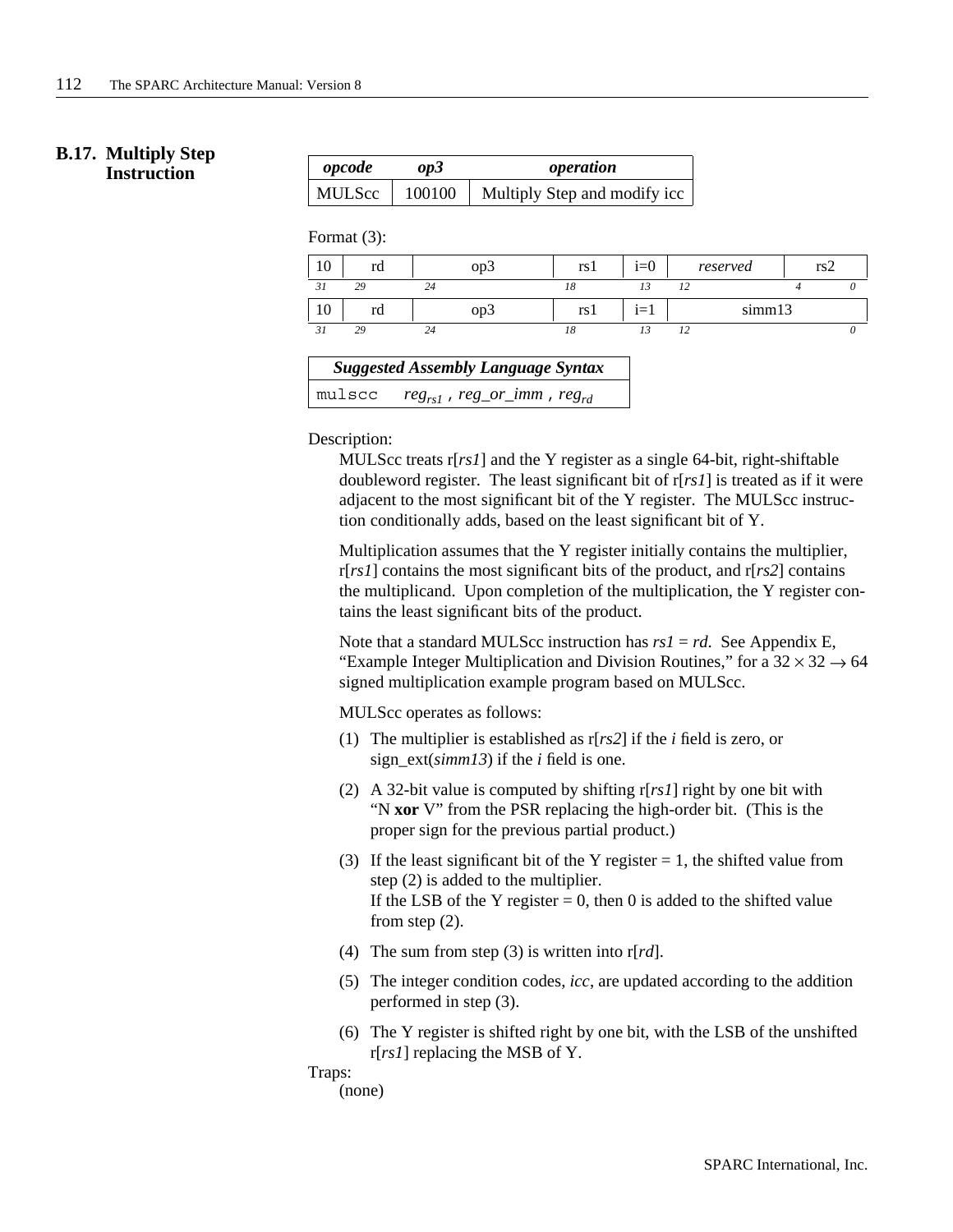## **B.18. Multiply Instructions**

| opcode        | op3    | operation                                |
|---------------|--------|------------------------------------------|
| UMUL          | 001010 | Unsigned Integer Multiply                |
| <b>SMUL</b>   | 001011 | <b>Signed Integer Multiply</b>           |
| <b>UMULcc</b> | 011010 | Unsigned Integer Multiply and modify icc |
| <b>SMULcc</b> | 011011 | Signed Integer Multiply and modify icc   |

Format (3):

| ΙV | rd | op <sub>3</sub> | rs l | $\Omega$<br>1=U | unused(zero) | rs∠ |  |
|----|----|-----------------|------|-----------------|--------------|-----|--|
|    | 29 | 24              | 18   |                 |              |     |  |
| ΙV | rd | op <sub>3</sub> | rs l | $1 =$           | simm13       |     |  |
|    | 29 | 24              | 18   |                 | 12           |     |  |

| <b>Suggested Assembly Language Syntax</b> |                                             |  |  |  |  |  |
|-------------------------------------------|---------------------------------------------|--|--|--|--|--|
| umul                                      | $reg_{rs1}$ , reg_or_imm, reg <sub>rd</sub> |  |  |  |  |  |
| smul                                      | $reg_{rs1}$ , reg_or_imm, reg <sub>rd</sub> |  |  |  |  |  |
| umulcc                                    | $reg_{rs1}$ , reg_or_imm, reg <sub>rd</sub> |  |  |  |  |  |
| smulcc                                    | $reg_{rs1}$ , reg_or_imm, reg <sub>rd</sub> |  |  |  |  |  |

Description:

The multiply instructions perform 32-bit by 32-bit multiplications, producing 64-bit results. They compute " $r[rs1] \times r[rs2]$ " if the *i* field is zero, or " $r[rsl] \times sign\_ext(*simm13*)$ " if the *i* field is one. They write the 32 most significant bits of the product into the Y register and the 32 least significant bits into r[*rd*].

An unsigned multiply (UMUL, UMULcc) assumes unsigned integer word operands and computes an unsigned integer doubleword product. A signed multiply (SMUL, SMULcc) assumes signed integer word operands and computes a signed integer doubleword product.

UMUL and SMUL do not affect the condition code bits. UMULcc and SMULcc write the integer condition code bits, *icc*, as follows. Note that negative (N) and zero (Z) are set according to the **less** significant word of the product.

| icc bit  | <b>UMULcc</b>             | <b>SMULcc</b>             |
|----------|---------------------------|---------------------------|
| N        | Set if product $[31] = 1$ | Set if product $[31] = 1$ |
| Z        | Set if product[31:0] = 0  | Set if product[31:0] = 0  |
| V        | Zero †                    | Zero †                    |
| $\Gamma$ | $Zero +$                  | Zero †                    |

† Specification of this condition code may change in a future revision to the architecture. Software should not test this condition code.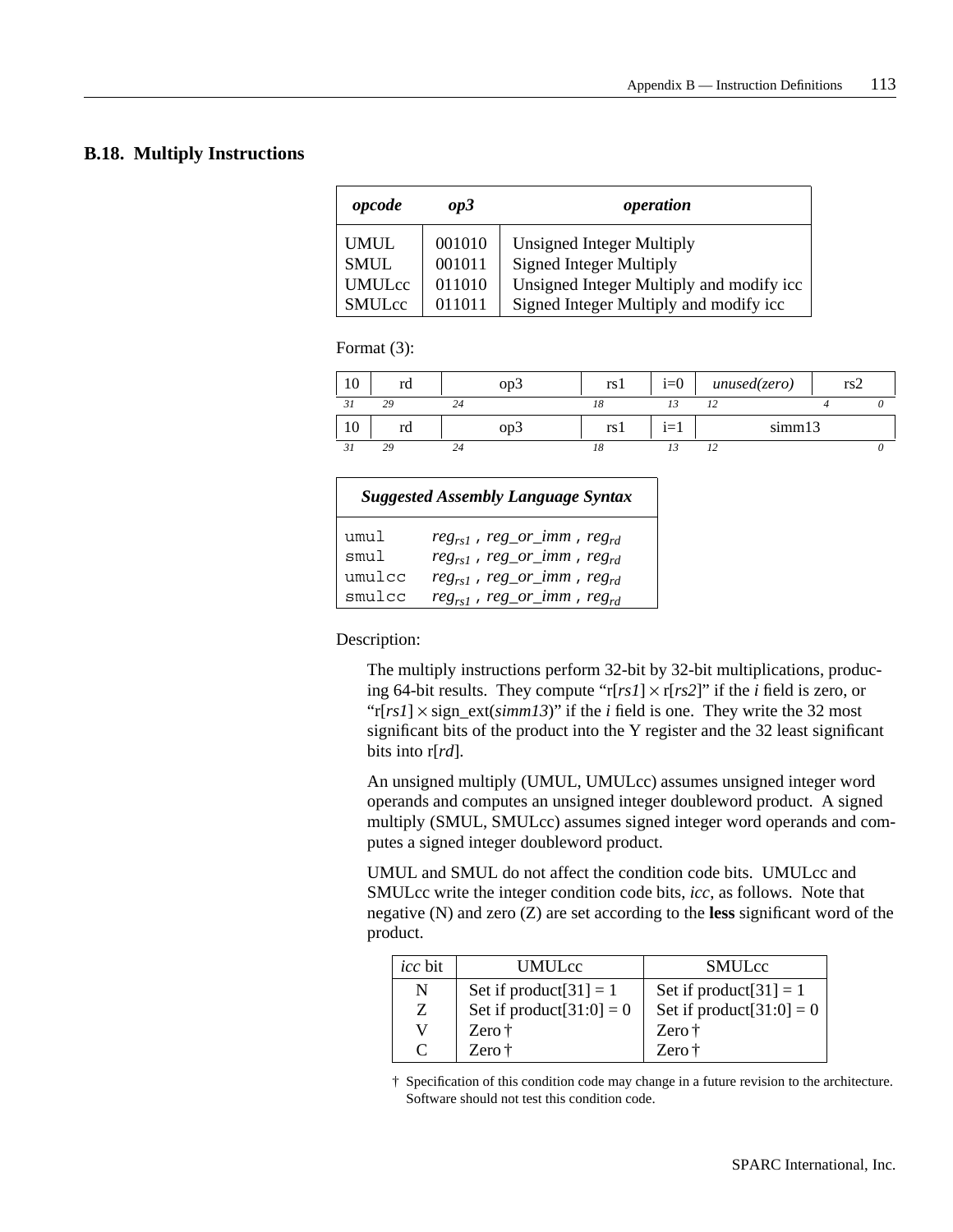| Programming Note           | 32-bit overflow after UMUL/UMULcc is indicated by<br>$Y = 0.$                                                                                                                 |
|----------------------------|-------------------------------------------------------------------------------------------------------------------------------------------------------------------------------|
|                            | 32-bit overflow after SMUL/SMULcc is indicated by<br>$Y = (r[rd] \gg 31)$ .                                                                                                   |
|                            |                                                                                                                                                                               |
| Programming Note           | See Appendix G, "SPARC ABI Software Considerations," regarding use of multiply instructions in<br>SPARC ABI software.                                                         |
| <b>Implementation Note</b> | An implementation may assume that the smaller operand will typically be in $r[s2]$ or $simm13$ .                                                                              |
| <b>Implementation Note</b> | See Appendix L, "Implementation Characteristics," for information on whether these instructions<br>are executed in hardware or software in the various SPARC implementations. |
|                            | Traps:                                                                                                                                                                        |
|                            | $\sim$ $\sim$                                                                                                                                                                 |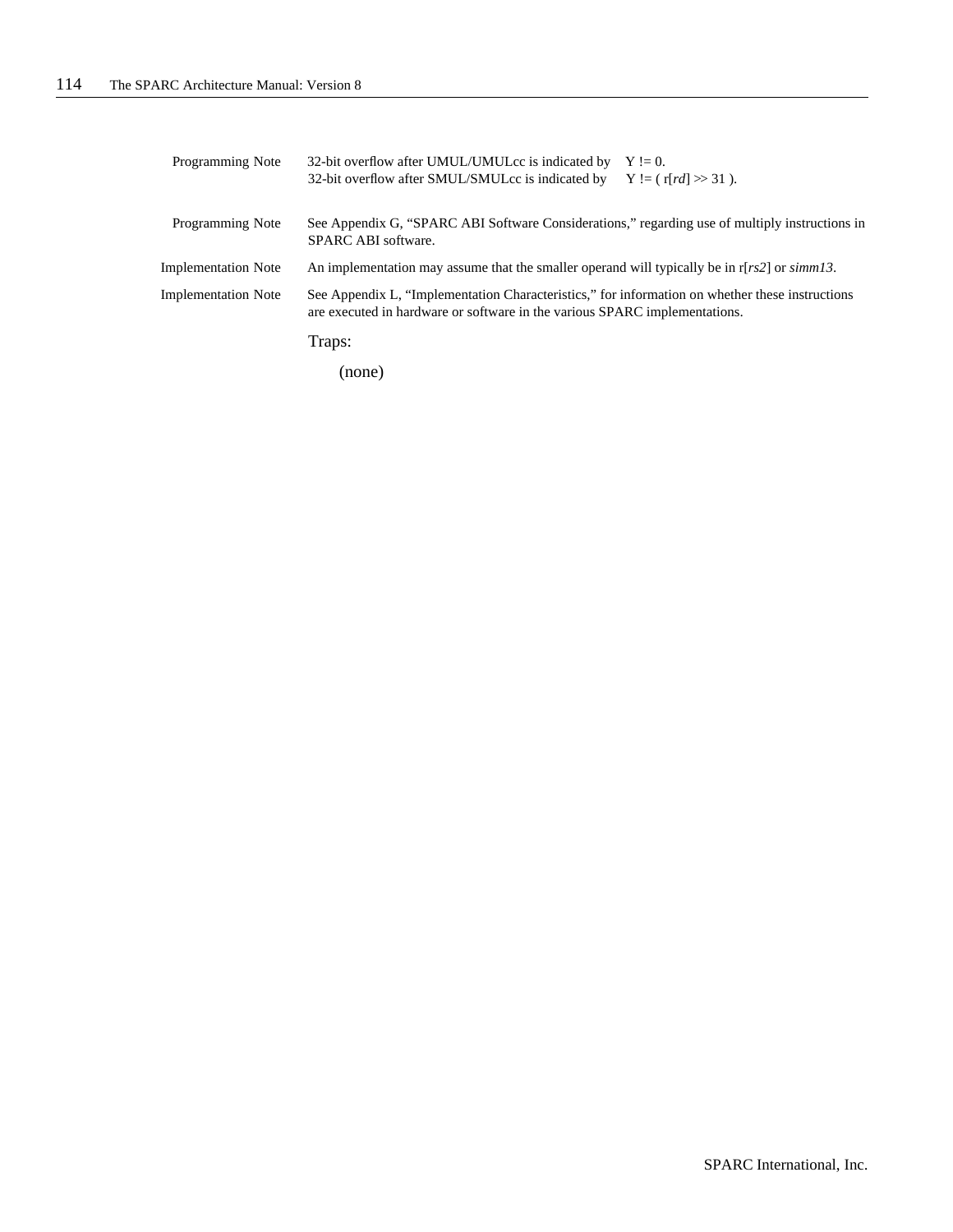# **B.19. Divide Instructions**

| opcode        | op3    | operation                               |
|---------------|--------|-----------------------------------------|
| <b>UDIV</b>   | 001110 | Unsigned Integer Divide                 |
| <b>SDIV</b>   | 001111 | <b>Signed Integer Divide</b>            |
| <b>UDIVcc</b> | 011110 | Unsigned Integer Divide and modify icc. |
| SDIVcc        | 011111 | Signed Integer Divide and modify icc    |

## Format (3):

| 10 | rd | op3 | rs 1 | $i=0$ | unused(zero) | rc , |  |
|----|----|-----|------|-------|--------------|------|--|
|    | 29 | 24  | 18   |       |              |      |  |
| ΙV | rd | op3 | rs 1 | ۱= ۱  | simm13       |      |  |
|    | 29 | 24  | 18   |       |              |      |  |

| <b>Suggested Assembly Language Syntax</b> |                                             |  |  |  |
|-------------------------------------------|---------------------------------------------|--|--|--|
| udiv                                      | $reg_{rs1}$ , reg_or_imm, reg <sub>rd</sub> |  |  |  |
| sdiv                                      | $reg_{rs1}$ , reg_or_imm, reg <sub>rd</sub> |  |  |  |
| udivcc                                    | $reg_{rs1}$ , reg_or_imm, reg <sub>rd</sub> |  |  |  |
| sdivcc                                    | $reg_{rs1}$ , reg_or_imm, reg <sub>rd</sub> |  |  |  |

Description:

The divide instructions perform 64-bit by 32-bit division, producing a 32-bit result. If the *i* field is zero, they compute " $(Y \cap r[s] \cap r[s]$ ". Otherwise (the *i* field is one), the divide instructions compute " $(Y \cap r[r s I])$  ÷ sign\_ext(*simm13*)". In either case, the 32 bits of the integer quotient are written into r[*rd*]. The remainder (if generated) is discarded.

An unsigned divide (UDIV, UDIVcc) assumes an unsigned integer doubleword dividend  $(Y \mid r[rs])$  and an unsigned integer word divisor  $(r[rs])$  and computes an unsigned integer word quotient (r[*rd*]). A signed divide (SDIV, SDIVcc) assumes a signed integer doubleword dividend  $(Y \mid r[rs1])$  and a signed integer word divisor (r[*rs2*] or sign\_ext(*simm13*)) and computes a signed integer word quotient (r[*rd*]).

Signed division rounds an inexact quotient toward zero if there is a nonzero remainder; for example,  $-3 \div 2$  equals  $-1$  with a remainder of  $-1$  (not  $-2$ with a remainder of 1). An implementation may choose to strictly adhere to this rounding, in which case overflow for a negative result must be detected using method [A] below. Or, it may choose to make an exception for rounding with the maximum negative quotient, in which case overflow for a negative result must be detected using method [B].

The result of a divide instruction can overflow the 32-bit destination register r[rd] under certain conditions. When overflow occurs (whether or not the instruction sets the condition codes in *icc*), the largest appropriate integer is returned as the quotient in r[rd]. The conditions under which overflow occurs and the value returned in r[rd] under those conditions are specified in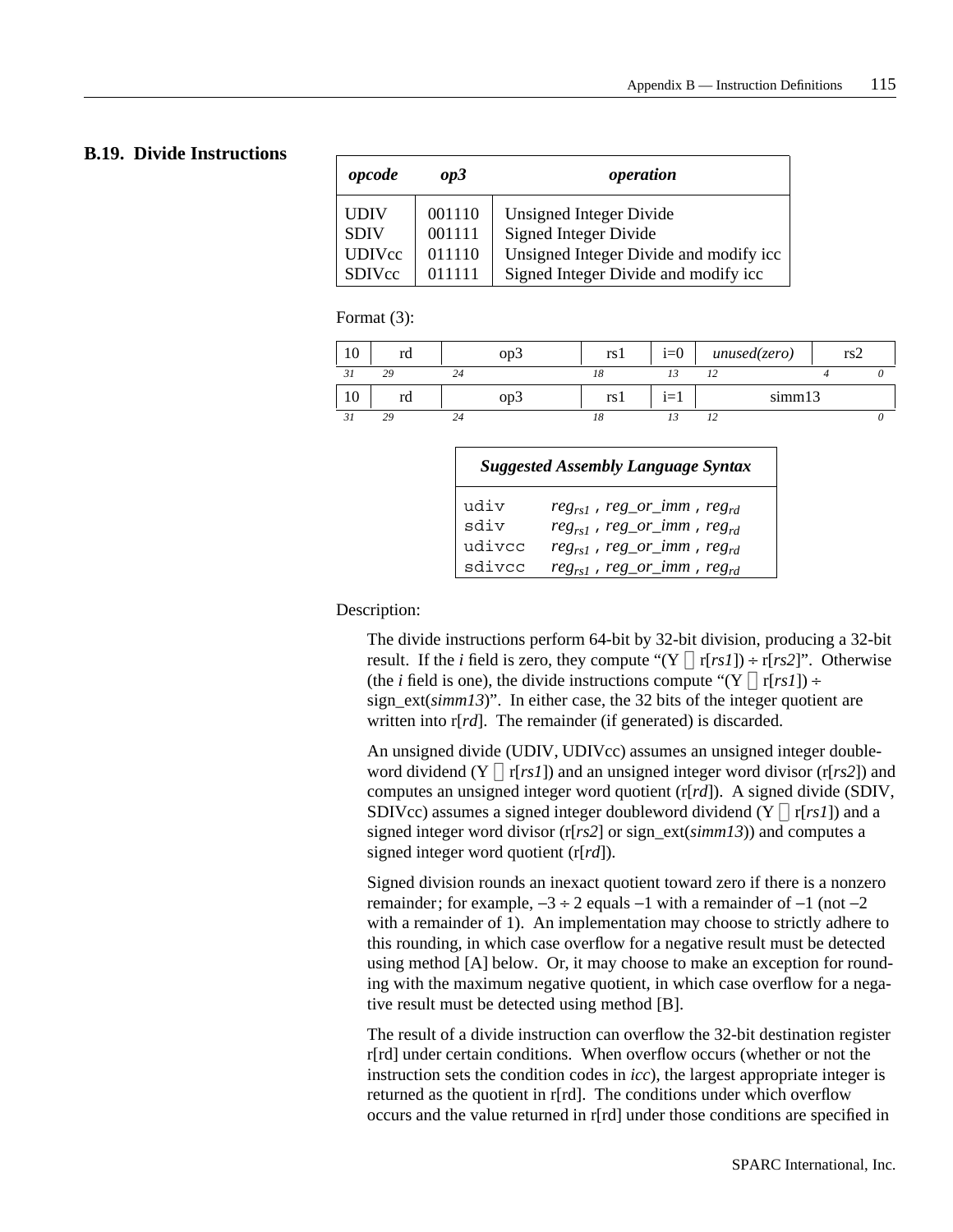the following table.

| Divide Overflow Detection and Value Returned |                                                                                                                                                                |                                 |  |  |
|----------------------------------------------|----------------------------------------------------------------------------------------------------------------------------------------------------------------|---------------------------------|--|--|
| Instruction                                  | Condition under which overflow occurs<br>("result" refers to quotient $+$ remainder)                                                                           | Value<br>returned<br>in $r[rd]$ |  |  |
| UDIV, UDIVcc                                 | result > $(2^{32}-1$ with a remainder of divisor-1)                                                                                                            | $2^{32}-1$<br>(0xffffffff)      |  |  |
| SDIV, SDIVcc<br>(positive result)            | result > $(2^{31}-1$ with a remainder of $ divisor $ -1)                                                                                                       | $2^{31} - 1$<br>(0x7ffffff)     |  |  |
| SDIV, SDIVcc<br>(negative result)            | either $\dagger$<br>[A] result $\lt (-2^{31}$ with a remainder of $-( divisor -1))$<br>or $\dagger$<br><b>[B]</b> result $\lt (-2^{31}$ with a remainder of 0) | $-2^{31}$<br>(0x80000000)       |  |  |

**†** which of these two overflow-detection conditions is used is implementationdependent, but must be consistent within an implementation.

UDIV and SDIV do not affect condition code bits. UDIVcc and SDIVcc write the integer condition code bits as follows. Note that negative(N) and  $zero(Z)$  are set according to the value of the quotient (after it has been set to reflect overflow, if any), and that UDIVcc and SDIVcc set overflow(V) differently.

| $_{lcc}$<br>bit | <b>UDIVcc</b>                     | <b>SDIVcc</b>                              |
|-----------------|-----------------------------------|--------------------------------------------|
| N               | Set if quotient $[31] = 1$        | Set if quotient $[31] = 1$                 |
|                 | Set if quotient $[31:0] = 0$      | Set if quotient[31:0] = 0                  |
|                 | Set if overflow (per above table) | Set if overflow ( <i>per above table</i> ) |
|                 | ⁄ero                              | Zero                                       |

For future compatibility, software should assume that the contents of the Y register are **not** preserved by the divide instructions.

Programming Note See Appendix G, "SPARC ABI Software Considerations," regarding use of divide instructions in SPARC ABI software.

Implementation Note The integer division instructions may generate a remainder. If they do, it is recommended that the remainder be stored in the Y register.

Implementation Note See Appendix L, "Implementation Characteristics," for information on whether these instructions are executed in hardware or software, and the condition which triggers signed overflow for negative quotients in the various SPARC implementations.

Traps:

division\_by\_zero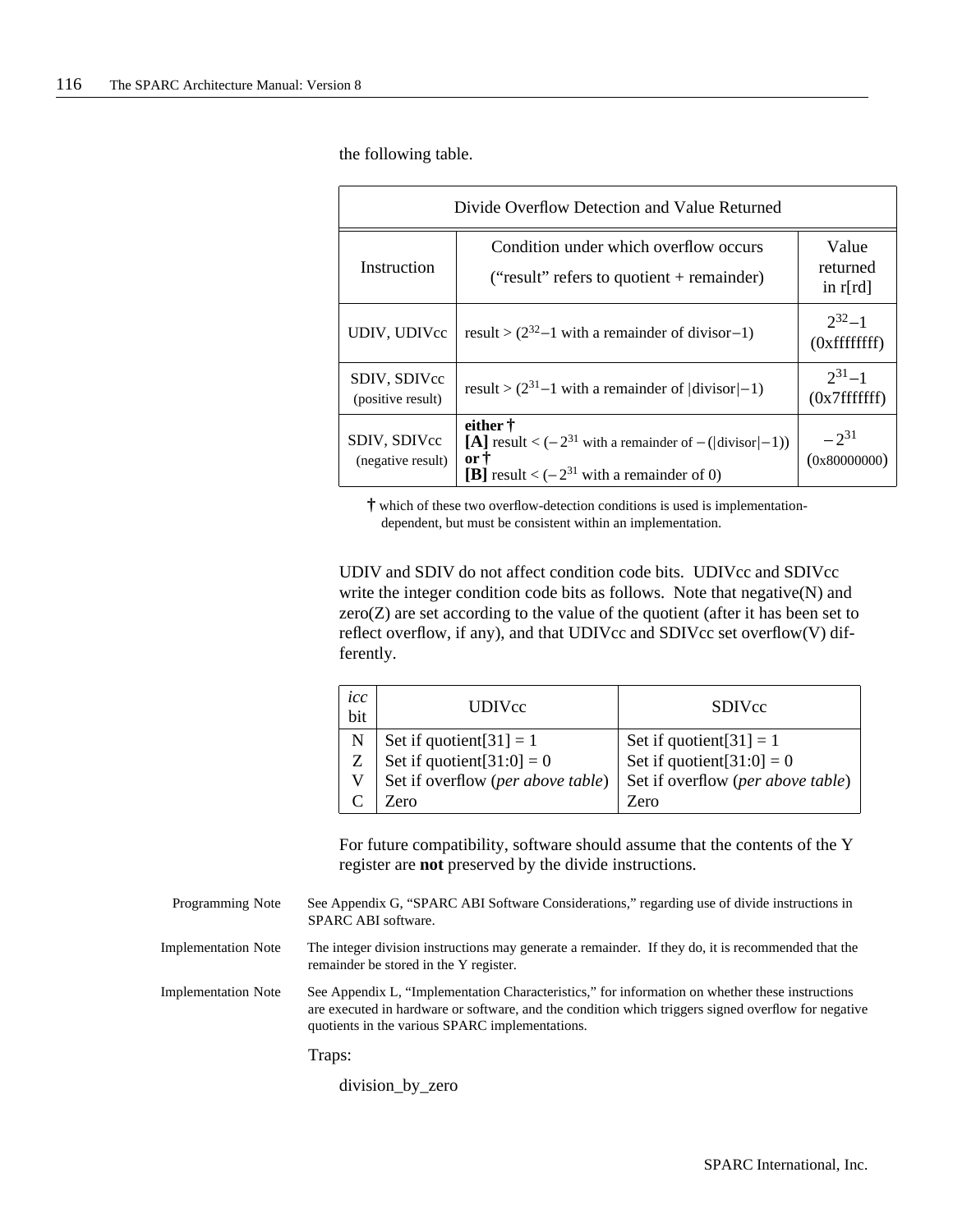## **B.20. SAVE and RESTORE Instructions**

| opcode         | op3    | operation               |
|----------------|--------|-------------------------|
| <b>SAVE</b>    | 111100 | Save caller's window    |
| <b>RESTORE</b> | 111101 | Restore caller's window |

#### Format (3):

| 10 | ra | op <sub>3</sub> | rs 1 | $i=0$   | unused(zero) | $rc'$ , |
|----|----|-----------------|------|---------|--------------|---------|
| 31 | 29 |                 | 10.  |         |              |         |
| 10 | rd | op <sub>3</sub> | rs 1 | $1 = 1$ | simm13       |         |
| 21 | 29 | 24              | 18.  |         |              |         |

| <b>Suggested Assembly Language Syntax</b> |                                             |  |  |
|-------------------------------------------|---------------------------------------------|--|--|
| save                                      | $reg_{rs1}$ , reg_or_imm, reg <sub>rd</sub> |  |  |
| restore                                   | $reg_{rs1}$ , reg_or_imm, reg <sub>rd</sub> |  |  |

Description:

The SAVE instruction subtracts one from the CWP (modulo NWINDOWS) and compares this value (new\_CWP) against the Window Invalid Mask (WIM) register. If the WIM bit corresponding to the new\_CWP is 1, that is, (WIM and  $2^{new\_CWP}$ ) = 1, then a window\_overflow trap is generated. If the WIM bit corresponding to the new\_CWP is 0, then no window\_overflow trap is generated and new\_CWP is written into CWP. This causes the current window to become the CWP−1 window, thereby saving the caller's window.

The RESTORE instruction adds one to the CWP (modulo NWINDOWS) and compares this value (new\_CWP) against the Window Invalid Mask (WIM) register. If the WIM bit corresponding to the new\_CWP is 1, that is, (WIM and  $2^{new\_CWP}$ ) = 1, then a window\_underflow trap is generated. If the WIM bit corresponding to the new\_CWP = 0, then no window\_underflow trap is generated and new\_CWP is written into CWP. This causes the CWP+1 window to become the current window, thereby restoring the caller's window.

Furthermore, if and only if an overflow or underflow trap is not generated, SAVE and RESTORE behave like normal ADD instructions, except that the source operands r[*rs1*] and/or r[*rs2*] are read from the **old** window (that is, the window addressed by the original CWP) and the sum is written into r[*rd*] of the **new** window (that is, the window addressed by new\_CWP).

Note that CWP arithmetic is performed modulo the number of implemented windows, NWINDOWS.

Programming Note The SAVE instruction can be useed to atomically allocate a new window in the register file and a new software stack frame in main memory. See Appendix D, "Software Considerations," for details.

Programming Note Typically, if a SAVE (RESTORE) instruction traps, the overflow (underflow) trap handler returns to the trapped instruction to reexecute it. So, although the ADD operation is not performed the first time (when the instruction traps), it is performed the second time.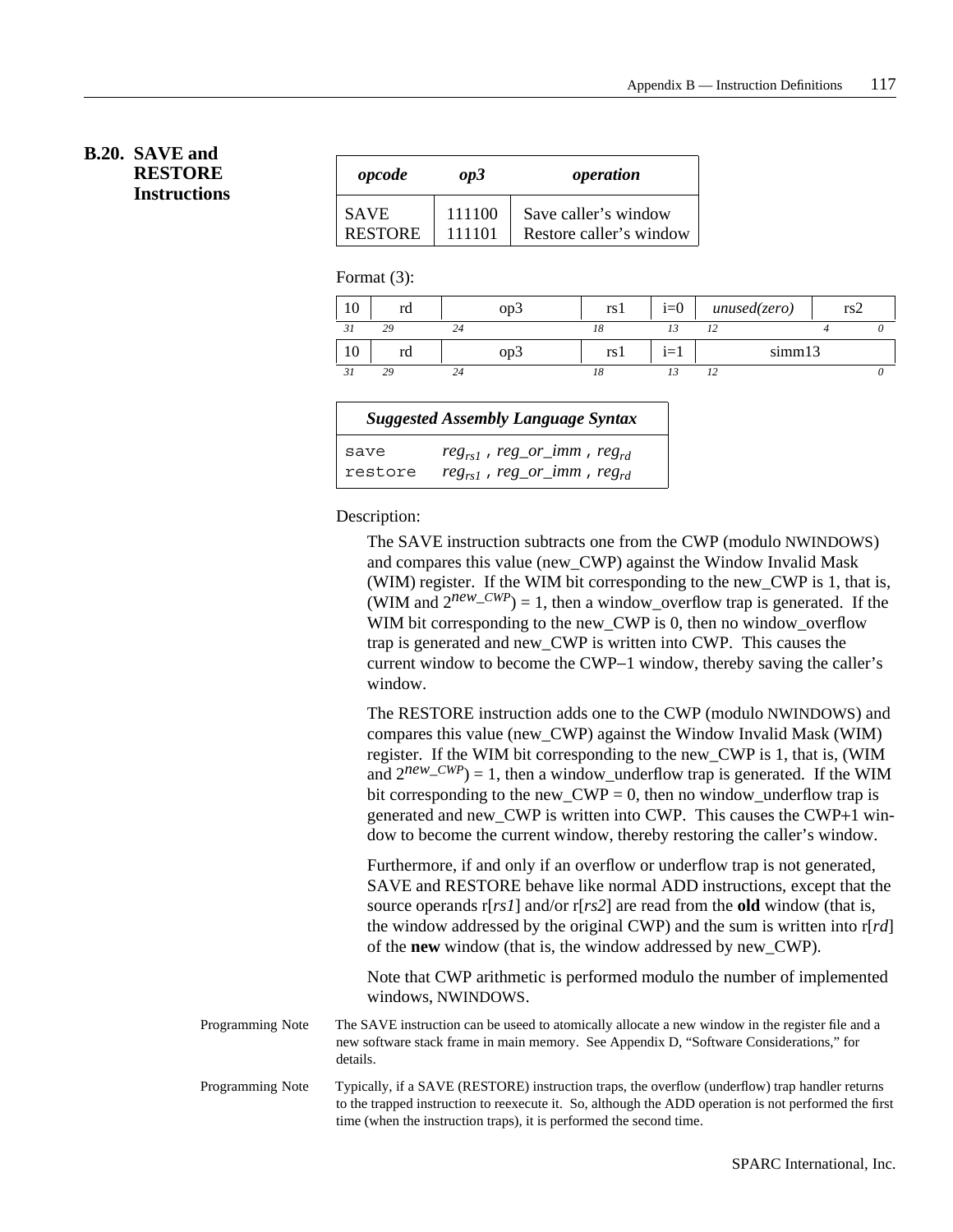Traps:

window\_overflow (SAVE only) window\_underflow (RESTORE only)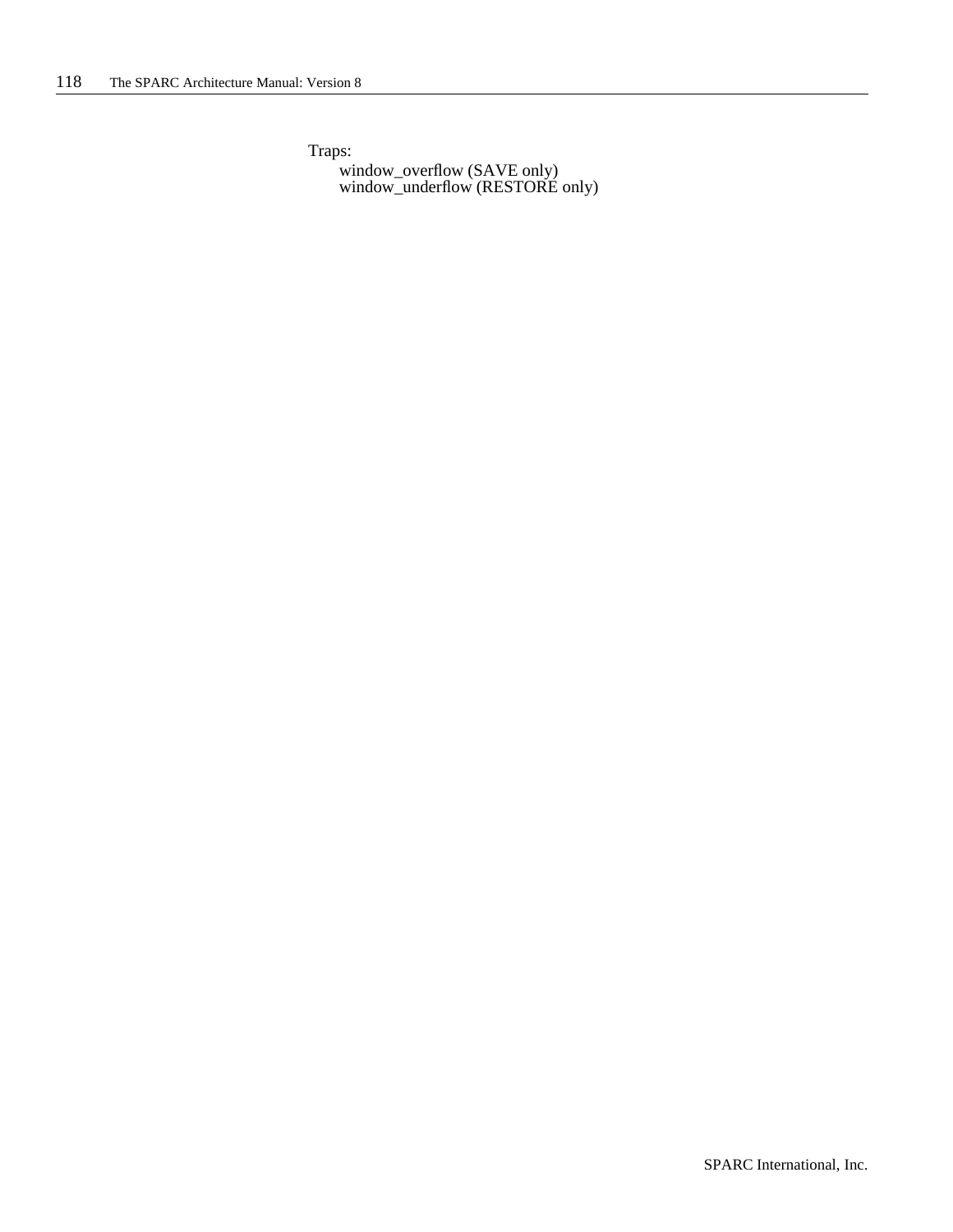| opcode      | cond | operation                                               | <i>icc</i> test                          |
|-------------|------|---------------------------------------------------------|------------------------------------------|
| <b>BA</b>   | 1000 | <b>Branch Always</b>                                    |                                          |
| <b>BN</b>   | 0000 | <b>Branch Never</b>                                     |                                          |
| <b>BNE</b>  | 1001 | Branch on Not Equal                                     | not Z                                    |
| BE          | 0001 | <b>Branch on Equal</b>                                  |                                          |
| BG          | 1010 | Branch on Greater                                       | not $(Z \text{ or } (N \text{ xor } V))$ |
| <b>BLE</b>  | 0010 | Branch on Less or Equal                                 | $Z$ or $(N xor V)$                       |
| <b>BGE</b>  | 1011 | Branch on Greater or Equal                              | not $(N xor V)$                          |
| BL          | 0011 | <b>Branch on Less</b>                                   | N xor V                                  |
| <b>BGU</b>  | 1100 | Branch on Greater Unsigned                              | not $(C$ or $Z)$                         |
| <b>BLEU</b> | 0100 | Branch on Less or Equal Unsigned                        | $(C \text{ or } Z)$                      |
| <b>BCC</b>  | 1101 | Branch on Carry Clear (Greater than or Equal, Unsigned) | not C                                    |
| <b>BCS</b>  | 0101 | Branch on Carry Set (Less than, Unsigned)               |                                          |
| <b>BPOS</b> | 1110 | <b>Branch on Positive</b>                               | not N                                    |
| <b>BNEG</b> | 0110 | <b>Branch on Negative</b>                               | N                                        |
| <b>BVC</b>  | 1111 | Branch on Overflow Clear                                | not V                                    |
| <b>BVS</b>  | 0111 | Branch on Overflow Set                                  | v                                        |

# **B.21. Branch on Integer Condition Codes Instructions**

Format (2):

| υυ | u             | nu                       |    | .<br>ul |  |
|----|---------------|--------------------------|----|---------|--|
|    | $\gamma$<br>- | $\Delta C$<br>$\angle$ O | -- |         |  |

|                     |       | <b>Suggested Assembly Language Syntax</b> |
|---------------------|-------|-------------------------------------------|
| $ba\{a\}$           | label |                                           |
| $bn{, a}$           | label |                                           |
| $bne{,a}$           | label | (synonym: bnz)                            |
| $be{, a}$           | label | (synonym: bz)                             |
| $bq\{$ , a $\}$     | label |                                           |
| $ble{,a}$           | label |                                           |
| $b q e \{$ , a $\}$ | label |                                           |
| $b1\{,a\}$          | label |                                           |
| $bgu\{$ , a}        | label |                                           |
| $blue{, a}$         | label |                                           |
| $bcc{, a}$          | label | (synonym: bqeu)                           |
| $bcs{, a}$          | label | (synonym: blu)                            |
| bpos $\{a\}$        | label |                                           |
| bneg $\{a\}$        | label |                                           |
| $bvc$ {, a }        | label |                                           |
| $bvs\{, a\}$        | label |                                           |

Note To set the "annul" bit for Bicc instructions, append ", a" to the opcode mnemonic. For example, use "bgu, a label". The preceding table indicates that the ", a" is optional by enclosing it in braces ({}).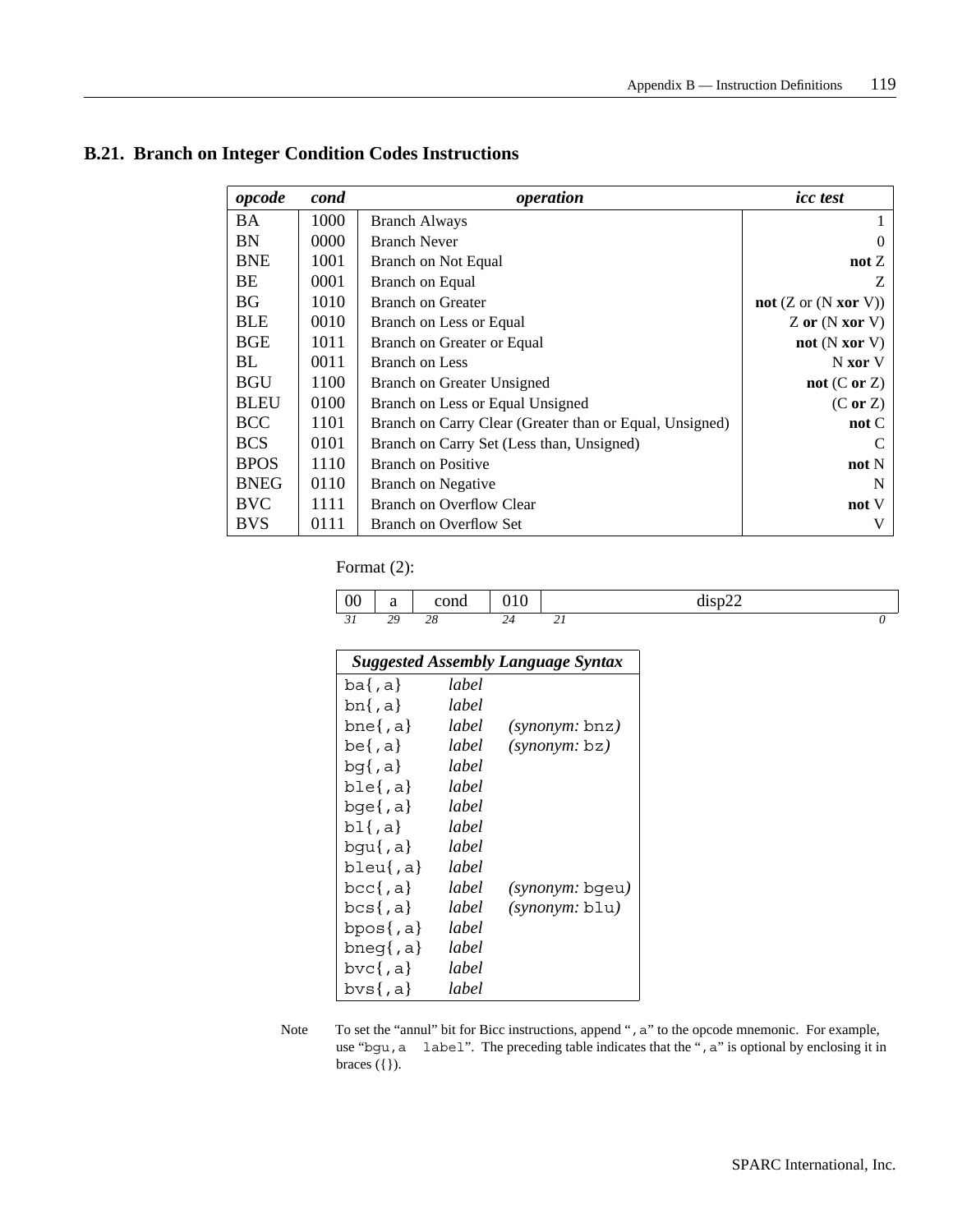Description:

Unconditional Branches (BA, BN)

If its annul field is 0, a BN (Branch Never) instruction acts like a "NOP". If its annul field is 1, the following (delay) instruction is annulled (not executed). In neither case does a transfer of control take place.

BA (Branch Always) causes a PC-relative, delayed control transfer to the address "PC +  $(4 \times sign\_ext(disp22))$ ", regardless of the values of the integer condition code bits. If the annul field of the branch instruction is 1, the delay instruction is annulled (not executed). If the annul field is 0, the delay instruction is executed.

*Icc*-Conditional Branches

Conditional Bicc instructions (all except BA and BN) evaluate the integer condition codes (*icc*), according to the *cond* field of the instruction. Such evaluation produces either a "true" or "false" result. If "true", the branch is taken, that is, the instruction causes a PC-relative, delayed control transfer to the address "PC +  $(4 \times sign\_ext(disp22))$ ". If "false", the branch is not taken.

If a conditional branch is taken, the delay instruction is always executed regardless of the value of the annul field. If a conditional branch is not taken and the *a* (annul) field is 1, the delay instruction is annulled (not executed). (Note that the annul bit has a **different** effect on conditional branches than it does on unconditional branches.)

Annulment, delay instructions, and delayed control transfers are described further in Chapter 5, "Instructions." In particular, note that a Bicc should not be placed in the delay slot of a conditional branch instruction.

See Appendix L, "Implementation Characteristics," for information on the timing of the Bicc instructions.

Traps: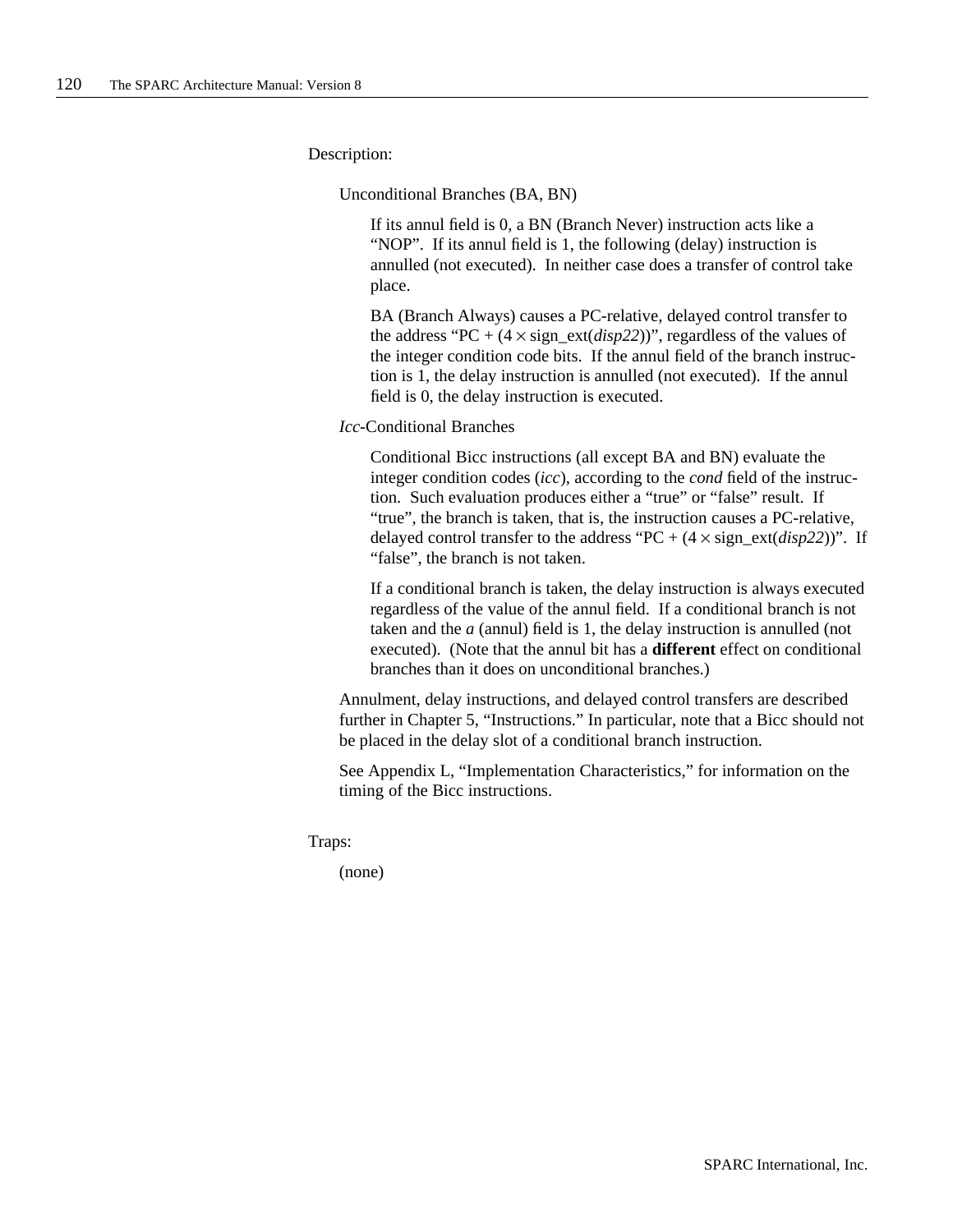## **B.22. Branch on Floatingpoint Condition Codes Instructions**

| opcode       | cond | operation                               | fcc test    |
|--------------|------|-----------------------------------------|-------------|
| <b>FBA</b>   | 1000 | <b>Branch Always</b>                    |             |
| <b>FBN</b>   | 0000 | <b>Branch Never</b>                     |             |
| <b>FBU</b>   | 0111 | <b>Branch on Unordered</b>              | U           |
| <b>FBG</b>   | 0110 | Branch on Greater                       | G           |
| <b>FBUG</b>  | 0101 | Branch on Unordered or Greater          | G or U      |
| <b>FBL</b>   | 0100 | <b>Branch on Less</b>                   |             |
| <b>FBUL</b>  | 0011 | Branch on Unordered or Less             | L or U      |
| <b>FBLG</b>  | 0010 | Branch on Less or Greater               | L or G      |
| <b>FBNE</b>  | 0001 | Branch on Not Equal                     | L or G or U |
| <b>FBE</b>   | 1001 | Branch on Equal                         | E           |
| <b>FBUE</b>  | 1010 | Branch on Unordered or Equal            | E or U      |
| <b>FBGE</b>  | 1011 | Branch on Greater or Equal              | E or G      |
| <b>FBUGE</b> | 1100 | Branch on Unordered or Greater or Equal | E or G or U |
| <b>FBLE</b>  | 1101 | Branch on Less or Equal                 | E or L      |
| <b>FBULE</b> | 1110 | Branch on Unordered or Less or Equal    | E or L or U |
| <b>FBO</b>   | 1111 | <b>Branch on Ordered</b>                | E or L or G |

Format (2):

| nr<br>vv | u           | 114                         |             |            | $\mathbf{u}$ |  |
|----------|-------------|-----------------------------|-------------|------------|--------------|--|
|          | $\sim$<br>- | $\sim$ $\sim$<br>$\angle$ 0 | - -<br>$ -$ | --<br>$ -$ |              |  |

|                 |       | <b>Suggested Assembly Language Syntax</b> |
|-----------------|-------|-------------------------------------------|
| $fba\{,a\}$     | label |                                           |
| $fbn{, a}$      | label |                                           |
| $fbu\{,a\}$     | label |                                           |
| $fbq\{,a\}$     | label |                                           |
| $f$ buq $\{a\}$ | label |                                           |
| $fbl, a\}$      | label |                                           |
| $fbul\{, a\}$   | label |                                           |
| $fblg[$ , a}    | label |                                           |
| $f$ bne $\{a\}$ | label | (synonym: fbnz)                           |
| $fbe{,a}$       | label | (synonym: fbz)                            |
| $f$ bue $\{a\}$ | label |                                           |
| $fbgef, a\}$    | label |                                           |
| $fbuge{, a}$    | label |                                           |
| $fble{,a}$      | label |                                           |
| $fbulel, a\}$   | label |                                           |
| $fbo{,a}$       | label |                                           |

Note To set the "annul" bit for FBfcc instructions, append ", a" to the opcode mnemonic. For example, use "fbl,a label". The preceding table indicates that the ", a" is optional by enclosing it in braces ({}).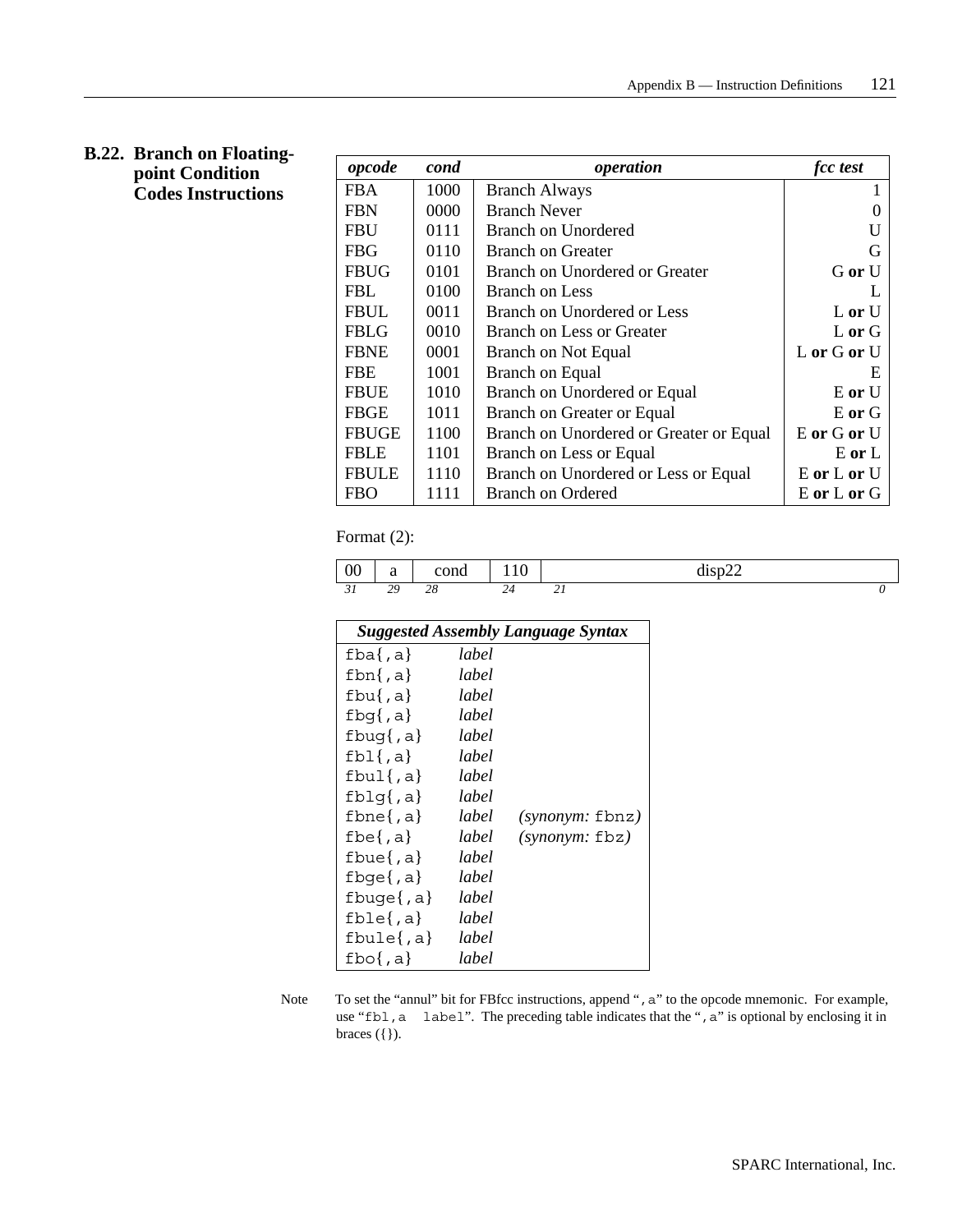Description:

Unconditional Branches (FBA, FBN)

If its annul field is 0, a FBN (Branch Never) instruction acts like a "NOP". If its annul field is 1, the following (delay) instruction is annulled (not executed). In neither case does a transfer of control take place.

FBA (Branch Always) causes a PC-relative, delayed control transfer to the address "PC +  $(4 \times sign\_ext(disp22))$ ", regardless of the value of the floating-point condition code bits. If the annul field of the branch instruction is 1, the delay instruction is annulled (not executed). If the annul field is 0, the delay instruction is executed.

*Fcc*-Conditional Branches

Conditional FBfcc instructions (all except FBA and FBN) evaluate the floating-point condition codes (*fcc*), according to the *cond* field of the instruction. Such evaluation produces either a "true" or "false" result. If "true", the branch is taken, that is, the instruction causes a PCrelative, delayed control transfer to the address "PC  $+$  (4  $\times$ sign\_ext(*disp22*))". If "false", the branch is not taken.

If a conditional branch is taken, the delay instruction is always executed regardless of the value of the annul field. If a conditional branch is not taken and the *a* (annul) field is 1, the delay instruction is annulled (not executed). (Note that the annul bit has a **different** effect on conditional branches than it does on unconditional branches.)

Annulment, delay instructions, and delayed control transfers are described further in Chapter 5, "Instructions." In particular, note that an FBfcc should not be placed in the delay slot of a conditional branch instruction.

If the PSR's EF bit is 0, or if an FPU is not present, an FBfcc instruction does not branch, does not annul the following instruction, and generates an fp\_disabled trap.

If the instruction executed immediately before an FBfcc is an FPop2 instruction, the result of the FBfcc is undefined. Therefore, at least one non-FPop2 instruction should be executed between an FPop2 and a subsequent FBfcc.

If any of the three instructions that follow (in time) an LDFSR is an FBfcc, the value of the *fcc* field of the FSR that is seen by the FBfcc is undefined.

See Appendix L, "Implementation Characteristics," for information on the timing of the FBfcc instructions.

Traps:

fp\_disabled fp\_exception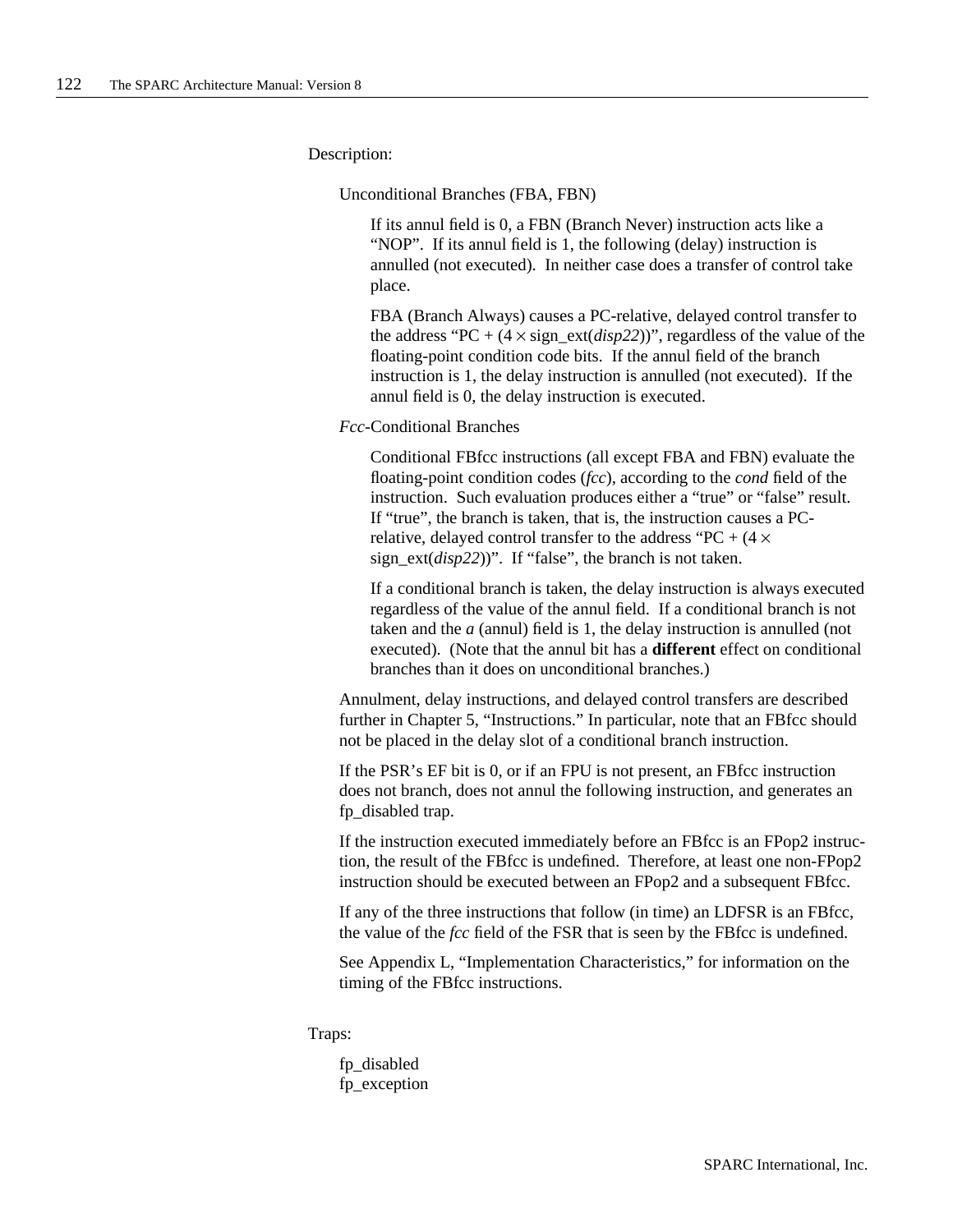# **B.23. Branch on Coprocessor Condition Codes**

**Instructions**

| cond | $bp\_CP\_cc[1:0]$ test |
|------|------------------------|
| 1000 | Always                 |
| 0000 | Never                  |
| 0111 | 3                      |
| 0110 | 2                      |
| 0101 | 2 or 3                 |
| 0100 | 1                      |
| 0011 | $1$ or $3$             |
| 0010 | $1$ or $2$             |
| 0001 | 1 or 2 or 3            |
| 1001 | 0                      |
| 1010 | $0$ or $3$             |
| 1011 | $0$ or $2$             |
| 1100 | $0$ or $2$ or $3$      |
| 1101 | $0$ or $1$             |
| 1110 | $0$ or $1$ or $3$      |
| 1111 | 0 or 1 or 2            |
|      |                        |

# Format (2):

| 00 | a        | w                    | --- | $\sim$<br>$\cdot$ |  |
|----|----------|----------------------|-----|-------------------|--|
| ◡  | ാറ<br>,, | οc<br>$\angle \circ$ |     | --<br>$ -$        |  |

|                | <b>Suggested Assembly Language Syntax</b> |
|----------------|-------------------------------------------|
| $cba$ , $a$ }  | label                                     |
| $cbn$ , a}     | label                                     |
| $cb3$ , a}     | label                                     |
| $cb2$ , a}     | label                                     |
| $cb23$ , a}    | label                                     |
| $cb1$ , a }    | label                                     |
| $cb13$ , a}    | label                                     |
| $cb12$ , a}    | label                                     |
| $cb123$ , a}   | label                                     |
| $cb0$ , a}     | label                                     |
| $cb03$ , a}    | label                                     |
| $cb02$ {, a }  | label                                     |
| $cb023$ , a}   | label                                     |
| $cb01$ , a}    | label                                     |
| $cb013$ , a}   | label                                     |
| $cb012$ {, a } | label                                     |

Note To set the "annul" bit for CBccc instructions, append ", a" to the opcode mnemonic. For example, use "cb12, a label". The preceding table indicates that the ", a" is optional by enclosing it in braces ({}).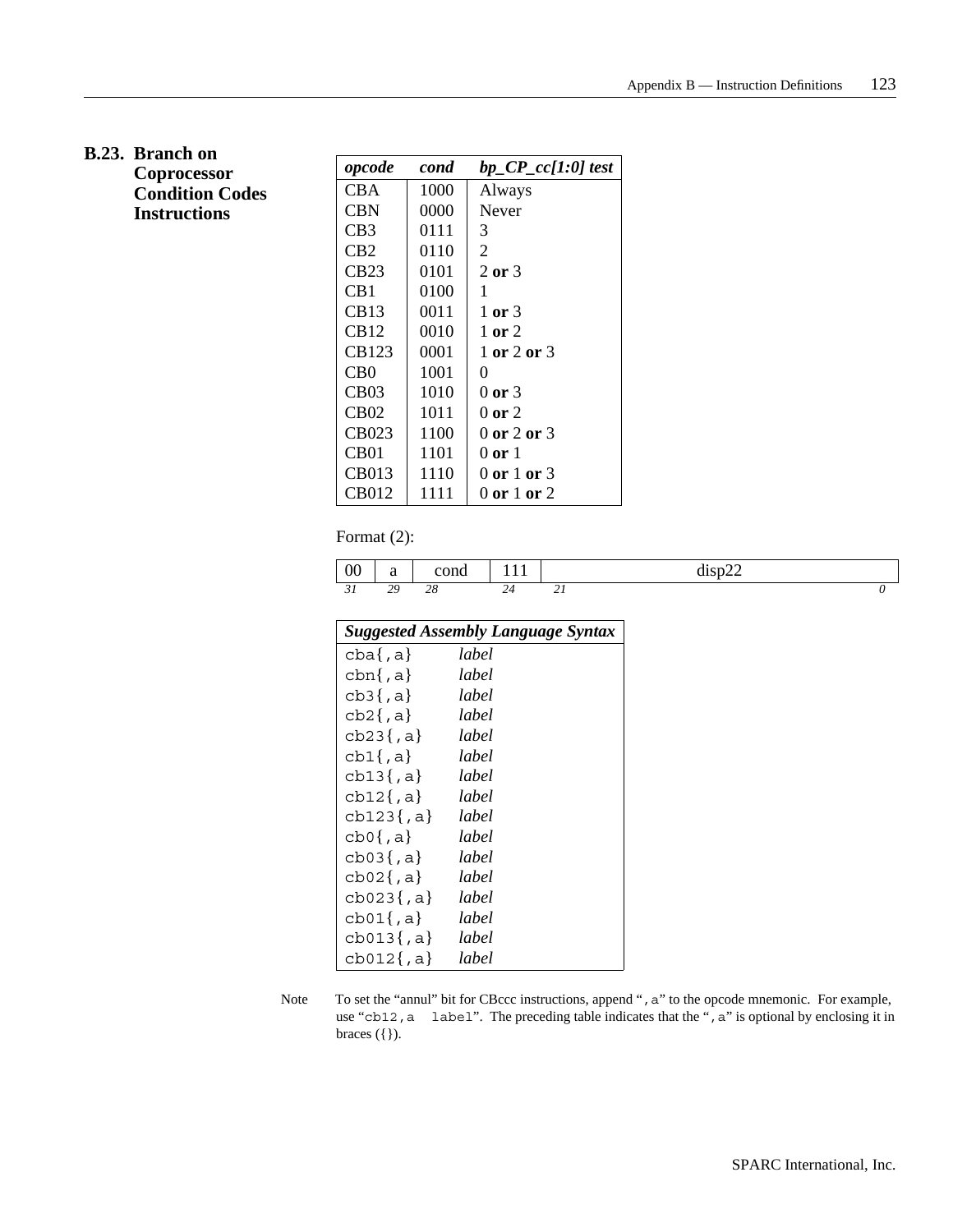Description:

Unconditional Branches (CBA, CBN)

If its annul field is 0, a CBN (Branch Never) instruction acts like "NOP". If its annul field is 1, the following (delay) instruction is annulled (not executed). In neither case does a transfer of control take place.

CBA (Branch Always) causes a PC-relative, delayed control transfer to the address "PC +  $(4 \times sign\_ext(disp22))$ ", regardless of the value of the condition code bits. If the annul field of the branch instruction is 1, the delay instruction is annulled (not executed). If the annul field is 0, the delay instruction is executed.

*Ccc*-Conditional Branches

Conditional CBccc instructions (all except CBA and CBN) evaluate the coprocessor condition codes (*ccc*), according to the *cond* field of the instruction. Such evaluation produces either a "true" or "false" result. If "true", the branch is taken; that is, the instruction causes a PCrelative, delayed control transfer to the address "PC  $+$  (4  $\times$ sign\_ext(*disp22*))". If "false", the branch is not taken.

If a conditional branch is taken, the delay instruction is always executed regardless of the value of the annul field. If a conditional branch is not taken and the *a* (annul) field is 1, the delay instruction is annulled (not executed). (Note that the annul bit has a **different** effect on conditional branches than it does on unconditional branches.)

Annulment, delay instructions, and delayed control transfers are described further in Chapter 5, "Instructions." In particular, note that a CBccc should not be placed in the delay slot of a conditional branch instruction.

If the PSR's EC bit is 0, or if a coprocessor is not present, a CBccc instruction does not branch, does not annul the following instruction, and generates a cp\_disabled trap.

See Appendix L, "Implementation Characteristics," for information on the timing of the CBccc instructions.

Traps:

cp\_disabled cp\_exception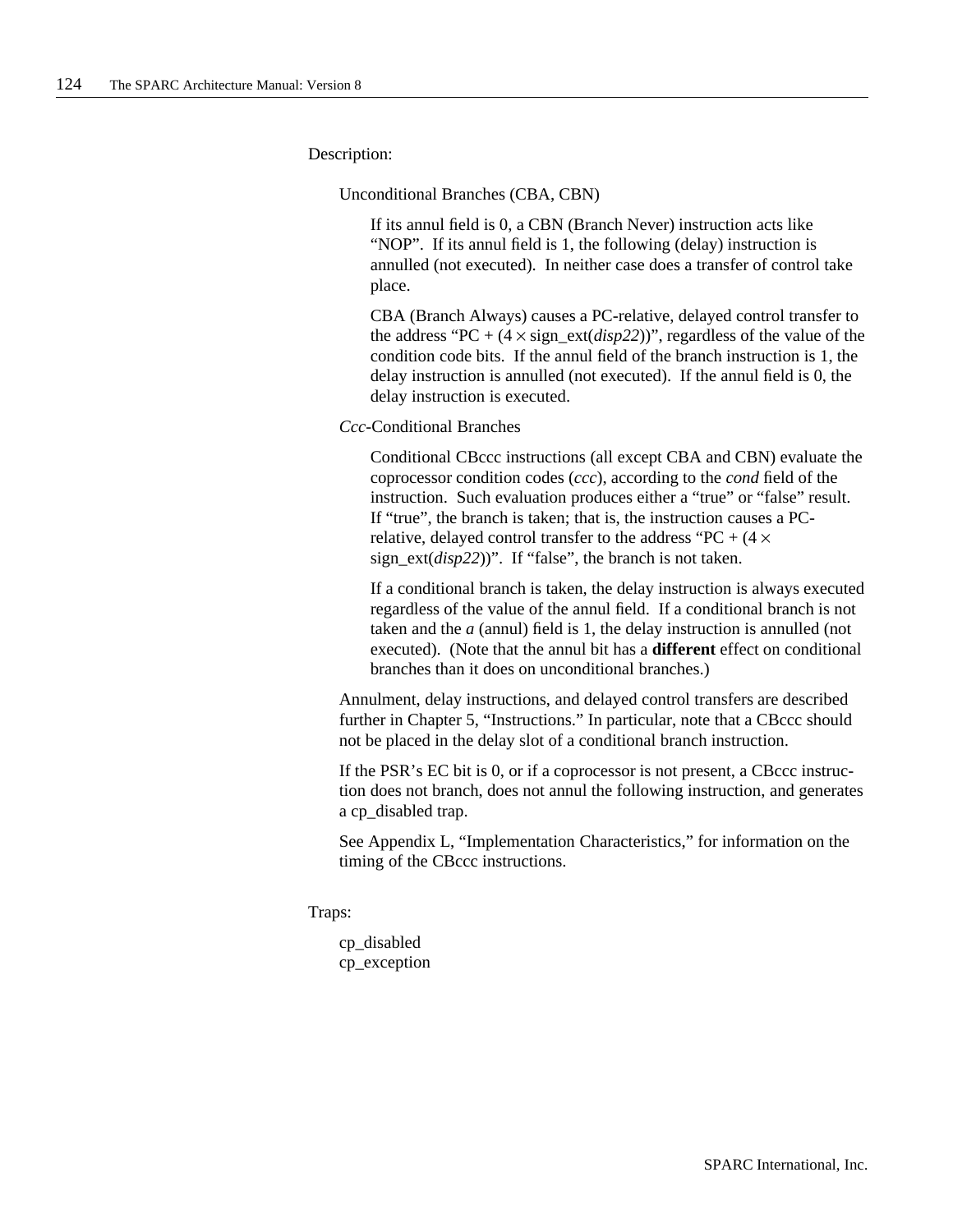# **B.24. Call and Link Instruction**

| $\vert$ opcode | op | operation                        |
|----------------|----|----------------------------------|
| $\vert$ CALL   |    | $\vert$ 01 $\vert$ Call and Link |

Format (1):

| $^{\circ}$<br>v. | $\bullet$<br>$\cdots$ |  |
|------------------|-----------------------|--|
| $\sim$ $\sim$    |                       |  |

| <b>Suggested Assembly Language Syntax</b> |  |  |
|-------------------------------------------|--|--|
| call <i>label</i>                         |  |  |

Description:

The CALL instruction causes an unconditional, delayed, PC-relative control transfer to address "PC +  $(4 \times disp30)$ ". Since the word displacement (*disp30*) field is 30 bits wide, the target address can be arbitrarily distant. The PC-relative displacement is formed by appending two low-order zeros to the instruction's 30-bit word displacement field.

The CALL instruction also writes the value of PC, which contains the address of the CALL, into r[15] (*out* register 7).

Traps:

(none)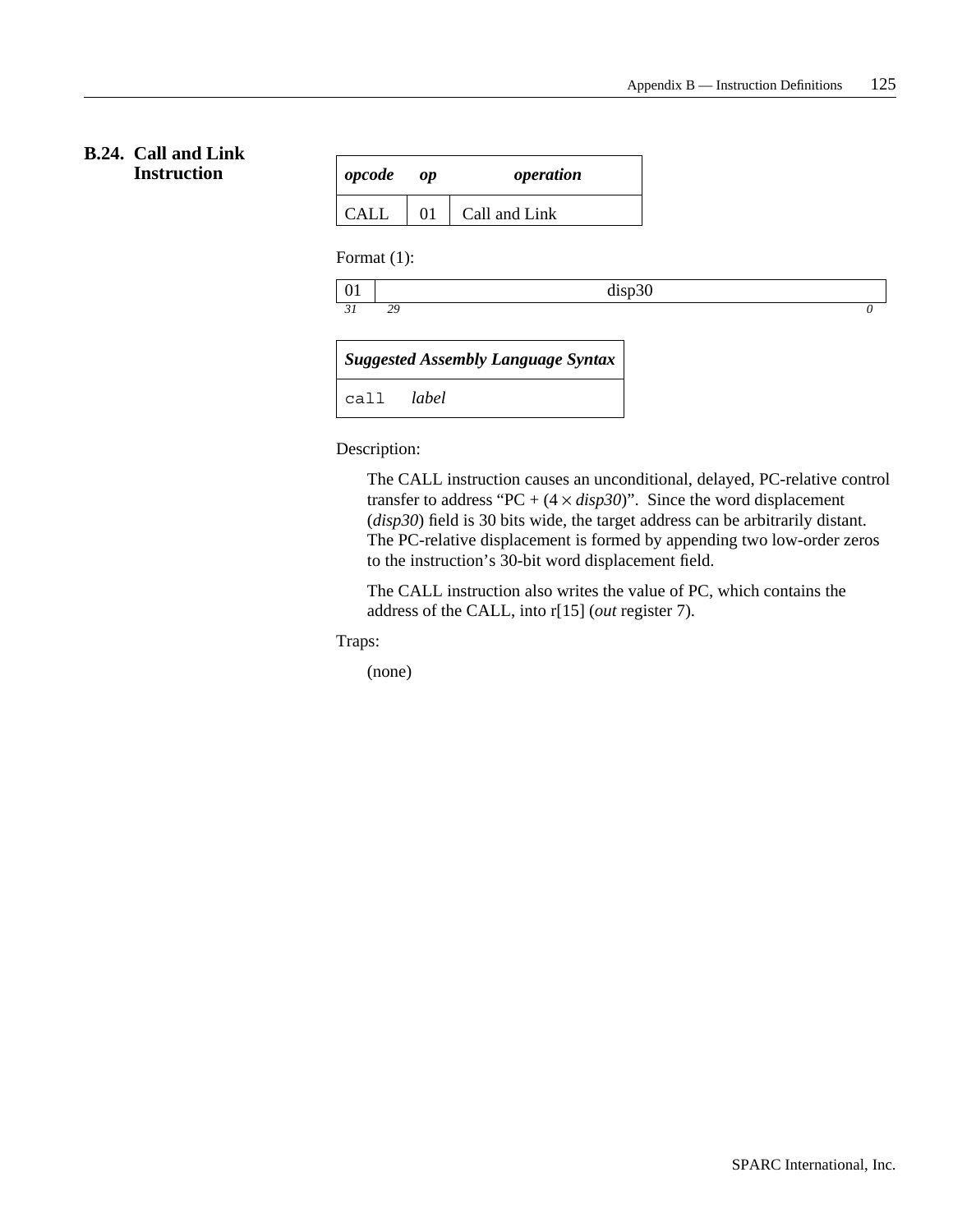# **B.25. Jump and Link Instruction** *opcode op3 operation*

| opcode      | op3    | operation     |
|-------------|--------|---------------|
| <b>JMPL</b> | 111000 | Jump and Link |

Format (3):

| $\sqrt{2}$<br>1Ψ | rd | op3 | rs 1 | $i=0$ | unused(zero) | rs2 |  |
|------------------|----|-----|------|-------|--------------|-----|--|
|                  | 29 | 24  | 18   | ن 1   |              |     |  |
| 1Ψ               | rd | op3 | rs 1 | 1= 1  | simm13       |     |  |
|                  | 29 | 24  | 18   |       |              |     |  |

| <b>Suggested Assembly Language Syntax</b> |                                                      |  |  |
|-------------------------------------------|------------------------------------------------------|--|--|
|                                           | $\frac{1}{1}$ mpl <i>address</i> , reg <sub>rd</sub> |  |  |

Description:

The JMPL instruction causes a register-indirect delayed control transfer to the address given by "r[*rs1*] + r[*rs2*]" if the *i* field is zero, or "r[*rs1*] + sign\_ext(*simm13*)" if the *i* field is one.

The JMPL instruction copies the PC, which contains the address of the JMPL instruction, into register r[*rd*].

If either of the low-order two bits of the jump address is nonzero, a mem\_address\_not\_aligned trap occurs.

Programming Note A JMPL instruction with  $rd = 15$  functions as a register-indirect call using the standard link register. JMPL with  $rd = 0$  can be used to return from a subroutine. The typical return address is "r[31]+8", if a non-leaf (uses SAVE instruction) subroutine is entered by a CALL instruction, or "r[15]+8" if a leaf (doesn't use SAVE instruction) subroutine is entered by a CALL instruction.

Implementation Note When a RETT instruction appears in the delay slot of a JMPL, the target of the JMPL must be fetched from the address space implied by the **new** (i.e. post-RETT) value of the PSR's S bit. In particular, this applies to a return from trap to a user address space.

Traps:

mem\_address\_not\_aligned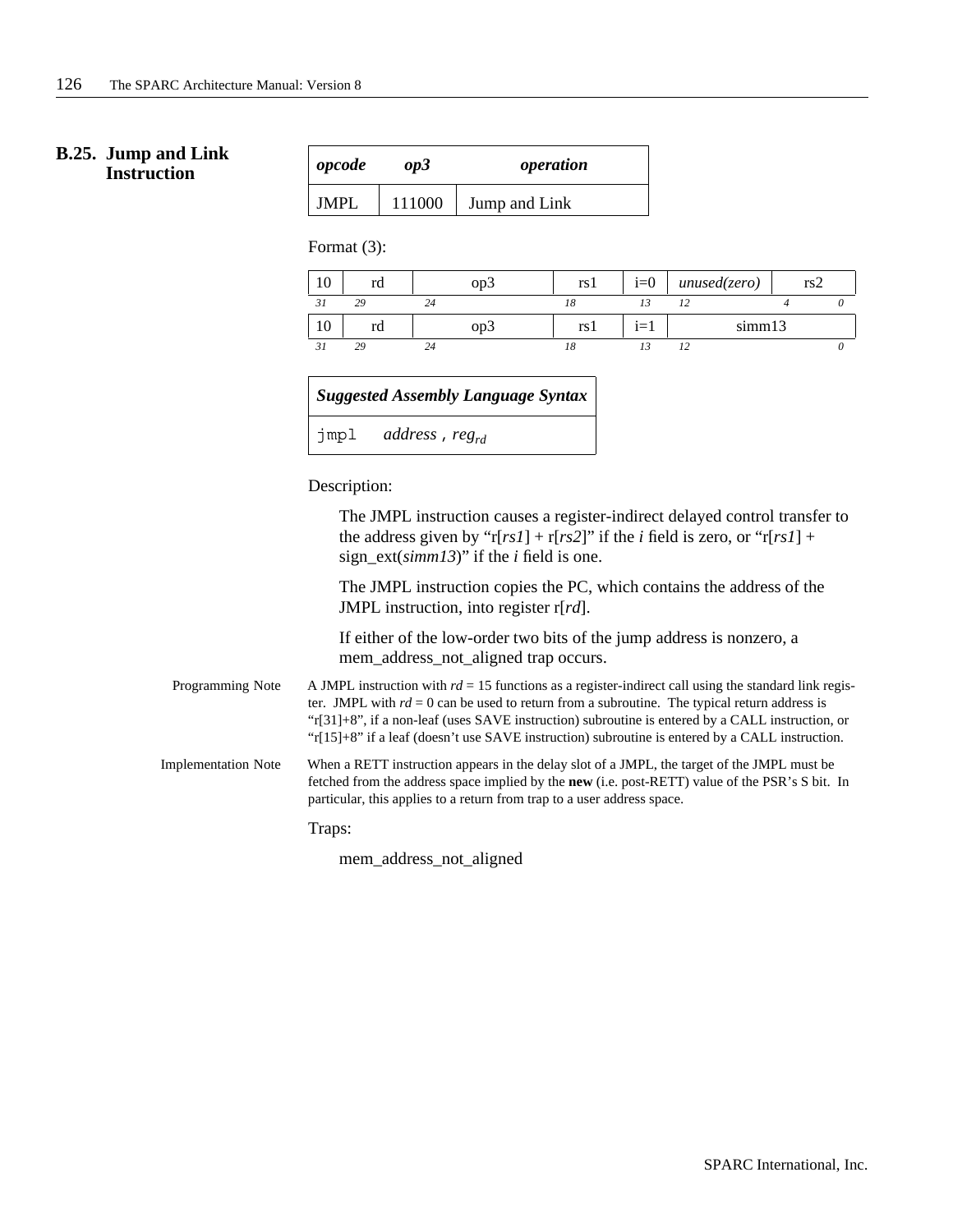#### **B.26. Return from Trap Instruction** *opcode op3 operation*

| opcode | op3    | operation        |
|--------|--------|------------------|
| RETT+  | 111001 | Return from Trap |

† privileged instruction

Format (3):

| 10 | unused<br>zero. | op3 | rs 1 | $i=0$   | unused(zero) | rc' |
|----|-----------------|-----|------|---------|--------------|-----|
|    | 29              | 24  | 18   |         | 12           |     |
| 10 | unused<br>zero. | op3 | rs l | $1 = 1$ | simm13       |     |
| 21 | 29              | 24  | 18   | 12      | 12           |     |

| <b>Suggested Assembly Language Syntax</b> |         |  |
|-------------------------------------------|---------|--|
| rett                                      | address |  |

Description:

RETT is used to return from a trap handler. Under some circumstances, RETT may itself cause a trap. If a RETT instruction does not cause a trap, it (1) adds 1 to the CWP (modulo NWINDOWS), (2) causes a delayed control transfer to the target address, (3) restores the S field of the PSR from the PS field, and (4) sets the ET field of the PSR to 1. The target address is "r[*rs1*]  $+ r[rs2]$ " if the *i* field is zero, or " $r[rs1] + sign\_ext(*simm13*)$ " if the *i* field is one.

One of several traps may occur when an RETT is executed. These are described in priority order (highest priority first):

- If traps are enabled (ET=1) and the processor is in user mode (S=0), a privileged\_instruction trap occurs.
- $\Box$  If traps are enabled (ET=1) and the processor is in supervisor mode (S=1), an illegal\_instruction trap occurs.
- If traps are disabled (ET=0), and (a) the processor is in user mode (S=0), or (b) a window\_underflow condition is detected (WIM **and** 2new\_CWP)  $= 1$ , or (c) either of the low-order two bits of the target address is nonzero, then the processor indicates a trap condition of (a) privileged\_instruction, (b) window\_underflow, or (c) mem\_address\_not\_aligned (respectively) in the *tt* field of the TBR register, and enters the error\_mode state.

The instruction executed immediately before an RETT must be a JMPL instruction. (If not, one or more instruction accesses following the RETT may be to an incorrect address space.)

Programming Note To reexecute the trapped instruction when returning from a trap handler use the sequence:

jmpl %r17,%r0 ! old PC rett %r18 ! old nPC

To return to the instruction after the trapped instruction (for example, after emulating an instruction) use the sequence:

jmpl %r18,%r0 ! old nPC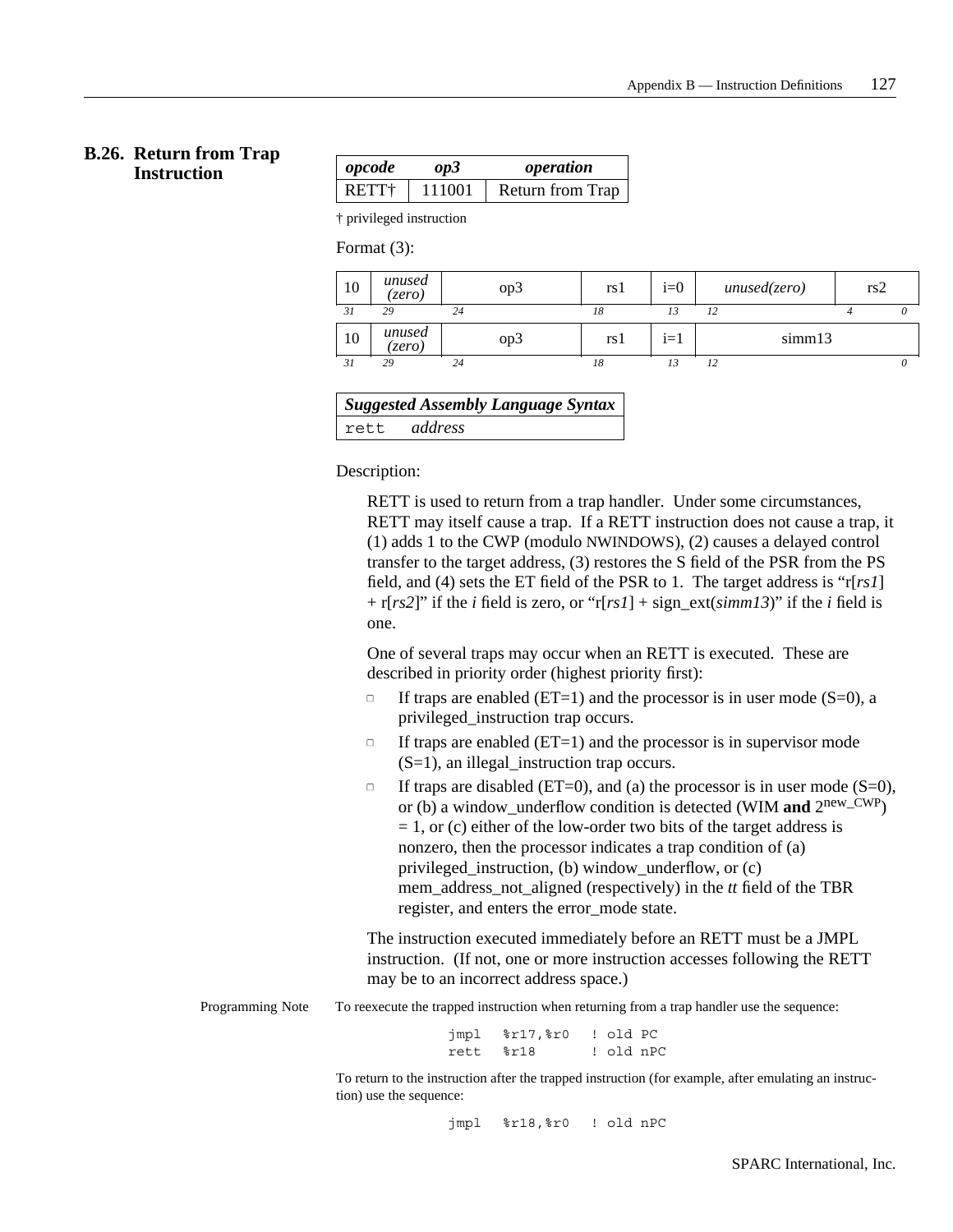rett %r18+4 ! old nPC + 4

Traps:

illegal\_instruction privileged\_instruction privileged\_instruction (may cause processor to enter error\_mode) mem\_address\_not\_aligned (may cause processor to enter error\_mode) window\_underflow (may cause processor to enter error\_mode)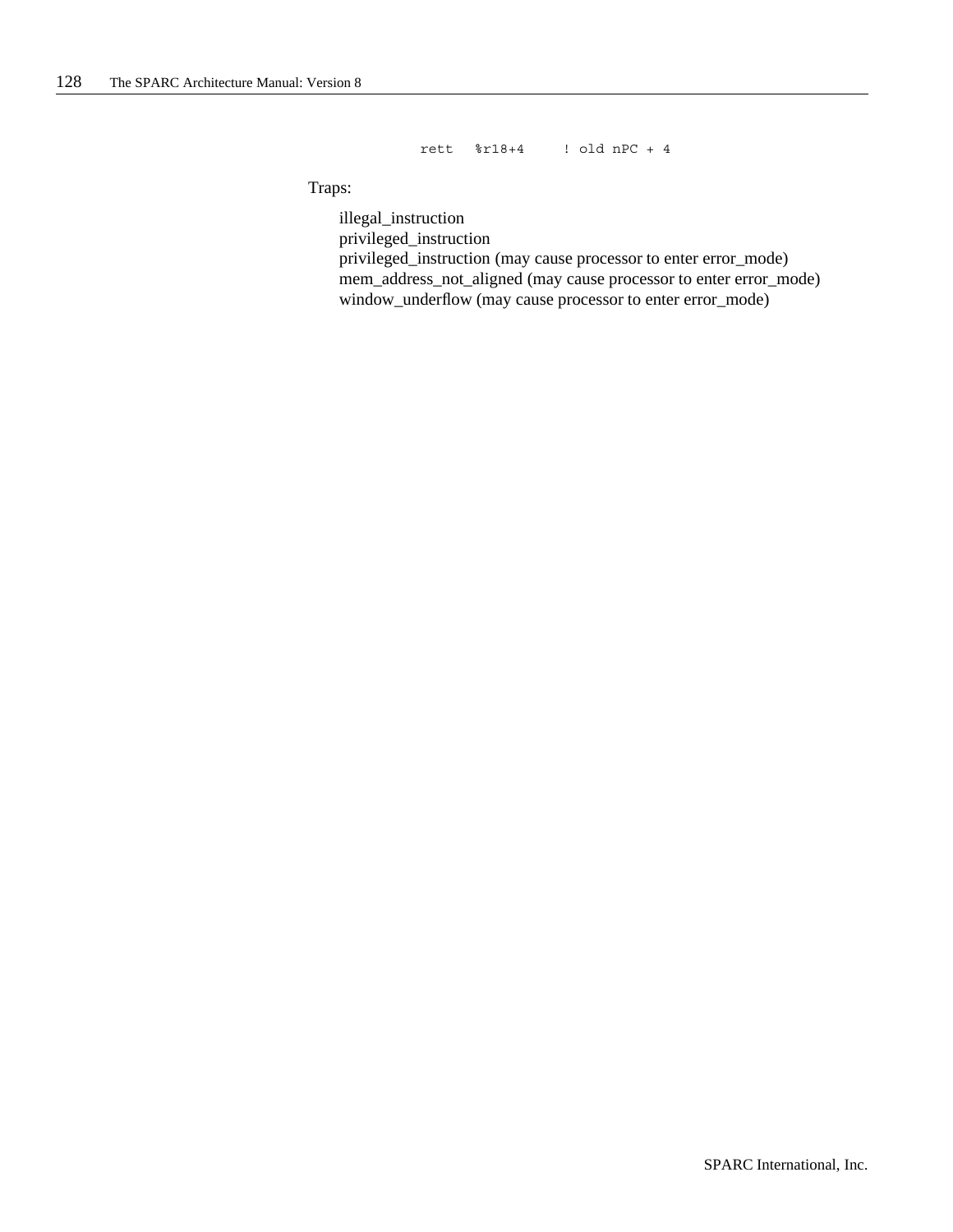| opcode      | cond | operation                                             | <i>icc</i> test                          |
|-------------|------|-------------------------------------------------------|------------------------------------------|
| TA.         | 1000 | Trap Always                                           |                                          |
| TN          | 0000 | <b>Trap Never</b>                                     | $\Omega$                                 |
| <b>TNE</b>  | 1001 | Trap on Not Equal                                     | not Z                                    |
| TE          | 0001 | Trap on Equal                                         | Z                                        |
| TG          | 1010 | Trap on Greater                                       | not $(Z \text{ or } (N \text{ xor } V))$ |
| TLE         | 0010 | Trap on Less or Equal                                 | $Z$ or $(N \nvert N)$                    |
| <b>TGE</b>  | 1011 | Trap on Greater or Equal                              | not $(N xor V)$                          |
| TL.         | 0011 | Trap on Less                                          | N xor V                                  |
| TGU         | 1100 | Trap on Greater Unsigned                              | not $(C$ or $Z$ )                        |
| <b>TLEU</b> | 0100 | Trap on Less or Equal Unsigned                        | $(C \text{ or } Z)$                      |
| <b>TCC</b>  | 1101 | Trap on Carry Clear (Greater than or Equal, Unsigned) | $\operatorname{not} C$                   |
| <b>TCS</b>  | 0101 | Trap on Carry Set (Less Than, Unsigned)               | C                                        |
| <b>TPOS</b> | 1110 | Trap on Positive                                      | not N                                    |
| <b>TNEG</b> | 0110 | Trap on Negative                                      | N                                        |
| <b>TVC</b>  | 1111 | Trap on Overflow Clear                                | not V                                    |
| <b>TVS</b>  | 0111 | Trap on Overflow Set                                  | V                                        |

# **B.27. Trap on Integer Condition Codes Instruction**

Format (3):

 $\sqrt{ }$ 

|    | $10$ reserved cond   111010 | rc. | $1=1$   | reserved |                                 |  |
|----|-----------------------------|-----|---------|----------|---------------------------------|--|
| 20 |                             |     |         |          |                                 |  |
|    | $10$ reserved cond   111010 | rc. | $1 = 1$ | reserved | $\frac{1}{2}$ 1mm $\frac{1}{2}$ |  |
|    |                             |     |         |          |                                 |  |

٦

| <b>Suggested Assembly Language Syntax</b> |                |                       |  |  |  |  |
|-------------------------------------------|----------------|-----------------------|--|--|--|--|
| ta                                        | software_trap# |                       |  |  |  |  |
| tn                                        | software_trap# |                       |  |  |  |  |
| tne                                       | software_trap# | <i>(synonym:</i> tnz) |  |  |  |  |
| te                                        | software_trap# | (synonym: tz)         |  |  |  |  |
| tq                                        | software_trap# |                       |  |  |  |  |
| tle                                       | software_trap# |                       |  |  |  |  |
| tge                                       | software_trap# |                       |  |  |  |  |
| tl.                                       | software_trap# |                       |  |  |  |  |
| tqu                                       | software_trap# |                       |  |  |  |  |
| tleu                                      | software_trap# |                       |  |  |  |  |
| tcc                                       | software_trap# | (synonym: tgeu)       |  |  |  |  |
| tcs                                       | software_trap# | (synonym: tlu)        |  |  |  |  |
| tpos                                      | software_trap# |                       |  |  |  |  |
| tneg                                      | software_trap# |                       |  |  |  |  |
| tvc                                       | software_trap# |                       |  |  |  |  |
| tvs                                       | software_trap# |                       |  |  |  |  |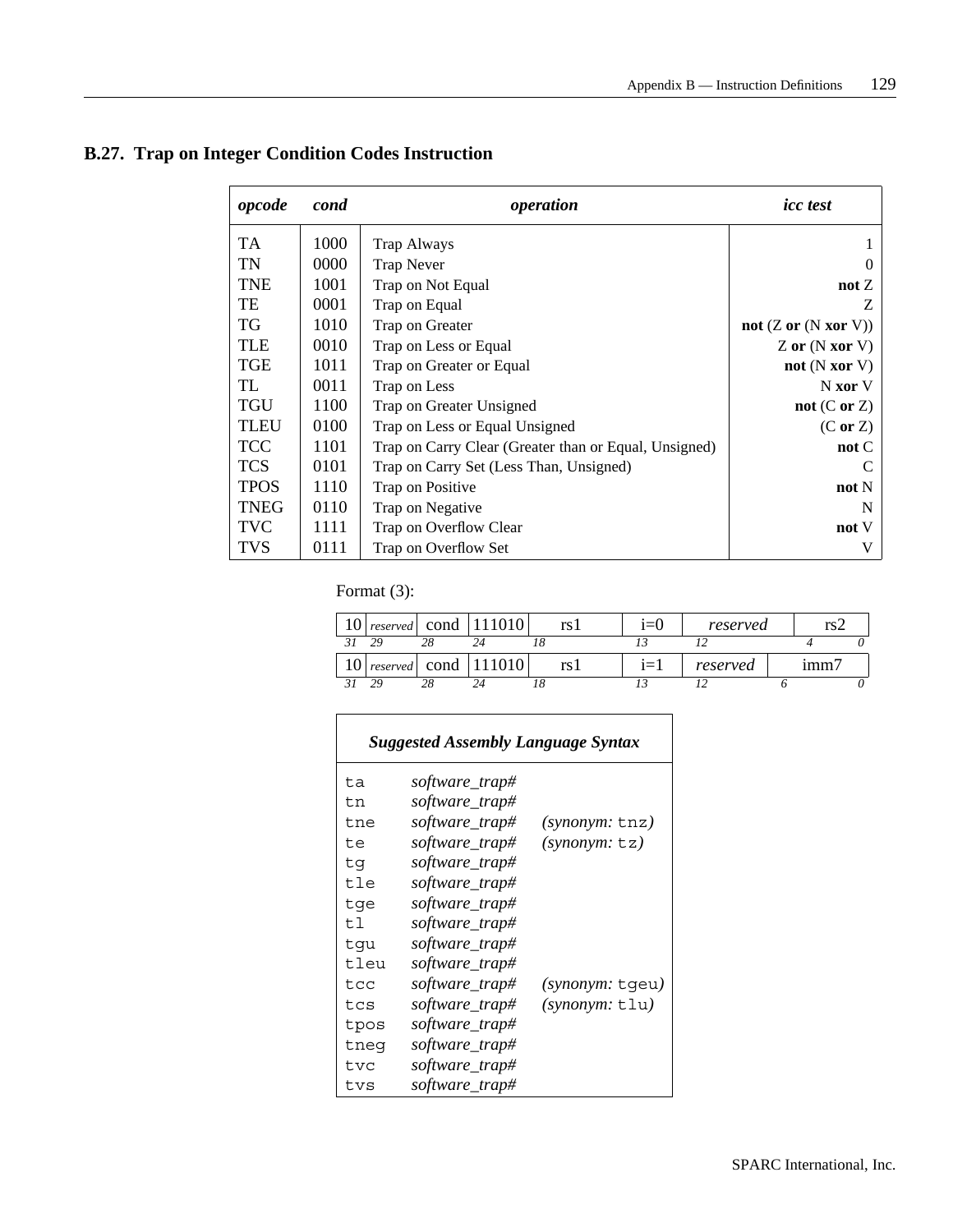Description:

|                  | A Ticc instruction evaluates the integer condition codes (icc) according to<br>the <i>cond</i> field of the instruction, producing either a "true" or "false" result.<br>If "true" and no higher priority exceptions or interrupt requests are pending,<br>then a trap_instruction trap is generated. If "false", a trap_instruction trap<br>does not occur and the instruction behaves like a NOP. |
|------------------|-----------------------------------------------------------------------------------------------------------------------------------------------------------------------------------------------------------------------------------------------------------------------------------------------------------------------------------------------------------------------------------------------------|
|                  | If a trap_instruction trap is generated, the <i>tt</i> field of the Trap Base Register<br>(TBR) is written with 128 plus the least significant seven bits of " $r[rs1]$ +<br>$r[rs2]$ " if the <i>i</i> field is zero, or 128 plus the least significant seven bits of<br>" $r[rs1]$ + sign_ext(software_trap#)" if the <i>i</i> field is one.                                                      |
|                  | After a taken Ticc, the processor enters supervisor mode, disables traps,<br>decrements the CWP (modulo NWINDOWS), and saves PC and nPC into<br>$r[17]$ and $r[18]$ ( <i>local</i> registers 1 and 2) of the new window. See Chapter 7,<br>"Traps."                                                                                                                                                 |
| Programming Note | Tice can be used to implement breakpointing, tracing, and calls to supervisor software. It can also<br>be used for run-time checks, such as out-of-range array indexes, integer overflow, etc.                                                                                                                                                                                                      |
|                  | Traps:                                                                                                                                                                                                                                                                                                                                                                                              |
|                  | trap_instruction                                                                                                                                                                                                                                                                                                                                                                                    |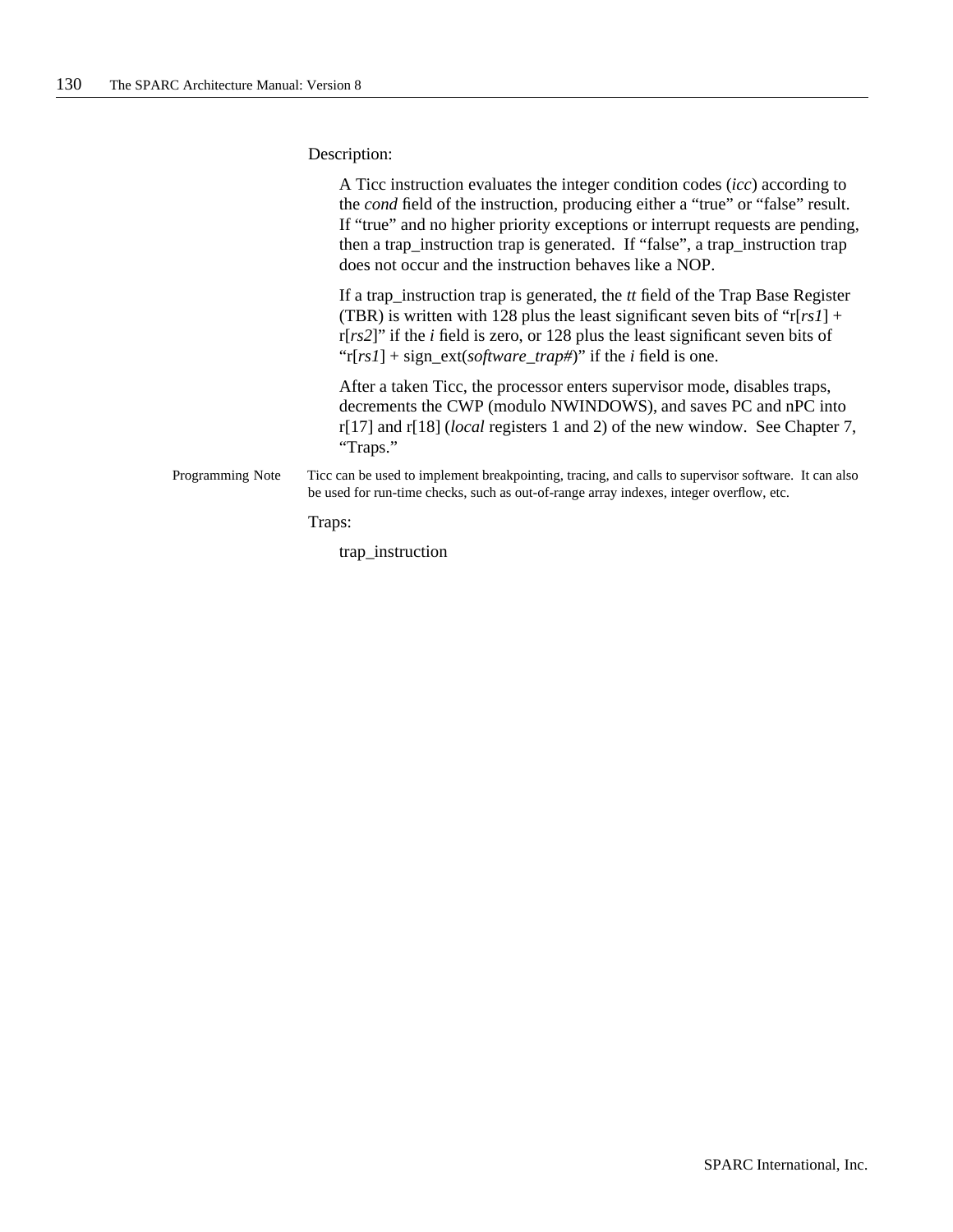# **B.28. Read State Register Instructions**

| opcode             | op3    | rs I      | operation                                |
|--------------------|--------|-----------|------------------------------------------|
| <b>RDY</b>         | 101000 | $\Omega$  | Read Y Register                          |
| RDASR <sup>+</sup> | 101000 | $1 - 15$  | Read Ancillary State Register (reserved) |
| RDASR <sup>t</sup> | 101000 | $16 - 31$ | (implementation-dependent)               |
| RDPSR <sup>+</sup> | 101001 | reserved  | <b>Read Processor State Register</b>     |
| RDWIM <sup>+</sup> | 101010 | reserved  | Read Window Invalid Mask Register        |
| RDTBR <sup>+</sup> | 101011 | reserved  | Read Trap Base Register                  |

† privileged instruction

‡ privileged instruction if source register is privileged

#### Format (3):

| $\sim$<br>1 V | r c<br>ιu | OD 3 | P <sub>0</sub><br>,,, | unused<br>zero |                          | unused(zero) |  |
|---------------|-----------|------|-----------------------|----------------|--------------------------|--------------|--|
| ◡             | nΩ<br>٠.  | 24   | 10                    | . .            | $\overline{\phantom{a}}$ |              |  |

| <b>Suggested Assembly Language Syntax</b> |                                      |  |  |  |  |
|-------------------------------------------|--------------------------------------|--|--|--|--|
| rd                                        | $\gamma$ , reg <sub>rd</sub>         |  |  |  |  |
| rd                                        | $asr\_reg_{rs1}$ , reg <sub>rd</sub> |  |  |  |  |
| rd                                        | $$psr, reg_{rd}$                     |  |  |  |  |
| rd                                        | $%$ wim, $reg_{rd}$                  |  |  |  |  |
| rd                                        | $%$ tbr, reg <sub>rd</sub>           |  |  |  |  |

Description:

These instructions read the specified IU state register into r[*rd*].

Note that RDY is distinguished from RDASR only by the *rs1* field. The *rs1* field must be zero and  $op3 = 0x28$  to read the Y register.

If  $rs1 \neq 0$  and  $op3 = 0x28$ , then an implementation-dependent ancillary state register is read. Values of *rs1* in the range 1...14 are reserved for future versions of the architecture; values 16...31 are available for implementations to use. An RDASR instruction with  $rs1 = 15$  and  $rd = 0$  is defined to be an STBAR instruction (see Section B.30 for its description). RDASR with *rs1*  $= 15$  and  $rd \neq 0$  is reserved for future versions of the architecture.

An *rs1* value of 1...14 in an RDASR instruction produces undefined results, but does not cause an illegal\_instruction trap.

For an RDASR instruction with *rs1* in the range 16...31, the following are implementation-dependent: the interpretation of bits 13:0 and 29:25 in the instruction, whether the instruction is privileged or not, and whether the instruction causes an illegal\_instruction trap or not.

Implementation Note Ancillary state registers may include (for example) timer, counter, diagnostic, self-test, and trapcontrol registers. See Appendix L, "Implementation Characteristics," for information on implemented ancillary state registers.

Traps: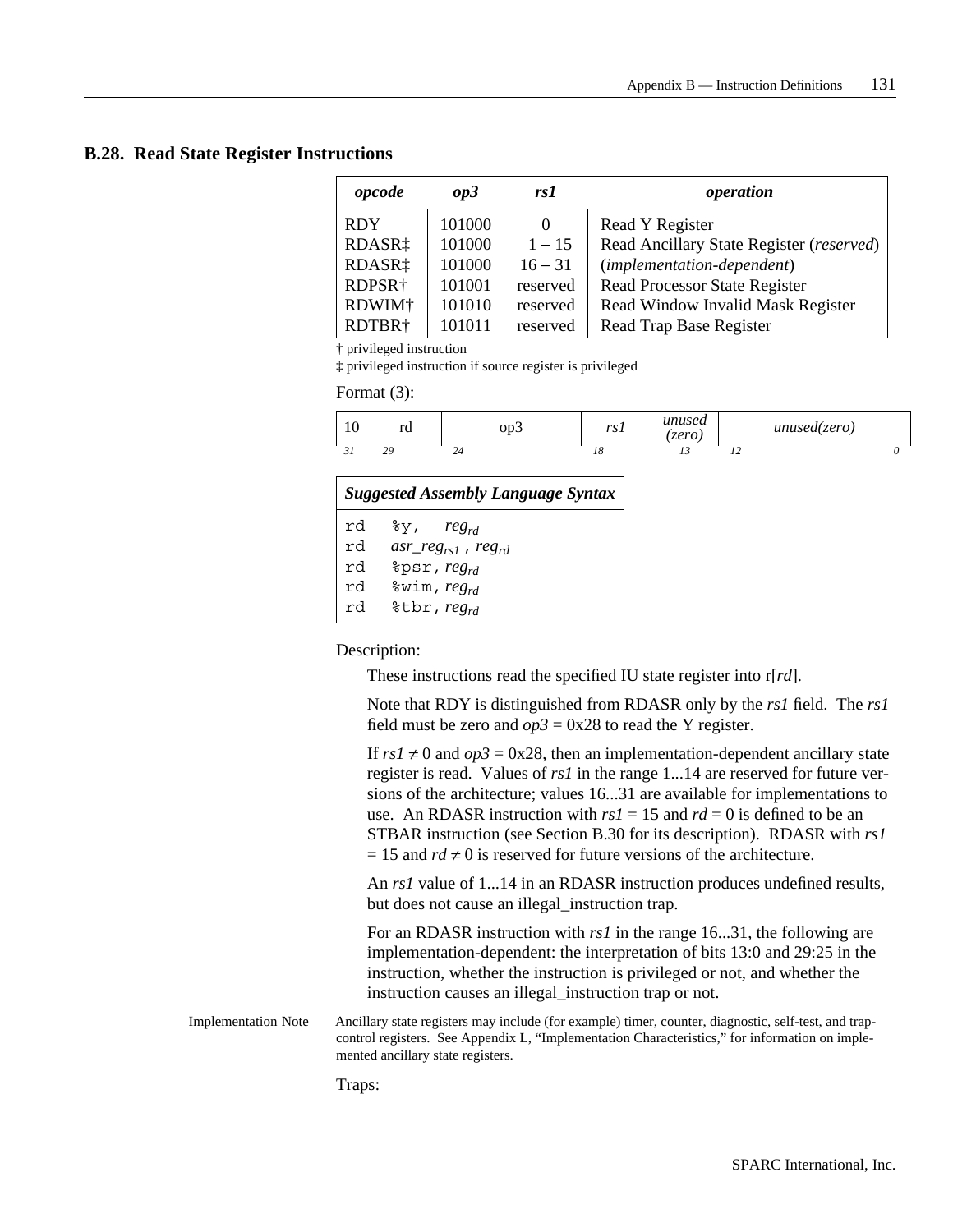privileged\_instruction (except RDY) illegal\_instruction (RDASR only; implementation-dependent)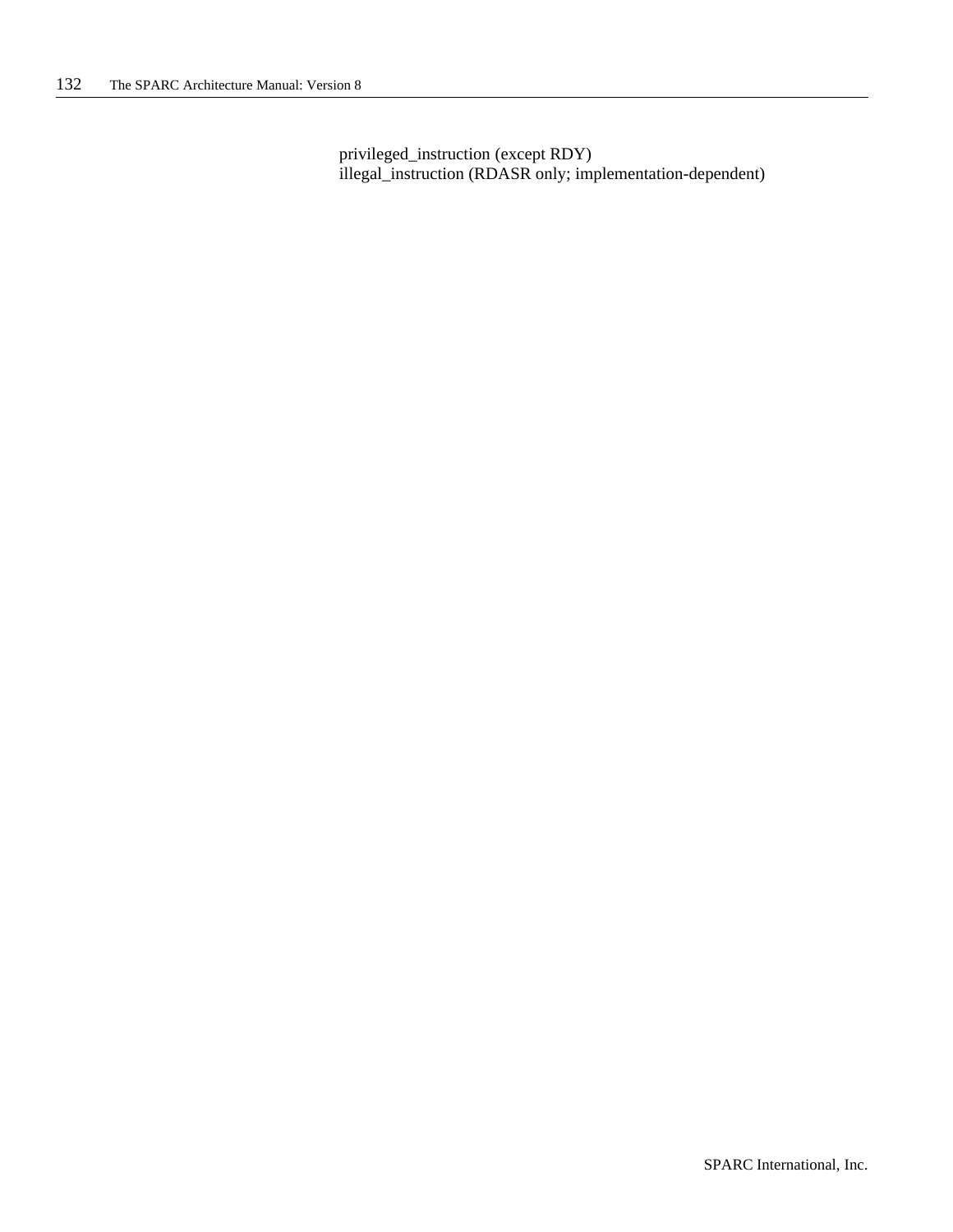# **B.29. Write State Register Instructions**

| opcode             | op3    | rd        | operation                                 |
|--------------------|--------|-----------|-------------------------------------------|
| <b>WRY</b>         | 110000 | $\Omega$  | Write Y Register                          |
| WRASR <sup>+</sup> | 110000 | $1 - 15$  | Write Ancillary State Register (reserved) |
| WRASRİ             | 110000 | $16 - 31$ | (implementation-dependent)                |
| WRPSR <sup>+</sup> | 110001 | reserved  | Write Processor State Register            |
| WRWIM <sup>+</sup> | 110010 | reserved  | Write Window Invalid Mask Register        |
| WRTBR <sup>+</sup> | 110011 | reserved  | Write Trap Base Register                  |

† privileged instruction

‡ privileged instruction if destination register is privileged

Format (3):

| 1 U | ra | OD 3 | rs 1 | $i=0$ | unused(zero) | $TC$ . |
|-----|----|------|------|-------|--------------|--------|
|     | 20 | 24   | 10   |       | 17           |        |
| 1 U | ra | OD3  | rs l | 1= J  | simm13       |        |
|     | 20 | 24   | 18   |       | 12           |        |

| <b>Suggested Assembly Language Syntax</b> |                                                 |  |  |  |  |  |
|-------------------------------------------|-------------------------------------------------|--|--|--|--|--|
| Wr                                        | $reg_{rs1}$ , reg_or_imm, $\gamma$              |  |  |  |  |  |
| Wr                                        | $reg_{rs1}$ , reg_or_imm, asr_reg <sub>rd</sub> |  |  |  |  |  |
| Wr                                        | $reg_{rs1}$ , reg_or_imm, $s$ psr               |  |  |  |  |  |
| wr                                        | reg <sub>rs1</sub> , reg_or_imm, %wim           |  |  |  |  |  |
| wr                                        | $reg_{rs1}$ , reg_or_imm, $%$ tbr               |  |  |  |  |  |

Description:

WRY, WRPSR, WRWIM, and WRTBR write "r[*rs1*] **xor** r[*rs2*]" if the *i* field is zero, or "r[*rs1*] **xor** sign\_ext(*simm13*)" if the *i* field is one, to the writable fields of the specified IU state register. (Note the exclusive-or operation.)

Note that WRY is distinguished from WRASR only by the *rd* field. The *rd* field must be zero and  $op3 = 0x30$  to write the Y register.

WRASR writes a value to the ancillary state register (ASR) indicated by *rd*. The operation performed to generate the value written may be *rd*-dependent or implementation-dependent (see below). A WRASR instruction is indicated by  $rd \neq 0$  and  $op3 = 0x30$ .

WRASR instructions with *rd* in the range 1...15 are reserved for future versions of the architecture; executing a WRASR instruction with *rd* in that range produces undefined results.

WRASR instructions with *rd* in the range 16...31 are available for implementation-dependent uses. For a WRASR instruction with *rd* in the range 16...31, the following are implementation-dependent: the interpretation of bits 18:0 in the instruction, the operation(s) performed (for example,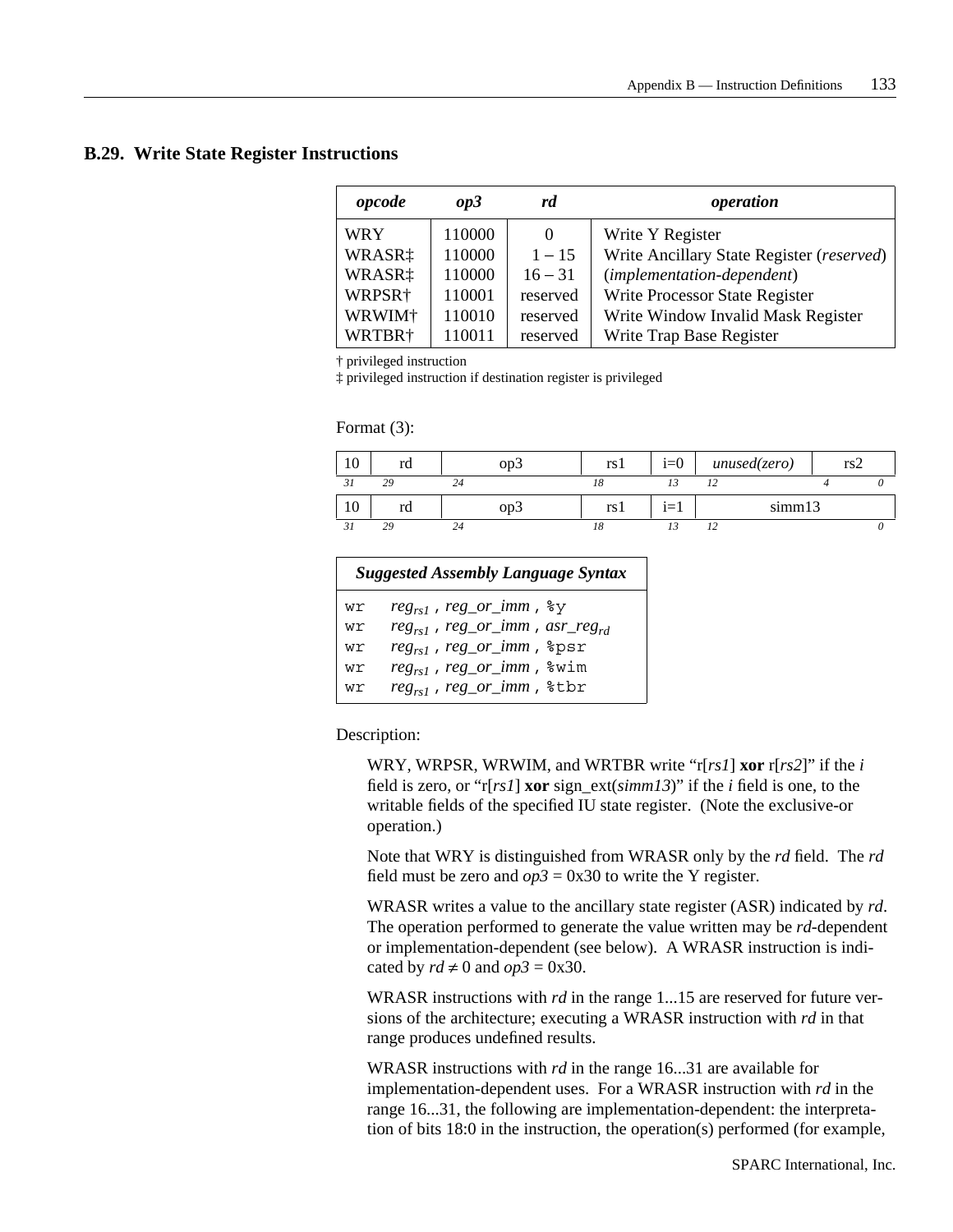**xor**) to generate the value written to the ASR, whether the instruction is privileged or not, and whether the instruction causes an illegal\_instruction trap or not. In some existing implementations, WRASR instructions may write the Y register (see Appendix L, "Implementation Characteristics"). WRASR in new implementations must not write the Y register.

If the result of a WRPSR instruction would cause the CWP field of the PSR to point to an unimplemented window, it causes an illegal\_instruction trap and does not write the PSR.

The write state register instructions are **delayed-write** instructions. That is, they may take until completion of the third instruction following the write instruction to consummate their write operation. The number of delay instructions (0 to 3) is implementation-dependent.

WRPSR appears to write the ET and PIL fields immediately with respect to interrupts.

The following paragraphs define the relationship between the writing of a field of a state register and that field's being simultaneously or subsequently accessed:

1. If any of the three instructions after a write state register instruction **writes** any field of the same state register, the subsequent contents of that field are undefined. The exception to this is that another instance of the **same** write state register instruction (e.g. a WRPSR following within three instructions of another WRPSR) will write the field as intended.

Programming Note

Many instructions implicitly write the CWP or *icc* fields of the PSR. For example, SAVE, RESTORE, traps, and RETT write CWP, and many instructions write *icc*.

2. If any of the three instructions after a write state register instruction **reads** any field that was **changed** by the original write state register instruction, the contents of that field read by that instruction are undefined.

#### Programming Note

Many instructions implicitly read CWP or *icc*. For example, CALL implicitly reads CWP; instructions that reference an integer non-global (windowed) register implicitly read CWP; SAVE, RESTORE, RETT, and traps (including Ticc) read CWP, and Bicc and Ticc read the *icc* field.

Programming Note

SAVE, RESTORE and RETT implicitly read WIM. If any of them executes within three instructions after a WRWIM which changes the contents of the WIM, the occurrence of window\_overflow and window\_underflow traps is unpredictable.

Programming Note

MULScc, RDY, SDIV, SDIVcc, UDIV, and UDIVcc implicitly read the Y register. If any of these instructions execute within three instructions after a WRY which changed the contents of the Y register, its results are undefined.

3. In some implementations, if a WRPSR instruction updates the PSR's PIL field to a new value and simultaneously sets ET to 1, an interrupt trap at a level equal to the old value of the PIL may result.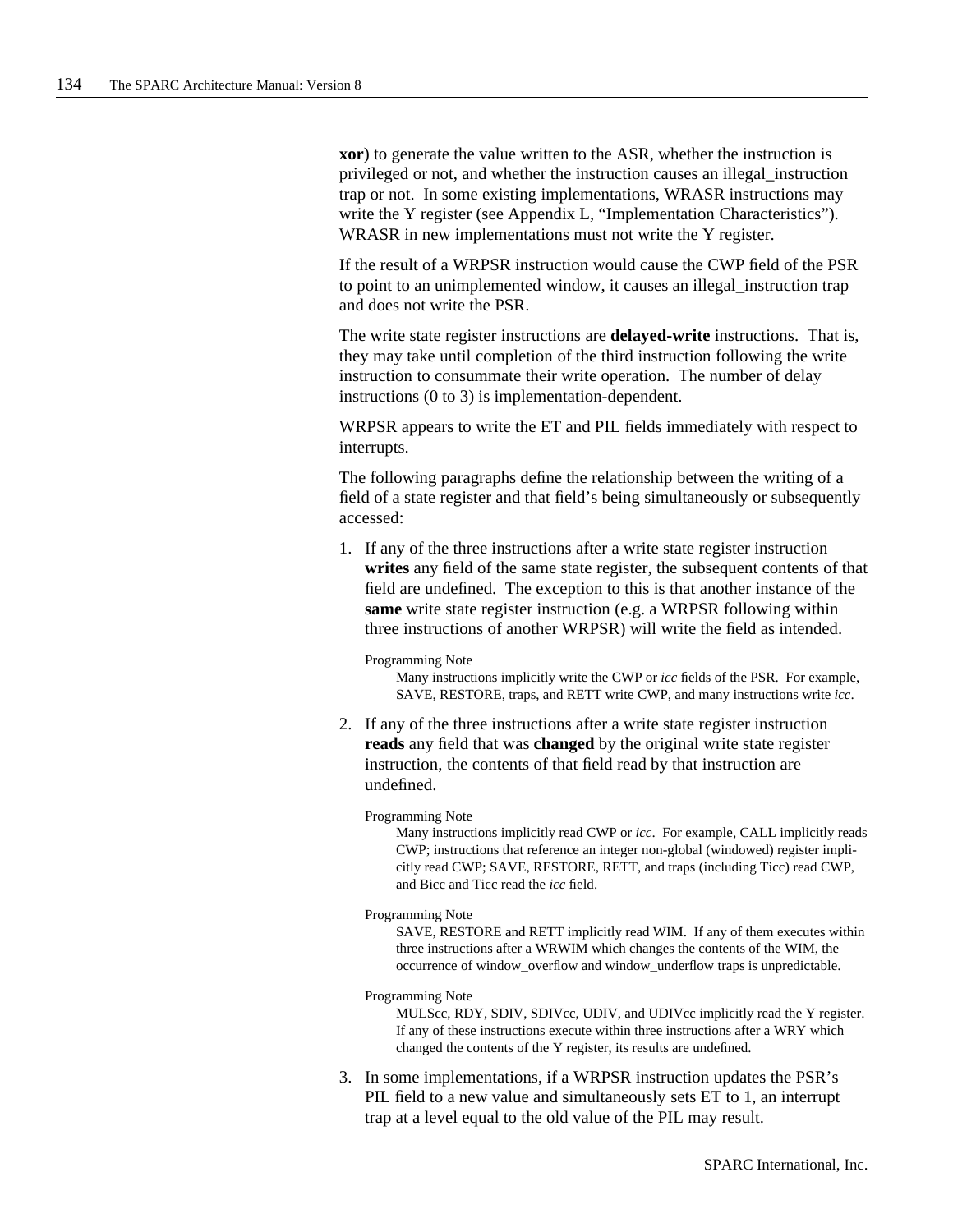|                            | Programming Note<br>A pair of WRPSR instructions should be used when enabling traps and changing<br>the value of the PIL. The first WRPSR should specify ET=0 with the new PIL<br>value, and the second WRPSR should specify ET=1 and the new PIL value.                                                                                                                                                                                                                                                                                                                                                                                                                                                                                                                                             |
|----------------------------|------------------------------------------------------------------------------------------------------------------------------------------------------------------------------------------------------------------------------------------------------------------------------------------------------------------------------------------------------------------------------------------------------------------------------------------------------------------------------------------------------------------------------------------------------------------------------------------------------------------------------------------------------------------------------------------------------------------------------------------------------------------------------------------------------|
|                            | Programming Note<br>If traps are enabled (ET=1), care must be taken if software is to disable them<br>$(ET=0)$ . Since the "RDPSR, WRPSR" sequence is interruptible — allowing the<br>PSR to be changed between the two instructions — this sequence is not a reliable<br>mechanism to disable traps. Two alternatives are:<br>1) Generate a Ticc trap, the handler for which disables traps. The trap handler<br>should verify that it was indeed "called" from supervisor mode (by examining<br>the PS bit of the PSR) before returning from the trap to the supervisor.<br>2) Use the "RDPSR, WRPSR" sequence, but write all the interrupt and trap<br>handlers so that before they return to the supervisor, they restore the PSR to the<br>value it had when the interrupt handler was entered. |
|                            | 4. If any of the three instructions that follow a WRPSR causes a trap, the<br>values of the S and CWP fields read from the PSR while taking the trap<br>may be either the old or the new values.                                                                                                                                                                                                                                                                                                                                                                                                                                                                                                                                                                                                     |
|                            | 5. If any of the three instructions that follow a WRTBR causes a trap, the<br>trap base address (TBA) used may be either the old or the new value.                                                                                                                                                                                                                                                                                                                                                                                                                                                                                                                                                                                                                                                   |
|                            | 6. If any of the three instructions after any write state register instruction<br>causes a trap, a subsequent read state register instruction in the trap<br>handler will get the state register's new value.                                                                                                                                                                                                                                                                                                                                                                                                                                                                                                                                                                                        |
| <b>Implementation Note</b> | Ancillary state registers may include (for example) timer, counter, diagnostic, self-test, and trap-<br>control registers. See Appendix L, "Implementation Characteristics," for information on imple-<br>mented ancillary state registers.                                                                                                                                                                                                                                                                                                                                                                                                                                                                                                                                                          |
| <b>Implementation Note</b> | Two possible ways to cause WRPSR to appear to write ET and PIL immediately with respect to<br>interrupts are:<br>• Write ET and PIL immediately (propagating forward through the pipeline as needed)<br>• Disable interrupts during the subsequent three instructions                                                                                                                                                                                                                                                                                                                                                                                                                                                                                                                                |
|                            | Traps:                                                                                                                                                                                                                                                                                                                                                                                                                                                                                                                                                                                                                                                                                                                                                                                               |
|                            | privileged_instruction (except WRY)                                                                                                                                                                                                                                                                                                                                                                                                                                                                                                                                                                                                                                                                                                                                                                  |

illegal\_instruction (WRPSR, if CWP ≥ NWINDOWS) illegal\_instruction (WRASR; implementation-dependent)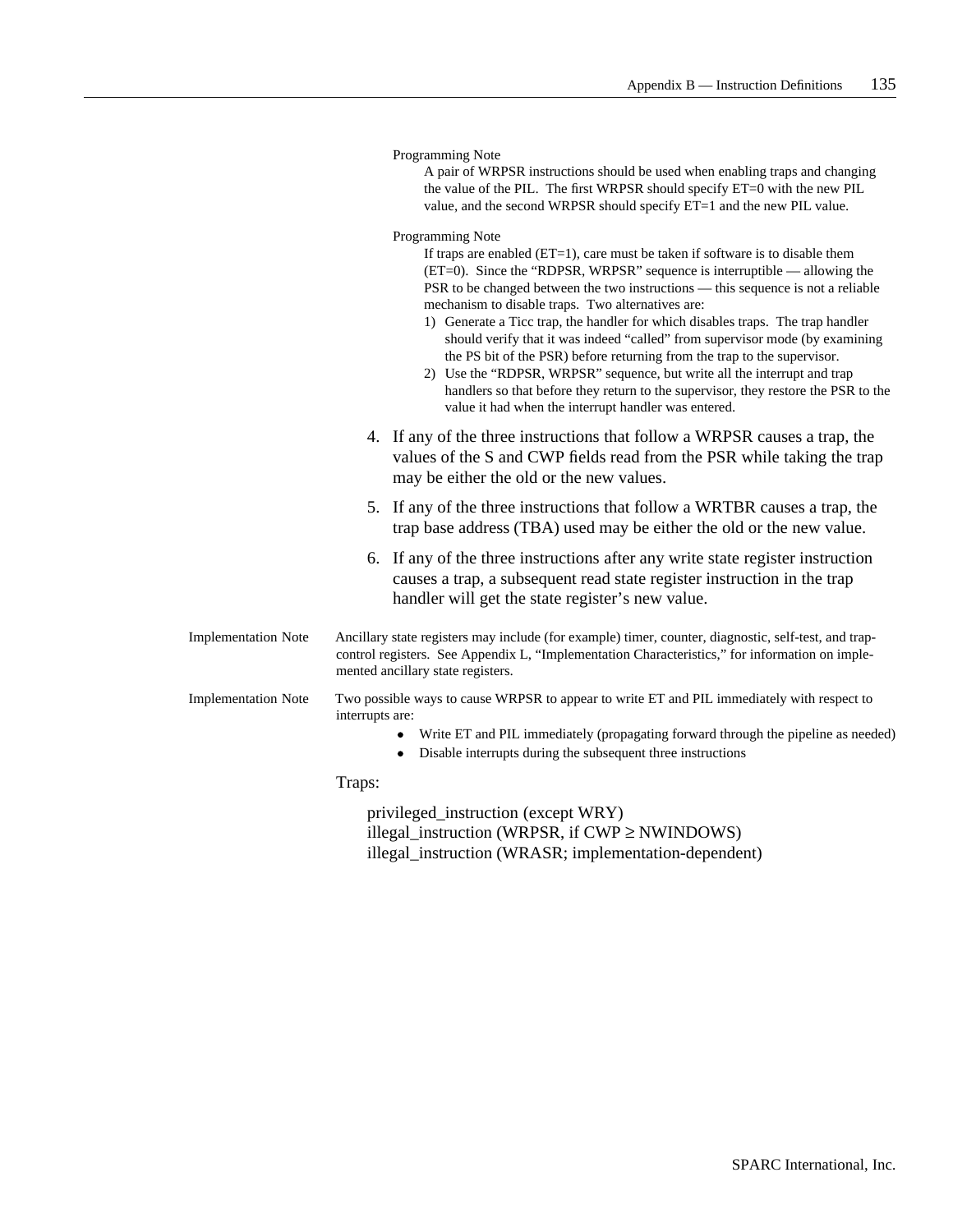# **B.30. STBAR Instruction**

| opcode       | op3    | operation            |
|--------------|--------|----------------------|
| <b>STBAR</b> | 101000 | <b>Store Barrier</b> |

Format (3):



| <b>Suggested Assembly Language Syntax</b> |  |
|-------------------------------------------|--|
| stbar                                     |  |

Description:

The store barrier instruction (STBAR) forces **all** store and atomic load-store operations issued by the processor prior to the STBAR to complete before **any** store or atomic load-store operations issued by the processor subsequent to the STBAR are executed by memory.

STBAR executes as a no-op on a machine that implements only the Strong Consistency memory model or the Total Store Ordering (TSO) memory model, and on a machine that implements the Partial Store Ordering (PSO) memory model but is running with the PSO mode disabled.

Note that the encoding of STBAR is identical to that of the RDASR instruction, except that  $rs1 = 15$  and  $rd = 0$ .

#### Implementation Note

For correctness, it is sufficient for the processor to stop issuing new store and atomic loadstore operations when an STBAR is encountered and resume after all stores have completed and are observed in memory by all processors. More efficient implementations may take advantage of the fact that the processor is allowed to issue store and load-store operations after the STBAR, as long as these operations are guaranteed not to be executed by memory before all the earlier stores and atomic load-stores have been executed by memory.

Traps:

(none)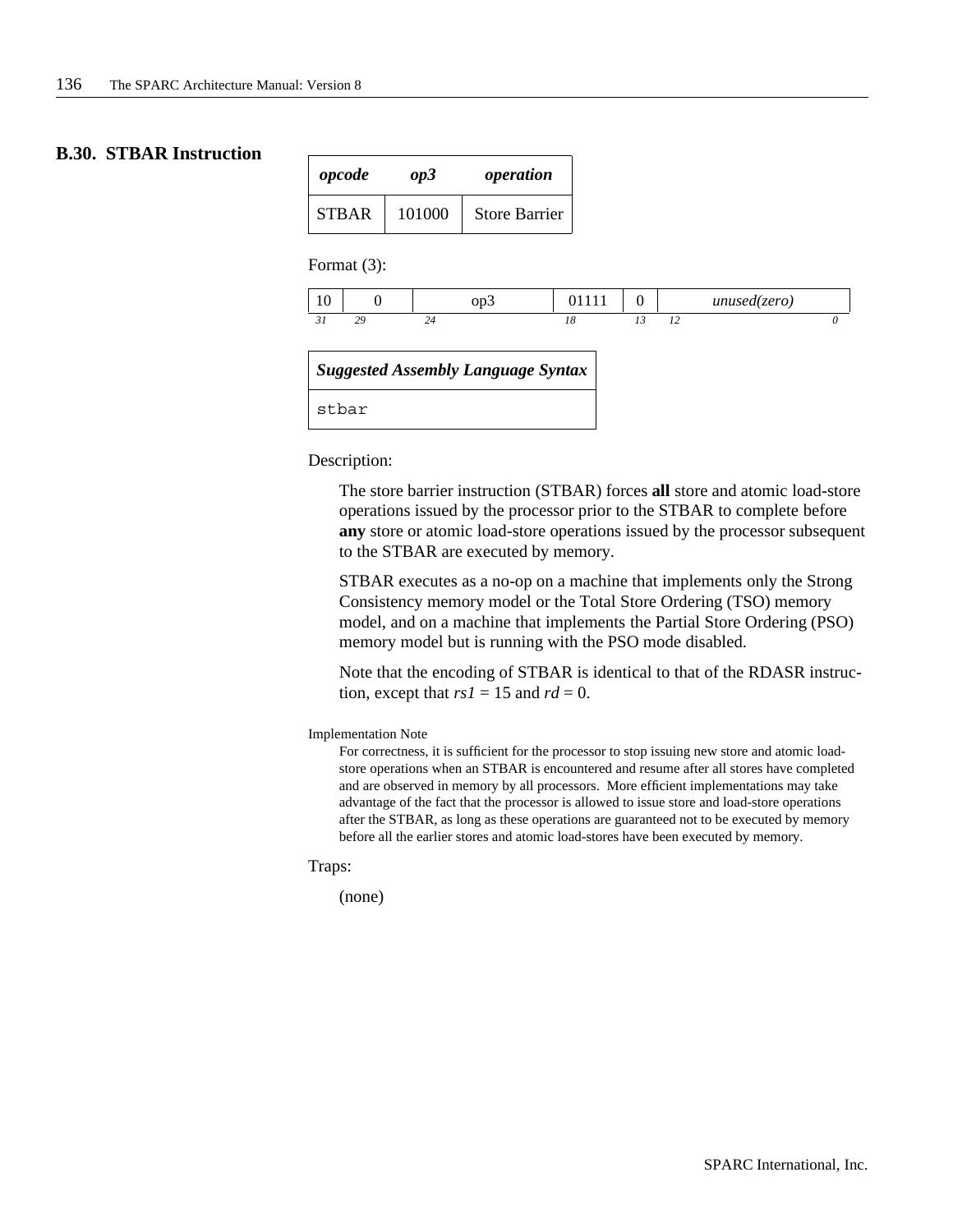# **B.31. Unimplemented Instruction** *opcode op op2 operation*

| opcode    | <i>op</i> | on2 | operation     |
|-----------|-----------|-----|---------------|
| $ $ UNIMP | 00        | 000 | Unimplemented |

# Format (2):



| <b>Suggested Assembly Language Syntax</b> |         |  |  |
|-------------------------------------------|---------|--|--|
| unimp                                     | const22 |  |  |

#### Description:

The UNIMP instruction causes an illegal\_instruction trap. The *const22* value is ignored by the hardware; specifically, its values are **not** reserved by the architecture for any future use.

Programming Note This instruction can be used as part of the protocol for calling a function that is expected to return an aggregate value, such as a C-language struct or union or Pascal record. See Appendix D, "Software Considerations," for an example.

- a) An UNIMP instruction is placed after (not in) the delay slot of the CALL instruction in the calling function.
- b) If the called function is expecting to return a structure, it will find the size of the structure that the caller expects to be returned as the *const22* operand of the UNIMP instruction. The called function can check the opcode to make sure it is indeed UNIMP.
- c) If the function is not going to return a structure, upon returning it attempts to execute the UNIMP instruction rather than skipping over it as it should. This causes the program to terminate. This behavior adds some run-time type checking to an interface that cannot be checked properly at compile time.

Traps:

illegal\_instruction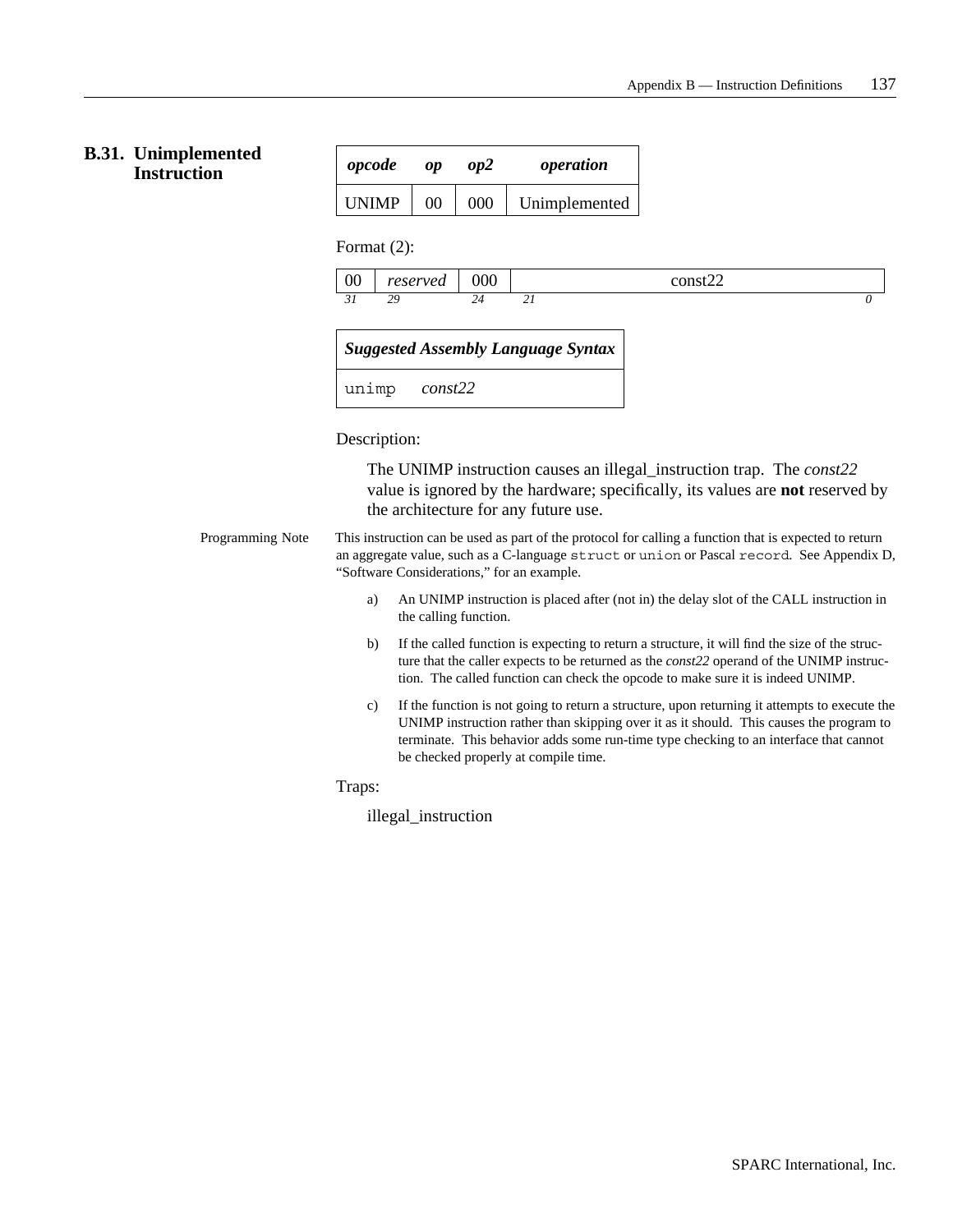#### **B.32. Flush Instruction Memory** *opcode op3 operation*

| <i>opcode</i><br>op3 |        | operation                |
|----------------------|--------|--------------------------|
| $ $ FLUSH            | 111011 | Flush Instruction Memory |

Format (3):

| 10 | unused<br>(zero) | op3 | rs 1 | $i=0$   |    | unused(zero) | rs2 |
|----|------------------|-----|------|---------|----|--------------|-----|
| 31 | 29               | 24  | 18   | 13      | 12 |              |     |
| 10 | unused<br>(zero) | op3 | rs 1 | $1 = 1$ |    | simm13       |     |
| 31 | 29               | 24  | 18   | 13      | 12 |              |     |

|                      | <b>Suggested Assembly Language Syntax</b> |
|----------------------|-------------------------------------------|
| flush <i>address</i> |                                           |

Description:

The FLUSH instruction ensures that subsequent instruction fetches to the target of the FLUSH by the processor executing the FLUSH appear to execute after any loads, stores, and atomic load-stores issued by that processor prior to the FLUSH.

In a multiprocessor system, FLUSH also ensures that stores and atomic load-stores to the target of the FLUSH, issued prior to the FLUSH by the processor executing the FLUSH, become visible to the instruction fetches of all other processors some time after the execution of the FLUSH.

When a processor executes a sequence of store or atomic load-stores interspersed with appropriate FLUSH and STBAR instructions, (the latter needed only for the PSO memory model), the changes appear to the instruction fetches of all processors to occur in the order in which they were made. See Chapter 6, "Memory Model," and Appendix K, "Formal Specification of the Memory Model" for a definition of what constitutes appropriate FLUSH and STBAR instructions in such a sequence.

FLUSH operates on the doubleword containing the addressed location.

A FLUSH is needed only between a store and a subsequent **instruction access** to the modified location. The memory model guarantees that **data** loads observe the results of the most recent store even if there is no intervening FLUSH. See Chapter 6, "Memory Model."

The effective virtual address operand for the FLUSH instruction is "r[*rs1*] + r[ $rs2$ ]" if the *i* field is zero, or "r[ $rs1$ ] + sign\_ext( $sim13$ )" if the *i* field is one. The least significant two address bits of the result are unused and should be supplied as zero by software. Bit 2 of the address is ignored.

By the time five instructions subsequent to a FLUSH have executed, any internal copy of the addressed location in the issuing processor will contain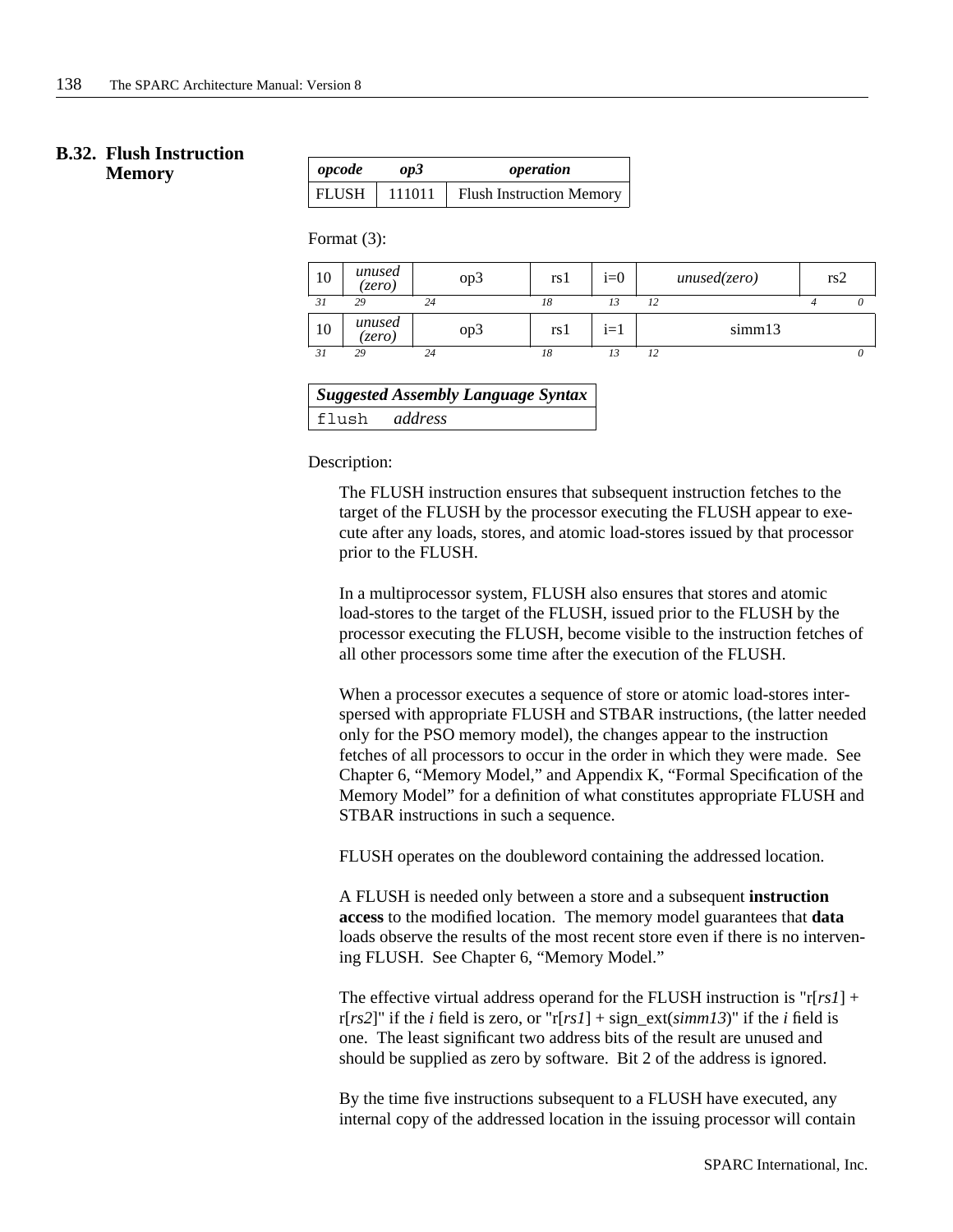|                             | the same value as the one which would be seen if read from memory. For<br>example, the processor pipeline or instruction buffers might contain an inter-<br>nal copy of the addressed location. See IBuf in Chapter 6, "Memory<br>Model." FLUSH does not necessarily affect such internal copies in other<br>processors attached to the memory system.                                                                                                                                                                                                                                                                                                                           |
|-----------------------------|----------------------------------------------------------------------------------------------------------------------------------------------------------------------------------------------------------------------------------------------------------------------------------------------------------------------------------------------------------------------------------------------------------------------------------------------------------------------------------------------------------------------------------------------------------------------------------------------------------------------------------------------------------------------------------|
| Programming Notes           | (1) FLUSH is typically used in self-modifying code.                                                                                                                                                                                                                                                                                                                                                                                                                                                                                                                                                                                                                              |
|                             | (2) Although FLUSH provides support for self-modifying code, the use of self-modifying code is<br>not encouraged. FLUSH may be a time-consuming operation on some implementations.                                                                                                                                                                                                                                                                                                                                                                                                                                                                                               |
| <b>Implementation Notes</b> | (1) FLUSH may operate on more than just the doubleword implied by the effective address. In<br>particular, it may flush one or more containing cache lines or blocks.                                                                                                                                                                                                                                                                                                                                                                                                                                                                                                            |
|                             | (2) In a uniprocessor system with a combined I and D cache (or no cache) and a total pipeline<br>(store buffer plus IBuf) depth of no more than five instructions, FLUSH may not need to per-<br>form any operation.                                                                                                                                                                                                                                                                                                                                                                                                                                                             |
|                             | In a uniprocessor system with split I and D caches, FLUSH ensures that if both caches contain<br>a copy of the contents of the addressed location, those cached copies eventually become con-<br>sistent.                                                                                                                                                                                                                                                                                                                                                                                                                                                                        |
|                             | In a multiprocessor system with caches, FLUSH ensures that all cached copies of the contents<br>of the addressed location are consistent.                                                                                                                                                                                                                                                                                                                                                                                                                                                                                                                                        |
|                             | Cache consistency may be implemented by any combination of invalidation, write-back of<br>cached data, or other implementation-dependent consistency mechanisms.                                                                                                                                                                                                                                                                                                                                                                                                                                                                                                                 |
|                             | (3) If FLUSH is not implemented in hardware as described above, FLUSH causes an<br>unimplemented_FLUSH (or illegal_instruction) trap, and the function of FLUSH is performed<br>by system software. Whether FLUSH traps or not is implementation-dependent. If it does<br>trap, it causes an unimplemented_FLUSH or illegal_instruction trap. On implementations<br>where unimplemented_FLUSH supports faster software emulation of FLUSH than does<br>illegal_instruction, use of unimplemented_FLUSH is preferred. An implementation may select<br>the trapping behavior of the FLUSH instruction based on a pin or an implementation-<br>dependent bit in a control register. |
|                             | (4) In a given implementation, FLUSH may need to flush the processor's IBuf and/or pipeline to<br>fulfill the requirement that the IBuf and pipeline will be consistent with the cache within five<br>instructions.                                                                                                                                                                                                                                                                                                                                                                                                                                                              |
|                             | (5) The number of instructions which must execute after a FLUSH before its effect is complete is<br>implementation-dependent, but is at most 5.                                                                                                                                                                                                                                                                                                                                                                                                                                                                                                                                  |
|                             | (6) See Appendix L, "Implementation Characteristics," for implementation-specific information<br>about the FLUSH instruction.                                                                                                                                                                                                                                                                                                                                                                                                                                                                                                                                                    |
|                             | Traps:                                                                                                                                                                                                                                                                                                                                                                                                                                                                                                                                                                                                                                                                           |
|                             | unimplemented_FLUSH (implementation-dependent) illegal_instruction<br>(implementation-dependent)                                                                                                                                                                                                                                                                                                                                                                                                                                                                                                                                                                                 |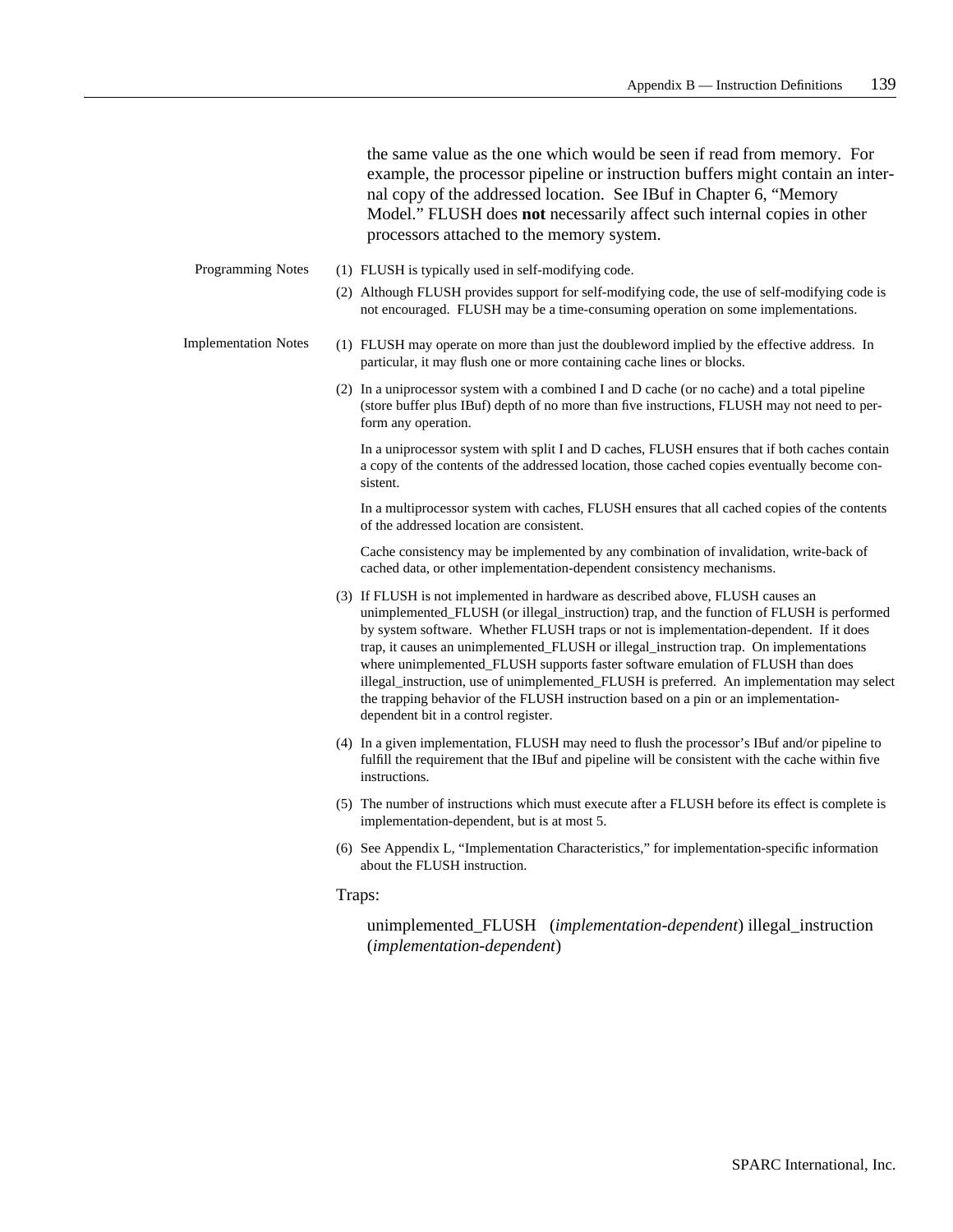# **B.33. Floating-point Operate (FPop) Instructions**

| opcode             | op3    | operation              |
|--------------------|--------|------------------------|
| FP <sub>op</sub> 1 | 110100 | Floating-point operate |
| FPop2              | 110101 | Floating-point operate |

Format (3):

| 10       | rd | 110100 | rs l     | opt                 | rs2        |  |
|----------|----|--------|----------|---------------------|------------|--|
| 21<br>IJ | 29 | 24     | 10<br>10 | $\mathbf{1}$<br>. . |            |  |
| 10       | rd | 110101 | rs 1     | opf                 | rc'<br>104 |  |
| IJ       | 20 | 24     |          | ن 1                 |            |  |

Description:

The Floating-point Operate (FPop) instructions are encoded using two type 3 formats: FPop1 and FPop2. The particular floating-point operation is indicated by *opf* field. Note that the load/store floating-point instructions are not FPop instructions.

FPop1 instructions do not affect the floating-point condition codes. FPop2 instructions may affect the floating-point condition codes.

The FPop instructions support operations between integer words and single-, double-, and quad-precision floating-point operands in *f* register(s).

All FPop instructions operate according to ANSI/IEEE Std. 754-1985 on single, double, and quad formats. See Chapter 3, "Data Formats," for definitions of the floating-point data types.

The least significant bit of an *f* register address is unused by doubleprecision FPops, and the least significant 2 bits of an *f* register address are unused by quad-precision FPop instructions. The unused register address bits are reserved and, for future compatibility, should be supplied as zeros by software. If these bits are non-zero in an FPop with a double- or quadprecision operand, it is recommended that the FPop cause an fp\_exception trap with FSR. $ftt = \text{invald}$  fp register.

If an FPop2 (for example, FCMP, FCMPE) instruction sets the floating-point condition codes, then at least one non-FPop2 (non-floating-point-operate2) instruction must be executed between the FPop2 and a subsequent FBfcc instruction. Otherwise, the result of the FBfcc is undefined.

An FPop instruction causes an fp\_disabled trap if either the EF field of the PSR is 0 or no FPU is present.

Floating-point exceptions may cause either precise or deferred traps. See Chapter 7, "Traps."

Programming Note See Appendix G, "SPARC ABI Software Considerations," regarding use of FSQRT, FsMULd, and quad-precision floating-point instructions in SPARC ABI software.

Implementation Note See Appendix L, "Implementation Characteristics," for information on whether FsMULd, FdMULq, and the quad-precision instructions are executed in hardware or software in the various SPARC implementations.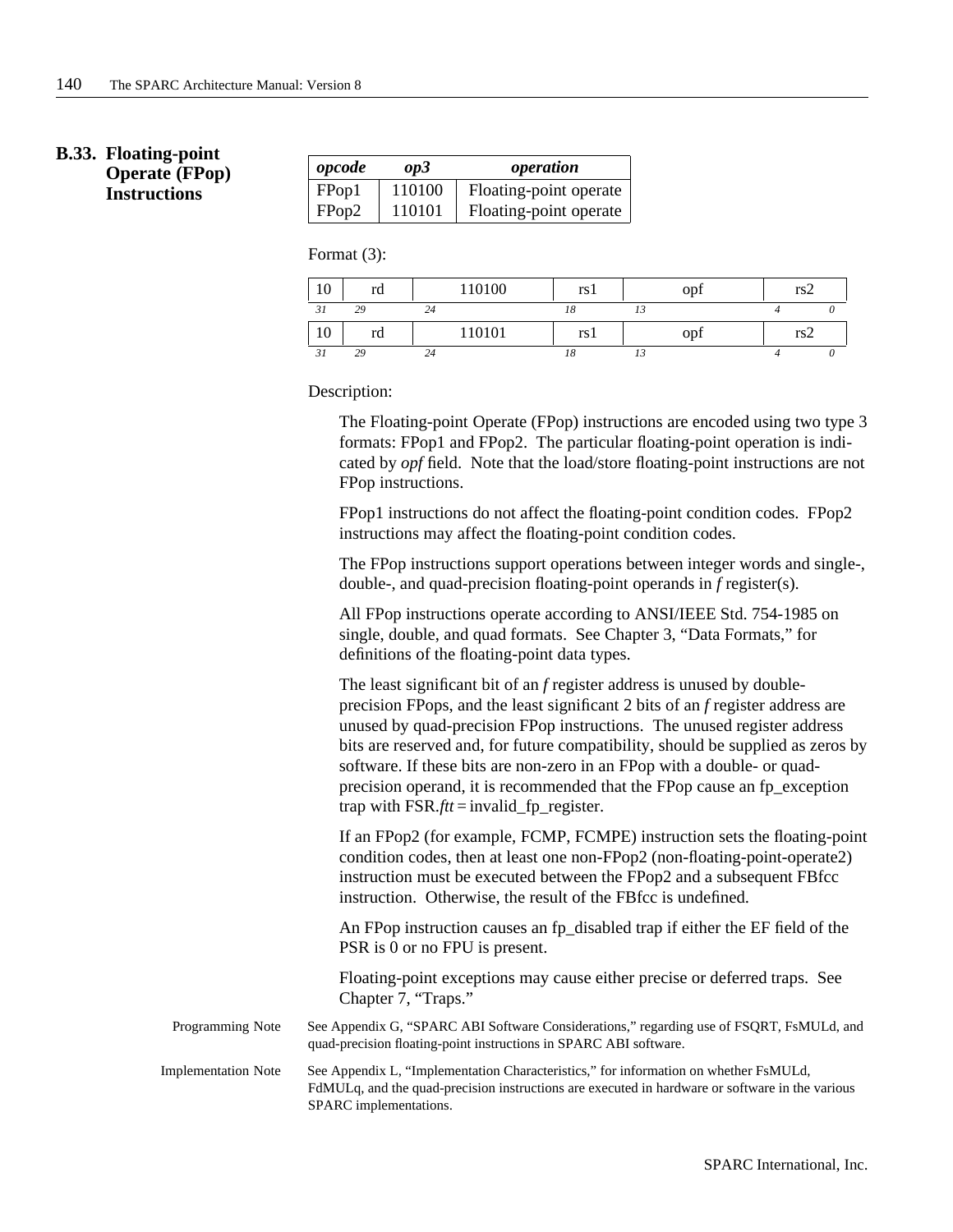# **Convert Integer to Floating**  $point$  **Instructions**

| opcode       | opf       | operation                 |
|--------------|-----------|---------------------------|
| <b>FiTOs</b> | 011000100 | Convert Integer to Single |
| FiTOd        | 011001000 | Convert Integer to Double |
| FiTOq        | 011001100 | Convert Integer to Quad   |

Format (3):

| $\sim$<br>$\overline{ }$ | $\overline{\phantom{a}}$<br> | 00  | unused(zero) | - -- | 220<br>154 |  |
|--------------------------|------------------------------|-----|--------------|------|------------|--|
| . .                      | $\overline{\phantom{a}}$     | - - |              |      |            |  |

| <b>Suggested Assembly Language Syntax</b> |                                          |  |  |  |
|-------------------------------------------|------------------------------------------|--|--|--|
| fitos                                     | freg <sub>rs2</sub> , freg <sub>rd</sub> |  |  |  |
| fitod                                     | $freq_{rs2}$ , freg <sub>rd</sub>        |  |  |  |
| fitoa                                     | $freq_{rs2}$ , freg <sub>rd</sub>        |  |  |  |

Description:

These instructions convert the 32-bit integer word operand in f[*rs2*] into a floating-point number in the destination format. They write the result into the *f* register(s) specified by *rd*.

FiTOs rounds according to the RD field of the FSR.

Programming Note See Appendix G, "SPARC ABI Software Considerations," regarding use of the FiTOq instruction in SPARC ABI software.

#### Traps:

fp\_disabled

fp\_exception (NX (FiTOs only), invalid\_fp\_register(FiTOd, FiTOq))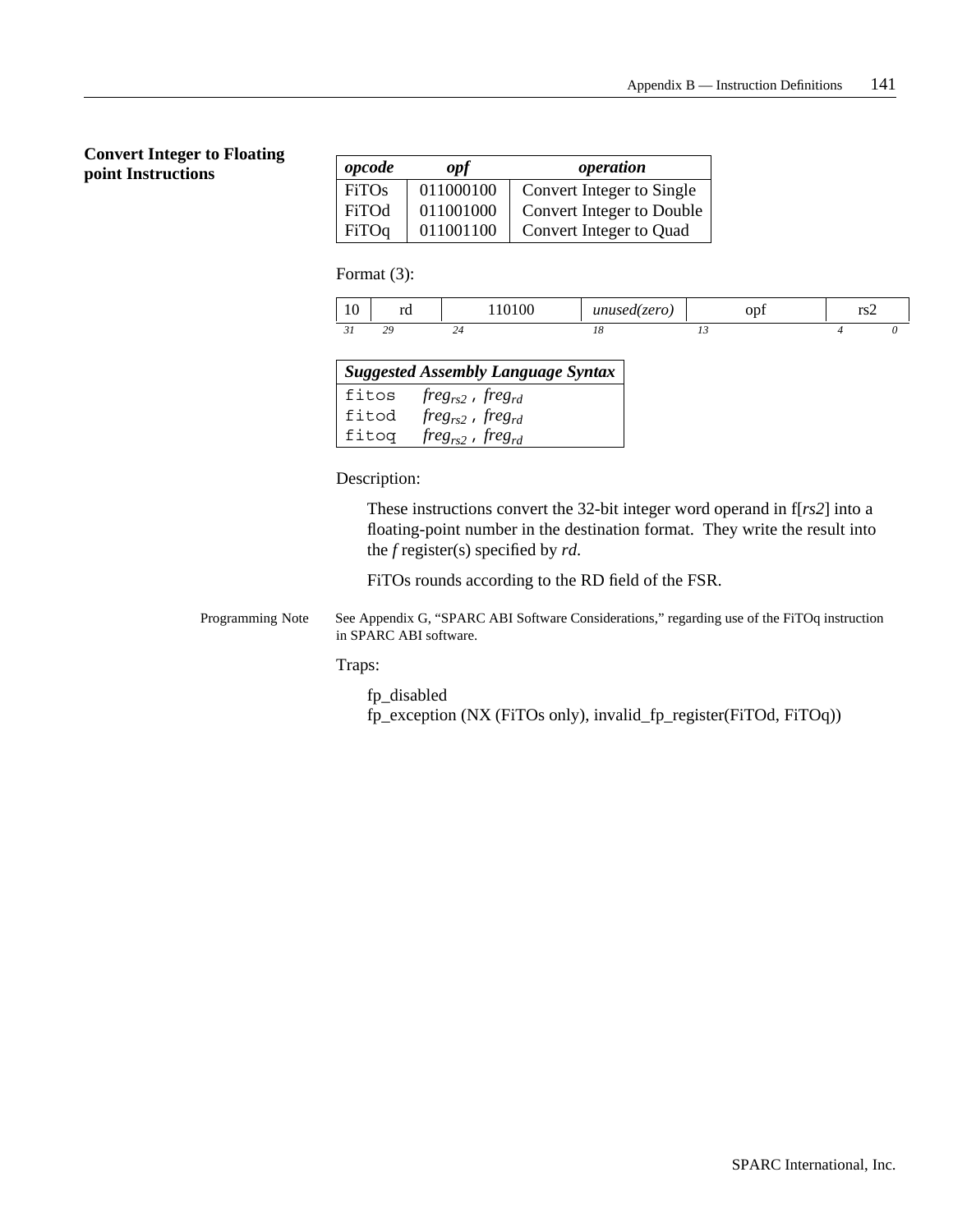# **Convert Floating point to Integer Instructions**

| opcode | opf       | operation                 |
|--------|-----------|---------------------------|
| FsTOi  | 011010001 | Convert Single to Integer |
| FdTOi  | 011010010 | Convert Double to Integer |
| FqTOi  | 011010011 | Convert Quad to Integer   |

# Format (3):

| -<br>ΙV<br>- | $\mathbf{r}$ |     | unused(zero) | ٦n                   | $\bullet$ c<br>104 |  |
|--------------|--------------|-----|--------------|----------------------|--------------------|--|
| - 1          | ر ت          | - ' | 10           | $\ddot{\phantom{0}}$ |                    |  |

# *Suggested Assembly Language Syntax*

| $freq_{rs2}$ , freg <sub>rd</sub> |
|-----------------------------------|
| $freq_{rs2}$ , freg <sub>rd</sub> |
| $freq_{rs2}$ , freg <sub>rd</sub> |
|                                   |

Description:

These instructions convert the floating-point operand in the *f* register(s) specified by *rs2* into a 32-bit integer word in f[*rd*].

The result is always rounded toward zero (the RD field of the FSR register is ignored).

Programming Note See Appendix G, "SPARC ABI Software Considerations," regarding use of the FqTOi instruction in SPARC ABI software.

Traps:

fp\_disabled fp\_exception (NV, NX, invalid\_fp\_register(FdTOi, FqTOi))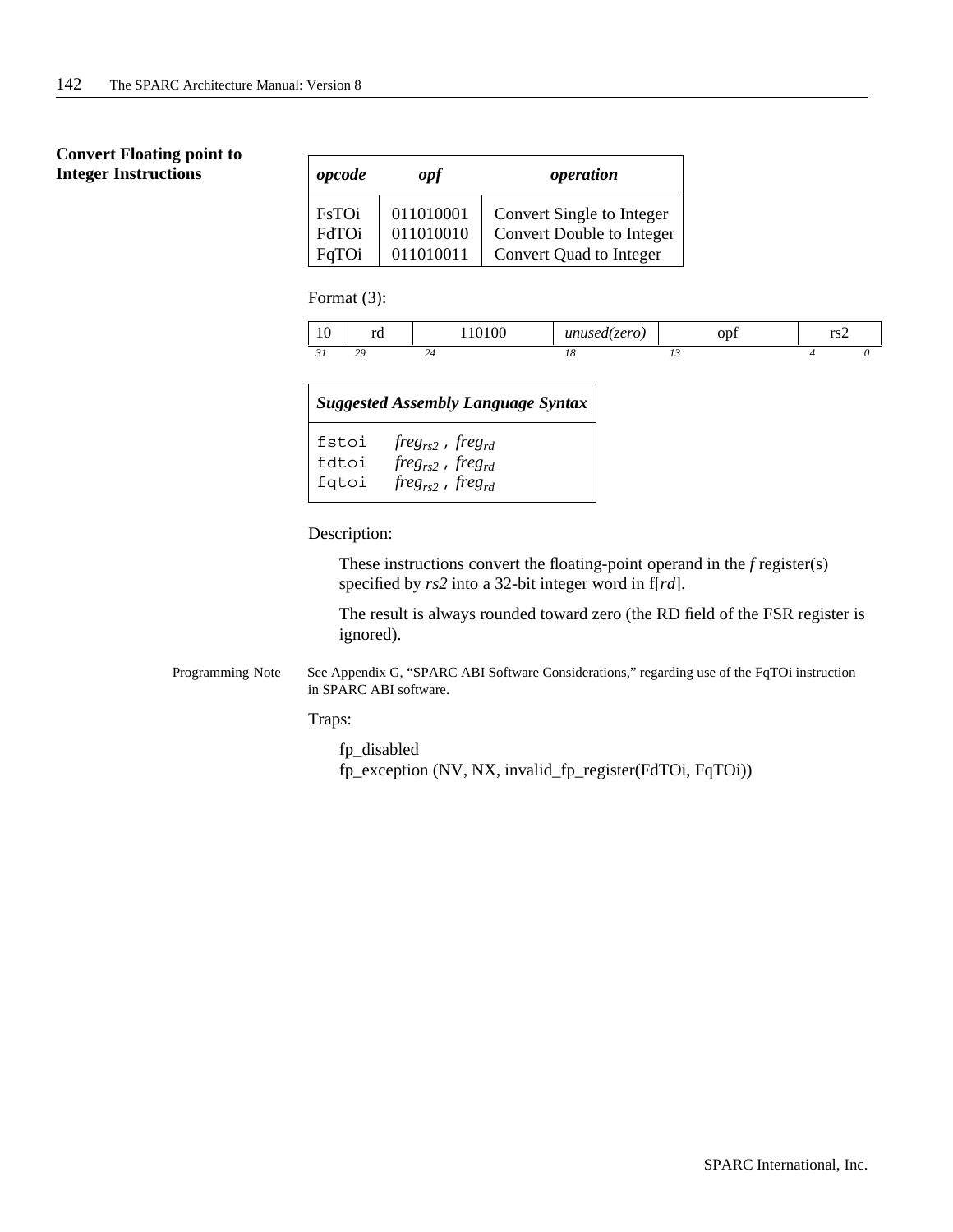# **Convert Between Floatingpoint Formats Instructions** *opcode opf operation*

| opcode       | opf       | operation                     |
|--------------|-----------|-------------------------------|
| FsTOd        | 011001001 | Convert Single to Double      |
| FsTOq        | 011001101 | Convert Single to Quad        |
| <b>FdTOs</b> | 011000110 | Convert Double to Single      |
| FdTOq        | 011001110 | <b>Convert Double to Quad</b> |
| FqTOs        | 011000111 | Convert Quad to Single        |
| FqTOd        | 011001011 | <b>Convert Quad to Double</b> |

# Format (3):

| $\sim$<br>ΙV | $\bullet$ | ີ   | unused(zero)   | $\overline{a}$ |  |
|--------------|-----------|-----|----------------|----------------|--|
| . .          | . .       | . . | $\overline{1}$ |                |  |

|       | <b>Suggested Assembly Language Syntax</b> |
|-------|-------------------------------------------|
| fstod | $freq_{rs2}$ , freg <sub>rd</sub>         |
| fstog | $freq_{rs2}$ , freg <sub>rd</sub>         |
| fdtos | $freq_{rs2}$ , freg <sub>rd</sub>         |
| fdtog | $freq_{rs2}$ , freg <sub>rd</sub>         |
| fqtos | $freq_{rs2}$ , freg <sub>rd</sub>         |
| fqtod | $freq_{rs2}$ , freg <sub>rd</sub>         |

Description:

These instructions convert the floating-point operand in the *f* register(s) specified by  $rs2$  to a floating-point number in the destination format. They write the result into the *f* register(s) specified by *rd*.

Rounding is performed according to the RD field of the FSR.

FqTOd, FqTOs, and FdTOs (the "narrowing" conversion instructions) can raise OF, UF, and NX exceptions. FdTOq, FsTOq, and FsTOd (the "widening" conversion instructions) cannot.

Any of these six instructions can trigger an NV exception if the source operand is a signaling NaN.

Programming Note See Appendix G, "SPARC ABI Software Considerations," regarding use of the FsTOq, FdTOq, FqTOs, and FqTOd instructions in SPARC ABI software.

Traps:

fp\_disabled

fp\_exception (OF, UF, NV, NX, invalid\_fp\_register)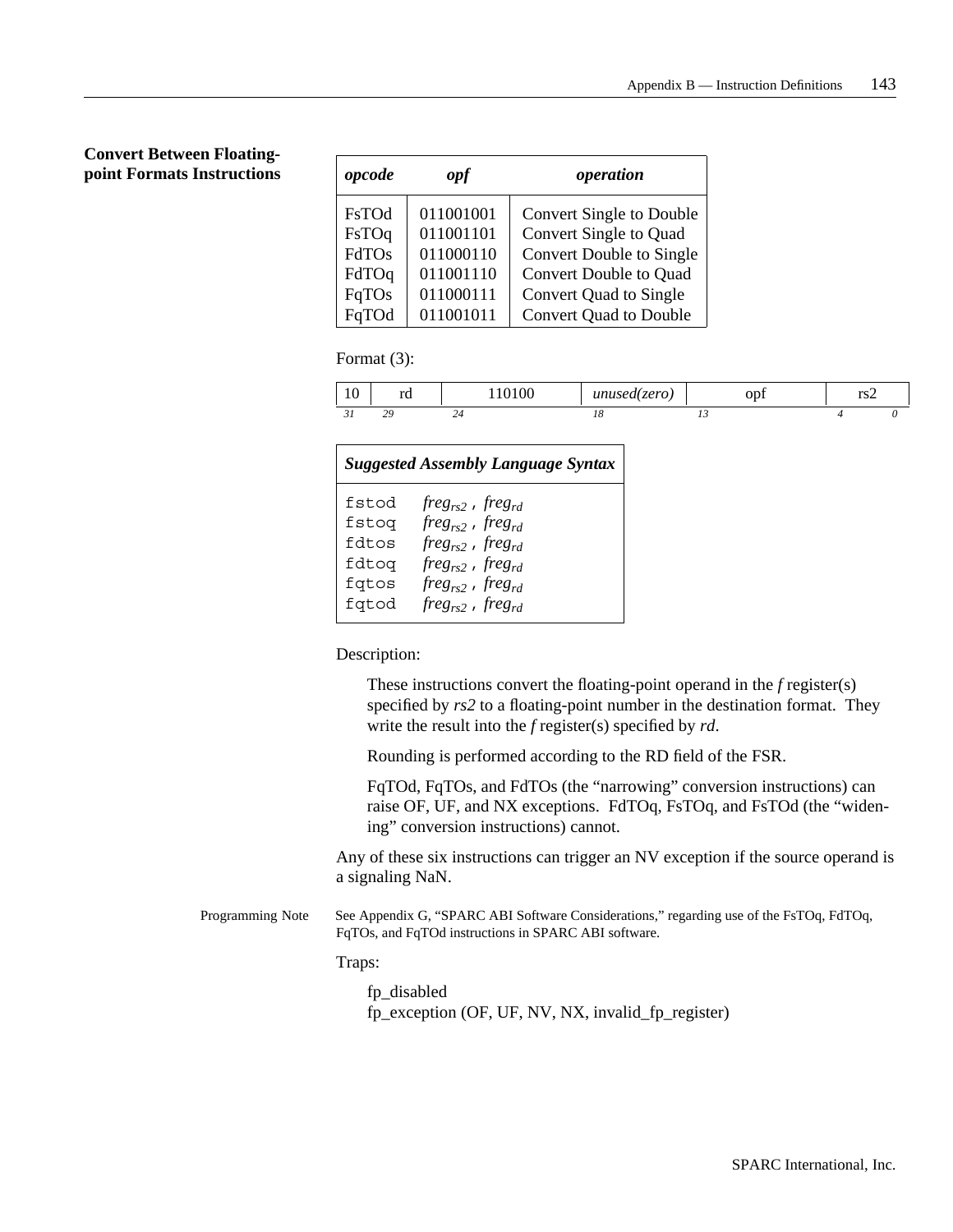#### **Floating-point Move Instructions**

| opcode       | opf       | operation             |
|--------------|-----------|-----------------------|
| <b>FMOVs</b> | 000000001 | Move                  |
| <b>FNEGs</b> | 000000101 | Negate                |
| <b>FABSs</b> | 000001001 | <b>Absolute Value</b> |

Format (3):

| $\sim$<br>ΙV | $\bullet$<br>1 U |    | unused(zero) | opt                  | $\sim$<br>154 |
|--------------|------------------|----|--------------|----------------------|---------------|
| . .          | 20<br>ر ت        | ∸⊤ | 10           | $\ddot{\phantom{0}}$ |               |

# *Suggested Assembly Language Syntax*

| fmovs | $freq_{rs2}$ , freg <sub>rd</sub> |
|-------|-----------------------------------|
| fnegs | $freq_{rs2}$ , freg <sub>rd</sub> |
| fabss | $freq_{rs2}$ , freg <sub>rd</sub> |

Description:

FMOVs copies the contents of f[*rs2*] to f[*rd*].

FNEGs copies the contents of f[*rs2*] to f[*rd*] with the sign bit complemented.

FABSs copies the contents of f[*rs2*] to f[*rd*] with the sign bit cleared.

These instructions do not round.

Programming Note To transfer a multiple-precision value between *f* registers, one FMOVs instruction is required per word to be transferred.

Programming Note If the source and destination registers ( $freg_{rs2}$  and  $freq_{rd}$ ) are the same, a single FNEGs (FABSs) instruction performs negation (absolute-value) for any operand precision, including double and quad.

> If the source and destination registers are different, a double-precision negation (absolute value) is performed by an FNEGs (FABSs) and an FMOVs instruction. Similarly, a quad-precision negation (absolute value) requires an FNEGs (FABSs) and three FMOVs instructions.

See Section 3, "Data Formats," for the formats of the floating-point data types.

Traps:

fp\_disabled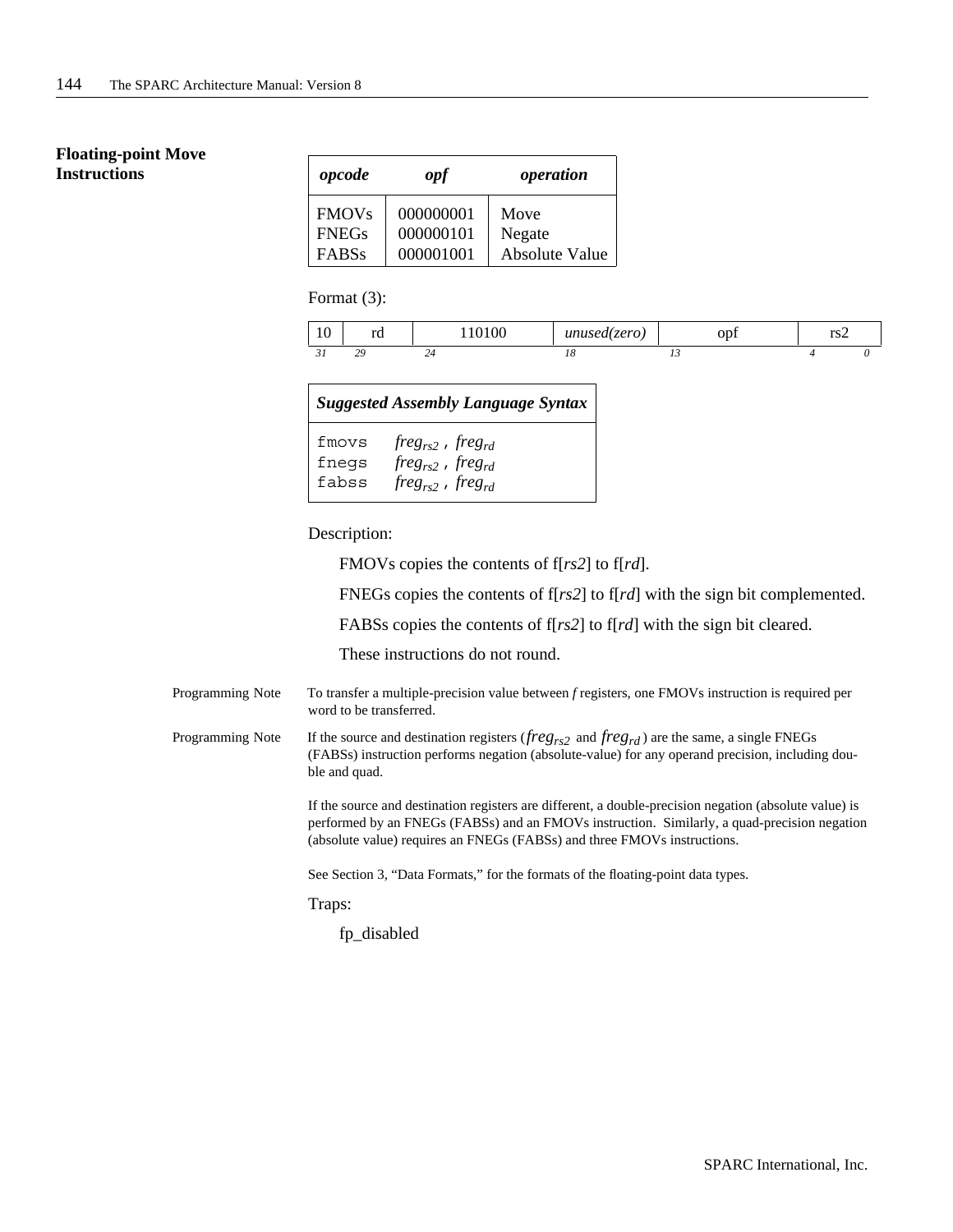#### **Floating-point Square Root Instructions**

| opcode        | opf       | operation                 |
|---------------|-----------|---------------------------|
| <b>FSQRTs</b> | 000101001 | Square Root Single        |
| <b>FSORTd</b> | 000101010 | <b>Square Root Double</b> |
| <b>FSQRTq</b> | 000101011 | <b>Square Root Quad</b>   |

#### Format (3):

| -<br>1 V | $\bullet$<br>1 U     | unused(zero` |     | $-1$<br>10A |  |
|----------|----------------------|--------------|-----|-------------|--|
| . .      | $\mathcal{U}$<br>ر ت | 10           | . . |             |  |

| <b>Suggested Assembly Language Syntax</b> |                                   |  |
|-------------------------------------------|-----------------------------------|--|
| fsqrts                                    | $freq_{rs2}$ , freg <sub>rd</sub> |  |
| fsqrtd                                    | $freq_{rs2}$ , freg <sub>rd</sub> |  |
| fsgrtg                                    | $freq_{rs2}$ , freg <sub>rd</sub> |  |

#### Description:

These instructions generate the square root of the floating-point operand in the *f* register(s) specified by the *rs2* field. They place the result in the destination *f* register(s) specified by the *rd* field.

Rounding is performed according to the *rd* field of the FSR.

Programming Note See Appendix G, "SPARC ABI Software Considerations," regarding use of FSQRT instructions in SPARC ABI software.

Implementation Note See Appendix L, "Implementation Characteristics," for information on whether the FSQRT instructions are executed in hardware or in software in the various SPARC implementations.

#### Traps:

fp\_disabled fp\_exception (NV, NX, invalid\_fp\_register(FSQRTd, FSQRTq))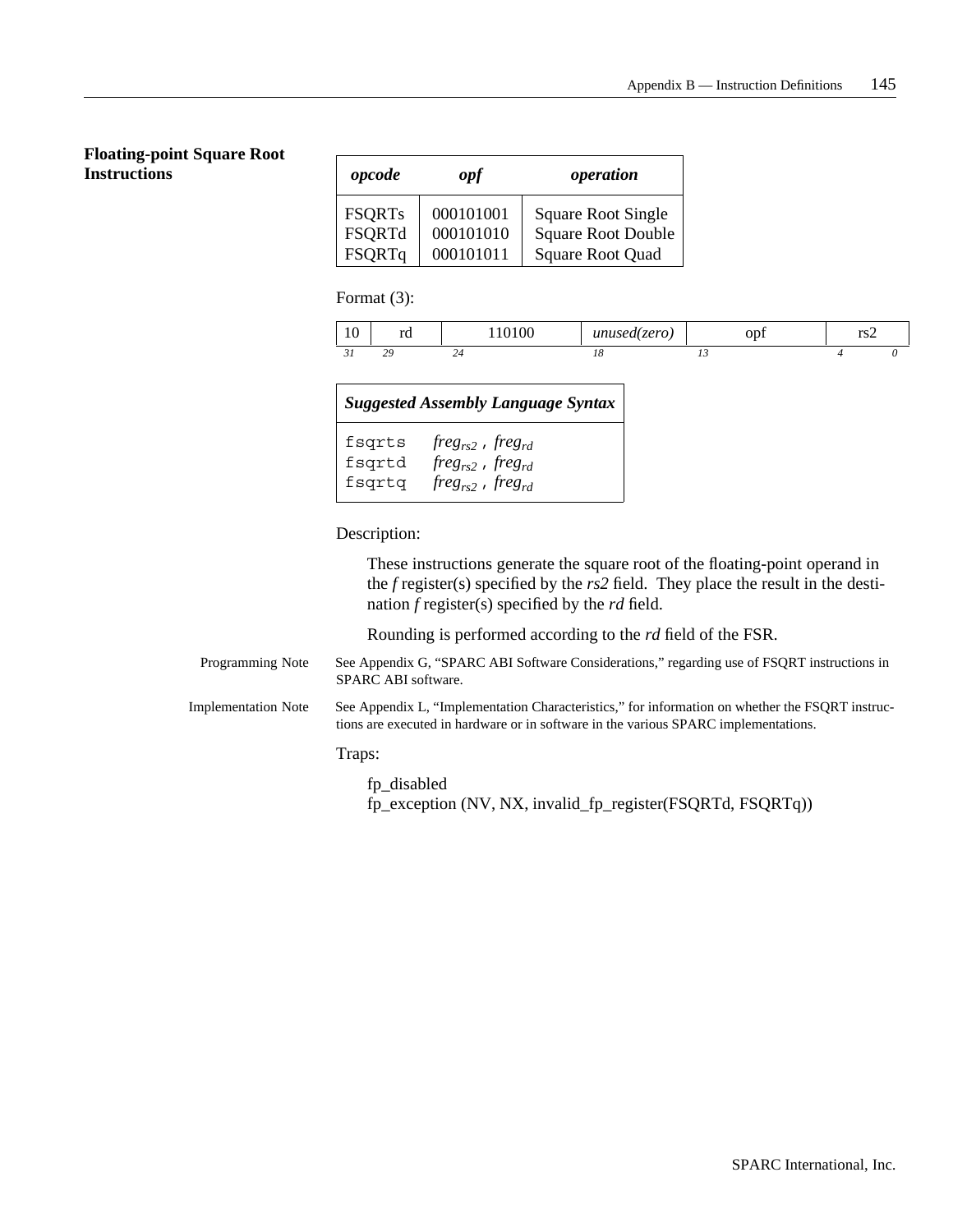#### **Floating-point Add and Subtract Instructions** *opcode opf operation*

| opcode       | opf       | operation              |
|--------------|-----------|------------------------|
| FADDs        | 001000001 | Add Single             |
| FADDd        | 001000010 | <b>Add Double</b>      |
| FADDq        | 001000011 | Add Quad               |
| <b>FSUBs</b> | 001000101 | <b>Subtract Single</b> |
| <b>FSUBd</b> | 001000110 | <b>Subtract Double</b> |
| FSUBq        | 001000111 | <b>Subtract Quad</b>   |

# Format (3):

| $-$ |           | $\sim$ |                      | 444 |  |
|-----|-----------|--------|----------------------|-----|--|
| . . | -<br>$ -$ | . .    | $\ddot{\phantom{0}}$ |     |  |

|       | <b>Suggested Assembly Language Syntax</b>               |
|-------|---------------------------------------------------------|
| fadds | $freq_{rs1}$ , freg <sub>rs2</sub> , freg <sub>rd</sub> |
| faddd | $freq_{rs1}$ , freg <sub>rs2</sub> , freg <sub>rd</sub> |
| faddq | $freq_{rs1}$ , freg <sub>rs2</sub> , freg <sub>rd</sub> |
| fsubs | $freq_{rs1}$ , freg <sub>rs2</sub> , freg <sub>rd</sub> |
| fsubd | $freq_{rs1}$ , freg <sub>rs2</sub> , freg <sub>rd</sub> |
| fsubq | $freq_{rs1}$ , freg <sub>rs2</sub> , freg <sub>rd</sub> |
|       |                                                         |

Description:

The floating-point add instructions add the *f* register(s) specified by the *rs1* field and the *f* register(s) specified by the *rs2* field, and write the sum into the *f* register(s) specified by the *rd* field.

The floating-point subtract instructions subtract the *f* register(s) specified by the *rs2* field from the *f* register(s) specified by the *rs1* field, and write the difference into the *f* register(s) specified by the *rd* field.

Programming Note See Appendix G, "SPARC ABI Software Considerations," regarding use of the FADDq and FSUBq instructions in SPARC ABI software.

Traps:

fp\_disabled fp\_exception (OF, UF, NX, NV (∞–∞), invalid\_fp\_register(all except FADDs and FSUBs))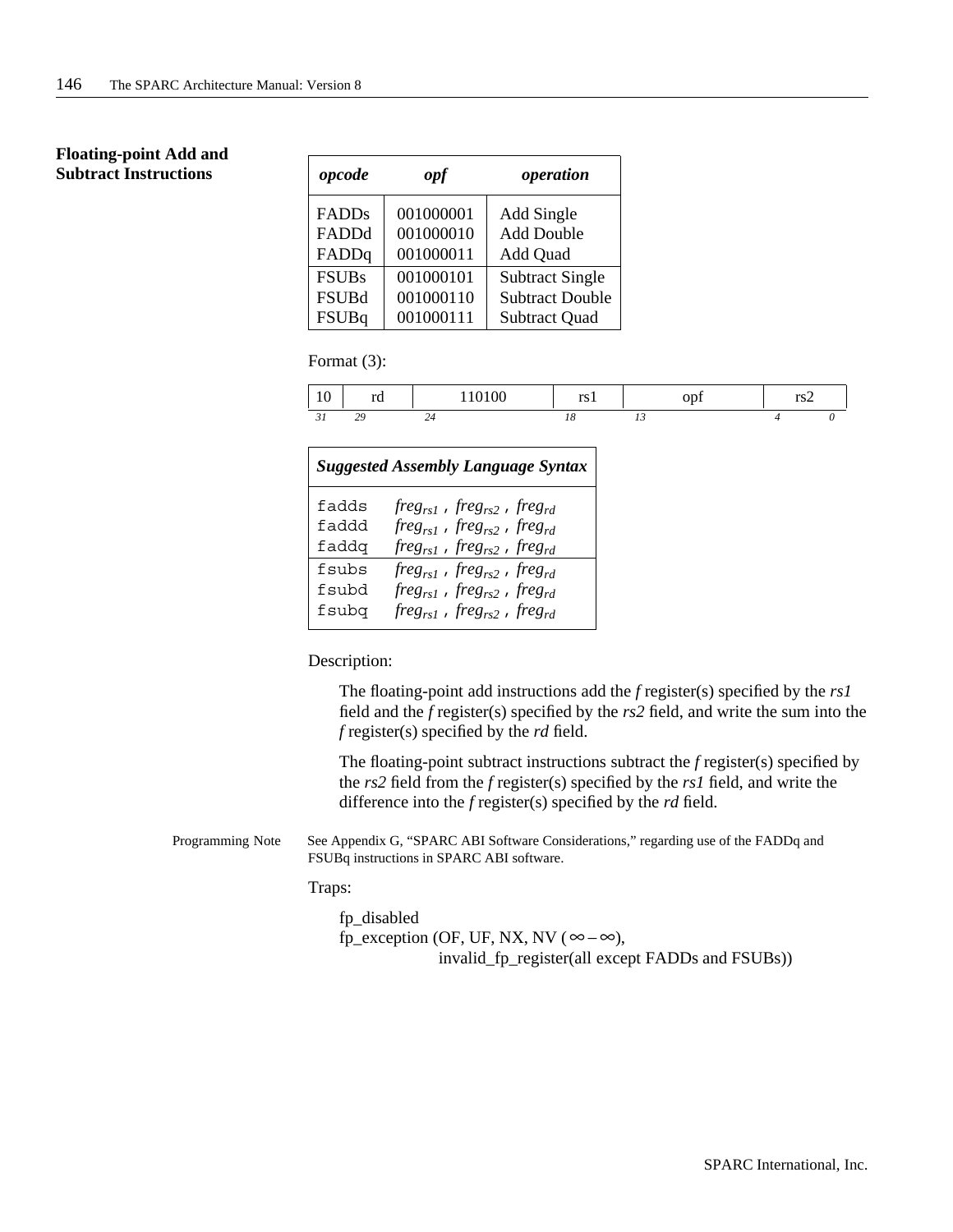#### **Floating-point Multiply and Divide Instructions**

| opcode       | opf       | operation                 |
|--------------|-----------|---------------------------|
| <b>FMULs</b> | 001001001 | <b>Multiply Single</b>    |
| <b>FMULd</b> | 001001010 | <b>Multiply Double</b>    |
| FMULq        | 001001011 | <b>Multiply Quad</b>      |
| FsMULd       | 001101001 | Multiply Single to Double |
| FdMULq       | 001101110 | Multiply Double to Quad   |
| <b>FDIVs</b> | 001001101 | Divide Single             |
| <b>FDIVd</b> | 001001110 | Divide Double             |
| FDIVq        | 001001111 | Divide Quad               |

Format (3):

| $\boldsymbol{\omega}$ | ---<br>$\overline{\phantom{a}}$ | - - - -                         | TC<br>10 T |         | <br>-- |  |
|-----------------------|---------------------------------|---------------------------------|------------|---------|--------|--|
| ັ                     | -                               | - -<br>$\overline{\phantom{a}}$ | . .        | $\cdot$ |        |  |

|        | <b>Suggested Assembly Language Syntax</b>               |
|--------|---------------------------------------------------------|
| fmuls  | $freq_{rs1}$ , freg <sub>rs2</sub> , freg <sub>rd</sub> |
| fmuld  | $freq_{rs1}$ , freg <sub>rs2</sub> , freg <sub>rd</sub> |
| fmulq  | $freq_{rs1}$ , freg <sub>rs2</sub> , freg <sub>rd</sub> |
| fsmuld | $freq_{rs1}$ , freg <sub>rs2</sub> , freg <sub>rd</sub> |
| fdmulq | $freq_{rs1}$ , freg <sub>rs2</sub> , freg <sub>rd</sub> |
| fdivs  | $freq_{rs1}$ , freg <sub>rs2</sub> , freg <sub>rd</sub> |
| fdivd  | $freq_{rs1}$ , freg <sub>rs2</sub> , freg <sub>rd</sub> |
| fdivq  | $freq_{rs1}$ , freg <sub>rs2</sub> , freg <sub>rd</sub> |

Description:

The floating-point multiply instructions multiply the *f* register(s) specified by the *rs1* field by the *f* register(s) specified by the *rs2* field, and write the product into the *f* register(s) specified by the *rd* field.

The FsMULd instruction provides the exact double-precision product of two single-precision operands, without underflow, overflow, or rounding error. Similarly, FdMULq provides the exact quad-precision product of two double-precision operands.

The floating-point divide instructions divide the *f* register(s) specified by the *rs1* field by the *f* register(s) specified by the *rs2* field, and write the quotient into the *f* register(s) specified by the *rd* field.

Programming Note See Appendix G, "SPARC ABI Software Considerations," regarding use of the FMULq, FDIVq, FsMULd, and FdMULq instructions in SPARC ABI software.

#### Traps:

fp\_disabled fp\_exception (OF, UF, DZ (FDIV only), NV, NX, invalid\_fp\_register(all except FMULs and FDIVs))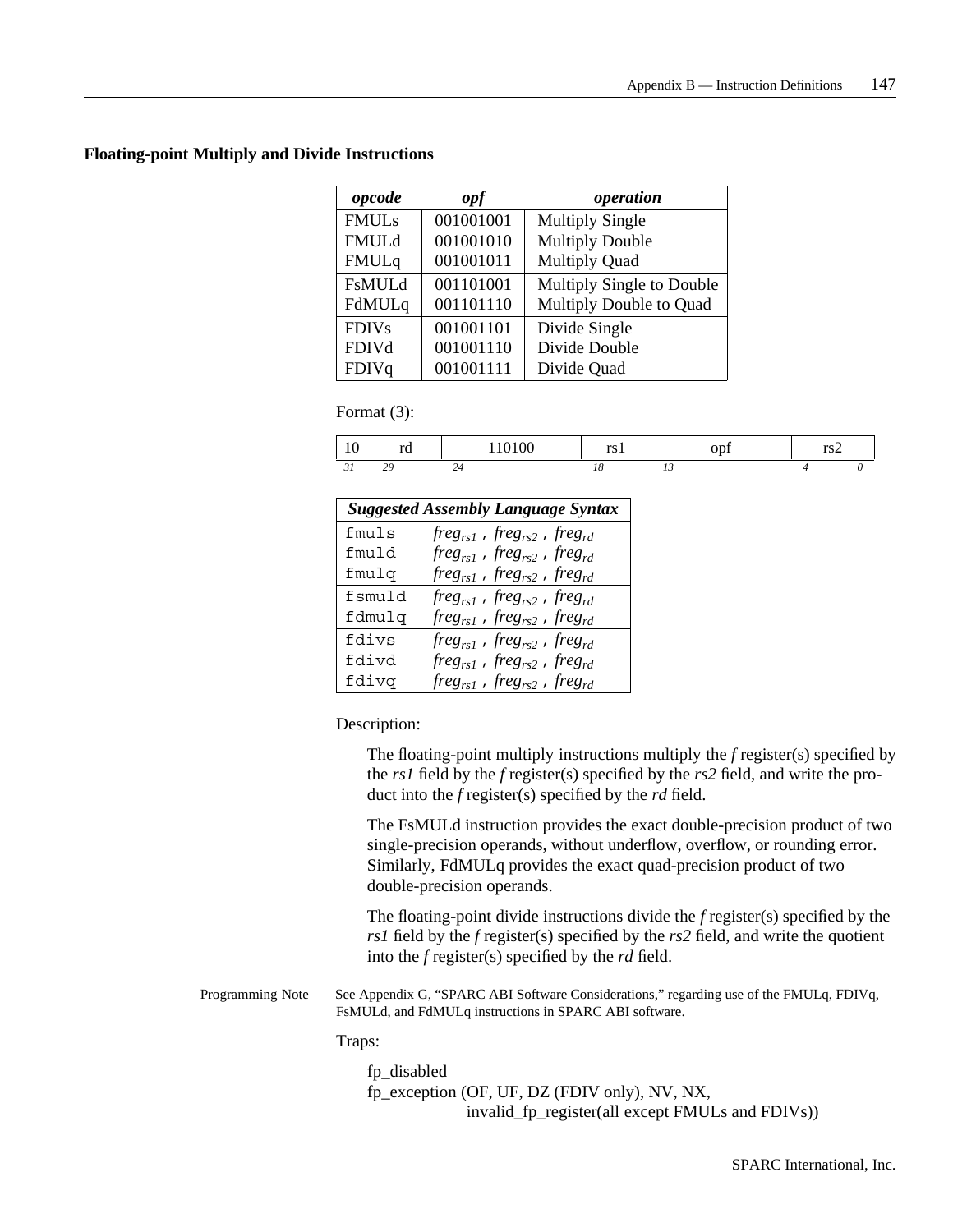#### **Floating-point Compare Instructions**

| opcode        | opf       | operation                                 |
|---------------|-----------|-------------------------------------------|
| <b>FCMPs</b>  | 001010001 | Compare Single                            |
| <b>FCMPd</b>  | 001010010 | Compare Double                            |
| FCMPq         | 001010011 | Compare Quad                              |
| <b>FCMPEs</b> | 001010101 | Compare Single and Exception if Unordered |
| <b>FCMPEd</b> | 001010110 | Compare Double and Exception if Unordered |
| <b>FCMPEq</b> | 001010111 | Compare Quad and Exception if Unordered   |

Format (3):

| $\sqrt{2}$<br>$\mathbf{v}$ | unused(zero) | $\sim$                        | $-$<br>10 T    |                      | $\overline{\phantom{a}}$<br>-- |  |
|----------------------------|--------------|-------------------------------|----------------|----------------------|--------------------------------|--|
| . .                        | 2C<br>ر ت    | ∸<br>$\overline{\phantom{a}}$ | $\overline{1}$ | $\ddot{\phantom{0}}$ |                                |  |

|        | <b>Suggested Assembly Language Syntax</b> |
|--------|-------------------------------------------|
| fcmps  | $freq_{rs1}$ , freg <sub>rs2</sub>        |
| fcmpd  | $freq_{rs1}$ , freg <sub>rs2</sub>        |
| fcmpq  | $freq_{rs1}$ , freg <sub>rs2</sub>        |
| fcmpes | $freq_{rs1}$ , $freq_{rs2}$               |
| fcmped | $freq_{rs1}$ , $freq_{rs2}$               |
| fcmpeq | freg <sub>rs1</sub> , freg <sub>rs2</sub> |

Description:

These instructions compare the *f* register(s) specified by the *rs1* field with the *f* register(s) specified by the *rs2* field, and set the floating-point condition codes according to the following table:

Table B-2 *Floating-point Condition Codes (fcc)*

| fcc      | Relation                                       |
|----------|------------------------------------------------|
| $\theta$ | $freq_{rs1} = freq_{rs2}$                      |
|          | $freq_{rs1} < freq_{rs2}$                      |
| 2        | $freq_{rs1} > freq_{rs2}$                      |
| 3        | $freq_{rs1}$ ? freg <sub>rs2</sub> (unordered) |

The "compare and cause exception if unordered" (FCMPEs, FCMPEd, and FCMPEq) instructions cause an invalid (NV) exception if either operand is a signaling NaN or a quiet NaN. FCMP causes an invalid (NV) exception if either operand is a signaling NaN.

A non-FPop2 (non-floating-point-operate2) instruction must be executed between an FPop2 (FCMP or FCMPE) instruction and a subsequent FBfcc instruction. Otherwise, the result of the FBfcc is unpredictable.

Programming Note See Appendix G, "SPARC ABI Software Considerations," regarding use of the FCMPq and FCMPEq instructions in SPARC ABI software.

Traps:

fp\_disabled

fp\_exception (NV, invalid\_fp\_register(all except FCMPs and FCMPEs))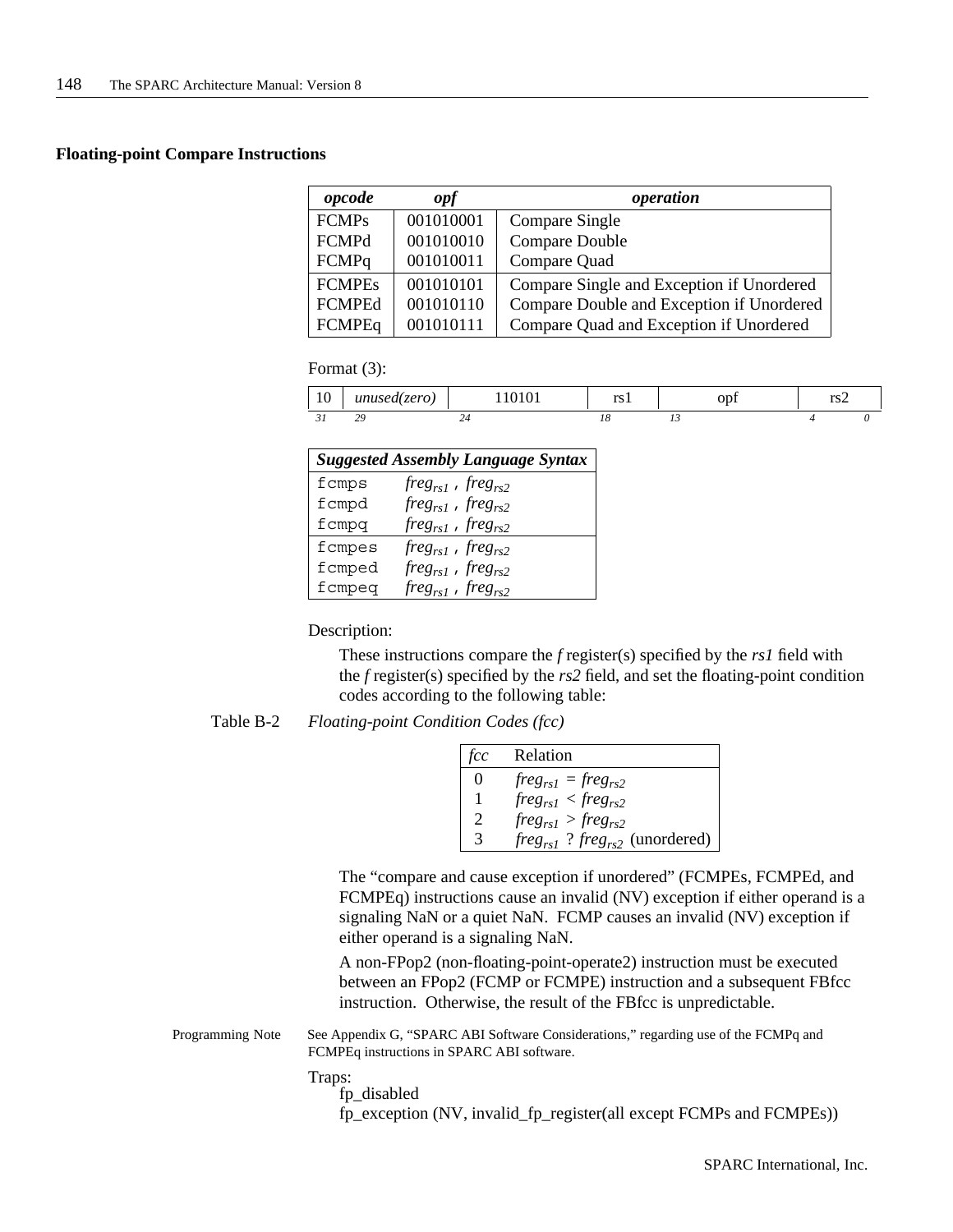## **B.34. Coprocessor Operate Instructions** *opcode op3 operation*

| opcode | op3    | operation                  |
|--------|--------|----------------------------|
| CPop1  | 110110 | <b>Coprocessor Operate</b> |
| CPop2  | 110111 | <b>Coprocessor Operate</b> |

#### Format (3):

| 10              | rd | ! 10110 | rs l | opc | rc.           |  |
|-----------------|----|---------|------|-----|---------------|--|
| 31              | 29 | 24      | 18   |     |               |  |
| 10              | rd | 1011    | rs 1 | opc | $TC$ .<br>⊥∪∠ |  |
| $\overline{21}$ | 29 | 24      | 18   | . . |               |  |

| <b>Suggested Assembly Language Syntax</b> |                                                                                 |  |
|-------------------------------------------|---------------------------------------------------------------------------------|--|
| cpop1                                     | $\textit{opc}$ , creg <sub>rs1</sub> , creg <sub>rs2</sub> , creg <sub>rd</sub> |  |

cpop2 *opc*, *cregrs1* , *cregrs2* , *cregrd*

Note The above is a suggested "generic" assembly language syntax for these instructions, which may be used in an implementation-independent SPARC assembler. It is expected that assemblers supporting specific coprocessor implementations will (also) support syntaxes with more mnemonic instruction names and fewer operands.

#### Description:

The Coprocessor Operate (CPop) instructions are encoded via two type 3 formats: CPop1 and CPop2. Interpretation of the *rd*, *rs1*, *opc*, and *rs2* fields is coprocessor-dependent. Note that the load/store coprocessor instructions are not "CPop" instructions.

CPop1 instructions do not affect the coprocessor condition codes. CPop2 instructions may affect the coprocessor condition codes.

All CPop instructions take all operands from and return all results to coprocessor registers. The data types supported by a coprocessor are coprocessor-dependent. Operand alignment within the coprocessor is coprocessor-dependent.

If the EC field of the PSR is 0 or if no coprocessor is present, a CPop instruction causes a cp\_disabled trap.

The conditions under which execution of a CPop instruction causes a cp\_exception trap are coprocessor-dependent.

Implementation Note Typically, the particular coprocessor operation is indicated by the *opc* field. Traps:

> cp\_disabled cp\_exception (*coprocessor-dependent*)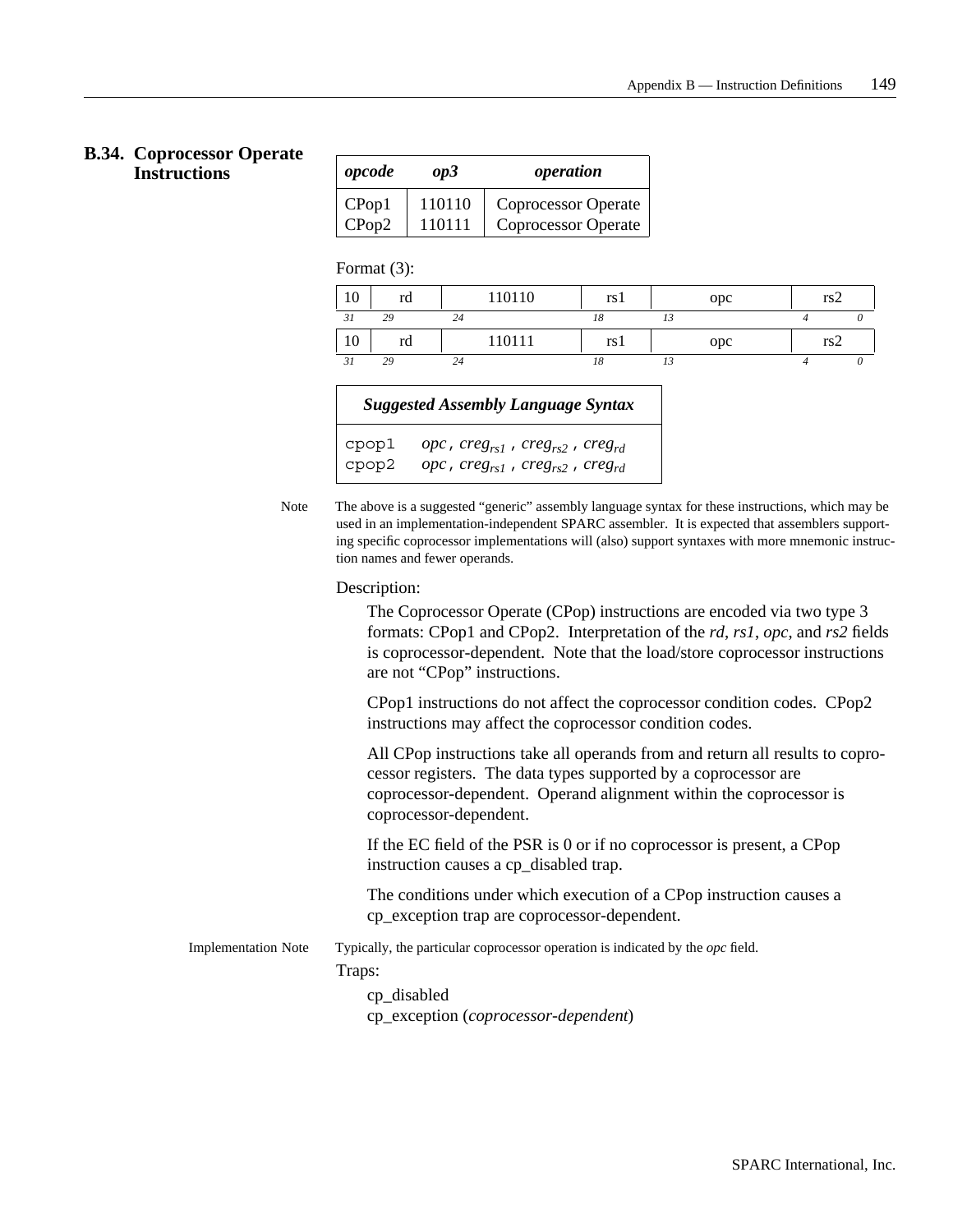# $\overline{C}$

# ISP Descriptions

| This Appendix provides a description of the SPARC architecture using            |
|---------------------------------------------------------------------------------|
| instruction-set processor (ISP) notation, the semantics of which are summarized |
| below. The ISP description assumes a sequential execution model with no         |
| instruction concurrency (except delayed branches) and all traps are precise. As |
| pointed out elsewhere, an implementation need not conform to this model. See    |
| Chapter 7, "Traps."                                                             |
|                                                                                 |

# **C.1. ISP Notation** The ISP notation used in this Appendix is a modified version of Bell and Newell's ISP notation, which was designed in 1971 to accurately describe ISAs and their implementations. While the semantics are intuitive, the following guidelines provide important details:

- The only data type is the **bit vector**. Variables are defined as bit vectors of particular widths, declared as **variable<n:m>**. Variable subfields can be defined, also with the **<n:m>** notation. The value of a vector is a number in a base indicated by its subscript. The default base is decimal. Arrays of vectors are declared as **array[n:m]**.
- The notation ← indicates variable assignment, and **:=** indicates a macro definition.
- $\Box$  When a bit vector is assigned to another of greater length, the operand is right-justified in the destination vector and the high-order positions are zero-filled. The macro **zero** extend is sometimes used to make this clear. Conversely, the macro **sign\_extend** causes the high-order positions of the result to be filled with the highest-order (sign) bit of its operand.
- □ The semicolon '**;'** separates statements. Parentheses '()' group statements and expressions that could otherwise be interpreted ambiguously.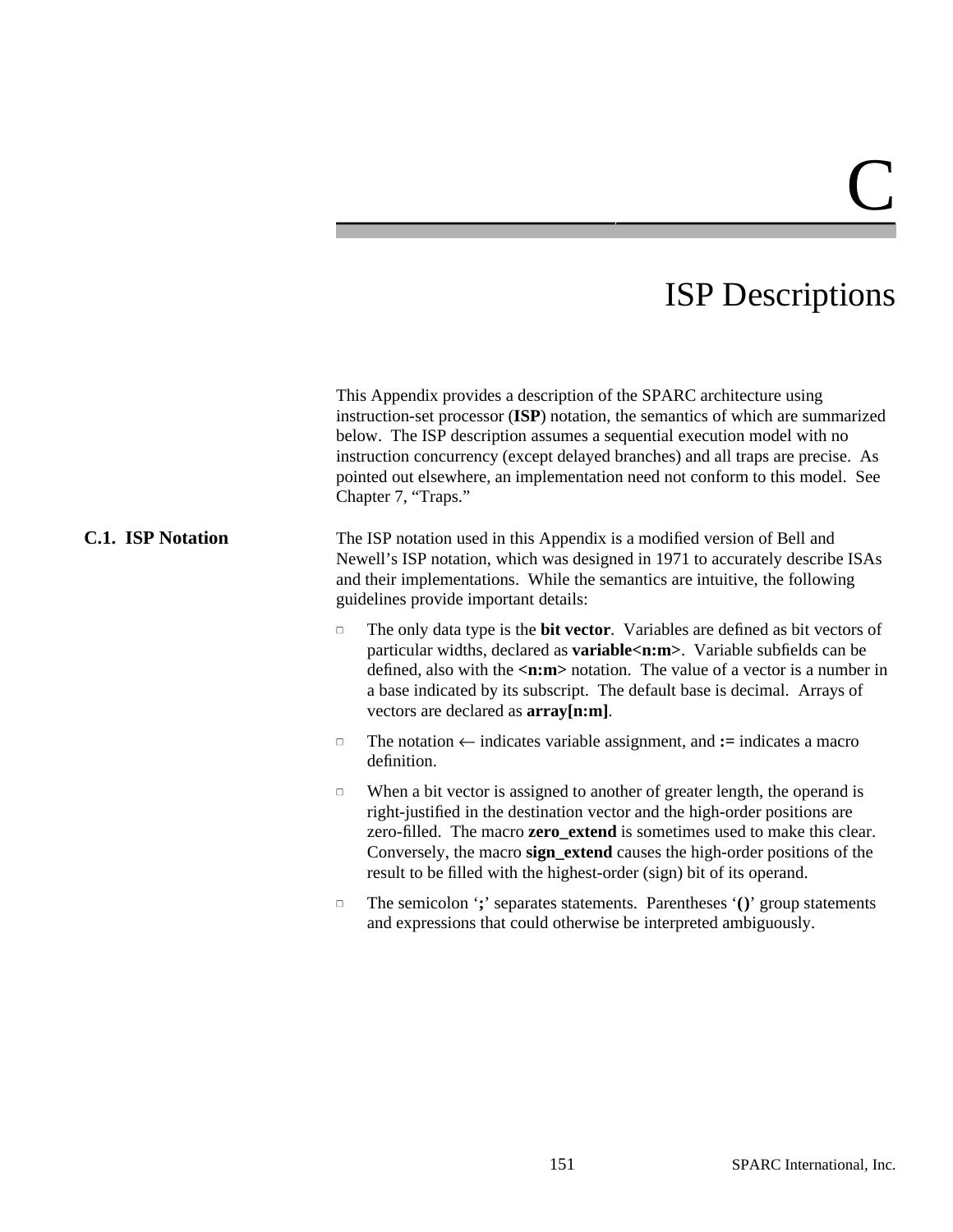All statements are generally executed ''simultaneously''. However, if the term **next** appears, it indicates that the statement or statements that follow the **next** are executed after those that appear before the **next**. Thus, all statements between **next** phrases are executed concurrently. More precisely, this means that all expressions on the right hand sides of assignments located between **next**'s are evaluated first, after which the variables on the left hand sides are updated. (This convention emulates synchronous, clocked hardware.)

For example, if  $A=0$  and  $B=0$ , execution of the following two statements,

```
A \leftarrow B+1;B \leftarrow A+1;
```
results in A=1 and B=1. However,

```
A \leftarrow B+1;next;
B \leftarrow A+1;
```
results in A=1 and B=2.

 $\Box$  The symbol  $\Box$  designates concatenation of vectors. A comma ',' on the left side of an assignment separates quantities that are concatenated for the purpose of assignment. For example, if the 2-bit vector T2 equals 3, and X, Y, and Z are 1-bit vectors, then:

 $(X, Y, Z) \leftarrow 0$  T2

results in  $X=0$ ,  $Y=1$ , and  $Z=1$ .

- The operators '+' and '−' perform two's complement arithmetic.
- $\Box$  The major difference between the notation used here and Bell & Newell's ISP notation is that the notation used here uses the more common:

**if** cond **then** S1 **else** S2

notation, whereas Bell & Newell used:

 $\text{(cond} \rightarrow \text{S1}, \neg \text{cond} \rightarrow \text{S2})$ 

For the logical symbols, **or**, **and**, **xor**, and **not** are used instead of Bell & Newell's  $\vee$ ,  $\wedge$ ,  $\oplus$ , and  $\neg$ .

# **C.2. Processor External Interface Definition**

The ISP description requires some signals and macros that portray a processor's external interface as it might appear in an implementation. This Appendix assumes the following macros and signals only for definitional purposes. The appearance of these, or any other variable in the ISP notation, does not necessarily imply their presence in a particular implementation or visibility to a userapplication program.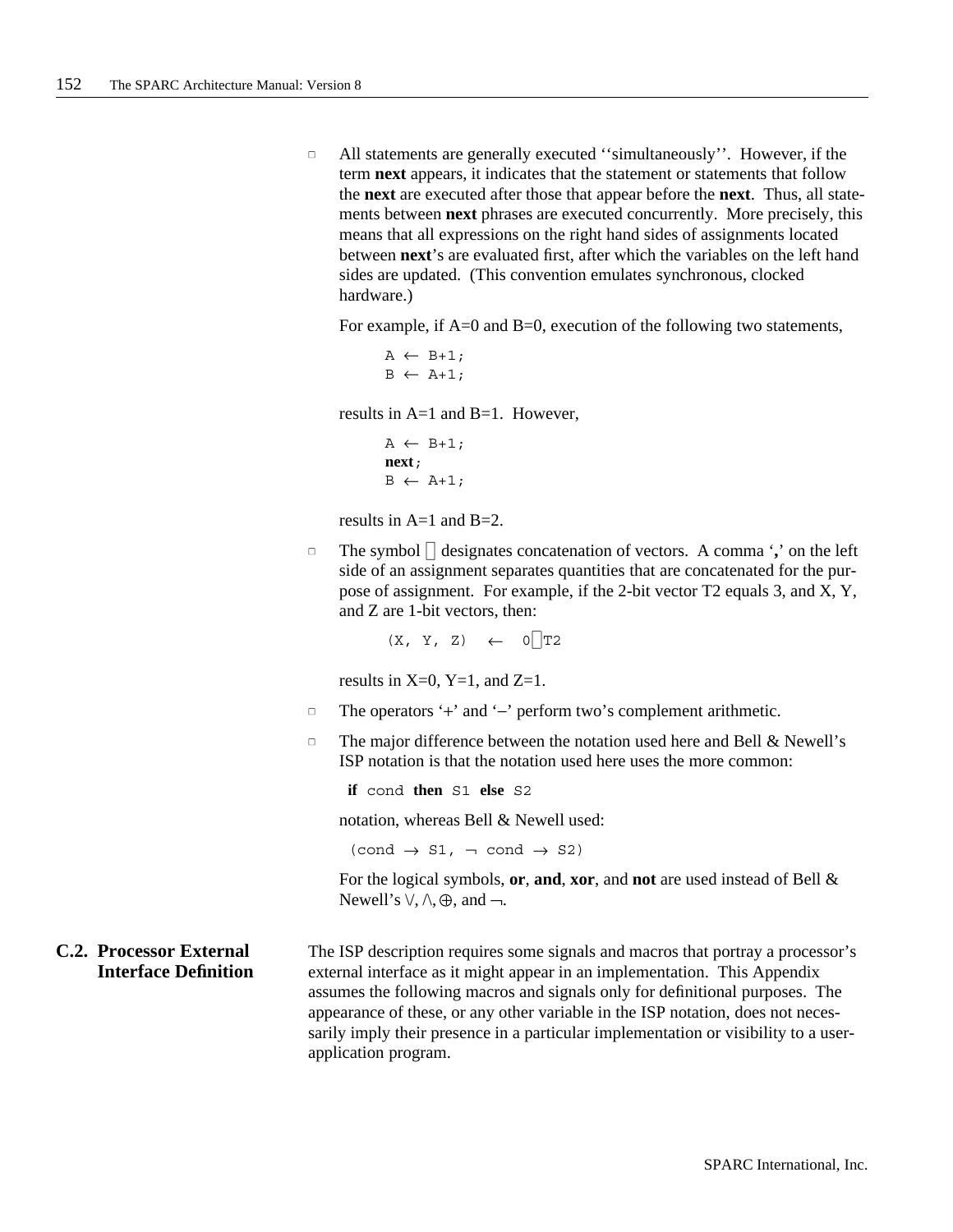| <b>Interface Macros</b>  | The macros memory read and memory write define a memory interface<br>without assuming any particular implementation-specific signals:                                                                                                                                                                                                                                                                                                                                                                                        |                                                                                                                                                                                                                                                                                                                 |  |
|--------------------------|------------------------------------------------------------------------------------------------------------------------------------------------------------------------------------------------------------------------------------------------------------------------------------------------------------------------------------------------------------------------------------------------------------------------------------------------------------------------------------------------------------------------------|-----------------------------------------------------------------------------------------------------------------------------------------------------------------------------------------------------------------------------------------------------------------------------------------------------------------|--|
|                          | $(load data, MAE) \leftarrow memory read (addr space, address)$                                                                                                                                                                                                                                                                                                                                                                                                                                                              |                                                                                                                                                                                                                                                                                                                 |  |
|                          |                                                                                                                                                                                                                                                                                                                                                                                                                                                                                                                              | MAE $\leftarrow$ memory write (addr space, address, byte mask,<br>store data)                                                                                                                                                                                                                                   |  |
|                          |                                                                                                                                                                                                                                                                                                                                                                                                                                                                                                                              | memory read accesses the word in memory selected by both the 32-bit<br>address address and the 8-bit address space identifier addr space, and<br>writes the 32-bit value into load data. If a memory read generates an<br>exception, the 1-bit string $MAE$ is written to 1, otherwise it is written to 0.      |  |
|                          | memory write is defined as follows:                                                                                                                                                                                                                                                                                                                                                                                                                                                                                          |                                                                                                                                                                                                                                                                                                                 |  |
|                          |                                                                                                                                                                                                                                                                                                                                                                                                                                                                                                                              | memory write (addr space, address, byte mask, store data) := (<br>sync := store barrier pending or (not PSO mode);<br>$MAE \leftarrow external_memory_write(sync, addr_space, address,$<br>byte mask, store data)<br>store barrier pending $\leftarrow 0$ ;                                                     |  |
|                          | $)$ ;                                                                                                                                                                                                                                                                                                                                                                                                                                                                                                                        |                                                                                                                                                                                                                                                                                                                 |  |
|                          | external memory write stores all or part of the argument store data<br>into the word selected by address and address space identifier<br>addr_space. byte_mask is a 4-bit string that encodes which of the 4<br>bytes are to be written into the addressed word. (The MSB corresponds to byte 0)<br>and the LSB to byte 3). If its parameter sync is true,<br>external memory write ensures that the current write to memory will be<br>allowed to complete only after all previous writes have been completed by<br>memory. |                                                                                                                                                                                                                                                                                                                 |  |
|                          |                                                                                                                                                                                                                                                                                                                                                                                                                                                                                                                              | If a memory read generates an exception, the 1-bit string MAE is written to<br>1, otherwise it is written to 0. If there is an exception, memory write does<br>not change the memory or an MMU, except possibly in the case of a "non-<br>resumable machine-check error", as allowed by the default trap model. |  |
| <b>Interface Signals</b> | present in a SPARC implementation.                                                                                                                                                                                                                                                                                                                                                                                                                                                                                           | The interface signals described in this section are logically (if not physically)                                                                                                                                                                                                                               |  |
|                          | The naming convention used identifies signals logically sent from the bus to the<br>processor (that is, IU) with a "bp_" prefix, and identifies those logically sent from<br>the processor to the bus with a "pb_" prefix.                                                                                                                                                                                                                                                                                                   |                                                                                                                                                                                                                                                                                                                 |  |
|                          | bp $IRL < 3:0>$                                                                                                                                                                                                                                                                                                                                                                                                                                                                                                              | This external signal presents an asynchronous inter-<br>rupt request to the processor. Level 0 indicates that<br>no interrupt is being requested, and levels 1 through<br>15 request interrupts, with level 15 having the<br>highest priority. Level 15 is non-maskable, unless<br>all traps are disabled.      |  |
|                          | bp reset in                                                                                                                                                                                                                                                                                                                                                                                                                                                                                                                  | This signal indicates that the external system is<br>requesting a reset. The processor responds by enter-<br>ing reset_mode and clearing pb error.                                                                                                                                                              |  |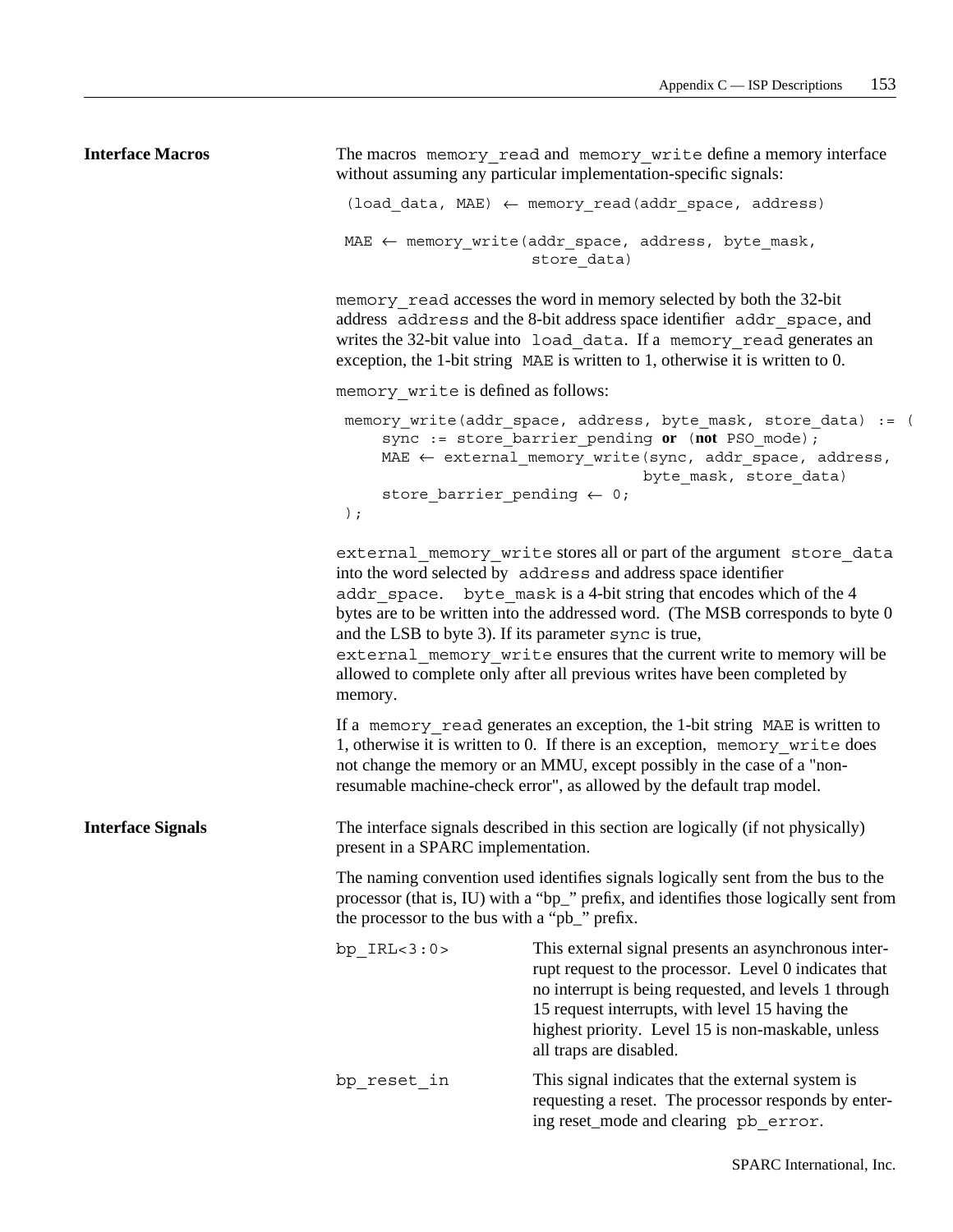| pb error            | The processor asserts this signal when it is in<br>error_mode.                                                                                                         |
|---------------------|------------------------------------------------------------------------------------------------------------------------------------------------------------------------|
|                     | pb block ldst word The processor asserts this signal to ensure that the<br>memory system will not process another SWAP or<br>LDSTUB operation to the same memory word. |
|                     | pb_block_ldst_byte The processor asserts this signal to ensure that the<br>memory system will not process another SWAP or<br>LDSTUB operation to the same memory byte. |
| bp_FPU_present      | This signal indicates that an FPU is present.                                                                                                                          |
| bp_FPU_exception    | The floating-point unit asserts this signal to cause an<br>fp_exception trap.                                                                                          |
| bp FPU $cc < 1:0>$  | These are the condition codes for the floating-point<br>branch instruction (FBfcc), from the <i>fcc</i> field of the<br>floating-point status register (FSR).          |
| bp_CP_present       | This signal indicates that a coprocessor is present.                                                                                                                   |
| bp_CP_exception     | The coprocessor asserts this signal to cause a<br>cp_exception trap.                                                                                                   |
| bp $CP$ $cc < 1:0>$ | The coprocessor supplies these condition codes for<br>the coprocessor branch instruction (CBccc).                                                                      |

# **C.3. Register Field Definitions**

| PSR < 31:0; |              | { Processor State Register }      |
|-------------|--------------|-----------------------------------|
|             | impl         | $:=$ PSR<31:28>;                  |
|             | ver          | $:=$ PSR<27:24>;                  |
|             | icc          | $:=$ PSR<23:20>;                  |
|             | Ν            | $:=$ PSR<23>;                     |
|             | Ζ            | $:=$ PSR<22>;                     |
|             | V            | $:=$ PSR<21>;                     |
|             | C            | $:=$ PSR<20>;                     |
|             | reserved PSR | $:=$ PSR<19:14>;                  |
|             | EC           | $:=$ PSR<13>;                     |
|             | ΕF           | $:=$ PSR<12>;                     |
|             | PIL          | $:=$ PSR<11:8>;                   |
|             | S            | $:=$ PSR<7>;                      |
|             | PS           | $:=$ PSR<6>;                      |
|             | ET           | $:=$ PSR<5>;                      |
|             | <b>CWP</b>   | $:=$ PSR<4:0>;                    |
|             |              |                                   |
| TBR < 31:0; |              | { Trap Base Register }            |
|             | TBA          | $:=$ TBR<31:12>;                  |
|             | tt           | $:=$ TBR<11:4>;                   |
|             | zero         | $:=$ TBR<3:0>;                    |
|             |              |                                   |
| FSR < 31:0; |              | { Floating-Point State Register } |
|             |              |                                   |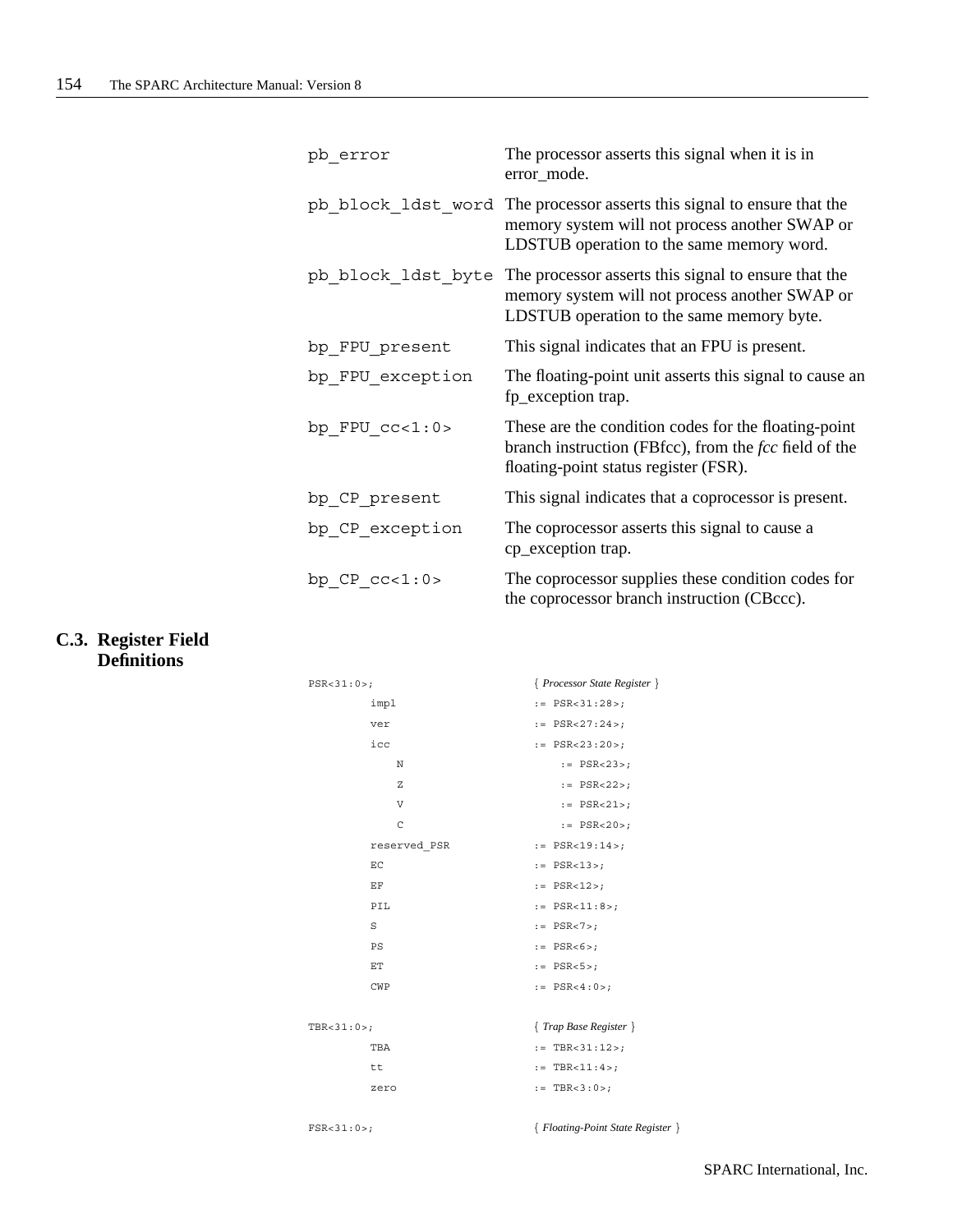|                                         | <b>RD</b>    | $:=$ FSR<31:30>;                 |
|-----------------------------------------|--------------|----------------------------------|
|                                         | unused0      | $:=$ FSR<29:28>;                 |
|                                         | TEM          | $:=$ FSR<27:23>;                 |
|                                         | <b>NVM</b>   | $:=$ FSR<27>;                    |
|                                         | OFM          | $:=$ FSR<26>;                    |
|                                         | UFM          | $:=$ FSR<25>;                    |
|                                         | DZM          | $:=$ FSR<24>;                    |
|                                         | NXM          | $:=$ FSR<23>;                    |
|                                         | NS           | $:=$ FSR<22>;                    |
|                                         | reserved FSR | $:=$ FSR<21:20>;                 |
|                                         | ver          | $:=$ FSR<19:17>;                 |
|                                         | ftt          | $:=$ FSR<16:14>;                 |
|                                         | qne          | $:=$ FSR<13>;                    |
|                                         | unused1      | $:=$ FSR<12>;                    |
|                                         | fcc          | $:=$ FSR<11:10>;                 |
|                                         | aexc         | $:=$ FSR<9:5>;                   |
|                                         | nva          | $:=$ FSR<9>;                     |
|                                         | ofa          | $:=$ FSR<8>;                     |
|                                         | ufa          | $:=$ FSR<7>;                     |
|                                         | dza          | $:=$ FSR<6>;                     |
|                                         | nxa          | $:=$ FSR<5>;                     |
|                                         | cexc         | $:=$ FSR<4:0>;                   |
|                                         | nvc          | $:=$ FSR<4>;                     |
|                                         | ofc          | $:=$ FSR<3>;                     |
|                                         | ufc          | $:=$ FSR<2>;                     |
|                                         | dzc          | $:=$ FSR<1>;                     |
|                                         | nxc          | $:=$ FSR<0>;                     |
| G[1:7]<31:0;                            |              | { Global Registers }             |
| $R[0:(16 \times NWINDOWS) -1] < 31:0>;$ |              | { Windowed Registers }           |
| f[0:31]<31:0;                           |              | { Floating-Point Registers }     |
| WIM < 31:0;                             |              | { Window Invalid Mask Register } |
| Y < 31:0;                               |              | $\{Y Register\}$                 |
| PC < 31:0;                              |              | { Program Counter }              |
| nPC < 31:0;                             |              | { Next Program Counter }         |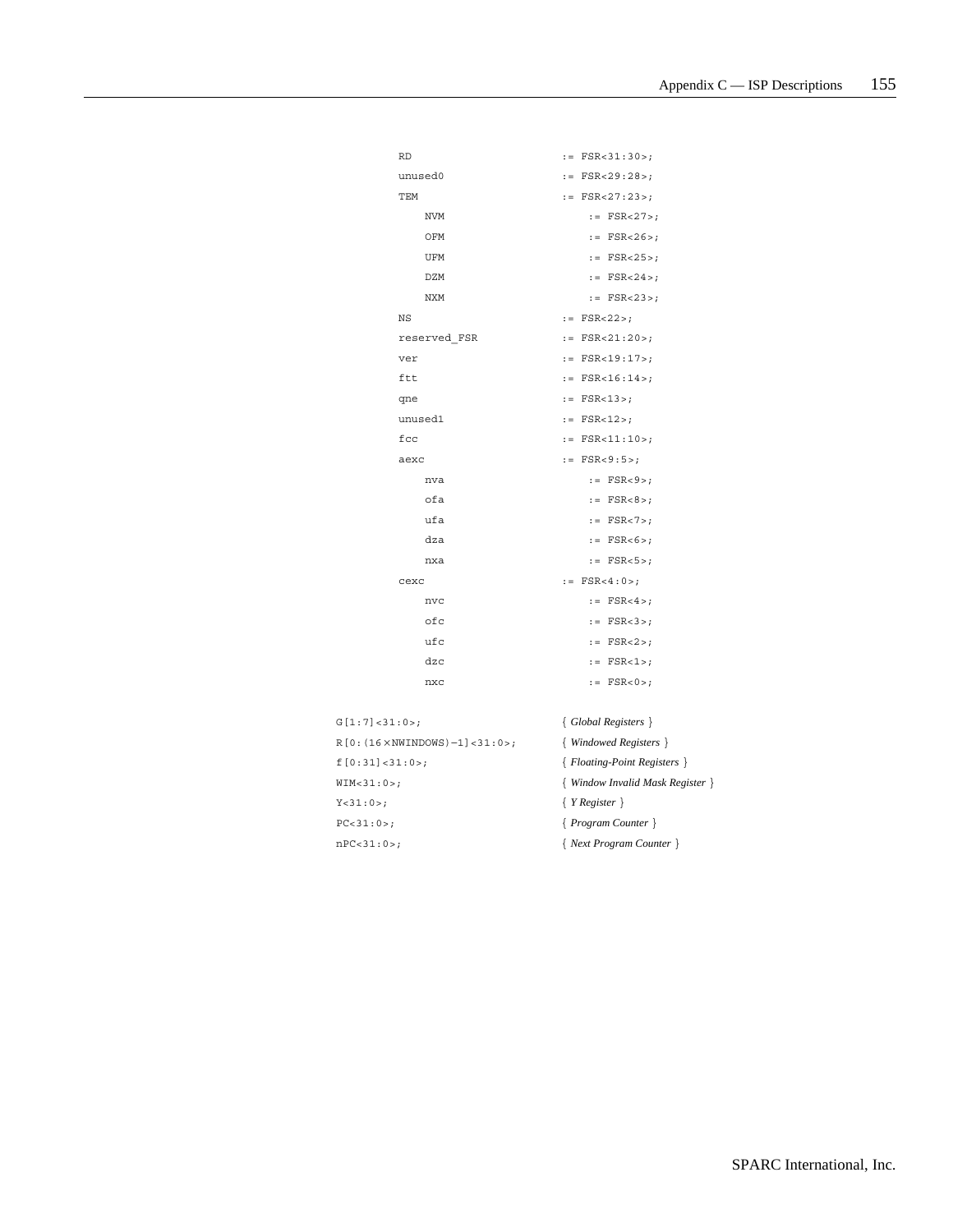```
r[n] := if (n = 0)then 0
       else if (1 \le n \le 7)then G[n] { globals }
           else R[((n−8)+(CWP× 16)) modulo (16× NWINDOWS)] ; { windowed registers }
ASR[ 1:15]<31:0>; { Implementation-independent Ancillary State Registers }
ASR[16:31]<31:0>; { Implementation-dependent Ancillary State Registers }
IEEE 754 exception := 1; {Floating-point trap types}unfinished_FPop := 2;
unimplemented FPop := 3;
sequence error := 4;
hardware error := 5;
invalid_fp_register := 6;
```
# **C.4. Instruction Field**

**Definitions** The numbers in braces are the widths of the fields in bits.

| instruction<31:0>; |                                             |
|--------------------|---------------------------------------------|
| op                 | ${2}$ := instruction<31:30>;                |
| op2                | $\{3\}$ := instruction<24:22>;              |
| op <sub>3</sub>    | ${6} :=$ instruction<24:19>;                |
| opf                | ${9}$ := instruction<13:5>;                 |
| opc                | ${9}$ := instruction<13:5>;                 |
| asi                | ${8} :=$ instruction<12:5>;                 |
| i.                 | $\{1\}$ := instruction<13>;                 |
| rd                 | $\{5\}$ := instruction<29:25>;              |
| a                  | $\{1\}$ := instruction<29>;                 |
| cond               | ${4}$ := instruction<28:25>;                |
| rs1                | $\{5\}$ := instruction<18:14>;              |
| rs2                | $\{5\}$ := instruction<4:0>;                |
| sim13              | $\{13\}$ := instruction<12:0>;              |
| shont              | $\{5\}$ := instruction<4:0>;                |
| disp30             | $\{30\}$ := instruction<29:0>;              |
| disp22             | ${22}$ := instruction<21:0>;                |
|                    | software trap# $\{7\}$ := instruction<6:0>; |

**C.5. Processor States and Instruction Dispatch** According to this description, the processor can be in one of three states: execute mode, reset mode, or error mode. (Note that the IU or FPU could have more states depending on the degree of instruction concurrency and the presence of deferred or interrupting traps.)

> The processor is defined to be in reset\_mode when bp\_reset\_in is asserted. The processor remains in reset\_mode until bp\_reset\_in is reset, at which point it enters execute mode and begins executing at address 0 with  $addr\_space = 9$ .

While in execute mode, the processor checks for interrupt requests and exception traps before reading the instruction given by the program counter. If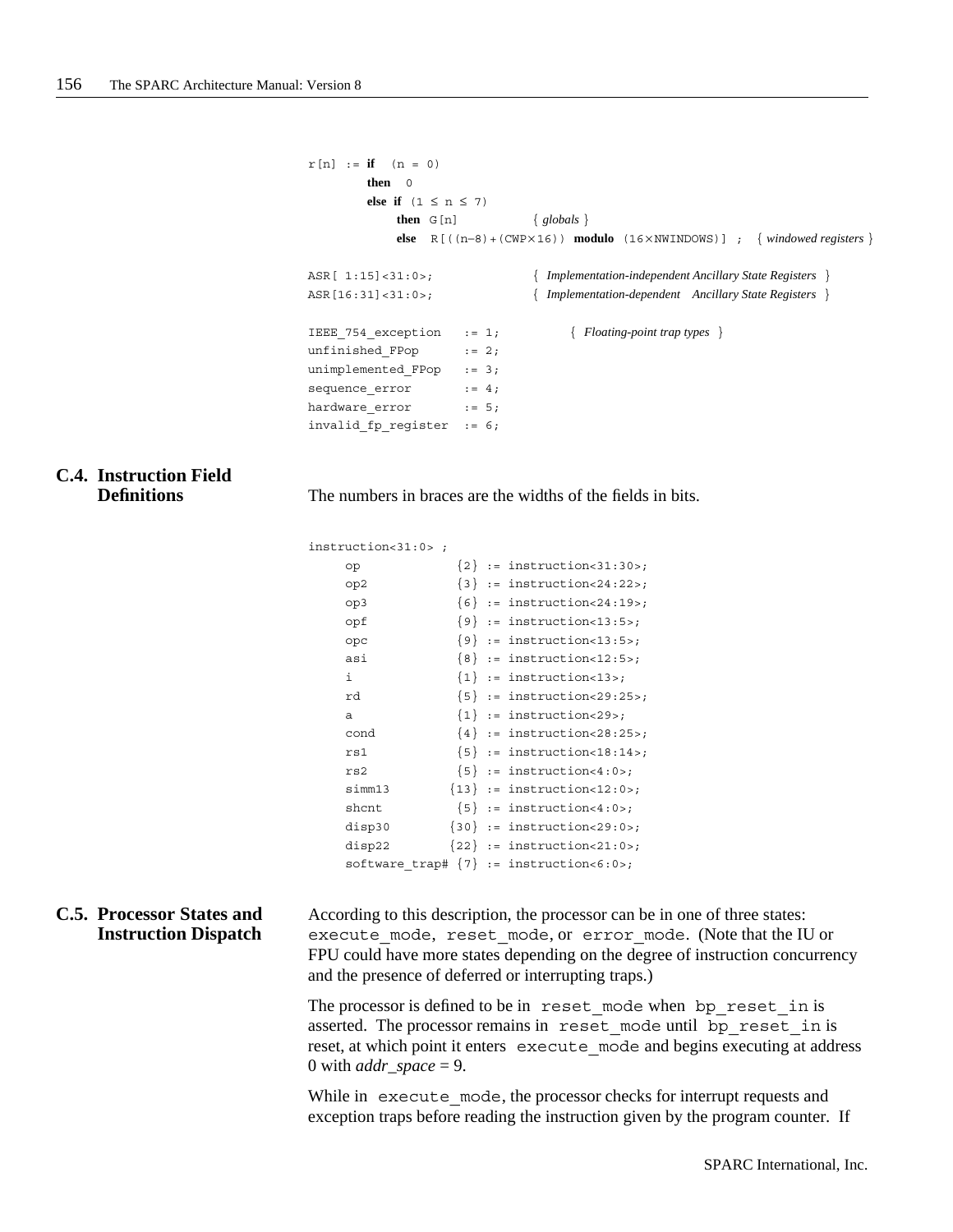the previous instruction was not an annulling control transfer, the instruction is dispatched. A dispatched instruction is either executed or raises an exception.

The processor can enter the error\_mode state from any state except reset mode if an exception trap is generated while traps are disabled ( $ET =$ 0).

According to this description, the processor remains in error mode until bp\_reset\_in is asserted. (An implementation can assert bp\_reset\_in whenever pb error is detected in order to cause a reset trap.)

```
while (reset_mode = 1) (
      if (bp reset in = 0) then (
            reset mode \leftarrow 0;
             execute mode \leftarrow 1;
            trap \leftarrow 1;reset trap \leftarrow 1
      )
);
while (error_mode = 1) (
          if (bp_reset_in = 1) then (
              error mode \leftarrow 0;
             reset_model \leftarrow 1;pb_error \leftarrow 0
          )
);
```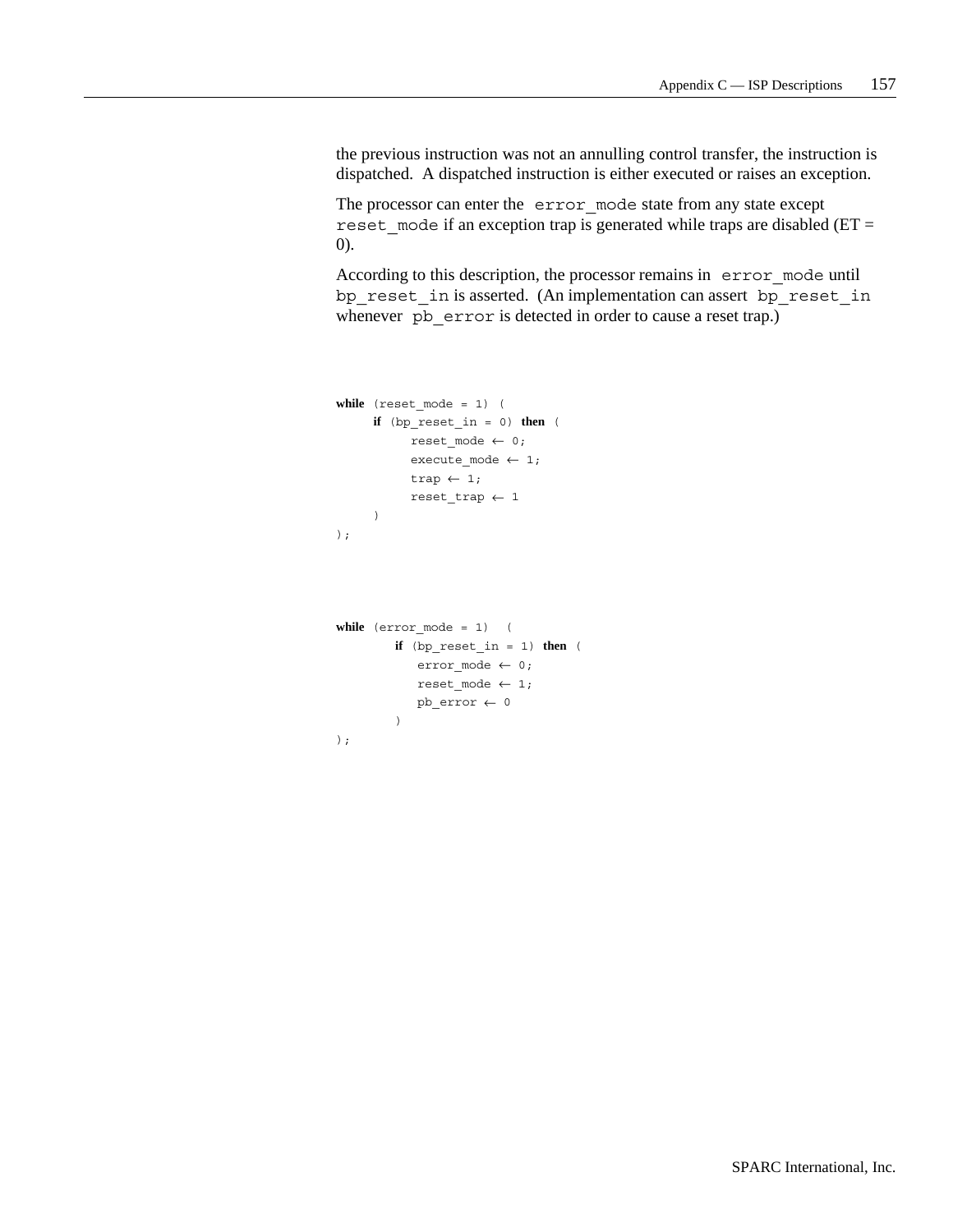```
while (execute mode = 1) (
            if (bp_reset_in = 1) then (
                         execute mode \leftarrow 0;
                         reset mode \leftarrow 1;
                         break { out of while (execute_mode = 1) loop }
            ) else if ((ET = 1) and ((bp_IRL = 15) or (bp_IRL > PIL))) then (
                         trap \leftarrow 1;
                         interrupt level \leftarrow bp IRL
            );
            next;
            if (trap = 1) then execute trap; { See Section C.8 }
            if (execute mode = 1) then ( {execute\_trap \, may \, have \, set \, execute\_mode \, to \, 0}{ the following code emulates the delayed nature of the write-state-register instructions }
                         \texttt{PSR} \;\gets\; \texttt{PSR'} \; ; \; \texttt{PSR''} \; \gets\; \texttt{PSR''} \; ; \; \texttt{PSR'''} \; \gets\; \texttt{PSR'''} \; ; \; \texttt{PSR'''} \; \gets\; \texttt{PSR'''} \; ; \; \texttt{PSR'''} \; \gets\; \texttt{PSR'''} \; ; \; \texttt{PSR''} \; ; \; \texttt{PSR''} \; ; \; \texttt{PSR''} \; ; \; \texttt{PSR''} \; ; \; \texttt{PSR''} \; ; \; \texttt{PSR''} \; ; \; \texttt{PSR''} \;\text{ASR} \leftarrow \text{ASR}'; \text{ASR}' \leftarrow \text{ASR}''; \text{ASR}'' \leftarrow \text{ASR}'''; \text{ASR}''': \leftarrow \text{ASR}'' \leftarrow \text{ASR}''':\texttt{TBR} \leftarrow \texttt{TBR'} \texttt{, TBR'} \leftarrow \texttt{TBR'} \texttt{', TBR'} \leftarrow \texttt{TBR'} \texttt{', TBR'} \leftarrow \texttt{TBR'} \leftarrow \texttt{TBR'} \leftarrow \texttt{TBR'} \leftarrow \texttt{TBR'} \leftarrow \texttt{TBR'} \leftarrow \texttt{TBR'} \leftarrow \texttt{TBR'} \leftarrow \texttt{TBR'} \leftarrow \texttt{TBR'} \leftarrow \texttt{TBR'} \leftarrow \texttt{TBR'} \leftarrow \texttt{TBR'} \leftarrow \texttt{TBR'} \leftarrow \texttt{TBR'} \leftarrow \texttt{TBR'} \leftarrow \texttt{TBR'} \leftarrow \texttt{TBR'} \leftarrow \texttt{TBR'} \\begin{array}{ccccccc} \texttt{WIM} & \leftarrow & \texttt{WIM}' & \leftarrow & \texttt{WIM}'' & \texttt{WIM}'' & \leftarrow & \texttt{WIM}'' & \texttt{WIM}'' & \leftarrow & \texttt{WIM}'' & \texttt{WIM}'' & \leftarrow & \texttt{WIM}'' & \leftarrow & \texttt{WIM}'' & \leftarrow & \texttt{WIM}'' & \leftarrow & \texttt{WIM}'' & \leftarrow & \texttt{WIM}'' & \leftarrow & \texttt{WIM}'' & \leftarrow & \texttt{WIM}'' & \leftarrow & \texttt{WIM}'' & \leftarrow & \texttt{WIM}'' & \leftarrow & \texttt{WY \leftarrow Y'; Y' \leftarrow Y'; Y'' \leftarrow Y'''; Y''' \leftarrow Y'''; Y''' \leftarrow Y''';
                         next;
                         addr_space := (if (S = 0) then 8 else 9);
                          (instruction, MAE) \leftarrow memory read(addr space, PC);
                         next;
                         if ( (MAE = 1) and (annul = 0) ) then (
                                     trap \leftarrow 1;
                                     instruction access exception \leftarrow 1
                         ) else (
                                     if (annul = 0) then (
                                                  dispatch instruction ; { See Section C.6 }
                                                  next;
                                                  if (FPop1 or FPop2) then (
                                                              complete fp execution { See Section C.7 }
                                                  )
                                                  next;
                                                  if ( (trap = 0) and
                                                              not (CALL or RETT or JMPL or
                                                                   Bicc or FBfcc or CBccc or Ticc) ) then (
                                                              PC \leftarrow nPC;nPC← nPC + 4
                                                  \lambda) else { annul ≠ 0 } (
                                                  annul \leftarrow 0;PC \leftarrow nPC;nPC \leftarrow nPC + 4\rightarrow\left( \begin{array}{c} \end{array} \right))
);
```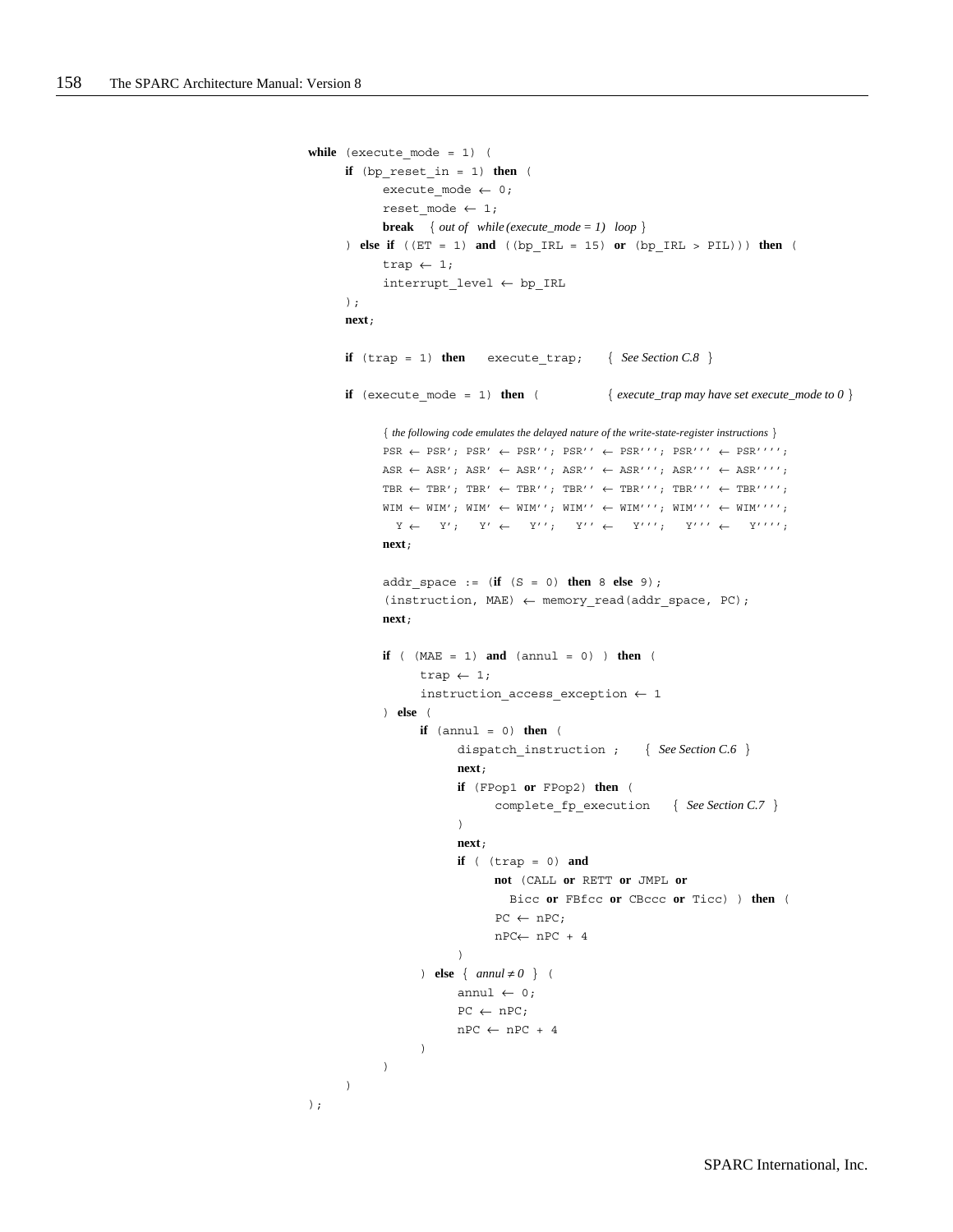**C.6. Instruction Dispatch** The dispatch instruction macro determines if the instruction is an FPop or CPop and generates an fp\_disabled or cp\_disabled trap if appropriate. Otherwise, the instruction is executed according to the ISP definitions given below.

> Unused bit patterns in the *op, op2, op3, opf,* and *i* fields of instructions cause illegal\_instruction traps. Other fields that are defined to be *unused* are ignored and do not cause traps.

```
illegal_IU_instr := (
      if ( ( (op = 00<sub>2</sub>) and (op2 = 000<sub>2</sub>) ) { UNIMP instruction }
             or
             ( ((op=11<sub>2</sub>) or (op=10<sub>2</sub>)) and (op3= unassigned))
          ) then 1 else 0
);
dispatch instruction := (
      if (illegal_IU_instr = 1) then (
            trap \leftarrow 1;illegal instruction \leftarrow 1
      ) ;
      if ((FPop1 or FPop2 or FBfcc) and ((EF = 0) or (bp_FPU_present = 0))) then (
            trap \leftarrow 1;fp disabled \leftarrow 1
      );
      if (CPop1 or CPop2 or CBccc) and ((EC = 0) or (bp_CP_present = 0))) then (
            trap \leftarrow 1;
            cp_disabled \leftarrow 1
      );
      next;
      if (\text{trap} = 0) then (
             { code for specific instruction, defined below }
      );
);
```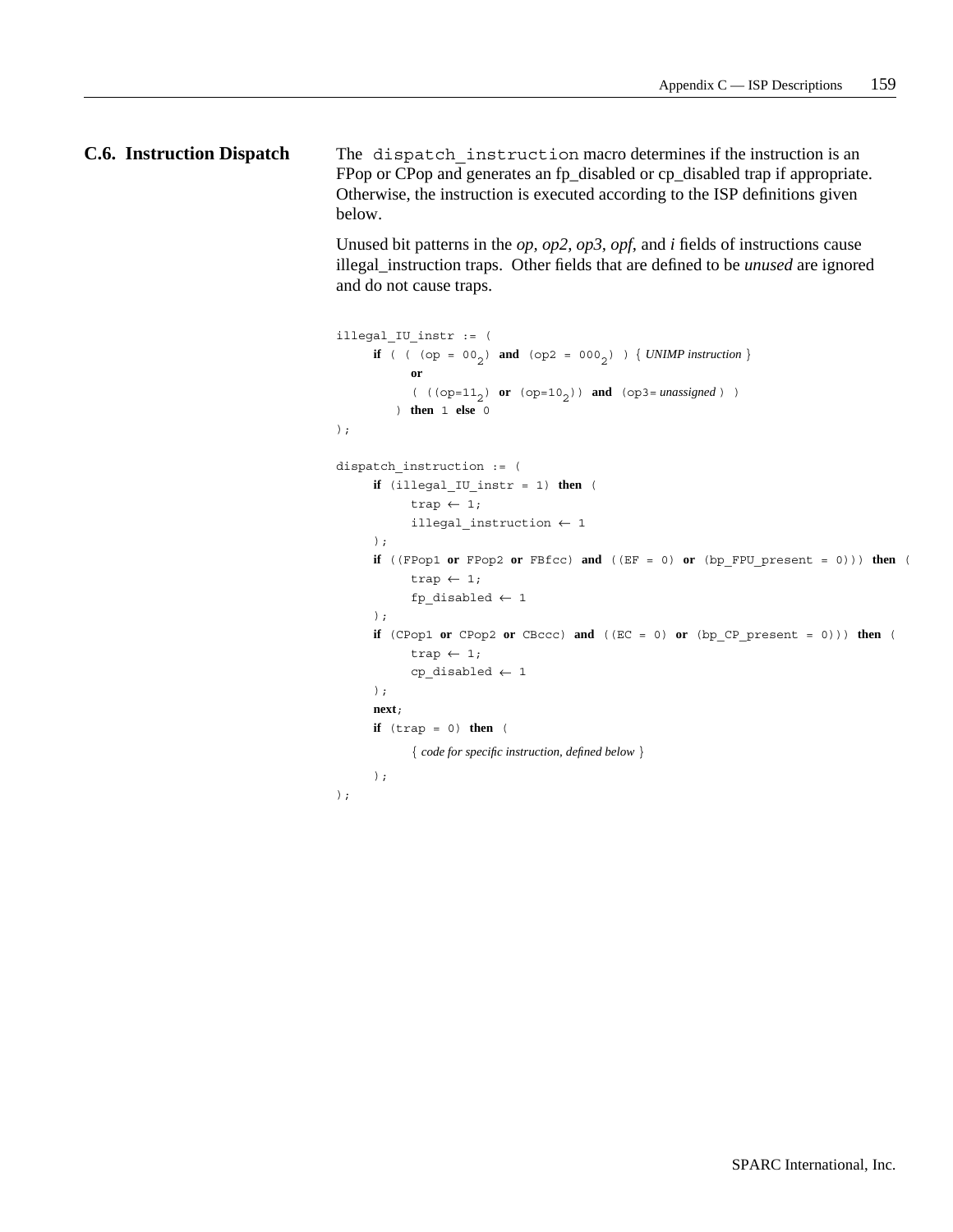);

### **C.7. Floating-point Execution**

The complete fp execution macro checks for floating-point traps and maintains the Floating-point State Register (FSR).

```
complete_fp_execution := (
      if (trap = 0) then ( \{ no \, transpose \, so \, far \}if (bp_FPU_present = 0) then ( { no FPU is present }
                   trap \leftarrow 1;fp_exception \leftarrow 1;
                   ftt ← unimplemented_FPop;
            ) else if (c = 0) then ( { not finished }
                   trap \leftarrow 1;fp\_exception \leftarrow 1;ftt ← unfinished_FPop;
            ) else ( { FPU present; FPop executed and finished }
                   if ( (texc and TEM) \neq 0) then ( { floating-point trap }
                         cexc ← most_significant_bit_of(texc and TEM);
                         trap \leftarrow 1;fp\_exception \leftarrow 1;ftt ← IEEE_754_exception;
                   ) else ( { no floating-point trap }
                         cexc ← texc;
                         aexc ← (aexc or texc);
                         if (single_result = 1) then (
                               f[rd] \leftarrow sresult;)
                         if (double_result = 1) then (
                                (f[rd&lt;4:1>0<sub>2</sub>], f[rd&lt;4:1>0<sub>1</sub>]<br>(f[rd&lt;4:1>0<sub>2</sub>])
                         if (quad_result = 1) then (
                                (f[rd<4:2>[00<sub>2</sub>], f[rd<4:2>[01<sub>2</sub>],
                                 f[rd<4:2>\boxed{10_2}], f[rd<4:2>\boxed{11_2}]) \leftarrow qresult;
                         )
                         if (compare = 1) then (
                               fcc \leftarrow tfcc;)
                         ftt \leftarrow 0;\rightarrow\rightarrow)
```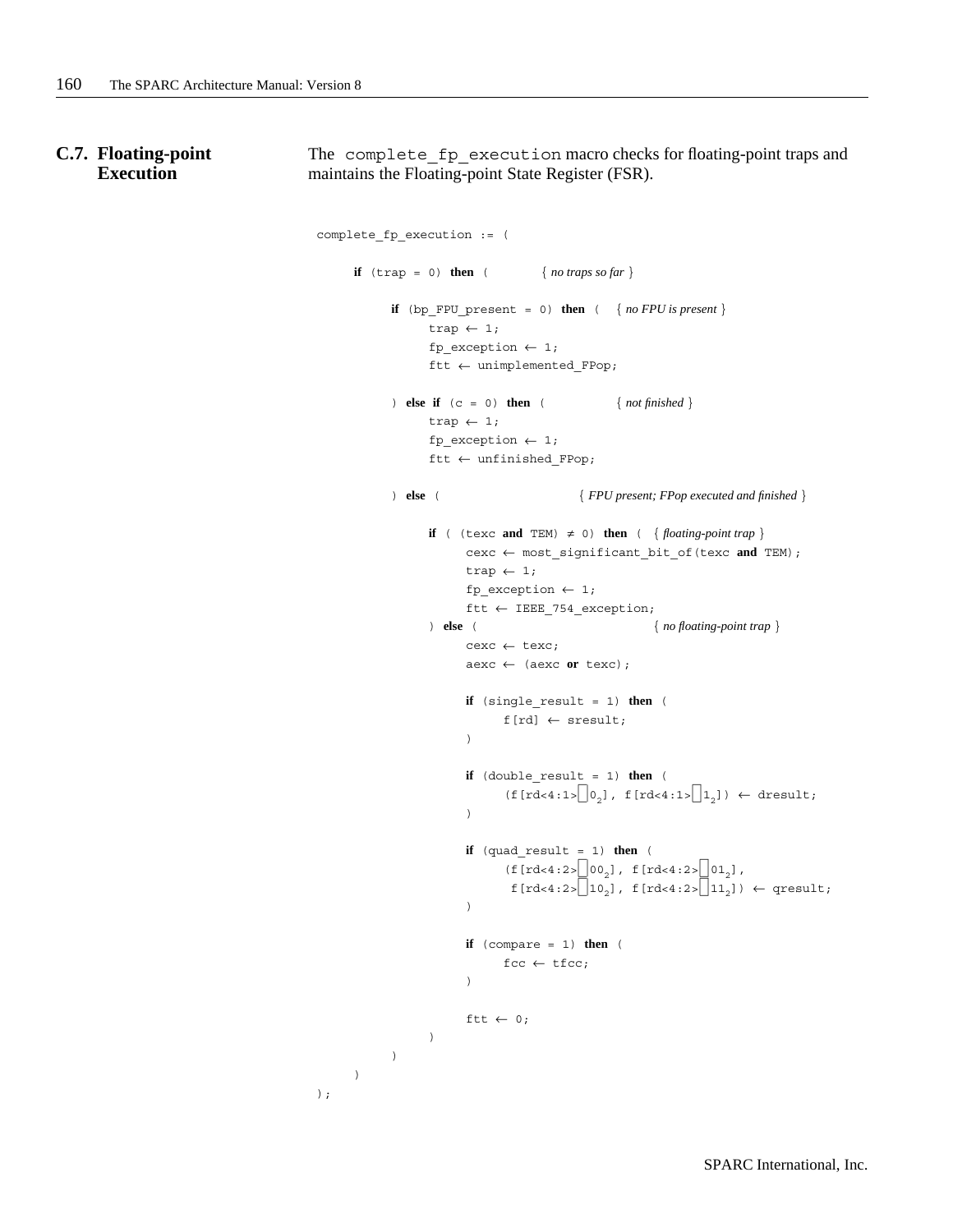**C.8. Traps** The execute trap macro selects the highest-priority trap and then causes a trap. See Chapter 7, "Traps."

```
execute_trap := (
      select_trap; { see below }
      next;
      if (error_mode = 0) then (
             ET \leftarrow 0;PS \leftarrow S;
             CWP ← (CWP - 1) modulo NWINDOWS;
             next;
             if (annul = 0) then (
                    r[17] \leftarrow PC;r[18] \leftarrow nPC;) else { annul ≠ 0 } (
                    r[17] \leftarrow nPC;r[18] \leftarrow nPC + 4;annul \leftarrow 0;
             \lambdanext;
             S \leftarrow 1;
             if (reset_trap = 0) then (
                     PC \leftarrow TBR;nPC \leftarrow TBR + 4) else { reset_trap = 1 } (
                     PC \leftarrow 0;nPC \leftarrow 4;reset trap \leftarrow 0;
             )
      )
);
select_trap := (
      if (reset_trap = 1) then { ignore ET, and leave tt unchanged }
      else if (ET = 0) then (
             execute mode \leftarrow 0;
             error mode \leftarrow 1 )
      else if (data_store_error = 1) then tt \leftarrow 00101011<sub>2</sub>
      else if (instruction access error = 1) then tt \leftarrow 00100001<sub>2</sub>
      else if (r register access error = 1) then tt \leftarrow 00100000<sub>2</sub>
      else if (instruction access exception = 1) then tt \leftarrow 00000001<sub>2</sub>
      else if (privileged_instruction = 1) then tt \leftarrow 00000011<sub>2</sub>
      else if (illegal_instruction = 1) then tt \leftarrow 00000010<sub>2</sub>
      else if (fp_disabled = 1) then tt \leftarrow 000001002else if (cp disabled = 1) then tt \leftarrow 001001002
```
SPARC International, Inc.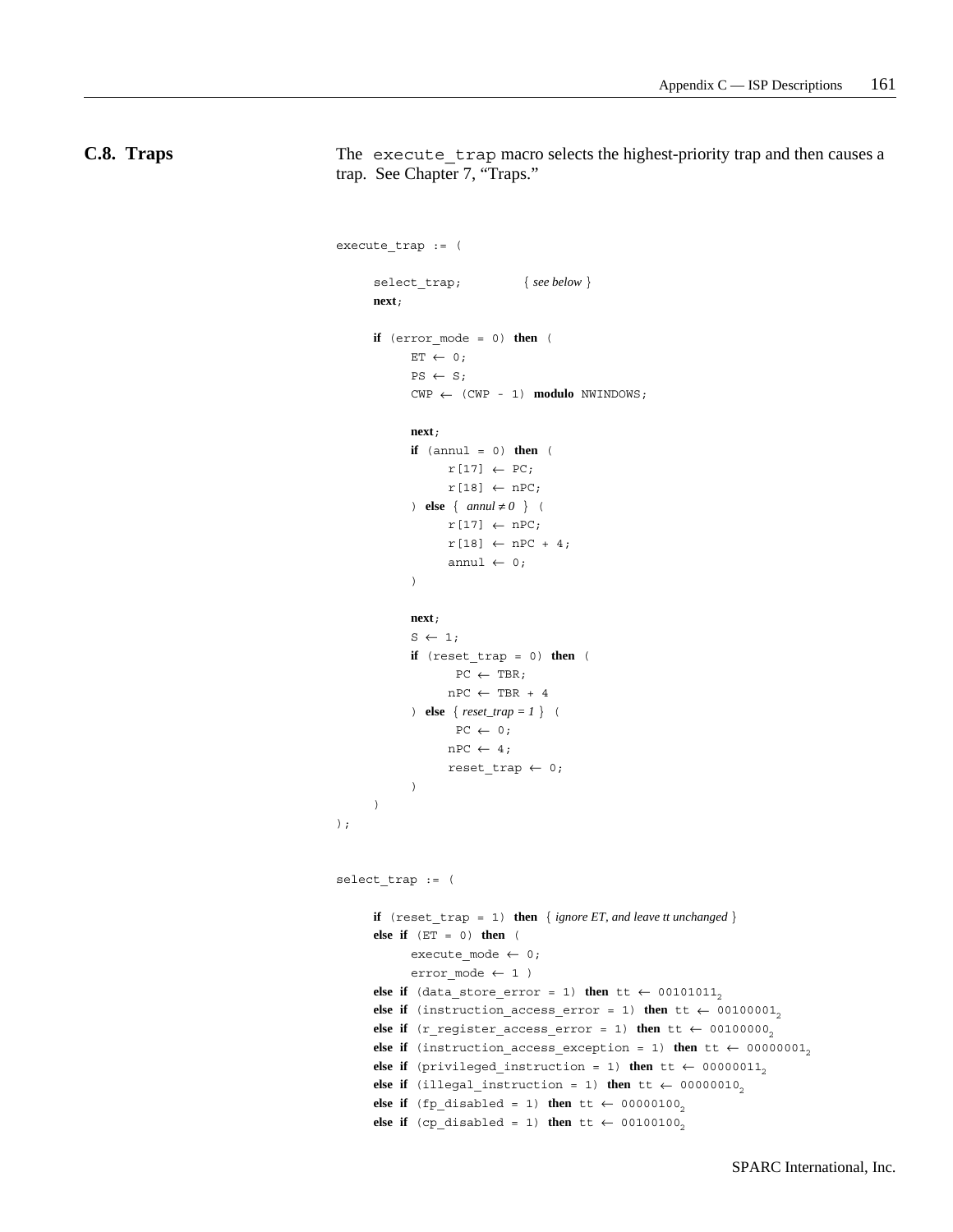```
else if (unimplemented FLUSH = 1) then tt \leftarrow 00100101<sub>2</sub>
else if (window_overflow = 1) then tt \leftarrow 00000101<sub>2</sub>
else if (window underflow = 1) then tt \leftarrow 00000110<sub>2</sub>
else if (mem address not aligned = 1) then tt \leftarrow 00000111<sub>2</sub>
else if (fp_exception = 1) then \text{tt} \leftarrow 000010000;
else if (cp exception = 1) then tt \leftarrow 00101000<sub>2</sub>;
else if (data_access_error = 1) then tt \leftarrow 00101001<sub>2</sub>
else if (data_access_exception = 1) then tt \leftarrow 00001001<sub>2</sub>
else if (tag overflow = 1) then tt \leftarrow 00001010<sub>2</sub>
else if (division_by_zero = 1) then tt ← 00101010<sub>2</sub>
else if (trap_instruction = 1) then \text{tt} \leftarrow 1, ticc_trap_type
else if (interrupt_level > 0) then \mathsf{tt} \leftarrow 0001 interrupt_level;
```
**next**;

```
trap \leftarrow 0;instruction access exception \leftarrow 0;
illegal_instruction \leftarrow 0;
privileged instruction \leftarrow 0;
fp disabled \leftarrow 0;
cp disabled \leftarrow 0;
window overflow \leftarrow 0;
window underflow \leftarrow 0;
mem\_address\_not\_aligned \leftarrow 0;fp_exception \leftarrow 0;
cp exception \leftarrow 0;
data\_access\_exception \leftarrow 0;tag_overflow \leftarrow 0;
division_by_zero ← 0;
trap instruction \leftarrow 0;
interval \leftarrow 0
```
);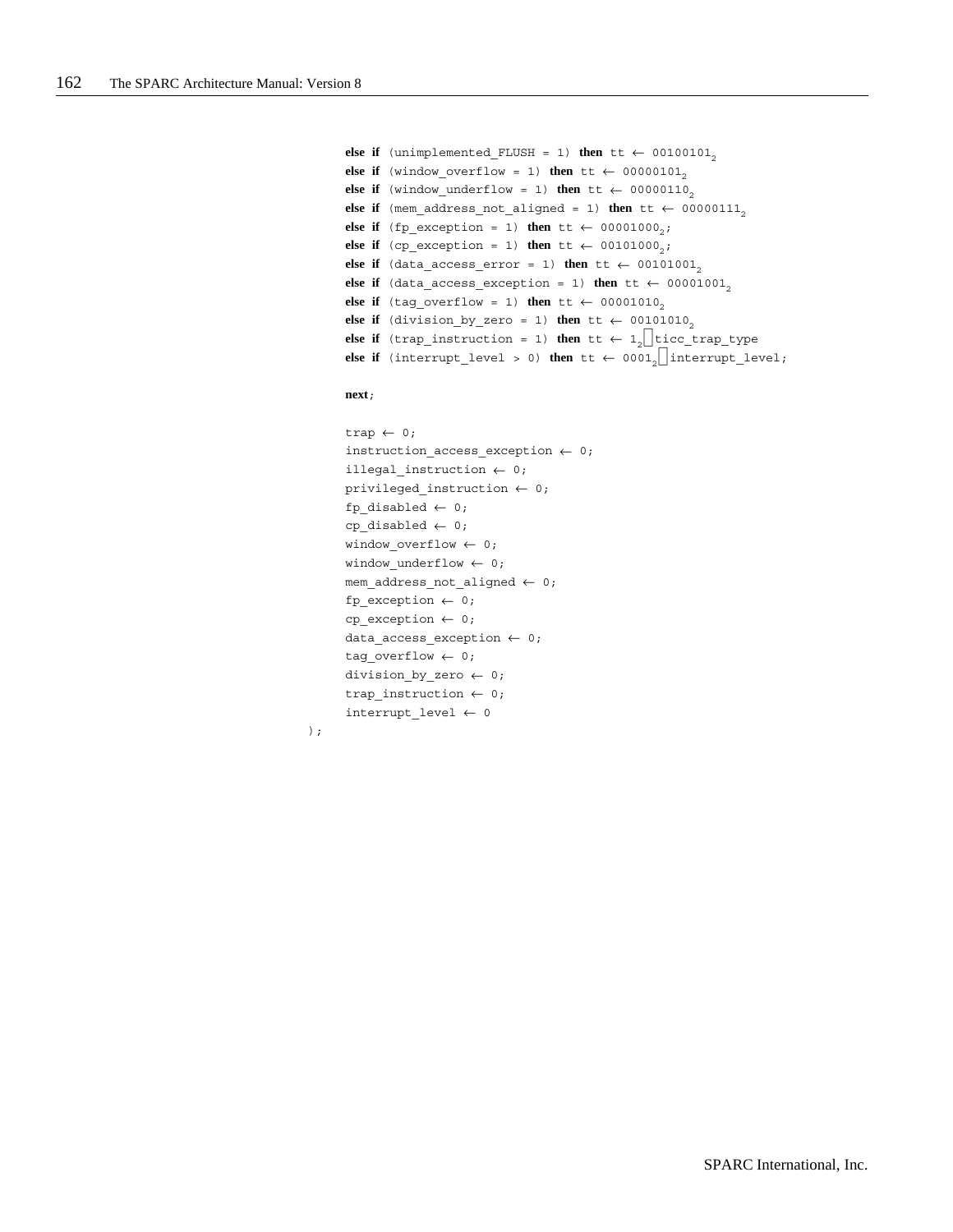| <b>C.9. Instruction Definitions</b> | This section contains the ISP definitions of the SPARC architecture instructions.<br>These complement the instruction descriptions in Appendix B, "Instruction<br>Definitions."                                                                                                                                                                                                                                                                                                                                                               |  |
|-------------------------------------|-----------------------------------------------------------------------------------------------------------------------------------------------------------------------------------------------------------------------------------------------------------------------------------------------------------------------------------------------------------------------------------------------------------------------------------------------------------------------------------------------------------------------------------------------|--|
|                                     |                                                                                                                                                                                                                                                                                                                                                                                                                                                                                                                                               |  |
| <b>Load Instructions</b>            | if (LDD or LD or LDSH or LDUH or LDSB or LDUB<br>or LDDF or LDF or LDFSR or LDDC or LDC or LDCSR) then (<br>$address \leftarrow r[rs1] + (if (i = 0) then r[rs2] else sign extend(simm13));$<br>addr space $\leftarrow$ (if (S = 0) then 10 else 11)<br>) else if (LDDA or LDA or LDSHA or LDUHA or LDSBA or LDUBA) then (<br>if $(S = 0)$ then (<br>trap $\leftarrow$ 1;<br>privileged instruction $\leftarrow$ 1<br>) else if $(i = 1)$ then (<br>trap $\leftarrow$ 1;<br>illegal_instruction $\leftarrow$ 1                                |  |
|                                     | $\angle$ else (<br>$address \leftarrow r[rs1] + r[rs2];$                                                                                                                                                                                                                                                                                                                                                                                                                                                                                      |  |
|                                     | addr space $\leftarrow$ asi                                                                                                                                                                                                                                                                                                                                                                                                                                                                                                                   |  |
|                                     | $\lambda$                                                                                                                                                                                                                                                                                                                                                                                                                                                                                                                                     |  |
|                                     | $\left( \right)$                                                                                                                                                                                                                                                                                                                                                                                                                                                                                                                              |  |
|                                     | next;<br>if $(\text{trap} = 0)$ then (                                                                                                                                                                                                                                                                                                                                                                                                                                                                                                        |  |
|                                     | if ((LDF or LDDF or LDFSR) and ((EF = 0) or (bp FPU present = 0)) then (<br>trap $\leftarrow$ 1;<br>fp disabled $\leftarrow$ 1<br>) else if ( $LDC$ or $LDDC$ or $LDCSR$ and $((EC = 0)$ or $(bp CP$ present = 0) then (<br>trap $\leftarrow$ 1;<br>$cp$ disabled $\leftarrow$ 1<br>) else if ( ( (LDD or LDDA or LDDF or LDDC) and (address<2:0> $\neq$ 0)) or<br>((LD or LDA or LDF or LDFSR or LDC or LDCSR) and (address<1:0> $\neq$ 0)) or<br>((LDSH or LDSHA or LDUH or LDUHA) and address<0> $\neq$ 0)) then (<br>trap $\leftarrow$ 1; |  |
|                                     | mem address not aligned $\leftarrow$ 1                                                                                                                                                                                                                                                                                                                                                                                                                                                                                                        |  |
|                                     | ) else if (LDDF and $(\text{rd}<0> \neq 0)$ ) then (<br>trap $\leftarrow$ 1;<br>$fp\_exception \leftarrow 1;$<br>$\texttt{ftt} \leftarrow \texttt{invalid}$ fp register                                                                                                                                                                                                                                                                                                                                                                       |  |
|                                     | ) else if ((LDF or LDDF or LDFSR) and (an FPU sequence error is detected)) then (<br>trap $\leftarrow$ 1;<br>fp_exception $\leftarrow$ 1;<br>$\texttt{ftt} \leftarrow \texttt{sequence error}$<br>) else if ((LDC or LDDC or LDCSR) and (a CP sequence error is detected)) then (                                                                                                                                                                                                                                                             |  |
|                                     | trap $\leftarrow$ 1;                                                                                                                                                                                                                                                                                                                                                                                                                                                                                                                          |  |
|                                     | $cp\_exception \leftarrow 1;$<br>$\{$ possibly additional implementation-dependent actions $\}$<br>$\lambda$                                                                                                                                                                                                                                                                                                                                                                                                                                  |  |
|                                     | $)$ ;                                                                                                                                                                                                                                                                                                                                                                                                                                                                                                                                         |  |
|                                     | next;                                                                                                                                                                                                                                                                                                                                                                                                                                                                                                                                         |  |
|                                     | if $(\text{trap} = 0)$ then (                                                                                                                                                                                                                                                                                                                                                                                                                                                                                                                 |  |
|                                     | $(data, \text{MAE}) \leftarrow memory\_read(data\_space, address);$                                                                                                                                                                                                                                                                                                                                                                                                                                                                           |  |
|                                     | next;<br>if $(MAE = 1)$ then (                                                                                                                                                                                                                                                                                                                                                                                                                                                                                                                |  |
|                                     |                                                                                                                                                                                                                                                                                                                                                                                                                                                                                                                                               |  |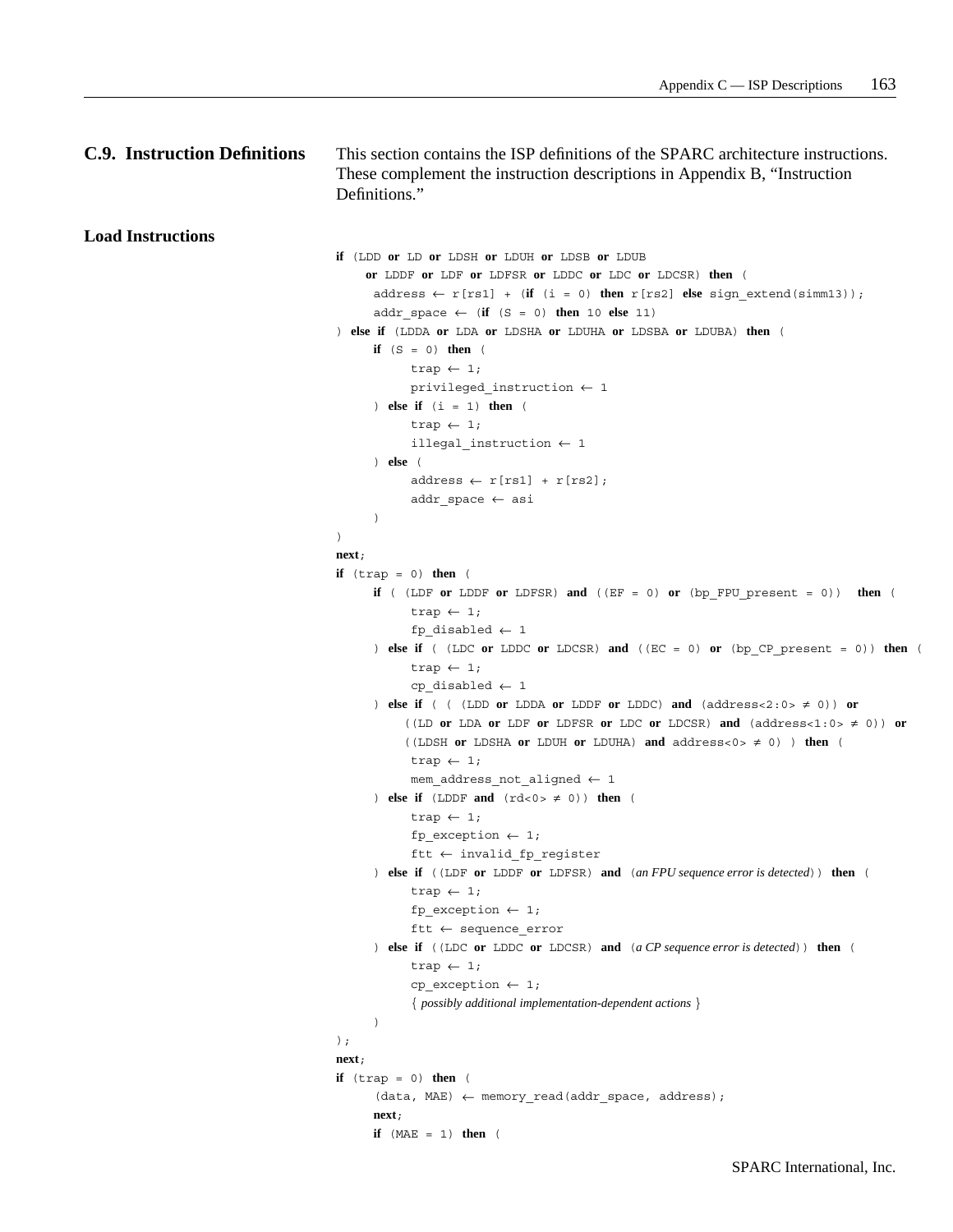```
trap \leftarrow 1;data_access_exception ← 1
      ) else (
            if (LDSB or LDSBA or LDUB or LDUBA) then (
                  if \left(\frac{\text{address}(1:0)}{5}\right) = 0 then byte \leftarrow data\left(\frac{31:24}{5}\right)else if (address < 1:0 > = 1) then byte ← data<23:16>
                  else if (address<1:0> = 2) then byte ← data<15: 8>
                  else if (address<1:0> = 3) then byte ← data< 7: 0>;
                  next;
                  if (LDSB or LDSBA) then
                        word0 \leftarrow sign extend byte(byte)else
                         word0 ← zero_extend_byte(byte)
            ) else if (LDSH or LDSHA or LDUH or LDUHA) then (
                  if \left( \text{address} < 1:0 \right) = 0 then halfword \leftarrow data\left( \text{stars} < 1:16 \right)else if (address<1:0> = 2) then halfword ← data<15: 0>;
                   next;
                   if (LDSH or LDSHA) then
                        word0 ← sign_extend_halfword(halfword)
                  else
                        word0 \leftarrow zero extend halfword(halfword)
            ) else
                  word0 ← data
      )
);
next;
if (\text{trap} = 0) then (
      if ( (rd ≠ 0) and (LD or LDA or LDSH or LDSHA
           or LDUHA or LDUH or LDSB or LDSBA or LDUB or LDUBA) ) then
                  r[rd] ← word0
      else if (LDF ) then f[rd] ← word0
      else if (LDC ) then { implementation-dependent actions }
      else if (LDFSR) then FSR ← word0
      else if (LDCSR) then CSR ← word0
      else if (LDD or LDDA) then r[rd and 11110<sub>2</sub>] \leftarrow word0else if (LDDF) then f[rd \text{ and } 11110_q] \leftarrow word0else if (LDDC) then { implementation-dependent actions }
);
next;
if ((trap = 0) and (LDD or LDDA or LDDF or LDDC)) then (
      (word1, MAE) \leftarrow memory read(addr space, address + 4);
      next;
      if (MAE = 1) then ( {MAE = 1} only due to a "non-resumable machine-check error" }
            trap \leftarrow 1;data access exception \leftarrow 1 )
      else if (LDD or LDDA) then r[rd or 1] \leftarrow word1
      else if (LDDF) then f[rd or 1] ← word1
      else if (LDDC) then { implementation-dependent actions }
);
```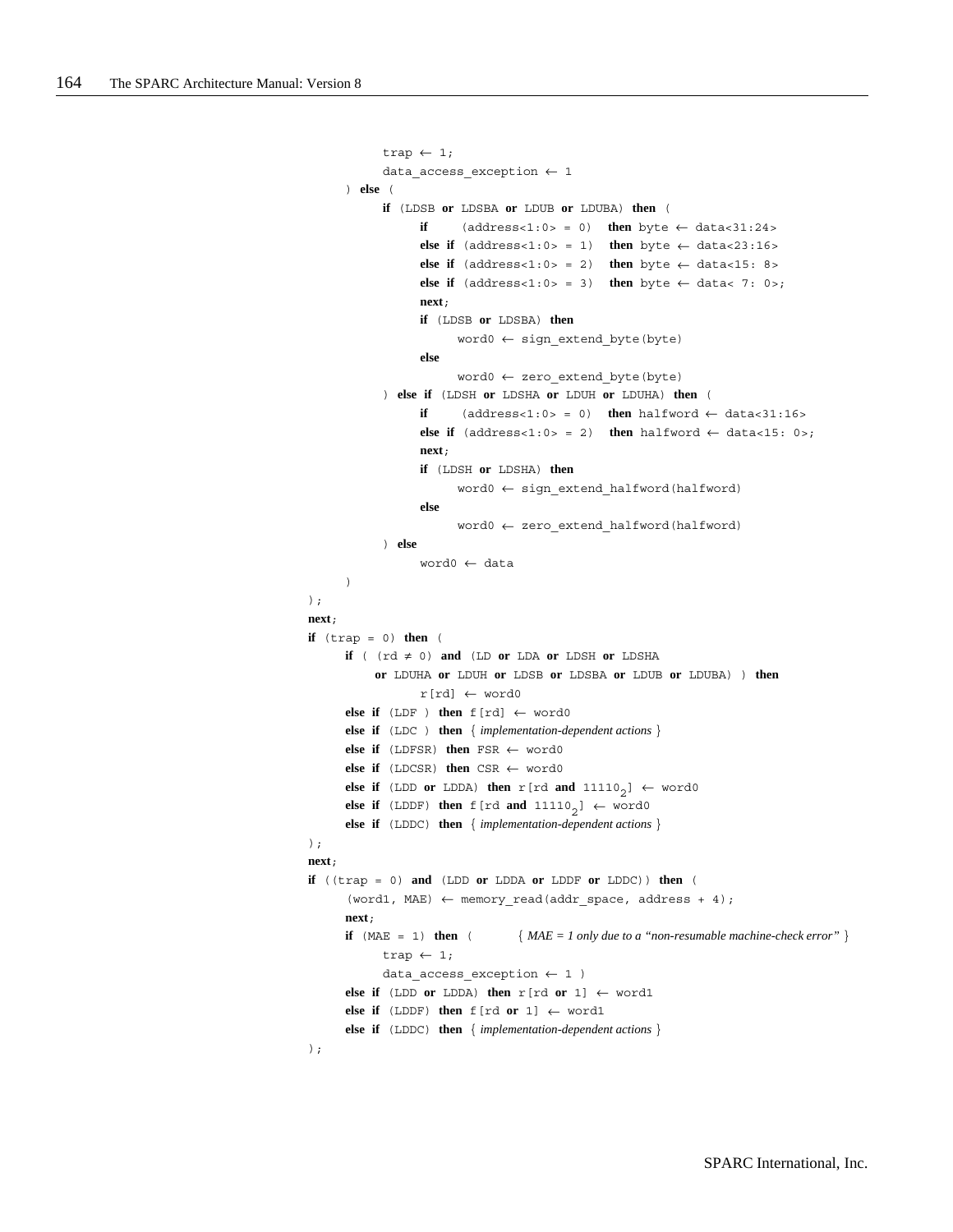```
Store Instructions if ( (S = 0) and (STDA or STA or STHA or STBA or STDFQ or STDCQ) ) then (
                                                 trap \leftarrow 1;privileged instruction \leftarrow 1
                                          ) else if ((i = 1) and (STDA or STA or STHA or STBA)) then (
                                                 trap \leftarrow 1;illegal instruction \leftarrow 1
                                          );
                                          next;
                                          if (\text{trap} = 0) then (
                                                 if (STD or ST or STH or STB or STF or STDF
                                                    or STFSR or STDFQ or STCSR or STC or STDC or STDCQ) then (
                                                       \text{address} \leftarrow \text{r}[\text{rs1}] + (\text{if} (\text{i} = 0) \text{ then } \text{r}[\text{rs2}] \text{ else } \text{sign}\_\text{extend}(\text{sim13});
                                                       addr space \leftarrow (if (S = 0) then 10 else 11)
                                                 ) else if (STDA or STA or STHA or STBA) then (
                                                       address \leftarrow r[rs1] + r[rs2];addr_space ← asi
                                                );
                                                 if ((STF or STDF or STFSR or STDFQ) and
                                                     ((EF = 0) or (bp FPU present = 0)) ) then (
                                                       trap \leftarrow 1;
                                                       fp disabled \leftarrow 1
                                                );
                                                 if ((STC or STDC or STCSR or STDCQ) and
                                                     ((EC = 0) or (bp CP present = 0)) ) then (
                                                       trap \leftarrow 1;
                                                       cp_disabled \leftarrow 1
                                                )
                                          );
                                          next;
                                          if (\text{trap} = 0) then (
                                                 if ((STH or STHA) and (address<0> \neq 0)) then (
                                                       trap ← 1; { misaligned half-word address }
                                                       mem address not aligned \leftarrow 1
                                                );
                                                 if ((STor STAor STFor STFSRor STCor STCSR) and (address<1:0> \neq 0)) then (
                                                       trap ← 1; { misaligned full-word address }
                                                       mem address not aligned \leftarrow 1
                                                 );
                                                 if ((STDor STDAor STDFor STDFQor STDCor STDCQ) and (address<2:0>\neq0)) then (
                                                       trap ← 1; { misaligned double-word address }
                                                       mem address not aligned \leftarrow 1
                                                 ) else (
                                                       if (STDFQ and ((implementation has no floating-point queue) or (FSR.qne= 0))) then (
                                                             trap \leftarrow 1;fp_exception \leftarrow 1;
                                                             ftt \leftarrow sequence error;
                                                       );
                                                       if (STDCQ and (implementation has no coprocessor queue)) then (
                                                             trap \leftarrow 1;cp exception \leftarrow 1;
                                                             { possibly additional implementation-dependent actions }
                                                       );
```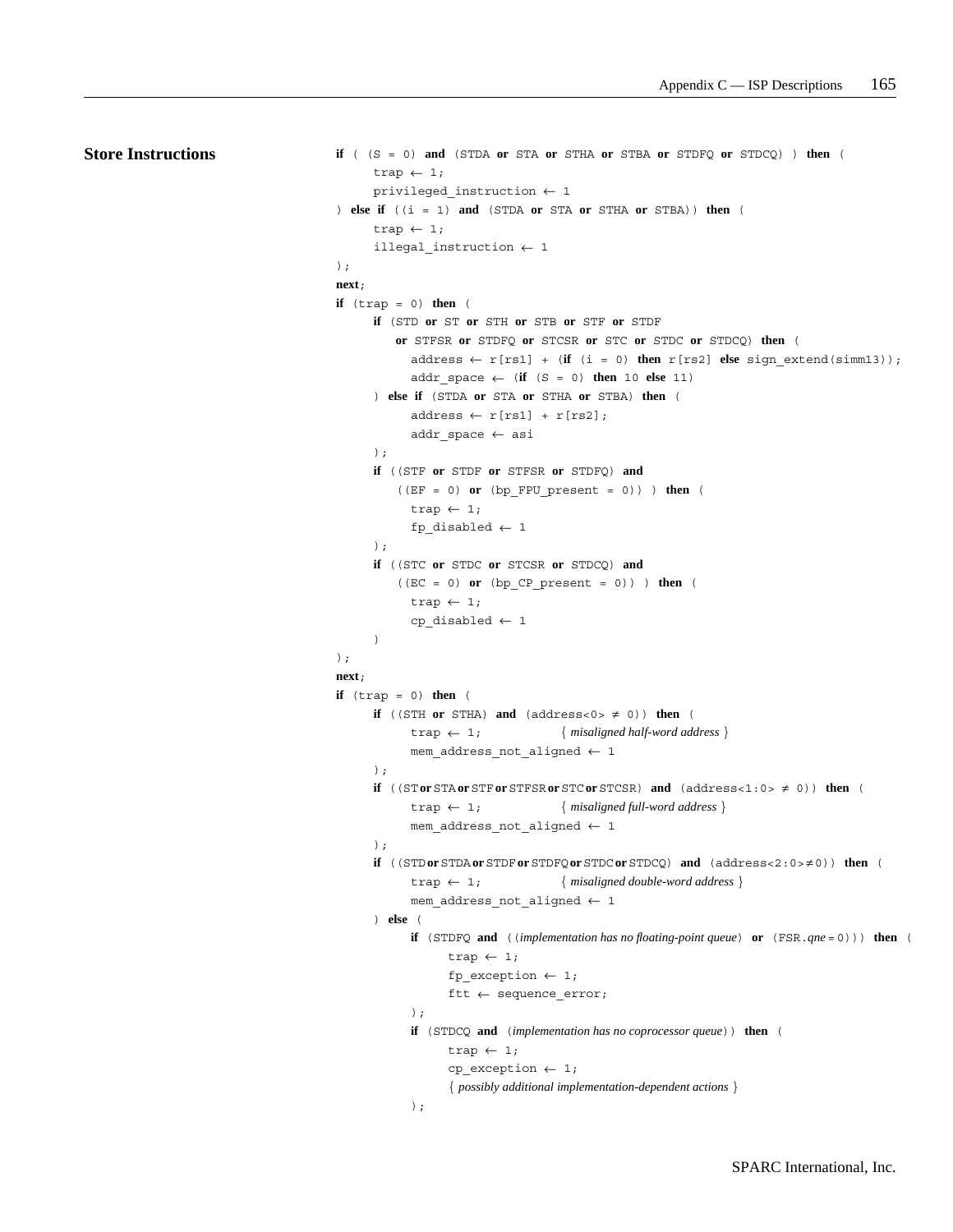```
if (STDF and (rd < 0 > \neq 0)) then (
                     trap \leftarrow 1;fp_exception \leftarrow 1;
                    ftt ← invalid_fp_register
             )
      )
);
next;
if (trap = 0) then (
      if (STF) then ( byte mask \leftarrow 1111<sub>2</sub>; data0 \leftarrow f[rd] )
      else if (STC) then ( byte mask \leftarrow 1111<sub>2</sub>; data0 \leftarrow implementation_dependent_value )
      else if (STDF) then ( byte mask \leftarrow 1111<sub>2</sub>; data0 \leftarrow f[rd and 11110<sub>2</sub>] )
      else if (STDC) then ( byte_mask ← 1111<sub>2</sub>; data0 ← implementation_dependent_value )
      else if (STD or STDA) then ( byte mask ← 1111<sub>2</sub>; data0 ← r[rd and 11110<sub>2</sub>] )
      else if (STDFQ) then ( byte mask \leftarrow 1111<sub>2</sub>; data0 \leftarrow implementation_dependent_value )
      else if (STDCQ) then ( byte mask \leftarrow 1111<sub>2</sub>; data0 \leftarrow implementation_dependent_value )
      else if (STFSR) then (
             while ((FSR.qne = 1) and (trap = 0)){ wait for pending floating-point instructions to complete }
             )
             next;
             byte mask \leftarrow 1111<sub>2</sub>; data0 \leftarrow FSR
      ) else if (STCSR) then (
              { implementation-dependent actions }
             byte mask \leftarrow 1111<sub>2</sub>; data0 \leftarrow CSR
      ) else if (ST or STA) then ( byte mask \leftarrow 1111<sub>2</sub>; data0 = r[rd] )
      else if (STH or STHA) then (
             if (address<1:0> = 0) then (
                    byte_mask \leftarrow 1100_2; data0 \leftarrow shift_left_logical(r[rd], 16))
             else if (address<1:0> = 2) then (
                    byte mask \leftarrow 0011_2; data0 \leftarrow r[rd] )
      ) else if (STB or STBA) then (
             if (address<1:0> = 0) then (
                    byte mask \leftarrow 1000<sub>2</sub>; data0 \leftarrow shift left logical(r[rd], 24) )
             else if (address<1:0> = 1) then (
                    byte mask \leftarrow 0100<sub>2</sub>; data0 \leftarrow shift left logical(r[rd], 16) )
             else if (address<1:0> = 2) then (
                    byte mask \leftarrow 0010<sub>2</sub>; data0 \leftarrow shift left logical(r[rd], 8) )
             else if (address<1:0> = 3) then (
                    byte_mask \leftarrow 0001<sub>2</sub>; data0 \leftarrow r[rd] )
      );
);
next;
if (trap = 0) then (
      MAE \leftarrow memory write(addr space, address, byte mask, data0);
      next;
      if (MAE = 1) then (
             trap \leftarrow 1;data\_access\_exception \leftarrow 1)
);
next;
if ((trap = 0) and (STD or STDA or STDF or STDC or STDFQ or STDCQ)) then (
```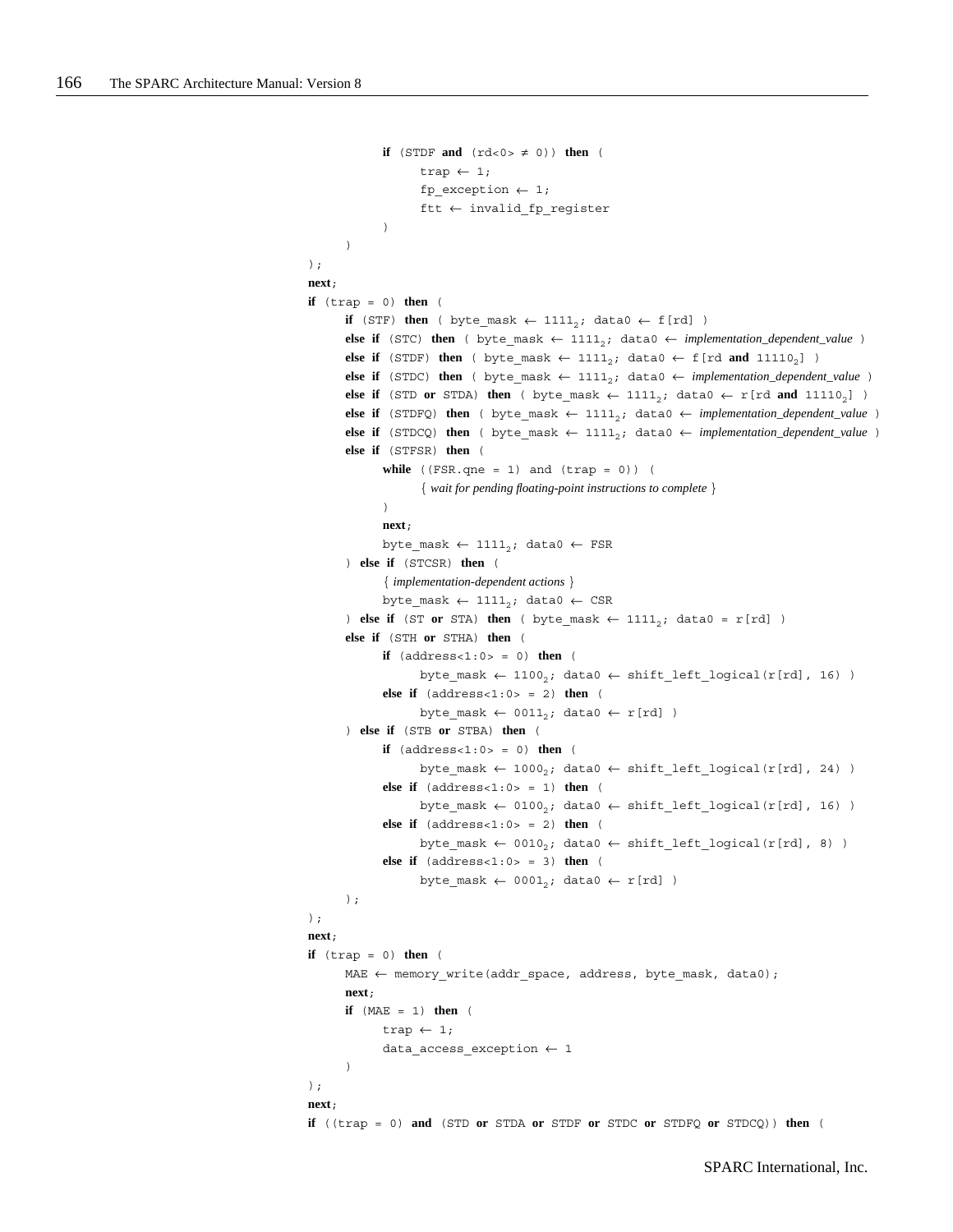```
if (STD or STDA) then ( data1 \leftarrow r[rd or 00001<sub>2</sub>] )
else if (STDF ) then ( data1 \leftarrow f[rd or 00001<sub>2</sub>] )
else if (STDC ) then ( data1 ← implementation_dependent_value )
else if (STDFQ) then ( data1 ← implementation_dependent_value )
else if (STDCQ) then ( data1 ← implementation_dependent_value )
next;
MAE \leftarrow memory_write(addr_space, address + 4, 1111<sub>2</sub>, data1);
next;
if (MAE = 1) then \{ MAE = 1 \text{ only due to a "non-resumable machine-check error" } \}trap \leftarrow 1;data_access_exception ← 1
)
```
);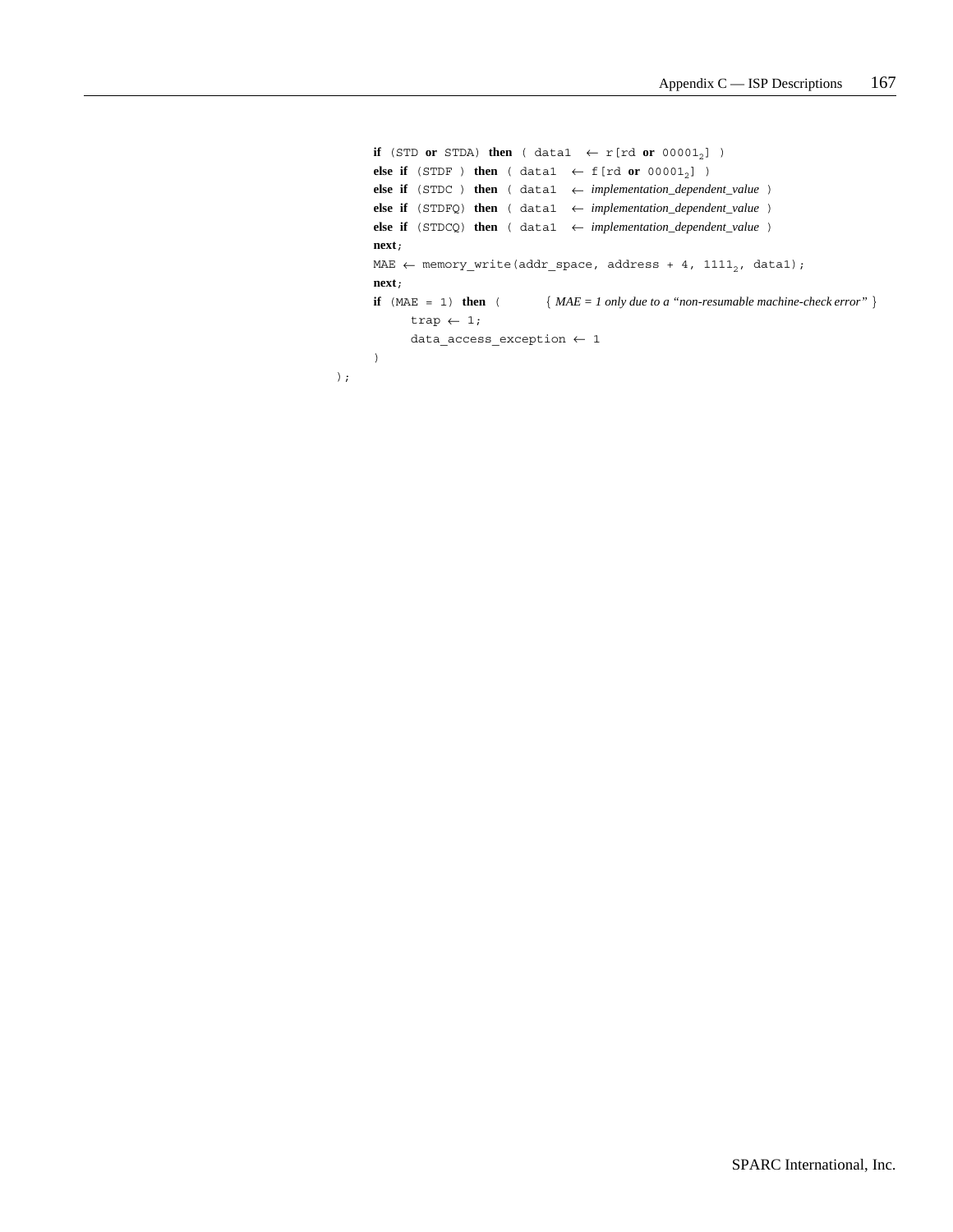**Atomic Load-Store Unsigned Byte Instructions**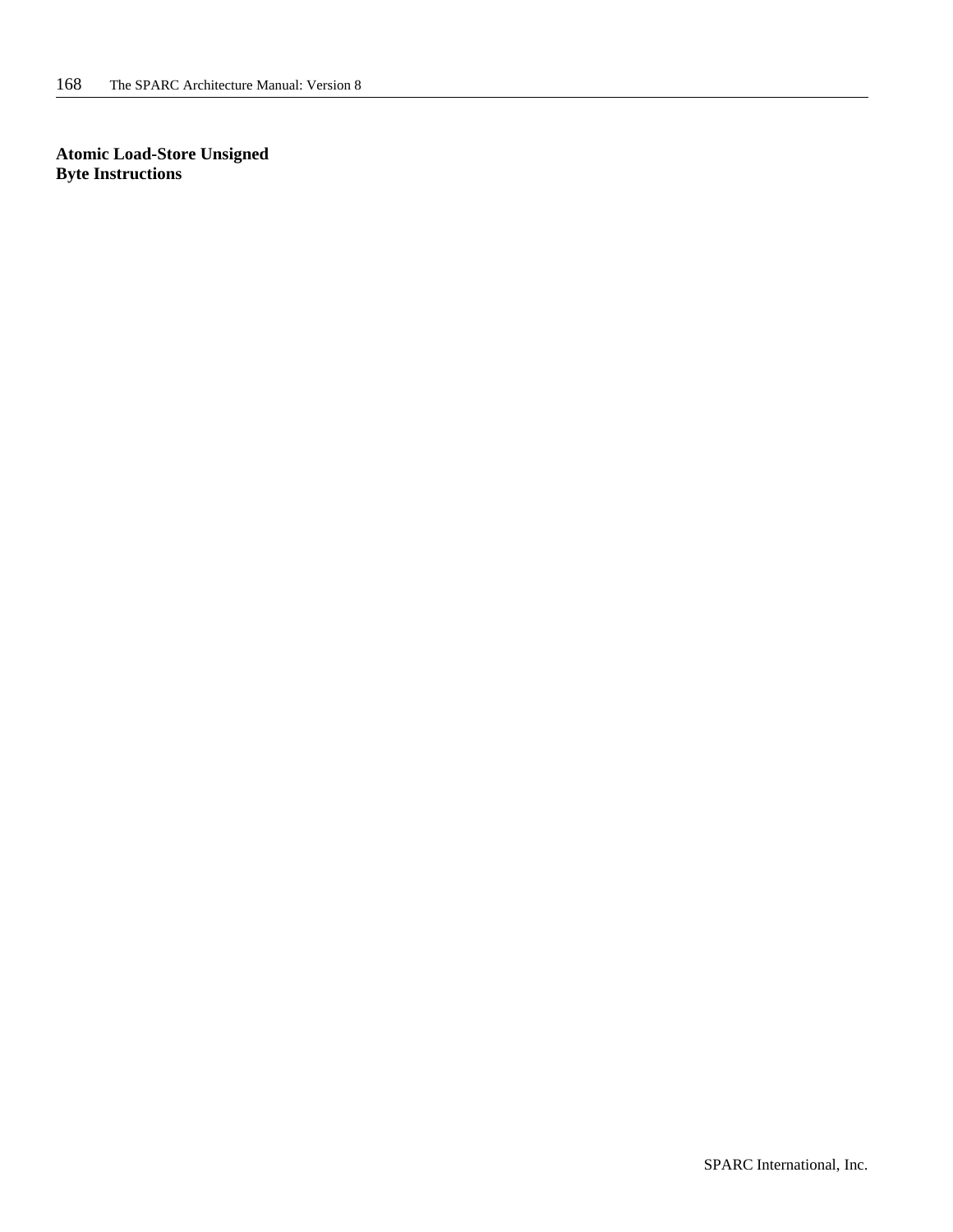```
if (LDSTUB) then (
       \text{address} \leftarrow \text{r}[\text{rs1}] + (\text{if} (\text{i} = 0) \text{ then } \text{r}[\text{rs2}] \text{ else sign extend}(\text{simm13}));
       addr space \leftarrow (if (S = 0) then 10 else 11)
) else if (LDSTUBA) then (
      if (S = 0) then (
             trap \leftarrow 1;privileged_instruction ← 1
      ) else if (i = 1) then (
             trap \leftarrow 1;illegal instruction \leftarrow 1
      ) else (
             address \leftarrow r[rs1] + r[rs2];addr_space ← asi
      )
);
next;
if (trap = 0) then (
      while ( (pb block ldst byte = 1) or (pb block ldst word = 1) ) (
              { wait for lock(s) to be lifted }
              { an implementation actually need only block when another LDSTUB or SWAP
               is pending on the same byte in memory as the one addressed by this LDSTUB }
      );
      next;
      pb block ldst byte \leftarrow 1;
      next;
      (data, MAE) \leftarrow memory read(addr space, address);next;
      if (MAE = 1) then (
             trap \leftarrow 1;data access exception \leftarrow 1
      )
)
next;
if (trap = 0) then (
      if (address<1:0> = 0) then ( byte mask \leftarrow 1000<sub>2</sub>)
      else if (address<1:0> = 1) then ( byte mask \leftarrow 0100<sub>2</sub>)
      else if (address<1:0> = 2) then ( byte mask \leftarrow 0010<sub>2</sub>)
      else if (address<1:0> = 3) then ( byte mask \leftarrow 0001<sub>2</sub>)
       ;
      next;
      MAE ← memory write(addr space, address, byte mask, FFFFFFFF<sub>16</sub>);
      next;
      pb block ldst byte \leftarrow 0;
      if (MAE = 1) then \{ MAE = 1 \text{ only due to a "non-resumable machine-check error" } \}trap \leftarrow 1;data access exception \leftarrow 1
      ) else (
             if \left( \text{address} < 1:0 \right) = 0 then word \leftarrow zero extend byte(data<31:24>)
             else if \{\text{address} < 1:0 > = 1\} then word ← zero extend byte(data<23:16>)
             else if address<1:0> = 2) then word ← zero_extend_byte(data<15:8>)
             else if \{\text{address} < 1:0 > = 3\} then word ← zero extend byte(data<7:0>);
             next;
```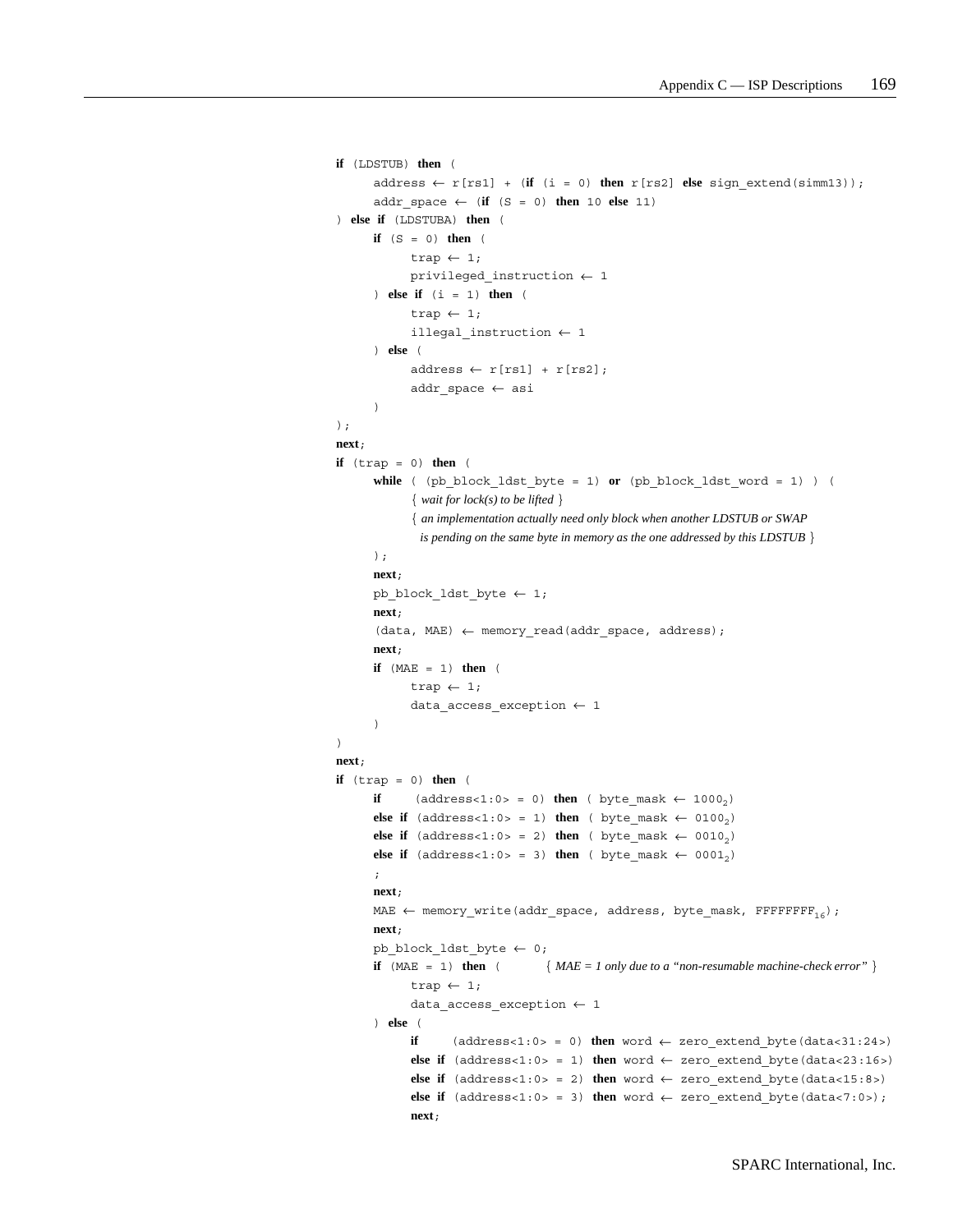```
if (\text{rd} \neq 0) then r[\text{rd}] \leftarrow \text{word})
);
```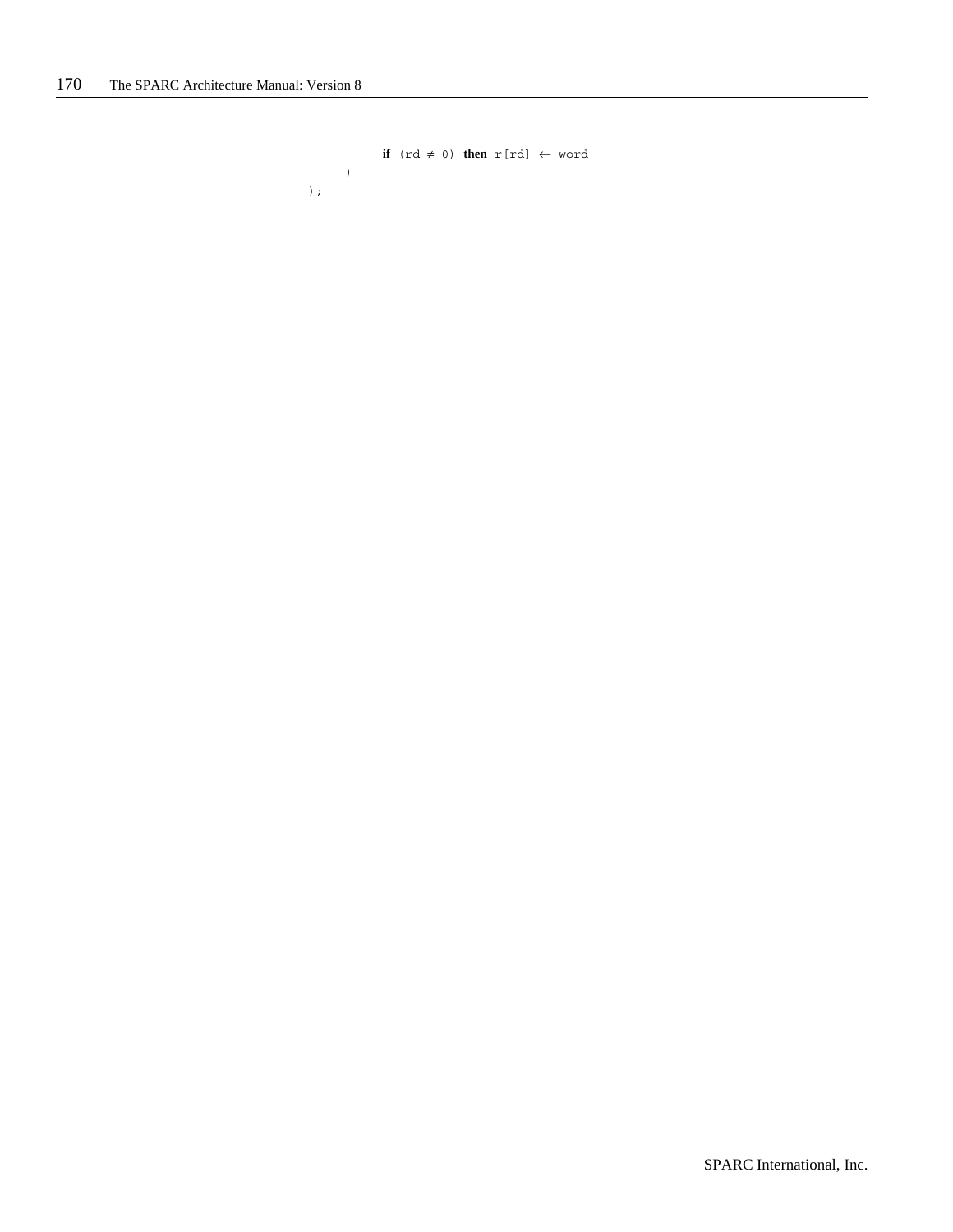**Swap Register with Memory Instructions**

```
if (SWAP) then (
       \text{address} \leftarrow \text{r}[\text{rs1}] + (\text{if} (\text{i} = 0) \text{ then } \text{r}[\text{rs2}] \text{ else sign extend}(\text{simm13}));
       addr space \leftarrow (if (S = 0) then 10 else 11)
) else if (SWAPA) then (
       if (S = 0) then (
              trap \leftarrow 1;
              privileged_instruction ← 1
       ) else if (i = 1) then (
              trap \leftarrow 1;
              illegal instruction \leftarrow 1
       ) else (
             address \leftarrow r[rs1] + r[rs2];addr_space ← asi
       )
);
next;
if (trap = 0) then (
       temp \leftarrow r[rd];while ( (pb_block_ldst_byte = 1) or (pb_block_ldst_word = 1) ) (
              { wait for lock(s) to be lifted }
              { an implementation actually need only block when another SWAP is pending on
               the same word in memory as the one addressed by this SWAP, or a LDSTUB is
               pending on any byte of the word in memory addressed by this SWAP }
       );
      next;
      pb block ldst word \leftarrow 1;
      next;
       (word, MAE) \leftarrow memory read(addr space, address);
       next;
       if (MAE = 1) then (
             trap \leftarrow 1;
              data_access_exception ← 1
       )
next;
if (\text{trap} = 0) then (
      MAE \leftarrow memory_write(addr_space, address, 1111<sub>2</sub>, temp);
      next;
       pb_block_ldst_word ← 0;
       if (MAE = 1) then ( {MAE = 1} only due to a "non-resumable machine-check error" }
              trap \leftarrow 1;data_access_exception ← 1
       ) else (
              if (\text{rd} \neq 0) then r[\text{rd}] \leftarrow \text{word})
);
```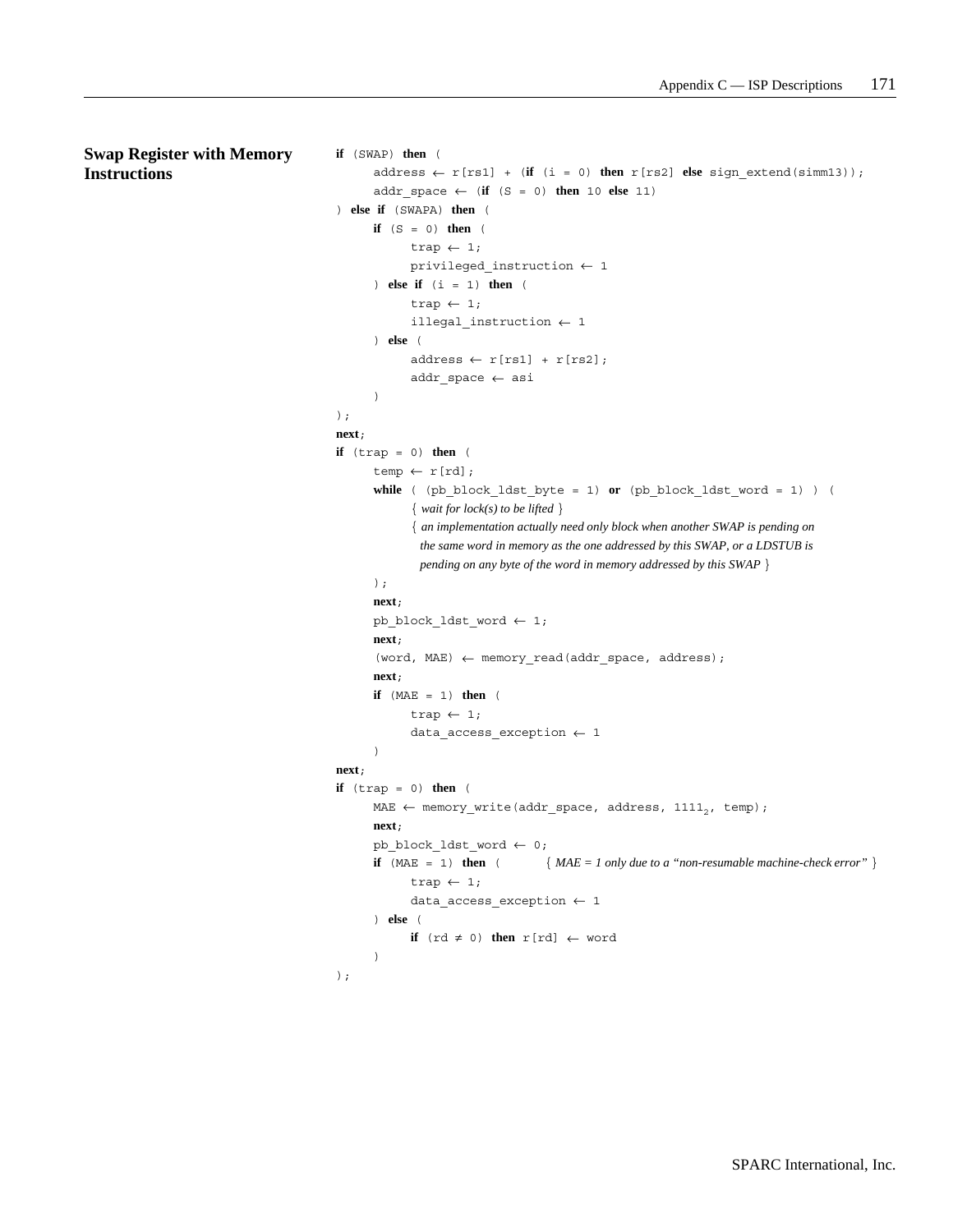| <b>Logical Instructions</b> | operand2 := if $(i = 0)$ then $r[rs2]$ else sign extend(simm13);           |  |  |
|-----------------------------|----------------------------------------------------------------------------|--|--|
|                             | if (AND or ANDcc) then result $\leftarrow$ r[rs1] and operand2             |  |  |
|                             | else if (ANDN or ANDNcc) then result $\leftarrow$ r[rs1] and not operand2  |  |  |
|                             | else if (OR or ORcc) then result $\leftarrow$ r[rs1] or operand2           |  |  |
|                             | else if (ORN or ORNcc) then result $\leftarrow$ r[rs1] or not operand2     |  |  |
|                             | else if (XOR or XORcc) then result $\leftarrow$ r[rs1] xor operand2        |  |  |
|                             | else if (XNOR or XNORcc) then result $\leftarrow$ r[rs1] xor not operand2; |  |  |
|                             | next;                                                                      |  |  |
|                             | if $(rd \neq 0)$ then $r[rd] \leftarrow result;$                           |  |  |
|                             | if (ANDCC or ANDNCC or ORCC or ORNCC or XORCC or XNORCC) then (            |  |  |
|                             | $N \leftarrow \text{result}<31$                                            |  |  |
|                             | $Z \leftarrow if$ (result = 0) then 1 else 0;                              |  |  |
|                             | $V \leftarrow 0;$                                                          |  |  |
|                             | $C \leftarrow 0$                                                           |  |  |
|                             | $\rightarrow$                                                              |  |  |
|                             |                                                                            |  |  |
| <b>SETHI</b> Instruction    | if $(\text{rd} \neq 0)$ then (                                             |  |  |
|                             | $r[rd]31:10> \leftarrow imm22;$                                            |  |  |
|                             | $r[rd]<.9:0> \leftarrow 0$                                                 |  |  |
|                             | $\left( \right)$                                                           |  |  |
|                             |                                                                            |  |  |
|                             |                                                                            |  |  |
|                             |                                                                            |  |  |
| <b>NOP Instruction</b>      | $\{No\ Operation\}$                                                        |  |  |
|                             |                                                                            |  |  |
|                             |                                                                            |  |  |
|                             |                                                                            |  |  |
| <b>Shift Instructions</b>   | shift count := if $(i = 0)$ then $r[rs2]<4:0>$ else shont;                 |  |  |
|                             | if (SLL and (rd $\neq$ 0)) then                                            |  |  |
|                             | $r[rd] \leftarrow$ shift left logical( $r[rs1]$ , shift count)             |  |  |
|                             | else if $(SRL$ and $(rd \neq 0)$ ) then                                    |  |  |
|                             | $r[rd] \leftarrow$ shift right logical( $r[rs1]$ , shift count)            |  |  |
|                             | else if (SRA and (rd $\neq$ 0)) then                                       |  |  |
|                             | $r[rd] \leftarrow shift\_right\_arithmetic(r[rs1], shift count)$           |  |  |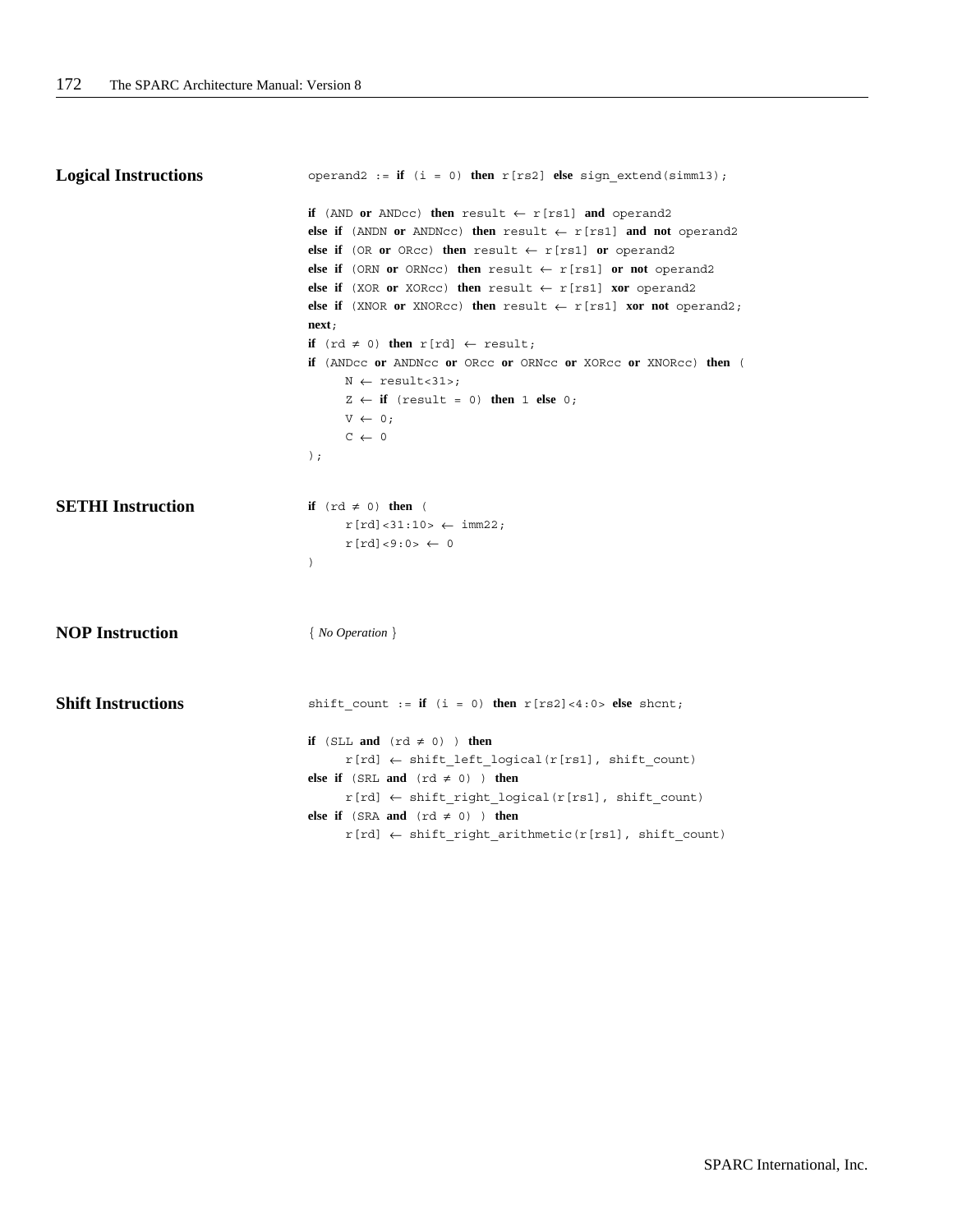```
Add Instructions operand2 := if (i = 0) then r[rs2] else sign extend(simm13);
                                       if (ADD or ADDcc) then
                                             result \leftarrow r[rsl] + operatingelse if (ADDX or ADDXcc) then
                                             result \leftarrow r[rs1] + operand2 + C;next;
                                       if (rd \neq 0) then
                                             r[rd] \leftarrow \text{result};if (ADDcc or ADDXcc) then (
                                             N \leftarrow \text{result}<31Z \leftarrow \textbf{if} (result = 0) then 1 else 0;
                                             V ← (r[rs1]<31> and operand2<31> and (not result<31>)) or
                                                    ((not r[rs1]<31>) and (not operand2<31>) and result<31>);
                                             C ← (r[rs1]<31> and operand2<31>) or
                                                    ((not result<31>) and (r[rs1]<31> or operand2<31>))
                                       );
Tagged Add Instructions operand2 := if (i = 0) then r[rs2] else sign_extend(simm13);
                                       result \leftarrow r[rs1] + operand2;next;
                                        temp V \leftarrow (r[rsl] < 31 and operand2<31> and (not result<31>)) or
                                              ((not r[rs1]<31>) and (not operand2<31>) and result<31>) or
                                              (r[rs1]<1:0> \neq 0 or operand2<1:0> \neq 0;
                                       next;
                                       if (TADDccTV and (temp V = 1)) then (
                                             trap \leftarrow 1;tag_overflow ← 1
                                        ) else (
                                             N \leftarrow \text{result}<31Z \leftarrow if (result = 0) then 1 else 0;
                                             V \leftarrow \text{temp}_V;C \leftarrow (r[rs1].31> and operand2<31>) or
                                                   ((not result<31>) and (r[rs1]<31> or operand2<31>));
                                             if (rd \neq 0) then
                                                   r[rd] \leftarrow \text{result};);
```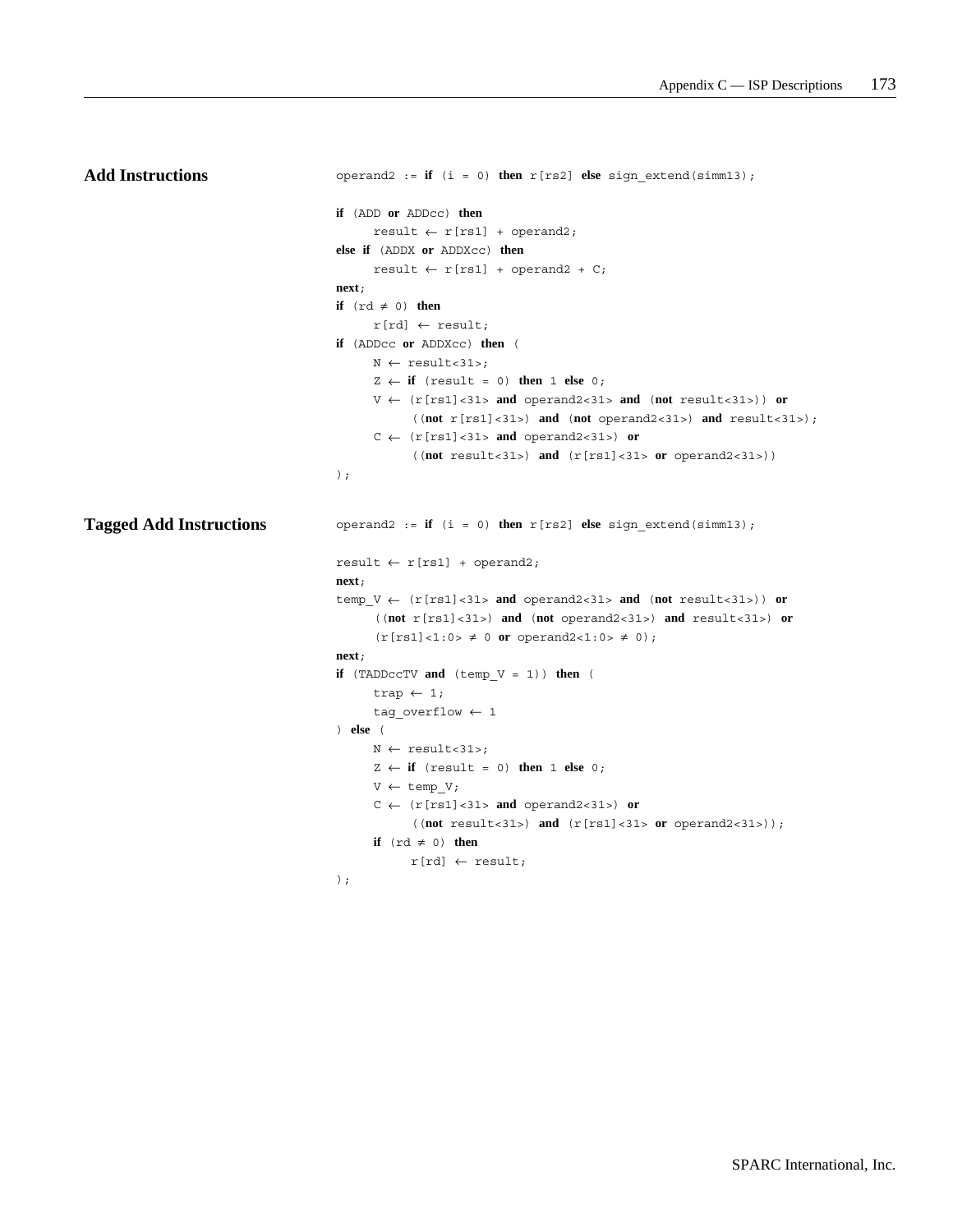```
Subtract Instructions operand2 := if (i = 0) then r[rs2] else sign extend(simm13);
                                        if (SUB or SUBcc) then
                                              result \leftarrow r[rs1] - operand2;else if (SUBX or SUBXcc) then
                                              result \leftarrow r[rs1] - operand2 - C;next;
                                        if (\text{rd} \neq 0) then
                                             r[rd] \leftarrow \text{result};if (SUBcc or SUBXcc) then (
                                              N \leftarrow \text{result}<31Z \leftarrow if (result = 0) then 1 else 0;
                                              V ← (r[rs1]<31> and (not operand2<31>) and (not result<31>)) or
                                                    ((not r[rs1]<31>) and operand2<31> and result<31>);
                                              C ← ((not r[rs1]<31>) and operand2<31>) or
                                                    (result<31> and ((not r[rs1]<31>) or operand2<31>))
                                        );
Tagged Subtract Instructions operand2 := if (i = 0) then r[rs2] else sign_extend(simm13);
                                        result \leftarrow r[rs1] - operand2;next;
                                        temp V \leftarrow (r[rs1]<31> and (not operand2<31>) and (not result<31>)) or
                                              ((not r[rs1]<31>) and operand2<31> and result<31>) or
                                              (r[rs1]<1:0> \neq 0 or operand2<1:0> \neq 0;
                                        next;
                                        if (TSUBccTV and (temp V = 1)) then (
                                              trap \leftarrow 1;tag_overflow ← 1
                                        ) else (
                                              N \leftarrow \text{result}<31Z \leftarrow if (result = 0) then 1 else 0;
                                              V \leftarrow \text{temp}_V;C \leftarrow ((not r[rs1]<31>) and operand2<31>) or
                                                    (result<31> and ((not r[rs1]<31>) or operand2<31>));
                                              if (rd \neq 0) then
                                                    r[rd] \leftarrow \text{result};);
```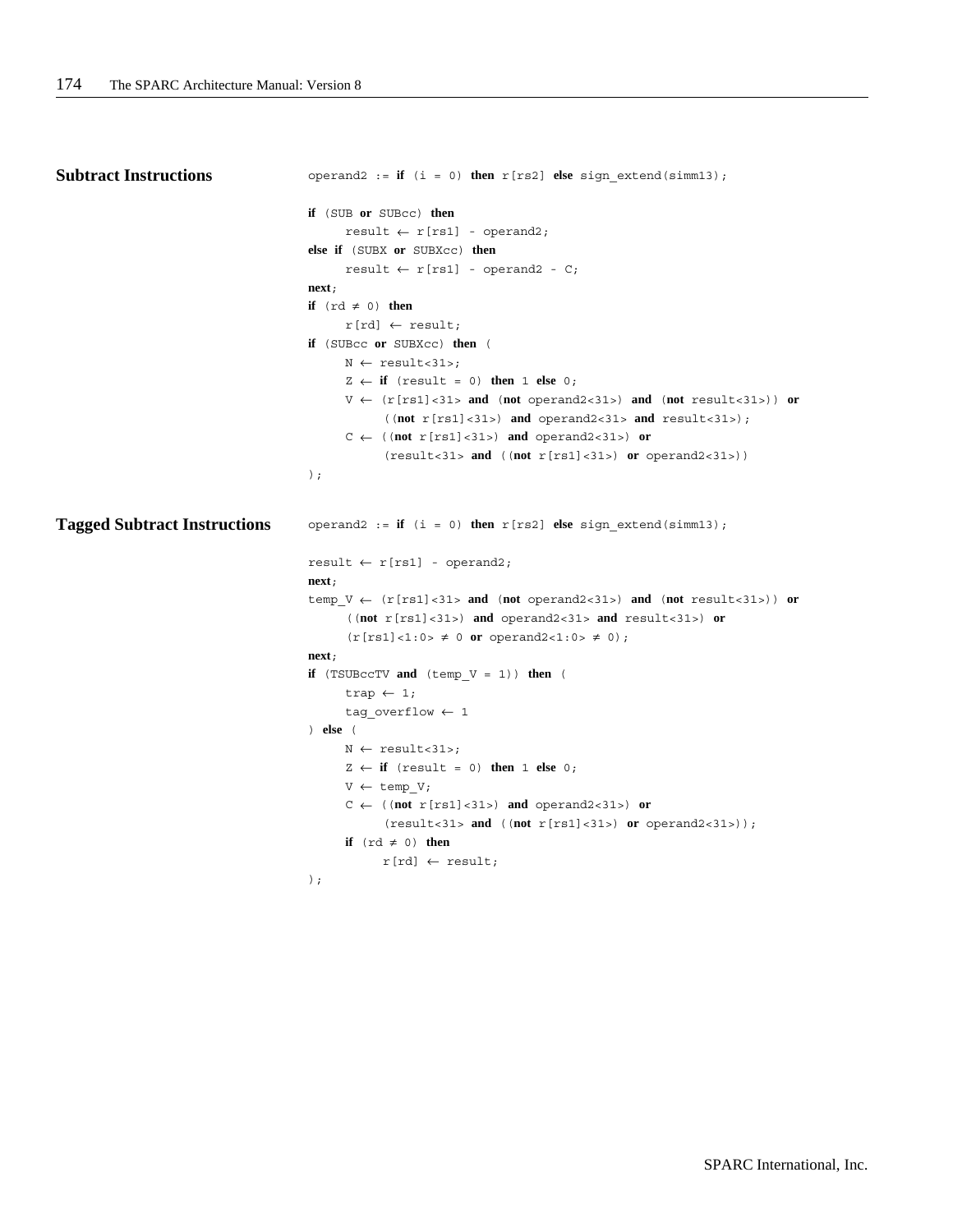```
Multiply Step Instruction operand1 := (N \nvert N) (r \nvert s1 \nvert s31:1>);
                                       operand2 := (
                                             if (Y<0> = 0) then 0
                                             else if (i = 0) then r[rs2] else sign_extend(simm13)
                                       );
                                       result ← operand1 + operand2;
                                       Y \leftarrow r[rs1] < 0 > Y < 31:1 > ;next;
                                       if (rd ≠ 0) then (
                                             r[rd] \leftarrow \text{result};)
                                       N \leftarrow \text{result}<31Z \leftarrow if (result = 0) then 1 else 0;
                                       V ← (operand1<31> and operand2<31> and (not result<31>)) or
                                             ((not operand1<31>) and (not operand2<31>) and result<31>);
                                       C ← (operand1<31> and operand2<31>) or
                                             ((not result<31>) and (operand1<31> or operand2<31>))
Multiply Instructions operand2 := if (i = 0) then r[rs2] else sign_extend(simm13);
                                       if (UMUL or UMULcc) then (Y, result) ← multiply_unsigned(r[rs1], operand2)
                                       else if (SMUL or SMULcc) then (Y, result) ← multiply signed(r[rs1], operand2)
                                       next;
                                       if (\text{rd} \neq 0) then (
                                             r[rd] \leftarrow \text{result};)
                                       if (UMULcc or SMULcc) then (
                                             N \leftarrow \text{result}<31Z \leftarrow if (result = 0) then 1 else 0;
                                             V \leftarrow 0C \leftarrow 0);
```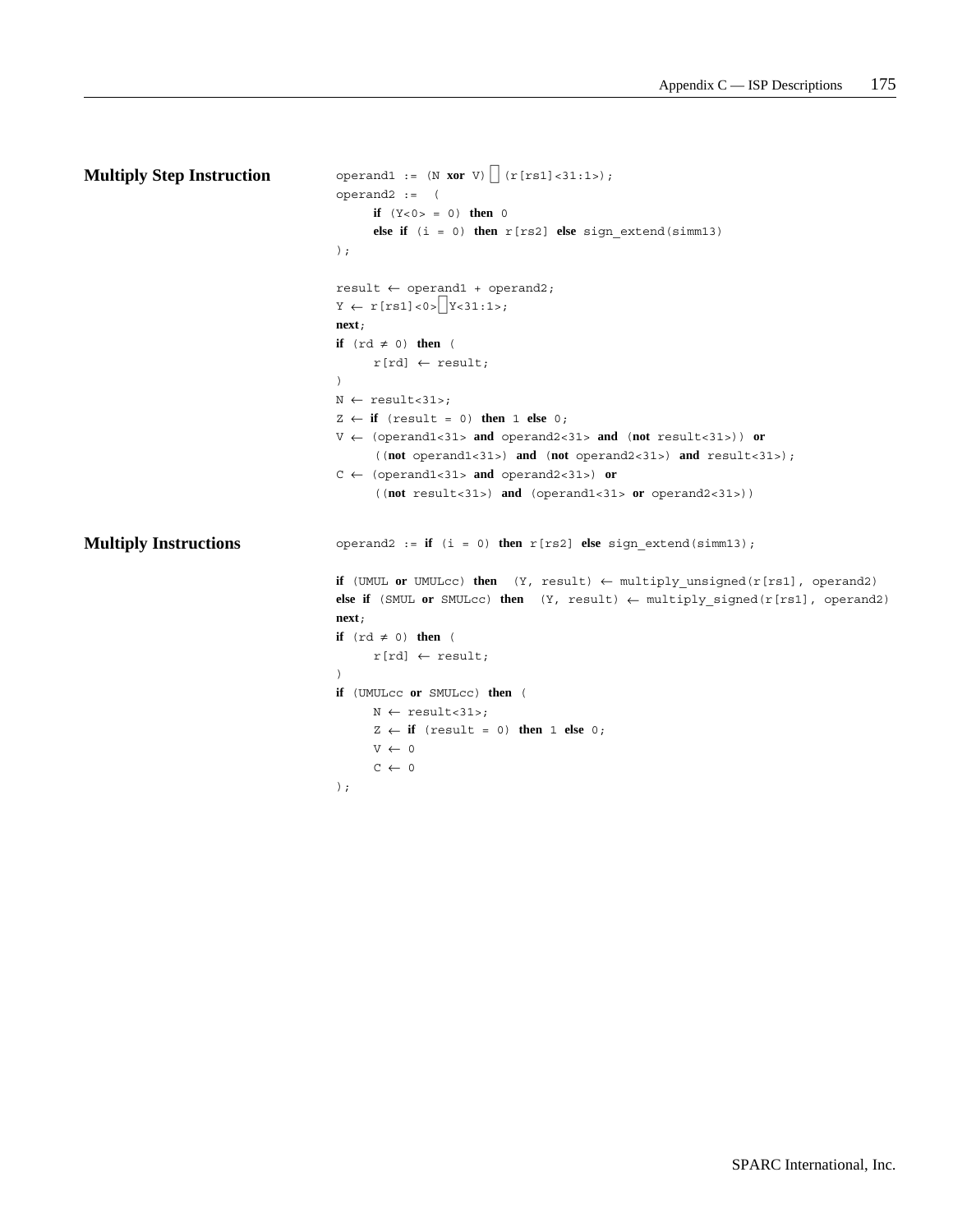**Divide Instructions** operand2 := **if**  $(i = 0)$  **then**  $r[rs2]$  **else** sign extend(simm13);

```
next;
if (operand2 = 0) then (
     trap \leftarrow 1;division_by_zero ← 1
) else (
      if (UDIV or UDIVcc) then (
            temp_64bit \leftarrow divide_unsigned(Y\boxed{r[rs1], operand2);
            next;
            result ← temp_64bit<31:0>;
            temp V \leftarrow if (temp 64bit < 63:32 > = 0) then 0 else 1;
      ) else if (SDIV or SDIVcc) then (
            temp 64bit \leftarrow divide signed(Y|r[rs1], operand2)next;
            result ← temp_64bit<31:0>;
            temp_V \leftarrow \textbf{if} ( temp_64bits < 63:31 > = 0) or
                              (temp_64bit<63:31> = (233 − 1)) ) then 0 else 1;
      ) ;
      next;
      if (temp_V) then (
            { result overflowed 32 bits; return largest appropriate integer }
            if (UDIV or UDIVcc) then result \leftarrow 2^{32} - 1;
            else if (SDIV or SDIVcc) then (
                  if (temp_64bit > 0) then result \leftarrow 2^{31} - 1;
                  else result ← -2^{31})
      );
      next;
      if (rd ≠ 0) then (
            r[rd] \leftarrow \text{result}) ;
      if (UDIVcc or SDIVcc) then (
            N ← result<31>;
            Z \leftarrow if (result = 0) then 1 else 0;
            V \leftarrow \text{temp }V;C \leftarrow 0)
);
```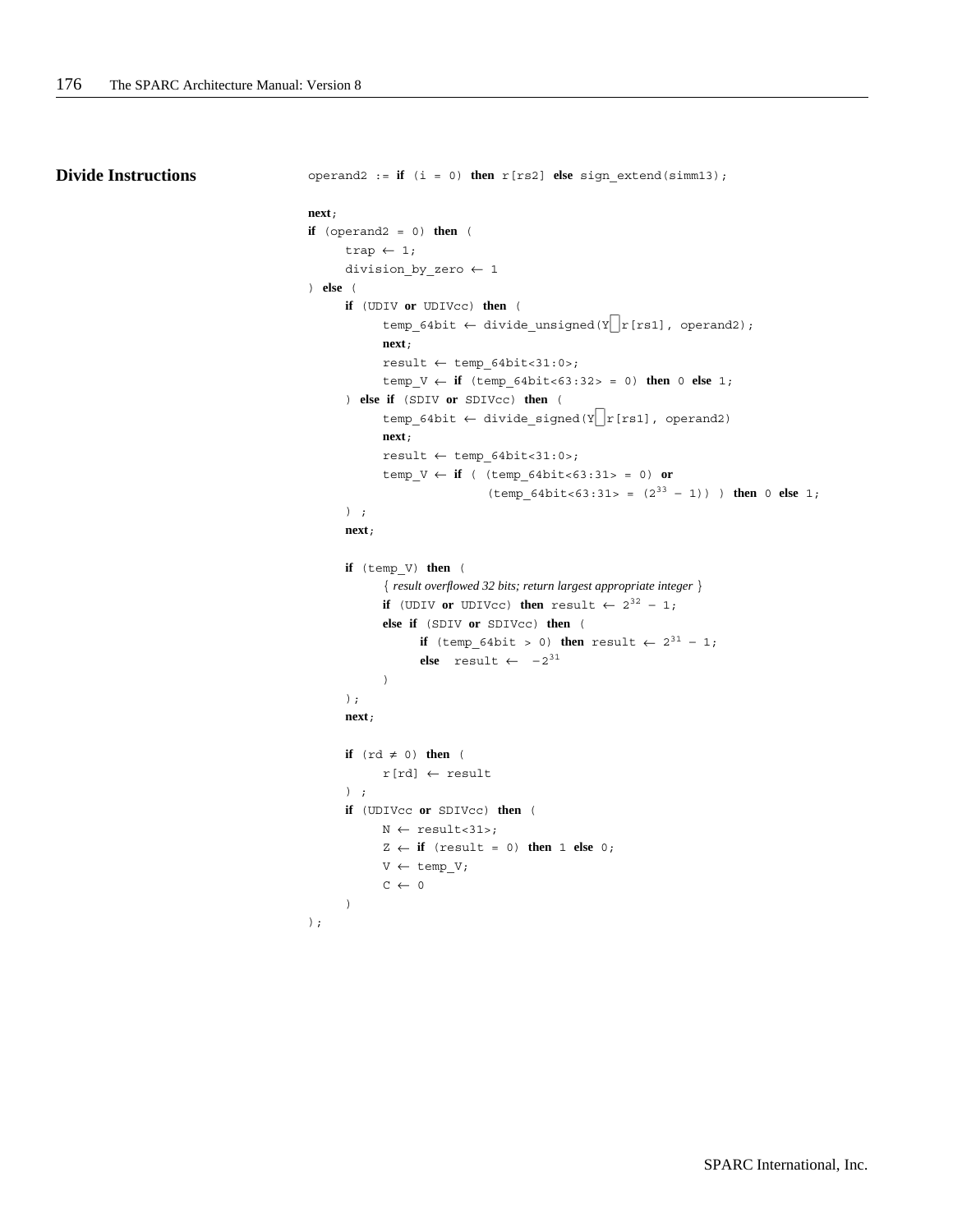**SAVE and RESTORE Instructions**

```
operand2 := if (i = 0) then r[rs2] else sign extend(simm13);if (SAVE) then (
      new_cwp ← (CWP - 1) modulo NWINDOWS;
      next;
      if ((WIM \text{ and } 2^{new\_cwp}) \neq 0) then (
            trap \leftarrow 1;window_overflow ← 1
      ) else (
            result ← r[rs1] + operand2; { operands from old window }
           CWP \leftarrow new \text{cw})
) else if (RESTORE) then (
      new_cwp ← (CWP + 1) modulo NWINDOWS;
      next;
      if ((WIM \text{ and } 2^{new\_cwp}) \neq 0) then (
            trap \leftarrow 1;window underflow \leftarrow 1
      ) else (
           result ← r[rs1] + operand2; { operands from old window }
            CWP \leftarrow new \text{cw})
);
next;
if ((trap = 0) and (rd \neq 0)) then
     r[rd] ← result { destination in new window }
```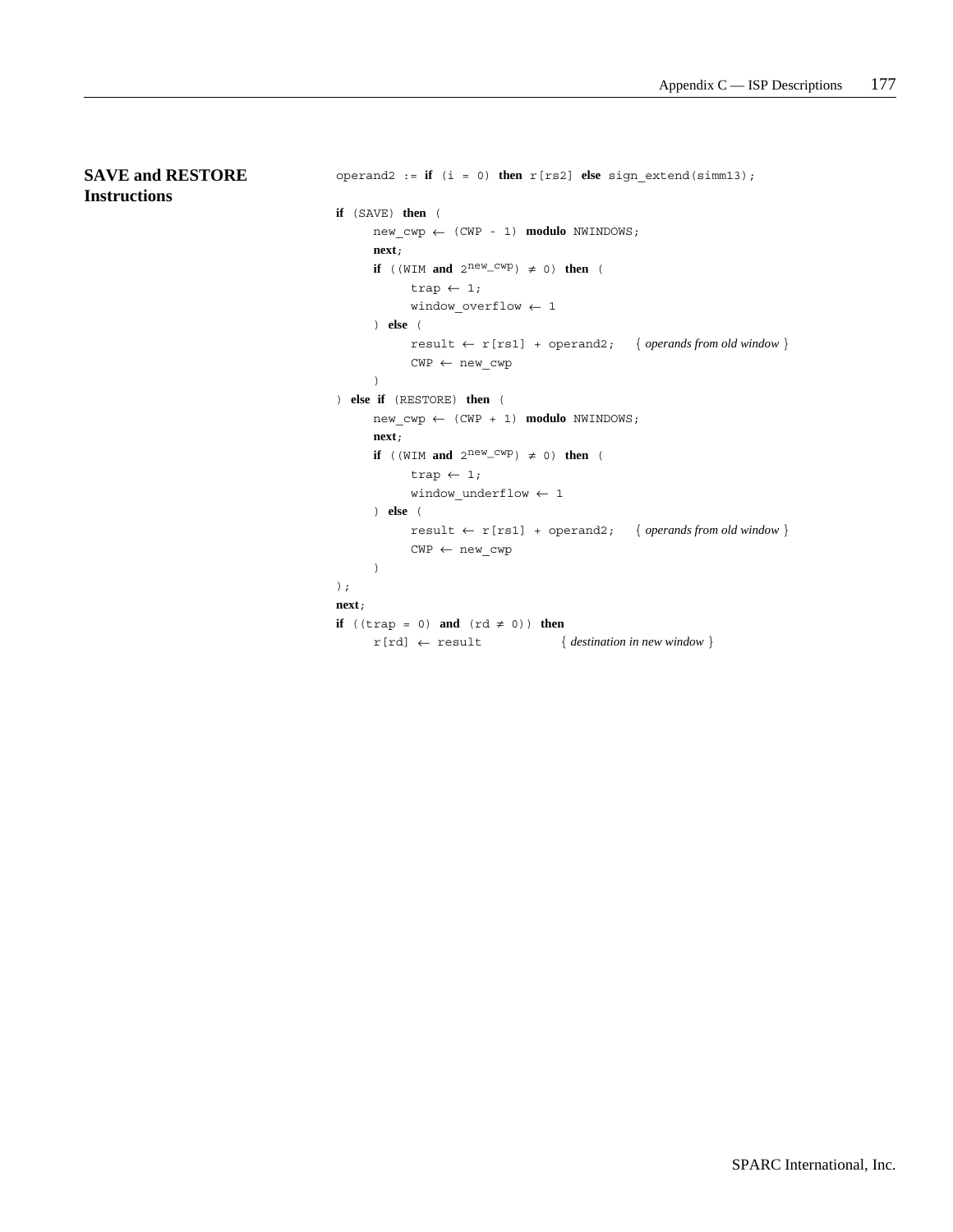| <b>Branch on Integer Condition</b> | $eval$ icc $:=$ (                                                                                  |  |  |
|------------------------------------|----------------------------------------------------------------------------------------------------|--|--|
| <b>Instructions</b>                | $if$ (BNE)<br>then $(ii (Z = 0)$ then 1 else 0);                                                   |  |  |
|                                    | $if$ $(BE)$<br>then $(ii (Z = 1)$ then 1 else 0);                                                  |  |  |
|                                    | if (BG)<br>then $(ii (Z or (N x or V)) = 0)$ then 1 else 0);                                       |  |  |
|                                    | then (if $((Z \text{ or } (N \text{ xor } V)) = 1)$ then 1 else 0);<br>$if$ (BLE)                  |  |  |
|                                    | $if$ (BGE)<br>then $(i\mathbf{f} \ (\mathbf{N} \ \mathbf{xor} \ \mathbf{V}) = 0)$ then 1 else 0);  |  |  |
|                                    | $if$ $(BL)$<br>then $(i\mathbf{f} \ (\mathbf{N} \ \mathbf{xor} \ \mathbf{V}) = 1)$ then 1 else 0); |  |  |
|                                    | <b>then</b> (if $(C = 0)$ and $(Z = 0)$ ) then 1 else 0);<br>$if$ (BGU)                            |  |  |
|                                    | if (BLEU) then $(\text{if } ((C = 1) \text{ or } (Z = 1))$ then 1 else 0);                         |  |  |
|                                    | then $(\text{if } (C = 0) \text{ then } 1 \text{ else } 0);$<br>if (BCC)                           |  |  |
|                                    | then $(ii \ (C = 1)$ then 1 else 0);<br>if (BCS)                                                   |  |  |
|                                    | if (BPOS) then $(i f (N = 0)$ then 1 else 0);                                                      |  |  |
|                                    | if (BNEG) then $(if(N = 1)$ then 1 else 0);                                                        |  |  |
|                                    | if $(BVC)$ then $(if (V = 0)$ then 1 else 0);                                                      |  |  |
|                                    | $if$ (BVS)<br>then $(ii \t (V = 1)$ then 1 else 0);                                                |  |  |
|                                    | $if$ $(BA)$<br>then $1;$                                                                           |  |  |
|                                    | $if$ (BN)<br>then $0$                                                                              |  |  |
|                                    | $)$ ;                                                                                              |  |  |
|                                    | $PC \leftarrow \text{nPC};$                                                                        |  |  |
|                                    | if $(eval$ $icc = 1)$ then $($                                                                     |  |  |
|                                    | $nPC \leftarrow PC + sign\_extend(disp22 002)$ ;                                                   |  |  |
|                                    | if $(BA \text{ and } (a = 1))$ then                                                                |  |  |
|                                    | $\text{annul} \leftarrow 1$ { only for annulling Branch-Always }                                   |  |  |
|                                    | ) else $($                                                                                         |  |  |
|                                    | $nPC \leftarrow nPC + 4;$                                                                          |  |  |
|                                    | if $(a = 1)$ then                                                                                  |  |  |
|                                    | $\{ only for annuling branches other than BA \}$<br>annul $\leftarrow$ 1                           |  |  |
|                                    | $\lambda$                                                                                          |  |  |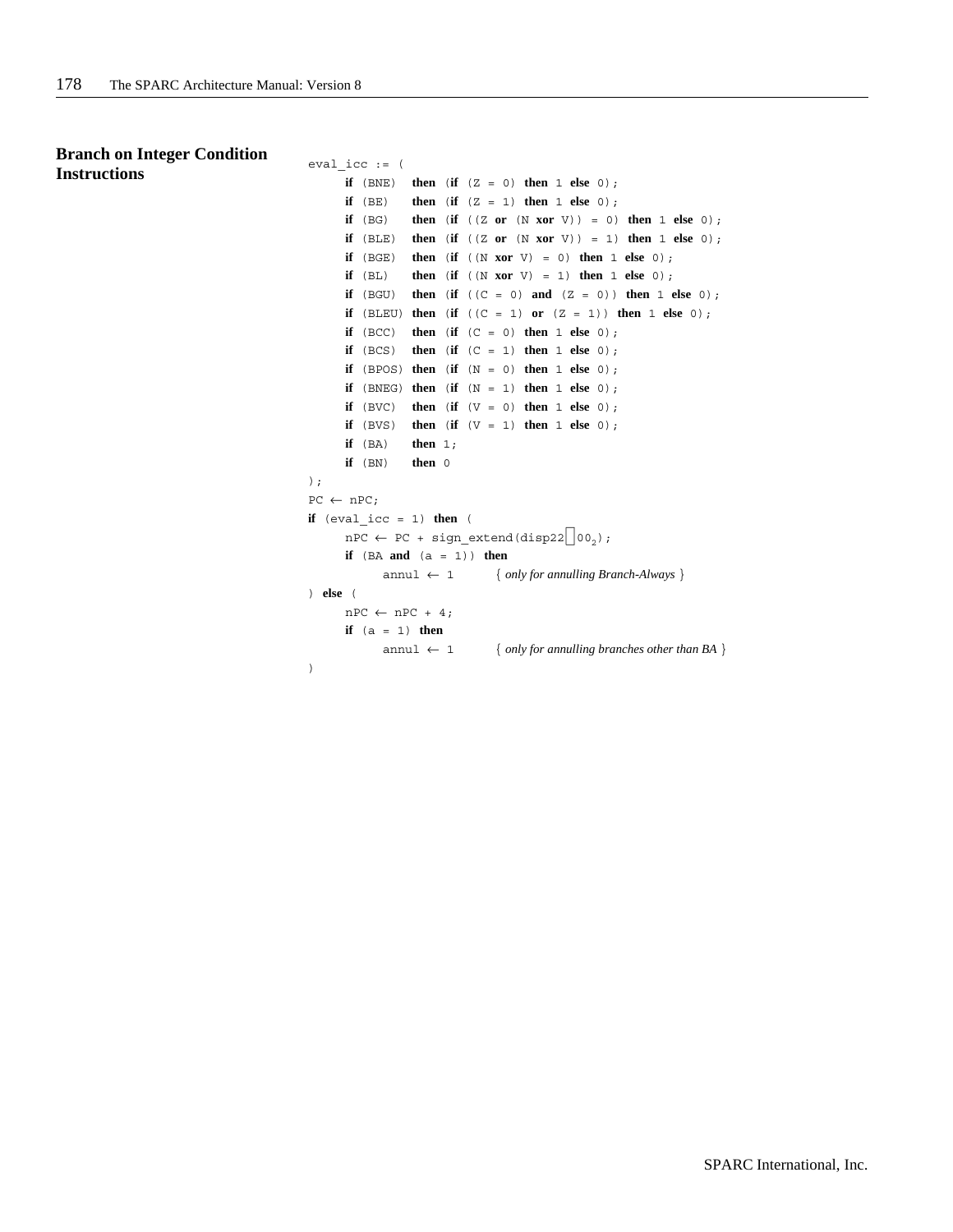```
Floating-Point Branch on
```

```
Condition Instructions E := if (fcc = 0) then 1 else 0;<br>\therefore c (fect = 0) then 1 else 0;
                                         L := \textbf{if} (fcc = 1) then 1 else 0;
                                         G := if (fcc = 2) then 1 else 0;
                                         U := if (fcc = 3) then 1 else 0;
                                         eval_fcc := (
                                               if (FBU) then (if (U) then 1 else 0);
                                               if (FBG) then (if (G) then 1 else 0);
                                               if (FBUG) then (if (G or U) then 1 else 0);
                                               if (FBL) then (if (L) then 1 else 0);
                                               if (FBUL) then (if (L or U) then 1 else 0);
                                               if (FBLG) then (if (L or G) then 1 else 0);
                                               if (FBNE) then (if (L or G or U) then 1 else 0);
                                               if (FBE) then (if (E) then 1 else 0);
                                               if (FBUE) then (if (E or U) then 1 else 0);
                                               if (FBGE) then (if (E or G) then 1 else 0);
                                               if (FBUGE) then (if (E or G or U) then 1 else 0);
                                               if (FBLE) then (if (E or L) then 1 else 0);
                                               if (FBULE) then (if (E or L or U) then 1 else 0);
                                               if (FBO) then (if (E or L or G) then 1 else 0);
                                               if (FBA) then 1;
                                               if (FBN) then 0
                                         );
                                         PC \leftarrow nPC;if (eval fcc = 1) then (
                                               nPC \leftarrow PC + sign\_extend(disp22 \n\bigcirc \n\bigcirc \n\bigcirc j;if (FBA and (a = 1)) then
                                                     annul \leftarrow 1 { only for annulling F.P. Branch-Always }
                                         ) else (
                                               nPC \leftarrow nPC + 4;if (a = 1) then
                                                     annul ← 1 { only for annulling branches other than FBA }
                                         \, \,
```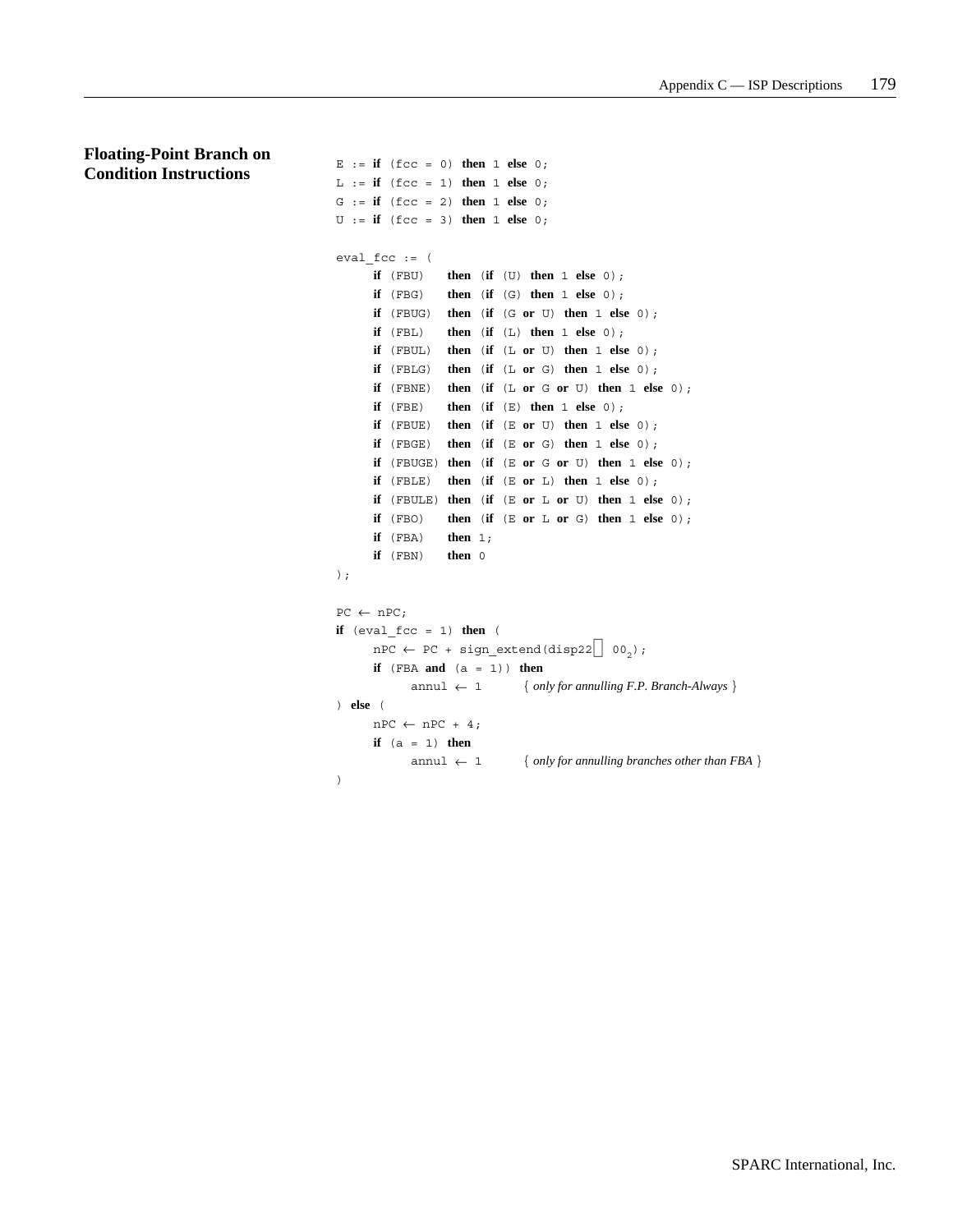```
Coprocessor Branch on
Condition Instructions
                                       C0 := if (bp_CP_cc<1:0> = 0) then 1 else 0;
                                       C1 := if (bp CP cc<1:0> = 1) then 1 else 0;
                                       C2 := if (bp CP cc<1:0> = 2) then 1 else 0;
                                       C3 := if (bp CP cc<1:0> = 3) then 1 else 0;
                                       eval_bp_CP_cc := (
                                             if (CB3) then (if (C3) then 1 else 0);
                                             if (CB2) then (if (C2) then 1 else 0);
                                             if (CB23) then (if (C2 or C3) then 1 else 0);
                                             if (CB1) then (if (C1) then 1 else 0);
                                             if (CB13) then (if (C1 or C3) then 1 else 0);
                                             if (CB12) then (if (C1 or C2) then 1 else 0);
                                             if (CB123) then (if (C1 or C2 or C3) then 1 else 0);
                                             if (CB0) then (if (C0) then 1 else 0);
                                             if (CB03) then (if (C0 or C3) then 1 else 0);
                                             if (CB02) then (if (C0 or C2) then 1 else 0);
                                             if (CB023) then (if (C0 or C2 or C3) then 1 else 0);
                                             if (CB01) then (if (C0 or C1) then 1 else 0);
                                             if (CB013) then (if (C0 or C1 or C3) then 1 else 0);
                                             if (CB012) then (if (C0 or C1 or C2) then 1 else 0);
                                             if (CBA) then 1;
                                             if (CBN) then 0
                                       );
                                       PC \leftarrow nPC;if (eval bp CP cc = 1) then (
                                             nPC \leftarrow PC + sign extend(disp22|002);if (CBA \text{ and } (a = 1)) then
                                                  annul ← 1 { only for annulling C.P. Branch-Always }
                                       ) else (
                                             nPC \leftarrow nPC + 4;if (a = 1) then
                                                  \{\text{only for annuling branches other than CBA}\})
CALL Instruction r[15] \leftarrow PC;PC \leftarrow \text{nPC};nPC \leftarrow PC + disp30 \cup 00Jump and Link Instruction jump_address \leftarrow r[rs1] + (if (i = 0) then r[rs2] else sign_extend(simm13));
                                       next;
                                       if (jump address < 1:0 > \neq 0) then (
                                             trap \leftarrow 1;mem_address_not_aligned ← 1
                                       ) else (
                                             if (\text{rd} \neq 0) then r[\text{rd}] \leftarrow PC;PC \leftarrow nPC;nPC ← jump_address
                                       )
```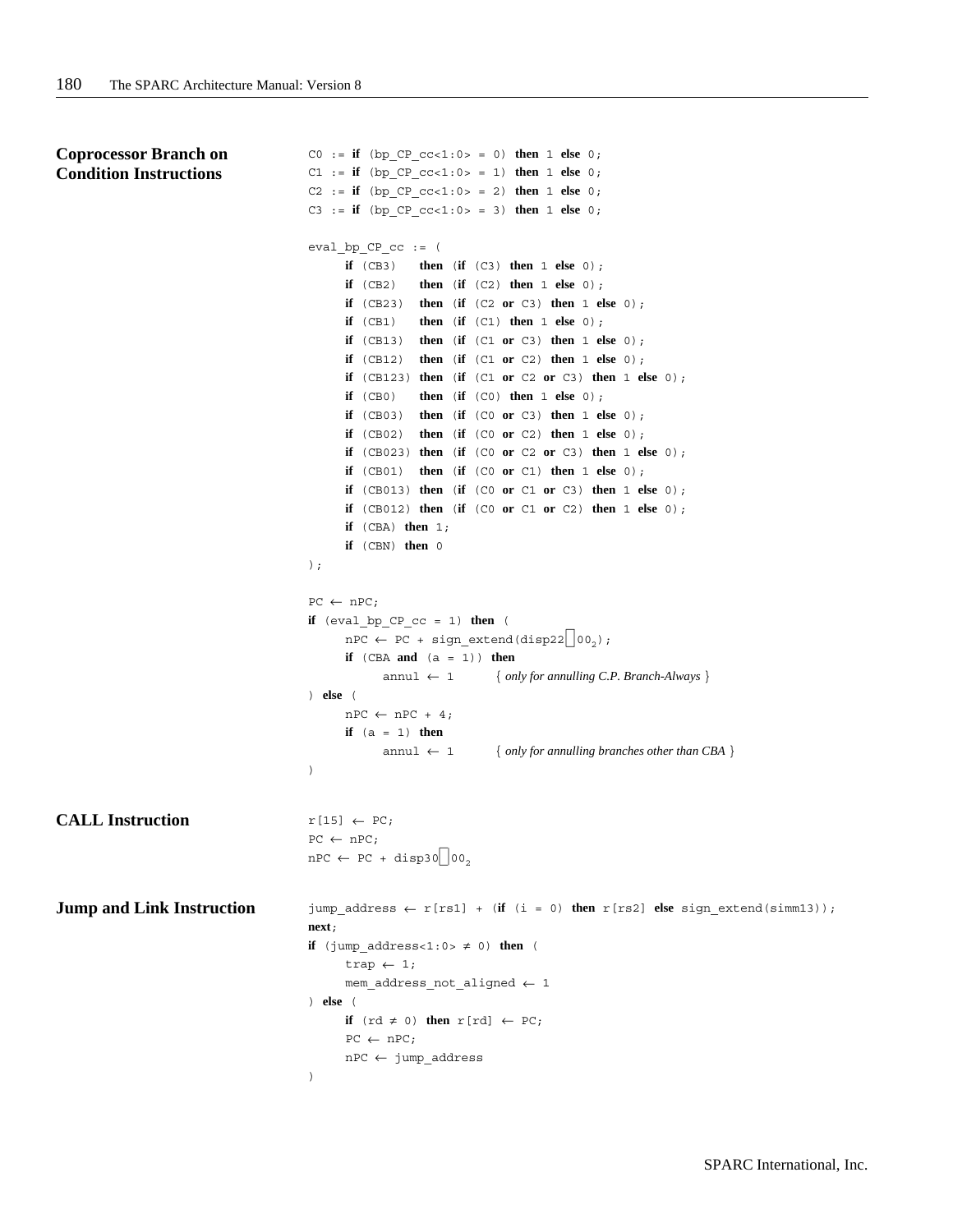```
Return from Trap Instruction new_cwp ← (CWP + 1) modulo NWINDOWS;
                                              address \leftarrow r[rs1] + (if (i = 0) then r[rs2] else sign\_extend(simm13));next;
                                              if (ET = 1) then (
                                                        trap \leftarrow 1;if (S = 0) then privileged_instruction ← 1
                                                        else { S \neq 0 } illegal instruction \leftarrow 1) else if (S = 0) then (
                                                        trap \leftarrow 1;privileged instruction \leftarrow 1;
                                                        tt \leftarrow 00000011<sub>2</sub>; {trap type for privileged_instruction }
                                                        execute mode \leftarrow 0;
                                                        error_model \leftarrow 1) else if ((WIM and 2^{\text{new\_cwp}}) \neq 0) then (
                                                        trap \leftarrow 1;window underflow \leftarrow 1;
                                                        tt \leftarrow 00000110<sub>2</sub>; { trap type for window_underflow }
                                                        execute mode \leftarrow 0;
                                                        error_model \leftarrow 1) else if (address<1:0> ≠ 0) then (
                                                        trap \leftarrow 1;mem\_address\_not\_aligned \leftarrow 1;tt ← 00000111<sub>2</sub>; { trap type for mem_address_not_aligned }
                                                        execute_model \leftarrow 0;error mode \leftarrow 1
                                              ) else (
                                                        ET \leftarrow 1;PC \leftarrow nPC;
                                                        nPC ← address;
                                                        CWP \leftarrow new_cwp;S \leftarrow PS)
```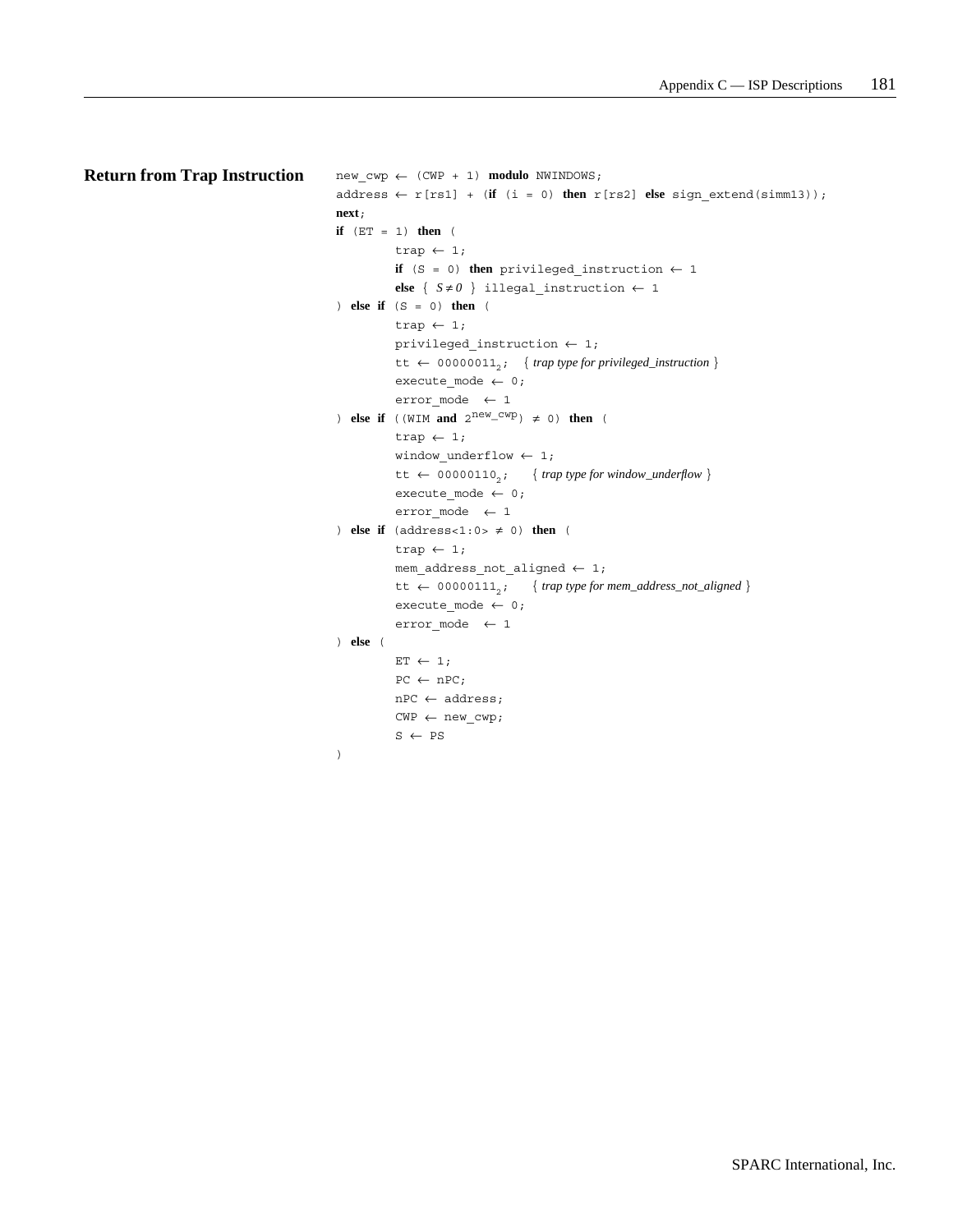```
Trap on Integer Condition
Instructions
                                        trap eval icc := (
                                              if (TNE) then (if (Z = 0) then 1 else 0);
                                              if (TE) then (if (Z = 1) then 1 else 0);
                                              if (TG) then (if ((Z \text{ or } (N \text{ xor } V)) = 0) then 1 else 0);
                                              if (TLE) then (if ((Z or (N xor V)) = 1) then 1 else 0);
                                              if (TGE) then (if ((N \times 20^{\circ} V) = 0) then 1 else 0);
                                              if (TL) then (if ((N \times 20^{\circ} V) = 1) then 1 else 0);
                                              if (TGU) then (if ((C = 0) and (Z = 0)) then 1 else 0);
                                              if (TLEU) then (if ((C = 1) or (Z = 1)) then 1 else 0);
                                              if (TCC) then (if (C = 0) then 1 else 0);
                                              if (TCS) then (if (C = 1) then 1 else 0);
                                              if (TPOS) then (if (N = 0) then 1 else 0);
                                              if (TNEG) then (if (N = 1) then 1 else 0);
                                              if (TVC) then (if (V = 0) then 1 else 0);
                                              if (TVS) then (if (V = 1) then 1 else 0);
                                              if (TA) then 1;
                                              if (TN) then 0
                                        );
                                        trap_number := r[rs1] + (if (i = 0) then r[rs2] else sign_extend(software_trap#));
                                        if (Ticc) then (
                                              if (trap_eval_icc = 1) then (
                                                    trap \leftarrow 1;
                                                    trap instruction \leftarrow 1;
                                                    ticc_trap_type ← trap_number<6:0>
                                              ) else (
                                                    PC \leftarrow nPC;nPC \leftarrow nPC + 4)
                                        );
Read State Register
Instructions
                                        if ((RDPSR or RDWIM or RDTBR
                                            or (RDASR and (privileged ASR(rs1) = 1))) and (S = 0)) then (
                                              trap \leftarrow 1;privileged instruction \leftarrow 1
                                         ) else if (illegal_instruction_ASR(rs1) = 1) then (
                                              trap \leftarrow 1;
                                              illegal instruction \leftarrow 1
                                        ) else if (rd ≠ 0) then (
                                              if (RDY) then r[rd] \leftarrow Yelse if (RDASR) then r[rd] \leftarrow ASR[rs1]else if (RDPSR) then r[rd] \leftarrow PSRelse if (RDWIM) then r[rd] \leftarrow WIMelse if (RDTBR) then r[rd] \leftarrow \text{TBR};
                                        );
```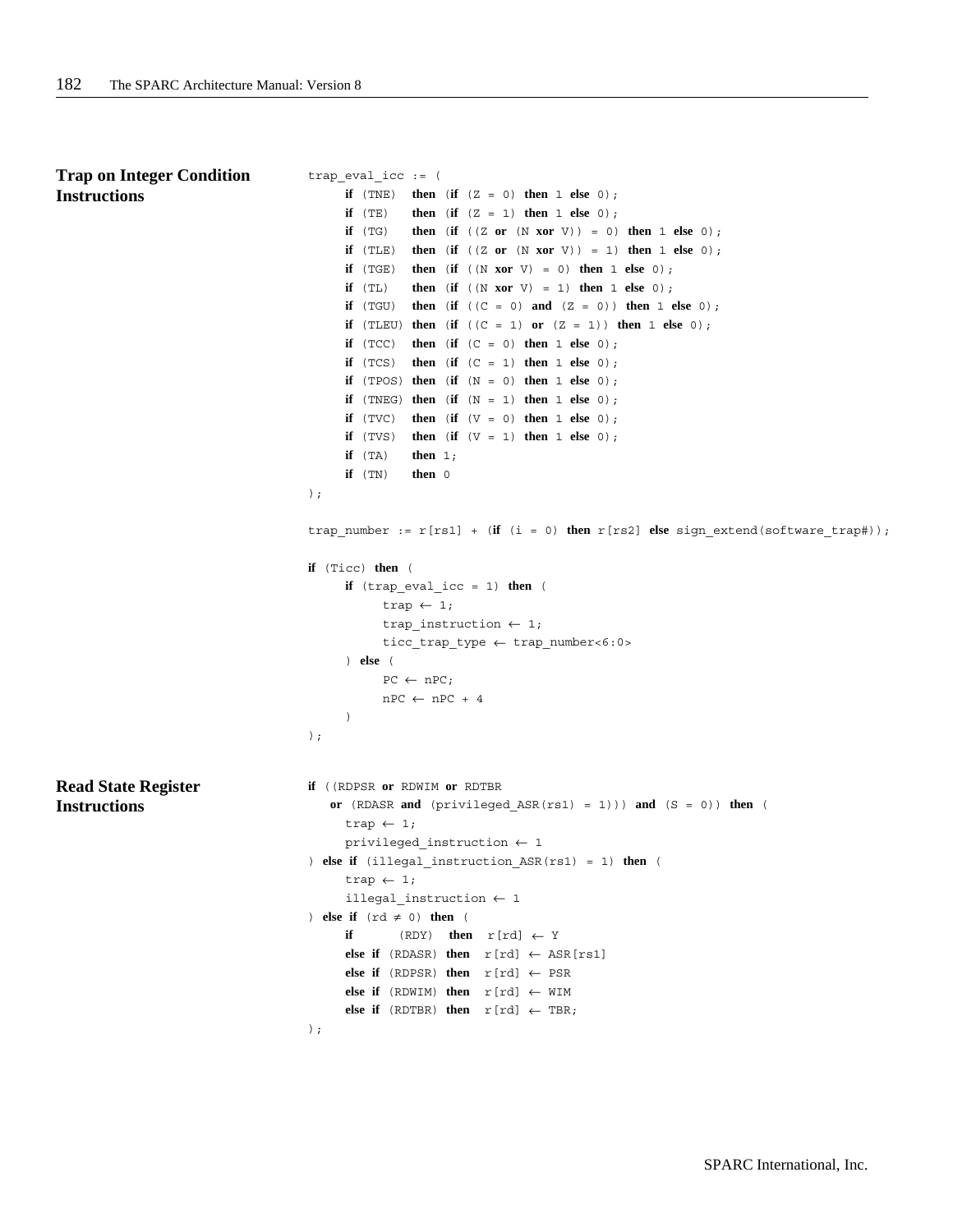**Write State Register Instructions**

```
operand2 := if (i = 0) then r[rs2] else sign_extend(simm13);
                                        result := r[rs1] xor operand2;
                                         if (WRY) then (
                                              Y'''' \leftarrow result
                                         ) else if (WRASR) then (
                                              if ( (privileged ASR(rd) = 1) and (S = 0) ) then (
                                                     trap \leftarrow 1;
                                                    privileged_instruction ← 1
                                              ) else if (illegal_instruction_ASR(rd) = 1) then (
                                                     trap \leftarrow 1;illegal instruction \leftarrow 1
                                              ) else (
                                                     ASR[rd]'''' \leftarrow result
                                              )
                                        ) else if (WRPSR) then (
                                              if (S = 0) then (
                                                     trap \leftarrow 1;privileged_instruction ← 1
                                              ) else if (result<4:0> ≥ NWINDOWS) then (
                                                     trap \leftarrow 1;illegal instruction \leftarrow 1
                                              ) else (
                                                     PSR'''' ← result
                                                     { but ET and PIL appear to be written immediately,
                                                      with respect to interrupts}
                                               )
                                         ) else if (WRWIM) then (
                                              if (S = 0) then (
                                                    trap \leftarrow 1;privileged instruction \leftarrow 1
                                              ) else (
                                                     WIM'''' ← result
                                                     { but don't write bits corresponding to non-existent windows }
                                              )
                                        ) else if (WRTBR) then
                                              if (S = 0) then (
                                                    trap \leftarrow 1;privileged_instruction ← 1
                                              ) else (
                                                    TBR''''<31:12> ← result<31:12>
                                              )
                                        );
Store Barrier Instruction store barrier pending \leftarrow 1 ;
                                         next ;
```
**Unimplemented Instruction**  $\text{trap} \leftarrow 1$  ;

illegal\_instruction ← 1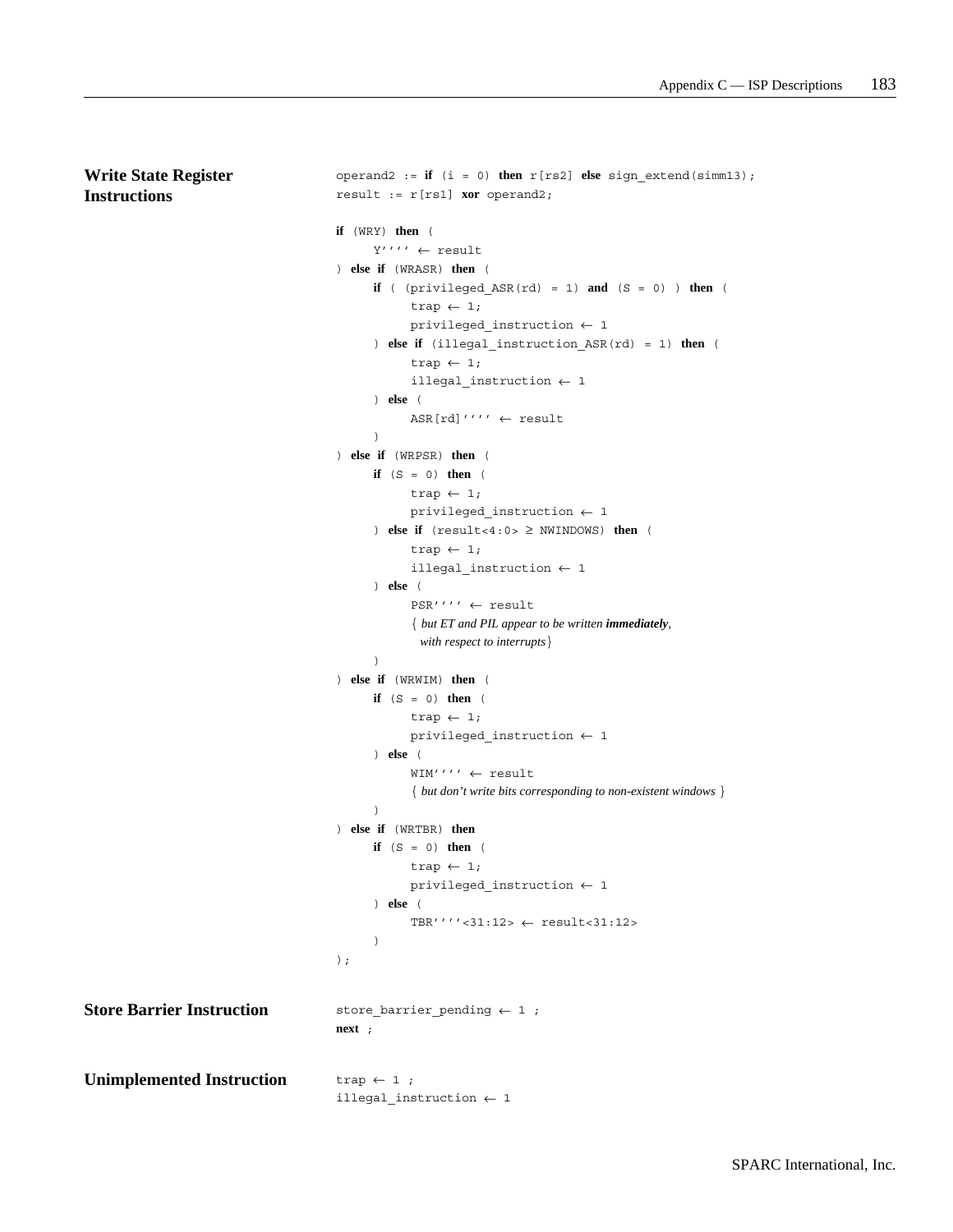| <b>Flush Instruction Memory</b>                            | address := $r[rsl] + (if (i = 0) then r[rsl] else sign\_extend(simm13));$<br>$\{$ See Appendix L for definition $\}$<br>flush cache line(address);<br>flush Ibuf and pipeline(address);<br>$\{$ See Appendix L for definition $\}$<br>If the FLUSH instruction is unimplemented, one of either illegal_instruction trap<br>or unimplemented_FLUSH trap (at the implementer's discretion) will result. }                                                                                                                                                                                                                                                                                                                                                                                                               |  |  |
|------------------------------------------------------------|-----------------------------------------------------------------------------------------------------------------------------------------------------------------------------------------------------------------------------------------------------------------------------------------------------------------------------------------------------------------------------------------------------------------------------------------------------------------------------------------------------------------------------------------------------------------------------------------------------------------------------------------------------------------------------------------------------------------------------------------------------------------------------------------------------------------------|--|--|
| <b>C.10. Floating-Point</b><br><b>Operate Instructions</b> | The multiple-precision FPops use the following notation to indicate f register<br>alignment. The recommended (but not required) practice of trapping on FPop's<br>with misaligned registers is assumed below:                                                                                                                                                                                                                                                                                                                                                                                                                                                                                                                                                                                                         |  |  |
|                                                            | misaligned fp reg $trap := ($<br>trap $\leftarrow$ 1;<br>$fp$ <sub>exception</sub> $\leftarrow$ 1;<br>$\texttt{ftt} \leftarrow \texttt{invalid\_fp\_register}$<br>$\rightarrow$<br>$\{$ double precision $\}$<br><b>then</b> $rs1 < 4 : 1 >   0,$<br>$:=$ if $(rsl<0) = 0$<br>else misaligned fp reg trap;<br>rs1E<br>$rs10 := if (rs1<0> = 0)$<br>then $rs1<4:1> 1_2 $<br>else misaligned_fp_reg_trap;<br>$:=$ if $(rsl<0> = 0)$<br>then $rs2<4:1> 0,$<br>else misaligned fp reg trap;<br>rs2E<br>$rs20 := if (rs1<0> = 0)$<br><b>then</b> $rs2 < 4:1 >  1,$<br>else misaligned_fp_reg_trap;<br>rd < 4:1 >   0<br>$:=$ if $(rsl<0> = 0)$<br>else misaligned fp reg trap;<br>rdE<br>then<br>$:=$ if $(rsl<0> = 0)$<br>rd < 4:1 >  1<br>rdO<br>then<br>else misaligned fp reg trap;                                    |  |  |
|                                                            | $\{quadquad precision \}$<br>rs1EE := if $(rs1<1:0> = 0)$ then $rs1<4:2>  002$<br>else misaligned_fp_reg_trap;<br>$rs1E0 := if (rs1<1:0> = 0) then rs1<4:2>  01,$<br>else misaligned fp reg trap;<br>rs10E := if $(rs1<1:0> = 0)$ then $rs1<4:2>  102$<br>else misaligned_fp_reg_trap;<br>rs100 := if $(rsl<1:0> = 0)$ then $rs1<4:2>  11 $<br>else misaligned fp reg trap;<br>$rs2EE := if (rs1<1:0> = 0) then rs2<4:2>  00,$<br>else misaligned_fp_reg_trap;<br>$rs2EO := if (rs1<1:0> = 0) then rs2<4:2>  01,$<br>else misaligned_fp_reg_trap;<br>$rs2OE := if (rs1<1:0> = 0) then rs2<4:2>  10,$<br>else misaligned fp reg trap;<br>rs200 := if $(rs1<1:0> = 0)$ then $rs2<4:2>11$ ,<br>misaligned_fp_reg_trap;<br>else<br>rdEE := if $(rs1 < 1:0 > = 0)$ then $r d < 4:2 >  00,$<br>else misaligned fp reg trap; |  |  |

Most of the floating-point routines defined below (or not defined since they are implementation-dependent) return:

rdEO := **if**  $(rs1<1:0> = 0)$  **then**  $r d<4:2> 01<sub>2</sub>$  **else** misaligned\_fp\_reg\_trap;  $r \cdot d \cdot E := \textbf{if}$  ( $rs1 < 1:0 > = 0$ ) **then**  $r d < 4:2 > 10^{\circ}$  **else** misaligned\_fp\_reg\_trap; rdOO := **if**  $(rs1<1:0> = 0)$  **then**  $r\cdot d \cdot 4:2>\left\lfloor 11\right\rfloor$  **else** misaligned\_fp\_reg\_trap;

- (1) A single, double, or quad result (sresult, dresult, qresult)
- (2) A 5-bit exception vector (texc) similar to the *cexc* field of the FSR, or a 2 bit condition code vector (tfcc) identical to the *fcc* field of the FSR
- (3) A completion status bit (c), which indicates whether the arithmetic unit was able to complete the operation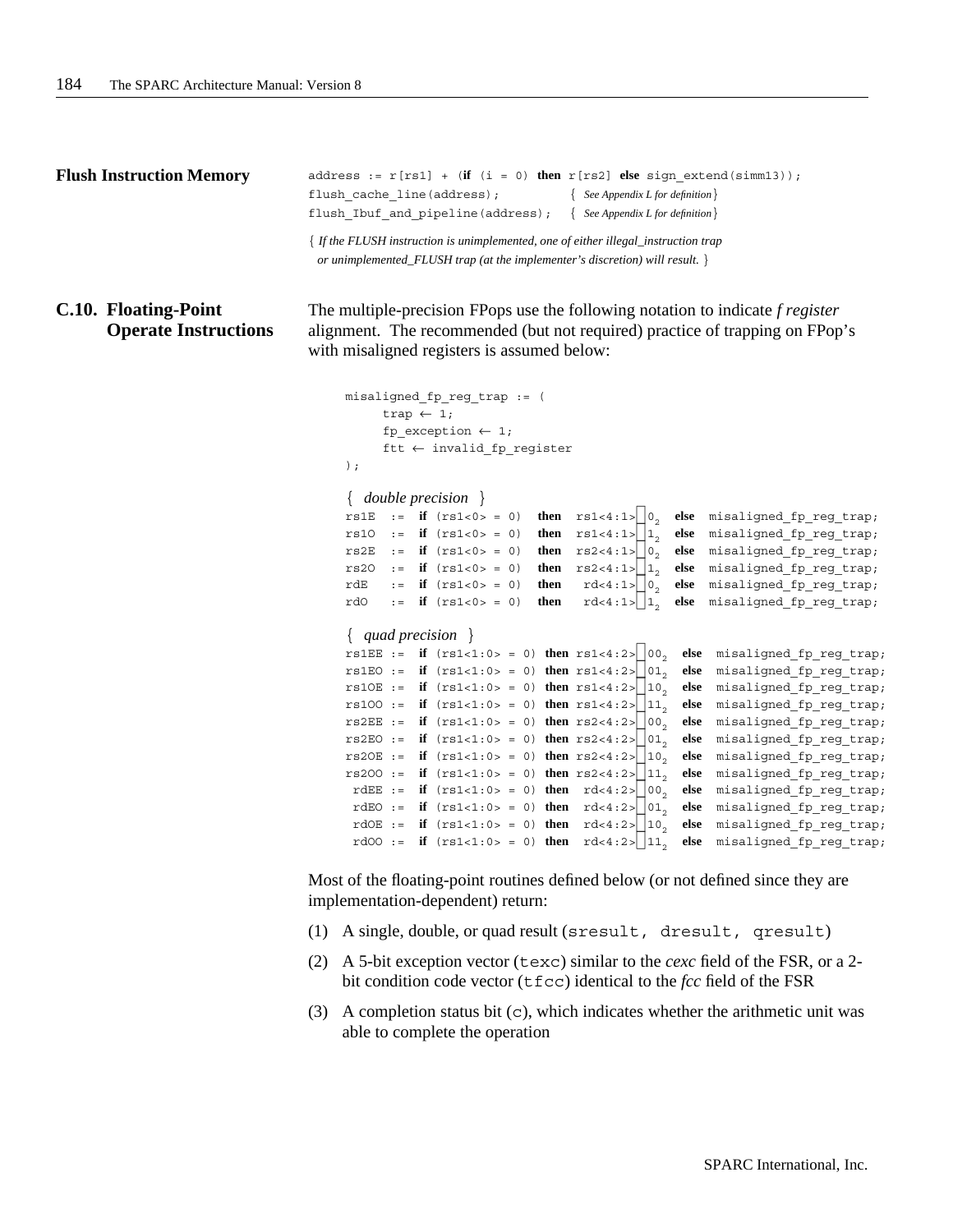```
Convert Integer to Floating-
Point Instructions
                                       if (FiTOs) then
                                                 (sresult, text, c) \leftarrow vvt_info_to_single(f[rs2])else if (FiTOd) then
                                                 (dresult, text, c) \leftarrow cvt\_int_to_double(f[rs2])else if (FiTOq) then
                                                 (qresult, texc, c) \leftarrow cvt int to quad(f[rs2]) ;
Convert Floating-Point to
Integer
                                       if (FsTOi) then
                                                 (result, texc, c) \leftarrow cvt single to int(f[rs2])
                                        else if (FdTOi) then
                                                 (result, texc, c) \leftarrow cvt double to int(f[rs2E] f[rs2O])
                                        else if (FqTOi) then
                                                 (result, texc, c) \leftarrow cvt quad to int(
                                                                              f[rszEE]f[rs2EO]f[rsz0E]f[rs2OE]f[rs200]);
Convert Between Floating-
Point Formats Instructions
                                       if (FsTOd) then
                                                 (dresult, text, c) \leftarrow cut\_single_to_double(f[rs2])else if (FsTOq) then
                                                 (qresult, text, c) \leftarrow cut\_single_to_quad(f[rs2])else if (FdTOs) then
                                                 (sresult, texc, c) \leftarrow cvt double to single(f[rs2E][f[rs2O])
                                        else if (FdTOq) then
                                                 (qresult, texc, c) \leftarrow cvt_double_to_quad(f[rs2E][f[rs2O])
                                        else if (FqTOs) then
                                                 (sresult, text, c) \leftarrow cut_quad_to_sgl(f[rs2EE]\sqrt{f[rs2EO]}[f[rs2OE]\sqrt{f[rs200]})else if (FqTOd) then
                                                 (dresult, text, c) \leftarrow cvt_quad_to_dbl(f[rs2EE]\nF[rs2E0]\nf[rs20E]\nF[rs200]);Floating-Point Move
Instructions
                                       if (FMOVs) then
                                                 sresult \leftarrow f[rs2]else if (FNEGs) then
                                                 sresult ← f[rs2] xor 8000000016
                                        else if (FABSs) then
                                                 sresult \leftarrow f[rs2] and 7FFFFFFF<sub>16</sub> ;
                                        texc \leftarrow 0;
                                        c \leftarrow 1Floating-Point Square Root
Instructions
                                       if (FSQRTs) then
                                                 (sresult, text, c) \leftarrow sqrt\_single(f[rs2])else if (FSQRTd) then
                                                 (dresult, texc, c) \leftarrow sqrt double(f[rs2E]\lceil f[rs2O])
                                       else if (FSQRTq) then
                                                 (qresult, texc, c) \leftarrow sqrt quad(f[rs2EE][f[rs2EO][f[rs2OE][f[rs2OO]) ;
```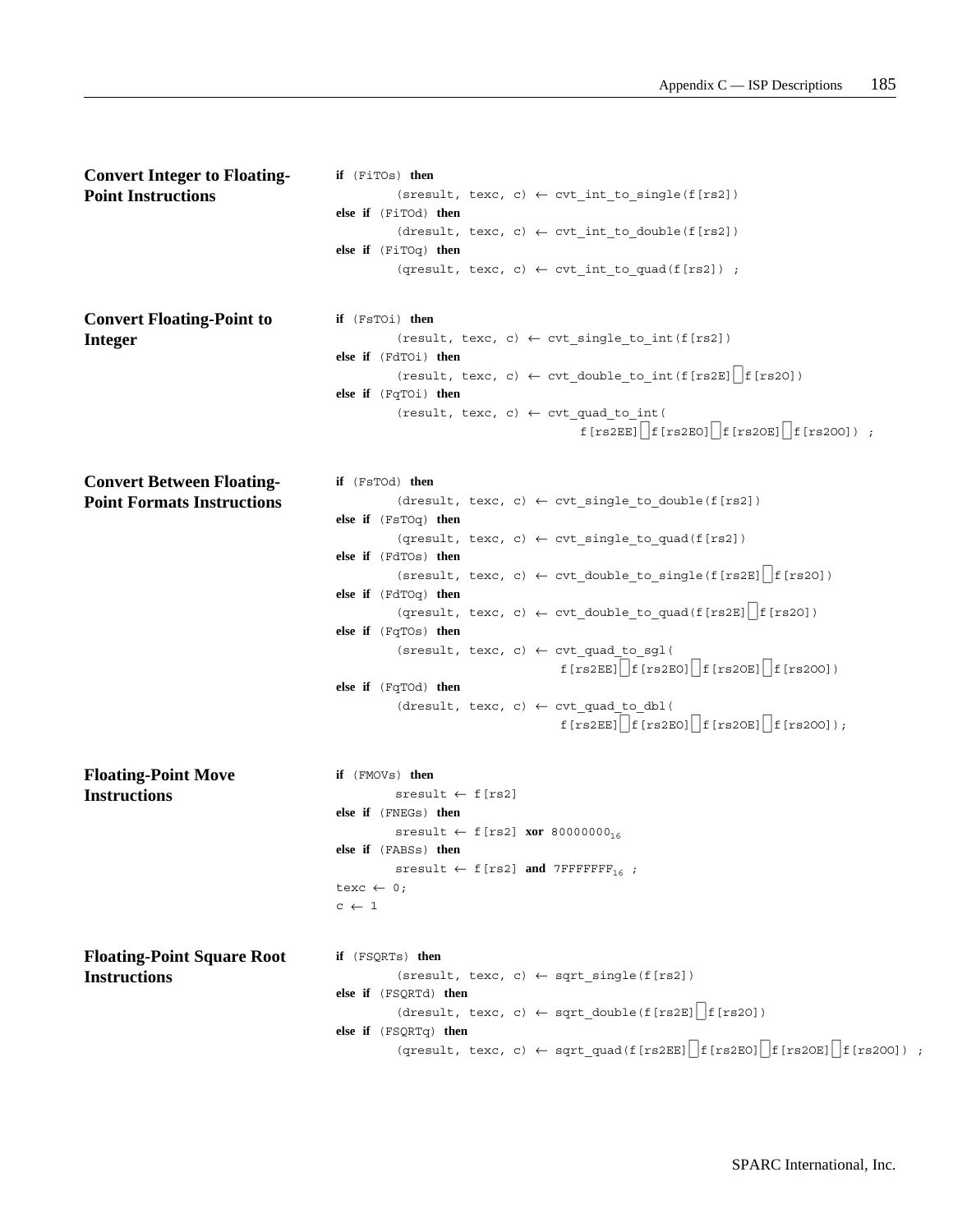| <b>Floating-Point Add and</b>      | if (FADDs) then                                                                                                                    |
|------------------------------------|------------------------------------------------------------------------------------------------------------------------------------|
| <b>Subtract Instructions</b>       | (sresult, texc, c) $\leftarrow$ add single(f[rs1], f[rs2])                                                                         |
|                                    | else if (FSUBs) then                                                                                                               |
|                                    | (sresult, texc, c) $\leftarrow$ sub single(f[rs1], f[rs2])                                                                         |
|                                    | else if (FADDd) then                                                                                                               |
|                                    | (dresult, texc, c) $\leftarrow$ add double(f[rs1E] [f[rs10], f[rs2E] [f[rs20])                                                     |
|                                    | else if (FSUBd) then                                                                                                               |
|                                    | (dresult, texc, c) $\leftarrow$ sub_double(f[rs1E] [f[rs10], f[rs2E] [f[rs20])                                                     |
|                                    | else if $(FADDQ)$ then                                                                                                             |
|                                    | (qresult, texc, c) $\leftarrow$ add_quad(f[rs1EE] [f[rs1E0] [f[rs10E] [f[rs100],                                                   |
|                                    | $f[rs2EE]$ $f[rs2EO]$ $f[rs2OE]$ $f[rs200]$                                                                                        |
|                                    | else if $(FSUBq)$ then                                                                                                             |
|                                    | (qresult, texc, c) $\leftarrow$ sub_quad(f[rs1EE] $\left[\right]$ [rs1EO] $\left[\right]$ [rs10E] $\left[\right]$ [rs100],         |
|                                    | $f[rs2EE]$ $f[rs2E0]$ $f[rs2OE]$ $f[rs200]$ ;                                                                                      |
|                                    |                                                                                                                                    |
| <b>Floating-Point Multiply and</b> | if $(FMULs)$ then                                                                                                                  |
| <b>Divide Instructions</b>         | (sresult, texc, c) $\leftarrow$ mul single(f[rs1], f[rs2])                                                                         |
|                                    | else if $(FDIVs)$ then                                                                                                             |
|                                    | (sresult, texc, c) $\leftarrow$ div single(f[rs1], f[rs2])                                                                         |
|                                    | else if (FMULd) then                                                                                                               |
|                                    | $(\text{dresult}, \text{text}, c) \leftarrow \text{mul\_double}(f[\text{rs1E}]   f[\text{rs10}], f[\text{rs2E}]   f[\text{rs20}])$ |
|                                    | else if (FSMULd) then                                                                                                              |
|                                    | (dresult, texc, c) $\leftarrow$ mul_single_to_double(f[rs1], f[rs2])                                                               |
|                                    | else if (FDIVd) then                                                                                                               |
|                                    | $(\text{dresult}, \text{text}, c) \leftarrow \text{div double (f[rslE)]}  f[rsl0], f[rslE]   f[rsl0])$                             |
|                                    | else if (FMULq) then                                                                                                               |
|                                    | $(qresult, text, c) \leftarrow mulquad(f[rs1EE]   f[rs1EO]   f[rs1OE]   f[rs100],$                                                 |
|                                    | $f[rs2EE]$ $f[rs2E0]$ $f[rs2OE]$ $f[rs200]$                                                                                        |
|                                    | else if (FdMULq) then                                                                                                              |
|                                    | (qresult, texc, c) $\leftarrow$ mul_double_to_quad(f[rs1E]   f[rs10],                                                              |
|                                    | $f[rs2E]$ $f[rs20]$                                                                                                                |
|                                    | else if $(FDIVq)$ then                                                                                                             |
|                                    | $(qresult, text, c) \leftarrow div_qual(f[rs1EE] [f[rs1EO] [f[rs1OE]   f[rs100] ],$                                                |
|                                    | $f[rs2EE]   f[rs2EO]   f[rs2OE]   f[rs200])$ ;                                                                                     |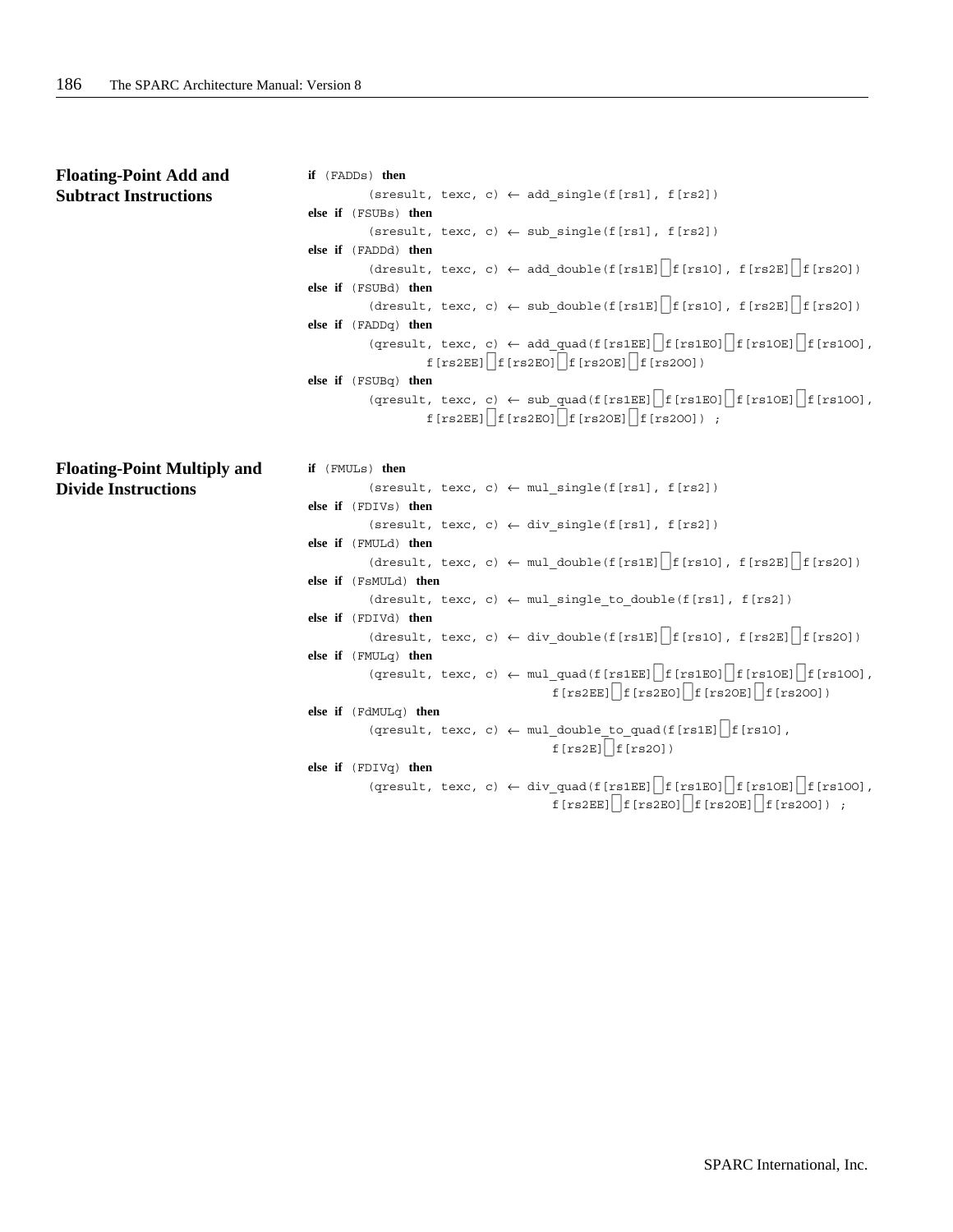**Floating-Point Compare Instructions**

```
if (FCMPs) then
         (tfcc, texc, c) \leftarrow compare_single(f[rs1], f[rs2])
else if (FCMPd) then
         (tfcc, texc, c) \leftarrow compare_double(f[rs1E][f[rs10], f[rs2E][f[rs20])
else if (FCMPq) then
         (tfcc, texc, c) \leftarrow compare_quad(f[rs1EE][f[rs1EO][f[rs1OE][f[rs1OO],
                  f[rs2EE]\nF[rs2EO]\nF[rs2OE]\nF[rs20E]\nF[rs200]else if (FCMPEs) then
         (tfcc, texc, c) \leftarrow compare_e_single(f[rs1], f[rs2]);
else if (FCMPEd) then
         (tfcc, texc, c) \leftarrow compare_e_double(f[rs1E][f[rs1O], f[rs2E][f[rs2O])
else if (FCMPEq) then
         (tfcc, texc, c) \leftarrow compare_e_quad(
                                      f[rs1EE]\left[f[rs1E0]\right]f[rs10E]\left[f[rs100]\right],
                                      f[rs2EE] f[rs2E0] f[rs20E] f[rs200] ;
```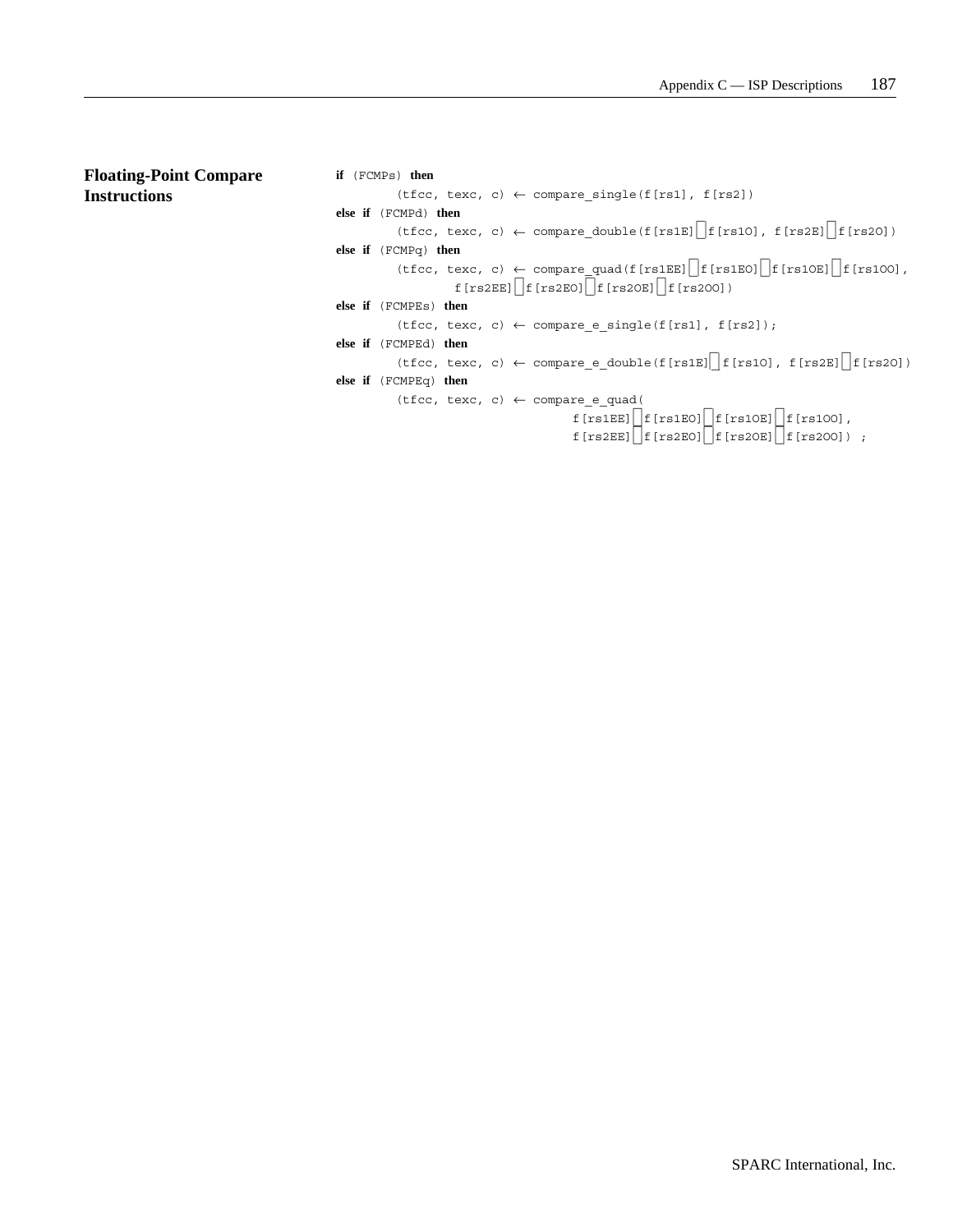# Software Considerations

|                      | This appendix describes how software can use the SPARC architecture effec-<br>tively. It describes software conventions that have proven useful, assump-<br>tions that compilers may make about the resources available, and how com-<br>pilers can use those resources. It does not discuss how supervisor software (an<br>operating system) may use the architecture.                                                                                                                                                                                                                                                             |  |
|----------------------|-------------------------------------------------------------------------------------------------------------------------------------------------------------------------------------------------------------------------------------------------------------------------------------------------------------------------------------------------------------------------------------------------------------------------------------------------------------------------------------------------------------------------------------------------------------------------------------------------------------------------------------|--|
|                      | The goal of minimizing average procedure-call overhead is a prime motivation<br>for many of the software conventions described in this appendix.                                                                                                                                                                                                                                                                                                                                                                                                                                                                                    |  |
| D.1. Registers       | Register usage is typically a critical resource allocation issue for compilers. The<br>SPARC architecture provides windowed integer registers (in, out, local), global<br>integer registers, floating-point registers, and (in some implementations) copro-<br>cessor registers.                                                                                                                                                                                                                                                                                                                                                    |  |
| In and Out Registers | The <i>in</i> and <i>out</i> registers are used primarily for passing parameters to subroutines<br>and receiving results from them, and for keeping track of the memory stack.<br>When a procedure is called, the caller's outs become the callee's ins.                                                                                                                                                                                                                                                                                                                                                                            |  |
|                      | One of a procedure's <i>out</i> registers ( $\text{*} \circ \text{6}$ ) is used as its stack pointer, $\text{*} \text{sp}$ . It<br>points to an area in which the system can store $r16$ $r31$ (\$10 $17$ and<br>%10%17) when the register file overflows (window_overflow trap), and is<br>used to address most values located on the stack. See Figure D-2. A trap <sup>2</sup> can<br>occur at any time, which may precipitate a subsequent window_overflow trap,<br>during which the contents of the user's register window at the time of the original<br>trap are spilled to the memory to which its $\frac{1}{2}$ sp points. |  |
|                      | A procedure may store temporary values in its <i>out</i> registers, with the exception of<br>% sp, with the understanding that those values are volatile across procedure calls.<br>% sp cannot be used for temporary values for the reasons described in the Regis-<br>ter Windows and %sp section below.                                                                                                                                                                                                                                                                                                                          |  |
|                      | Up to six parameters <sup>3</sup> may be passed by placing them in <i>out</i> registers $\textdegree$ 00 $\textdegree$ 05;                                                                                                                                                                                                                                                                                                                                                                                                                                                                                                          |  |

<sup>2</sup> E.g., due to an error in executing an instruction (for example, a mem\_address\_not\_aligned trap), or due to any type of external interrupt.

<sup>3</sup> Six is more than adequate, since the overwhelming majority of procedures in system code take fewer than six parameters. According to the studies cited by Weicker (Weicker, R.P., Dhrystone: A Synthetic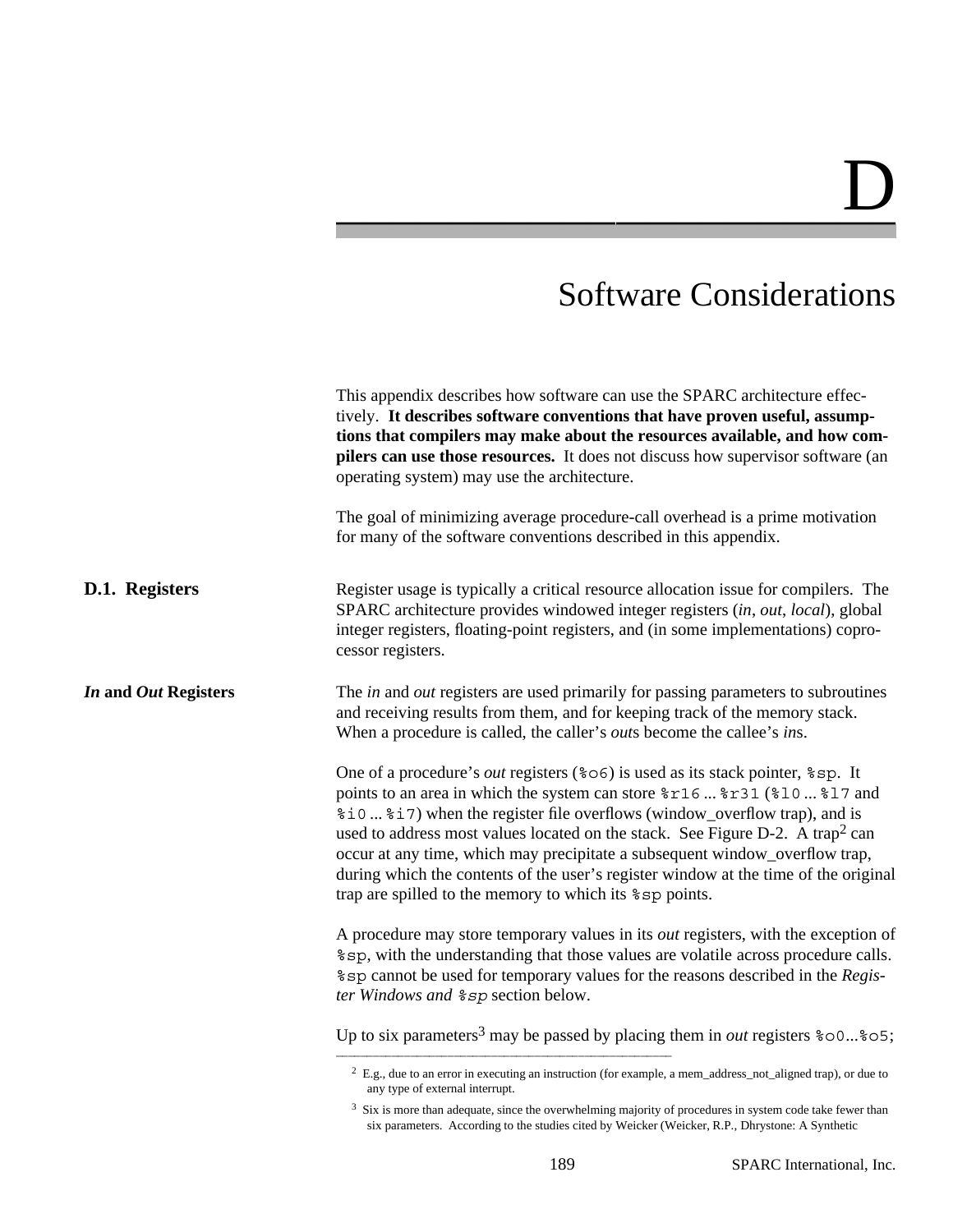additional parameters are passed in the memory stack. The stack pointer is implicitly passed in %o6, and a CALL instruction places its own address in  $\approx$  07<sup>4</sup>

When an argument is a data aggregate<sup>5</sup> being passed by value, the caller first makes a temporary copy of the data aggregate in its stack frame, then passes a pointer to the copy in the argument *out* register (or on the stack, if it is the 7th or later argument).

After a callee is entered and its SAVE instruction has been executed, the caller's *out* registers are accessible as the callee's *in* registers.

The caller's stack pointer %sp (%o6) automatically becomes the current procedure's frame pointer %fp (%i6) when the SAVE instruction is executed.

The callee finds its first six parameters in  $\text{\$i0...}\text{\$i5, and the remainder (if any)}$ on the stack.

For each passed-by-value data aggregate, the callee finds a pointer to a copy of the aggregate in its argument list. The compiler must arrange for an extra dereferencing operation each time such an argument is referenced in the callee.

If the callee is passed fewer than six parameters, it may store temporary values in the unused *in* registers.

If a register parameter (in %i0 ... %i5) has its address taken in the called procedure, the callee stores that parameter's value on the memory stack. The parameter is then accessed in that memory location for the lifetime of the pointer(s) which contains its address (or for the lifetime of the procedure, if the compiler doesn't know the pointer's lifetime).

The six words available on the stack for saving the first six parameters are deliberately contiguous in memory with those in which additional parameters may be passed. This supports constructs such as C's *varargs* 6, for which the callee copies to the stack the register parameters which must be addressable.

A function returns a scalar integer value by writing it into its *in*s (which are the caller's *out*s), starting with %i0. A scalar floating-point value is returned in the floating-point registers, starting with %f0. Aggregate values are returned using the mechanism described in the *Functions Returning Aggregate Values* section of this appendix.

<sup>5</sup> Some examples of data aggregates are C language structs and unions, and Pascal records.

Systems Programming Benchmark, *CACM* 27:10, October 1984), at least 97% (measured statically) take fewer than six parameters. The average number of parameters did not exceed 2.1, measured either statically or dynamically, in any of these studies.

<sup>4</sup> If a JMPL instruction is used in place of a CALL for consistency it can (explicitly) place its address in  $807.$ 

<sup>6</sup> *Varargs* is the means by which variable-length argument lists are passed to C procedures.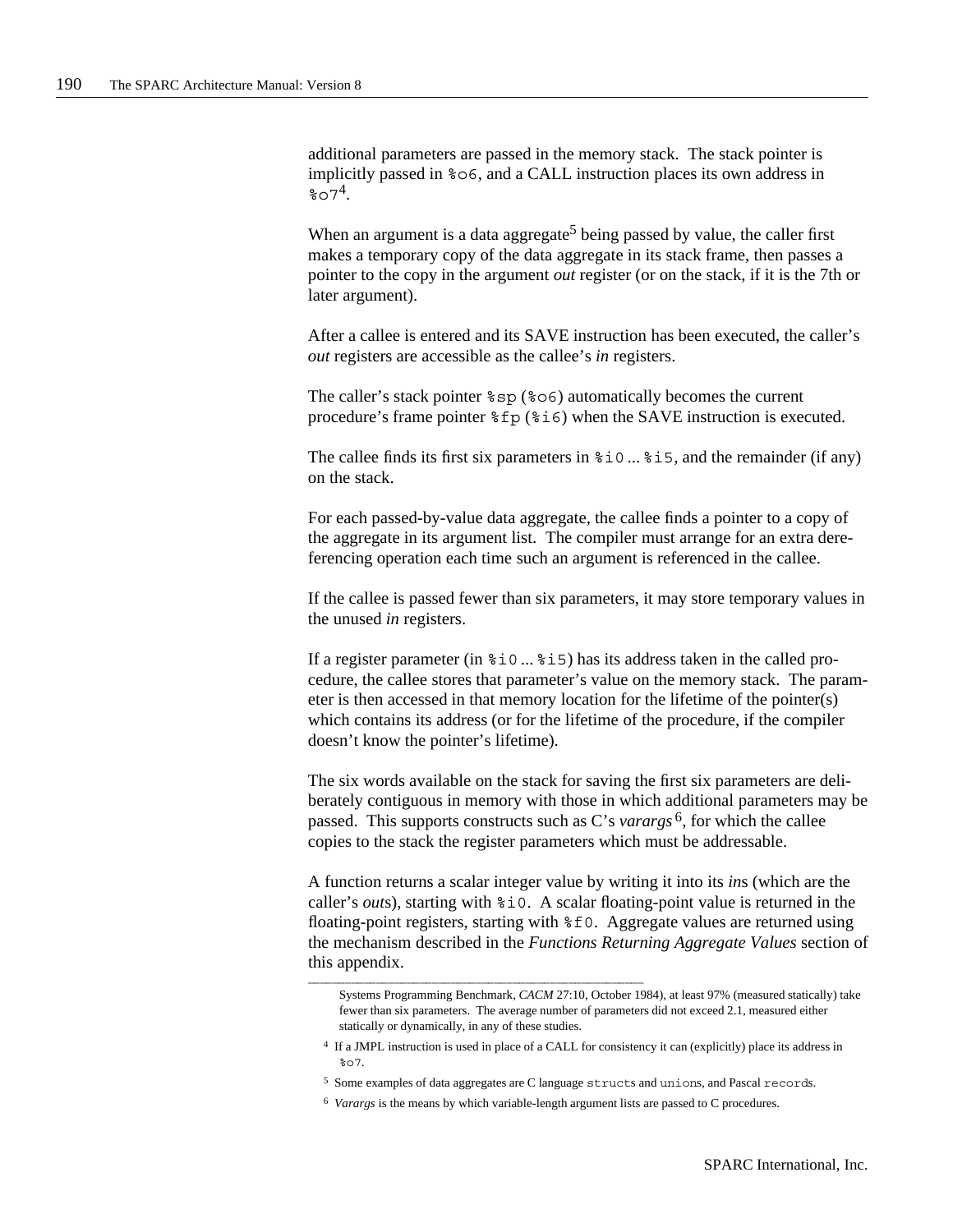|                                 | A procedure's return address, normally the address of the instruction just after<br>the CALL's delay-slot instruction, is simply calculated as $\frac{2}{3}$ i 7 + 8 <sup>7</sup> .                                                                                                                                                                                                                                                                                                                                                                                                                                                                                                                                                                                                                                                                                  |  |  |
|---------------------------------|----------------------------------------------------------------------------------------------------------------------------------------------------------------------------------------------------------------------------------------------------------------------------------------------------------------------------------------------------------------------------------------------------------------------------------------------------------------------------------------------------------------------------------------------------------------------------------------------------------------------------------------------------------------------------------------------------------------------------------------------------------------------------------------------------------------------------------------------------------------------|--|--|
| <b>Local Registers</b>          | The locals are used for automatic <sup>8</sup> variables, and for most temporary values. For<br>access efficiency, a compiler may also copy parameters (i.e. those past the sixth)<br>from the memory stack into the <i>locals</i> and use them from there.                                                                                                                                                                                                                                                                                                                                                                                                                                                                                                                                                                                                          |  |  |
|                                 | If an automatic variable's address is taken, the variable's value must be stored in<br>the memory stack, and be accessed there for the lifetime of the pointer(s) which<br>contains its address (or for the lifetime of the procedure, if the compiler doesn't<br>know the pointer's lifetime).                                                                                                                                                                                                                                                                                                                                                                                                                                                                                                                                                                      |  |  |
|                                 | See Section D.7 for methods of allocating more or fewer than 8 registers for local<br>values.                                                                                                                                                                                                                                                                                                                                                                                                                                                                                                                                                                                                                                                                                                                                                                        |  |  |
| <b>Register Windows and %sp</b> | Some caveats about the use of % sp and the SAVE and RESTORE instructions<br>are appropriate. It is essential that:                                                                                                                                                                                                                                                                                                                                                                                                                                                                                                                                                                                                                                                                                                                                                   |  |  |
|                                 | % sp <i>always</i> contain the correct value, so that when (and if) a register window<br>$\bullet$<br>overflow/underflow trap occurs, the register window can be correctly stored<br>to or reloaded from memory 9.                                                                                                                                                                                                                                                                                                                                                                                                                                                                                                                                                                                                                                                   |  |  |
|                                 | User (non-supervisor) code uses SAVE and RESTORE instructions carefully.<br>$\bullet$<br>In particular, "walking" the call chain through the register windows using<br>RESTOREs, expecting to be able to return to where one started using SAVEs<br>does not work as one might suppose. This fails because the "next" register<br>window (in the "SAVE direction") is reserved for use by trap handlers. Since<br>non-supervisor code cannot disable traps, a trap could write over the contents<br>of a user register window which has "temporarily" been RESTORE'd <sup>10</sup> . The<br>safe method is to flush the register windows out to user memory (the stack) in<br>supervisor state using a software trap designed for that purpose. Then, user<br>code can safely "walk" the call chain through user memory, instead of<br>through the register windows. |  |  |
|                                 | The rule-of-thumb which will avoid such problems is to consider all memory<br>below $\text{\$sp}$ on the user's stack, and the contents of all register windows "below"<br>the current one to be volatile.                                                                                                                                                                                                                                                                                                                                                                                                                                                                                                                                                                                                                                                           |  |  |
|                                 |                                                                                                                                                                                                                                                                                                                                                                                                                                                                                                                                                                                                                                                                                                                                                                                                                                                                      |  |  |

<sup>7</sup> For convenience, SPARC assemblers may provide a "ret" (return) synthetic instruction which generates a "jmpl %i7+ 8, %g0" hardware instruction.

<sup>8</sup> In the C language, "auto" is the storage class of a local variable whose lifetime is no longer than that of its containing procedure.

<sup>&</sup>lt;sup>9</sup> The SAVE instruction is typically used to generate a new %sp while shifting to a new register window, all in one atomic operation. When SAVE is used this way, synchronization of the two operations should not be a problem.

<sup>&</sup>lt;sup>10</sup> Another reason this fails is that user code has no way to determine how many register windows are implemented by the hardware.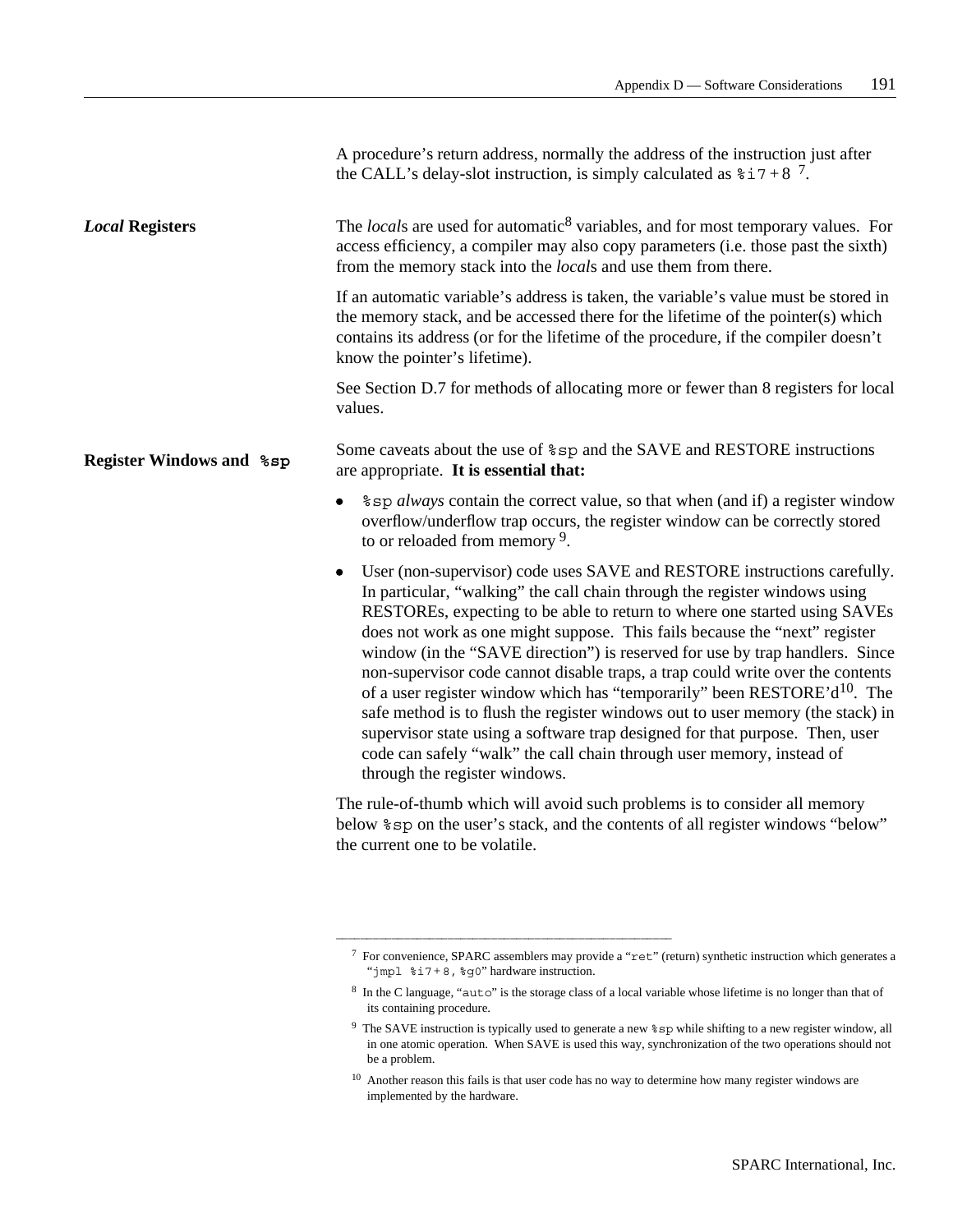| <b>Global Registers</b>         | Unlike the <i>ins</i> , <i>locals</i> , and <i>outs</i> , the <i>globals</i> are not part of any register window.<br>The <i>globals</i> are a set of eight registers with global scope, like the register sets of<br>more traditional processor architectures. The <i>globals</i> (except $\text{*g0}$ ) are conven-<br>tionally assumed to be volatile across procedure calls. However, if they were<br>used on a per-procedure basis and expected to be nonvolatile across procedure<br>calls, either the caller or the callee would have to take responsibility for saving<br>and restoring their contents. |  |  |  |
|---------------------------------|----------------------------------------------------------------------------------------------------------------------------------------------------------------------------------------------------------------------------------------------------------------------------------------------------------------------------------------------------------------------------------------------------------------------------------------------------------------------------------------------------------------------------------------------------------------------------------------------------------------|--|--|--|
|                                 | Global register $\frac{1}{2}$ g0 has a "hardwired" value of zero. It always reads as zero, and<br>writes to it have no effect.                                                                                                                                                                                                                                                                                                                                                                                                                                                                                 |  |  |  |
|                                 | The <i>global</i> registers, other than $\frac{1}{2}$ o, can be used for temporaries, global vari-<br>ables, or global pointers — either user variables, or values maintained as part of<br>the program's execution environment.                                                                                                                                                                                                                                                                                                                                                                               |  |  |  |
|                                 | For example, one could use <i>globals</i> in the execution environment by establishing<br>a convention that global scalars are addressed via offsets from a global base<br>register. In the general case, memory accessed at an arbitrary address requires<br>two instructions, e.g.:                                                                                                                                                                                                                                                                                                                          |  |  |  |
|                                 | sethi<br>%hi(address), reg<br>ld<br>$[reg+810 (address)]$ , reg                                                                                                                                                                                                                                                                                                                                                                                                                                                                                                                                                |  |  |  |
|                                 | Use of a global base register for frequently accessed global values would provide<br>faster (single-instruction) access to $2^{13}$ bytes of those values, e.g.:                                                                                                                                                                                                                                                                                                                                                                                                                                               |  |  |  |
|                                 | $[$ *gn+offset], reg<br>ld                                                                                                                                                                                                                                                                                                                                                                                                                                                                                                                                                                                     |  |  |  |
|                                 | Additional global registers could be conscripted to provide single-instruction<br>access to correspondingly more global values.                                                                                                                                                                                                                                                                                                                                                                                                                                                                                |  |  |  |
|                                 | The current convention is that the global registers (except $\text{\$g0}$ ) are assumed to<br>be volatile across procedure calls. The convention used by the SPARC Applica-<br>tion Binary Interface (ABI) is that $g_1$ is assumed to be volatile across pro-<br>cedure calls, $\frac{1}{2}$ g2 $\frac{1}{2}$ g4 are reserved for use by the application program (for<br>example, as global register variables), and $sg5$ $sg7$ are assumed to be nonvo-<br>latile and reserved for (as-yet-undefined) use by the execution environment.                                                                     |  |  |  |
| <b>Floating-Point Registers</b> | There are thirty-two 32-bit floating-point registers. Floating-point registers are<br>accessed with different instructions than the integer registers; their contents can<br>be moved among themselves, and to or from memory.                                                                                                                                                                                                                                                                                                                                                                                 |  |  |  |
|                                 | Like the global registers, the floating-point registers must be managed by<br>software. Compilers use the floating-point registers for user variables and com-<br>piler temporaries and return floating-point function values in them. Existing<br>compilers do not pass parameters in them.                                                                                                                                                                                                                                                                                                                   |  |  |  |
|                                 | Across a procedure call, either the caller must save its live floating-point regis-<br>ters, or the callee must save the ones it is going to use and restore them before<br>returning. Current compilers use the "caller-save" convention.                                                                                                                                                                                                                                                                                                                                                                     |  |  |  |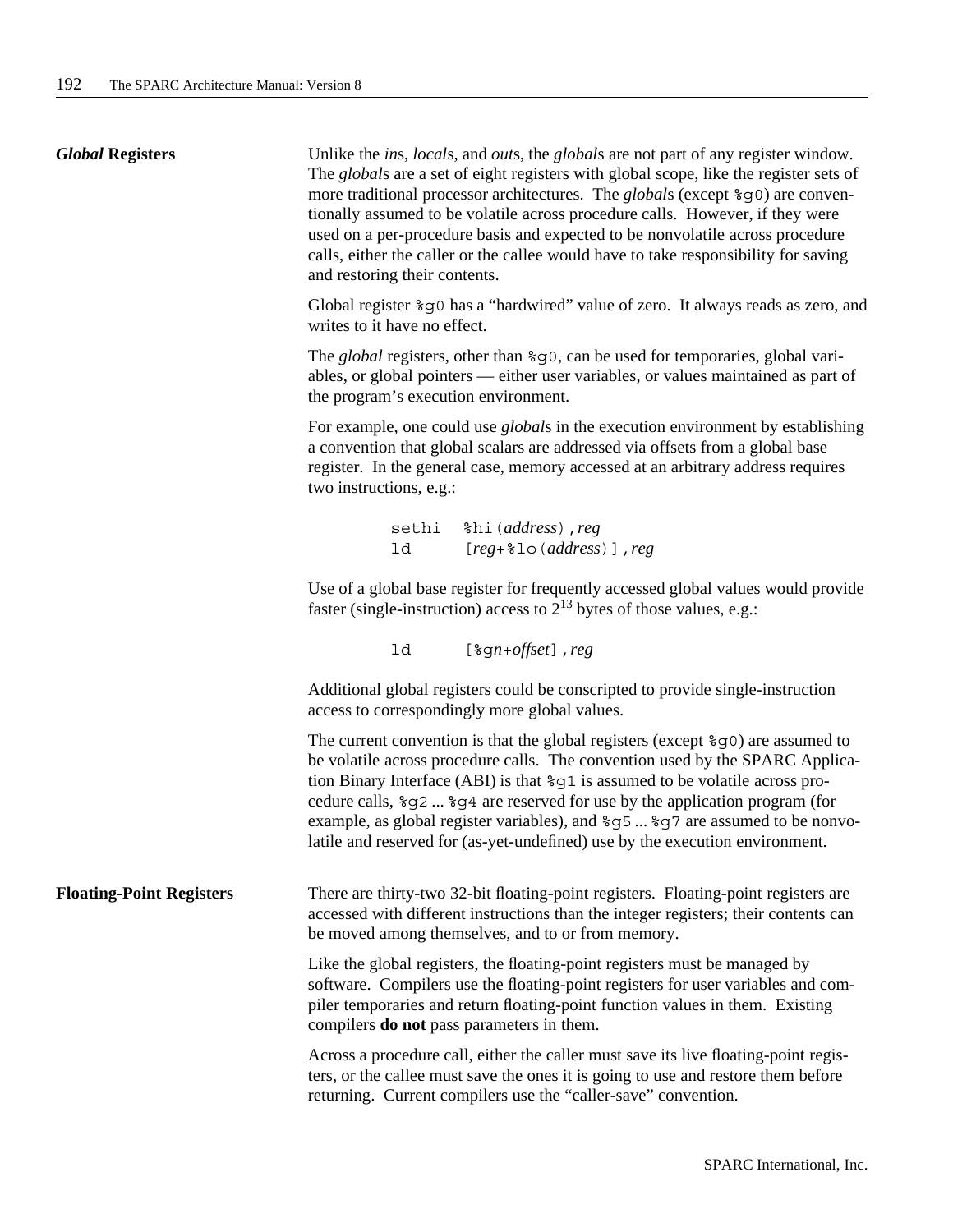|          | %i7                                            | $(*r31)$                 | return address $-8$ †                                    |  |
|----------|------------------------------------------------|--------------------------|----------------------------------------------------------|--|
|          | %fp, %i6                                       | $(*r30)$                 | frame pointer †                                          |  |
|          | %i5                                            | $(*r29)$                 | incoming param 6 †                                       |  |
| in       | %i4                                            | $(*r28)$                 | incoming param 5 $\dagger$                               |  |
|          | %i3                                            | $(*r27)$                 | incoming param 4 $\dagger$                               |  |
|          | %12                                            | $(*r26)$                 | incoming param $3\dagger$                                |  |
|          | %i1                                            | $(*r25)$                 | incoming param $2\dagger$                                |  |
|          | %i0                                            | $(*r24)$                 | incoming param $1/$ return value to caller $\dagger$     |  |
|          | 817                                            | $(*r23)$                 | local $7$ $\dagger$                                      |  |
|          | 816                                            | $(*r22)$                 | local $6\dagger$                                         |  |
|          | 815                                            | $(*r21)$                 | local $5$ $\dagger$                                      |  |
| local    | 814                                            | $(*r20)$                 | local $4\dagger$                                         |  |
|          | 813                                            | $(*r19)$                 | local $3$ $\dagger$                                      |  |
|          | 812                                            | $(*r18)$                 | local 2 <sup>†</sup>                                     |  |
|          | 811                                            | $(*r17)$                 | local $1$ $\dagger$                                      |  |
|          | 810                                            | $(*r16)$                 | local $0$ $\dagger$                                      |  |
|          | 807                                            | $(*r15)$                 | temporary value / address of CALL instruction $\ddagger$ |  |
|          | \$sp, \$06                                     | $(*r14)$                 | stack pointer †                                          |  |
|          | %၀5                                            | $(*r13)$                 | outgoing param 6 ‡                                       |  |
| out      | outgoing param 5 $\ddagger$<br>$(*r12)$<br>804 |                          |                                                          |  |
|          | %೦3                                            | $(*r11)$                 | outgoing param 4 $\ddagger$                              |  |
|          | %೦2                                            | $(*r10)$                 | outgoing param 3 ‡                                       |  |
|          | %01                                            | $(*r9)$                  | outgoing param 2 $\ddagger$                              |  |
|          | 800                                            | $(*r8)$<br>$\rightarrow$ | outgoing param 1 / return value from callee $\ddagger$   |  |
|          | 8g7                                            | $(*r7)$                  | global 7 (SPARC ABI: use reserved)                       |  |
|          | 8q6                                            | $(*r6$<br>$\rightarrow$  | global 6 (SPARC ABI: use reserved)                       |  |
|          | %g5                                            | $(*r5$<br>$\rightarrow$  | global 5 (SPARC ABI: use reserved)                       |  |
| global   | 8g4                                            | $(*r4)$<br>$\rightarrow$ | global 4 (SPARC ABI: global register variable §)         |  |
|          | $\S$ g3                                        | $(*r3)$<br>$\rightarrow$ | global 3 (SPARC ABI: global register variable §)         |  |
|          | 8q2                                            | $(*r2)$<br>$\rightarrow$ | global 2 (SPARC ABI: global register variable §)         |  |
|          | $\Sg1$                                         | $(*r1$<br>$\rightarrow$  | temporary value $\ddagger$                               |  |
|          | 890                                            | $(*r0$                   | 0                                                        |  |
| state    | %ş                                             |                          | Y register (used in multiplication/division) $\ddagger$  |  |
|          |                                                | (icc field of %psr)      | Integer condition codes $\ddagger$                       |  |
|          | (fcc field of %fsr)                            |                          | Floating-point condition codes $\ddagger$                |  |
|          |                                                | (ccc field of %csr)      | Coprocessor condition codes $\ddagger$                   |  |
|          | \$E31                                          |                          | floating-point value $\ddagger$                          |  |
| floating |                                                |                          |                                                          |  |
| point    |                                                |                          |                                                          |  |
|          | %f0                                            |                          | floating-point value $\ddagger$                          |  |

† assumed by caller to be preserved across a procedure call

‡ assumed by caller to be destroyed (volatile) across a procedure call

§ should not be used in SPARC ABI library code

Figure D-1 *SPARC Register Set, as Seen by a User-Mode Procedure*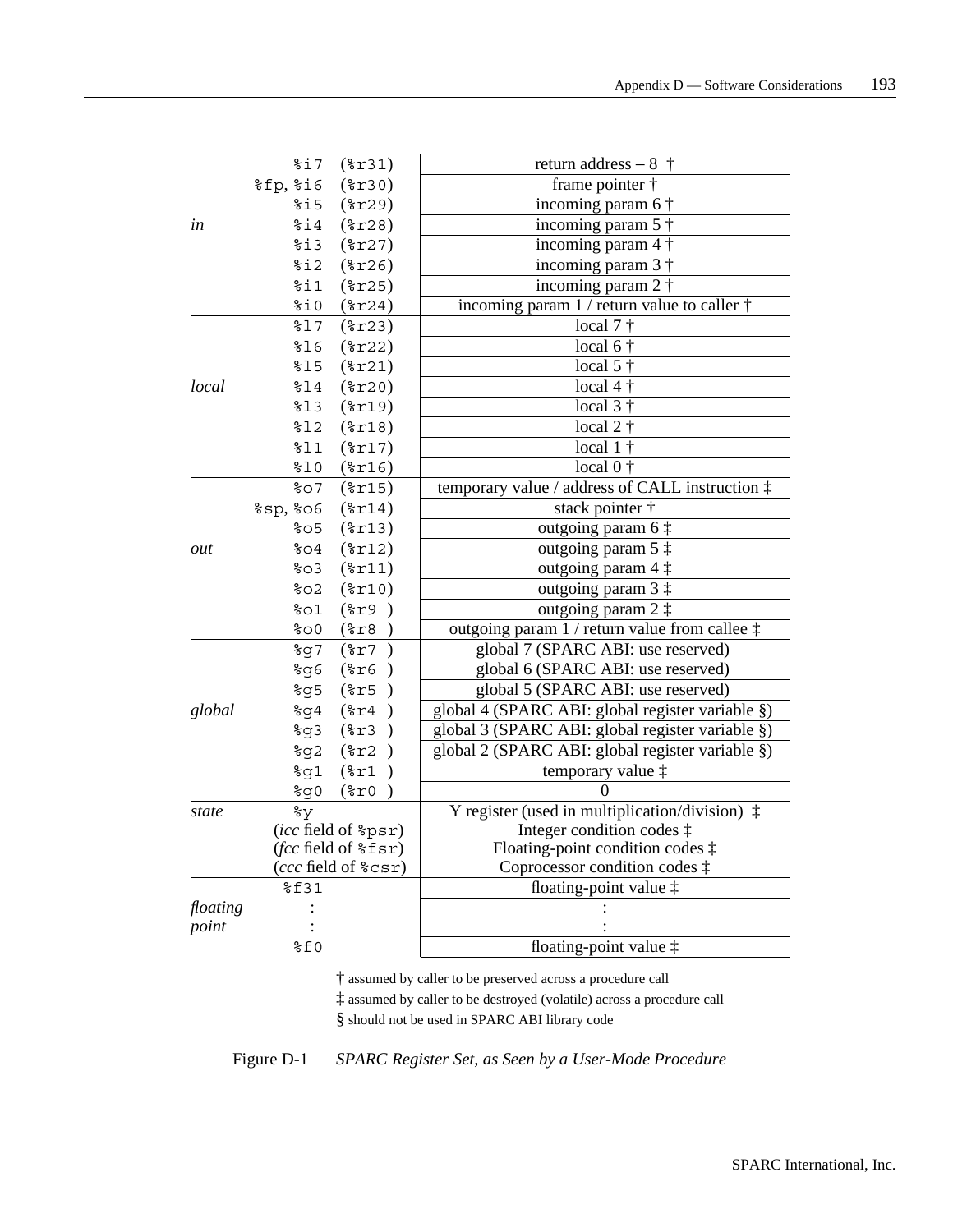## **D.2. The Memory Stack** Space on the memory stack, called a "stack frame", is normally allocated for each procedure.

Under certain conditions, optimization may enable a leaf<sup>11</sup> procedure to use its caller's stack frame instead of one of its own. In that case, the procedure allocates no space of its own for a stack frame. The following description of the memory stack applies to all procedures, except leaf procedures which have been optimized in this way.

The following are *always* allocated at compile time in every procedure's stack frame:

 $\bullet$  16 words, always starting at %sp, for saving the procedure's *in* and *local* registers, should a register window overflow occur

The following are allocated at compile time in the stack frames of non-leaf procedures:

- - One word, for passing a "hidden" (implicit) parameter. This is used when the caller is expecting the callee to return a data aggregate by value; the hidden word contains the address of stack space allocated (if any) by the caller for that purpose See Section D.4.
- Six words, into which the callee may store parameters that must be addressable

Space is allocated as needed in the stack frame for the following at compile time:

- -Outgoing parameters beyond the sixth
- All automatic arrays, automatic data aggregates, automatic scalars which must be addressable, and automatic scalars for which there is no room in registers
- Compiler-generated temporary values (typically when there are too many for the compiler to keep them all in registers)
- Floating-point registers being saved across calls (occurs if floating-point instructions are used by a procedure)

Space can be allocated dynamically (at runtime) in the stack frame for the following:

- Memory allocated using the alloca() function of the C library

Addressable automatic variables on the stack are addressed with negative offsets relative to %fp; dynamically allocated space is addressed with positive offsets from the pointer returned by alloca(); everything else in the stack frame is addressed with positive offsets relative to %sp.

<sup>11</sup> See Section D.5, Leaf Procedure Optimization.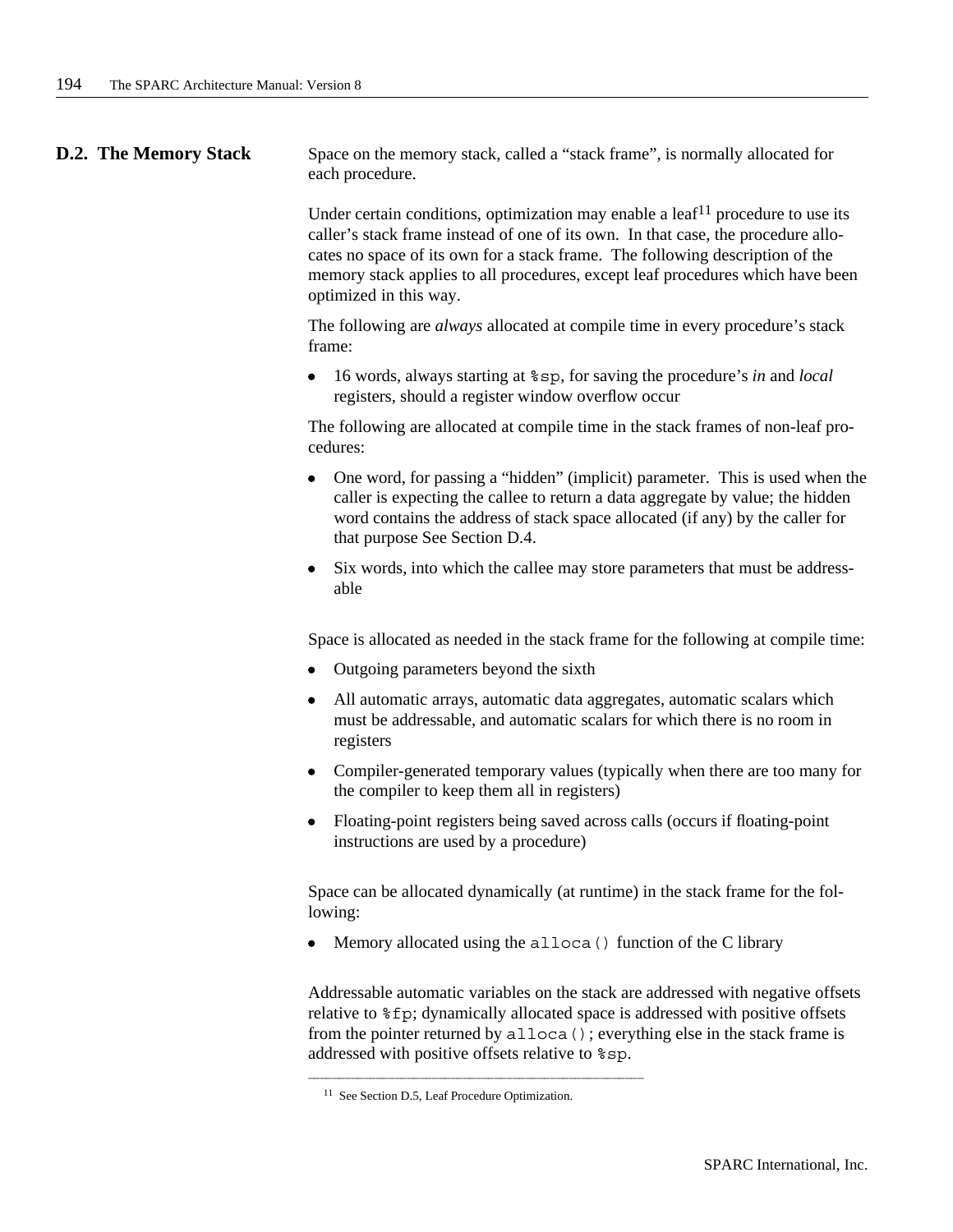The stack pointer %sp must always be doubleword-aligned. This allows window overflow and underflow trap handlers to use the more efficient STD and LDD instructions to store and reload register windows.

When a non-leaf procedure is active, its stack frame appears as in Figure D-2.

|                                                                          |                                                                                               | <b>Previous Stack Frame</b>                    |  |
|--------------------------------------------------------------------------|-----------------------------------------------------------------------------------------------|------------------------------------------------|--|
| $$fp$ (old $~sp) \rightarrow$<br>$\frac{1}{2}$ fp – offset $\rightarrow$ | Space (if needed) for automatic<br>arrays, aggregates, and addressable<br>scalar automatics   |                                                |  |
| $\text{alloc}( ) \rightarrow$                                            | Space dynamically allocated via<br>alloca(), if any                                           |                                                |  |
| $s$ sp + <i>offset</i> $\rightarrow$                                     | Space (if needed) for compiler tem-<br>poraries and saved floating-point<br>registers         |                                                |  |
| $s$ sp + <i>offset</i> $\rightarrow$                                     | Outgoing parameters past the sixth,<br>if any                                                 |                                                |  |
| $s$ sp + <i>offset</i> $\rightarrow$                                     | 6 words into which callee may<br>store register arguments                                     |                                                |  |
| $s$ sp + <i>offset</i> $\rightarrow$                                     | One-word hidden parameter<br>(address at which callee should<br>store aggregate return value) |                                                |  |
| $s$ sp + offset $\rightarrow$<br>$\texttt{\$sp} \rightarrow \texttt{\$}$ | 16 words in which to save register<br>window (in and local registers)                         |                                                |  |
|                                                                          | <b>Stack Growth</b><br>(decreasing memory addresses)                                          | <b>Next Stack Frame</b><br>(not yet allocated) |  |

Figure D-2 *The User Stack Frame*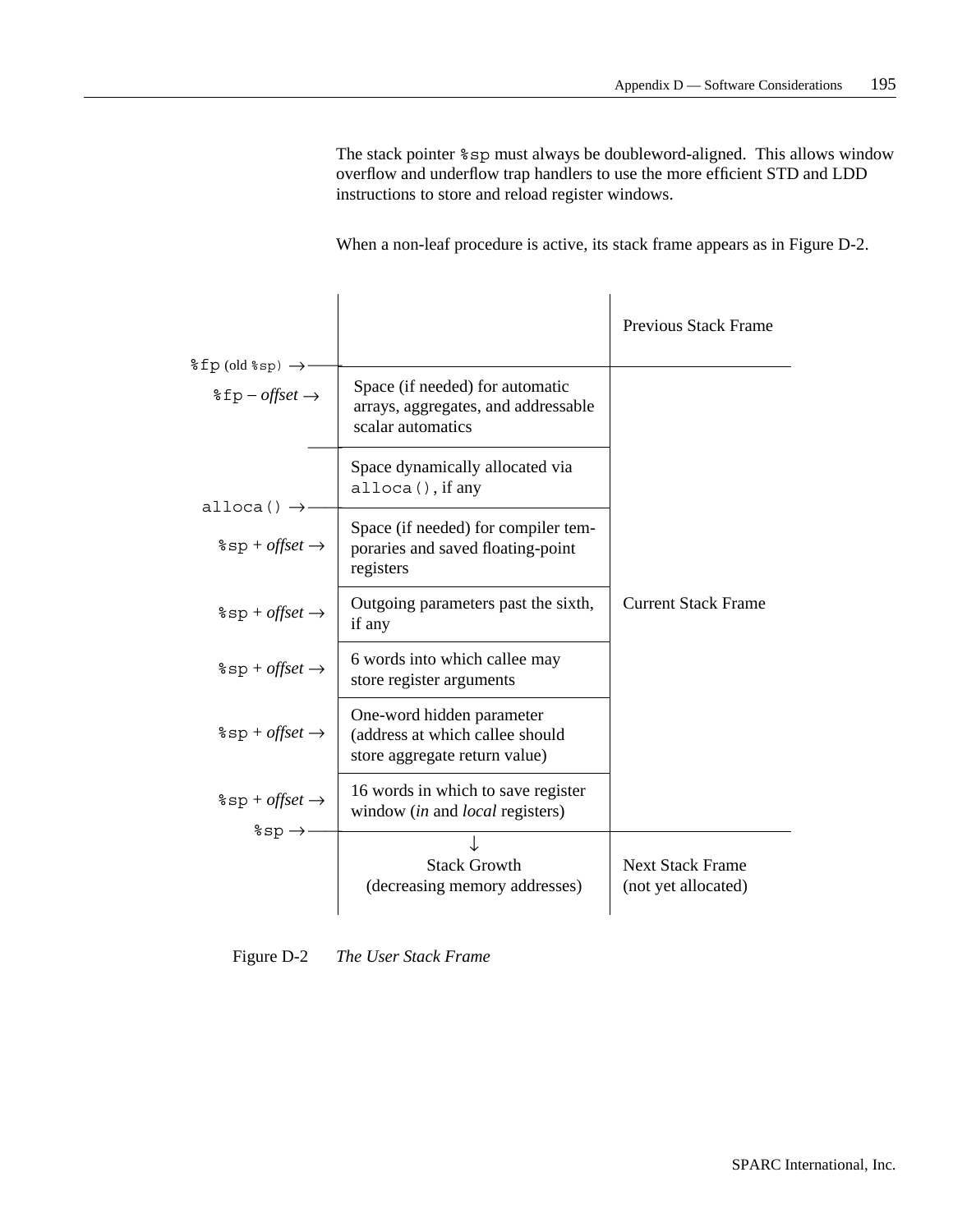## **D.3. Functions Returning Aggregate Values**

Some programming languages, including C, some dialects of Pascal, and Modula-2, allow the user to define a function returning an aggregate value. Examples include a C struct or union, or a Pascal record. Since such a value may not fit into the registers, another value-returning protocol must be defined to return the result in memory.

Reentrancy and efficiency considerations require that the memory used to hold such a return value be allocated by the function's caller. The address of this memory area is passed as the one-word hidden parameter mentioned in the section *The Memory Stack* above.

Because of the lack of type safety in the C language, a function should not assume that its caller is expecting an aggregate return value and has provided a valid memory address. Thus, some additional handshaking is required.

When a procedure expecting an aggregate return value from a called function is compiled, an UNIMP instruction is placed after the delay-slot instruction following the CALL to the function in question. The immediate field in this UNIMP instruction contains the low-order twelve bits of the size (in bytes) of the area allocated by the caller for the aggregate value expected to be returned.

When the aggregate-returning function is about to store its value in the memory allocated by its caller, it first tests for the presence of this UNIMP instruction in its caller's instruction stream. If it is found, the callee assumes the hidden parameter to be valid, stores its return value at the given address, and returns control to the instruction following the caller's UNIMP instruction. If the UNIMP instruction is not found, the hidden parameter is assumed **not** to be valid and no value is returned.

On the other hand, if a scalar-returning function is called when an aggregate return value is expected (which is clearly a software error), the function returns as usual, executing the UNIMP instruction, which causes an unimplementedinstruction trap.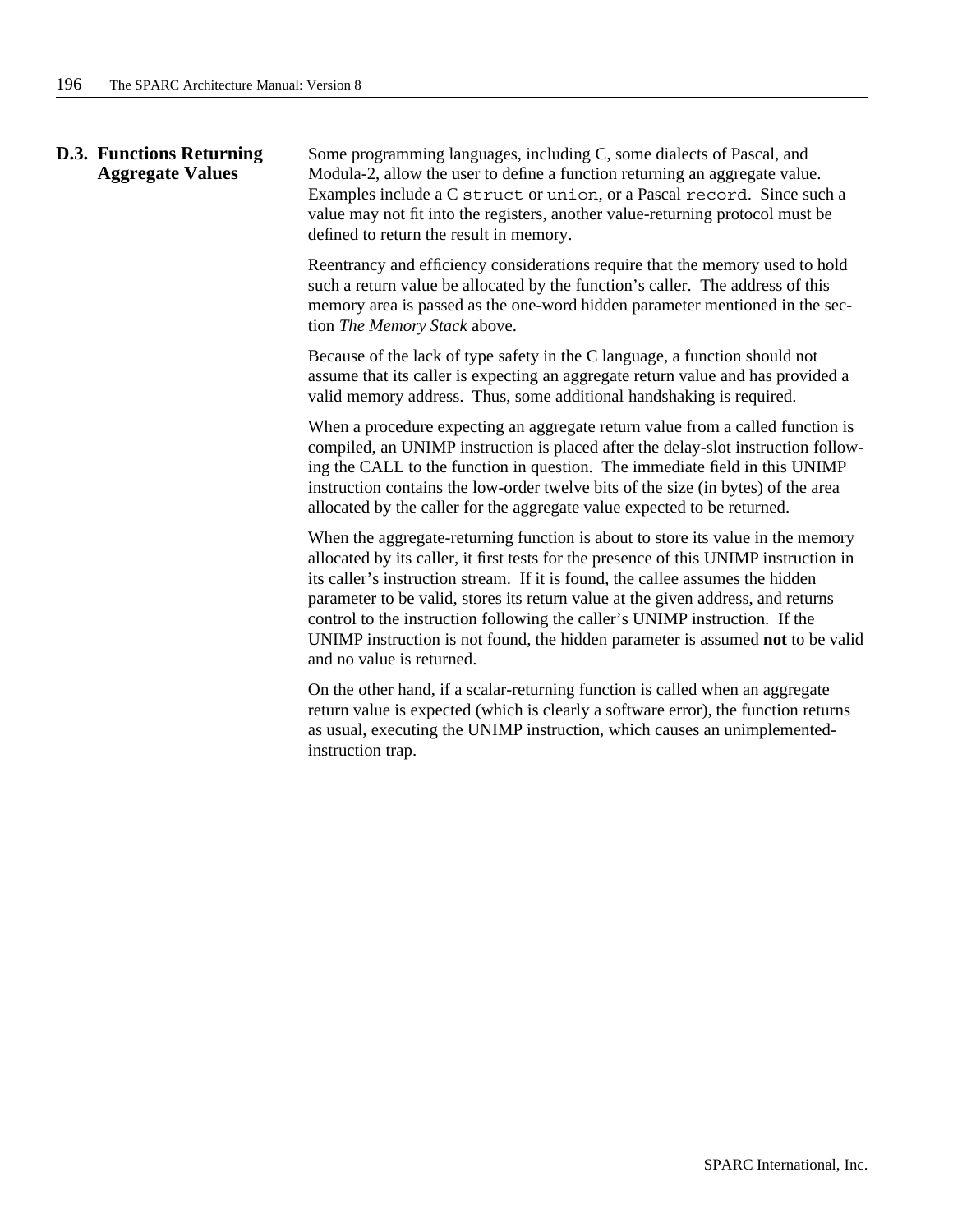**D.4. Tagged Arithmetic** The tagged add/subtract instructions assume tagged-format data, in which a tag occupies the two low-order bits of each operand. If either of the two operands has a nonzero tag, or if arithmetic overflow occurs, the operation sets the PSR's overflow bit. Some variants of the tagged arithmetic instructions cause a tag\_overflow exception instead of setting the overflow bit.

> Tagged arithmetic operations are used regularly in languages with dynamically typed data, such as Lisp and Smalltalk.

One possible model for tagging is to use a tag value of 0 for integers, and a tag value of 3 for pointers to pairs of words (that is, list cells). Using this model, suppose that  $p$  is a tagged pointer to a list cell (that is,  $p$  has "3" in its low-order two bits). Since load/store instructions execute successfully only with properly aligned addresses, if p is a list cell with a tag of "3" (a pointer), a load/store word instruction with an address specifier of "p - 3" or "p + 1" will succeed, accessing the first or second word (respectively) of the list cell. If p is not a pointer (that is, contains a tag other than 3), such a load/store will cause a mem\_address\_not\_aligned trap. This scheme can be used to test for unexpected data types.

The non-trapping versions of the tagged arithmetic instructions typically incur the overhead of a following "branch on overflow" instruction, plus execution of code to deal with the overflow when the overflow condition occurs. The trapping versions incur no per-instruction overhead, but have the overhead of a tag\_overflow trap when overflow occurs. So, the choice of whether to use the trapping or non-trapping versions of the tagged arithmetic instructions depends on two factors:

- -The overhead of a tag\_overflow trap
- -The relative frequency of overflow in tagged arithmetic operations

If the trapping overhead is small and tag overflow occurs infrequently, the trapping versions of the tagged arithmetic instructions provide the best performance. If trapping overhead is high and tag overflow occurs frequently enough, use of the non-trapping tagged arithmetic instructions is recommended.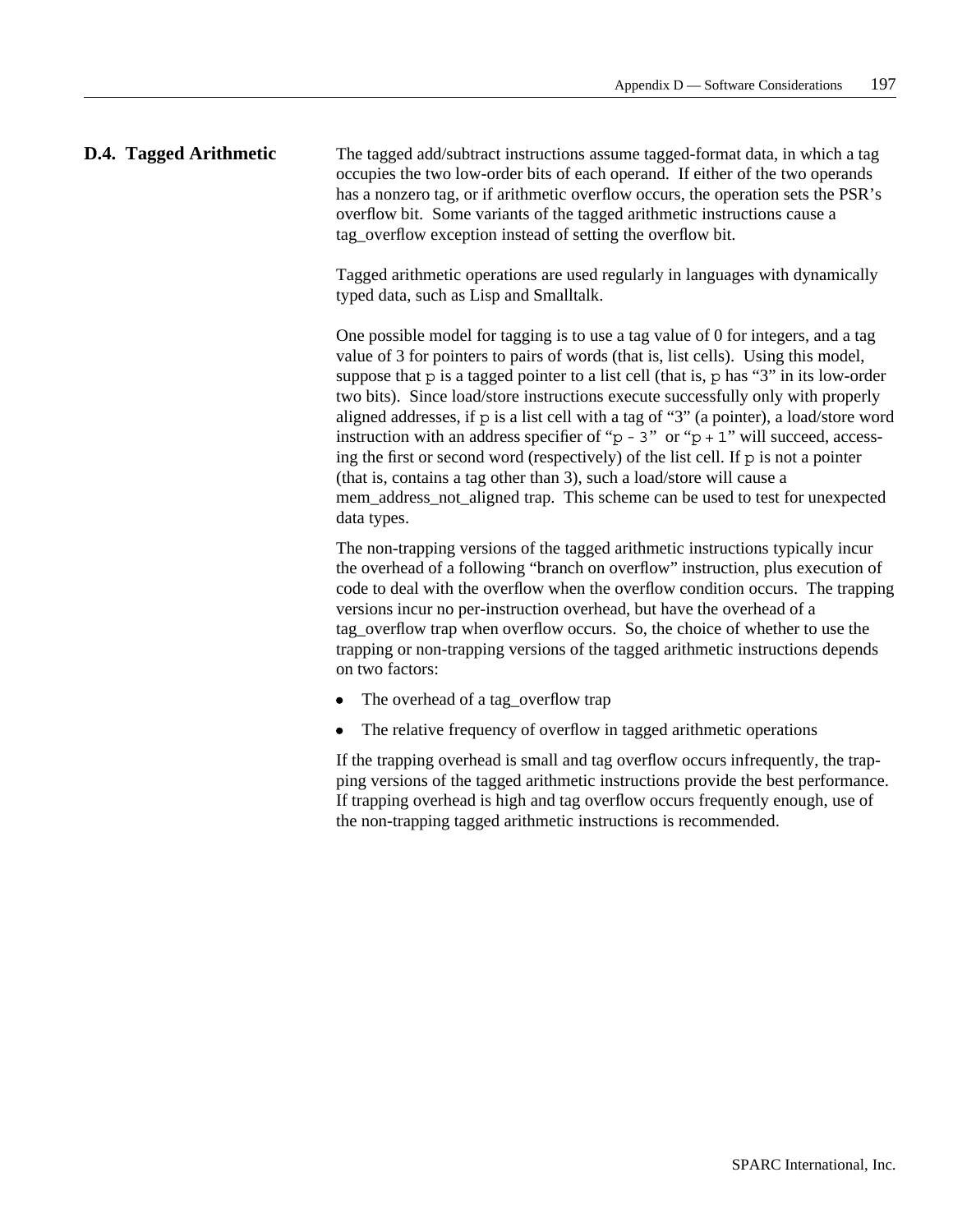## **D.5. Leaf Procedure Optimization**

A **leaf procedure** is one that is a "leaf" in the program's call graph; that is, one that does not call (e.g. via CALL or JMPL) any other procedures.

Each procedure, including leaf procedures, normally uses a SAVE instruction to allocate a stack frame and obtain a register window for itself, and a corresponding RESTORE instruction to deallocate it. The time costs associated with this are:

- - Possible generation of register-window overflow/underflow traps at runtime. This only happens occasionally<sup>12</sup>, but when either underflow or overflow does occur, it costs dozens of machine cycles to process.
- The two cycles expended by the SAVE and RESTORE instructions themselves

There are also space costs associated with this convention, the cumulative cache effects of which may not be negligible. The space costs include:

- -The space occupied on the stack by the procedure's stack frame
- -The two words occupied by the SAVE and RESTORE instructions

Of the above costs, the trap-processing cycles are typically the most significant.

Some leaf procedures can be made to operate *without* their own register window or stack frame, using their caller's instead. This can be done when the candidate leaf procedure meets all of the following conditions<sup>13</sup>:

- -Contains no references to %sp, except in its SAVE instruction
- -Contains no references to %fp
- $\bullet$  Refers to (or can be made to refer to) no more than 8 of the 32 integer registers<sup>14</sup>, inclusive of  $\textdegree$  o7 (the "return address").

If a procedure conforms to the above conditions, it can be made to operate using its caller's stack frame and registers — an optimization that saves both time and space. When optimized, such a procedure is known as an **optimized leaf procedure**. It may only safely use registers that its caller already assumes to be volatile across a procedure call, namely,  $\text{\$o0} \dots \text{\$o5}, \text{\$o7}, \text{and } \text{\$g1}^{15}.$ 

- <sup>14</sup> Or 14 of the 32 registers, if SPARC ABI compliance isn't required.
- <sup>15</sup> %g1... %g7 if SPARC ABI compliance isn't required.

<u> 2000 - 2000 - 2000 - 2000 - 2000 - 2000 - 2000 - 2000 - 2000 - 2000 - 2000 - 2000 - 2000 - 2000 - 2000 - 200</u>

<sup>&</sup>lt;sup>12</sup> The frequency of overflow and underflow traps depends on the software application, and upon the number of register windows (*NWINDOWS*) implemented in hardware. In a multitasking UNIX workstation environment, SPARC processors with 7 register windows in hardware have been observed to spend approximately 3% of total cycles in register-window overflow and underflow trap handling. Simulations indicate that the frequency of such traps approximately halve with the availability of *each* of the next few additional register windows in hardware, e.g. a processor with 8 register windows in hardware should spend about 1.5% of its cycles in overflow/underflow handling.

<sup>&</sup>lt;sup>13</sup> Although slightly less restrictive conditions could be used, the optimization would become more complex to perform and the incremental gain would usually be small.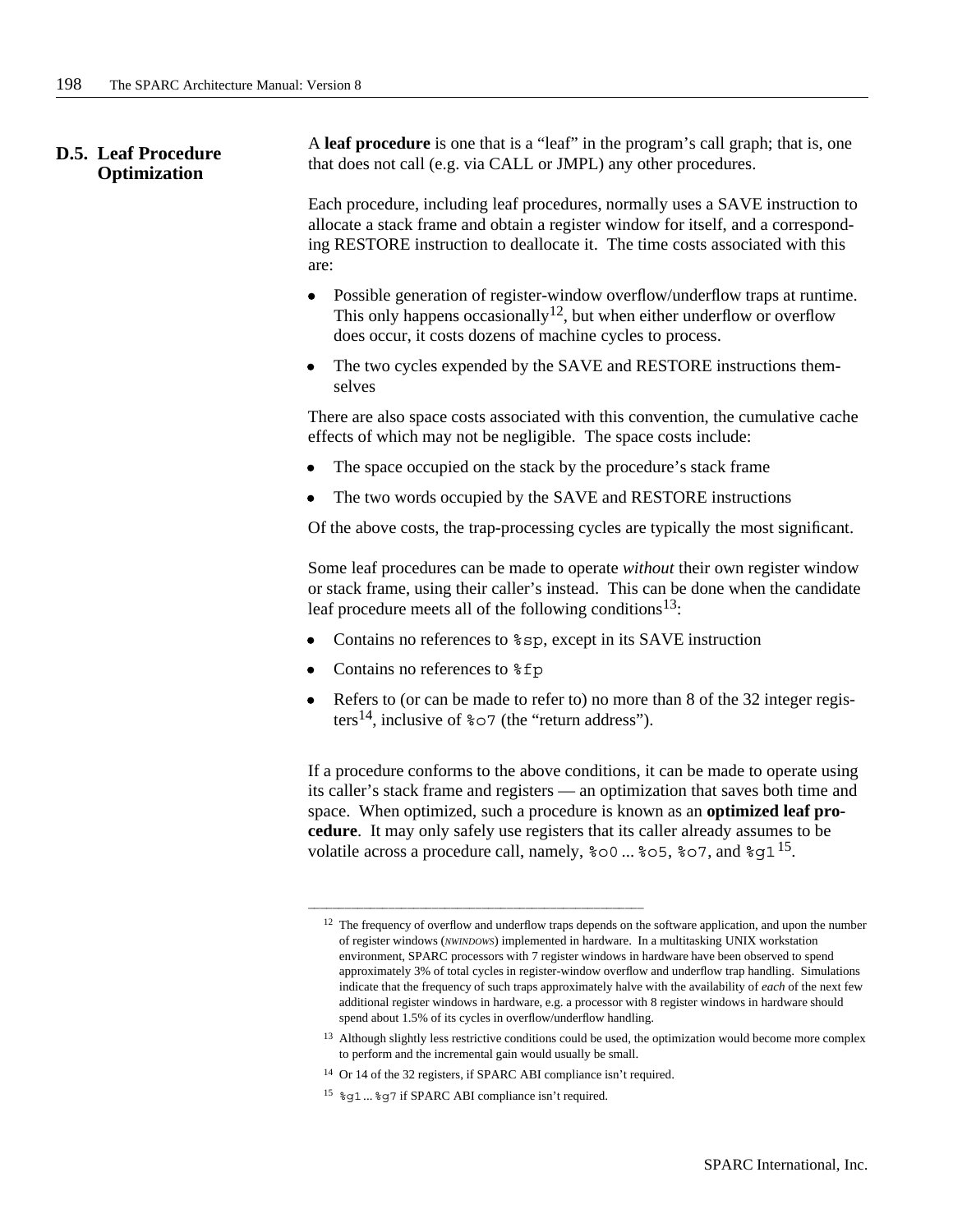The optimization can be performed at the assembly language level using the following steps:

- Change all references to registers in the procedure to registers that the caller assumes volatile across the call:
	- Leave references to %o7 unchanged.
	- Leave any references to %g0 ... %g7 unchanged.
	- Change %i0 ... %i5 to %o0 ... %o5, respectively. If an *in* register is changed to an *out* register that was already referenced in the original unoptimized version of the procedure, all original references to that *out* register must be changed to refer to an unused *out* or *global* register.
	- Change references to each *local* register into references to any register among  $\textdegree{00}$  ...  $\textdegree{05}$  or  $\textdegree{01}^{16}$  that remains unused.
- $\bullet$  Delete the SAVE instruction. If it was in a delay slot, replace it with a NOP instruction. If its destination register was not %g0 or %sp, convert the SAVE into the corresponding ADD instruction instead of deleting it.
- $\bullet$  If the RESTORE's implicit addition operation is used for a productive purpose (such as setting up the procedure's return value), convert the RESTORE to the corresponding ADD instruction. Otherwise, the RESTORE is only used for stack and register-window deallocation; replace it with a NOP instruction (it is probably in the delay slot of the RET, and so cannot be deleted).
- Change the RET (return) synthetic instruction to RETL (return-from-leafprocedure synthetic instruction).
- Perform any optimizations newly made possible, such as combining instructions, or filling the delay slot of the RETL with a productive instruction.

After the above changes, there should be no SAVE or RESTORE instructions, and no references to *in* or *local* registers in the procedure body. All original references to *in*s are now to *out*s. All other register references are to either  $\text{\$q1}^{16}$ , or other *outs*.

Costs of optimizing leaf procedures in this way include:

- $\bullet$  Additional intelligence in the peephole optimizer to recognize and optimize candidate leaf procedures.
- $\bullet$  Additional intelligence in debuggers to properly report the call chain and the stack traceback for optimized leaf procedures<sup>17</sup>.

<sup>&</sup>lt;u> 2000 - 2000 - 2000 - 2000 - 2000 - 2000 - 2000 - 2000 - 2000 - 2000 - 2000 - 2000 - 2000 - 2000 - 2000 - 200</u> <sup>16</sup> %g1... %g7 if SPARC ABI compliance isn't required.

<sup>&</sup>lt;sup>17</sup> A debugger can recognize an optimized leaf procedure by scanning it, noting the absence of a SAVE instruction. Compilers often constrain the SAVE, if present, to appear within the first few instructions of a procedure; in such a case, only those instruction positions need be examined.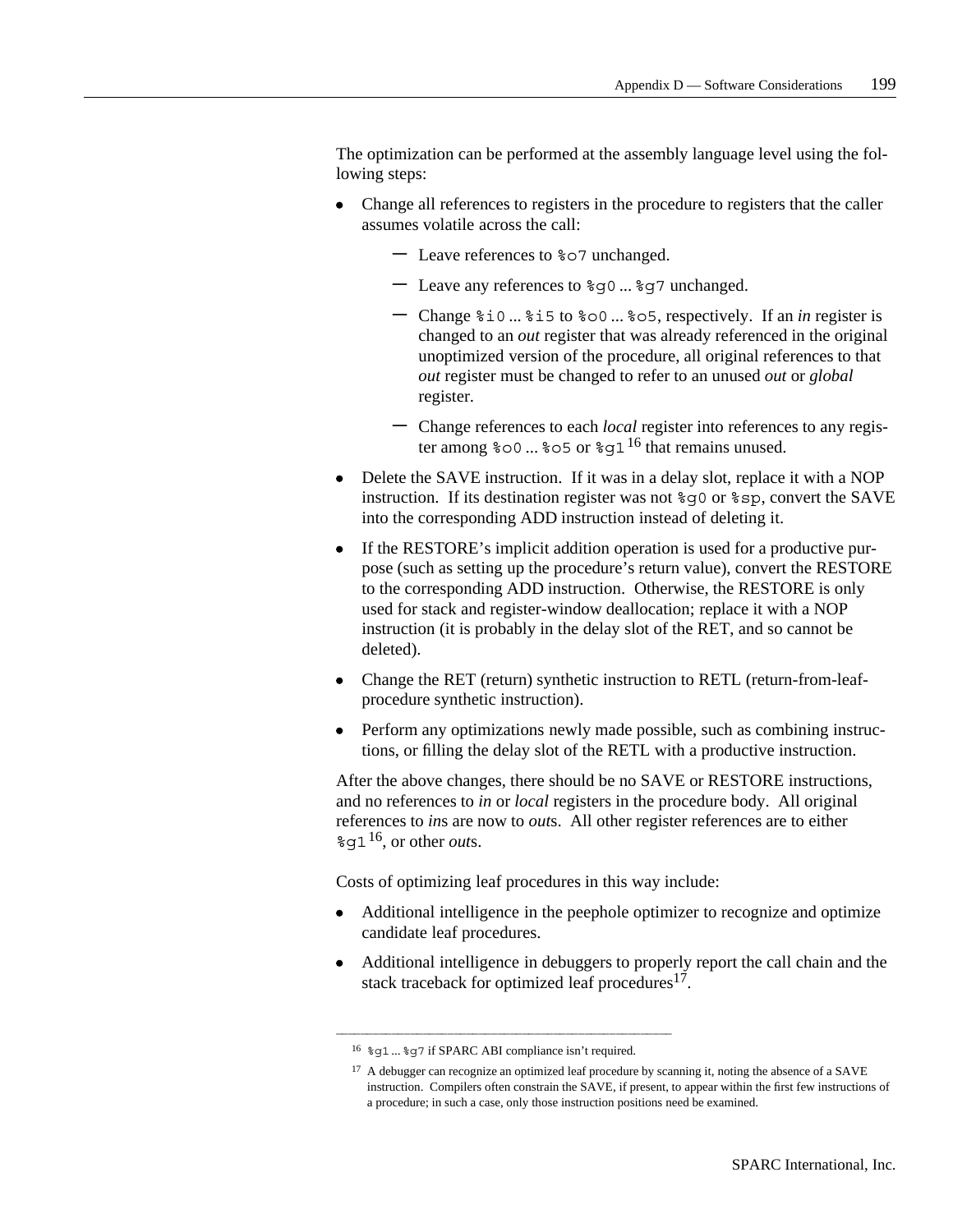sum

**D.6. Example Code** This section illustrates common parameter-passing conventions and gives a simple example of leaf-procedure optimization.

> The following code fragment shows a simple procedure call with a value returned, and the procedure itself:

```
! CALLER:
! int i; /* compiler assigns "i" to register %l7 */
\frac{1}{1} = sum3(1, 2, 3);
      ...
      mov 1, %o0 ! first arg to sum3 is 1
      mov 2, %01 ! second arg to sum3 is 2
      call sum3 ! the call to sum3
      mov 3, %o2 ! last parameter to sum3 in delay slot
      mov %o0, %l7 ! copy return value to %l7 (variable "i")
      ...
#define SA(x) ((x)+7) \& (^{^\circ}0x07)) /* rounds "x" up to doubleword boundary */
#define MINFRAME ((16+1+6)*4) /* minimum size frame */
! CALLEE:
! int sum3( a, b, c )
! int a, b, c; /* args received in %i0, %i1, and %i2 */
! {
! return a+b+c;
! }
sum3:
      save %sp,-SA(MINFRAME),%sp ! set up new %sp; alloc min. stack frame
      add %i0, %i1, %17 ! compute sum in local %17
      add %l7, %i2, %l7 ! (or %i0 could have been used directly)
      ret ! return from sum3, and...
      restore %l7, 0, %o0 ! move result into output reg & restore
```
Since "sum3" does not call any other procedures (i.e., it is a "leaf" procedure), it can be optimized to become:

| 3 : |      |               |  |                                                   |
|-----|------|---------------|--|---------------------------------------------------|
|     | add  | %oO, %o1, %oO |  |                                                   |
|     | ret1 |               |  | ! (must use RETL, not RET,                        |
|     | add  | %o0, %o2, %o0 |  | to return from leaf procedure)<br>and the company |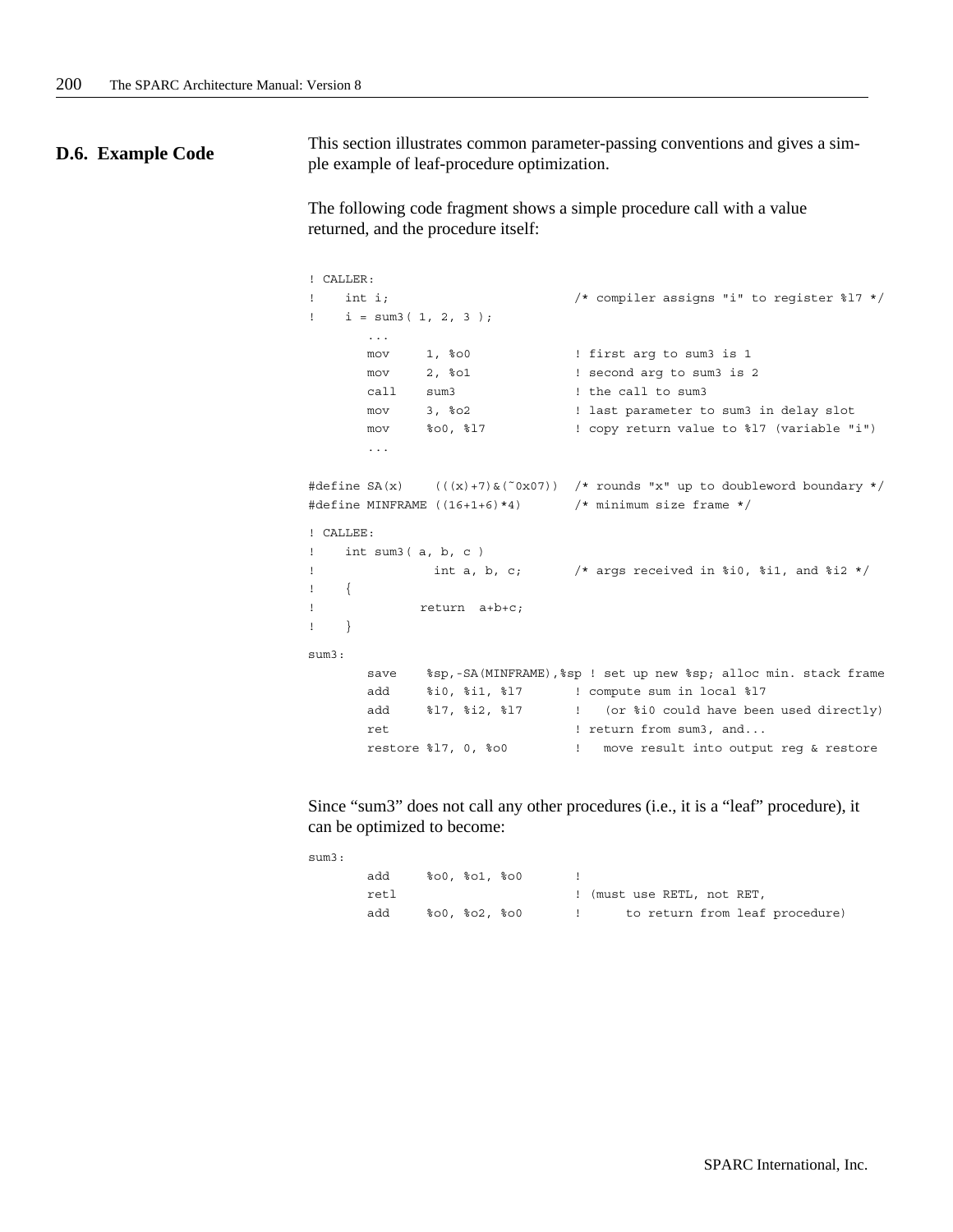## **D.7. Register Allocation Within a Window**

The usual SPARC software convention is to allocate eight registers (%10−%17) for local values. A compiler could allocate more registers for local values at the expense of having fewer *out*s/*in*s available for argument passing.

For example, if instead of assuming that the boundary between local values and input arguments is between r[23] and r[24] (%l7 and %i0), software could by convention assume that the boundary is between  $r[25]$  and  $r[26]$  ( $\text{\textless} i1$  and  $\text{\textless} i2$ ). This would provide 10 registers for local values and 6 "in"/"out" registers.

The following table illustrates this:

|                                     | Standard<br>Register<br>Model | " $10$ -Local"<br>Register<br>Model | Arbitrary<br>Register<br>Model |
|-------------------------------------|-------------------------------|-------------------------------------|--------------------------------|
| registers for local values          | 8                             | 10                                  | n                              |
| "in"/"out" registers:               |                               |                                     |                                |
| reserved for $\text{sgp}/\text{sp}$ |                               |                                     |                                |
| reserved for return address         |                               |                                     |                                |
| available for arg passing           | 6                             |                                     | $14 - n$                       |
| total "ins"/"outs"                  | 8                             |                                     | $16 - n$                       |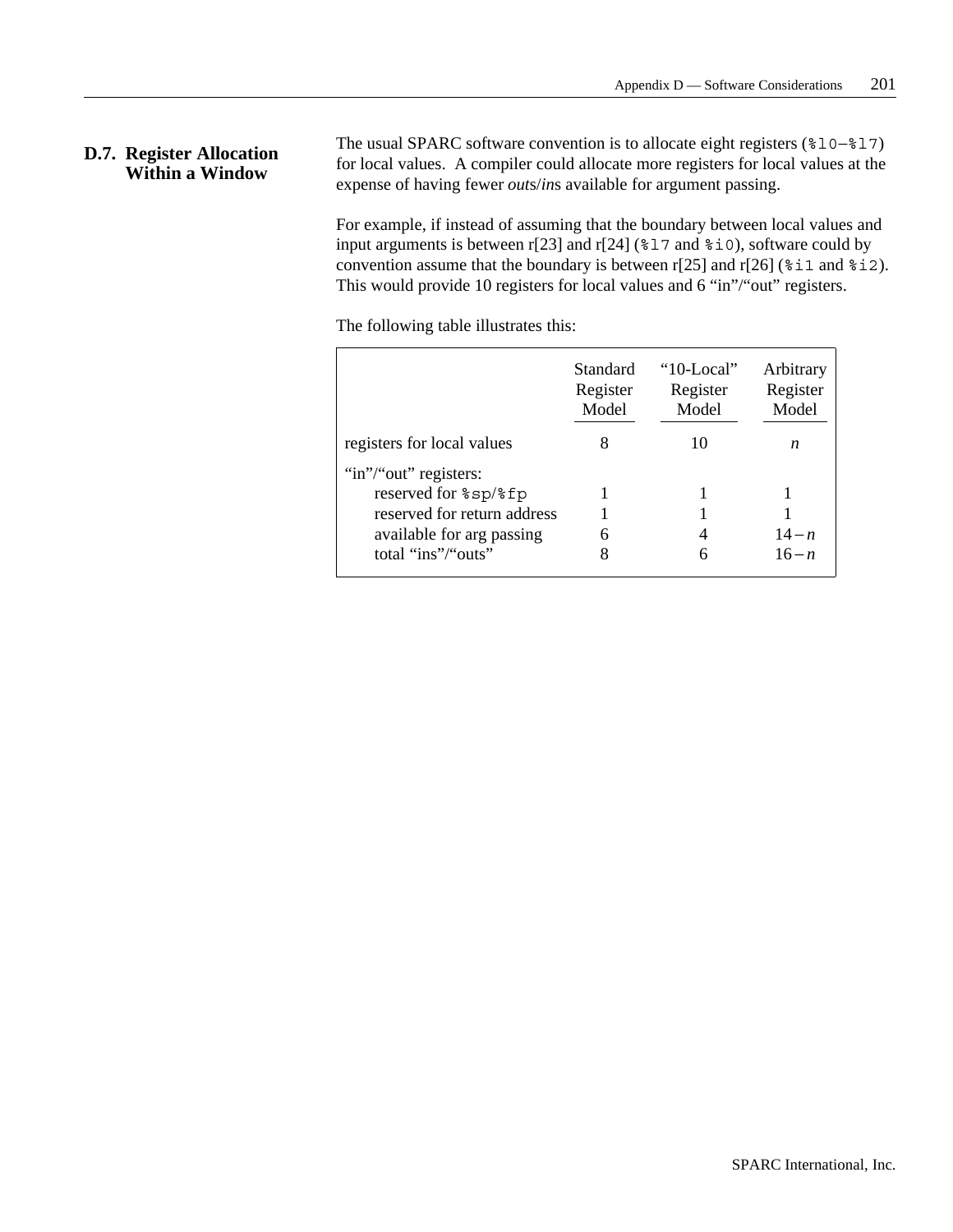## **D.8. Other Register Window Usage Models**

So far, this appendix has described SPARC software conventions that are appropriate for use in a general-purpose multitasking computer system. However, SPARC is used in many other applications, notably those that are embedded and/or provide real-time capabilities. In such applications, other schemes for allocation of SPARC's register windows might be more nearly optimal than the one described above in this appendix.

The intent of this section is not to enumerate all possible register-window organization schemes, but to trigger the reader's imagination by providing a few examples of modifications that could be made to the standard SPARC software conventions. Readers can then design register-usage schemes appropriate to the specific needs of their applications of SPARC processors.

In the general-purpose computer system application of SPARC discussed above in this appendix<sup>18</sup>, procedure calls are assumed to be frequent relative to both context switches and User-Supervisor state transitions. A primary goal in this application is to minimize *total* overhead, which includes time spent in both context switches and procedure calls. As more register windows are shared among competing processes, total procedure call time decreases (due to execution of fewer window overflow and underflow traps), while total context-switch time may increase (the average number of register windows saved during a context switch increases). The task is to strike a balance to minimize the sum of these two factors<sup>19</sup>

In other applications, different software conventions for use of memory and SPARC's windowed registers might be more nearly optimal. Such situations may occur, for example, where any of the following are of high importance:

- -Minimal *average* context-switch time
- -A *constant* (or small worst-case deterministic) context-switch time
- -A *constant* (or small worst-case deterministic) procedure-call time
- $\bullet$ A large number of register windows (say,  $\geq$ 14) available in a given SPARC implementation

To better meet goals such as the above, modifications could be made to the software conventions described above. These employ creative uses of SPARC's flexible procedure-calling mechanism<sup>20</sup> and its windowed register set. A few possible modifications to the software conventions follow.

<sup>18</sup> For example, most UNIX-based systems.

<sup>&</sup>lt;sup>19</sup> Since existing SPARC implementations (as of early 1990) have only 7 or 8 register windows, contextswitch time has not yet become a significant factor. With 20 or more register windows available in some future SPARC implementations, the optimal allocation of register window resources under UNIX will no longer be to share all windows among all processes and the kernel.

<sup>&</sup>lt;sup>20</sup> The procedure-calling mechanism is flexible because the procedure-calling and return instructions, CALL (or JMPL) and RET, are distinct from the stack and register-window management instructions, SAVE and RESTORE.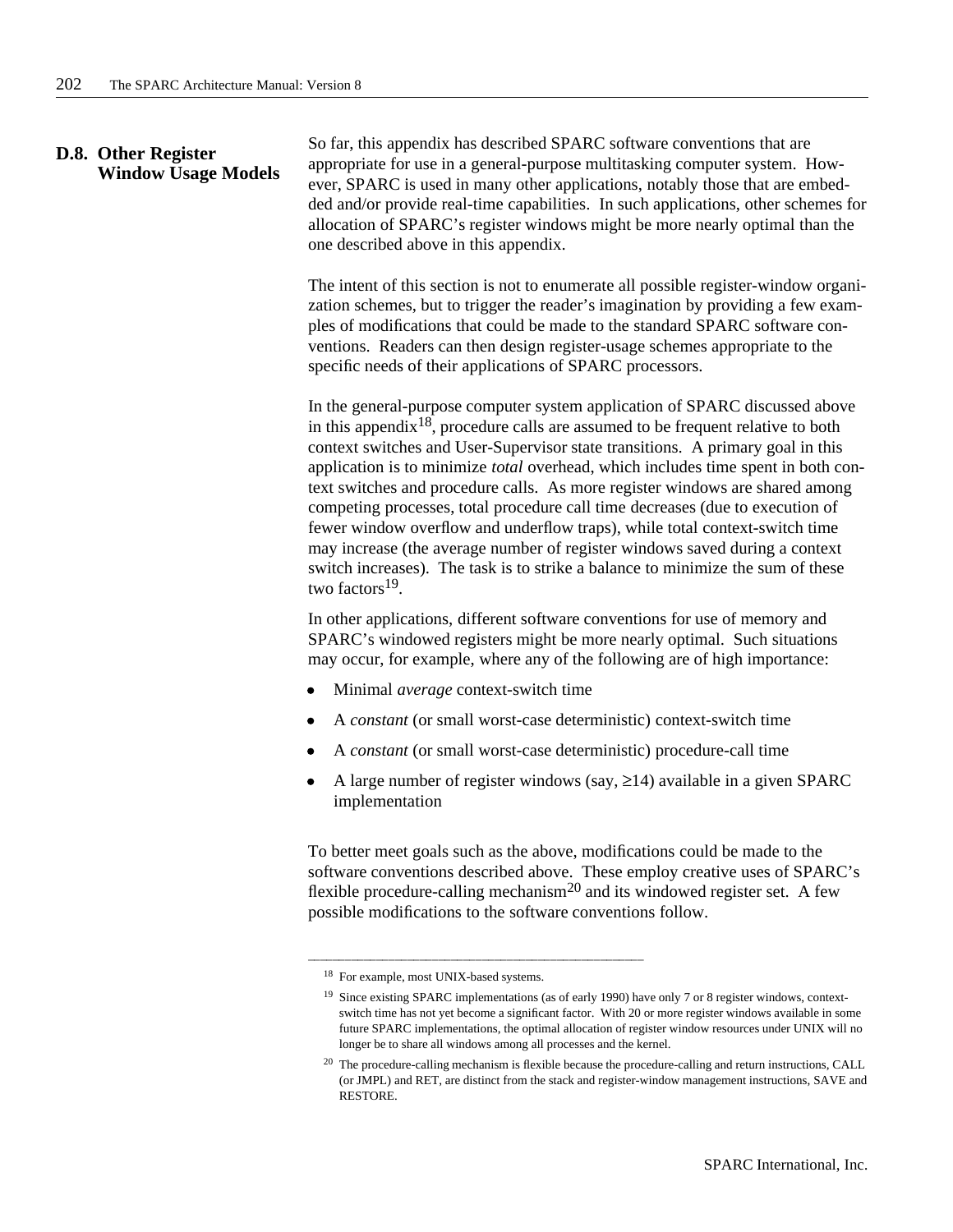[A] Divide the register file into "supervisor state" register windows and "user state" register windows. In cases in which user/supervisor state transitions are frequent, this would reduce register-window overflow/underflow overhead.

To be effective, this would require a SPARC implementation with  $\geq 14$ register windows in hardware (a minimum of 7 windows each for user and supervisor code). Empirical measurements show that the number of window overflow and underflow traps in typical user code approximately halves for each window added, up to about 12 windows. In a UNIX system, system calls (supervisor code) often involve deep (sometimes  $\geq$  20) and "narrow" (few instructions between CALLs) call chains. Such behavior is atypical of user code. This suggests that if a SPARC implementation running UNIX has more than 14 windows, additional windows might be most effectively allocated for supervisor use<sup>21</sup>.

[B] Using multiple 1's in the Window Invalid Mask (WIM), partition the register file into groups of (at least two) windows each. Assign each group of register windows to an executing task. This would be useful for real-time processing, where extremely fast context switches are desired; a context switch would mainly consist of loading a new stack pointer, resetting the CWP to the new task's block of register windows, and saving/restoring whatever subset of the global registers is assumed to be nonvolatile. In particular, note that *no* window registers would need to be loaded or stored during a context switch.

This method assumes that only a few tasks are present and, in the simplest case, that all tasks share one address space22. The number of hardware register windows required is a function of the number of windows reserved for the supervisor, the number of windows reserved for each task, and the number of tasks. Register windows could be allocated to tasks unequally, if appropriate.

[C] Avoid using the normal register-window mechanism, by not using SAVE and RESTORE instructions. Software would effectively see 32 generalpurpose registers instead of SPARC's usual windowed register file. In this mode, SPARC would operate like processors with more traditional (flat) register architectures. Procedure call times would be more deterministic (due to lack of underflow/overflow traps), but for most types of software, average procedure call time would significantly increase, due to increased memory traffic for parameter passing and saving/restoring local variables.

Existing SPARC compilers would require modification to produce code to make use of this register organization.

<sup>21</sup> Use of a preemptable kernel may complicate this.

<sup>&</sup>lt;sup>22</sup> Either the processor uses physical addressing (no MMU), or all tasks' user address spaces are mapped identically.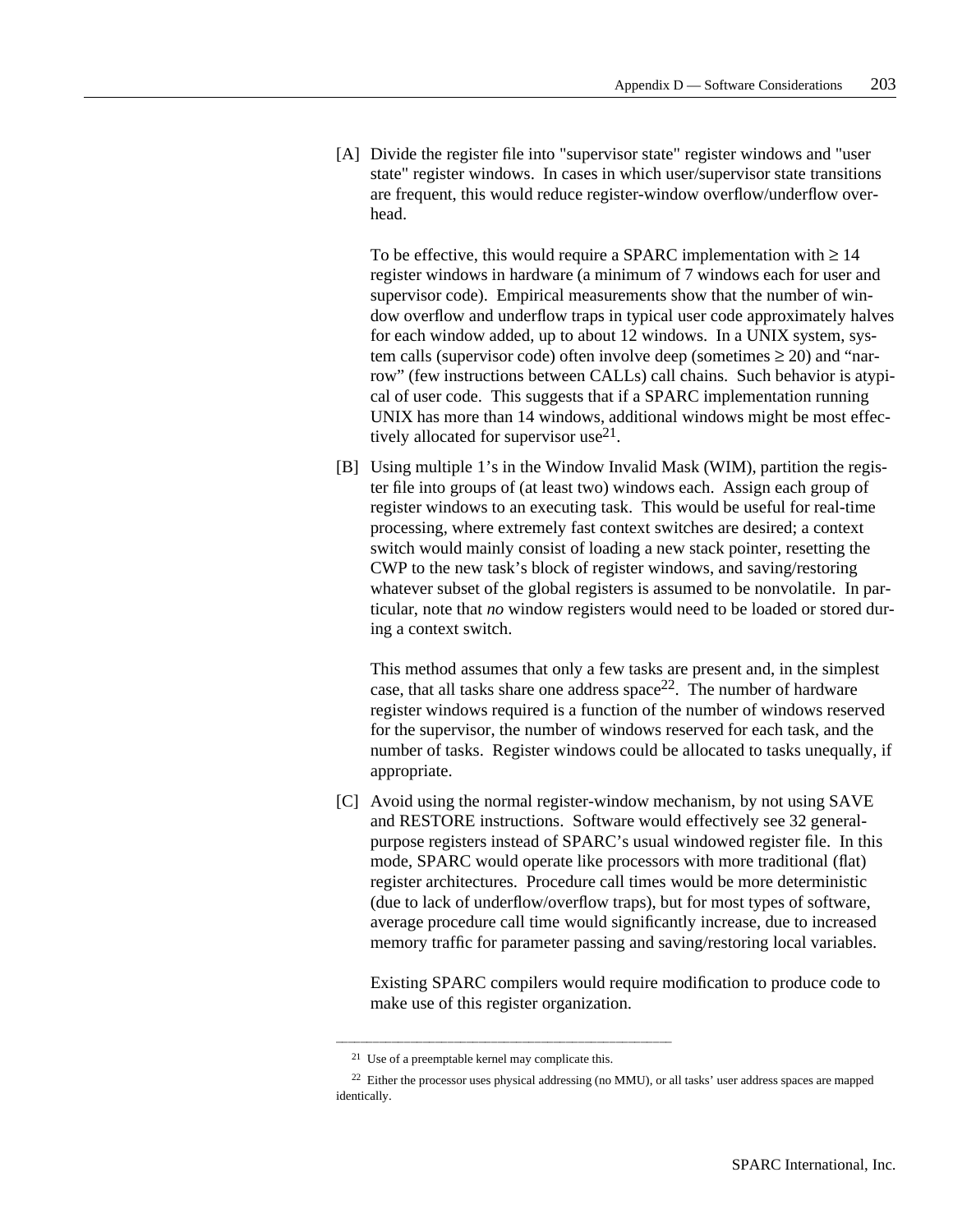It would be awkward, at best, to attempt to mix (link) code using the SAVE/RESTORE convention with code not using it in the same process. If both conventions *were* used in the same system, two versions of each library would be required.

It would be possible to run user code with one register-usage convention and supervisor code with another. With sufficient intelligence in the supervisor, user processes with different register conventions could be run simultaneously<sup>23</sup>.

<u> 2000 - 2000 - 2000 - 2000 - 2000 - 2000 - 2000 - 2000 - 2000 - 2000 - 2000 - 2000 - 2000 - 2000 - 2000 - 200</u>

<sup>&</sup>lt;sup>23</sup> Although technically possible, this is not to suggest that there would be significant utility in mixing user processes with differing register-usage conventions.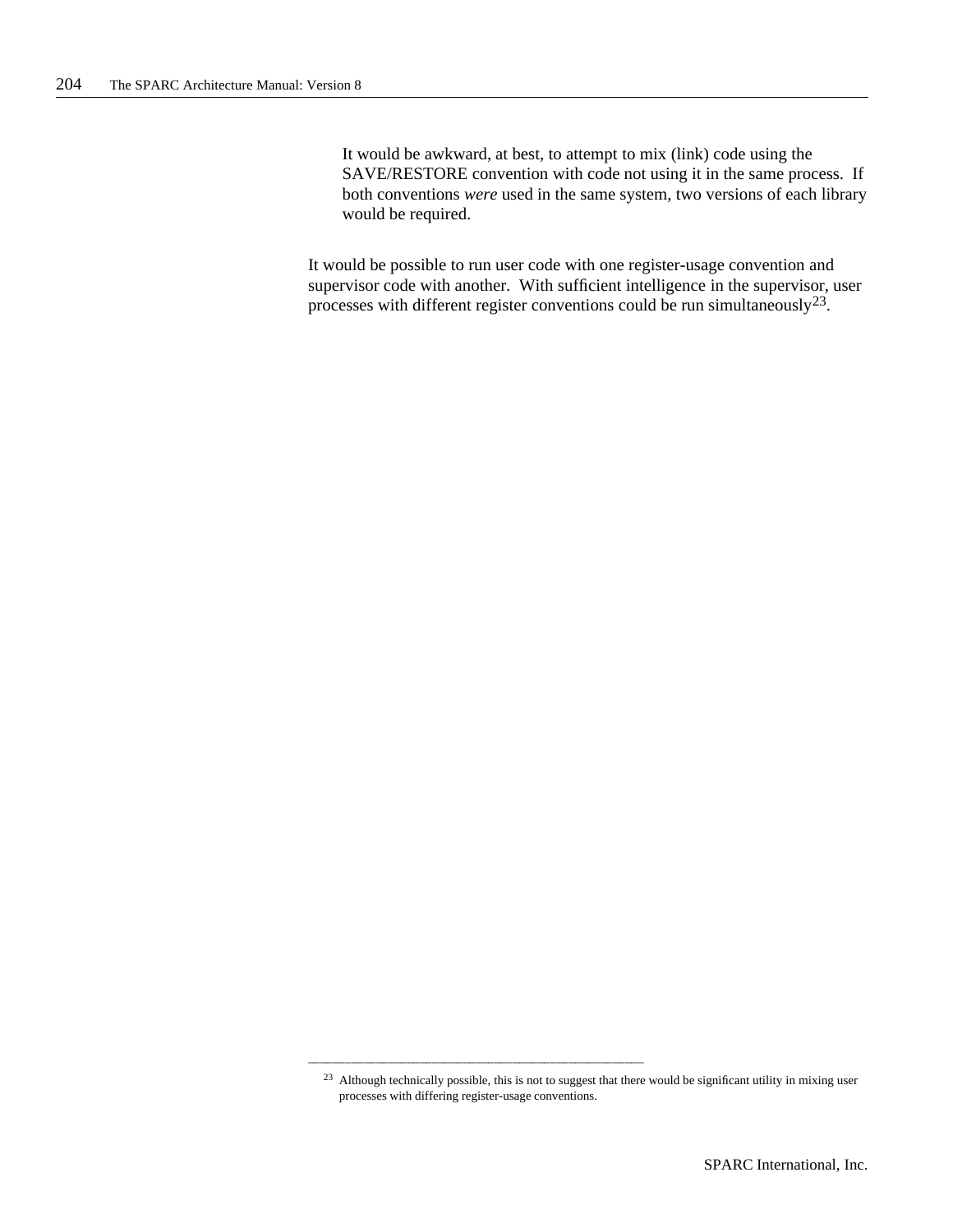# Example Integer Multiplication and Division Routines

This appendix contains routines a SPARC system might use to perform integer multiplication, division, and remaindering in the absence of the implementation of multiply (SMUL, SMULcc, UMUL, UMULcc) or divide (SDIV, SDIVcc, UDIV, UDIVcc) instructions in hardware. These routines are written in the assembly language accepted by Sun Microsystems' SPARC assembler<sup>24</sup>.

| Programming Note | These sample routines do not set the integer condition codes identically to the integer multiply and |  |  |  |
|------------------|------------------------------------------------------------------------------------------------------|--|--|--|
|                  | divide instructions. They require modification to do so.                                             |  |  |  |
|                  |                                                                                                      |  |  |  |
|                  |                                                                                                      |  |  |  |

Programming Note The routines in this appendix were written prior to definition of the SPARC ABI. See Appendix G, "SPARC ABI Software Considerations." They may or may not implement SPARC ABI-compliant versions of **.mul**, **.umul**, **.div**, **.udiv**, **.rem**, and **.urem**; their compliance has not been verified.

> If they are compliant with the SPARC ABI, software which calls them and which is desired to remain ABI-compliant should only rely on the ABI-defined interfaces to these routines. For example, a caller should ignore the state of the condition codes upon return from **.mul**.

<sup>24</sup> For details, see Sun's *Sun-4 Assembly Language Reference Manual*.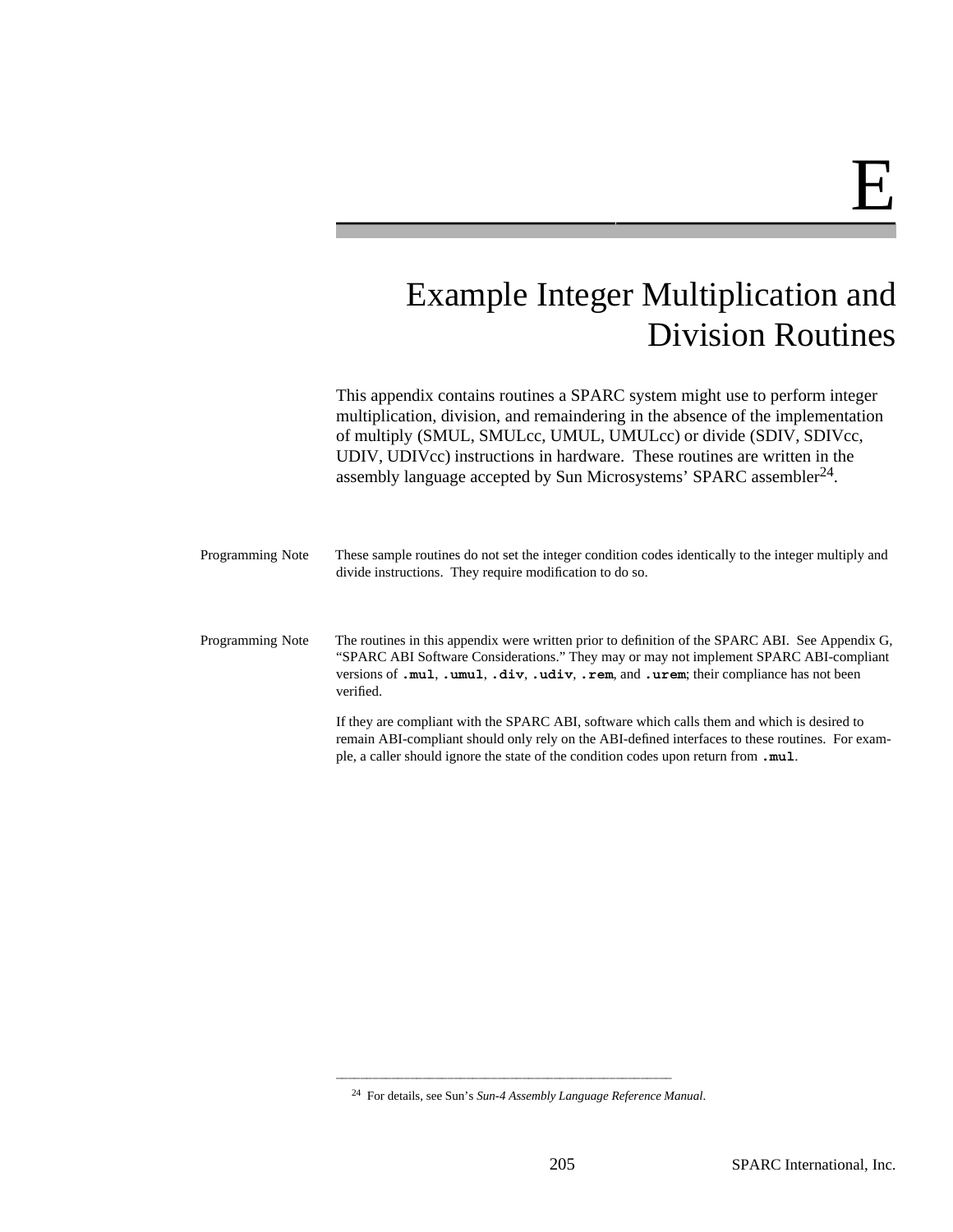### **E.1. Signed Multiplication**

```
/*
* Procedure to perform a 32-bit by 32-bit multiply.
* Pass the multiplicand in %o0, and the multiplier in %o1.
* The least significant 32 bits of the result are returned in %o0,
* and the most significant in %o1.
 *
* This code has an optimization built-in for short (less than 13-bit)
* multiplies. Short multiplies require 26 or 27 instruction cycles, and
* long ones require 47 to 51 instruction cycles. For two nonnegative numbers
* (the most common case) a long multiply takes 47 instruction cycles.
 *
* This code indicates that overflow has occurred by clearing the Z condition
* code upon return [note that this is different from condition codes set
* by the SMULcc and UMULcc instructions]. The following call sequence
* would be used if one wished to deal with overflow (and did not require
* the calling software to be SPARC ABI-compliant):
 *
* call .mul
* nop ! (or set up last parameter here)
         bnz overflow code ! (or tnz to overflow handler)
 *
* Note that this is a leaf routine; i.e. it calls no other routines and does
* all of its work in the out registers. Thus, the usual SAVE and RESTORE
* instructions are not needed.
*/
    .global .mul
m1.
    mov %o0, %y ! multiplier to Y register
    andncc %o0, 0xfff, %g0! mask out lower 12 bits
    be mul shortway ! can do it the short way
    andcc %g0, %g0, %o4 ! zero the partial product and clear N and V conditions
    !
    ! long multiply
    !
    mulscc %o4, %o1, %o4 ! first iteration of 33
    mulscc %o4, %o1, %o4
    mulscc %o4, %o1, %o4
    mulscc %o4, %o1, %o4
    mulscc %o4, %o1, %o4
    mulscc %o4, %o1, %o4
    mulscc %o4, %o1, %o4
    mulscc %o4, %o1, %o4
    mulscc %o4, %o1, %o4
    mulscc %o4, %o1, %o4
    mulscc %o4, %o1, %o4
    mulscc %o4, %o1, %o4
    mulscc %o4, %o1, %o4
    mulscc %o4, %o1, %o4
    mulscc %o4, %o1, %o4
    mulscc %o4, %o1, %o4
```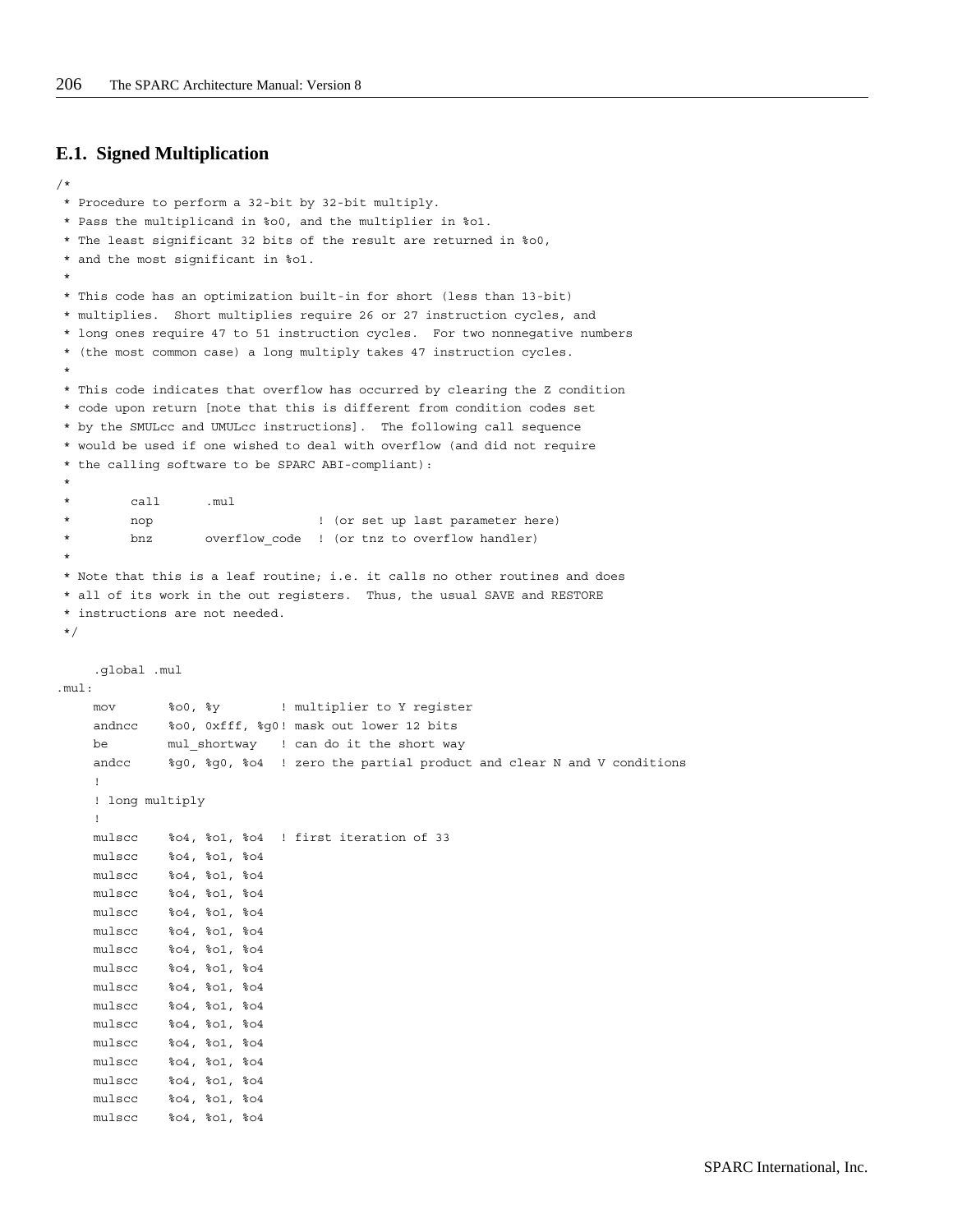```
mulscc %o4, %o1, %o4
    mulscc %o4, %o1, %o4
    mulscc %o4, %o1, %o4
    mulscc %o4, %o1, %o4
    mulscc %o4, %o1, %o4
    mulscc %o4, %o1, %o4
    mulscc %o4, %o1, %o4
    mulscc %o4, %o1, %o4
    mulscc %o4, %o1, %o4
    mulscc %o4, %o1, %o4
    mulscc %o4, %o1, %o4
    mulscc %o4, %o1, %o4
    mulscc %o4, %o1, %o4
    mulscc %o4, %o1, %o4
    mulscc %o4, %o1, %o4
    mulscc %o4, %o1, %o4 ! 32nd iteration
    mulscc %o4, %g0, %o4 ! last iteration only shifts
    !
    ! If %o0 (multiplier) was negative, the result is:
    \frac{1}{800 * 801} + 801 * (2**32)! We fix that here.
    !
    tst %o0
    rd %y, %o0
    bge 1f
    tst %o0 ! for when we check for overflow
    sub %o4, %o1, %o4 ! bit 33 and up of the product are in
                          ! %o4, so we don't have to shift %o1
    !
    ! We haven't overflowed if:
    ! low-order bits are nonnegative and high-order bits are 0
    ! low-order bits are negative and high-order bits are all 1
    !
    ! If you are not interested in detecting overflow,
    ! replace the four following instructions (bge, addcc, retl, subcc) with:
    ! 1: retl
    ! mov %o4, %o1
    !
1:
    bge 2f ! if low-order bits were nonnegative.
    addcc %o4, %g0, %o1 ! return most sig. bits of prod and set
                          ! Z appropriately (for nonnegative product)
    retl ! leaf-routine return
    subcc %o4, -1, %g0 ! set Z if high order bits are -1 (for negative product)
2:
    retl ! leaf-routine return
    nop
    !
    ! short multiply
    !
mul_shortway:
    mulscc %o4, %o1, %o4 ! first iteration of 13
```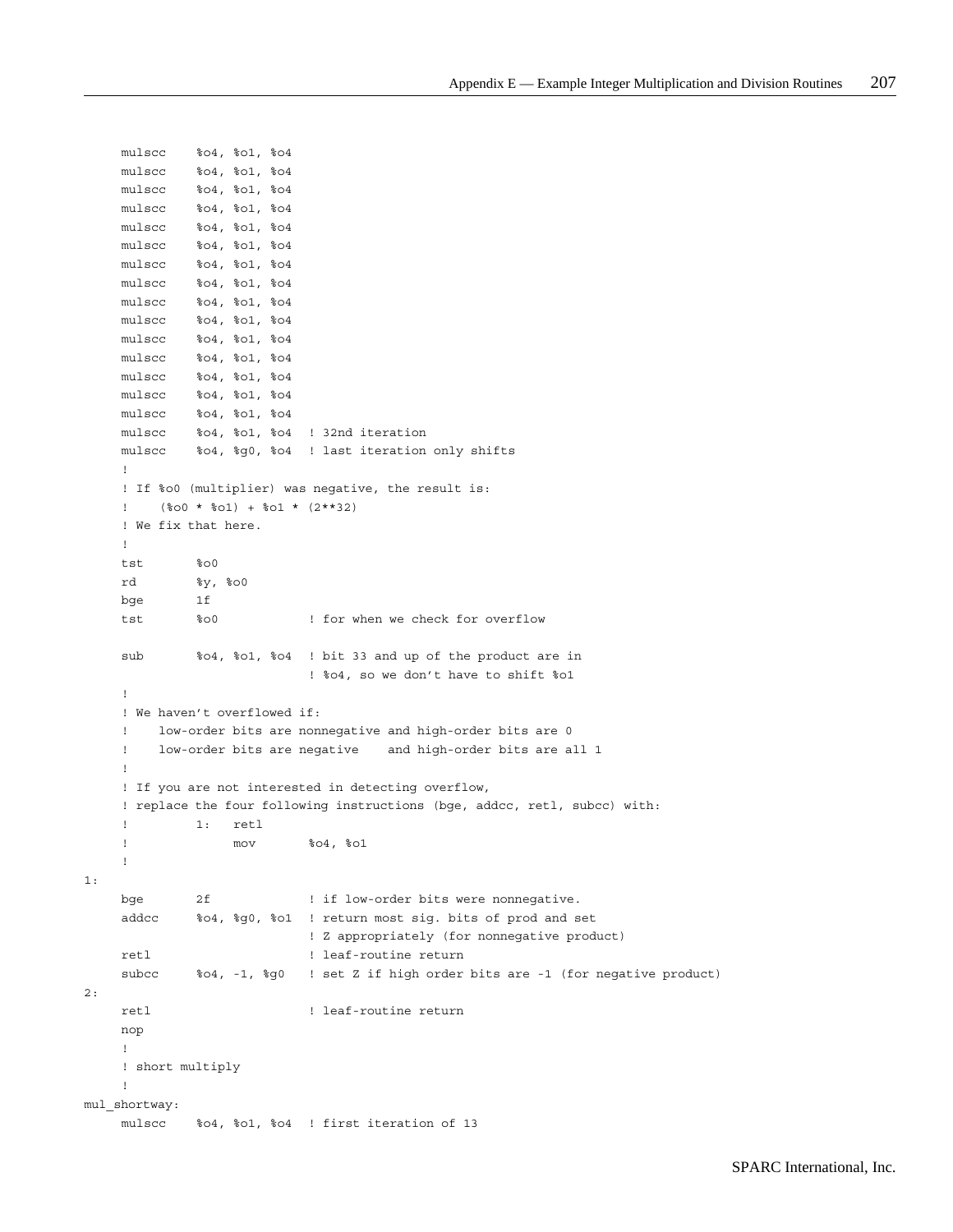3:

```
mulscc %o4, %o1, %o4
mulscc %o4, %o1, %o4
mulscc %o4, %o1, %o4
mulscc %o4, %o1, %o4
mulscc %o4, %o1, %o4
mulscc %o4, %o1, %o4
mulscc %o4, %o1, %o4
mulscc %o4, %o1, %o4
mulscc %o4, %o1, %o4
mulscc %o4, %o1, %o4
mulscc %o4, %o1, %o4 ! 12th iteration
mulscc %o4, %g0, %o4 ! last iteration only shifts
rd %y, %o5
sll %o4, 12, %o0 ! left shift middle bits by 12 bits
srl %o5, 20, %o5 ! right shift low bits by 20 bits
!
! We haven't overflowed if:
! low-order bits are nonnegative and high-order bits are 0
! low-order bits are negative and high-order bits are -1
!
! if you are not interested in detecting overflow,
! replace the following code with:
!
! or %o5, %o0, %o0
! retl
! mov %o4, %o1
!
orcc %o5, %o0, %o0 ! merge for true product
bge 3f : if low-order bits were nonnegative.
sra %o4, 20, %o1 ! right shift high bits by 20 bits
                     ! and put into %01
retl ! leaf-routine return
subcc %o1, -1, %g0 ! set Z if high order bits are -1 (for
                     ! negative product)
retl ! leaf-routine return
addcc %o1, %g0, %g0 ! set Z if high order bits are 0
```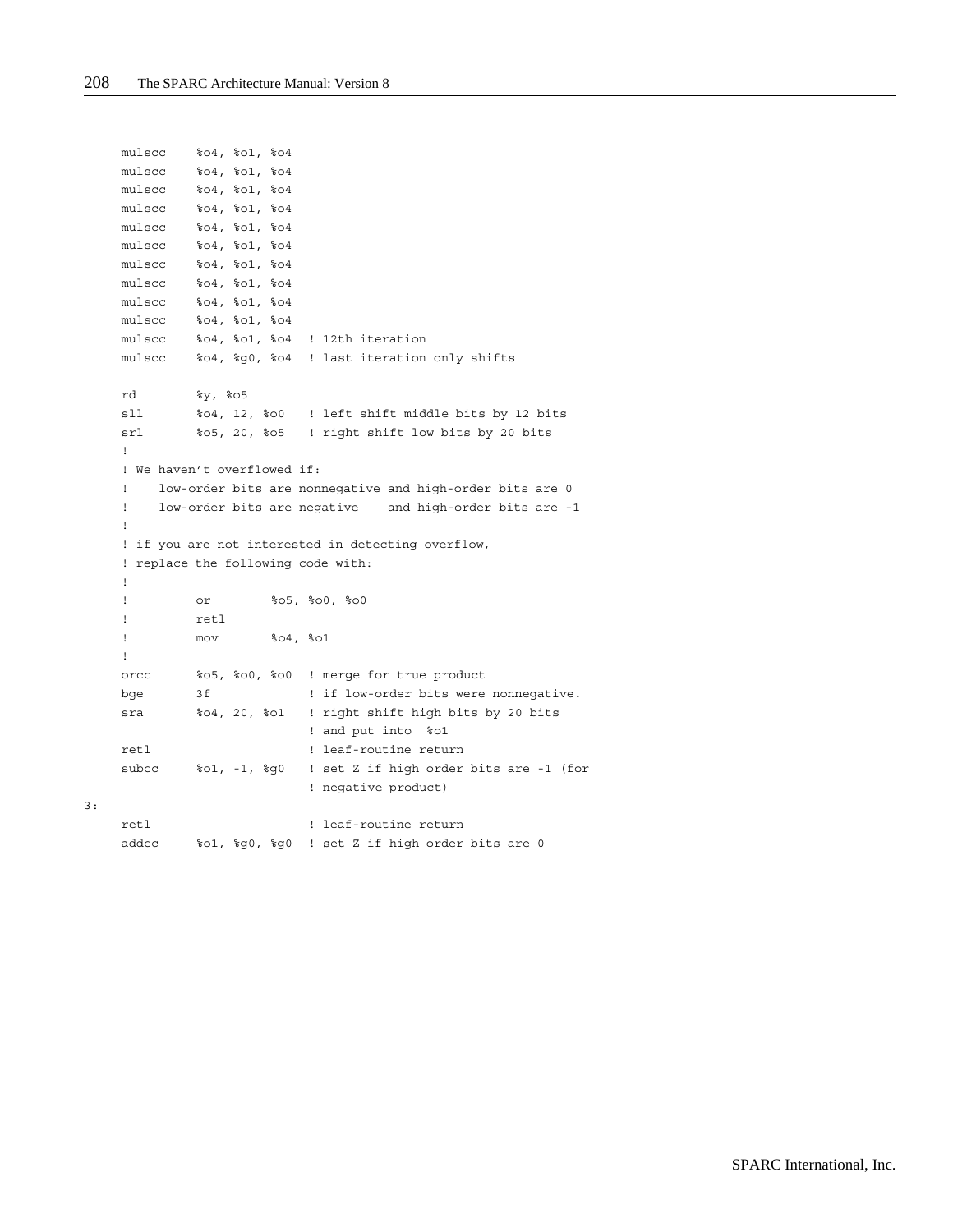## **E.2. Unsigned Multiplication**

```
/*
* Procedure to perform a 32 by 32 unsigned multiply.
* Pass the multiplier in %o0, and the multiplicand in %o1.
* The least significant 32 bits of the result will be returned in %o0,
* and the most significant in %o1.
 *
* This code has an optimization built-in for short (less than 13 bit)
* multiplies. Short multiplies require 25 instruction cycles, and long ones
 * require 46 or 48 instruction cycles.
 *
* This code indicates that overflow has occurred, by leaving the Z condition
* code clear. The following call sequence would be used if you wish to
* deal with overflow:
 *
         call .umul
         nop ! (or set up last parameter here)
         bnz overflow code ! (or tnz to overflow handler)
 *
* Note that this is a leaf routine; i.e. it calls no other routines and does
* all of its work in the out registers. Thus, the usual SAVE and RESTORE
 * instructions are not needed.
*/
    .global .umul
.umul:
    or %o0, %o1, %o4 ! logical or of multiplier and multiplicand
    mov %o0, %y ! multiplier to Y register
    andncc %o4, 0xfff, %o5! mask out lower 12 bits
    be mul shortway ! can do it the short way
    andcc %g0, %g0, %o4 ! zero the partial product and clear N and V conditions
    !
    ! long multiply
    !
    mulscc %o4, %o1, %o4 ! first iteration of 33
    mulscc %o4, %o1, %o4
    mulscc %o4, %o1, %o4
    mulscc %o4, %o1, %o4
    mulscc %o4, %o1, %o4
    mulscc %o4, %o1, %o4
    mulscc %o4, %o1, %o4
    mulscc %o4, %o1, %o4
    mulscc %o4, %o1, %o4
    mulscc %o4, %o1, %o4
    mulscc %o4, %o1, %o4
    mulscc %o4, %o1, %o4
    mulscc %o4, %o1, %o4
    mulscc %o4, %o1, %o4
    mulscc %o4, %o1, %o4
    mulscc %o4, %o1, %o4
    mulscc %o4, %o1, %o4
    mulscc %o4, %o1, %o4
    mulscc %o4, %o1, %o4
```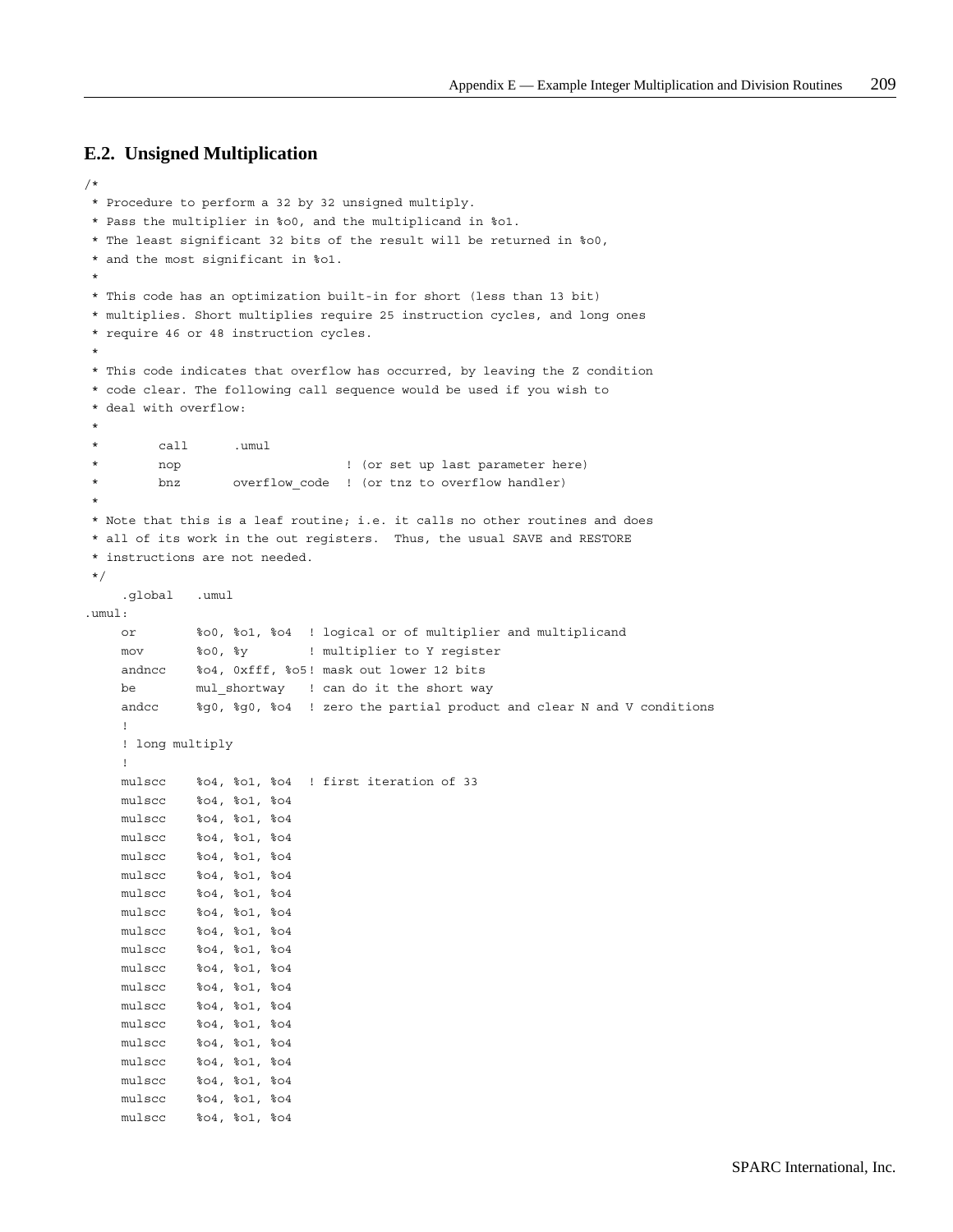mulscc %o4, %o1, %o4

```
mulscc %o4, %o1, %o4
    mulscc %o4, %o1, %o4
    mulscc %o4, %o1, %o4
    mulscc %o4, %o1, %o4
    mulscc %o4, %o1, %o4
    mulscc %o4, %o1, %o4
    mulscc %o4, %o1, %o4
    mulscc %o4, %o1, %o4
    mulscc %o4, %o1, %o4
    mulscc %o4, %o1, %o4
    mulscc %o4, %o1, %o4
    mulscc %o4, %o1, %o4 ! 32nd iteration
    mulscc %o4, %g0, %o4 ! last iteration only shifts
    /*
     * Normally, with the shift and add approach, if both numbers are
     * nonnegative, you get the correct result. With 32-bit twos-complement
     * numbers, -x can be represented as ((2 - (x/(2**32))) \mod 2) * 2**32.
     * To avoid a lot of 2**32's, we can just move the radix point up to be
     * just to the left of the sign bit. So:
      *
     * x * y = (xy) \mod 2-x * y = (2 - x) \mod 2 * y = (2y - xy) \mod 2x * -y = x * (2 - y) \mod 2 = (2x - xy) \mod 2-x * -y = (2 - x) * (2 - y) = (4 - 2x - 2y + xy) \mod 2*
     * For signed multiplies, we subtract (2**32) * x from the partial
     * product to fix this problem for negative multipliers (see .mul in
     * Section 1.
     * Because of the way the shift into the partial product is calculated
     * (N xor V), this term is automatically removed for the multiplicand,
     * so we don't have to adjust.
      *
     * But for unsigned multiplies, the high order bit wasn't a sign bit,
     * and the correction is wrong. So for unsigned multiplies where the
     * high order bit is one, we end up with xy - (2**32) * y. To fix it
     * we add y * (2**32).
     */
    tst %o1
    bge 1f
    nop
    add %o4, %o0, %o4
1:
    rd %y, %o0 ! return least sig. bits of prod
    retl ! leaf-routine return
    addcc %o4, %g0, %o1 ! delay slot; return high bits and set
                            ! zero bit appropriately
    !
    ! short multiply
    !
mul_shortway:
    mulscc %o4, %o1, %o4 ! first iteration of 13
    mulscc %o4, %o1, %o4
```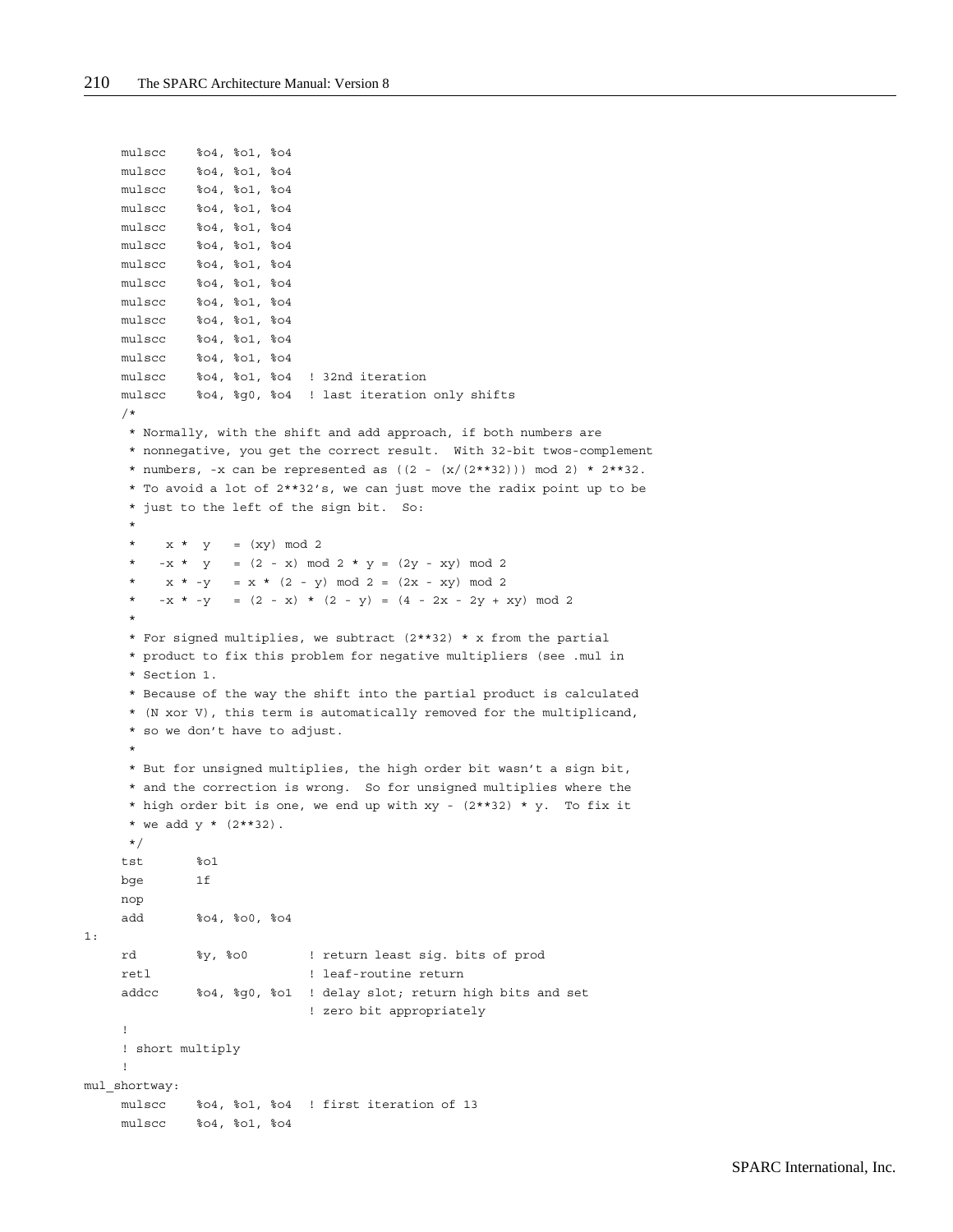```
mulscc %o4, %o1, %o4
mulscc %o4, %o1, %o4
mulscc %o4, %o1, %o4
mulscc %o4, %o1, %o4
mulscc %o4, %o1, %o4
mulscc %o4, %o1, %o4
mulscc %o4, %o1, %o4
mulscc %o4, %o1, %o4
mulscc %o4, %o1, %o4
mulscc %o4, %o1, %o4 ! 12th iteration
mulscc %o4, %g0, %o4 ! last iteration only shifts
rd %y, %o5
sll %o4, 12, %o4 ! left shift partial product by 12 bits
srl %o5, 20, %o5 ! right shift product by 20 bits
or %o5, %o4, %o0 ! merge for true product
!
! The delay instruction (addcc) moves zero into %o1,
! sets the zero condition code, and clears the other conditions.
! This is the equivalent result to a long umultiply which doesn't overflow.
!
retl ! leaf-routine return
addcc %g0, %g0, %o1
```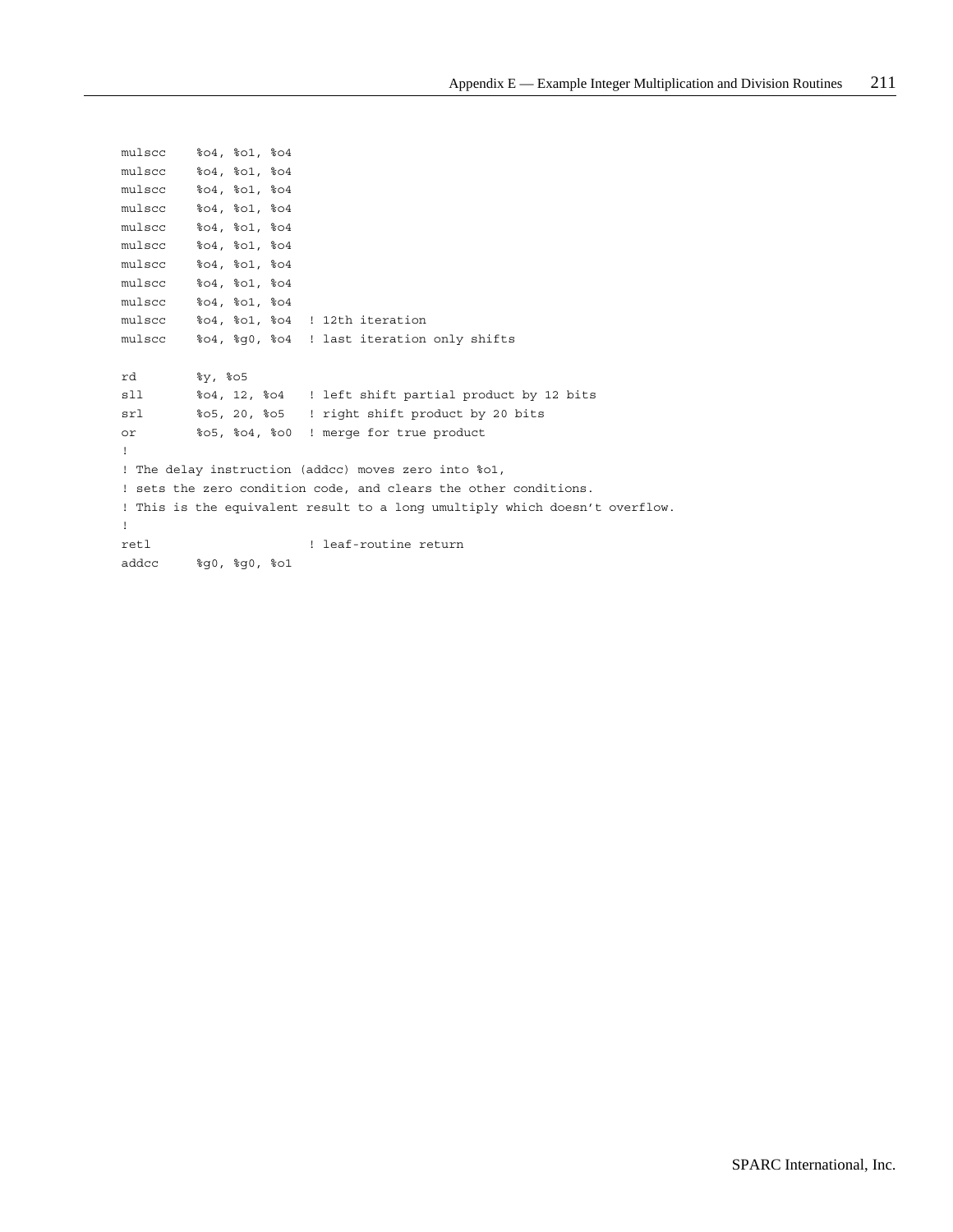| E.3. Division | Integer division implemented in software or microcode is usually done by a<br>method such as the non-restoring algorithm, which provides one digit of quotient<br>per step. A W-by-W digit division of radix-B digits is most easily achieved using<br>2×W-digit arithmetic. This section develops the recommended division algorithm<br>in steps. Program 6 is the final version. |  |  |  |  |
|---------------|------------------------------------------------------------------------------------------------------------------------------------------------------------------------------------------------------------------------------------------------------------------------------------------------------------------------------------------------------------------------------------|--|--|--|--|
| Program 1     | A binary-radix, 16-digit version of this method is illustrated by the C language<br>function in Program 1, which performs an unsigned division producing the quo-<br>tient in $Q$ and the remainder in $R$ .                                                                                                                                                                       |  |  |  |  |
|               | #include <stdio.h><br/>#include <assert.h></assert.h></stdio.h>                                                                                                                                                                                                                                                                                                                    |  |  |  |  |
|               | /* maximum number of bits in the dividend & divisor */<br>#define W 16                                                                                                                                                                                                                                                                                                             |  |  |  |  |
|               | unsigned short<br>divide( dividend, divisor)<br>unsigned short dividend, divisor;<br>$\{$<br>long int<br>/* partial remainder -- need 2*W bits */<br>$R_{i}$<br>unsigned short Q; $/*$ partial quotient $*/$                                                                                                                                                                       |  |  |  |  |
|               | int<br>iter;                                                                                                                                                                                                                                                                                                                                                                       |  |  |  |  |
|               | $R = \text{dividend}$<br>$Q = 0;$<br>for ( iter = $W$ ; iter >= 0; iter -= 1 )<br>₹<br>assert ( $((Q*divisor)+R) == dividend)$ ;                                                                                                                                                                                                                                                   |  |  |  |  |
|               | if $(R > = 0)$<br>€<br>$R =$ divisor < <iter;<br><math>Q</math> += 1&lt;<iter;<br><math>\}</math></iter;<br></iter;<br>                                                                                                                                                                                                                                                            |  |  |  |  |
|               | else /* R < 0 */<br>$R$ += divisor < <iter;<br><math>Q = 1</math> &lt; iter;</iter;<br>                                                                                                                                                                                                                                                                                            |  |  |  |  |
|               | $\}$                                                                                                                                                                                                                                                                                                                                                                               |  |  |  |  |
|               | if $(R < 0)$<br>$R$ += divisor;<br>$Q = 1;$<br>return Q;                                                                                                                                                                                                                                                                                                                           |  |  |  |  |
|               |                                                                                                                                                                                                                                                                                                                                                                                    |  |  |  |  |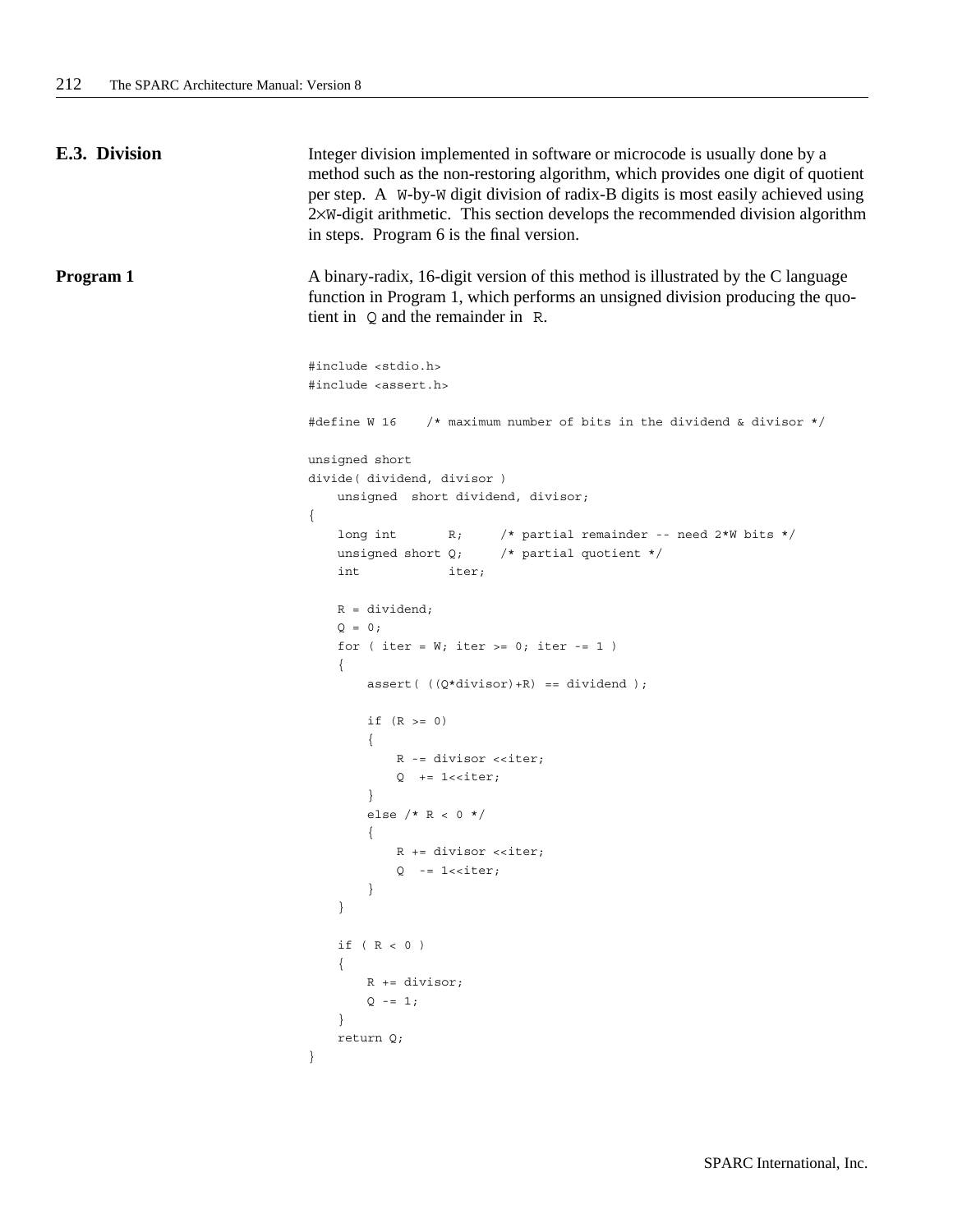**Program 2** In the simple form shown above, this method has two drawbacks:

- □ It requires an accumulator  $2×W$  bits wide.
- $\Box$  It always requires W steps.

These problems may be overcome by estimating the quotient before the actual division is carried out. This can cut the time required for a division from  $O(W)$  to  $O(\log_{\rm B}$  (quotient) ). Program 2 illustrates how this estimate may be used to reduce the number of divide steps required and the size of the accumulator.

```
#include <stdio.h>
#include <assert.h>
#define W 32 /* maximum number of bits in a divisor or dividend */
#define Big value (unsigned)(1<<(W-2)) /* 2 ^ (W-1) */
int
estimate_log_quotient( dividend, divisor )
       unsigned dividend, divisor;
{
       unsigned log quotient;
       for (log_quotient = 0; log_quotient < W; log_quotient += 1 )
       {
               if ( ((divisor << log_quotient) > Big_value) ||
                    ((divisor << log quotient) > = dividend ) ){
                       break;
               }
       }
       return log_quotient;
}
unsigned
divide( dividend, divisor )
       unsigned dividend, divisor;
{
       int R; /* remainder */unsigned int Q; /* quotient */int iter;
       R = \text{dividend};
       Q = 0;for ( iter = estimate_log_quotient(dividend, divisor);
             iter >= 0; iter == 1){
               assert( ((0 * divisor) + R) == dividend );
               if (R \geq 0){
```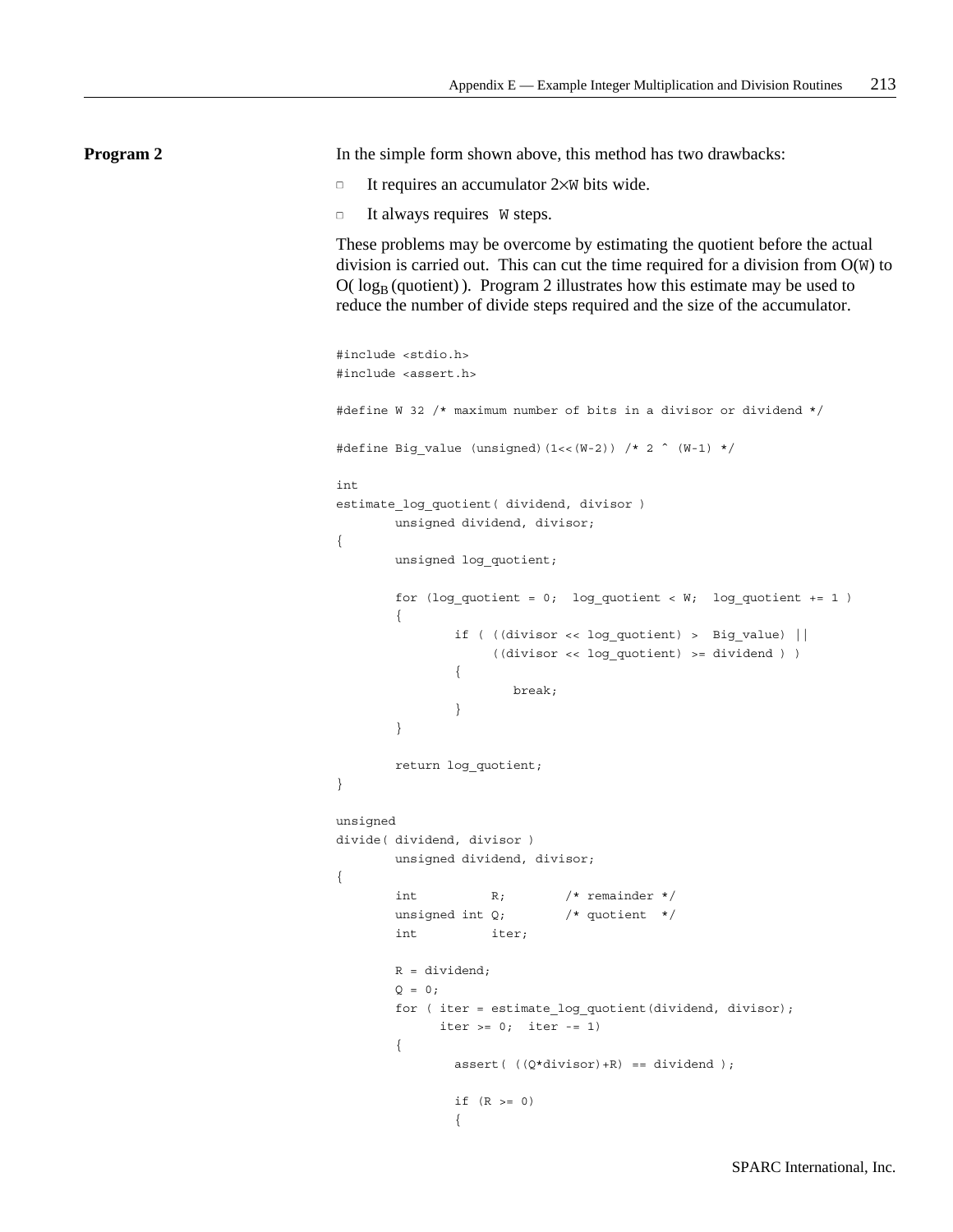}

```
R -= divisor <<iter;
              Q += 1<<iter;
       }
       else /* R < 0 */
       {
              R += divisor <<iter;
              Q -= 1<<iter;
       }
}
if ( R < 0 )
{
      R += divisor;
      Q = 1;}
return Q;
```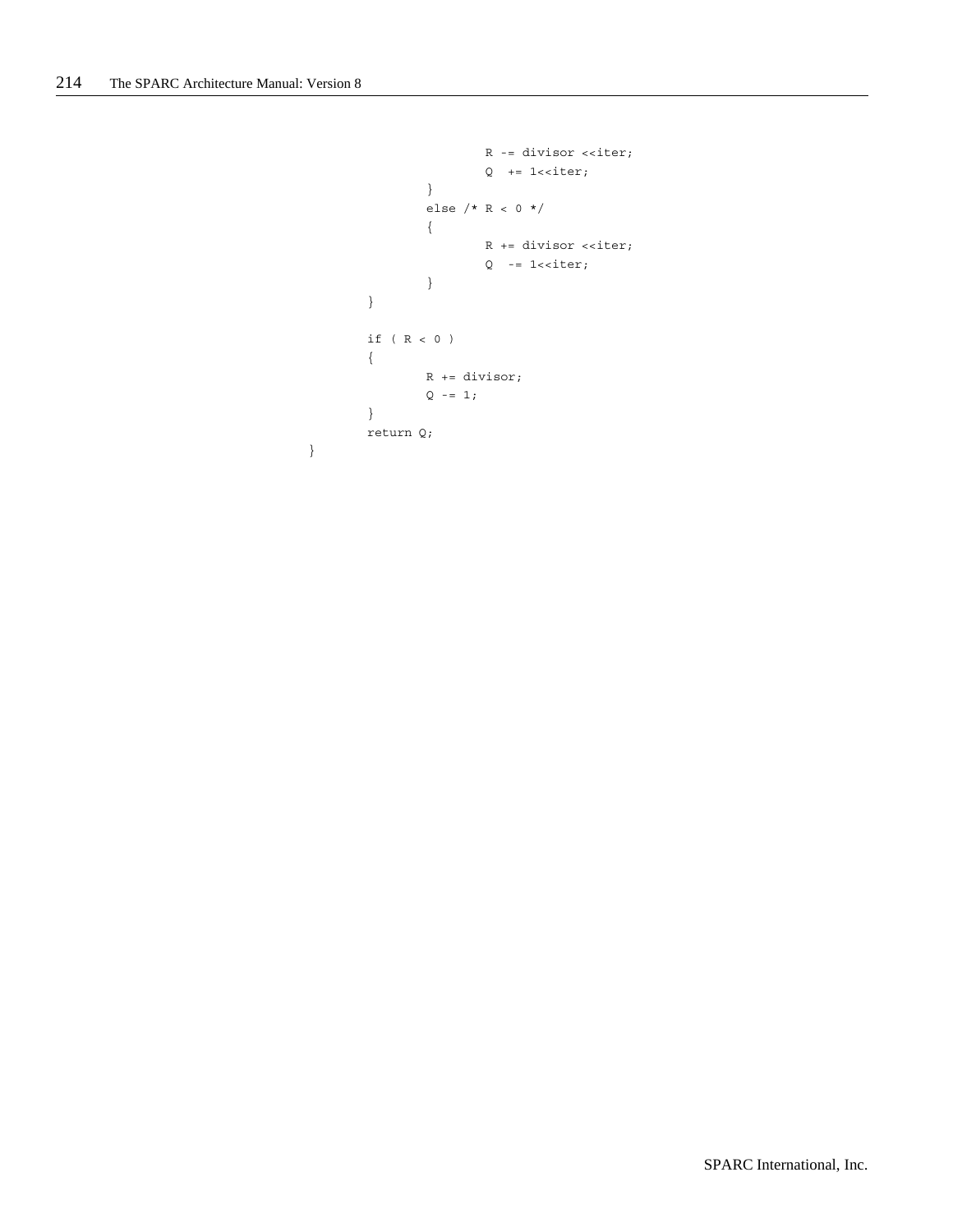**Program 3** Another way to reduce the number of division steps required is to choose a larger base, B'. This is only feasible if the cost of the radix-B' inner loop does not exceed the cost of the radix-B inner loop by more than  $\log_B (B')$ . When  $B' =$  $B<sup>N</sup>$  for some integer N, a radix-B' inner loop can easily be constructed from the radix-B inner loop by arranging an N-high, B-ary decision tree. Programs 3 and 4 illustrate how this can be done. Program 3 uses N-level recursion to show the principle, but the overhead of recursion in this example far outweighs the loop overhead saved by reducing the number of steps required. Program 4 shows how run-time recursion can be eliminated if N is fixed at two.

```
#include <stdio.h>
#include <assert.h>
#define W 32 /* bits in a word */
int B, \frac{1}{x} number base of division (must be a power of 2) \frac{x}{x}N; /* log2(B) */#define WB (W/N) /* base B digits in a word */
#define Big_value (unsigned)(B<<(WB-2)) /* B ˆ (WB-1) */
int Q, /* partial quotient */
   R, /* partial remainder */
   V; /* multiple of the divisor */
int
estimate log quotient ( dividend, divisor )
       unsigned dividend, divisor;
{
       unsigned log quotient;
        for (log_quotient = 0; log_quotient < WB; log_quotient += 1){
                if ( ((divisor << (log_quotient*N)) > Big_value) ||
                     ((divisor << (log quotient*N)) >= dividend ) ){
                       break;
                }
        }
       return log_quotient;
}
int
compute digit( level, quotient digit )
       int level, quotient_digit;
{
       if (R \geq 0){
                R -= V << level;
               quotient_digit += 1<<level;
        }
       else /* R < 0 */
        {
```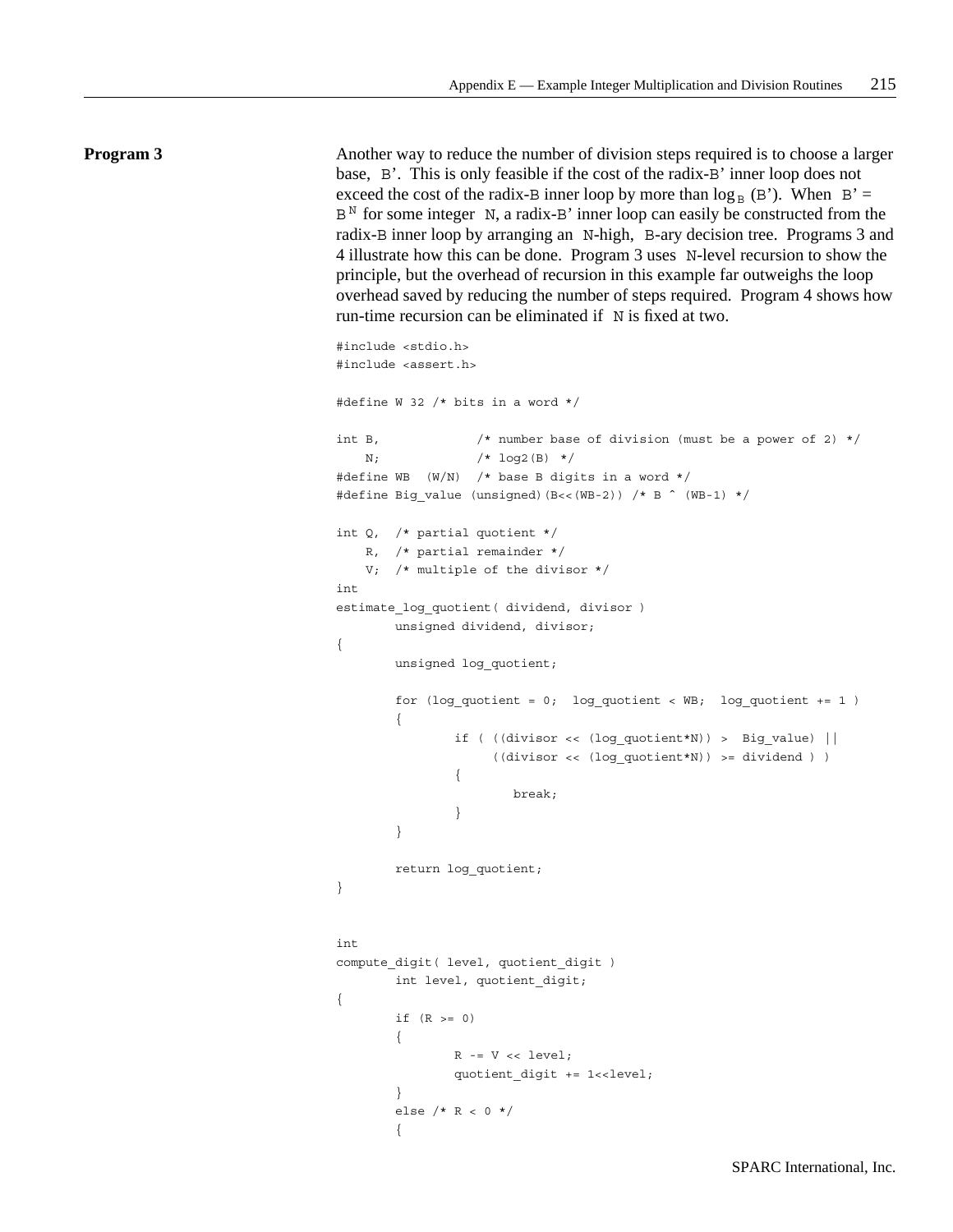```
R += V << level;
                quotient_digit -= 1<<level;
        }
        if (level > 0)
        {
                return compute_digit( level-1, quotient_digit );
        }
        else return quotient_digit;
}
unsigned
divide( dividend, divisor )
       unsigned dividend, divisor;
{
       int iter;
       B = (1 << (N));
        R = dividend;
        Q = 0;for ( iter = estimate_log_quotient(dividend, divisor);
             iter >= 0; iter == 1){
               assert(((Q * divisor) + R) == dividend);
               V = \text{divisor} \ll (\text{iter*N});Q += compute_digit(N-1, 0) << (iter*N);
        }
        if ( R < 0 )
        {
                R += divisor;
                Q = 1;}
        return Q;
}
```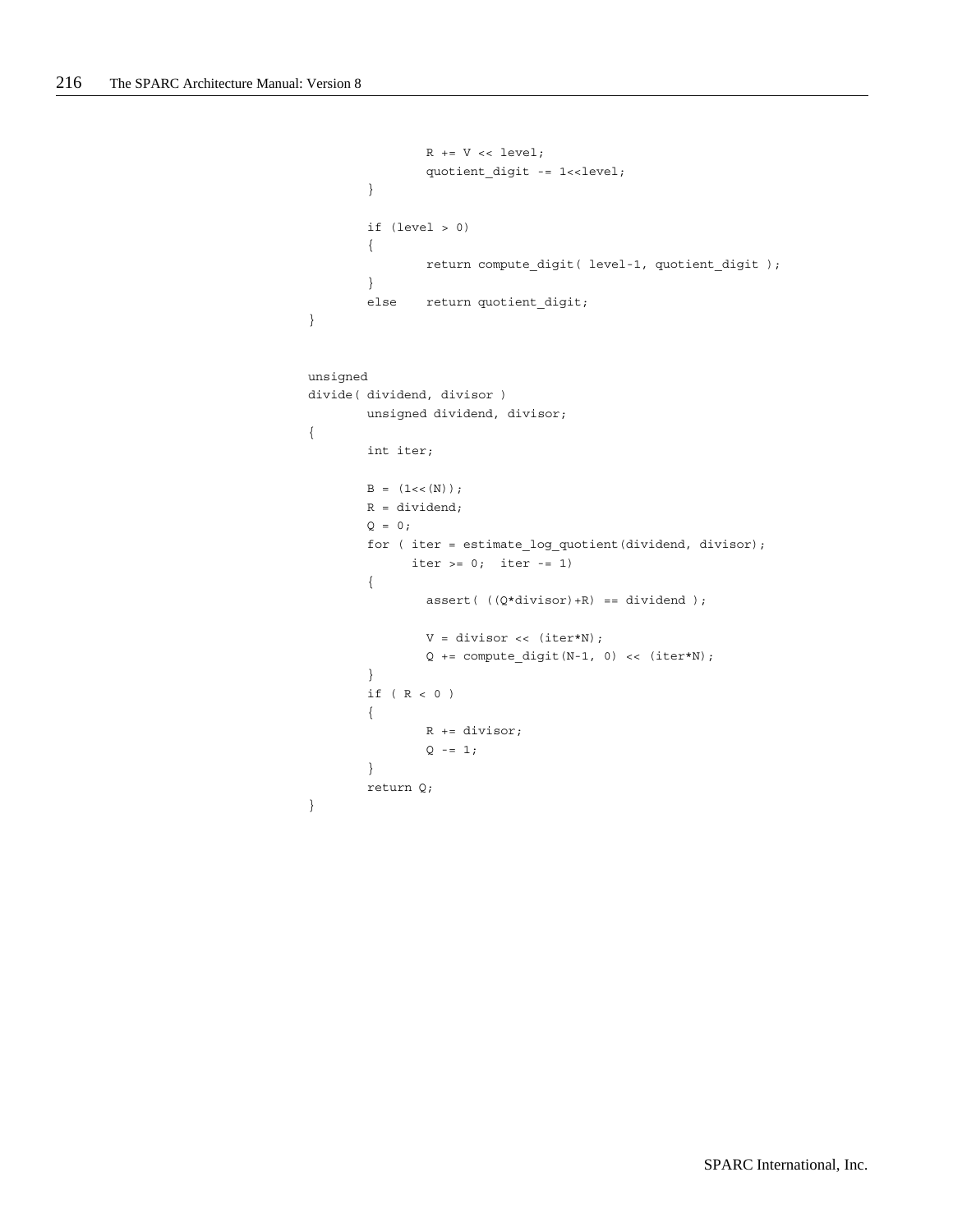```
Program 4 #include <stdio.h>
                                 #include <assert.h>
                                 #define W 32 /* bits in a word */
                                 #define B 4 \quad /* number base of division (must be a power of 2) */
                                 #define N 2 /* log2(B)*/
                                 #define WB (W/N) /* base B digits in a word */
                                 #define Big_value (unsigned)(B<<(WB-2)) /* B ˆ WB-1 */
                                 int
                                 estimate_log_quotient( dividend, divisor )
                                         unsigned dividend, divisor;
                                 {
                                         unsigned log quotient;
                                         for (log_quotient = 0; log_quotient < WB; log_quotient += 1){
                                                 if ( ((divisor << (log quotient*N)) > Big value) ||((divisor << (log_quotient*N)) >= dividend ) )
                                                 {
                                                     break;
                                                 }
                                         }
                                         return log_quotient;
                                 }
                                 int
                                 unsigned
                                 divide( dividend, divisor )
                                         unsigned dividend, divisor;
                                 {
                                         int Q, /* partial quotient */R, /* partial remainder */
                                             V; /* multiple of the divisor */
                                         int iter;
                                         R = \text{dividend};Q = 0;for ( iter = estimate_log_quotient(dividend, divisor);
                                              iter = 0; iter == 1){
                                                 assert( ((Q * divisor) + R) == dividend);
                                                 V = divisor \ll (iter*N);/* N-deep, B-wide decision tree */
                                                 if ( R > = 0 ){
                                                         R - = V < 1;
```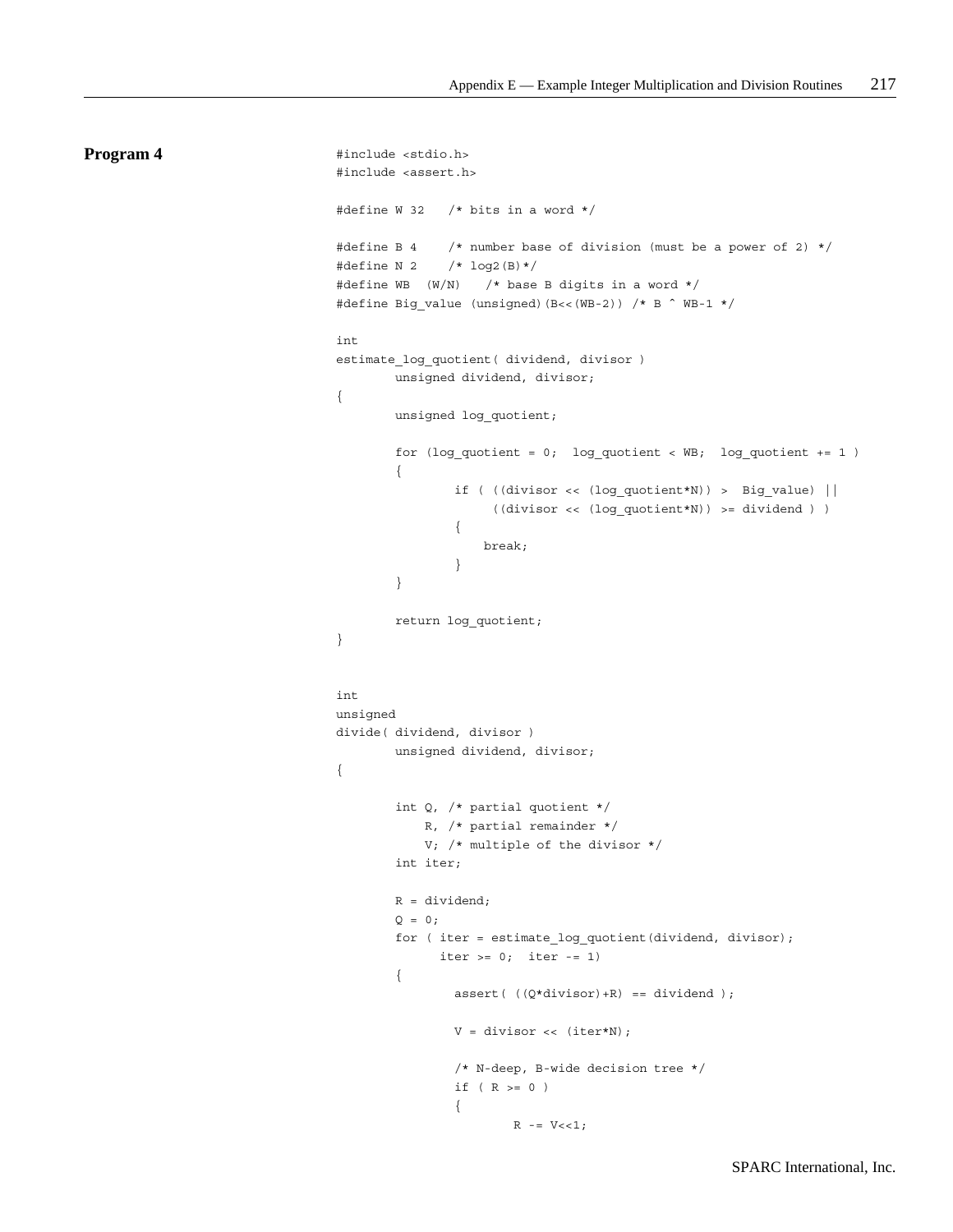}

```
if ( R > = 0 ){
                       R -= V;
                        Q \leftarrow 3 \lt\lt(N*iter);}
                 else /* R < 0 */
                 {
                       R += V;
                        Q \leftarrow 1 \leftarrow (N^*iter);}
         }
         else /* R < 0 */
         {
                R += V << 1;
                if ( R >= 0 )
                 {
                        R -= V;
                        Q = 1 << (N*iter);
                 }
                 else /* R < 0 */
                 {
                       R += V;
                        Q = 3 \ll (N * iter);}
       }
}
if ( R < 0 )
 {
       R += divisor;
        Q = 1;}
return Q;
```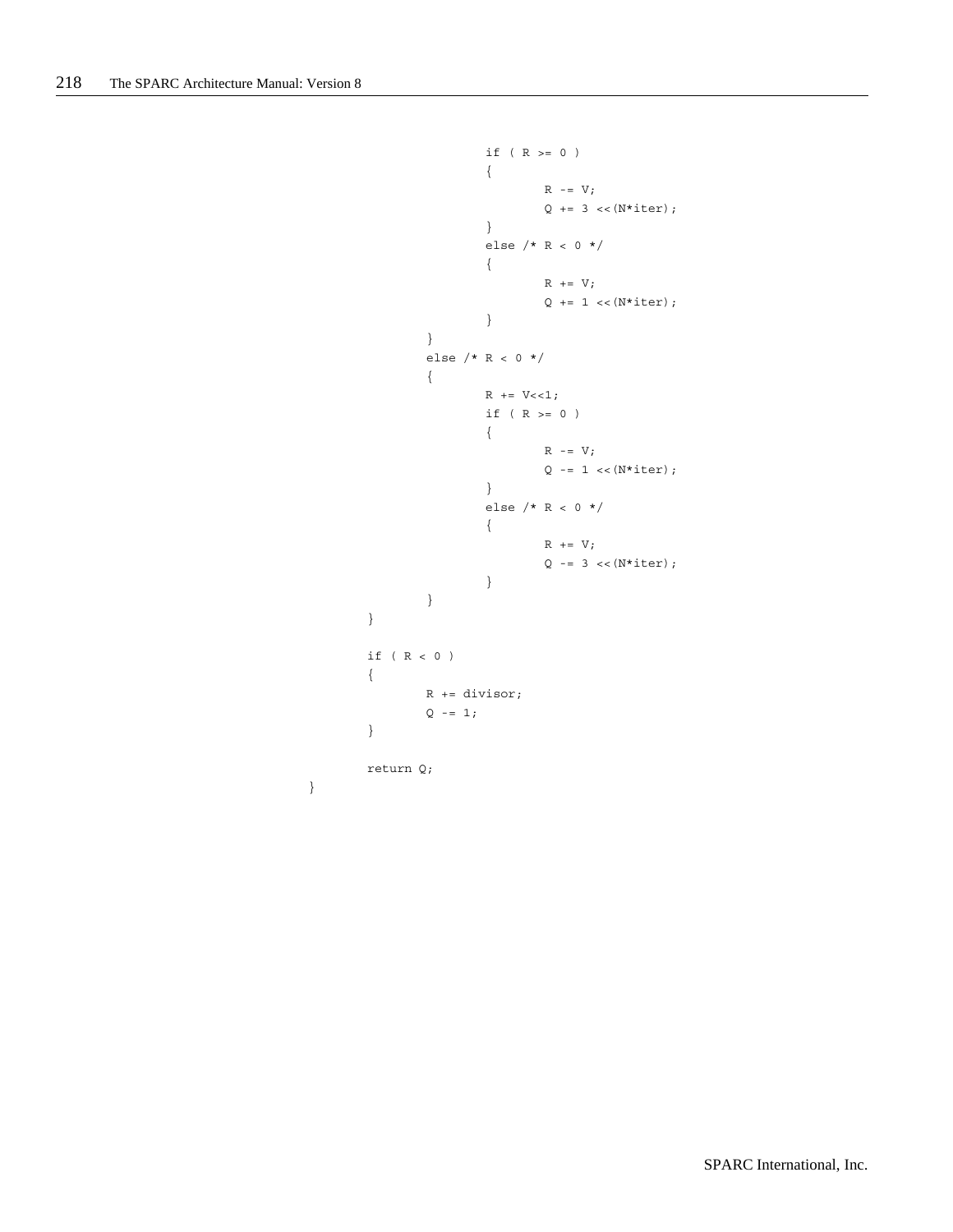**Program 5** At the risk of losing even more clarity, several of the bookkeeping operations can be optimized away, as shown in Program 5. #include <stdio.h> #include <assert.h> #define W 32 /\* bits in a word \*/ #define B 4 /\* number base of division (must be a power of 2) \*/ #define N 2 /\* log2(B)\*/ #define WB (W/N) /\* base B digits in a word \*/ #define Big\_value (unsigned)(B<<(WB-2)) /\* B ˆ WB-1 \*/ int unsigned divide( dividend, divisor ) unsigned dividend, divisor; { int Q, /\* partial quotient \*/ R, /\* partial remainder \*/ V; /\* multiple of the divisor \*/ int iter; R = dividend;  $Q = 0;$ V = divisor; for ( iter = 0; (V <= Big\_value) && (V <= dividend); iter += 1 ) {  $V \leq \leq N;$ } for (  $V \ll = (N-1)$ ; iter >= 0; iter -= 1 ) {  $Q \leq \leq N;$ assert(  $((Q*(1<<(iter*N))*divisor)+R) == dividend)$ ; /\* N-deep, B-wide decision tree \*/  $if ( R > = 0 )$ {  $R$  -= V;  $V \Rightarrow = 1;$  $if ( R > = 0 )$ {  $R$  -= V;

> $V \gg = 1;$ Q += 3 ;

 $R$  += V;

else /\* R < 0 \*/

}

{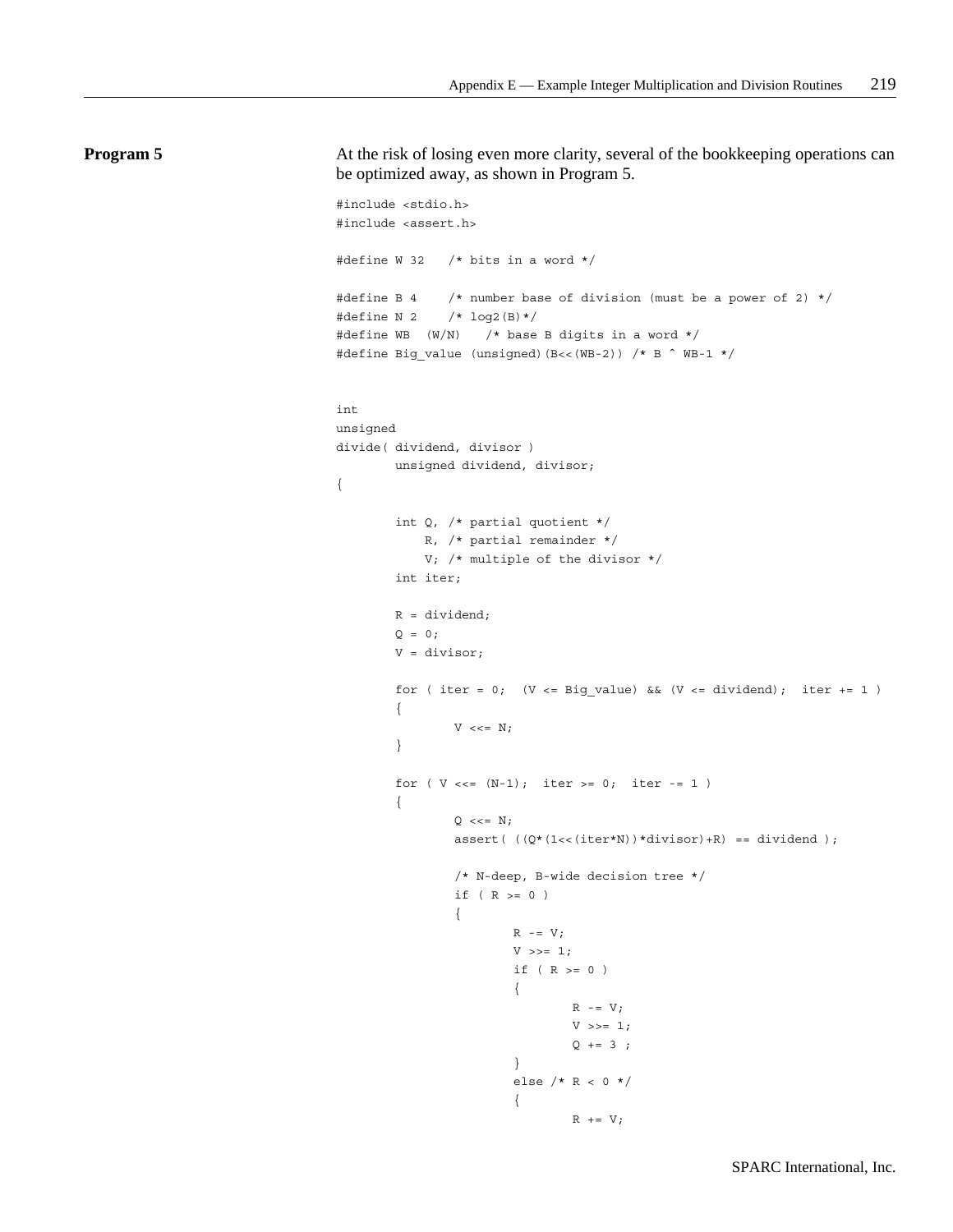}

```
V \gg = 1;Q += 1 ;
                }
        }
        else /* R < 0 */
        {
                R += V;
                V \gg = 1;if ( R > = 0 )
                {
                       R -= V;
                       V \gg = 1;Q = 1;}
                else /* R < 0 */
                {
                        R += V;
                       V \ \>> = \ 1 \, ;Q = 3;}
      }
}
if ( R < 0 )
{
      R += divisor;
       Q = 1;}
return Q;
```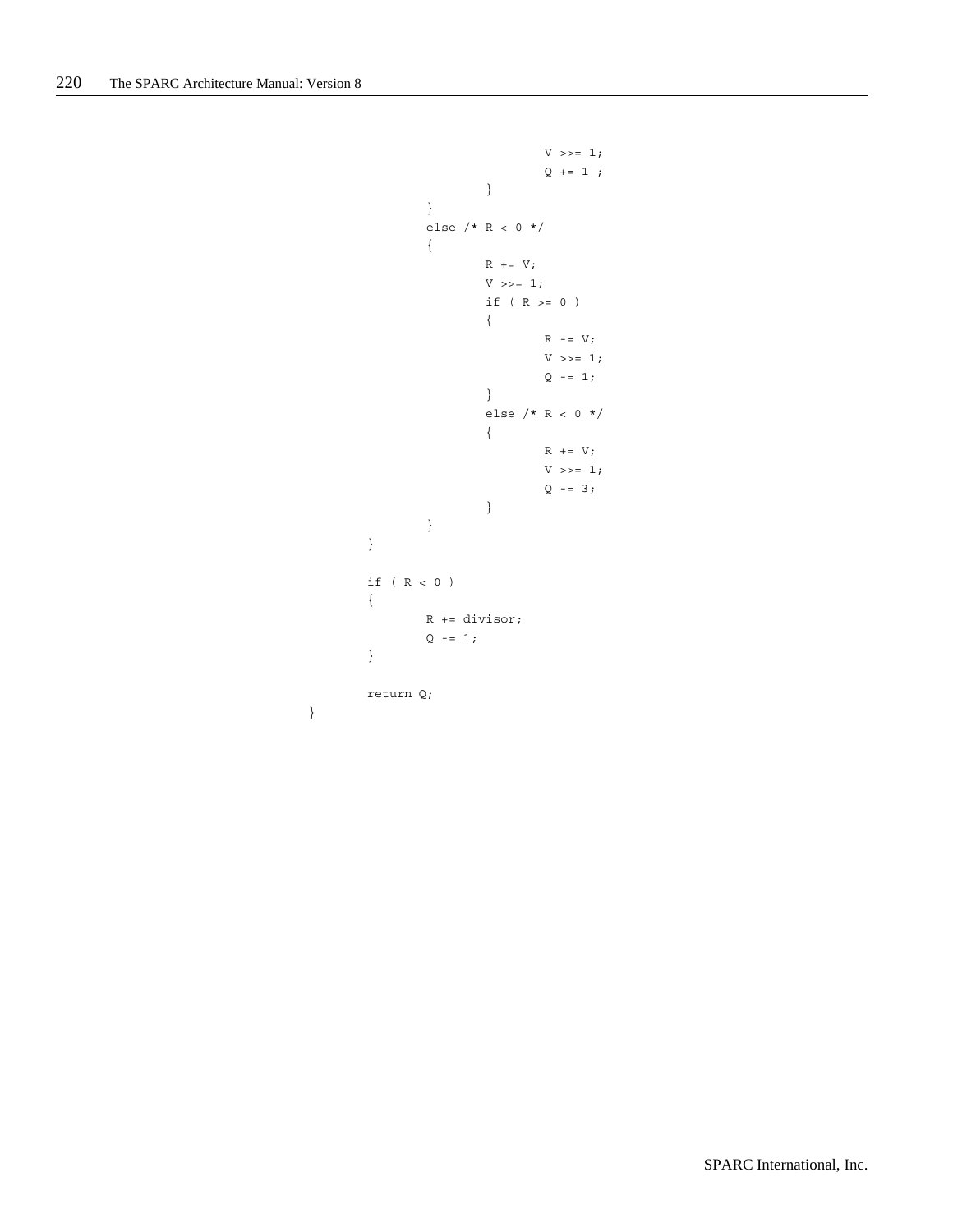| Program 6 | Program 6 is the recommended method for software division on SPARC (in the<br>absence of hardware divide instructions).                                                                                                                                                                                                                                                                                                                                                                                                                                                                                                                                                                                                                                                                                                                                                                                                                                                                                                                                                                                                                                                                                                                                                                                                                                                                                |  |  |  |  |  |
|-----------|--------------------------------------------------------------------------------------------------------------------------------------------------------------------------------------------------------------------------------------------------------------------------------------------------------------------------------------------------------------------------------------------------------------------------------------------------------------------------------------------------------------------------------------------------------------------------------------------------------------------------------------------------------------------------------------------------------------------------------------------------------------------------------------------------------------------------------------------------------------------------------------------------------------------------------------------------------------------------------------------------------------------------------------------------------------------------------------------------------------------------------------------------------------------------------------------------------------------------------------------------------------------------------------------------------------------------------------------------------------------------------------------------------|--|--|--|--|--|
|           | The depth of the decision tree $-$ two in the preceding examples $-$ is controlled<br>by the constant N, and is currently set to three, based on empirical evidence. The<br>decision tree is not explicitly coded, but defined by the recursive m4 macro<br>DEVELOP_QUOTIENT_BITS. Other differences include:                                                                                                                                                                                                                                                                                                                                                                                                                                                                                                                                                                                                                                                                                                                                                                                                                                                                                                                                                                                                                                                                                          |  |  |  |  |  |
|           | Handling of signed and unsigned operands<br>$\Box$                                                                                                                                                                                                                                                                                                                                                                                                                                                                                                                                                                                                                                                                                                                                                                                                                                                                                                                                                                                                                                                                                                                                                                                                                                                                                                                                                     |  |  |  |  |  |
|           | More care taken to avoid overflow for very large quotients or divisors<br>$\Box$                                                                                                                                                                                                                                                                                                                                                                                                                                                                                                                                                                                                                                                                                                                                                                                                                                                                                                                                                                                                                                                                                                                                                                                                                                                                                                                       |  |  |  |  |  |
|           | Special tests made for division by zero and zero quotient<br>$\Box$                                                                                                                                                                                                                                                                                                                                                                                                                                                                                                                                                                                                                                                                                                                                                                                                                                                                                                                                                                                                                                                                                                                                                                                                                                                                                                                                    |  |  |  |  |  |
|           |                                                                                                                                                                                                                                                                                                                                                                                                                                                                                                                                                                                                                                                                                                                                                                                                                                                                                                                                                                                                                                                                                                                                                                                                                                                                                                                                                                                                        |  |  |  |  |  |
|           | Provision for conditional compilation for either division or remaindering<br>$\Box$                                                                                                                                                                                                                                                                                                                                                                                                                                                                                                                                                                                                                                                                                                                                                                                                                                                                                                                                                                                                                                                                                                                                                                                                                                                                                                                    |  |  |  |  |  |
|           | Note that this routine sets the condition codes differently from those set by any of<br>the SDIV or UDIV instructions.                                                                                                                                                                                                                                                                                                                                                                                                                                                                                                                                                                                                                                                                                                                                                                                                                                                                                                                                                                                                                                                                                                                                                                                                                                                                                 |  |  |  |  |  |
|           | Assembly language code suitable for input to a SPARC assembler can be<br>obtained by processing this code with the $m4$ and $cpp$ preprocessors, in turn.                                                                                                                                                                                                                                                                                                                                                                                                                                                                                                                                                                                                                                                                                                                                                                                                                                                                                                                                                                                                                                                                                                                                                                                                                                              |  |  |  |  |  |
|           | * Division/Remainder<br>$^\star$<br>* Input is:<br>dividend -- the thing being divided<br>$\ast$<br>divisor -- how many ways to divide it<br>$\star$<br>* Important parameters:<br>N -- how many bits per iteration we try to get<br>$^\star$<br>$\star$<br>as our current guess: define (N, 3)<br>WORDSIZE -- how many bits altogether we're talking about:<br>$\star$<br>$\star$<br>obviously: define (WORDSIZE, 32)<br>* A derived constant:<br>TOPBITS -- how many bits are in the top "decade" of a number:<br>$\star$<br>define(TOPBITS, eval( $WORDSIZE - N*(WORDSIZE-1)/N)$ ) )<br>$^\star$<br>* Important variables are:<br>Q -- the partial quotient under development -- initially 0<br>$\star$<br>$R$ -- the remainder so far -- initially == the dividend<br>$\ast$<br>ITER -- number of iterations of the main division loop which will<br>be required. Equal to CEIL( lg2 (quotient) /N )<br>$^\star$<br>Note that this is log base (2^N) of the quotient.<br>$\star$<br>V -- the current comparand -- initially divisor*2^(ITER*N-1)<br>$^\star$<br>* Cost:<br>$\star$<br>current estimate for non-large dividend is<br>$^\star$<br>CEIL( $lg2$ (quotient) / N ) x ( 10 + 7N/2 ) + C<br>a large dividend is one greater than 2^(31-TOPBITS) and takes a<br>$^\star$<br>$\star$<br>different path, as the upper bits of the quotient must be developed<br>$\star$<br>one bit at a time. |  |  |  |  |  |
|           | $\star$<br>This uses the m4 and cpp macro preprocessors.<br>$\star/$                                                                                                                                                                                                                                                                                                                                                                                                                                                                                                                                                                                                                                                                                                                                                                                                                                                                                                                                                                                                                                                                                                                                                                                                                                                                                                                                   |  |  |  |  |  |
|           | #include "sw trap.h"                                                                                                                                                                                                                                                                                                                                                                                                                                                                                                                                                                                                                                                                                                                                                                                                                                                                                                                                                                                                                                                                                                                                                                                                                                                                                                                                                                                   |  |  |  |  |  |
|           | define(dividend, '%i0')                                                                                                                                                                                                                                                                                                                                                                                                                                                                                                                                                                                                                                                                                                                                                                                                                                                                                                                                                                                                                                                                                                                                                                                                                                                                                                                                                                                |  |  |  |  |  |

define(divisor,'%i1')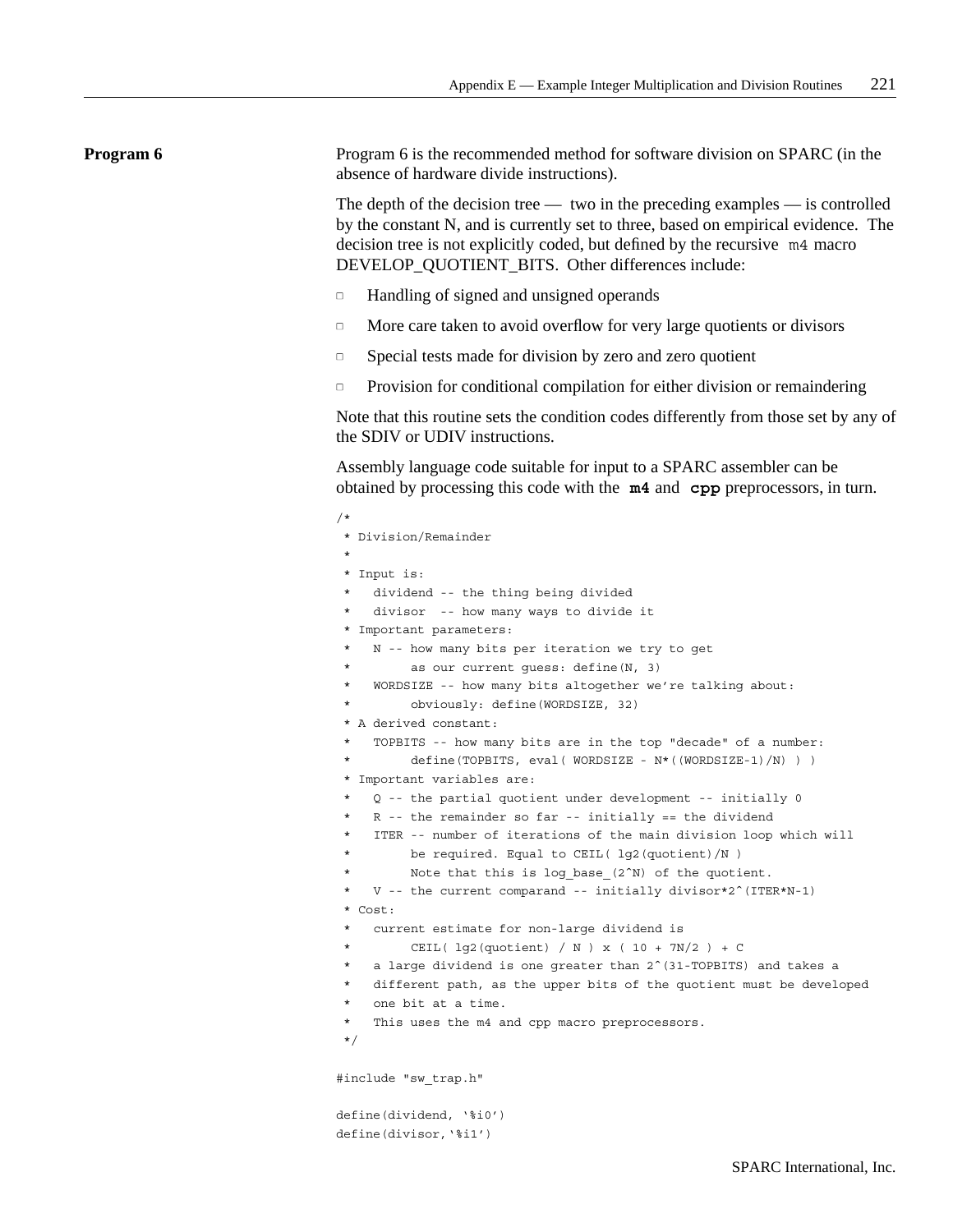```
define(Q, \ '8i2')define(R, '$i3')
define(ITER, '%l0')
define(V, 'll')
define(SIGN, '%12')
define(T, '%l3') ! working variable
define(SC,'%l4')
/*
* This is the recursive definition of how we develop quotient digits.
 * It takes three important parameters:
* $1 -- the current depth, 1<=$1<=N
 * $2 -- the current accumulation of quotient bits
 * N -- max depth
* We add a new bit to $2 and either recurse or insert the bits in the quotient.
* Dynamic input:
 * R -- current remainder
 * Q -- current quotient
* V -- current comparand
 * cc -- set on current value of R
* Dynamic output:
   R', Q', V', cc'
*/
define(DEVELOP_QUOTIENT_BITS,
' !depth $1, accumulated bits $2
    bl L.$1.eval(2ˆN+$2)
    srl V,1,V
    ! remainder is nonnegative
    subcc R,V,R
    ifelse( $1, N,
     ' b 9f
         add Q, ($2*2+1), Q
     ^\prime , <code>' DEVELOP_QUOTIENT_BITS</code> ( <code>incr</code> ($1) , <code>'eval(2*$2+1)')</code>
     ')
L.$1.eval(2^N+$2): ! remainder is negative
    addcc R,V,R
    ifelse( $1, N,
     ' b 9f
         add Q, ($2*2-1), Q
     ',' DEVELOP_QUOTIENT_BITS( incr($1), 'eval(2*$2-1)')
    ')
    ifelse( $1, 1, '9:')
')
ifelse( ANSWER, 'quotient', '
    .global .div, .udiv
.udiv: ! UNSIGNED DIVIDE
    save %sp,-64,%sp
    b divide
    mov 0, SIGN ! result always nonnegative
.div: ! SIGNED DIVIDE
    save %sp,-64,%sp
    orcc divisor,dividend,%g0 ! are either dividend or divisor negative
```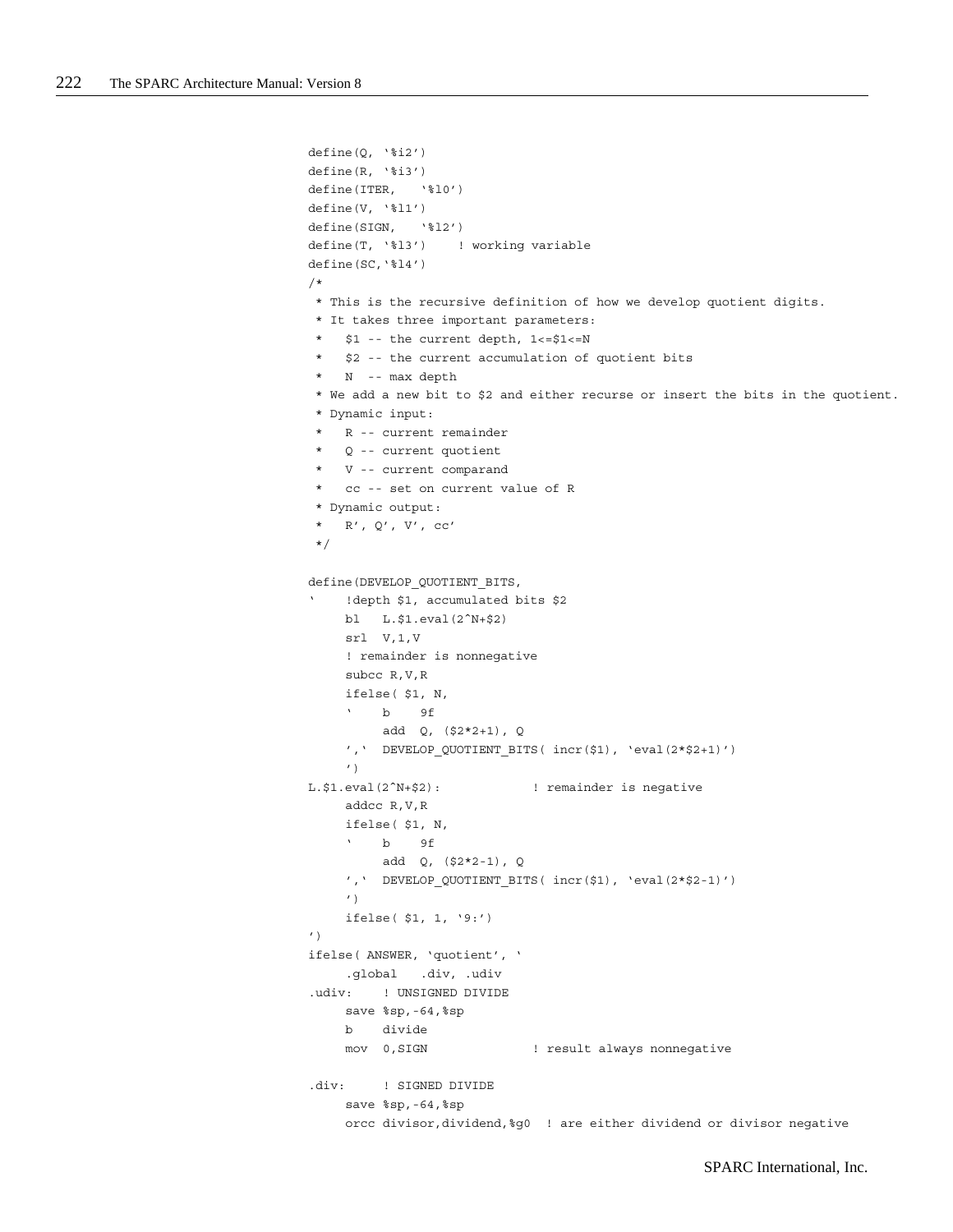```
bge divide \qquad ! if not, skip this junk
    xor divisor,dividend,SIGN ! record sign of result in sign of SIGN
    tst divisor
    bge 2f
    tst dividend
    ! divisor < 0
    bge divide
    neg divisor
    2:! dividend < 0
    neg dividend
    ! FALL THROUGH
\mathcal{L}<sup>\mathcal{L}</sup>
    .global .rem, .urem
.urem: ! UNSIGNED REMAINDER
    save %sp,-64,%sp | do this for debugging
    b divide
    mov 0, SIGN ! result always nonnegative
.rem:! SIGNED REMAINDER
    save %sp, -64, %sp | do this for debugging
    orcc divisor,dividend,%g0 ! are either dividend or divisor negative
    bge divide \qquad ! if not, skip this junk
    mov dividend,SIGN ! record sign of result in sign of SIGN
    tst divisor
    bge 2f
    tst dividend
    ! divisor < 0
    bge divide
    neg divisor
    2 \cdot! dividend < 0
    neg dividend
    ! FALL THROUGH
')
divide:
    ! Compute size of quotient, scale comparand.
    orcc divisor, %g0, V ! movcc divisor, V
    te ST DIV0 ! if divisor = 0
    mov dividend,R
    mov 0,Q
    sethi %hi(1<<(WORDSIZE-TOPBITS-1)),T
    cmp R,T
    blu not_really_big
    mov 0,ITER
    !
    ! Here, the dividend is >= 2ˆ(31-N) or so. We must be careful here,
    ! as our usual N-at-a-shot divide step will cause overflow and havoc.
    ! The total number of bits in the result here is N*ITER+SC, where
    ! SC <= N.
    ! Compute ITER in an unorthodox manner: know we need to Shift V into
```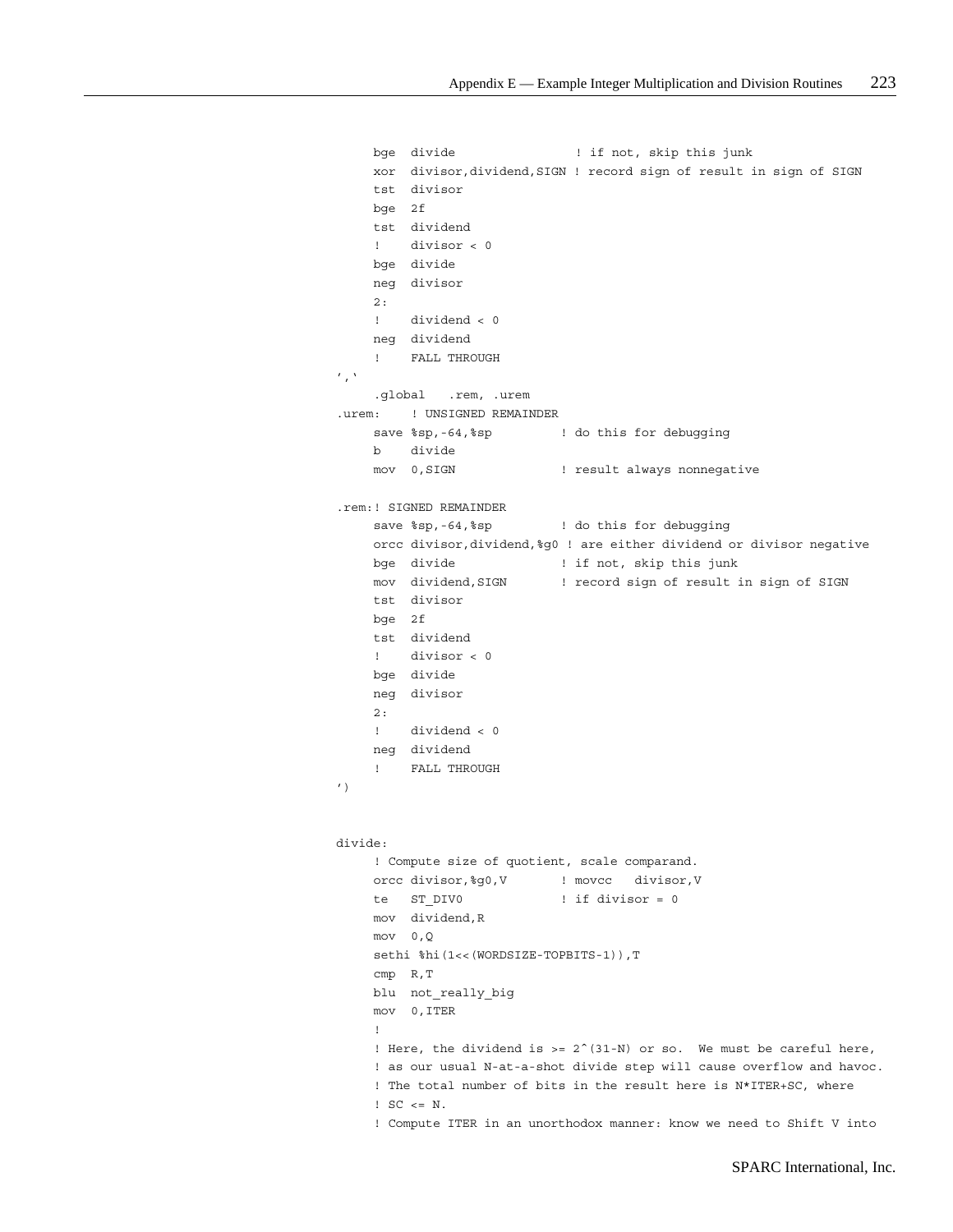```
! the top decade: so don't even bother to compare to R.
1:
    cmp V,T
    bgeu 3f
    mov 1,SC
    sll V,N,V
    b 1b
    inc ITER
!
! Now compute SC
!
2: addcc V,V,V
    bcc not_too_big ! bcc not_too_big
    add SC,1,SC
         !
         ! We're here if the divisor overflowed when Shifting.
         ! This means that R has the high-order bit set.
         ! Restore V and subtract from R.
         sll T,TOPBITS,T ! high order bit
         srl V,1,V ! rest of V
         add V,T,V
         b do_single_div
         dec SC
not_too_big:
3: cmp V,R
    blu 2b
    nop
    be do_single_div
    nop
! V > R: went too far: back up 1 step
! srl V,1,V
! dec SC
! do single-bit divide steps
!
! We have to be careful here. We know that R >= V, so we can do the
! first divide step without thinking. BUT, the others are conditional,
! and are only done if R >= 0. Because both R and V may have the high-
! order bit set in the first step, just falling into the regular
! division loop will mess up the first time around.
! So we unroll slightly...
do_single_div:
    deccc SC
    bl end regular divide
    nop
    sub R,V,R
    mov 1,Q
    b end single divloop
    nop
single divloop:
    sll Q,1,Q
    bl 1f
    srl V,1,V
    ! R \ge 0
```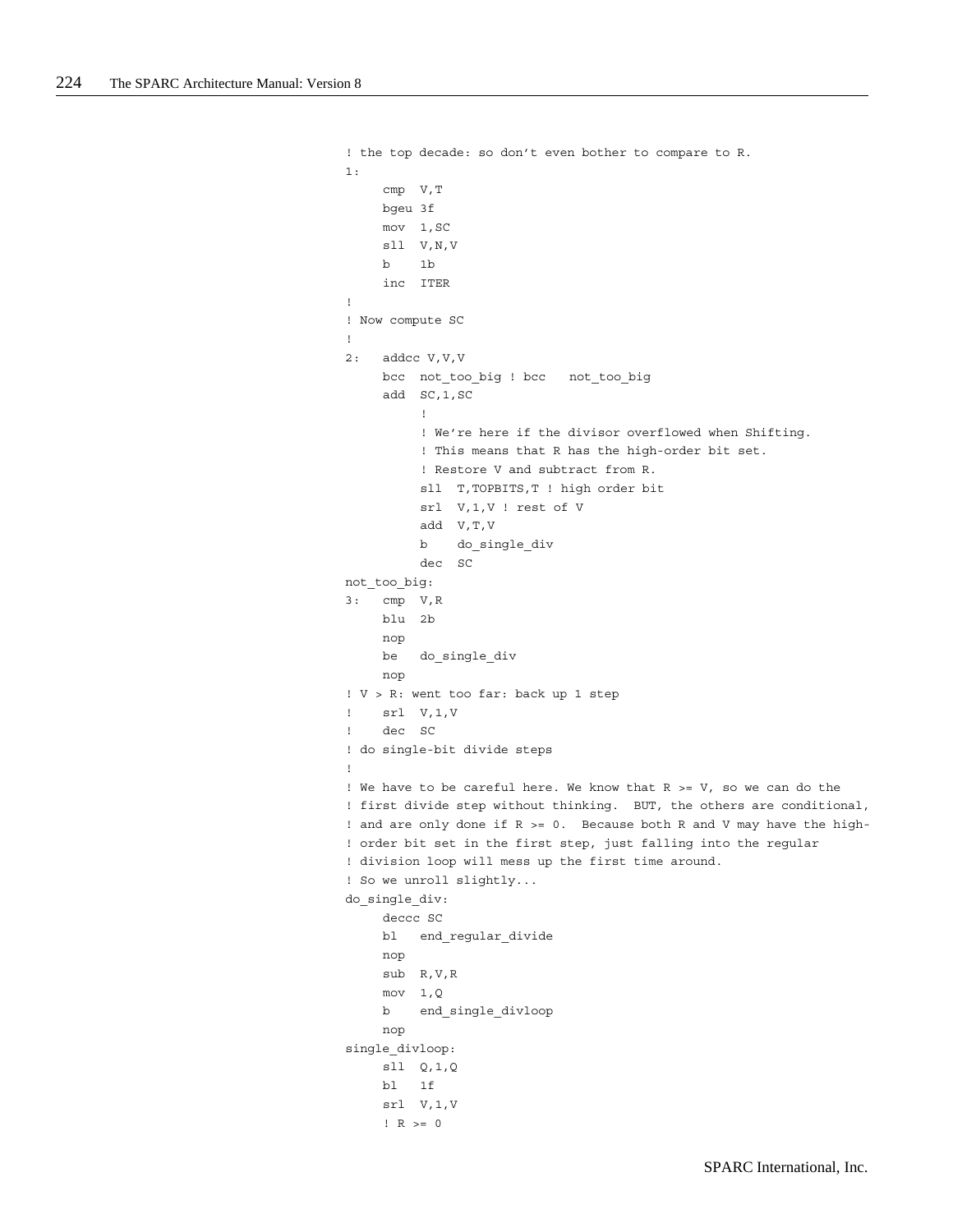```
sub R,V,R
         b 2f
         inc Q
    1: ! R < 0
         add R,V,R
         dec Q
    2:
    end_single_divloop:
         deccc SC
         bge single_divloop
         tst R
         b end_regular_divide
         nop
not_really_big:
1:
    sll V,N,V
    cmp V,R
    bleu 1b
    inccc ITER
    be got_result
    dec ITER
do_regular_divide:
    ! Do the main division iteration
    tst R
    ! Fall through into divide loop
divloop:
    sll Q,N,Q
    DEVELOP_QUOTIENT_BITS( 1, 0 )
end regular divide:
    deccc ITER
    bge divloop
    tst R
    bge got_result
    nop
    ! non-restoring fixup here
ifelse( ANSWER, 'quotient',
' dec Q
',' add R,divisor,R
')
got_result:
    tst SIGN
    bge 1f
    restore
    ! answer < 0
    retl ! leaf-routine return
ifelse( ANSWER, 'quotient',
' neg %o2,%o0 ! quotient <- -Q
',' neg %o3,%o0 ! remainder <- -R
')
```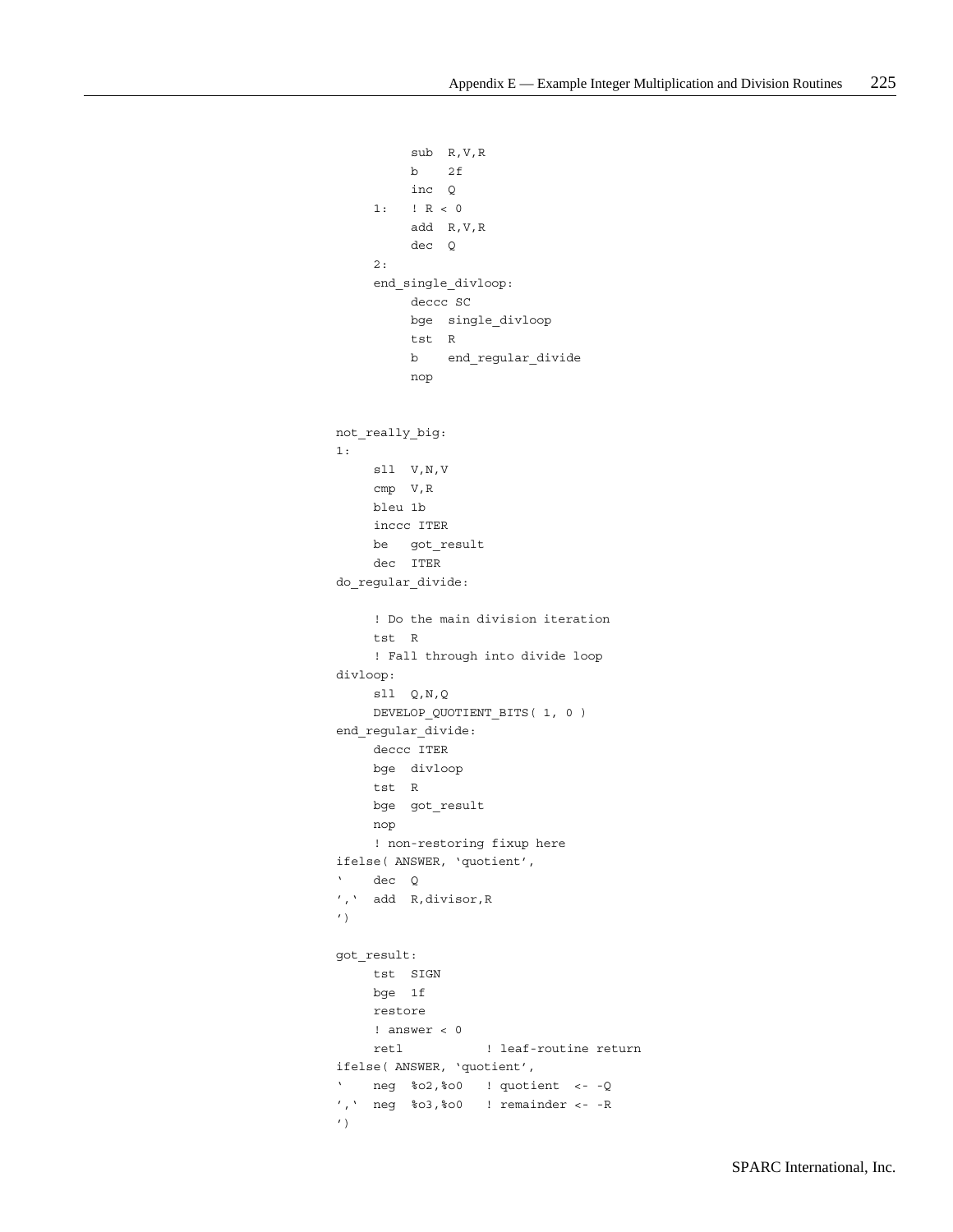1: retl  $!$  leaf-routine return ifelse( ANSWER, 'quotient', ' mov %o2,%o0 ! quotient <- Q ',' mov %o3,%o0 ! remainder <- R ')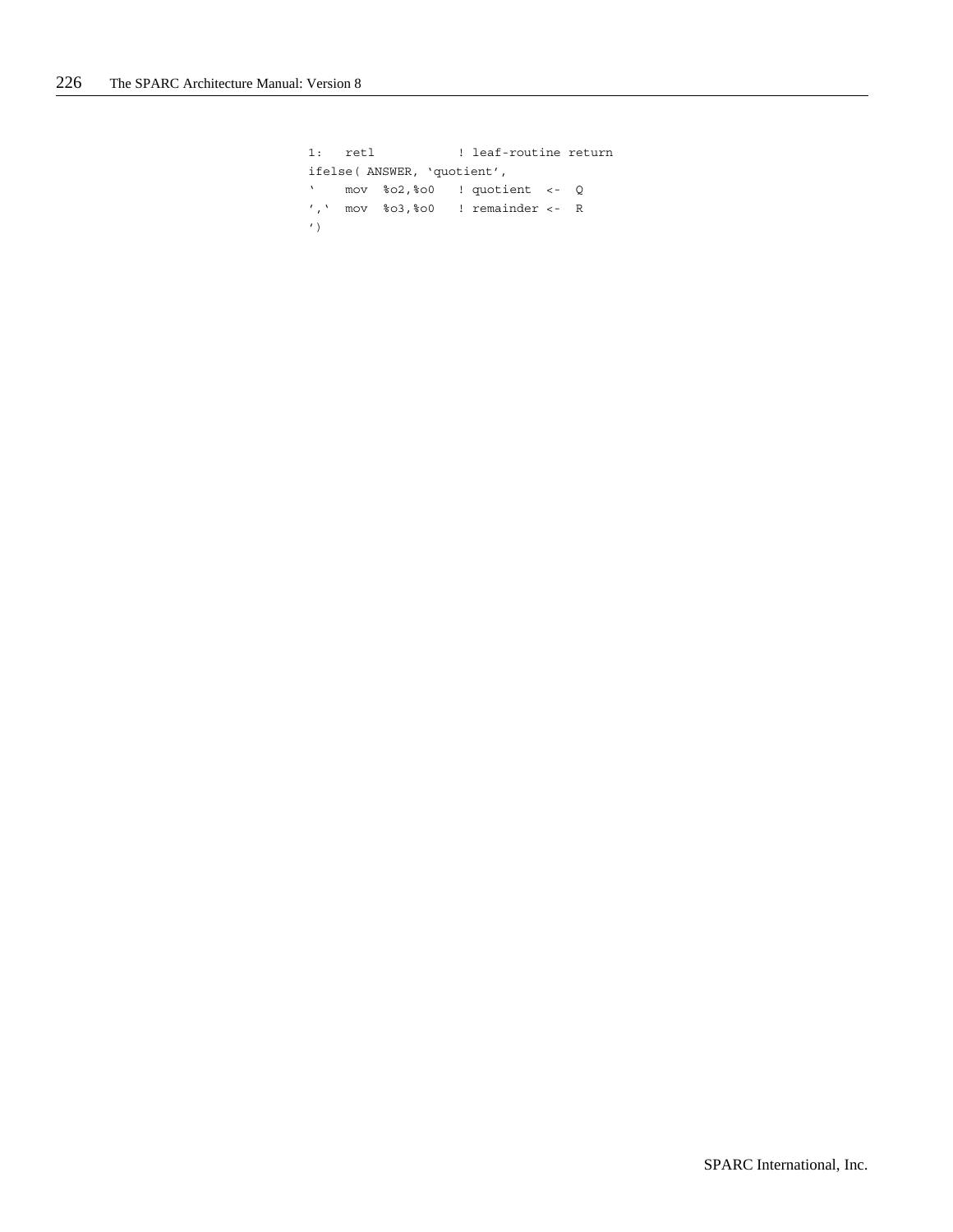# Opcodes and Condition Codes

This Appendix lists the SPARC instruction opcodes and condition codes.

Table F-1 *op[1:0]*

| op $[1:0]$    |      |               |               |  |  |  |
|---------------|------|---------------|---------------|--|--|--|
|               |      |               |               |  |  |  |
| See Table F-2 | CALI | See Table F-3 | See Table F-4 |  |  |  |

Table F-2 *op2[2:0] (op=0, empty columns eliminated)*

| $op2$ [2:0]  |               |              |               |               |  |  |  |
|--------------|---------------|--------------|---------------|---------------|--|--|--|
|              |               |              |               |               |  |  |  |
| <b>UNIMP</b> | <b>Bicc</b>   | <b>SETHI</b> | <b>FBfcc</b>  | <b>CBccc</b>  |  |  |  |
|              | See Table F-7 | NOP†         | See Table F-7 | See Table F-7 |  |  |  |

† *rd*=0, *imm22*=0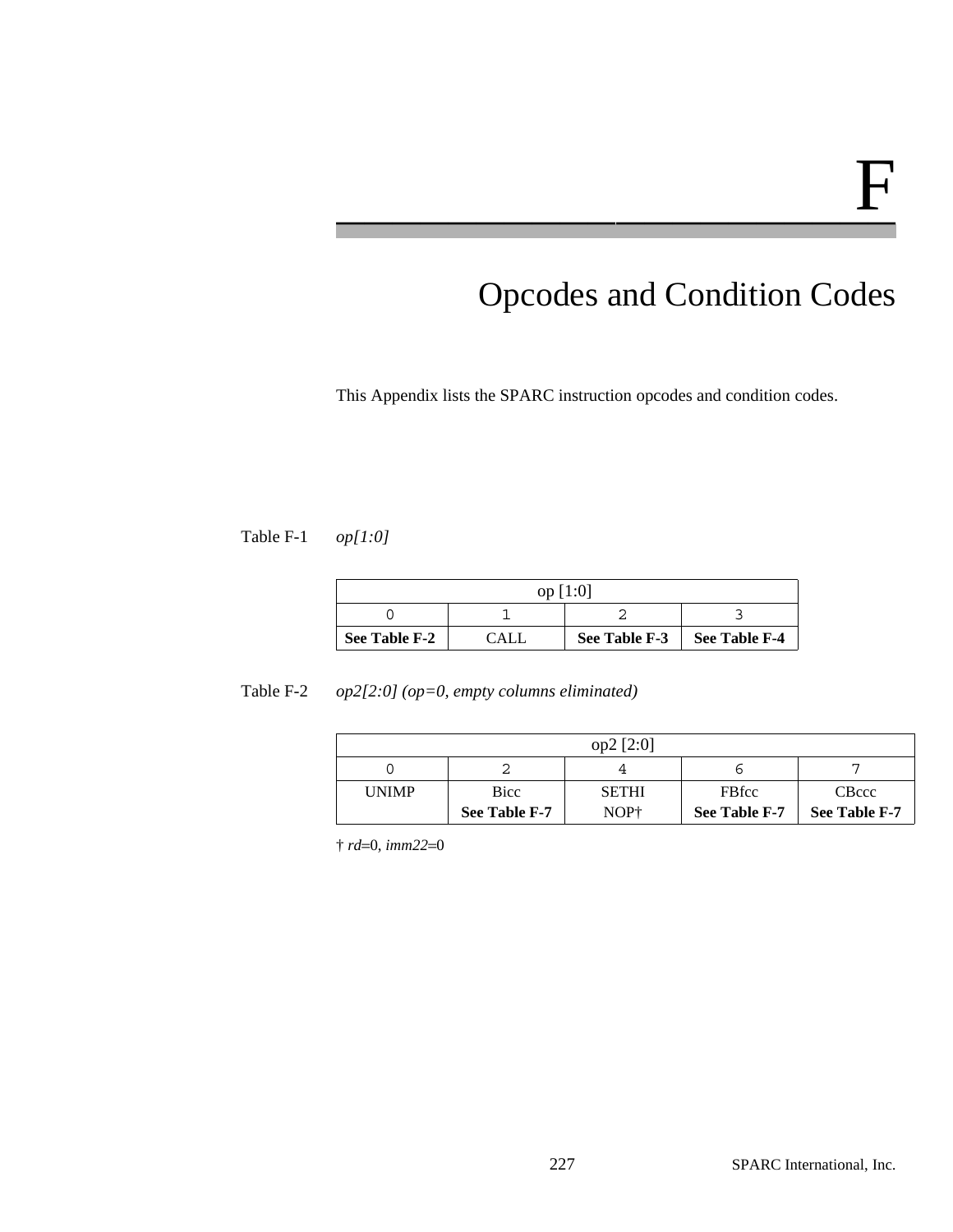# Table F-3 *op3[5:0] (op=2)*

|       |                | op3 [5:4]   |               |                 |                      |  |
|-------|----------------|-------------|---------------|-----------------|----------------------|--|
|       |                | 0           | $\mathbf{1}$  | $\overline{2}$  | 3                    |  |
|       | 0              | <b>ADD</b>  | ADDcc         | <b>TADDcc</b>   | WRASR <sup>+</sup>   |  |
|       |                |             |               |                 | WRY <sub>‡</sub>     |  |
|       | 1              | <b>AND</b>  | ANDcc         | <b>TSUBcc</b>   | <b>WRPSR</b>         |  |
|       | $\overline{2}$ | <b>OR</b>   | <b>ORcc</b>   | <b>TADDccTV</b> | <b>WRWIM</b>         |  |
|       | 3              | <b>XOR</b>  | <b>XORcc</b>  | <b>TSUBccTV</b> | <b>WRTBR</b>         |  |
|       | 4              | <b>SUB</b>  | <b>SUBcc</b>  | <b>MULScc</b>   | FPop1                |  |
|       |                |             |               |                 | See Table F-5        |  |
|       | 5              | <b>ANDN</b> | ANDNcc        | <b>SLL</b>      | FPop2                |  |
|       |                |             |               |                 | See Table F-6        |  |
|       | 6              | <b>ORN</b>  | <b>ORNcc</b>  | <b>SRL</b>      | CP <sub>op1</sub>    |  |
| op3   | 7              | <b>XNOR</b> | <b>XNORcc</b> | <b>SRA</b>      | CPop2                |  |
| [3:0] | 8              | <b>ADDX</b> | ADDXcc        | RDASR*          | <b>JMPL</b>          |  |
|       |                |             |               | $RDY**$         |                      |  |
|       |                |             |               | STBAR***        |                      |  |
|       | 9              |             |               | <b>RDPSR</b>    | <b>RETT</b>          |  |
|       | Α              | <b>UMUL</b> | <b>UMULcc</b> | <b>RDWIM</b>    | <b>Ticc</b>          |  |
|       |                |             |               |                 | <b>See Table F-7</b> |  |
|       | B              | <b>SMUL</b> | <b>SMULcc</b> | <b>RDTBR</b>    | <b>FLUSH</b>         |  |
|       | $\mathcal{C}$  | <b>SUBX</b> | <b>SUBXcc</b> |                 | <b>SAVE</b>          |  |
|       | D              |             |               |                 | <b>RESTORE</b>       |  |
|       | Ε              | <b>UDIV</b> | <b>UDIVcc</b> |                 |                      |  |
|       | F              | <b>SDIV</b> | <b>SDIVcc</b> |                 |                      |  |

 $\dagger$ *rd*  $\neq$  0

 $\ddagger$  *rd* = 0

\*  $rsl \neq 0$ 

\*\*  $rs1 = 0$ \*\*\*  $rs1 = 15$ ,  $rd = 0$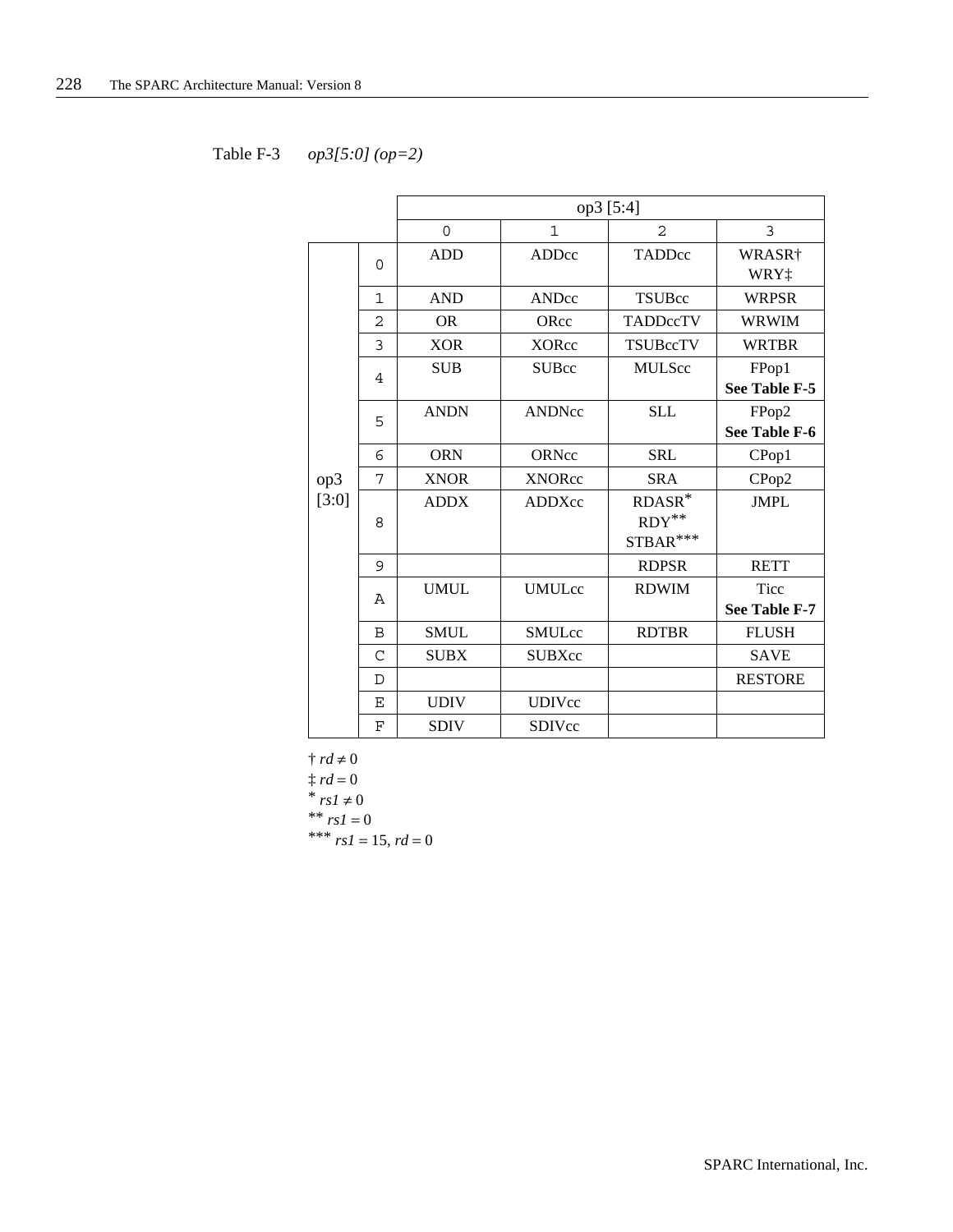|       |             | op3 [5:4]     |                |              |              |  |
|-------|-------------|---------------|----------------|--------------|--------------|--|
|       |             | 0             | 1              | 2            | 3            |  |
|       | 0           | LD            | <b>LDA</b>     | LDF          | <b>LDC</b>   |  |
|       | $\mathbf 1$ | <b>LDUB</b>   | <b>LDUBA</b>   | <b>LDFSR</b> | <b>LDCSR</b> |  |
|       | 2           | <b>LDUH</b>   | <b>LDUHA</b>   |              |              |  |
|       | 3           | <b>LDD</b>    | <b>LDDA</b>    | <b>LDDF</b>  | <b>LDDC</b>  |  |
|       | 4           | <b>ST</b>     | <b>STA</b>     | <b>STF</b>   | <b>STC</b>   |  |
|       | 5           | <b>STB</b>    | <b>STBA</b>    | <b>STFSR</b> | <b>STCSR</b> |  |
|       | 6           | <b>STH</b>    | <b>STHA</b>    | <b>STDFQ</b> | <b>STDCQ</b> |  |
| op3   | 7           | <b>STD</b>    | <b>STDA</b>    | <b>STDF</b>  | <b>STDC</b>  |  |
| [3:0] | 8           |               |                |              |              |  |
|       | 9           | <b>LDSB</b>   | <b>LDSBA</b>   |              |              |  |
|       | Α           | <b>LDSH</b>   | <b>LDSHA</b>   |              |              |  |
|       | B           |               |                |              |              |  |
|       | C           |               |                |              |              |  |
|       | D           | <b>LDSTUB</b> | <b>LDSTUBA</b> |              |              |  |
|       | Ε           |               |                |              |              |  |
|       | F           | <b>SWAP</b>   | <b>SWAPA</b>   |              |              |  |

# Table F-4 *op3[5:0] (op=3)*

 $\Gamma$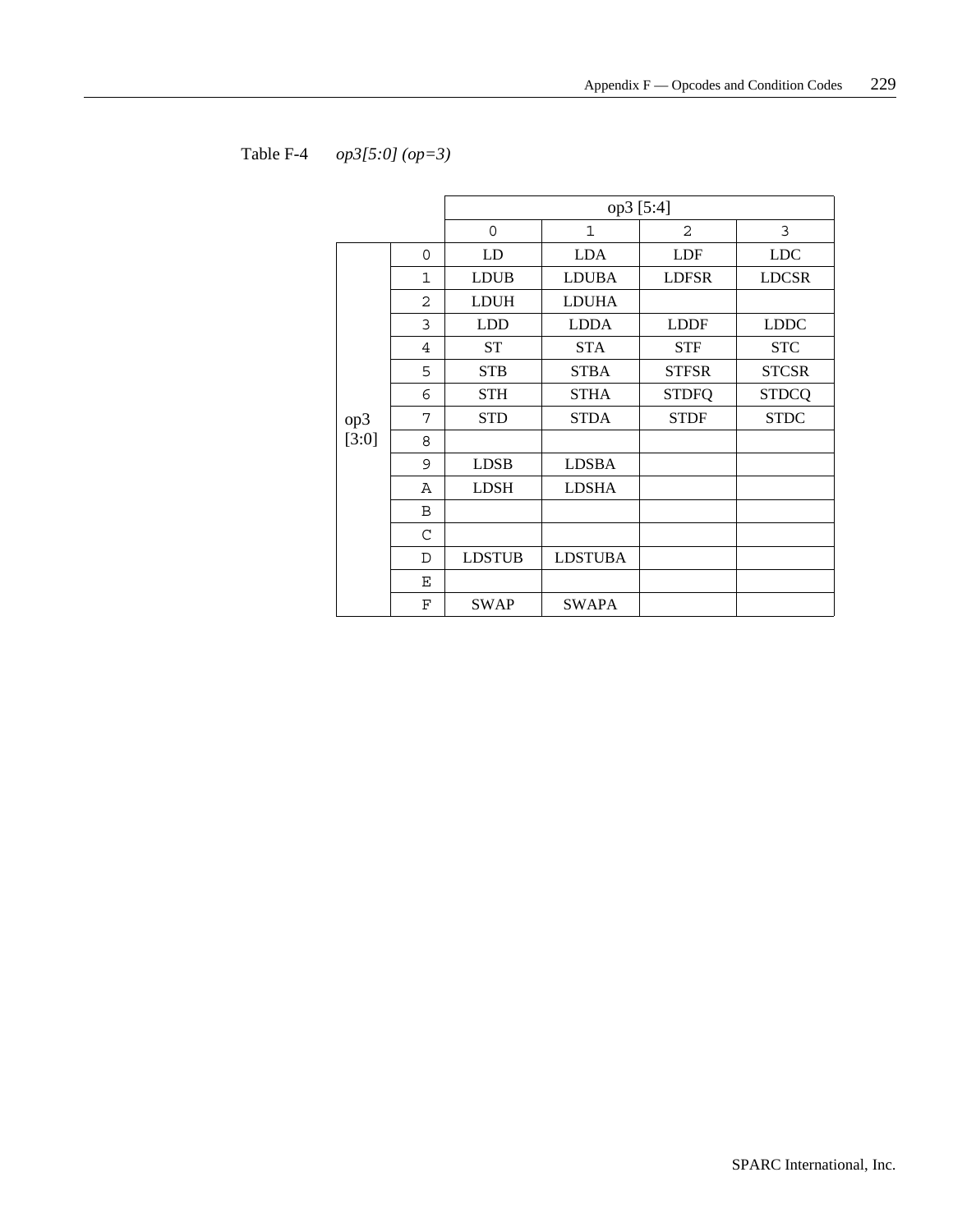|       | 01             | <b>FMOVs</b>  |
|-------|----------------|---------------|
|       | 05             | <b>FNEGs</b>  |
|       | 09             | <b>FABSs</b>  |
|       | 29             | <b>FSQRTs</b> |
|       | 2A             | <b>FSQRTd</b> |
|       | 2B             | <b>FSQRTq</b> |
|       | 41             | FADDs         |
|       | 42             | FADDd         |
|       | 43             | FADDq         |
|       | 45             | <b>FSUBs</b>  |
|       | 46             | <b>FSUBd</b>  |
|       | 47             | FSUBq         |
|       | 49             | <b>FMULs</b>  |
|       | 4A             | <b>FMULd</b>  |
|       | 4B             | FMULq         |
| opf   | 4D             | <b>FDIVs</b>  |
| [8:0] | 4E             | FDIVd         |
|       | 4F             | FDIVq         |
|       | 69             | FsMULd        |
|       | 6Е             | FdMULq        |
|       | C <sub>4</sub> | <b>FiTOs</b>  |
|       | C6             | FdTOs         |
|       | C7             | FqTOs         |
|       | C8             | FiTOd         |
|       | C9             | FsTOd         |
|       | CB             | FqTOd         |
|       | CC             | FiTOq         |
|       | CD             | FsTOq         |
|       | CE             | FdTOq         |
|       | D1             | FsTOi         |
|       | D <sub>2</sub> | FdTOi         |
|       | D3             | FqTOi         |

Table F-5 *opf[8:0] (op=2, op3=0x34=FPop1, empty rows eliminated)*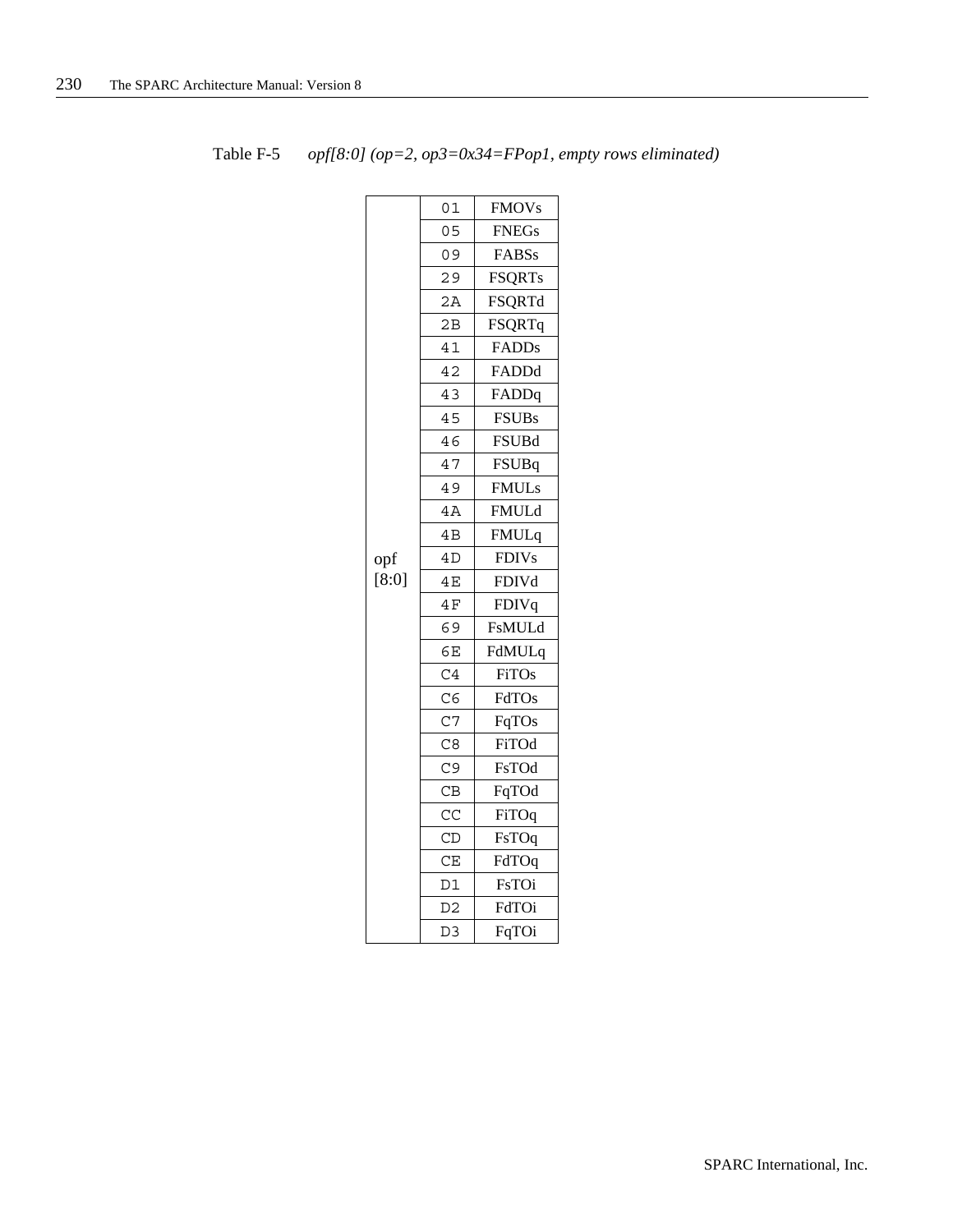|       | 51 | <b>FCMPs</b>  |
|-------|----|---------------|
|       | 52 | <b>FCMPd</b>  |
| opf   | 53 | <b>FCMPq</b>  |
| [8:0] | 55 | <b>FCMPEs</b> |
|       | 56 | <b>FCMPEd</b> |
|       | 57 | <b>FCMPEq</b> |

Table F-6 *opf[8:0] (op=2, op3=0x35=FPop2, empty rows eliminated)*

Table F-7 *cond[3:0]*

|       |              | Bicc        | FBfcc        | CBccc            | <b>Ticc</b> |
|-------|--------------|-------------|--------------|------------------|-------------|
|       |              | $op=0$      | $op=0$       | $op=0$           | $op=2$      |
|       |              | $op2=2$     | $op2=6$      | $op2=7$          | $op3=0x3A$  |
|       | 0            | <b>BN</b>   | <b>FBN</b>   | <b>CBN</b>       | <b>TN</b>   |
|       | $\mathbf{1}$ | BE          | <b>FBNE</b>  | CB123            | TE          |
|       | 2            | <b>BLE</b>  | <b>FBLG</b>  | CB12             | <b>TLE</b>  |
|       | 3            | BL          | <b>FBUL</b>  | CB13             | TL          |
|       | 4            | <b>BLEU</b> | <b>FBL</b>   | CB1              | <b>TLEU</b> |
|       | 5            | <b>BCS</b>  | <b>FBUG</b>  | <b>CB23</b>      | <b>TCS</b>  |
|       | 6            | <b>BNEG</b> | <b>FBG</b>   | CB2              | <b>TNEG</b> |
| cond  | 7            | <b>BVS</b>  | <b>FBU</b>   | CB <sub>3</sub>  | <b>TVS</b>  |
| [3:0] | 8            | <b>BA</b>   | <b>FBA</b>   | <b>CBA</b>       | TA          |
|       | 9            | <b>BNE</b>  | <b>FBE</b>   | CB0              | <b>TNE</b>  |
|       | Α            | BG          | <b>FBUE</b>  | CB <sub>03</sub> | TG          |
|       | В            | <b>BGE</b>  | <b>FBGE</b>  | <b>CB02</b>      | <b>TGE</b>  |
|       | C            | <b>BGU</b>  | <b>FBUGE</b> | CB023            | <b>TGU</b>  |
|       | D            | <b>BCC</b>  | <b>FBLE</b>  | CB01             | <b>TCC</b>  |
|       | Ε            | <b>BPOS</b> | <b>FBULE</b> | CB013            | <b>TPOS</b> |
|       | F            | <b>BVC</b>  | <b>FBO</b>   | CB012            | <b>TVC</b>  |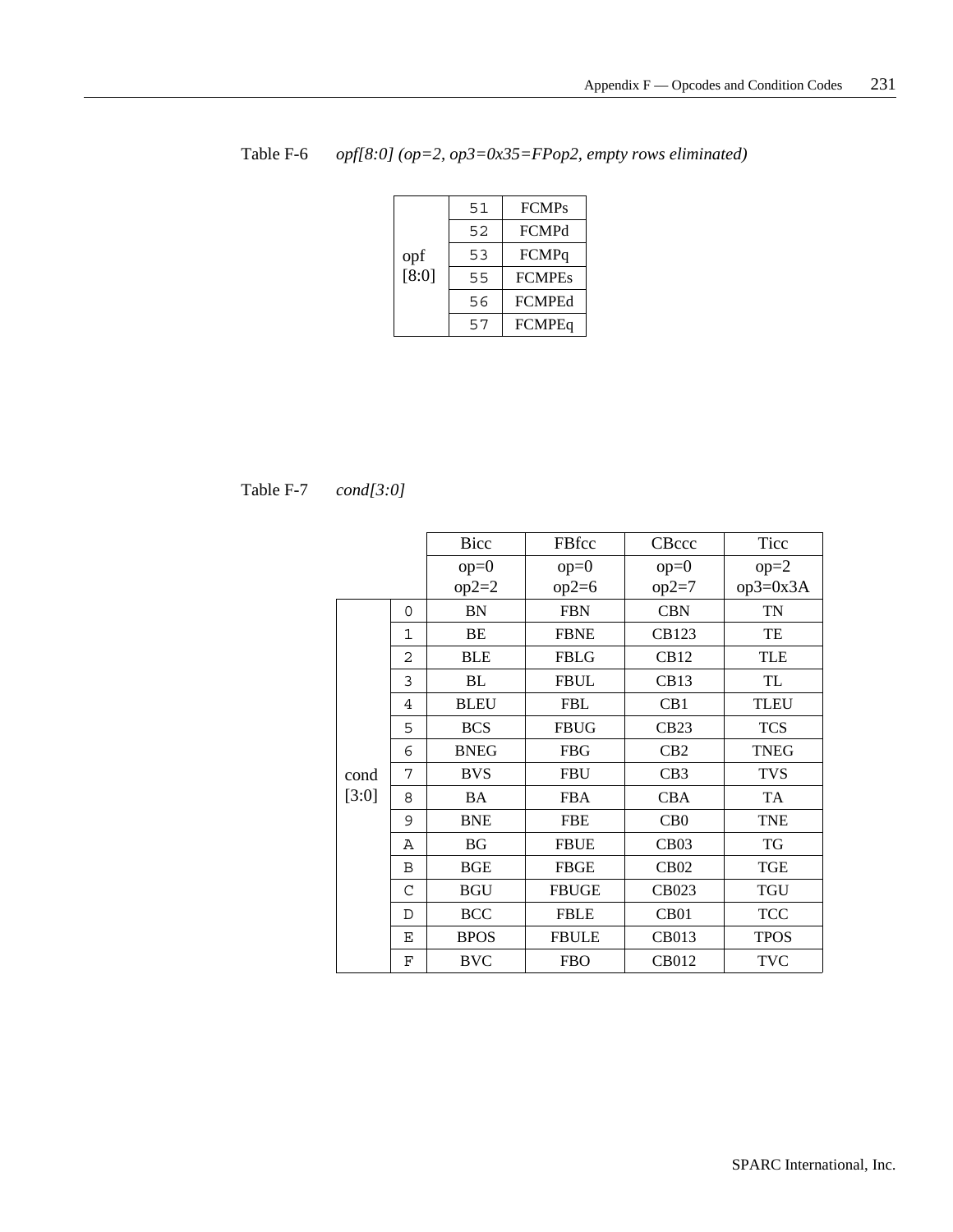# SPARC ABI Software Considerations

|                                   | The SPARC Application Binary Interface (ABI) is a software specification<br>developed by SPARC International and AT&T. SPARC International's SCD 2.0<br>is a superset of the SPARC ABI. Software that conforms to this specification<br>will produce the same results on every SPARC ABI-compliant computer system.<br>This enables the distribution of "shrink-wrapped" software for SPARC systems. |
|-----------------------------------|------------------------------------------------------------------------------------------------------------------------------------------------------------------------------------------------------------------------------------------------------------------------------------------------------------------------------------------------------------------------------------------------------|
| G.1. SPARC International,<br>Inc. | SPARC International is committed to directing the evolution of SPARC<br>microprocessor architecture and systems operating environments. This is accom-<br>plished by establishing and publishing SPARC Compliance Definitions (SCD)<br>and migration guidelines. SCDs allow system vendor and ISV members to<br>accelerate development of binary compatible SPARC/UNIX(R) systems and<br>software.   |
| G.2. SCD 1.0 and SCD 2.0          | SCD 1.0 and SCD 2.0 provide openly agreed-upon standard definitions. This<br>makes it possible for SPARC International members to design compliant pro-<br>ducts with a minimum time to market.                                                                                                                                                                                                      |
|                                   | SCD 1.0 compliance is the formal beginning of migration to SCD 2.0, which is<br>based on the industry-standard UNIX System V Release 4 operating system from<br>AT&T. Smooth migration results in many benefits including increased market<br>opportunity for participating vendors.                                                                                                                 |
|                                   | The SPARC ABI standard applies to SPARC systems that are designed to exe-<br>cute wide-distribution software application packages. Other types of SPARC-<br>based systems (e.g. real-time systems, embedded systems, systems running<br>proprietary operating systems) may borrow software conventions from the ABI,<br>but have no need to conform to it.                                           |
|                                   | The ABI specifies for application software, among other things:                                                                                                                                                                                                                                                                                                                                      |
|                                   | The instruction set that the application may use.                                                                                                                                                                                                                                                                                                                                                    |
|                                   | The system call and general library routines that the application may assume<br>$\bullet$<br>are available (for dynamic linking) on the system on which it is executed.                                                                                                                                                                                                                              |
|                                   | Numerous software conventions, such as data alignment, usage of registers,<br>$\bullet$<br>stack frame layout, parameter-passing methods, and function call/return<br>sequences (with which those described in Appendix D, "Software Considera-<br>tions," are compatible).                                                                                                                          |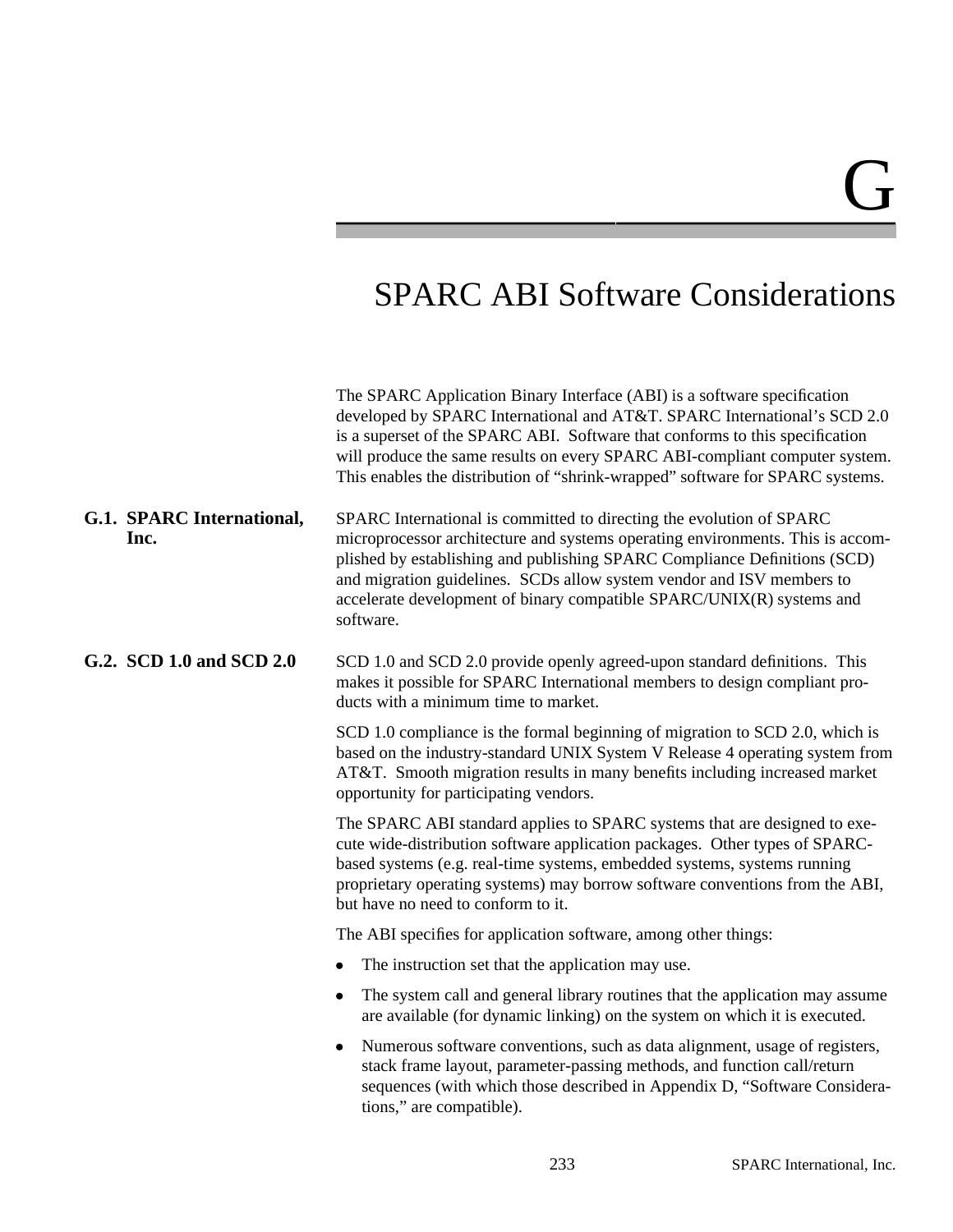|                                | Those interested in the complete specification of the SPARC ABI should refer to<br>two documents available from Prentice Hall: System V Application Binary Inter-<br>face $25$ (ISBN 0-13-877598-2) and System V Application Binary Interface,<br>SPARC Processor Supplement (ISBN 0-13-877630-x).                                                                                                                                                                              |
|--------------------------------|---------------------------------------------------------------------------------------------------------------------------------------------------------------------------------------------------------------------------------------------------------------------------------------------------------------------------------------------------------------------------------------------------------------------------------------------------------------------------------|
| <b>G.3. SPARC ABI Software</b> | ABI software, by its nature, is intended to be run on the full range of systems that<br>are SPARC ABI-compliant. This range may encompass machines with vastly<br>different performance characteristics, leading to tradeoffs in how code is gen-<br>erated for such software. This appendix describes factors to be considered when<br>generating code for SPARC ABI software.                                                                                                 |
|                                | Note that the word "systems" in this appendix refers to SPARC-based computer<br>systems (counted by installed base in the field, totaling in the hundreds of<br>thousands), not to SPARC processor implementations (which total one or two<br>dozen so far).                                                                                                                                                                                                                    |
| G.4. Register Usage            | Register usage in SPARC ABI software is described in System V Application<br>Binary Interface, SPARC Processor Supplement. Register usage specified in this<br>document's Appendix D, "Software Considerations," (excluding Section D.8,<br>"Other Register Window Usage Models") conforms to the ABI. ABI-conformant<br>software may not use the "alternative" methods of configuring register windows<br>and of allocating registers within windows mentioned in Section D.8. |
| G.5. The Memory Stack          | The stack layout expected in SPARC ABI software is described in System V<br>Application Binary Interface, SPARC Processor Supplement. The stack-frame<br>layout specified in this document's Appendix D, "Software Considerations," con-<br>forms to the SPARC ABI.                                                                                                                                                                                                             |
| <b>G.6. Instruction Set</b>    | The SPARC ABI is based on the full SPARC instruction set, per this version of<br>the SPARC Architecture manual. An ABI-compliant system correctly executes<br>any (non-privileged) SPARC instruction in a user application program. Other<br>than execution speed, it is transparent to the user application program whether<br>instructions are executed in hardware or trapped and emulated in software.                                                                      |
|                                | There is a group of instructions that are relatively new to the SPARC architec-<br>ture; their frequent use in ABI software should be considered with care. These<br>instructions are being implemented in hardware in some new SPARC implemen-<br>tations, although they are emulated in software in some systems currently in the<br>field <sup>26</sup> . These instructions are:                                                                                            |
|                                | <b>SWAP</b>                                                                                                                                                                                                                                                                                                                                                                                                                                                                     |
|                                | Integer multiply instructions (SMUL, SMULcc, UMUL, UMULcc)                                                                                                                                                                                                                                                                                                                                                                                                                      |
|                                |                                                                                                                                                                                                                                                                                                                                                                                                                                                                                 |

<u> 2000 - 2000 - 2000 - 2000 - 2000 - 2000 - 2000 - 2000 - 2000 - 2000 - 2000 - 2000 - 2000 - 2000 - 2000 - 200</u>

<sup>&</sup>lt;sup>25</sup> Note that despite the document title, the ABI only requires a target system to provide a subset of UNIX System V functionality.

<sup>&</sup>lt;sup>26</sup> This is the case as of mid-1990. It will change over time, as more systems in which these instructions are implemented in hardware are shipped.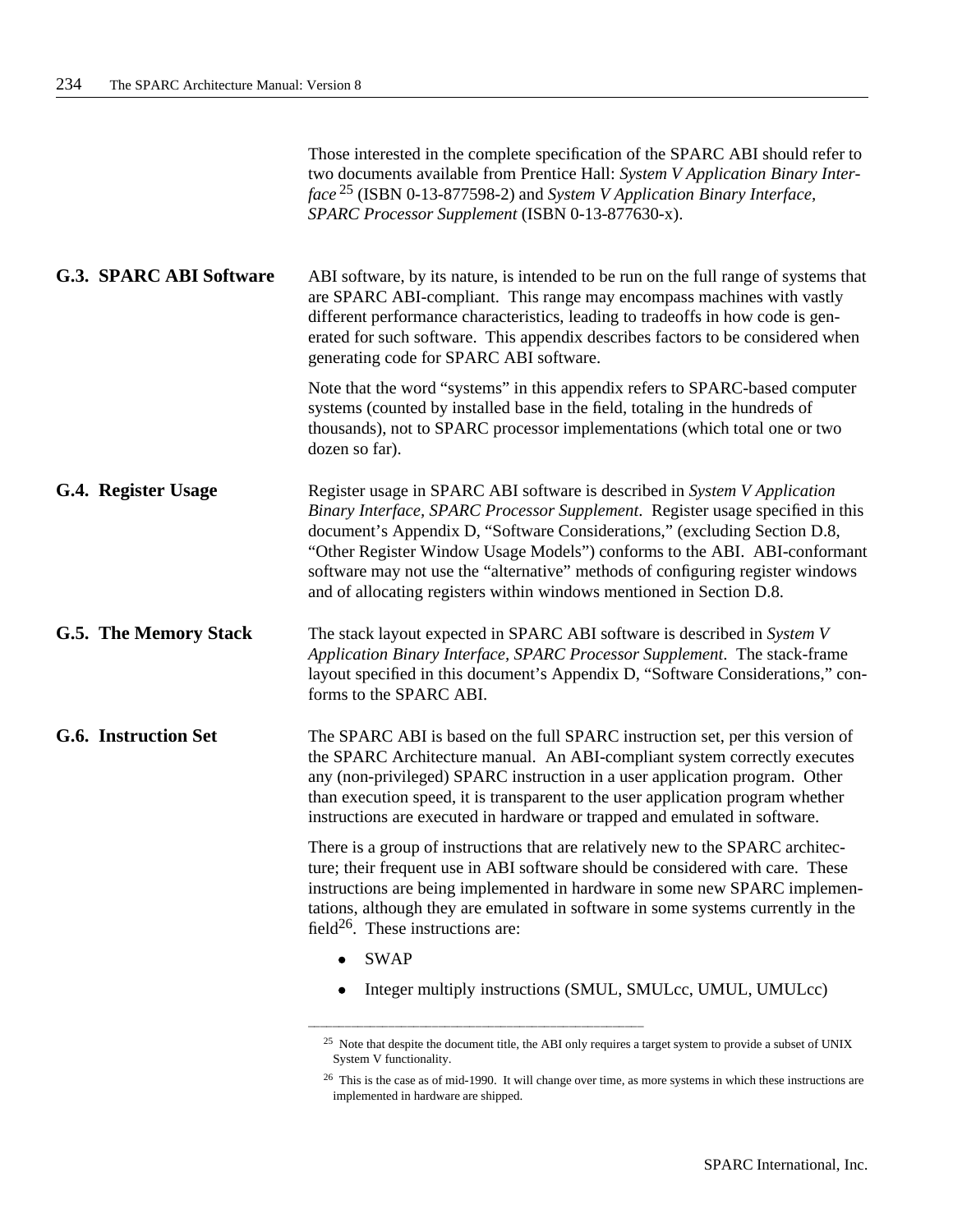- Integer divide instructions (SDIV, SDIVcc, UDIV, UDIVcc)
- -Floating-point square-root instructions (FSQRTs, FSQRTd, FSQRTq)
- FsMULd
- $\bullet$ All quad-precision floating-point instructions, including FdMULq

Plus, there is one new SPARC instruction which (correctly) executes as a no-op on systems currently in the field. On some future systems, it will not be a no-op:

-Store Barrier (STBAR)

Consult Appendix L, "Implementation Characteristics," to determine which SPARC implementations support these instructions in hardware, and their instruction timings.

Programmers who write in SPARC assembly language and designers of SPARC code generators for compilers explicitly choose which SPARC instructions they will use. When choosing instructions for use in an ABI program, the tradeoffs involved in using the above SPARC instructions should be considered.

**Note that the presence or absence of these instructions in most SPARC ABI applications will have little effect on the applications' performance since most applications use them infrequently.** This section offers recommendations on how these instructions can be most effectively utilized in current SPARC ABI applications.

Explicit use of these instructions in ABI code can obtain higher performance from SPARC machines that implement them in hardware, at the expense of performance degradation on machines that implement them in software. Conversely, avoiding use of these instructions will prevent performance degradation on machines that implement them in software  $^{26}$ , and obtain good but not-quiteoptimal performance from SPARC machines that implement them in hardware.

The history of the new SPARC instructions is described below, along with recommendations for their use in SPARC ABI software.

**SWAP instruction** The SWAP instruction was added in Version 7 of the SPARC architecture. Some systems in the field do not implement this instruction in hardware.

> When an atomic synchronization primitive is needed in ABI code, LDSTUB should be used in preference to SWAP.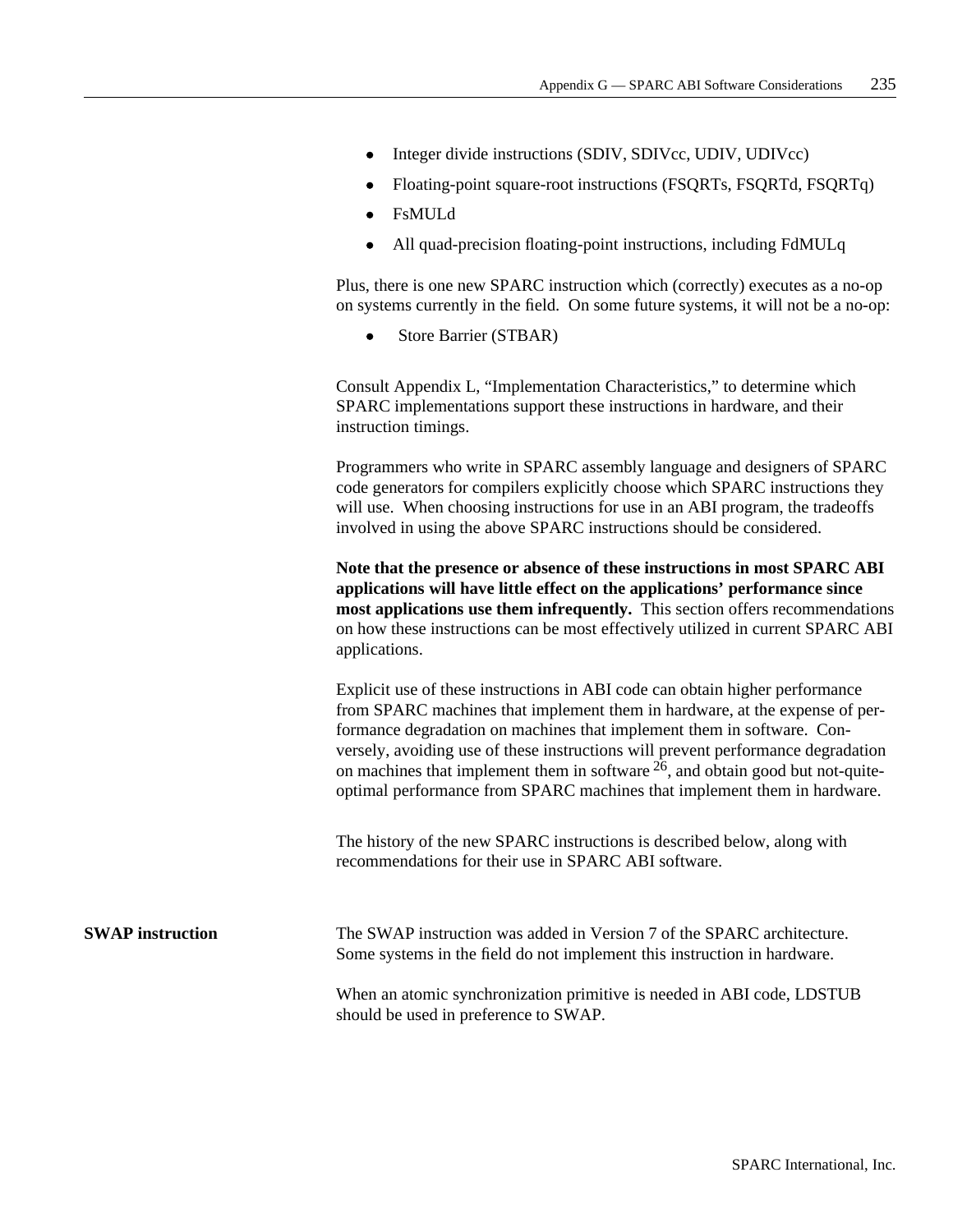| <b>MUL</b> instructions | The integer multiply instructions (SMUL, SMULcc, UMUL, UMULcc) are new<br>in Version 8 of the SPARC architecture. Some SPARC systems in the field emu-<br>late these instructions in software.                                                                                                                                                                                                                                                                                                                                                                                                                                                                                                                                                                                          |  |  |  |  |
|-------------------------|-----------------------------------------------------------------------------------------------------------------------------------------------------------------------------------------------------------------------------------------------------------------------------------------------------------------------------------------------------------------------------------------------------------------------------------------------------------------------------------------------------------------------------------------------------------------------------------------------------------------------------------------------------------------------------------------------------------------------------------------------------------------------------------------|--|--|--|--|
|                         | Recommended use of MUL instructions in SPARC ABI programs:                                                                                                                                                                                                                                                                                                                                                                                                                                                                                                                                                                                                                                                                                                                              |  |  |  |  |
|                         | To obtain good integer multiplication performance across all systems:<br>$\Box$<br>Call the multiplication library routines . mul and . umul (which are dynam-<br>ically linked from the host's libraries at execution time) for signed and<br>unsigned multiplication, respectively. On systems with multiplication<br>implemented in hardware, those routines should make use of the hardware<br>multiply instructions. On systems with multiplication not implemented in<br>hardware, those routines should use MULScc to perform efficient stepwise<br>multiplication. This imposes no performance degradation on most systems<br>in the field, and only slight degradation (a few cycles per multiplication) for<br>machines that implement the multiply instructions in hardware. |  |  |  |  |
|                         | In the rare application that is integer-multiply-intensive, for which optimal<br>$\Box$<br>performance on systems which implement multiply instructions in hardware<br>is desired at the cost of performance degradation on most systems:<br>Use in-line multiply instructions (SMUL, SMULcc, UMUL, and UMULcc).<br>Such code may test the N or Z condition codes after SMULcc or UMULcc<br>instructions but should not test the V or C condition codes, as their<br>specification may change in a future revision to the architecture.                                                                                                                                                                                                                                                 |  |  |  |  |
| <b>DIV</b> instructions | The integer divide instructions (SDIV, SDIVcc, UDIV, UDIVcc) are new in Ver-<br>sion 8 of the SPARC architecture. Some SPARC systems in the field emulate<br>these instructions in software.                                                                                                                                                                                                                                                                                                                                                                                                                                                                                                                                                                                            |  |  |  |  |
|                         | Recommended use of DIV instructions in SPARC ABI programs:                                                                                                                                                                                                                                                                                                                                                                                                                                                                                                                                                                                                                                                                                                                              |  |  |  |  |
|                         | To obtain good integer division performance across all systems:<br>$\Box$<br>Call the division library routines . div and . udiv (which are dynamically<br>linked from the host's libraries at execution time) for signed and unsigned<br>division, respectively. On systems with division implemented in hardware,<br>those routines should make use of the hardware divide instructions. On sys-<br>tems with division not implemented in hardware, those routines should per-<br>form stepwise division in software. This would impose no performance<br>degradation on most systems in the field, and only slight degradation (a few<br>cycles per division) for machines which implement the divide instructions in<br>hardware.                                                   |  |  |  |  |
|                         | In the rare application which is integer-divide-intensive, for which optimal<br>$\Box$<br>performance on systems which implement divide instructions in hardware is<br>desired, at the cost of performance degradation on most systems:<br>Use in-line divide instructions (SDIV, SDIVcc, UDIV, and UDIVcc).                                                                                                                                                                                                                                                                                                                                                                                                                                                                            |  |  |  |  |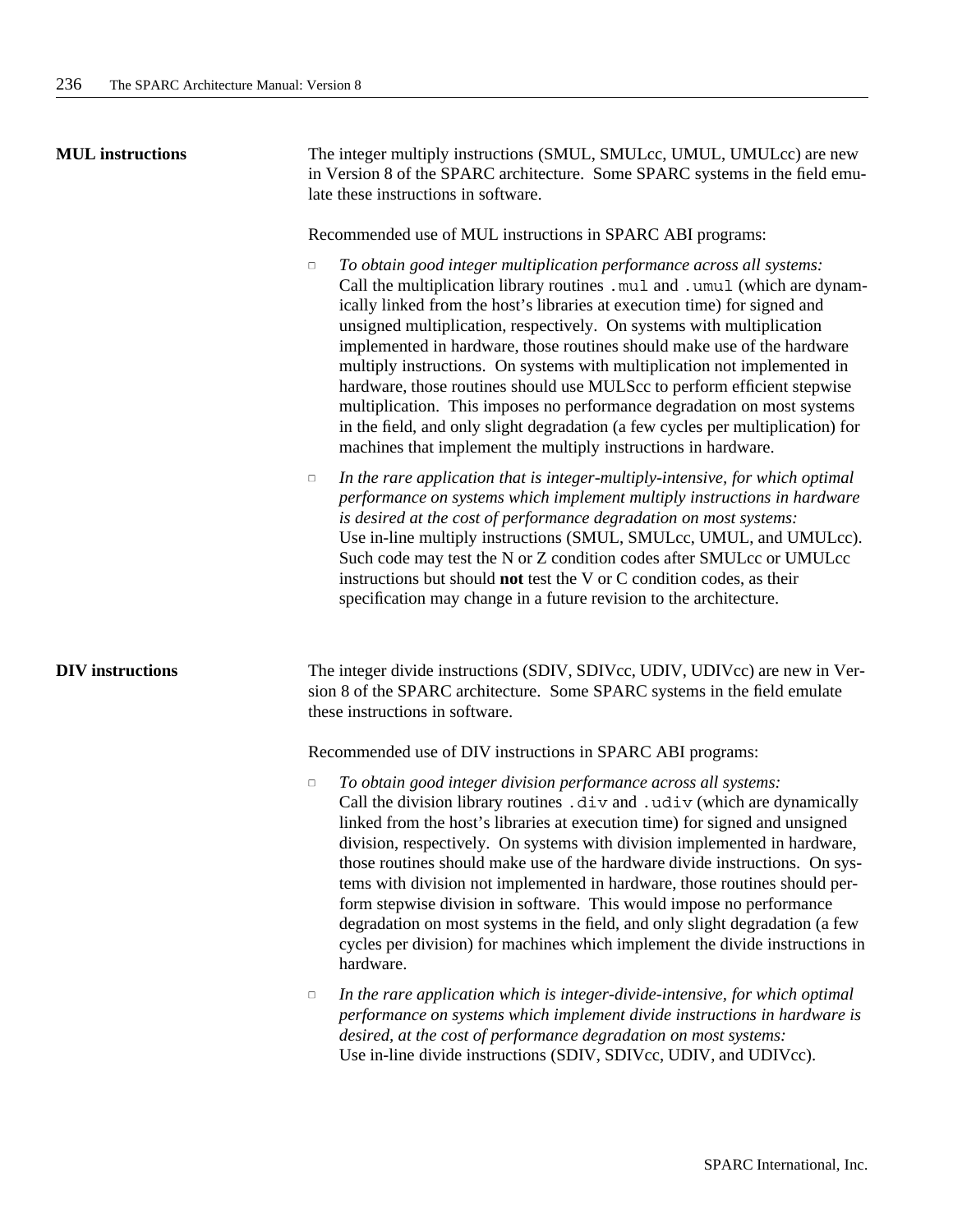| <b>FSQRTs, FSQRTd</b><br>instructions                | The single and double-precision floating-point square root instructions (FSQRTs,<br>FSQRTd) were added in Version 7 of the SPARC architecture. Some SPARC<br>systems in the field emulate these instructions in software, but most systems<br>implement them in hardware.<br>It is recommended that SPARC ABI programs use the FSQRTs and FSQRTd |  |  |  |  |
|------------------------------------------------------|--------------------------------------------------------------------------------------------------------------------------------------------------------------------------------------------------------------------------------------------------------------------------------------------------------------------------------------------------|--|--|--|--|
|                                                      | instructions directly.                                                                                                                                                                                                                                                                                                                           |  |  |  |  |
| <b>FsMULd</b> instruction                            | The floating-point multiply single-to-double instruction (FsMULd) is new in<br>Version 8 of the SPARC architecture. Some SPARC systems in the field emulate<br>this instruction in software.                                                                                                                                                     |  |  |  |  |
|                                                      | Recommended use of FsMULd instruction in SPARC ABI programs:                                                                                                                                                                                                                                                                                     |  |  |  |  |
|                                                      | If FsMULd is used infrequently (on a dynamic basis):<br>$\Box$<br>Use the FsMULd instruction in-line.                                                                                                                                                                                                                                            |  |  |  |  |
|                                                      | If FsMULd is used heavily (on a dynamic basis), and reasonable perfor-<br>$\Box$<br>mance across all systems is preferred over optimal performance on the<br>fastest systems:<br>Convert the operands to double precision in scratch registers, then calculate<br>the result with the FMULd instruction.                                         |  |  |  |  |
|                                                      | For example,<br>fsmuld<br>%f20,%f21,%f8<br>might be replaced by:                                                                                                                                                                                                                                                                                 |  |  |  |  |
|                                                      | %f20,%f0<br>fstod<br>fstod<br>%f23,%f2<br>%f0,%f2,%f8<br>fmuld<br>This provides reasonable performance on machines with hardware support<br>for FsMULd, while not penalizing those without it with the overhead of trap-<br>ping and emulating the instructions in supervisor software.                                                          |  |  |  |  |
|                                                      | If FsMULd is used heavily (on a dynamic basis), and optimal performance<br>$\Box$<br>on systems which implement FsMULd in hardware is desired at the cost of<br>performance degradation on most systems:<br>Use the FsMULd instruction in-line.                                                                                                  |  |  |  |  |
| <b>Quad-precision floating-point</b><br>instructions | The quad-precision floating-point instructions are new in Version 8 of the<br>SPARC architecture. Most SPARC systems in the field emulate these instruc-<br>tions in software.                                                                                                                                                                   |  |  |  |  |
|                                                      | It is recommended that SPARC ABI programs use double-precision floating-<br>point instructions when execution speed is critical and double precision provides<br>sufficient accuracy.                                                                                                                                                            |  |  |  |  |
|                                                      | When full quad-precision arithmetic is required, the following choices are recom-<br>mended:                                                                                                                                                                                                                                                     |  |  |  |  |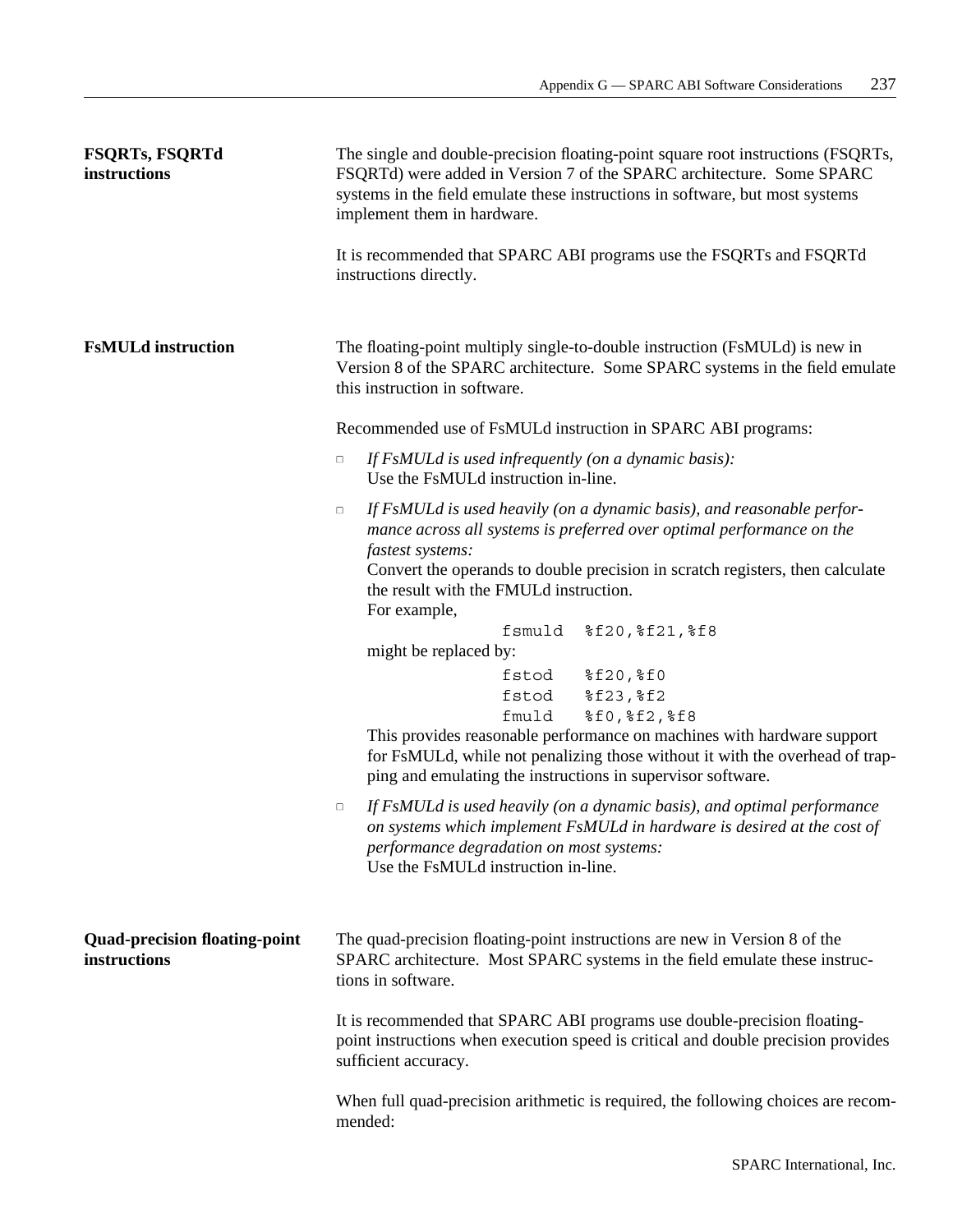*To obtain good quad-precision performance across all systems:* Call the quad-precision library routines (which are dynamically linked from the host's libraries at execution time). The correspondence between quadprecision instructions and quad-precision library routines is presented in the following table. See the AT&T *System V Application Binary Interface, SPARC Processor Supplement* document for detailed routine descriptions.

# Table G-1 *Quad-Precision Instruction - ABI routine Correspondence*

| <b>SPARC</b>      |                                                   |
|-------------------|---------------------------------------------------|
| Instruction(s)    | Corresponding SPARC ABI routine(s)                |
| FiTOq             | $Q$ _itoq                                         |
| FqTOi             | $Q_q$ toi                                         |
| FsTOq             | $Q_$ stoq                                         |
| FqTOs             | $Q_q$ tos                                         |
| FdTOq             | $Q_d$ toq                                         |
| FqTOd             | $Q$ <sup><math>q</math></sup>                     |
| <b>FSQRTq</b>     | $Q$ _sqrt                                         |
| FADDq             | $Q$ _add                                          |
| FSUBq             | $Q$ _sub                                          |
| FMULq             | $Q$ _mul                                          |
| FdMULq            |                                                   |
| FDIVq             | $Q$ <sub>div</sub>                                |
| FCMPq             | $Q$ _cmp, $Q$ _feq, $Q$ _fne                      |
| <b>FCMPEq</b>     | $Q$ _cmpe, $Q$ _fgt, $Q$ _fge, $Q$ _flt, $Q$ _fle |
| $FNEGs + 3 FMOVs$ | $Q_{\text{neg}}$                                  |
|                   | _Q_utoq                                           |
|                   | _Q_qtou                                           |

On systems with quad-precision arithmetic implemented in hardware, these routines can make use of the hardware quad-precision instructions. On systems with quad-precision arithmetic not implemented in hardware, these routines emulate quad-precision arithmetic in software. This imposes no performance degradation on most systems in the field, and only slight degradation (a few cycles per instruction) for machines which implement quadprecision instructions in hardware.

 *In the rare application which uses quad-precision floating-point arithmetic intensively and for which optimal performance on systems which implement quad-precision instructions in hardware is desired at the cost of performance degradation on most systems:* Use in-line quad-precision floating-point instructions.

**Coprocessor instructions** By their nature, coprocessor instructions are implementation-dependent. Therefore, they may not be explicitly used in SPARC ABI application code.

> Note that application code may still benefit from the presence of a specialized coprocessor, because dynamically linked library code on the run-time host system may make use of coprocessor instructions.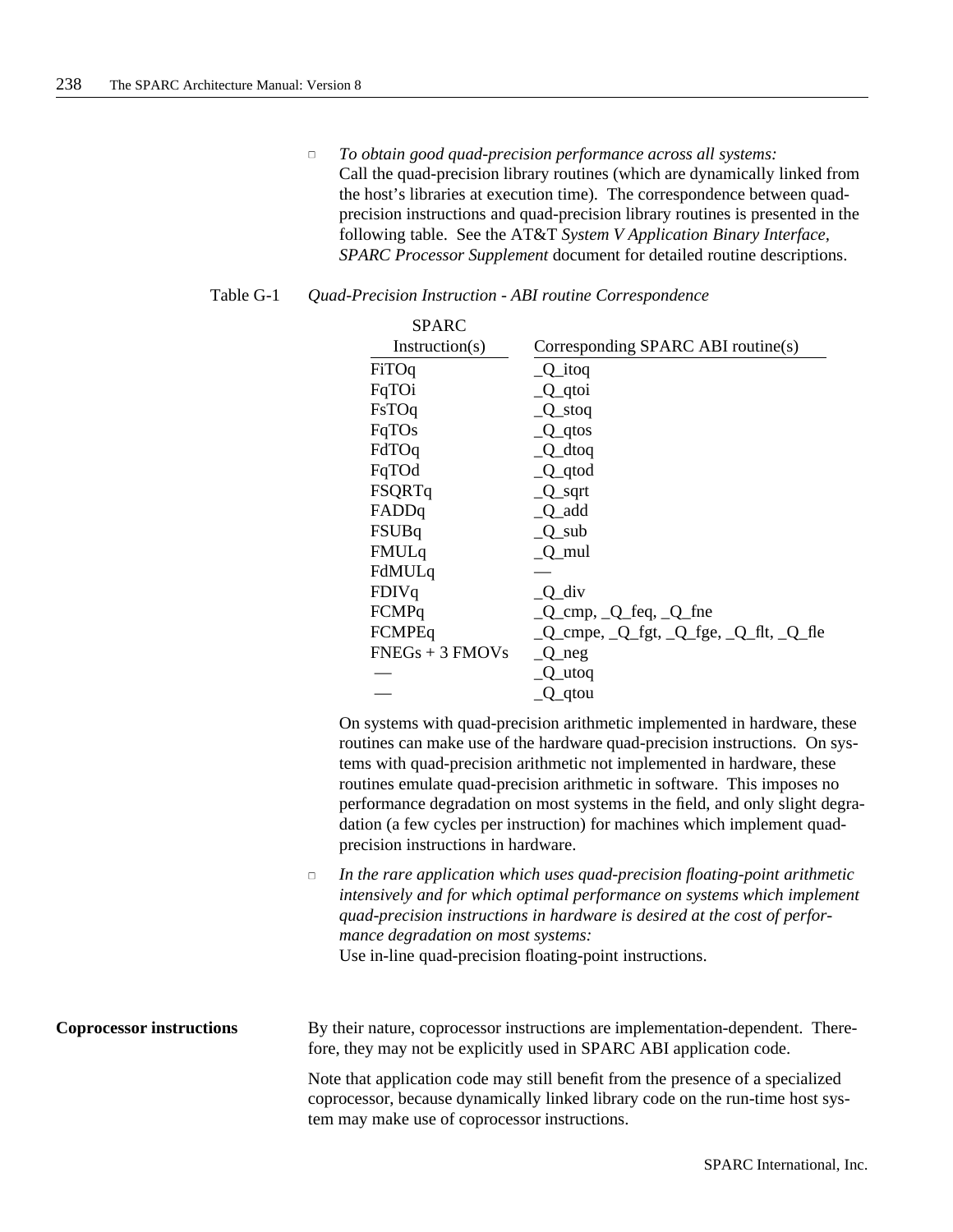| <b>Read/Write ASR instructions</b>                             | The operation of RDASR and WRASR instructions on ASR registers 115 is not<br>currently defined. The operation of RDASR and WRASR instructions on ASR<br>registers 1631 is defined to be implementation-dependent. Therefore, none of<br>the RDASR or WRASR instructions may be explicitly used in SPARC ABI<br>application code.                                        |  |  |  |  |
|----------------------------------------------------------------|-------------------------------------------------------------------------------------------------------------------------------------------------------------------------------------------------------------------------------------------------------------------------------------------------------------------------------------------------------------------------|--|--|--|--|
|                                                                | If some of these instructions are supported in a particular SPARC-based system<br>implementation, dynamically linked ABI library code could make use of these<br>instructions (transparently to ABI application code), but ABI application code<br>cannot.                                                                                                              |  |  |  |  |
| <b>STBAR</b> instruction                                       | The STBAR instruction may be used in SPARC ABI software. On existing sys-<br>tems which implement the Strong Consistency memory model, STBAR<br>(correctly) executes as a no-op. Since STBAR doesn't trap when executed on<br>machines currently in the field, there is no performance penalty for its execution<br>on those machines.                                  |  |  |  |  |
|                                                                | STBAR instructions are superfluous in SPARC ABI software, since the memory<br>model for the 1990 SPARC ABI is TSO. See Chapter 6, "Memory Model."<br>However, SPARC ABI software intended to execute correctly under both the<br>TSO and PSO memory models must use STBAR where needed. See Appendix<br>J, "Programming with the Memory Model."                         |  |  |  |  |
| G.7. Self-Modifying Code                                       | Code which writes into its own instruction space or the instruction space of<br>another process (e.g. via shared memory) is called "self-modifying code". For<br>each word stored in ABI software which may later be executed as an instruction,<br>a FLUSH instruction must be issued referencing that location after the word is<br>stored and before it is executed. |  |  |  |  |
|                                                                | Although FLUSH provides support for self-modifying code, the use of self-<br>modifying code is strongly discouraged. However, some operations (such as<br>current implementations of dynamic linking) rely upon self-modifying code.                                                                                                                                    |  |  |  |  |
|                                                                | Note that FLUSH may be a time-consuming operation on some implementations.                                                                                                                                                                                                                                                                                              |  |  |  |  |
|                                                                | See Appendix J, "Programming with the Memory Model" and the FLUSH<br>instruction page in Appendix B for more information.                                                                                                                                                                                                                                               |  |  |  |  |
|                                                                | Note that if a FLUSH instruction causes an invalid-address fault, supervisor<br>software will handle it; ABI user software will never see a SIGSEGV or SIGBUS<br>signal from execution of a FLUSH instruction.                                                                                                                                                          |  |  |  |  |
| G.8. Non-Standard<br><b>Floating-Point</b><br><b>Operation</b> | By definition, use of the non-standard mode of floating-point operation by<br>software will likely produce results which will vary across implementations.<br>Therefore, ABI-compliant software must not enable it (that is, must not set<br>FSR.NS to 1 via a LDFSR instruction).                                                                                      |  |  |  |  |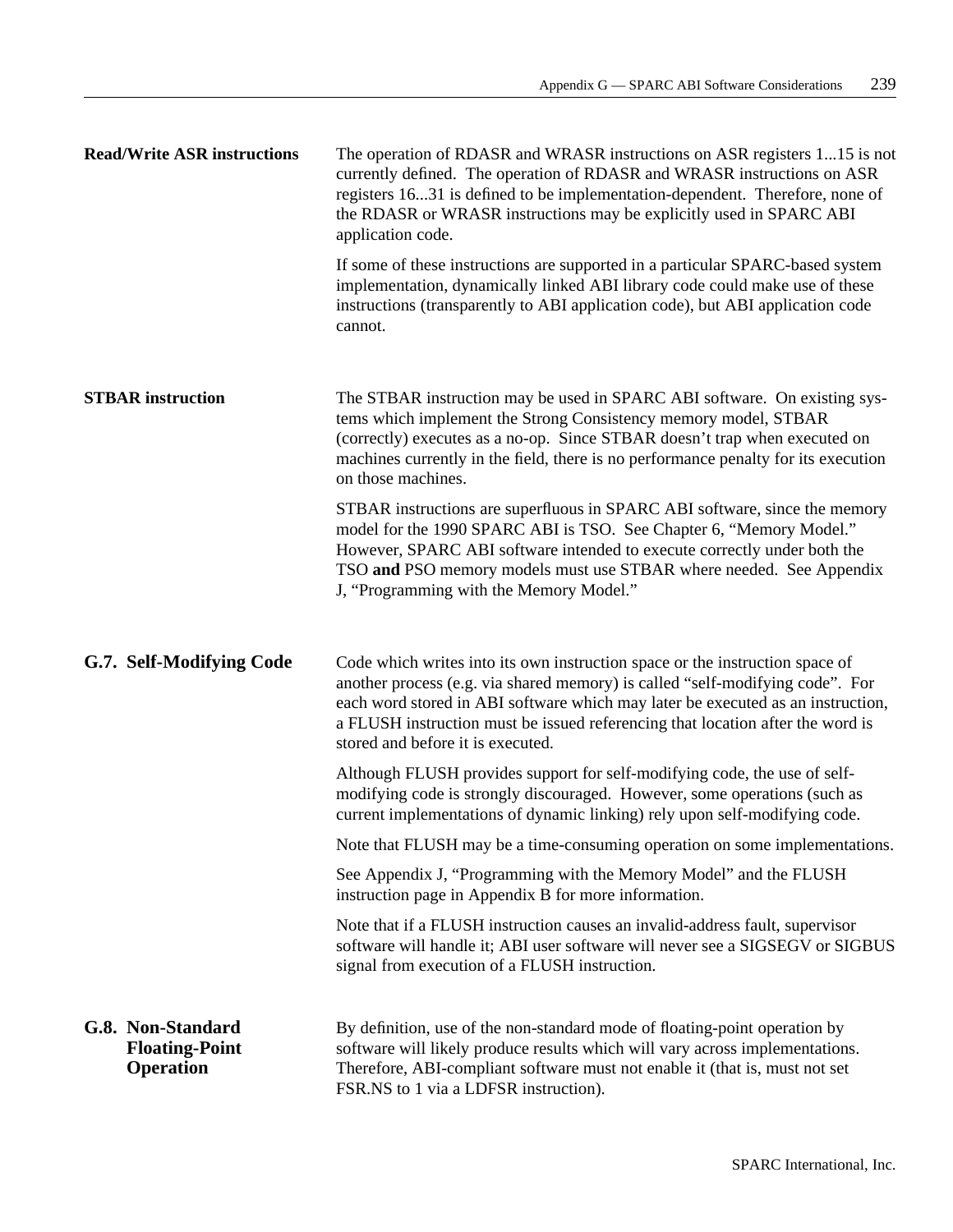## **G.9. Instruction Scheduling Instruction scheduling** is the process of (re-)ordering instructions in the instruction stream to improve performance. This function is typically performed in an optimization phase of compilation.

Any architecturally valid sequence of instructions executes correctly on any SPARC implementation. However, the performance obtained from a particular processor may be enhanced (sometimes substantially) by reordering instructions to take advantage of that processor's microarchitecture. Such a reordering may cause a degree of performance degradation on some other implementations.

Use of instruction scheduling strategies that obtain optimal performance on specific SPARC-based systems, at the expense of other SPARC-based systems, would be contrary to the spirit of the SPARC ABI. However, there are some basic instruction scheduling strategies that improve performance across almost all SPARC implementations, with little or no cost on those that do not benefit from them.

The most important strategies are:

- *Filling Delay Slots* Replace NOP's in the delay slots of control-transfer instructions with useful instructions.
- *Spacing Out Floating-Point Instructions* Intersperse integer instructions in sequences of floating-point instructions, where possible, to take advantage of the asynchronous execution of integer and floating-point instructions in most SPARC implementations.

Secondary strategies which may be helpful include:

*Making Consecutive Instructions Independent*

It is preferable for each instruction to be independent of the instruction that executes immediately before it. Rearrangement of instructions can often increase the occurrence of consecutive instructions that are independent. It can be especially helpful to separate instruction pairs where the first instruction is a load, and the following instruction reads the register that is the destination of the load.

 *Avoiding Consecutive Stores* Rearrange code to reduce the incidence of consecutive store operations. On machines in which the memory system has shallow store buffers, this can increase throughput.

Note that all instruction scheduling strategies can be made more effective by code generation and global optimization policies, such as loop unrolling, that increase the size of basic blocks (that is, reduce the frequency of control transfers).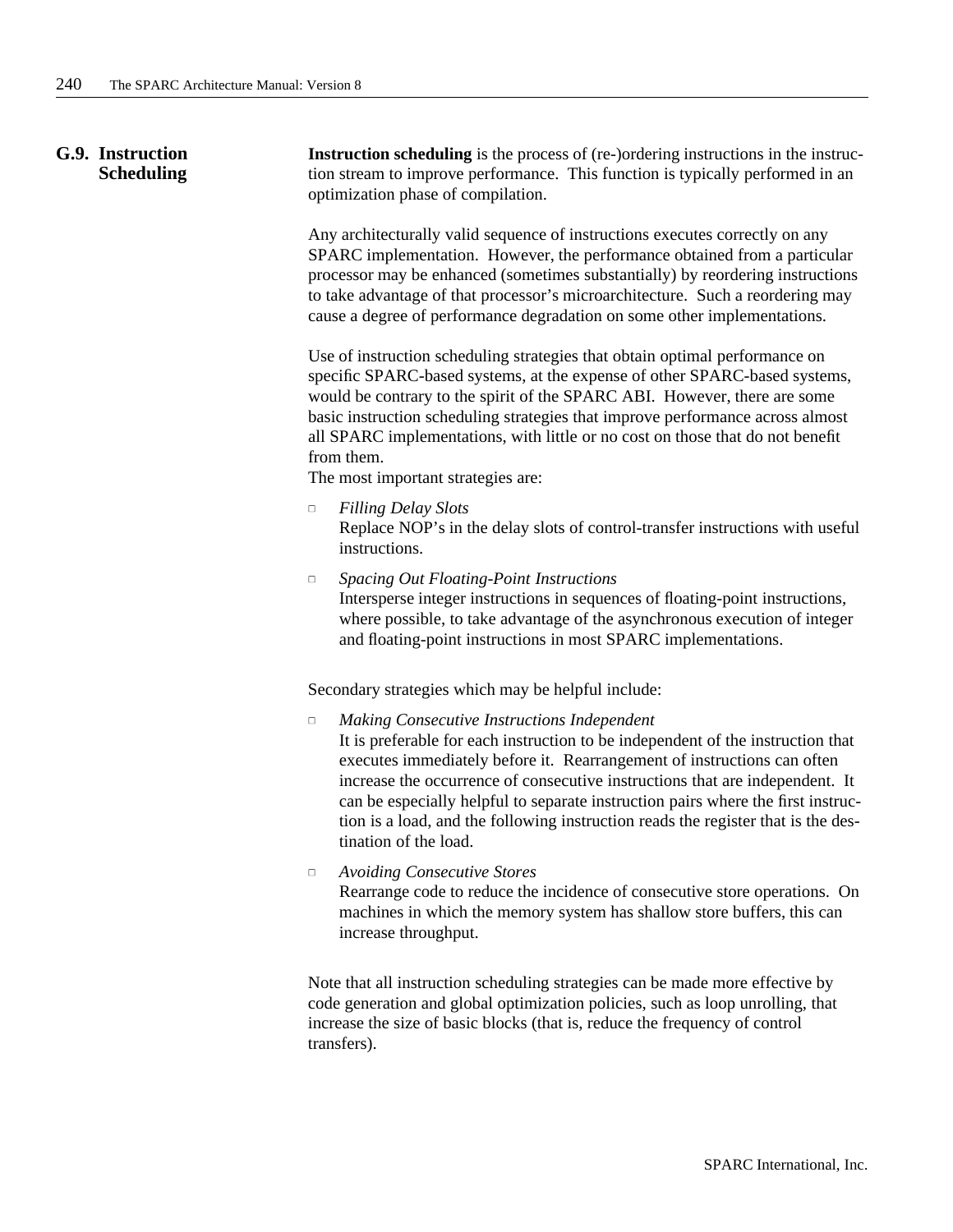# SPARC Reference MMU Architecture

| H.1. Introduction |                                                                                                                                                                                                                                                                                                                                                                          | This appendix describes the SPARC Reference MMU Architecture, a memory<br>management architecture for use with SPARC processors. The architecture is<br>designed so that single-chip MMU implementations can provide general-purpose<br>memory management that efficiently supports a large number of processes run-<br>ning a wide variety of applications.                                                                                                                                                    |  |  |  |  |
|-------------------|--------------------------------------------------------------------------------------------------------------------------------------------------------------------------------------------------------------------------------------------------------------------------------------------------------------------------------------------------------------------------|-----------------------------------------------------------------------------------------------------------------------------------------------------------------------------------------------------------------------------------------------------------------------------------------------------------------------------------------------------------------------------------------------------------------------------------------------------------------------------------------------------------------|--|--|--|--|
|                   |                                                                                                                                                                                                                                                                                                                                                                          | The Reference MMU Architecture serves as a guideline for system implemen-<br>tors, describing how a preferred MMU for SPARC-based systems should behave.<br>Actual Reference MMU implementations may employ different pinouts and dif-<br>ferent internal organizations. The Reference MMU Architecture primarily<br>describes (for software) a common architecture for memory management. This<br>appendix is not a data sheet for hardware engineering purposes, but is a guide to<br>implementors and users. |  |  |  |  |
|                   | One goal of the Reference MMU Architecture is to promote standardization. Use<br>of a standard MMU architecture by manufacturers will reduce the time taken to<br>port an operating system to new hardware and reduce the likelihood of introduc-<br>ing new hardware bugs. The portability of user-level and application programs is<br>not affected by the MMU design. |                                                                                                                                                                                                                                                                                                                                                                                                                                                                                                                 |  |  |  |  |
| H.2. Overview     |                                                                                                                                                                                                                                                                                                                                                                          | The Reference MMU Architecture can be implemented as a single chip in<br>CMOS, Bi-CMOS, ECL, or GaAs, or even on the same chip as the CPU in some<br>technologies. The MMU uses three levels of page tables in main memory to<br>store full translation information, and page table entries are cached in the MMU<br>to provide quick translation. Among the features offered by the MMU are:                                                                                                                   |  |  |  |  |
|                   | $\Box$                                                                                                                                                                                                                                                                                                                                                                   |                                                                                                                                                                                                                                                                                                                                                                                                                                                                                                                 |  |  |  |  |
|                   |                                                                                                                                                                                                                                                                                                                                                                          | 32-bit virtual address                                                                                                                                                                                                                                                                                                                                                                                                                                                                                          |  |  |  |  |
|                   | $\Box$                                                                                                                                                                                                                                                                                                                                                                   | 36-bit physical address                                                                                                                                                                                                                                                                                                                                                                                                                                                                                         |  |  |  |  |
|                   | $\Box$                                                                                                                                                                                                                                                                                                                                                                   | Fixed 4K-byte page size                                                                                                                                                                                                                                                                                                                                                                                                                                                                                         |  |  |  |  |
|                   | $\Box$                                                                                                                                                                                                                                                                                                                                                                   | Support for sparse address spaces with 3-level map                                                                                                                                                                                                                                                                                                                                                                                                                                                              |  |  |  |  |
|                   | $\Box$                                                                                                                                                                                                                                                                                                                                                                   | Support for large linear mappings (4K, 256K, 16M, 4G bytes)                                                                                                                                                                                                                                                                                                                                                                                                                                                     |  |  |  |  |
|                   | $\Box$                                                                                                                                                                                                                                                                                                                                                                   | Support for multiple contexts                                                                                                                                                                                                                                                                                                                                                                                                                                                                                   |  |  |  |  |
|                   | $\Box$                                                                                                                                                                                                                                                                                                                                                                   | Page-level protections                                                                                                                                                                                                                                                                                                                                                                                                                                                                                          |  |  |  |  |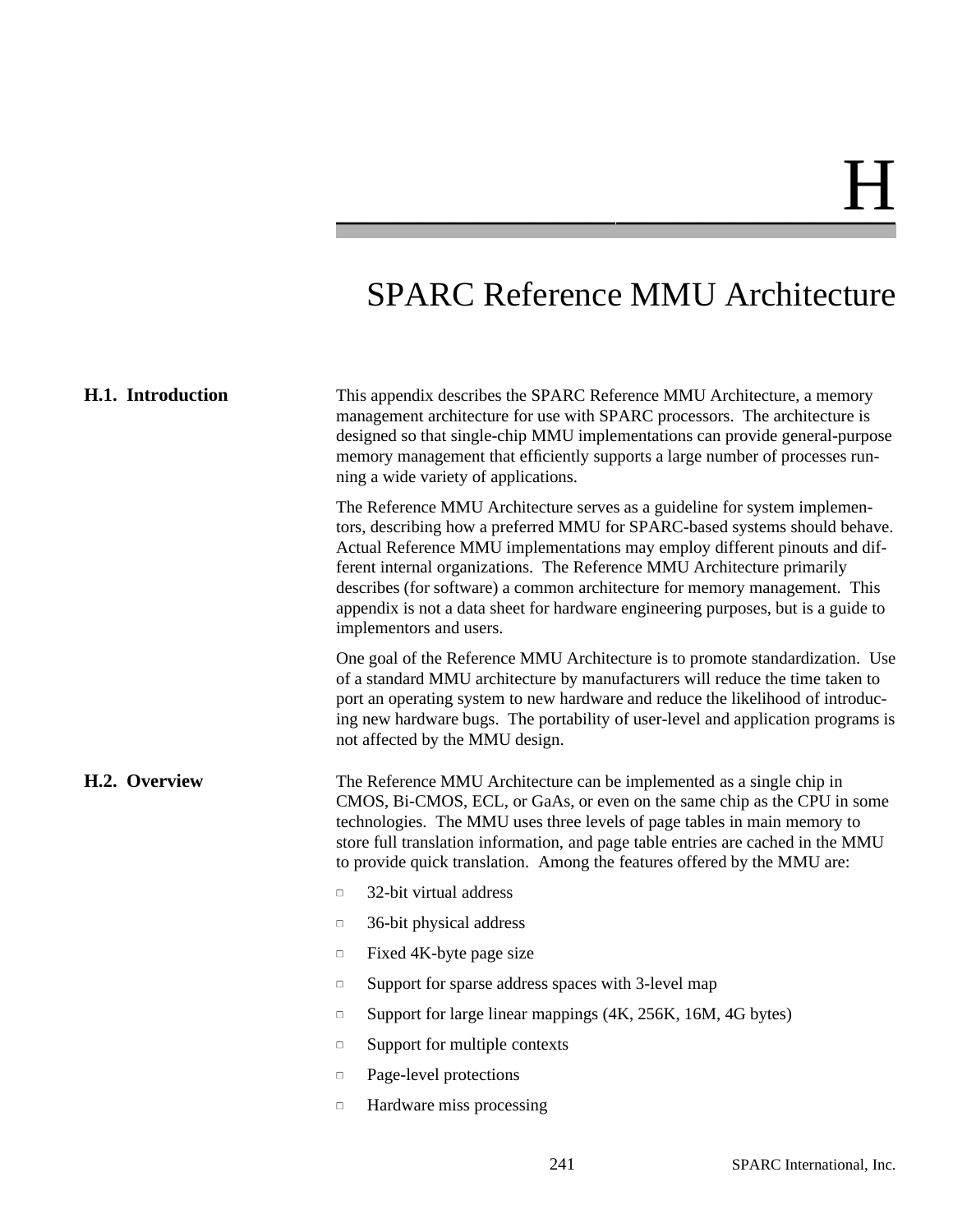The Reference MMU Architecture specifies both the behavior of the MMU hardware and the organization and contents of the tables in main memory required to support it.

# **H.3. Software Architecture** A SPARC Reference MMU provides three primary functions:

- 1) It performs address translation from the virtual addresses of each running process to physical addresses in main memory. This mapping is done in units of 4K-byte pages so that, for example, an 8-megabyte process does not need to be located in a contiguous section of main memory. Any virtual page can be mapped into any available physical page.
- 2) It provides memory protection, so a process cannot read or write the address space of another process. This is necessary for most operating systems to allow multiple processes to safely reside in physical memory at the same time.
- 3) It implements virtual memory. The page tables track which pages are in main memory; the MMU signals a page fault if a memory reference occurs to a page not currently resident.

# Figure H-1 *Block Diagram of System with MMU*



The MMU translates virtual addresses from the CPU into physical addresses, as shown above in Figure H-1. A 32-bit virtual address is translated to a 36-bit physical address, providing for a 64-gigabyte physical address space to support large physical memories and memory mapping of 32-bit busses (for example, VME or MultiBus II). A physical address is logically composed of an offset into a 4Kbyte page and a Physical Page Number as follows:

# Figure H-2 *Composition of a Physical Address*

| <b>Physical Page Number</b> | Page Offset |  |
|-----------------------------|-------------|--|
|                             |             |  |

Pages are always aligned on 4K-byte boundaries; hence, the lower-order 12 bits of a physical address are always the same as the low-order 12 bits of the virtual address, and do not require translation. For every valid virtual page resident in memory there is a corresponding Page Table Entry that contains the physical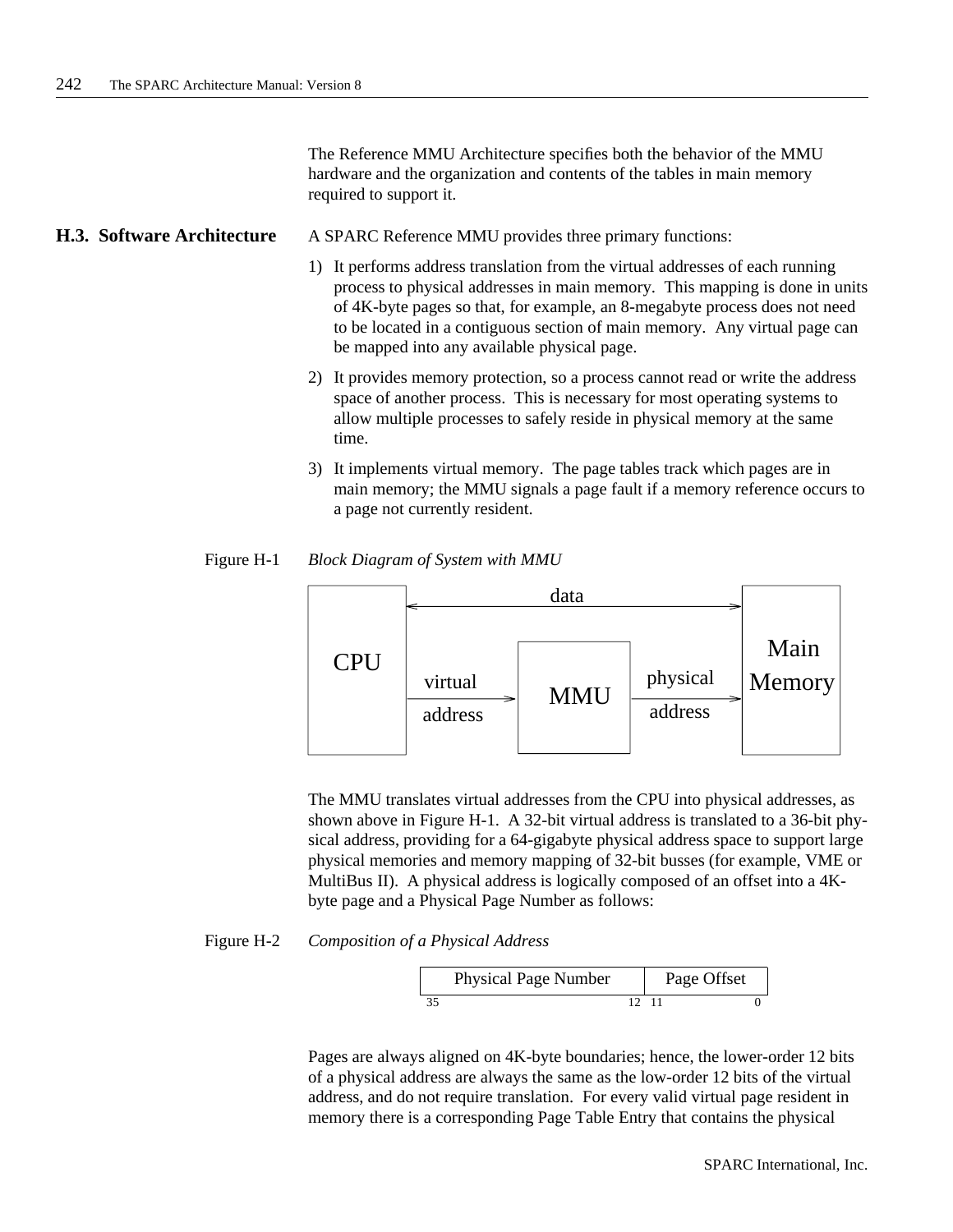page number for that virtual page. Translating a virtual address to a physical address replaces the virtual page number with the physical page number.

All the address translation information required by the SPARC Reference MMU resides in physically addressed data structures in main memory. The MMU fetches translations from these data structures, as required, by accessing main memory. Mapping a virtual address space is accomplished by up to three levels of page tables, in order to efficiently support sparse addressing. The first and second levels of these tables typically (though not necessarily) contain descriptors (called Page Table Descriptors) which point to the next-level tables. A third-level table entry is always a Page Table Entry (PTE) which points to a physical page. A first- or second-level entry may also be a PTE. A representation of the full three levels of mapping is shown below:

# Figure H-3 *Reference MMU three-level mapping*



The Root Pointer Page Table Descriptor is unique to each context and is found in the Context Table. See Section H.3.1, "Contexts."

A virtual address is divided into fields as follows:

# Figure H-4 *Composition of a Virtual Address*

|       |  |        |        |       | Index 1   Index 2   Index 3   Page Offset |  |
|-------|--|--------|--------|-------|-------------------------------------------|--|
| $-31$ |  | 24, 23 | 18. 17 | 12 11 |                                           |  |

Each index field provides an offset into the corresponding level of page table. A full set of tables is rarely required, as the virtual address space is usually sparsely populated. In some cases, the full three levels of page tables are not required to obtain the Page Table Entry. This happens when a 256K, 16M, or 4G-byte section of linear memory is mapped with a single Page Table Entry. See the description of Page Table Entries in Section H.3.3 for details.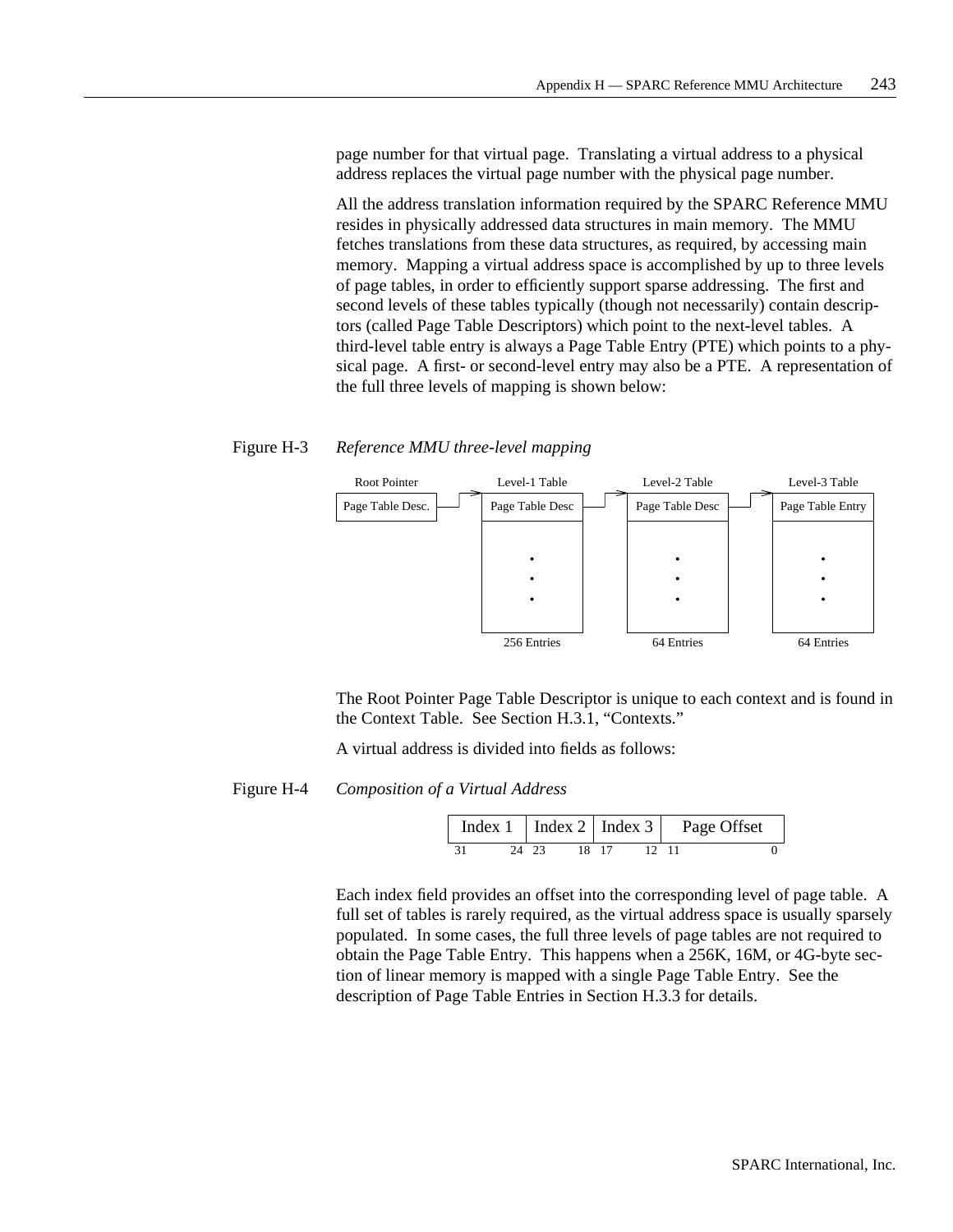CPU memory references would be too slow if each one required following the three levels of page tables in main memory in order to translate a virtual address to a physical address. Consequently, Page Table Entries are cached in the MMU's Page Descriptor Cache, or PDC (often called a translation lookaside buffer, or TLB). The cached entries are usually all that is needed to perform a translation, reducing significantly the need to fetch translation information from main memory.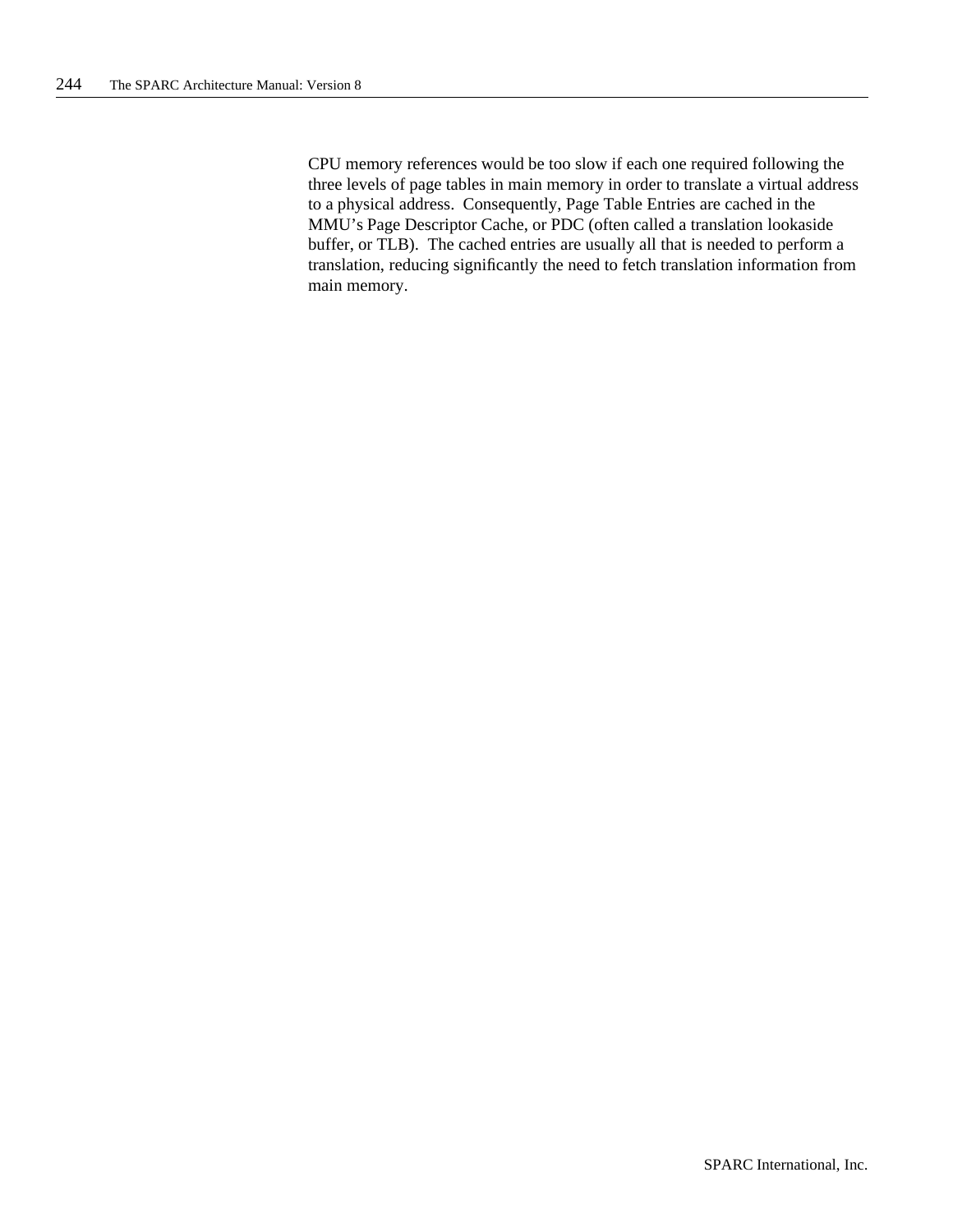

# Figure H-5 *Block Diagram of Reference MMU*

Figure H-5 is a simplified block diagram of the major components of a possible MMU implementation. The virtual address comes in to the MMU and is latched in an internal register. It is then compared with the virtual address tags stored in the PDC. A match against one of the tags indicates that the correct Page Table Entry is already stored in the MMU, and the physical address is generated directly.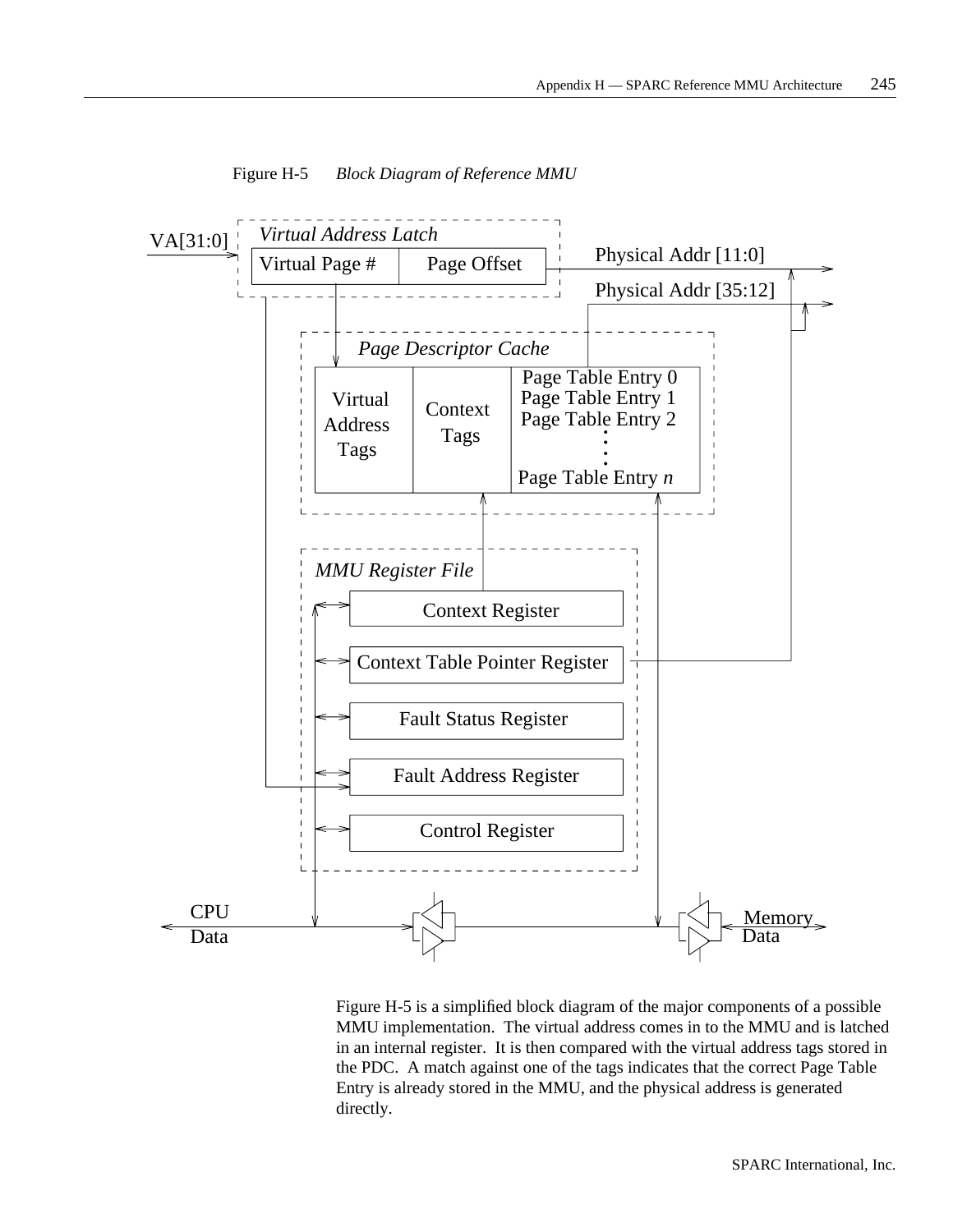If there is no match, miss processing occurs. During miss processing, the MMU automatically takes over the address and data busses from the CPU, and fetches Page Table Descriptors until it reaches the needed Page Table Entry, or incurs an error. That Page Table Entry is then cached in the MMU, translation occurs, and the original memory request continues from the latched address. Memory access permissions are checked for each translation; if the requested access violates those permissions, a trap is generated. If an error occurs, the appropriate status information is stored in the Fault Status Register and the Fault Address Regsiter, and a fault is generated to the processor.

**Contexts** The SPARC Reference MMU can retain translations for several process address spaces at the same time. This speeds up context switching between processes. Each address space is identified by a ''context'' number, which may also be used by the system to maintain several processes in a virtual cache. The management of multiple contexts, including the assignment of contexts to processes, the reclamation of unused contexts and the reassignment of contexts, is the responsibility of the memory management software. Context numbers are used to index into the Context Table in main memory to find the root of the page table hierarchy (Root Pointer Page Table Descriptor) of Figure H-3 for a process, as follows:

## Figure H-6 *Reference MMU Context Table*



At any one time only one address space is active. The current active address space is identified by its context number. This provides the offset into the Context Table used to retrieve the pointer to the Level-1 Page Table for the address space.

The size of the context table is implementation-dependent. See the discussion of the Context Register in the following text.

**Page Table Descriptors** A Page Table Descriptor (PTD) contains the physical address of a page table, and defines the format of entries in the Context Table, Level-1 Page Tables, and Level-2 Page Tables. A PTD is defined as follows: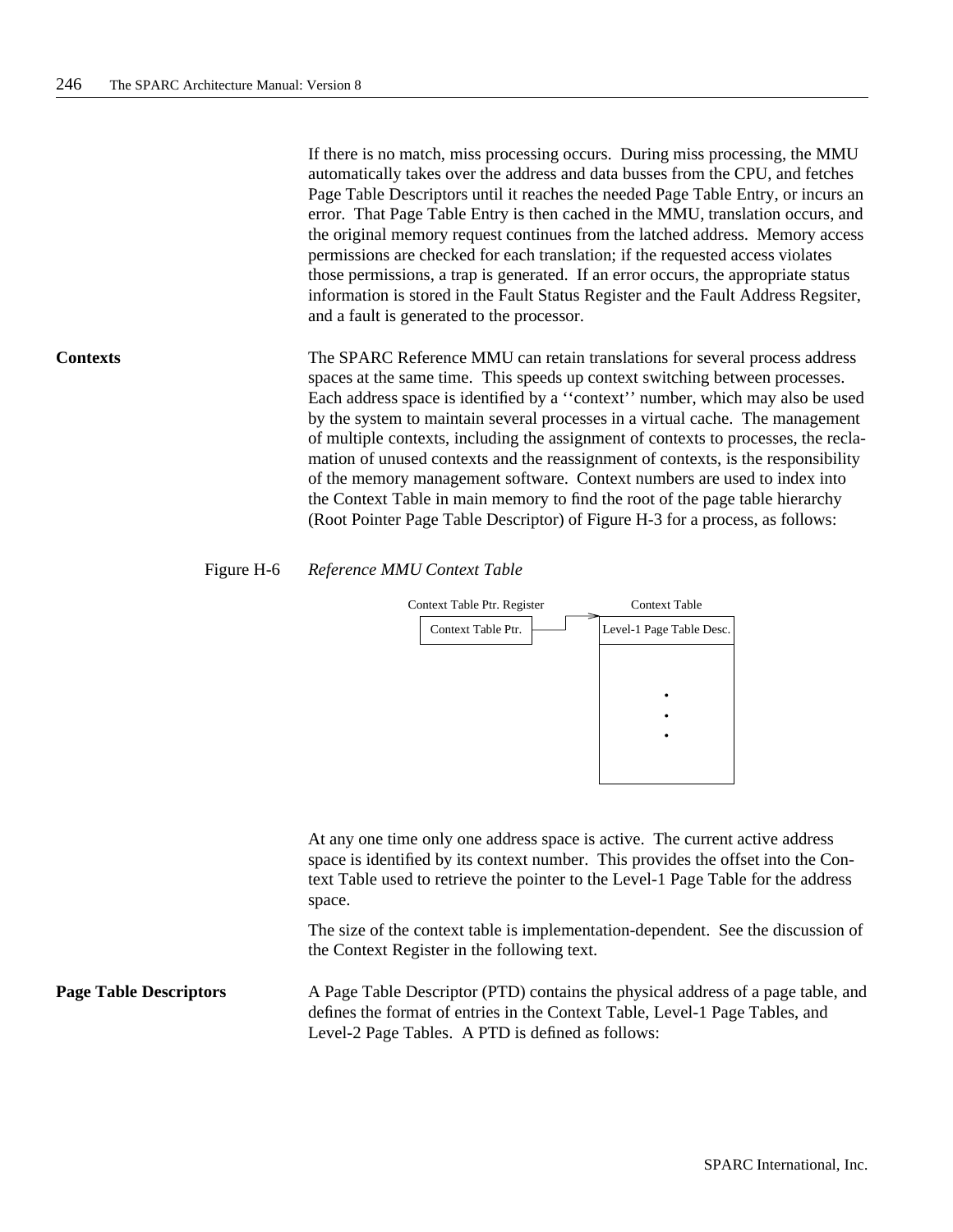# Figure H-7 *Composition of a Page Table Descriptor*



Field definitions:

**PTP** Page Table Pointer — Physical address of the base of a next-level page table. The PTP appears on bits 35 through 6 of the physical address bus during miss processing. The page table pointed to by a PTP must be aligned on a boundary equal to the size of the page table. The sizes of the three levels of page tables are summarized below:

| Level | Page Table<br>Size (bytes) |
|-------|----------------------------|
|       | 1024                       |
| 2     | 256                        |
|       | 256                        |

**ET** Entry Type — This field differentiates a PTD from a PTE. For a PTD, it must contain the value 1.

The possible values in the ET field and their meanings are as follows:

| EТ       | Entry Type            |
|----------|-----------------------|
| $\Omega$ | Invalid               |
|          | Page Table Descriptor |
| 2        | Page Table Entry      |
| 3        | Reserved              |

"Invalid" means that the corresponding range of virtual addresses is not currently mapped to physical addresses.

**Page Table Entry** A Page Table Entry (PTE) specifies both the physical address of a page and its access permissions. A PTE is defined as follows:

Figure H-8 *Composition of a Page Table Entry*



Field definitions:

**PPN** Physical Page Number — The high-order 24 bits of the 36-bit physical address of the page. The PPN appears on bits 35 through 12 of the physical address bus when a translation completes.

SPARC International, Inc.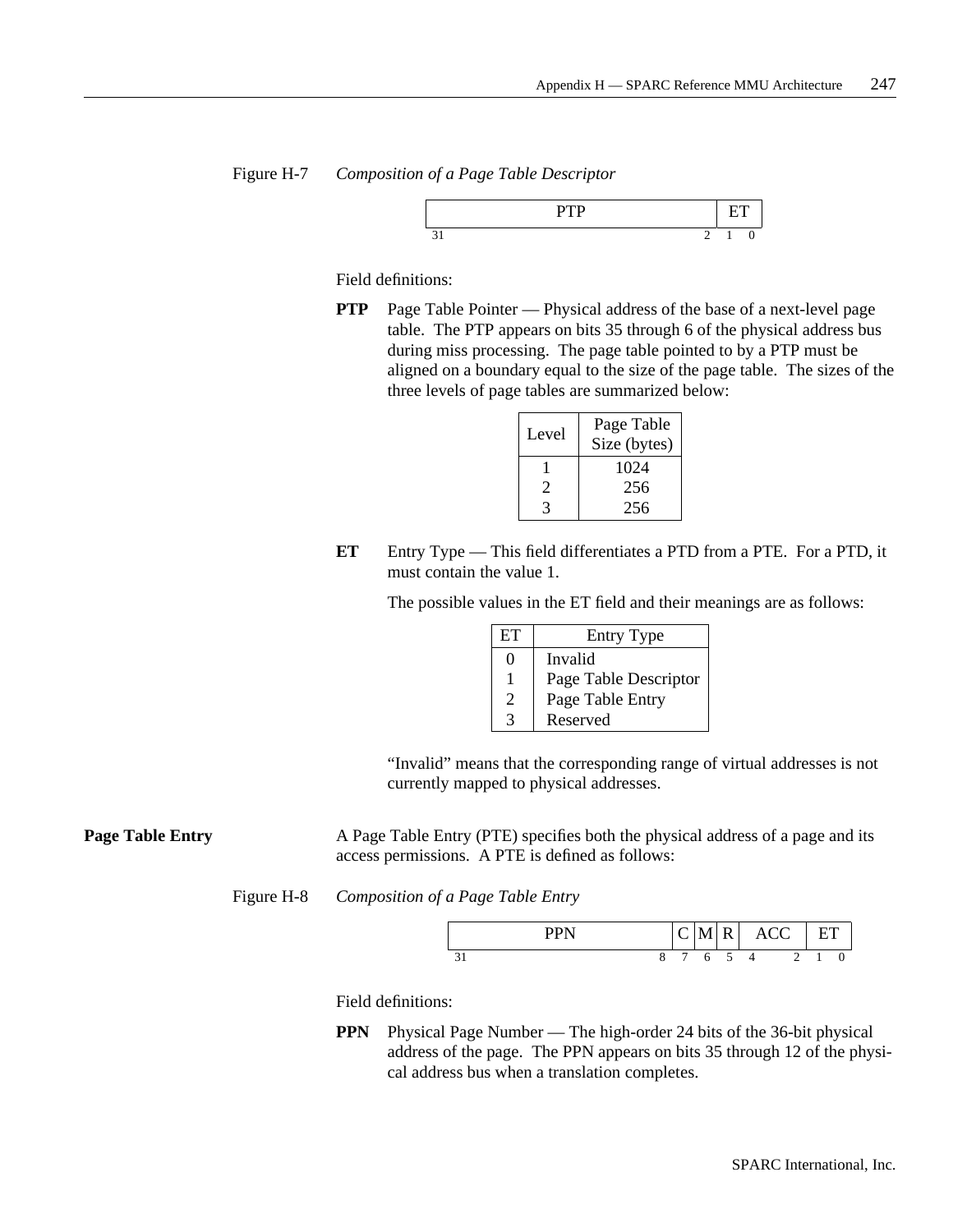**C** Cacheable — If this bit is one, the page is cacheable by an instruction and/or data cache.

Programming Note

All Input/Output (I/O) locations mapped by the MMU should have the C bit in their corresponding PTEs set to 0.

- **M** Modified This bit is set to one by the MMU when the page is accessed for writing (except when the access is via a Reference MMU Pass-Through ASI. See Appendix I, "Suggested ASI Assignments for SPARC Systems.")
- **R** Referenced This bit is set to one by the MMU when the page is accessed (except when the access is via a Reference MMU Pass-Through ASI. See Appendix I, "Suggested ASI Assignments for SPARC Systems.")
- **ACC** Access Permissions These bits indicate whether access to this page is allowed for the transaction being attempted. The Address Space Identifier used in an access determines whether it is a data access or an instruction access, and whether the access is being attempted by user or supervisor software. The ACC field has the following interpretation:

|            | <b>Accesses Allowed</b>      |                              |  |  |  |  |
|------------|------------------------------|------------------------------|--|--|--|--|
|            | User access                  | Supervisor access            |  |  |  |  |
| <b>ACC</b> | $(ASI = 0x8$ or $ASI = 0xA)$ | $(ASI = 0x9$ or $ASI = 0xB)$ |  |  |  |  |
| 0          | <b>Read Only</b>             | <b>Read Only</b>             |  |  |  |  |
|            | Read/Write                   | Read/Write                   |  |  |  |  |
| 2          | Read/Execute                 | Read/Execute                 |  |  |  |  |
| 3          | Read/Write/Execute           | Read/Write/Execute           |  |  |  |  |
| 4          | <b>Execute Only</b>          | <b>Execute Only</b>          |  |  |  |  |
| 5          | Read Only                    | Read/Write                   |  |  |  |  |
| 6          | No Access                    | Read/Execute                 |  |  |  |  |
|            | No Access                    | Read/Write/Execute           |  |  |  |  |

**ET** Entry Type — This field differentiates a PTE from a PTD. See Section H.3.2, "Page Table Descriptors," above. For a PTE, it must contain the value 2.

If a PTE is found in the Context Table or a Level-1 or Level-2 Page Table, the address translation process stops and that PTE is used. Virtual addresses, from the first virtual address corresponding to the PTE through the last virtual address corresponding to the PTE, are mapped linearly to physical addresses as specified by the PPN. The physical address specified by the PPN must be aligned on a boundary equal to the size of the region mapped by the PTE. For example, given a virtual address as follows: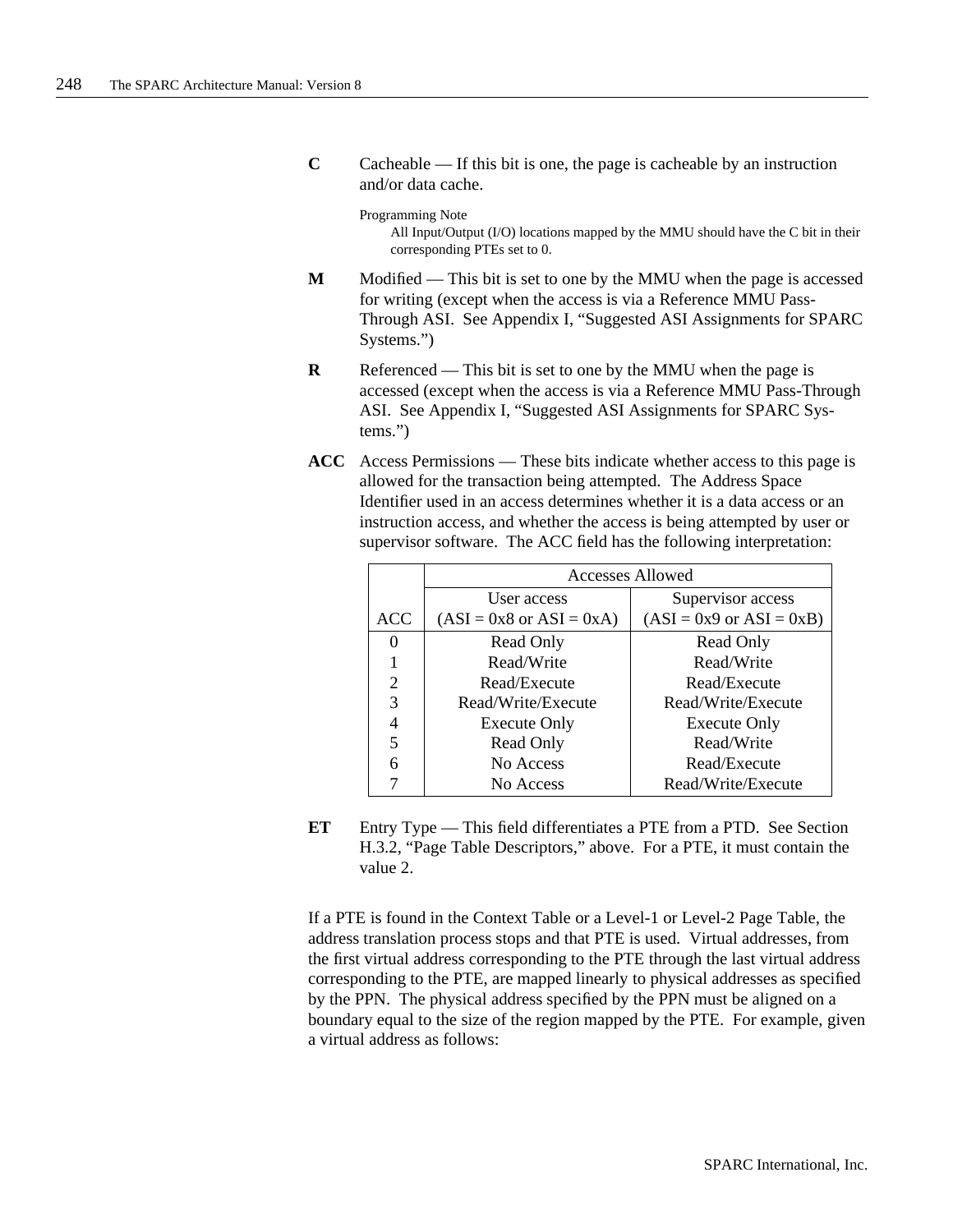| -- | -- |    | ⌒ |     | $\alpha$ |  |
|----|----|----|---|-----|----------|--|
|    |    | 10 |   | - - |          |  |

and given that the I2 entry of the appropriate Level-2 Page Table is a PTE (rather than a PTD) with a physical page number field containing the value PPN, the corresponding physical address is the bit-wise **or** of:



Note that the low-order 6 bits of PPN must all be zeros, to satisfy the alignment requirement on the region mapped by the PTE.

The sizes of the regions mapped by different levels in the page tables are summarized in the following table:

|                                  |                                                                                                                                                                                                                                                                           | Level          | <b>Mapping Size</b>                                                                                                                                                                                                                                                     |      |          |  |
|----------------------------------|---------------------------------------------------------------------------------------------------------------------------------------------------------------------------------------------------------------------------------------------------------------------------|----------------|-------------------------------------------------------------------------------------------------------------------------------------------------------------------------------------------------------------------------------------------------------------------------|------|----------|--|
|                                  |                                                                                                                                                                                                                                                                           | 3              | 4 Kilobytes                                                                                                                                                                                                                                                             |      |          |  |
|                                  |                                                                                                                                                                                                                                                                           | $\overline{2}$ | 256 Kilobytes                                                                                                                                                                                                                                                           |      |          |  |
|                                  |                                                                                                                                                                                                                                                                           |                | 16 Megabytes                                                                                                                                                                                                                                                            |      |          |  |
|                                  |                                                                                                                                                                                                                                                                           | Root           | 4 Gigabytes                                                                                                                                                                                                                                                             |      |          |  |
| <b>Implementation Note</b>       |                                                                                                                                                                                                                                                                           |                | A Page Table Entry with an ACC field value of 6 or 7 represents a supervisor page. Translating<br>supervisor addresses is more efficient if the Page Descriptor Cache ignores the context number used<br>to fetch the PTE when matching cache tags for such references. |      |          |  |
| <b>Implementation Note</b>       |                                                                                                                                                                                                                                                                           |                | The MMU should use one PDC entry for a Level-1 or Level-2 PTE to provide a large linear address<br>mapping for busses, coprocessors, and kernels without requiring many translation cache entries.                                                                      |      |          |  |
| <b>MMU Flush and Probe Model</b> | The privileged load and store alternate instructions are used to flush entries from<br>the MMU's Page Descriptor Cache (PDC) and to probe for entries in the MMU.<br>In an alternate address space used for flushing and probing, an address is com-<br>posed as follows: |                |                                                                                                                                                                                                                                                                         |      |          |  |
| Figure H-9                       | Flush/Probe Address, in Alternate Space                                                                                                                                                                                                                                   |                |                                                                                                                                                                                                                                                                         |      |          |  |
|                                  |                                                                                                                                                                                                                                                                           | <b>VFPA</b>    |                                                                                                                                                                                                                                                                         | Type | reserved |  |

 $31$  12

# Table H-1 *Size of Region Mapped by MMU, by Page Table Level*

Field definitions:

7 0

 $\frac{1}{12}$  11 8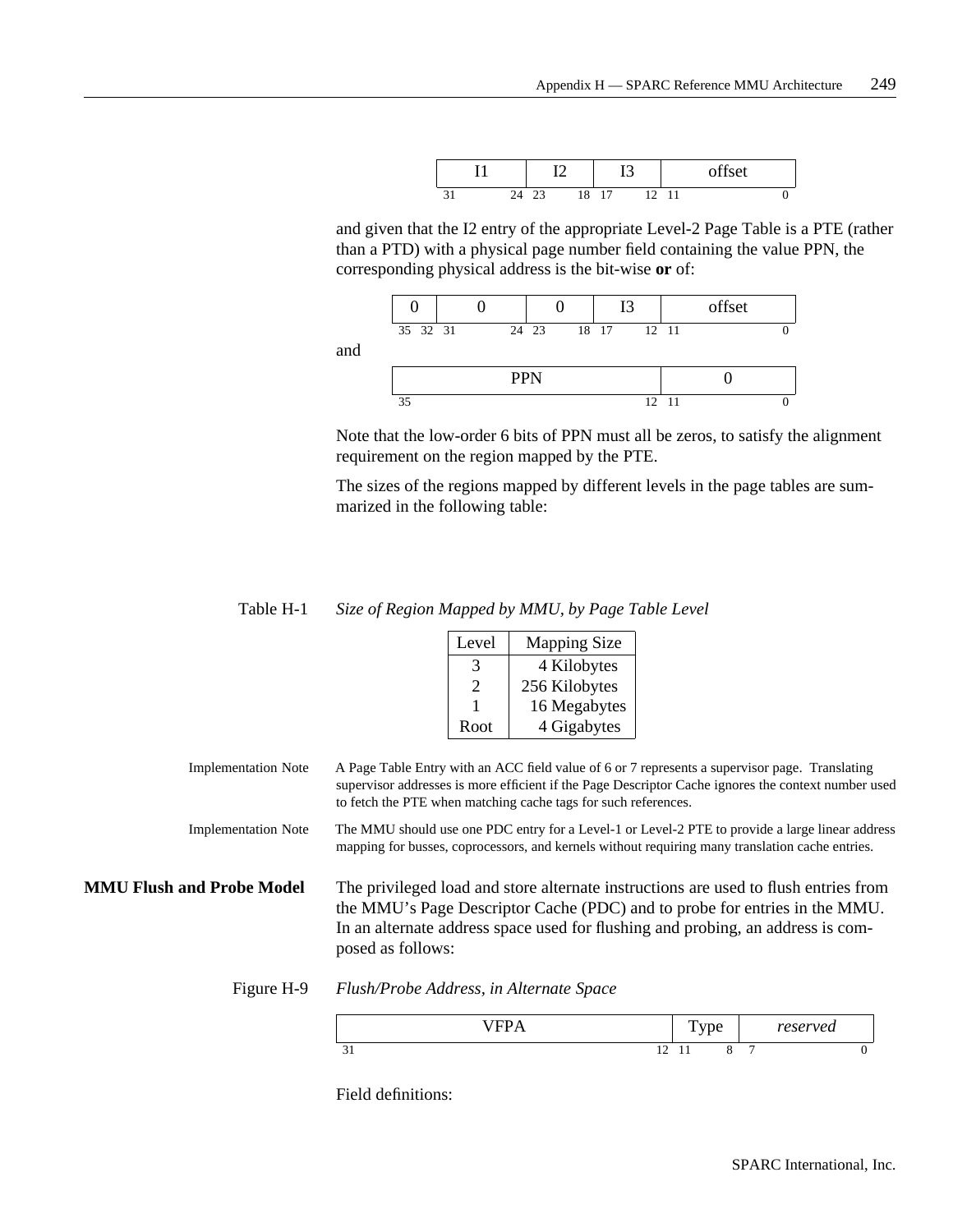- **VFPA** Virtual flush or probe address.
- **Type** The Type field indicates either the object(s) to be flushed from the PDC, or the object to be probed. Encoding of the Type field is described in the following table. (Note that Types 5-0xF are ignored. Probe Types 0-3, marked with a dagger in the table, are optional.)

| Type        | Probe Object               | Flush PDC Object(s)                 |
|-------------|----------------------------|-------------------------------------|
| $0$ (page)  | Level-3 entry $\dagger$    | Level-3 PTE                         |
| 1 (segment) | Level-2 entry †            | Level-2 & 3 PTE/PTDs                |
| 2 (region)  | Level-1 entry $\dagger$    | Level-1, $2 \& 3$ PTE/PTDs          |
| 3 (context) | Level-0 entry $\dagger$    | Level-0, 1, 2, $&$ 3 PTE/PTDs       |
| 4 (entire)  | Level- $n$ entry           | All PTEs/PTDs                       |
| $5-0xF$     | none (reserved) $\ddagger$ | none ( <i>reserved</i> ) $\ddagger$ |

† implementation is optional for this probe type.

‡ this probe/flush should be ignored in current MMU implementations.

## *reserved*

This field is reserved and should be supplied as zero by software.

Flush Operations A flush operation removes from the PDC a PTE or PTD that matches the criteria implied by the Type field  $27$ . A flush is accomplished by executing a store alternate instruction to the appropriate address (given by the VFPA field), with the appropriate type (given by the Type field), with the appropriate context (given by the Context register), and with the appropriate address space identifier (ASI), which is implementation-dependent. The data supplied by the store alternate instruction is ignored.

> A flush operation removes the object(s) specified by the Type field from the PDC. The following paragraphs delineate the flush criteria. Since a flush operation in a particular implementation may remove more entries from the PDC than specified by the Type field, a "precise" flush is defined as one that removes the minimum number of entries implied by the Type field.

> A page, segment, or region flush (Types 0-2) removes a PTE if the PTE's access code indicates a supervisor page (PTE.ACC = 6 or 7). A precise page, segment, or region flush removes a user page (PTE.ACC = 0 through 5) if the PTE's context tag equals the Context Register. Furthermore, a precise page, segment, or region flush removes a PTE if the PTE's address tag equals the corresponding bits of the VFPA field. Also, a precise page flush removes a PTE if the level tag indicates that the PTE was fetched from a level-3 page table; a precise segment flush removes a PTE with a level-2 or 3 tag; and a precise region flush removes a PTE with a level-1, 2, or 3 tag.

> A precise context flush (Type 3) removes a PTE if its context tag equals the Context Register and the PTE's access code indicates a user page (PTE.ACC =  $0-5$ ). An imprecise context flush may also remove a supervisor entry. The PTE's address and level tags are ignored.

<sup>27</sup> It may remove more than one PTE or PTD, as long as it removes the indicated one.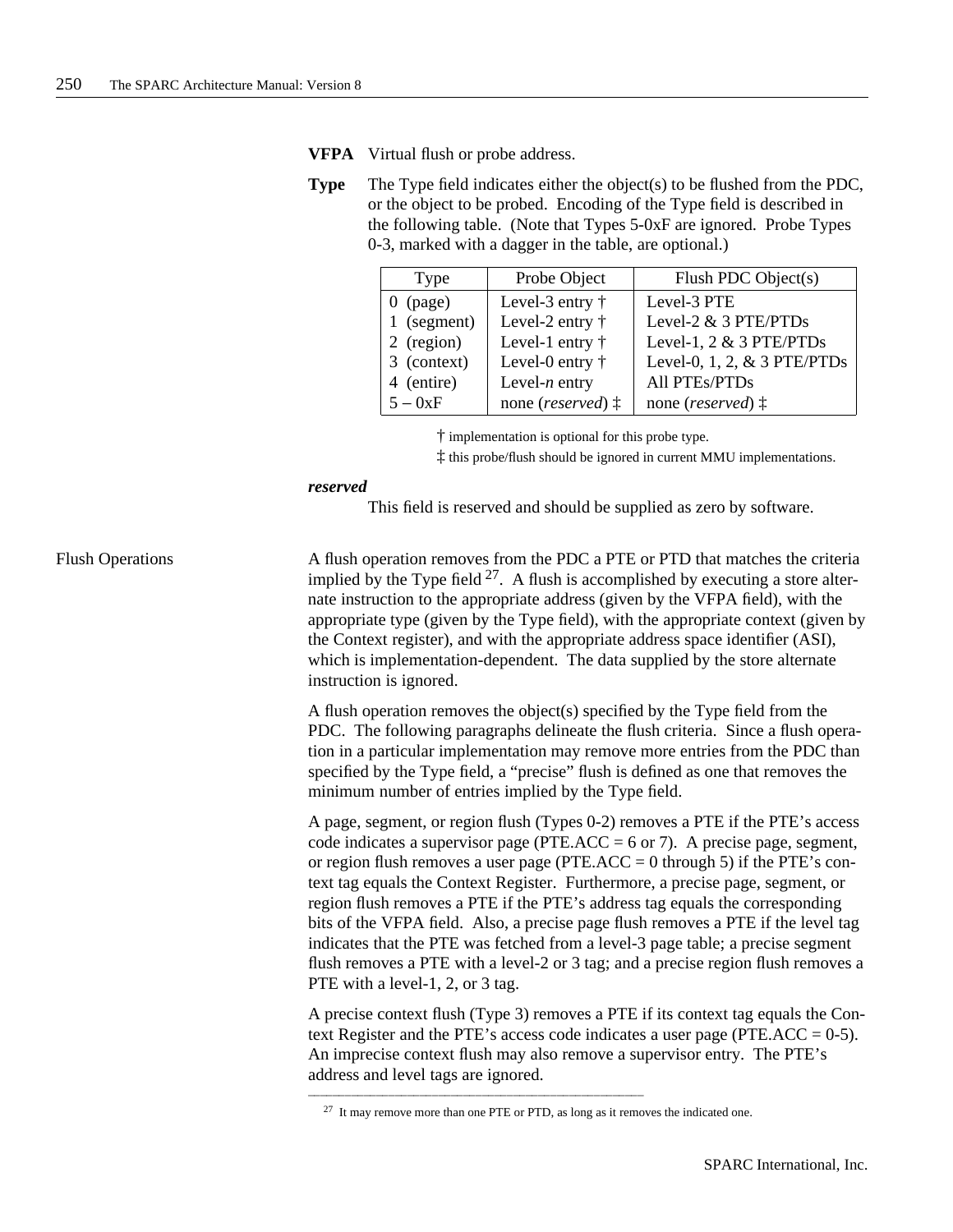An entire flush (Type 4) removes PTEs regardless of the values of their address tags, context tags, level tags, and ACC codes. In other words, the entire PDC is flushed.

A PTD is flushed if its context tag equals the Context Register and the level tag corresponds to the flush type. A precise segment flush removes a PTD with a Level-2 tag. A precise region flush removes a PTD with a Level-1 or 2 tag. A precise context flush removes a PTD with a Level-0, 1, or 2 tag. An entire flush removes all PTDs from the PDC.

The PTE flush match criteria are summarized in the following table.

| VA[11:8]  | <b>Flush Type</b> | <b>Precise PTE Flush Match Criteria</b>                   |
|-----------|-------------------|-----------------------------------------------------------|
|           | Page              | $((ACC\geq 6)$ or Contexts_equal) and $VA[31:12]$ _equal  |
|           | Segment           | $((ACC \geq 6)$ or Contexts_equal) and $VA[31:18]$ _equal |
| 2         | Region            | $((ACC \geq 6)$ or Contexts_equal) and VA[31:24]_equal    |
| 3         | Context           | $(ACC\leq 5)$ and Contexts_equal                          |
| 4         | Entire            |                                                           |
| $5 - 0xF$ | reserved          |                                                           |

# Table H-2 *Page Table Entry Flush Match Criteria*

The PTD flush match criteria are summarized in the following table. Note that these criteria are the same as those for PTE's, except there are no access code checks.

| Table H-3 |  |  | Page Table Descriptor Flush Match Criteria |  |
|-----------|--|--|--------------------------------------------|--|
|-----------|--|--|--------------------------------------------|--|

| VA[11:8] | <b>Flush Type</b> | <b>Precise PTD Flush Match Criteria</b> |
|----------|-------------------|-----------------------------------------|
| O        | Page              | Contexts_equal and VA[31:12]_equal      |
|          | Segment           | Contexts_equal and VA[31:18]_equal      |
| 2        | Region            | Contexts_equal and VA[31:24]_equal      |
| 3        | Context           | Contexts_equal                          |
| 4        | Entire            |                                         |
| $5-0xF$  | reserved          |                                         |

Probe Operations A probe returns an entry from either the PDC or from a page table in main memory, or generates an error. A probe is accomplished by executing a privileged load alternate instruction with the appropriate address (given by the VFPA field), type (given by the Type field), context (given by the Context register), and address space identifier (ASI) — the last of which is implementationdependent.

Two classes of errors may occur during a probe operation:

- An entry with  $ET \neq 1(PTD)$  is encountered before the level being probed is reached.
- $\bullet$  A memory error occurs. See Section H.5. No memory access exception is signaled to the processor, but the fault registers are updated.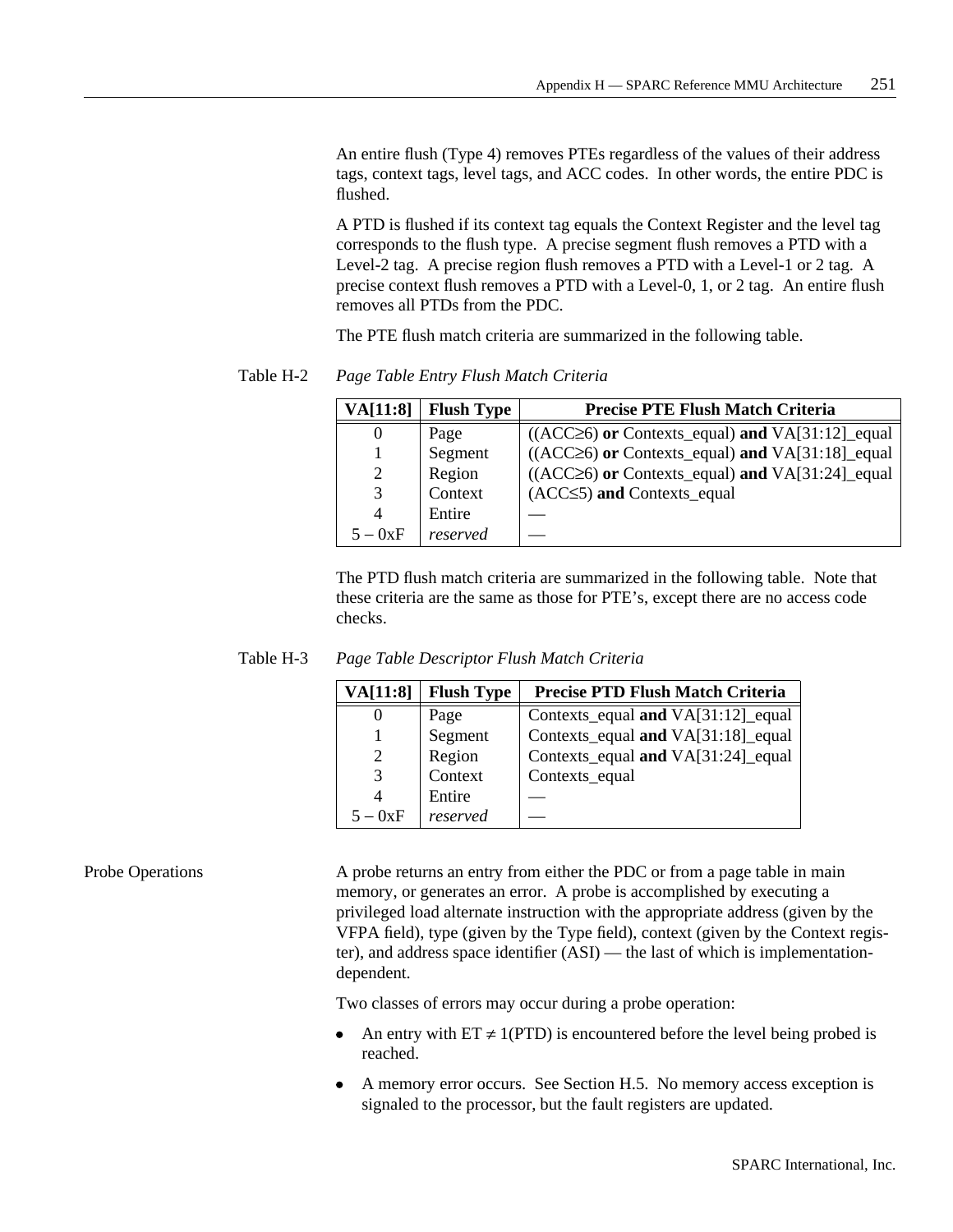If either of the preceding errors occurs, the probe operation returns a zero value. If the probe operation succeeds, it returns the corresponding entry from a page table at the level implied by the Type field.

The value returned by a probe operation is specified in the following table. For a given probe type, the table is read left-to-right. "0" indicates that a zero is returned, "•" indicates that the page table entry itself is returned, and "⇒" indicates that the next-level page table entry is examined.

|                   | If No Memory Errors Occur |                              |          |                       |                              |                     |          |                              |                        |                |                              |          |                        |                |          |          |                    |
|-------------------|---------------------------|------------------------------|----------|-----------------------|------------------------------|---------------------|----------|------------------------------|------------------------|----------------|------------------------------|----------|------------------------|----------------|----------|----------|--------------------|
| Probe Type   Mem- | a                         | Level- $0$<br>Entry Type     |          |                       | Level-1<br><b>Entry Type</b> |                     |          | Level-2<br><b>Entry Type</b> |                        |                | Level-3<br><b>Entry Type</b> |          |                        |                |          |          |                    |
|                   | ory<br>Error              | $\overline{c}$<br><b>PTE</b> | 3        | $\Omega$<br>$res$ inv | 1                            | 2<br><b>PTD</b> PTE | 3        | $\Omega$                     | 1<br>$res$ inv PTD PTE | $\overline{c}$ | 3                            | $\Omega$ | 1<br>$res$ inv PTD PTE | $\overline{2}$ | 3        | $\Omega$ | 1<br>$res$ inv PTD |
| $0$ (page)        | 0                         | $\Omega$                     | $\Omega$ | $\Omega$              | $\Rightarrow$                | $\Omega$            | $\Omega$ | $\Omega$                     | $\Rightarrow$          | $\Omega$       | $\Omega$                     | $\Omega$ | $\Rightarrow$          |                | $\Omega$ |          | $\Omega$           |
| $1$ (segment)     | $\Omega$                  | $\Omega$                     | $\Omega$ | $\Omega$              | $\Rightarrow$                | $\Omega$            | $\Omega$ | $\Omega$                     | $\Rightarrow$          |                | $\Omega$                     |          |                        |                |          |          |                    |
| 2 (region)        | $\theta$                  | $\Omega$                     | $\Omega$ | $\Omega$              | $\Rightarrow$                |                     | $\Omega$ |                              |                        |                |                              |          |                        |                |          |          |                    |
| 3 (context)       | $\theta$                  |                              | $\Omega$ |                       |                              |                     |          |                              |                        |                |                              |          |                        |                |          |          |                    |
| 4 (entire)        | $\theta$                  |                              | $\Omega$ | $\Omega$              | $\Rightarrow$                |                     | $\Omega$ | $\Omega$                     | $\Rightarrow$          |                | $\Omega$                     | $\Omega$ | $\Rightarrow$          |                | $\Omega$ | $\Omega$ | $\Omega$           |
| $5-0XF$           |                           | (undefined)                  |          |                       |                              |                     |          |                              |                        |                |                              |          |                        |                |          |          |                    |

Table H-4 *Return Value from Reference MMU Probe*

Page, segment, and region probes should not update a PTE's Referenced bit, although an implementation can set the PTE.R bit for a Type 4 (entire) probe.

Probe types 5−0xF are reserved for future use. They return an undefined value. Also, the presence of page, segment, region, and context probes is implementation-dependent; that is, an implementation may not provide these probe operations. If not implemented, the value returned is undefined.

Implementation Note It is recommended that probe operations check the PDC before walking the page tables in main memory. Also, it is recommended that a Type 4 (entire) probe bring the accessed PTE into the PDC. Updating the PDC is not recommended for probe Types 0 through 3.

**H.4. Hardware Architecture** This subsection describes the hardware architecture for the reference MMU.

**Accessing MMU Registers** Five internal registers are defined in the Reference MMU. The Control Register contains general MMU control and status flags. The current process identifier is stored in the Context Register, and a pointer to the base of the context table in memory is stored in the Context Table Pointer Register. If an MMU fault occurs, the address causing the fault is placed in the Fault Address Register and the cause of the fault can be determined from the Fault Status Register. All the internal MMU registers can be accessed directly by the CPU through peripheral accesses. The peripheral address map for the MMU is as follows. Note that the least significant 8 bits of the virtual address, VA[7:0], are unused; software should set these bits to zero.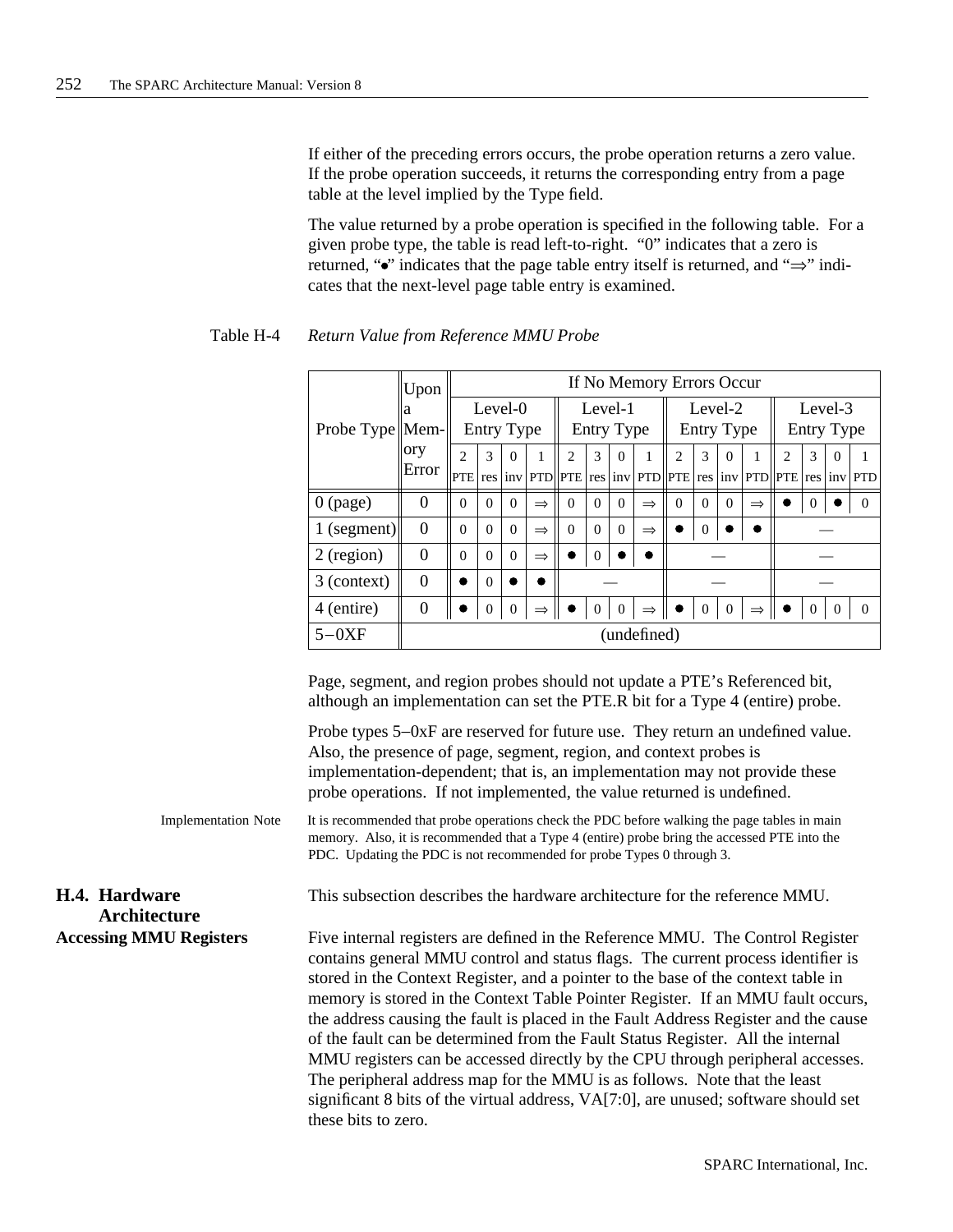| VA[31:0]                             | Register                       |
|--------------------------------------|--------------------------------|
| 0X000000xx                           | Control Register               |
| 0X000001xx                           | Context Table Pointer Register |
| 0X000002xx                           | <b>Context Register</b>        |
| 0X000003xx                           | <b>Fault Status Register</b>   |
| 0X000004xx                           | <b>Fault Address Register</b>  |
| 0X000005xx<br>tο<br>$0X00000$ F $xx$ | Reserved                       |
| 0X000010xx<br>τ∩<br>$0$ XFFFFFF $xx$ | Unassigned                     |

# Table H-5 *Reference MMU Internal Register Virtual Addresses*

It is intended that the MMU be mapped via an Alternate Address Space of the CPU. See Appendix I, "Suggested ASI Assignments for SPARC Systems." However, the MMU definition only assumes the existence of a chip-select signal indicating that a peripheral access to the MMU is in progress.

# **Control Register** The MMU Control Register is defined as follows:

Figure H-10 *Reference MMU Control Register*

| IMPI                 | $\overline{ }$<br>к      | nΩ<br>ື | DC.<br>◡<br>ֿ ש | reserved | --<br>NH | ╼ |
|----------------------|--------------------------|---------|-----------------|----------|----------|---|
| $\sim$<br>28<br>- 21 | $\sim$<br>74<br><u>.</u> | ر ے     |                 |          |          |   |

- **IMPL** This field identifies the specific implementation of the MMU. It is hardwired into the implementation and is read-only.
- **VER** This field identifies a particular version of this MMU implementation, and is typically a mask number. It is hardwired into the implementation and is read-only.
- **SC** The System Control bits are implementation-defined. They may be reflected in a variable number of signals external to the MMU and need not all be implemented. If a bit is not implemented, it reads as zero and writes to it are ignored.
- **PSO** The PSO bit controls whether the memory model seen by the processor is Partial Store Ordering (PSO=1) or Total Store Ordering (PSO=0).

## *reserved*

This field is reserved and must be zero.

**NF** NF is the "No Fault" bit. When  $NF = 0$ , any fault detected by the MMU causes FSR and FAR to be updated and causes a fault to be generated to the processor. When  $NF = 1$ , a fault on an access to ASI 9 is handled as when  $NF = 0$ ; a fault on an access to any other ASI causes FSR and FAR to be updated but no fault is generated to the processor.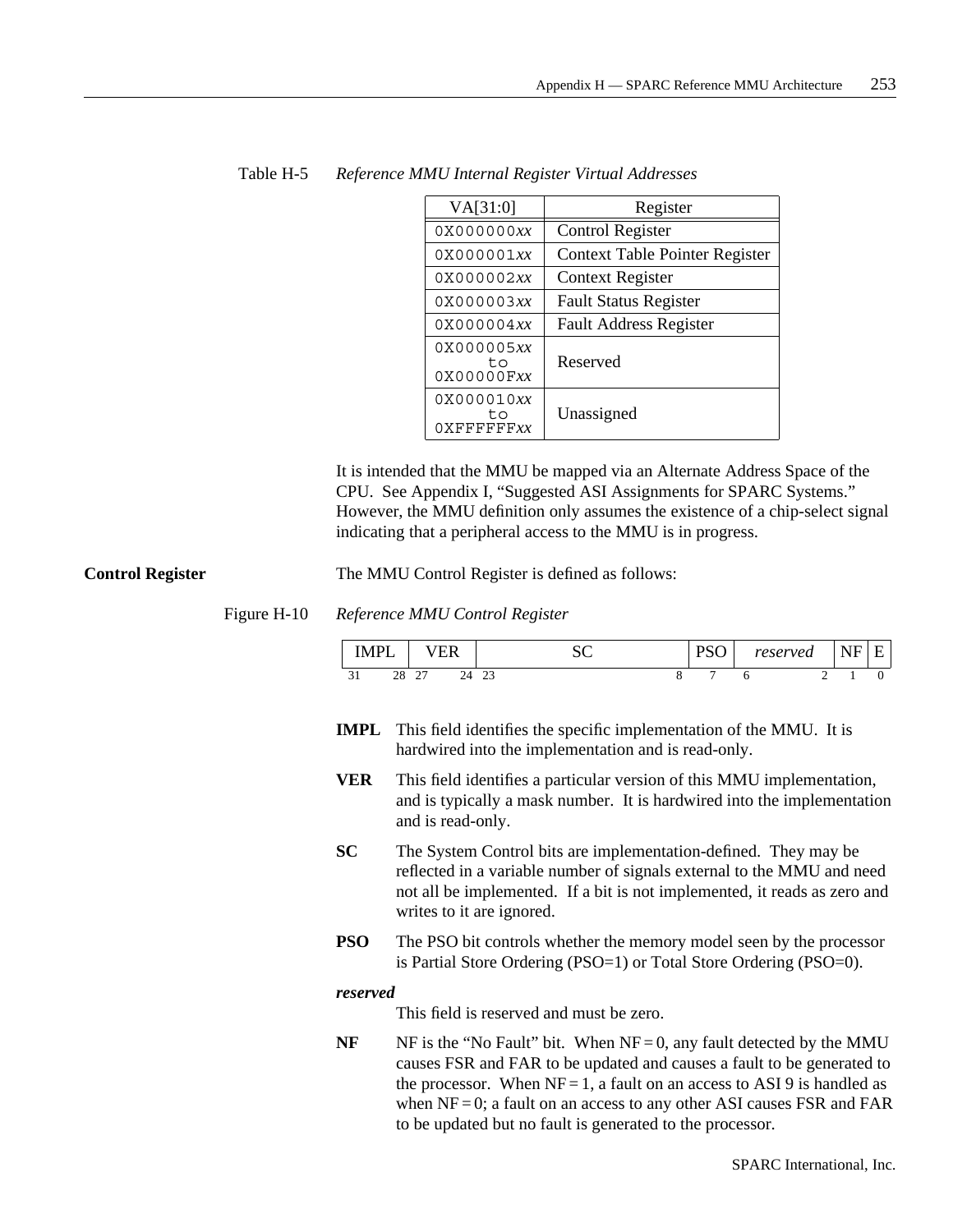If a fault on access to an ASI other than 9 occurs while  $NF = 1$ , subsequently resetting NF from 1 to 0 does not cause a fault to the processor (even though FSR.FT  $\neq$  0 at that time).

A change in value of the NF bit takes effect as soon as the bit is written; a subsequent access to ASI 9 will be evaluated according to the new value of the NF bit.

**E** The Enable bit enables or disables the MMU and is defined as:

| E bit | <b>MMU</b> State |
|-------|------------------|
|       | Enabled          |
|       | Disabled         |

When the MMU is disabled:

- All virtual addresses pass through the MMU untranslated and appear as physical addresses
- The upper 4 of the 36 bits of the physical address are zero
- $\bullet$ The MMU indicates that all virtual addresses are non-cacheable
- The E bit reads as 0

On MMU reset, the MMU is disabled and the PSO bit is set to 0.

| <b>Context Table Pointer</b><br><b>Register</b> |             | The Context Table Pointer Register is defined as follows:                                                                                                                                                                                                                                                                                                                                                                              |    |                              |  |                |          |  |
|-------------------------------------------------|-------------|----------------------------------------------------------------------------------------------------------------------------------------------------------------------------------------------------------------------------------------------------------------------------------------------------------------------------------------------------------------------------------------------------------------------------------------|----|------------------------------|--|----------------|----------|--|
|                                                 | Figure H-11 | Reference MMU Context Table Pointer Register                                                                                                                                                                                                                                                                                                                                                                                           |    |                              |  |                |          |  |
|                                                 |             |                                                                                                                                                                                                                                                                                                                                                                                                                                        |    | <b>Context Table Pointer</b> |  | reserved       |          |  |
|                                                 |             |                                                                                                                                                                                                                                                                                                                                                                                                                                        | 31 |                              |  | $\overline{2}$ | $\Omega$ |  |
|                                                 |             | The Context Table Pointer points to the Context Table in physical memory. The<br>table is indexed by the contents of the Context register (see below). The Context<br>Table Pointer appears on bits 35 through 6 of the physical address bus during the<br>first fetch occurring during miss processing. The context table pointed to by the<br>Context Table Pointer must be aligned on a boundary equal to the size of the<br>table. |    |                              |  |                |          |  |
|                                                 |             | For example, if number of bits used in the context register is 8, then the table<br>must be aligned on a 1024-byte (that is, $2^{8+2}$ -byte) boundary.                                                                                                                                                                                                                                                                                |    |                              |  |                |          |  |
|                                                 |             | The <i>reserved</i> field is reserved and must be zero.                                                                                                                                                                                                                                                                                                                                                                                |    |                              |  |                |          |  |
| <b>Context Register</b>                         |             | The Context Register is defined as follows:                                                                                                                                                                                                                                                                                                                                                                                            |    |                              |  |                |          |  |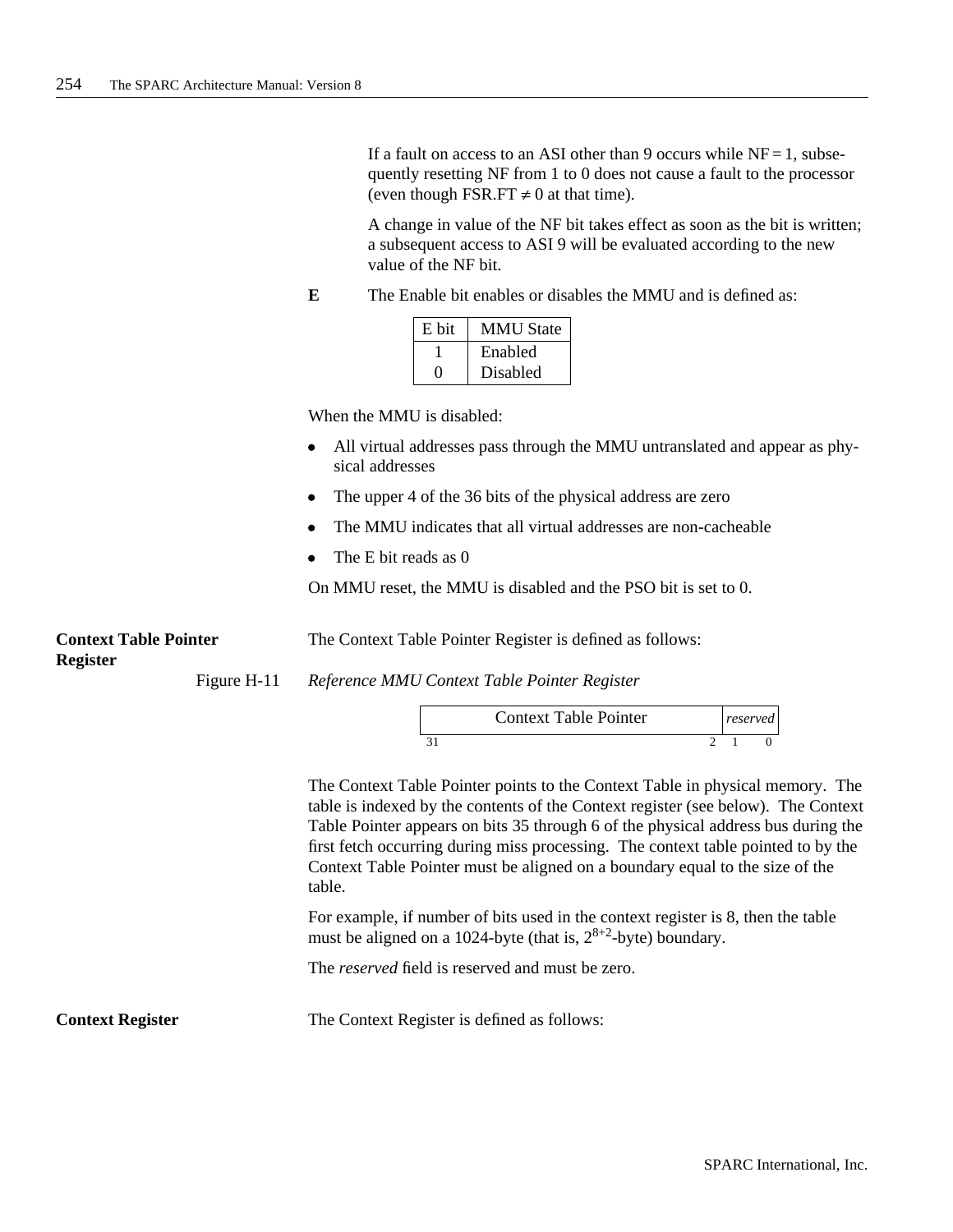# Figure H-12 *Reference MMU Context Register*



| <b>Bits</b> | Decode as                |
|-------------|--------------------------|
| VA[31:12]   | Virtual address          |
| VA[11: 4]   | PDC entry                |
| VAI 3: 21   | Register (See Table H-7) |

Suggested further decoding of VA[3:2] follows:

# Table H-7 *Reference MMU Diagnostic Register Selection*

| VA[3:2] | Register                           |                                                                                                                                                                                                                                              |  |  |
|---------|------------------------------------|----------------------------------------------------------------------------------------------------------------------------------------------------------------------------------------------------------------------------------------------|--|--|
|         | $D[31:20]$ : context               |                                                                                                                                                                                                                                              |  |  |
|         |                                    | $D[19: 0]$ : address tag                                                                                                                                                                                                                     |  |  |
|         | <b>PTE</b>                         |                                                                                                                                                                                                                                              |  |  |
| 2       | control bits (e.g.: V, Level, LRU) |                                                                                                                                                                                                                                              |  |  |
| 3       | Load:                              | Start compare in every PDC entry;<br>if hit, return the PTE; if miss, return 0.                                                                                                                                                              |  |  |
|         | Store:                             | For each PDC entry: if the contents of its<br>LRU counter is less than the "stored" data<br>value, increment its counter. Otherwise,<br>leave the LRU counter unchanged. In any<br>case, zero the LRU counter of the addressed<br>PDC entry. |  |  |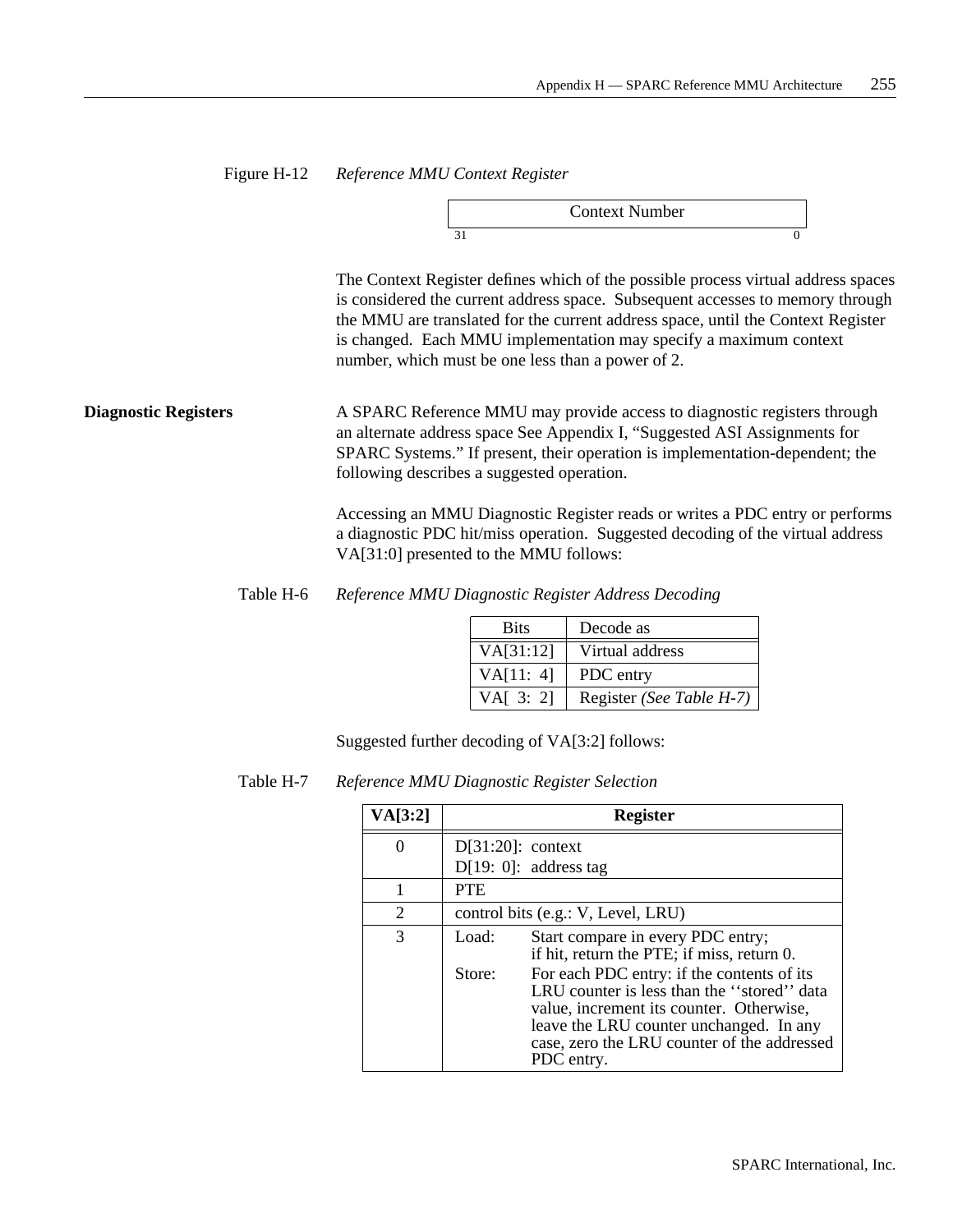| <b>H.5. Fault Status Register</b> | The Fault Status Register provides information on exceptions (faults) issued by      |
|-----------------------------------|--------------------------------------------------------------------------------------|
|                                   | the MMU. Since the CPU is pipelined, several faults may occur before a trap is       |
|                                   | taken. The faults are grouped into three classes: instruction access faults, data    |
|                                   | access faults and translation table access faults. If another instruction access     |
|                                   | fault occurs before the fault status of a previous instruction access fault has been |
|                                   | read by the CPU, the MMU writes the status of the latest fault into the Fault        |
|                                   | Status Register, writes the faulting address into the Fault Address Register, and    |
|                                   | sets the OW bit (see below) to indicate that the previous fault status has been      |
|                                   | lost.                                                                                |
|                                   |                                                                                      |

The MMU and CPU must ensure that if multiple data access faults can occur, only the status of the one taken by the CPU is latched into the Fault Status Register. If data fault status overwrites previous instruction fault status, the overwrite bit (OW) is cleared, since the fault status is represented correctly. An instruction access fault may not overwrite a data access fault.

A translation table access fault occurs if an MMU page table access causes an external system error. If a translation table access fault overwrites a previous instruction or data access fault, the OW bit is cleared. An instruction or data access fault may not overwrite a translation table access fault.

The MMU Fault Status Register is defined as follows:

# Figure H-13 *Reference MMU Fault Status Register*



## *reserved*

This field is reserved and must be zero.

- **EBE** Bits in the External Bus Error field are set when a system error occurs during a memory access. The meanings of the individual bits are implementation-dependent. Examples of system errors are: timeout, uncorrectable error, and parity error. The MMU need not implement all the bits in **EBE**. Unimplemented bits read as zeros.
- **L** The Level field is set to the page table level of the entry which caused the fault. If an external bus error is encountered while fetching a PTE or PTD, the Level field records the page table level of the page table containing the entry. The Level field is defined as follows:

|                | Level                         |
|----------------|-------------------------------|
| $\overline{0}$ | <b>Entry in Context Table</b> |
| 1              | Entry in Level-1 Page Table   |
| $\overline{2}$ | Entry in Level-2 Page Table   |
| 3              | Entry in Level-3 Page Table   |

**AT** The Access Type field defines the type of access which caused the fault. (Loads and stores to user/supervisor instruction space can be caused by load/store alternate instructions with  $ASI = 8$  or 9). The AT field is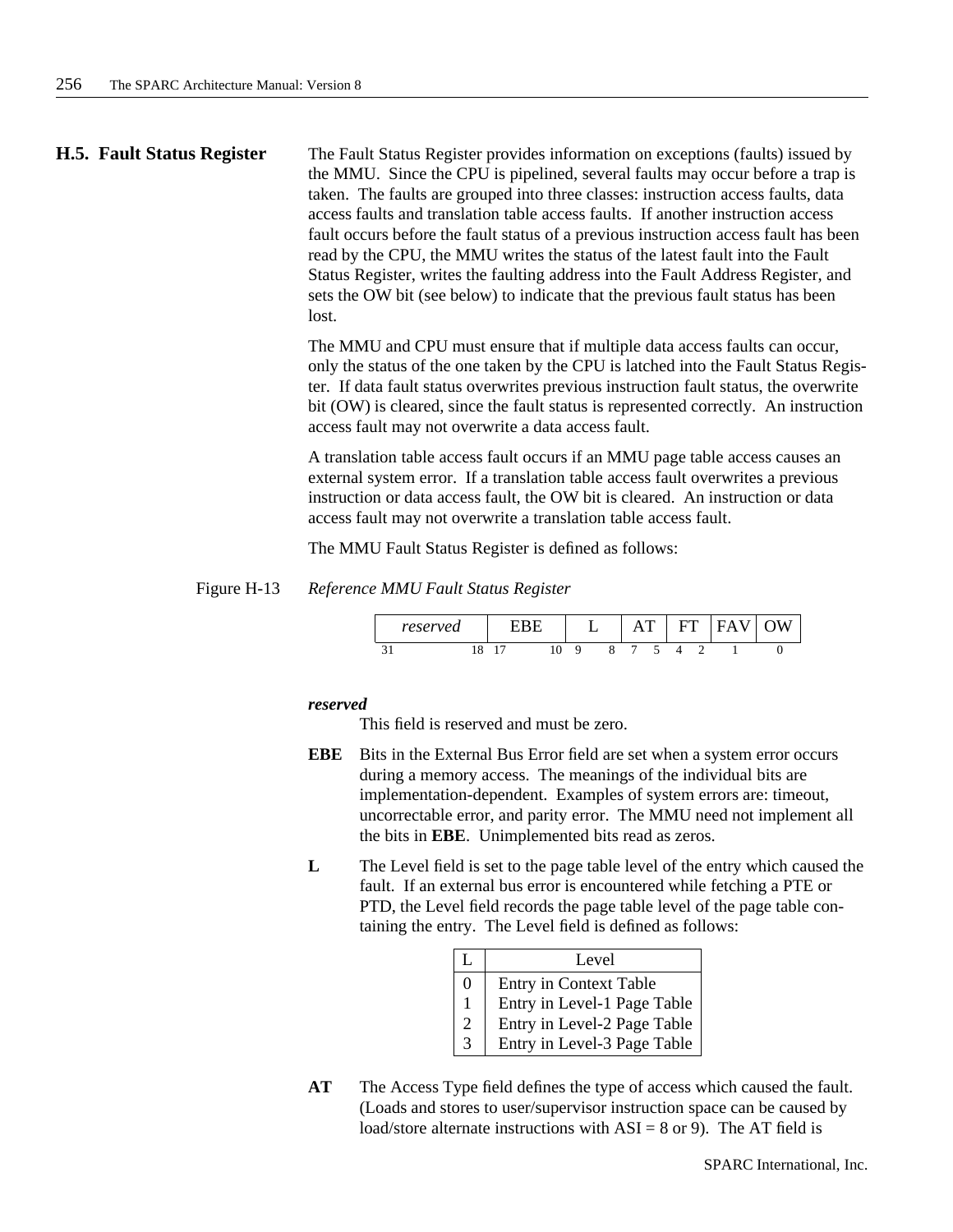defined as follows:

| AT       | Access Type                                    |
|----------|------------------------------------------------|
| $\Omega$ | Load from User Data Space                      |
|          | Load from Supervisor Data Space                |
| 2        | Load/Execute from User Instruction Space       |
| 3        | Load/Execute from Supervisor Instruction Space |
| 4        | <b>Store to User Data Space</b>                |
| 5        | Store to Supervisor Data Space                 |
| 6        | Store to User Instruction Space                |
|          | Store to Supervisor Instruction Space          |

**FT** The Fault Type field defines the type of the current fault. It is defined as follows:

| <b>FT</b>      | <b>Fault Type</b>         |
|----------------|---------------------------|
| 0              | None                      |
| 1              | Invalid address error     |
| 2              | Protection error          |
| 3              | Privilege violation error |
| $\overline{4}$ | <b>Translation error</b>  |
| 5              | Access bus error          |
| 6              | Internal error            |
|                | Reserved                  |

Invalid address, protection, and privilege violation errors depend on the Access Type field of the Fault Status Register and the ACC field of the corresponding PTE. The errors are set as follows:

|             |             |                             | FT Value       |                       |   |                             |   |   |   |  |  |
|-------------|-------------|-----------------------------|----------------|-----------------------|---|-----------------------------|---|---|---|--|--|
| AT          |             | $PTE.V = 1$                 |                |                       |   |                             |   |   |   |  |  |
|             | $PTE.V = 0$ |                             | $PTEACC =$     |                       |   |                             |   |   |   |  |  |
|             |             |                             |                | 2                     | 3 | 4                           | 5 | 6 |   |  |  |
|             |             |                             |                |                       |   | $\overline{c}$              |   | 3 | 3 |  |  |
|             |             |                             |                |                       |   | 2                           |   |   |   |  |  |
| っ           |             | 2                           | 2              |                       |   |                             | 2 | 3 |   |  |  |
| $\mathbf 3$ |             | $\overline{c}$              | ◠              |                       |   |                             | 2 |   |   |  |  |
|             |             | $\mathcal{D}_{\mathcal{A}}$ |                |                       |   | $\mathcal{D}_{\mathcal{L}}$ | 2 | 3 |   |  |  |
| 5           |             | $\mathcal{D}_{\mathcal{D}}$ |                |                       |   |                             |   | 2 |   |  |  |
|             |             | $\mathcal{D}_{\cdot}$       | $\overline{2}$ | $\mathcal{D}_{\cdot}$ |   | $\mathcal{D}_{\cdot}$       | 2 | 3 |   |  |  |
|             |             | 2                           | ⌒              | ി                     |   | ◠                           | 2 | ി |   |  |  |

A translation error is indicated if an external bus error occurs while the MMU is fetching an entry from a page table, a PTD is found in a level-3 page table, or a PTE has ET=3. The **L** field records the page table level at which the error occurred, and the **EBE** field records the type of bus error (if any). Access bus error is set when an external bus error occurs during memory access that is not a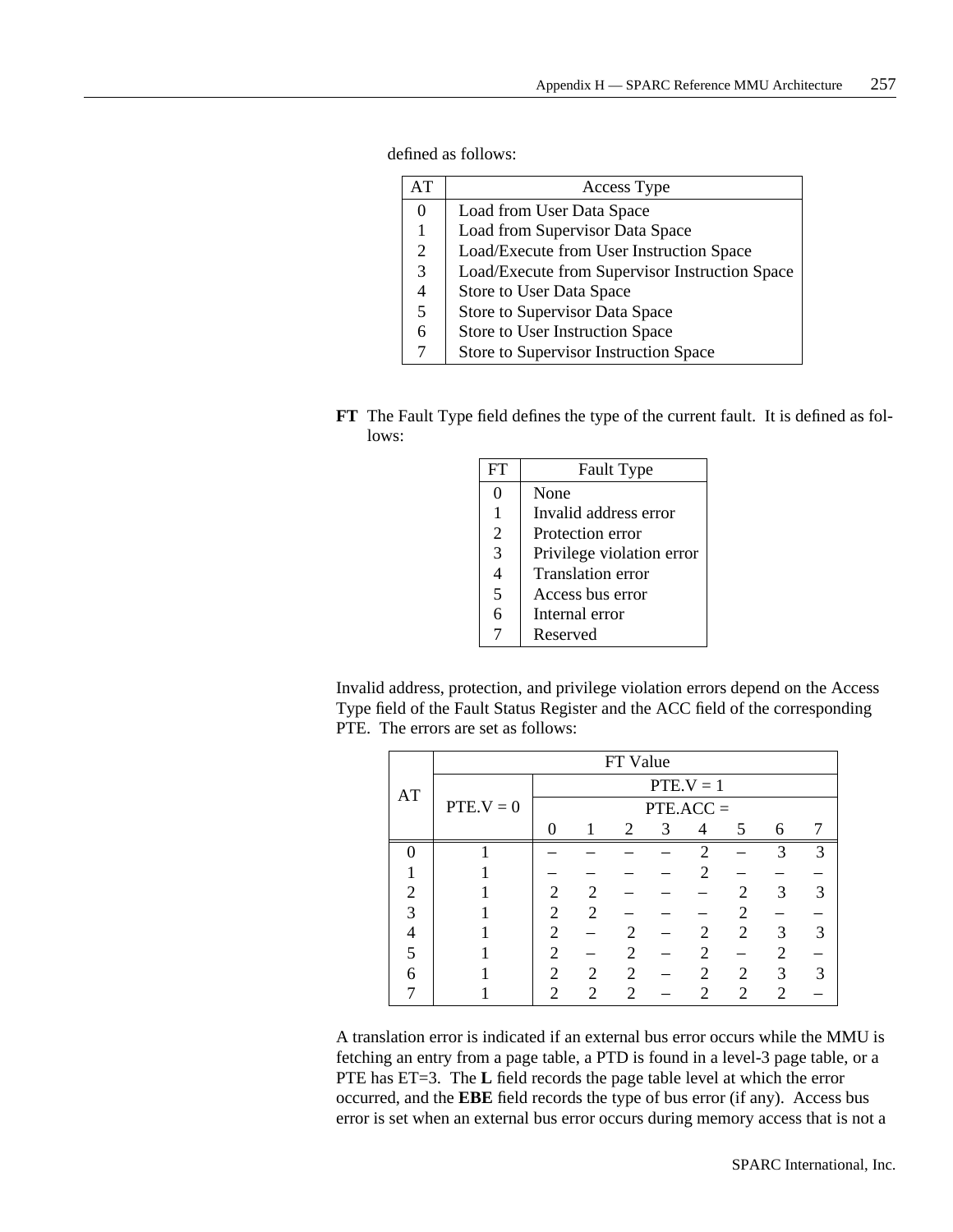page table walk access. The **EBE** field records the type of bus error.

Internal error indications are set when the MMU detects an internal inconsistency. This should be considered a fatal error by software, requiring system reset.

- **FAV** The Fault Address Valid bit is set to one if the contents of the Fault Address Register are valid. The Fault Address Register need not be valid for instruction faults. The Fault Address Register must be valid for data faults and translation errors.
- **OW** The Overwrite bit is set to one if the Fault Status Register has been written more than once by faults of the same class since the last time it was read. If an instruction access fault occurs and the **OW** bit is set, system software must determine the cause by probing the MMU and/or memory.

If a single access causes multiple errors, the faults are recognized in the following order (from highest to lowest):

# Table H-8 *Reference MMU Fault Priorities*

| Priority       | Error                     |
|----------------|---------------------------|
|                | Internal error            |
| 2              | Translation error         |
| 3              | Invalid address error     |
| 4              | Privilege violation error |
| $\overline{5}$ | Protection error          |
|                | Access bus error          |

The highest priority fault is recorded in the Fault Type field. Reading the Fault Status Register clears it. Writes to the Fault Status Register are ignored.

# **H.6. Fault Address Register**

The Fault Address Register is defined as follows:

Figure H-14 *Reference MMU Fault Address Register*



The Fault Address Register contains the virtual memory address of the fault recorded in the Fault Status Register. Fault addresses are overwritten according to the same priority used for the Fault Status Register. Writes to the Fault Address Register are ignored.

Implementation Note It is not required that the MMU latch the full address. It need only latch the Virtual Page Number for which the fault occurred. In this case, the low-order address bits are set to zero.

> In the case of a Translation Error, the contents of the Fault Address Register will be the original virtual memory address for which translation was requested.

Programming Note After a Translation Error, the table can be walked by software to find the entry which triggered the fault.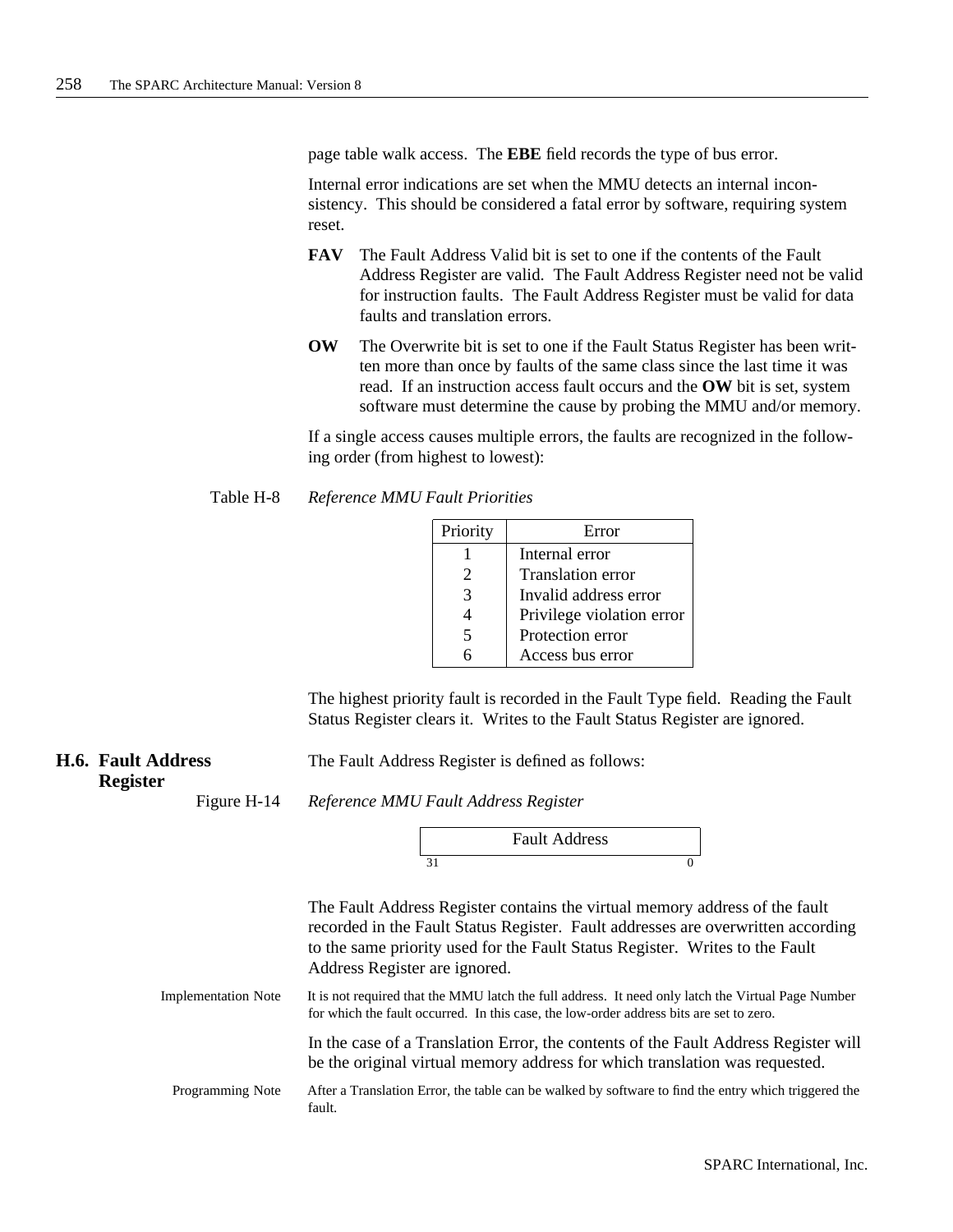| H.7. Operation                                       | This subsection describes the operation of the reference MMU.                                                                                                                                                                                                                                                                             |
|------------------------------------------------------|-------------------------------------------------------------------------------------------------------------------------------------------------------------------------------------------------------------------------------------------------------------------------------------------------------------------------------------------|
| <b>Reset</b>                                         | Upon detection of a reset, the MMU sets the Enable and PSO bits in the Control<br>Register to zero (that is, the MMU is disabled and Total Store Ordering is in<br>effect). All other MMU state is unaffected.                                                                                                                            |
| <b>Miss Processing</b>                               | If the MMU does not have the required information to perform a requested trans-<br>lation in the PDC, it initiates miss processing to retrieve the required Page Table<br>Entry from the page tables. The retrieved Page Table Entry is then cached in the<br>MMU, and the MMU completes the permission checking and address translation. |
| <b>Referenced and Modified Bit</b><br><b>Updates</b> | A successful translation, of any kind, results in the Referenced bit in the Page<br>Table Entry being examined. If the Referenced bit $(R)$ is zero, the MMU sets the<br>Referenced bit of both the cached Page Table Entry and the Page Table Entry in<br>memory to one.                                                                 |
|                                                      | A successful translation of a write operation results in the Modified bit in the<br>Page Table Entry being examined. If the Modified bit (M) is zero, the MMU sets<br>the Modified bit of both the cached Page Table Entry and the Page Table Entry in<br>memory to one.                                                                  |
| <b>Implementation Note</b>                           | The MMU must provide signals that make it possible for the Referenced and Modified bits in<br>memory to be atomically updated with respect to other system accesses to the page tables. In addi-<br>tion, updating these bits must be synchronous with the access that caused the update.                                                 |
|                                                      | Specifically, the Modified bit must be set before a store to a location in a page becomes visible.<br>This applies equally to store, LDSTUB, LDSTUBA, SWAP, and SWAPA instructions.                                                                                                                                                       |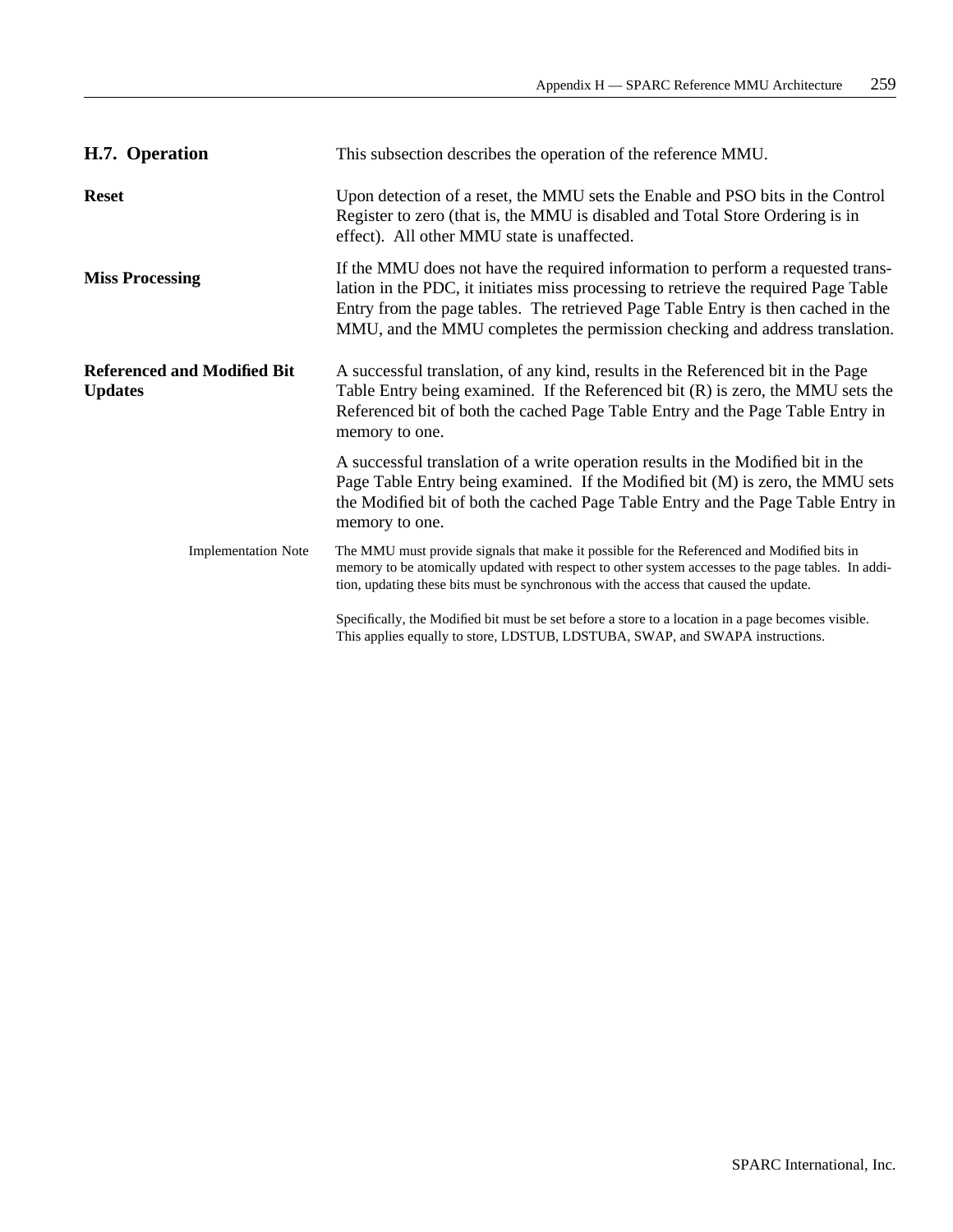$\overline{\phantom{a}}$ 

# Suggested ASI Assignments for SPARC Systems

**I.1. Introduction** The SPARC architecture defines 4 of the 256 address space identifiers: user instruction, user data, supervisor instruction, and supervisor data. The remaining alternate spaces — only accessible via the privileged load/store alternate space instructions — are not explicitly assigned by the SPARC architecture.

> This appendix suggests an Address Space Identifier (ASI) assignment for SPARC-based systems. Its goal is to discourage designers of SPARC-based systems from partitioning the ASI space into disjointed or overlapping regions that would lead to incompatible hardware or an unnecessarily large number of operating system/hardware interfaces. For example, a particular vendor could map its devices into the upper 4 ASI bits, restricting other companies to the lower 4 bits.

> Ideally, all systems with similar architectures should conform to this assignment. As that may not be practical, these assignments are a suggestion only. However, the underlying philosophy is that ASIs should not be thoughtlessly consumed. In particular, half of the ASI space is reserved for future use.

> ASIs are assigned herein for MMU operations, cache data/tag read/write operations and, in the case of a write-back cache, flush operations. Two ASIs have been selected for systems with memory block-copy and fill operations. The assignments also include a short description of how each space can be optionally subdivided.

> It is a goal for the Reference MMU assignments that operating system routines that manipulate the MMU should be able to run properly, without change, on all systems based upon the Reference MMU.

Since SPARC only handles one fault or trap at a time, systems based on separate instruction and data caches with separate MMU chips should still present a single MMU interface to the operating system. Thus, separate alternate spaces have not been defined for separate instruction and data MMUs (except for diagnostic functions).

When new systems are designed with different functions than suggested below, it is not mandatory for the designer to assign new spaces for the new functions, particularly as an operating system cannot reasonably support all possible SPARC systems. Alternate spaces can be recycled, and assignments within a particular space can change. For future portability, all systems should decode all 8 ASI bits.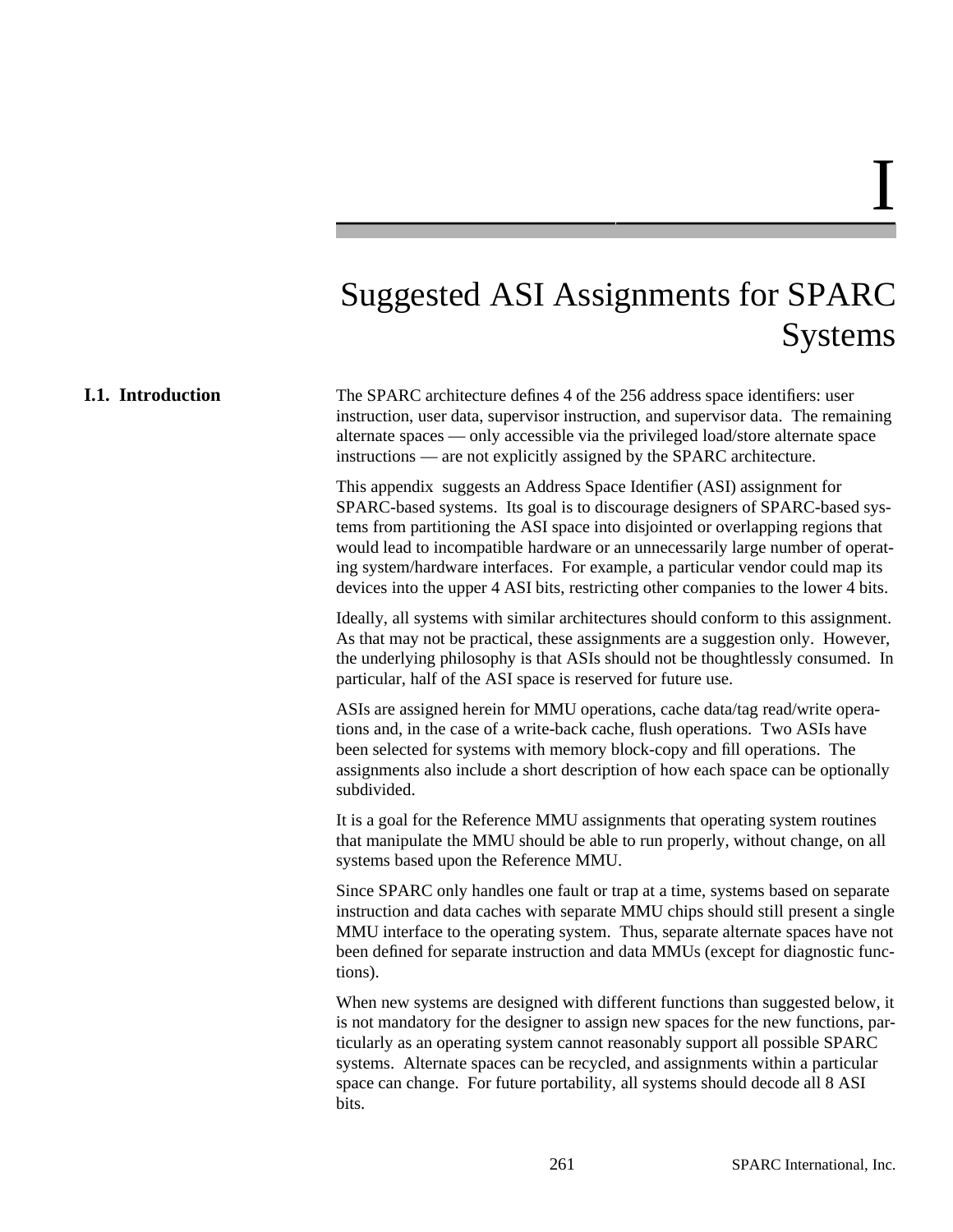**I.2. ASI Summary** The following table summarizes suggested ASI assignments, and the text that follows discusses each assignment separately. Note that in the case of a separate or split instruction and data cache system, the following terms apply:

| Term                  | Description                                             |
|-----------------------|---------------------------------------------------------|
| Data PDC (TLB)        | Data-stream MMU functions                               |
| Instruction PDC (TLB) | Instruction-stream MMU functions                        |
| Combined MMU          | MMU that services both the instruction and data streams |
| Reserved              | Reserved for future use                                 |
| Unassigned            | ASI that system designers are free to use               |
|                       |                                                         |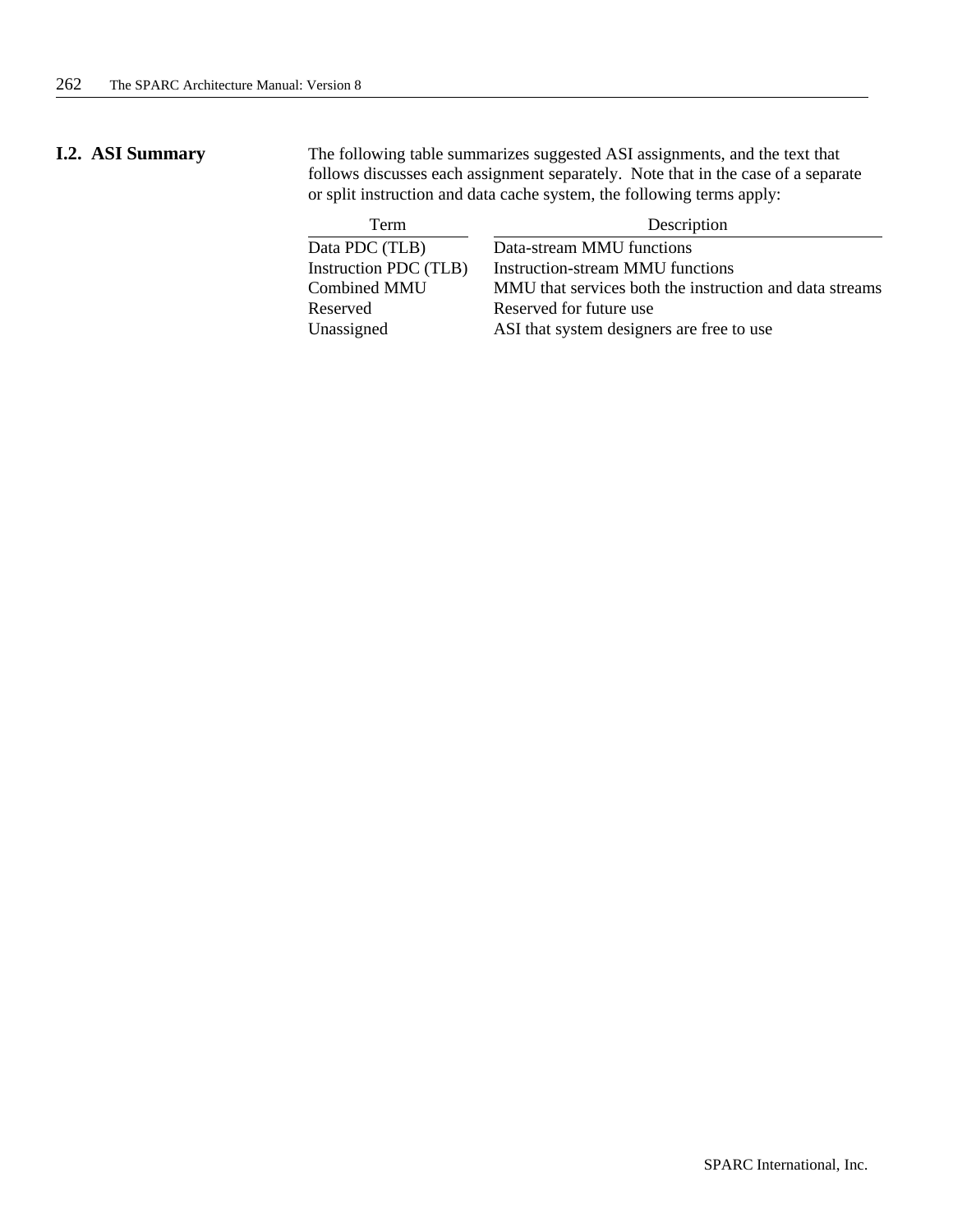| <b>ASI</b>     | <b>Function</b>                                        |
|----------------|--------------------------------------------------------|
| 0              | reserved                                               |
| 1              | unassigned                                             |
| $\overline{2}$ | unassigned (system registers)                          |
| 3              | MMU flush/probe $\ddagger$                             |
| $\overline{4}$ | MMU register $\ddagger$                                |
| 5              | MMU diagnostic for instruction PDC (TLB) $\ddagger$    |
| 6              | MMU diagnostic for data or combined-I&D PDC $\ddagger$ |
| 7              | MMU diagnostic for I/O PDC (TLB) $\ddagger$            |
| 8              | user instruction space $\dagger$ $\ddagger$            |
| 9              | supervisor instruction space $\dagger$ $\dagger$       |
| A              | user data space † ‡                                    |
| B              | supervisor data space $\dagger$ $\dagger$              |
| $\overline{C}$ | cache tag for instruction cache                        |
| $\mathbf D$    | cache data for instruction cache                       |
| ${\bf E}$      | cache tag for data cache or combined-I&D cache         |
| $\mathbf{F}$   | cache data for data cache or combined-I&D cache        |
| 10             | flush combined-I&D cache line (page)                   |
| 11             | flush combined-I&D cache line (segment)                |
| 12             | flush combined-I&D cache line (region)                 |
| 13             | flush combined-I&D cache line (context)                |
| 14             | flush combined-I&D cache line (user)                   |
| 15             | reserved                                               |
| 16             | reserved                                               |
| 17             | block-copy                                             |
| 18             | flush instruction cache line (page)                    |
| 19             | flush instruction cache line (segment)                 |
| 1A             | flush instruction cache line (region)                  |
| 1B             | flush instruction cache line (context)                 |
| 1 <sub>C</sub> | flush instruction cache line (user)                    |
| 1D             | reserved                                               |
| 1E             | reserved                                               |
| 1F             | block-fill                                             |
| $20 - 2F$      | MMU physical address pass-through $\ddagger$           |
| $30 - 7F$      | unassigned                                             |
| $80 - FF$      | reserved                                               |

Table I-1 *Suggested ASI Assignments*

† Address Space Identifier required by SPARC architecture

‡ Address Space Identifier recognized by the MMU.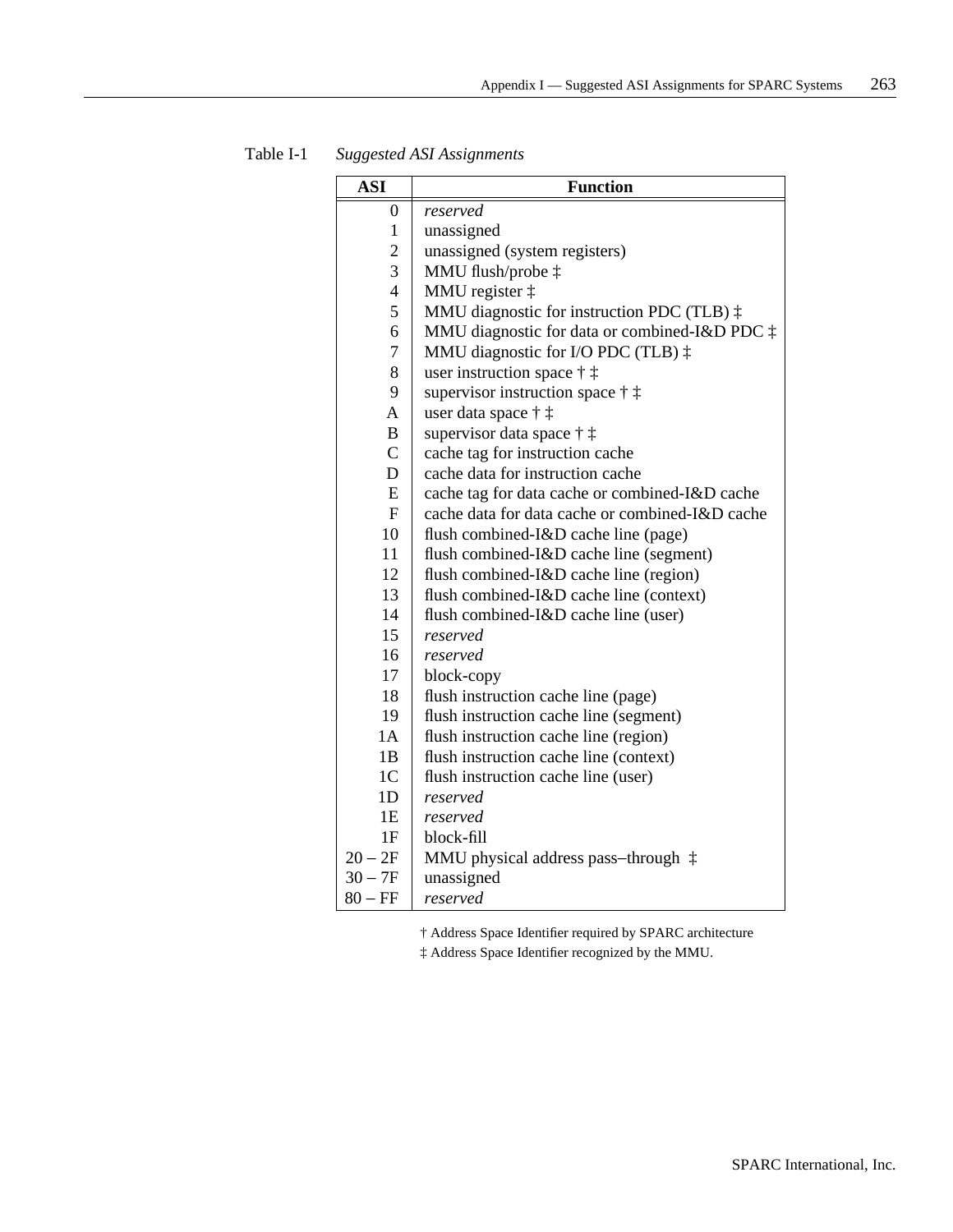| <b>I.3. Detailed Descriptions</b> | The following text presents a short summary of the function provided by each<br>suggested alternate space assignment.                                                                                                                                                                                                                                                                          |  |  |  |  |
|-----------------------------------|------------------------------------------------------------------------------------------------------------------------------------------------------------------------------------------------------------------------------------------------------------------------------------------------------------------------------------------------------------------------------------------------|--|--|--|--|
| $ASI = 0$ (reserved)              | <b>Reserved</b>                                                                                                                                                                                                                                                                                                                                                                                |  |  |  |  |
|                                   | This space is reserved and should not be used by the system designer.                                                                                                                                                                                                                                                                                                                          |  |  |  |  |
| $ASI = 1$ (Unassigned)            | Unassigned                                                                                                                                                                                                                                                                                                                                                                                     |  |  |  |  |
|                                   | This space is unassigned and can be used by the system designer.                                                                                                                                                                                                                                                                                                                               |  |  |  |  |
| $ASI = 2$ (Unassigned sys regs)   | Unassigned (system registers)                                                                                                                                                                                                                                                                                                                                                                  |  |  |  |  |
|                                   | This space can be used to read or write a system status register. The assignments<br>in this space are specific to a particular implementation.                                                                                                                                                                                                                                                |  |  |  |  |
| $ASI = 3$ (MMU flush/probe)       | <b>MMU</b> flush/probe                                                                                                                                                                                                                                                                                                                                                                         |  |  |  |  |
|                                   | This space is used for a flush or probe operation. Virtual Address bits VA[11:8]<br>are decoded to determine the type of flush or probe. A flush is caused by a single<br>STA instruction and a probe by a single LDA instruction. A flush results in the<br>entire Page Descriptor Cache (PDC) being purged of the specified object.                                                          |  |  |  |  |
|                                   | In a system with separate instruction and data cache PDCs (TLBs), the applicable<br>PDC should respond to a probe operation. Both PDCs should perform a flush<br>operation.                                                                                                                                                                                                                    |  |  |  |  |
|                                   | An object is flushed if it meets certain comparison criteria. See Appendix H,<br>"SPARC Reference MMU Architecture," for more detailed information about<br>MMU flush and probe operations.                                                                                                                                                                                                    |  |  |  |  |
| $ASI = 4$ (MMU registers)         | <b>MMU</b> registers                                                                                                                                                                                                                                                                                                                                                                           |  |  |  |  |
|                                   | This space is used to read or write an internal MMU register, which is selected by<br>decoding VA[11:8]. In a system with separate instruction and data cache PDC's,<br>the applicable PDC should respond to a register read operation. Both PDCs<br>should perform a register write operation. For example, the Fault Status Regis-<br>ters should be written to the same value in both PDCs. |  |  |  |  |
|                                   | Byte, halfword, and doubleword accesses can return undefined data (and should<br>be flagged as an error). $VA[7:0]$ are ignored.                                                                                                                                                                                                                                                               |  |  |  |  |
|                                   | See Appendix H, "SPARC Reference MMU Architecture," for further informa-<br>tion.                                                                                                                                                                                                                                                                                                              |  |  |  |  |
|                                   |                                                                                                                                                                                                                                                                                                                                                                                                |  |  |  |  |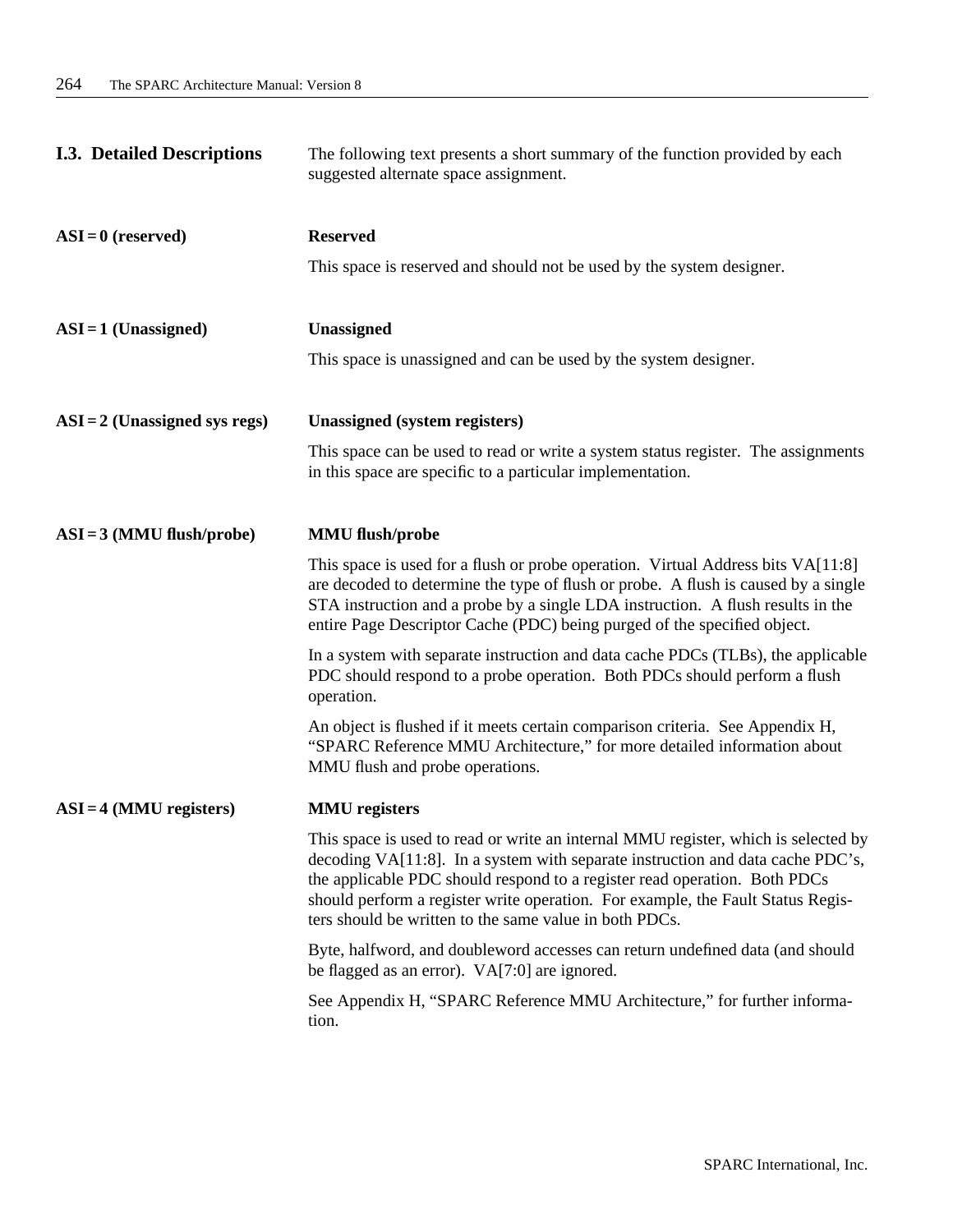| $ASI = 5$ (MMU I diagnostic)   | <b>MMU</b> diagnostic for Instruction PDC                                                                                                                                                                                                                                                                                                                                                                                            |
|--------------------------------|--------------------------------------------------------------------------------------------------------------------------------------------------------------------------------------------------------------------------------------------------------------------------------------------------------------------------------------------------------------------------------------------------------------------------------------|
|                                | This space is used to read or write a PDC entry or perform a diagnostic PDC<br>hit/miss operation in an I-cache's PDC in a split-cache system. This alternate<br>space is not to be used by normal supervisor software, only by diagnostic code.<br>See Appendix H, "SPARC Reference MMU Architecture," for a suggested<br>decoding of the virtual address presented to the MMU.                                                     |
| $ASI = 6$ (MMU D/I&D diag)     | <b>MMU</b> diagnostic for Data PDC or Combined MMU                                                                                                                                                                                                                                                                                                                                                                                   |
|                                | This space is used to read or write a PDC entry or perform a diagnostic PDC<br>hit/miss operation in a D-cache's PDC in a split-cache system, or in the single<br>MMU in a combined cache system. This alternate space is not to be used by nor-<br>mal supervisor software, only diagnostic code. See Appendix H, "SPARC Refer-<br>ence MMU Architecture," for a suggested decoding of the virtual address<br>presented to the MMU. |
| $ASI = 7$ (MMU I/O diagnostic) | <b>MMU</b> diagnostic for I/O PDC                                                                                                                                                                                                                                                                                                                                                                                                    |
|                                | This space is used to read or write a PDC entry or perform a diagnostic PDC<br>hit/miss operation in a DMA or I/O PDC. This alternate space is <b>not</b> be used by<br>normal supervisor software, only by diagnostic code.                                                                                                                                                                                                         |
| $ASI = 8$ (User I)             | <b>User instruction</b>                                                                                                                                                                                                                                                                                                                                                                                                              |
|                                | This space is defined and reserved by the SPARC architecture as the address<br>space in which user instructions are accessed.                                                                                                                                                                                                                                                                                                        |
| $ASI = 9$ (Supervisor I)       | <b>Supervisor instruction</b>                                                                                                                                                                                                                                                                                                                                                                                                        |
|                                | This space is defined and reserved by the SPARC architecture as the address<br>space in which supervisor instructions are accessed.                                                                                                                                                                                                                                                                                                  |
| $ASI = 0xA$ (User D)           | <b>User</b> data                                                                                                                                                                                                                                                                                                                                                                                                                     |
|                                | This space is defined and reserved by the SPARC architecture as the address<br>space in which user data is accessed.                                                                                                                                                                                                                                                                                                                 |
| $ASI = 0xB$ (Supervisor D)     | <b>Supervisor data</b>                                                                                                                                                                                                                                                                                                                                                                                                               |
|                                | This space is defined and reserved by the SPARC architecture as the address<br>space in which supervisor data is accessed.                                                                                                                                                                                                                                                                                                           |
| $ASI = 0xC$ (I-Cache tag)      | Cache tag for instruction cache                                                                                                                                                                                                                                                                                                                                                                                                      |
|                                | This space is used to read or write a tag entry from an I-cache in a split cache<br>system.                                                                                                                                                                                                                                                                                                                                          |
|                                | <b>Implementation Note</b><br>If the width of the attached data bus does not equal the width of the tag entry, $VA[3:2]$ can be<br>used to select a tag subfield. Also, VA[31] can be used to select a dual physical address tag.                                                                                                                                                                                                    |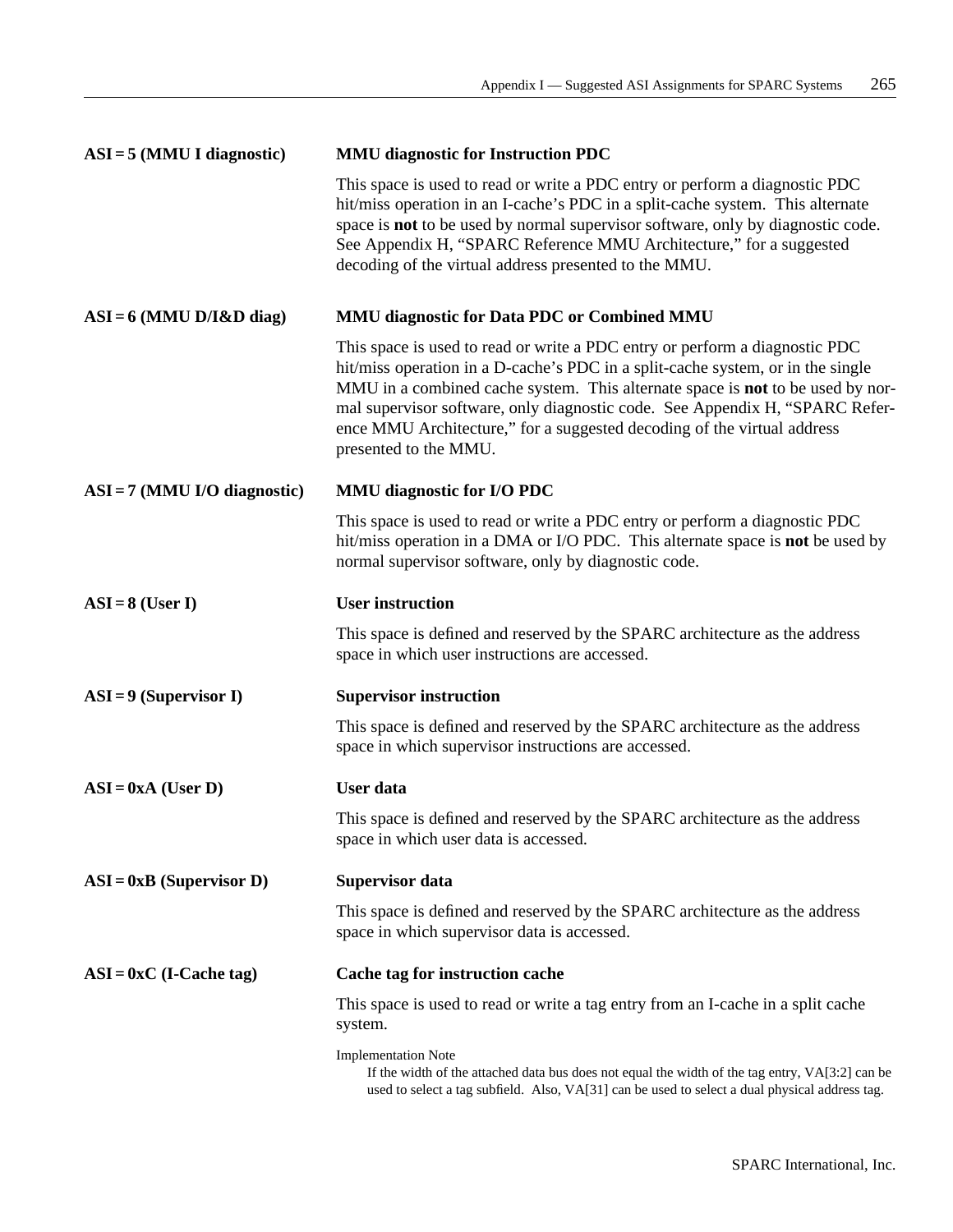| $ASI = 0xD$ (I-Cache data)     | Cache data for instruction cache                                                                                                                                                                                                                                                                 |                |                   |                                                                                                                                                                 |  |  |  |
|--------------------------------|--------------------------------------------------------------------------------------------------------------------------------------------------------------------------------------------------------------------------------------------------------------------------------------------------|----------------|-------------------|-----------------------------------------------------------------------------------------------------------------------------------------------------------------|--|--|--|
|                                | This space is used to read or write an I-cache entry in a split-cache system.                                                                                                                                                                                                                    |                |                   |                                                                                                                                                                 |  |  |  |
| $ASI = 0xE$ (D/I&D-Cache tag)  | Cache tag for data cache or combined I&D cache                                                                                                                                                                                                                                                   |                |                   |                                                                                                                                                                 |  |  |  |
|                                | bined cache.                                                                                                                                                                                                                                                                                     |                |                   | This space is used for a cache tag, data PDC or combined MMU. It is used to<br>read or write a tag entry from a D-cache in a split-cache system, or from a com- |  |  |  |
|                                | <b>Implementation Note</b><br>If the width of the attached data bus does not equal the width of the tag entry, VA[3:2] can be<br>used to select a tag subfield. Also, VA[31] can be used to select a dual physical address tag.                                                                  |                |                   |                                                                                                                                                                 |  |  |  |
| $ASI = 0xF (D/IAD-Cache data)$ |                                                                                                                                                                                                                                                                                                  |                |                   | Cache data for data cache or combined-I&D cache                                                                                                                 |  |  |  |
|                                | This space is for cache data in a system data PDC or with a combined MMU. It<br>can be used to read or write a data cache entry from a D-cache in a split-cache<br>system, or from a combined cache.                                                                                             |                |                   |                                                                                                                                                                 |  |  |  |
| $ASI = 0x10-0x14$ (Flush I&D)  | Flush I&D cache line; page, segment, region, context and user                                                                                                                                                                                                                                    |                |                   |                                                                                                                                                                 |  |  |  |
|                                | These spaces are used to flush single cache lines. A cache line flush is caused by<br>a single STA instruction to one of these spaces, and results in a single line (possi-<br>bly across multiple sets) being removed from both the instruction and data<br>caches, or from the combined cache. |                |                   |                                                                                                                                                                 |  |  |  |
|                                | Spaces $0x10-0x14$ apply to <b>both</b> the I-cache and the D-cache in a split-cache<br>system, or to the combined I&D cache in a combined-cache system.                                                                                                                                         |                |                   |                                                                                                                                                                 |  |  |  |
|                                | A cache line is flushed if it meets the minimum criteria given in the following<br>table, where "S" is the supervisor tag bit, "U" = "not S", "CTX" is a comparison<br>based on the context register, and VA[31:xx] is a comparison based on the virtual<br>address tag.                         |                |                   |                                                                                                                                                                 |  |  |  |
| Table I-2                      | Flush Compare Criteria for ASI's 0x10 - 0x14 and 0x18 - 0x1C                                                                                                                                                                                                                                     |                |                   |                                                                                                                                                                 |  |  |  |
|                                |                                                                                                                                                                                                                                                                                                  | ASI[2:0]       | <b>Flush Type</b> | <b>Compare Criterion</b>                                                                                                                                        |  |  |  |
|                                |                                                                                                                                                                                                                                                                                                  | $\overline{0}$ | Page              | $(S$ or CTX) and VA $[31:12]$                                                                                                                                   |  |  |  |
|                                |                                                                                                                                                                                                                                                                                                  |                | $\sim$            | $(0, 0)$ $(0, 0)$                                                                                                                                               |  |  |  |

| ASI[2:0]                    | <b>Flush Type</b> | <b>Compare Criterion</b>              |
|-----------------------------|-------------------|---------------------------------------|
|                             | Page              | $(S \text{ or } CTX)$ and $VA[31:12]$ |
|                             | Segment           | $(S$ or CTX) and VA $[31:18]$         |
| $\mathcal{D}_{\mathcal{A}}$ | Region            | $(S \text{ or } CTX)$ and $VA[31:24]$ |
| 3                           | Context           | <b>U</b> and CTX                      |
|                             | User              | U                                     |
| 5,6                         | reserved          |                                       |

# **ASI = 0x17 (Block copy) Block copy**

This space is used for block-copy read and block-copy write operations. A block-copy operation is a block-copy read, followed by a block-copy write that moves a source line to a destination line. The choice of instructions (e.g. LDA, STA, SWAPA) used to accomplish these operations is implementationdependent.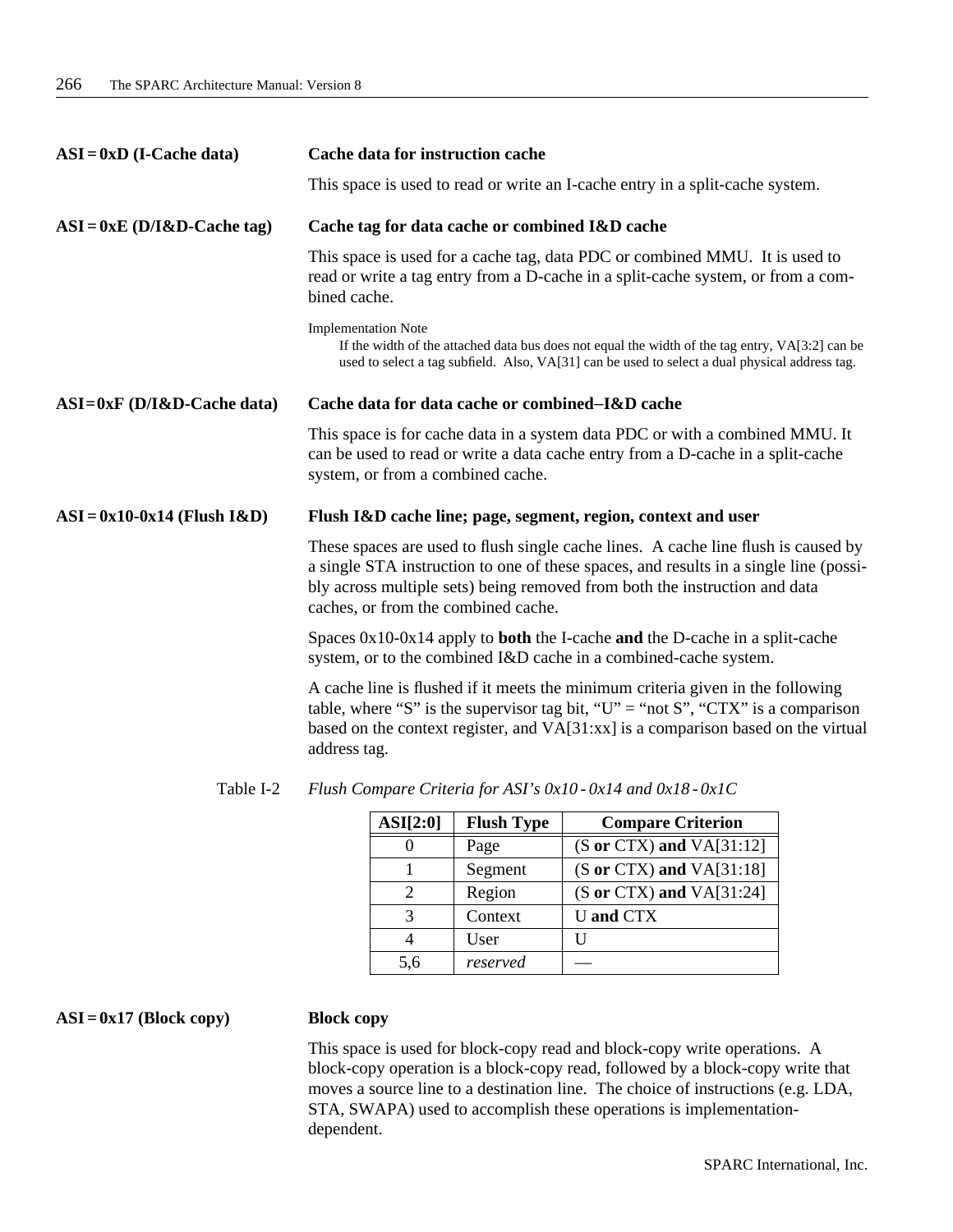|                                  | The source line for a block-copy read can be either main memory, or a line from<br>a cache (possibly from a separate D-cache in a split-cache system). The destina-<br>tion line of a block-copy write is always main memory, although a destination<br>line in a data cache might need to be invalidated also. |  |  |  |
|----------------------------------|-----------------------------------------------------------------------------------------------------------------------------------------------------------------------------------------------------------------------------------------------------------------------------------------------------------------|--|--|--|
| $ASI = 0x18 - 0x1C$ (Flush I)    | Flush I-cache line; page, segment, region, context and user                                                                                                                                                                                                                                                     |  |  |  |
|                                  | These spaces are used for a cache line flush which is caused by a single STA<br>instruction. A cache line flush results in a single line, possibly across multiple<br>sets, being removed from the Instruction cache in a split-cache system.                                                                   |  |  |  |
|                                  | In a split-cache system, spaces $0x18 - 0x1C$ apply only to an instruction cache.<br>The type of flush is specified the same as for ASIs $0x10 - 0x14$ .                                                                                                                                                        |  |  |  |
|                                  | <b>Implementation Note</b><br>A split cache can be implemented on top of a combined I&D bus. For example, I/O can be<br>routed through a data cache that is separate from an instruction cache.                                                                                                                 |  |  |  |
| $ASI = 0x1F$ (Block fill)        | <b>Block fill</b>                                                                                                                                                                                                                                                                                               |  |  |  |
|                                  | This space is for a block-fill operation, which is caused by a single instruction<br>(typically STA or STDA). A "block-fill" causes a line to be written to a given<br>value in main memory, and either written to that value or invalidated in a data<br>cache.                                                |  |  |  |
| $ASI = 0x20 - 0x2F$ (Pass-       | <b>MMU</b> physical address pass-through                                                                                                                                                                                                                                                                        |  |  |  |
| through)                         | These 16 spaces can be used to access an arbitrary physical address. They are<br>particularly useful before the MMU or main memory have been initialized.                                                                                                                                                       |  |  |  |
|                                  | The low-order 32 physical address bits are set to the 32 virtual address bits, and<br>the upper 4 physical bits are set to the low-order 4 bits of the ASI value:<br>$PA[35:32] \leftarrow ASI[3:0], PA[31:0] \leftarrow VA[31:0].$                                                                             |  |  |  |
|                                  | Note that when one of these ASI's are used, the MMU's Referenced and<br>Modified bits in the Page Table Entry for the accessed location are not updated.                                                                                                                                                        |  |  |  |
| $ASI = 0x30 - 0x7F$ (Unassigned) | Unassigned                                                                                                                                                                                                                                                                                                      |  |  |  |
|                                  | These spaces are unassigned, and may be used by system designers. Designers<br>are encouraged to coordinate their use of these spaces through SPARC Interna-<br>tional.                                                                                                                                         |  |  |  |
|                                  | <b>Implementation Note</b><br>Several existing implementations use $ASI = 0x36$ for a flash I-cache flush and $ASI = 0x37$ for<br>a flash D-cache flush. At least one implementation uses $ASI = 0x31$ for flushing internal<br>instruction buffers.                                                            |  |  |  |
| $ASI = 0x80 - 0xFF$ (Reserved)   | <b>Reserved</b>                                                                                                                                                                                                                                                                                                 |  |  |  |
|                                  | These spaces are reserved, and should not be used by system designers.                                                                                                                                                                                                                                          |  |  |  |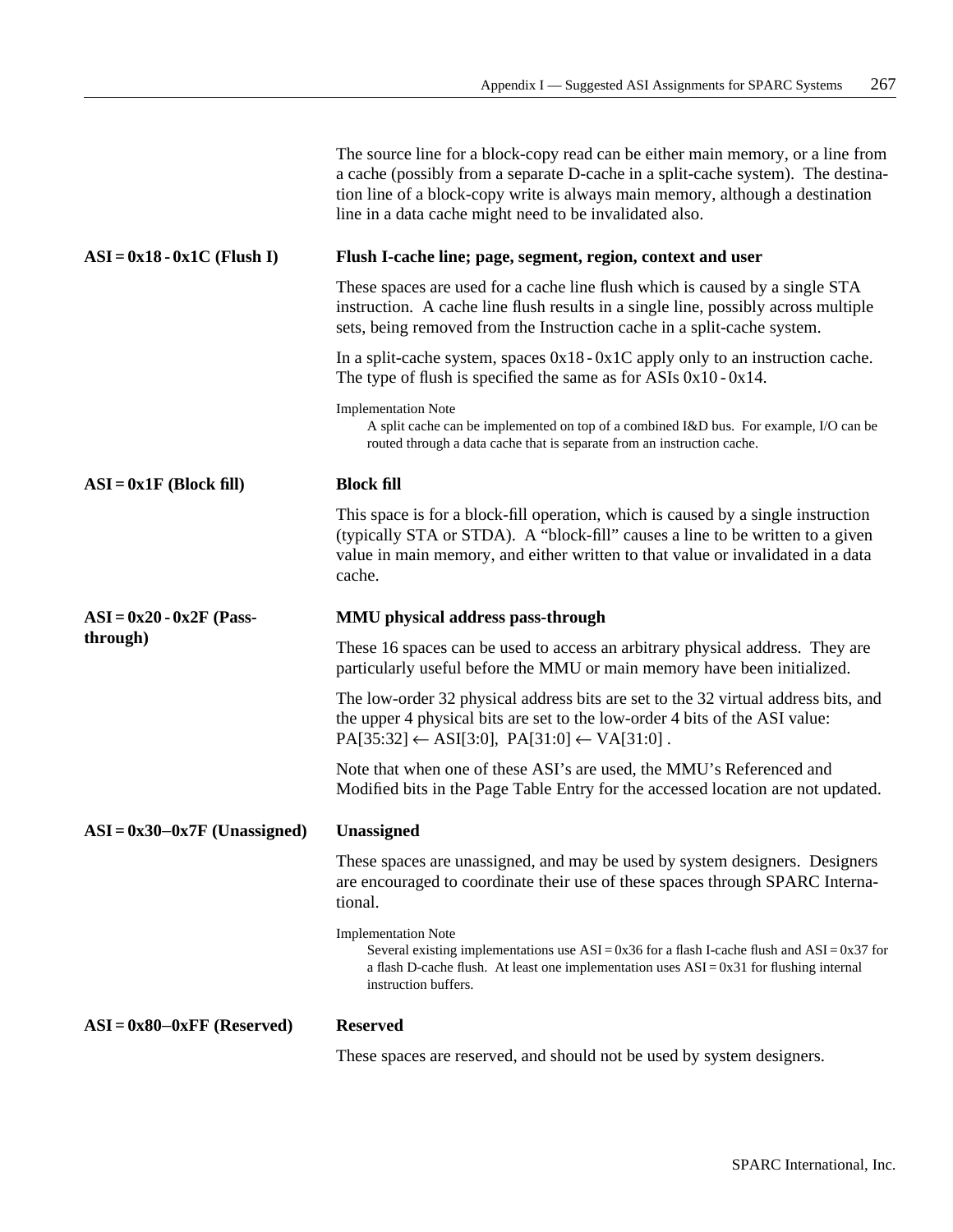$\overline{J}$ 

# Programming with the Memory Model

|                                                                        | This appendix describes how to program with the SPARC Memory Model. An<br>intuitive description of the model is provided in Chapter 6, "Memory Model." A<br>complete formal specification appears in Appendix K, "Formal Specification of<br>the Memory Model." In this section, general guidelines are given first, followed<br>by specific examples showing how low-level synchronization can be imple-<br>mented in TSO and PSO.                                                             |
|------------------------------------------------------------------------|-------------------------------------------------------------------------------------------------------------------------------------------------------------------------------------------------------------------------------------------------------------------------------------------------------------------------------------------------------------------------------------------------------------------------------------------------------------------------------------------------|
|                                                                        | Note that all "Code for PSO" examples in this appendix will execute correctly<br>at all times, on all SPARC implementations. "Code for TSO" examples will<br>execute correctly only on machines that do not implement PSO, or on machines<br>that implement PSO but have PSO execution mode disabled.                                                                                                                                                                                           |
| <b>J.1. Memory Operations</b>                                          | Programmers access memory via five operations: load, store, LDSTUB, SWAP,<br>and STBAR. Load copies a value from a location into a register. Store copies a<br>value from a register into a memory location. LDSTUB and SWAP are atomic<br>load-store instructions that store a value into a memory location and return the<br>old value in a register. STBAR ensures that all previous stores have been com-<br>pleted before subsequent stores and atomic load-stores are executed by memory. |
|                                                                        | FLUSH is not a memory operation, but it is relevant here in the context of syn-<br>chronizing stores to instructions. When a processor wants to modify an instruc-<br>tion at address A, it does a store A followed by a FLUSH A. The FLUSH ensures<br>that the change made by the store will become visible to the instruction units of<br>all processors in the system some time later.                                                                                                       |
| <b>J.2. Processors and</b><br><b>Processes</b>                         | In the SPARC Memory Model, the term "processor" may be replaced systemati-<br>cally by the term "process" or "thread," as long as the code for switching<br>processes or threads is written properly. The correct process switch sequence is<br>given in Section J.6. If an operating system implements this process switch<br>sequence, application programmers may ignore the difference between a<br>process/thread and a processor entirely.                                                |
| J.3. Portability and<br><b>Recommended</b><br><b>Programming Style</b> | Whether a program is portable across various memory models depends on how it<br>synchronizes access to shared read-write data. Two aspects of a program's style<br>are relevant to portability: Good semantics refers to whether the synchronization<br>primitives chosen and the way in which they are used is such that changing the<br>memory model does not involve making any changes to the code that uses the                                                                            |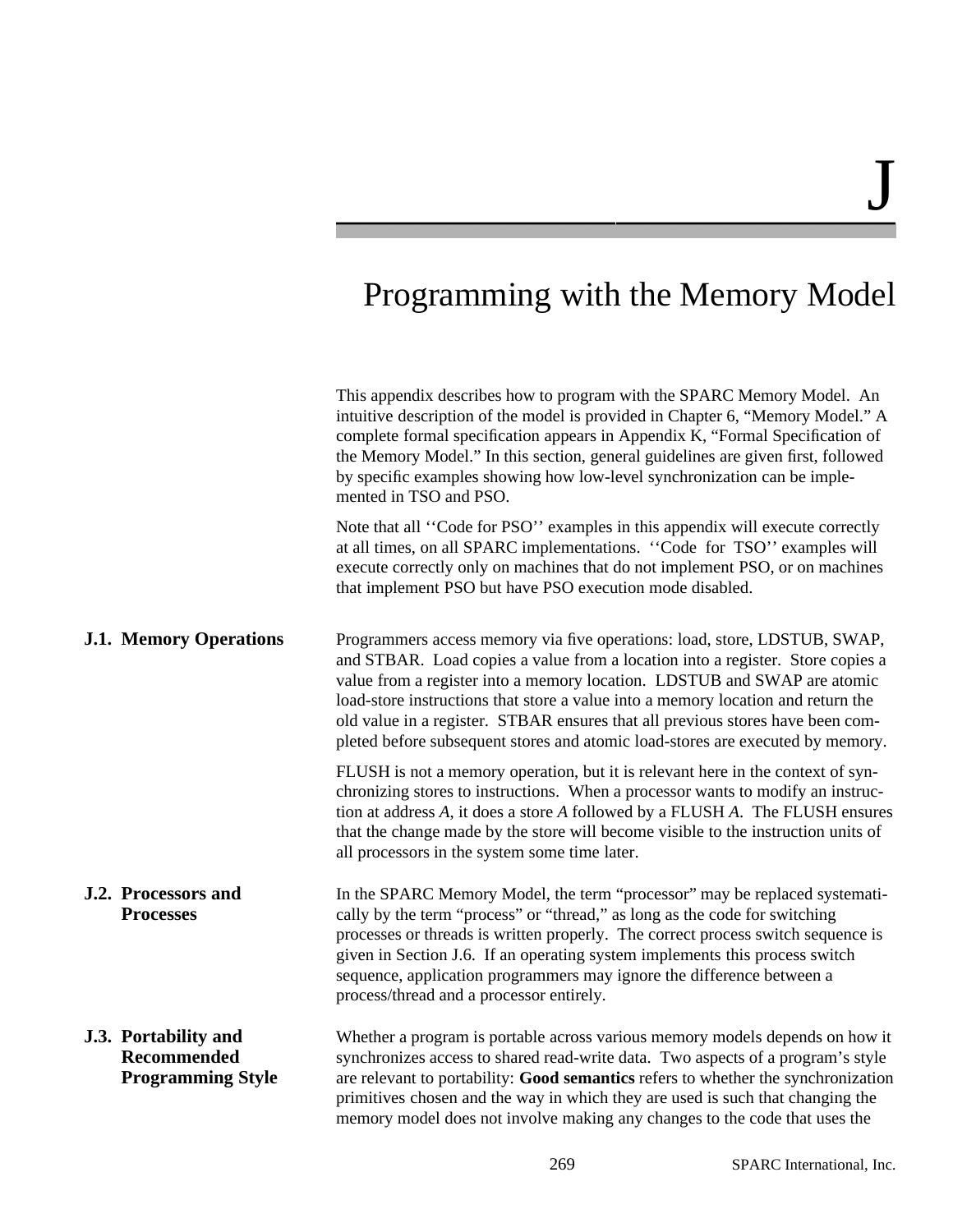primitives. **Good structure** refers to whether the code for synchronization is encapsulated through the use of primitives such that when the memory model is changed, required changes to the code are confined to the primitives. Good semantics are a prerequisite for portability, while good structure makes porting even easier.

Programs that use single-writer-multiple-readers locks to protect all access to shared read/write data are portable across PSO, TSO, and Strong Consistency. The code that implements the lock primitives themselves is portable across all three models only if it is written to run correctly on PSO. If the lock primitives are collected into a library, then at worst only the library routines need to be changed. Note that mutual exclusion (mutex) locks are a degenerate type of single-writer-multiple-readers lock.

Programs that use write locks to protect write accesses but read without locking are portable across PSO, TSO, and Strong Consistency only if writes to shared data are separated by STBAR instructions. If the STBAR instructions are omitted, then the code is portable only across TSO and Strong Consistency, but it will not in general work with PSO. The code that implements the lock primitives is portable across all three models only if it is written to run correctly on PSO. If the lock routines are collected into a library, the only possible changes that are not confined to the library routines are the STBAR instructions needed to separate writes in user code.

Programs that do synchronization without using single-writer-multiple-readers locks, write locks or their equivalent are, in general, not portable across PSO, TSO, and Strong Consistency. More precisely, programs written for PSO work on TSO or Strong Consistency; programs written for TSO work on Strong Consistency, but may not work on PSO; programs written for Strong Consistency may not work either on TSO or PSO. Thus programs written for PSO are the most portable, those written for TSO are less so, and those written for Strong Consistency are the least portable. This general relationship between the three models is shown graphically in Figure J-1. Programs written for PSO are represented by the innermost area, those written for TSO by the next larger enclosing area, and those written for Strong Consistency by the outermost area.

# Figure J-1 *Portability relations between PSO, TSO, and Strong Consistency*

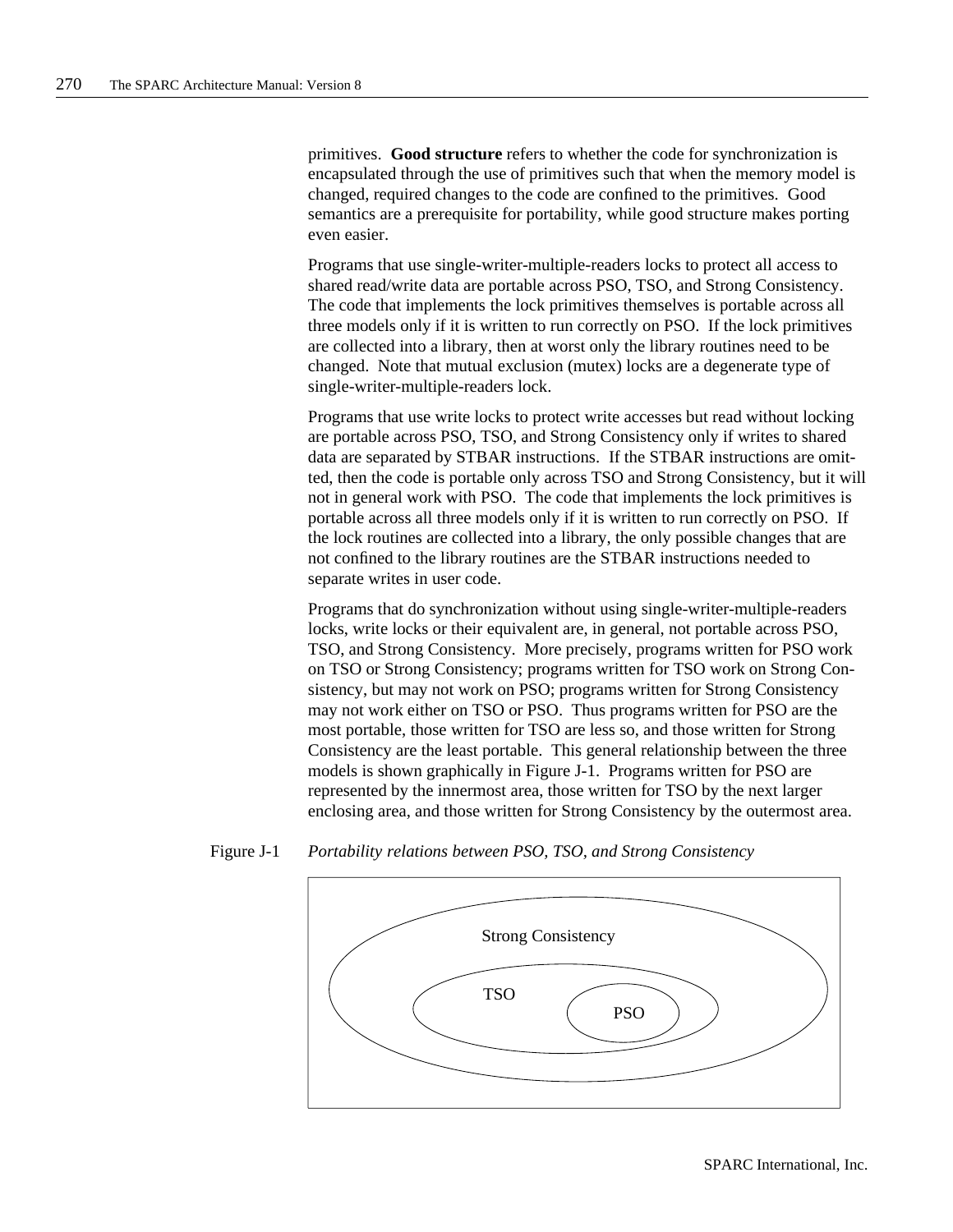The style recommendations may be summarized as follows: Programs should use single-writer-multiple-readers locks, or their equivalent, when possible. If write locks must be used, writes should be separated by STBAR instructions. Other lower-level forms of synchronization (such as Dekker's algorithm for locking) should be avoided when possible. When use of such low-level primitives is unavoidable, it is recommended that the code be written to work on the PSO model to ensure portability. Additionally, lock primitives should be collected together into a library and be written for PSO to ensure portability.

# **J.4. Spin Locks** A spin lock is a lock for which the "lock held" condition is handled by busy waiting. Figure J-2 shows how spin locks can be implemented using LDSTUB. A nonzero value for the lock represents the locked condition, while a value of zero means that the lock is free. Note that the code busy waits by doing loads to avoid generating expensive stores to a potentially shared location. The STBAR in UnLock ensures that pending user stores are completed before the store that frees the lock.

| Code for PSO           |       |                           | Code for TSO |       |                           |
|------------------------|-------|---------------------------|--------------|-------|---------------------------|
| LockWithLDSTUB(lock)   |       | LockWithLDSTUB(lock)      |              |       |                           |
| retry:                 |       | ldstub [lock], %10        | retry:       |       | ldstub [lock], %10        |
|                        | tst   | 810                       |              | tst   | 810                       |
|                        | be    | out                       |              | be    | out                       |
|                        | nop   |                           |              | nop   |                           |
| loop:                  | ldub  | $[lock]$ , $\$10$         | loop:        | ldub  | $[lock]$ , $\$10$         |
|                        | tst   | 810                       |              | tst   | 810                       |
|                        | bne   | loop                      |              | bne   | loop                      |
|                        | nop   |                           |              | nop   |                           |
|                        | ba, a | retry                     |              | ba, a | retry                     |
| out:                   | nop   |                           | out:         | nop   |                           |
| UnLockWithLDSTUB(lock) |       | UnLockWithLDSTUB(lock)    |              |       |                           |
|                        | stbar |                           |              | stub  | $\text{sg0}$ , [ $lock$ ] |
|                        | stub  | $\text{sg0}$ , [ $lock$ ] |              |       |                           |

Figure J-2 *Lock and Unlock using LDSTUB*

Figure J-3 shows how spin locks can be implemented using SWAP. Again, a nonzero value for the lock represents the locked condition, while a value of zero means the lock is free (the advantage of this encoding is that the lock owner's name can be kept in the lock). Also, note that the code busy waits by doing loads, not SWAPs.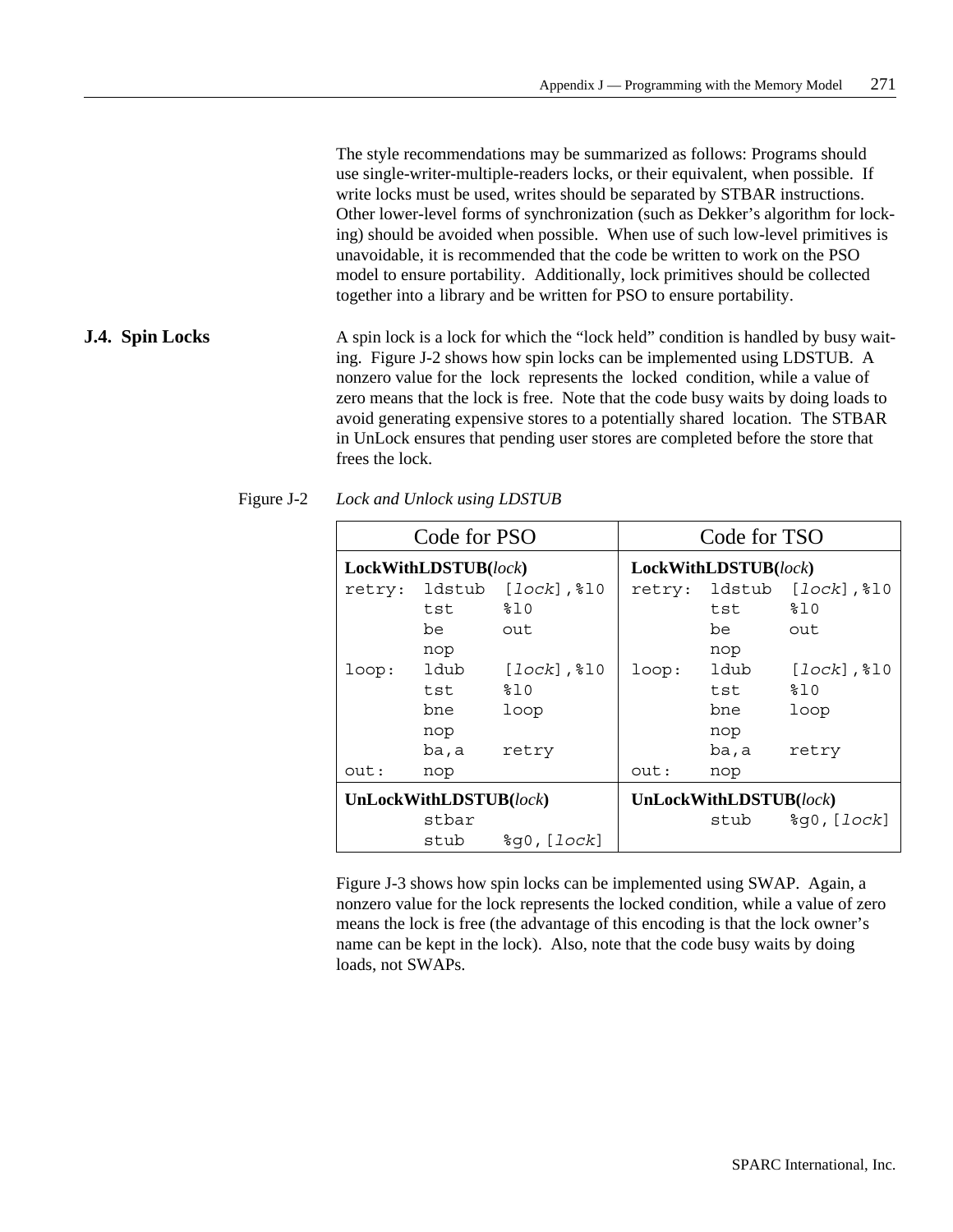|                                   | Code for PSO |                        |                         | Code for TSO                      |                      |
|-----------------------------------|--------------|------------------------|-------------------------|-----------------------------------|----------------------|
| LockWithSWAP(lock, old)           |              |                        | LockWithSWAP(lock, old) |                                   |                      |
| retry:                            | mov          | -1,%10                 | retry:                  |                                   | mov -1,%10           |
|                                   |              | swap [lock], \$10      |                         |                                   | swap [lock], \$10    |
|                                   | tst %10      |                        |                         | $tst$ $\$10$                      |                      |
|                                   | be           | out                    |                         | be                                | out                  |
|                                   | nop          |                        |                         | nop                               |                      |
| loop:                             | ld           | $[lock]$ , $\$10$      | loop:                   | ld                                | $[lock]$ , $\$10$    |
|                                   | tst          | 810                    |                         | tst                               | 810                  |
|                                   | bne          | loop                   |                         | bne                               | loop                 |
|                                   | nop          |                        |                         | nop                               |                      |
|                                   | ba,a         | retry                  |                         |                                   | ba, a retry          |
| out:                              | st           | $\$10$ , $[old]$       | out:                    | st                                | $\$10$ , $[old]$     |
| <b>UnLockWithSWAP</b> (lock, new) |              |                        |                         | <b>UnLockWithSWAP</b> (lock, new) |                      |
|                                   | 1d           | $[new]$ , $\$10$       |                         | ld                                | $[new]$ , $\$10$     |
|                                   | stbar        |                        |                         | st                                | %10, [ <i>lock</i> ] |
|                                   |              | $st$ $\$10$ , $[lock]$ |                         |                                   |                      |

#### Figure J-3 *Lock and Unlock using SWAP*

### **J.5. Producer-Consumer Relationship**

In a producer-consumer relationship, a producer process generates data and puts it into a buffer, while a consumer process takes data from the buffer and uses it. If the buffer is full, the producer process stalls when trying to put data into the buffer. If the buffer is empty, the consumer process stalls when trying to remove data.

Figures J-4 and J-5 show the buffer data structure and the producer and consumer code for PSO and TSO. The code assumes the existence of two procedures Incr-Head and IncrTail which increment the head and tail pointers of the buffer in a wraparound manner and return the incremented value. **Note that these routines do not modify the pointers in the buffer**.

#### Figure J-4 *Data Structure for Producer and Consumer code*

Buffer data structure:

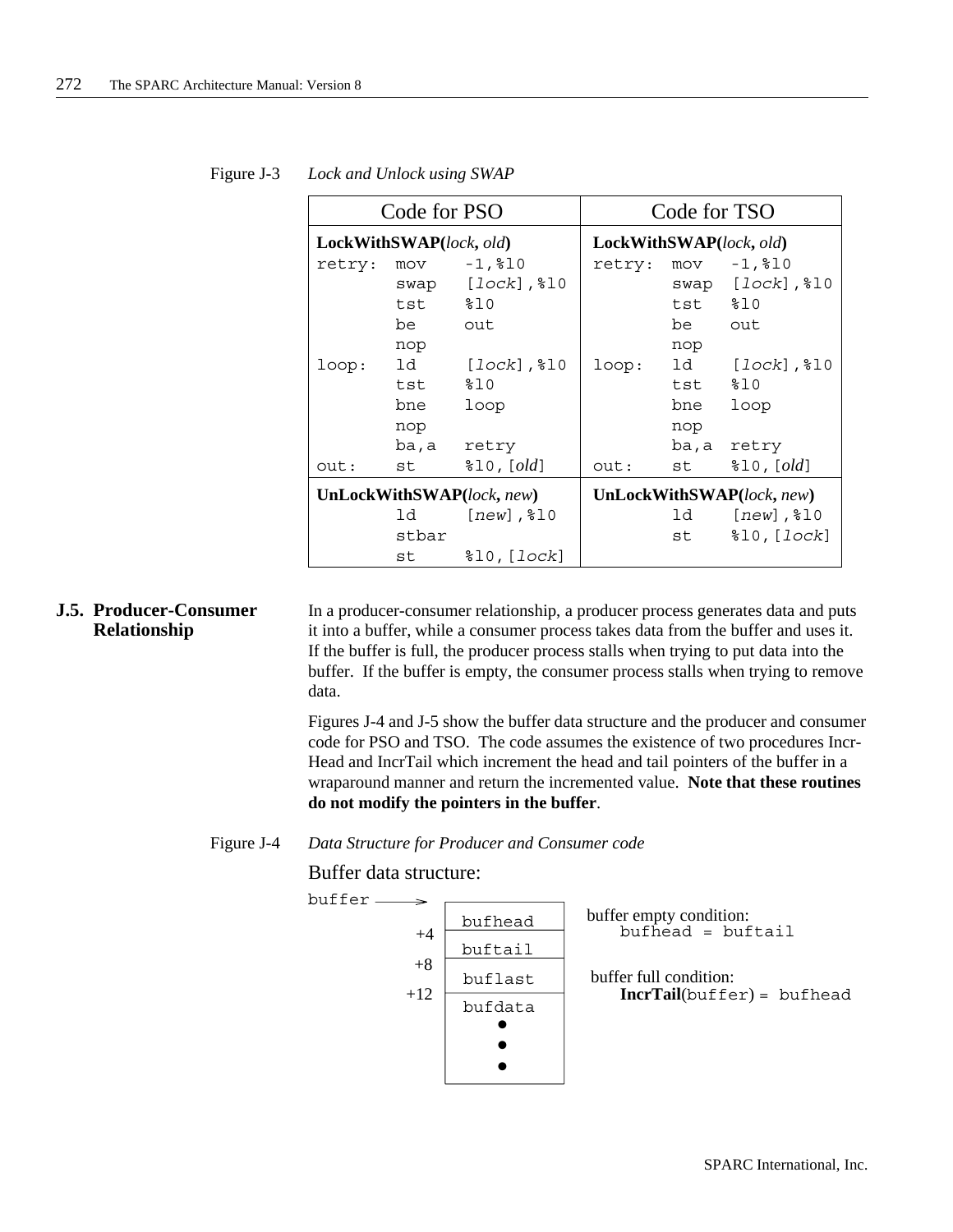#### Figure J-5 *Producer and Consumer code*

Register usage:

| $\$i0$ and $\$i1$ : | parameters   |
|---------------------|--------------|
| $\$10$ and $\$11$ : | local values |
| 800:                | result       |

| Code for PSO          |      |                    |                               |                | Code for TSO   |
|-----------------------|------|--------------------|-------------------------------|----------------|----------------|
| Produce(buffer, data) |      |                    | <b>Produce</b> (buffer, data) |                |                |
|                       | mov  | 810, 800           |                               | mov            | 810, 800       |
|                       | call | incrTail           |                               |                | call IncrTail  |
| full:                 | ld   | [%iO],%lO          | full:                         |                | ld [%i0],%10   |
|                       | cmp  | \$10, \$00         |                               | cmp            | 810, 800       |
|                       | be   | full               |                               | be             | full           |
|                       |      | ld [%i0+4], %10    |                               | ld             | $[$ %i0+4],%l0 |
|                       |      | st %i1, [%10]      | st                            |                | %i1, [810]     |
| stbar                 |      |                    | st                            | $800, [810+4]$ |                |
|                       | st   | $800, [810+4]$     |                               |                |                |
| $Consume(buffer)$     |      |                    | $Consume(buffer)$             |                |                |
|                       | ld   | [§i0],§l0          |                               | ld             | [§i0],§l0      |
| empty:                | ld   | $[$ 810+4], $ $ 11 | empty:                        |                | ld [%i0+4],%l1 |
|                       | cmp  | %10, %11           |                               | cmp            | %10, %11       |
|                       | be   | empty              |                               | be             | empty          |
|                       | mov  | 810, 800           |                               | mov            | \$10, \$00     |
|                       | call | IncrHead           |                               | call           | IncrHead       |
|                       | ld   | [%iO],%lO          |                               |                | 1d [%i0], %10  |
|                       | st   | 800, [810]         |                               | st             | 800, [810]     |
|                       | mov  | \$10, \$10         |                               | mov            | \$10, \$10     |

#### **J.6. Process Switch Sequence**

This section provides code that must be used during process or thread switching to ensure that the memory model as seen by a process or thread is the same as that seen by a processor. The **HeadSequence** must be inserted at the beginning of a process or thread when it starts execution on a processor. The **TailSequence** must be inserted at the end of a process or thread when it relinquishes a processor.

Figure J-6 shows the head and tail sequences. The two sequences refer to a perprocess variable *tailDone*. The value 0 for *tailDone* means that the process is running, while the value -1 (all ones) means that the process has completed its tail sequence and may be migrated to another processor if the process is runnable. The SWAP in the HeadSequence is required to be able to provide a switching sequence that ensures that the state observed by a process at its source processor will also be seen by the process at its destination processor. Note that since FLUSHes and stores are totally ordered, the head sequence does not need to do anything special to ensure that FLUSHes performed prior to the switch are visible at the new processor. Also note that the switch sequence works for FLUSHes when the new processor is the same as the old processor only because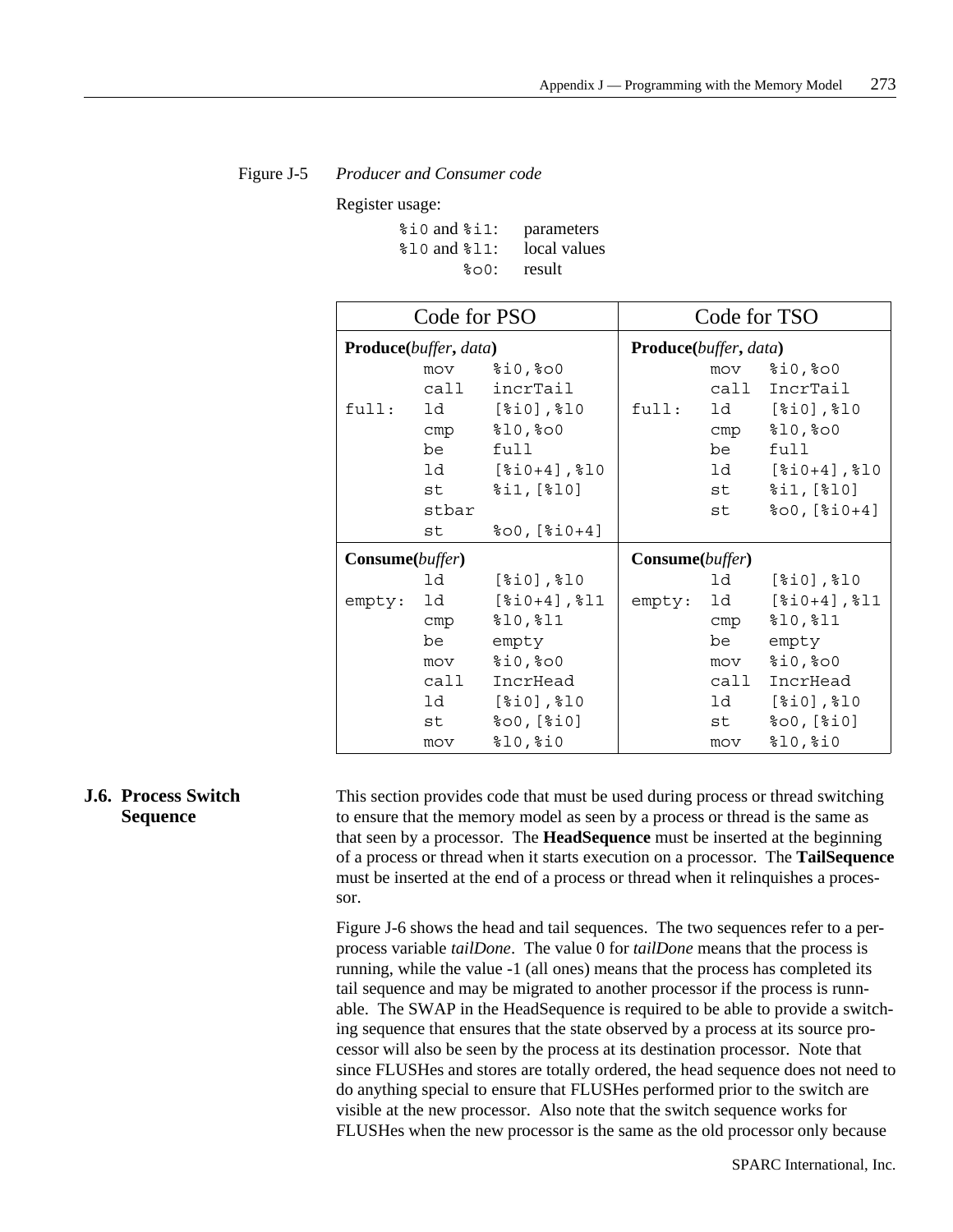there are more than 5 instructions in the head sequence.

| Code for PSO                   |                          |  |                        | Code for TSO              |  |
|--------------------------------|--------------------------|--|------------------------|---------------------------|--|
| <b>HeadSequence</b> (tailDone) |                          |  | HeadSequence(tailDone) |                           |  |
|                                | nrdy: 1d [tailDone], %10 |  |                        | nrdy: 1d [tailDone], \$10 |  |
|                                | cmp $\$10,-1$            |  |                        | cmp $\$10,-1$             |  |
| bne nrdy                       |                          |  | bne nrdy               |                           |  |
|                                | $mov$ 0, $\$10$          |  |                        | $mov$ 0, $\$10$           |  |
|                                | swap [tailDone], %10     |  |                        | swap [tailDone], \$10     |  |
|                                | cmp $\$10,-1$            |  |                        | cmp $$10,-1$              |  |
| bne,a nrdy                     |                          |  | bne, a nrdy            |                           |  |
| TailSequence(tailDone)         |                          |  | TailSequence(tailDone) |                           |  |
|                                | $mov -1, \$10$           |  |                        | $mov -1,$ \$10            |  |
| stbar                          |                          |  |                        | st %10, [tailDone]        |  |
|                                | st %10, [tailDone]       |  |                        |                           |  |

#### Figure J-6 *Process or Thread Switch Sequence*

**J.7. Dekker's Algorithm** Dekker's algorithm is the classical sequence for synchronization entry into a critical section using just loads and stores. The reason for showing this example here is to illustrate how one may ensure that a store followed by a load in issuing order will be executed by the memory system in that order. Dekker's algorithm is **not** a recommended synchronization primitive, because it requires a Strongly Consistent memory model to work. Dekker's algorithm (and similar synchronization sequences) can be coded on PSO and TSO simply by replacing all stores by SWAPs. The value returned by each SWAP is ignored.

> Figure J-7 shows the entry and exit sequences for Dekker's algorithm. The locations *A* and *B* are used for synchronization;  $A = 0$  means that process P1 is outside its critical section, while any other value means that P1 is inside it; similarly,  $B = 0$  means that P2 is outside its critical section, and any other value means that P2 is inside it.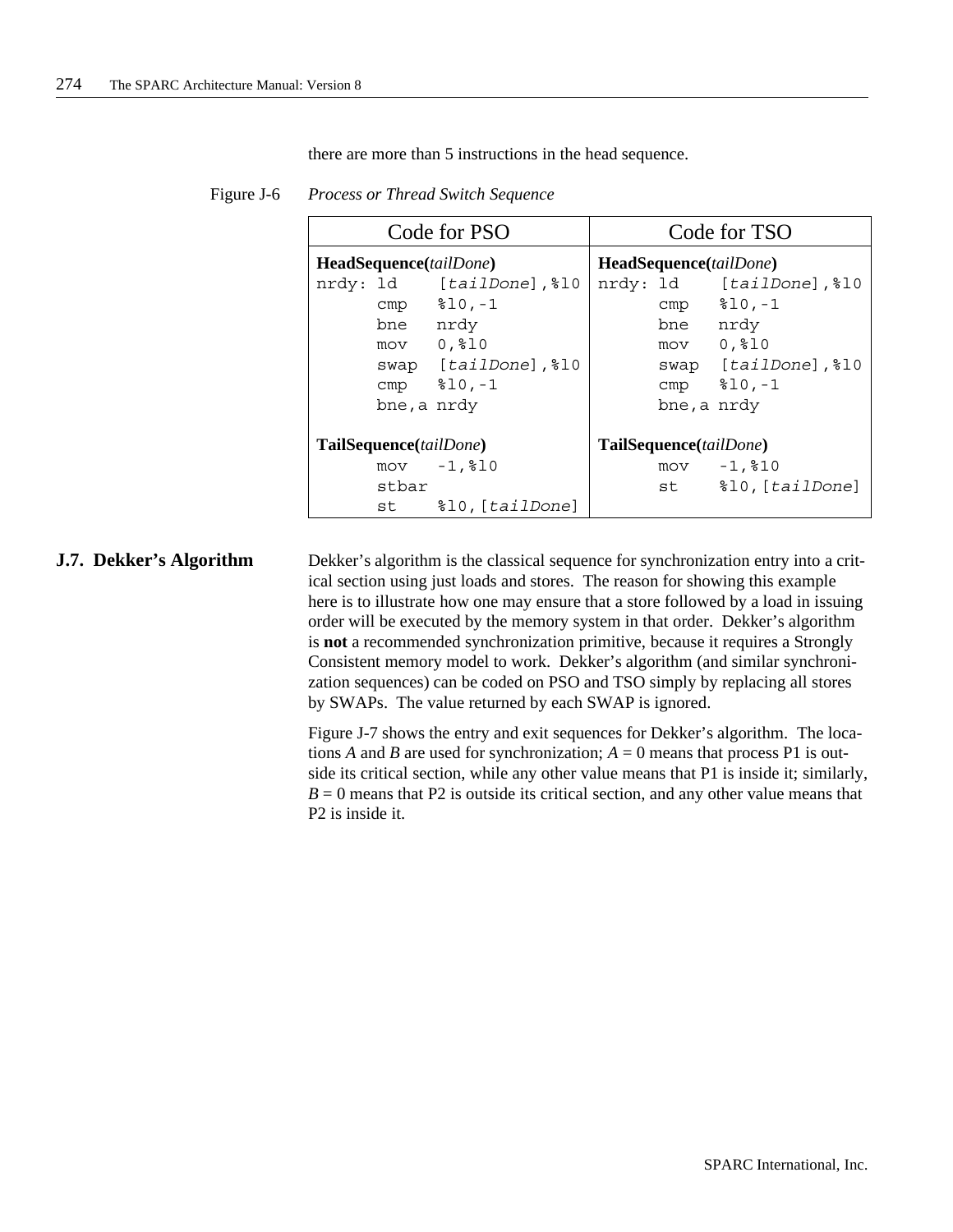|           | Code for PSO             |                                                                                                                     |           | Code for TSO               |                                                                                        |
|-----------|--------------------------|---------------------------------------------------------------------------------------------------------------------|-----------|----------------------------|----------------------------------------------------------------------------------------|
|           | P1Entry()                |                                                                                                                     |           | P1Entry()                  |                                                                                        |
|           | mov                      | $-1,$ $810$<br>busy: $swap$ [A], $\$10$<br>1d [B], %10<br>$cmp$ $$10,0$<br>bne, a busy<br>$st$ $\text{sg0}$ , $[A]$ |           | mov<br>cmp<br>bne, a<br>st | $-1,$ $810$<br>busy: $swap$ [A], $\$10$<br>1d [B], %10<br>$\$10,0$<br>busy<br>sg0, [A] |
|           | PIExit()                 |                                                                                                                     |           | PIExit()                   |                                                                                        |
|           | stbar                    | $st$ $\texttt{\$g0,[A]}$                                                                                            |           | st                         | sg0, [A]                                                                               |
| P2Entry() |                          |                                                                                                                     | P2Entry() |                            |                                                                                        |
|           | mov<br>bne, a busy<br>st | $-1,$ $810$<br>busy: $swap$ [B], $\$10$<br>1d [A], %10<br>cmp %10,0<br>$\S$ g $0$ , $[B]$                           |           | mov<br>cmp<br>bne, a<br>st | $-1,$ $\$10$<br>busy: $swap$ [B], $\$10$<br>1d [A], \$10<br>\$10,0<br>busy<br>sg0, [B] |
| P2Exit()  | stbar                    |                                                                                                                     | P2Exit()  | st                         | sg0, [B]                                                                               |
|           |                          | $st \t\t\t\t\t\t\t\text{sg0, [B]}$                                                                                  |           |                            |                                                                                        |

#### Figure J-7 *Simplified Dekker's Algorithm*

**J.8. Code Patching** The code patching example illustrates how to modify code that is potentially being executed at the time of modification. Two common uses of code patching are in debuggers and dynamic linking.

> Code patching involves a modifying process *Pm*, and one or more target processes *Pt*. For simplicity, assume that the sequence to be modified is four instructions long: the old sequence is (*Old*1, *Old*2, *Old*3, *Old*4), and the new sequence is (*New*1, *New*2, *New*3, *New*4). There are two examples: **noncooperative** modification, in which the changes are made without cooperation from *Pt*; and **cooperative** modification, in which the changes require explicit cooperation from *Pt*.

In non-cooperative modification, changes are made in reverse execution order. The three partially modified sequences (*Old*1, *Old*2, *Old*3, *New*4), (*Old*1, *Old*2, *New*3, *New*4), and (*Old*1, *New*2, *New*3, *New*4) must be legal sequences for *Pt*, in that *Pt* must do the right thing if it executes any of them. Additionally, none of the locations to be modified, except the first, may be the target of a branch. Figure J-8 shows the code for PSO and TSO. The code assumes that %i0 contains the starting address of the area to be patched and %i1, %i2, %i3, %i4 contain *New*1, *New*2, *New*3, and *New*4.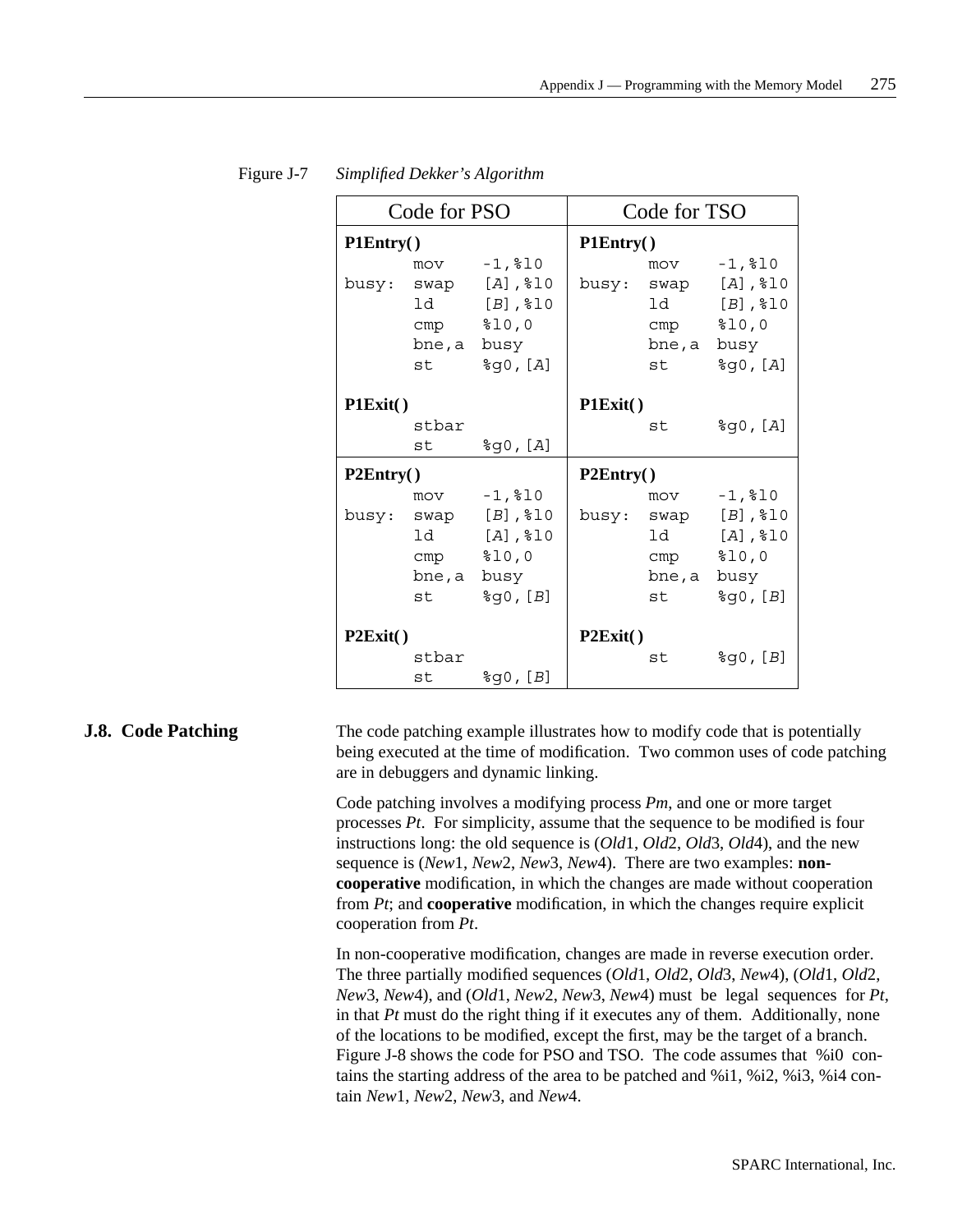|                 | Code for PSO                     | Code for TSO |                                  |  |
|-----------------|----------------------------------|--------------|----------------------------------|--|
|                 | NonCoopPatch(addr, instructions) |              | NonCoopPatch(addr, instructions) |  |
| st              | %i4,[%i0+12]                     | st           | $\$14$ , $[\$10+12]$             |  |
|                 | $flush$ $%10+12$                 | flush        | $810+12$                         |  |
| stbar           |                                  | st           | $\$i3, [§i0+8]$                  |  |
| st              | $\$13, [§10+8]$                  | flush        | $810+8$                          |  |
| $flush$ $%10+8$ |                                  | st           | $\$12, [§10+4]$                  |  |
| stbar           |                                  | flush        | $3i0+4$                          |  |
| st              | $\$12$ , $[\$10+4]$              | st           | $%i1,$ $%i0]$                    |  |
| $flush$ $%10+4$ |                                  | flush        | 810                              |  |
| stbar           |                                  |              |                                  |  |
| st              | $%i1,$ $%i0]$                    |              |                                  |  |
| flush           | 810                              |              |                                  |  |
|                 |                                  |              |                                  |  |

| Figure J-8 | <b>Non-Cooperative Code Patching</b> |  |  |  |
|------------|--------------------------------------|--|--|--|
|------------|--------------------------------------|--|--|--|

Note that the FLUSH instructions in the above code do not need to be followed by 5 delay instructions because the only assumption is that the modifications done by *Pm* happen in the correct order "some time later". This order is guaranteed even if a 5-instruction delay is not inserted after each flush.

The constraint that all partially modified sequences must be legal is quite restrictive. When this constraint cannot be satisfied, non-cooperative code patching may require the target processor to execute FLUSH instructions. One method of triggering such FLUSHes would be to send an interrupt to the target processor.

In cooperative code patching, changes to instructions can be made in any order. When *Pm* is done with the changes, it writes into a shared variable *done* to notify *Pt*. *Pt* waits for *done* to change from 0 to some other value as a signal that the changes have been completed. Figure J-9 shows the code for PSO and TSO. The code assumes that %i0 contains the starting address of the area to be patched, %i1, %i2, %i3, %i4 contain *New*1, *New*2, *New*3, and *New*4, and %g1 contains the address of *done*. The FLUSH instructions in *Pt* ensure that the instruction buffer of *Pt*'s processor is flushed so that the old instructions are not executed.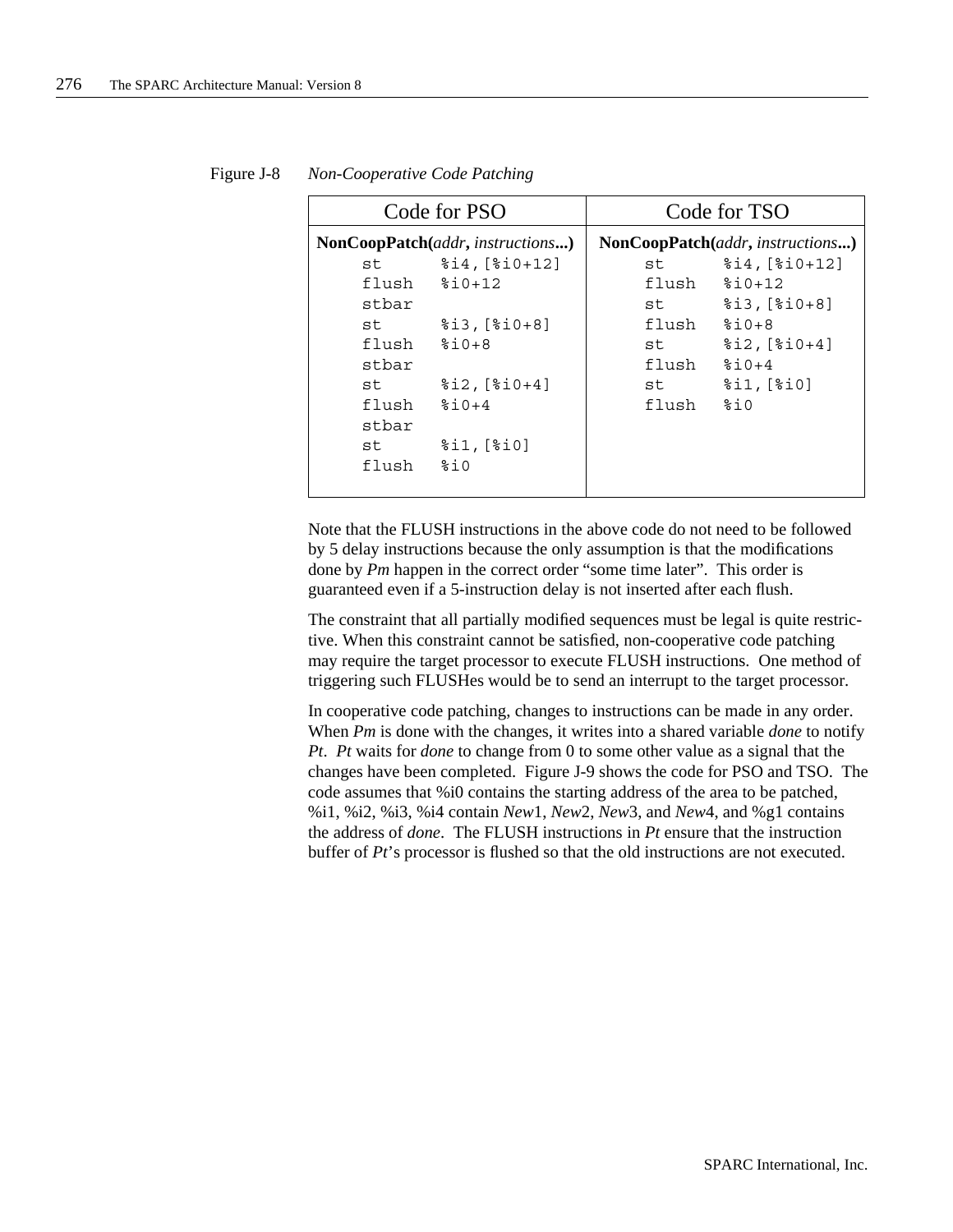|              | Code for PSO |                               | Code for TSO                  |           |                     |
|--------------|--------------|-------------------------------|-------------------------------|-----------|---------------------|
|              |              | CoopPatch(addr, instructions) | CoopPatch(addr, instructions) |           |                     |
|              | st           | %i1, [8i0]                    |                               | st        | $%i1, [$ $i0]$      |
|              | st           | $\$i2, [§i0+4]$               |                               | st        | $\$i2, [§i0+4]$     |
|              | st           | $\$i3, [§i0+8]$               |                               | st        | $\$i3, [§i0+8]$     |
|              | st           | $\$i4, [§i0+12]$              |                               | st        | $\$i4, [§i0+12]$    |
|              | mov          | $-1, \$10$                    |                               | mov       | $-1,$ $\$10$        |
|              | stbar        |                               |                               | st        | $\$10$ , $[$ $§q1]$ |
|              | st           | $\$10, [§91]$                 |                               |           |                     |
| TargetCode() |              |                               | TargetCode()                  |           |                     |
| wait:        | ld           | [%g1],%l0                     | wait:                         | ld        | [891], 810          |
|              | cmp          | $\$10,0$                      |                               | cmp       | $\$10,0$            |
|              | be           | wait                          |                               | be        | wait                |
|              | flush        | Α                             |                               | flush     | Α                   |
|              | flush A+4    |                               |                               | flush A+4 |                     |
|              | flush A+8    |                               |                               | flush A+8 |                     |
|              | flush        | A+12                          |                               | flush     | $A+12$              |
|              | nop          |                               |                               | nop       |                     |
|              | nop          |                               |                               | nop       |                     |
|              | nop          |                               |                               | nop       |                     |
|              | nop          |                               |                               | nop       |                     |
|              | nop          |                               |                               | nop       |                     |
| A:           | Old1         |                               | A:                            | Old1      |                     |
|              | Old2         |                               |                               | Old2      |                     |
|              | Old3         |                               |                               | Old3      |                     |
|              | Old4         |                               |                               | Old4      |                     |
|              | .            |                               |                               | .         |                     |

#### Figure J-9 *Cooperative Code Patching*

**J.9. Fetch and Add** Fetch and Add performs the sequence  $a = a + b$  atomically with respect to other Fetch and Add's to location *a*. Two versions of Fetch and Add are shown. The first uses the routine LockWithLDSTUB described earlier, while the second uses LockWithSwapOnes, a version of LockWithSwap that uses the encoding all ones to mean lock held, and any other value to mean lock free. Note that index cannot have the value -1 since the lock routine uses this value to encode the lock-held state. The code for PSO and TSO is identical, so only one version is shown for the two models.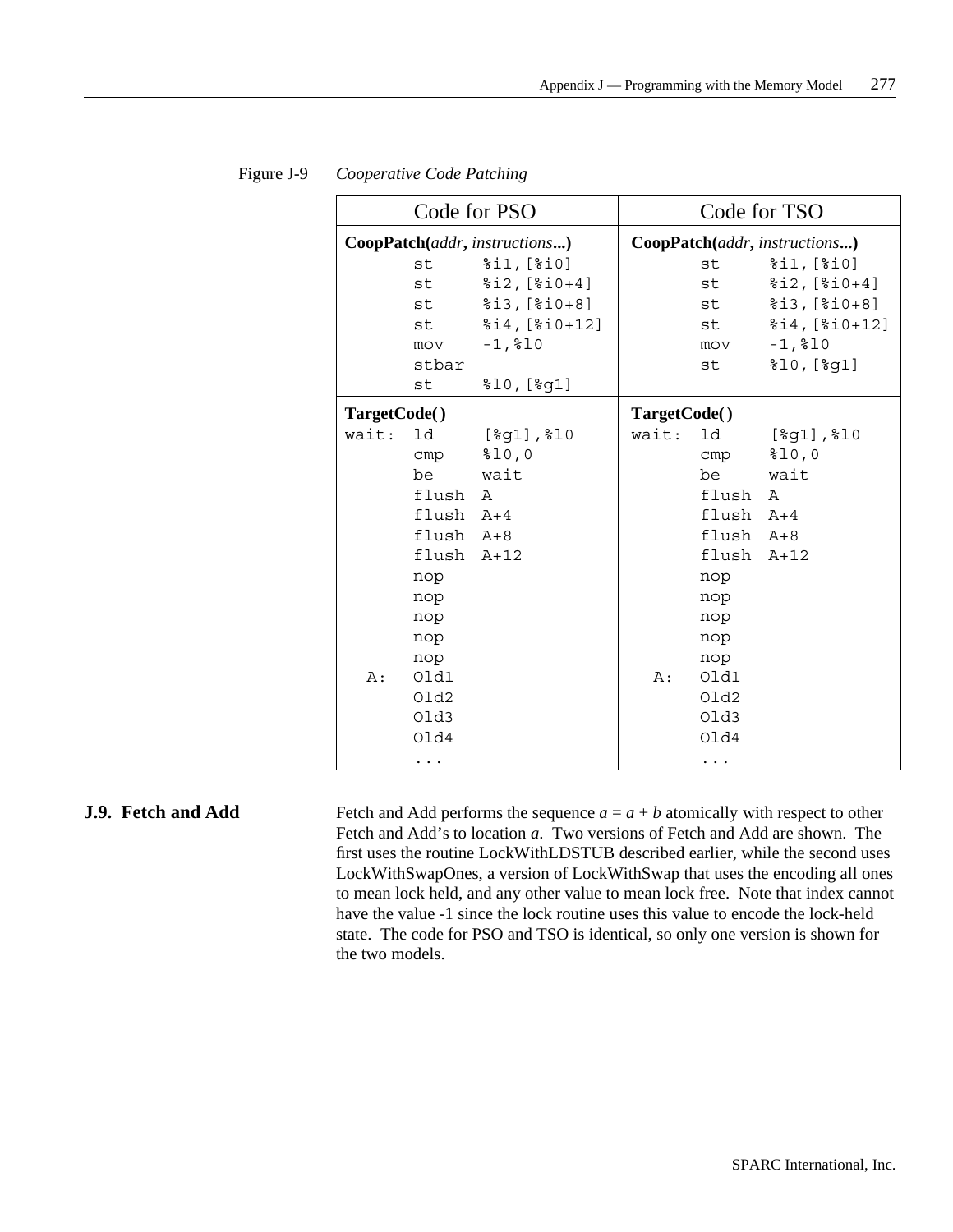Figure J-10 *Fetch and Add using LDSTUB and SWAP*

```
/*Fetch and Add using LDSTUB*/
int Fetch_And_Add(Index, Increment, Lock)
       int *Index;
      int Increment;
      int *Lock;
       \{int old_value;
             LockWithLDSTUB(Lock);
               old value = *Index;*Index = old_value + Increment;
             UnlockWithLdstUB(Lock);
             return(old_value);
       }
/*Fetch and Add using SWAP*/
int Fetch_And_Add(Index,Increment)
      int *Index;
      int Increment;
       \{int old_value;
             int new_value;
             LockWithSwapOnes(Index,&old_value);
               new_value = old_value + Increment;
             UnlockWithSwapOnes(Index,&new_value);
             return(old_value);
       }
LockWithSwapOnes(lock, old)
loop: ld [lock],%l0
      cmp %l0,-1
      be loop
      mov -1,%l0
      swap [lock],%l0
      cmp %l0,-1
      be loop
      st %l0,[old]
UnLockWithSwapOnes(lock, new)
      ld [new],%l0
      stbar
       st %l0,[lock]
```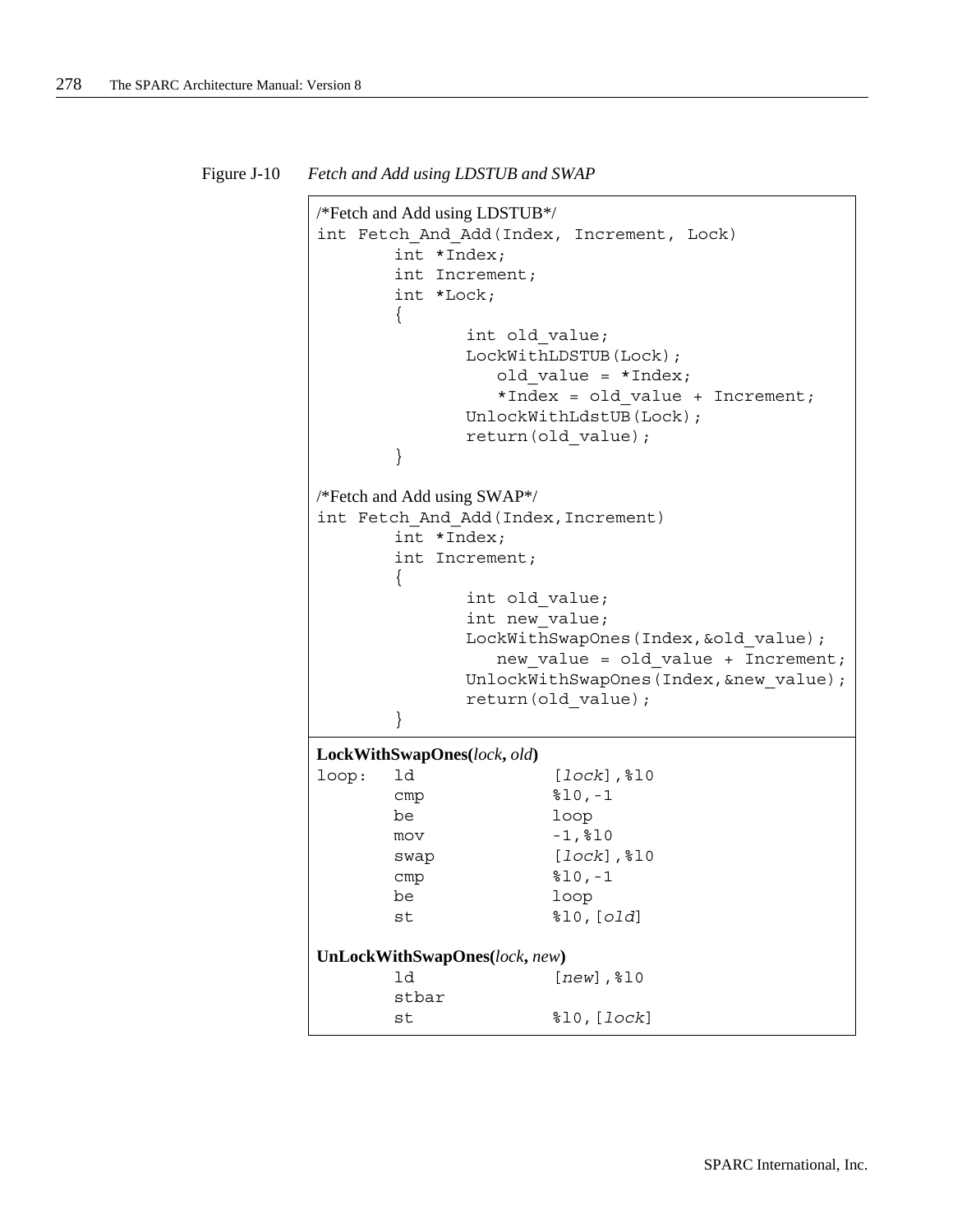#### **J.10. Barrier Synchronization** Barrier Synchronization ensures that each of *N* processes is blocked until all of them reach a given state. The point in the flow of control at which this state is reached is called the Barrier, hence the name Barrier Synchronization. The code uses the variable *Count* initialized to *N*. As each process reaches its desired state, it decrements *Count* and waits for *Count* to reach 0 before proceeding further. Two versions are shown, one that uses LockWithLDSTUB, and the other that uses LockWithSwapOnes. The code for PSO and TSO is identical, so only one version is shown for the two models.

Figure J-11 *Barrier Synchronization using LDSTUB and SWAP*

```
/*Barrier Synchronization using LDSTUB*/
Barrier(Count,Lock)
  int *Count;
  int *Lock;
  {
          LockWithLDSTUB(Lock);
             *Count = *Count - 1;
          UnlockWithLdstUB(Lock);
          while(*Count > 0) \{j/\text{*busy-wait*}/\}}
/*Barrier Synchronization using SWAP*/
Barrier(Count)
  int *Count;
   {
          int current_value;
          LockWithSwapOnes(Count, &current_value);
             current value--;
          UnlockWithSwapOnes(Count, &current value);
          while(*Count > 0) { ; /*busy-wait*/ }
   }
```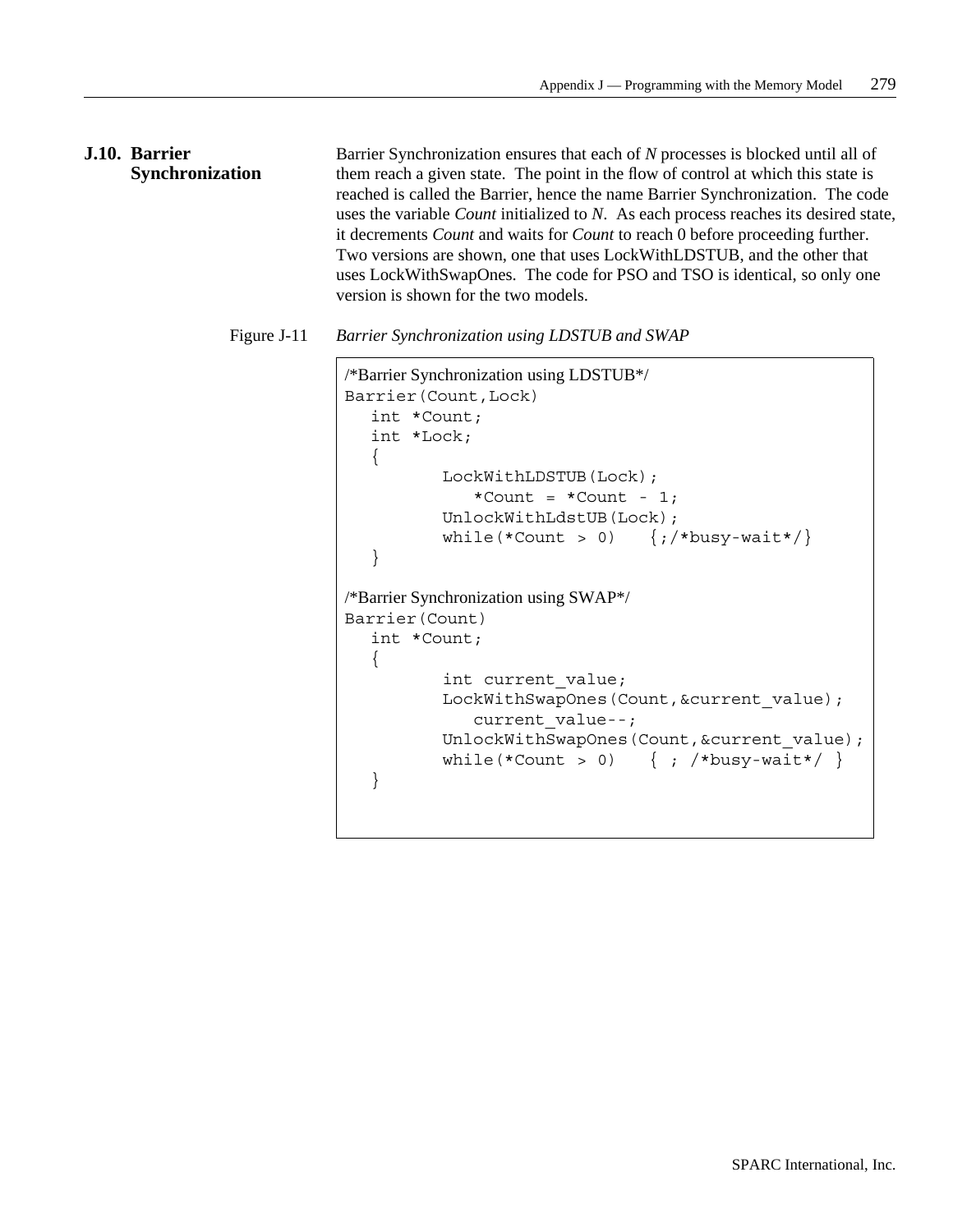## Formal Specification of the Memory Model

This Appendix provides a formal description of the SPARC Memory Model. The formal description is more complete and more precise than the intuitive description in Chapter 6, "Memory Model." It therefore represents the definitive specification. Implementations must conform to this model, and programmers must use this description in the case of ambiguity in the intuitive description.

The formal description specifies an interface between programs and hardware implementations that captures all information relevant to the functioning of memory operations. The goal of this specification is to allow programs and hardware implementations to be developed independently, while still allowing any program to run on any SPARC implementation. The axiomatic nature of the specification permits programmers to reason formally about whether critical program fragments satisfy desired properties. It also lets hardware designers use formal techniques to determine whether a given implementation conforms to the memory model.

**K.1. Notation** Data loads and stores are denoted by *L* and *S*, respectively. Atomic load-stores are denoted by  $[L; S]$ , where  $[ ]$  represents atomicity. The instruction STBAR is denoted by *S–* , and the instruction FLUSH by *F*. Instruction fetches are denoted by *IF*, and instruction loads by *IL* . Note that *L* specifically excludes instruction loads. Superscripts on L, S, S, F, IF, and IL refer to processor numbers, while subscripts on  $L$ ,  $S$ ,  $F$ ,  $IF$ , and  $IL$  refer to memory locations.  $S$  does not carry subscripts because conceptually it applies to all memory locations. A *#n* after an *S* refers to the value written by the *S* . Thus, for example,

 $S_a^i \# 0$  denotes a store of 0 to location *a* by processor  $P^i$ .

 $L_a^i$  denotes a doubleword load from location *a* by processor  $P^i$ .

 $[L_a^i; S_a^i \# 1]$  denotes an atomic load-store of 1 to location *a* by  $P^i$ .

 $S^i$  denotes an STBAR by processor  $P^i$ .

In the axioms that follow, *L* 's and *S* 's refer both to ordinary data loads and stores and those done as parts of atomic load-stores. The value returned by an *L* , *IF*, or *IL*, or stored by an *S* is denoted by **Val**[ ]. **Val** is not defined for  $[L; S]$ as a whole, or for *S–* . Thus,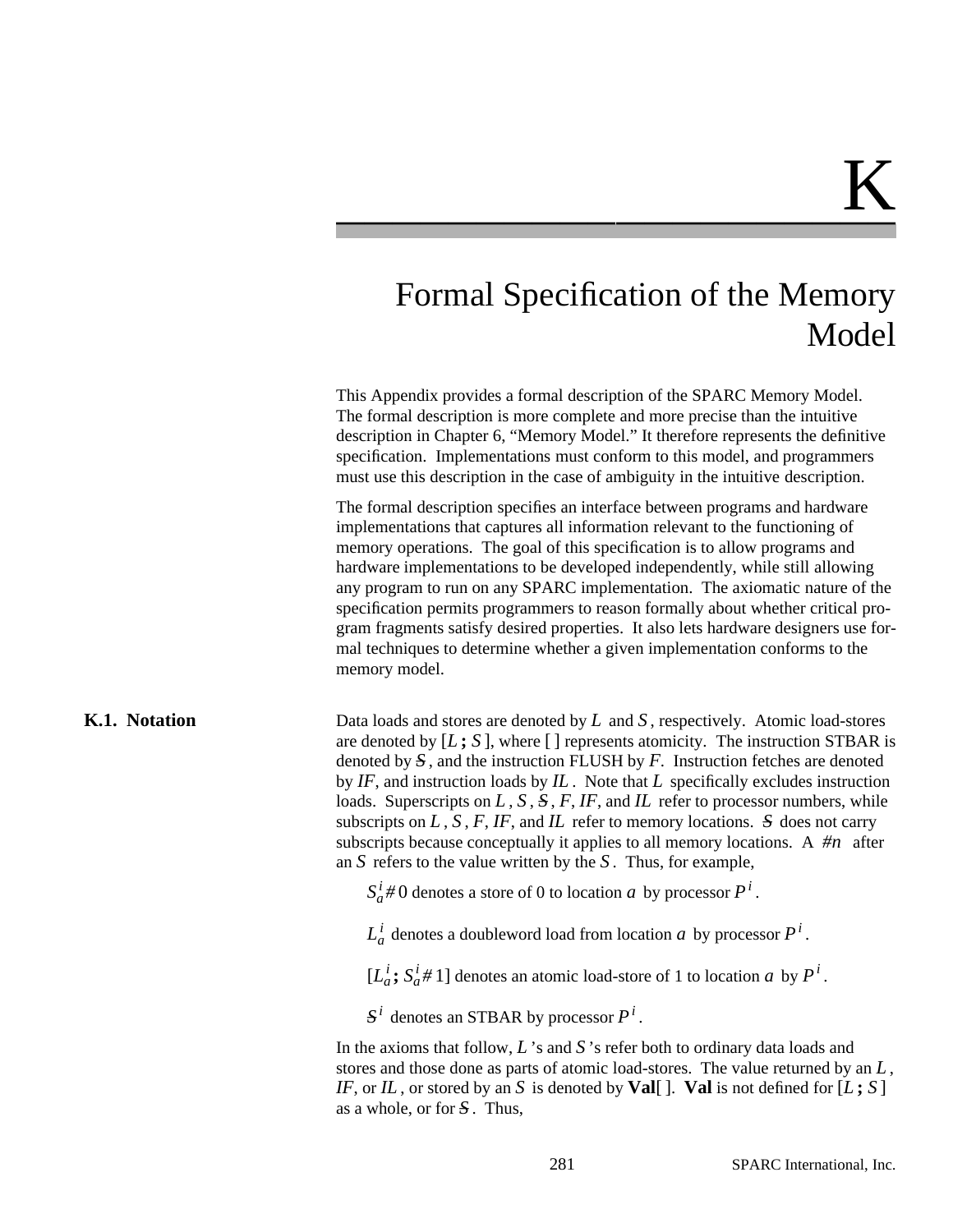**Val**  $[L_a^i]$  denotes the doubleword value returned by  $L_a^i$ .

**Val**  $[S_a^i]$  denotes the doubleword value in location *a* immediately after  $S_a^i$ .

*SOp* is used as shorthand for *S* or *F*. *Op* is used as shorthand for *L* , *S* , or *F*. Note that *Op* specifically **does not** denote an atomic load-store. Finally,

 $(Op; \infty)$  denotes the infinite sequence of  $Op$ .

A memory location is a container for a doubleword. Accesses to different bytes, halfwords, and words of a given doubleword are considered for ordering purposes as accesses to the same location.

Order relationships are fundamental to the formalism, so it is useful to define order.

A relation  $\rightarrow$  is an **order** over a set S if it is

- (i) **transitive**  $(a \rightarrow b \text{ and } b \rightarrow c \Rightarrow a \rightarrow c)$
- (ii) **reflexive**  $(a \rightarrow a)$

and (iii) **antisymmetric** (a  $\rightarrow$  b **and** b  $\rightarrow$  a  $\Rightarrow$  a = b).

Here a, b, and c are elements of *S* . The order is **total** if for all pairs (a, b) in *S* either  $a \rightarrow b$  or  $b \rightarrow a$ ; otherwise, it is **partial**.

The formalism uses two types of orders defined over the set of operations  ${L, S, F, IF, IL, S}$ :

- -A single partial order  $\leq$  called the **memory order**. This order may be understood intuitively to conform to the order in which operations are performed by memory in real time. The order is partial because not all operations can be compared.
- $\bullet$ A per-processor total order  $\mathbf{r}^i$  that denotes the sequence in which processor *i* executes instructions. This is called the **program order**. The order is total because the instructions corresponding to **all**  $L$ 's,  $S$ 's,  $F$ 's,  $IF$ 's, and  $S$ 's of processor *i* are related by  $\mathbf{y}^i$ . Note that *a*; *b* does not mean that *a* and *b* are necessarily consecutive. Also note that unlike  $\leq$ , this order is not defined directly over  $\{L, S, F, IF, IL, S\}$  but over the instructions corresponding to these operations. Thus, the notation

$$
S_a^i;S^i
$$

means  $P^i$  executed Instruction $[S^i_a]$  before it executed Instruction $[S^i]$ . The superscript on **;** is dropped when *i* is obvious from context.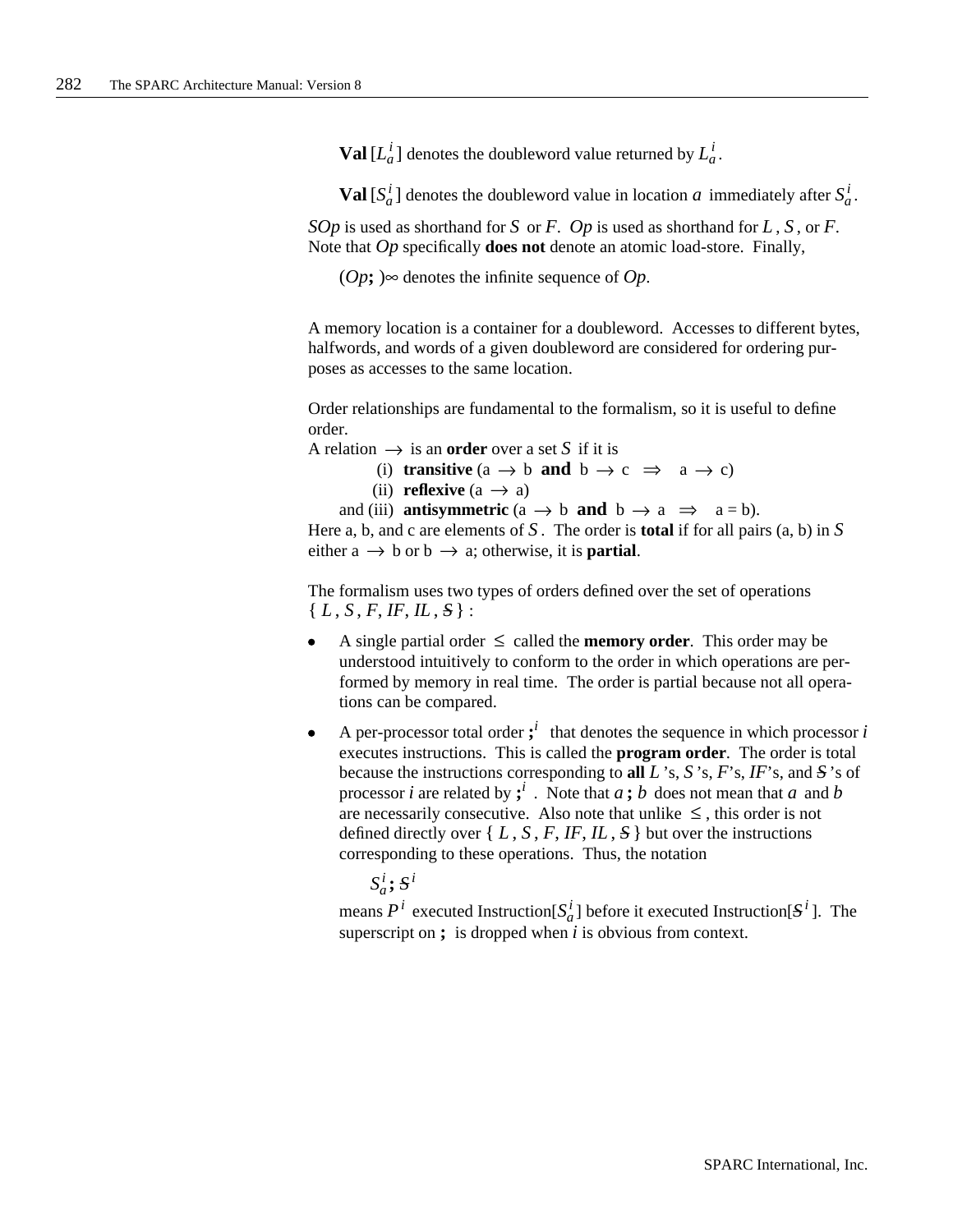**K.2. Total Store Ordering** Total Store Ordering (TSO) is the standard SPARC memory model. All implementations must support it. Programs written assuming TSO must not set the PSO mode bit in the MMU control register, because this may result in incorrect operation.

> TSO guarantees that the store, FLUSH, and atomic load-store instructions of all processors appear to be executed by memory serially in a single order called the memory order  $\leq$ . It further guarantees that the sequence of these instructions for each processor *i* is the same in the orders  $\mathbf{a}^i$  and  $\leq$ .

The complete semantics of TSO are captured by six axioms: Order, Atomicity, Termination, Value, LoadOp, and StoreStore. Note that the Value axiom applies only to those locations that behave like ordinary memory. The semantics of loads and stores to I/O locations are machine-dependent and therefore not covered by TSO. However, their **ordering** is as specified below. Additionally, loads and stores to I/O locations must be strongly ordered among themselves (this fact is, of course, not refelcted in the TSO axioms).

**Order** states that there exists a partial order  $\leq$  over  $\{L, S, F, IF, S\}$  that is total for all  $S$ 's and  $F$ 's; that is, all  $S$ 's and  $F$ 's must appear somewhere in this order.

 $(SOp_a^i \leq SOp_b^j) \ \ \forall \ (SOp_b^j \leq SOp_a^i)$ 

**Atomicity** states that an atomic load-store issues the load before the store, that the *L* part of an  $[L; S]$  appears before *S* in  $\leq$ , and that between the *L* and the *S* there can be no other *S* 's in the memory order. Note that the axiom implies that the *L* part of an atomic load-store is totally ordered with respect to *SOp*'s.

$$
[L_a^i; S_a^i] \Rightarrow (L_a^i \leq S_a^i) \land (\forall \textit{SOp}_b^i; \textit{SOp}_b^j \leq L_a^i \lor S_a^i \leq \textit{SOp}_b^j)
$$

**Termination** states that all stores and atomic load-stores eventually terminate. This is formalized by saying that if one processor does an *S* , and another processor repeatedly does  $L$ 's to the same location, then there is an  $L$  that will be after the *S* .

 $S_a^i \wedge (L_a^j; ) \infty \Rightarrow \exists$  $\exists$  an  $L_a^j$  in  $(L_a^j; \cdot) \infty$  such that  $S_a^i \leq L_a^j$ 

**Value** states that the value of a data load is the value written by the most recent store to that location. Two terms combine to define the most recent store. The first corresponds to stores by other processors, while the second corresponds to stores by the processor that issued the load.

$$
\mathbf{Val}[L_a^i] = \mathbf{Val}[S_a^j \,|\, S_a^j = \max_{\leq} \, [\{S_a^k \,|\, S_a^k \leq L_a^i\} \cup \{S_a^i \,|\, S_a^i; L_a^i\}]]
$$

**LoadOp** states that any operation issued after an *L* is later in the order  $\leq$ . This reflects the fact that a processor waits for a load to complete before issuing any subsequent operation.

$$
L_a^i; Op_b^i \Rightarrow L_a^i \le Op_b^i
$$

**StoreStore** states that *S* 's and *F*'s issued by a processor appear in the same order in ≤ . This reflects the fact that memory executes stores and FLUSHes in the order in which a processor issued them.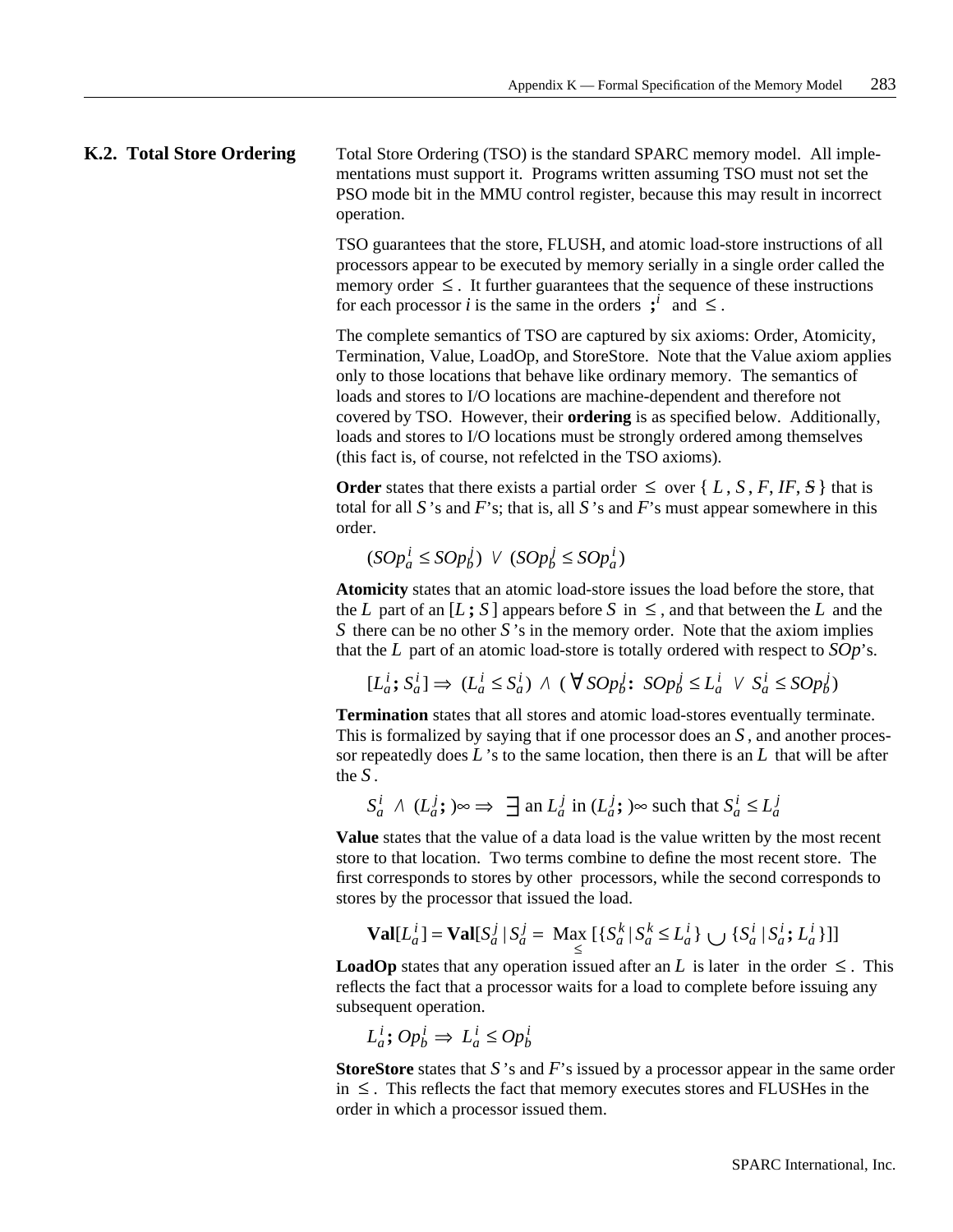$SOp_a^i$ ;  $SOp_b^i \Rightarrow SOp_a^i \leq SOp_b^i$ 

Figure K-1 shows the intuitive model for comparison with the axiomatic specification.



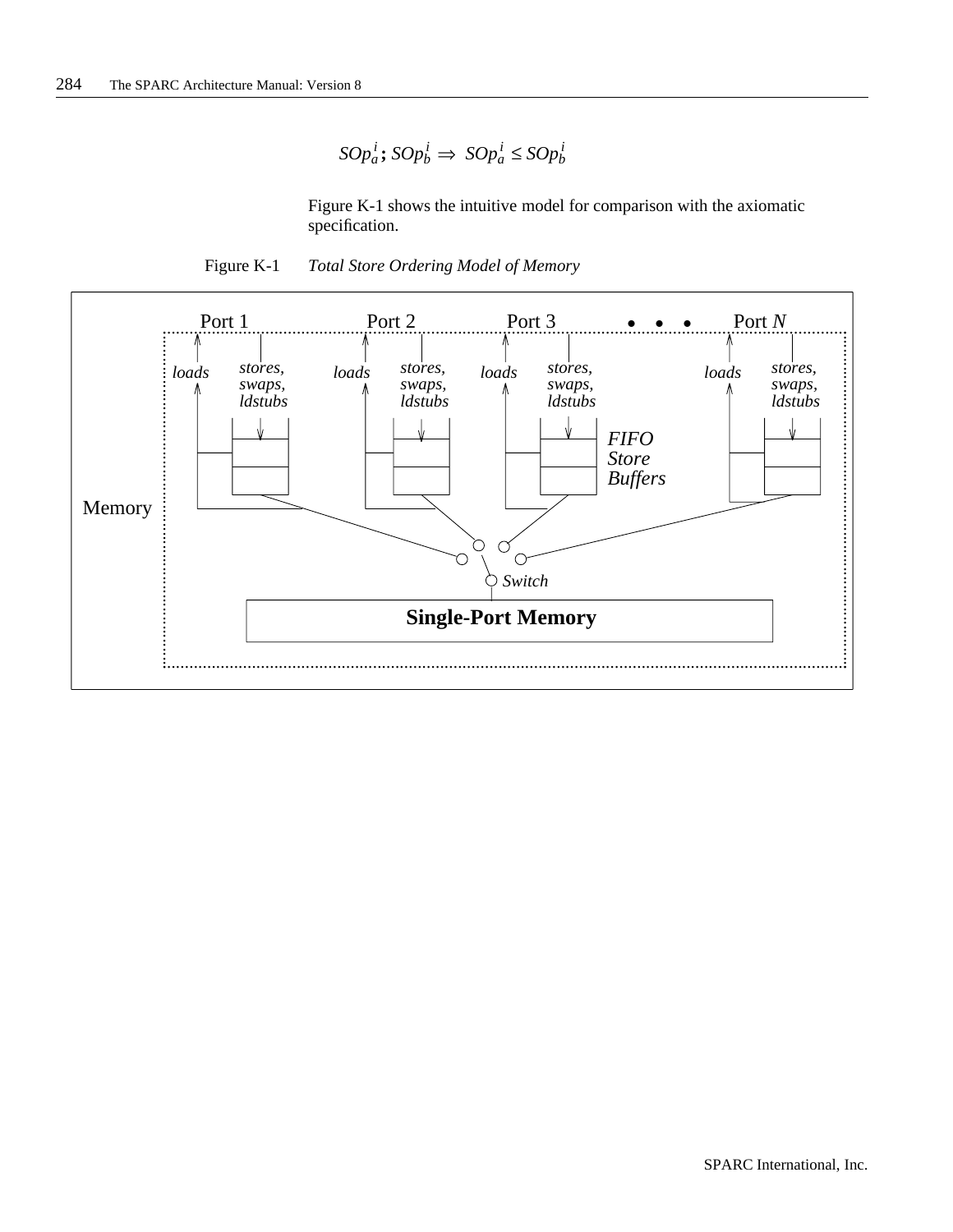#### **K.3. Partial Store Ordering**

Partial Store Ordering (PSO) is a performance-enhanced version of TSO which may be available via the PSO mode bit in the MMU control register. An implementation is not required to implement PSO, although use of this model is encouraged in high-performance machines. Programs written assuming PSO cannot detect any semantic difference between running with the PSO mode bit set to 1 or 0, although they may perceive significant differences in execution speed.

PSO guarantees that the store, FLUSH, and atomic load-store instructions of all processors appear to be executed by the memory serially in the memory order ≤ . It further guarantees that the sequence of two *SOp*'s issued by any processor *i* is the same in the orders **;**<sup>*i*</sup> and  $\leq$  if the *SOp*'s are separated by *S* in **;**<sup>*i*</sup> or if the two *SOp*'s are to the same location.

The complete semantics of PSO are captured by seven axioms: Order, Atomicity, Termination, Value, LoadOp, StoreStore, and StoreStoreEq. The first five axioms are identical to those for TSO, so they are not repeated here. Note that the Value axiom applies only to those locations that behave like ordinary memory. The semantics of loads and stores to I/O locations are machinedependent and therefore not covered by PSO. However, their **ordering** is as specified below. Additionally, loads and stores to I/O locations must be strongly ordered among themselves (this fact is, of course, not reflected in the PSO axioms).

**StoreStore** states that *SOp*'s separated by *S–* in the execution order of a processor appear in the same order in  $\leq$ . This reflects the fact that memory executes stores and FLUSHes in the same order as a processor issues them only if the processor separates them by an *S–* .

 $SOp_a^i$ ; *S*;  $SOp_b^i \Rightarrow SOp_a^i \leq SOp_b^i$ 

**StoreStoreEq** states that *S* 's and *F*'s issued to a given location by a processor appear in the same order in  $\leq$ . This reflects the fact that memory executes stores to the same location in the order in which they were issued by a processor, even if the processor did not separate them by an *S–* .

$$
SOp_a^i; \, SOp'_a \Rightarrow SOp_a^i \leq SOp'_a
$$

Figure K-2 shows the intuitive model for comparison with the axiomatic specification.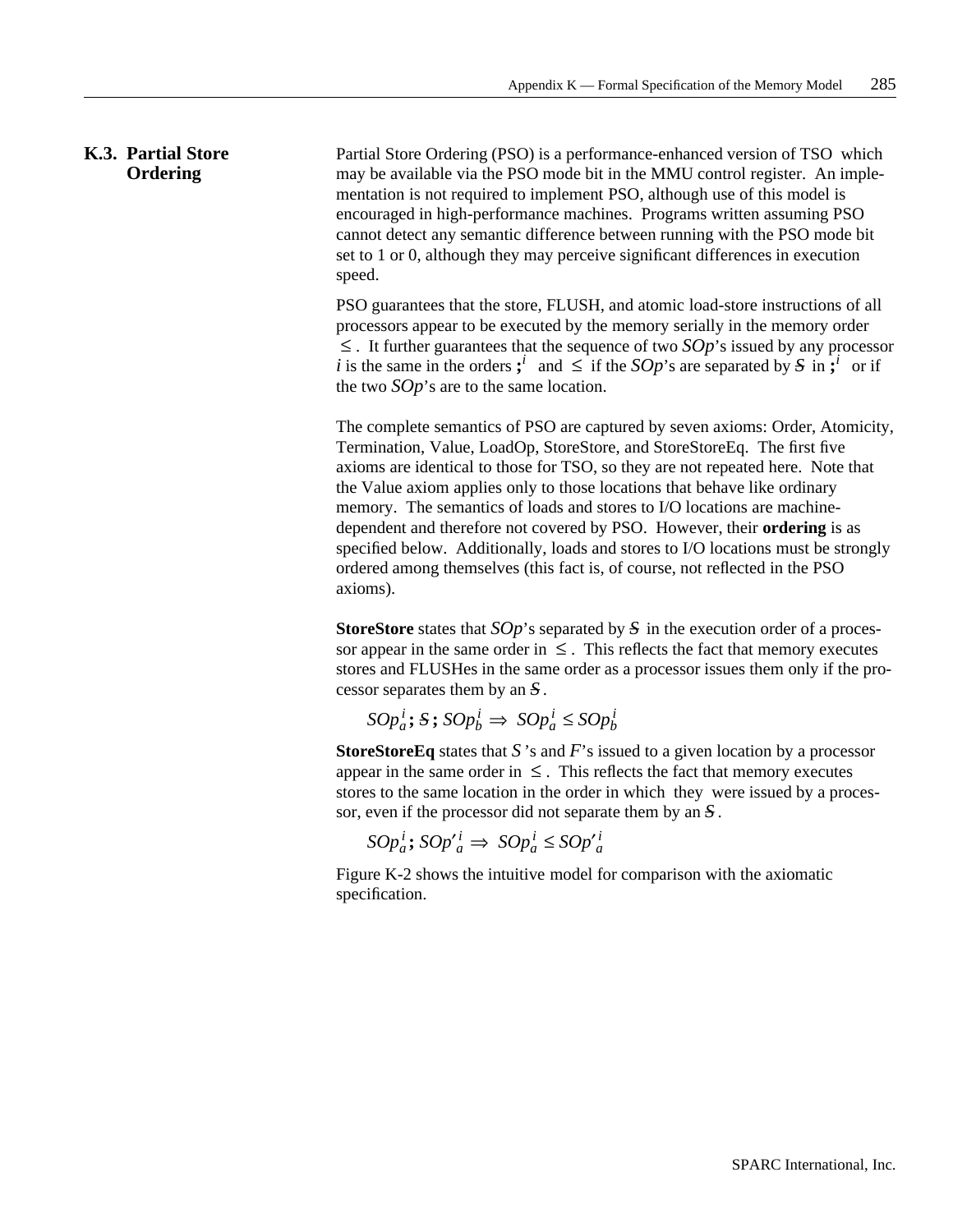

Figure K-2 *Partial Store Ordering Model of Memory*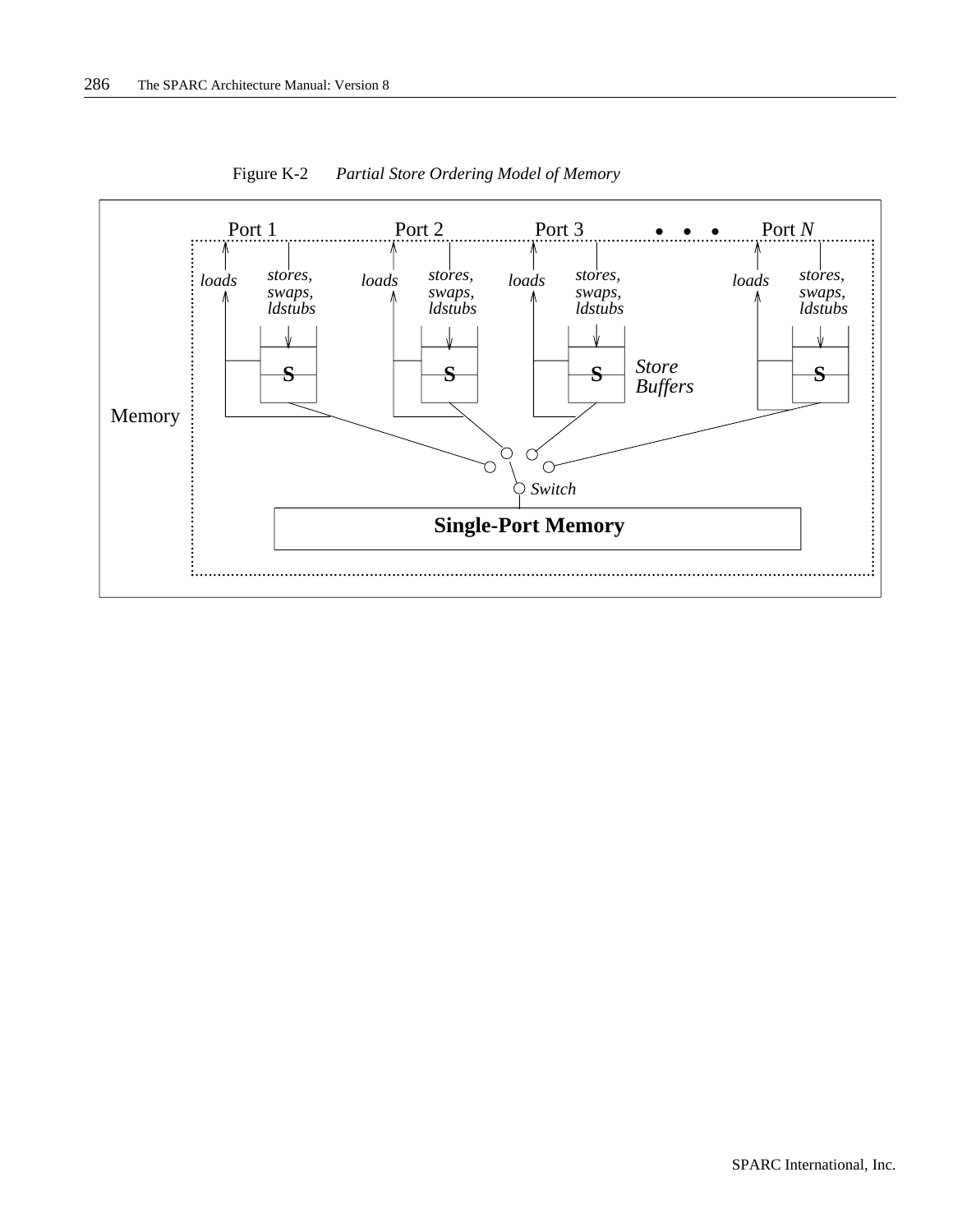### **K.4. FLUSH: Synchronizing Instruction Fetches with Memory Operations**

The FLUSH instruction synchronizes the instruction fetches of the processor issuing the FLUSH to the loads, stores, and atomic load-stores of that processor, and forces the instruction fetches of all other processors to observe any store done to the FLUSH target prior to the FLUSH.

The semantics of FLUSH are expressed by three axioms: IFetchValue, FlushTermination, and IFetchIFetch. In IFetchValue, the symbol "<5>" is used to denote an arbitrary sequence of 5 or more instructions.

**IFetchValue** states that the value of an instruction fetch is the value written by the most recent  $(S; F)$  sequence to that location. Two terms combine to define the most recent such sequence. The first corresponds to sequences by other processors, while the second corresponds to sequences by the processor that issued the load. Note that in the first set of sequences, the store and the FLUSH may be issued by different processors. Also note that in the second set of sequences, the FLUSH must be followed by 5 arbitrary instructions before the instruction fetch to the FLUSH's target.

$$
\mathbf{Val}[IF_a^i] = \mathbf{Val}[S_a^j | S_a^j =
$$
  
\n
$$
\text{Max } [\{S_a^k | S_a^k \le F_a^l \le IF_a^i\} \cup \{S_a^i | S_a^i; F_a^i; <5>; IF_a^i\}]]
$$

**FlushTermination** states that an *S* **;** *F* sequence done by one processor will eventually be observed by the instruction fetches of all processors.

 $(S_a^i; F_a^i) \land (IF_a^j) \approx \Rightarrow \exists$  $\exists$  an *IF*<sub>a</sub><sup>*i*</sup> in (*IF*<sub>a</sub><sup>*i*</sup>) $\infty$  such that  $S_a^i \leq I F_a^j$ 

**IFetchIFetch** states that two instruction fetches issued by a processor appear in the same order in  $\leq$ .

 $IF_a^i$ ;  $IF_b^i \Rightarrow IF_a^i \leq IF_b^i$ 

Figure K-3 shows the intuitive model for comparison with the axiomatic specification.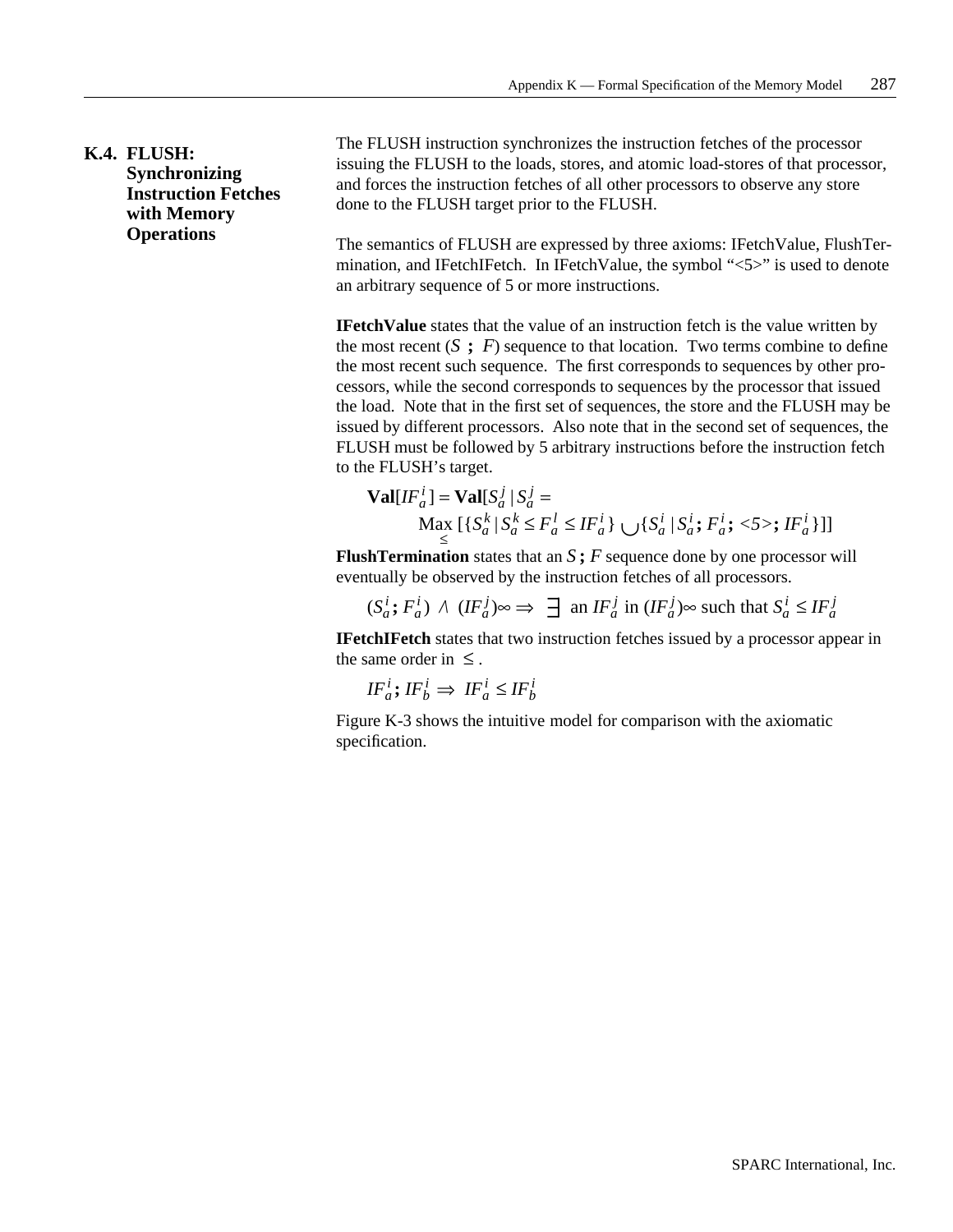

Figure K-3 *Operation of the FLUSH Instruction*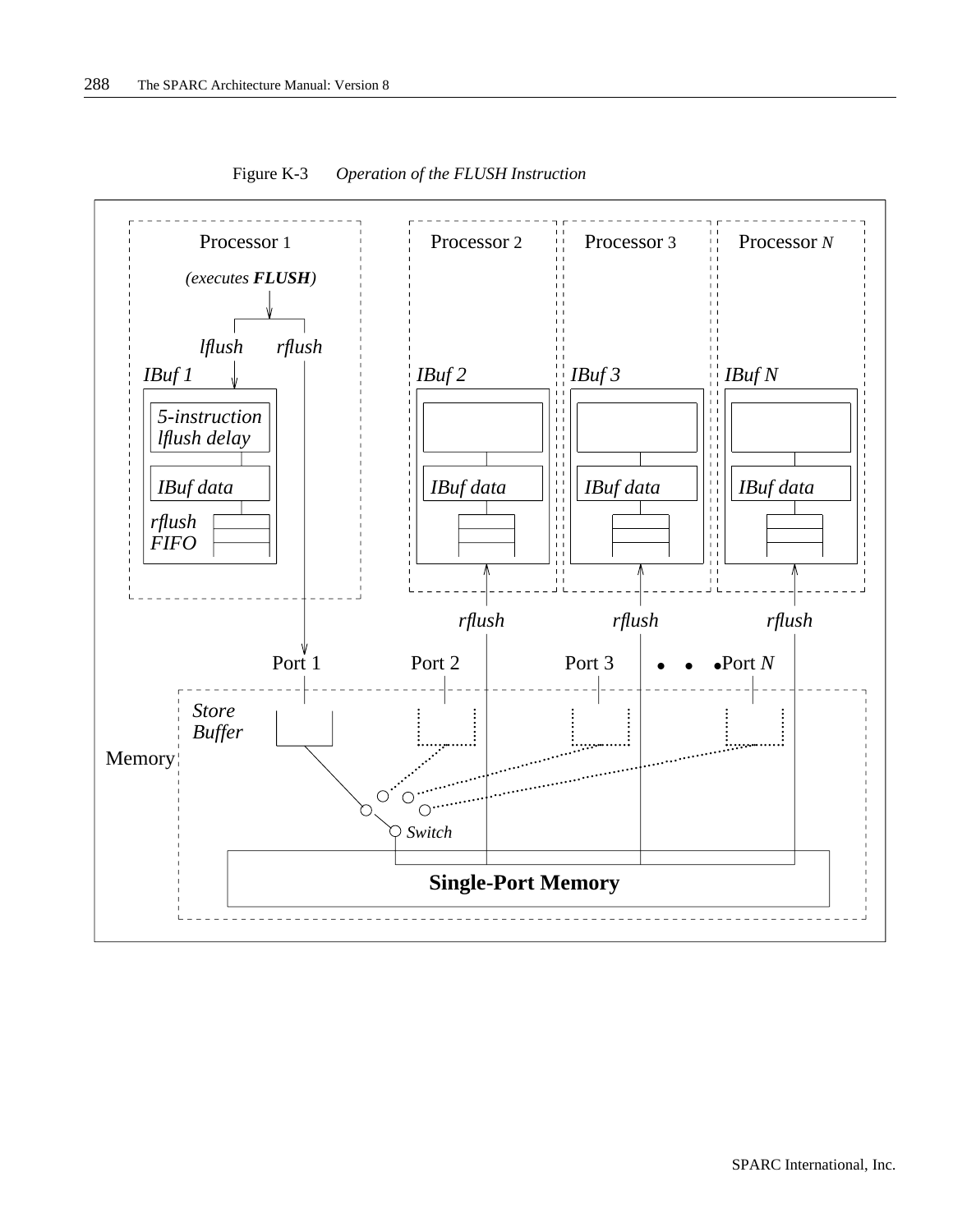<u>L</u>

# Implementation Characteristics

|                                               | This appendix discusses implementation-dependent aspects of SPARC chip sets<br>that are software visible. The appendix covers only IU and FPU implementations<br>existing before December 1990. MMU implementations and ASI assignments<br>are not covered. It is divided into three sections: (1) Processor State Register<br>(PSR) impl and ver field values; (2) Floating-point State Register (FSR) ver field<br>values; and (3) characteristics and limitations that are specific to the generally<br>known IU and FPU implementations. Electrical characteristics and the timing<br>constraints of the various implementations are available from the chip producers<br>themselves. The third section also summarizes the cycle timing of the integer<br>instructions, since this can affect the code generated by compilers. |
|-----------------------------------------------|-------------------------------------------------------------------------------------------------------------------------------------------------------------------------------------------------------------------------------------------------------------------------------------------------------------------------------------------------------------------------------------------------------------------------------------------------------------------------------------------------------------------------------------------------------------------------------------------------------------------------------------------------------------------------------------------------------------------------------------------------------------------------------------------------------------------------------------|
| <b>L.1. PSR</b> impl and ver<br><b>Values</b> | The Processor State Register's (PSR) 4-bit PSR_implementation (impl) and 4-bit<br>PSR_version (ver) fields are defined as "hardwired" values that are established<br>when an IU implementation is designed and manufactured. A WRPSR instruc-<br>tion does not change or affect either of these fields.                                                                                                                                                                                                                                                                                                                                                                                                                                                                                                                             |
|                                               | Historically, a new PSR_implementation value was assigned when an IU imple-<br>mentation was significantly different from previous implementations. Such a<br>difference might be due to additional instructions, a new instruction timing, new<br>pipeline, etc. A new PSR_version value was assigned when a less significant<br>change was made to the chip, such as a bug fix.                                                                                                                                                                                                                                                                                                                                                                                                                                                   |
|                                               | Table L-1 shows the assignment of PSR_implementation and PSR_version<br>values to the five implementations publicly announced by December 1990. For<br>the purposes of this appendix, the five implementations are labeled Fujitsu0,<br>Cypress0, Cypress1, BIT0, and Matsushita0.                                                                                                                                                                                                                                                                                                                                                                                                                                                                                                                                                  |
|                                               | Parts that are second-sourced or cross-licensed typically follow the assignment of<br>the original implementation. Thus, the L64801 and L64811 have the same<br>PSR_implementation and PSR_version values as the MB86901A and CY7C601,<br>respectively. Note that the CY7C611 is architecturally equivalent to the<br>CY7C601, except for pinout differences. The implementation-dependent details<br>of these chips are listed below.                                                                                                                                                                                                                                                                                                                                                                                              |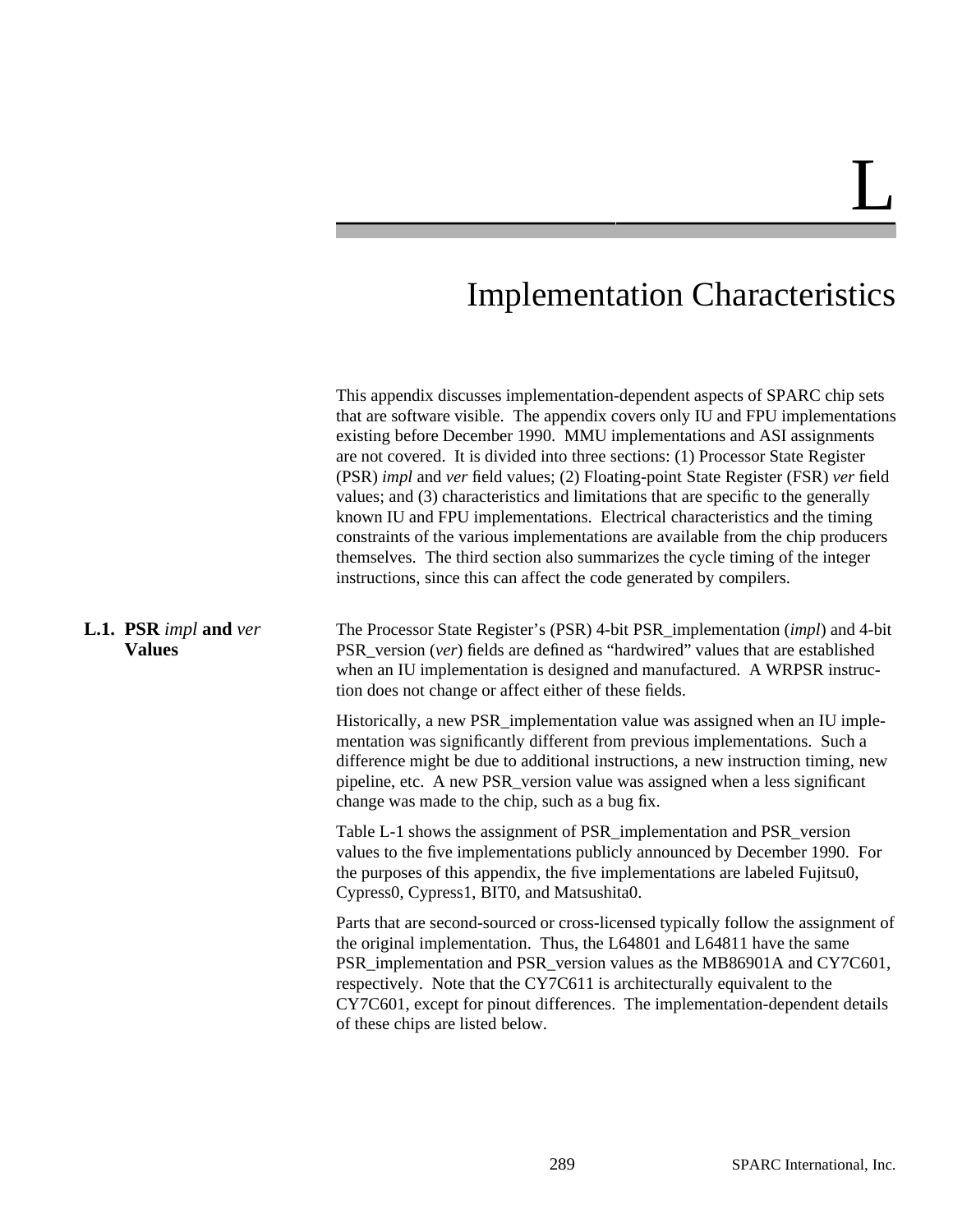| <b>PSR</b>                  | <b>PSR</b> |                                      |                      |
|-----------------------------|------------|--------------------------------------|----------------------|
| impl                        | ver        | Company - Part Number                | Label Used           |
|                             | $\Omega$   | Fujitsu - MB86900/1A & LSIL - L64801 | Fujitsu <sub>0</sub> |
|                             | 0,1        | Cypress - CY7C601 & LSIL - L64811    | Cypress0             |
|                             | 3          | Cypress - CY7C611                    | Cypress1             |
| $\mathcal{D}_{\mathcal{L}}$ | $\Omega$   | <b>BIT - B5010</b>                   | BIT <sub>0</sub>     |
|                             | 0          | Matsushita - MN10501                 | Matsushita0          |

Table L-1 *PSR impl and vers Assignments to Processors*

The current practice with respect to the assignment of PSR\_implementation values is that a unique value is assigned to one or more sanctioned SPARC implementors by SPARC International. That value is then applied to all of its (their) future implementations. (Also, if necessary, a given licensee may request more than one PSR\_implementation value.)

Each implementor or set of implementors, given its PSR\_implementation number, has the freedom to assign the 16 possible PSR\_version values as it deems necessary. PSR\_version values can represent radically different IU implementations, or only minor changes. Note that the PSR\_version field, however, **must not** be implemented as a general-purpose, read/write field.

Through December 1990, PSR\_implementation values have been assigned to SPARC implementors according to Table L-2.

#### Table L-2 *PSR impl Assignments to SPARC Licensees*

| PSR impl | Implementor                                               |
|----------|-----------------------------------------------------------|
| 0        | Fujitsu Microelectronics, Inc.                            |
|          | Cypress Semiconductor Corp. & Ross Technology, Inc.       |
| 2        | Bipolar Integrated Technology (BIT)                       |
| 3        | LSI Logic Corp. (LSIL)                                    |
| 4        | Texas Instruments, Inc. (TI)                              |
| 5        | Matsushita Semiconductor, Inc. & Solbourne Computer, Inc. |
| 6        | Philips Corp.                                             |
| 7        | Harvest VLSI Design Center, Inc.                          |
| 8        | Systems and Processes Engineering Corporation (SPEC)      |
| 9        | Weitek                                                    |
| $A-0xF$  | reserved                                                  |
|          |                                                           |

**L.2. FSR** *ver* **Values** In addition to the PSR's *impl* and *ver* fields, the user-accessible Floating-point State Register (FSR) has a 3-bit FSR\_version (*ver*) field. The FSR\_version field is defined as a "hardwired" value that is established when an FPU implementation is designed and manufactured. An LDFSR instruction does not change or affect this field.

> FSR\_version values are interpreted relative to the IU implementation, given by the PSR\_implementation and PSR\_version fields. Thus, the interpretation of a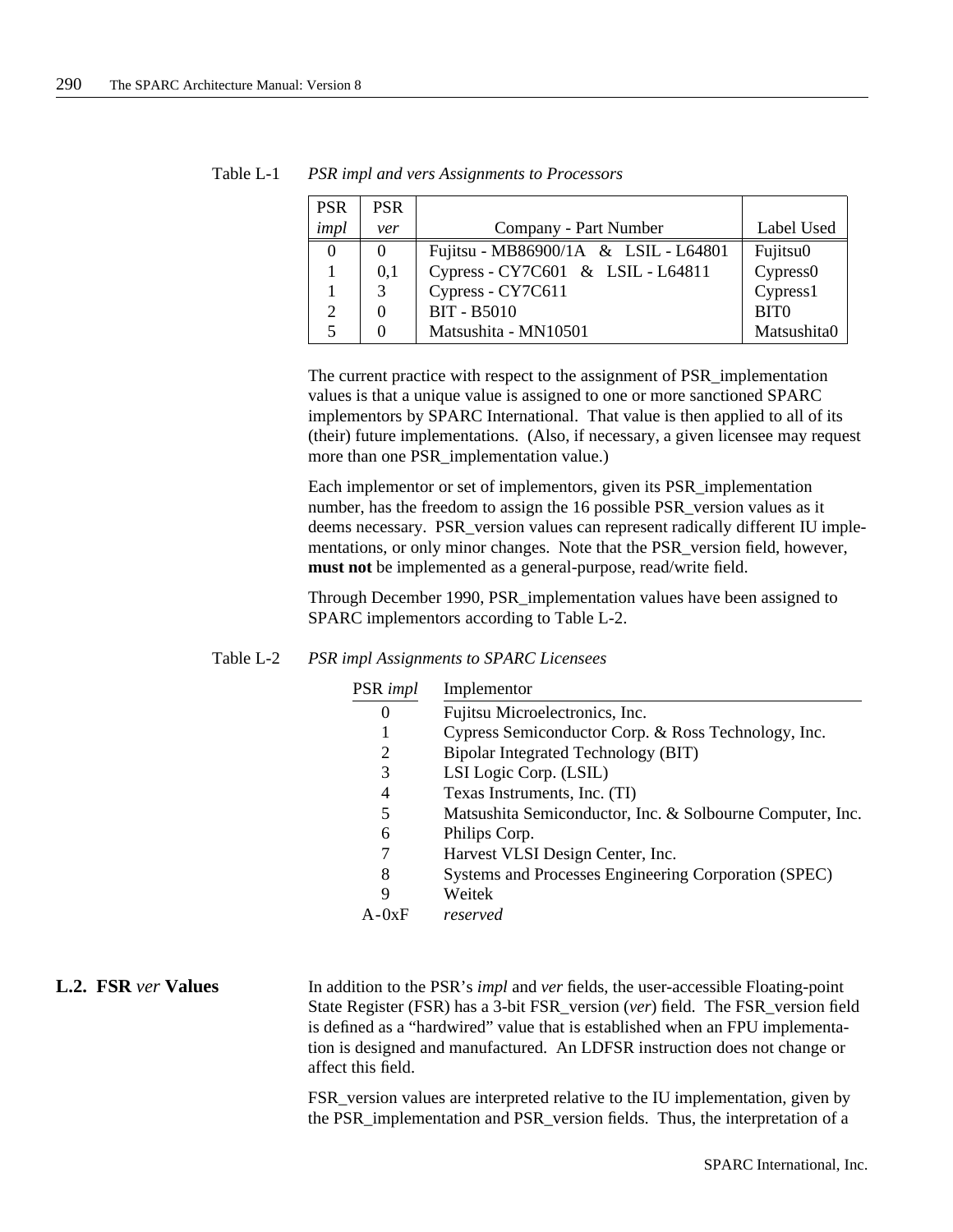particular FSR\_version value depends on which IU implementation is involved.

A new FSR\_version value is assigned when an FPU implementation differs from previous implementations. Such a difference might be due to additional instructions, new instruction timings, a new pipeline, or less significant changes such as bug fixes.

Through June, 1990, FSR\_version values have been assigned to SPARC implementors according to Table L-3. Cypress0 and Cypress1 are equivalent in this table. Note that  $FSR_{version} = 7$  always implies that there is no FPU hardware attached to the IU. (The operating system supplies this value when emulating an STFSR instruction that traps due to the lack of the FPU.) Note that the L64814, TMS390C602A, and WTL3171 FPU's are architecturally (and pin-) equivalent implementations.

| <b>FSR</b>                  | $PSR$ .impl=0         | $PSR$ . <i>impl</i> =1 | $PSR$ .impl=2    | $PSR$ .impl=5  |
|-----------------------------|-----------------------|------------------------|------------------|----------------|
| ver                         | (Fujitsu0)            | (Cypress0/1)           | (BITO)           | (Matsushita0)  |
| $\Omega$                    | Fujitsu MB86910 (1-4) | <b>LSIL L64812</b>     | <b>BIT B5010</b> | <b>MN10501</b> |
|                             | Weitek WTL1164/5      | <b>TI ACT8847</b>      | BIT B5110/20     |                |
|                             |                       |                        | <b>BIT B5210</b> |                |
| 1                           | Fujitsu MB86911 (5-6) | <b>LSIL L64814</b>     | reserved         | reserved       |
|                             | Weitek WTL1164/5      |                        |                  |                |
| $\mathcal{D}_{\mathcal{L}}$ | <b>LSIL L64802</b>    | <b>TI TMS390-</b>      | reserved         | reserved       |
|                             | <b>TI ACT8847</b>     | C602A                  |                  |                |
| 3                           | Weitek WTL3170/2      | Weitek                 | reserved         | reserved       |
|                             |                       | WTL3171                |                  |                |
|                             |                       | Cypress 7C602          |                  |                |
| $\overline{4}$              | LSIL/Meiko L64804     | reserved               | reserved         | reserved       |
| 5                           | reserved              | reserved               | reserved         | reserved       |
| 6                           | reserved              | reserved               | reserved         | reserved       |
| 7                           | No FPU                | No FPU                 | No FPU           | No FPU         |

Table L-3 *FSR ver Assignments*

### **L.3. Characteristics of Existing Implementations**

This section discusses how the existing implementations identified in Table L-1 handle some of the implementation-dependent aspects of the architecture. Implementations are referred to as they were in Table L-1: Fujitsu0, Cypress0, Cypress1, BIT0, and Matsushita0. This section is arranged according to the particular implementation-dependent architectural feature.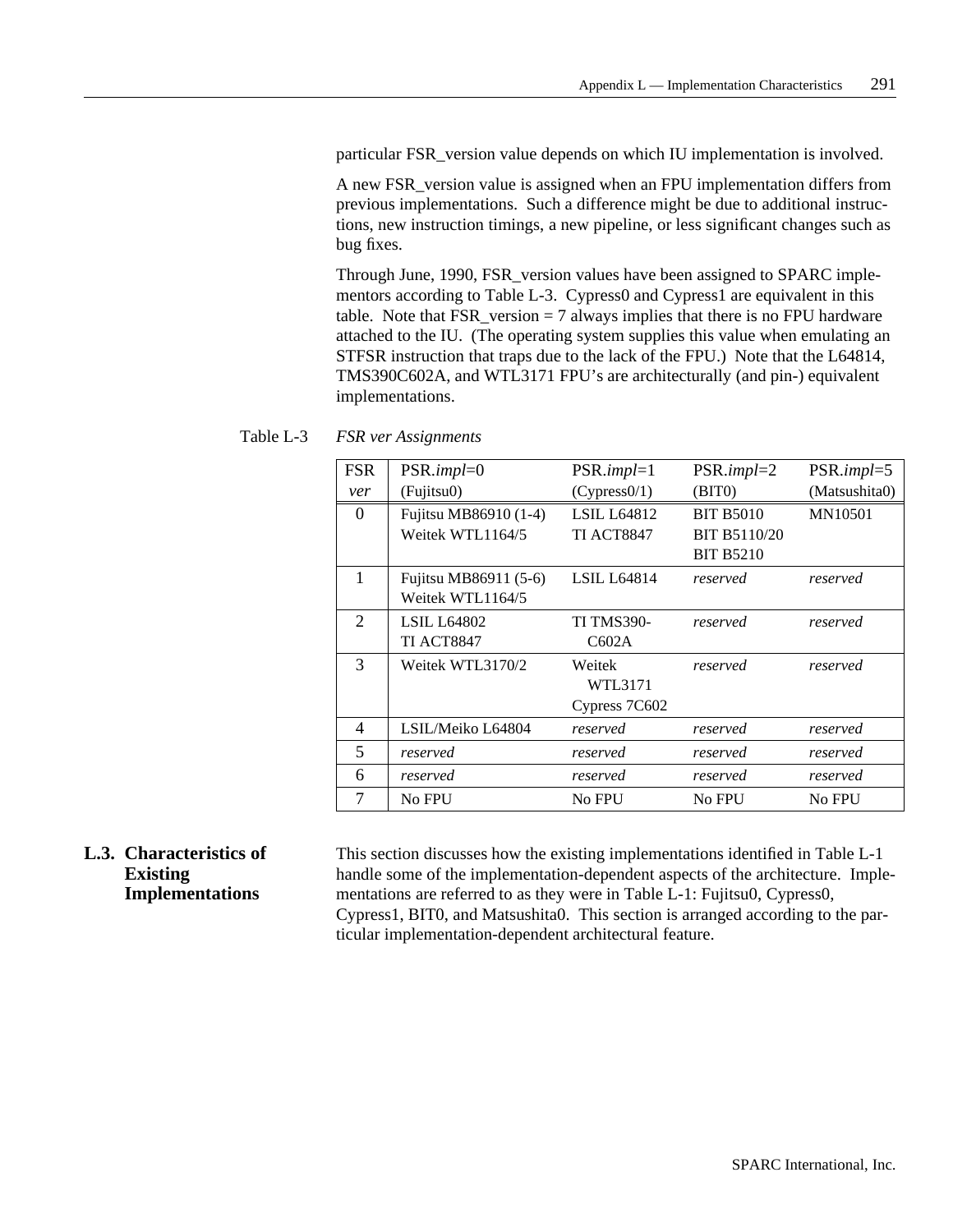#### **Unimplemented Instructions** Table L-5 shows which instructions are not implemented in the various IU's. An attempt to execute an instruction marked "unimp" in the table will cause an illegal\_instruction trap on that implementation. An attempt to execute an instruction marked "cp\_dis" in the table will cause a coprocessor\_disabled trap on that implementation. Instructions marked " $\sqrt{ }$ " in the table are fully implemented in hardware in that implementation.

| Instructions | Fujitsu0 | Cypress0 | Cypress <sub>1</sub> | BIT <sub>0</sub> | Matsushita0 |
|--------------|----------|----------|----------------------|------------------|-------------|
| SWAP(A)      | unimp    |          |                      |                  | unimp       |
| (U/S)MUL(cc) | unimp    | unimp    | unimp                | unimp            |             |
| (U/S)DIV(cc) | unimp    | unimp    | unimp                | unimp            | unimp       |
| STDFQ(A)     |          |          |                      |                  |             |
| Coprocessor  |          |          | $cp\_dis$            |                  | $cp\_dis$   |

#### Table L-4 *Instructions Unimplemented in SPARC IUs*

FSQRTs and FSQRTd are not implemented by the Fujitsu MB86910 and MB86911 (WTL 1164/5), but are implemented by the remaining FPU's. None of the FPU implementations implements the quadruple-precision floating-point instructions, FsMULd, or FdMULq. An attempt to execute an instruction marked "unimp" in Table L-6 will set FSR.*ftt* to unimplemented\_FPop and cause an fp\_exception trap on that implementation. Instructions marked " $\sqrt{$ " in the table are fully implemented in hardware in that implementation.

#### Table L-5 *Instructions Unimplemented in SPARC FPUs*

| Instruction                 | Fujitsu <sub>0</sub> | Cypress0,1 | BIT <sub>0</sub> | Matsushita0 |
|-----------------------------|----------------------|------------|------------------|-------------|
| FSQRTs, FSQRTd              | unimp                |            |                  |             |
| FsMULd, FdMULq              | unimp                | unimp      | unimp            | unimp       |
| Quad-precision              | unimp                | unimp      | unimp            | unimp       |
| all other f.p. instructions |                      |            |                  |             |

**FLUSH Instruction** The FLUSH instruction acts as a NOP in the Cypress1 implementation. In the Fujitsu0 and Cypress0 implementations, FLUSH either acts as a NOP or causes an illegal\_instruction trap, based on a signal from an external pin. In the BIT implementation, FLUSH either acts as a NOP or causes an illegal\_instruction trap, based on the value of the IFT (Instruction Flush Trap) bit in its XCR register. FLUSH always causes an illegal\_instruction trap in Matsushita0.

> FLUSH does not clear the IU's pipeline in any of these five implementations. However, in each implementation the pipeline is clear of pre-FLUSH instructions by the time 5 instructions subsequent to the FLUSH have executed. See the FLUSH instruction description in Appendix B.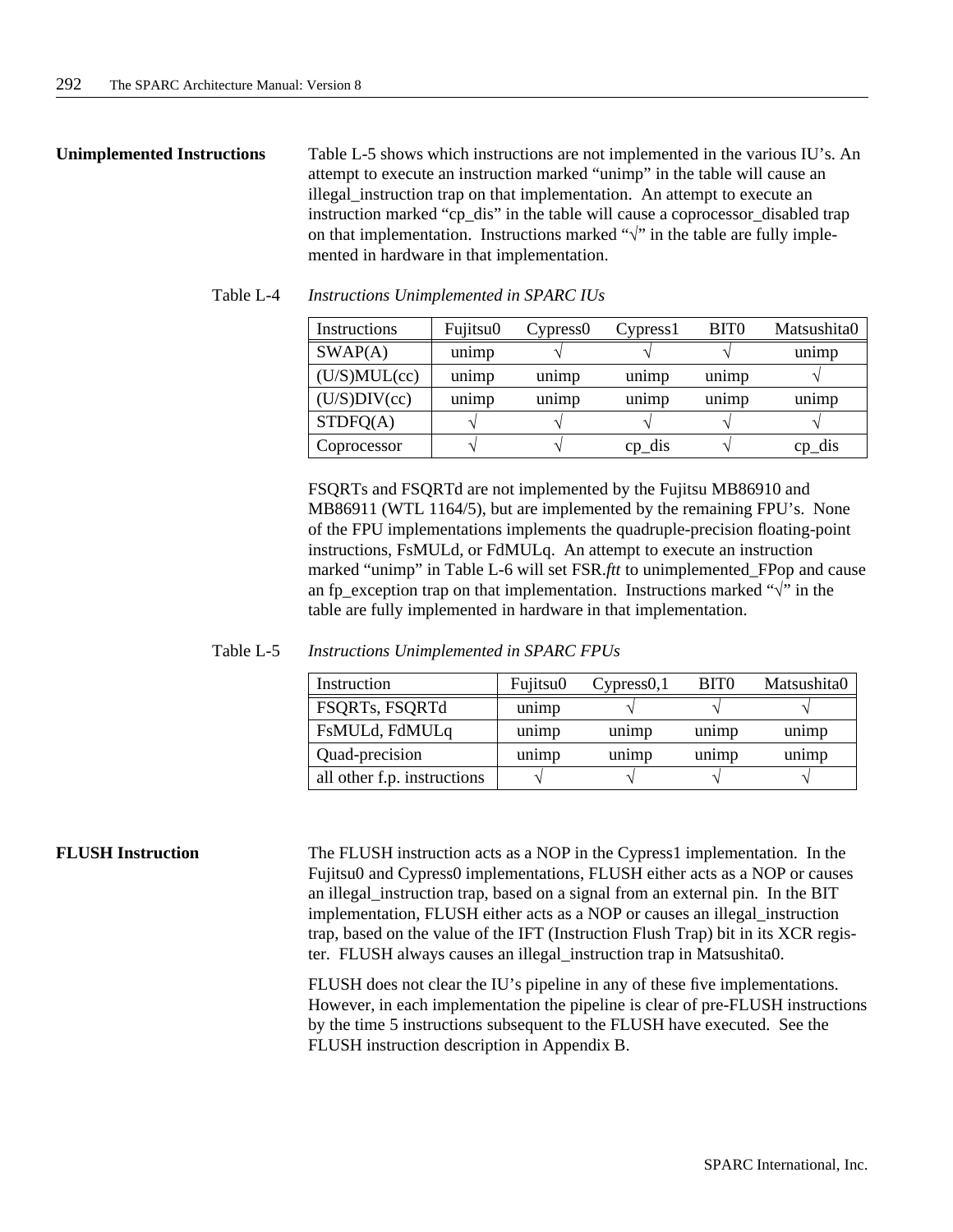| <b>Integer Deferred-Trap Queue</b>                          | None of the existing implementations uses an Integer Deferred-Trap Queue.                                                                                                                                                                                                                                                                                                                                                                                                                                                                                                                                                                                             |
|-------------------------------------------------------------|-----------------------------------------------------------------------------------------------------------------------------------------------------------------------------------------------------------------------------------------------------------------------------------------------------------------------------------------------------------------------------------------------------------------------------------------------------------------------------------------------------------------------------------------------------------------------------------------------------------------------------------------------------------------------|
| <b>Floating-point Deferred-Trap</b><br>Queue (FQ) and STDFQ | A Floating-point Deferred-Trap Queue (FQ) exists and, except for the number of<br>entries it may contain, is implemented identically in all five implementations.                                                                                                                                                                                                                                                                                                                                                                                                                                                                                                     |
| <b>Instruction</b>                                          | The implemented FQ is a queue of doublewords that records the FPops that are<br>pending completion by the FPU when an fp_exception occurs. After an<br>fp_exception trap occurs, the first entry in the queue is the address of the FPop<br>that caused the exception, together with the FPop instruction itself. Any remain-<br>ing entries in the queue represent FPops that had not finished execution when the<br>fp_exception trap occurred.                                                                                                                                                                                                                     |
|                                                             | The store floating-point queue instruction (STDFQ) stores the front entry of the<br>FQ into memory. The address part of the front entry is stored into memory at the<br>effective address, and the instruction part of the front entry at the effective<br>$address + 4$ . The queue is then advanced to the next entry, or it becomes empty<br>(as indicated by the <i>qne</i> bit in the FSR).                                                                                                                                                                                                                                                                      |
| FSR_nonstandard_fp                                          | The Fujitsu MB86910 and MB86911 (WTL 1164/5) and BIT B5010 imple-<br>ment the FSR_nonstandard_fp (NS or "fast") mode bit in the FSR. The<br>MN10501 implements NS, but ignores it. The other implentations do not imple-<br>ment FSR.NS.                                                                                                                                                                                                                                                                                                                                                                                                                              |
| <b>FPU Exceptions</b>                                       | A data_access_exception trap that occurs for a load floating-point instruction<br>causes the destination f registers to be set to the constant value of all ones.                                                                                                                                                                                                                                                                                                                                                                                                                                                                                                     |
|                                                             | All five implementations implement deferred fp_exception traps. They delay the<br>taking of an fp_exception trap until the next floating-point instruction is encoun-<br>tered in the instruction stream. The FPU implementations can be modeled as<br>having 3 states: fp_execute, fp_exception_pending, and<br>fp exception.                                                                                                                                                                                                                                                                                                                                        |
|                                                             | Normally the FPU is in fp_execute state. It moves from fp_execute to<br>fp exception pending when an FPop generates a floating-point excep-<br>tion. It moves from fp_exception pending to fp_exception when<br>the IU attempts to execute any floating-point instruction. At this time it also<br>loads the FQ with the FPop and its address and generates an fp_exception trap.<br>A fp_exception trap can only be caused while the FPU is moving from the<br>fp exception pending state to the fp exception state.                                                                                                                                                 |
|                                                             | While in fp exception state, only floating-point store instructions are exe-<br>cuted (particularly, STDFQ and STFSR), which can not cause an fp_exception<br>trap. The FPU remains in the fp_exception state until a STDFQ instruction<br>is executed and the FQ becomes empty. At that time, it returns to the fp_execute<br>state. If an FPop, floating-point load instruction, or floating-point branch instruc-<br>tion is executed while the FPU is in fp_exception state, the FPU returns to<br>fp_exception_pending state and also sets the FSR ftt field to<br>sequence_error. The instruction that caused the sequence_error is not entered<br>into the FQ. |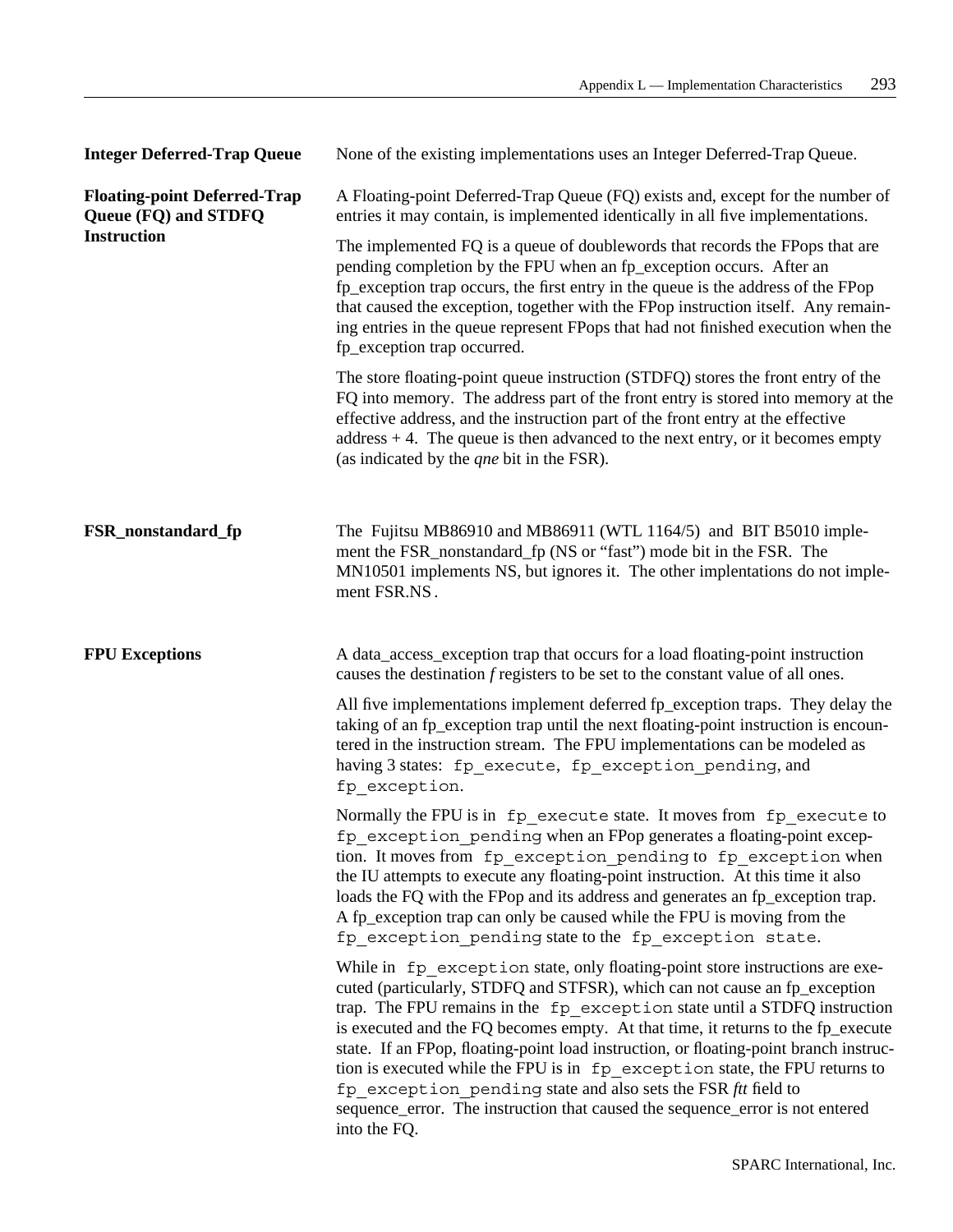| <b>Trap Model and Trap Types</b>                       | None of the five implementations implements an enhanced trap model. They all<br>implement the default trap model only.                                                                                                                                                                                                                                                                                                                      |
|--------------------------------------------------------|---------------------------------------------------------------------------------------------------------------------------------------------------------------------------------------------------------------------------------------------------------------------------------------------------------------------------------------------------------------------------------------------------------------------------------------------|
|                                                        | Only BIT0 implements the instruction_access_error, r_register_access_error, and<br>data_access_error traps. These correspond to a cache parity error on an instruc-<br>tion access, r register read, and load access, respectively. None of the chips<br>implement the division_by_zero, data_store_error, unimplemented_FLUSH, or<br>implementation-dependent exception (0x60-0x7F) traps.                                                 |
|                                                        | The trap priorities of privileged_instruction and illegal_instruction traps are<br>reversed in the Fujitsu0 implementation.                                                                                                                                                                                                                                                                                                                 |
|                                                        | The data_access_MMU_miss, instruction_access_MMU_miss, and<br>watchpoint_detected traps are implemented only by Matsushita0.                                                                                                                                                                                                                                                                                                                |
|                                                        | Matsushita0 causes error_mode to generate a reset trap with $tt = 0x20$ instead of<br>$tt = 0x00$ . In that implementation, the reset trap at $tt = 0x0$ is caused only by an<br>external reset.                                                                                                                                                                                                                                            |
| <b>Memory Model and STBAR</b><br><b>Instruction</b>    | All of the five implementations are capable of supporting a Strong Consistency<br>memory model, depending on system implementation. Existing systems all<br>implement a Strong Consistency memory model, thus support programs written<br>assuming either Total (TSO) or Partial Store Ordering (PSO) memory models.<br>However, none of these implementations has been designed to explicitly support<br>either TSO or PSO memory systems. |
|                                                        | All five implementations treat the store barrier instruction (STBAR) as a RDY<br>with $rd = 0$ .                                                                                                                                                                                                                                                                                                                                            |
| <b>Ancillary State Registers</b>                       | None of the five implementations implements any user or privileged ancillary<br>state registers. A WRASR instruction executed on any of them acts as a WRY<br>instruction; the <i>rd</i> field is ignored.                                                                                                                                                                                                                                  |
| <b>Width of Load/Store Effective</b><br><b>Address</b> | Cypress1 only supplies to the memory the low-order 3 bits of the address space<br>identifier (ASI[2:0]) and the low-order 24 bits of load/store and instruction access<br>addresses. Matsushita0 supplies only the low-order 7 bits of the address space<br>identifier (ASI[6:0]). The other four implementations supply the complete 8-bit<br>ASI and 32-bit effective address to memory.                                                  |
| <b>Number of Windows</b>                               | Fujitsu0 and BIT0 implement 7 register windows. Cypress0, Cypress1, and<br>Matsushita0 implement 8 register windows.                                                                                                                                                                                                                                                                                                                        |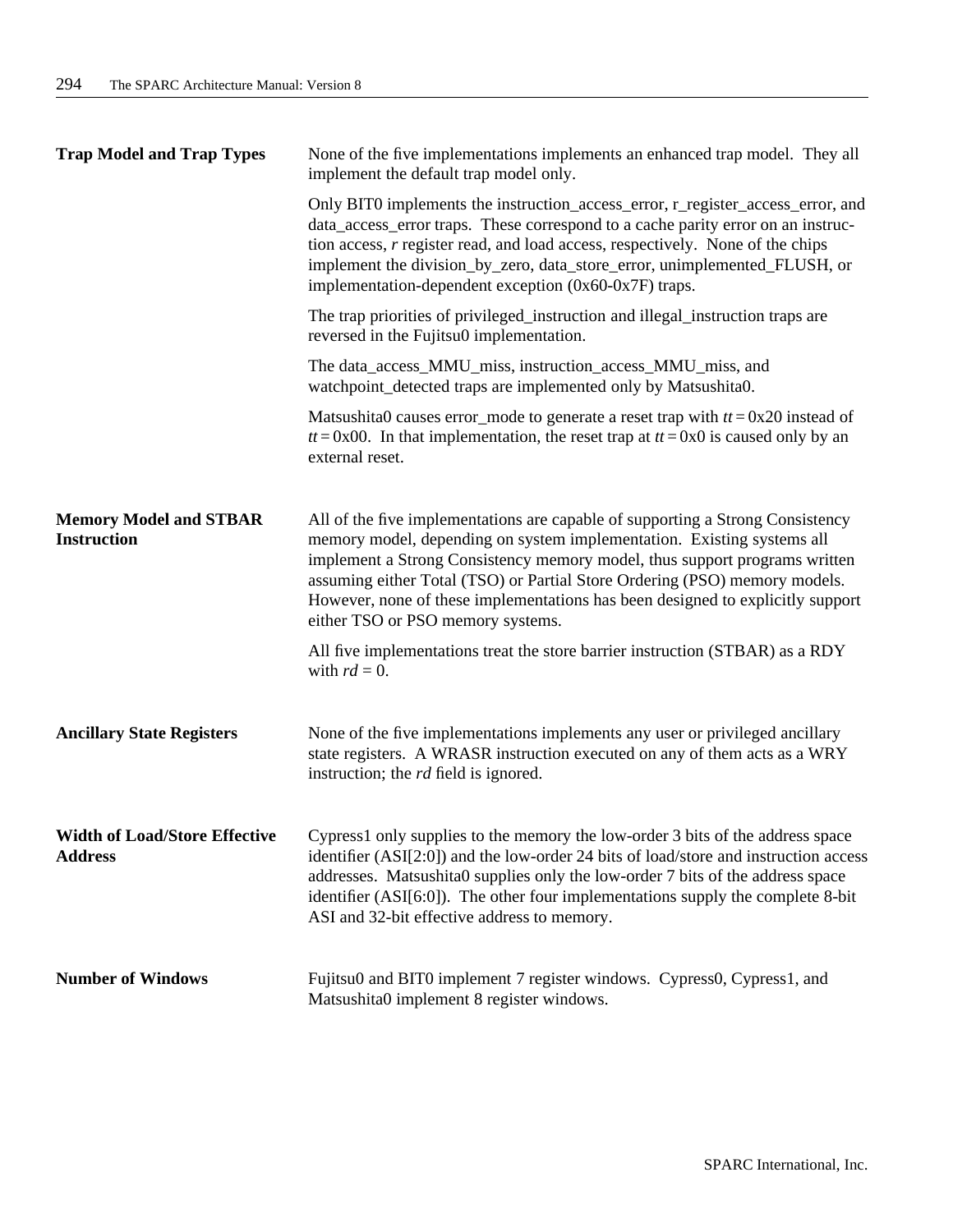**Instruction Timing** This section deals only with integer instruction timings, as measured in "cycles", or single ticks of an implementation's clock. These values assume a 0-wait state cache or memory system. Floating-point instruction timing is beyond the scope of this appendix.

> Fujitsu0 is implemented for an external combined instruction and data cache/memory. Integer instruction timings are as follows:

Table L-6 *Integer Instruction Timings for Fujitsu0 Implementation*

#### Cycles Instructions

- 1 all integer instructions except those listed below
- 2 load single, untaken branch, taken Ticc, JMPL, RETT
- 3 load double, store single, untaken Ticc
- 4 store double, LDSTUB, SWAP

Cypress0 and Cypress1 are also implemented for an external combined instruction and data cache/memory. Their integer instruction timings are equivalent to Fujitsu0 except that an untaken branch costs a single cycle, as follows:

#### Table L-7 *Integer Instruction Timings for Cypress0 and Cypress1 Implementations*

#### Cycles Instructions

- 1 all integer instructions except those listed below
- 2 load single, taken Ticc, JMPL, RETT
- 3 load double, store single, untaken Ticc
- 4 store double, LDSTUB, SWAP

BIT0 is implemented for an external combined instruction and data cache/memory with a 64-bit bus, allowing it to normally execute a load single or load double in a single cycle. There are instruction-sequence-dependent exceptions to the following timings which are beyond the scope of this appendix.

#### Table L-8 *Integer Instruction Timings for BIT0 Implementation*

#### Cycles Instructions

- 1 all integer instructions except those listed below
- 2 load double, store single, JMPL, RETT
- 3 store double
- 5 taken Ticc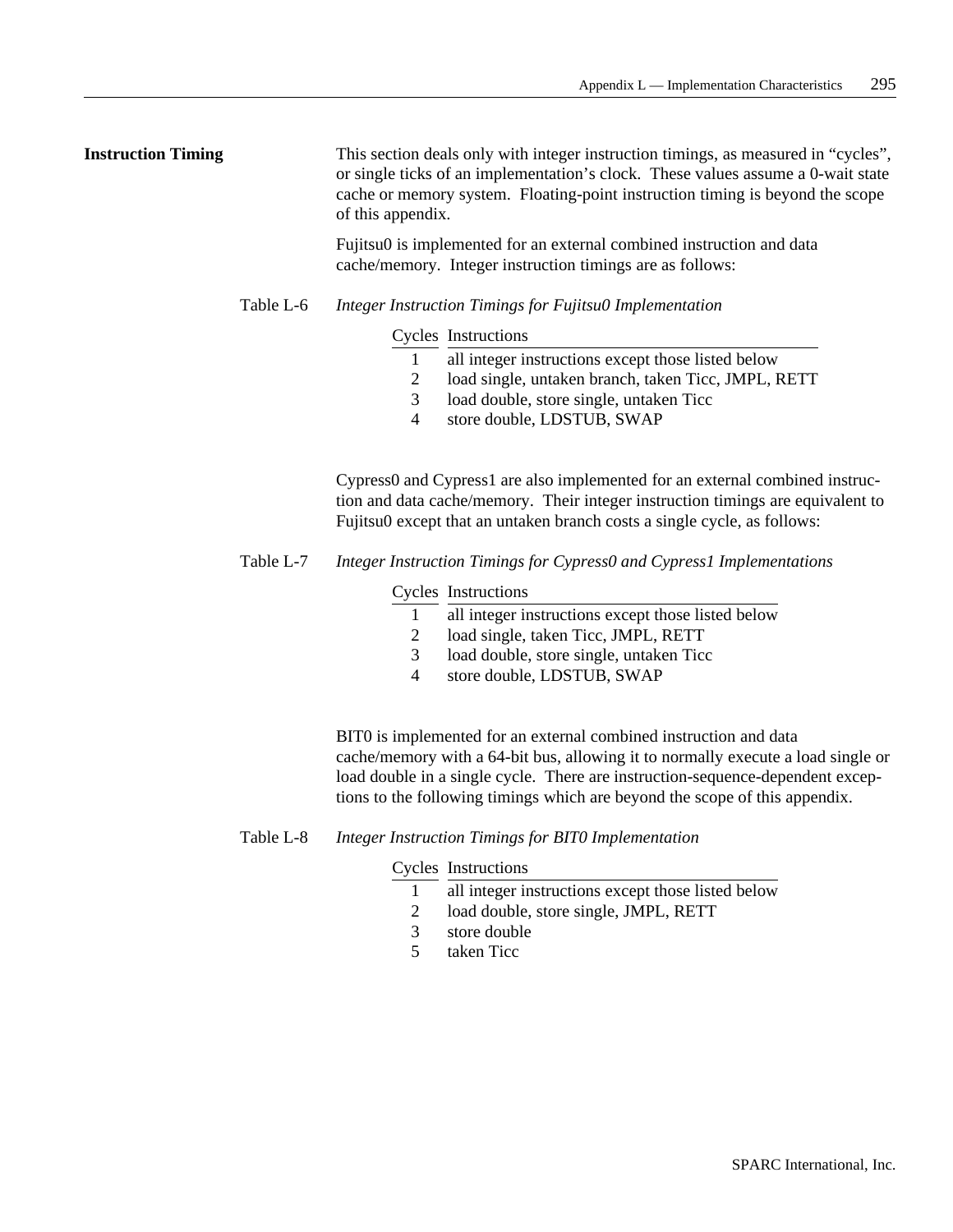Matsushita0 is implemented with internal, separate instruction and data caches with 64-bit busses. Note that the 64 bit internal cache busses on Matsushita0 allow loads and stores of any size to normally execute in a single cycle. The instruction-sequence dependent exceptions to the following timings are beyond the scope of this appendix.

#### Table L-9 *Integer Instruction Timings for Matsushita0 Implementation*

#### Cycles Instructions

- 1 all integer instructions except those listed below
- 2 a store with the  $[rsI + rs2]$  addressing mode<br>2 RETT, STDFO, taken Ticc
- RETT, STDFQ, taken Ticc
- 5 UMUL, UMULcc, SMUL, SMULcc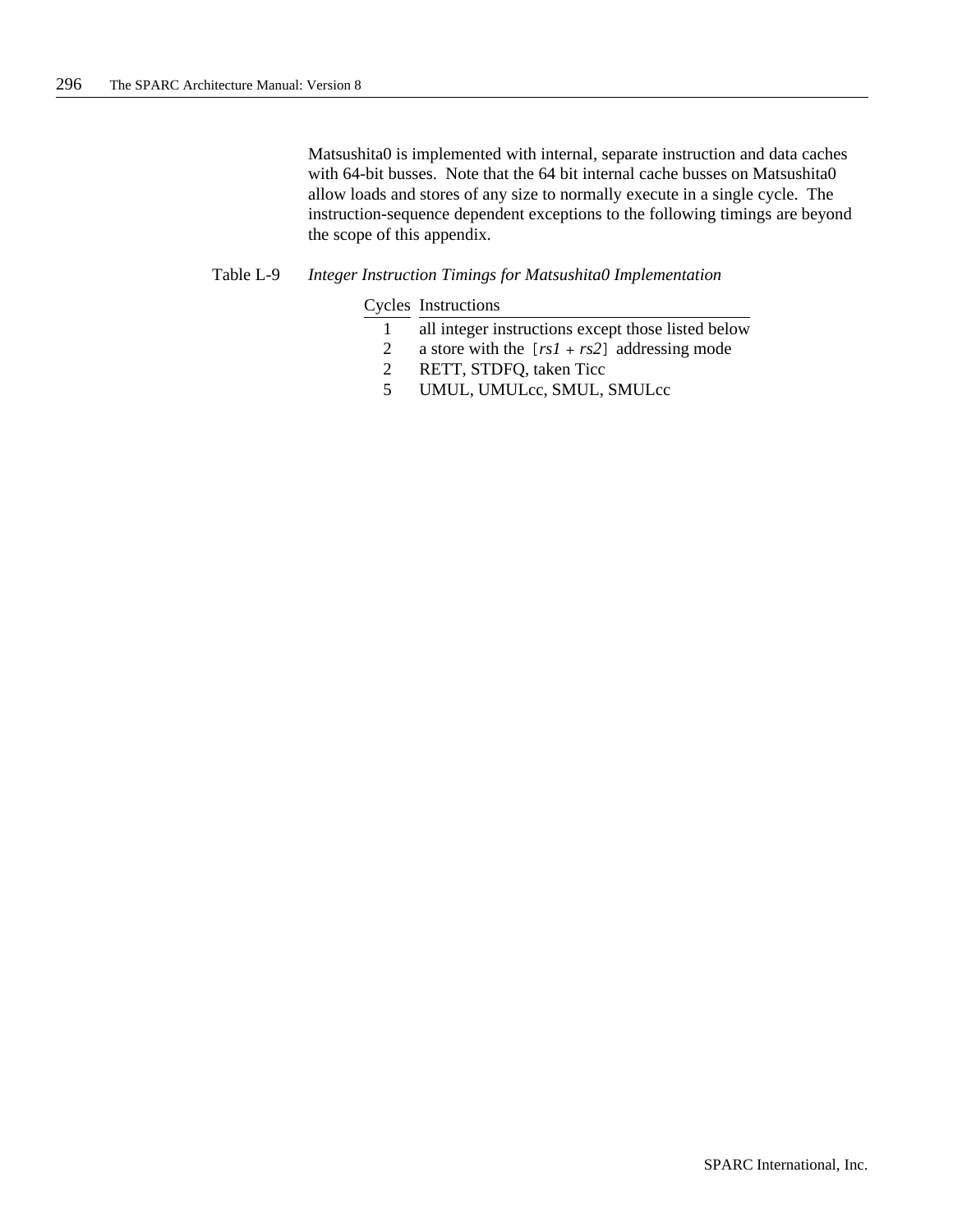## Instruction Set Summary

This appendix provides a summary of the SPARC instruction set. Bold letters indicate the architectural names of instructions; for example, the architectural name of the "**F**loating-point convert from **S**ingle **TO D**ouble" is FSTOD.

Note that not all possible combinations in this summary map to actual instructions. For example, there is no "**L**oa**D** single **C**oprocessor **Q**ueue" instruction.

-Data Transfer



 $\bullet$ Arithmetic & Logical Operations

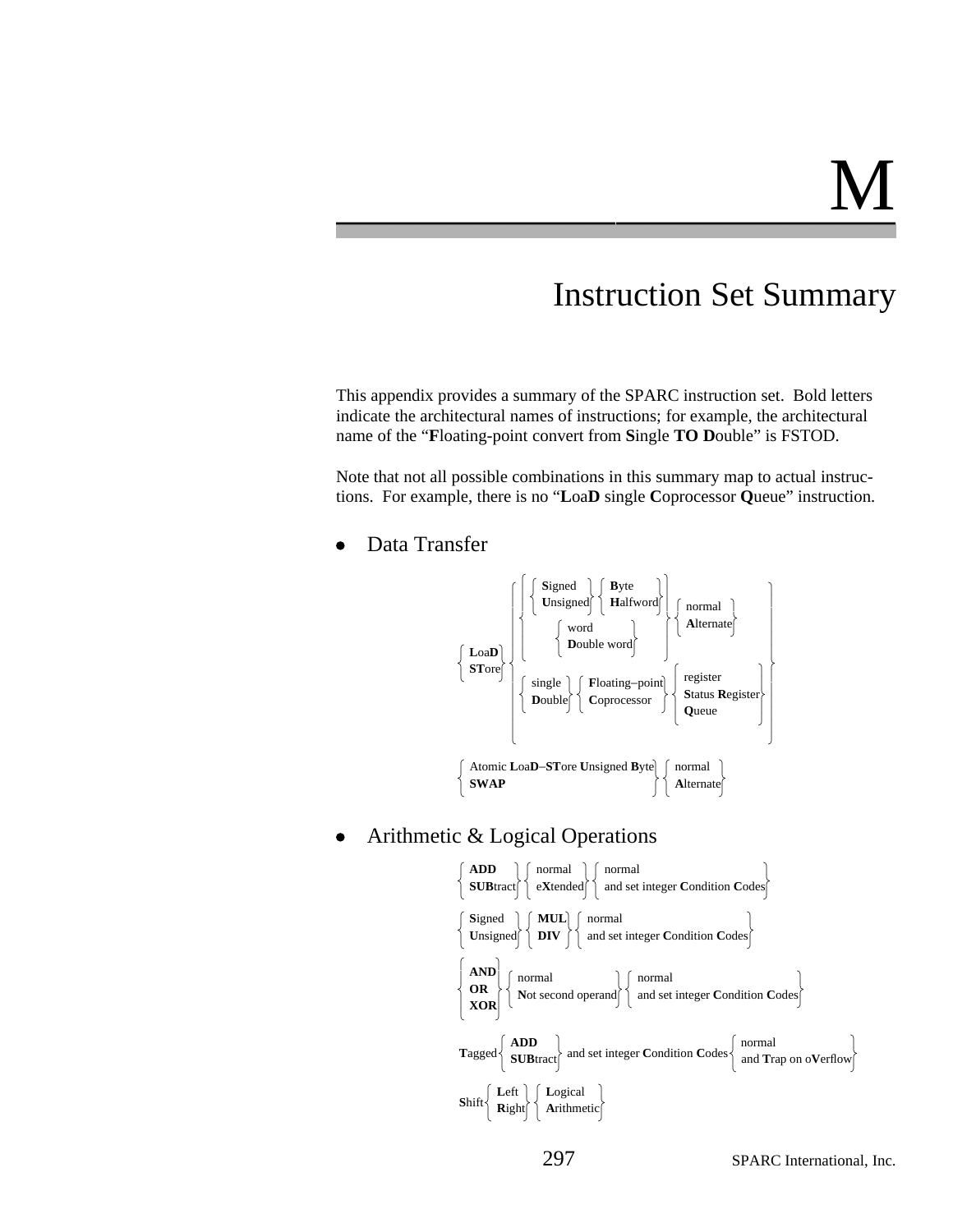#### $\bullet$ Control Transfer

### **CALL**

- **C**oprocessor **B**ranch on **c**oprocessor **c**ondition **c**odes **F**loating−point **B**ranch on **f**loating−point **c**ondition **c**odes **B**ranch on **i**nteger **c**ondition **c**odes **T**rap on **i**nteger **c**ondition **c**odes **RET**urn from **T**rap **J**u**MP** and **L**ink
- -Miscellaneous

```
STore BARrier
FLUSH instruction memory
MULtiply Step and set integer Condition Codes
SETHI
No OPeration
SAVE
```


**UNIMP**lemented (illegal) instruction

 $\bullet$ Floating-point Operations

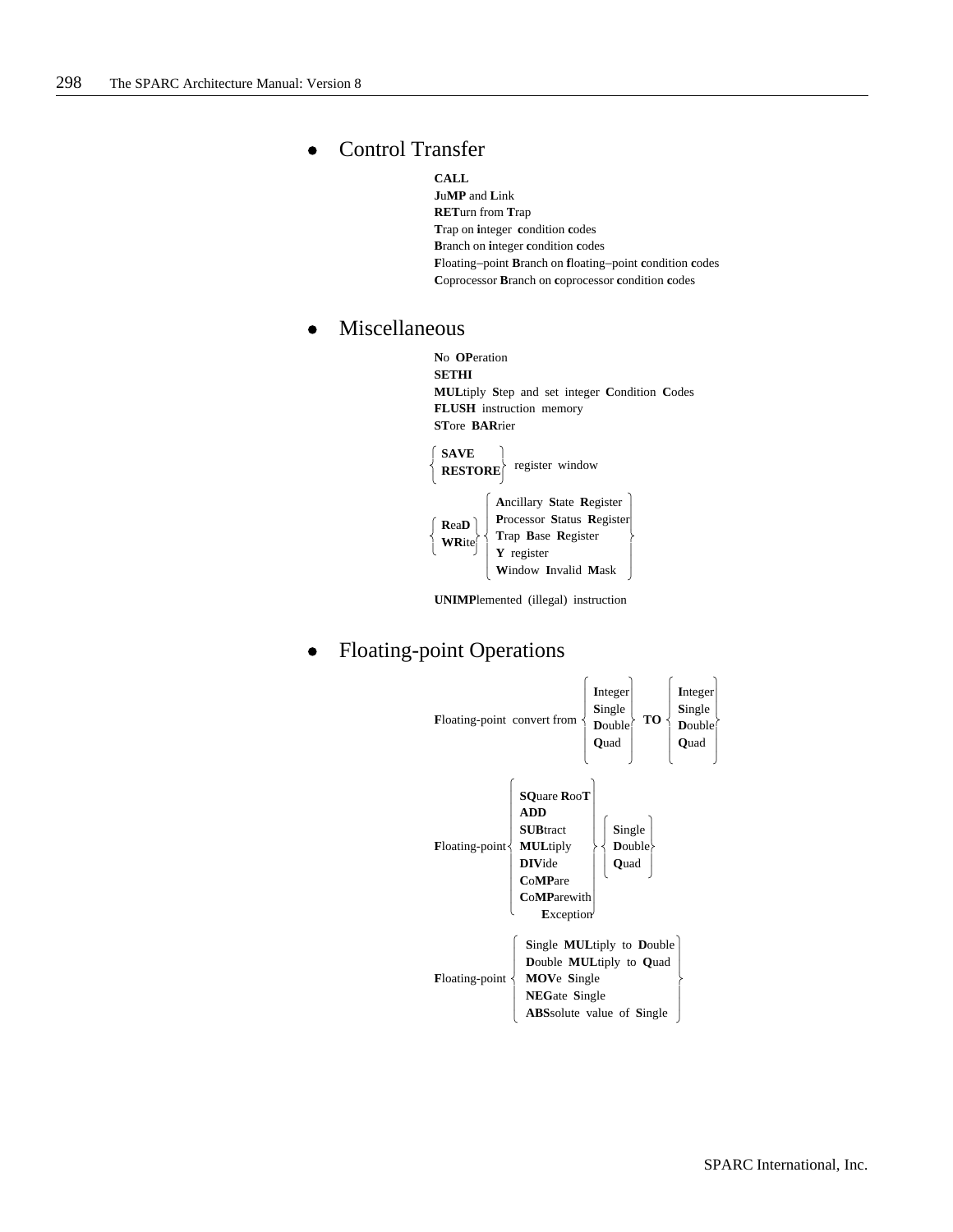# SPARC IEEE 754 Implementation Recommendations

A number of details in ANSI/IEEE 754 floating-point standard are left to be defined by implementations, and so are not specified in this document. In order to promote increased portability among new SPARC implementations of programs such as instruction set test vectors, the following recommendations are designed to eliminate many uncertainties, especially with regard to exceptional situations. These recommendations, perhaps modified slightly in the light of subsequent experience, are intended to be incorporated as requirements in a future SPARC revision.

#### **N.1. Misaligned floatingpoint data registers** The effect of executing an instruction that refers to a misaligned floating-point register operand (double-precision operand in a register whose number is not 0 mod 2, or quadruple-precision operand in a register whose number is not 0 mod 4) is undefined in Section 4.3, "FPU *f* Registers." An fp\_exception trap with FSR.*ftt* = 6 (invalid\_fp\_register) should occur in this case.

### **N.2. Reading an empty FQ** The effect of reading an empty floating-point queue is not specified in Chapter 4, "Registers." A trap handler which attempts to read such a queue contains a software error. A sequence\_error fp\_exception trap occurs in this case.

#### **N.3. Traps inhibit results** To summarize what happens when a floating-point trap occurs, as described in Section 4.4, "FPU Control/Status Registers", and elsewhere:

- -The destination *f* register is unchanged
- -The FSR *fcc* (floating-point condition codes) field is unchanged
- $\bullet$ The FSR *aexc* (accrued exceptions) field is unchanged
- $\bullet$  The FSR *cexc* (current exceptions) field is unchanged except for IEEE\_754\_exceptions; in that case, *cexc* contains exactly one bit which is 1, corresponding to the exception that caused the trap

These restrictions are designed to ensure a consistent state for user software. Instructions causing an fp\_exception trap due to unfinished or unimplemented FPops execute as if by hardware; that a hardware trap was taken to supervisor software is undetectable by user software except possibly by timing considerations. A user-mode trap handler invoked for an IEEE 754 exception, whether as a direct result of a hardware IEEE\_754\_exception or as an indirect result of supervisor handling of an unfinished\_FPop or unimplemented\_FPop, can rely on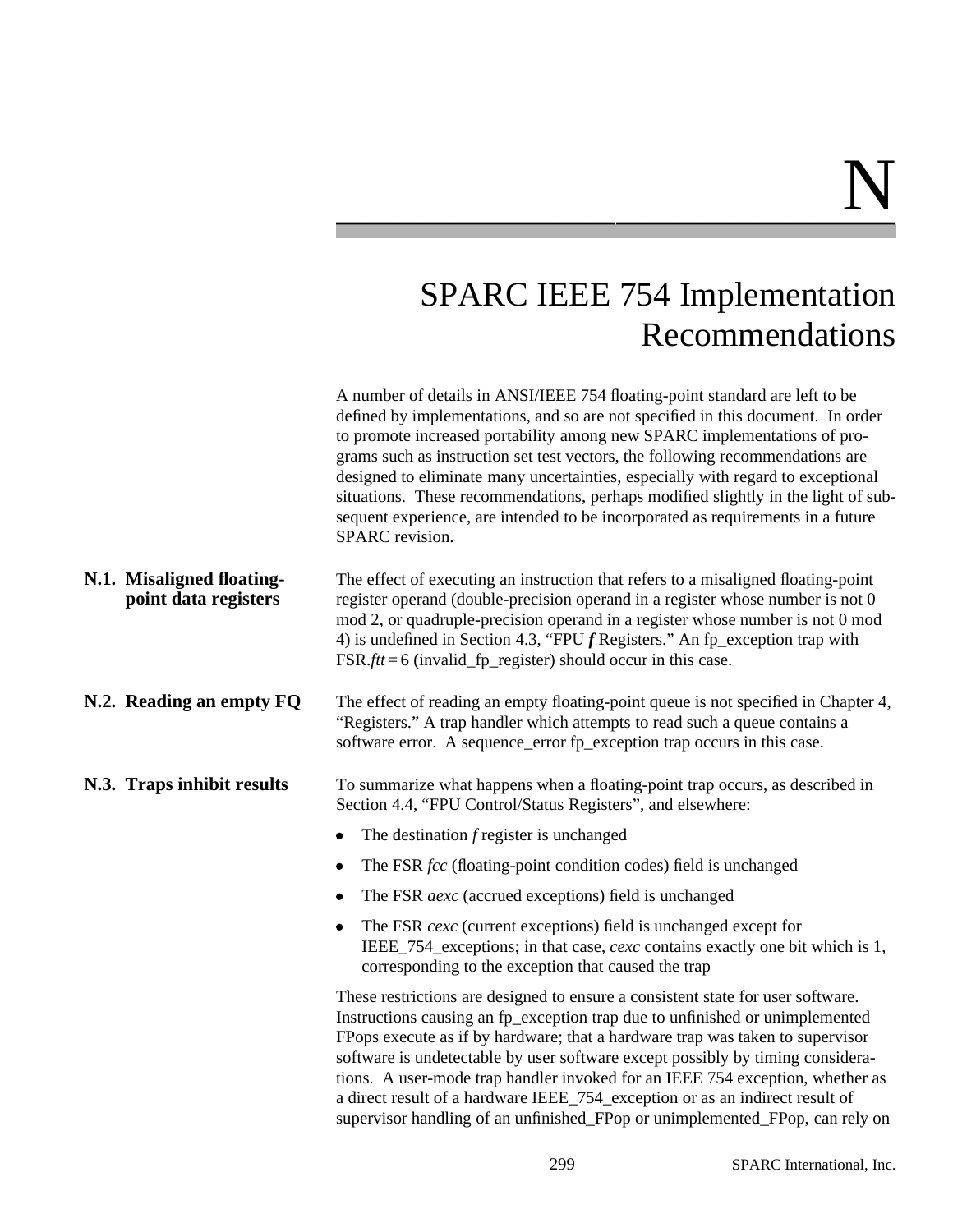the following:

|                                                                         | Supervisor software will pass it the address of the instruction which caused<br>the exception, extracted from a deferred trap queue or elsewhere                                                                                                                                                                                                                                                                                                                                                      |  |  |  |  |
|-------------------------------------------------------------------------|-------------------------------------------------------------------------------------------------------------------------------------------------------------------------------------------------------------------------------------------------------------------------------------------------------------------------------------------------------------------------------------------------------------------------------------------------------------------------------------------------------|--|--|--|--|
|                                                                         | The destination $f$ register is unchanged from its state prior to that<br>٠<br>instruction's execution                                                                                                                                                                                                                                                                                                                                                                                                |  |  |  |  |
|                                                                         | The FSR fcc field is unchanged                                                                                                                                                                                                                                                                                                                                                                                                                                                                        |  |  |  |  |
|                                                                         | The FSR <i>aexc</i> field is unchanged                                                                                                                                                                                                                                                                                                                                                                                                                                                                |  |  |  |  |
|                                                                         | The FSR cexc field contains one bit set to "1" for the exception that caused<br>the trap                                                                                                                                                                                                                                                                                                                                                                                                              |  |  |  |  |
|                                                                         | The FSR ftt, qne, u, and res fields are zero                                                                                                                                                                                                                                                                                                                                                                                                                                                          |  |  |  |  |
|                                                                         | Supervisor software is responsible for enforcing these requirements if the<br>hardware trap mechanism does not.                                                                                                                                                                                                                                                                                                                                                                                       |  |  |  |  |
| N.4. NaN operand and<br>result definitions                              | An untrapped floating-point result can be in a format which is either the same as,<br>or different from, the format of the source operands. These two cases are<br>described separately, below.                                                                                                                                                                                                                                                                                                       |  |  |  |  |
| <b>Untrapped floating-point</b><br>result in different format from      | F[sdq]TO[sdq], with quiet NaN operand: no exception caused; result is a quiet<br>NaN. The operand is transformed as follows:                                                                                                                                                                                                                                                                                                                                                                          |  |  |  |  |
| operands                                                                | NaN transformation: The most significant bits of the operand fraction are<br>copied to the most significant bits of the result fraction. When converting to<br>a narrower format, excess low order bits of the operand fraction are dis-<br>carded. When converting to a wider format, excess low order bits of the<br>result fraction are set to 0. The quiet bit (the most significant bit of the result<br>fraction) is always set to 1, so the NaN transformation always produces a<br>quiet NaN. |  |  |  |  |
|                                                                         | F[sdq]TO[sdq], signaling NaN operand: invalid exception, result is the signaling<br>NaN operand processed by the NaN transformation above to produce a quiet<br>NaN.                                                                                                                                                                                                                                                                                                                                  |  |  |  |  |
|                                                                         | FCMPE[sdq] with any NaN operand: invalid exception, unordered fcc.                                                                                                                                                                                                                                                                                                                                                                                                                                    |  |  |  |  |
|                                                                         | FCMP[sdq] with any signaling NaN operand: invalid exception, unordered fcc.                                                                                                                                                                                                                                                                                                                                                                                                                           |  |  |  |  |
|                                                                         | FCMP[sdq] with any quiet NaN operand but no signaling NaN operand: no<br>exception, unordered fcc.                                                                                                                                                                                                                                                                                                                                                                                                    |  |  |  |  |
| <b>Untrapped floating-point</b><br>result in same format as<br>operands | No NaN operand: for an invalid exception such as sqrt( $-1.0$ ) or $0.0 \div 0.0$ , the<br>result is the quiet NaN with sign = 0, exponent = all 1's, and fraction = all 1's.<br>The sign is 0 to distinguish such results from storage initialized to all '1' bits.                                                                                                                                                                                                                                  |  |  |  |  |
|                                                                         | One operand, quiet NaN: no exception, result is the quiet NaN operand.                                                                                                                                                                                                                                                                                                                                                                                                                                |  |  |  |  |
|                                                                         | One operand, signaling NaN: invalid exception, result is the signaling NaN with<br>its quiet bit (most significant bit of fraction field) set to 1.                                                                                                                                                                                                                                                                                                                                                   |  |  |  |  |
|                                                                         |                                                                                                                                                                                                                                                                                                                                                                                                                                                                                                       |  |  |  |  |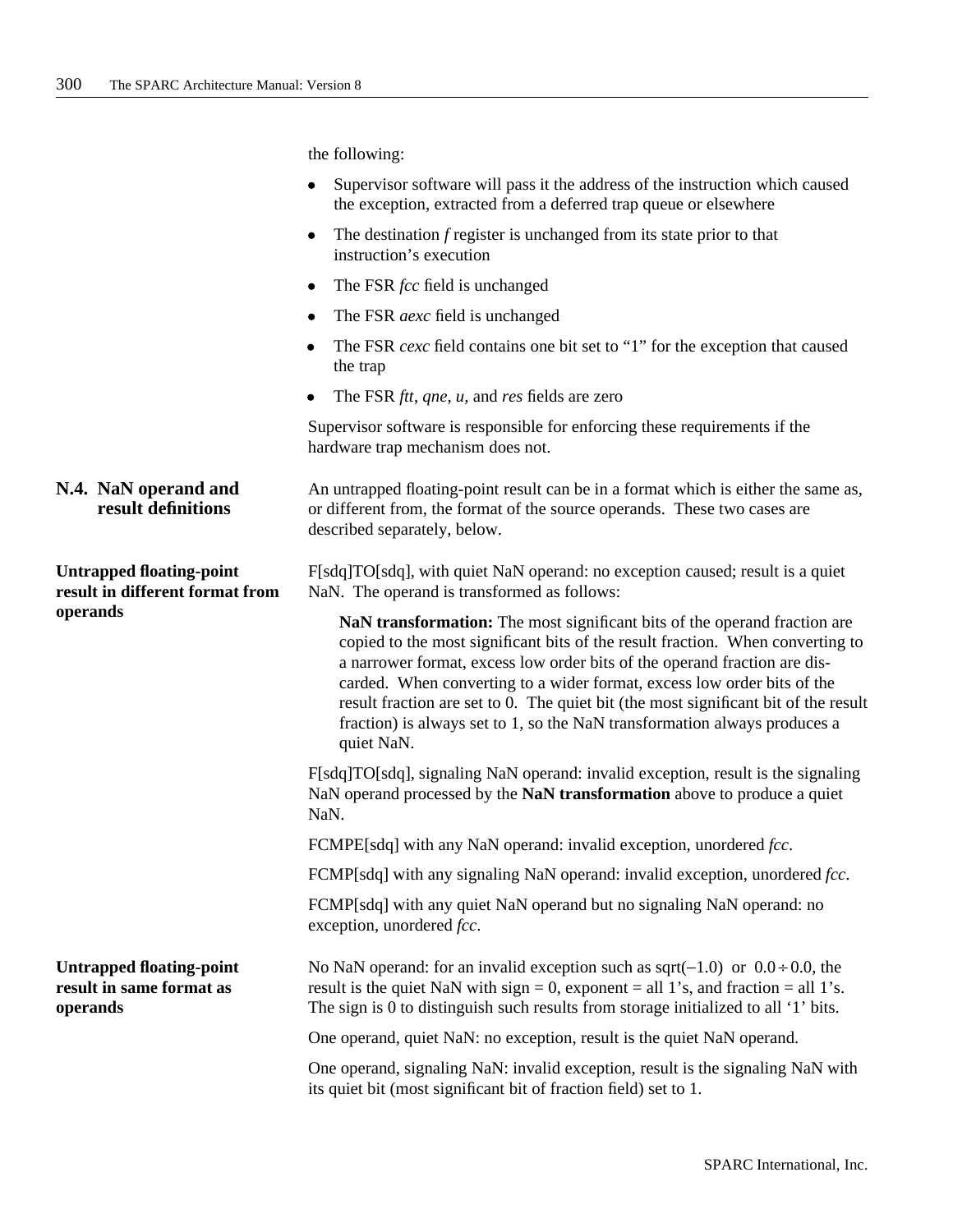Two operands, both quiet: no exception, result is the rs2 (second source) operand.

Two operands, both signaling: invalid exception, result is the rs2 operand with the quiet bit set to 1.

Two operands, just one a signaling NaN: invalid exception, result is the signaling NaN operand with the quiet bit set to 1.

Two operands, neither signaling NaN, just one a quiet NaN: no exception, result is the quiet NaN operand.

In the following tabular representation of the untrapped results, NaN*n* means the NaN in rs*n*, Q means quiet, S signaling:

|         |        | rs2 operand     |                   |                    |  |
|---------|--------|-----------------|-------------------|--------------------|--|
|         |        | number          | QNaN <sub>2</sub> | SNaN <sub>2</sub>  |  |
|         | none   | <b>IEEE 754</b> | QNaN <sub>2</sub> | QSNaN2             |  |
| rs 1    | number | <b>IEEE 754</b> | QNaN2             | QSNaN2             |  |
| operand | QNaN1  | QNaN1           | QNaN <sub>2</sub> | QSNaN <sub>2</sub> |  |
|         | SNaN1  | QSNaN1          | QSNaN1            | QSNaN2             |  |

QSNaN*n* means a quiet NaN produced by the **NaN transformation** on a signaling NaN from rs*n*; the invalid exception is always indicated. The QNaN*n* results in the table never generate an exception, but IEEE 754 specifies a number of cases of invalid exceptions and QNaN results from operands that are both numbers.

**N.5. Trapped Underflow definition (UFM=1)** Underflow occurs if the correct unrounded result has magnitude between zero and the smallest normalized number in the destination format. In terms of IEEE 754, this means "tininess detected before rounding".

> Note that the wrapped exponent results intended to be delivered on trapped underflows and overflows in IEEE 754 aren't relevant to SPARC at the hardware/supervisor levels; if they are created at all, it would be by user software in a user-mode trap handler.

**N.6. Untrapped underflow definition (UFM=0)** Underflow occurs if the correct unrounded result has magnitude between zero and the smallest normalized number in the destination format, **and** the correctly rounded result in the destination format is inexact; that result may be zero, subnormal, or the smallest normalized number. In terms of IEEE 754, this means "tininess detected before rounding" and "loss of accuracy detected as inexact".

> Note that floating-point overflow is defined to be detected **after** rounding; the foregoing underflow definition simplifies hardware implementation and testing.

> The following table summarizes what happens when an exact **unrounded** value *u* satisfying

> *0* ≤ | *u* | ≤ *smallest normalized number* would round, if no trap intervened, to a **rounded** value *r* which might be zero, subnormal, or the smallest normalized value. "UF" means underflow trap (with ufc set in *cexc*), "NX" means inexact trap (with nxc set in *cexc*), "uf" means untrapped underflow exception (ufc set in *cexc* and ufa in *aexc*), and "nx" means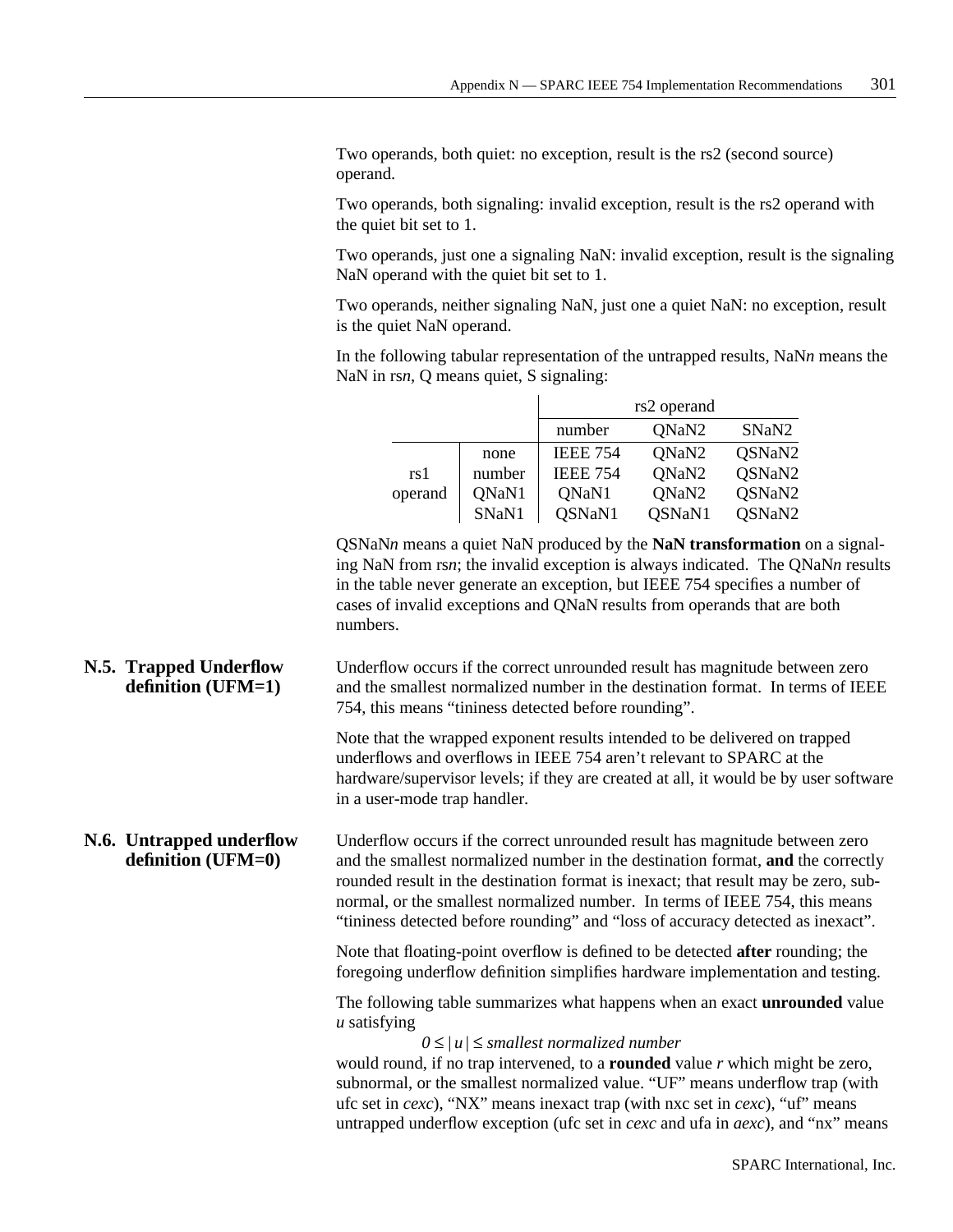|            | underflow trap        | $UFM=1$ | $UFM=0$         | $UFM=0$           |
|------------|-----------------------|---------|-----------------|-------------------|
|            | inexact trap          | $NXM=?$ | $NXM=1$         | $NXM=0$           |
|            | $r$ is minimum normal | none    | none            | none              |
| $u = r$    | $r$ is subnormal      | UF      | none            | none              |
|            | r is zero             | none    | none            | none              |
|            | $r$ is minimum normal | UF      | NX.             | $uf$ $nx$         |
| $u \neq r$ | $r$ is subnormal      | UF      | NX <sup>1</sup> | uf nx             |
|            | $r$ is zero           | НF      | N X             | $\mathbf{u}$ f nx |

of the operand is negative (i.e., is 1), the numerical result is −2147483648.

untrapped inexact exception (nxc set in *cexc* and nxa in *aexc*).

#### **N.7. Integer overflow definition** F[sdq]TOi: when a NaN, infinity, large positive argument  $\geq$  2147483648.0, or large negative argument  $\leq$  -2147483649.0, is converted to integer, the resulting exception is invalid. If no trap occurs and the sign bit of the operand is positive (i.e., is 0), the numerical result is 2147483647. If no trap occurs and the sign bit

**N.8. Nonstandard mode** SPARC implementations are permitted but not encouraged to deviate from SPARC requirements when the nonstandard mode bit of the FSR is 1. Some implementations use that bit to provide alternative handling of subnormal floating-point operands and results that avoids unfinished\_FPop traps with consequent poor performance on programs that underflow frequently.

> Such traps could be avoided by proper system design. Cache misses in the CPU cause holds in the FPU, in order for extra cycles to occur to refill the cache, so that their occurrence is invisible to software and doesn't degrade performance in the normal cache hit case. Similarly "subnormal misses" in the FPU can be avoided by any of several better implementation techniques that avoid causing an unfinished\_FPop trap or degrading performance in the normal case. One way is to cause subnormal misses in the FPU to hold the CPU, so that operand or result alignment can take a few extra cycles without any other effect on software. Another way to avoid extra cycles is to provide extra normalization hardware for operands and results.

> So, the best implementation of nonstandard mode is for it to run identically to the standard SPARC mode. In such implementations the NS bit of the FSR always reads as 0, even after a 1 is written to it.

The next-preferred implementation of nonstandard mode is for subnormal operands and results to behave as outlined below (so that implementations operate uniformly):

Subnormal operands

In nonstandard mode, operands are replaced by zeros with the same sign. An inexact exception always arises if no other exception would, and so traps if NXM=1.

Untrapped subnormal results

In nonstandard mode, operands are replaced by zeros with the same sign. Underflow and inexact exceptions always arise. In terms of the previous table: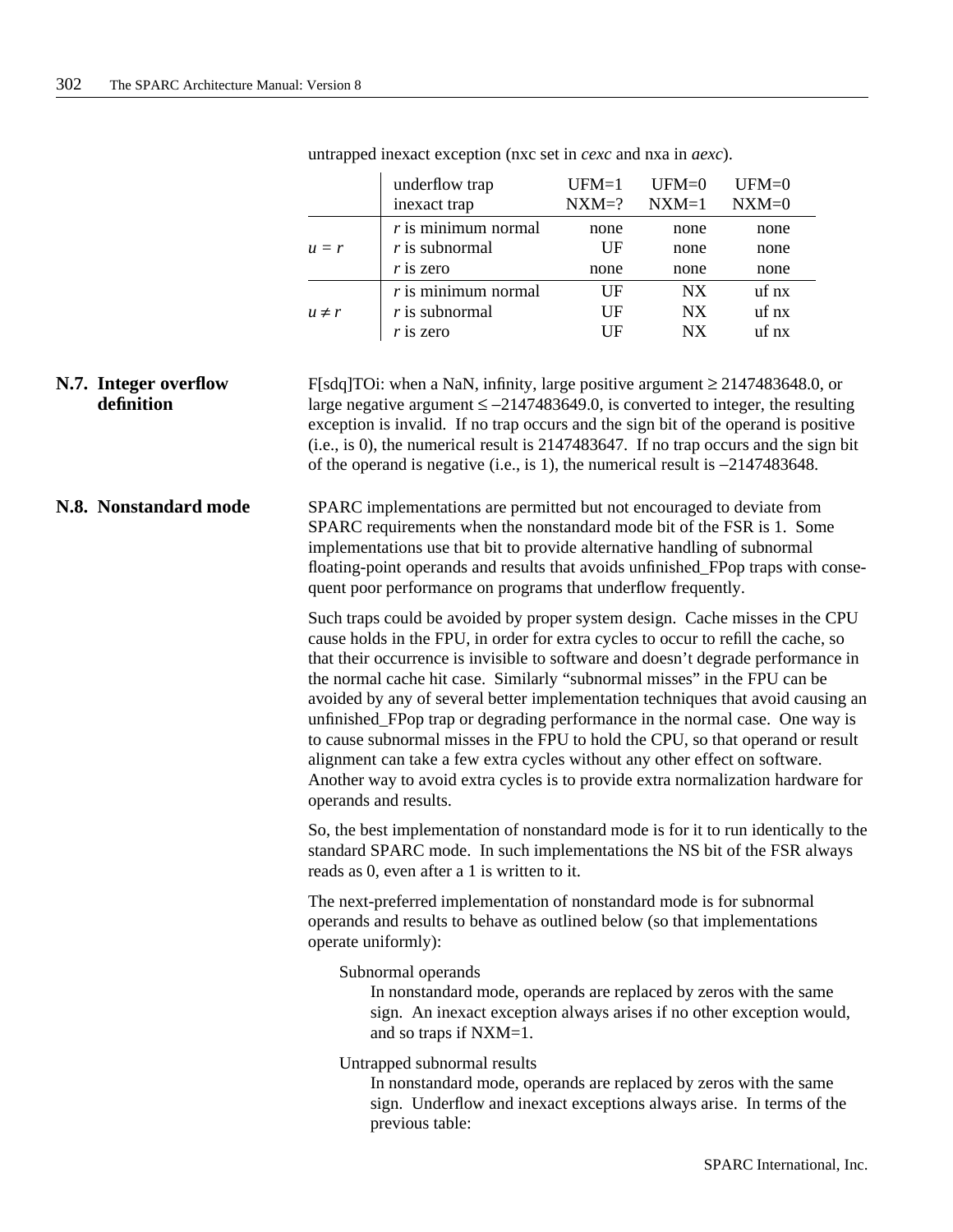|            | underflow trap        | $UFM=1$ | $UFM=0$ $UFM=0$ |                   |
|------------|-----------------------|---------|-----------------|-------------------|
|            | inexact trap          | $NXM=?$ | $NXM=1$ $NXM=0$ |                   |
|            | $r$ is minimum normal | none    | none            | none              |
| $u = r$    | r is zero             | none    | none            | none              |
| $u \neq r$ | $r$ is minimum normal | UF      | NX.             | $\mathbf{u}$ f nx |
|            | $r$ is zero           | UF      | NX.             | $\mathbf{u}$ f nx |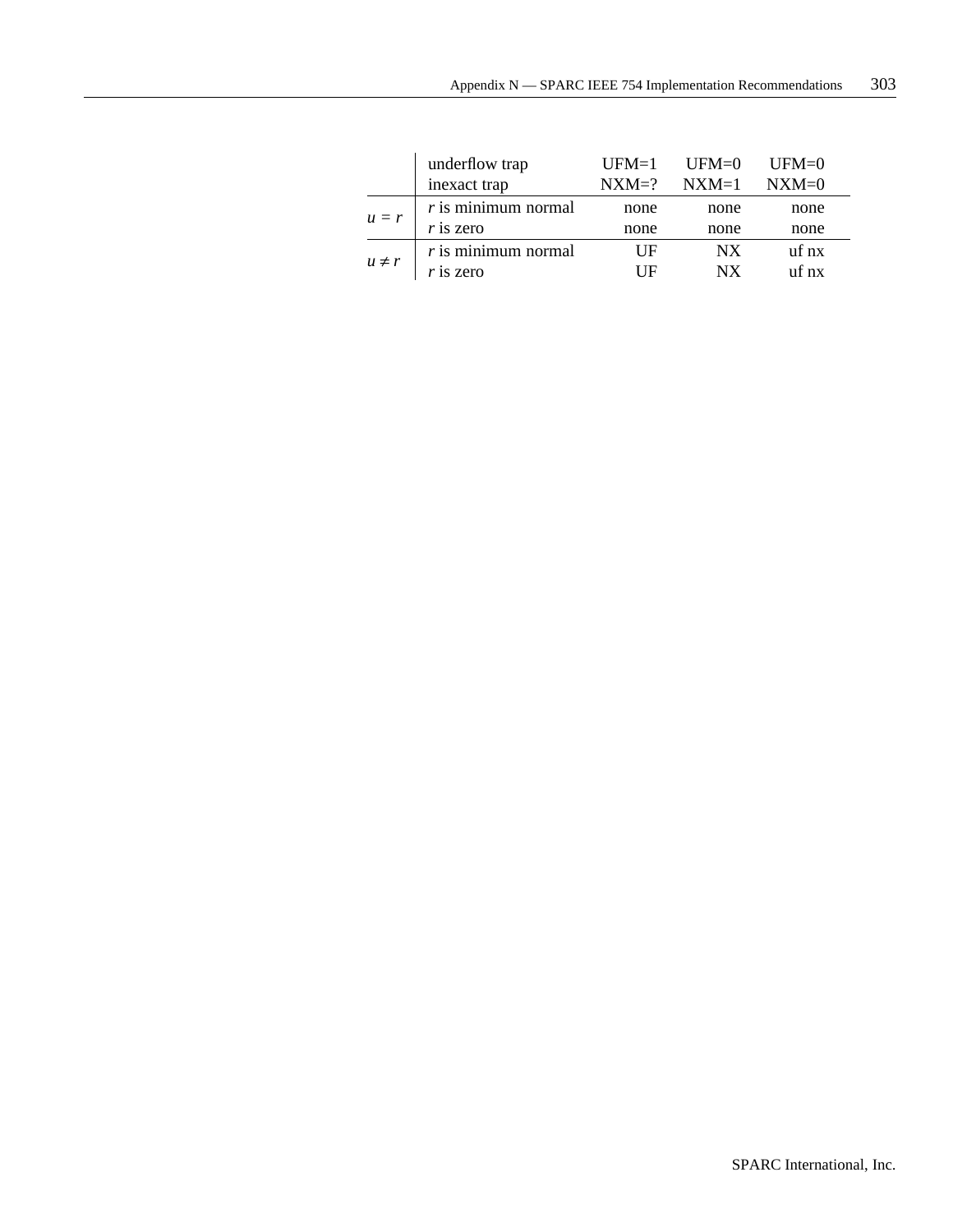## Index

#### **A**

*a* field of instructions, **45**, 52 ABI, see *SPARC Application Binary Interface (ABI)* ABI software, 234 ACC, see *access permissions (ACC) field of RefMMU PTE* access permissions (ACC) field of RefMMU PTE, **248** access type (AT) field of RefMMU FSR register, **256** accrued exception (*aexc*) field of FSR register, **38**, 36, 74, 299, 300 activation record, see *stack frame* ADD instruction, **108**, 86, 199, 228 ADDcc instruction, **108**, 86, 107, 228 address physical, 242 address space, 3, 294 address space identifier (ASI), 10, 43, 45, 48, 60, 61, 248, 250, 251, 259 *thru* 267, 294 *address*, **83** addressing conventions, 11, 47 addressing modes, 3 ADDX instruction, **108**, 228 ADDXcc instruction, **108**, 228 *aexc*, see *accrued exception (aexc) field of FSR register* aggregate data values, see *data aggregates* alignment, 11 data (load/store), **46** floating-point registers, **299**, 37 instructions, **46** stack pointer, **195** alloca(), 194 alternate space instructions, 14, 48, 61 ancillary state registers (ASR's), **32**, 60, 61, 131, 133, 294 AND instruction, **106**, 228 ANDcc instruction, **106**, 86, 228 ANDN instruction, **106**, 86, 228 ANDNcc instruction, **106**, 228 annul bit, 32, 52 ANSI/IEEE Standard 754-1985, 34, 35, 37, 39, 40 application program, **6**, 9, 10, 36, 37, 40, 71, 72, 74, 241 arguments to a subroutine, 189 arithmetic tagged, 50, 197 arithmetic overflow, 29 ASI, see *address space identifier (ASI) asi* field of instructions, **45**, 81 *asr\_reg*, **82**

assembler synthetic instructions, 85 *thru* 86 assembly language syntax, **81** AT, see *access type (AT) field of RefMMU FSR register* atomic load-store instructions, 2, 46 load-store unsigned byte, 101, 259 swap *r* register with memory, 102

#### **B**

BA instruction, 120, 231 BCC instruction, 231 BCLR synthetic instruction, **86** BCS instruction, 231 BE instruction, 231 Berkeley RISCs, 1 BG instruction, 231 BGE instruction, 231 BGU instruction, 231 bibliography, **7** Bicc instruction, 50 Bicc instructions, **119**, 231 BL instruction, 231 BLE instruction, 231 BLEU instruction, 231 block-copy operation (Ref MMU), **266**, 263 block-fill operation (Ref MMU), **267**, 263 block-zero operation, see *block-fill operation* blocking error exception, **77**, 78, 80 BN instruction, 120, 231 BNE instruction, 231 BNEG instruction, 231 bp\_CP\_cc, **154**, 180 bp\_CP\_exception, **154** bp\_CP\_present, **154**, 159, 163, 165 bp\_FPU\_cc, **154** bp\_FPU\_exception, **154** bp\_FPU\_present, **154**, 159, 160, 163, 165 bp\_IRL, **153**, 158 bp\_reset\_in, **153**, 156, 157, 158 BPOS instruction, 231 branch on coprocessor condition codes instructions, **123** branch on floating-point condition codes instructions, **121** branch on integer condition codes instructions, **119** branches ccc-conditional, 124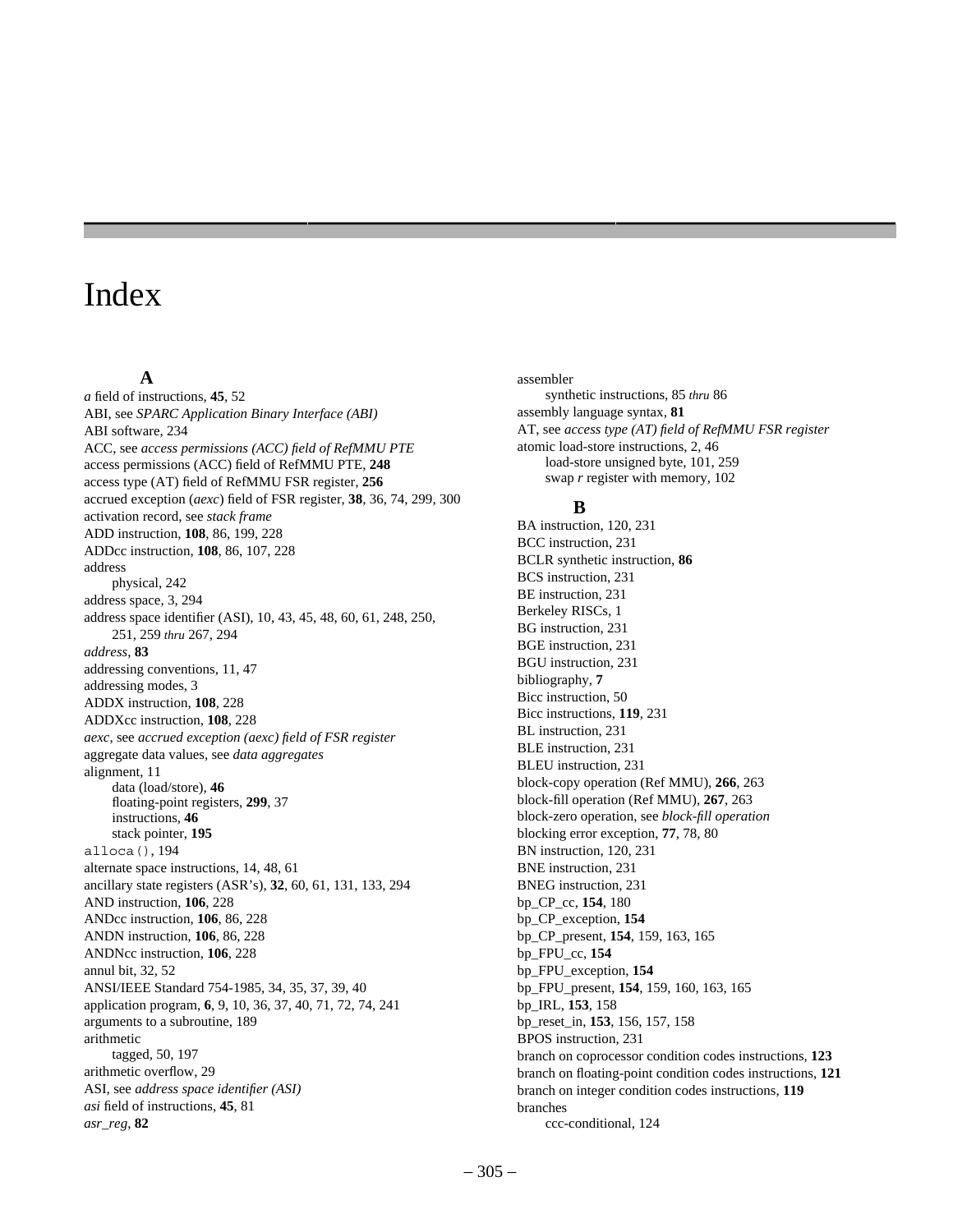branches, *continued* conditional, 52 fcc-conditional, 122 icc-conditional, 120 unconditional, 52, 120, 122, 124 BSET synthetic instruction, **86** BTOG synthetic instruction, **86** BTST synthetic instruction, **86** BVC instruction, 231 BVS instruction, 231 byte ordering, 11, 47

#### **C**

C condition code bit, see *carry (C) bit of icc field of PSR* C, see *cacheable (C) bit of RefMMU PTE* cache, 249 misses and floating-point performance, 302 non-consistent instruction cache, 62 split Instruction & Data, 12, 49 cacheable (C) bit of RefMMU PTE, **248**, 61 CALL instruction, **125**, 1, 12, 24, 25, 32, 50, 54, 134, 190, 191, 196, 198, 202, 227 CALL synthetic instruction, **85** carry (C) bit of *icc* field of PSR, **29** CB0 instruction, 231 CB01 instruction, 231 CB012 instruction, 231 CB013 instruction, 231 CB02 instruction, 231 CB023 instruction, 231 CB03 instruction, 231 CB1 instruction, 231 CB12 instruction, 231 CB123 instruction, 231 CB13 instruction, 231 CB2 instruction, 231 CB23 instruction, 231 CB3 instruction, 231 CBA instruction, 124, 231 CBccc instruction, 50, 57, 79, 154 CBccc instructions, **123**, 72, 231 CBN instruction, 124, 231 *ccc*, see *coprocessor condition codes (ccc)* ccc-conditional branches, 124 *cexc*, see *current exception (cexc) field of FSR register* CLR synthetic instruction, **86** CMP synthetic instruction, **85** comparison instruction, 50, 110 compliant SPARC implementation, **4** concurrency, 9 *cond* field of instructions, **45** condition codes, **28** conditional branches, 52, 120, 122, 124 conforming SPARC implementation, **4** context number (in MMU), 246 context register (Ref MMU), **254**, 250, 252 context switching, 202, 203 context table (in MMU), 246 context table pointer register (Ref MMU), **254**, 252

contexts (in MMU), **246**, 241 control register (Ref MMU), **253**, 252 control registers, 28 *thru* 41 control-transfer instructions (CTI's), 12, 50 convert between floating-point formats instructions, **143**, 300 convert floating point to integer instructions, **142**, 302 convert integer to floating point instructions, **141** coprocessor, **10** coprocessor condition codes (*ccc*), 124, 149 coprocessor deferred-trap queue (CQ), **41**, 70 coprocessor instructions, 4, 13, 14, 49, 61, 94, 99, 123, 149, 238, 292 coprocessor operate (CPop) instructions, **149**, 5, 13, 46, 57, 238, 292 coprocessor state register (CSR), 41 CP, see *coprocessor* cp\_disabled exception, **79**, 41, 57 cp\_disabled trap, 10, 94, 124, 149 cp\_exception exception, **79**, 33, 71, 72, 99 cp\_exception trap, 149 CPop instructions, see *coprocessor operate (CPop) instructions*, 79 CPop1 instructions, **149**, 5, 41, 228, 238, 292 CPop2 instructions, **149**, 5, 41, 228, 238, 292 CQ, see *coprocessor deferred-trap queue (CQ)*

CTI, see *control-transfer instructions (CTI's)* current exception (*cexc*) field of FSR register, **38**, 36, 299, 300 current window pointer (CWP) field of PSR register, **29**, 5, 10, 14, 24, 30, 54, 69, 75, 77, 79, 117, 130, 134, 135, 154, 156, 161, 177, 181, 203 CWP, see *current window pointer (CWP) field of PSR register*

### **D**

data aggregate argument passed by value, 190 automatic, 194 examples of, 190 return value from function, 194, 196 data alignment, 195 doubleword, **46** halfword, **46** word, **46** data formats, 17 data types, 17 data\_access\_error exception, **79**, 294 data\_access\_exception exception, **80**, 293 data\_access\_MMU\_miss exception, **80** data\_store\_error exception, **78**, 294 DCTI, see *delayed control-transfer instructions (CTI's)* DEC synthetic instruction, **86** DECcc synthetic instruction, **86** deferred traps, **70**, 14, 43, 73 deferred-trap queue, 14, 70 coprocessor (CQ), **41**, 70 floating-point (FQ), **40**, 37, 70, 97, 293 integer unit, **33** Dekker´s algorithm, 271, 274 delay instruction, **51**, 12, 32, 52, 240 delay slot, see *delay instruction*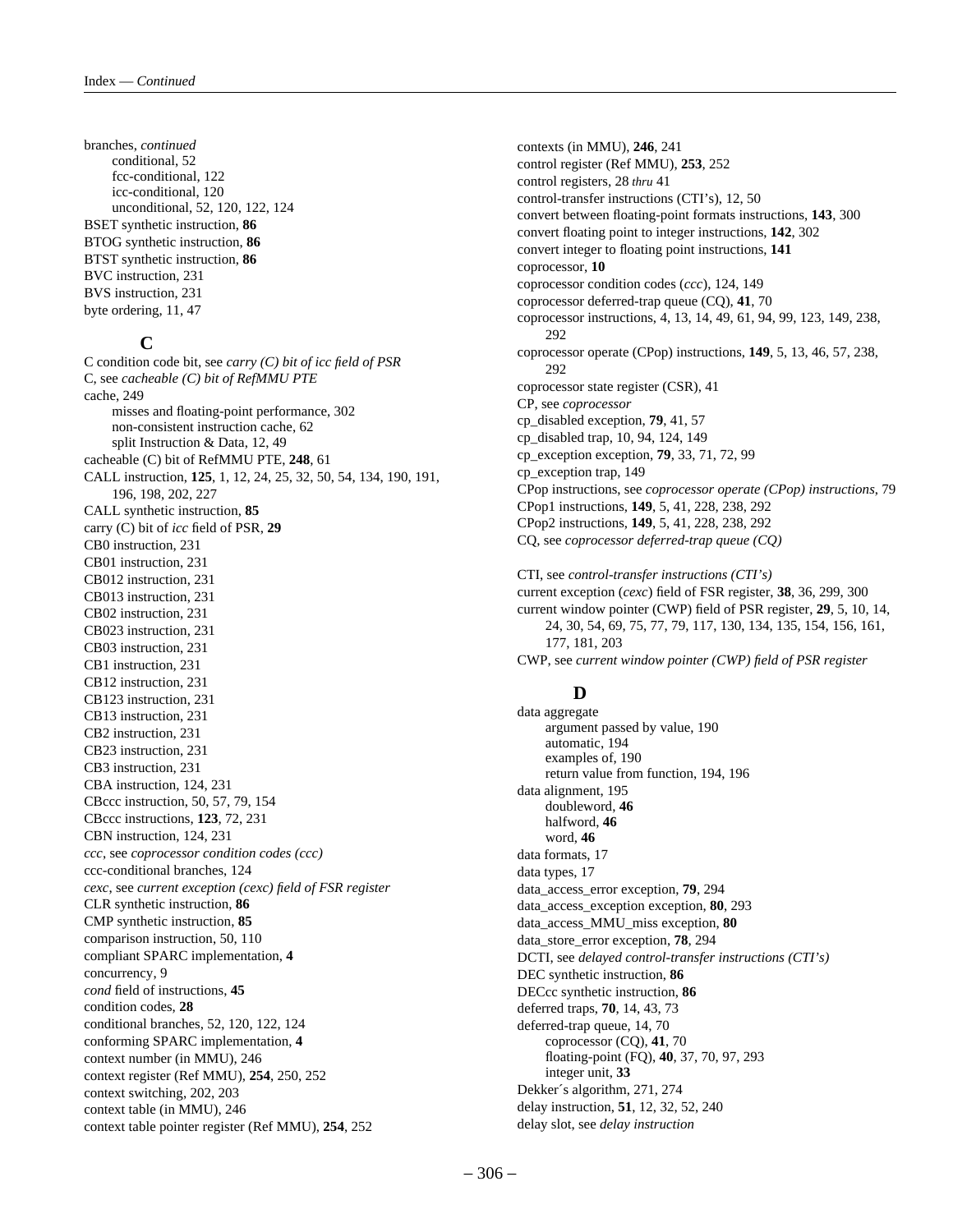delayed control-transfer instructions (DCTI's), 12, 51, 55, 240

- diagnostic registers (Ref MMU), **255**
- *disp22* field of instructions, **45**
- *disp30* field of instructions, **45**

divide instructions, **115**, 12, 134, 235, 236, 292

divide-by-zero mask (*DZM*) bit of TEM field of FSR register, **39**

division-by-zero accrued (*dza*) bit of *aexc* field of FSR register, **40**

division-by-zero current (*dzc*) bit of *cexc* field of FSR register, **40**

division\_by\_zero exception, **80**, 294

- doublewords in *r* registers, **25**
- dynamic linking, 239
- *dza*, see *division-by-zero accrued (dza) bit of aexc field of FSR register*
- *dzc*, see *division-by-zero current (dzc) bit of cexc field of FSR register*
- DZM, see *division-by-zero mask (DZM) bit of TEM field of FSR register*

### **E**

E, see *enable (E) bit of RefMMU CR* EBE, see *external bus error (EBE) field of RefMMU FSR register* EC field of PSR register, 94, 149 enable (E) bit of RefMMU CR, **254** enable coprocessor (EC) field of PSR register, 29, 41, 57, 79, 99 enable floating-point (EF) field of PSR register, 29, 56, 79, 92, 98, 122, 140 enable traps (ET) field of PSR register, **29**, 70, 73, 75, 77, 80, 127, 134 entry type (ET) field of RefMMU PTD, **247** entry type (ET) field of RefMMU PTE, **248** error\_mode, 74, 75, 77, 127, 154, 156, 294 ET, see *enable trap (ET) field of PSR register* ET field of PSR register, 134, 135 ET, see *entry type (ET) field of RefMMU PTD* ET, see *entry type (ET) field of RefMMU PTE* exception, **14** machine-check, see *exception, non-resumable machine-check* exceptions, also see *trap types*, 74 blocking error, **77**, 78, 80 cp\_disabled, **79**, 41, 57 cp\_exception, **79**, 33, 71, 72, 99, 293 data\_access\_error, **79**, 294 data\_access\_exception, **80**, 293 data\_access\_MMU\_miss, **80** data\_store\_error, **78**, 294 division\_by\_zero, **80**, 294 fp\_disabled, **79**, 56, 92, 98, 141, 142, 143, 145, 146, 147, 148 fp\_exception, **79**, 33, 34, 38, 71, 72, 92, 97, 140, 141, 142, 143, 145, 146, 147, 148, 292, 293, 299 illegal\_instruction, **78**, 25, 87, 91, 95, 96, 101, 102, 127, 131, 134, 137, 139, 292 instruction\_access\_error, **78**, 294 instruction\_access\_exception, **78** instruction\_access\_MMU\_miss, **78** interrupt\_level\_*n*, **80** mem\_address\_not\_aligned, **79**, 46, 91, 92, 93, 94, 96, 98, 99, 100, 102, 103, 126, 127, 128 non-resumable machine-check, **69**, 15, 71, 72, 94, 96, 98, 101, 102, 153, 164, 167, 169, 171 peremptory error, **77**, 78, 79

exceptions, *continued* privileged\_instruction, **78**, 127 r\_register\_access\_error, **78**, 294 tag\_overflow, **80**, 50, 109, 111, 197 trap\_instruction, **80** unimplemented\_FLUSH, **78**, 139, 294 watchpoint\_detected, **79** window\_overflow, **79**, 189 window\_underflow, **79**, 127 execute mode, 156 external bus error (EBE) field of RefMMU FSR register, **256** external reset request, 43, 74, 75, 77, 294

### **F**

*f* registers, **33**, 74, 293, 299 FABSs instruction, **144**, 230 FADDd instruction, **146**, 230 FADDq instruction, **146**, 230, 237 FADDs instruction, **146**, 230 FAR, see *fault address register (Ref MMU)* fault address register (Ref MMU), **258**, 246, 252, 256 fault address valid (FAV) bit of RefMMU FSR register, **258** fault status register (Ref MMU), **256**, 246, 252, 258 fault type (FT) field of RefMMU FSR register, **257**, 254 FAV, see *fault address valid (FAV) bit of RefMMU FSR register* FBA instruction, 122, 231 FBE instruction, 231 FBfcc instruction, 50, 56, 79, 154 FBfcc instructions, **121**, 72, 140, 231 FBG instruction, 231 FBGE instruction, 231 FBL instruction, 231 FBLE instruction, 231 FBLG instruction, 231 FBN instruction, 122, 231 FBNE instruction, 231 FBO instruction, 231 FBU instruction, 231 FBUE instruction, 231 FBUG instruction, 231 FBUGE instruction, 231 FBUL instruction, 231 FBULE instruction, 231 *fcc*, see *floating-point condition codes (fcc) field of FSR register fcc* field of FSR register, 92, 122, 148 fcc-conditional branches, 122 FCMP\* instructions, 38, 140 FCMPd instruction, **148**, 231, 300 FCMPE\* instructions, 38, 140 FCMPEd instruction, **148**, 231, 300 FCMPEq instruction, **148**, 231, 237, 300 FCMPEs instruction, **148**, 231, 300 FCMPq instruction, **148**, 231, 237, 300 FCMPs instruction, **148**, 231, 300 FDIVd instruction, **147**, 230 FDIVq instruction, **147**, 230, 237 FDIVs instruction, **147**, 230 FdMULq instruction, **147**, 230, 237, 292 FdTOi instruction, **142**, 230, 302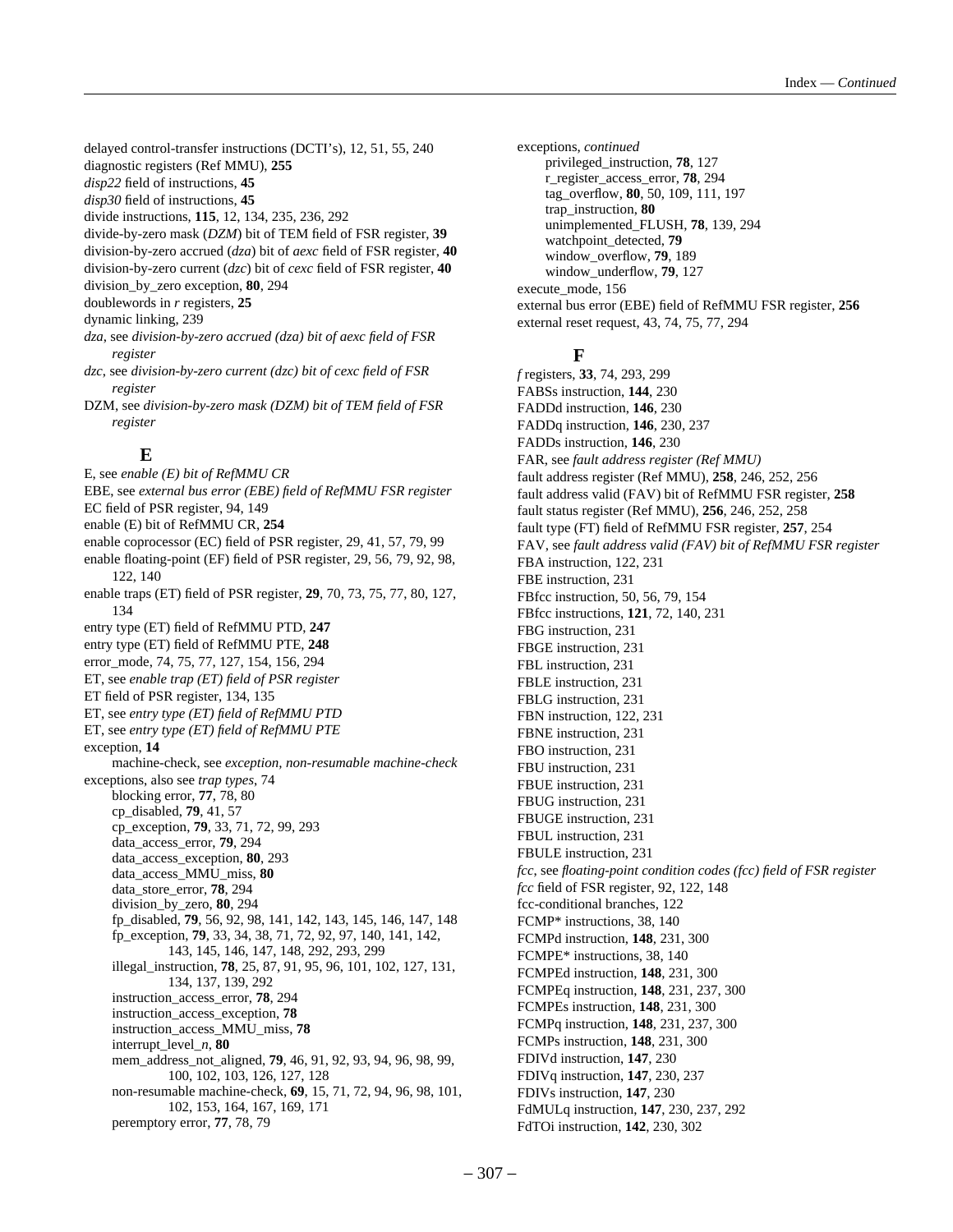FdTOq instruction, **143**, 230, 237, 300 FdTOs instruction, **143**, 230, 300 FIFO store buffer, 64 FiTOd instruction, **141**, 230 FiTOq instruction, **141**, 230, 237 FiTOs instruction, **141**, 230 floating-point add and subtract instructions, **146** floating-point compare instructions, **148**, 38, 300 floating-point condition codes (*fcc*) field of FSR register, **38**, 36, 37, 74, 154, 300 floating-point deferred-trap queue (FQ), **40**, 37, 70, 97, 293 floating-point instructions quad-precision, 237 floating-point move instructions, **144** floating-point multiply and divide instructions, **147** floating-point operate (FPop) instructions, **140**, 5, 13, 35, 46, 56, 72, 293 floating-point square root instructions, **145**, 235, 237 floating-point state fp\_exception, 293 fp\_exception\_pending, 293 fp\_execute, 293 floating-point state register (FSR), **34**, 38, 299 floating-point trap type (*ftt*) field of FSR register, **35**, 35 *thru* 37, 38, 41, 79, 292, 293, 300 floating-point trap types hardware\_error, **37**, 36 IEEE\_754\_exception, **37**, 36, 38, 40, 299 invalid\_fp\_register, **37**, 34, 36, 92, 97, 98, 140, 141, 142, 143, 145, 146, 147, 148, 163, 166, 299 sequence\_error, **37**, 36, 41, 92, 97, 98, 293, 299 unfinished\_FPop, **37**, 36, 40, 299, 302 unimplemented\_FPop, **37**, 36, 40, 292, 299 floating-point unit (FPU), **10** flush (Ref MMU operation), **250**, 249, 263 context, **251** entire, **251** region, **251** segment, **251** FLUSH instruction, **138**, 12, 49, 61, 62, 64, 65, 66 *thru* 68, 78, 228, 269, 273, 276, 281, 283, 287, 292 flush instruction memory instruction, **138**, 61, 62, 64, 65, 66 *thru* 68, 269, 273, 276, 281, 283, 287, 292 flush match criteria (Ref MMU) PTD, **251** PTE, **251** flushing register windows to memory, 191 FMOVs instruction, **144**, 36, 230, 237 FMULd instruction, **147**, 230 FMULq instruction, **147**, 230, 237 FMULs instruction, **147**, 230 FNEGs instruction, **144**, 230, 237 fp\_disabled exception, **79**, 56, 92, 98, 141, 142, 143, 145, 146, 147, 148 fp\_disabled trap, 10, 92, 122, 140 fp\_exception exception, **79**, 33, 34, 38, 71, 72, 92, 97, 140, 141, 142, 143, 145, 146, 147, 148, 292, 293, 299 fp\_exception floating-point state, 293 fp\_exception\_pending floating-point state, 293 fp\_execute floating-point state, 293

FPop instructions, **140**, see *floating-point operate (FPop) instructions*, 35, 79, 293 FPop1 instructions, **140**, 5, 228 FPop2 instructions, **140**, 5, 148, 228 FPU, see *floating-point unit* FPU control registers, 34 *thru* 41 FQ, see *floating-point deferred-trap queue (FQ)* FqTO\* instructions, 237 FqTOd instruction, **143**, 230, 237, 300 FqTOi instruction, **142**, 230, 237, 302 FqTOs instruction, **143**, 230, 237, 300 frame pointer register, 190 *freg*, **82** FsMULd instruction, **147**, 230, 235, 237, 292 FSQRT\* instructions, 235, 237 FSQRTd instruction, **145**, 230, 292 FSQRTq instruction, **145**, 230, 237 FSQRTs instruction, **145**, 230, 292 FSR, see *floating-point state register (FSR)* FSR, see *fault status register (Ref MMU)* FsTOd instruction, **143**, 230, 300 FsTOi instruction, **142**, 230, 302 FsTOq instruction, **143**, 230, 237, 300 FSUBd instruction, **146**, 230 FSUBq instruction, **146**, 230, 237 FSUBs instruction, **146**, 230 FT, see *fault type (FT) field of RefMMU FSR register ftt*, see *floating-point trap type (ftt) field of FSR register* function return value, 190 functions returning aggregate values, 196

#### **G**

global registers, 9, 24, 192

#### **H**

hardware\_error floating-point trap type, **37**, 36 Harvard architecture, 12, 49 "hidden" parameter, 194

#### **I**

*i* field of instructions, **45** I/O, see *input/output (I/O)* IBuf, 62 *icc* field of PSR register, **28**, 106, 108, 109, 110, 111, 112, 113, 116, 120, 130, 134 icc-conditional branches, 120 IEEE Standard 754-1985, see *ANSI/IEEE Standard 754-1985* IEEE\_754\_exception floating-point trap type, **37**, 36, 38, 40, 299 ignored, **5** illegal\_instruction exception, **78**, 25, 87, 91, 95, 96, 101, 102, 127, 131, 134, 137, 139, 292 *imm22* field of instructions, **45** impl field of PSR register, **28**, 35, 289, 290 IMPL, see *implementation (IMPL) field of RefMMU CR* implementation, **5** implementation (IMPL) field of RefMMU CR, **253** *in* registers, 9, 24 INC synthetic instruction, **86**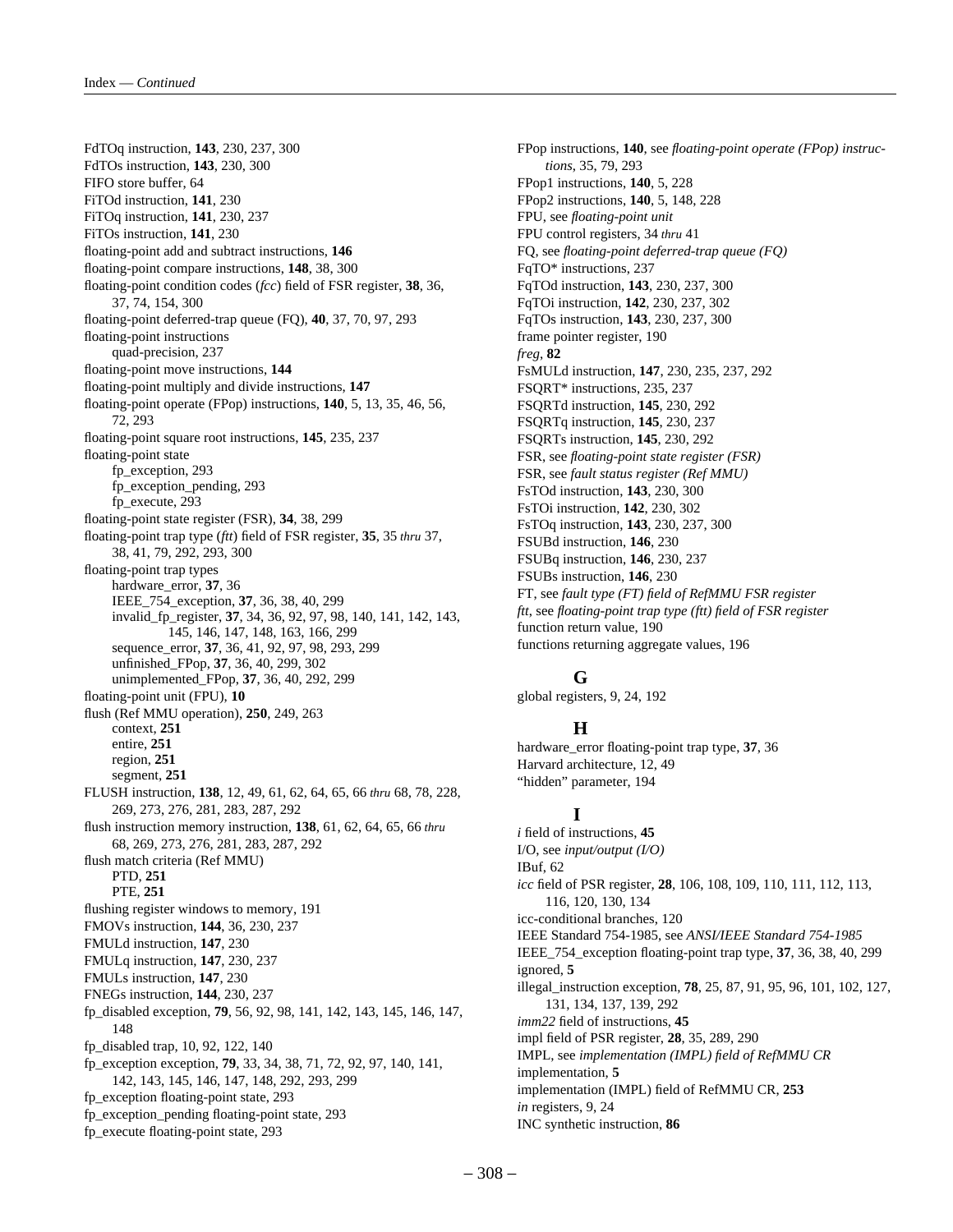INCcc synthetic instruction, **86** inexact accrued (nxa) bit of *aexc* field of FSR register, **40**, 302 inexact current (nxc) bit of *cexc* field of FSR register, **40**, 301, 302 inexact mask (*NXM*) bit of TEM field of FSR register, **39**, 301 infinity, 21, 302 input/output (I/O), 2, 14, 49, 59, 60, 248 input/output (I/O) locations, **60** instruction alignment, **46** instruction fetch, **62**, 46, 66, 68, 79, 281 instruction fields *a*, **45** *asi*, **45** *cond*, **45** *disp22*, **45** *disp30*, **45** *i*, **45** *imm22*, **45** *op*, **44** *op2*, **44** *op3*, **45** *opf*, **46** *rd*, **45**, 6 *rs1*, **45**, 6 *rs2*, **46**, 6 *simm13*, **46** instruction load, **62**, 281 instruction scheduling, **240** instruction set architecture, **5** instruction timing, 295 instruction\_access\_error exception, **78**, 294 instruction\_access\_exception exception, **78** instruction\_access\_MMU\_miss exception, **78** instructions ADD, **108**, 86, 199, 228 ADDcc, **108**, 86, 107, 228 ADDX, **108**, 228 ADDXcc, **108**, 228 AND, **106**, 228 ANDcc, **106**, 86, 228 ANDN, **106**, 86, 228 ANDNcc, **106**, 228 atomic load-store, 2, 46, 101, 102, 292 BA, 231 BCC, 231 BCS, 231 BE, 231 BG, 231 BGE, 231 BGU, 231 Bicc, **119**, 50, 231 BL, 231 BLE, 231 BLEU, 231 BN, 231 BNE, 231 BNEG, 231 BPOS, 231 branch on coprocessor condition codes, **123** branch on floating-point condition codes, **121** branch on integer condition codes, **119** BVC, 231 BVS, 231

instructions, *continued* CALL, **125**, 1, 12, 24, 25, 32, 50, 54, 134, 190, 191, 196, 198, 202, 227 CALL (synthetic), **85** CB0, 231 CB01, 231 CB012, 231 CB013, 231 CB02, 231 CB023, 231 CB03, 231 CB1, 231 CB12, 231 CB123, 231 CB13, 231 CB2, 231 CB23, 231 CB3, 231 CBA, 231 CBccc, **123**, 50, 57, 72, 79, 154, 231 CBN, 231 comparison, 50, 110 control-transfer (CTI's), 12, 50 convert between floating-point formats, **143**, 300 convert floating point to integer, **142**, 302 convert integer to floating point, **141** coprocessor, 4, 13, 94, 99, 123, 149, 238, 292 coprocessor operate (CPop), **149**, 13, 238, 292 CPop, 5, 46, 57, 79 CPop1, **149**, 5, 41, 228, 238, 292 CPop2, **149**, 5, 41, 228, 238, 292 delayed control-transfer (DCTI's), 12, 51, 55, 240 divide, **115**, 12, 134, 235, 236, 292 FABSs, **144**, 230 FADDd, **146**, 230 FADDq, **146**, 230, 237, 292 FADDs, **146**, 230 FBA, 231 FBE, 231 FBfcc, **121**, 50, 56, 72, 79, 140, 154, 231 FBG, 231 FBGE, 231 FBL, 231 FBLE, 231 FBLG, 231 FBN, 231 FBNE, 231 FBO, 231 FBU, 231 FBUE, 231 FBUG, 231 FBUGE, 231 FBUL, 231 FBULE, 231 FCMP\*, 38, 140 FCMPd, **148**, 231, 300 FCMPE\*, 38, 140 FCMPEd, **148**, 231, 300 FCMPEq, **148**, 231, 237, 292, 300 FCMPEs, **148**, 231, 300 FCMPq, **148**, 231, 237, 292, 300 FCMPs, **148**, 231, 300 FDIVd, **147**, 230 FDIVq, **147**, 230, 237, 292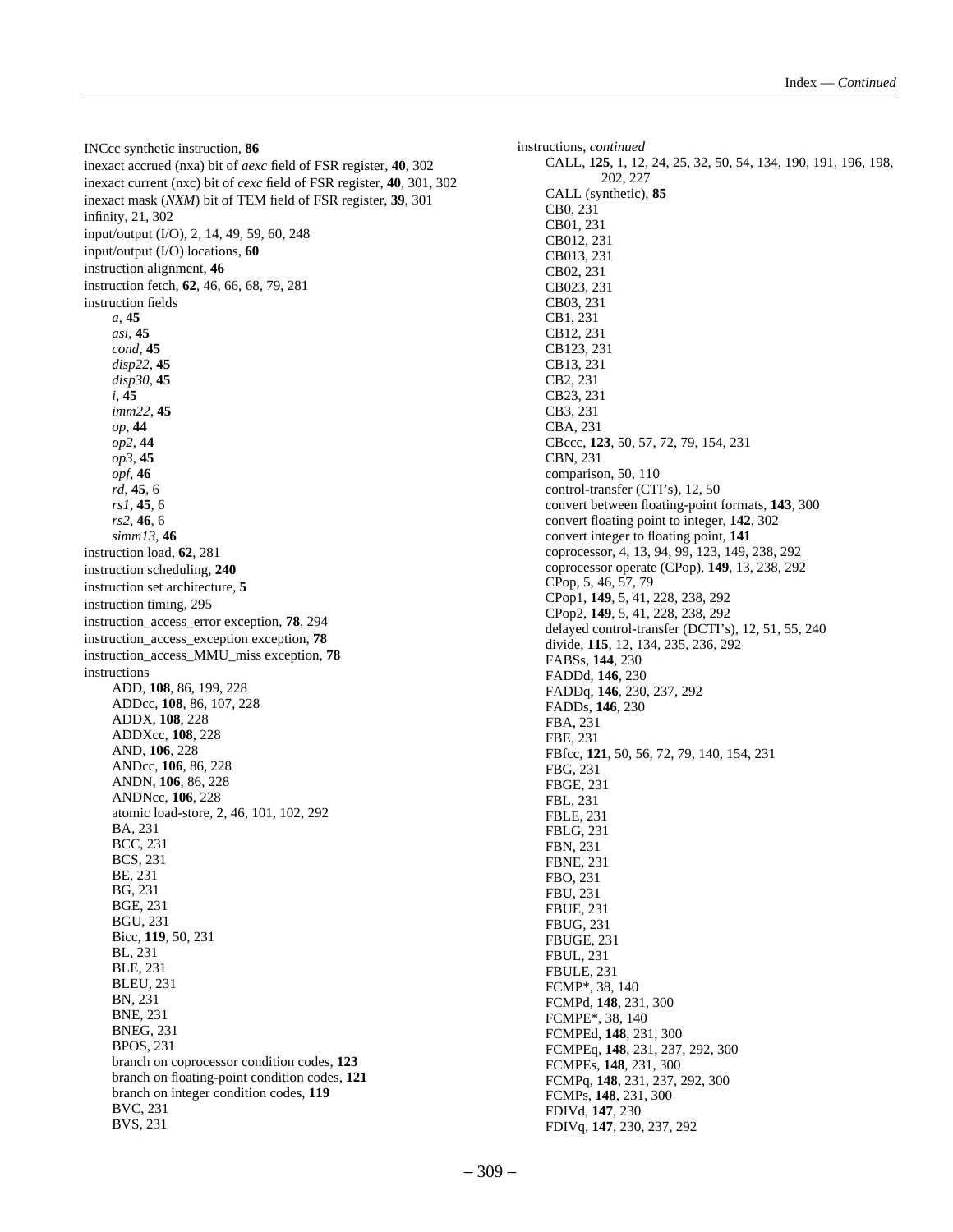instructions, *continued* FDIVs, **147**, 230 FdMULq, **147**, 230, 237, 292 FdTOi, **142**, 230, 302 FdTOq, **143**, 230, 237, 292, 300 FdTOs, **143**, 230, 300 FiTOd, **141**, 230 FiTOq, **141**, 230, 237, 292 FiTOs, **141**, 230 floating-point add and subtract, **146** floating-point compare, **148**, 38, 300 floating-point move, **144** floating-point multiply and divide, **147** floating-point operate (FPop), **140**, 13, 35, 72, 293 floating-point square root, **145**, 235, 237 FLUSH, **138**, 12, 49, 61, 62, 64, 65, 66 *thru* 68, 78, 228, 269, 273, 276, 281, 283, 287, 292 flush instruction memory, **138**, 61, 62, 64, 65, 66 *thru* 68, 269, 273, 276, 281, 283, 287, 292 FMOVs, **144**, 36, 230, 237 FMULd, **147**, 230 FMULq, **147**, 230, 237, 292 FMULs, **147**, 230 FNEGs, **144**, 230, 237 FPop, **140**, 5, 35, 46, 56, 79, 293 FPop1, **140**, 5, 228 FPop2, **140**, 5, 148, 228 FqTO\*, 237 FqTOd, **143**, 230, 237, 300 FqTOi, **142**, 230, 237, 302 FqTOs, **143**, 230, 237, 300 FsMULd, **147**, 230, 235, 237, 292 FSQRT\*, 235, 237 FSQRTd, **145**, 230 FSQRTq, **145**, 230, 237, 292 FSQRTs, **145**, 230 FsTOd, **143**, 230, 300 FsTOi, **142**, 230, 302 FsTOq, **143**, 230, 237, 292, 300 FSUBd, **146**, 230 FSUBq, **146**, 230, 237, 292 FSUBs, **146**, 230 JMPL, **126**, 1, 12, 24, 32, 50, 54, 79, 85, 127, 190, 198, 202, 228 jump and link, **126**, 12 LD, **90**, 229 LDA, **90**, 229 LDC, **94**, 229 LDCSR, **94**, 229 LDD, **90**, 195, 229 LDDA, **90**, 229 LDDC, **94**, 229 LDDF, **92**, 229 LDF, **92**, 229 LDFSR, **92**, 35, 36, 40, 229, 239, 290 LDSB, **90**, 229 LDSBA, **90**, 229 LDSH, **90**, 229 LDSHA, **90**, 229 LDSTUB, **101**, 64, 66, 229, 259, 271 LDSTUBA, **101**, 229, 259 LDUB, **90**, 229 LDUBA, **90**, 229 LDUH, **90**, 229

instructions, *continued* LDUHA, **90**, 229 load, 269 load coprocessor, **94**, 46 load floating-point, **92**, 46 load integer, **90**, 46 load-store unsigned byte, **101**, 259 logical, **106** MULScc, **112**, 228 multiply, **113**, 12, 234, 236, 292 multiply step, **112**, 134 NOP, **105**, 52, 104, 199 OR, **106**, 85, 86, 228 ORcc, **106**, 85, 228 ORN, **106**, 228 ORNcc, **106**, 228 RDASR, **131**, 14, 32, 40, 49, 61, 86, 136, 239 RDPSR, **131**, 28, 86, 135, 228 RDTBR, **131**, 86, 228 RDWIM, **131**, 30, 86, 228 RDY, **131**, 32, 86, 134, 228 read state register, **131**, 13, 239 RESTORE, **117**, 1, 24, 30, 54, 79, 134, 191, 198, 199, 203, 228 RESTORE (synthetic), **85** RETT, **127**, 24, 30, 50, 75, 79, 126, 134, 228 return from trap (RETT), see *instructions, RETT* SAVE, **117**, 1, 24, 30, 54, 79, 134, 190, 191, 198, 199, 203, 228 SAVE (synthetic), **85** SDIV, **115**, 228, 235, 236, 292 SDIV\*, 134, 205, 221 SDIVcc, **115**, 228, 235, 236, 292 SETHI, **104**, 85, 105, 192 shift, **107**, 12 SLL, **107**, 228 SMUL, **113**, 228, 234, 236, 292 SMUL\*, 205, 206 SMULcc, **113**, 228, 234, 236, 292 SRA, **107**, 228 SRL, **107**, 228 ST, **95**, 86, 229, 259 STA, **95**, 229, 250, 259 STB, **95**, 86, 229, 259 STBA, **95**, 229, 259 STBAR, **136**, 13, 60, 65, 66, 68, 131, 138, 228, 235, 239, 294 STC, **99**, 229, 259 STCSR, **99**, 229, 259 STD, **95**, 195, 229, 259 STDA, **95**, 229, 259 STDC, **99**, 229, 259 STDCQ, **99**, 229, 259 STDF, **97**, 229, 259 STDFQ, **97**, 37, 38, 40, 229, 259, 292, 293 STF, **97**, 229, 259 STFSR, **97**, 35, 40, 229, 259, 291, 293 STH, **95**, 86, 229, 259 STHA, **95**, 229, 259 store, 269 store coprocessor, **99**, 46, 259 store floating point, **97**, 46, 259 store integer, **95**, 2, 46, 49, 259 SUB, **110**, 85, 86, 228 SUBcc, **110**, 50, 85, 86, 228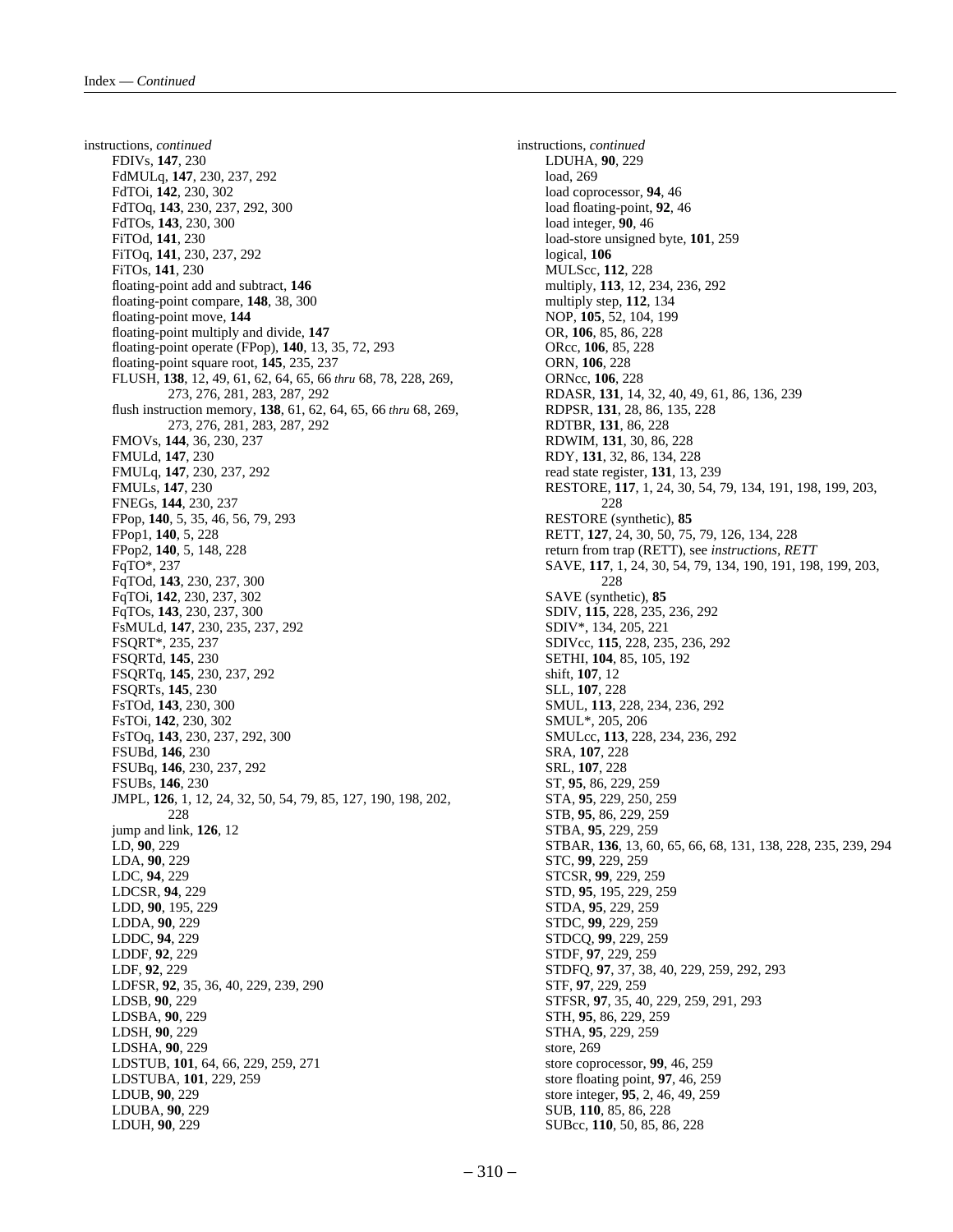instructions, *continued* subtract, **110** SUBX, **110**, 228 SUBXcc, **110**, 228 SWAP, **102**, 64, 66, 229, 235, 259, 271, 292 swap *r* register with memory, **102**, 259, 292 SWAPA, **102**, 229, 259, 292 synthetic, 85 TA, 231 TADDcc, **109**, 228 TADDccTV, **109**, 80, 228 tagged add, **109** tagged subtract, **111** TCC, 231 TCS, 231 TE, 231 TG, 231 TGE, 231 TGU, 231 Ticc, **129**, 14, 50, 55, 74, 80, 228, 231 TL, 231 TLE, 231 TLEU, 231 TN, 231 TNE, 231 TNEG, 231 TPOS, 231 trap on integer condition codes, **129** TSUBcc, **111**, 228 TSUBccTV, **111**, 80, 228 TVC, 231 TVS, 231 UDIV, **115**, 228, 235, 236, 292 UDIV\*, 134, 205, 221 UDIVcc, **115**, 228, 235, 236, 292 UMUL, **113**, 228, 234, 236, 292 UMUL\*, 205, 206 UMULcc, **113**, 228, 234, 236, 292 UNIMP, **137**, 196 WRASR, **133**, 14, 32, 40, 49, 61, 86, 239, 294 write state register, **133**, 239 WRPSR, **133**, 28, 86, 228, 289 WRTBR, **133**, 86, 228 WRWIM, **133**, 30, 86, 228 WRY, **133**, 32, 86, 228, 294 XNOR, **106**, 85, 228 XNORcc, **106**, 228 XOR, **106**, 86, 228 XORcc, **106**, 228 instructions (synthetic) BCLR, **86** BSET, **86** BTOG, **86** BTST, **86** CALL, **85** CLR, **86** CMP, **85** DEC, **86** DECcc, **86** INC, **86** INCcc, **86** JMP, **85** MOV, **86** NEG, **85**

instructions (synthetic), *continued* NOT, **85** RESTORE, **85** RET, **85**, 199, 202 RETL, **85**, 199 SAVE, **85** SET, **85** TST, **85** integer condition codes, see *icc field of PSR register* integer divide instructions, see *divide instructions* integer multiply instructions, see *multiply instructions* integer unit (IU), **9** integer unit deferred-trap queue, **33** interrupt request, **14** interrupt request level (bp\_IRL), 73, 74, 80 interrupt\_level\_*n* exception, **80** interrupting traps, **70**, 15, 43, 73 invalid (NV) exception, 148 invalid accrued (*nva*) bit of *aexc* field of FSR register, **39** invalid current (*nvc*) bit of *cexc* field of FSR register, **39** invalid mask (*NVM*) bit of TEM field of FSR register, **39** invalid\_fp\_register floating-point trap type, **37**, 34, 36, 92, 97, 98, 140, 141, 142, 143, 145, 146, 147, 148, 163, 166, 299 IRL, see *interrupt request level (IRL) field of PSR register* ISA, see *instruction set architecture* IU, see *integer unit*

## **J**

JMP synthetic instruction, **85** JMPL instruction, **126**, 1, 12, 24, 32, 50, 54, 79, 85, 127, 190, 198, 202, 228 jump and link instruction, **126**, 12

#### **L**

L, see *level (L) field of RefMMU FSR register* LD instruction, **90**, 229 LDA instruction, **90**, 229 LDC instruction, **94**, 229 LDCSR instruction, **94**, 229 LDD instruction, **90**, 195, 229 LDDA instruction, **90**, 229 LDDC instruction, **94**, 229 LDDF instruction, **92**, 229 LDF instruction, **92**, 229 LDFSR instruction, **92**, 35, 36, 40, 229, 239, 290 LDSB instruction, **90**, 229 LDSBA instruction, **90**, 229 LDSH instruction, **90**, 229 LDSHA instruction, **90**, 229 LDSTUB instruction, **101**, 66, 229, 259, 271 LDSTUBA instruction, **101**, 229, 259 LDUB instruction, **90**, 229 LDUBA instruction, **90**, 229 LDUH instruction, **90**, 229 LDUHA instruction, **90**, 229 leaf procedure, **198**, 54, 194 leaf procedure (optimized), **198**, 199 level (L) field of RefMMU FSR register, **256** load coprocessor instructions, **94**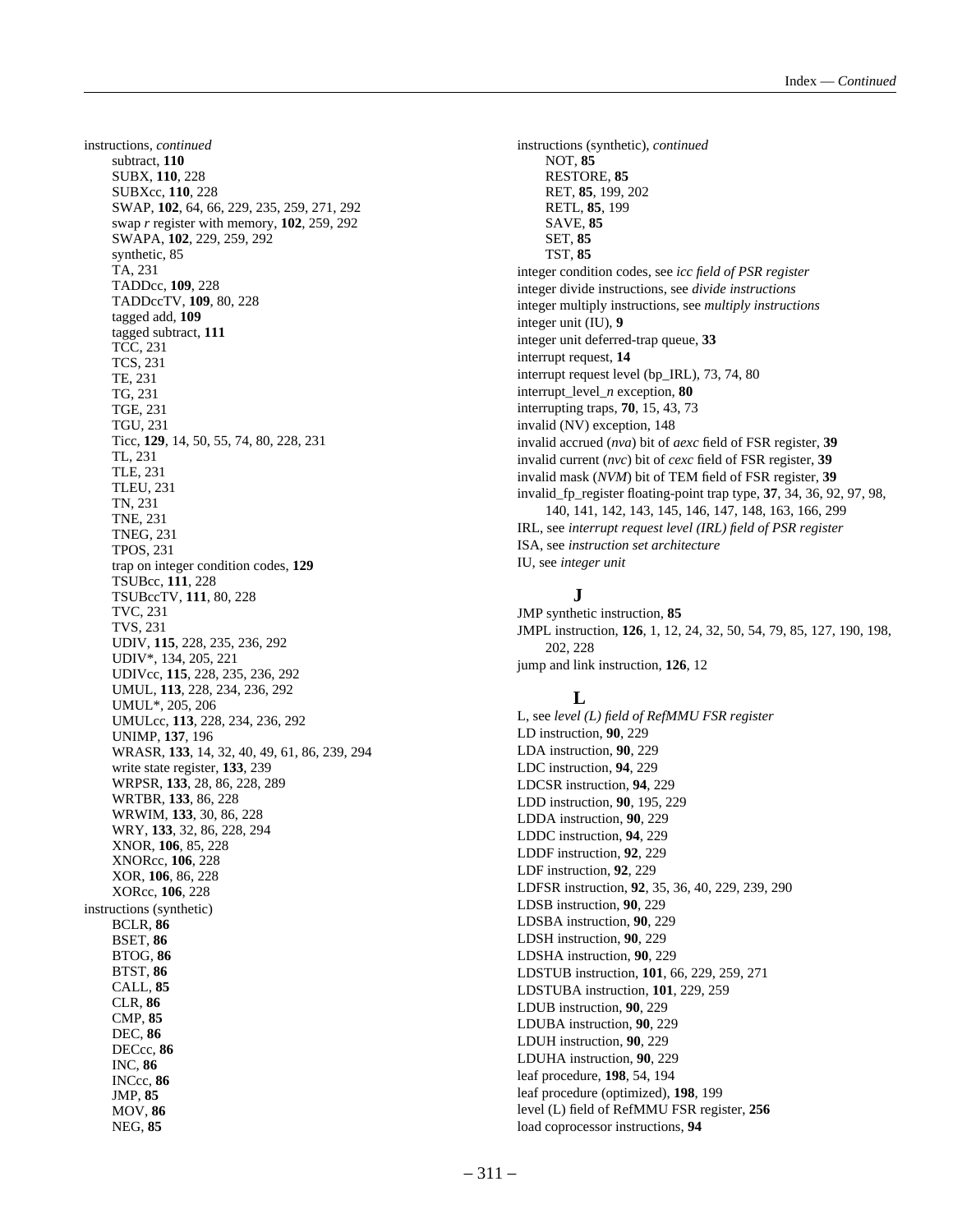load floating-point instructions, **92** load instructions, 46, 240, 269 load integer instructions, **90** load/store alignment, **46**, 11 load/store alternate instructions, 11 load/store instructions, 11 loads from alternate space, 14, 48, 61 *local* registers, 9, 24, 201 *local* registers 1 and 2, 25, 55, 69, 77, 130 logical instructions, **106**

#### **M**

M, see *modified (M) bit of RefMMU PTE* machine-check exception, see *non-resumable machine-check exception* main memory, see *real memory* Manual fonts, 4 mem\_address\_not\_aligned, 91, 92, 93, 94, 96, 98, 99, 100, 102, 103, 126, 128 mem\_address\_not\_aligned exception, **79**, 46, 127 memory main, see *real memory* real, **60**, 14 split Instruction & Data, 12, 49 memory management unit (MMU), 2, 59, 66, 78, 80, 203, 241 memory model, 59 *thru* 68 *N*–Port, 61 barrier synchronization, 278 basic definitions, 60 code patching, 275 Dekker´s algorithm, 271, 274 fetch and add, 277 FLUSH, **66** IBuf, 62 Idealized Processor (IP), 62 issuing order, 61, 62, 274 memory order, 61 mode control, 66 mutex (mutual exclusion) locks, 270 notation, 281 operations, 269 overview, 13, 59 partial store ordering (PSO), 2, 13, 65, 136, 253, 269 portability and recommended programming style, 269 process switch sequence, 273 processors and processes, 269 producer-consumer relationship, 272 program order, **62** programming with, 269 *thru* 279 programs, 60 single-writer-multiple-readers lock, 13 specification, 281 *thru* 288 spin lock, 271 store buffer, 61 Strong Consistency, 2, 13, 59, 60, 136, 239, 270, 274, 294 total store ordering (TSO), 2, 13, 64, 136, 253, 269 write lock, 13 memory protection, 242 memory stack layout, 194, 234 MMU, see *memory management unit (MMU)*

mode supervisor, **6**, 6, 9, 48, 77, 135 user, 2, 6, 9, 48, 191 modified (M) bit of RefMMU PTE, **248**, 267 MOV synthetic instruction, **86** MULScc (multiply step) instruction, **112**, 134, 228 multiply instructions, **113**, 12, 234, 236, 292 multiply step instruction, see *MULScc instruction* multiply/divide register, see *Y register* multiprocessor synchronization instructions, 4, 101, 102 multiprocessor system, 2, 4, 13, 59, 66, 96, 98, 99, 101, 102, 138, 139 multithreaded software, 14, 60, 65, 66 mutex (mutual exclusion) locks, 270

#### **N**

N condition code bit, see *negative (N) bit of icc field of PSR* NaN (not-a-number), 300, 302 quiet, **21**, 38, 148, 300 signaling, **21**, 38, 143, 148, 300 NEG synthetic instruction, **85** negative (*N*) bit of *icc* field of PSR, **28** negative infinity, 21, 302 next program counter (nPC), **32**, 6, 14, 25, 43, 55, 73, 77, 130 NF, see *no fault (NF) field of RefMMU CR* no fault (NF) field of RefMMU CR, **253** non-consistent instruction cache, 62 non-resumable machine-check exception, **69**, 15, 71, 72, 94, 96, 98, 101, 102, 153, 164, 167, 169, 171 nonstandard floating-point (NS) field of FSR register, **35**, 239, 293, 302 NOP instruction, **105**, 52, 104, 120, 122, 124, 130, 199 NOT synthetic instruction, **85** nPC, see *next program counter (nPC) ns*, see *nonstandard floating-point (NS) field of FSR register* NV (invalid) exception, 148 *nva*, see *invalid accrued (nva) bit of aexc field of FSR register nvc*, see *invalid current (nvc) bit of cexc field of FSR register* NVM, see *invalid mask (NVM) bit of TEM field of FSR register* NWINDOWS, **24**, 9, 29, 77, 117, 127, 155, 161, 177, 181, 183, 198, 294 *nxa*, see *inexact accrued (nxa) bit of aexc field of FSR register nxc*, see *inexact current (nxc) bit of cexc field of FSR register* NXM, see *inexact mask (NXM) bit of TEM field of FSR register*

### **O**

*ofa*, see *overflow accrued (ofa) bit of aexc field of FSR register ofc*, see *overflow current (ofc) bit of cexc field of FSR register* OFM, see *overflow mask (OFM) bit of TEM field of FSR register op* field of instructions, **44** *op2* field of instructions, **44** *op3* field of instructions, **45** opcodes, 226 *opf* field of instructions, **46** optimized leaf procedure, see *leaf procedure (optimized)* OR instruction, **106**, 85, 86, 228 ORcc instruction, **106**, 85, 228 ORN instruction, **106**, 228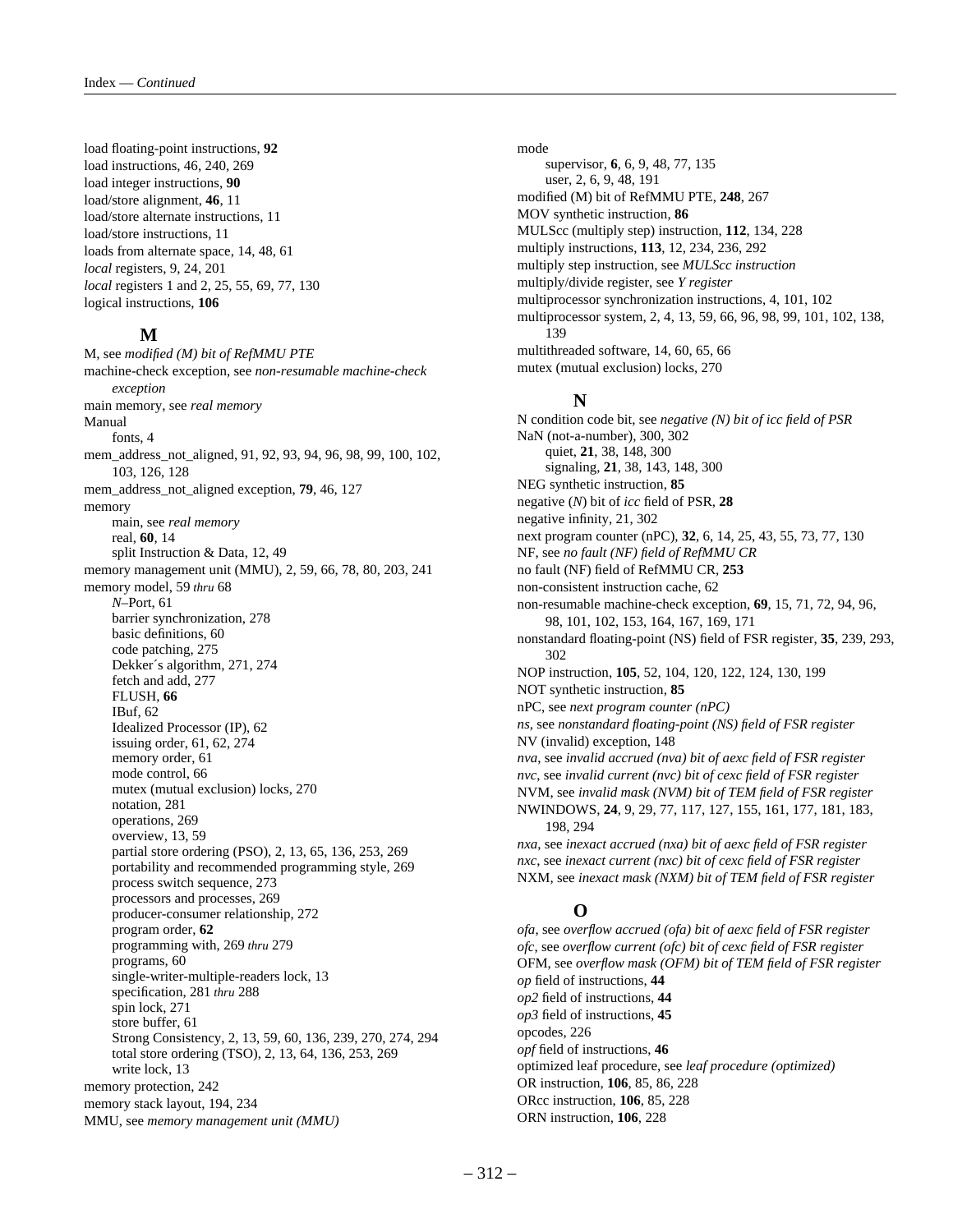ORNcc instruction, **106**, 228 *out* register number 7, 25, 54, 125 *out* registers, 9, 24 overflow (*V*) bit of *icc* field of PSR, **29**, 50, 197 overflow accrued (*ofa*) bit of *aexc* field of FSR register, **39** overflow current (*ofc*) bit of *cexc* field of FSR register, **39** overflow mask (*OFM*) bit of TEM field of FSR register, **39** overwrite (OW) bit of RefMMU FSR register, **258**, 256 OW, see *overwrite (OW) bit of RefMMU FSR register*

## **P**

page descriptor cache (PDC), **244**, 78, 80, 249, 262, 263, 264 page offset, 242 page size, 241, 242 page table descriptor (PTD), **246** page table entry (PTE), **247**, 243, 248, 249, 267 page table pointer (PTP) field of RefMMU PTD, **247** page tables, 242 parameters to a subroutine, 189 partial store ordering (PSO) field of RefMMU CR, **253**, 59 partial store ordering (PSO) memory model, 2, 13, 59, 65, 136, 138, 239, 253, 269, 285, 294 pb\_block\_ldst\_byte, **154**, 169, 171 pb\_block\_ldst\_word, **154**, 169, 171 pb\_error, **154**, 157 PC, see *program counter (PC)* PDC, see *page descriptor cache (PDC)* peremptory error exception, **77**, 78, 79 physical address, 242 physical address pass-through ASI, **267**, 60, 61, 248 physical addresses, 241, 242 physical page number (PPN) Physical Page Number (PPN), 242 physical page number (PPN) field of RefMMU PTE, **247** PIL, see *processor interrupt level (PIL) field of PSR register* positive infinity, 21, 302 power-up reset, 75 PPN, see *physical page number (PPN) field of RefMMU PTE* precise flush, **250** precise traps, **69**, 14, 43, 73 previous supervisor (PS) field of PSR register, **29**, 77, 127, 135 privileged, **6** privileged\_instruction exception, **78**, 127 probe (Ref MMU operation), **251**, 249, 263, 264 process switch sequence, 273 Processor, **6**, 9 processor interrupt level (PIL) field of PSR register, **29**, 70, 73, 80, 134, 135 processor state register (PSR), **28**, 10, 131, 133, 134 processor states error\_mode, 74, 75, 77, 127, 156, 294 execute\_mode, 156 reset\_mode, 156 producer-consumer relationship, 272 program counter (PC), **32**, 14, 25, 43, 55, 73, 77, 125, 130 program counters — PC and nPC, **32** PS, see *previous supervisor (PS) field of PSR register* PSO, see *Partial Store Ordering (PSO) memory model*

PSO, see *partial store ordering (PSO) field of RefMMU CR* PSR, see *processor state register (PSR)* PTD, see *page table descriptor (PTD)* PTE, see *page table entry (PTE)* PTP, see *page table pointer (PTP) field of RefMMU PTD*

# **Q**

*qne*, see *queue not empty (qne) field of FSR register* quad-precision floating-point instructions, 237 queue not empty (*qne*) bit of FSR register, **38**, 37, 97, 293, 300 quiet NaN (not-a-number), **21**, 38, 148, 300

# **R**

R, see *referenced (R) bit of RefMMU PTE r* register 15, 25, 54, 125 *r* registers, **23** *r* registers 17 and 18, 25, 55, 69, 77, 130 r\_register\_access\_error exception, **78**, 294 *rd* field of instructions, **45**, 6 *RD*, see *rounding direction (RD) field of FSR register* RDASR instruction, **131**, 14, 32, 40, 49, 61, 86, 136, 239 RDPSR instruction, **131**, 28, 86, 135, 228 RDTBR instruction, **131**, 86, 228 RDWIM instruction, **131**, 30, 86, 228 RDY instruction, **131**, 32, 86, 134, 228 read state register instructions, **131**, 13 real memory, **60**, 14 real-time software, 202, 203 Reference MMU, 2, 241 *thru* 259 Reference MMU operation flush, 249, 250, 263 probe, 249, 251, 263, 264 Reference MMU reset, **259**, 254 referenced (R) bit of RefMMU PTE, **248**, 267 references, **7** *reg*, **81** *reg\_or\_imm*, **83** *regaddr*, **83** register allocation within a window, 201 register sets, 24 register usage, 189, 234 register window usage models, 202 register windows, 9, 24, 189, 202, 294 registers ancillary state registers (ASR's), 32, 60, 61, 131, 133, 294 context register (Ref MMU), **254**, 250, 252 context table pointer register (Ref MMU), **254**, 252 control, 28, 41 control register (Ref MMU), **253**, 252 coprocessor, 10, 60, 61 coprocessor state register (CSR), 41 diagnostic registers (Ref MMU), **255** *f* registers, **33**, 10, 74, 192, 293, 299 fault address register (Ref MMU), **258**, 246, 252, 256 fault status register (Ref MMU), **256**, 246, 252, 258 floating-point, 10, 192 floating-point state register (FSR), **34**, 38, 299 frame pointer, 190 *global*, 9, 24, 192 *in*, 9, 24, 189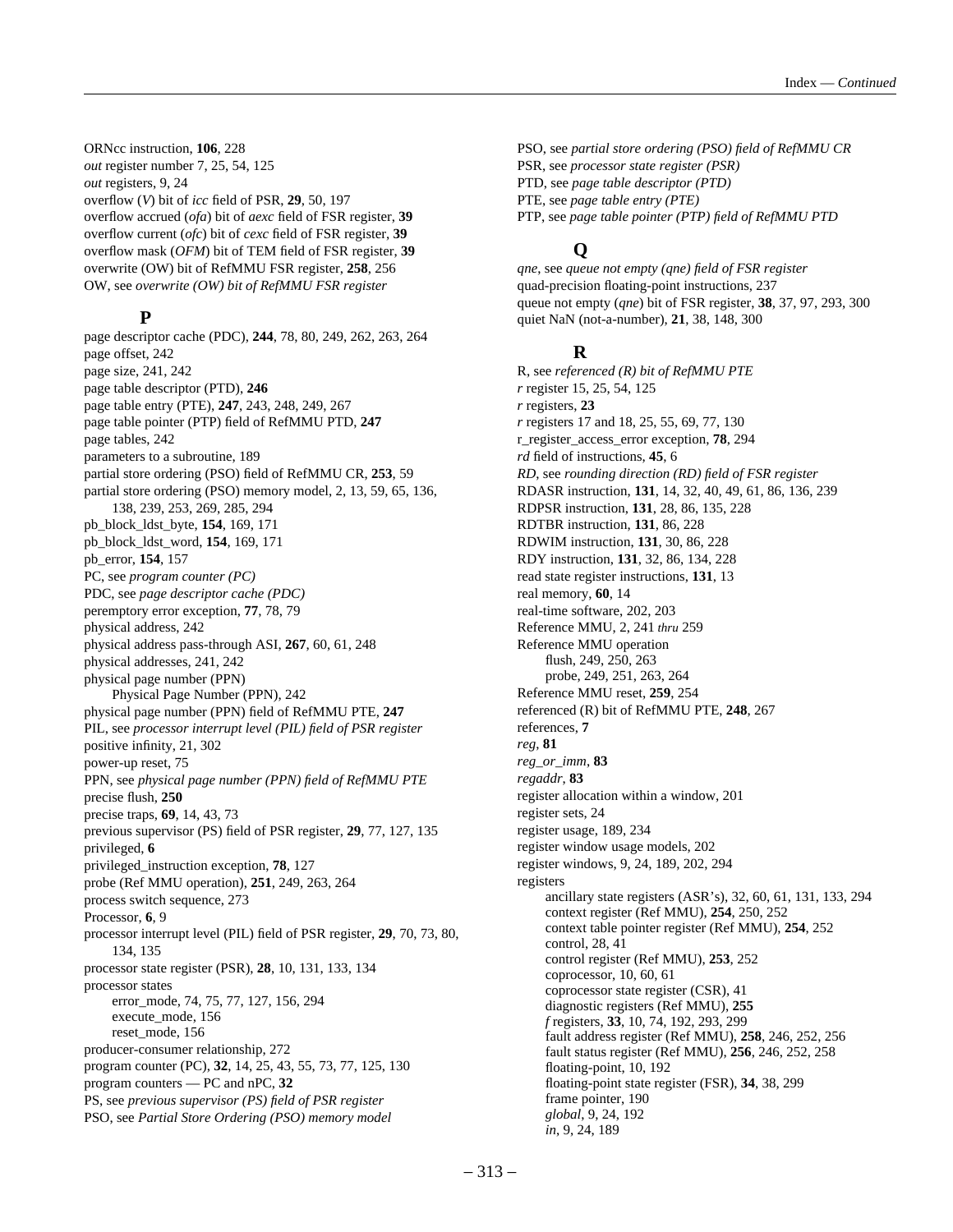registers, *continued* input/output (I/O), **61**, 14, 60, 248 *local*, 9, 24, 191, 201 *local*s 1 and 2, 25, 55, 69, 77, 130 *out*, 9, 24, 189 *out* number 7, 25, 54, 125 processor state register (PSR), **28**, 10, 131, 133 *r* register 15, 25, 54, 125 *r* registers, **23** *r* registers 17 and 18, 25, 55, 69, 77, 130 stack pointer, 189, 191 trap base register (TBR), **31**, 6, 43, 51, 55, 69, 74, 77, 127, 130, 131, 133 window invalid mask (WIM), **30**, 10, 24, 54, 79, 131, 133 Y, **32**, 112, 131, 133, 134 reserved, **6** reset power-up, 75 Reference MMU, **259**, 254 reset trap, **77**, 75, 77, 294 reset\_mode, 156 RESTORE instruction, **117**, 1, 24, 30, 54, 79, 134, 191, 198, 199, 203, 228 RESTORE synthetic instruction, **85** RET synthetic instruction, **85**, 199, 202 RETL synthetic instruction, **85**, 199 RETT instruction, **127**, 24, 30, 50, 75, 79, 126, 134, 228 return address, 191, 198 return from trap (RETT) instruction, see *RETT instruction* rounding direction (RD) field of FSR register, **34**, 141, 142, 143, 145 *rs1* field of instructions, **45**, 6 *rs2* field of instructions, **46**, 6

#### **S**

S, see *supervisor (S) field of PSR register* SAVE instruction, **117**, 1, 24, 30, 54, 79, 134, 190, 191, 198, 199, 203, 228 SAVE synthetic instruction, **85** SC, see *system control (SC) field of RefMMU CR* SCDs, 2 SDIV instruction, **115**, 228, 235, 236, 292 SDIV\* instructions, 134, 205, 221 SDIVcc instruction, **115**, 228, 235, 236, 292 self-modifying code, 12, 49, 139, 239 sequence\_error floating-point trap type, **37**, 36, 41, 92, 97, 98, 293, 299 SET synthetic instruction, **85** SETHI instruction, **104**, 85, 105, 192 shared memory, 13, 59, 60, 239, 269, 270, 271, 276 shift instructions, **107**, 12, 50 sign-extended 32-bit constant, 46 signal handler, see *trap handler* signaling NaN (not-a-number), **21**, 38, 143, 148, 300 signals bp\_CP\_cc, **154**, 180 bp\_CP\_exception, **154** bp\_CP\_present, **154**, 159, 163, 165 bp\_FPU\_cc, **154** bp\_FPU\_exception, **154**

signals, *continued* bp\_FPU\_present, **154**, 159, 160, 163, 165 bp\_IRL, **153**, 73, 74, 80, 158 bp\_reset\_in, **153**, 156, 157, 158 pb\_block\_ldst\_byte, **154**, 169, 171 pb\_block\_ldst\_word, **154**, 169, 171 pb\_error, **154**, 157 *simm13* field of instructions, **46** single-writer-multiple-readers lock, 13 SLL instruction, **107**, 228 SMUL instruction, **113**, 228, 234, 236, 292 SMUL\* instructions, 205, 206 SMULcc instruction, **113**, 228, 234, 236, 292 software trap, **74**, 130 *software\_trap#*, **83** SPARC, **1**, 3, 9 SPARC ABI compliance, 192, 193, 198, 199 SPARC Application Binary Interface (ABI), **231**, 2, 192, 193, 198, 199, 205, 206, 231 *thru* 240 SPARC Compliance Definitions, 2 spin lock, 271 split I & D caches, 12, 49 SRA instruction, **107**, 228 SRL instruction, **107**, 228 ST instruction, **95**, 86, 229, 259 STA instruction, **95**, 229, 250, 259 stack frame, 194, 195, 234 stack pointer alignment, **195** stack pointer register, 189, 191 STB instruction, **95**, 86, 229, 259 STBA instruction, **95**, 229, 259 STBAR instruction, **136**, 13, 60, 65, 66, 68, 131, 138, 228, 235, 239, 294 STC instruction, **99**, 229, 259 STCSR instruction, **99**, 229, 259 STD instruction, **95**, 195, 229, 259 STDA instruction, **95**, 229, 259 STDC instruction, **99**, 229, 259 STDCQ instruction, **99**, 229, 259 STDF instruction, **97**, 229, 259 STDFQ instruction, **97**, 37, 38, 40, 229, 259, 292, 293 STF instruction, **97**, 229, 259 STFSR instruction, **97**, 35, 40, 229, 259, 291, 293 STH instruction, **95**, 86, 229, 259 STHA instruction, **95**, 229, 259 store coprocessor instructions, **99**, 259 store floating-point instructions, **97**, 259 store instructions, 46, 269 store integer instructions, **95**, 2, 49, 259 stores to alternate space, 14, 48, 61 Strong Consistency memory model, 2, 13, 59, 60, 136, 239, 270, 274, 294 Strong Ordering, see *Strong Consistency memory model* SUB instruction, **110**, 85, 86, 228 SUBcc instruction, **110**, 50, 85, 86, 228 subtract instructions, **110** SUBX instruction, **110**, 228 SUBXcc instruction, **110**, 228 supervisor (S) field of PSR register, **29**, 75, 77, 91, 96, 101, 102,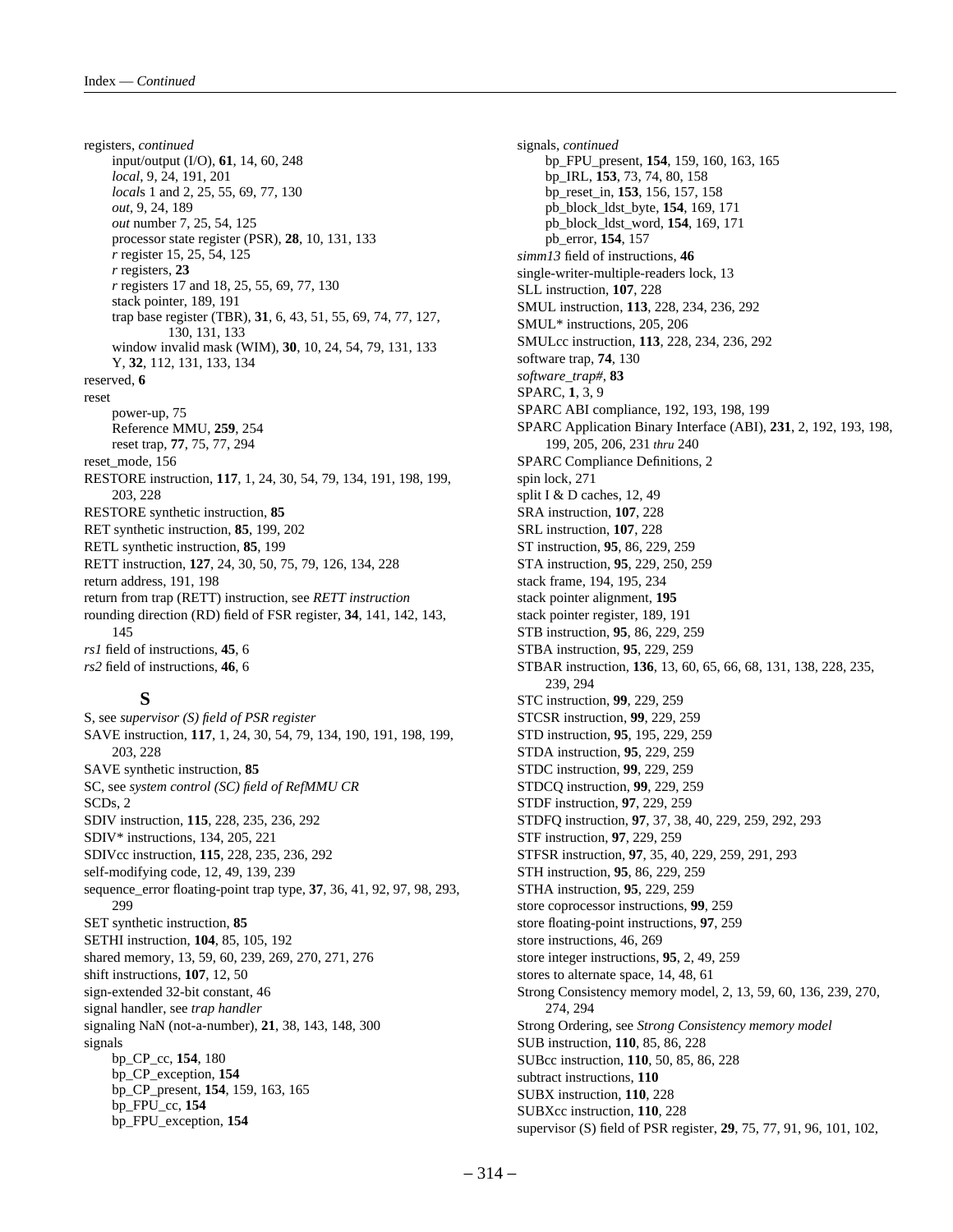126, 127, 135 supervisor mode, **6**, 6, 9, 29, 48, 77, 135 supervisor software, **6**, 2, 14, 15, 24, 29, 30, 31, 35, 36, 37, 38, 41, 69, 77, 189 supervisor-mode trap handler, 69, 74, 77 swap *r* register with memory instructions, **102**, 259, 292 SWAP instruction, **102**, 66, 229, 235, 259, 271, 292 SWAPA instruction, **102**, 229, 259, 292 synthetic instructions in assembler, 85 *thru* 86 system control (SC) field of RefMMU CR, **253**

## **T**

TA instruction, 231 TADDcc instruction, **109**, 228 TADDccTV instruction, **109**, 80, 228 tag\_overflow exception, **80**, 50, 109, 111, 197 tagged add instructions, **109** tagged arithmetic, 50, 197 tagged subtract instructions, **111** task switching, see *context switching* TBA, see *trap base address (TBA) field of TBR register* TBR, see *trap base register (TBR)* TCC instruction, 231 TCS instruction, 231 TE instruction, 231 TEM, see *trap enable mask (TEM) field of FSR register* TEM, see *trap enable mask (TEM) field of PSR register* TG instruction, 231 TGE instruction, 231 TGU instruction, 231 threads, see *multithreaded software* Ticc instruction, **129**, 14, 50, 55, 74, 80, 228, 231 TL instruction, 231 TLB, see *page descriptor cache (PDC)* TLE instruction, 231 TLEU instruction, 231 TN instruction, 231 TNE instruction, 231 TNEG instruction, 231 total store ordering (TSO) memory model, 2, 13, 59, 64, 65, 136, 239, 253, 269, 283, 294 TPOS instruction, 231 Translation Lookaside Buffer (TLB), see *page descriptor cache (PDC)* trap, **14**, 6, 25, 69 *thru* 80, 189 trap base address (TBA) field of TBR register, **31**, 69, 74, 135 trap base register (TBR), **31**, 6, 43, 51, 55, 69, 74, 77, 127, 130, 131, 133 trap categories deferred, **70**, 14, 43, 73 interrupting, **70**, 15, 43, 73 precise, **69**, 14, 43, 73 trap enable mask (TEM) field of FSR register, **35**, 39, 79 trap enable mask (TEM) field of PSR register, 73, 74 trap handler supervisor-mode, 69, 74, 77 user-mode, 36, 71, 72, 73, 301 trap on integer condition codes instructions, **129**

trap priorities, 75 trap type (*tt*) field of TBR register, **31**, 51, 55, 74, 75, 127, 294 trap types, also see *exceptions* trap\_instruction exception, **80** trap\_instruction trap, 130 traps, also see *exceptions* cp\_disabled, 10 fp\_disabled, 10 reset, **77**, 75, 77, 294 "software", 130 trap\_instruction, 130 TSO, see *Total Store Ordering (TSO) memory model* TST synthetic instruction, **85** TSUBcc instruction, **111**, 228 TSUBccTV instruction, **111**, 80, 228 *tt*, see *trap type (tt) field of TBR register* TVC instruction, 231 TVS instruction, 231 type field of RefMMU flush/probe address, **250**

## $\mathbf{U}$

UDIV instruction, **115**, 228, 235, 236, 292 UDIV\* instructions, 134, 205, 221 UDIVcc instruction, **115**, 228, 235, 236, 292 *ufa*, see *underflow accrued (ufa) bit of aexc field of FSR register ufc*, see *underflow current (ufc) bit of cexc field of FSR register* UFM, see *underflow mask (UFM) bit of TEM field of FSR register* UMUL instruction, **113**, 228, 234, 236, 292 UMUL\* instructions, 205, 206 UMULcc instruction, **113**, 228, 234, 236, 292 unconditional branches, 52, 120, 122, 124 underflow accrued (*ufa*) bit of *aexc* field of FSR register, **39**, 301 underflow current (*ufc*) bit of *cexc* field of FSR register, **39**, 301 underflow mask (*UFM*) bit of TEM field of FSR register, **39**, 301 unfinished\_FPop floating-point trap type, **37**, 36, 40, 299, 302 UNIMP instruction, **137**, 196 unimplemented\_FLUSH exception, **78**, 139, 294 unimplemented\_FPop floating-point trap type, **37**, 36, 40, 292, 299 unused, **6** user application program, see *application program* user code, see *user mode* user mode, **6**, 2, 9, 29, 35, 38, 48, 191 user stack frame, 195 user-mode trap handler, 36, 71, 72, 73, 301

# **V**

V condition code bit, see *overflow (V) bit of icc field of PSR* varargs, see *variable-length argument list* variable-length argument list, 190 IMPL, see *version (ver) field of RefMMU CR ver*, see *version (ver) field of FSR register ver*, see *version (ver) field of PSR register* version (*ver*) field of FSR register, **35**, 289, 290 *thru* 291 version (*ver*) field of PSR register, **28**, 35, 289, 290 version (VER) field of RefMMU CR, **253** virtual addresses, 241, 242, 243 virtual flush/probe address (VFPA) field of RefMMU flush/probe address, **250**